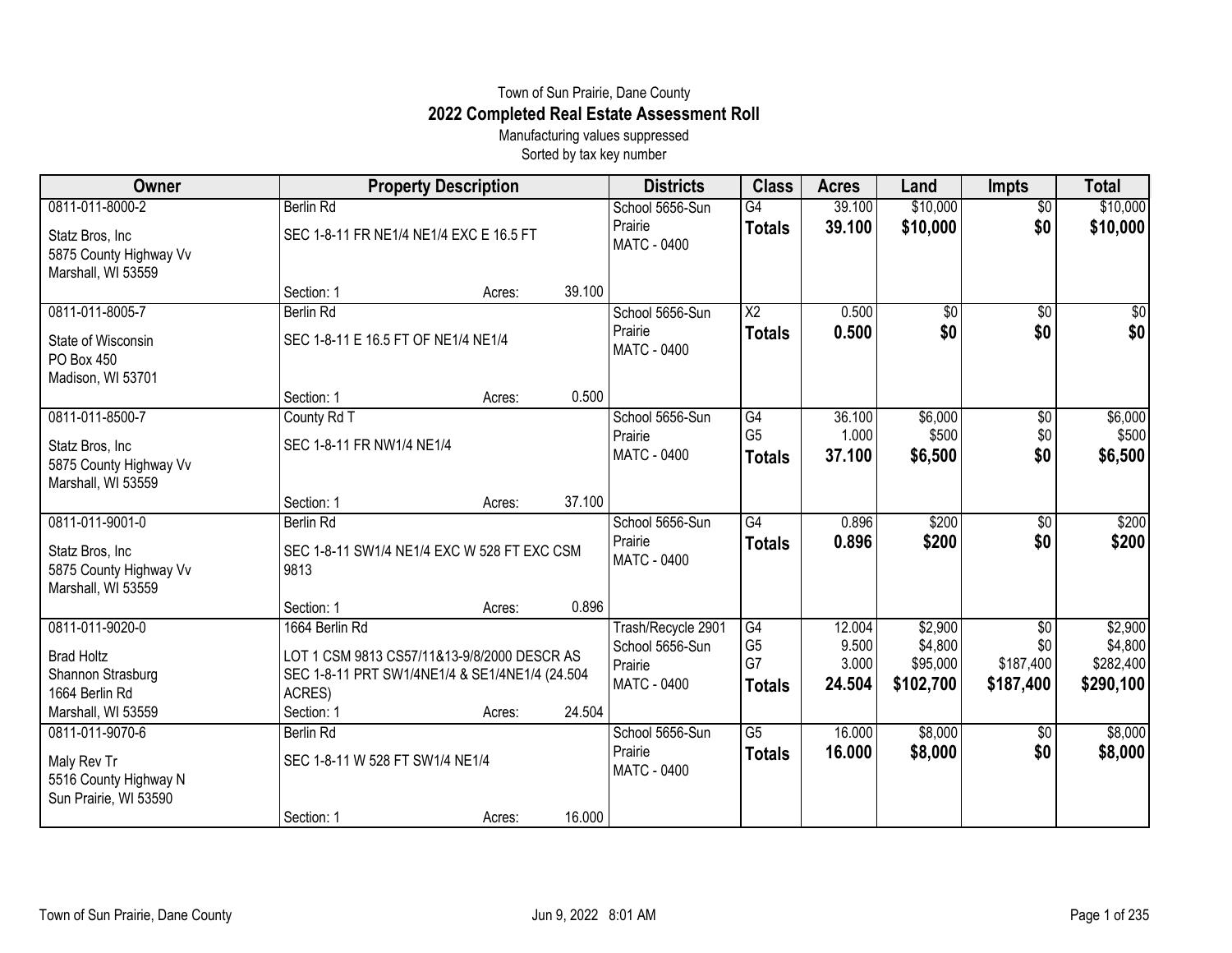| Owner                  |                                                | <b>Property Description</b> |        | <b>Districts</b>   | <b>Class</b>    | <b>Acres</b> | Land     | <b>Impts</b>    | <b>Total</b> |
|------------------------|------------------------------------------------|-----------------------------|--------|--------------------|-----------------|--------------|----------|-----------------|--------------|
| 0811-011-9501-0        | <b>Berlin Rd</b>                               |                             |        | School 5656-Sun    | G4              | 36.700       | \$9,400  | $\overline{$0}$ | \$9,400      |
| Statz Bros, Inc        | SEC 1-8-11 SE1/4 NE1/4 EXC CSM 9813            |                             |        | Prairie            | G <sub>5</sub>  | 2.000        | \$1,000  | \$0             | \$1,000      |
| 5875 County Highway Vv |                                                |                             |        | MATC - 0400        | <b>Totals</b>   | 38.700       | \$10,400 | \$0             | \$10,400     |
| Marshall, WI 53559     |                                                |                             |        |                    |                 |              |          |                 |              |
|                        | Section: 1                                     | Acres:                      | 38.700 |                    |                 |              |          |                 |              |
| 0811-012-8000-1        | Berlin Rd                                      |                             |        | School 5656-Sun    | G4              | 32.200       | \$7,700  | $\overline{50}$ | \$7,700      |
| Maly Rev Tr            | SEC 1-8-11 FR NE1/4 NW1/4                      |                             |        | Prairie            | G <sub>5</sub>  | 3.000        | \$1,500  | \$0             | \$1,500      |
| 5516 County Highway N  |                                                |                             |        | MATC - 0400        | <b>Totals</b>   | 35.200       | \$9,200  | \$0             | \$9,200      |
| Sun Prairie, WI 53590  |                                                |                             |        |                    |                 |              |          |                 |              |
|                        | Section: 1                                     | Acres:                      | 35.200 |                    |                 |              |          |                 |              |
| 0811-012-8500-6        | Twin Lane Rd                                   |                             |        | School 5656-Sun    | G4              | 31.100       | \$6,700  | $\sqrt[6]{3}$   | \$6,700      |
| Statz Bros, Inc.       | SEC 1-8-11 FR NW1/4 NW1/4                      |                             |        | Prairie            | G <sub>5</sub>  | 2.000        | \$1,000  | \$0             | \$1,000      |
| 5875 County Highway Vv |                                                |                             |        | MATC - 0400        | <b>Totals</b>   | 33.100       | \$7,700  | \$0             | \$7,700      |
| Marshall, WI 53559     |                                                |                             |        |                    |                 |              |          |                 |              |
|                        | Section: 1                                     | Acres:                      | 33.100 |                    |                 |              |          |                 |              |
| 0811-012-9000-9        | <b>Berlin Rd</b>                               |                             |        | School 5656-Sun    | $\overline{G4}$ | 37.100       | \$6,900  | \$0             | \$6,900      |
| Statz Bros, Inc        | SEC 1-8-11 SW1/4 NW1/4                         |                             |        | Prairie            | G <sub>5</sub>  | 3.000        | \$1,500  | \$0             | \$1,500      |
| 5875 County Highway Vv |                                                |                             |        | <b>MATC - 0400</b> | <b>Totals</b>   | 40.100       | \$8,400  | \$0             | \$8,400      |
| Marshall, WI 53559     |                                                |                             |        |                    |                 |              |          |                 |              |
|                        | Section: 1                                     | Acres:                      | 40.100 |                    |                 |              |          |                 |              |
| 0811-012-9501-3        | <b>Berlin Rd</b>                               |                             |        | School 5656-Sun    | G4              | 30.310       | \$7,300  | \$0             | \$7,300      |
| Maly Rev Tr            | SEC 1-8-11 SE1/4 NW1/4 EXC CSM 6518            |                             |        | Prairie            | G <sub>5</sub>  | 3.500        | \$1,800  | \$0             | \$1,800      |
| 5516 County Highway N  |                                                |                             |        | MATC - 0400        | <b>Totals</b>   | 33.810       | \$9,100  | \$0             | \$9,100      |
| Sun Prairie, WI 53590  |                                                |                             |        |                    |                 |              |          |                 |              |
|                        | Section: 1                                     | Acres:                      | 33.810 |                    |                 |              |          |                 |              |
| 0811-012-9800-1        | 1756 Berlin Rd                                 |                             |        | Trash/Recycle 2901 | $\overline{G1}$ | 2.240        | \$82,000 | \$125,700       | \$207,700    |
| Nickolas P. Woldt      | LOT 1 CSM 6518 CS32/31&33-8/30/91 DESCR AS SEC |                             |        | School 5656-Sun    | G4              | 3.000        | \$800    | \$0             | \$800        |
| Maria F. Woldt         | 1-8-11 PRT SE1/4NW1/4 (273,965 SQ FT)          |                             |        | Prairie            | <b>Totals</b>   | 5.240        | \$82,800 | \$125,700       | \$208,500    |
| 1756 Berlin Rd         |                                                |                             |        | <b>MATC - 0400</b> |                 |              |          |                 |              |
| Marshall, WI 53559     | Section: 1                                     | Acres:                      | 5.240  |                    |                 |              |          |                 |              |
| 0811-013-8550-0        | <b>Berlin Rd</b>                               |                             |        | School 5656-Sun    | G4              | 83.396       | \$21,000 | $\overline{60}$ | \$21,000     |
| Dennis E. Ballweg      | SEC 1-8-11 PRT NE1/4SW1/4, ALL OF THE          |                             |        | Prairie            | G <sub>5</sub>  | 3.500        | \$1,400  | \$0             | \$1,400      |
| 6790 Twin Lane Rd      | NW1/4SW1/4, PRT SE1/4SW1/4 & PRT SW1/4SW1/4    |                             |        | <b>MATC - 0400</b> | <b>Totals</b>   | 86.896       | \$22,400 | \$0             | \$22,400     |
| Sun Prairie, WI 53590  | DESCR AS BEG AT W1/4 COR OF SD SEC 1 TH        |                             |        |                    |                 |              |          |                 |              |
|                        | Section: 1                                     | Acres:                      | 86.896 |                    |                 |              |          |                 |              |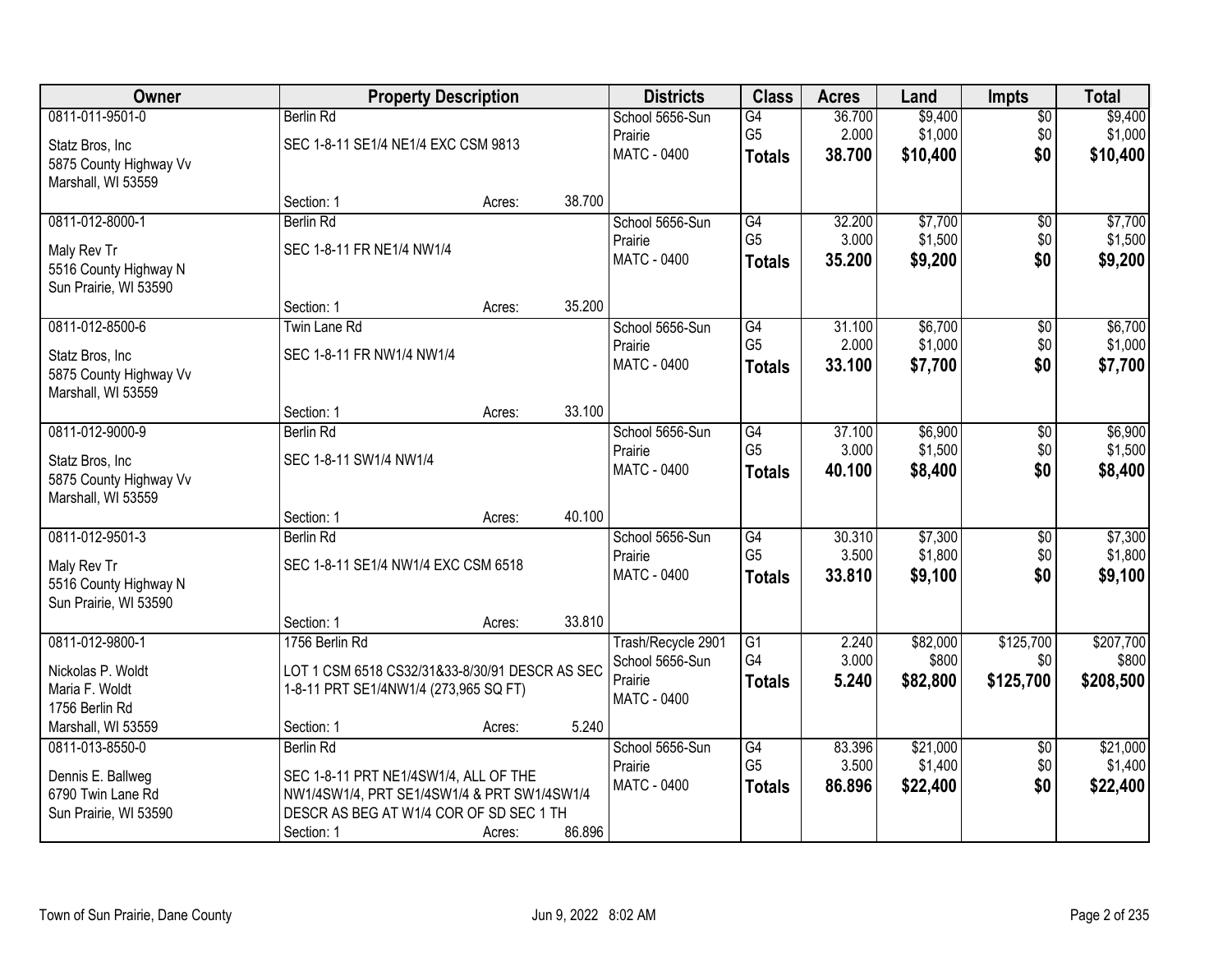| Owner                                 | <b>Property Description</b>                     |        |        | <b>Districts</b>       | <b>Class</b>         | <b>Acres</b> | Land     | <b>Impts</b>    | <b>Total</b> |
|---------------------------------------|-------------------------------------------------|--------|--------|------------------------|----------------------|--------------|----------|-----------------|--------------|
| 0811-013-9140-9                       | 1836 Strohmenger Rd                             |        |        | Trash/Recycle 2901     | $\overline{G1}$      | 1.650        | \$83,000 | \$168,500       | \$251,500    |
| Mark D. Martinez                      | LOT 1 CSM 5922 CS28/106&107-8/21/89 DESCR AS    |        |        | School 5656-Sun        | <b>Totals</b>        | 1.650        | \$83,000 | \$168,500       | \$251,500    |
| 1836 Strohmenger Rd                   | SEC 1-8-11 PRT SW1/4SW1/4 (1.5 ACRES)           |        |        | Prairie                |                      |              |          |                 |              |
| Marshall, WI 53559                    |                                                 |        |        | MATC - 0400            |                      |              |          |                 |              |
|                                       | Section: 1                                      | Acres: | 1.650  |                        |                      |              |          |                 |              |
| 0811-013-9170-3                       | <b>Twin Lane Rd</b>                             |        |        | School 5656-Sun        | G4                   | 24.750       | \$6,200  | \$0             | \$6,200      |
| Statz Bros, Inc                       | SEC 1-8-11 PRT SW1/4SW1/4 S OF RR               |        |        | Prairie                | G <sub>5</sub>       | 0.650        | \$300    | \$0             | \$300        |
| 5875 County Highway Vv                |                                                 |        |        | <b>MATC - 0400</b>     | <b>Totals</b>        | 25.400       | \$6,500  | \$0             | \$6,500      |
| Marshall, WI 53559                    |                                                 |        |        |                        |                      |              |          |                 |              |
|                                       | Section: 1                                      | Acres: | 25.400 |                        |                      |              |          |                 |              |
| 0811-013-9585-0                       | 1785 Strohmenger Rd                             |        |        | School 5656-Sun        | G4                   | 4.352        | \$1,100  | \$0             | \$1,100      |
| Mark A. Strohmenger                   | LOT 1 CSM 14335 CS98/35&37-9/14/2016 DESCR AS   |        |        | Prairie                | G <sub>5</sub><br>G7 | 6.920        | \$3,500  | \$0             | \$3,500      |
| Denise A. Strohmenger                 | SEC 1-8-11 PRT NE1/4SW1/4, PRT SE1/4SW1/4 & PRT |        |        | MATC - 0400            |                      | 3.380        | \$85,700 | \$133,900       | \$219,600    |
| 1785 Strohmenger Ln                   | SW1/4SW1/4 (14.652 ACRES EXCL R/W)              |        |        |                        | <b>Totals</b>        | 14.652       | \$90,300 | \$133,900       | \$224,200    |
| Marshall, WI 53559                    | Section: 1                                      | Acres: | 14.652 |                        |                      |              |          |                 |              |
| 0811-013-9670-8                       | <b>Berlin Rd</b>                                |        |        | School 5656-Sun        | G4                   | 25.400       | \$4,000  | \$0             | \$4,000      |
| Statz Bros, Inc                       | SEC 1-8-11 PRT SE1/4SW1/4 S OF RR               |        |        | Prairie                | <b>Totals</b>        | 25.400       | \$4,000  | \$0             | \$4,000      |
| 5875 County Highway Vv                |                                                 |        |        | <b>MATC - 0400</b>     |                      |              |          |                 |              |
| Marshall, WI 53559                    |                                                 |        |        |                        |                      |              |          |                 |              |
|                                       | Section: 1                                      | Acres: | 25.400 |                        |                      |              |          |                 |              |
| 0811-014-8000-9                       | Berlin Rd                                       |        |        | School 5656-Sun        | $\overline{G4}$      | 38.200       | \$6,300  | $\overline{50}$ | \$6,300      |
| Krebs Family Tr, Robert John & Audrey | SEC 1-8-11 NE1/4 SE1/4 EXC CSM 3637             |        |        | Prairie                | <b>Totals</b>        | 38.200       | \$6,300  | \$0             | \$6,300      |
| E                                     |                                                 |        |        | <b>MATC - 0400</b>     |                      |              |          |                 |              |
| 1910 Berlin Rd                        |                                                 |        |        |                        |                      |              |          |                 |              |
| Sun Prairie, WI 53590                 | Section: 1                                      | Acres: | 38.200 |                        |                      |              |          |                 |              |
| 0811-014-8070-5                       | 1645 Berlin Rd                                  |        |        | Trash/Recycle 2901     | $\overline{G1}$      | 2.170        | \$91,100 | \$271,400       | \$362,500    |
| Adrienne A. Pollen                    | LOT 1 CSM 3637 CS15/12-2/12/81 DESCR AS SEC     |        |        | School 5656-Sun        | <b>Totals</b>        | 2.170        | \$91,100 | \$271,400       | \$362,500    |
| Bradley W. Pollen                     | 1-8-11 PRT NE1/4SE1/4 (2.17 ACRES INCL RD R/W)  |        |        | Prairie<br>MATC - 0400 |                      |              |          |                 |              |
| 1645 Berlin Rd                        |                                                 |        |        |                        |                      |              |          |                 |              |
| Marshall, WI 53559                    | Section: 1                                      | Acres: | 2.170  |                        |                      |              |          |                 |              |
| 0811-014-8500-4                       | <b>Berlin Rd</b>                                |        |        | School 5656-Sun        | G4                   | 40.200       | \$8,700  | $\overline{30}$ | \$8,700      |
| Krebs Family Tr, Robert John & Audrey | SEC 1-8-11 NW1/4 SE1/4                          |        |        | Prairie                | <b>Totals</b>        | 40.200       | \$8,700  | \$0             | \$8,700      |
| E                                     |                                                 |        |        | MATC - 0400            |                      |              |          |                 |              |
| 1910 Berlin Rd                        |                                                 |        |        |                        |                      |              |          |                 |              |
| Sun Prairie, WI 53590                 | Section: 1                                      | Acres: | 40.200 |                        |                      |              |          |                 |              |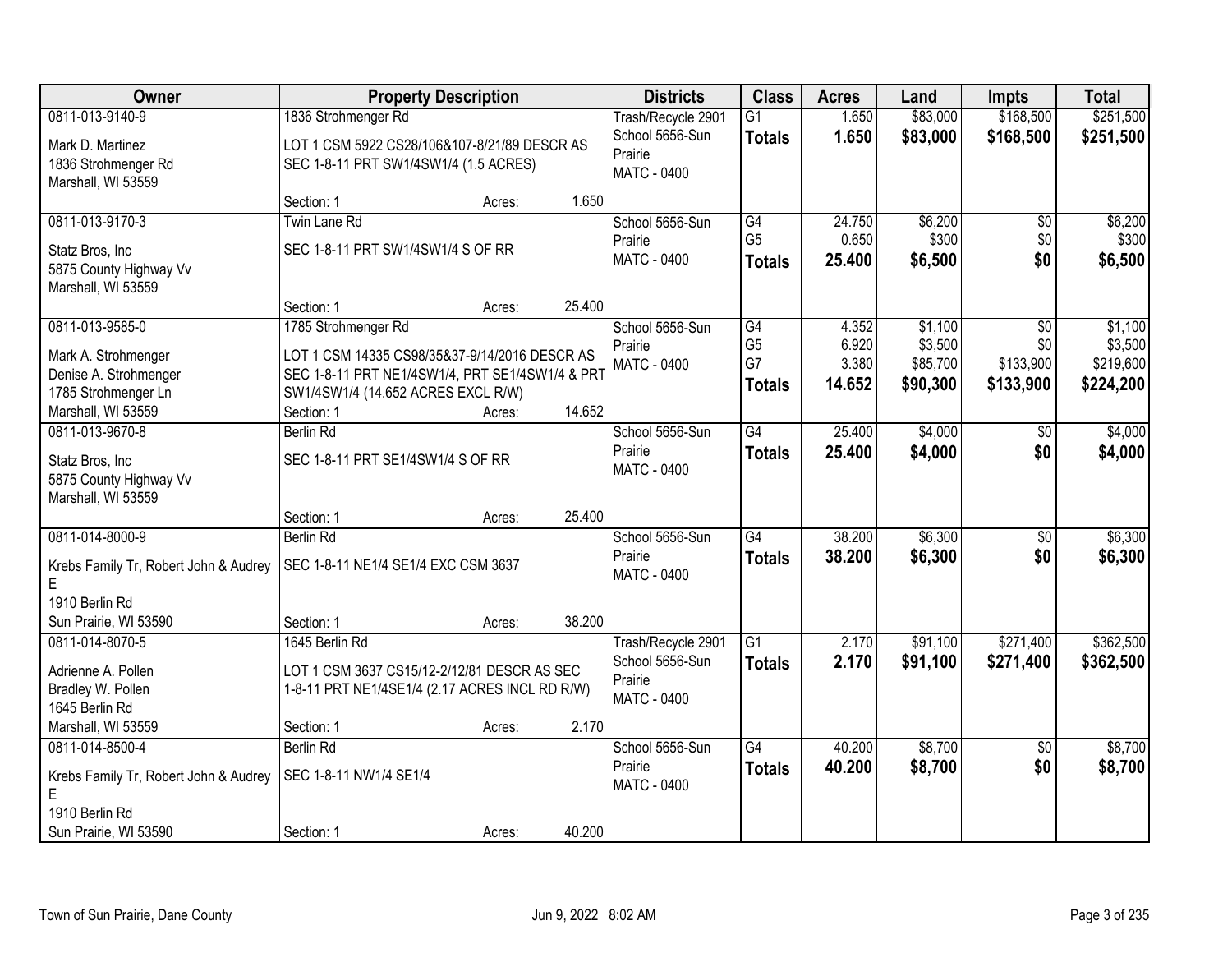| Owner                                         | <b>Property Description</b>            |        |        | <b>Districts</b>                      | <b>Class</b>         | <b>Acres</b> | Land      | <b>Impts</b>    | <b>Total</b> |
|-----------------------------------------------|----------------------------------------|--------|--------|---------------------------------------|----------------------|--------------|-----------|-----------------|--------------|
| 0811-014-9000-7                               | <b>Berlin Rd</b>                       |        |        | School 5656-Sun                       | G4                   | 32.200       | \$6,500   | $\overline{$0}$ | \$6,500      |
| Krebs Family Tr, Robert John & Audrey         | SEC 1-8-11 SW1/4 SE1/4 EXC RR          |        |        | Prairie                               | G <sub>5</sub>       | 6.000        | \$1,200   | \$0             | \$1,200      |
| Е                                             |                                        |        |        | MATC - 0400                           | <b>Totals</b>        | 38.200       | \$7,700   | \$0             | \$7,700      |
| 1910 Berlin Rd                                |                                        |        |        |                                       |                      |              |           |                 |              |
| Sun Prairie, WI 53590                         | Section: 1                             | Acres: | 38.200 |                                       |                      |              |           |                 |              |
| 0811-014-9500-2                               | <b>Berlin Rd</b>                       |        |        | School 5656-Sun                       | G4                   | 6.000        | \$900     | \$0             | \$900        |
|                                               |                                        |        |        | Prairie                               | G <sub>5</sub>       | 32.200       | \$16,100  | \$0             | \$16,100     |
| Krebs Family Tr, Robert John & Audrey         | SEC 1-8-11 SE1/4 SE1/4 EXC RR          |        |        | MATC - 0400                           | <b>Totals</b>        | 38.200       | \$17,000  | \$0             | \$17,000     |
| Е<br>1910 Berlin Rd                           |                                        |        |        |                                       |                      |              |           |                 |              |
| Sun Prairie, WI 53590                         | Section: 1                             | Acres: | 38.200 |                                       |                      |              |           |                 |              |
| 0811-021-8000-0                               | 6305 Twin Ln Rd                        |        |        |                                       | G4                   | 16.930       | \$4,300   | \$0             | \$4,300      |
|                                               |                                        |        |        | Trash/Recycle 2901<br>School 5656-Sun | G <sub>5</sub>       | 1.570        | \$800     | \$0             | \$800        |
| Raymond C. Weisensel                          | SEC 2-8-11 N 21.5 A FR NE1/4 NE1/4     |        |        | Prairie                               | G7                   | 3.000        | \$95,000  | \$259,600       | \$354,600    |
| Kathleen H. Weisensel                         |                                        |        |        | MATC - 0400                           | <b>Totals</b>        | 21.500       | \$100,100 | \$259,600       | \$359,700    |
| 6305 Twin Lane Rd                             |                                        |        |        |                                       |                      |              |           |                 |              |
| Sun Prairie, WI 53590                         | Section: 2                             | Acres: | 21.500 |                                       |                      |              |           |                 |              |
| 0811-021-8200-8                               | <b>Twin Lane Rd</b>                    |        |        | School 5656-Sun                       | G4                   | 10.100       | \$2,600   | $\sqrt[6]{3}$   | \$2,600      |
| Wesley A. Statz et al                         | SEC 2-8-11 S 10.6 ACRES NE1/4 NE1/4    |        |        | Prairie                               | G <sub>5</sub>       | 0.500        | \$300     | \$0             | \$300        |
| 5875 County Highway Vv                        |                                        |        |        | <b>MATC - 0400</b>                    | <b>Totals</b>        | 10.600       | \$2,900   | \$0             | \$2,900      |
| Marshall, WI 53559                            |                                        |        |        |                                       |                      |              |           |                 |              |
|                                               | Section: 2                             | Acres: | 10.600 |                                       |                      |              |           |                 |              |
| 0811-021-8500-5                               | <b>Berlin Rd</b>                       |        |        | School 5656-Sun                       | $\overline{G4}$      | 21.500       | \$5,500   | \$0             | \$5,500      |
|                                               | SEC 2-8-11 N 21.5 A FR NW1/4 NE1/4     |        |        | Prairie                               | <b>Totals</b>        | 21.500       | \$5,500   | \$0             | \$5,500      |
| Raymond C. Weisensel<br>Kathleen H. Weisensel |                                        |        |        | MATC - 0400                           |                      |              |           |                 |              |
| 6305 Twin Lane Rd                             |                                        |        |        |                                       |                      |              |           |                 |              |
| Sun Prairie, WI 53590                         | Section: 2                             | Acres: | 21.500 |                                       |                      |              |           |                 |              |
| 0811-021-8700-3                               | <b>Berlin Rd</b>                       |        |        | School 5656-Sun                       | G4                   | 10.600       | \$2,700   | \$0             | \$2,700      |
|                                               |                                        |        |        | Prairie                               | <b>Totals</b>        | 10.600       | \$2,700   | \$0             | \$2,700      |
| Wesley A. Statz et al                         | SEC 2-8-11 S 10.6 ACRES FR NW1/4 NE1/4 |        |        | <b>MATC - 0400</b>                    |                      |              |           |                 |              |
| 5875 County Highway Vv                        |                                        |        |        |                                       |                      |              |           |                 |              |
| Marshall, WI 53559                            |                                        |        |        |                                       |                      |              |           |                 |              |
|                                               | Section: 2                             | Acres: | 10.600 |                                       |                      |              |           |                 |              |
| 0811-021-9000-8                               | 1984 Berlin Rd                         |        |        | Trash/Recycle 2901                    | G2                   | 2.000        | \$70,000  | \$118,800       | \$188,800    |
| Wesley A. Statz et al                         | SEC 2-8-11 SW1/4 NE1/4                 |        |        | School 5656-Sun                       | G4<br>G <sub>5</sub> | 36.900       | \$9,500   | \$0             | \$9,500      |
| 5875 County Highway Vv                        |                                        |        |        | Prairie                               |                      | 0.800        | \$400     | \$0             | \$400        |
| Marshall, WI 53559                            |                                        |        |        | MATC - 0400                           | <b>Totals</b>        | 39.700       | \$79,900  | \$118,800       | \$198,700    |
|                                               | Section: 2                             | Acres: | 39.700 |                                       |                      |              |           |                 |              |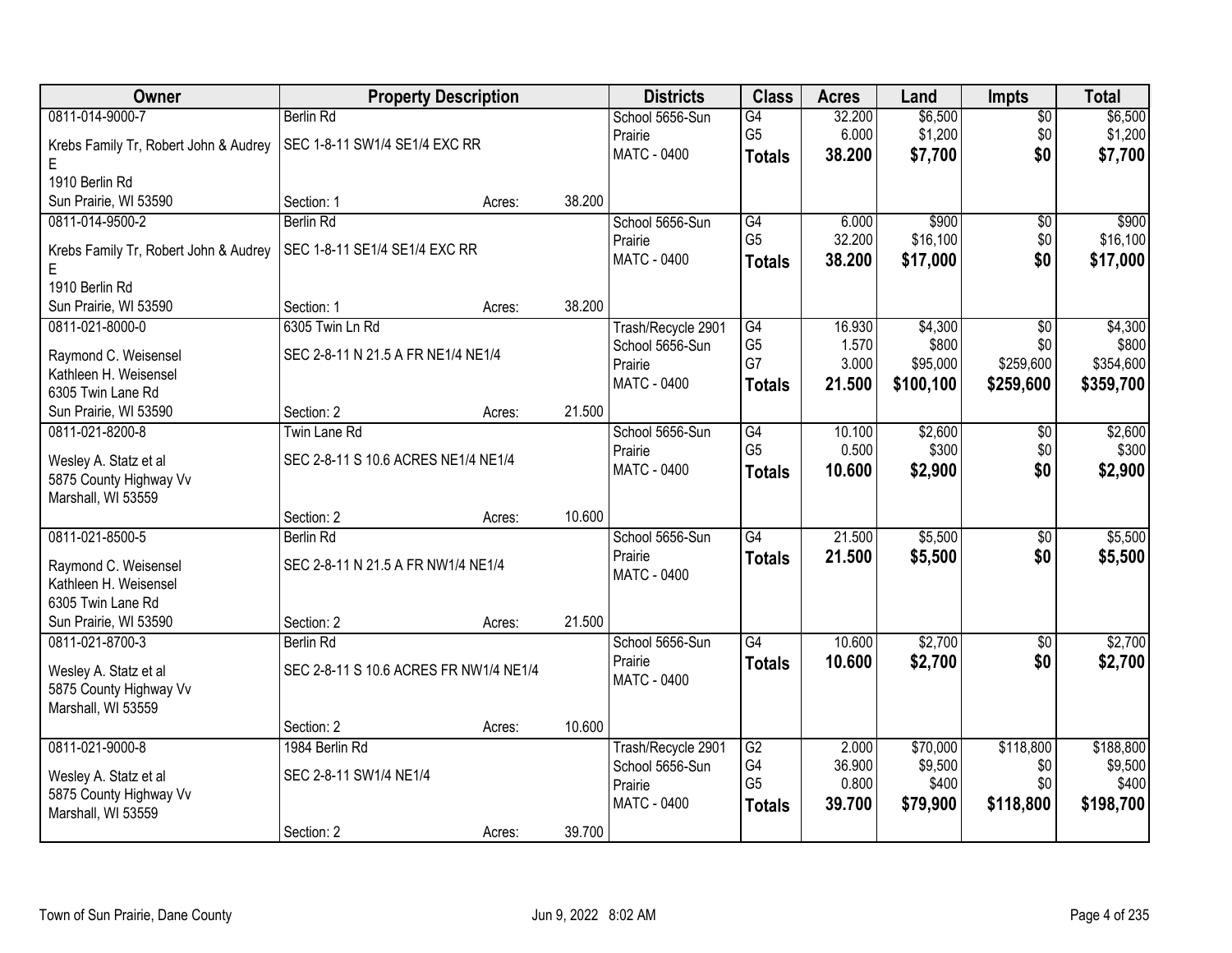| Owner                                         |                                             | <b>Property Description</b> |        | <b>Districts</b>   | <b>Class</b>    | <b>Acres</b> | Land      | <b>Impts</b>    | <b>Total</b> |
|-----------------------------------------------|---------------------------------------------|-----------------------------|--------|--------------------|-----------------|--------------|-----------|-----------------|--------------|
| 0811-021-9501-2                               | <b>Berlin Rd</b>                            |                             |        | School 5656-Sun    | G4              | 32.160       | \$8,200   | $\overline{50}$ | \$8,200      |
| Wesley A. Statz et al                         | SEC 2-8-11 SE1/4 NE1/4 EXC CSM 7066         |                             |        | Prairie            | G <sub>5</sub>  | 1.500        | \$800     | \$0             | \$800        |
| 5875 County Highway Vv                        |                                             |                             |        | <b>MATC - 0400</b> | <b>Totals</b>   | 33.660       | \$9,000   | \$0             | \$9,000      |
| Marshall, WI 53559                            |                                             |                             |        |                    |                 |              |           |                 |              |
|                                               | Section: 2                                  | Acres:                      | 33.660 |                    |                 |              |           |                 |              |
| 0811-021-9760-9                               | 1910 Berlin Rd                              |                             |        | Trash/Recycle 2901 | $\overline{G1}$ | 6.042        | \$105,200 | \$338,900       | \$444,100    |
| Krebs Family Tr, Robert John & Audrey         | LOT 1 CSM 7066 CS35/282&283-4/7/93 DESCR AS |                             |        | School 5656-Sun    | <b>Totals</b>   | 6.042        | \$105,200 | \$338,900       | \$444,100    |
| E                                             | SEC 2-8-11 PRT N1/2 (263,169 SQ FT)         |                             |        | Prairie            |                 |              |           |                 |              |
| 1910 Berlin Rd                                |                                             |                             |        | <b>MATC - 0400</b> |                 |              |           |                 |              |
| Sun Prairie, WI 53590                         | Section: 2                                  | Acres:                      | 6.042  |                    |                 |              |           |                 |              |
| 0811-022-8000-9                               | <b>Berlin Rd</b>                            |                             |        | School 5656-Sun    | G4              | 29.600       | \$7,600   | \$0             | \$7,600      |
| Raymond C. Weisensel                          | SEC 2-8-11 E 1175.83 FT OF NE1/4 NW1/4      |                             |        | Prairie            | <b>Totals</b>   | 29.600       | \$7,600   | \$0             | \$7,600      |
| Kathleen H. Weisensel                         |                                             |                             |        | <b>MATC - 0400</b> |                 |              |           |                 |              |
| 6305 Twin Lane Rd                             |                                             |                             |        |                    |                 |              |           |                 |              |
| Sun Prairie, WI 53590                         | Section: 2                                  | Acres:                      | 29.600 |                    |                 |              |           |                 |              |
| 0811-022-8110-6                               | <b>Berlin Rd</b>                            |                             |        | School 5656-Sun    | G4              | 3.200        | \$800     | \$0             | \$800        |
| John R. Krebs                                 | SEC 2-8-11 NE1/4 NW1/4 EXC E 1175.83 FT THF |                             |        | Prairie            | <b>Totals</b>   | 3.200        | \$800     | \$0             | \$800        |
| Deborah R. Krebs                              |                                             |                             |        | <b>MATC - 0400</b> |                 |              |           |                 |              |
| 6266 County Highway Vv                        |                                             |                             |        |                    |                 |              |           |                 |              |
| Sun Prairie, WI 53590                         | Section: 2                                  | Acres:                      | 3.200  |                    |                 |              |           |                 |              |
| 0811-022-8500-4                               | County Road V V                             |                             |        | School 5656-Sun    | G4              | 31.900       | \$8,200   | $\overline{50}$ | \$8,200      |
| John R. Krebs                                 | SEC 2-8-11 FR NW1/4 NW1/4                   |                             |        | Prairie            | G <sub>5</sub>  | 1.000        | \$500     | \$0             | \$500        |
| Deborah R. Krebs                              |                                             |                             |        | MATC - 0400        | <b>Totals</b>   | 32.900       | \$8,700   | \$0             | \$8,700      |
| 6266 County Highway Vv                        |                                             |                             |        |                    |                 |              |           |                 |              |
| Sun Prairie, WI 53590                         | Section: 2                                  | Acres:                      | 32.900 |                    |                 |              |           |                 |              |
| 0811-022-9000-7                               | 6266 County Highway Vv                      |                             |        | Trash/Recycle 2901 | G4              | 36.900       | \$9,500   | $\sqrt{6}$      | \$9,500      |
| John R. Krebs                                 | SEC 2-8-11 SW1/4 NW1/4                      |                             |        | School 5656-Sun    | G <sub>5</sub>  | 0.800        | \$400     | \$0             | \$400        |
| Deborah R. Krebs                              |                                             |                             |        | Prairie            | G7              | 2.000        | \$70,000  | \$192,400       | \$262,400    |
| 6266 County Highway Vv                        |                                             |                             |        | <b>MATC - 0400</b> | <b>Totals</b>   | 39.700       | \$79,900  | \$192,400       | \$272,300    |
| Sun Prairie, WI 53590                         | Section: 2                                  | Acres:                      | 39.700 |                    |                 |              |           |                 |              |
| 0811-022-9500-2                               | <b>Berlin Rd</b>                            |                             |        | School 5656-Sun    | G4              | 35.000       | \$8,700   | $\overline{30}$ | \$8,700      |
|                                               | SEC 2-8-11 E 1175.83 FT OF SE1/4 NW1/4      |                             |        | Prairie            | G <sub>5</sub>  | 0.900        | \$500     | \$0             | \$500        |
| Raymond C. Weisensel<br>Kathleen H. Weisensel |                                             |                             |        | <b>MATC - 0400</b> | <b>Totals</b>   | 35.900       | \$9,200   | \$0             | \$9,200      |
| 6305 Twin Lane Rd                             |                                             |                             |        |                    |                 |              |           |                 |              |
| Sun Prairie, WI 53590                         | Section: 2                                  | Acres:                      | 35.900 |                    |                 |              |           |                 |              |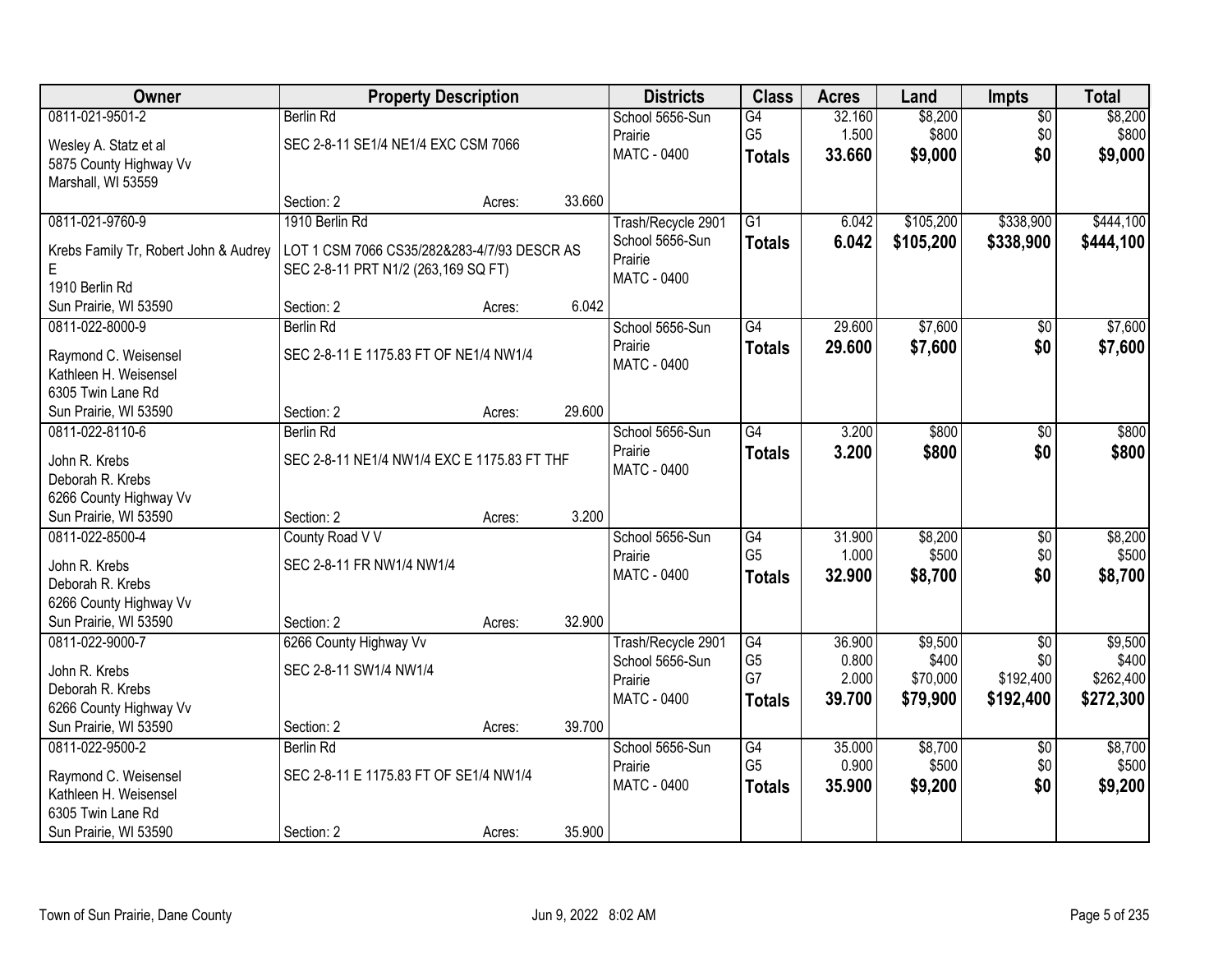| Owner                                      | <b>Property Description</b>                                                                      |        | <b>Districts</b>           | <b>Class</b>    | <b>Acres</b> | Land     | <b>Impts</b>    | <b>Total</b> |
|--------------------------------------------|--------------------------------------------------------------------------------------------------|--------|----------------------------|-----------------|--------------|----------|-----------------|--------------|
| 0811-022-9610-9                            | <b>Berlin Rd</b>                                                                                 |        | School 5656-Sun            | G4              | 3.800        | \$1,000  | $\overline{50}$ | \$1,000      |
| John R. Krebs                              | SEC 2-8-11 SE1/4 NW1/4 EXC E 1175.83 FT THF                                                      |        | Prairie                    | <b>Totals</b>   | 3.800        | \$1,000  | \$0             | \$1,000      |
| Deborah R. Krebs                           |                                                                                                  |        | <b>MATC - 0400</b>         |                 |              |          |                 |              |
| 6266 County Highway Vv                     |                                                                                                  |        |                            |                 |              |          |                 |              |
| Sun Prairie, WI 53590                      | Section: 2<br>Acres:                                                                             | 3.800  |                            |                 |              |          |                 |              |
| 0811-023-8000-8                            | <b>Berlin Rd</b>                                                                                 |        | School 5656-Sun            | G4              | 37.900       | \$9,700  | $\overline{50}$ | \$9,700      |
| Krebs Family Tr, Robert John & Audrey      | SEC 2-8-11 NE1/4 SW1/4                                                                           |        | Prairie                    | G <sub>5</sub>  | 2.000        | \$1,000  | \$0             | \$1,000      |
| E                                          |                                                                                                  |        | <b>MATC - 0400</b>         | <b>Totals</b>   | 39.900       | \$10,700 | \$0             | \$10,700     |
| 1910 Berlin Rd                             |                                                                                                  |        |                            |                 |              |          |                 |              |
| Sun Prairie, WI 53590                      | Section: 2<br>Acres:                                                                             | 39.900 |                            |                 |              |          |                 |              |
| 0811-023-8503-0                            | <b>Berlin Rd</b>                                                                                 |        | School 5656-Sun            | G4              | 30.899       | \$6,700  | \$0             | \$6,700      |
|                                            |                                                                                                  |        | Prairie                    | G <sub>5</sub>  | 1.980        | \$1,000  | \$0             | \$1,000      |
| Krebs Family Tr, Robert John & Audrey<br>E | SEC 2-8-11 NW1/4 SW1/4 EXC N 132 FT OF W 198 FT<br>& EXC R28795/36 & EXC CSM 8503 & ALSO EXC CSM |        | <b>MATC - 0400</b>         | <b>Totals</b>   | 32.879       | \$7,700  | \$0             | \$7,700      |
| 1910 Berlin Rd                             | 9829                                                                                             |        |                            |                 |              |          |                 |              |
| Sun Prairie, WI 53590                      | Section: 2<br>Acres:                                                                             | 32.879 |                            |                 |              |          |                 |              |
| 0811-023-8550-0                            | 2075 Berlin Rd                                                                                   |        | Trash/Recycle 2901         | $\overline{G1}$ | 1.001        | \$50,000 | \$127,600       | \$177,600    |
|                                            |                                                                                                  |        | School 5656-Sun            | <b>Totals</b>   | 1.001        | \$50,000 | \$127,600       | \$177,600    |
| Jeffrey A. Frye                            | LOT 1 CSM 9829 CS57/54&55-9/22/2000 DESCR AS                                                     |        | Prairie                    |                 |              |          |                 |              |
| 2075 Berlin Rd                             | SEC 2-8-11 PRT NW1/4SW1/4 (1.001 ACRES)                                                          |        | <b>MATC - 0400</b>         |                 |              |          |                 |              |
| Sun Prairie, WI 53590                      | Section: 2<br>Acres:                                                                             | 1.001  |                            |                 |              |          |                 |              |
| 0811-023-8571-0                            | <b>Berlin Rd</b>                                                                                 |        | School 5656-Sun            | $\overline{G1}$ | 0.388        | \$7,900  | \$0             | \$7,900      |
|                                            |                                                                                                  |        | Prairie                    | <b>Totals</b>   | 0.388        | \$7,900  | \$0             | \$7,900      |
| Jeffrey A. Frye                            | SEC 2-8-11 PRT NW1/4SW1/4 DESCR AS COM AT                                                        |        | MATC - 0400                |                 |              |          |                 |              |
| 2075 Berlin Rd                             | W1/4 COR OF SD SEC 2 TH S89DEG48'18"E ALG N LN                                                   |        |                            |                 |              |          |                 |              |
| Sun Prairie, WI 53590                      | OF SD SW1/4 389.04 FT TH S00DEG11'42"W 131.85                                                    |        |                            |                 |              |          |                 |              |
|                                            | Section: 2<br>Acres:                                                                             | 0.387  |                            |                 |              |          |                 |              |
| 0811-023-8590-0                            | <b>Berlin Rd</b>                                                                                 |        | School 5656-Sun<br>Prairie | $\overline{G1}$ | 0.613        | \$12,300 | $\sqrt{6}$      | \$12,300     |
| Rita A. Leaf                               | SEC 2-8-11 PRT NW1/4SW1/4 DESCR AS COM AT                                                        |        | <b>MATC - 0400</b>         | <b>Totals</b>   | 0.613        | \$12,300 | \$0             | \$12,300     |
| 6198 Hwy V V                               | W1/4 COR SEC 2 TH E 190.0 FT ALG N LN S1/4 SEC 2                                                 |        |                            |                 |              |          |                 |              |
| Sun Prairie, WI 53590                      | TO POB TH CONT E 330.0 FT ALG SD N LN S1/2 OF                                                    |        |                            |                 |              |          |                 |              |
|                                            | Section: 2<br>Acres:                                                                             | 0.613  |                            |                 |              |          |                 |              |
| 0811-023-8610-0                            | 6198 County Highway Vv                                                                           |        | Trash/Recycle 2901         | $\overline{G1}$ | 0.600        | \$40,300 | \$94,900        | \$135,200    |
| Rita A. Leaf                               | SEC 2-8-11 PRT NW1/4SW1/4 N 132 FT OF W 198 FT                                                   |        | School 5656-Sun            | <b>Totals</b>   | 0.600        | \$40,300 | \$94,900        | \$135,200    |
| 6198 Hwy V V                               | <b>THF</b>                                                                                       |        | Prairie<br>MATC - 0400     |                 |              |          |                 |              |
| Sun Prairie, WI 53590                      |                                                                                                  |        |                            |                 |              |          |                 |              |
|                                            | Section: 2<br>Acres:                                                                             | 0.600  |                            |                 |              |          |                 |              |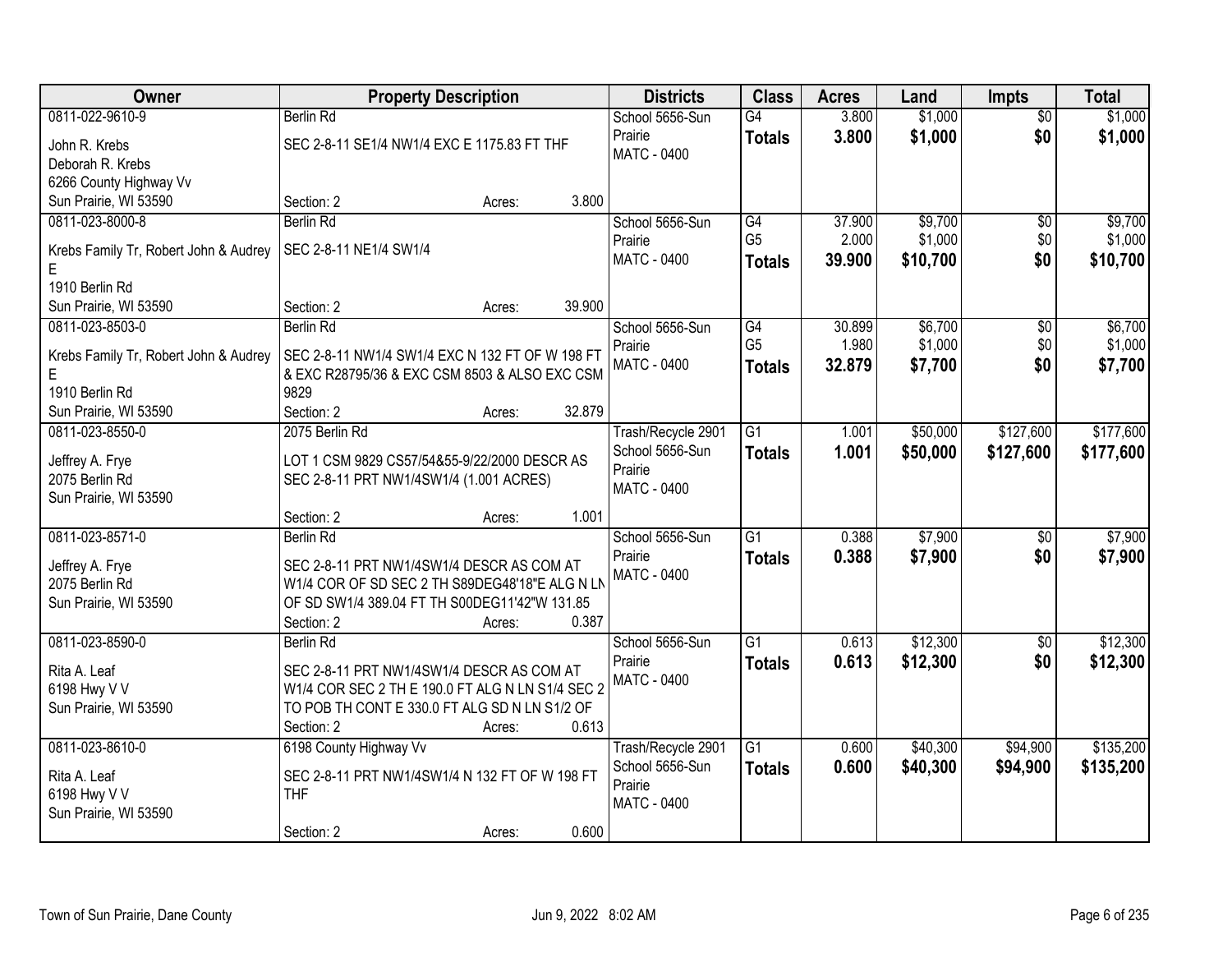| Owner                                      | <b>Property Description</b>                     |                  | <b>Districts</b>              | <b>Class</b>     | <b>Acres</b> | Land      | <b>Impts</b>    | <b>Total</b> |
|--------------------------------------------|-------------------------------------------------|------------------|-------------------------------|------------------|--------------|-----------|-----------------|--------------|
| 0811-023-8640-4                            | 6182 County Highway Vv                          |                  | Trash/Recycle 2901            | G1               | 2.520        | \$93,500  | \$181,100       | \$274,600    |
| Dennis V. Hellenbrand                      | LOT 1 CSM 8503 CS46/230&231-3/6/97 DESCR AS     |                  | School 5656-Sun               | G4               | 2.000        | \$500     | \$0             | \$500        |
| 6182 County Highway Vv                     | SEC 2-8-11 PRT NW1/4SW1/4 (4.52 ACRES INCL R/W) |                  | Prairie<br>MATC - 0400        | <b>Totals</b>    | 4.520        | \$94,000  | \$181,100       | \$275,100    |
| Sun Prairie, WI 53590                      |                                                 |                  |                               |                  |              |           |                 |              |
|                                            | Section: 2                                      | 4.520<br>Acres:  |                               |                  |              |           |                 |              |
| 0811-023-9000-6                            | County Road V V                                 |                  | School 5656-Sun               | $\overline{G4}$  | 8.100        | \$1,300   | \$0             | \$1,300      |
| Krebs Family Tr, Robert John & Audrey<br>Е | SEC 2-8-11 PRT SW1/4 SW1/4 N OF RR              |                  | Prairie<br><b>MATC - 0400</b> | <b>Totals</b>    | 8.100        | \$1,300   | \$0             | \$1,300      |
| 1910 Berlin Rd                             |                                                 |                  |                               |                  |              |           |                 |              |
| Sun Prairie, WI 53590                      | Section: 2                                      | 8.100<br>Acres:  |                               |                  |              |           |                 |              |
| 0811-023-9175-6                            | 2108 State Highway 19                           |                  | Trash/Recycle 2901            | $\overline{G4}$  | 21.490       | \$5,500   | $\overline{50}$ | \$5,500      |
| Statz Bros, Inc                            | SEC 2-8-11 PRT SW1/4SW1/4 S OF RR EXC TO DOT    |                  | School 5656-Sun               | G7               | 8.000        | \$240,000 | \$1,260,300     | \$1,500,300  |
| 5875 County Highway Vv                     | IN DOC 3169917 & DOC #3314061                   |                  | Prairie                       | <b>Totals</b>    | 29.490       | \$245,500 | \$1,260,300     | \$1,505,800  |
| Marshall, WI 53559                         |                                                 |                  | <b>MATC - 0400</b>            |                  |              |           |                 |              |
|                                            | Section: 2                                      | 29.490<br>Acres: |                               |                  |              |           |                 |              |
| 0811-023-9500-1                            | <b>Berlin Rd</b>                                |                  | School 5656-Sun               | $\overline{G4}$  | 8.000        | \$2,100   | $\frac{1}{20}$  | \$2,100      |
| Krebs Family Tr, Robert John & Audrey<br>E | SEC 2-8-11 PRT SE1/4 SW1/4 N OF RR              |                  | Prairie<br><b>MATC - 0400</b> | <b>Totals</b>    | 8.000        | \$2,100   | \$0             | \$2,100      |
| 1910 Berlin Rd                             |                                                 |                  |                               |                  |              |           |                 |              |
| Sun Prairie, WI 53590                      | Section: 2                                      | 8.000<br>Acres:  |                               |                  |              |           |                 |              |
| 0811-023-9662-0                            |                                                 |                  | School 5656-Sun               | $\overline{G4}$  | 14.720       | \$3,800   | \$0             | \$3,800      |
| Statz Bros, Inc                            | SEC 2-8-11 PRT SE1/4SW1/4 S OF RR EXC DOC       |                  | Prairie                       | G <sub>5</sub> M | 13.000       | \$32,500  | \$0             | \$32,500     |
| 5875 County Highway Vv                     | 3588012 & ALSO EXC CSM 15241                    |                  | MATC - 0400                   | <b>Totals</b>    | 27.720       | \$36,300  | \$0             | \$36,300     |
| Marshall, WI 53559                         |                                                 |                  |                               |                  |              |           |                 |              |
|                                            | Section: 2                                      | 27.720<br>Acres: |                               |                  |              |           |                 |              |
| 0811-023-9675-0                            | 6110 County Highway Vv                          |                  | School 5656-Sun               | $\overline{G7}$  | 2.460        | \$24,600  | $\overline{60}$ | \$24,600     |
| Statz Bros, Inc                            | LOT 1 CSM 15241 CS108/251&253-9/26/2019 DESCR   |                  | Prairie                       | <b>Totals</b>    | 2.460        | \$24,600  | \$0             | \$24,600     |
| 5875 County Highway Vv                     | AS SEC 2-8-11 PRT SE1/4SW1/4 (2.476 ACRES)      |                  | <b>MATC - 0400</b>            |                  |              |           |                 |              |
| Marshall, WI 53559                         |                                                 |                  |                               |                  |              |           |                 |              |
|                                            | Section: 2                                      | 2.460<br>Acres:  |                               |                  |              |           |                 |              |
| 0811-023-9960-0                            | <b>Berlin Rd</b>                                |                  | School 5656-Sun               | $\overline{G6}$  | 1.000        | \$5,000   | $\overline{50}$ | \$5,000      |
| Duffy Rev Living Tr, Joan A                | SEC 2-8-11 PRT SE1/4SW1/4 DESCR AS COM S1/4     |                  | Prairie                       | <b>Totals</b>    | 1.000        | \$5,000   | \$0             | \$5,000      |
| PO Box 250                                 | COR SEC 2 TH N02DEG43'04"E ALG W LN LOT 1 CSM   |                  | MATC - 0400                   |                  |              |           |                 |              |
| Columbus, WI 53925                         | 9187 996.90 FT TO NW COR SD LOT 1 SD PT BEING   |                  |                               |                  |              |           |                 |              |
|                                            | Section: 2                                      | 1.000<br>Acres:  |                               |                  |              |           |                 |              |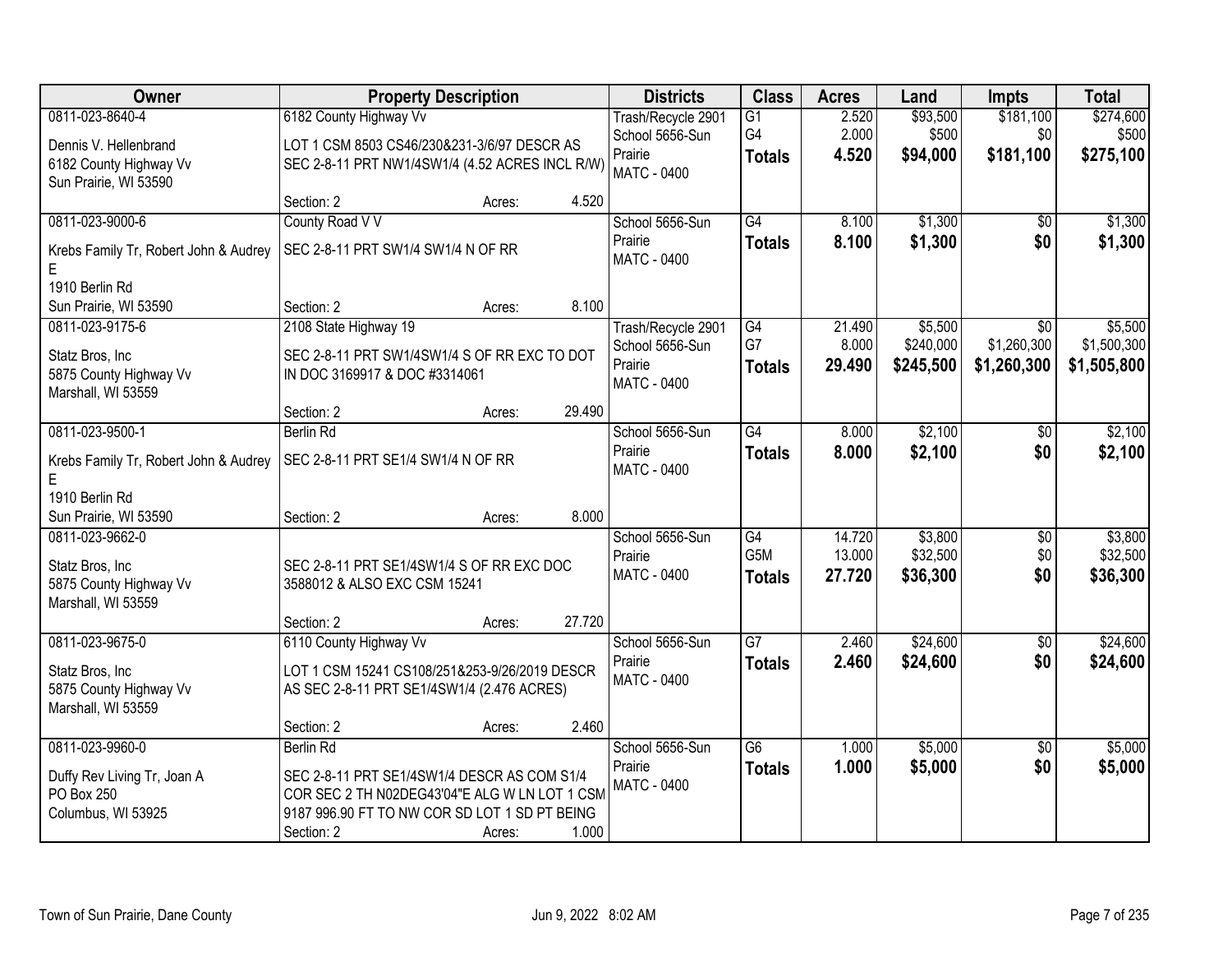| Owner                                 |                                                  | <b>Property Description</b> |        | <b>Districts</b>   | <b>Class</b>    | <b>Acres</b> | Land      | <b>Impts</b>    | <b>Total</b> |
|---------------------------------------|--------------------------------------------------|-----------------------------|--------|--------------------|-----------------|--------------|-----------|-----------------|--------------|
| 0811-024-8000-7                       | 1903 Berlin Rd                                   |                             |        | Trash/Recycle 2901 | G4              | 28.000       | \$7,200   | $\overline{50}$ | \$7,200      |
| Mcneil Family Irrev Tr                | SEC 2-8-11 NE1/4 SE1/4 EXC W 330 FT OF N 660 FT  |                             |        | School 5656-Sun    | G <sub>5</sub>  | 5.000        | \$2,500   | \$0             | \$2,500      |
| 1903 Berlin Rd                        |                                                  |                             |        | Prairie            | G7              | 2.000        | \$70,000  | \$133,200       | \$203,200    |
| Marshall, WI 53559                    |                                                  |                             |        | MATC - 0400        | <b>Totals</b>   | 35.000       | \$79,700  | \$133,200       | \$212,900    |
|                                       | Section: 2                                       | Acres:                      | 35.000 |                    |                 |              |           |                 |              |
| 0811-024-8090-9                       | <b>Berlin Rd</b>                                 |                             |        | School 5656-Sun    | $\overline{G6}$ | 5.000        | \$25,000  | \$0             | \$25,000     |
| Kenneth A. Weisensel et al.           | SEC 2-8-11 W 330 FT OF N 660 FT OF NE1/4 SE1/4   |                             |        | Prairie            | <b>Totals</b>   | 5.000        | \$25,000  | \$0             | \$25,000     |
| 333 Mill St                           |                                                  |                             |        | <b>MATC - 0400</b> |                 |              |           |                 |              |
| Fox Lake, WI 53933                    |                                                  |                             |        |                    |                 |              |           |                 |              |
|                                       | Section: 2                                       | Acres:                      | 5.000  |                    |                 |              |           |                 |              |
| 0811-024-8500-2                       | <b>Berlin Rd</b>                                 |                             |        | School 5656-Sun    | G4              | 16.500       | \$4,200   | $\overline{50}$ | \$4,200      |
| Mcneil Family Irrev Tr                | SEC 2-8-11 E1/2 NW1/4 SE1/4                      |                             |        | Prairie            | G <sub>5</sub>  | 3.500        | \$1,800   | \$0             | \$1,800      |
| 1903 Berlin Rd                        |                                                  |                             |        | MATC - 0400        | <b>Totals</b>   | 20,000       | \$6,000   | \$0             | \$6,000      |
| Marshall, WI 53559                    |                                                  |                             |        |                    |                 |              |           |                 |              |
|                                       | Section: 2                                       | Acres:                      | 20.000 |                    |                 |              |           |                 |              |
| 0811-024-8560-0                       | <b>Berlin Rd</b>                                 |                             |        | School 5656-Sun    | G4              | 17.500       | \$2,700   | \$0             | \$2,700      |
| Krebs Family Tr, Robert John & Audrey | SEC 2-8-11 W1/2 NW1/4 SE1/4                      |                             |        | Prairie            | G <sub>5</sub>  | 2.500        | \$1,300   | \$0             | \$1,300      |
| E                                     |                                                  |                             |        | <b>MATC - 0400</b> | <b>Totals</b>   | 20.000       | \$4,000   | \$0             | \$4,000      |
| 1910 Berlin Rd                        |                                                  |                             |        |                    |                 |              |           |                 |              |
| Sun Prairie, WI 53590                 | Section: 2                                       | Acres:                      | 20.000 |                    |                 |              |           |                 |              |
| 0811-024-9000-5                       | <b>Berlin Rd</b>                                 |                             |        | School 5656-Sun    | $\overline{G4}$ | 5.100        | \$1,300   | $\overline{50}$ | \$1,300      |
| Mcneil Family Irrev Tr                | SEC 2-8-11 PRT SW1/4 SE1/4 THE E 660 FT N OF RR  |                             |        | Prairie            | <b>Totals</b>   | 5.100        | \$1,300   | \$0             | \$1,300      |
| 1903 Berlin Rd                        |                                                  |                             |        | MATC - 0400        |                 |              |           |                 |              |
| Marshall, WI 53559                    |                                                  |                             |        |                    |                 |              |           |                 |              |
|                                       | Section: 2                                       | Acres:                      | 5.100  |                    |                 |              |           |                 |              |
| 0811-024-9062-1                       | Twin Lane Rd                                     |                             |        | School 5656-Sun    | G4              | 4.276        | \$800     | $\sqrt{6}$      | \$800        |
| Duffy Rev Living Tr, Joan A           | LOT 2 CSM 9187 CS52/24&25-1/26/99 F/K/A LOTS 1 & |                             |        | Prairie            | <b>Totals</b>   | 4.276        | \$800     | \$0             | \$800        |
| PO Box 250                            | 2 CSM 9154 CS51/239&240-12/29/98 DESCR AS SEC    |                             |        | <b>MATC - 0400</b> |                 |              |           |                 |              |
| Columbus, WI 53925                    | 2-8-11 PRT SW1/4SE1/4 (4.276 ACRES)              |                             |        |                    |                 |              |           |                 |              |
|                                       | Section: 2                                       | Acres:                      | 4.276  |                    |                 |              |           |                 |              |
| 0811-024-9162-0                       | 6107 Twin Lane Rd                                |                             |        | School 5656-Sun    | G2              | 5.000        | \$135,000 | \$1,645,300     | \$1,780,300  |
| Duffy Rev Living Tr, Joan A           | LOT 1 CSM 9187 CS52/24&25-1/26/99 F/K/A LOTS 1 & |                             |        | Prairie            | G4              | 25.973       | \$6,700   | \$0             | \$6,700      |
| PO Box 250                            | 2 CSM 9154 CS51/239&240-12/29/98 DESCR AS SEC    |                             |        | MATC - 0400        | <b>Totals</b>   | 30.973       | \$141,700 | \$1,645,300     | \$1,787,000  |
| Columbus, WI 53925                    | 2-8-11 PRT SW1/4SE1/4 (30.973 ACRES)             |                             |        |                    |                 |              |           |                 |              |
|                                       | Section: 2                                       | Acres:                      | 30.973 |                    |                 |              |           |                 |              |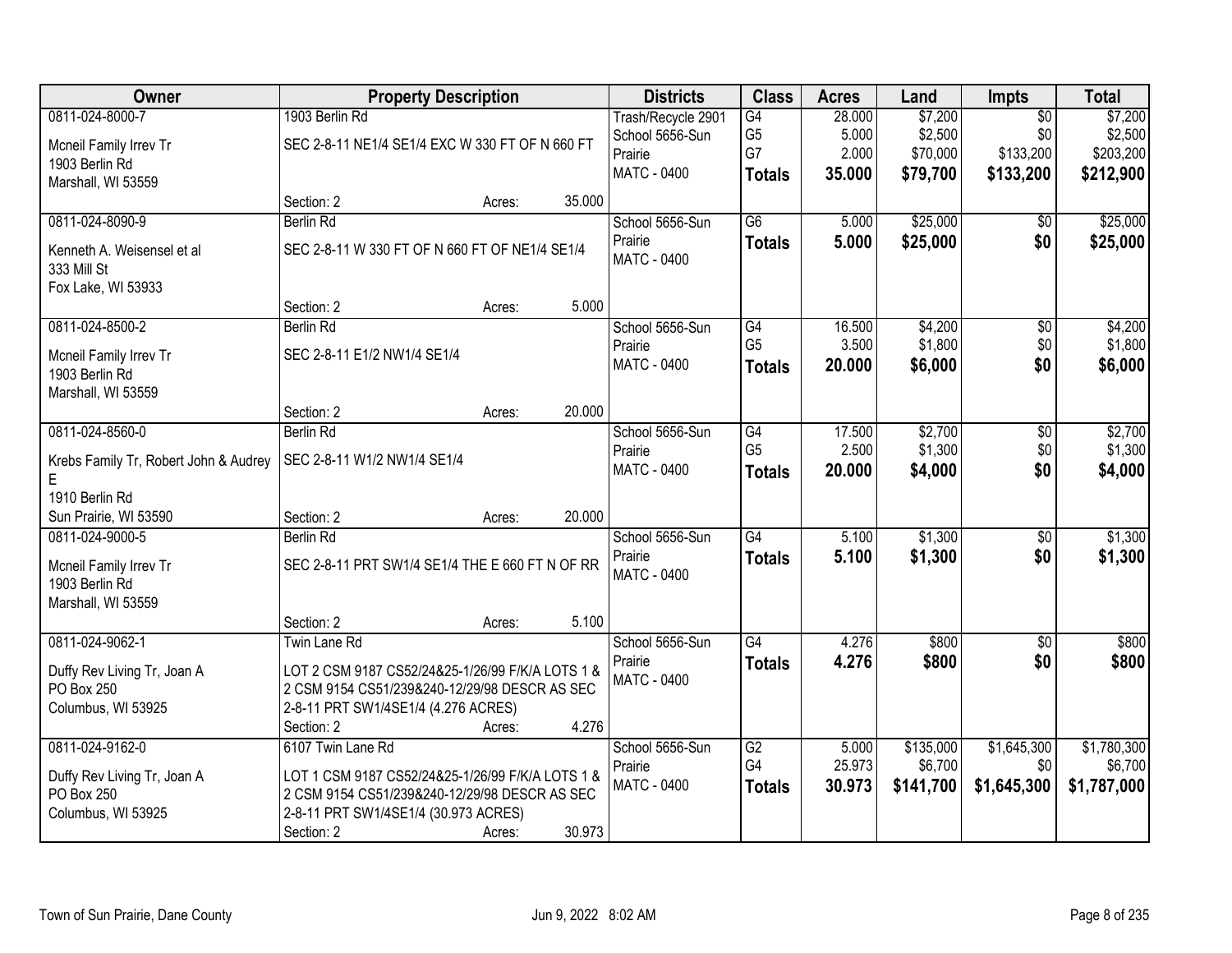| Owner                                    | <b>Property Description</b>                               |        |        | <b>Districts</b>   | <b>Class</b>    | <b>Acres</b> | Land      | <b>Impts</b>    | <b>Total</b> |
|------------------------------------------|-----------------------------------------------------------|--------|--------|--------------------|-----------------|--------------|-----------|-----------------|--------------|
| 0811-024-9500-0                          | <b>Twin Lane Rd</b>                                       |        |        | School 5656-Sun    | G4              | 11.500       | \$2,900   | $\sqrt{$0}$     | \$2,900      |
| Mcneil Family Irrev Tr                   | SEC 2-8-11 SE1/4 SE1/4 N OF RR                            |        |        | Prairie            | G <sub>5</sub>  | 0.500        | \$300     | \$0             | \$300        |
| 1903 Berlin Rd                           |                                                           |        |        | <b>MATC - 0400</b> | <b>Totals</b>   | 12.000       | \$3,200   | \$0             | \$3,200      |
| Marshall, WI 53559                       |                                                           |        |        |                    |                 |              |           |                 |              |
|                                          | Section: 2                                                | Acres: | 12.000 |                    |                 |              |           |                 |              |
| 0811-024-9715-0                          | <b>Twin Lake Rd</b>                                       |        |        | School 5656-Sun    | G4              | 1.000        | \$300     | \$0             | \$300        |
| Joan A Duffy Revocable Living Trust      | OUTLOT 1 CSM 15658 CS113/240&241-3/23/2021                |        |        | Prairie            | <b>Totals</b>   | 1.000        | \$300     | \$0             | \$300        |
| PO Box 250                               | DESCR AS SEC 2-8-11 PRT SE1/4SE1/4 (1.00 ACRES)           |        |        | <b>MATC - 0400</b> |                 |              |           |                 |              |
| Columbus, WI 53925                       |                                                           |        |        |                    |                 |              |           |                 |              |
|                                          | Section: 2                                                | Acres: | 1.000  |                    |                 |              |           |                 |              |
| 0811-024-9785-0                          | Twin Lake Rd                                              |        |        | School 5656-Sun    | G4              | 18.375       | \$4,700   | \$0             | \$4,700      |
| Statz Bros, Inc                          | SEC 2-8-11 SE1/4SE1/4 S OF RR EXC E 297 FT OF S           |        |        | Prairie            | <b>Totals</b>   | 18.375       | \$4,700   | \$0             | \$4,700      |
| 5875 County Highway Vv                   | 440 FT THF & EXC R28110/35 & ALSO EXC DOC                 |        |        | <b>MATC - 0400</b> |                 |              |           |                 |              |
| Marshall, WI 53559                       | #4727462 EXC CSM 15658                                    |        |        |                    |                 |              |           |                 |              |
|                                          | Section: 2                                                | Acres: | 0.000  |                    |                 |              |           |                 |              |
| 0811-024-9885-0                          | <b>Twin Lake Rd</b>                                       |        |        | Trash/Recycle 2901 | $\overline{G1}$ | 3.942        | \$102,900 | \$26,900        | \$129,800    |
|                                          | LOT 1 CSM 15705 CS114/103&104-5/10/2021 DESCR             |        |        | School 5656-Sun    | <b>Totals</b>   | 3.942        | \$102,900 | \$26,900        | \$129,800    |
| Amy L. Arnesen<br>Daniel M. Keyes        | AS SEC 2-8-11 PRT SE1/4SE1/4 (3.942 ACRES EXCL            |        |        | Prairie            |                 |              |           |                 |              |
| 4334 Clover Ct                           | $R/W$ )                                                   |        |        | <b>MATC - 0400</b> |                 |              |           |                 |              |
| Madison, WI 53711                        | Section: 2                                                | Acres: | 3.942  |                    |                 |              |           |                 |              |
| 0811-024-9900-0                          | 6085 Twin Ln Rd                                           |        |        | Trash/Recycle 2901 | $\overline{G1}$ | 0.611        | \$61,500  | \$76,900        | \$138,400    |
|                                          |                                                           |        |        | School 5656-Sun    | <b>Totals</b>   | 0.611        | \$61,500  | \$76,900        | \$138,400    |
| Amy L. Arnesen                           | LOT 2 CSM 15705 CS114/103&104-5/10/2021 DESCR             |        |        | Prairie            |                 |              |           |                 |              |
| Daniel M. Keyes<br>4334 Clover Ct        | AS SEC 2-8-11 PRT SE1/4SE1/4 (0.611 ACRES EXCL<br>$R/W$ ) |        |        | MATC - 0400        |                 |              |           |                 |              |
| Madison, WI 53711                        | Section: 2                                                | Acres: | 0.611  |                    |                 |              |           |                 |              |
| 0811-031-8000-8                          | 6305 County Highway Vv                                    |        |        | Trash/Recycle 2901 | G4              | 30.050       | \$7,700   | $\overline{50}$ | \$7,700      |
|                                          |                                                           |        |        | School 5656-Sun    | G <sub>5</sub>  | 0.750        | \$400     | \$0             | \$400        |
| Thomas R. Weisensel                      | SEC 3-8-11 FR NE1/4 NE1/4                                 |        |        | Prairie            | G7              | 3.000        | \$95,000  | \$150,600       | \$245,600    |
| Mary E. Weisensel                        |                                                           |        |        | MATC - 0400        | <b>Totals</b>   | 33.800       | \$103,100 | \$150,600       | \$253,700    |
| 6305 County Highway Vv                   |                                                           |        |        |                    |                 |              |           |                 |              |
| Sun Prairie, WI 53590<br>0811-031-8500-3 | Section: 3<br>County Road V V                             | Acres: | 33.800 | School 5656-Sun    | G4              | 17.790       | \$4,600   |                 | \$4,600      |
|                                          |                                                           |        |        | Prairie            |                 | 17.790       |           | \$0<br>\$0      |              |
| Thomas R. Weisensel                      | SEC 3-8-11 E 20 A FR NW1/4NE1/4                           |        |        | MATC - 0400        | <b>Totals</b>   |              | \$4,600   |                 | \$4,600      |
| Mary E. Weisensel                        |                                                           |        |        |                    |                 |              |           |                 |              |
| 6305 County Highway Vv                   |                                                           |        |        |                    |                 |              |           |                 |              |
| Sun Prairie, WI 53590                    | Section: 3                                                | Acres: | 17.790 |                    |                 |              |           |                 |              |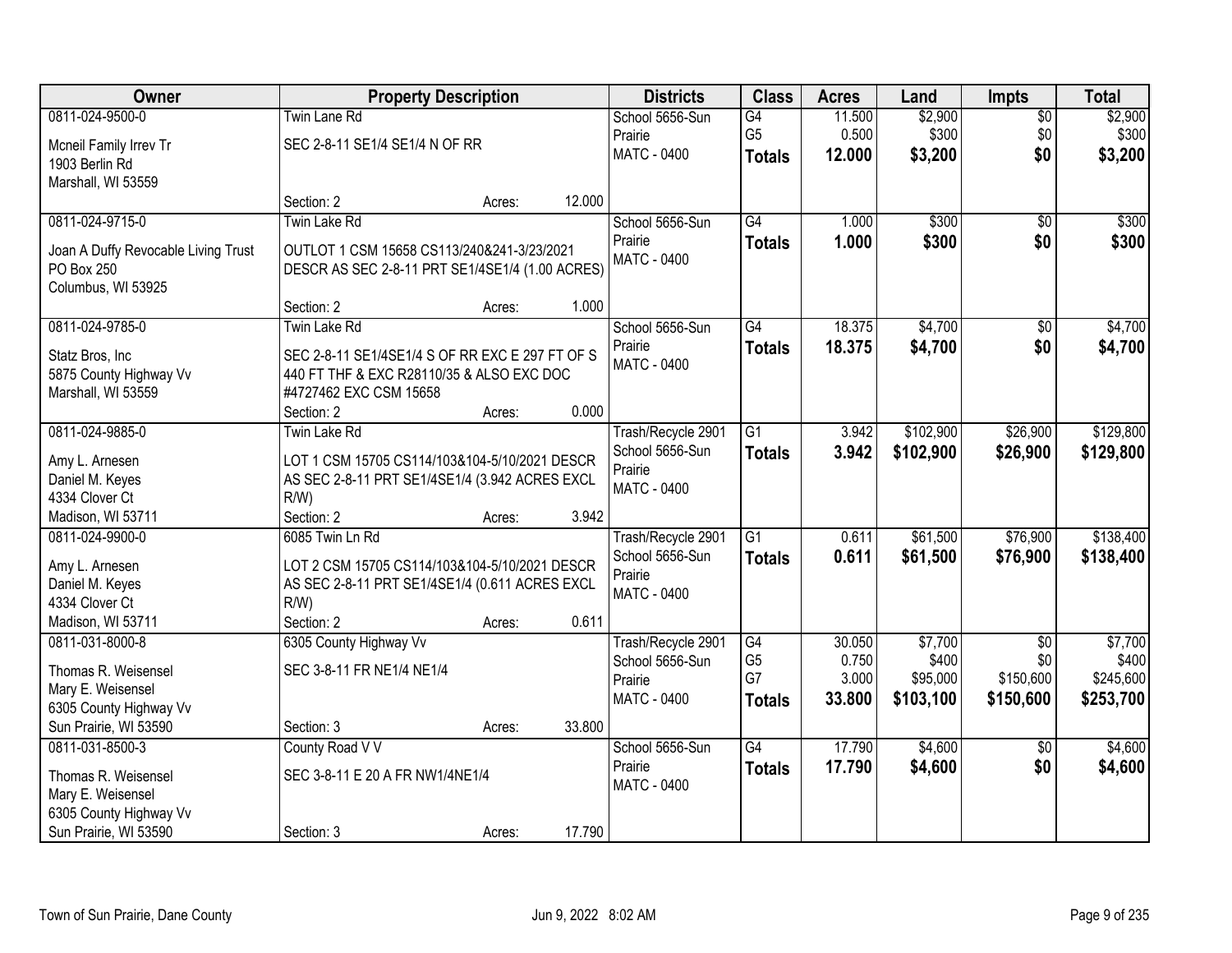| Owner                                                                                 |                                                                                                                                                                                       | <b>Property Description</b> |        | <b>Districts</b>                                                | <b>Class</b>                          | <b>Acres</b>              | Land                          | <b>Impts</b>           | <b>Total</b>                  |
|---------------------------------------------------------------------------------------|---------------------------------------------------------------------------------------------------------------------------------------------------------------------------------------|-----------------------------|--------|-----------------------------------------------------------------|---------------------------------------|---------------------------|-------------------------------|------------------------|-------------------------------|
| 0811-031-8560-1                                                                       | County Road V V                                                                                                                                                                       |                             |        | School 5656-Sun                                                 | $\overline{G4}$                       | 17.060                    | \$4,400                       | $\overline{50}$        | \$4,400                       |
| Statz Bros, Inc<br>5875 County Highway Vv<br>Marshall, WI 53559                       | SEC 3-8-11 NW1/4 NE1/4 EXC E 681.12 FT THF                                                                                                                                            |                             |        | Prairie<br>MATC - 0400                                          | <b>Totals</b>                         | 17.060                    | \$4,400                       | \$0                    | \$4,400                       |
|                                                                                       | Section: 3                                                                                                                                                                            | Acres:                      | 17.060 |                                                                 |                                       |                           |                               |                        |                               |
| 0811-031-9000-6                                                                       | County Road V V                                                                                                                                                                       |                             |        | School 5656-Sun                                                 | G4                                    | 39.900                    | \$8,600                       | $\overline{50}$        | \$8,600                       |
| Statz Bros, Inc<br>5875 County Highway Vv<br>Marshall, WI 53559                       | SEC 3-8-11 SW1/4 NE1/4                                                                                                                                                                |                             |        | Prairie<br>MATC - 0400                                          | <b>Totals</b>                         | 39.900                    | \$8,600                       | \$0                    | \$8,600                       |
|                                                                                       | Section: 3                                                                                                                                                                            | Acres:                      | 39.900 |                                                                 |                                       |                           |                               |                        |                               |
| 0811-031-9500-1<br>Thomas R. Weisensel<br>Mary E. Weisensel<br>6305 County Highway Vv | County Road V V<br>SEC 3-8-11 SE1/4 NE1/4                                                                                                                                             |                             |        | School 5656-Sun<br>Prairie<br>MATC - 0400                       | G4<br>G <sub>5</sub><br><b>Totals</b> | 38.900<br>1.000<br>39.900 | \$10,000<br>\$500<br>\$10,500 | \$0<br>\$0<br>\$0      | \$10,000<br>\$500<br>\$10,500 |
| Sun Prairie, WI 53590                                                                 | Section: 3                                                                                                                                                                            | Acres:                      | 39.900 |                                                                 |                                       |                           |                               |                        |                               |
| 0811-032-8000-7<br>Statz Bros, Inc<br>5875 County Highway Vv<br>Marshall, WI 53559    | 6432 Town Hall Dr<br>SEC 3-8-11 FR NE1/4 NW1/4                                                                                                                                        |                             |        | School 5656-Sun<br>Prairie<br>MATC - 0400                       | $\overline{G4}$<br><b>Totals</b>      | 35.900<br>35.900          | \$9,200<br>\$9,200            | \$0<br>\$0             | \$9,200<br>\$9,200            |
|                                                                                       | Section: 3                                                                                                                                                                            | Acres:                      | 35.900 |                                                                 |                                       |                           |                               |                        |                               |
| 0811-032-8500-2<br>Statz Bros, Inc<br>5875 County Highway Vv<br>Marshall, WI 53559    | <b>Willow Rd</b><br>SEC 3-8-11 E 7 A FR NW1/4 NW1/4                                                                                                                                   |                             |        | School 5656-Sun<br>Prairie<br>MATC - 0400                       | G4<br><b>Totals</b>                   | 7.000<br>7.000            | \$1,800<br>\$1,800            | $\overline{50}$<br>\$0 | \$1,800<br>\$1,800            |
|                                                                                       | Section: 3                                                                                                                                                                            | Acres:                      | 7.000  |                                                                 |                                       |                           |                               |                        |                               |
| 0811-032-8530-6<br>Kaland Family Tr<br>6416 Town Hall Dr<br>Sun Prairie, WI 53590     | 6416 Town Hall Dr<br>LOT 1 CSM 6647 CS32/331&332-1/30/92 F/K/A LOTS<br>2,3 & 4 CSM 4805 CS21/173&174-11/8/85 & ALSO INCL<br>& DESCR AS SEC 3-8-11 PRT NW1/4NW1/4 (1.219<br>Section: 3 | Acres:                      | 1.219  | Trash/Recycle 2901<br>School 5656-Sun<br>Prairie<br>MATC - 0400 | $\overline{G1}$<br><b>Totals</b>      | 1.219<br>1.219            | \$95,500<br>\$95,500          | \$271,100<br>\$271,100 | \$366,600<br>\$366,600        |
| 0811-032-8540-4                                                                       | 6410 Town Hall Dr                                                                                                                                                                     |                             |        | Trash/Recycle 2901                                              | $\overline{G1}$                       | 1.222                     | \$95,600                      | \$225,500              | \$321,100                     |
| Terry W. Shimek<br>Leanne E. Shimek<br>6410 Town Hall Dr<br>Sun Prairie, WI 53590     | LOT 2 CSM 6647 CS32/331&332-1/30/92 F/K/A LOTS<br>2.3 & 4 CSM 4805 CS21/173&174-11/8/85 & ALSO INCL<br>& DESCR AS SEC 3-8-11 PRT NW1/4NW1/4 (1.222)<br>Section: 3                     | Acres:                      | 1.222  | School 5656-Sun<br>Prairie<br>MATC - 0400                       | <b>Totals</b>                         | 1.222                     | \$95,600                      | \$225,500              | \$321,100                     |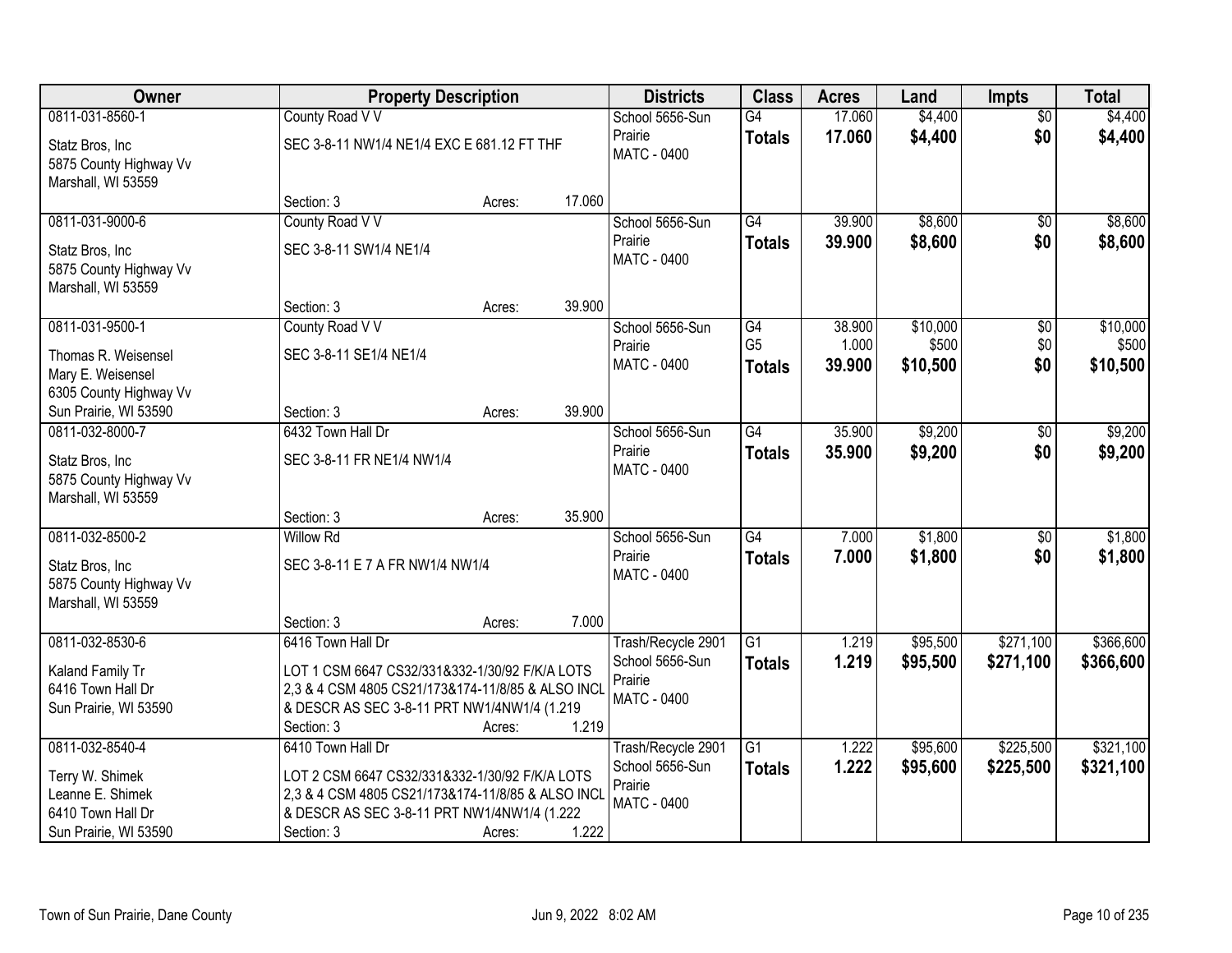| Owner                                           | <b>Property Description</b>                       |        | <b>Districts</b>              | <b>Class</b>     | <b>Acres</b> | Land      | <b>Impts</b>    | <b>Total</b>    |
|-------------------------------------------------|---------------------------------------------------|--------|-------------------------------|------------------|--------------|-----------|-----------------|-----------------|
| 0811-032-8550-2                                 | 6422 Town Hall Dr                                 |        | School 5656-Sun               | $\overline{G1}$  | 1.413        | \$100,300 | \$365,100       | \$465,400       |
| Joshua M. Anderson                              | LOT 3 CSM 6647 CS32/331&332-1/30/92 F/K/A LOTS    |        | Prairie                       | <b>Totals</b>    | 1.413        | \$100,300 | \$365,100       | \$465,400       |
| Kathryn A. Anderson                             | 2,3 & 4 CSM 4805 CS21/173&174-11/8/85 & ALSO INCL |        | <b>MATC - 0400</b>            |                  |              |           |                 |                 |
| 6422 Town Hall Dr                               | & DESCR AS SEC 3-8-11 PRT NW1/4NW1/4 (1.413       |        |                               |                  |              |           |                 |                 |
| Sun Prairie, WI 53590                           | Section: 3<br>Acres:                              | 1.413  |                               |                  |              |           |                 |                 |
| 0811-032-8565-5                                 | Town Hall Dr                                      |        | School 5656-Sun               | G4               | 17.690       | \$4,500   | \$0             | \$4,500         |
|                                                 |                                                   |        | Prairie                       | G <sub>5</sub> M | 4.862        | \$12,200  | \$0             | \$12,200        |
| Natural Heritage Land Trust Inc                 | LOT 4 CSM 6647 CS32/331&332-1/30/92 F/K/A LOTS    |        | <b>MATC - 0400</b>            | <b>Totals</b>    | 22.552       | \$16,700  | \$0             | \$16,700        |
| 303 S Paterson St 6                             | 2,3 & 4 CSM 4805 CS21/173&174-11/8/85 & ALSO INCL |        |                               |                  |              |           |                 |                 |
| Madison, WI 53703                               | & DESCR AS SEC 3-8-11 PRT NW1/4NW1/4 (22.552      | 22.552 |                               |                  |              |           |                 |                 |
| 0811-032-8580-6                                 | Section: 3<br>Acres:<br>Town Hall Dr              |        |                               | $\overline{X4}$  | 2.525        |           |                 |                 |
|                                                 |                                                   |        | School 5656-Sun               |                  |              | \$0       | $\overline{50}$ | $\overline{50}$ |
| Natural Heritage Land Trust Inc                 | LOT 1 CSM 4805 CS21/173&174-11/8/85 DESCR AS      |        | Prairie<br><b>MATC - 0400</b> | <b>Totals</b>    | 2.525        | \$0       | \$0             | \$0             |
| 303 S Paterson St Ste 6                         | SEC 3-8-11 PRT NW1/4NW1/4 (2.525 ACRES)           |        |                               |                  |              |           |                 |                 |
| Madison, WI 53703                               |                                                   |        |                               |                  |              |           |                 |                 |
|                                                 | Section: 3<br>Acres:                              | 2.525  |                               |                  |              |           |                 |                 |
| 0811-032-8730-4                                 | 6274 Town Hall Dr                                 |        | Trash/Recycle 2901            | $\overline{G1}$  | 1.000        | \$90,000  | \$128,700       | \$218,700       |
| Arthur E. Dick Jr                               | SEC 3-8-11 S 150 FT OF N 1246.6 FT OF W 300 FT OF |        | School 5656-Sun               | <b>Totals</b>    | 1.000        | \$90,000  | \$128,700       | \$218,700       |
| Violet L. Dick                                  | NW1/4 NW1/4                                       |        | Prairie                       |                  |              |           |                 |                 |
| 6274 Town Hall Dr                               |                                                   |        | MATC - 0400                   |                  |              |           |                 |                 |
| Sun Prairie, WI 53590                           | Section: 3<br>Acres:                              | 1.000  |                               |                  |              |           |                 |                 |
| 0811-032-9500-0                                 | County Road V V                                   |        | School 5656-Sun               | G4               | 39.900       | \$10,200  | $\overline{50}$ | \$10,200        |
|                                                 |                                                   |        | Prairie                       | <b>Totals</b>    | 39.900       | \$10,200  | \$0             | \$10,200        |
| Statz Bros, Inc                                 | SEC 3-8-11 SE1/4 NW1/4                            |        | MATC - 0400                   |                  |              |           |                 |                 |
| 5875 County Highway Vv                          |                                                   |        |                               |                  |              |           |                 |                 |
| Marshall, WI 53559                              |                                                   |        |                               |                  |              |           |                 |                 |
|                                                 | Section: 3<br>Acres:                              | 39.900 |                               |                  |              |           |                 |                 |
| 0811-033-8000-6                                 | Town Hall Dr                                      |        | School 5656-Sun               | G4               | 39.900       | \$10,200  | $\sqrt{6}$      | \$10,200        |
| Statz Bros, Inc                                 | SEC 3-8-11 NE1/4 SW1/4                            |        | Prairie                       | <b>Totals</b>    | 39.900       | \$10,200  | \$0             | \$10,200        |
| 5875 County Highway Vv                          |                                                   |        | MATC - 0400                   |                  |              |           |                 |                 |
| Marshall, WI 53559                              |                                                   |        |                               |                  |              |           |                 |                 |
|                                                 | Section: 3<br>Acres:                              | 39.900 |                               |                  |              |           |                 |                 |
| 0811-033-8700-9                                 | Town Hall Dr                                      |        | Trash/Recycle 2901            | G4               | 14.510       | \$3,700   | $\overline{50}$ | \$3,700         |
|                                                 |                                                   |        | School 5656-Sun               | G <sub>5</sub>   | 0.500        | \$300     | \$0             | \$300           |
| Pauline K. Krebs et al                          | SEC 3-8-11 PRT NW1/4SW1/4 N 15.01 ACRES OF S      |        | Prairie                       | <b>Totals</b>    | 15.010       | \$4,000   | \$0             | \$4,000         |
| 6338 County Highway Vv<br>Sun Prairie, WI 53590 | 18.5 ACRES THF                                    |        | <b>MATC - 0400</b>            |                  |              |           |                 |                 |
|                                                 | Section: 3<br>Acres:                              | 15.010 |                               |                  |              |           |                 |                 |
|                                                 |                                                   |        |                               |                  |              |           |                 |                 |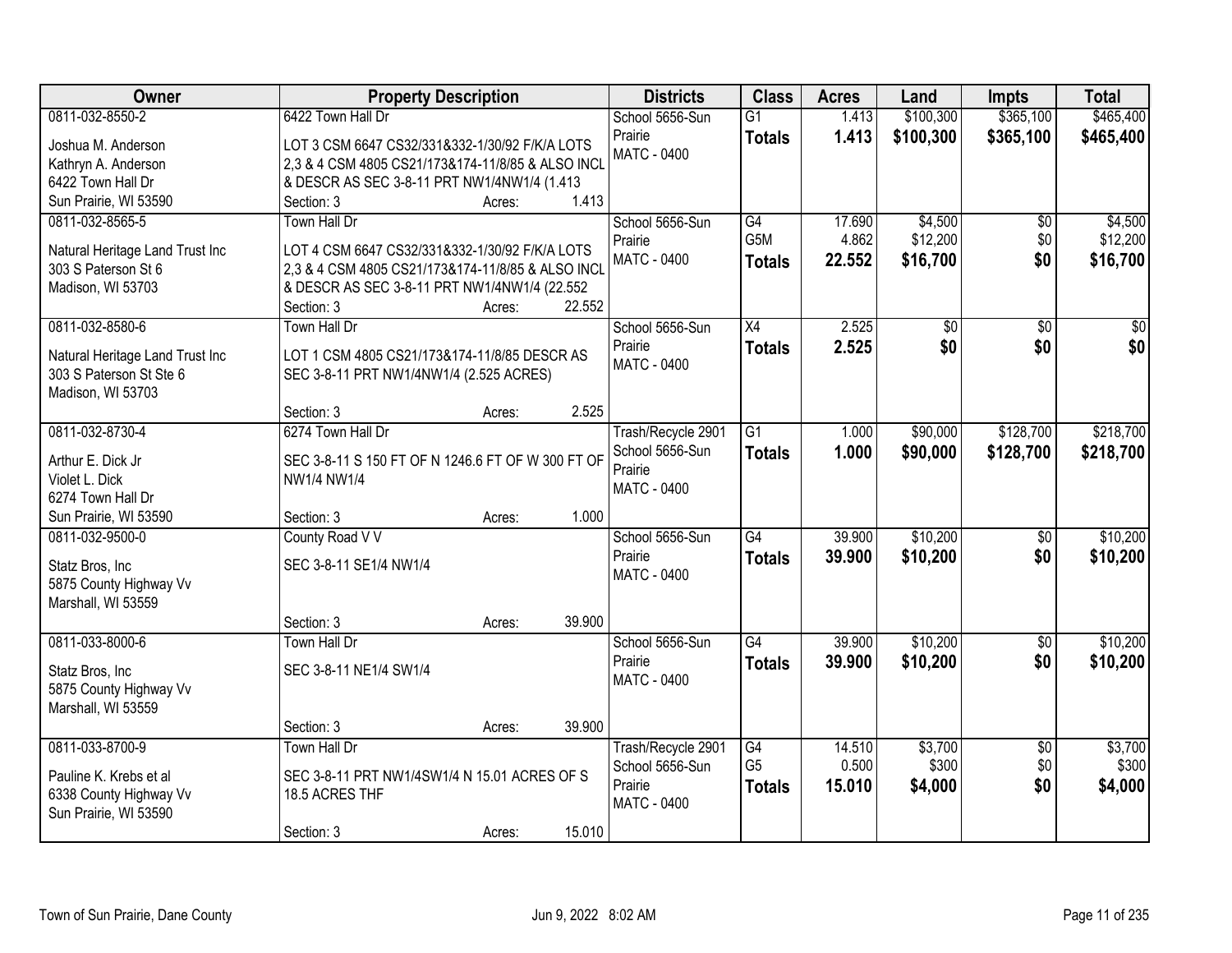| Owner                                                                                                       |                                                                                                                                             | <b>Property Description</b> |        | <b>Districts</b>                                                       | <b>Class</b>                           | <b>Acres</b>              | Land                             | <b>Impts</b>                       | <b>Total</b>                     |
|-------------------------------------------------------------------------------------------------------------|---------------------------------------------------------------------------------------------------------------------------------------------|-----------------------------|--------|------------------------------------------------------------------------|----------------------------------------|---------------------------|----------------------------------|------------------------------------|----------------------------------|
| 0811-033-8745-6                                                                                             | Town Hall Dr                                                                                                                                |                             |        | School 5656-Sun                                                        | G4                                     | 3.490                     | \$900                            | $\overline{50}$                    | \$900                            |
| Pauline K. Krebs et al<br>6338 County Highway Vv<br>Sun Prairie, WI 53590                                   | SEC 3-8-11 PRT NW1/4 SW1/4 S 3.49 ACRES THF                                                                                                 |                             |        | Prairie<br>MATC - 0400                                                 | <b>Totals</b>                          | 3.490                     | \$900                            | \$0                                | \$900                            |
|                                                                                                             | Section: 3                                                                                                                                  | Acres:                      | 3.490  |                                                                        |                                        |                           |                                  |                                    |                                  |
| 0811-033-9000-4                                                                                             | Town Hall Dr                                                                                                                                |                             |        | School 5656-Sun                                                        | G4                                     | 11.100                    | \$2,800                          | \$0                                | \$2,800                          |
| Pauline K. Krebs et al<br>6338 County Highway Vv<br>Sun Prairie, WI 53590                                   | SEC 3-8-11 PRT SW1/4SW1/4 N 11.6 ACRES THF                                                                                                  |                             |        | Prairie<br>MATC - 0400                                                 | G <sub>5</sub><br><b>Totals</b>        | 0.500<br>11.600           | \$300<br>\$3,100                 | \$0<br>\$0                         | \$300<br>\$3,100                 |
|                                                                                                             | Section: 3                                                                                                                                  | Acres:                      | 11.600 |                                                                        |                                        |                           |                                  |                                    |                                  |
| 0811-033-9150-3<br>Pauline K. Krebs et al<br>6338 County Highway Vv<br>Sun Prairie, WI 53590                | <b>Town Hall Rd</b><br>SEC 3-8-11 PRT SW1/4 SW1/4 N OF RR EXC N 11.6<br>ACRES THF 15.9 ACRES M/L                                            |                             |        | School 5656-Sun<br>Prairie<br><b>MATC - 0400</b>                       | G4<br>G <sub>5</sub><br><b>Totals</b>  | 15.400<br>0.500<br>15.900 | \$3,900<br>\$300<br>\$4,200      | \$0<br>\$0<br>\$0                  | \$3,900<br>\$300<br>\$4,200      |
|                                                                                                             | Section: 3                                                                                                                                  | Acres:                      | 15.900 |                                                                        |                                        |                           |                                  |                                    |                                  |
| 0811-033-9216-4<br>Kale A. Prothero<br>49 County Highway Bb<br>Marshall, WI 53559                           | 6109 Town Hall Dr<br>LOT 2 CSM 9189 CS52/28&29-1/26/99 DESCR AS SEC<br>3-8-11 PRT SW1/4SW1/4 (2.365 ACRES) EXC TO DOT<br>IN DOC 3118637     |                             |        | School 5656-Sun<br>Prairie<br>MATC - 0400                              | $\overline{G4}$<br>G7<br><b>Totals</b> | 1.865<br>0.500<br>2.365   | \$500<br>\$30,000<br>\$30,500    | $\sqrt{6}$<br>\$12,400<br>\$12,400 | \$500<br>\$42,400<br>\$42,900    |
|                                                                                                             | Section: 3                                                                                                                                  | Acres:                      | 2.365  |                                                                        |                                        |                           |                                  |                                    |                                  |
| 0811-033-9300-1<br>Yolanda M. Rios<br>Raymundo E. Rios<br>4908 Creek Haven Rd                               | 2348 State Highway 19<br>LOT 1 CSM 9189 CS52/28&29-1/26/99 DESCR AS SEC<br>3-8-11 PRT SW1/4SW1/4 (7.417 ACRES) EXC TO DOT<br>IN DOC 3118637 |                             |        | Trash/Recycle 2901<br>School 5656-Sun<br>Prairie<br><b>MATC - 0400</b> | $\overline{G1}$<br>Totals              | 7.417<br>7.417            | \$125,700<br>\$125,700           | \$161,800<br>\$161,800             | \$287,500<br>\$287,500           |
| Cottage Grove, WI 53527<br>0811-033-9500-9                                                                  | Section: 3<br>6075 Skala Rd                                                                                                                 | Acres:                      | 7.417  | Trash/Recycle 2901                                                     | G1                                     | 1.000                     | \$70,000                         | \$342,800                          | \$412,800                        |
| Statz Bros, Inc<br>5875 County Highway Vv<br>Marshall, WI 53559                                             | SEC 3-8-11 SE1/4 SW1/4 EXC RR EXC CSM 1864 EXC<br>CSM 2012 & EXC TO WI DOT IN DOC 3169915                                                   |                             |        | School 5656-Sun<br>Prairie<br><b>MATC - 0400</b>                       | G4<br>G7<br><b>Totals</b>              | 32.010<br>2.000<br>35.010 | \$8,200<br>\$30,000<br>\$108,200 | \$0<br>\$21,700<br>\$364,500       | \$8,200<br>\$51,700<br>\$472,700 |
|                                                                                                             | Section: 3                                                                                                                                  | Acres:                      | 35.010 |                                                                        |                                        |                           |                                  |                                    |                                  |
| 0811-033-9670-4<br>Robert E. Loesch<br>Jennifer A. Deuster-Loesch<br>6084 Skala Rd<br>Sun Prairie, WI 53590 | 6084 Skala Rd<br>LOT 1 CSM 1864 CS7/304-11/17/75 DESCR AS SEC<br>3-8-11 PRT SE1/4SW1/4 (1.37 ACRES)<br>Section: 3                           | Acres:                      | 1.370  | Trash/Recycle 2901<br>School 5656-Sun<br>Prairie<br>MATC - 0400        | $\overline{G1}$<br><b>Totals</b>       | 1.370<br>1.370            | \$77,400<br>\$77,400             | \$203,400<br>\$203,400             | \$280,800<br>\$280,800           |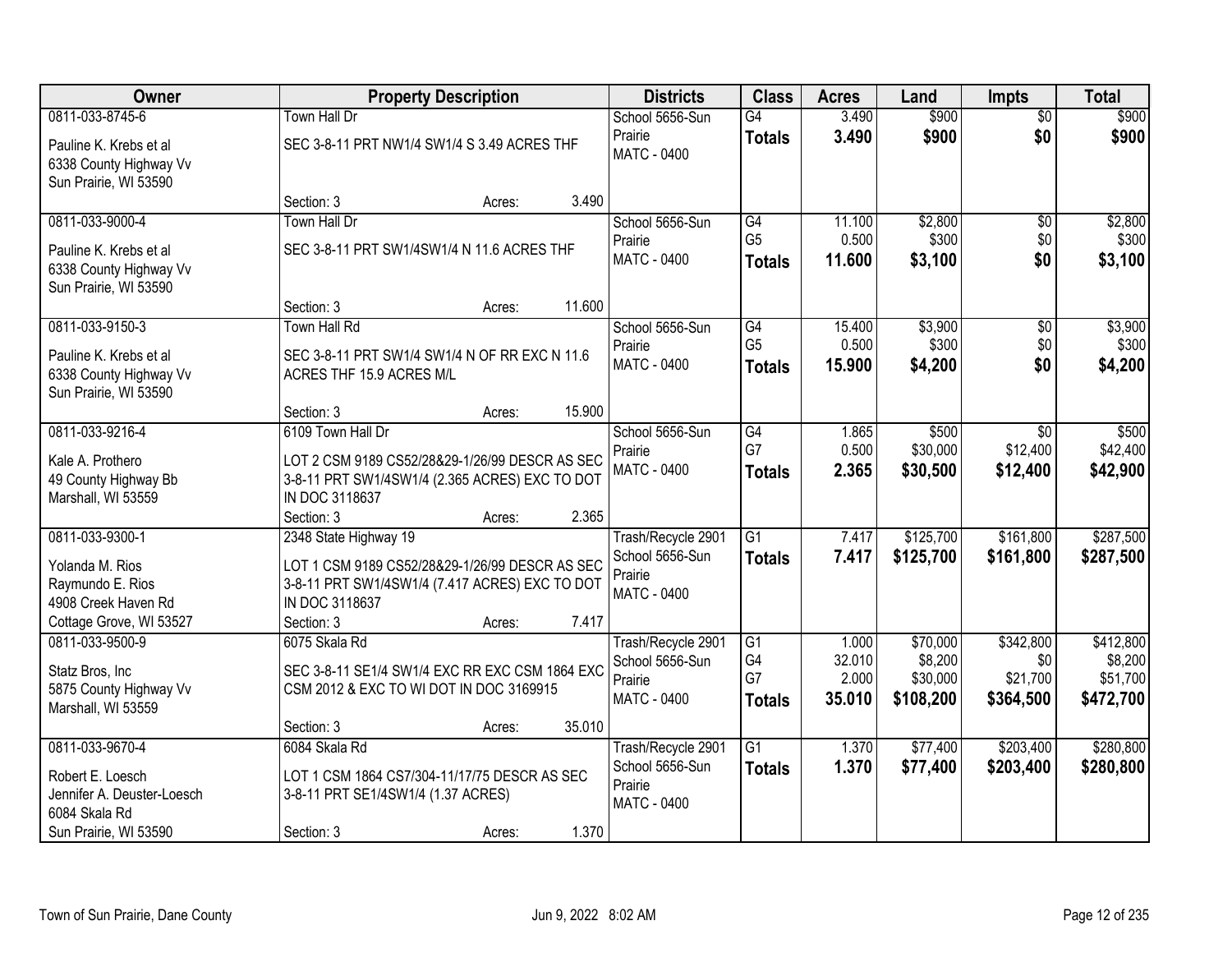| Owner                                                                             | <b>Property Description</b>                                                                                                                                    |        |        | <b>Districts</b>                                 | <b>Class</b>                    | <b>Acres</b>    | Land             | <b>Impts</b>    | <b>Total</b>     |
|-----------------------------------------------------------------------------------|----------------------------------------------------------------------------------------------------------------------------------------------------------------|--------|--------|--------------------------------------------------|---------------------------------|-----------------|------------------|-----------------|------------------|
| 0811-033-9740-9                                                                   | State Highway 19                                                                                                                                               |        |        | School 5656-Sun                                  | $\overline{X2}$                 | 0.741           | $\overline{60}$  | $\overline{50}$ | \$0              |
| WI Dot<br>2101 Wright St<br>Madison, WI 53704                                     | LOT 1 CSM 2012 CS8/174 DESCR AS SEC 3-8-11 PRT<br>SE1/4SW1/4 CONT (0.741 ACRES)                                                                                |        |        | Prairie<br>MATC - 0400                           | <b>Totals</b>                   | 0.741           | \$0              | \$0             | \$0              |
|                                                                                   | Section: 3                                                                                                                                                     | Acres: | 0.741  |                                                  |                                 |                 |                  |                 |                  |
| 0811-034-8000-5                                                                   | County Road V V                                                                                                                                                |        |        | School 5656-Sun                                  | G4                              | 14.500          | \$3,700          | $\overline{50}$ | \$3,700          |
| Thomas R. Weisensel<br>Mary E. Weisensel                                          | SEC 3-8-11 N 495 FT NE1/4SE1/4                                                                                                                                 |        |        | Prairie<br><b>MATC - 0400</b>                    | G <sub>5</sub><br><b>Totals</b> | 0.500<br>15.000 | \$300<br>\$4,000 | \$0<br>\$0      | \$300<br>\$4,000 |
| 6305 County Highway Vv<br>Sun Prairie, WI 53590                                   | Section: 3                                                                                                                                                     | Acres: | 15.000 |                                                  |                                 |                 |                  |                 |                  |
| 0811-034-8170-0                                                                   | County Road V V                                                                                                                                                |        |        | School 5656-Sun                                  | G4                              | 18.500          | \$4,700          | $\overline{50}$ | \$4,700          |
| Statz Bros, Inc.<br>5875 County Highway Vv<br>Marshall, WI 53559                  | SEC 3-8-11 NE1/4 SE1/4 EXC N 495 FT EXC R346/322                                                                                                               |        |        | Prairie<br>MATC - 0400                           | G <sub>5</sub><br><b>Totals</b> | 1.500<br>20.000 | \$800<br>\$5,500 | \$0<br>\$0      | \$800<br>\$5,500 |
|                                                                                   | Section: 3                                                                                                                                                     | Acres: | 20.000 |                                                  |                                 |                 |                  |                 |                  |
| 0811-034-8430-5                                                                   | 6171 County Highway Vv                                                                                                                                         |        |        | Trash/Recycle 2901                               | $\overline{G1}$                 | 5.042           | \$110,200        | \$143,800       | \$254,000        |
| Nelson Rev Tr, Ronald & Janice<br>6171 County Highway Vv<br>Sun Prairie, WI 53590 | SEC 3-8-11 PRT NE1/4SE1/4 COM SEC E1/4 COR TH<br>S 495 FT TO POB TH S86DEGW 660 FT TH S 333.3 FT<br>TH N86DEGE 660 FT TH N 333.3 FT TO POB 5.042<br>Section: 3 | Acres: | 5.042  | School 5656-Sun<br>Prairie<br><b>MATC - 0400</b> | <b>Totals</b>                   | 5.042           | \$110,200        | \$143,800       | \$254,000        |
| 0811-034-8500-0                                                                   | State Hwy 13                                                                                                                                                   |        |        | School 5656-Sun                                  | $\overline{G4}$                 | 23.300          | \$6,000          | $\overline{50}$ | \$6,000          |
| Statz Bros, Inc<br>5875 County Highway Vv<br>Marshall, WI 53559                   | SEC 3-8-11 PRT NW1/4 SE1/4 COM AT NE COR TH S<br>495 FT W 880 FT S TO S LN W TO SW COR N TO NW<br>CORE TO POB<br>Section: 3                                    | Acres: | 23.300 | Prairie<br><b>MATC - 0400</b>                    | <b>Totals</b>                   | 23.300          | \$6,000          | \$0             | \$6,000          |
| 0811-034-8790-0                                                                   | State Highway 19                                                                                                                                               |        |        | School 5656-Sun                                  | G4                              | 15.700          | \$4,000          | $\overline{50}$ | \$4,000          |
| Statz Bros, Inc<br>5875 County Highway Vv<br>Marshall, WI 53559                   | SEC 3-8-11 PRT NW1/4 SE1/4 COM SE COR TH N TO<br>PT 495 FT S OF NE COR W 880 FT S TO S LN E 880<br>FT TO POB<br>Section: 3                                     | Acres: | 16.700 | Prairie<br><b>MATC - 0400</b>                    | G <sub>5</sub><br><b>Totals</b> | 1.000<br>16.700 | \$500<br>\$4,500 | \$0<br>\$0      | \$500<br>\$4,500 |
| 0811-034-9000-3                                                                   | State Highway 19                                                                                                                                               |        |        | School 5656-Sun                                  | G4                              | 11.400          | \$2,900          | $\overline{50}$ | \$2,900          |
| Statz Bros, Inc.<br>5875 County Highway Vv<br>Marshall, WI 53559                  | SEC 3-8-11 PRT E 2/3 SW1/4 SE1/4 LYG N OF RR                                                                                                                   |        |        | Prairie<br>MATC - 0400                           | <b>Totals</b>                   | 11.400          | \$2,900          | \$0             | \$2,900          |
|                                                                                   | Section: 3                                                                                                                                                     | Acres: | 11.400 |                                                  |                                 |                 |                  |                 |                  |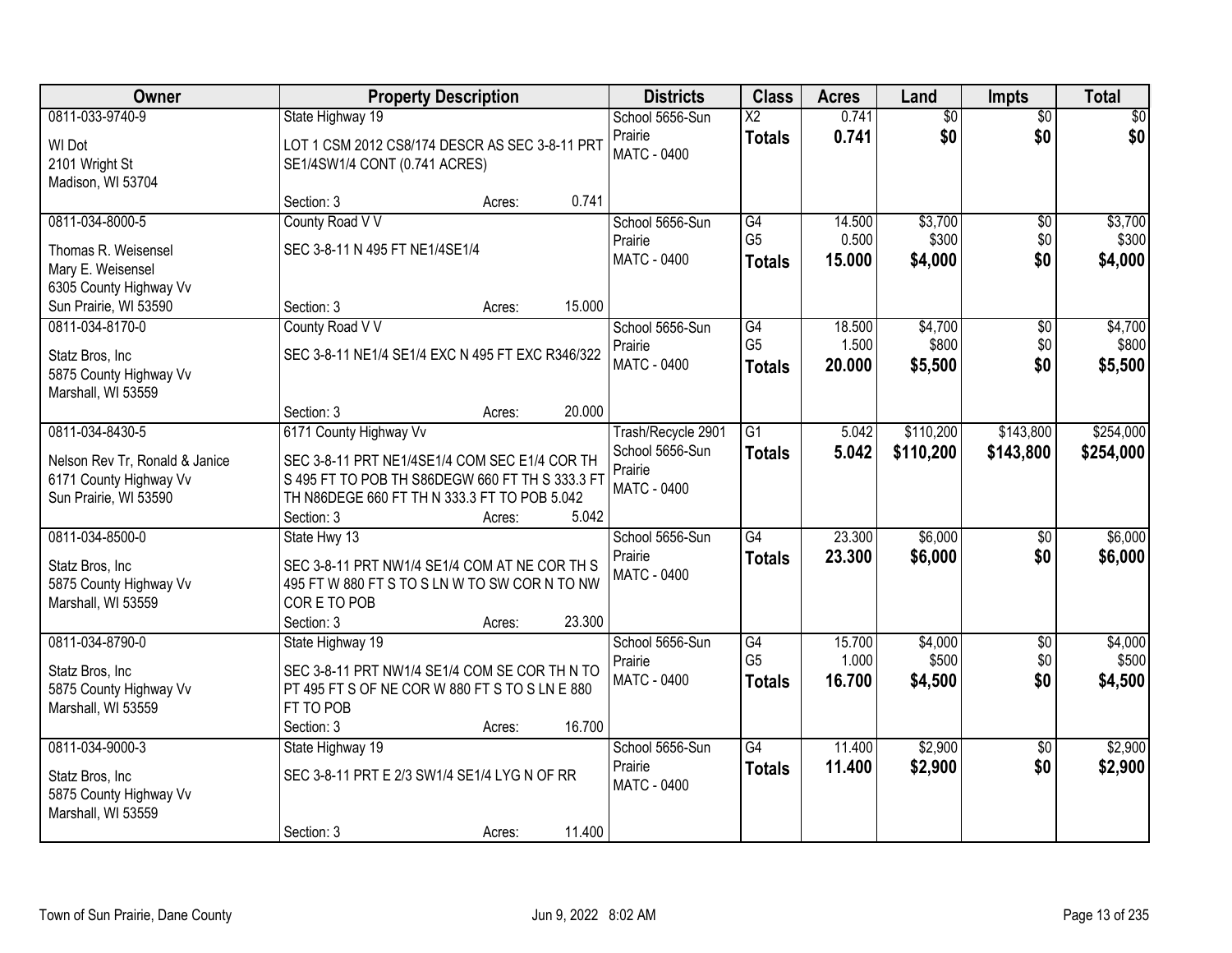| Owner                                                                                 | <b>Property Description</b>                                                                                                                                                                                  | <b>Districts</b>                                                       | <b>Class</b>                                | <b>Acres</b>                       | Land                                     | <b>Impts</b>                                  | <b>Total</b>                               |
|---------------------------------------------------------------------------------------|--------------------------------------------------------------------------------------------------------------------------------------------------------------------------------------------------------------|------------------------------------------------------------------------|---------------------------------------------|------------------------------------|------------------------------------------|-----------------------------------------------|--------------------------------------------|
| 0811-034-9080-7<br>Statz Bros, Inc<br>5875 County Highway Vv<br>Marshall, WI 53559    | State Highway 19<br>SEC 3-8-11 W 1/3 SW1/4 SE1/4 EXC TO WI DOT IN<br>DOC 3169915                                                                                                                             | School 5656-Sun<br>Prairie<br>MATC - 0400                              | G4<br><b>Totals</b>                         | 11.900<br>11.900                   | \$3,000<br>\$3,000                       | $\overline{50}$<br>\$0                        | \$3,000<br>\$3,000                         |
|                                                                                       | 11.900<br>Section: 3<br>Acres:                                                                                                                                                                               |                                                                        |                                             |                                    |                                          |                                               |                                            |
| 0811-034-9290-3<br>Statz Bros, Inc.<br>5875 County Highway Vv<br>Marshall, WI 53559   | State Highway 19<br>SEC 3-8-11 PRT SW1/4SE1/4 E 2/3 LYG S OF RR R/W<br>EXC TO WI DOT IN DOC 3169915                                                                                                          | School 5656-Sun<br>Prairie<br>MATC - 0400                              | $\overline{G4}$<br><b>Totals</b>            | 12.300<br>12.300                   | \$3,200<br>\$3,200                       | \$0<br>\$0                                    | \$3,200<br>\$3,200                         |
| 0811-034-9500-8                                                                       | 12.300<br>Section: 3<br>Acres:<br>County Road V V                                                                                                                                                            | School 5656-Sun                                                        | G4                                          | 14.500                             | \$3,700                                  | \$0                                           | \$3,700                                    |
| Statz Bros, Inc<br>5875 County Highway Vv<br>Marshall, WI 53559                       | SEC 3-8-11 SE1/4 SE1/4 N OF RR                                                                                                                                                                               | Prairie<br>MATC - 0400                                                 | G <sub>5</sub><br><b>Totals</b>             | 0.500<br>15,000                    | \$300<br>\$4,000                         | \$0<br>\$0                                    | \$300<br>\$4,000                           |
|                                                                                       | 15.000<br>Section: 3<br>Acres:                                                                                                                                                                               |                                                                        |                                             |                                    |                                          |                                               |                                            |
| 0811-034-9690-9<br>Statz Bros, Inc<br>5875 County Highway Vv<br>Marshall, WI 53559    | 6089 County Highway Vv<br>SEC 3-8-11 PRT SE1/4SE1/4 COM INTERS W LN<br>1/41/4 & C/L STH 19 TH E ALG C/L HWY 490 FT TH N<br>217 FT TH E 807 FT TO SEC E LN TH N TO RR S R/W<br>Section: 3<br>18.100<br>Acres: | Trash/Recycle 2901<br>School 5656-Sun<br>Prairie<br>MATC - 0400        | G4<br>G <sub>5</sub><br>G7<br><b>Totals</b> | 15.600<br>0.500<br>2.000<br>18.100 | \$4,000<br>\$300<br>\$70,000<br>\$74,300 | $\sqrt[6]{}$<br>\$0<br>\$277,400<br>\$277,400 | \$4,000<br>\$300<br>\$347,400<br>\$351,700 |
| 0811-034-9800-5<br>Lucas T. Bohling<br>2173 State Highway 19<br>Sun Prairie, WI 53590 | 2158 State Highway 19<br>SEC 3-8-11 PRT SE1/4 SE1/4 COM INTERS C/L STH<br>19 & W LN TH E 490 FT TO POB TH E 100 FT N 217<br>FT W 100 FT S 217 FT TO POB EXC 0.01 ACRES<br>0.420<br>Section: 3<br>Acres:      | Trash/Recycle 2901<br>School 5656-Sun<br>Prairie<br><b>MATC - 0400</b> | $\overline{G1}$<br><b>Totals</b>            | 0.420<br>0.420                     | \$34,400<br>\$34,400                     | \$89,800<br>\$89,800                          | \$124,200<br>\$124,200                     |
| 0811-034-9810-3<br>Statz Bros, Inc<br>5875 County Highway Vv<br>Marshall, WI 53559    | 2150 State Highway 19<br>LOT 1 CSM 1595 CS6/342-12/30/74 DESCR AS SEC<br>3-8-11 PRT SE1/4SE1/4 (0.846 ACRES) EXC 0.02<br>ADDL ACRES TO WI DOT IN DOC #3060668 FOR RD<br>0.710<br>Section: 3<br>Acres:        | Trash/Recycle 2901<br>School 5656-Sun<br>Prairie<br>MATC - 0400        | $\overline{G1}$<br><b>Totals</b>            | 0.710<br>0.710                     | \$43,000<br>\$43,000                     | \$256,500<br>\$256,500                        | \$299,500<br>\$299,500                     |
| 0811-034-9820-1<br>Statz Bros, Inc<br>5875 County Highway Vv<br>Marshall, WI 53559    | 2144 State Highway 19<br>LOT 2 CSM 1595 CS6/342-12/30/74 DESCR AS SEC<br>3-8-11 PRT SE1/4SE1/4 (0.837 ACRES) EXC TO DOT<br>IN DOC 3169918<br>0.700<br>Section: 3<br>Acres:                                   | Trash/Recycle 2902<br>School 5656-Sun<br>Prairie<br>MATC - 0400        | $\overline{G1}$<br><b>Totals</b>            | 0.700<br>0.700                     | \$42,700<br>\$42,700                     | \$180,000<br>\$180,000                        | \$222,700<br>\$222,700                     |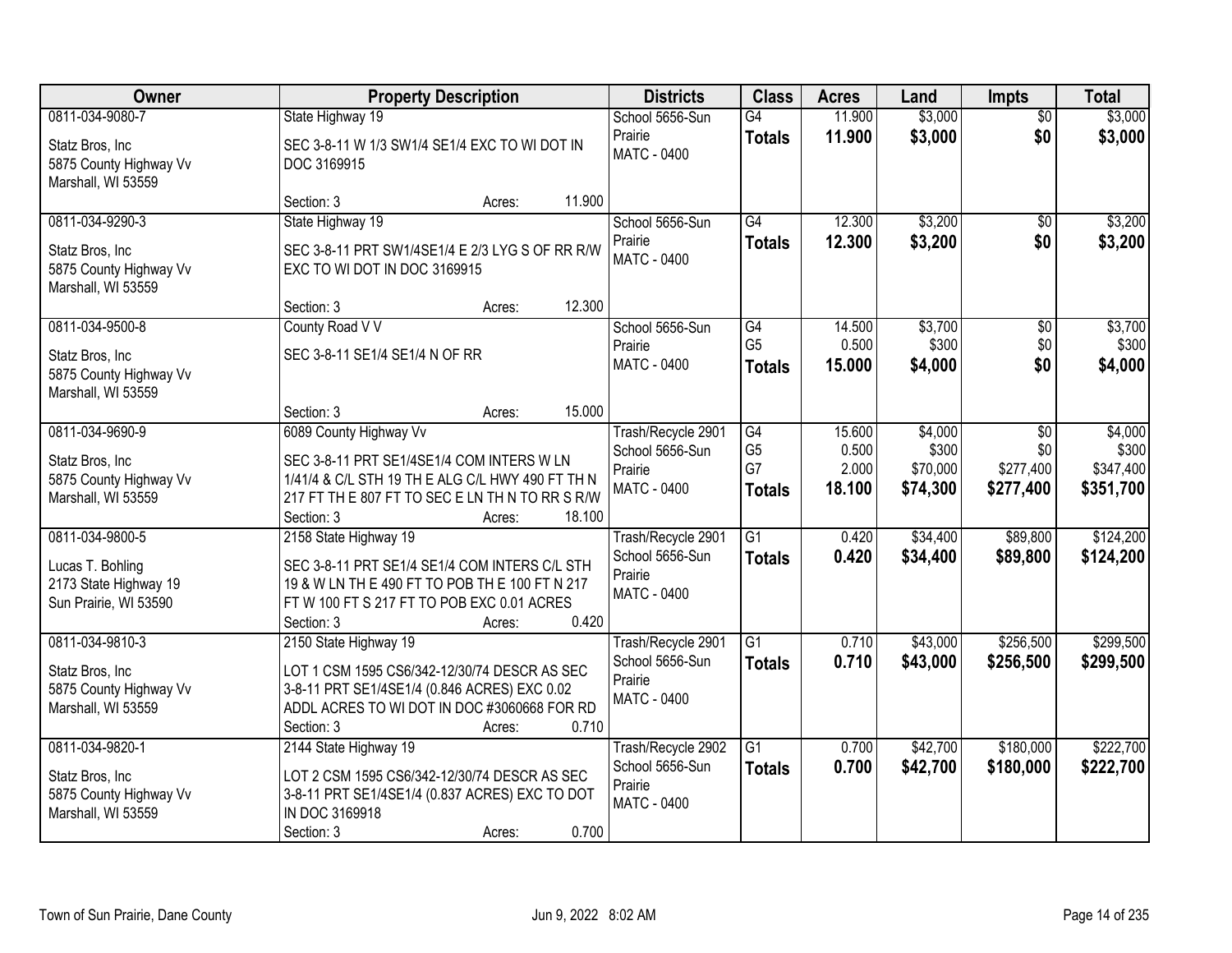| <b>Owner</b>                    | <b>Property Description</b>                                                  | <b>Districts</b>   | <b>Class</b>    | <b>Acres</b> | Land             | <b>Impts</b>    | <b>Total</b>     |
|---------------------------------|------------------------------------------------------------------------------|--------------------|-----------------|--------------|------------------|-----------------|------------------|
| 0811-034-9840-7                 | 2134 State Highway 19                                                        | Trash/Recycle 2901 | $\overline{G1}$ | 0.410        | \$33,900         | \$145,800       | \$179,700        |
| Statz Bros, Inc                 | SEC 3-8-11 PRT SE1/4SE1/4 COM SEC SE COR TH W                                | School 5656-Sun    | <b>Totals</b>   | 0.410        | \$33,900         | \$145,800       | \$179,700        |
| 5875 County Highway Vv          | 254.45 FT TO POB TH CONT W TO PT 374.3 FT W OF                               | Prairie            |                 |              |                  |                 |                  |
| Marshall, WI 53559              | SD SE COR TH N 219.1 FT TH E TO PT 254.45 FT W &                             | <b>MATC - 0400</b> |                 |              |                  |                 |                  |
|                                 | Section: 3<br>0.410<br>Acres:                                                |                    |                 |              |                  |                 |                  |
| 0811-034-9850-5                 | 2126 State Highway 19                                                        | Trash/Recycle 2901 | $\overline{G1}$ | 0.420        | \$34,400         | \$145,200       | \$179,600        |
|                                 |                                                                              | School 5656-Sun    | <b>Totals</b>   | 0.420        | \$34,400         | \$145,200       | \$179,600        |
| Statz Bros, Inc                 | LOT 1 CSM 5367 CS24/255-10/6/87 F/K/A LOT 1 & PRT                            | Prairie            |                 |              |                  |                 |                  |
| 5875 County Highway Vv          | LOT 2 CSM 1526 CS6/242-9/16/74 SEC 3-8-11 PRT                                | <b>MATC - 0400</b> |                 |              |                  |                 |                  |
| Marshall, WI 53559              | SE1/4SE1/4 CONT 22,086 SQ FT<br>0.420<br>Section: 3<br>Acres:                |                    |                 |              |                  |                 |                  |
| 0811-034-9860-3                 | 2118 State Highway 19                                                        | Trash/Recycle 2901 | G1              | 0.200        | \$20,000         | \$114,700       | \$134,700        |
|                                 |                                                                              | School 5656-Sun    |                 | 0.200        | \$20,000         | \$114,700       | \$134,700        |
| Statz Bros, Inc                 | LOT 2 CSM 5367 CS24/255-10/6/87 F/K/A PRT LOT 2                              | Prairie            | <b>Totals</b>   |              |                  |                 |                  |
| 5875 County Highway Vv          | CSM 1526 CS6/242-9/16/74 SEC 3-8-11 SE1/4SE1/4                               | MATC - 0400        |                 |              |                  |                 |                  |
| Marshall, WI 53559              | CONT 19,840 SQ FT EXC TO DOT IN DOC 3169919                                  |                    |                 |              |                  |                 |                  |
|                                 | 0.200<br>Section: 3<br>Acres:                                                |                    |                 |              |                  |                 |                  |
| 0811-034-9960-0                 | County Road V V                                                              | School 5656-Sun    | X4              | 0.000        | \$0              | \$0             | \$0              |
| Cmstp & P Rr                    | SEC 3-8-11 RR R/W THRU E1/2 SE1/4                                            | Prairie            | <b>Totals</b>   | 0.000        | \$0              | \$0             | \$0              |
| 516 W Adams St 734              |                                                                              | <b>MATC - 0400</b> |                 |              |                  |                 |                  |
| Chicago, IL 60606               |                                                                              |                    |                 |              |                  |                 |                  |
|                                 | 0.000<br>Section: 3<br>Acres:                                                |                    |                 |              |                  |                 |                  |
| 0811-041-8003-0                 | <b>Town Hall Dr</b>                                                          | School 5656-Sun    | $\overline{X4}$ | 22.560       | $\overline{\$0}$ | $\overline{50}$ | $\overline{\$0}$ |
|                                 |                                                                              | Prairie            | <b>Totals</b>   | 22.560       | \$0              | \$0             | \$0              |
| Natural Heritage Land Trust Inc | LOT 1 CSM 11170 CS67/181&183-9/9/2004 DESCR AS                               | <b>MATC - 0400</b> |                 |              |                  |                 |                  |
| 303 S Paterson Ste 6            | SEC 4-8-11 PRT NE1/4NE1/4 & PRT NW1/4NE1/4                                   |                    |                 |              |                  |                 |                  |
| Madison, WI 53703               | (22.56 ACRES EXCL R/W) SUBJ TO ESMT IN DOC<br>22.560<br>Section: 4<br>Acres: |                    |                 |              |                  |                 |                  |
| 0811-041-8110-0                 | Town Hall Dr                                                                 | School 5656-Sun    | X4              | 1.500        | $\sqrt{6}$       | $\sqrt{6}$      | $\frac{1}{6}$    |
|                                 |                                                                              | Prairie            |                 | 1.500        | \$0              | \$0             | \$0              |
| Natural Heritage Land Trust     | SEC 4-8-11 FR NE1/4NE1/4 EXC N 359 FT OF S 389                               | <b>MATC - 0400</b> | <b>Totals</b>   |              |                  |                 |                  |
| 303 S Paterson St Ste 6         | FT OF E 320 FT THF EXC R27696/28 & ALSO EXC                                  |                    |                 |              |                  |                 |                  |
| Madison, WI 53703               | PRT IN FOLL DESCR: SEC 4-8-11 PRT NE1/4NE1/4 &                               |                    |                 |              |                  |                 |                  |
|                                 | 1.500<br>Section: 4<br>Acres:                                                |                    |                 |              |                  |                 |                  |
| 0811-041-8501-0                 | Schuster <sub>Rd</sub>                                                       | School 5656-Sun    | $\overline{X4}$ | 33.400       | \$0              | $\overline{50}$ | $\overline{50}$  |
| Natural Heritage Land Trust     | SEC 4-8-11 FR NW1/4NE1/4 EXC S 60 FT OF E 566 FT                             | Prairie            | <b>Totals</b>   | 33.400       | \$0              | \$0             | \$0              |
| 303 S Paterson St Ste 6         | OF W 626 FT THF & ALSO EXC PRT IN FOLL DESCR:                                | <b>MATC - 0400</b> |                 |              |                  |                 |                  |
| Madison, WI 53703               | SEC 4-8-11 PRT NE1/4NE1/4 & PRT NW1/4NE1/4                                   |                    |                 |              |                  |                 |                  |
|                                 | 33.400<br>Section: 4<br>Acres:                                               |                    |                 |              |                  |                 |                  |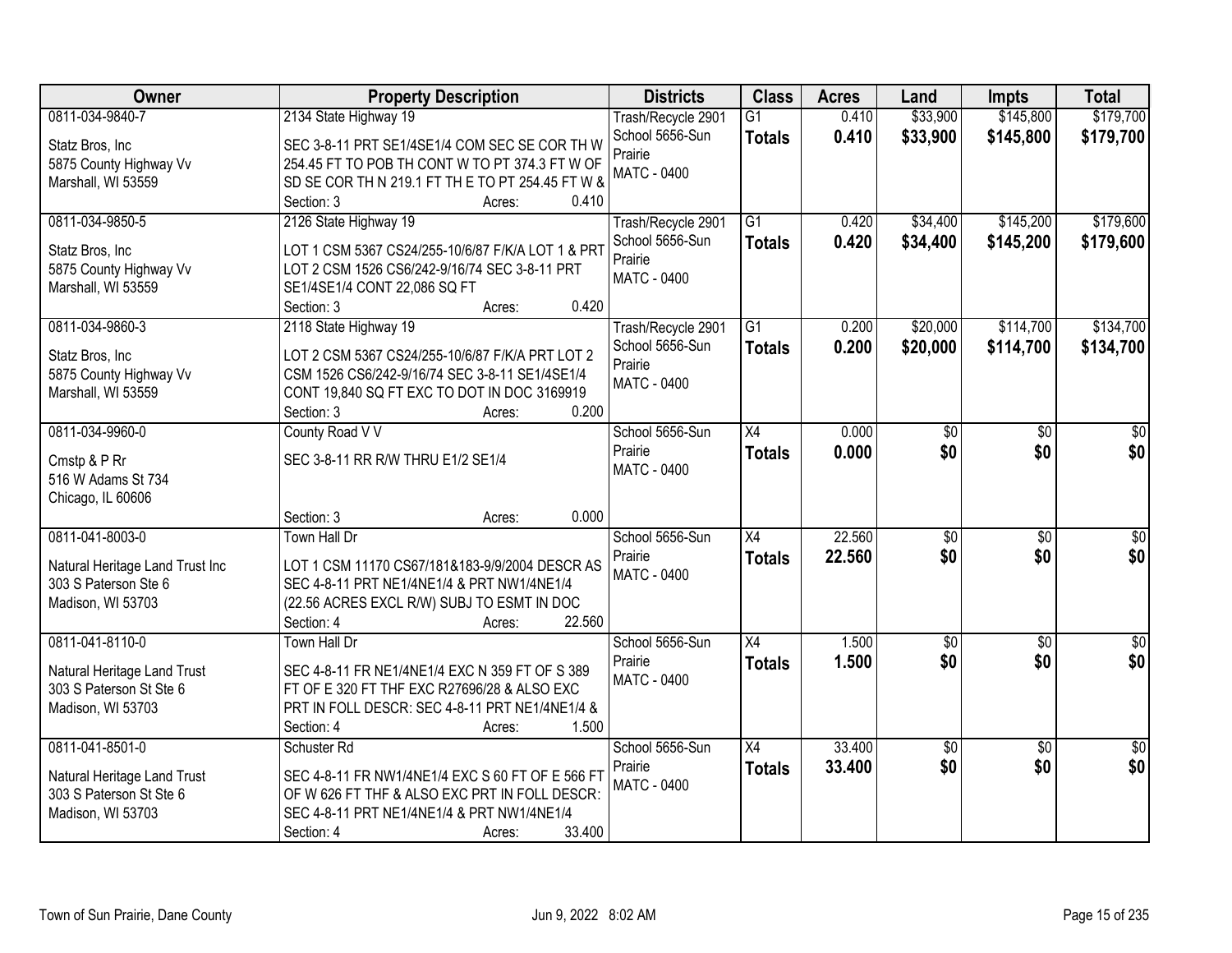| Owner                    | <b>Property Description</b>                           | <b>Districts</b>                       | <b>Class</b>    | <b>Acres</b> | Land            | <b>Impts</b>    | <b>Total</b>    |
|--------------------------|-------------------------------------------------------|----------------------------------------|-----------------|--------------|-----------------|-----------------|-----------------|
| 0811-041-9070-0          | 850 Schuster Rd                                       | School 5656-Sun                        | $\overline{G1}$ | 2.800        | \$127,000       | $\overline{30}$ | \$127,000       |
| Behrend Rev Tr, Jeanne M | SEC 4-8-11 PRT W1/2 NE1/2 COM AT NW COR OF            | Prairie                                | <b>Totals</b>   | 2.800        | \$127,000       | \$0             | \$127,000       |
| c/o Jeanne Behrend       | SW1/4NE1/4 OF SD SEC 4 TH ELY ALG N LN OF SD          | <b>MATC - 0400</b>                     |                 |              |                 |                 |                 |
| 850 Schuster Rd          | 1/4 1/4 66.0 FT TO POB TH N3DEG10'E 60.1 FT TO        |                                        |                 |              |                 |                 |                 |
| Sun Prairie, WI 53590    | 2.800<br>Section: 4<br>Acres:                         |                                        |                 |              |                 |                 |                 |
| 0811-041-9150-3          | 876 Schuster Rd                                       | Trash/Recycle 2901                     | G1              | 2.596        | \$123,900       | \$314,900       | \$438,800       |
|                          |                                                       | School 5656-Sun                        | X4              | 0.204        | \$0             | \$0             | \$0             |
| Behrend Rev Tr, Jeanne M | SEC 4-8-11 PRT SW1/4 NE1/4 DESCR AS COM AT NW         | Prairie                                | <b>Totals</b>   | 2.800        | \$123,900       | \$314,900       | \$438,800       |
| c/o Jeanne Behrend       | COR OF SW1/4NE1/4 OF SD SEC 4 TH ELY ALG N LN         | <b>MATC - 0400</b>                     |                 |              |                 |                 |                 |
| 850 Schuster Rd          | OF SD SW1/4NE1/4 66.0 FT TH SLY PARA TO W LN<br>2.800 |                                        |                 |              |                 |                 |                 |
| Sun Prairie, WI 53590    | Section: 4<br>Acres:                                  |                                        |                 |              |                 |                 |                 |
| 0811-074-8301-3          | <b>Bird St</b>                                        | School 5656-Sun                        | $\overline{X4}$ | 3.500        | $\overline{50}$ | \$0             | $\overline{30}$ |
| Sun Prairie, City of     | SEC 7-8-11 PRT E1/2 NE1/4SE1/4 COM SEC E1/4 COR       | Prairie                                | <b>Totals</b>   | 3.500        | \$0             | \$0             | \$0             |
| 300 E Main St            | TH S 528.91 FT TH N89DEGW 298.86 FT TH S 150 FT       | <b>MATC - 0400</b>                     |                 |              |                 |                 |                 |
| Sun Prairie, WI 53590    | TO POB TH N89DEGW 363.36 FT TH S 569.21 FT TO         | Drainage District 9                    |                 |              |                 |                 |                 |
|                          | 3.500<br>Section: 7<br>Acres:                         | D <sub>D</sub> <sub>9</sub>            |                 |              |                 |                 |                 |
| 0811-074-8320-0          | <b>Bird St</b>                                        | School 5656-Sun                        | $\overline{G1}$ | 1.000        | \$45,500        | \$0             | \$45,500        |
|                          |                                                       | Prairie                                | <b>Totals</b>   | 1.000        | \$45,500        | \$0             | \$45,500        |
| Thomson Lands, LLC       | SEC 7-8-11 PRT E1/2 NE1/4 SE1/4 COM AT E 1/16         | <b>MATC - 0400</b>                     |                 |              |                 |                 |                 |
| 645 Pelican Ln           | SEC COR SE1/4 SD SEC TH W TO INTER RR R/W             | Drainage District 9                    |                 |              |                 |                 |                 |
| Sun Prairie, WI 53590    | APPROX 610 FT FR POB TH NELY TO INTERS BIRD<br>1.000  | D <sub>D</sub> <sub>9</sub>            |                 |              |                 |                 |                 |
| 0811-074-8440-5          | Section: 7<br>Acres:<br>5901 Bird St                  |                                        | $\overline{G2}$ | 1.320        | \$76,400        | \$71,400        | \$147,800       |
|                          |                                                       | School 5656-Sun                        |                 |              |                 |                 |                 |
| H Brand LLC              | LOT 1 CSM 3724 CS15/164-6/16/81 DESCR AS SEC          | Prairie<br>MATC - 0400                 | <b>Totals</b>   | 1.320        | \$76,400        | \$71,400        | \$147,800       |
| 6279 Fox run             | 7-8-11 PRT NE1/4SE1/4 (1.32 ACRES INCL RD R/W)        |                                        |                 |              |                 |                 |                 |
| Sun Prairie, WI 53590    |                                                       | Drainage District 9<br>DD <sub>9</sub> |                 |              |                 |                 |                 |
|                          | 1.320<br>Section: 7<br>Acres:                         |                                        |                 |              |                 |                 |                 |
| 0811-074-8450-3          | <b>Bird St</b>                                        | School 5656-Sun                        | X4              | 2.771        | $\sqrt{$0}$     | $\sqrt{6}$      | $\frac{1}{6}$   |
| Sun Prairie, City of     | SEC 7-8-11 PRT E1/2 NE1/4SE1/4 COM SEC E1/4 COR       | Prairie                                | <b>Totals</b>   | 2.771        | \$0             | \$0             | \$0             |
| 300 E Main St            | TH S 428.9 FT TO POB TH N89DEGW 662.03 FT TH S        | <b>MATC - 0400</b>                     |                 |              |                 |                 |                 |
| Sun Prairie, WI 53590    | 250 FT TH S89DEGE 363.36 FT TH N 150 FT TH            | Drainage District 9                    |                 |              |                 |                 |                 |
|                          | 2.771<br>Section: 7<br>Acres:                         | D <sub>D</sub> <sub>9</sub>            |                 |              |                 |                 |                 |
| 0811-074-8470-9          | <b>Bird St</b>                                        | School 5656-Sun                        | X4              | 0.440        | $\overline{50}$ | $\overline{50}$ | $\frac{1}{2}$   |
|                          |                                                       | Prairie                                | <b>Totals</b>   | 0.440        | \$0             | \$0             | \$0             |
| Sun Prairie, City of     | SEC 7-8-11 PRT E1/2 NE1/4SE1/4 COM SEC E1/4 COR       | <b>MATC - 0400</b>                     |                 |              |                 |                 |                 |
| 300 E Main St            | TH S 300.65 FT TO POB TH CONT S 128.25 FT TH          | Drainage District 9                    |                 |              |                 |                 |                 |
| Sun Prairie, WI 53590    | N89DEGW 662.03 FT TH N TO N LN SD 1/4 TH E TO         | D <sub>D</sub> <sub>9</sub>            |                 |              |                 |                 |                 |
|                          | 0.440<br>Section: 7<br>Acres:                         |                                        |                 |              |                 |                 |                 |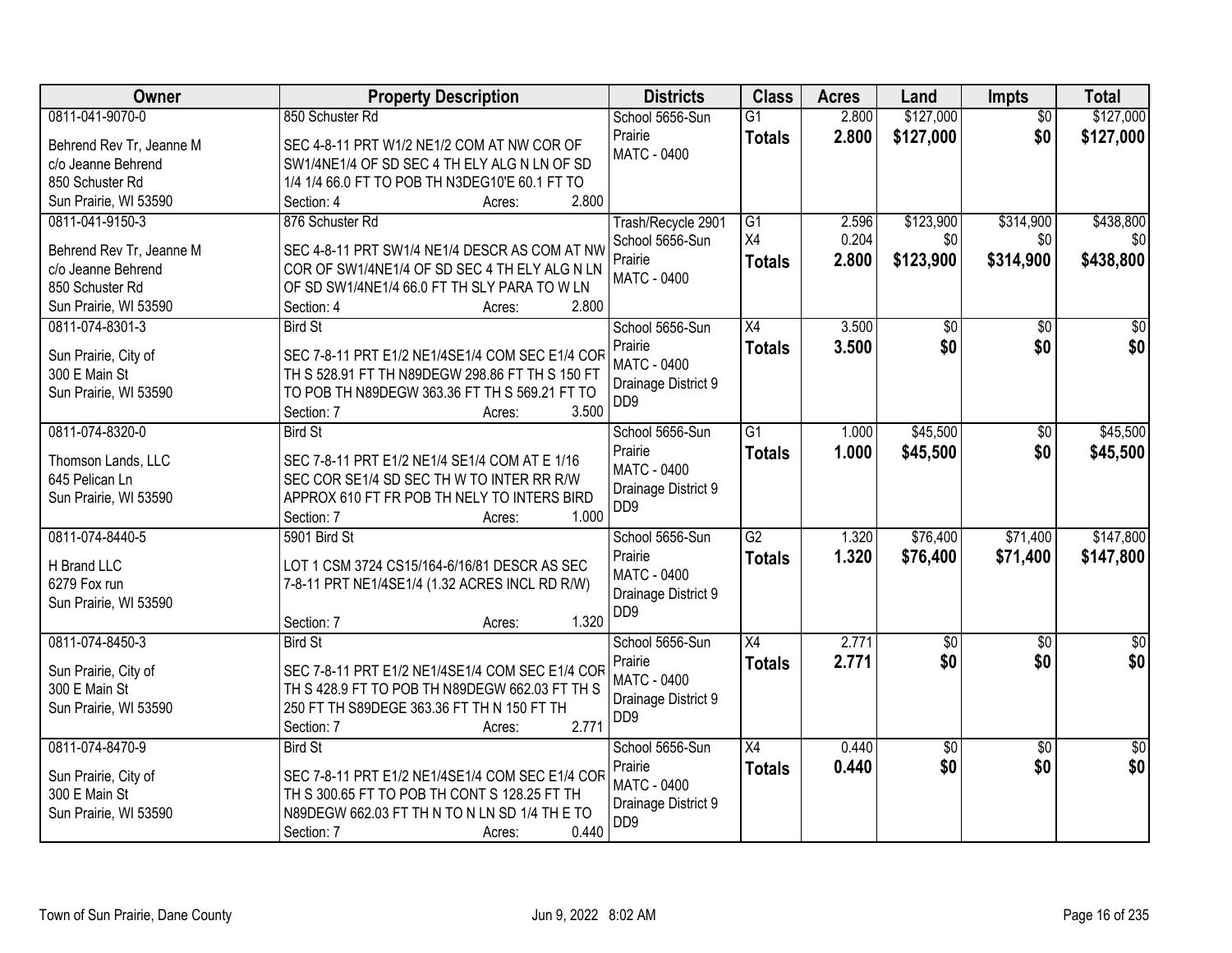| Owner                                                                                   | <b>Property Description</b>                                                                                                                                                        | <b>Districts</b>                                                                                       | <b>Class</b>          | <b>Acres</b>    | Land                 | <b>Impts</b>                 | <b>Total</b>           |
|-----------------------------------------------------------------------------------------|------------------------------------------------------------------------------------------------------------------------------------------------------------------------------------|--------------------------------------------------------------------------------------------------------|-----------------------|-----------------|----------------------|------------------------------|------------------------|
| 0811-074-8480-7                                                                         | 5927 S Bird St                                                                                                                                                                     | Trash/Recycle 2901<br>School 5656-Sun                                                                  | G1<br><b>Totals</b>   | 0.340<br>0.340  | \$64,700<br>\$64,700 | \$96,600<br>\$96,600         | \$161,300<br>\$161,300 |
| Danielle Brakmanis<br>6911 Oslo Ln<br>Sun Prairie, WI 53590                             | SEC 7-8-11 THE S 100 FT OF N 300 FT OF E 150 FT<br><b>OF NE1/4SE1/4</b>                                                                                                            | Prairie<br>MATC - 0400<br>Drainage District 9                                                          |                       |                 |                      |                              |                        |
|                                                                                         | 0.340<br>Section: 7<br>Acres:                                                                                                                                                      | DD <sub>9</sub>                                                                                        |                       |                 |                      |                              |                        |
| 0811-074-8490-5                                                                         | 5931 Bird St                                                                                                                                                                       | Trash/Recycle 2901                                                                                     | $\overline{G1}$       | 0.340           | \$64,700             | \$98,200                     | \$162,900              |
| Logan T. Fraser<br>Joyce Plata-Florencio<br>5931 S Bird St<br>Sun Prairie, WI 53590     | SEC 7-8-11 PRT NE1/4SE1/4 DESCR AS COM AT NE<br>COR OF NE1/4SE1/4 OF SD SEC 7 TH S ALG E LN OF<br>SD SEC 7 100.0 FT TO POB TH W AT R < TO E LN OF<br>0.340<br>Section: 7<br>Acres: | School 5656-Sun<br>Prairie<br><b>MATC - 0400</b><br>Drainage District 9<br>D <sub>D</sub> <sub>9</sub> | <b>Totals</b>         | 0.340           | \$64,700             | \$98,200                     | \$162,900              |
| 0811-074-9500-0                                                                         | 5843 S Bird St                                                                                                                                                                     | School 5656-Sun<br>Prairie                                                                             | G2<br>G <sub>5</sub>  | 3.000<br>14.000 | \$105,000<br>\$7,000 | \$973,200<br>\$0             | \$1,078,200<br>\$7,000 |
| Thomson Lands, LLC<br>645 Pelican Ln<br>Sun Prairie, WI 53590                           | SEC 7-8-11 PRT SE1/4 SE1/4 SE OF RR EXC S 495<br>FT, R839/316, R310/400, R542/715 & E33 FT THF<br>ANNEXED BY CITY OF SUN PRAIRIE<br>17.000<br>Section: 7<br>Acres:                 | <b>MATC - 0400</b><br>Drainage District 9<br>DD <sub>9</sub>                                           | <b>Totals</b>         | 17.000          | \$112,000            | \$973,200                    | \$1,085,200            |
| 0811-074-9505-5                                                                         | <b>Bird St</b>                                                                                                                                                                     | School 5656-Sun                                                                                        | $\overline{G1}$       | 0.450           | \$18,800             | $\overline{30}$              | \$18,800               |
| Bakhodur Yunusov<br>Colleen P. Larsen<br>5865 S Bird St<br>Sun Prairie, WI 53590        | SEC 7-8-11 PRT SE1/4 SE1/4 COM AT E1/4 COR TH S<br>1330.05 FT TH W 53 FT TO POB TH ON CRV TO L<br>RAD 257 FT L/C S76DEGW 140 FT TH S 169.68 FT TH<br>0.450<br>Section: 7<br>Acres: | Prairie<br>MATC - 0400<br>Drainage District 9<br>DD <sub>9</sub>                                       | <b>Totals</b>         | 0.450           | \$18,800             | \$0                          | \$18,800               |
| 0811-074-9520-6                                                                         | 5865 S Bird St                                                                                                                                                                     | Trash/Recycle 2901                                                                                     | $\overline{G1}$       | 0.350           | \$65,900             | \$209,900                    | \$275,800              |
| Bakhodur Yunusov<br>Colleen P. Larsen<br>5865 S Bird St<br>Sun Prairie, WI 53590        | SEC 7-8-11 PRT SE1/4 SE1/4 COM AT E1/4 COR TH S<br>1330.05 FT W 53 FT TH ALG CRV TO L RAD 257 FT<br>L/C S76DEGW 140 FT TO POB TH CONT ALG CRV TO<br>Section: 7<br>0.350<br>Acres:  | School 5656-Sun<br>Prairie<br><b>MATC - 0400</b><br>Drainage District 9<br>DD <sub>9</sub>             | <b>Totals</b>         | 0.350           | \$65,900             | \$209,900                    | \$275,800              |
| 0811-074-9530-4                                                                         | <b>Bird St</b>                                                                                                                                                                     | School 5656-Sun                                                                                        | $\overline{G1}$       | 0.430           | \$18,400             | \$0                          | \$18,400               |
| <b>Bakhodur Yunusov</b><br>Colleen P. Larsen<br>5865 S Bird St<br>Sun Prairie, WI 53590 | SEC 7-8-11 PRT SE1/4 SE1/4 COM AT E1/4 COR TH S<br>1330.05 FT TH W 53 FT TH ON CRV TO L RAD 257 FT<br>L/C S72DEGW 174.96 FT TH S52DEGW 95.3 FT TO<br>0.430<br>Section: 7<br>Acres: | Prairie<br><b>MATC - 0400</b><br>Drainage District 9<br>DD <sub>9</sub>                                | <b>Totals</b>         | 0.430           | \$18,400             | \$0                          | \$18,400               |
| 0811-074-9700-8                                                                         | 5817 S Bird St                                                                                                                                                                     | Trash/Recycle 2901<br>School 5656-Sun                                                                  | $\overline{G5}$<br>G7 | 12.000<br>2.000 | \$6,000<br>\$65,000  | $\overline{50}$<br>\$158,000 | \$6,000<br>\$223,000   |
| James Yelk Farm LLC<br>W2596 Sanderson Rd<br>Columbus, WI 53925                         | SEC 7-8-11 S 495 FT OF SE1/4SE1/4 EXC CSM 2802                                                                                                                                     | Prairie<br>MATC - 0400                                                                                 | <b>Totals</b>         | 14.000          | \$71,000             | \$158,000                    | \$229,000              |
|                                                                                         | 14.000<br>Section: 7<br>Acres:                                                                                                                                                     | Drainage District 9<br>DD <sub>9</sub>                                                                 |                       |                 |                      |                              |                        |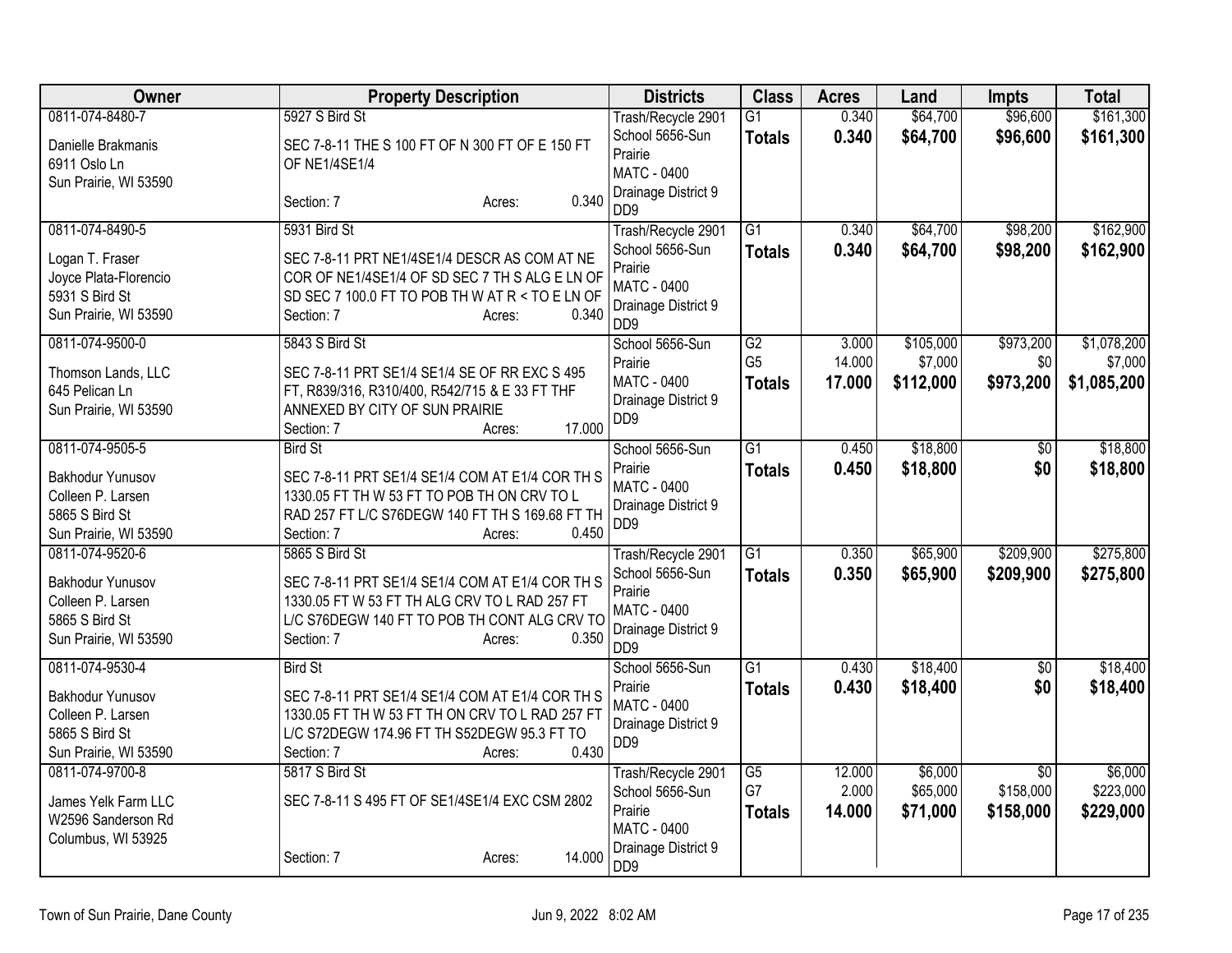| <b>Owner</b>                                                                                        | <b>Property Description</b>                                                                                                                                                           | <b>Districts</b>                                                 | <b>Class</b>                                 | <b>Acres</b>                      | Land                                     | <b>Impts</b>                       | <b>Total</b>                               |
|-----------------------------------------------------------------------------------------------------|---------------------------------------------------------------------------------------------------------------------------------------------------------------------------------------|------------------------------------------------------------------|----------------------------------------------|-----------------------------------|------------------------------------------|------------------------------------|--------------------------------------------|
| 0811-074-9915-9                                                                                     | 5815 S Bird St                                                                                                                                                                        | Trash/Recycle 2901                                               | $\overline{G1}$                              | 0.573                             | \$39,600                                 | \$124,300                          | \$163,900                                  |
| James Yelk Farm LLC<br>W2596 Sanderson Rd<br>Columbus, WI 53925                                     | LOT 1 CSM 2802 CS11/121-5/9/78 DESCR AS SEC<br>7-8-11 PRT SE1/4SE1/4 (0.573 ACRES)                                                                                                    | School 5656-Sun<br>Prairie<br>MATC - 0400<br>Drainage District 9 | <b>Totals</b>                                | 0.573                             | \$39,600                                 | \$124,300                          | \$163,900                                  |
|                                                                                                     | 0.573<br>Section: 7<br>Acres:                                                                                                                                                         | D <sub>D</sub> <sub>9</sub>                                      |                                              |                                   |                                          |                                    |                                            |
| 0811-083-8250-0                                                                                     | S Bird St                                                                                                                                                                             | School 5656-Sun                                                  | $\overline{G1}$                              | 0.490                             | \$100                                    | \$0                                | \$100                                      |
| Scott L. Ritchie et al<br>999 S Bird St<br>Sun Prairie, WI 53590                                    | LOT 2 CSM 10707 CS63/297&303-4/1/2003 F/K/A LOTS<br>1 & 2 CSM 9167 CS51/279&283-1/8/99 & F/K/A LOTS<br>15, 16 & 17 MARSHVIEW DRIVE INDUSTRIAL PARK &<br>Section: 8<br>0.000<br>Acres: | Prairie<br>MATC - 0400<br>Drainage District 9<br>DD <sub>9</sub> | <b>Totals</b>                                | 0.490                             | \$100                                    | \$0                                | \$100                                      |
| 0811-083-9500-9                                                                                     | <b>Bailey Rd</b>                                                                                                                                                                      | School 5656-Sun                                                  | $\overline{G4}$                              | 30.000                            | \$5,600                                  | $\overline{50}$                    | \$5,600                                    |
| Sharon A. Devenish et al<br>2750 Bailey Rd<br>Sun Prairie, WI 53590                                 | SEC 8-8-11 SE1/4SW1/4 EXC PRT IN NW COR LYG<br>NWLY C/L DD                                                                                                                            | Prairie<br>MATC - 0400<br>Drainage District 9                    | G <sub>5</sub><br><b>Totals</b>              | 9.500<br>39.500                   | \$4,800<br>\$10,400                      | \$0<br>\$0                         | \$4,800<br>\$10,400                        |
|                                                                                                     | 39.500<br>Section: 8<br>Acres:                                                                                                                                                        | D <sub>D</sub> <sub>9</sub>                                      |                                              |                                   |                                          |                                    |                                            |
| 0811-084-9000-3                                                                                     | County Rd N                                                                                                                                                                           | School 5656-Sun                                                  | G4                                           | 38.000                            | \$9,000                                  | $\overline{60}$                    | \$9,000                                    |
| Buss Survivors Tr, Marthaann<br><b>Buss Family Tr</b>                                               | SEC 8-8-11 SW1/4 SE1/4                                                                                                                                                                | Prairie<br><b>MATC - 0400</b>                                    | G <sub>5</sub><br><b>Totals</b>              | 2.000<br>40.000                   | \$1,000<br>\$10,000                      | \$0<br>\$0                         | \$1,000<br>\$10,000                        |
| 341 Kelvington Dr                                                                                   |                                                                                                                                                                                       |                                                                  |                                              |                                   |                                          |                                    |                                            |
| Sun Prairie, WI 53590<br>0811-084-9501-0                                                            | 40.000<br>Section: 8<br>Acres:<br>5839 County Highway N                                                                                                                               | Trash/Recycle 2901                                               | G4                                           | 35.000                            | \$7,900                                  | \$0                                | \$7,900                                    |
| Buss Survivors Tr, Marthaann<br><b>Buss Family Tr</b><br>341 Kelvington Dr<br>Sun Prairie, WI 53590 | SEC 8-8-11 SE1/4 SE1/4 EXC DOC #3274283 SUBJ TO<br>INGRESS-EGRESS ESMT IN DOC #3274284 & DOC<br>#3277243<br>38.700<br>Section: 8<br>Acres:                                            | School 5656-Sun<br>Prairie<br>MATC - 0400                        | G <sub>5</sub><br>G5M<br>G7<br><b>Totals</b> | 0.700<br>1.000<br>2.000<br>38.700 | \$400<br>\$2,500<br>\$65,000<br>\$75,800 | \$0<br>\$0<br>\$53,500<br>\$53,500 | \$400<br>\$2,500<br>\$118,500<br>\$129,300 |
| 0811-084-9911-0                                                                                     | 5833 County Highway N                                                                                                                                                                 | Trash/Recycle 2901                                               | $\overline{G1}$                              | 1.000                             | \$70,000                                 | \$142,500                          | \$212,500                                  |
| <b>Scott Buss</b><br>Julie K. Buss<br>5833 County Highway N                                         | LOT 1 CSM 9923 CS57/305&306-1/9/2001 DESCR AS<br>SEC 8-8-11 PRT SE1/4SE1/4 (1.00 ACRES EXCL R/W)                                                                                      | School 5656-Sun<br>Prairie<br>MATC - 0400                        | <b>Totals</b>                                | 1.000                             | \$70,000                                 | \$142,500                          | \$212,500                                  |
| Sun Prairie, WI 53590                                                                               | 1.000<br>Section: 8<br>Acres:                                                                                                                                                         |                                                                  |                                              |                                   |                                          |                                    |                                            |
| 0811-091-8000-6<br>Statz Bros, Inc.<br>5875 County Highway Vv<br>Marshall, WI 53559                 | State Highway 19<br>SEC 9-8-11 NE1/4NE1/4 EXC CSM 4667 EXC CSM<br>4760 EXC TO DOT IN DOC 3169913                                                                                      | School 5656-Sun<br>Prairie<br>MATC - 0400                        | G4<br>G <sub>5</sub><br><b>Totals</b>        | 26.960<br>2.000<br>28.960         | \$6,900<br>\$1,000<br>\$7,900            | \$0<br>\$0<br>\$0                  | \$6,900<br>\$1,000<br>\$7,900              |
|                                                                                                     | 28.960<br>Section: 9<br>Acres:                                                                                                                                                        |                                                                  |                                              |                                   |                                          |                                    |                                            |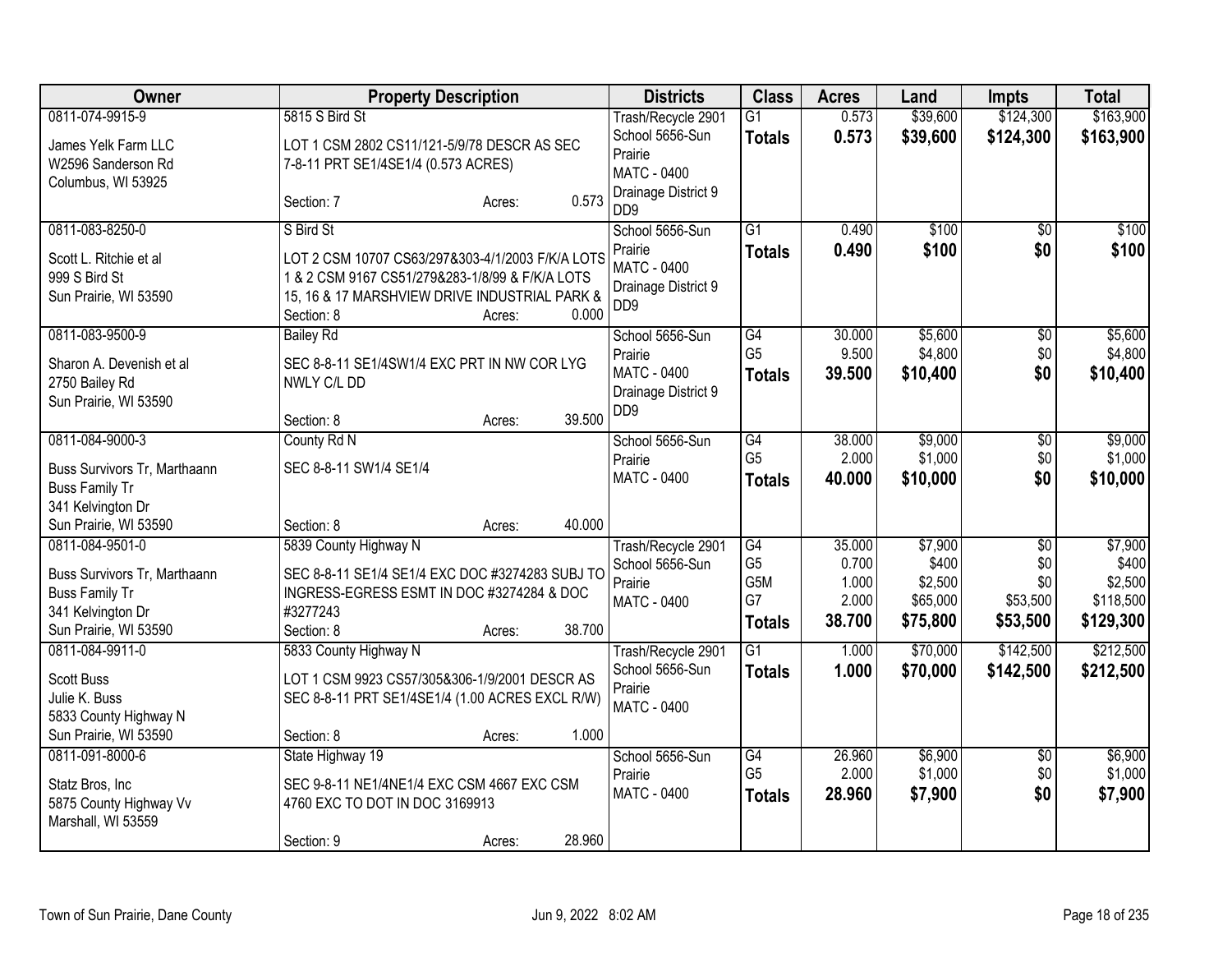| Owner                         | <b>Property Description</b>                      |        |        | <b>Districts</b>   | <b>Class</b>    | <b>Acres</b> | Land      | <b>Impts</b>    | <b>Total</b> |
|-------------------------------|--------------------------------------------------|--------|--------|--------------------|-----------------|--------------|-----------|-----------------|--------------|
| 0811-091-8095-0               | 2425 State Highway 19                            |        |        | Trash/Recycle 2901 | $\overline{G2}$ | 8.850        | \$278,900 | \$1,708,700     | \$1,987,600  |
| Sun Prairie Self Storage, LLC | LOT 1 CSM 15464 CS111/156&158-8/10/2020 F/K/A    |        |        | School 5656-Sun    | <b>Totals</b>   | 8.850        | \$278,900 | \$1,708,700     | \$1,987,600  |
| 2425 State Highway 19         | LOTS 1 & 2 CSM 4760 CS21/87-9/16/85 & F/K/A LOTS |        |        | Prairie            |                 |              |           |                 |              |
| Sun Prairie, WI 53590         | 1 & 2 CSM 4667 CS20/251&252-5/31/85 DESCR AS     |        |        | <b>MATC - 0400</b> |                 |              |           |                 |              |
|                               | Section: 9                                       | Acres: | 8.850  |                    |                 |              |           |                 |              |
| 0811-091-8500-1               | State Highway 19                                 |        |        | School 5656-Sun    | G4              | 37.000       | \$9,500   | \$0             | \$9,500      |
| Statz Bros, Inc.              | SEC 9-8-11 NW1/4 NE1/4 EXC CSM 4667 EXC CSM      |        |        | Prairie            | G <sub>5</sub>  | 1.000        | \$500     | \$0             | \$500        |
| 5875 County Highway Vv        | 4670 EXC TO DOT IN DOC 3169913                   |        |        | MATC - 0400        | <b>Totals</b>   | 38.000       | \$10,000  | \$0             | \$10,000     |
| Marshall, WI 53559            |                                                  |        |        |                    |                 |              |           |                 |              |
|                               | Section: 9                                       | Acres: | 38.000 |                    |                 |              |           |                 |              |
| 0811-091-9000-4               | Town Hall Rd                                     |        |        | School 5656-Sun    | G4              | 39.100       | \$10,000  | $\overline{50}$ | \$10,000     |
| Statz Bros, Inc               | SEC 9-8-11 SW1/4 NE1/4                           |        |        | Prairie            | G <sub>5</sub>  | 1.000        | \$500     | \$0             | \$500        |
| 5875 County Highway Vv        |                                                  |        |        | MATC - 0400        | <b>Totals</b>   | 40.100       | \$10,500  | \$0             | \$10,500     |
| Marshall, WI 53559            |                                                  |        |        |                    |                 |              |           |                 |              |
|                               | Section: 9                                       | Acres: | 40.100 |                    |                 |              |           |                 |              |
| 0811-091-9500-9               | Town Hall Dr                                     |        |        | School 5656-Sun    | $\overline{G4}$ | 34.800       | \$8,900   | \$0             | \$8,900      |
| Statz Bros, Inc               | SEC 9-8-11 SE1/4 NE1/4 EXC LOTS 1 & 2 CSM 449    |        |        | Prairie            | G <sub>5</sub>  | 0.500        | \$300     | \$0             | \$300        |
| 5875 County Highway Vv        |                                                  |        |        | <b>MATC - 0400</b> | <b>Totals</b>   | 35.300       | \$9,200   | \$0             | \$9,200      |
| Marshall, WI 53559            |                                                  |        |        |                    |                 |              |           |                 |              |
|                               | Section: 9                                       | Acres: | 35.300 |                    |                 |              |           |                 |              |
| 0811-091-9930-9               | Town Hall Dr                                     |        |        | School 5656-Sun    | $\overline{G4}$ | 2.800        | \$700     | $\overline{30}$ | \$700        |
| Statz Bros, Inc.              | LOT 2 CSM 449 CS2/242&243-12/7/70 DESCR AS SEC   |        |        | Prairie            | <b>Totals</b>   | 2.800        | \$700     | \$0             | \$700        |
| 5875 County Highway Vv        | 9-8-11 PRT SE1/4NE1/4 (2.75 ACRES)               |        |        | MATC - 0400        |                 |              |           |                 |              |
| Marshall, WI 53559            |                                                  |        |        |                    |                 |              |           |                 |              |
|                               | Section: 9                                       | Acres: | 2.800  |                    |                 |              |           |                 |              |
| 0811-091-9970-1               | Town Hall Rd                                     |        |        | School 5656-Sun    | $\overline{G4}$ | 2.000        | \$500     | $\sqrt{6}$      | \$500        |
| Statz Bros, Inc               | LOT 1 CSM 449 CS2/242&243-12/7/70 DESCR AS SEC   |        |        | Prairie            | <b>Totals</b>   | 2.000        | \$500     | \$0             | \$500        |
| 5875 County Highway Vv        | 9-8-11 PRT SE1/4NE1/4 (2.00 ACRES)               |        |        | <b>MATC - 0400</b> |                 |              |           |                 |              |
| Marshall, WI 53559            |                                                  |        |        |                    |                 |              |           |                 |              |
|                               | Section: 9                                       | Acres: | 2.000  |                    |                 |              |           |                 |              |
| 0811-093-9000-2               | 5846 County Highway N                            |        |        | Trash/Recycle 2901 | $\overline{G4}$ | 36.250       | \$9,300   | $\overline{50}$ | \$9,300      |
| Tammy K. Buss                 | SEC 9-8-11 SW1/4 SW1/4                           |        |        | School 5656-Sun    | G <sub>5</sub>  | 1.750        | \$900     | \$0             | \$900        |
| 5846 County Highway N         |                                                  |        |        | Prairie            | G7              | 2.000        | \$65,000  | \$119,600       | \$184,600    |
| Sun Prairie, WI 53590         |                                                  |        |        | MATC - 0400        | <b>Totals</b>   | 40.000       | \$75,200  | \$119,600       | \$194,800    |
|                               | Section: 9                                       | Acres: | 40.000 |                    |                 |              |           |                 |              |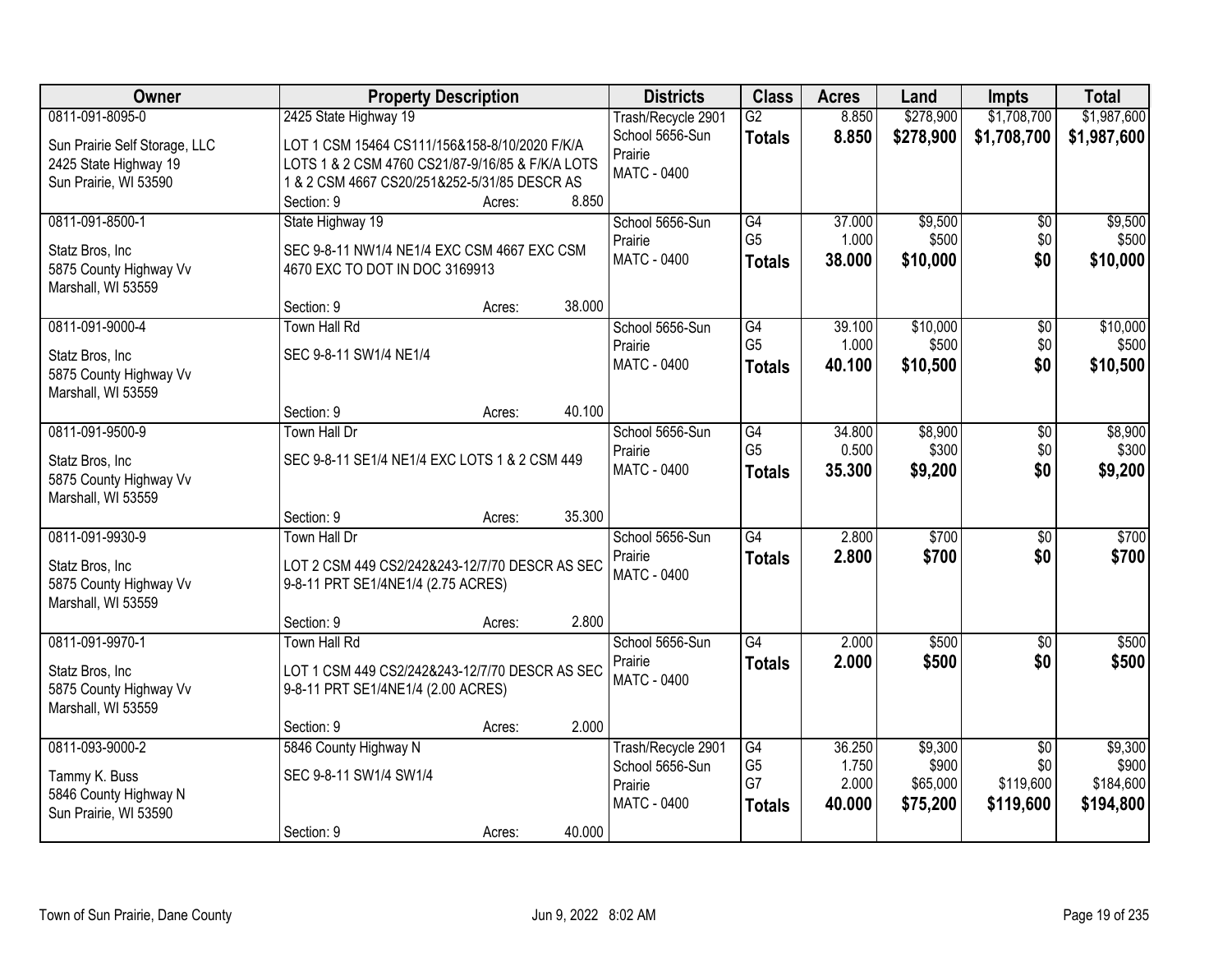| Owner                                                                                              | <b>Property Description</b>                                                                                                                              |                  |                  | <b>Districts</b>                                                | <b>Class</b>                                       | <b>Acres</b>              | Land                           | <b>Impts</b>                  | <b>Total</b>                   |
|----------------------------------------------------------------------------------------------------|----------------------------------------------------------------------------------------------------------------------------------------------------------|------------------|------------------|-----------------------------------------------------------------|----------------------------------------------------|---------------------------|--------------------------------|-------------------------------|--------------------------------|
| 0811-093-9510-0<br>Harold R. Buss<br>5839 County Highway N                                         | <b>Bailey Rd</b><br>LOT 1 CSM 11116 CS67/36&37-7/8/2004 DESCR AS<br>SEC 9-8-11 PRT NE1/4SW1/4 & PRT SE1/4SW1/4                                           |                  |                  | School 5656-Sun<br>Prairie<br>MATC - 0400                       | $\overline{G4}$<br><b>Totals</b>                   | 28.922<br>28.922          | \$7,400<br>\$7,400             | $\overline{50}$<br>\$0        | \$7,400<br>\$7,400             |
| Sun Prairie, WI 53590                                                                              | (28.922 ACRES)<br>Section: 9                                                                                                                             | Acres:           | 28.922           |                                                                 |                                                    |                           |                                |                               |                                |
| 0811-093-9600-0<br>Tammy K. Buss<br>5846 County Highway N<br>Sun Prairie, WI 53590                 | County Rd N<br>SEC 9-8-11 PRT NW1/4SW1/4, PRT NE1/4SW1/4 &<br>PRT SE1/4SW1/4 DESCR AS COM AT SW COR OF SD<br>SEC 9 TH N01DEG25'33"E ALG W LN OF SD SW1/4 |                  |                  | School 5656-Sun<br>Prairie<br>MATC - 0400                       | G4<br>G <sub>5</sub><br><b>Totals</b>              | 29.384<br>2.500<br>31.884 | \$7,200<br>\$1,300<br>\$8,500  | $\overline{50}$<br>\$0<br>\$0 | \$7,200<br>\$1,300<br>\$8,500  |
| 0811-094-8000-3<br>Veith Irrev Tr, Joan L<br>c/o Laura Peaslee<br>502 10th St<br>Baraboo, WI 53913 | Section: 9<br><b>Town Hall Dr</b><br>SEC 9-8-11 NE1/4 SE1/4<br>Section: 9                                                                                | Acres:<br>Acres: | 31.884<br>40.100 | School 5656-Sun<br>Prairie<br>MATC - 0400                       | G4<br>G <sub>5</sub><br><b>Totals</b>              | 38.100<br>2.000<br>40.100 | \$9,600<br>\$1,000<br>\$10,600 | \$0<br>\$0<br>\$0             | \$9,600<br>\$1,000<br>\$10,600 |
| 0811-094-8500-8<br>Statz Bros, Inc<br>5875 County Highway Vv<br>Marshall, WI 53559                 | <b>Bailey Rd</b><br>SEC 9-8-11 NW1/4SE1/4                                                                                                                |                  |                  | School 5656-Sun<br>Prairie<br>MATC - 0400                       | $\overline{G4}$<br><b>Totals</b>                   | 40.000<br>40.000          | \$10,100<br>\$10,100           | $\sqrt[6]{3}$<br>\$0          | \$10,100<br>\$10,100           |
| 0811-094-9000-1<br>Statz Bros, Inc<br>5875 County Highway Vv<br>Marshall, WI 53559                 | Section: 9<br><b>Bailey Rd</b><br>SEC 9-8-11 SW1/4SE1/4 EXC CSM 1202<br>Section: 9                                                                       | Acres:<br>Acres: | 40.000<br>33.300 | School 5656-Sun<br>Prairie<br><b>MATC - 0400</b>                | $\overline{G4}$<br>G <sub>5</sub><br><b>Totals</b> | 32.550<br>0.750<br>33.300 | \$8,200<br>\$400<br>\$8,600    | $\overline{50}$<br>\$0<br>\$0 | \$8,200<br>\$400<br>\$8,600    |
| 0811-094-9340-0<br>Marjorie K. Kriel<br>2440 Bailey Rd<br>Sun Prairie, WI 53590                    | <b>Bailey Rd</b><br>LOT 1 CSM 1202 CS5/98&99-7/6/73 DESCR AS SEC<br>9-8-11 PRT SW1/4 SE1/4 4.02 ACRES<br>Section: 9                                      | Acres:           | 4.020            | School 5656-Sun<br>Prairie<br><b>MATC - 0400</b>                | $\overline{G1}$<br><b>Totals</b>                   | 4.020<br>4.020            | \$26,500<br>\$26,500           | \$500<br>\$500                | \$27,000<br>\$27,000           |
| 0811-094-9360-6<br>Marjorie K. Kriel<br>2440 Bailey Rd<br>Sun Prairie, WI 53590                    | 2440 Bailey Rd<br>LOT 2 CSM 1202 CS5/98&99-7/6/73 DESCR AS SEC<br>9-8-11 PRT SW1/4SE1/4<br>Section: 9                                                    | Acres:           | 2.500            | Trash/Recycle 2901<br>School 5656-Sun<br>Prairie<br>MATC - 0400 | G1<br><b>Totals</b>                                | 2.500<br>2.500            | \$93,300<br>\$93,300           | \$127,800<br>\$127,800        | \$221,100<br>\$221,100         |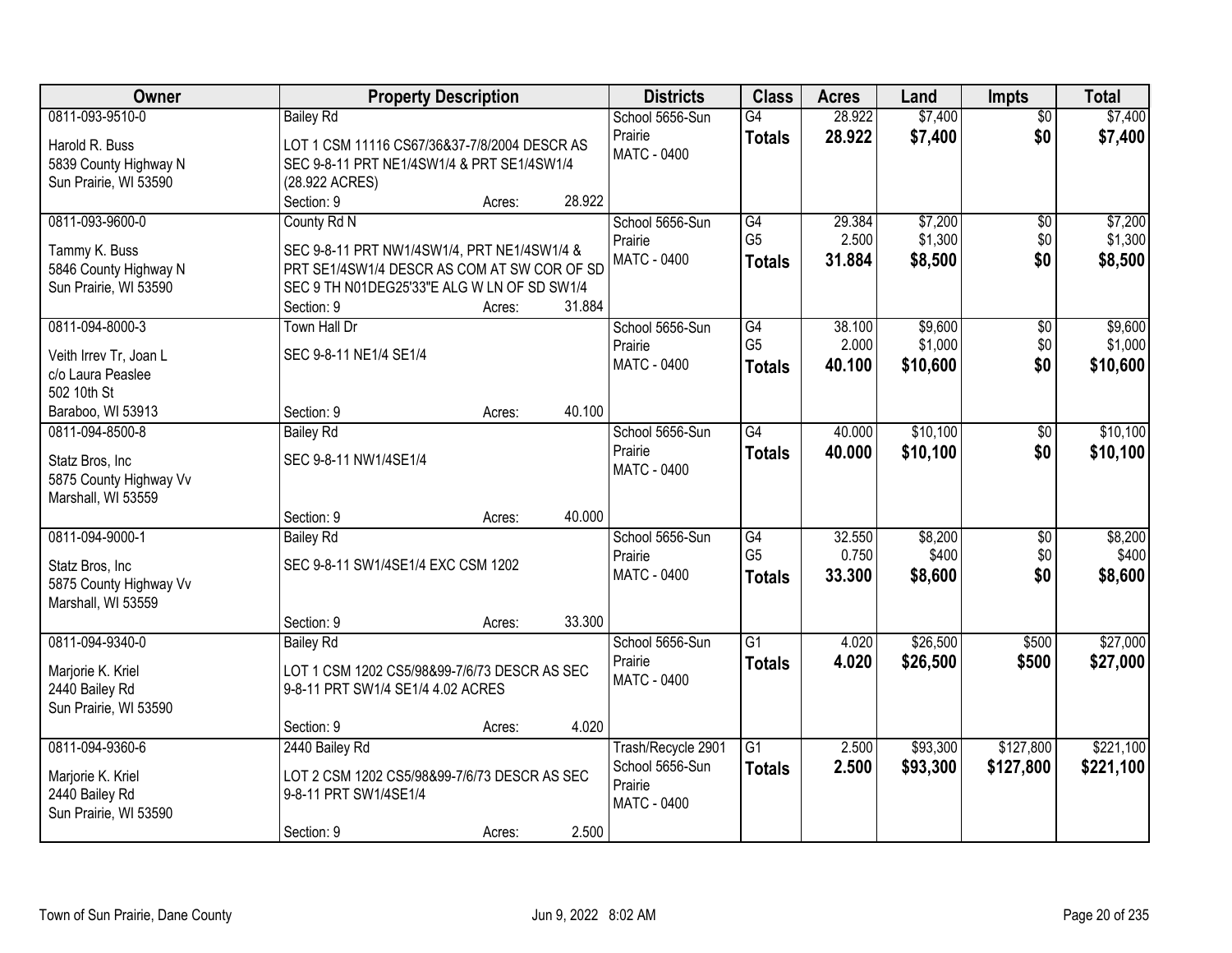| Owner                          | <b>Property Description</b>                       | <b>Districts</b>   | <b>Class</b>    | <b>Acres</b> | Land      | Impts           | <b>Total</b> |
|--------------------------------|---------------------------------------------------|--------------------|-----------------|--------------|-----------|-----------------|--------------|
| 0811-094-9501-0                | Town Hall Dr                                      | School 5656-Sun    | G4              | 27.000       | \$6,900   | $\overline{50}$ | \$6,900      |
| Veith Irrev Tr, Joan L         | SEC 9-8-11 N1/2 SE1/4SE1/4 & W1/2 S1/2 SE1/4SE1/4 | Prairie            | G <sub>5</sub>  | 3.000        | \$400     | \$0             | \$400        |
| c/o Laura Peaslee              |                                                   | <b>MATC - 0400</b> | <b>Totals</b>   | 30.000       | \$7,300   | \$0             | \$7,300      |
| 502 10th St                    |                                                   |                    |                 |              |           |                 |              |
| Baraboo, WI 53913              | Section: 9<br>30.000<br>Acres:                    |                    |                 |              |           |                 |              |
| 0811-094-9820-0                | 5833 Town Hall Dr                                 | Trash/Recycle 2901 | G4              | 8.000        | \$2,100   | $\overline{50}$ | \$2,100      |
| Veith Irrev Tr, Joan L         | SEC 9-8-11 E1/2 S1/2 SE1/4SE1/4                   | School 5656-Sun    | G7              | 2.000        | \$65,000  | \$120,900       | \$185,900    |
| 502 10th St                    |                                                   | Prairie            | <b>Totals</b>   | 10.000       | \$67,100  | \$120,900       | \$188,000    |
| Baraboo, WI 53913              |                                                   | <b>MATC - 0400</b> |                 |              |           |                 |              |
|                                | 10.000<br>Section: 9<br>Acres:                    |                    |                 |              |           |                 |              |
| 0811-101-8000-3                | State Highway 19                                  | School 5656-Sun    | G4              | 29.360       | \$7,500   | \$0             | \$7,500      |
| Statz Bros, Inc                | SEC 10--8-11 NE1/4NE1/4 EXC CSM 1972 EXC TO       | Prairie            | <b>Totals</b>   | 29.360       | \$7,500   | \$0             | \$7,500      |
| 5875 County Highway Vv         | DOT IN DOC 3169917 & DOC #3314061                 | MATC - 0400        |                 |              |           |                 |              |
| Marshall, WI 53559             |                                                   |                    |                 |              |           |                 |              |
|                                | 29.360<br>Section: 10<br>Acres:                   |                    |                 |              |           |                 |              |
| 0811-101-8112-8                | 2167 State Highway 19                             | Trash/Recycle 2902 | G1              | 1.077        | \$71,500  | \$82,800        | \$154,300    |
| <b>Bohling Enterprises LLC</b> | LOT 2 CSM 7587 CS39/222&223-9/14/94 F/K/A LOTS 1  | School 5656-Sun    | <b>Totals</b>   | 1.077        | \$71,500  | \$82,800        | \$154,300    |
| 2173 State Highway 19          | & 2 CSM 1972 CS8/112-4/19/76 & ALSO F/K/A PRT     | Prairie            |                 |              |           |                 |              |
| Sun Prairie, WI 53590          | LOT 1 CSM 722 CS3/262-11/29/71 DESCR AS SEC       | MATC - 0400        |                 |              |           |                 |              |
|                                | 1.077<br>Section: 10<br>Acres:                    |                    |                 |              |           |                 |              |
| 0811-101-8130-0                | 2173 State Highway 19                             | Trash/Recycle 2901 | $\overline{G1}$ | 0.710        | \$63,700  | \$125,300       | \$189,000    |
| Lee Bohling                    | LOT 1 CSM 9898 CS57/242&244-12/8/2000 F/K/A LOT   | School 5656-Sun    | <b>Totals</b>   | 0.710        | \$63,700  | \$125,300       | \$189,000    |
| Cynthia Bohling                | 1 CSM 7587 CS39/222&223-9/14/94 F/K/A LOTS 1 & 2  | Prairie            |                 |              |           |                 |              |
| 2173 State Highway 19          | CSM 1972 CS8/112-4/19/76 & ALSO F/K/A PRT CSM     | <b>MATC - 0400</b> |                 |              |           |                 |              |
| Sun Prairie, WI 53590          | 0.710<br>Section: 10<br>Acres:                    |                    |                 |              |           |                 |              |
| 0811-101-8180-0                | 2171 State Highway 19                             | School 5656-Sun    | $\overline{G2}$ | 3.050        | \$105,800 | \$138,100       | \$243,900    |
| <b>Bohling Enterprises LLC</b> | LOT 2 CSM 9898 CS57/242&244-12/8/2000 F/K/A LOT   | Prairie            | <b>Totals</b>   | 3.050        | \$105,800 | \$138,100       | \$243,900    |
| 2173 State Highway 19          | 1 CSM 7587 CS39/222&223-9/14/94 F/K/A LOTS 1 & 2  | <b>MATC - 0400</b> |                 |              |           |                 |              |
| Sun Prairie, WI 53590          | CSM 1972 CS8/112-4/19/76 & ALSO F/K/A PRT LOT 1   |                    |                 |              |           |                 |              |
|                                | 3.050<br>Section: 10<br>Acres:                    |                    |                 |              |           |                 |              |
| 0811-101-8500-8                | 2213 State Highway 19                             | Trash/Recycle 2902 | G4              | 34.850       | \$8,900   | $\overline{30}$ | \$8,900      |
| Statz Bros, Inc                | SEC 10-8-11 NW1/4NE1/4 EXC TO DOT IN DOC          | School 5656-Sun    | G7              | 4.000        | \$120,000 | \$208,400       | \$328,400    |
| 5875 County Highway Vv         | 3169916                                           | Prairie            | <b>Totals</b>   | 38.850       | \$128,900 | \$208,400       | \$337,300    |
| Marshall, WI 53559             |                                                   | MATC - 0400        |                 |              |           |                 |              |
|                                | 38.850<br>Section: 10<br>Acres:                   |                    |                 |              |           |                 |              |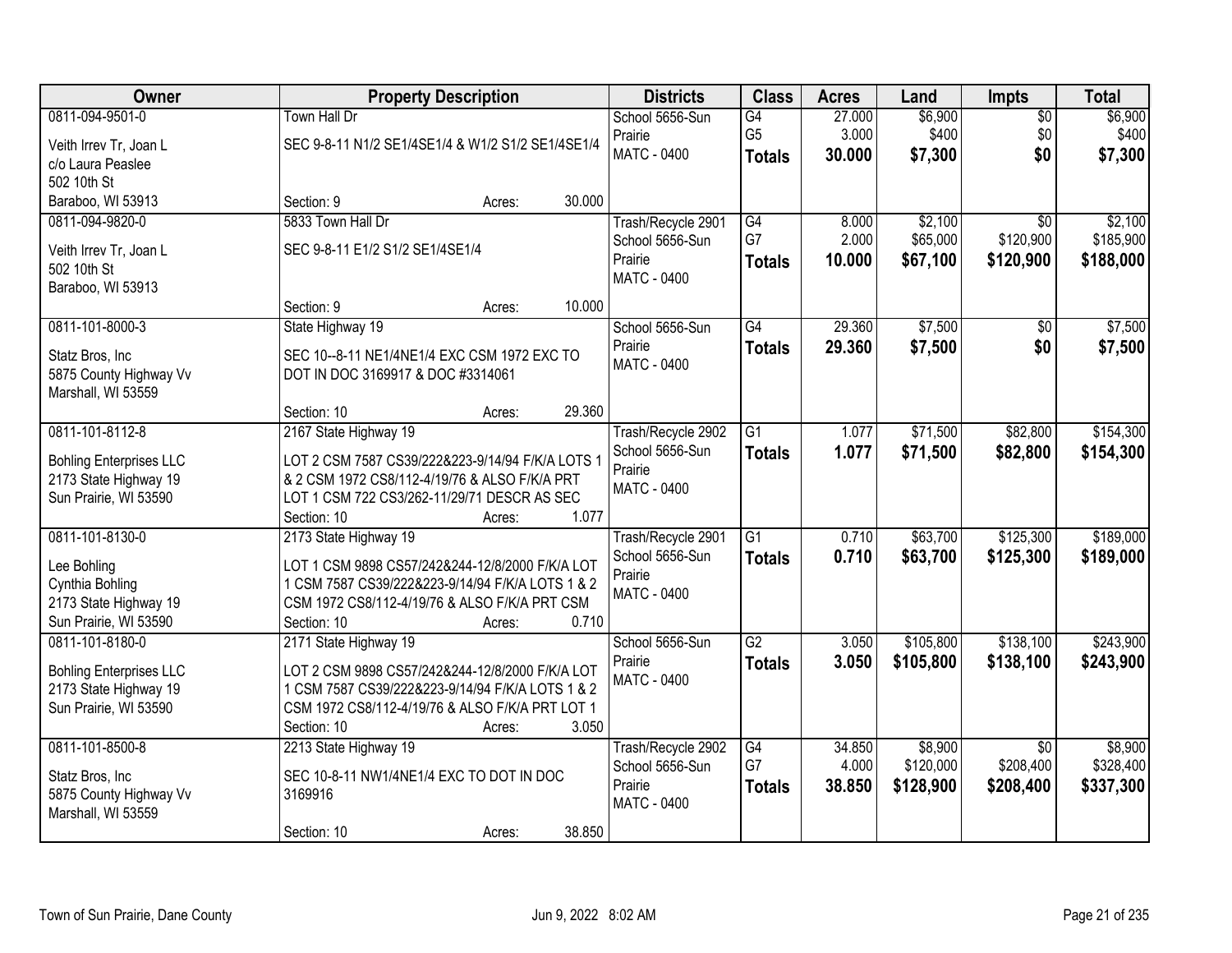| Owner                     |                                                 | <b>Property Description</b> |        | <b>Districts</b>              | <b>Class</b>    | <b>Acres</b> | Land      | <b>Impts</b>    | <b>Total</b> |
|---------------------------|-------------------------------------------------|-----------------------------|--------|-------------------------------|-----------------|--------------|-----------|-----------------|--------------|
| 0811-101-9000-1           | State Highway 19                                |                             |        | School 5656-Sun               | $\overline{G4}$ | 40.000       | \$10,000  | $\overline{50}$ | \$10,000     |
| Statz Bros, Inc           | SEC 10-8-11 SW1/4NE1/4                          |                             |        | Prairie                       | <b>Totals</b>   | 40.000       | \$10,000  | \$0             | \$10,000     |
| 5875 County Highway Vv    |                                                 |                             |        | MATC - 0400                   |                 |              |           |                 |              |
| Marshall, WI 53559        |                                                 |                             |        |                               |                 |              |           |                 |              |
|                           | Section: 10                                     | Acres:                      | 40.000 |                               |                 |              |           |                 |              |
| 0811-101-9500-6           | County Road V V                                 |                             |        | School 5656-Sun               | G4              | 34.000       | \$8,700   | \$0             | \$8,700      |
| Statz Bros, Inc           | SEC 10-8-11 SE1/4 NE1/4 EXC CSM 4231            |                             |        | Prairie                       | G <sub>5</sub>  | 0.700        | \$400     | \$0             | \$400        |
| 5875 County Highway Vv    |                                                 |                             |        | <b>MATC - 0400</b>            | <b>Totals</b>   | 34.700       | \$9,100   | \$0             | \$9,100      |
| Marshall, WI 53559        |                                                 |                             |        |                               |                 |              |           |                 |              |
|                           | Section: 10                                     | Acres:                      | 34.700 |                               |                 |              |           |                 |              |
| 0811-101-9820-9           | 5951 County Highway Vv                          |                             |        | Trash/Recycle 2901            | $\overline{G1}$ | 5.300        | \$111,900 | \$350,700       | \$462,600    |
| Zachary J. Statz          | LOT 1 CSM 4231 CS18/61-11/14/83 PRT F/K/A LOT 1 |                             |        | School 5656-Sun               | Totals          | 5.300        | \$111,900 | \$350,700       | \$462,600    |
| Nicole Statz              | CSM 4157 CS17/240-7/21/83 DESCR AS SEC 10-8-11  |                             |        | Prairie<br>MATC - 0400        |                 |              |           |                 |              |
| 5951 County Highway Vv    | PRT SE1/4NE1/4                                  |                             |        |                               |                 |              |           |                 |              |
| Marshall, WI 53559        | Section: 10                                     | Acres:                      | 5.300  |                               |                 |              |           |                 |              |
| 0811-102-0102-5           | 6054 Blaska Dr                                  |                             |        | Trash/Recycle 2901            | $\overline{G1}$ | 0.241        | \$20,000  | \$184,500       | \$204,500    |
| Agarwal Living Tr, Sanjay | CITY VIEW CONDO UNIT 6054                       |                             |        | School 5656-Sun               | <b>Totals</b>   | 0.241        | \$20,000  | \$184,500       | \$204,500    |
| 8s040 Creek Dr            |                                                 |                             |        | Prairie<br>MATC - 0400        |                 |              |           |                 |              |
| Naperville, IL 60540      |                                                 |                             |        |                               |                 |              |           |                 |              |
|                           | Section: 10                                     | Acres:                      | 0.241  |                               |                 |              |           |                 |              |
| 0811-102-0104-3           | 6056 Blaska Dr                                  |                             |        | Trash/Recycle 2901            | $\overline{G1}$ | 0.241        | \$20,000  | \$184,500       | \$204,500    |
| Agarwal Living Tr, Sanjay | CITY VIEW CONDO UNIT 6056                       |                             |        | School 5656-Sun               | Totals          | 0.241        | \$20,000  | \$184,500       | \$204,500    |
| 8s040 Creek Dr            |                                                 |                             |        | Prairie<br><b>MATC - 0400</b> |                 |              |           |                 |              |
| Naperville, IL 60540      |                                                 |                             |        |                               |                 |              |           |                 |              |
|                           | Section: 10                                     | Acres:                      | 0.241  |                               |                 |              |           |                 |              |
| 0811-102-0106-1           | 6061 Blaska Dr                                  |                             |        | Trash/Recycle 2901            | $\overline{G1}$ | 0.150        | \$20,000  | \$134,200       | \$154,200    |
| Kathleen King             | CITY VIEW CONDO UNIT 6061 EXC TO DOT IN DOC     |                             |        | School 5656-Sun<br>Prairie    | <b>Totals</b>   | 0.150        | \$20,000  | \$134,200       | \$154,200    |
| 6061 Blaska Dr            | 3180060                                         |                             |        | <b>MATC - 0400</b>            |                 |              |           |                 |              |
| Sun Prairie, WI 53590     |                                                 |                             |        |                               |                 |              |           |                 |              |
|                           | Section: 10                                     | Acres:                      | 0.150  |                               |                 |              |           |                 |              |
| 0811-102-0108-9           | 2254 Manley Dr                                  |                             |        | Trash/Recycle 2901            | $\overline{G1}$ | 0.150        | \$20,000  | \$144,000       | \$164,000    |
| Crystal M. Wipperfurth    | CITY VIEW CONDO UNIT 2254 EXC TO DOT IN DOC     |                             |        | School 5656-Sun               | <b>Totals</b>   | 0.150        | \$20,000  | \$144,000       | \$164,000    |
| Ryan M. Wipperfurth       | 3180060                                         |                             |        | Prairie<br>MATC - 0400        |                 |              |           |                 |              |
| 2254 Manley Dr            |                                                 |                             |        |                               |                 |              |           |                 |              |
| Sun Prairie, WI 53590     | Section: 10                                     | Acres:                      | 0.150  |                               |                 |              |           |                 |              |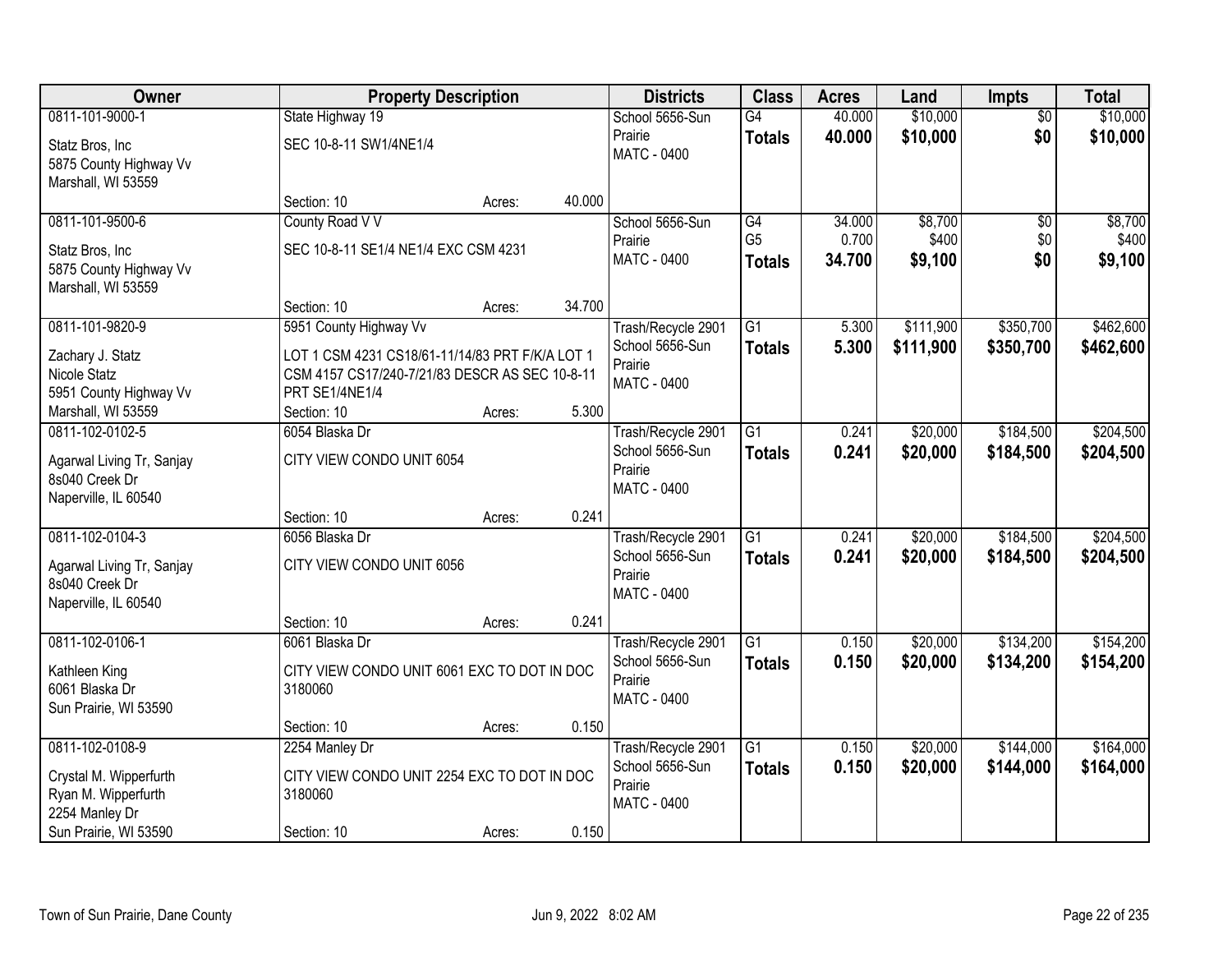| Owner                 | <b>Property Description</b>          |        |       | <b>Districts</b>              | <b>Class</b>    | <b>Acres</b> | Land     | Impts     | <b>Total</b> |
|-----------------------|--------------------------------------|--------|-------|-------------------------------|-----------------|--------------|----------|-----------|--------------|
| 0811-102-0110-5       | 2260 Manley Dr                       |        |       | Trash/Recycle 2901            | $\overline{G1}$ | 0.205        | \$20,000 | \$132,200 | \$152,200    |
| William L. Gosda      | CITY VIEW CONDO UNIT 2260            |        |       | School 5656-Sun               | <b>Totals</b>   | 0.205        | \$20,000 | \$132,200 | \$152,200    |
| 2260 Manley Dr        |                                      |        |       | Prairie                       |                 |              |          |           |              |
| Sun Prairie, WI 53590 |                                      |        |       | <b>MATC - 0400</b>            |                 |              |          |           |              |
|                       | Section: 10                          | Acres: | 0.205 |                               |                 |              |          |           |              |
| 0811-102-0114-1       | 2262 Manley Dr                       |        |       | Trash/Recycle 2901            | $\overline{G1}$ | 0.205        | \$20,000 | \$133,000 | \$153,000    |
| Dejuana Rice          | CITY VIEW CONDO UNIT 2262            |        |       | School 5656-Sun               | <b>Totals</b>   | 0.205        | \$20,000 | \$133,000 | \$153,000    |
| 2262 Manley Dr        |                                      |        |       | Prairie                       |                 |              |          |           |              |
| Sun Prairie, WI 53590 |                                      |        |       | <b>MATC - 0400</b>            |                 |              |          |           |              |
|                       | Section: 10                          | Acres: | 0.205 |                               |                 |              |          |           |              |
| 0811-102-0116-9       | 2264 Manley Dr                       |        |       | Trash/Recycle 2901            | $\overline{G1}$ | 0.230        | \$20,000 | \$128,100 | \$148,100    |
| Michael J. Welch      | CITY VIEW CONDO UNIT 2264            |        |       | School 5656-Sun               | <b>Totals</b>   | 0.230        | \$20,000 | \$128,100 | \$148,100    |
| Patricia A. Welch     |                                      |        |       | Prairie<br><b>MATC - 0400</b> |                 |              |          |           |              |
| 2264 Manley Dr        |                                      |        |       |                               |                 |              |          |           |              |
| Sun Prairie, WI 53590 | Section: 10                          | Acres: | 0.230 |                               |                 |              |          |           |              |
| 0811-102-0118-7       | 2266 Manley Dr                       |        |       | Trash/Recycle 2901            | $\overline{G1}$ | 0.230        | \$20,000 | \$132,000 | \$152,000    |
| Jill Denson           | CITY VIEW CONDO UNIT 2266            |        |       | School 5656-Sun               | <b>Totals</b>   | 0.230        | \$20,000 | \$132,000 | \$152,000    |
| 2266 Manley Dr        |                                      |        |       | Prairie<br>MATC - 0400        |                 |              |          |           |              |
| Sun Prairie, WI 53590 |                                      |        |       |                               |                 |              |          |           |              |
|                       | Section: 10                          | Acres: | 0.230 |                               |                 |              |          |           |              |
| 0811-102-0120-3       | 2268 Manley Dr                       |        |       | Trash/Recycle 2901            | $\overline{G1}$ | 0.230        | \$20,000 | \$138,400 | \$158,400    |
| Goeff R. Codlyn       | CITY VIEW CONDO UNIT 2268            |        |       | School 5656-Sun               | <b>Totals</b>   | 0.230        | \$20,000 | \$138,400 | \$158,400    |
| Rochelle Codlyn       |                                      |        |       | Prairie<br>MATC - 0400        |                 |              |          |           |              |
| 2268 Manley Dr        |                                      |        |       |                               |                 |              |          |           |              |
| Sun Prairie, WI 53590 | Section: 10                          | Acres: | 0.230 |                               |                 |              |          |           |              |
| 0811-102-0122-1       | 2270 Manley Dr                       |        |       | Trash/Recycle 2901            | $\overline{G1}$ | 0.230        | \$20,000 | \$138,400 | \$158,400    |
| Rebecca J. Van Wormer | CITY VIEW CONDO UNIT 2270            |        |       | School 5656-Sun<br>Prairie    | <b>Totals</b>   | 0.230        | \$20,000 | \$138,400 | \$158,400    |
| 2270 Manley Dr        |                                      |        |       | MATC - 0400                   |                 |              |          |           |              |
| Sun Prairie, WI 53590 |                                      |        |       |                               |                 |              |          |           |              |
|                       | Section: 10                          | Acres: | 0.230 |                               |                 |              |          |           |              |
| 0811-102-0132-0       | 2278 Manley Dr                       |        |       | Trash/Recycle 2901            | $\overline{G1}$ | 0.185        | \$20,000 | \$93,700  | \$113,700    |
| Steven J. Kundert     | CITY VIEW HEIGHTS CONDOMINIUM UNIT 1 |        |       | School 5656-Sun<br>Prairie    | <b>Totals</b>   | 0.185        | \$20,000 | \$93,700  | \$113,700    |
| Steven J. Kundert Jr  |                                      |        |       | <b>MATC - 0400</b>            |                 |              |          |           |              |
| 1754 Williams Dr      |                                      |        |       |                               |                 |              |          |           |              |
| Stoughton, WI 53589   | Section: 10                          | Acres: | 0.185 |                               |                 |              |          |           |              |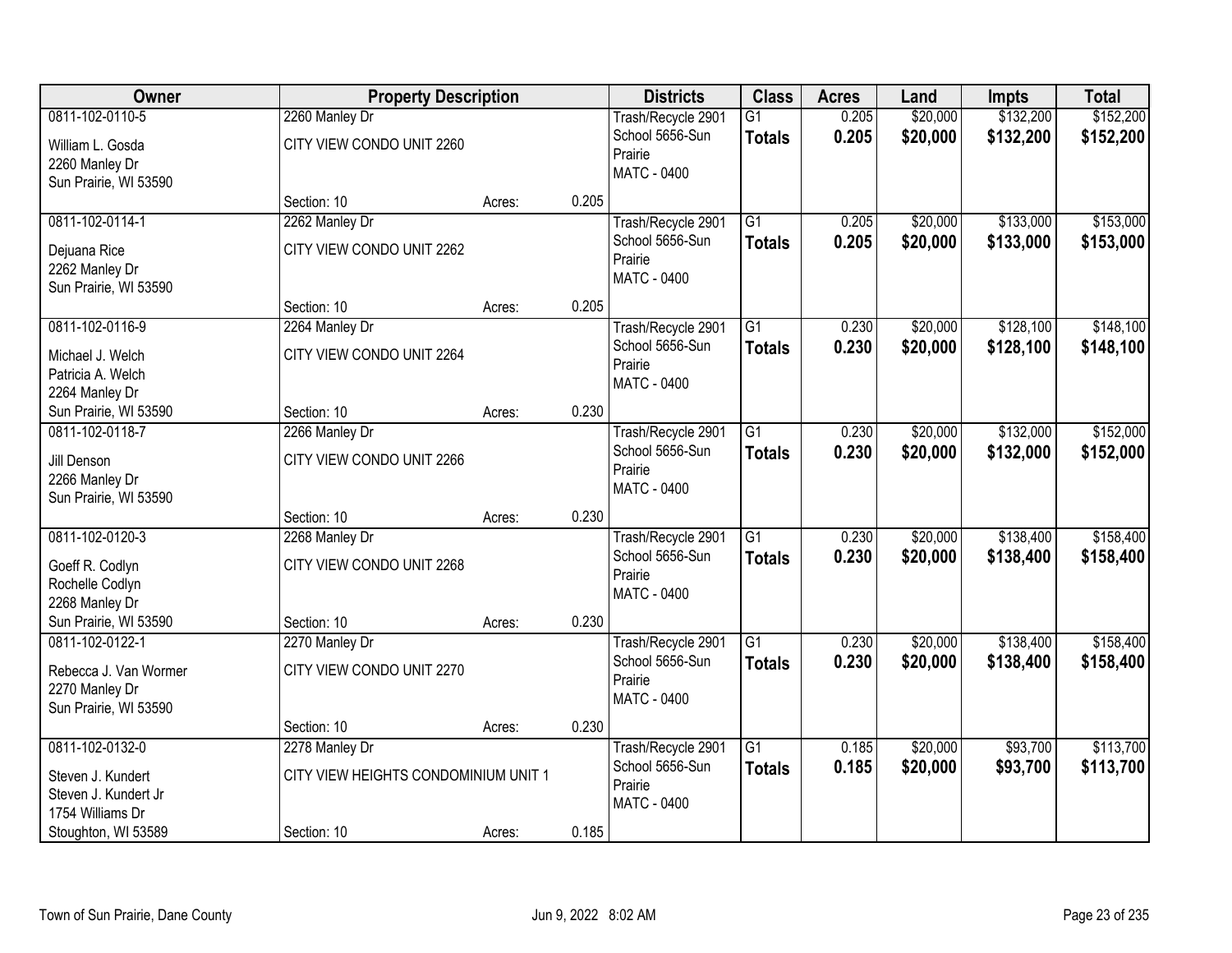| Owner                                                                               |                                                                                                          | <b>Property Description</b> | <b>Districts</b>                                                       | <b>Class</b>                                                    | <b>Acres</b>                     | Land                 | <b>Impts</b>         | <b>Total</b>           |                        |
|-------------------------------------------------------------------------------------|----------------------------------------------------------------------------------------------------------|-----------------------------|------------------------------------------------------------------------|-----------------------------------------------------------------|----------------------------------|----------------------|----------------------|------------------------|------------------------|
| 0811-102-0142-0<br>Steven J. Kundert Jr<br>Steven J. Kundert Sr<br>1754 Williams Dr | 2280 Manley Dr<br>CITY VIEW HEIGHTS CONDOMINIUM UNIT 2                                                   |                             | Trash/Recycle 2901<br>School 5656-Sun<br>Prairie<br><b>MATC - 0400</b> | $\overline{G1}$<br><b>Totals</b>                                | 0.185<br>0.185                   | \$20,000<br>\$20,000 | \$91,200<br>\$91,200 | \$111,200<br>\$111,200 |                        |
| Stoughton, WI 53589                                                                 | Section: 10                                                                                              | Acres:                      | 0.185                                                                  |                                                                 |                                  |                      |                      |                        |                        |
| 0811-102-0155-2<br>Justin Dobson<br>1951 Heath Ave<br>Madison, WI 53704             | 2282 Manley Dr<br>CITY VIEW HEIGHTS BLOCK 1 LOT 5 EXC 0.09<br>ACRES TO WI DOT IN DOC #3056514 FOR RD R/W |                             |                                                                        | Trash/Recycle 2902<br>School 5656-Sun<br>Prairie<br>MATC - 0400 | $\overline{G1}$<br><b>Totals</b> | 0.510<br>0.510       | \$38,100<br>\$38,100 | \$167,500<br>\$167,500 | \$205,600<br>\$205,600 |
|                                                                                     | Section: 10                                                                                              | Acres:                      | 0.510                                                                  |                                                                 |                                  |                      |                      |                        |                        |
| 0811-102-0177-6<br>Gary D. Heileman<br>Karen A. Heileman<br>4125 Indian Creek Rd    | 2292 Manley Dr<br>CITY VIEW HEIGHTS LOT 7 BLOCK 1                                                        |                             |                                                                        | Trash/Recycle 2902<br>School 5656-Sun<br>Prairie<br>MATC - 0400 | $\overline{G1}$<br><b>Totals</b> | 0.500<br>0.500       | \$37,900<br>\$37,900 | \$173,400<br>\$173,400 | \$211,300<br>\$211,300 |
| Potosi, WI 53820                                                                    | Section: 10                                                                                              | Acres:                      | 0.500                                                                  |                                                                 |                                  |                      |                      |                        |                        |
| 0811-102-0202-4<br>Statz Bros, Inc<br>5875 County Highway Vv<br>Marshall, WI 53559  | State Highway 19<br>CITY VIEW HEIGHTS LOT 1 BLOCK 2 EXC CSM 7194                                         |                             |                                                                        | School 5656-Sun<br>Prairie<br>MATC - 0400                       | $\overline{G1}$<br><b>Totals</b> | 0.055<br>0.055       | \$100<br>\$100       | \$0<br>\$0             | \$100<br>\$100         |
|                                                                                     | Section: 10                                                                                              | Acres:                      | 0.055                                                                  |                                                                 |                                  |                      |                      |                        |                        |
| 0811-102-0213-1<br>Statz Bros, Inc<br>5875 County Highway Vv<br>Marshall, WI 53559  | State Highway 19<br>CITY VIEW HEIGHTS LOT 2 BLOCK 2 EXC CSM 7194<br>Section: 10                          |                             | 0.069                                                                  | School 5656-Sun<br>Prairie<br>MATC - 0400                       | $\overline{G1}$<br><b>Totals</b> | 0.069<br>0.069       | \$100<br>\$100       | $\overline{50}$<br>\$0 | \$100<br>\$100         |
| 0811-102-0224-8                                                                     | County Road V V                                                                                          | Acres:                      |                                                                        | School 5656-Sun                                                 | $\overline{G1}$                  | 0.069                | \$100                | $\overline{50}$        | \$100                  |
| Statz Bros, Inc<br>5875 County Highway Vv<br>Marshall, WI 53559                     | CITY VIEW HEIGHTS LOT 3 BLOCK 2 EXC CSM 7194                                                             |                             |                                                                        | Prairie<br>MATC - 0400                                          | <b>Totals</b>                    | 0.069                | \$100                | \$0                    | \$100                  |
|                                                                                     | Section: 10                                                                                              | Acres:                      | 0.069                                                                  |                                                                 |                                  |                      |                      |                        |                        |
| 0811-102-0235-5<br>Statz Bros, Inc<br>5875 County Highway Vv<br>Marshall, WI 53559  | <b>Willow Rd</b><br>CITY VIEW HEIGHTS LOT 4 BLOCK 2 EXC CSM 7194<br>Section: 10                          | Acres:                      | 0.069                                                                  | School 5656-Sun<br>Prairie<br>MATC - 0400                       | $\overline{G1}$<br><b>Totals</b> | 0.069<br>0.069       | \$100<br>\$100       | $\overline{30}$<br>\$0 | \$100<br>\$100         |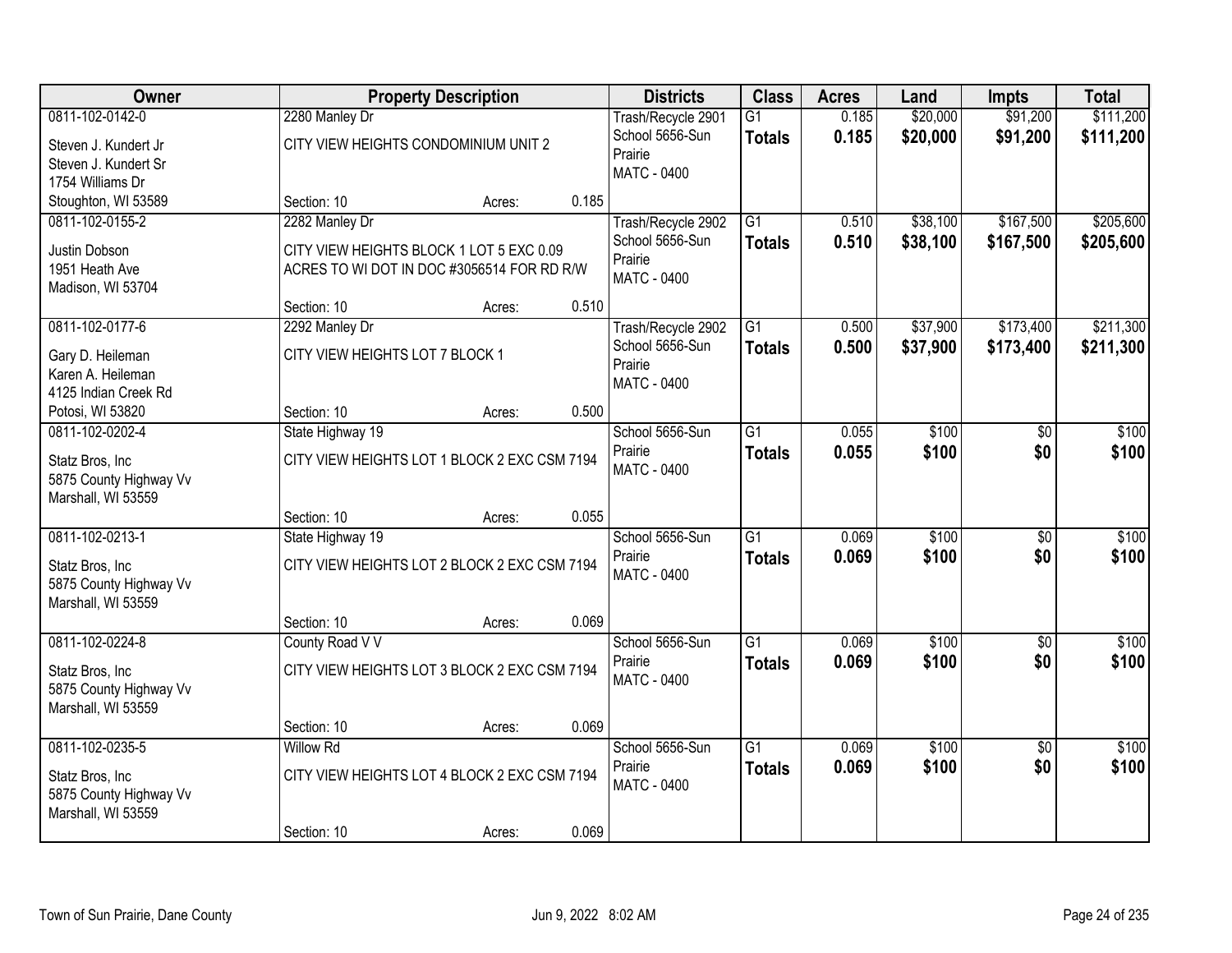| \$160,500<br>0811-102-0244-4<br>6066 Blaska Dr<br>0.640<br>\$41,300<br>Trash/Recycle 2901<br>$\overline{G1}$<br>School 5656-Sun<br>0.640<br>\$41,300<br>\$160,500<br><b>Totals</b><br>Robert J. Schneider<br>LOT 1 CSM 7194 CS36/264&266-8/10/93 F/K/A LOT 1<br>Prairie<br>Connie Schneider<br>CSM 7170 CS36/203&204-7/22/93 F/K/A LOTS 1,2,3 & 4<br><b>MATC - 0400</b><br>BLOCK 2 CITY VIEW HEIGHTS DESCR AS SEC<br>6066 Blaska Dr<br>0.640<br>Sun Prairie, WI 53590<br>Section: 10<br>Acres:<br>\$18,500<br>\$18,500<br>0811-102-0266-8<br>$\overline{G1}$<br>0.482<br>6054 Blaska Dr<br>School 5656-Sun<br>\$0<br>0.482<br>\$18,500<br>\$0<br>Prairie<br>\$18,500<br><b>Totals</b><br>Thomas L. Viken Sr<br>LOT 3 CSM 7194 CS36/264&266-8/10/93 F/K/A LOT 3<br><b>MATC - 0400</b><br>5116 Pierceville Rd<br>CSM 7170 CS36/203&204-7/22/93 F/K/A LOTS 1,2,3 & 4<br>CITY VIEW HEIGHTS DESCR AS SEC 10-8-11 PRT<br>Cottage Grove, WI 53527<br>0.482<br>Section: 10<br>Acres: | Owner | <b>Property Description</b> | <b>Districts</b> | <b>Class</b> | <b>Acres</b> | Land | <b>Impts</b> | <b>Total</b> |
|------------------------------------------------------------------------------------------------------------------------------------------------------------------------------------------------------------------------------------------------------------------------------------------------------------------------------------------------------------------------------------------------------------------------------------------------------------------------------------------------------------------------------------------------------------------------------------------------------------------------------------------------------------------------------------------------------------------------------------------------------------------------------------------------------------------------------------------------------------------------------------------------------------------------------------------------------------------------------|-------|-----------------------------|------------------|--------------|--------------|------|--------------|--------------|
|                                                                                                                                                                                                                                                                                                                                                                                                                                                                                                                                                                                                                                                                                                                                                                                                                                                                                                                                                                              |       |                             |                  |              |              |      |              | \$201,800    |
|                                                                                                                                                                                                                                                                                                                                                                                                                                                                                                                                                                                                                                                                                                                                                                                                                                                                                                                                                                              |       |                             |                  |              |              |      |              | \$201,800    |
|                                                                                                                                                                                                                                                                                                                                                                                                                                                                                                                                                                                                                                                                                                                                                                                                                                                                                                                                                                              |       |                             |                  |              |              |      |              |              |
|                                                                                                                                                                                                                                                                                                                                                                                                                                                                                                                                                                                                                                                                                                                                                                                                                                                                                                                                                                              |       |                             |                  |              |              |      |              |              |
|                                                                                                                                                                                                                                                                                                                                                                                                                                                                                                                                                                                                                                                                                                                                                                                                                                                                                                                                                                              |       |                             |                  |              |              |      |              |              |
|                                                                                                                                                                                                                                                                                                                                                                                                                                                                                                                                                                                                                                                                                                                                                                                                                                                                                                                                                                              |       |                             |                  |              |              |      |              |              |
|                                                                                                                                                                                                                                                                                                                                                                                                                                                                                                                                                                                                                                                                                                                                                                                                                                                                                                                                                                              |       |                             |                  |              |              |      |              |              |
|                                                                                                                                                                                                                                                                                                                                                                                                                                                                                                                                                                                                                                                                                                                                                                                                                                                                                                                                                                              |       |                             |                  |              |              |      |              |              |
|                                                                                                                                                                                                                                                                                                                                                                                                                                                                                                                                                                                                                                                                                                                                                                                                                                                                                                                                                                              |       |                             |                  |              |              |      |              |              |
|                                                                                                                                                                                                                                                                                                                                                                                                                                                                                                                                                                                                                                                                                                                                                                                                                                                                                                                                                                              |       |                             |                  |              |              |      |              |              |
| \$119,800<br>0811-102-0315-0<br>0.470                                                                                                                                                                                                                                                                                                                                                                                                                                                                                                                                                                                                                                                                                                                                                                                                                                                                                                                                        |       |                             |                  |              |              |      |              | \$139,800    |
| G1<br>\$20,000<br>2265 Manley Dr<br>Trash/Recycle 2901                                                                                                                                                                                                                                                                                                                                                                                                                                                                                                                                                                                                                                                                                                                                                                                                                                                                                                                       |       |                             |                  |              |              |      |              |              |
| School 5656-Sun<br>0.470<br>\$20,000<br>\$119,800<br><b>Totals</b><br>MARK & KATIE CONDOMINIUMS UNIT 2265<br>Douglas R. Hickey<br>Prairie                                                                                                                                                                                                                                                                                                                                                                                                                                                                                                                                                                                                                                                                                                                                                                                                                                    |       |                             |                  |              |              |      |              | \$139,800    |
| Robert A. Hickey<br>MATC - 0400                                                                                                                                                                                                                                                                                                                                                                                                                                                                                                                                                                                                                                                                                                                                                                                                                                                                                                                                              |       |                             |                  |              |              |      |              |              |
| 2265 Manley Dr                                                                                                                                                                                                                                                                                                                                                                                                                                                                                                                                                                                                                                                                                                                                                                                                                                                                                                                                                               |       |                             |                  |              |              |      |              |              |
| 0.000<br>Section: 10<br>Sun Prairie, WI 53590<br>Acres:                                                                                                                                                                                                                                                                                                                                                                                                                                                                                                                                                                                                                                                                                                                                                                                                                                                                                                                      |       |                             |                  |              |              |      |              |              |
| 0811-102-0317-0<br>$\overline{G1}$<br>\$20,000<br>\$121,300<br>2267 Manley Dr<br>Trash/Recycle 2901<br>0.000                                                                                                                                                                                                                                                                                                                                                                                                                                                                                                                                                                                                                                                                                                                                                                                                                                                                 |       |                             |                  |              |              |      |              | \$141,300    |
| School 5656-Sun<br>0.000<br>\$20,000<br>\$121,300<br><b>Totals</b><br>MARK & KATIE CONDOMINIUMS UNIT 2267<br>Kristina Ellis                                                                                                                                                                                                                                                                                                                                                                                                                                                                                                                                                                                                                                                                                                                                                                                                                                                  |       |                             |                  |              |              |      |              | \$141,300    |
| Prairie<br>2267 Manley Dr                                                                                                                                                                                                                                                                                                                                                                                                                                                                                                                                                                                                                                                                                                                                                                                                                                                                                                                                                    |       |                             |                  |              |              |      |              |              |
| MATC - 0400<br>Sun Prairie, WI 53590                                                                                                                                                                                                                                                                                                                                                                                                                                                                                                                                                                                                                                                                                                                                                                                                                                                                                                                                         |       |                             |                  |              |              |      |              |              |
| 0.000<br>Section: 10<br>Acres:                                                                                                                                                                                                                                                                                                                                                                                                                                                                                                                                                                                                                                                                                                                                                                                                                                                                                                                                               |       |                             |                  |              |              |      |              |              |
| 0811-102-0323-8<br>$\overline{G1}$<br>\$199,700<br>0.420<br>\$34,400<br>2273 Manley Dr<br>Trash/Recycle 2902                                                                                                                                                                                                                                                                                                                                                                                                                                                                                                                                                                                                                                                                                                                                                                                                                                                                 |       |                             |                  |              |              |      |              | \$234,100    |
| School 5656-Sun<br>0.420<br>\$34,400<br>\$199,700<br><b>Totals</b>                                                                                                                                                                                                                                                                                                                                                                                                                                                                                                                                                                                                                                                                                                                                                                                                                                                                                                           |       |                             |                  |              |              |      |              | \$234,100    |
| CITY VIEW HEIGHTS BLOCK 3 LOT 3<br>Dakota R. Murphy<br>Prairie                                                                                                                                                                                                                                                                                                                                                                                                                                                                                                                                                                                                                                                                                                                                                                                                                                                                                                               |       |                             |                  |              |              |      |              |              |
| 1118 Bluebird Trl<br><b>MATC - 0400</b>                                                                                                                                                                                                                                                                                                                                                                                                                                                                                                                                                                                                                                                                                                                                                                                                                                                                                                                                      |       |                             |                  |              |              |      |              |              |
| Waunakee, WI 53597                                                                                                                                                                                                                                                                                                                                                                                                                                                                                                                                                                                                                                                                                                                                                                                                                                                                                                                                                           |       |                             |                  |              |              |      |              |              |
| 0.420<br>Section: 10<br>Acres:                                                                                                                                                                                                                                                                                                                                                                                                                                                                                                                                                                                                                                                                                                                                                                                                                                                                                                                                               |       |                             |                  |              |              |      |              |              |
| 0811-102-0401-3<br>G1<br>\$39,800<br>\$203,500<br>Trash/Recycle 2902<br>0.580<br>2289 Manley Dr                                                                                                                                                                                                                                                                                                                                                                                                                                                                                                                                                                                                                                                                                                                                                                                                                                                                              |       |                             |                  |              |              |      |              | \$243,300    |
| School 5656-Sun<br>\$39,800<br>0.580<br>\$203,500<br><b>Totals</b><br>CITY VIEW HEIGHTS LOT 1 BLOCK 4<br>Claire E. Ogunsola                                                                                                                                                                                                                                                                                                                                                                                                                                                                                                                                                                                                                                                                                                                                                                                                                                                  |       |                             |                  |              |              |      |              | \$243,300    |
| Prairie<br>Kenneth J. Ogunsola                                                                                                                                                                                                                                                                                                                                                                                                                                                                                                                                                                                                                                                                                                                                                                                                                                                                                                                                               |       |                             |                  |              |              |      |              |              |
| MATC - 0400<br>1512 N Thompson Rd                                                                                                                                                                                                                                                                                                                                                                                                                                                                                                                                                                                                                                                                                                                                                                                                                                                                                                                                            |       |                             |                  |              |              |      |              |              |
| Sun Prairie, WI 53590<br>0.580<br>Section: 10<br>Acres:                                                                                                                                                                                                                                                                                                                                                                                                                                                                                                                                                                                                                                                                                                                                                                                                                                                                                                                      |       |                             |                  |              |              |      |              |              |
| \$107,100<br>0811-102-0412-0<br>2293 Manley Dr<br>\$37,900<br>Trash/Recycle 2902<br>$\overline{G1}$<br>0.500                                                                                                                                                                                                                                                                                                                                                                                                                                                                                                                                                                                                                                                                                                                                                                                                                                                                 |       |                             |                  |              |              |      |              | \$145,000    |
| School 5656-Sun<br>0.500<br>\$37,900<br>\$107,100<br><b>Totals</b><br>CITY VIEW HEIGHTS LOT 2 BLOCK 4<br>Kenneth J. Ogunsola                                                                                                                                                                                                                                                                                                                                                                                                                                                                                                                                                                                                                                                                                                                                                                                                                                                 |       |                             |                  |              |              |      |              | \$145,000    |
| Prairie<br>Claire E. Ogunsola                                                                                                                                                                                                                                                                                                                                                                                                                                                                                                                                                                                                                                                                                                                                                                                                                                                                                                                                                |       |                             |                  |              |              |      |              |              |
| <b>MATC - 0400</b><br>1512 N Thompson Rd                                                                                                                                                                                                                                                                                                                                                                                                                                                                                                                                                                                                                                                                                                                                                                                                                                                                                                                                     |       |                             |                  |              |              |      |              |              |
| 0.500<br>Sun Prairie, WI 53590<br>Section: 10<br>Acres:                                                                                                                                                                                                                                                                                                                                                                                                                                                                                                                                                                                                                                                                                                                                                                                                                                                                                                                      |       |                             |                  |              |              |      |              |              |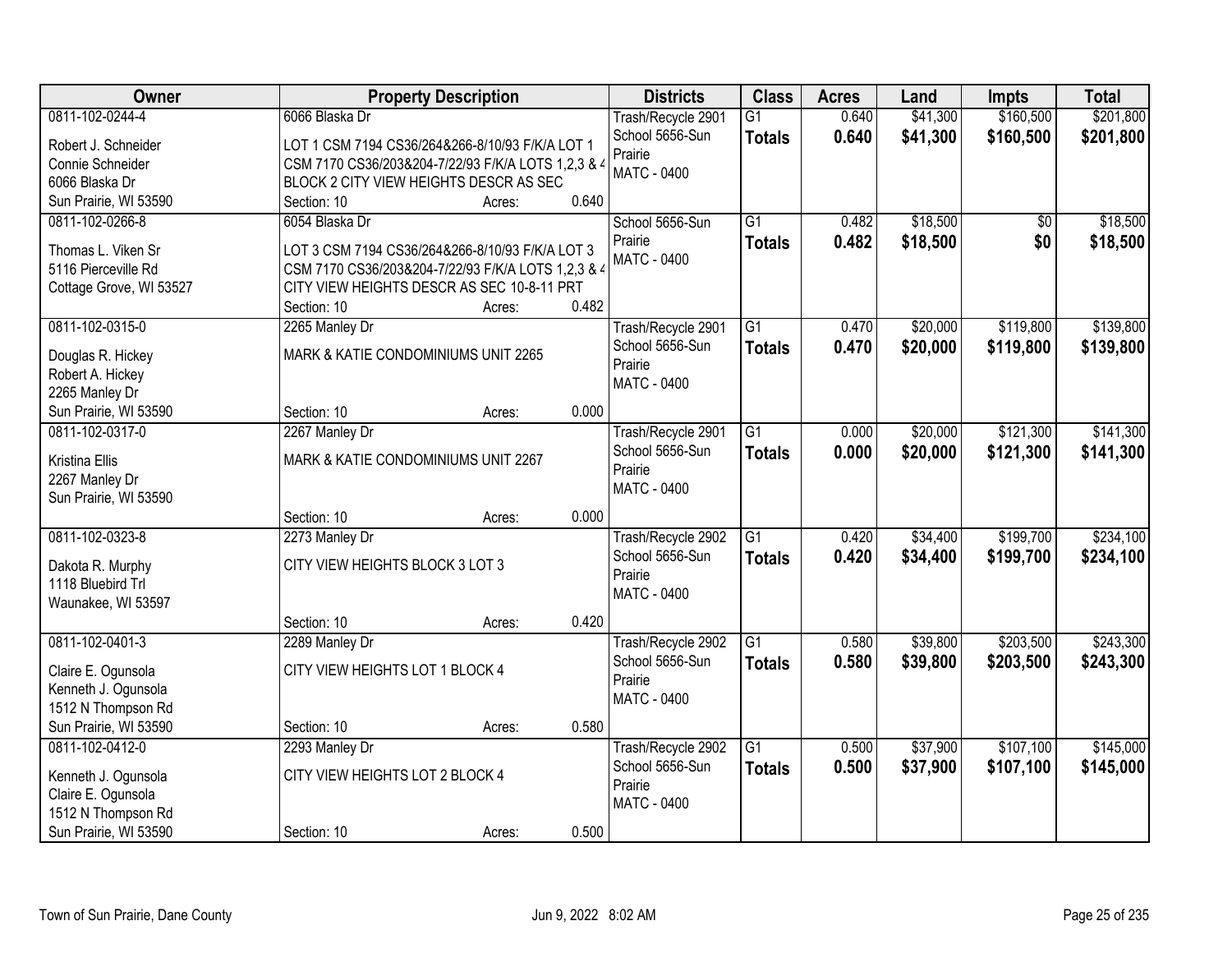| Owner                          |                                             | <b>Property Description</b> |       | <b>Districts</b>   | <b>Class</b>    | <b>Acres</b> | Land     | <b>Impts</b> | <b>Total</b> |
|--------------------------------|---------------------------------------------|-----------------------------|-------|--------------------|-----------------|--------------|----------|--------------|--------------|
| 0811-102-0423-7                | 2301 Manley Dr                              |                             |       | Trash/Recycle 2902 | $\overline{G1}$ | 0.500        | \$80,000 | \$196,800    | \$276,800    |
| Moore Apartments2, LLC         | CITY VIEW HEIGHTS BLOCK 4 LOT 3             |                             |       | School 5656-Sun    | <b>Totals</b>   | 0.500        | \$80,000 | \$196,800    | \$276,800    |
| 1819 Saint Albert the Great Dr |                                             |                             |       | Prairie            |                 |              |          |              |              |
| Sun Prairie, WI 53590          |                                             |                             |       | <b>MATC - 0400</b> |                 |              |          |              |              |
|                                | Section: 10                                 | Acres:                      | 0.500 |                    |                 |              |          |              |              |
| 0811-102-0501-0                | 2257 Manley Dr                              |                             |       | Trash/Recycle 2901 | $\overline{G1}$ | 0.000        | \$20,000 | \$131,400    | \$151,400    |
| Jack T. King                   | VIKEN & SON CITY VIEW CONDOMINIUM UNIT 2257 |                             |       | School 5656-Sun    | <b>Totals</b>   | 0.000        | \$20,000 | \$131,400    | \$151,400    |
| Kathryn E. King                |                                             |                             |       | Prairie            |                 |              |          |              |              |
| 2257 Manley Dr                 |                                             |                             |       | <b>MATC - 0400</b> |                 |              |          |              |              |
| Sun Prairie, WI 53590          | Section: 10                                 | Acres:                      | 0.000 |                    |                 |              |          |              |              |
| 0811-102-0504-0                | 2259 Manley Dr                              |                             |       | Trash/Recycle 2901 | G1              | 0.000        | \$20,000 | \$143,400    | \$163,400    |
| Peter M. Ashbeck               | VIKEN & SON CITY VIEW CONDOMINIUM UNIT 2259 |                             |       | School 5656-Sun    | <b>Totals</b>   | 0.000        | \$20,000 | \$143,400    | \$163,400    |
| Jennifer L. Ashbeck            |                                             |                             |       | Prairie            |                 |              |          |              |              |
| 2259 Manley Dr                 |                                             |                             |       | MATC - 0400        |                 |              |          |              |              |
| Sun Prairie, WI 53590          | Section: 10                                 | Acres:                      | 0.000 |                    |                 |              |          |              |              |
| 0811-102-0550-0                | 2290 Manley Dr                              |                             |       | Trash/Recycle 2901 | $\overline{G1}$ | 0.265        | \$19,300 | \$95,500     | \$114,800    |
| Corrine M. Fuller              | DJ & JR CONDOMINIUM UNIT 1                  |                             |       | School 5656-Sun    | <b>Totals</b>   | 0.265        | \$19,300 | \$95,500     | \$114,800    |
| 2290 Manley Dr                 |                                             |                             |       | Prairie            |                 |              |          |              |              |
| Sun Prairie, WI 53590          |                                             |                             |       | <b>MATC - 0400</b> |                 |              |          |              |              |
|                                | Section: 10                                 | Acres:                      | 0.000 |                    |                 |              |          |              |              |
| 0811-102-0553-0                | 2288 Manley Dr                              |                             |       | Trash/Recycle 2901 | $\overline{G1}$ | 0.265        | \$19,300 | \$95,500     | \$114,800    |
| <b>Buba Darboe</b>             | DJ & JR CONDOMINIUM UNIT 2                  |                             |       | School 5656-Sun    | <b>Totals</b>   | 0.265        | \$19,300 | \$95,500     | \$114,800    |
| 2288 Manley Dr                 |                                             |                             |       | Prairie            |                 |              |          |              |              |
| Sun Prairie, WI 53590          |                                             |                             |       | <b>MATC - 0400</b> |                 |              |          |              |              |
|                                | Section: 10                                 | Acres:                      | 0.000 |                    |                 |              |          |              |              |
| 0811-102-2050-0                | 6057 Keller Dr                              |                             |       | Trash/Recycle 2901 | $\overline{G1}$ | 0.993        | \$79,600 | \$225,200    | \$304,800    |
| Adam W. Simon                  | EAST END LOT 1                              |                             |       | School 5656-Sun    | <b>Totals</b>   | 0.993        | \$79,600 | \$225,200    | \$304,800    |
| Michelle T. Simon              |                                             |                             |       | Prairie            |                 |              |          |              |              |
| 6057 Keller Dr                 |                                             |                             |       | MATC - 0400        |                 |              |          |              |              |
| Sun Prairie, WI 53590          | Section: 10                                 | Acres:                      | 0.993 |                    |                 |              |          |              |              |
| 0811-102-2100-0                | 2318 Manley Dr                              |                             |       | Trash/Recycle 2901 | $\overline{G1}$ | 0.991        | \$79,500 | \$258,700    | \$338,200    |
| Bonita T. Ninnemann            | EAST END LOT 2                              |                             |       | School 5656-Sun    | <b>Totals</b>   | 0.991        | \$79,500 | \$258,700    | \$338,200    |
| Paul Ninnemann                 |                                             |                             |       | Prairie            |                 |              |          |              |              |
| 2318 Manley Dr                 |                                             |                             |       | <b>MATC - 0400</b> |                 |              |          |              |              |
| Sun Prairie, WI 53590          | Section: 10                                 | Acres:                      | 0.991 |                    |                 |              |          |              |              |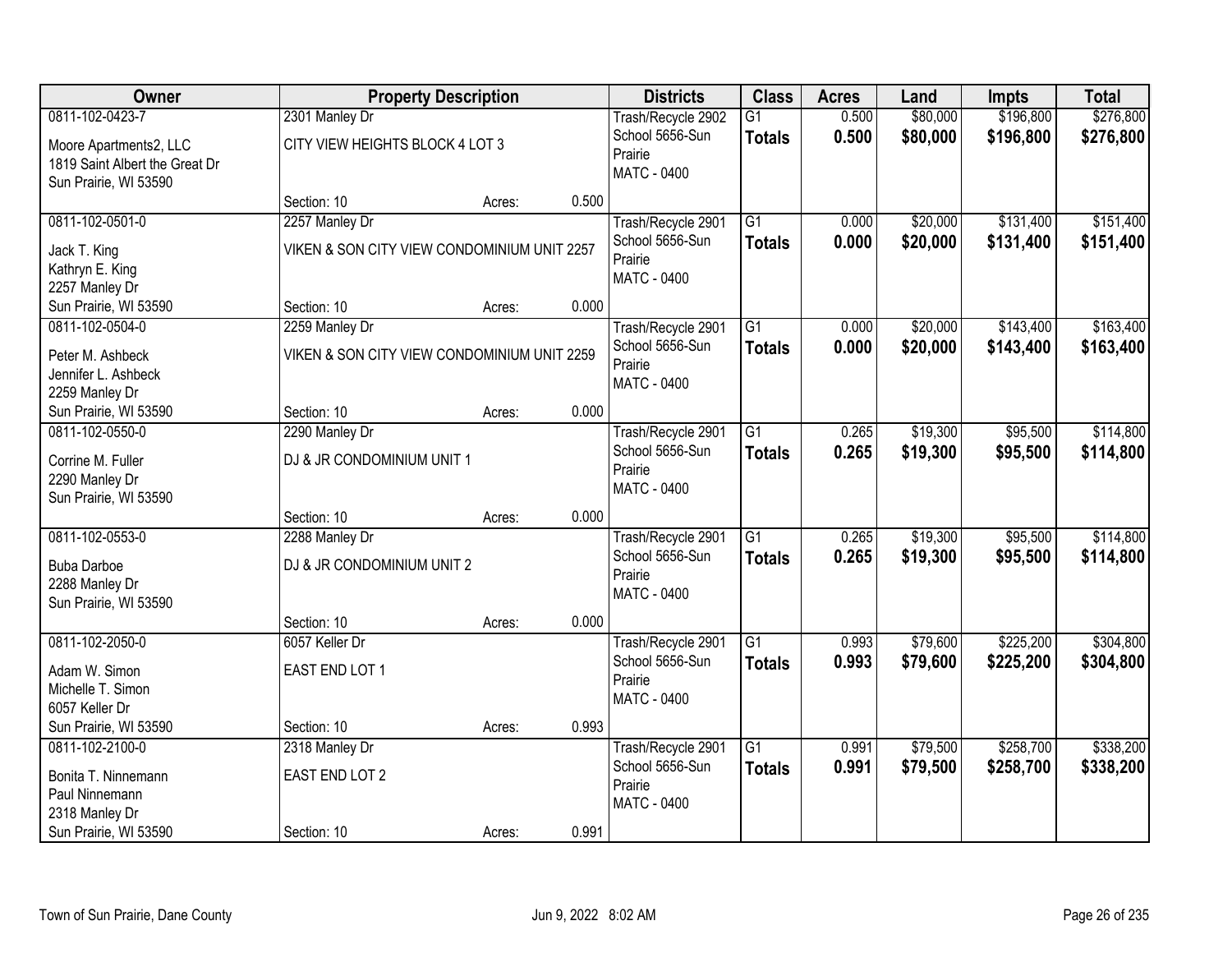| \$310,300<br>0811-102-2150-0<br>0.989<br>\$79,400<br>2326 Manley Dr<br>Trash/Recycle 2901<br>$\overline{G1}$<br>School 5656-Sun<br>0.989<br>\$79,400<br>\$310,300<br><b>Totals</b><br>EAST END LOT 3<br>Kari L. Yahnke<br>Prairie |                   |  |  |  |  |           |
|-----------------------------------------------------------------------------------------------------------------------------------------------------------------------------------------------------------------------------------|-------------------|--|--|--|--|-----------|
|                                                                                                                                                                                                                                   |                   |  |  |  |  | \$389,700 |
|                                                                                                                                                                                                                                   |                   |  |  |  |  | \$389,700 |
|                                                                                                                                                                                                                                   | Phillip F. Yahnke |  |  |  |  |           |
| <b>MATC - 0400</b><br>2326 Manley Dr                                                                                                                                                                                              |                   |  |  |  |  |           |
| 0.988<br>Sun Prairie, WI 53590<br>Section: 10<br>Acres:                                                                                                                                                                           |                   |  |  |  |  |           |
| \$79,600<br>$\overline{G1}$<br>0811-102-2200-0<br><b>Manley Rd</b><br>School 5656-Sun<br>0.994<br>\$0                                                                                                                             |                   |  |  |  |  | \$79,600  |
| 0.994<br>\$79,600<br>\$0<br>Prairie<br><b>Totals</b><br>EAST END LOT 4<br>Kari L. Yahnke                                                                                                                                          |                   |  |  |  |  | \$79,600  |
| MATC - 0400                                                                                                                                                                                                                       |                   |  |  |  |  |           |
| 2326 Manley Dr<br>Sun Prairie, WI 53590                                                                                                                                                                                           |                   |  |  |  |  |           |
| 0.994<br>Section: 10<br>Acres:                                                                                                                                                                                                    |                   |  |  |  |  |           |
| \$76,100<br>\$472,700<br>0811-102-2408-0<br>G1<br>0.919<br>2357 Manley Dr<br>Trash/Recycle 2901                                                                                                                                   |                   |  |  |  |  | \$548,800 |
| School 5656-Sun<br>\$76,100<br>0.919<br>\$472,700<br><b>Totals</b>                                                                                                                                                                |                   |  |  |  |  | \$548,800 |
| EAST END, 1ST ADDITION LOT 8<br>Xong Yang<br>Prairie                                                                                                                                                                              |                   |  |  |  |  |           |
| Lee Yang<br>MATC - 0400                                                                                                                                                                                                           |                   |  |  |  |  |           |
| 2357 Manley Dr                                                                                                                                                                                                                    |                   |  |  |  |  |           |
| 0.919<br>Sun Prairie, WI 53590<br>Section: 10<br>Acres:                                                                                                                                                                           |                   |  |  |  |  |           |
| 2351 Manley Dr<br>\$76,100<br>\$248,600<br>0811-102-2419-0<br>Trash/Recycle 2901<br>G1<br>0.919                                                                                                                                   |                   |  |  |  |  | \$324,700 |
| School 5656-Sun<br>0.919<br>\$76,100<br>\$248,600<br><b>Totals</b><br>EAST END, 1ST ADDITION LOT 9<br>Juergen R. Cooper                                                                                                           |                   |  |  |  |  | \$324,700 |
| Prairie<br>Heidi L. Cooper                                                                                                                                                                                                        |                   |  |  |  |  |           |
| MATC - 0400<br>2351 Manley Dr                                                                                                                                                                                                     |                   |  |  |  |  |           |
| 0.919<br>Sun Prairie, WI 53590<br>Section: 10<br>Acres:                                                                                                                                                                           |                   |  |  |  |  |           |
| \$68,400<br>0811-102-2430-0<br>$\overline{G1}$<br>0.919<br>$\overline{50}$<br><b>Manley Dr</b><br>School 5656-Sun                                                                                                                 |                   |  |  |  |  | \$68,400  |
| 0.919<br>Prairie<br>\$68,400<br>\$0<br><b>Totals</b>                                                                                                                                                                              |                   |  |  |  |  | \$68,400  |
| EAST END, 1ST ADDITION LOT 10<br>Voyager 76 Ltd<br>MATC - 0400                                                                                                                                                                    |                   |  |  |  |  |           |
| d.b.a. D/B/A Voyager Builders                                                                                                                                                                                                     |                   |  |  |  |  |           |
| 1500 W Main St                                                                                                                                                                                                                    |                   |  |  |  |  |           |
| Sun Prairie, WI 53590<br>0.919<br>Section: 10<br>Acres:                                                                                                                                                                           |                   |  |  |  |  |           |
| $\overline{G1}$<br>\$76,100<br>\$243,700<br>0811-102-2441-0<br>0.919<br>2339 Manley Dr<br>Trash/Recycle 2901                                                                                                                      |                   |  |  |  |  | \$319,800 |
| School 5656-Sun<br>\$76,100<br>0.919<br>\$243,700<br><b>Totals</b><br>EAST END, 1ST ADDITION LOT 11<br>Alison K. Litterer et al                                                                                                   |                   |  |  |  |  | \$319,800 |
| Prairie<br>2339 Manley Dr                                                                                                                                                                                                         |                   |  |  |  |  |           |
| MATC - 0400<br>Sun Prairie, WI 53590                                                                                                                                                                                              |                   |  |  |  |  |           |
| 0.919<br>Section: 10<br>Acres:                                                                                                                                                                                                    |                   |  |  |  |  |           |
| \$323,800<br>0811-102-2452-0<br>$\overline{G1}$<br>0.919<br>\$76,100<br>2333 Manley Dr<br>Trash/Recycle 2901                                                                                                                      |                   |  |  |  |  | \$399,900 |
| School 5656-Sun<br>0.919<br>\$76,100<br>\$323,800<br><b>Totals</b><br>EAST END, 1ST ADDITION LOT 12<br>Karen B. Sommers                                                                                                           |                   |  |  |  |  | \$399,900 |
| Prairie<br>Matthew L. Sommers                                                                                                                                                                                                     |                   |  |  |  |  |           |
| MATC - 0400<br>2333 Manley Dr                                                                                                                                                                                                     |                   |  |  |  |  |           |
| Sun Prairie, WI 53590<br>0.919<br>Section: 10<br>Acres:                                                                                                                                                                           |                   |  |  |  |  |           |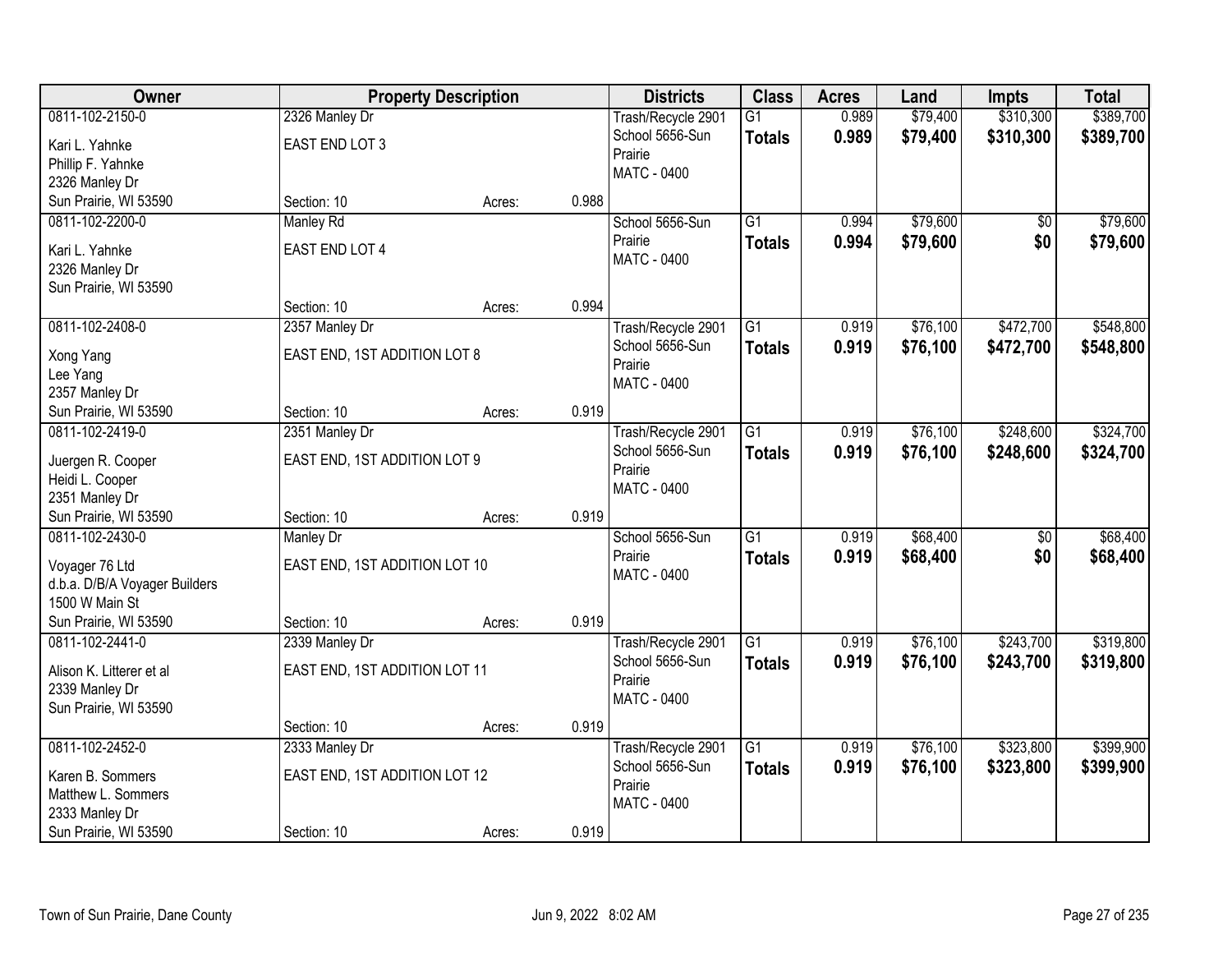| <b>Owner</b>                                 |                                                 | <b>Property Description</b> |       | <b>Districts</b>                      | <b>Class</b>    | <b>Acres</b>   | Land                 | <b>Impts</b>           | <b>Total</b> |
|----------------------------------------------|-------------------------------------------------|-----------------------------|-------|---------------------------------------|-----------------|----------------|----------------------|------------------------|--------------|
| 0811-102-2463-0                              | 2327 Manley Dr                                  |                             |       | Trash/Recycle 2901<br>School 5656-Sun | $\overline{G1}$ | 0.919<br>0.919 | \$76,100<br>\$76,100 | \$240,300<br>\$240,300 | \$316,400    |
| Jacob D. Barrett                             | EAST END, 1ST ADDITION LOT 13 SUBJ TO PUBL      |                             |       | Prairie                               | <b>Totals</b>   |                |                      |                        | \$316,400    |
| 2327 Manley Dr                               | <b>ACCESS ESMT</b>                              |                             |       | <b>MATC - 0400</b>                    |                 |                |                      |                        |              |
| Sun Prairie, WI 53590                        |                                                 |                             | 0.919 |                                       |                 |                |                      |                        |              |
| 0811-102-2474-0                              | Section: 10<br>2321 Manley Dr                   | Acres:                      |       | Trash/Recycle 2901                    | G1              | 0.919          | \$76,100             | \$270,700              | \$346,800    |
|                                              |                                                 |                             |       | School 5656-Sun                       | <b>Totals</b>   | 0.919          | \$76,100             | \$270,700              | \$346,800    |
| Rodney L. Witt                               | EAST END, 1ST ADDITION LOT 14 SUBJ TO PUBL      |                             |       | Prairie                               |                 |                |                      |                        |              |
| Linda J. Witt                                | <b>ACCESS ESMT</b>                              |                             |       | <b>MATC - 0400</b>                    |                 |                |                      |                        |              |
| 2321 Manley Dr                               |                                                 |                             |       |                                       |                 |                |                      |                        |              |
| Sun Prairie, WI 53590                        | Section: 10                                     | Acres:                      | 0.919 |                                       |                 |                |                      |                        |              |
| 0811-102-2485-0                              | 2315 Manley Dr                                  |                             |       | Trash/Recycle 2901                    | G1              | 0.919          | \$76,100             | \$306,200              | \$382,300    |
| Anthony J. Forrest                           | EAST END, 1ST ADDITION LOT 15                   |                             |       | School 5656-Sun<br>Prairie            | <b>Totals</b>   | 0.919          | \$76,100             | \$306,200              | \$382,300    |
| Samantha J. Forrest                          |                                                 |                             |       | MATC - 0400                           |                 |                |                      |                        |              |
| 2315 Manley Dr                               |                                                 |                             |       |                                       |                 |                |                      |                        |              |
| Sun Prairie, WI 53590                        | Section: 10                                     | Acres:                      | 0.919 |                                       |                 |                |                      |                        |              |
| 0811-102-2496-0                              | 2311 Manley Dr                                  |                             |       | Trash/Recycle 2901                    | G1              | 1.573          | \$87,200             | \$234,100              | \$321,300    |
| Michael A. King                              | EAST END, 1ST ADDITION LOT 16                   |                             |       | School 5656-Sun                       | <b>Totals</b>   | 1.573          | \$87,200             | \$234,100              | \$321,300    |
| Joni L. King                                 |                                                 |                             |       | Prairie                               |                 |                |                      |                        |              |
| 2311 Manley Dr                               |                                                 |                             |       | MATC - 0400                           |                 |                |                      |                        |              |
| Sun Prairie, WI 53590                        | Section: 10                                     | Acres:                      | 1.573 |                                       |                 |                |                      |                        |              |
| 0811-102-8105-6                              | 6068 Keller Dr                                  |                             |       | Trash/Recycle 2902                    | $\overline{G1}$ | 0.890          | \$74,700             | \$159,300              | \$234,000    |
| Koua Vang                                    | LOT 1 CSM 1022 CS4/295-1/2/73 F/K/A PRT CSM 387 |                             |       | School 5656-Sun                       | <b>Totals</b>   | 0.890          | \$74,700             | \$159,300              | \$234,000    |
| Dia Vang                                     | CS2/158&159-9/2/70 DESCR AS SEC 10-8-11 PRT     |                             |       | Prairie                               |                 |                |                      |                        |              |
| 2919 Vang Ln                                 | NE1/4NW1/4 EXC 0.08 ACRES ADDL LAND TO WI DO    |                             |       | <b>MATC - 0400</b>                    |                 |                |                      |                        |              |
| Sun Prairie, WI 53590                        | Section: 10                                     | Acres:                      | 0.890 |                                       |                 |                |                      |                        |              |
| 0811-102-8145-8                              | 6060 Keller Dr                                  |                             |       | Trash/Recycle 2901                    | G1              | 0.460          | \$36,100             | \$138,800              | \$174,900    |
|                                              | LOT 2 CSM 1022 CS4/295-1/2/73 F/K/A PRT CSM 387 |                             |       | School 5656-Sun                       | <b>Totals</b>   | 0.460          | \$36,100             | \$138,800              | \$174,900    |
| Elizabeth T. Bauer-Crawley<br>6060 Keller Dr | CS2/158&159-9/2/70 DESCR AS SEC 10-8-11 PRT     |                             |       | Prairie                               |                 |                |                      |                        |              |
| Sun Prairie, WI 53590                        | NE1/4NW1/4 EXC TO DOT IN DOC 3122927            |                             |       | MATC - 0400                           |                 |                |                      |                        |              |
|                                              | Section: 10                                     | Acres:                      | 0.460 |                                       |                 |                |                      |                        |              |
| 0811-102-8155-6                              | 6054 Keller Dr                                  |                             |       | Trash/Recycle 2901                    | $\overline{G1}$ | 0.550          | \$58,400             | \$211,700              | \$270,100    |
|                                              |                                                 |                             |       | School 5656-Sun                       | <b>Totals</b>   | 0.550          | \$58,400             | \$211,700              | \$270,100    |
| Harold H. Klein                              | LOT 3 CSM 1022 CS4/295-1/2/73 F/K/A PRT CSM 387 |                             |       | Prairie                               |                 |                |                      |                        |              |
| Christine Klein                              | CS2/158&159-9/2/70 DESCR AS SEC 10-8-11 PRT     |                             |       | MATC - 0400                           |                 |                |                      |                        |              |
| 6054 Keller Dr                               | NE1/4NW1/4                                      |                             |       |                                       |                 |                |                      |                        |              |
| Sun Prairie, WI 53590                        | Section: 10                                     | Acres:                      | 0.550 |                                       |                 |                |                      |                        |              |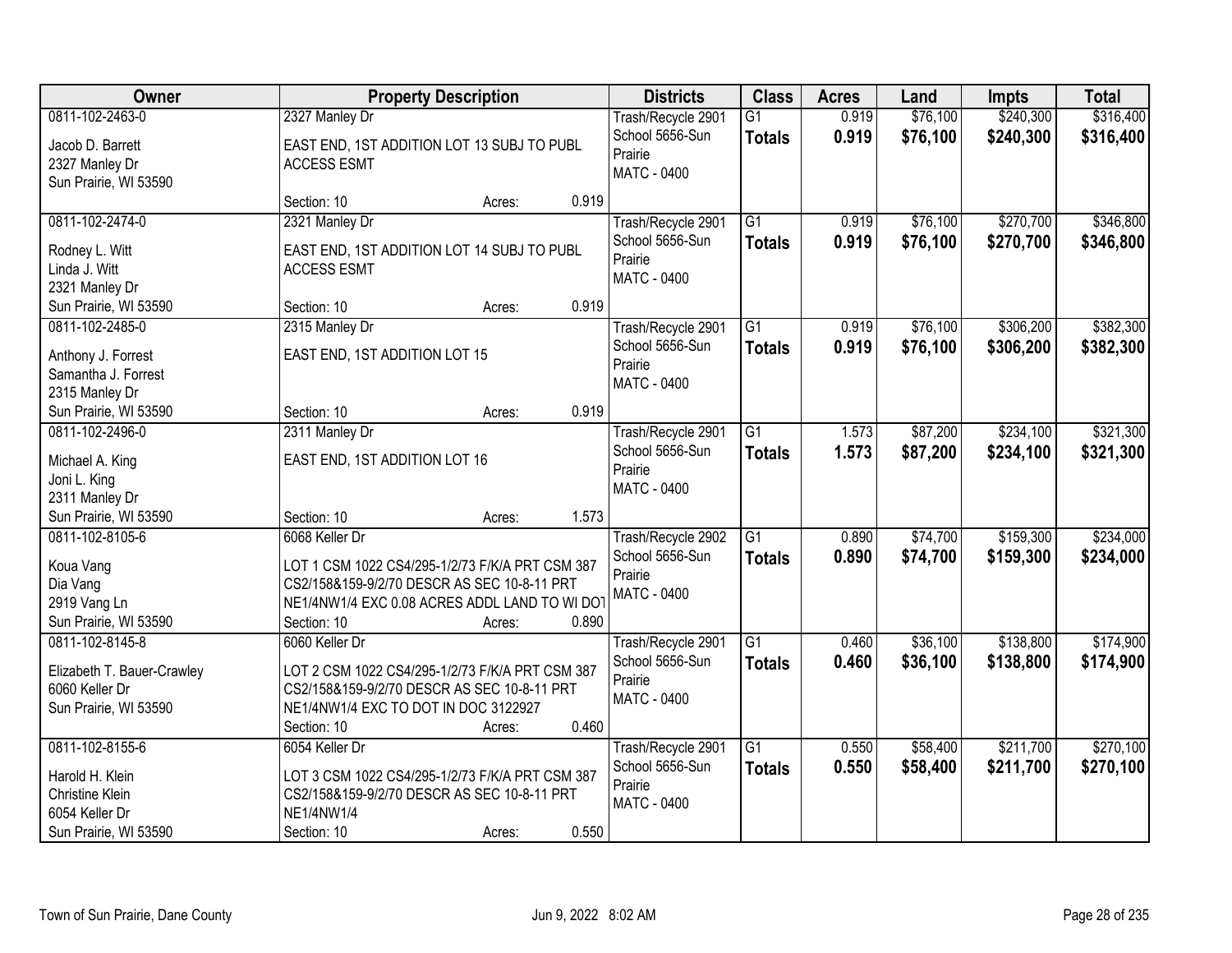| Owner                                               | <b>Property Description</b>                                                                    | <b>Districts</b>                      | <b>Class</b>    | <b>Acres</b> | Land      | <b>Impts</b>    | <b>Total</b> |
|-----------------------------------------------------|------------------------------------------------------------------------------------------------|---------------------------------------|-----------------|--------------|-----------|-----------------|--------------|
| 0811-102-8170-7                                     | State Highway 19                                                                               | School 5656-Sun                       | G4              | 28.000       | \$6,800   | $\overline{50}$ | \$6,800      |
| Statz Bros, Inc                                     | SEC 10-8-11 NE1/4 NW 1/4 EXC R406/371 & EXC CITY                                               | Prairie                               | <b>Totals</b>   | 28.000       | \$6,800   | \$0             | \$6,800      |
| 5875 County Highway Vv                              | <b>VIEW HEIGHTS PLAT</b>                                                                       | <b>MATC - 0400</b>                    |                 |              |           |                 |              |
| Marshall, WI 53559                                  |                                                                                                |                                       |                 |              |           |                 |              |
|                                                     | 28.000<br>Section: 10<br>Acres:                                                                |                                       |                 |              |           |                 |              |
| 0811-102-8500-7                                     | 6061 Keller Dr                                                                                 | Trash/Recycle 2901                    | $\overline{G1}$ | 0.870        | \$73,700  | \$138,100       | \$211,800    |
| William J. Crawley                                  | LOT 2 CSM 887 CS4/116&117-6/30/72 F/K/A LOT 2                                                  | School 5656-Sun                       | <b>Totals</b>   | 0.870        | \$73,700  | \$138,100       | \$211,800    |
| Robert M. Crawley                                   | CSM 859 CS4/82&83-6/16/72 DESCR AS SEC 10-8-11                                                 | Prairie                               |                 |              |           |                 |              |
| 6061 Keller Dr                                      | PRT NW1/4NW1/4 EXC TO DOT IN DOC 3169353                                                       | MATC - 0400                           |                 |              |           |                 |              |
| Sun Prairie, WI 53590                               | 0.870<br>Section: 10<br>Acres:                                                                 |                                       |                 |              |           |                 |              |
| 0811-102-8540-0                                     | 6060 Town Hall Dr                                                                              | Trash/Recycle 2901                    | G <sub>1</sub>  | 2.000        | \$90,000  | \$117,800       | \$207,800    |
| Blume & Sons LLC                                    | LOT 1 CSM 10349 CS61/49&51-3/27/2002 F/K/A LOT 1                                               | School 5656-Sun                       | G4              | 0.505        | \$100     | \$0             | \$100        |
| 1924 Yelk Rd                                        | CSM 6648 CS32/333&334-1/30/92 DESCR AS SEC                                                     | Prairie                               | <b>Totals</b>   | 2.505        | \$90,100  | \$117,800       | \$207,900    |
| Marshall, WI 53559                                  | 10-8-11 PRT NW1/4NW1/4 (2.505 ACRES EXCL R/W)                                                  | MATC - 0400                           |                 |              |           |                 |              |
|                                                     | Section: 10<br>2.505<br>Acres:                                                                 |                                       |                 |              |           |                 |              |
| 0811-102-8545-0                                     | 2340 Manley Dr                                                                                 | School 5656-Sun                       | X4              | 3.738        | \$0       | \$0             | \$0          |
|                                                     |                                                                                                | Prairie                               | <b>Totals</b>   | 3.738        | \$0       | \$0             | \$0          |
| Prairie Springs Church<br>c/o Transformation Church | LOT 2 CSM 10349 CS61/49&51-3/27/2002 F/K/A LOT 1<br>CSM 6648 CS32/333&334-1/30/92 DESCR AS SEC | MATC - 0400                           |                 |              |           |                 |              |
| 2340 Manley Dr                                      | 10-8-11 PRT NW1/4NW1/4 (3.738 ACRES EXCL R/W)                                                  |                                       |                 |              |           |                 |              |
| Sun Prairie, WI 53590                               | 3.738<br>Section: 10<br>Acres:                                                                 |                                       |                 |              |           |                 |              |
| 0811-102-8556-0                                     | 6036 Town Hall Dr                                                                              | Trash/Recycle 2901                    | $\overline{G1}$ | 1.022        | \$70,400  | \$360,100       | \$430,500    |
|                                                     |                                                                                                | School 5656-Sun                       | <b>Totals</b>   | 1.022        | \$70,400  | \$360,100       | \$430,500    |
| Shawn R. Eckhardt                                   | LOT 4 CSM 10349 CS61/49&51-3/27/2002 F/K/A LOT 1                                               | Prairie                               |                 |              |           |                 |              |
| Brenda L. Eckhardt                                  | CSM 6648 CS32/333&334-1/30/92 DESCR AS SEC                                                     | <b>MATC - 0400</b>                    |                 |              |           |                 |              |
| 6036 Town Hall Dr<br>Sun Prairie, WI 53590          | 10-8-11 PRT NW1/4NW1/4 (1.022 ACRES EXCL R/W)<br>1.022<br>Section: 10<br>Acres:                |                                       |                 |              |           |                 |              |
| 0811-102-8580-1                                     | 6030 Town Hall Dr                                                                              | Trash/Recycle 2901                    | $\overline{G1}$ | 10.700       | \$147,000 | \$489,600       | \$636,600    |
|                                                     |                                                                                                | School 5656-Sun                       | <b>Totals</b>   | 10.700       | \$147,000 | \$489,600       | \$636,600    |
| Dennis A. Funk                                      | LOT 4 CSM 6648 CS32/333&334-1/30/92 DESCR AS                                                   | Prairie                               |                 |              |           |                 |              |
| Thomas K. Sanew                                     | SEC 10-8-11 PRT NW1/4NW1/4 (10.7 ACRES)                                                        | MATC - 0400                           |                 |              |           |                 |              |
| 6030 Town Hall Dr                                   |                                                                                                |                                       |                 |              |           |                 |              |
| Sun Prairie, WI 53590<br>0811-102-8680-0            | 10.700<br>Section: 10<br>Acres:<br>6040 Town Hall Dr                                           |                                       | G1              | 0.830        | \$66,300  | \$113,400       | \$179,700    |
|                                                     |                                                                                                | Trash/Recycle 2901<br>School 5656-Sun |                 | 0.830        | \$66,300  |                 |              |
| Roger E. Brockman                                   | LOT 1 CSM 1365 CS6/6-1/8/74 DESCR AS SEC                                                       | Prairie                               | <b>Totals</b>   |              |           | \$113,400       | \$179,700    |
| 6040 Town Hall Dr                                   | 10-8-11 PRT NW1/4NW1/4 TOG W/ACCESS ESMT IN                                                    | MATC - 0400                           |                 |              |           |                 |              |
| Sun Prairie, WI 53590                               | R26652/62                                                                                      |                                       |                 |              |           |                 |              |
|                                                     | 0.830<br>Section: 10<br>Acres:                                                                 |                                       |                 |              |           |                 |              |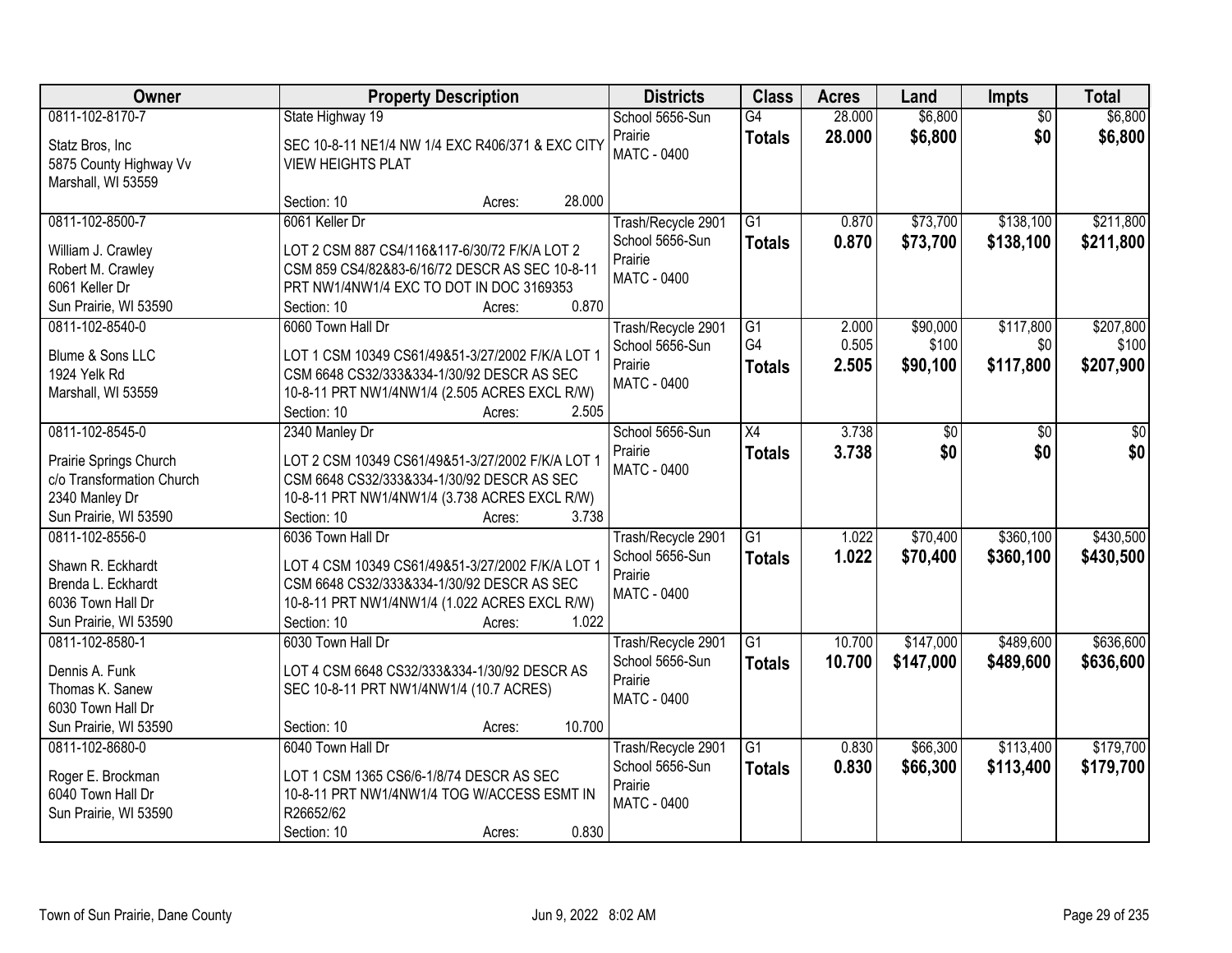| Owner                                     | <b>Property Description</b>                                  | <b>Districts</b>   | <b>Class</b>    | <b>Acres</b> | Land     | Impts           | <b>Total</b> |
|-------------------------------------------|--------------------------------------------------------------|--------------------|-----------------|--------------|----------|-----------------|--------------|
| 0811-102-8715-8                           | 6024 Town Hall Dr                                            | Trash/Recycle 2901 | $\overline{G1}$ | 0.999        | \$70,000 | \$264,100       | \$334,100    |
| Christopher W. Dawson                     | LOT 1 CSM 887 CS4/116&117-6/30/72 F/K/A LOT 1                | School 5656-Sun    | <b>Totals</b>   | 0.999        | \$70,000 | \$264,100       | \$334,100    |
| Danielle N. Boarini                       | CSM 859 CS4/82&83-6/16/72 DESCR AS SEC 10-8-11               | Prairie            |                 |              |          |                 |              |
| 6024 Town Hall Rd                         | PRT NW1/4NW1/4 (0.999 ACRES)                                 | <b>MATC - 0400</b> |                 |              |          |                 |              |
| Sun Prairie, WI 53590                     | 0.999<br>Section: 10<br>Acres:                               |                    |                 |              |          |                 |              |
| 0811-102-8730-9                           | 6016 Town Hall Dr                                            | Trash/Recycle 2901 | $\overline{G1}$ | 2.000        | \$90,000 | \$136,800       | \$226,800    |
| Louis Hastreiter                          | LOT 1 CSM 731 CS3/273&274-12/7/71 DESCR AS SEC               | School 5656-Sun    | <b>Totals</b>   | 2.000        | \$90,000 | \$136,800       | \$226,800    |
| Pamela Hastreiter                         | 10-8-11 PRT NW1/4NW1/4                                       | Prairie            |                 |              |          |                 |              |
| 6016 Town Hall Dr                         |                                                              | <b>MATC - 0400</b> |                 |              |          |                 |              |
| Sun Prairie, WI 53590                     | 2.000<br>Section: 10<br>Acres:                               |                    |                 |              |          |                 |              |
| 0811-102-9001-9                           | Town Hall Rd                                                 | School 5656-Sun    | G4              | 35.806       | \$9,200  | \$0             | \$9,200      |
|                                           |                                                              | Prairie            | G <sub>5</sub>  | 0.690        | \$300    | \$0             | \$300        |
| Statz Bros, Inc<br>5875 County Highway Vv | SEC 10-8-11 SW1/4NW1/4 EXC CSM 4442 EXC CSM<br>7208          | <b>MATC - 0400</b> | G7              | 1.000        | \$30,000 | \$11,200        | \$41,200     |
| Marshall, WI 53559                        |                                                              |                    | <b>Totals</b>   | 37.496       | \$39,500 | \$11,200        | \$50,700     |
|                                           | 37.496<br>Section: 10<br>Acres:                              |                    |                 |              |          |                 |              |
| 0811-102-9090-2                           | 5988 Town Hall Dr                                            | Trash/Recycle 2901 | G1              | 1.504        | \$80,100 | \$194,500       | \$274,600    |
|                                           |                                                              | School 5656-Sun    | <b>Totals</b>   | 1.504        | \$80,100 | \$194,500       | \$274,600    |
| Glenn A. Weaver                           | LOT 1 CSM 7330 CS37/229&230-12/27/93 F/K/A LOT 1             | Prairie            |                 |              |          |                 |              |
| Ellen E. Weaver                           | CSM 7208 CS36/246&247-8/26/93 DESCR AS SEC                   | MATC - 0400        |                 |              |          |                 |              |
| 5988 Town Hall Dr                         | 10-8-11 PRT SW1/4NW1/4 (1.504 ACRES)<br>1.504<br>Section: 10 |                    |                 |              |          |                 |              |
| Sun Prairie, WI 53590<br>0811-102-9190-1  | Acres:<br>5966 Town Hall Dr                                  | Trash/Recycle 2902 | $\overline{G1}$ | 1.074        | \$71,500 | \$45,900        | \$117,400    |
|                                           |                                                              | School 5656-Sun    |                 | 1.074        | \$71,500 | \$45,900        | \$117,400    |
| Statz Bros, Inc                           | LOT 1 CSM 4442 CS19/128-8/3/84 DESCR AS SEC                  | Prairie            | <b>Totals</b>   |              |          |                 |              |
| 5875 County Highway Vv                    | 10-8-11 PRT SW1/4NW1/4 (46,805 SQ FT)                        | MATC - 0400        |                 |              |          |                 |              |
| Marshall, WI 53559                        |                                                              |                    |                 |              |          |                 |              |
|                                           | 1.074<br>Section: 10<br>Acres:                               |                    |                 |              |          |                 |              |
| 0811-102-9500-5                           | <b>Town Hall Dr</b>                                          | School 5656-Sun    | $\overline{G4}$ | 40.000       | \$10,200 | $\overline{50}$ | \$10,200     |
| Statz Bros, Inc                           | SEC 10-8-11 SE1/4NW1/4                                       | Prairie            | <b>Totals</b>   | 40.000       | \$10,200 | \$0             | \$10,200     |
| 5875 County Highway Vv                    |                                                              | MATC - 0400        |                 |              |          |                 |              |
| Marshall, WI 53559                        |                                                              |                    |                 |              |          |                 |              |
|                                           | 40.000<br>Section: 10<br>Acres:                              |                    |                 |              |          |                 |              |
| 0811-103-8000-1                           | Town Hall Dr                                                 | School 5656-Sun    | $\overline{G4}$ | 40.000       | \$10,200 | $\overline{50}$ | \$10,200     |
| Statz Bros, Inc.                          | SEC 10-8-11 NE1/4SW1/4                                       | Prairie            | <b>Totals</b>   | 40.000       | \$10,200 | \$0             | \$10,200     |
| 5875 County Highway Vv                    |                                                              | MATC - 0400        |                 |              |          |                 |              |
| Marshall, WI 53559                        |                                                              |                    |                 |              |          |                 |              |
|                                           | 40.000<br>Section: 10<br>Acres:                              |                    |                 |              |          |                 |              |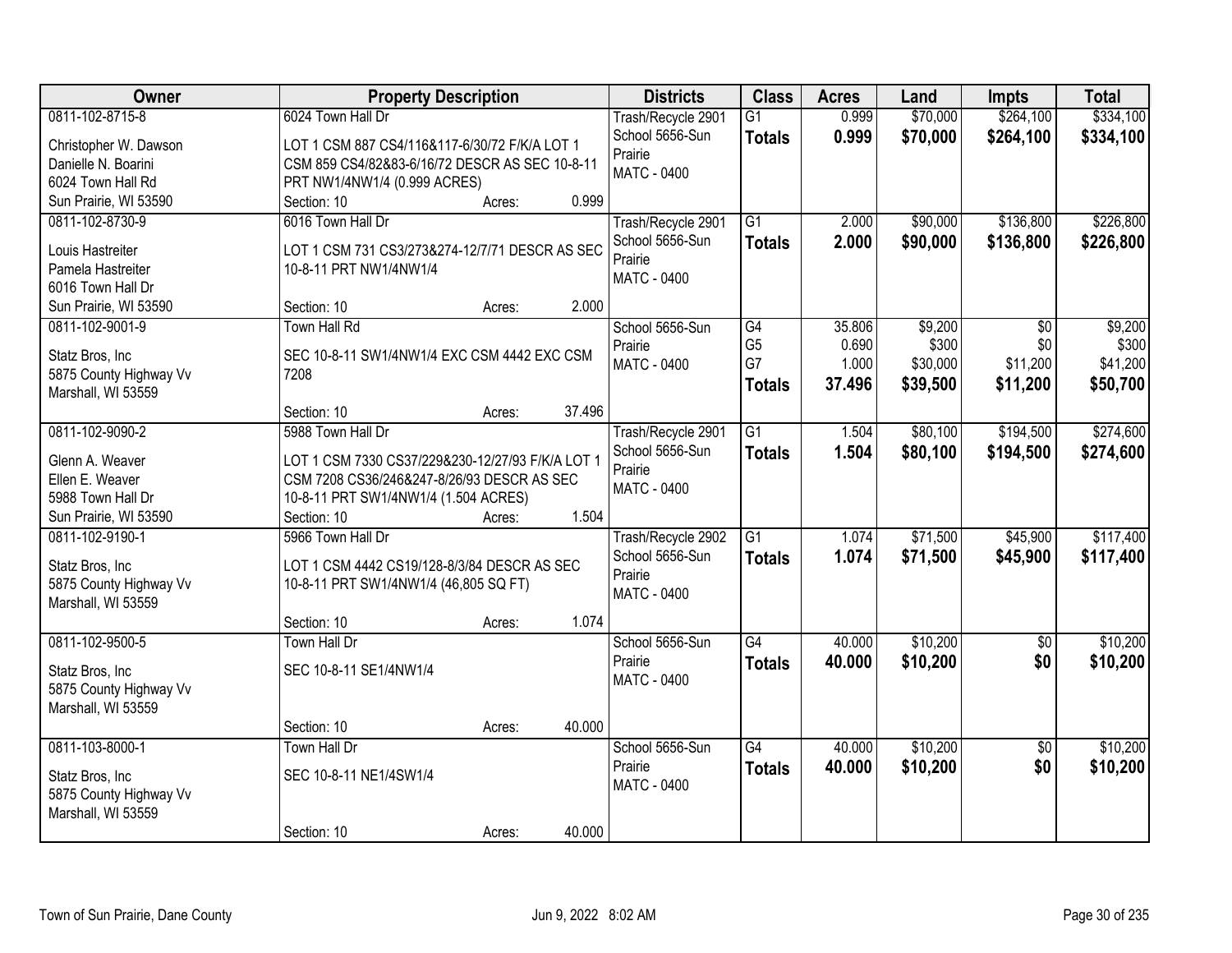| Owner                  |                                                | <b>Property Description</b> |        | <b>Districts</b>       | <b>Class</b>    | <b>Acres</b> | Land      | <b>Impts</b>    | <b>Total</b> |
|------------------------|------------------------------------------------|-----------------------------|--------|------------------------|-----------------|--------------|-----------|-----------------|--------------|
| 0811-103-8500-6        | <b>Town Hall Dr</b>                            |                             |        | School 5656-Sun        | G4              | 34.020       | \$8,700   | $\overline{50}$ | \$8,700      |
| Statz Bros, Inc        | SEC 10-8-11 NW1/4SW1/4 EXC CSM 4249            |                             |        | Prairie                | G <sub>5</sub>  | 0.780        | \$400     | \$0             | \$400        |
| 5875 County Highway Vv |                                                |                             |        | MATC - 0400            | <b>Totals</b>   | 34.800       | \$9,100   | \$0             | \$9,100      |
| Marshall, WI 53559     |                                                |                             |        |                        |                 |              |           |                 |              |
|                        | Section: 10                                    | Acres:                      | 34.800 |                        |                 |              |           |                 |              |
| 0811-103-8560-4        | 5934 Town Hall Dr                              |                             |        | Trash/Recycle 2901     | G1              | 5.200        | \$111,300 | \$168,000       | \$279,300    |
| Joseph R. Tatar II     | LOT 1 CSM 4249 CS18/93-12/15/83 DESCR AS SEC   |                             |        | School 5656-Sun        | <b>Totals</b>   | 5.200        | \$111,300 | \$168,000       | \$279,300    |
| Raquel B. Garcia       | 10-8-11 PRT NW1/4SW1/4                         |                             |        | Prairie<br>MATC - 0400 |                 |              |           |                 |              |
| 5934 Town Hall Dr      |                                                |                             |        |                        |                 |              |           |                 |              |
| Sun Prairie, WI 53590  | Section: 10                                    | Acres:                      | 5.200  |                        |                 |              |           |                 |              |
| 0811-103-9001-0        | Town Hall Dr                                   |                             |        | School 5656-Sun        | G4              | 35.754       | \$9,200   | $\overline{50}$ | \$9,200      |
| Veith Irrev Tr, Joan L | SEC 10-8-11 SW1/4 SW1/4 EXC CSM 10174          |                             |        | Prairie                | G <sub>5</sub>  | 1.128        | \$600     | \$0             | \$600        |
| 502 10th St            |                                                |                             |        | MATC - 0400            | <b>Totals</b>   | 36.882       | \$9,800   | \$0             | \$9,800      |
| Baraboo, WI 53913      |                                                |                             |        |                        |                 |              |           |                 |              |
|                        | Section: 10                                    | Acres:                      | 36.882 |                        |                 |              |           |                 |              |
| 0811-103-9180-0        | 5844 Town Hall Dr                              |                             |        | Trash/Recycle 2901     | $\overline{G1}$ | 2.729        | \$77,300  | \$149,400       | \$226,700    |
| Ricky L. Salzwedel     | LOT 1 CSM 10174 CS59/267&268-9/14/2001 DESCR   |                             |        | School 5656-Sun        | <b>Totals</b>   | 2.729        | \$77,300  | \$149,400       | \$226,700    |
| Laura A. Salzwedel     | AS SEC 10-8-11 PRT SW1/4SW1/4 (2.728 ACRES     |                             |        | Prairie                |                 |              |           |                 |              |
| 5844 Town Hall Dr      | EXCL R/W)                                      |                             |        | MATC - 0400            |                 |              |           |                 |              |
| Sun Prairie, WI 53590  | Section: 10                                    | Acres:                      | 2.729  |                        |                 |              |           |                 |              |
| 0811-103-9500-4        | <b>Town Hall Dr</b>                            |                             |        | School 5656-Sun        | $\overline{G4}$ | 40.100       | \$10,300  | $\overline{50}$ | \$10,300     |
| Veith Irrev Tr, Joan L | SEC 10-8-11 SE1/4 SW1/4                        |                             |        | Prairie                | <b>Totals</b>   | 40.100       | \$10,300  | \$0             | \$10,300     |
| c/o Laura Peaslee      |                                                |                             |        | MATC - 0400            |                 |              |           |                 |              |
| 502 10th St            |                                                |                             |        |                        |                 |              |           |                 |              |
| Baraboo, WI 53913      | Section: 10                                    | Acres:                      | 40.100 |                        |                 |              |           |                 |              |
| 0811-104-8000-0        | County Road V V                                |                             |        | School 5656-Sun        | G4              | 36.170       | \$8,900   | $\sqrt{$0}$     | \$8,900      |
| Statz Bros, Inc        | SEC 10-8-11 NE1/4SE1/4 EXC S 99 FT THF         |                             |        | Prairie                | G <sub>5</sub>  | 0.930        | \$500     | \$0             | \$500        |
| 5875 County Highway Vv |                                                |                             |        | MATC - 0400            | <b>Totals</b>   | 37.100       | \$9,400   | \$0             | \$9,400      |
| Marshall, WI 53559     |                                                |                             |        |                        |                 |              |           |                 |              |
|                        | Section: 10                                    | Acres:                      | 37.100 |                        |                 |              |           |                 |              |
| 0811-104-8240-0        | County Road V V                                |                             |        | School 5656-Sun        | G4              | 2.200        | \$600     | $\overline{50}$ | \$600        |
| Statz Bros, Inc        | SEC 10-8-11 S 99 FT NE1/4 SE1/4 EXC R986/453 & |                             |        | Prairie                | <b>Totals</b>   | 2.200        | \$600     | \$0             | \$600        |
| 5875 County Highway Vv | <b>CSM 2903</b>                                |                             |        | MATC - 0400            |                 |              |           |                 |              |
| Marshall, WI 53559     |                                                |                             |        |                        |                 |              |           |                 |              |
|                        | Section: 10                                    | Acres:                      | 2.200  |                        |                 |              |           |                 |              |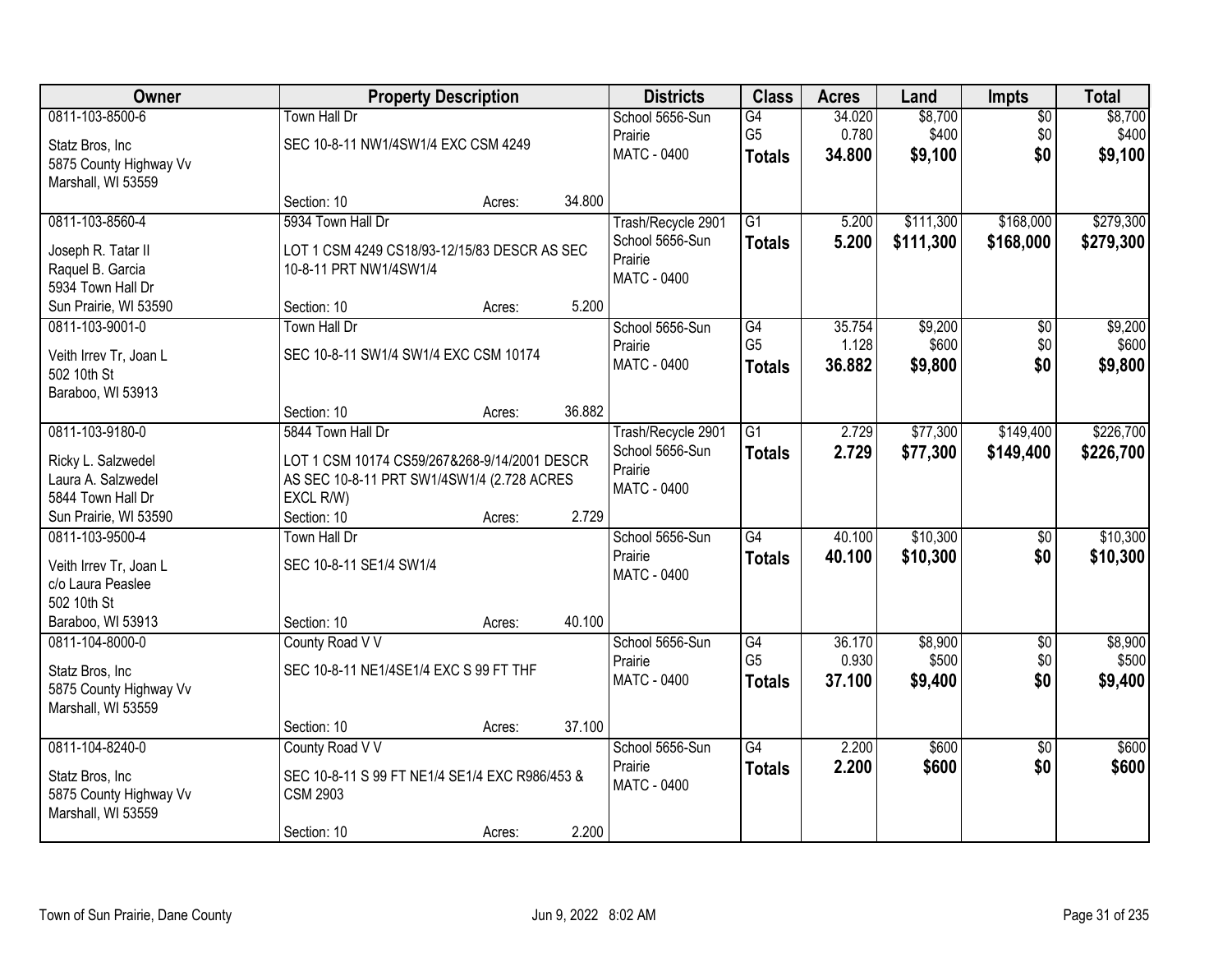| Owner                                        | <b>Property Description</b>                                       | <b>Districts</b>              | <b>Class</b>         | <b>Acres</b>   | Land              | <b>Impts</b>           | <b>Total</b>      |
|----------------------------------------------|-------------------------------------------------------------------|-------------------------------|----------------------|----------------|-------------------|------------------------|-------------------|
| 0811-104-8345-4<br>Statz Bros, Inc           | County Road V V<br>SEC 10-8-11 PRT E1/2 SE1/4 COM SEC SE COR TH N | School 5656-Sun<br>Prairie    | G4<br><b>Totals</b>  | 0.690<br>0.690 | \$100<br>\$100    | $\overline{50}$<br>\$0 | \$100<br>\$100    |
| 5875 County Highway Vv                       | 1419.2 FT TH S87DEGW 230.6 FT TO POB TH CONT                      | <b>MATC - 0400</b>            |                      |                |                   |                        |                   |
| Marshall, WI 53559                           | S87DEGW 121.9 FT TH S 236.5 FT TH E 126 FT TH                     |                               |                      |                |                   |                        |                   |
|                                              | 0.690<br>Section: 10<br>Acres:                                    |                               |                      |                |                   |                        |                   |
| 0811-104-8355-2                              | 5875 County Highway Vv                                            | Trash/Recycle 2902            | $\overline{G1}$      | 1.330          | \$56,600          | \$166,100              | \$222,700         |
| Statz Bros, Inc                              | LOT 1 CSM 2903 CS11/281-7/27/78 DESCR AS SEC                      | School 5656-Sun<br>Prairie    | <b>Totals</b>        | 1.330          | \$56,600          | \$166,100              | \$222,700         |
| 5875 County Highway Vv<br>Marshall, WI 53559 | 10-8-11 PRT E1/2 SE1/4 1.33 ACRES                                 | <b>MATC - 0400</b>            |                      |                |                   |                        |                   |
|                                              | 1.330<br>Section: 10<br>Acres:                                    |                               |                      |                |                   |                        |                   |
| 0811-104-8500-5                              | County Road V V                                                   | School 5656-Sun               | $\overline{G4}$      | 40.100         | \$10,300          | $\overline{50}$        | \$10,300          |
| Wesley A. Statz et al                        | SEC 10-8-11 NW1/4 SE1/4                                           | Prairie<br><b>MATC - 0400</b> | <b>Totals</b>        | 40.100         | \$10,300          | \$0                    | \$10,300          |
| 5875 County Highway Vv                       |                                                                   |                               |                      |                |                   |                        |                   |
| Marshall, WI 53559                           | 40.100<br>Section: 10<br>Acres:                                   |                               |                      |                |                   |                        |                   |
| 0811-104-9000-8                              | County Road V V                                                   | School 5656-Sun               | $\overline{G4}$      | 40.100         | \$10,300          | \$0                    | \$10,300          |
| Wesley A. Statz et al                        | SEC 10-8-11 SW1/4 SE1/4                                           | Prairie                       | <b>Totals</b>        | 40.100         | \$10,300          | \$0                    | \$10,300          |
| 5875 County Highway Vv                       |                                                                   | MATC - 0400                   |                      |                |                   |                        |                   |
| Marshall, WI 53559                           |                                                                   |                               |                      |                |                   |                        |                   |
|                                              | 40.100<br>Section: 10<br>Acres:                                   |                               |                      |                |                   |                        |                   |
| 0811-104-9500-3                              | 5875 County Road V V                                              | School 5656-Sun               | $\overline{G4}$      | 35.530         | \$8,700           | $\overline{50}$        | \$8,700           |
| Statz Bros, Inc                              | SEC 10-8-11 SE1/4 SE1/4 EXC R986/453 & CSM 2903                   | Prairie<br><b>MATC - 0400</b> | G <sub>5</sub><br>G7 | 1.870<br>1.500 | \$900<br>\$40,000 | \$0<br>\$59,200        | \$900<br>\$99,200 |
| 5875 County Highway Vv                       |                                                                   |                               | <b>Totals</b>        | 38.900         | \$49,600          | \$59,200               | \$108,800         |
| Marshall, WI 53559                           |                                                                   |                               |                      |                |                   |                        |                   |
| 0811-111-8010-0                              | 38.900<br>Section: 10<br>Acres:                                   | School 5656-Sun               | $\overline{G4}$      | 30.500         | \$7,600           | $\overline{30}$        | \$7,600           |
|                                              |                                                                   | Prairie                       | G <sub>5</sub>       | 0.500          | \$100             | \$0                    | \$100             |
| Leo G. Yelk                                  | SEC 11-8-11 NE1/4 NE1/4 EXC S 140 FT OF N 525 FT                  | <b>MATC - 0400</b>            | G <sub>5</sub> M     | 7.738          | \$19,300          | \$0                    | \$19,300          |
| 407 Hillcrest Dr<br>Sun Prairie, WI 53590    | OF E 311 FT & EXC S 65 FT OF N 385 FT OF E 311 FT                 |                               | <b>Totals</b>        | 38.738         | \$27,000          | \$0                    | \$27,000          |
|                                              | 38.738<br>Section: 11<br>Acres:                                   |                               |                      |                |                   |                        |                   |
| 0811-111-8460-0                              | 6049 Twin Ln Rd                                                   | Trash/Recycle 2901            | $\overline{G1}$      | 1.262          | \$96,600          | \$136,500              | \$233,100         |
| John D. Brassfield                           | SEC 11-8-11 PT OF NE1/4 NE1/4 S 140 FT OF N 525                   | School 5656-Sun               | <b>Totals</b>        | 1.262          | \$96,600          | \$136,500              | \$233,100         |
| Elizabeth A. Brassfield                      | FT OF E 311 FT OF NE ALSO COM AT NE COR TH                        | Prairie                       |                      |                |                   |                        |                   |
| 6049 Twin Lane Rd                            | S2DEG45'0"W 385 FT ALG E LN OF SEC TH                             | MATC - 0400                   |                      |                |                   |                        |                   |
| Marshall, WI 53559                           | 1.262<br>Section: 11<br>Acres:                                    |                               |                      |                |                   |                        |                   |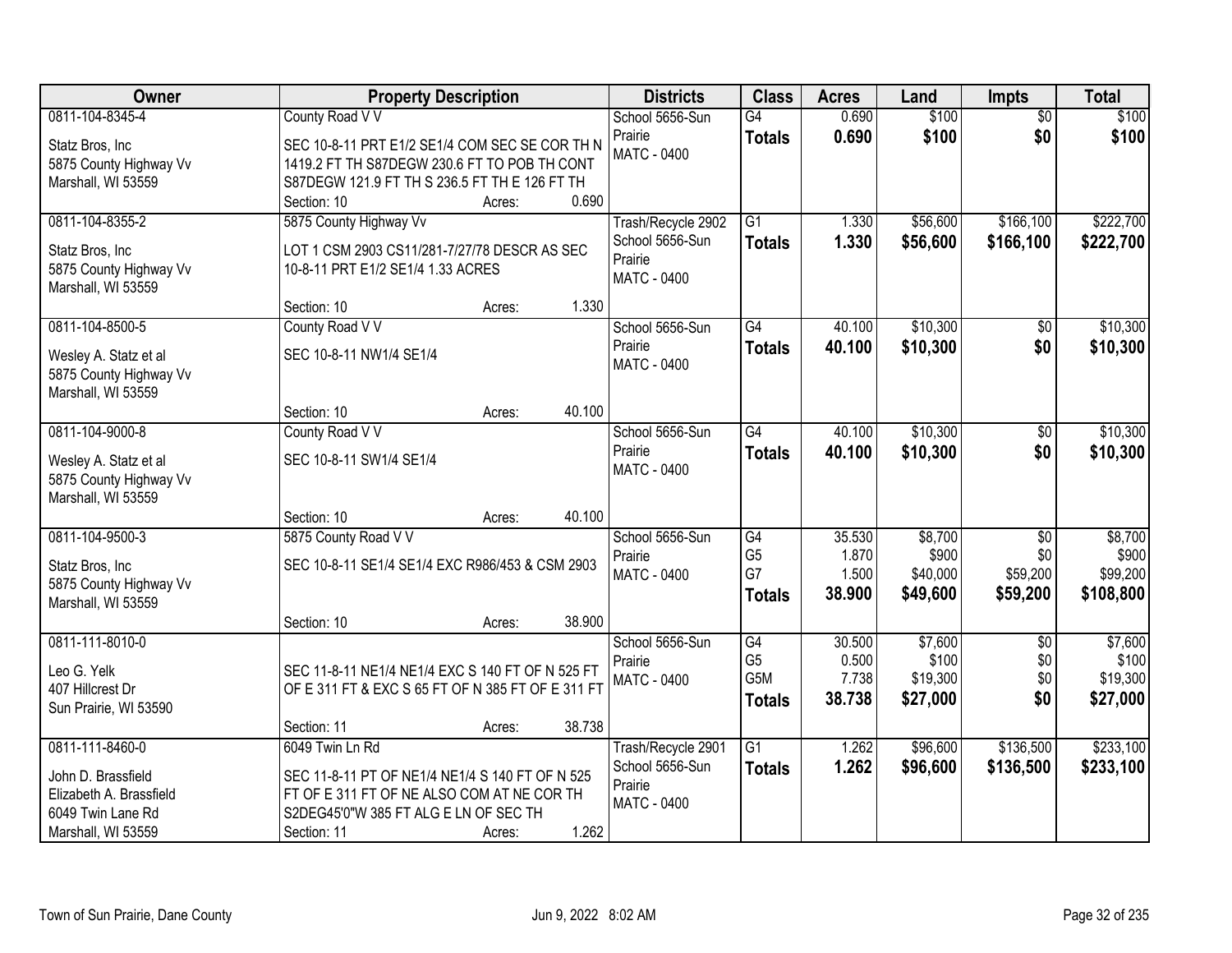| Owner                                                           | <b>Property Description</b>                                                                                                                                                                                | <b>Districts</b>                                                       | <b>Class</b>                          | <b>Acres</b>              | Land                            | <b>Impts</b>                | <b>Total</b>                    |
|-----------------------------------------------------------------|------------------------------------------------------------------------------------------------------------------------------------------------------------------------------------------------------------|------------------------------------------------------------------------|---------------------------------------|---------------------------|---------------------------------|-----------------------------|---------------------------------|
| 0811-111-8500-6                                                 | State Highway 19                                                                                                                                                                                           | School 5656-Sun                                                        | $\overline{G4}$                       | 39.900                    | \$10,200                        | $\overline{50}$             | \$10,200                        |
| Statz Bros, Inc<br>5875 County Highway Vv<br>Marshall, WI 53559 | SEC 11-8-11 NW1/4NE1/4 EXC TO DOT IN DOC<br>3169922                                                                                                                                                        | Prairie<br><b>MATC - 0400</b>                                          | <b>Totals</b>                         | 39.900                    | \$10,200                        | \$0                         | \$10,200                        |
|                                                                 | 39.900<br>Section: 11<br>Acres:                                                                                                                                                                            |                                                                        |                                       |                           |                                 |                             |                                 |
| 0811-111-9001-0                                                 | 1926 State Highway 19                                                                                                                                                                                      | School 5656-Sun<br>Prairie                                             | G4<br>G7                              | 19.710<br>1.000           | \$5,100<br>\$30,000             | $\overline{50}$<br>\$65,700 | \$5,100<br>\$95,700             |
| Statz Bros, Inc.<br>5875 County Highway Vv                      | SEC 11-8-11 SW1/4NE1/4 TOG W/ TH PRT<br>SW1/4NE1/4 DESCR AS COM E1/4 COR SEC 11 TH                                                                                                                         | MATC - 0400                                                            | <b>Totals</b>                         | 20.710                    | \$35,100                        | \$65,700                    | \$100,800                       |
| Marshall, WI 53559                                              | S88DEG33'13"W ALG S LN SE1/4NE1/4 1330.88 FT TO<br>20.710<br>Section: 11<br>Acres:                                                                                                                         |                                                                        |                                       |                           |                                 |                             |                                 |
| 0811-111-9130-2                                                 | 1957 State Highway 19                                                                                                                                                                                      | Trash/Recycle 2901                                                     | G1                                    | 16.240                    | \$216,200                       | \$289,500                   | \$505,700                       |
| Jennifer L. Wrobel<br>Jacob D. Morgan                           | SEC 11-8-11 PRT W1/2 SW1/4NE1/4 DESCR AS COM<br>S1/4 COR SEC 11 TH N1DEG51'00"E ALG E LN SW1/4                                                                                                             | School 5656-Sun<br>Prairie<br>MATC - 0400                              | <b>Totals</b>                         | 16.240                    | \$216,200                       | \$289,500                   | \$505,700                       |
| 1957 State Highway 19                                           | 2645.84 FT TO POB TH CONT N1DEG51'00"E ALG W                                                                                                                                                               |                                                                        |                                       |                           |                                 |                             |                                 |
| Marshall, WI 53559<br>0811-111-9421-0                           | Section: 11<br>16.240<br>Acres:                                                                                                                                                                            |                                                                        |                                       | 0.790                     | \$65,400                        | \$138,400                   | \$203,800                       |
| Laura A. Kraus<br>1926 State Highway 19<br>Marshall, WI 53559   | 1926 State Highway 19<br>SEC 11-8-11 PRT SW1/4NE1/4 COM INTERS E LN SD<br>1/41/4 & C/L STH 19 TH ALG SD C/L NW 279.5 FT TO<br>POB TH CONT ALG SD C/L NWLY 269 FT TH NELY<br>0.790<br>Section: 11<br>Acres: | Trash/Recycle 2901<br>School 5656-Sun<br>Prairie<br><b>MATC - 0400</b> | G1<br><b>Totals</b>                   | 0.790                     | \$65,400                        | \$138,400                   | \$203,800                       |
| 0811-111-9500-4                                                 | 5975 Twin Ln Rd                                                                                                                                                                                            | School 5656-Sun                                                        | $\overline{G4}$                       | 28.000                    | \$7,200                         | $\overline{50}$             | \$7,200                         |
| Leo G. Yelk<br>407 Hillcrest Dr<br>Sun Prairie, WI 53590        | SEC 11-8-11 SE1/4 NE1/4 EXC TRI PARC 82.5 FT<br>WIDE LYG NELY OF HWY 19 EXT FROM S LN TO W<br>LN<br>Section: 11<br>40.000<br>Acres:                                                                        | Prairie<br>MATC - 0400                                                 | G <sub>5</sub><br>G7<br><b>Totals</b> | 10.000<br>2.000<br>40.000 | \$5,000<br>\$70,000<br>\$82,200 | \$0<br>\$3,500<br>\$3,500   | \$5,000<br>\$73,500<br>\$85,700 |
| 0811-111-9730-6                                                 | State Highway 19                                                                                                                                                                                           | School 5656-Sun                                                        | $\overline{G4}$                       | 0.250                     | \$100                           | $\overline{50}$             | \$100                           |
| Statz Bros, Inc<br>5875 County Highway Vv<br>Marshall, WI 53559 | SEC 11-8-11 PRT SE1/4NE1/4 LAND STRIP 82.5<br>FTWIDE MEAS AT R < TO & PARA TO C/L STH 19 BEG<br>S LN SD 1/41/4 & RNG TO W LN SD 1/41/4 EXC TO<br>0.250<br>Section: 11<br>Acres:                            | Prairie<br>MATC - 0400                                                 | <b>Totals</b>                         | 0.250                     | \$100                           | \$0                         | \$100                           |
| 0811-112-8000-0                                                 | State Highway 19                                                                                                                                                                                           | School 5656-Sun                                                        | $\overline{G4}$                       | 23,880                    | \$6,100                         | $\overline{50}$             | \$6,100                         |
| Statz Bros, Inc<br>5875 County Highway Vv<br>Marshall, WI 53559 | SEC 11-8-11 PRT NE1/4NW1/4 LYG NLY OF HWY &<br>R455/564 EXC TO DOT IN DOC 3169917 & DOC<br>#3314061<br>23.880<br>Section: 11<br>Acres:                                                                     | Prairie<br><b>MATC - 0400</b>                                          | <b>Totals</b>                         | 23.880                    | \$6,100                         | \$0                         | \$6,100                         |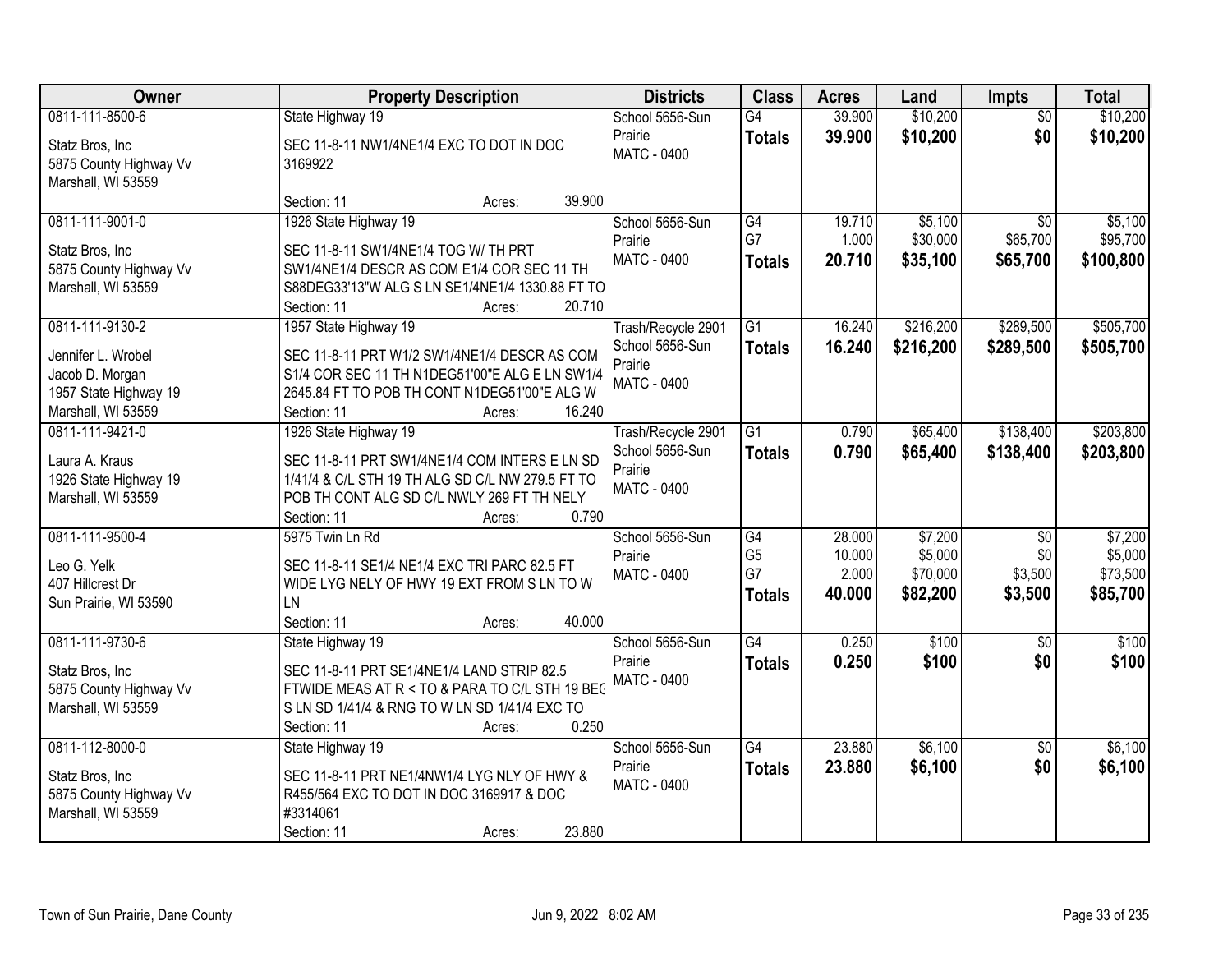| Owner                                | <b>Property Description</b>                     | <b>Districts</b>   | <b>Class</b>    | <b>Acres</b> | Land     | <b>Impts</b>    | <b>Total</b> |
|--------------------------------------|-------------------------------------------------|--------------------|-----------------|--------------|----------|-----------------|--------------|
| 0811-112-8170-5                      | State Highway 19                                | School 5656-Sun    | G4              | 7.090        | \$1,800  | $\overline{50}$ | \$1,800      |
| Statz Bros, Inc                      | SEC 11-8-11 PRT NE1/4 NW1/4 LYG S OF HWY EXC    | Prairie            | G <sub>5</sub>  | 0.200        | \$700    | \$0             | \$700        |
| 5875 County Highway Vv               | R390/275 EXC TO DOT IN DOC 3169920              | <b>MATC - 0400</b> | <b>Totals</b>   | 7.290        | \$2,500  | \$0             | \$2,500      |
| Marshall, WI 53559                   |                                                 |                    |                 |              |          |                 |              |
|                                      | 7.290<br>Section: 11<br>Acres:                  |                    |                 |              |          |                 |              |
| 0811-112-8330-1                      | 2003 State Highway 19                           | Trash/Recycle 2901 | $\overline{G1}$ | 1.000        | \$70,000 | \$149,500       | \$219,500    |
| Riechers Rev Tr, Ronald P & Teresa S | SEC 11-8-11 PRT E1/2 NW1/4 COM SEC N1/4 COR TH  | School 5656-Sun    | G4              | 4.590        | \$1,200  | \$0             | \$1,200      |
| 6652 Parkway Dr                      | S 1336.3 FT TO C/L STH 19 & POB TH CONT S 363.3 | Prairie            | <b>Totals</b>   | 5.590        | \$71,200 | \$149,500       | \$220,700    |
| Sun Prairie, WI 53590                | FT TH N55DEG52'W 1014 FT TH N 363.3 FT TO SD    | <b>MATC - 0400</b> |                 |              |          |                 |              |
|                                      | 5.590<br>Section: 11<br>Acres:                  |                    |                 |              |          |                 |              |
| 0811-112-8500-5                      | State Highway 19                                | School 5656-Sun    | G4              | 2.510        | \$600    | $\sqrt{6}$      | \$600        |
| Statz Bros, Inc                      | SEC 11-8-11 PRT NW1/4NW1/4 LYG N OF HWY         | Prairie            | <b>Totals</b>   | 2.510        | \$600    | \$0             | \$600        |
| 5875 County Highway Vv               |                                                 | MATC - 0400        |                 |              |          |                 |              |
| Marshall, WI 53559                   |                                                 |                    |                 |              |          |                 |              |
|                                      | 2.510<br>Section: 11<br>Acres:                  |                    |                 |              |          |                 |              |
| 0811-112-8625-5                      | State Highway 19                                | School 5656-Sun    | G4              | 35.000       | \$9,000  | \$0             | \$9,000      |
| Statz Bros, Inc                      | SEC 11-8-11 NW1/4NW1/4 SLY OF HWY EXC TO DOT    | Prairie            | G <sub>5</sub>  | 0.900        | \$500    | \$0             | \$500        |
| 5875 County Highway Vv               | IN DOC 3169917 & DOC #3314061                   | MATC - 0400        | <b>Totals</b>   | 35.900       | \$9,500  | \$0             | \$9,500      |
| Marshall, WI 53559                   |                                                 |                    |                 |              |          |                 |              |
|                                      | 35.900<br>Section: 11<br>Acres:                 |                    |                 |              |          |                 |              |
| 0811-112-9001-7                      | County Road V V                                 | School 5656-Sun    | G4              | 14.000       | \$3,600  | $\overline{50}$ | \$3,600      |
| Statz Bros, Inc                      | SEC 11-8-11 SW1/4 NW1/4 EXC R186/140 & R50/589  | Prairie            | G <sub>5</sub>  | 3.780        | \$1,900  | \$0             | \$1,900      |
| 5875 County Highway Vv               | ALSO EXC COM AT NW COR SD SEC 11 TH             | MATC - 0400        | <b>Totals</b>   | 17.780       | \$5,500  | \$0             | \$5,500      |
| Marshall, WI 53559                   | S2DEG16'51"E (REC AS S2DEG07"E) ALG W LN SD     |                    |                 |              |          |                 |              |
|                                      | 17.780<br>Section: 11<br>Acres:                 |                    |                 |              |          |                 |              |
| 0811-112-9030-2                      | County Road V V                                 | School 5656-Sun    | $\overline{G5}$ | 2.220        | \$1,100  | $\sqrt{6}$      | \$1,100      |
| Adam Zimmerman                       | SEC 11-8-11 PRT SW1/4NW1/4 DESCR AS COM AT      | Prairie            | <b>Totals</b>   | 2.220        | \$1,100  | \$0             | \$1,100      |
| Bethany Zimmerman                    | NW COR SD SEC 11 TH S2DEG16'51"E (REC AS        | MATC - 0400        |                 |              |          |                 |              |
| 5972 County Highway Vv               | S2DEG07"E) ALG W LN SD NW1/4 1324.08 FT TH      |                    |                 |              |          |                 |              |
| Marshall, WI 53559                   | 2.220<br>Section: 11<br>Acres:                  |                    |                 |              |          |                 |              |
| 0811-112-9050-8                      | County Road V V                                 | School 5656-Sun    | G5              | 3.000        | \$1,500  | $\overline{30}$ | \$1,500      |
| Adam Zimmerman                       | LOT 1 CSM 6666 CS33/23&24-2/24/92 DESCR AS SEC  | Prairie            | G <sub>6</sub>  | 10.710       | \$53,600 | \$0             | \$53,600     |
| Bethany Zimmerman                    | 11-8-11 PRT SW1/4NW1/4 (13.71 ACRES)            | MATC - 0400        | <b>Totals</b>   | 13.710       | \$55,100 | \$0             | \$55,100     |
| 5972 County Highway Vv               |                                                 |                    |                 |              |          |                 |              |
| Marshall, WI 53559                   | 13.710<br>Section: 11<br>Acres:                 |                    |                 |              |          |                 |              |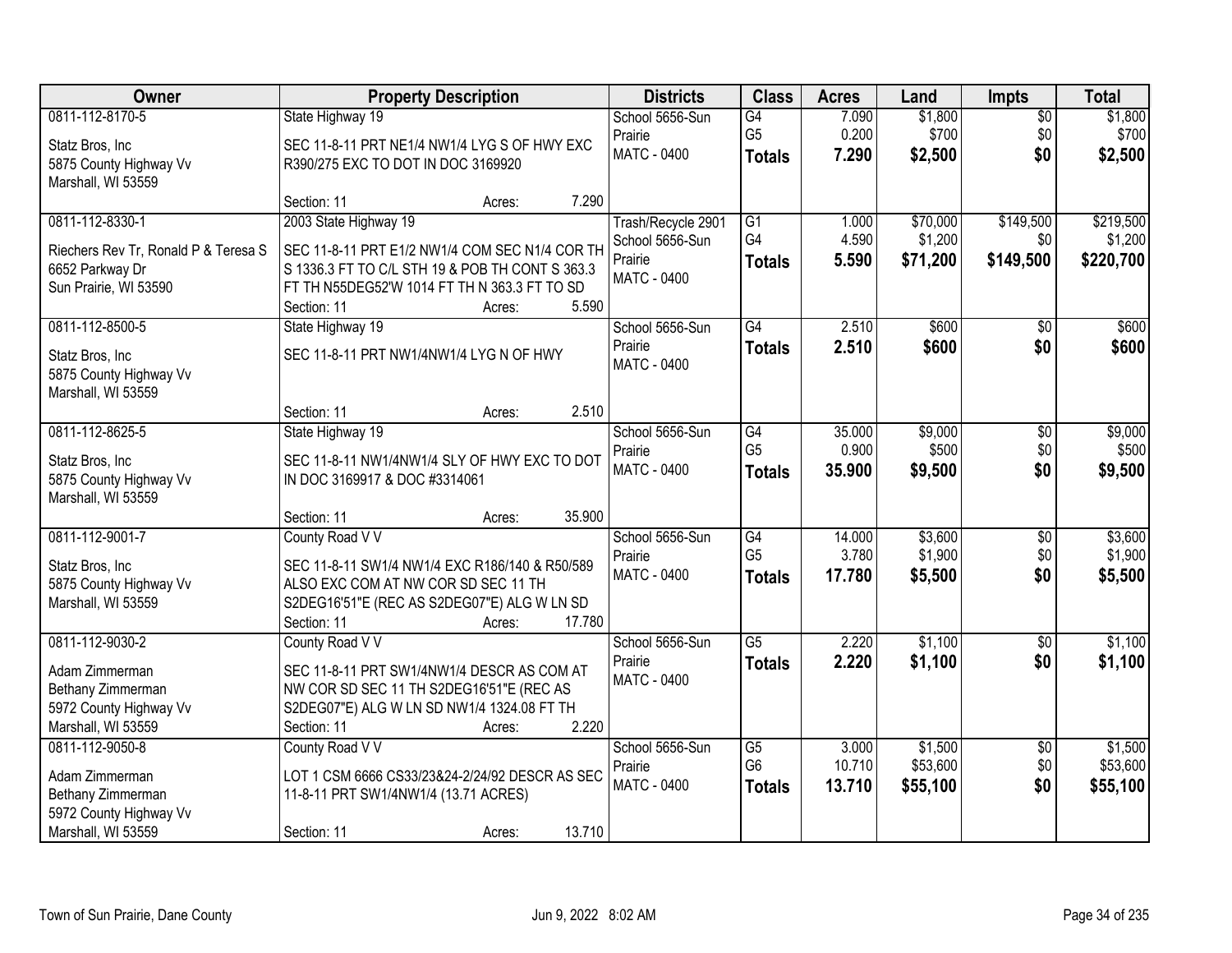| Owner                  |                                                | <b>Property Description</b> |        | <b>Districts</b>   | <b>Class</b>    | <b>Acres</b> | Land      | Impts           | <b>Total</b> |
|------------------------|------------------------------------------------|-----------------------------|--------|--------------------|-----------------|--------------|-----------|-----------------|--------------|
| 0811-112-9060-6        | 5972 County Highway Vv                         |                             |        | Trash/Recycle 2901 | $\overline{G1}$ | 4.250        | \$119,000 | \$289,900       | \$408,900    |
| Adam Zimmerman         | LOT 2 CSM 6666 CS33/23&24-2/24/92 DESCR AS SEC |                             |        | School 5656-Sun    | <b>Totals</b>   | 4.250        | \$119,000 | \$289,900       | \$408,900    |
| Bethany Zimmerman      | 11-8-11 PRT SW1/4NW1/4 (4.25 ACRES)            |                             |        | Prairie            |                 |              |           |                 |              |
| 5972 County Highway Vv |                                                |                             |        | <b>MATC - 0400</b> |                 |              |           |                 |              |
| Marshall, WI 53559     | Section: 11                                    | Acres:                      | 4.250  |                    |                 |              |           |                 |              |
| 0811-112-9160-5        | 5980 County Highway Vv                         |                             |        | Trash/Recycle 2901 | $\overline{G1}$ | 2.000        | \$90,000  | \$161,000       | \$251,000    |
| Tesmer Rev Living Tr   | SEC 11-8-11 PRT SW1/4 NW1/4 COM AT W1/4 COR T  |                             |        | School 5656-Sun    | <b>Totals</b>   | 2.000        | \$90,000  | \$161,000       | \$251,000    |
| N8458 County Highway O | N 718.9 FT TO POB TH N 290.4 FT E 300 FT TH S  |                             |        | Prairie            |                 |              |           |                 |              |
| Waterloo, WI 53594     | 290.4 FT W 300 FT 2 ACRES                      |                             |        | <b>MATC - 0400</b> |                 |              |           |                 |              |
|                        | Section: 11                                    | Acres:                      | 2.000  |                    |                 |              |           |                 |              |
| 0811-112-9550-3        | County Road V V                                |                             |        | School 5656-Sun    | $\overline{G4}$ | 36.000       | \$7,800   | $\overline{50}$ | \$7,800      |
| Statz Bros, Inc        | SEC 11-8-11 SE1/4 NW1/4 EXC R390/275           |                             |        | Prairie            | G <sub>5</sub>  | 1.000        | \$500     | \$0             | \$500        |
| 5875 County Highway Vv |                                                |                             |        | MATC - 0400        | <b>Totals</b>   | 37.000       | \$8,300   | \$0             | \$8,300      |
| Marshall, WI 53559     |                                                |                             |        |                    |                 |              |           |                 |              |
|                        | Section: 11                                    | Acres:                      | 37.000 |                    |                 |              |           |                 |              |
| 0811-113-8000-9        | County Road V V                                |                             |        | School 5656-Sun    | $\overline{G4}$ | 38.000       | \$9,300   | \$0             | \$9,300      |
| Wesley A. Statz et al  | SEC 11-8-11 NE1/4 SW1/4                        |                             |        | Prairie            | G <sub>5</sub>  | 2.000        | \$1,000   | \$0             | \$1,000      |
| 5875 County Highway Vv |                                                |                             |        | MATC - 0400        | <b>Totals</b>   | 40.000       | \$10,300  | \$0             | \$10,300     |
| Marshall, WI 53559     |                                                |                             |        |                    |                 |              |           |                 |              |
|                        | Section: 11                                    | Acres:                      | 40.000 |                    |                 |              |           |                 |              |
| 0811-113-8500-4        | County Road V V                                |                             |        | School 5656-Sun    | $\overline{G4}$ | 36.000       | \$8,900   | $\overline{50}$ | \$8,900      |
| Statz Bros, Inc.       | SEC 11-8-11 NW1/4SW1/4                         |                             |        | Prairie            | G <sub>5</sub>  | 1.000        | \$500     | \$0             | \$500        |
| 5875 County Highway Vv |                                                |                             |        | MATC - 0400        | G5M             | 3.000        | \$7,500   | \$0             | \$7,500      |
| Marshall, WI 53559     |                                                |                             |        |                    | <b>Totals</b>   | 40.000       | \$16,900  | \$0             | \$16,900     |
|                        | Section: 11                                    | Acres:                      | 40.000 |                    |                 |              |           |                 |              |
| 0811-113-9001-0        | Yelk Rd                                        |                             |        | School 5656-Sun    | G4              | 35.860       | \$8,800   | $\overline{50}$ | \$8,800      |
| Wesley A. Statz et al  | SEC 11-8-11 SW1/4 SW1/4 EXC CSM 11276          |                             |        | Prairie            | G <sub>5</sub>  | 4.000        | \$2,000   | \$0             | \$2,000      |
| 5875 County Highway Vv |                                                |                             |        | MATC - 0400        | <b>Totals</b>   | 39,860       | \$10,800  | \$0             | \$10,800     |
| Marshall, WI 53559     |                                                |                             |        |                    |                 |              |           |                 |              |
|                        | Section: 11                                    | Acres:                      | 39.860 |                    |                 |              |           |                 |              |
| 0811-113-9501-0        | Yelk Rd                                        |                             |        | School 5656-Sun    | $\overline{G4}$ | 33.710       | \$8,500   | $\overline{50}$ | \$8,500      |
| Wesley A. Statz et al  | SEC 11-8-11 SE1/4 SW1/4 EXC CSM 11276          |                             |        | Prairie            | G <sub>5</sub>  | 0.500        | \$300     | \$0             | \$300        |
| 5875 County Highway Vv |                                                |                             |        | MATC - 0400        | <b>Totals</b>   | 34.210       | \$8,800   | \$0             | \$8,800      |
| Marshall, WI 53559     |                                                |                             |        |                    |                 |              |           |                 |              |
|                        | Section: 11                                    | Acres:                      | 34.210 |                    |                 |              |           |                 |              |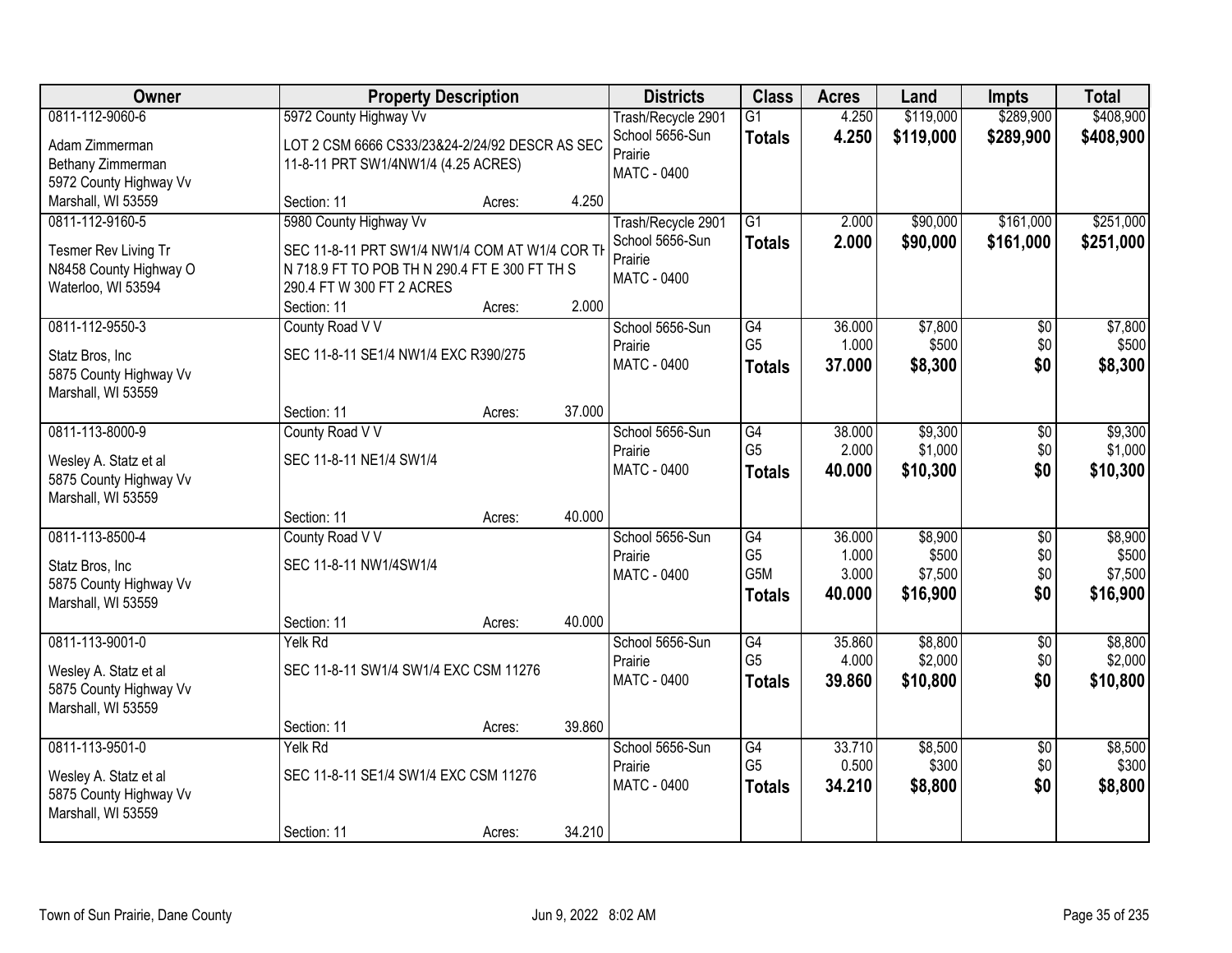| Owner                                                                                                  | <b>Property Description</b>                                                                                                                                                                         | <b>Districts</b>                                                       | <b>Class</b>                                             | <b>Acres</b>                       | Land                                       | <b>Impts</b>                                 | <b>Total</b>                               |
|--------------------------------------------------------------------------------------------------------|-----------------------------------------------------------------------------------------------------------------------------------------------------------------------------------------------------|------------------------------------------------------------------------|----------------------------------------------------------|------------------------------------|--------------------------------------------|----------------------------------------------|--------------------------------------------|
| 0811-113-9730-0<br>Ryan J. Russell<br>Molly A. Russell                                                 | 2030 Yelk Rd<br>LOT 1 CSM 11276 CS68/121&122-12/9/2004 DESCR<br>AS SEC 11-8-11 PRT SE1/4SW1/4 & PRT SW1/4SW1/4                                                                                      | Trash/Recycle 2901<br>School 5656-Sun<br>Prairie<br><b>MATC - 0400</b> | $\overline{G1}$<br>G4<br><b>Totals</b>                   | 2.000<br>3.930<br>5.930            | \$90,000<br>\$1,000<br>\$91,000            | \$340,400<br>\$0<br>\$340,400                | \$430,400<br>\$1,000<br>\$431,400          |
| 2030 Yelk Rd<br>Marshall, WI 53559                                                                     | (5.930 ACRES INCL R/W)<br>5.930<br>Section: 11<br>Acres:                                                                                                                                            |                                                                        |                                                          |                                    |                                            |                                              |                                            |
| 0811-114-8000-8<br>Statz Bros, Inc<br>5875 County Highway Vv<br>Marshall, WI 53559                     | State Highway 19<br>SEC 11-8-11 PRT NE1/4SE1/4 LYG NELY OF HWY<br>EXC TO DOT IN R9971/12-15 (1.36 ACRES) SUBJ TO<br>ESMT FOR RD R/W IN R9800/39&40 EXC TO DOT IN<br>11.910<br>Section: 11<br>Acres: | School 5656-Sun<br>Prairie<br><b>MATC - 0400</b>                       | G4<br><b>Totals</b>                                      | 11.910<br>11.910                   | \$3,100<br>\$3,100                         | \$0<br>\$0                                   | \$3,100<br>\$3,100                         |
| 0811-114-8125-8<br>Stephen H. Zimbrich<br>Suzan Zimbrich<br>5710 Town Hall Dr<br>Sun Prairie, WI 53590 | State Highway 19<br>SEC 11-8-11 PRT NE1/4 SE1/4 LYG SWLY OF HWY<br>EXC COMINTERS C/L STH 19 & SEC E LN TH ALG SD<br>C/L N17DEGW 117.8 FT TH S25DEGW 180.25 FT<br>14.880<br>Section: 11<br>Acres:    | School 5656-Sun<br>Prairie<br><b>MATC - 0400</b>                       | $\overline{G4}$<br><b>Totals</b>                         | 14.880<br>14.880                   | \$3,800<br>\$3,800                         | $\overline{50}$<br>\$0                       | \$3,800<br>\$3,800                         |
| 0811-114-8350-5<br>WI Dot<br>2101 Wright St<br>Madison, WI 53704                                       | State Highway 19<br>SEC 11-8-11 PRT NE1/4 SE1/4 COM SEC SE COR TH<br>N 1641 FT TO C/L STH 19 N17DEGW ALG SD C/L<br>117.8 FT TO POB TH S25DEG43'W 180.25 FT<br>Section: 11<br>0.000<br>Acres:        | School 5656-Sun<br>Prairie<br>MATC - 0400                              | $\overline{\text{X2}}$<br><b>Totals</b>                  | 0.000<br>0.000                     | \$0<br>\$0                                 | \$0<br>\$0                                   | \$0<br>\$0                                 |
| 0811-114-8500-3<br>Stephen H. Zimbrich<br>Suzan Zimbrich<br>5710 Town Hall Dr<br>Sun Prairie, WI 53590 | 1895 State Highway 19<br>SEC 11-8-11 E1/2 NW1/4 SE1/4 EXC CSM 2442 & EXC<br>TO DOT IN DOC 3097925<br>19.600<br>Section: 11<br>Acres:                                                                | School 5656-Sun<br>Prairie<br>MATC - 0400                              | $\overline{G4}$<br>G <sub>5</sub><br>G7<br><b>Totals</b> | 16.600<br>2.000<br>1.000<br>19.600 | \$4,300<br>\$1,000<br>\$30,000<br>\$35,300 | $\overline{50}$<br>\$0<br>\$9,100<br>\$9,100 | \$4,300<br>\$1,000<br>\$39,100<br>\$44,400 |
| 0811-114-8560-1<br>Wesley A. Statz et al<br>5875 County Highway Vv<br>Marshall, WI 53559               | State Highway 19<br>SEC 11-8-11 W1/2 NW1/4 SE1/4<br>20.000<br>Section: 11<br>Acres:                                                                                                                 | School 5656-Sun<br>Prairie<br>MATC - 0400                              | $\overline{G4}$<br>G <sub>5</sub><br><b>Totals</b>       | 18.000<br>2.000<br>20.000          | \$4,600<br>\$1,000<br>\$5,600              | $\overline{50}$<br>\$0<br>\$0                | \$4,600<br>\$1,000<br>\$5,600              |
| 0811-114-8700-1<br>Stephen H. Zimbrich<br>Suzan Zimbrich<br>5710 Town Hall Rd<br>Sun Prairie, WI 53590 | 1895 State Highway 19<br>LOT 1 CSM 2442 CS9/350-6/21/77 DESCR AS SEC<br>11-8-11 PRT N1/2 SE1/4 CONT 5.1 ACRES EXC TO<br>DOT IN DOC 3102832<br>3.950<br>Section: 11<br>Acres:                        | School 5656-Sun<br>Prairie<br>MATC - 0400                              | $\overline{G4}$<br><b>Totals</b>                         | 3.950<br>3.950                     | \$1,000<br>\$1,000                         | $\overline{50}$<br>\$0                       | \$1,000<br>\$1,000                         |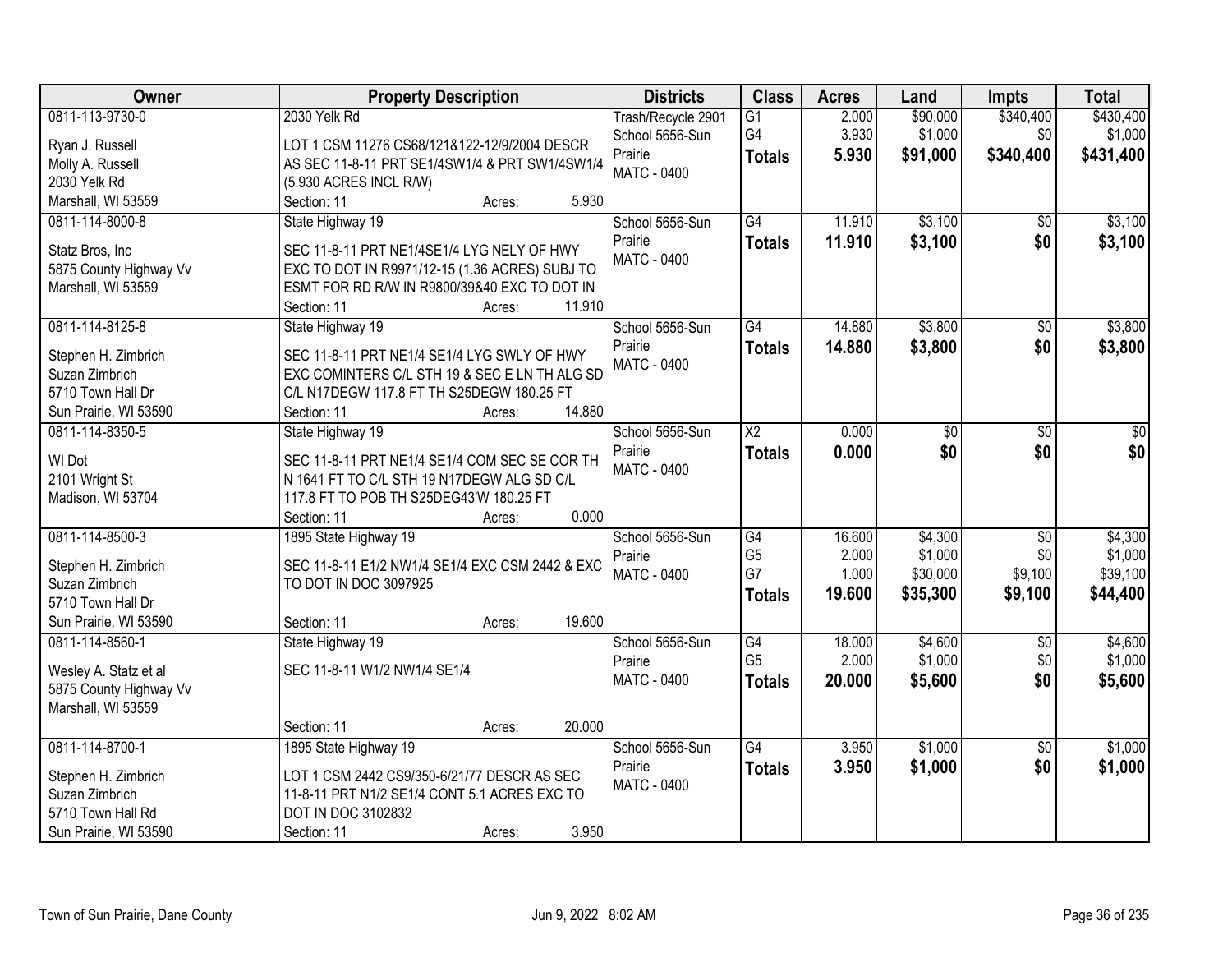| 0811-114-9001-5<br>\$6,300<br>$\overline{50}$<br>\$6,300<br>Yelk Rd<br>School 5656-Sun<br>G4<br>24.500<br>G <sub>5</sub><br>\$300<br>\$0<br>\$300<br>Prairie<br>0.500<br>SEC 11-8-11 SW1/4 SE1/4 EXC CSM 6216<br>Wesley A. Statz et al<br>G5M<br>9.000<br>\$22,500<br>\$0<br>\$22,500<br><b>MATC - 0400</b><br>5875 County Highway Vv<br>\$0<br>34.000<br>\$29,100<br>\$29,100<br><b>Totals</b><br>Marshall, WI 53559<br>34.000<br>Section: 11<br>Acres:<br>\$347,300<br>0811-114-9340-5<br>1924 Yelk Rd<br>$\overline{G1}$<br>\$150,000<br>\$197,300<br>Trash/Recycle 2901<br>6.000<br>6.000<br>\$150,000<br>\$197,300<br>School 5656-Sun<br>\$347,300<br><b>Totals</b><br>Robert Blume<br>LOT 1 CSM 6216 CS30/59-9/25/90 DESCR AS SEC<br>Prairie<br>Roxanne Blume<br>11-8-11 PRT SW1/4SE1/4 (6 ACRES)<br>MATC - 0400<br>1924 Yelk Rd<br>6.000<br>Marshall, WI 53559<br>Section: 11<br>Acres:<br>\$8,700<br>0811-114-9500-1<br>Yelk Rd<br>School 5656-Sun<br>G4<br>38.000<br>$\overline{50}$<br>\$8,700<br>G <sub>5</sub><br>\$0<br>2.000<br>\$1,000<br>\$1,000<br>Prairie<br>SEC 11-8-11 SE1/4 SE1/4 EXC TO STATE OF WIS DOT<br>Stephen H. Zimbrich<br>MATC - 0400<br>40.000<br>\$9,700<br>\$0<br>\$9,700<br><b>Totals</b><br>Suzan Zimbrich<br>IN R10223/4 & EXC ADDL LANDS TO DOT IN DOC<br>3097925<br>5710 Town Hall Dr<br>40.000<br>Section: 11<br>Sun Prairie, WI 53590<br>Acres:<br>\$20,200<br>State Highway 19<br>School 5656-Sun<br>$\overline{G5}$<br>40.300<br>\$20,200<br>0811-121-8000-9<br>\$0<br>Prairie<br>\$0<br>40.300<br>\$20,200<br>\$20,200<br><b>Totals</b><br>Kenneth L. Schuster<br>SEC 12-8-11 NE1/4NE1/4 SUBJ TO CONSERVATION<br><b>MATC - 0400</b><br>Lisa D. Schuster<br>ESMT IN DOC #4274431<br>2001 Colorado Ave<br>40.300<br>Sun Prairie, WI 53590<br>Section: 12<br>Acres:<br>\$2,500<br>\$2,500<br>0811-121-8500-4<br>State Highway 19<br>$\overline{G4}$<br>16.000<br>$\overline{50}$<br>School 5656-Sun<br>G <sub>5</sub><br>\$12,000<br>24.000<br>\$0<br>Prairie<br>SEC 12-8-11 NW1/4 NE1/4<br>Schuster Family Tr, Antoinette F<br>\$0<br>40.000<br>\$14,500<br>\$14,500<br>MATC - 0400<br><b>Totals</b><br>Schuster Survivor's Tr, Eugene G<br>1139 Fitness run | Owner                 | <b>Property Description</b> |        |        | <b>Districts</b> | <b>Class</b> | <b>Acres</b> | Land | Impts | <b>Total</b> |
|--------------------------------------------------------------------------------------------------------------------------------------------------------------------------------------------------------------------------------------------------------------------------------------------------------------------------------------------------------------------------------------------------------------------------------------------------------------------------------------------------------------------------------------------------------------------------------------------------------------------------------------------------------------------------------------------------------------------------------------------------------------------------------------------------------------------------------------------------------------------------------------------------------------------------------------------------------------------------------------------------------------------------------------------------------------------------------------------------------------------------------------------------------------------------------------------------------------------------------------------------------------------------------------------------------------------------------------------------------------------------------------------------------------------------------------------------------------------------------------------------------------------------------------------------------------------------------------------------------------------------------------------------------------------------------------------------------------------------------------------------------------------------------------------------------------------------------------------------------------------------------------------------------------------------------------------------------------------------------------------------------------------------------------------------------------------------------------------------------------------------------------------------------------------------------------------------------|-----------------------|-----------------------------|--------|--------|------------------|--------------|--------------|------|-------|--------------|
|                                                                                                                                                                                                                                                                                                                                                                                                                                                                                                                                                                                                                                                                                                                                                                                                                                                                                                                                                                                                                                                                                                                                                                                                                                                                                                                                                                                                                                                                                                                                                                                                                                                                                                                                                                                                                                                                                                                                                                                                                                                                                                                                                                                                        |                       |                             |        |        |                  |              |              |      |       |              |
|                                                                                                                                                                                                                                                                                                                                                                                                                                                                                                                                                                                                                                                                                                                                                                                                                                                                                                                                                                                                                                                                                                                                                                                                                                                                                                                                                                                                                                                                                                                                                                                                                                                                                                                                                                                                                                                                                                                                                                                                                                                                                                                                                                                                        |                       |                             |        |        |                  |              |              |      |       |              |
|                                                                                                                                                                                                                                                                                                                                                                                                                                                                                                                                                                                                                                                                                                                                                                                                                                                                                                                                                                                                                                                                                                                                                                                                                                                                                                                                                                                                                                                                                                                                                                                                                                                                                                                                                                                                                                                                                                                                                                                                                                                                                                                                                                                                        |                       |                             |        |        |                  |              |              |      |       |              |
|                                                                                                                                                                                                                                                                                                                                                                                                                                                                                                                                                                                                                                                                                                                                                                                                                                                                                                                                                                                                                                                                                                                                                                                                                                                                                                                                                                                                                                                                                                                                                                                                                                                                                                                                                                                                                                                                                                                                                                                                                                                                                                                                                                                                        |                       |                             |        |        |                  |              |              |      |       |              |
|                                                                                                                                                                                                                                                                                                                                                                                                                                                                                                                                                                                                                                                                                                                                                                                                                                                                                                                                                                                                                                                                                                                                                                                                                                                                                                                                                                                                                                                                                                                                                                                                                                                                                                                                                                                                                                                                                                                                                                                                                                                                                                                                                                                                        |                       |                             |        |        |                  |              |              |      |       |              |
|                                                                                                                                                                                                                                                                                                                                                                                                                                                                                                                                                                                                                                                                                                                                                                                                                                                                                                                                                                                                                                                                                                                                                                                                                                                                                                                                                                                                                                                                                                                                                                                                                                                                                                                                                                                                                                                                                                                                                                                                                                                                                                                                                                                                        |                       |                             |        |        |                  |              |              |      |       |              |
|                                                                                                                                                                                                                                                                                                                                                                                                                                                                                                                                                                                                                                                                                                                                                                                                                                                                                                                                                                                                                                                                                                                                                                                                                                                                                                                                                                                                                                                                                                                                                                                                                                                                                                                                                                                                                                                                                                                                                                                                                                                                                                                                                                                                        |                       |                             |        |        |                  |              |              |      |       |              |
|                                                                                                                                                                                                                                                                                                                                                                                                                                                                                                                                                                                                                                                                                                                                                                                                                                                                                                                                                                                                                                                                                                                                                                                                                                                                                                                                                                                                                                                                                                                                                                                                                                                                                                                                                                                                                                                                                                                                                                                                                                                                                                                                                                                                        |                       |                             |        |        |                  |              |              |      |       |              |
|                                                                                                                                                                                                                                                                                                                                                                                                                                                                                                                                                                                                                                                                                                                                                                                                                                                                                                                                                                                                                                                                                                                                                                                                                                                                                                                                                                                                                                                                                                                                                                                                                                                                                                                                                                                                                                                                                                                                                                                                                                                                                                                                                                                                        |                       |                             |        |        |                  |              |              |      |       |              |
|                                                                                                                                                                                                                                                                                                                                                                                                                                                                                                                                                                                                                                                                                                                                                                                                                                                                                                                                                                                                                                                                                                                                                                                                                                                                                                                                                                                                                                                                                                                                                                                                                                                                                                                                                                                                                                                                                                                                                                                                                                                                                                                                                                                                        |                       |                             |        |        |                  |              |              |      |       |              |
|                                                                                                                                                                                                                                                                                                                                                                                                                                                                                                                                                                                                                                                                                                                                                                                                                                                                                                                                                                                                                                                                                                                                                                                                                                                                                                                                                                                                                                                                                                                                                                                                                                                                                                                                                                                                                                                                                                                                                                                                                                                                                                                                                                                                        |                       |                             |        |        |                  |              |              |      |       |              |
|                                                                                                                                                                                                                                                                                                                                                                                                                                                                                                                                                                                                                                                                                                                                                                                                                                                                                                                                                                                                                                                                                                                                                                                                                                                                                                                                                                                                                                                                                                                                                                                                                                                                                                                                                                                                                                                                                                                                                                                                                                                                                                                                                                                                        |                       |                             |        |        |                  |              |              |      |       |              |
|                                                                                                                                                                                                                                                                                                                                                                                                                                                                                                                                                                                                                                                                                                                                                                                                                                                                                                                                                                                                                                                                                                                                                                                                                                                                                                                                                                                                                                                                                                                                                                                                                                                                                                                                                                                                                                                                                                                                                                                                                                                                                                                                                                                                        |                       |                             |        |        |                  |              |              |      |       |              |
|                                                                                                                                                                                                                                                                                                                                                                                                                                                                                                                                                                                                                                                                                                                                                                                                                                                                                                                                                                                                                                                                                                                                                                                                                                                                                                                                                                                                                                                                                                                                                                                                                                                                                                                                                                                                                                                                                                                                                                                                                                                                                                                                                                                                        |                       |                             |        |        |                  |              |              |      |       |              |
|                                                                                                                                                                                                                                                                                                                                                                                                                                                                                                                                                                                                                                                                                                                                                                                                                                                                                                                                                                                                                                                                                                                                                                                                                                                                                                                                                                                                                                                                                                                                                                                                                                                                                                                                                                                                                                                                                                                                                                                                                                                                                                                                                                                                        |                       |                             |        |        |                  |              |              |      |       |              |
|                                                                                                                                                                                                                                                                                                                                                                                                                                                                                                                                                                                                                                                                                                                                                                                                                                                                                                                                                                                                                                                                                                                                                                                                                                                                                                                                                                                                                                                                                                                                                                                                                                                                                                                                                                                                                                                                                                                                                                                                                                                                                                                                                                                                        |                       |                             |        |        |                  |              |              |      |       |              |
|                                                                                                                                                                                                                                                                                                                                                                                                                                                                                                                                                                                                                                                                                                                                                                                                                                                                                                                                                                                                                                                                                                                                                                                                                                                                                                                                                                                                                                                                                                                                                                                                                                                                                                                                                                                                                                                                                                                                                                                                                                                                                                                                                                                                        |                       |                             |        |        |                  |              |              |      |       |              |
|                                                                                                                                                                                                                                                                                                                                                                                                                                                                                                                                                                                                                                                                                                                                                                                                                                                                                                                                                                                                                                                                                                                                                                                                                                                                                                                                                                                                                                                                                                                                                                                                                                                                                                                                                                                                                                                                                                                                                                                                                                                                                                                                                                                                        |                       |                             |        |        |                  |              |              |      |       |              |
|                                                                                                                                                                                                                                                                                                                                                                                                                                                                                                                                                                                                                                                                                                                                                                                                                                                                                                                                                                                                                                                                                                                                                                                                                                                                                                                                                                                                                                                                                                                                                                                                                                                                                                                                                                                                                                                                                                                                                                                                                                                                                                                                                                                                        |                       |                             |        |        |                  |              |              |      |       |              |
| \$12,000                                                                                                                                                                                                                                                                                                                                                                                                                                                                                                                                                                                                                                                                                                                                                                                                                                                                                                                                                                                                                                                                                                                                                                                                                                                                                                                                                                                                                                                                                                                                                                                                                                                                                                                                                                                                                                                                                                                                                                                                                                                                                                                                                                                               |                       |                             |        |        |                  |              |              |      |       |              |
|                                                                                                                                                                                                                                                                                                                                                                                                                                                                                                                                                                                                                                                                                                                                                                                                                                                                                                                                                                                                                                                                                                                                                                                                                                                                                                                                                                                                                                                                                                                                                                                                                                                                                                                                                                                                                                                                                                                                                                                                                                                                                                                                                                                                        |                       |                             |        |        |                  |              |              |      |       |              |
|                                                                                                                                                                                                                                                                                                                                                                                                                                                                                                                                                                                                                                                                                                                                                                                                                                                                                                                                                                                                                                                                                                                                                                                                                                                                                                                                                                                                                                                                                                                                                                                                                                                                                                                                                                                                                                                                                                                                                                                                                                                                                                                                                                                                        |                       |                             |        |        |                  |              |              |      |       |              |
|                                                                                                                                                                                                                                                                                                                                                                                                                                                                                                                                                                                                                                                                                                                                                                                                                                                                                                                                                                                                                                                                                                                                                                                                                                                                                                                                                                                                                                                                                                                                                                                                                                                                                                                                                                                                                                                                                                                                                                                                                                                                                                                                                                                                        |                       |                             |        |        |                  |              |              |      |       |              |
|                                                                                                                                                                                                                                                                                                                                                                                                                                                                                                                                                                                                                                                                                                                                                                                                                                                                                                                                                                                                                                                                                                                                                                                                                                                                                                                                                                                                                                                                                                                                                                                                                                                                                                                                                                                                                                                                                                                                                                                                                                                                                                                                                                                                        |                       |                             |        |        |                  |              |              |      |       |              |
|                                                                                                                                                                                                                                                                                                                                                                                                                                                                                                                                                                                                                                                                                                                                                                                                                                                                                                                                                                                                                                                                                                                                                                                                                                                                                                                                                                                                                                                                                                                                                                                                                                                                                                                                                                                                                                                                                                                                                                                                                                                                                                                                                                                                        |                       |                             |        |        |                  |              |              |      |       |              |
|                                                                                                                                                                                                                                                                                                                                                                                                                                                                                                                                                                                                                                                                                                                                                                                                                                                                                                                                                                                                                                                                                                                                                                                                                                                                                                                                                                                                                                                                                                                                                                                                                                                                                                                                                                                                                                                                                                                                                                                                                                                                                                                                                                                                        | Sun Prairie, WI 53590 | Section: 12                 | Acres: | 40.000 |                  |              |              |      |       |              |
| $\overline{G4}$<br>\$8,000<br>School 5656-Sun<br>\$8,000<br>0811-121-9000-7<br>State Highway 19<br>40.000<br>$\sqrt{6}$                                                                                                                                                                                                                                                                                                                                                                                                                                                                                                                                                                                                                                                                                                                                                                                                                                                                                                                                                                                                                                                                                                                                                                                                                                                                                                                                                                                                                                                                                                                                                                                                                                                                                                                                                                                                                                                                                                                                                                                                                                                                                |                       |                             |        |        |                  |              |              |      |       |              |
| \$0<br>Prairie<br>40.000<br>\$8,000<br>\$8,000<br><b>Totals</b><br>SEC 12-8-11 SW1/4 NE1/4<br>Donna M. Mundt                                                                                                                                                                                                                                                                                                                                                                                                                                                                                                                                                                                                                                                                                                                                                                                                                                                                                                                                                                                                                                                                                                                                                                                                                                                                                                                                                                                                                                                                                                                                                                                                                                                                                                                                                                                                                                                                                                                                                                                                                                                                                           |                       |                             |        |        |                  |              |              |      |       |              |
| MATC - 0400<br>1712 State Highway 19                                                                                                                                                                                                                                                                                                                                                                                                                                                                                                                                                                                                                                                                                                                                                                                                                                                                                                                                                                                                                                                                                                                                                                                                                                                                                                                                                                                                                                                                                                                                                                                                                                                                                                                                                                                                                                                                                                                                                                                                                                                                                                                                                                   |                       |                             |        |        |                  |              |              |      |       |              |
| Marshall, WI 53559                                                                                                                                                                                                                                                                                                                                                                                                                                                                                                                                                                                                                                                                                                                                                                                                                                                                                                                                                                                                                                                                                                                                                                                                                                                                                                                                                                                                                                                                                                                                                                                                                                                                                                                                                                                                                                                                                                                                                                                                                                                                                                                                                                                     |                       |                             |        |        |                  |              |              |      |       |              |
| 40.000<br>Section: 12<br>Acres:                                                                                                                                                                                                                                                                                                                                                                                                                                                                                                                                                                                                                                                                                                                                                                                                                                                                                                                                                                                                                                                                                                                                                                                                                                                                                                                                                                                                                                                                                                                                                                                                                                                                                                                                                                                                                                                                                                                                                                                                                                                                                                                                                                        |                       |                             |        |        |                  |              |              |      |       |              |
| \$1,900<br>0811-121-9500-2<br>School 5656-Sun<br>12.000<br>\$1,900<br>State Highway 19<br>G4<br>$\overline{50}$                                                                                                                                                                                                                                                                                                                                                                                                                                                                                                                                                                                                                                                                                                                                                                                                                                                                                                                                                                                                                                                                                                                                                                                                                                                                                                                                                                                                                                                                                                                                                                                                                                                                                                                                                                                                                                                                                                                                                                                                                                                                                        |                       |                             |        |        |                  |              |              |      |       |              |
| G <sub>5</sub><br>28.000<br>\$14,000<br>\$0<br>\$14,000<br>Prairie<br>SEC 12-8-11 SE1/4NE1/4<br>Kenneth L. Schuster                                                                                                                                                                                                                                                                                                                                                                                                                                                                                                                                                                                                                                                                                                                                                                                                                                                                                                                                                                                                                                                                                                                                                                                                                                                                                                                                                                                                                                                                                                                                                                                                                                                                                                                                                                                                                                                                                                                                                                                                                                                                                    |                       |                             |        |        |                  |              |              |      |       |              |
| <b>MATC - 0400</b><br>\$15,900<br>\$0<br>\$15,900<br>40.000<br><b>Totals</b><br>Lisa D. Schuster                                                                                                                                                                                                                                                                                                                                                                                                                                                                                                                                                                                                                                                                                                                                                                                                                                                                                                                                                                                                                                                                                                                                                                                                                                                                                                                                                                                                                                                                                                                                                                                                                                                                                                                                                                                                                                                                                                                                                                                                                                                                                                       |                       |                             |        |        |                  |              |              |      |       |              |
| 2001 Colorado Ave                                                                                                                                                                                                                                                                                                                                                                                                                                                                                                                                                                                                                                                                                                                                                                                                                                                                                                                                                                                                                                                                                                                                                                                                                                                                                                                                                                                                                                                                                                                                                                                                                                                                                                                                                                                                                                                                                                                                                                                                                                                                                                                                                                                      |                       |                             |        |        |                  |              |              |      |       |              |
| 40.000<br>Sun Prairie, WI 53590<br>Section: 12<br>Acres:                                                                                                                                                                                                                                                                                                                                                                                                                                                                                                                                                                                                                                                                                                                                                                                                                                                                                                                                                                                                                                                                                                                                                                                                                                                                                                                                                                                                                                                                                                                                                                                                                                                                                                                                                                                                                                                                                                                                                                                                                                                                                                                                               |                       |                             |        |        |                  |              |              |      |       |              |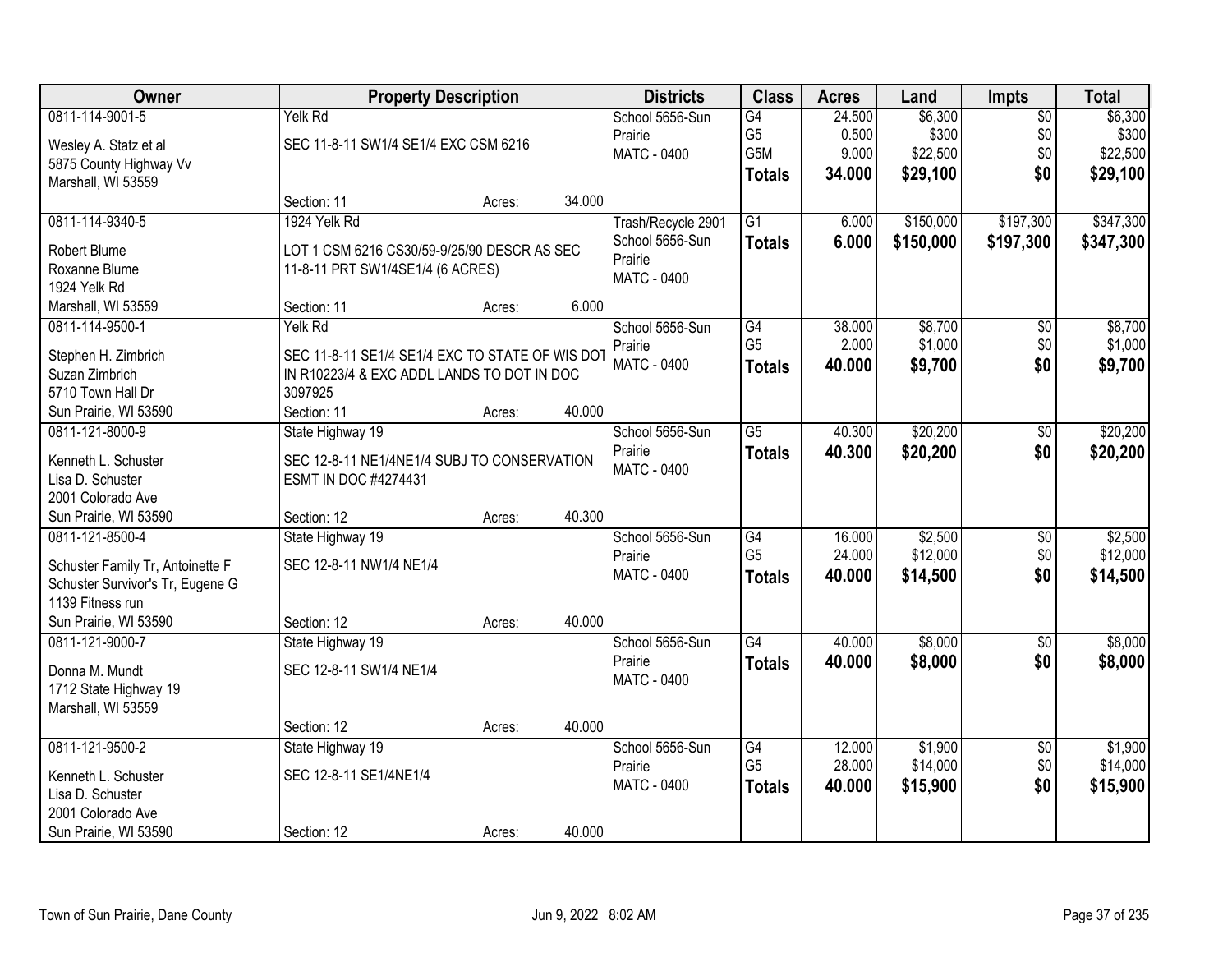| Owner                            | <b>Property Description</b>                    | <b>Districts</b>   | <b>Class</b>     | <b>Acres</b> | Land     | <b>Impts</b>    | <b>Total</b> |
|----------------------------------|------------------------------------------------|--------------------|------------------|--------------|----------|-----------------|--------------|
| 0811-122-8000-8                  | State Highway 19                               | School 5656-Sun    | G4               | 33.000       | \$7,400  | $\overline{50}$ | \$7,400      |
| Schuster Family Tr, Antoinette F | SEC 12-8-11 NE1/4 NW1/4 EXC THE W 660 FT OF S  | Prairie            | G <sub>5</sub>   | 3.000        | \$1,500  | \$0             | \$1,500      |
| Schuster Survivor's Tr, Eugene G | 260 FT                                         | <b>MATC - 0400</b> | <b>Totals</b>    | 36.000       | \$8,900  | \$0             | \$8,900      |
| 1139 Fitness run                 |                                                |                    |                  |              |          |                 |              |
| Sun Prairie, WI 53590            | Section: 12<br>36.000<br>Acres:                |                    |                  |              |          |                 |              |
| 0811-122-8500-3                  | State Highway 19                               | School 5656-Sun    | G4               | 29.500       | \$6,500  | $\overline{50}$ | \$6,500      |
| Leo G. Yelk                      | SEC 12-8-11 NW1/4 NW1/4                        | Prairie            | G <sub>5</sub>   | 0.500        | \$300    | \$0             | \$300        |
| 407 Hillcrest Dr                 |                                                | MATC - 0400        | G5M              | 10.000       | \$25,000 | \$0             | \$25,000     |
| Sun Prairie, WI 53590            |                                                |                    | <b>Totals</b>    | 40.000       | \$31,800 | \$0             | \$31,800     |
|                                  | 40.000<br>Section: 12<br>Acres:                |                    |                  |              |          |                 |              |
| 0811-122-9000-6                  | State Highway 19                               | School 5656-Sun    | $\overline{G4}$  | 8.000        | \$1,700  | \$0             | \$1,700      |
| Leo G. Yelk                      | SEC 12-8-11 N 20 RODS (330 FT) SW1/4 NW1/4     | Prairie            | G <sub>5</sub>   | 2.000        | \$1,000  | \$0             | \$1,000      |
| 407 Hillcrest Dr                 |                                                | <b>MATC - 0400</b> | <b>Totals</b>    | 10.000       | \$2,700  | \$0             | \$2,700      |
| Sun Prairie, WI 53590            |                                                |                    |                  |              |          |                 |              |
|                                  | 10.000<br>Section: 12<br>Acres:                |                    |                  |              |          |                 |              |
| 0811-122-9160-3                  | <b>Twin Lake Rd</b>                            | School 5656-Sun    | G4               | 17.250       | \$3,700  | $\sqrt[6]{3}$   | \$3,700      |
| Statz Bros, Inc                  | SEC 12-8-11 SW1/4NW1/4 EXC N 20 RODS (330 FT)  | Prairie            | G <sub>5</sub>   | 12.750       | \$6,400  | \$0             | \$6,400      |
| 5875 County Highway Vv           | <b>THF</b>                                     | MATC - 0400        | <b>Totals</b>    | 30.000       | \$10,100 | \$0             | \$10,100     |
| Marshall, WI 53559               |                                                |                    |                  |              |          |                 |              |
|                                  | 30.000<br>Section: 12<br>Acres:                |                    |                  |              |          |                 |              |
| 0811-122-9500-1                  | State Highway 19                               | School 5656-Sun    | $\overline{G4}$  | 17.000       | \$3,700  | $\overline{50}$ | \$3,700      |
| Schuster Family Tr, Antoinette F | SEC 12-8-11 E1/2 SE1/4 NW1/4                   | Prairie            | G <sub>5</sub>   | 1.000        | \$500    | \$0             | \$500        |
| Schuster Survivor's Tr, Eugene G |                                                | MATC - 0400        | G <sub>5</sub> M | 2.000        | \$5,000  | \$0             | \$5,000      |
| 1139 Fitness run                 |                                                |                    | <b>Totals</b>    | 20.000       | \$9,200  | \$0             | \$9,200      |
| Sun Prairie, WI 53590            | 20.000<br>Section: 12<br>Acres:                |                    |                  |              |          |                 |              |
| 0811-122-9580-0                  | State Highway 19                               | School 5656-Sun    | G4               | 26.500       | \$5,300  | $\sqrt{6}$      | \$5,300      |
| Schuster Family Tr, Antoinette F | SEC 12-8-11 PRT NE1/4NW1/4, PRT SE1/4NW1/4 &   | Prairie            | G <sub>5</sub>   | 1.700        | \$300    | \$0             | \$300        |
| Schuster Survivor's Tr, Eugene G | PRT NE1/4SW1/4 DESCR AS COM AT W1/4 COR OF     | MATC - 0400        | G5M              | 1.000        | \$2,500  | \$0             | \$2,500      |
| 1139 Fitness run                 | SD SEC 12 TH ALG N LN OF SD SW1/4              |                    | <b>Totals</b>    | 29.200       | \$8,100  | \$0             | \$8,100      |
| Sun Prairie, WI 53590            | 29.200<br>Section: 12<br>Acres:                |                    |                  |              |          |                 |              |
| 0811-122-9720-0                  | 1786 State Highway 19                          | Trash/Recycle 2901 | G4               | 2.000        | \$300    | $\overline{50}$ | \$300        |
| Mjs Real Estate, Inc             | LOT 1 CSM 12323 CS76/224&225-11/28/2007 DESCR  | School 5656-Sun    | G <sub>5</sub>   | 6.199        | \$1,200  | \$0             | \$1,200      |
| 1500 W Main St                   | AS SEC 12-8-11 PRT SE1/4NW1/4 & PRT NE1/4SW1/4 | Prairie            | G7               | 2.000        | \$65,000 | \$96,300        | \$161,300    |
| Sun Prairie, WI 53590            | (10.199 ACRES)                                 | MATC - 0400        | <b>Totals</b>    | 10.199       | \$66,500 | \$96,300        | \$162,800    |
|                                  | 10.199<br>Section: 12<br>Acres:                |                    |                  |              |          |                 |              |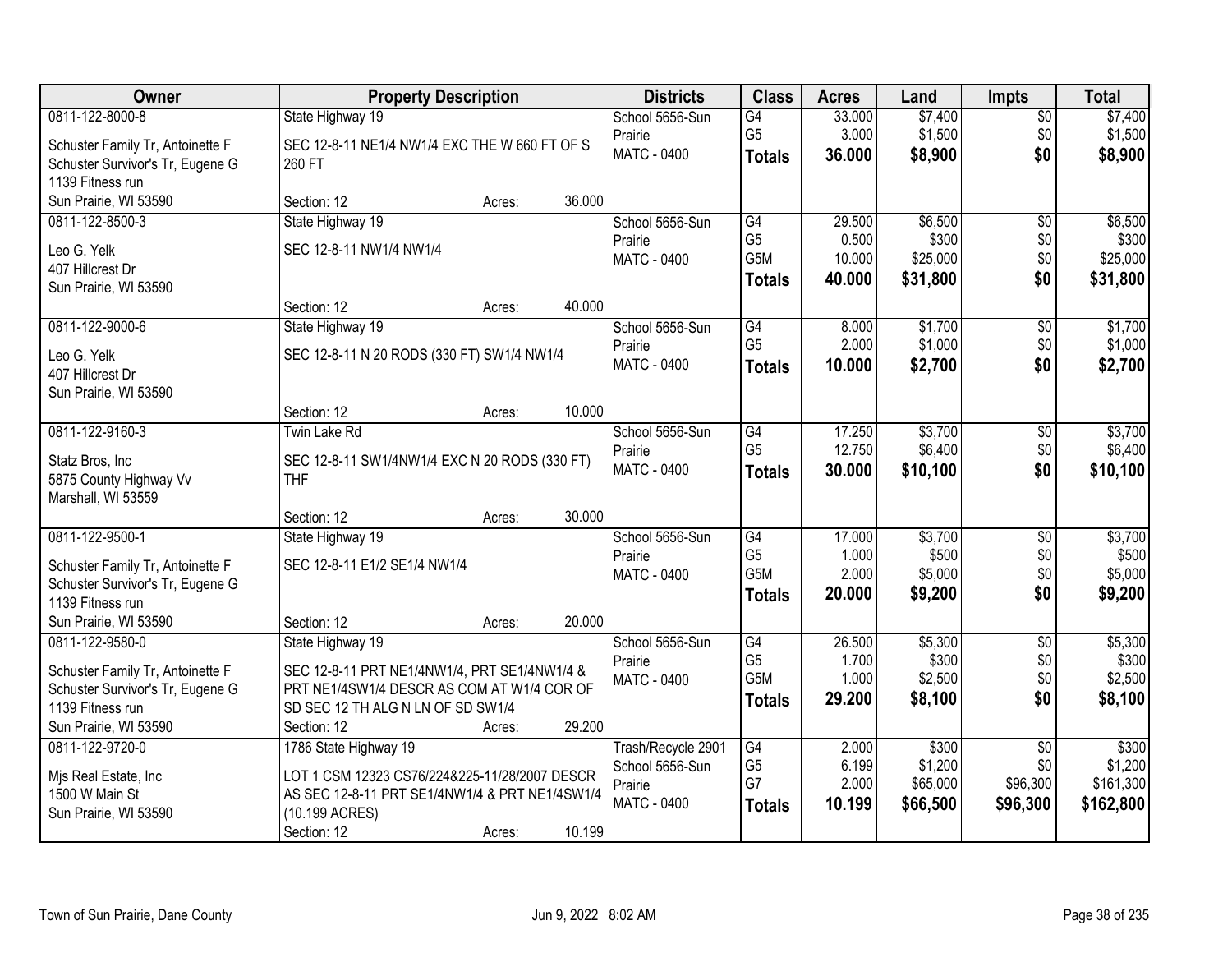| Owner                                                                         | <b>Property Description</b>                 |        |       | <b>Districts</b>                                                | <b>Class</b>                     | <b>Acres</b>   | Land                   | <b>Impts</b>           | <b>Total</b>           |
|-------------------------------------------------------------------------------|---------------------------------------------|--------|-------|-----------------------------------------------------------------|----------------------------------|----------------|------------------------|------------------------|------------------------|
| 0811-123-4001-0                                                               | Oaken Vale Rd                               |        |       | School 5656-Sun                                                 | $\overline{G1}$                  | 1.024          | \$42,500               | $\overline{60}$        | \$42,500               |
| Timothy M. O'Connell<br>1826 Oaken Vale Rd<br>Marshall, WI 53559              | SAVANNAH VALLEY LOT 1                       |        |       | Prairie<br>MATC - 0400                                          | <b>Totals</b>                    | 1.024          | \$42,500               | \$0                    | \$42,500               |
|                                                                               | Section: 12                                 | Acres: | 1.024 |                                                                 |                                  |                |                        |                        |                        |
| 0811-123-4012-0                                                               | 1826 Oaken Vale Rd                          |        |       | Trash/Recycle 2901                                              | $\overline{G1}$                  | 2.319          | \$115,800              | \$296,700              | \$412,500              |
| Timothy M. O'Connell<br>1826 Oaken Vale Rd<br>Marshall, WI 53559              | SAVANNAH VALLEY LOT 2                       |        |       | School 5656-Sun<br>Prairie<br>MATC - 0400                       | Totals                           | 2.319          | \$115,800              | \$296,700              | \$412,500              |
|                                                                               | Section: 12                                 | Acres: | 2.319 |                                                                 |                                  |                |                        |                        |                        |
| 0811-123-4023-0                                                               | 1820 Oaken Vale Rd                          |        |       | Trash/Recycle 2901                                              | $\overline{G1}$                  | 1.274          | \$108,500              | \$423,900              | \$532,400              |
| Alejandro Arriola<br>Helen F. Arriola<br>1820 Oaken Vale Rd                   | SAVANNAH VALLEY LOT 3                       |        |       | School 5656-Sun<br>Prairie<br>MATC - 0400                       | <b>Totals</b>                    | 1.274          | \$108,500              | \$423,900              | \$532,400              |
| Marshall, WI 53559                                                            | Section: 12                                 | Acres: | 1.274 |                                                                 |                                  |                |                        |                        |                        |
| 0811-123-4034-0                                                               | 1815 Oaken Vale Rd                          |        |       | Trash/Recycle 2901                                              | $\overline{G1}$                  | 1.062          | \$100,700              | \$239,300              | \$340,000              |
| Gary E. Meloy<br>Mary L. Meloy<br>1815 Oaken Vale Rd                          | SAVANNAH VALLEY LOT 4                       |        |       | School 5656-Sun<br>Prairie<br>MATC - 0400                       | <b>Totals</b>                    | 1.062          | \$100,700              | \$239,300              | \$340,000              |
| Marshall, WI 53559                                                            | Section: 12                                 | Acres: | 1.062 |                                                                 |                                  |                |                        |                        |                        |
| 0811-123-4045-0                                                               | Oaken Vale Rd                               |        |       | School 5656-Sun<br>Prairie                                      | $\overline{G1}$<br><b>Totals</b> | 1.858<br>1.858 | \$110,300<br>\$110,300 | \$0<br>\$0             | \$110,300<br>\$110,300 |
| Tracy A. Bergquist<br>Elizabeth A. Bergquist<br>1797 Oaken Vale Rd            | SAVANNAH VALLEY LOT 5                       |        |       | MATC - 0400                                                     |                                  |                |                        |                        |                        |
| Marshall, WI 53559                                                            | Section: 12                                 | Acres: | 1.858 |                                                                 |                                  |                |                        |                        |                        |
| 0811-123-4056-0                                                               | 1797 Oaken Vale Rd                          |        |       | Trash/Recycle 2901                                              | $\overline{G1}$                  | 5.057          | \$148,700              | \$636,300              | \$785,000              |
| Tracy A. Bergquist<br>Elizabeth A. Bergquist<br>1797 Oaken Vale Rd            | SAVANNAH VALLEY LOT 6                       |        |       | School 5656-Sun<br>Prairie<br><b>MATC - 0400</b>                | <b>Totals</b>                    | 5.057          | \$148,700              | \$636,300              | \$785,000              |
| Marshall, WI 53559                                                            | Section: 12                                 | Acres: | 5.057 |                                                                 |                                  |                |                        |                        |                        |
| 0811-123-4067-0<br>Gary J. Behrens<br>Andrea G. Behrens<br>1793 Oaken Vale Rd | 1793 Oaken Vale Rd<br>SAVANNAH VALLEY LOT 7 |        |       | Trash/Recycle 2901<br>School 5656-Sun<br>Prairie<br>MATC - 0400 | $\overline{G1}$<br><b>Totals</b> | 4.754<br>4.754 | \$145,000<br>\$145,000 | \$456,200<br>\$456,200 | \$601,200<br>\$601,200 |
| Marshall, WI 53559                                                            | Section: 12                                 | Acres: | 4.754 |                                                                 |                                  |                |                        |                        |                        |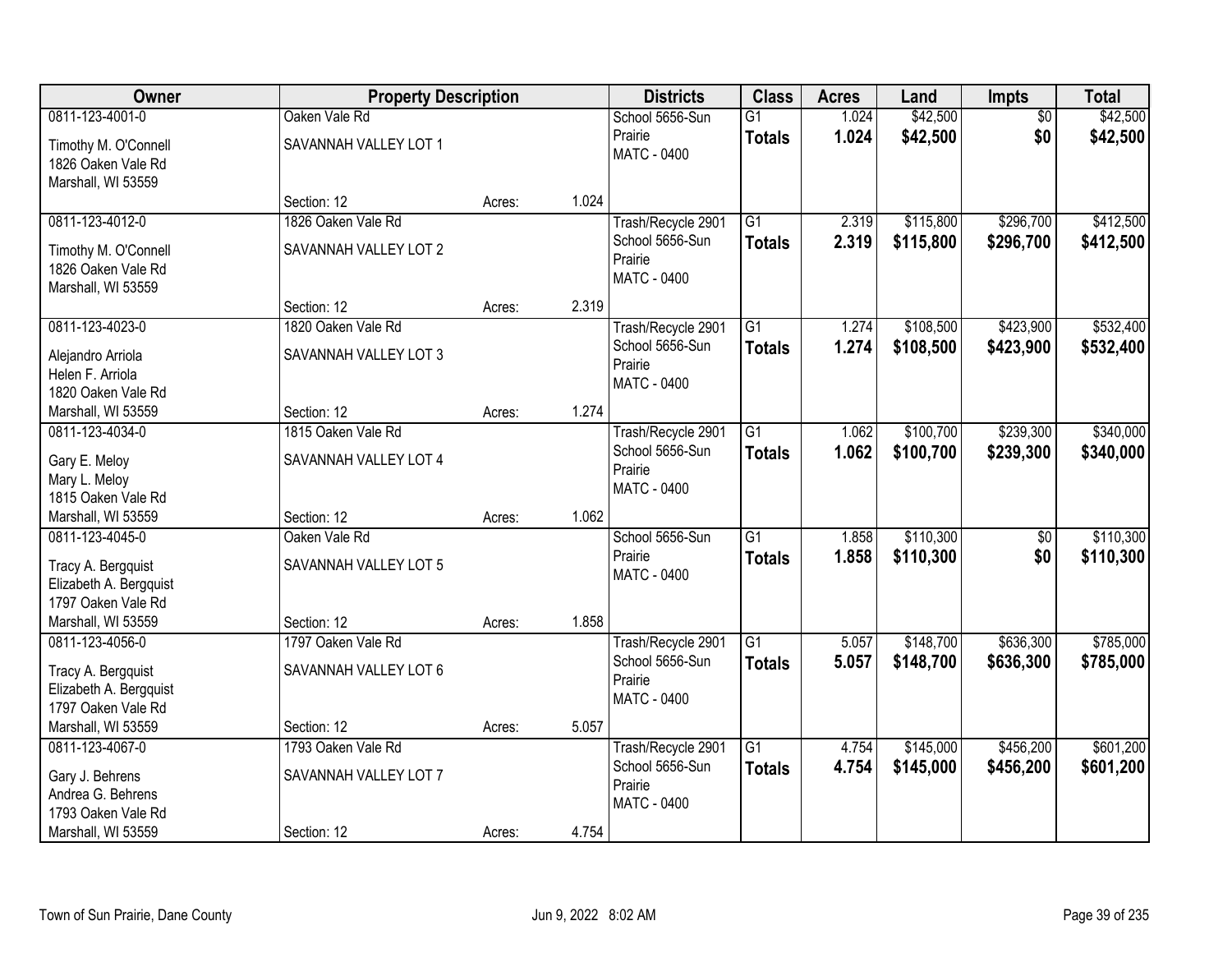| Owner                                 | <b>Property Description</b>                 |       | <b>Districts</b>           | <b>Class</b>    | <b>Acres</b> | Land      | <b>Impts</b> | <b>Total</b> |
|---------------------------------------|---------------------------------------------|-------|----------------------------|-----------------|--------------|-----------|--------------|--------------|
| 0811-123-4078-0                       | 1783 Oaken Vale Rd                          |       | Trash/Recycle 2901         | $\overline{G1}$ | 1.320        | \$103,800 | \$437,000    | \$540,800    |
| Lafleur Living Tr                     | SAVANNAH VALLEY LOT 8 & ALSO INCL PRT       |       | School 5656-Sun            | <b>Totals</b>   | 1.320        | \$103,800 | \$437,000    | \$540,800    |
| 1783 Oaken Vale Rd                    | DISCONTINUED OAKEN VALE RD ADJ SD LOT       |       | Prairie                    |                 |              |           |              |              |
| Marshall, WI 53559                    | DESCR AS COM AT SE COR OF SD LOT 8 TH ALG N |       | <b>MATC - 0400</b>         |                 |              |           |              |              |
|                                       | Section: 12<br>Acres:                       | 1.320 |                            |                 |              |           |              |              |
| 0811-123-4085-0                       | 1837 Oaken Vale Rd                          |       | Trash/Recycle 2901         | $\overline{G1}$ | 0.540        | \$92,300  | \$235,400    | \$327,700    |
|                                       |                                             |       | School 5656-Sun            | <b>Totals</b>   | 0.540        | \$92,300  | \$235,400    | \$327,700    |
| Jay Keller                            | LOT 1 CSM 13847 CS92/19&20-11/7/2014 F/K/A  |       | Prairie                    |                 |              |           |              |              |
| 1837 Oaken Vale Rd                    | SAVANNAH VALLEY LOT 9 DESCR AS SEC 12-8-11  |       | MATC - 0400                |                 |              |           |              |              |
| Marshall, WI 53559                    | PRT SW1/4SW1/4 (0.54 ACRES)                 |       |                            |                 |              |           |              |              |
|                                       | Section: 12<br>Acres:                       | 0.540 |                            |                 |              |           |              |              |
| 0811-123-4100-0                       | 5851 Grassland Ter                          |       | School 5656-Sun            | G1              | 0.508        | \$60,000  | \$403,500    | \$463,500    |
| Nick Hensen                           | SAVANNAH VALLEY LOT 10                      |       | Prairie                    | <b>Totals</b>   | 0.508        | \$60,000  | \$403,500    | \$463,500    |
| Jennifer Hensen                       |                                             |       | MATC - 0400                |                 |              |           |              |              |
| 5851 Grassland Ter                    |                                             |       |                            |                 |              |           |              |              |
| Marshall, WI 53559                    | Section: 12<br>Acres:                       | 0.508 |                            |                 |              |           |              |              |
| 0811-123-4111-0                       | 5845 Grassland Ter                          |       | School 5656-Sun            | $\overline{G1}$ | 0.508        | \$59,500  | \$388,900    | \$448,400    |
|                                       |                                             |       | Prairie                    | <b>Totals</b>   | 0.508        | \$59,500  | \$388,900    | \$448,400    |
| Brian Kaminski                        | SAVANNAH VALLEY LOT 11                      |       | MATC - 0400                |                 |              |           |              |              |
| Kathryn Kaminski                      |                                             |       |                            |                 |              |           |              |              |
| 5845 Grassland Ter                    |                                             |       |                            |                 |              |           |              |              |
| Marshall, WI 53559                    | Section: 12<br>Acres:                       | 0.508 |                            |                 |              |           |              |              |
| 0811-123-4128-0                       | 5833 Grassland Ter                          |       | School 5656-Sun            | $\overline{G1}$ | 1.017        | \$95,600  | \$604,000    | \$699,600    |
| Kevin Kleckner                        | LOT 1 CSM 14162 CS95/288&290-2/3/2016 F/K/A |       | Prairie                    | <b>Totals</b>   | 1.017        | \$95,600  | \$604,000    | \$699,600    |
| Stephanie Kleckner                    | SAVANNAH VALLEY LOTS 12 & 13 DESCR AS SEC   |       | <b>MATC - 0400</b>         |                 |              |           |              |              |
| 5833 Grassland Ter                    | 12-8-11 PRT SW1/4SW1/4 (1.017 ACRES)        |       |                            |                 |              |           |              |              |
| Marshall, WI 53559                    | Section: 12<br>Acres:                       | 1.017 |                            |                 |              |           |              |              |
| 0811-123-4144-0                       | 5821 Grassland Ter                          |       | School 5656-Sun            | $\overline{G1}$ | 0.521        | \$64,600  | \$376,400    | \$441,000    |
|                                       |                                             |       | Prairie                    | <b>Totals</b>   | 0.521        | \$64,600  | \$376,400    | \$441,000    |
| Jacob J. Nauman                       | SAVANNAH VALLEY LOT 14                      |       | <b>MATC - 0400</b>         |                 |              |           |              |              |
| Sarah M. Nauman                       |                                             |       |                            |                 |              |           |              |              |
| 5821 Grassland Ter                    |                                             | 0.521 |                            |                 |              |           |              |              |
| Marshall, WI 53559<br>0811-123-4155-0 | Section: 12<br>Acres:<br>5826 Grassland Ter |       |                            | $\overline{G1}$ | 0.593        | \$70,000  | \$383,200    | \$453,200    |
|                                       |                                             |       | Trash/Recycle 2901         |                 |              |           |              |              |
| Martin H. Comer                       | SAVANNAH VALLEY LOT 15                      |       | School 5656-Sun<br>Prairie | <b>Totals</b>   | 0.593        | \$70,000  | \$383,200    | \$453,200    |
| Jennifer B. Comer                     |                                             |       | MATC - 0400                |                 |              |           |              |              |
| 5826 Grassland Ter                    |                                             |       |                            |                 |              |           |              |              |
| Marshall, WI 53559                    | Section: 12<br>Acres:                       | 0.593 |                            |                 |              |           |              |              |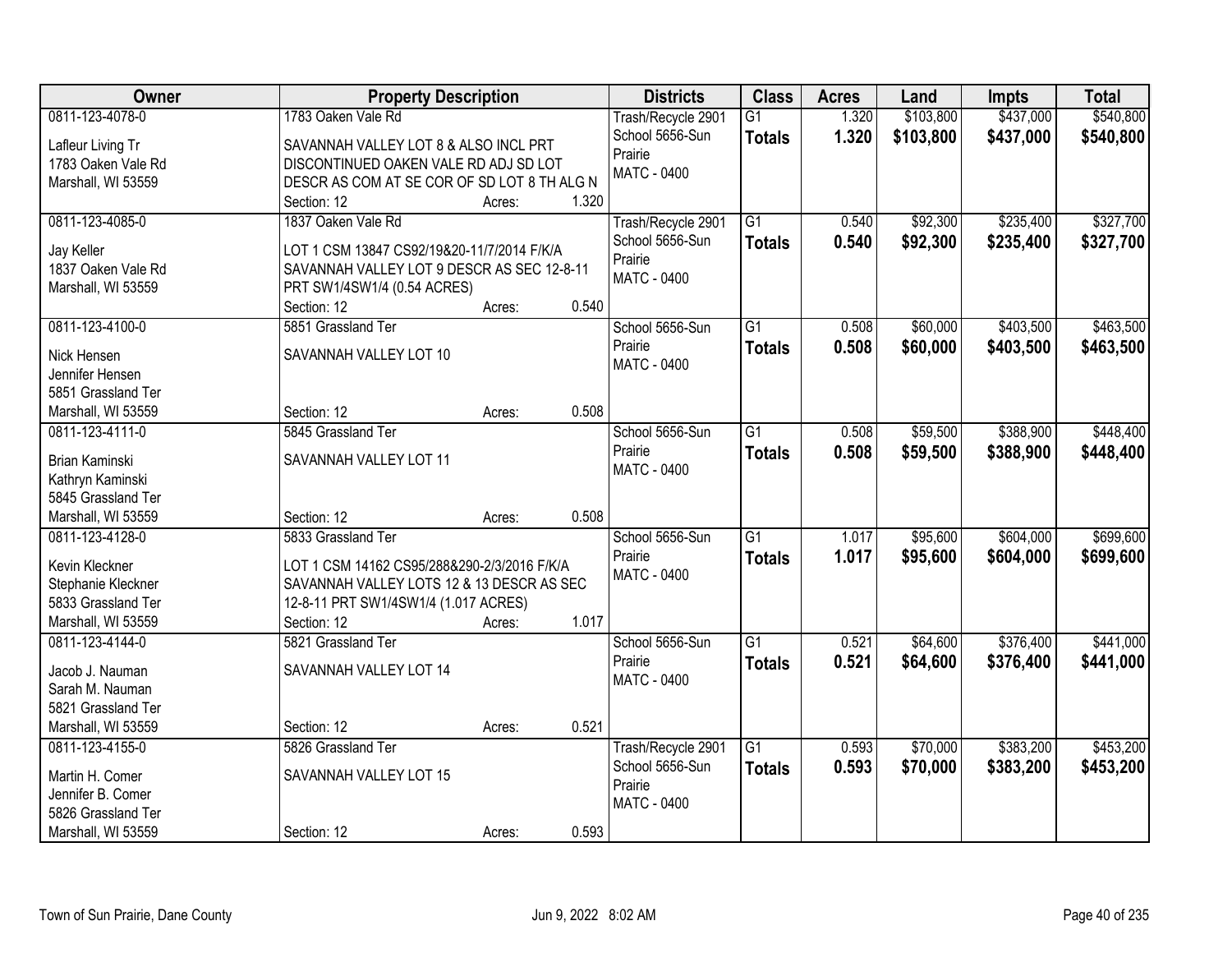| Owner                                                                                             | <b>Property Description</b>                                                                                                                                          |        |       | <b>Districts</b>                                                | <b>Class</b>                     | <b>Acres</b>   | Land                 | <b>Impts</b>           | <b>Total</b>           |
|---------------------------------------------------------------------------------------------------|----------------------------------------------------------------------------------------------------------------------------------------------------------------------|--------|-------|-----------------------------------------------------------------|----------------------------------|----------------|----------------------|------------------------|------------------------|
| 0811-123-4166-0<br>Todd M. O'Connor<br>Tanya L. O'Connor<br>5838 Grassland Ter                    | 5838 Grassland Ter<br>SAVANNAH VALLEY LOT 16                                                                                                                         |        |       | Trash/Recycle 2901<br>School 5656-Sun<br>Prairie<br>MATC - 0400 | $\overline{G1}$<br><b>Totals</b> | 0.575<br>0.575 | \$87,700<br>\$87,700 | \$354,300<br>\$354,300 | \$442,000<br>\$442,000 |
| Marshall, WI 53559                                                                                | Section: 12                                                                                                                                                          | Acres: | 0.575 |                                                                 |                                  |                |                      |                        |                        |
| 0811-123-4177-0<br>Chad D. Kavanaugh<br>Alison S. Kavanaugh<br>5848 Grassland Ter                 | 5848 Grassland Ter<br>SAVANNAH VALLEY LOT 17                                                                                                                         |        |       | Trash/Recycle 2901<br>School 5656-Sun<br>Prairie<br>MATC - 0400 | $\overline{G1}$<br><b>Totals</b> | 0.603<br>0.603 | \$66,400<br>\$66,400 | \$394,600<br>\$394,600 | \$461,000<br>\$461,000 |
| Marshall, WI 53559                                                                                | Section: 12                                                                                                                                                          | Acres: | 0.603 |                                                                 |                                  |                |                      |                        |                        |
| 0811-123-4188-0<br>Brian S. Waszczyk<br>Erin H. Waszczyk<br>1810 Oaken Vale Rd                    | 1810 Oaken Vale Rd<br>SAVANNAH VALLEY LOT 18                                                                                                                         |        |       | Trash/Recycle 2901<br>School 5656-Sun<br>Prairie<br>MATC - 0400 | G1<br><b>Totals</b>              | 0.754<br>0.754 | \$69,700<br>\$69,700 | \$438,100<br>\$438,100 | \$507,800<br>\$507,800 |
| Marshall, WI 53559                                                                                | Section: 12                                                                                                                                                          | Acres: | 0.754 |                                                                 |                                  |                |                      |                        |                        |
| 0811-123-4199-0<br>Tyler J. Sanborn<br>Kayla M. Sanborn<br>1808 Yelk Rd                           | 1808 Yelk Rd<br>SAVANNAH VALLEY LOT 19                                                                                                                               |        |       | Trash/Recycle 2901<br>School 5656-Sun<br>Prairie<br>MATC - 0400 | $\overline{G1}$<br><b>Totals</b> | 0.782<br>0.782 | \$70,300<br>\$70,300 | \$364,900<br>\$364,900 | \$435,200<br>\$435,200 |
| Marshall, WI 53559                                                                                | Section: 12                                                                                                                                                          | Acres: | 0.782 |                                                                 |                                  |                |                      |                        |                        |
| 0811-123-4210-0<br>Josiah Burke<br>5815 Fox Tail Rd<br>Marshall, WI 53559                         | 5815 Fox Tail Rd<br>SAVANNAH VALLEY LOT 20                                                                                                                           |        |       | Trash/Recycle 2901<br>School 5656-Sun<br>Prairie<br>MATC - 0400 | $\overline{G1}$<br><b>Totals</b> | 0.746<br>0.746 | \$92,700<br>\$92,700 | \$446,300<br>\$446,300 | \$539,000<br>\$539,000 |
|                                                                                                   | Section: 12                                                                                                                                                          | Acres: | 0.746 |                                                                 |                                  |                |                      |                        |                        |
| 0811-123-4221-0<br>Joshua L. Bindl<br>Misty R. Bindl<br>5821 Fox Tail Rd                          | 5821 Fox Tail Rd<br>SAVANNAH VALLEY LOT 21                                                                                                                           |        |       | Trash/Recycle 2901<br>School 5656-Sun<br>Prairie<br>MATC - 0400 | $\overline{G1}$<br><b>Totals</b> | 0.731<br>0.731 | \$85,000<br>\$85,000 | \$414,700<br>\$414,700 | \$499,700<br>\$499,700 |
| Marshall, WI 53559                                                                                | Section: 12                                                                                                                                                          | Acres: | 0.731 |                                                                 |                                  |                |                      |                        |                        |
| 0811-123-4232-0<br>David A. Polyak<br>Sarah E. Polyak<br>1784 Oaken Vale Rd<br>Marshall, WI 53559 | 1784 Oaken Vale Rd<br>SAVANNAH VALLEY LOT 22 & ALSO INCL PRT<br>DISCONTINUED OAKEN VALE RD ADJ SD LOT<br>DESCR AS COM AT NE COR OF SD LOT 22 TH ALG S<br>Section: 12 | Acres: | 0.000 | Trash/Recycle 2901<br>School 5656-Sun<br>Prairie<br>MATC - 0400 | $\overline{G1}$<br><b>Totals</b> | 0.923<br>0.923 | \$97,900<br>\$97,900 | \$455,700<br>\$455,700 | \$553,600<br>\$553,600 |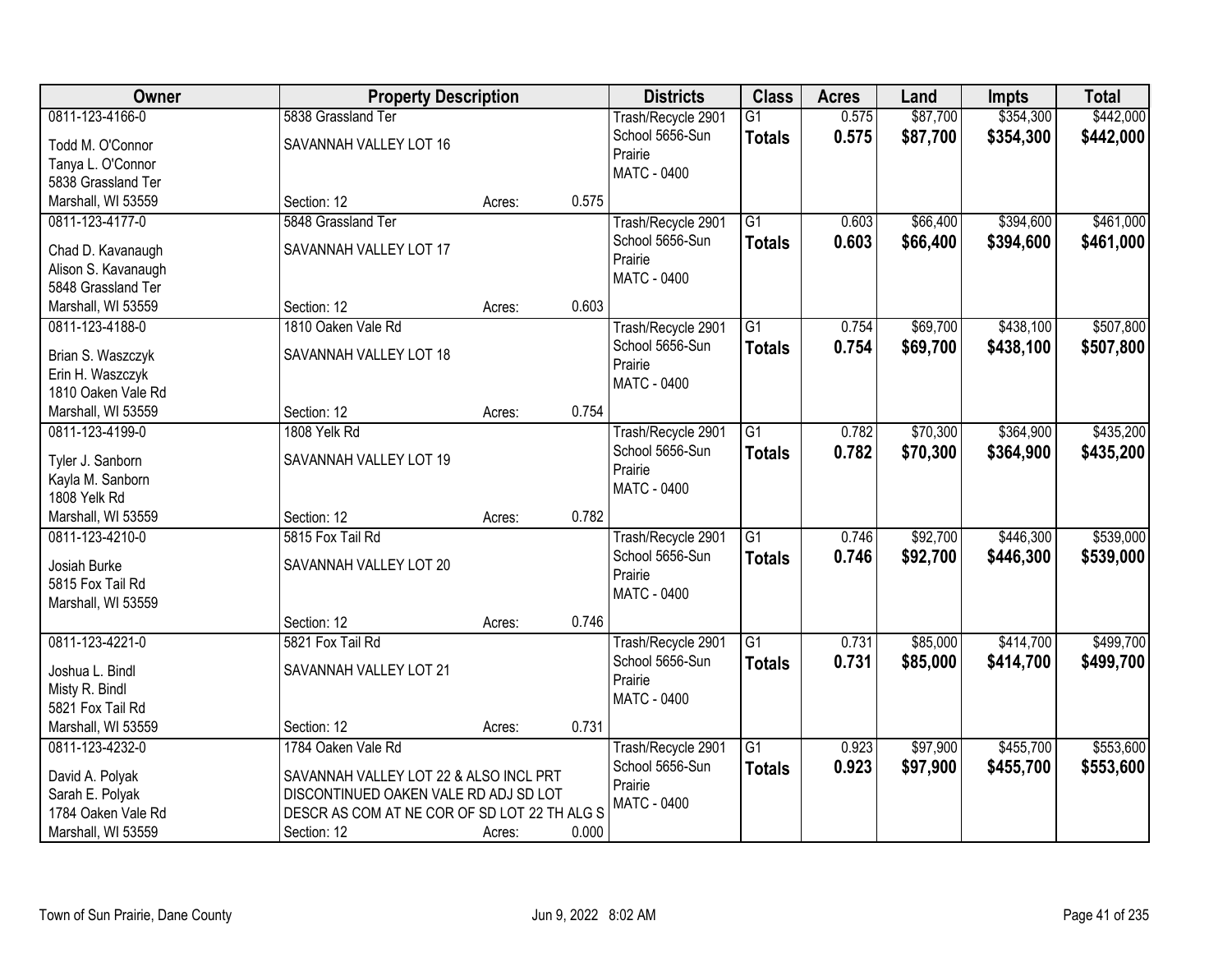| <b>Owner</b>                                                                    | <b>Property Description</b>                     |        |       | <b>Districts</b>   | <b>Class</b>    | <b>Acres</b> | Land      | <b>Impts</b>    | <b>Total</b> |
|---------------------------------------------------------------------------------|-------------------------------------------------|--------|-------|--------------------|-----------------|--------------|-----------|-----------------|--------------|
| 0811-123-4243-0                                                                 | 5818 Fox Tail Rd                                |        |       | School 5656-Sun    | $\overline{G1}$ | 0.827        | \$95,100  | \$399,800       | \$494,900    |
| Mitchell L. Underwood                                                           | SAVANNAH VALLEY LOT 23                          |        |       | Prairie            | <b>Totals</b>   | 0.827        | \$95,100  | \$399,800       | \$494,900    |
| Jennifer K. Underwood                                                           |                                                 |        |       | <b>MATC - 0400</b> |                 |              |           |                 |              |
| 5818 Fox Tail Dr                                                                |                                                 |        |       |                    |                 |              |           |                 |              |
| Marshall, WI 53559                                                              | Section: 12                                     | Acres: | 0.826 |                    |                 |              |           |                 |              |
| 0811-123-4254-0                                                                 | 5812 Fox Tail Rd                                |        |       | Trash/Recycle 2901 | $\overline{G1}$ | 0.842        | \$116,500 | \$578,000       | \$694,500    |
| <b>Sellin Living Trust</b>                                                      | SAVANNAH VALLEY LOT 24                          |        |       | School 5656-Sun    | <b>Totals</b>   | 0.842        | \$116,500 | \$578,000       | \$694,500    |
| 5812 Fox Tail Rd                                                                |                                                 |        |       | Prairie            |                 |              |           |                 |              |
| Marshall, WI 53559                                                              |                                                 |        |       | <b>MATC - 0400</b> |                 |              |           |                 |              |
|                                                                                 | Section: 12                                     | Acres: | 0.841 |                    |                 |              |           |                 |              |
| 0811-123-4271-0                                                                 | a/W Lots 1-30                                   |        |       | School 5656-Sun    |                 |              |           |                 |              |
| Savannah Valley Owners Association In   SAVANNAH VALLEY OUTLOT 1 (ASSESSED WITH |                                                 |        |       | Prairie            | <b>Totals</b>   |              |           |                 |              |
| 2970 Chapel Valley Rd 104                                                       | LOTS 1 - 30)                                    |        |       | MATC - 0400        |                 |              |           |                 |              |
| Madison, WI 53711                                                               |                                                 |        |       |                    |                 |              |           |                 |              |
|                                                                                 | Section: 12                                     | Acres: | 1.848 |                    |                 |              |           |                 |              |
| 0811-123-4282-0                                                                 | a/W Lots 1-30                                   |        |       | School 5656-Sun    |                 |              |           |                 |              |
| Savannah Valley Owners Association In   SAVANNAH VALLEY OUTLOT 2 (ASSESSED WITH |                                                 |        |       | Prairie            | <b>Totals</b>   |              |           |                 |              |
| 2970 Chapel Valley Rd 104                                                       | LOTS 1 - 30)                                    |        |       | MATC - 0400        |                 |              |           |                 |              |
| Madison, WI 53711                                                               |                                                 |        |       |                    |                 |              |           |                 |              |
|                                                                                 | Section: 12                                     | Acres: | 0.774 |                    |                 |              |           |                 |              |
| 0811-123-8001-0                                                                 | 1746 State Highway 19                           |        |       | Trash/Recycle 2901 | $\overline{G4}$ | 13.694       | \$2,400   | $\overline{50}$ | \$2,400      |
| Schuster Family Tr, Antoinette F                                                | SEC 12-8-11 E1/2 NE1/4 SW1/4 EXC TO DOT IN DOC  |        |       | School 5656-Sun    | G7              | 2.000        | \$65,000  | \$122,300       | \$187,300    |
| Schuster Survivor's Tr, Eugene G                                                | 3135486 EXC DOC 5801360                         |        |       | Prairie            | <b>Totals</b>   | 15.694       | \$67,400  | \$122,300       | \$189,700    |
| 1139 Fitness run                                                                |                                                 |        |       | MATC - 0400        |                 |              |           |                 |              |
| Sun Prairie, WI 53590                                                           | Section: 12                                     | Acres: | 0.000 |                    |                 |              |           |                 |              |
| 0811-123-8010-0                                                                 | State Highway 19                                |        |       | School 5656-Sun    | $\overline{G4}$ | 7.708        | \$1,700   | $\overline{60}$ | \$1,700      |
| Mis Real Estate, Inc                                                            | SEC 12-8-11 PRT E1/2 SW1/4 DESC IN DOC 5801360  |        |       | Prairie            | <b>Totals</b>   | 7.708        | \$1,700   | \$0             | \$1,700      |
| 1500 W Main St                                                                  | AS BEG INT C/L HWY 19 & W LN NE1/4 SW1/4 TH S   |        |       | <b>MATC - 0400</b> |                 |              |           |                 |              |
| Sun Prairie, WI 53590                                                           | ALG SD W LN TO SW COR SD NE1/4 SW1/4 TH E ALG   |        |       |                    |                 |              |           |                 |              |
|                                                                                 | Section: 12                                     | Acres: | 0.000 |                    |                 |              |           |                 |              |
| 0811-123-8020-0                                                                 | <b>Tennant Rd</b>                               |        |       | School 5656-Sun    | $\overline{G4}$ | 5.041        | \$800     | $\overline{50}$ | \$800        |
| Mjs Real Estate, Inc                                                            | SEC 12-8-11 PRT SE1/4 SW1/4 DESC IN DOC 5801360 |        |       | Prairie            | <b>Totals</b>   | 5.041        | \$800     | \$0             | \$800        |
| 1500 W Main St                                                                  | AS BEG NE COR SD SE1/4 SW1/4 TH S 338.58 FT TH  |        |       | <b>MATC - 0400</b> |                 |              |           |                 |              |
| Sun Prairie, WI 53590                                                           | W 643.5 FT TH N 338.58 FT TH E 643.5 FT TO POB  |        |       |                    |                 |              |           |                 |              |
|                                                                                 | Section: 12                                     | Acres: | 0.000 |                    |                 |              |           |                 |              |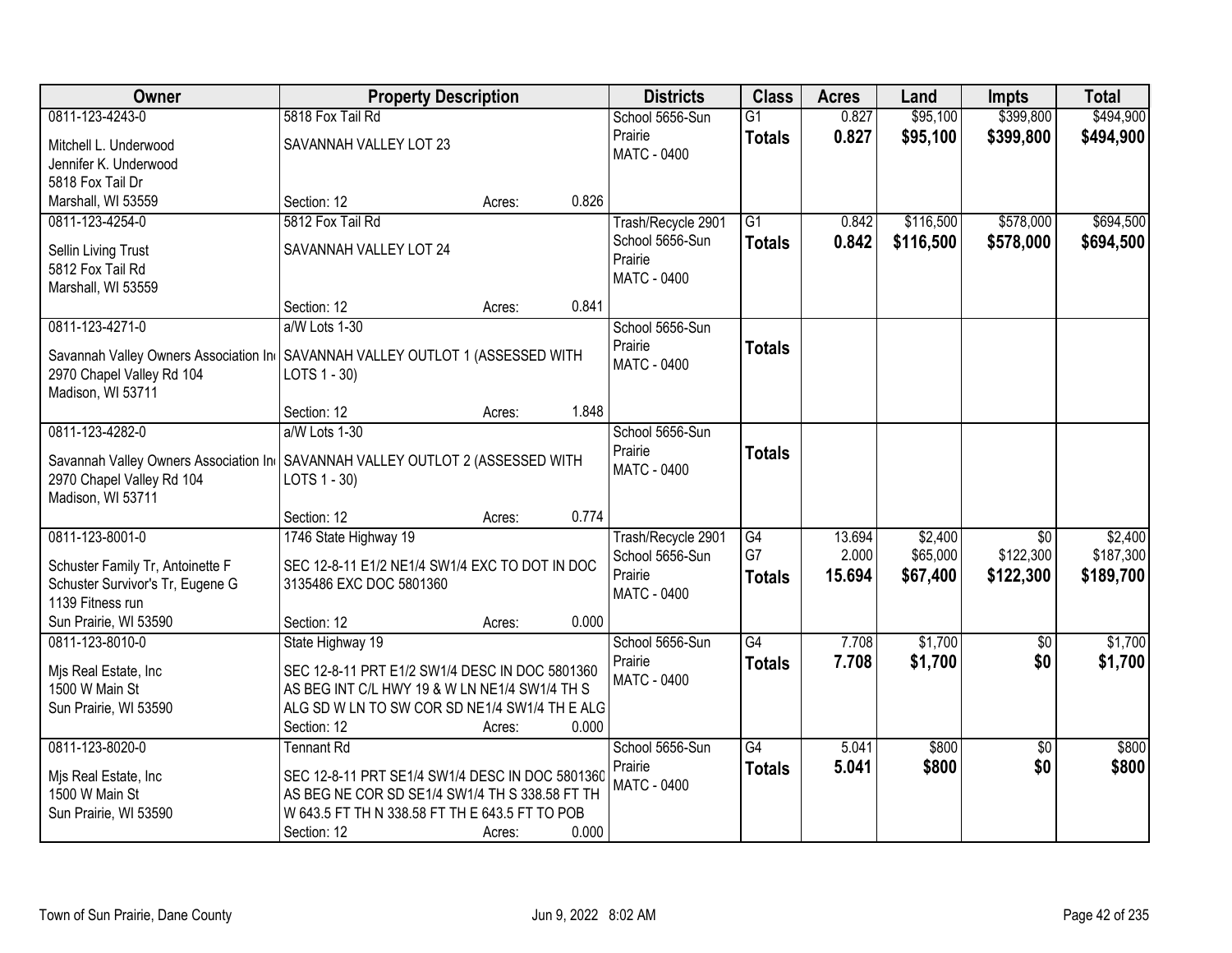| <b>Owner</b>                                                                                               | <b>Property Description</b>                                                                                                                                                                                                | <b>Districts</b>                                                                   | <b>Class</b>                                                          | <b>Acres</b>                                        | Land                                                             | Impts                                                        | <b>Total</b>                                                       |
|------------------------------------------------------------------------------------------------------------|----------------------------------------------------------------------------------------------------------------------------------------------------------------------------------------------------------------------------|------------------------------------------------------------------------------------|-----------------------------------------------------------------------|-----------------------------------------------------|------------------------------------------------------------------|--------------------------------------------------------------|--------------------------------------------------------------------|
| 0811-123-8030-0                                                                                            | 1746 State Highway 19                                                                                                                                                                                                      | Trash/Recycle 2901                                                                 | G4                                                                    | 2.244                                               | \$400                                                            | $\overline{50}$                                              | \$400                                                              |
| Mis Real Estate, Inc<br>1500 W Main St<br>Sun Prairie, WI 53590                                            | SEC 12-8-11 E1/2 NE1/4 SW1/4 LYG S HWY 19 EXC TO<br>DOT IN DOC 3135486                                                                                                                                                     | School 5656-Sun<br>Prairie<br><b>MATC - 0400</b>                                   | <b>Totals</b>                                                         | 2.244                                               | \$400                                                            | \$0                                                          | \$400                                                              |
|                                                                                                            | 0.000<br>Section: 12<br>Acres:                                                                                                                                                                                             |                                                                                    |                                                                       |                                                     |                                                                  |                                                              |                                                                    |
| 0811-123-8500-2<br>Statz Bros, Inc.<br>5875 County Highway Vv<br>Marshall, WI 53559                        | Twin Lane Rd<br>SEC 12-8-11 N1/4 NW1/4SW1/4 EXC TO DOT 3169922                                                                                                                                                             | School 5656-Sun<br>Prairie<br><b>MATC - 0400</b>                                   | $\overline{G4}$<br><b>Totals</b>                                      | 9.750<br>9.750                                      | \$1,700<br>\$1,700                                               | \$0<br>\$0                                                   | \$1,700<br>\$1,700                                                 |
| 0811-123-8661-8                                                                                            | 9.750<br>Section: 12<br>Acres:<br>5940 Twin Ln Rd                                                                                                                                                                          | Trash/Recycle 2901                                                                 | G1                                                                    | 2.180                                               | \$71,800                                                         | \$271,800                                                    | \$343,600                                                          |
| Lacey J. Smith<br>5940 Twin Lane Rd<br>Marshall, WI 53559                                                  | LOT 1 CSM 8980 CS50/127&128-7/27/98 DESCR AS<br>SEC 12-8-11 PRT NW1/4SW1/4 (2.18 ACRES) EXC TO<br>WI DOT IN DOC #3059999 FOR RD R/W TOG W/JT<br>2.180<br>Section: 12<br>Acres:                                             | School 5656-Sun<br>Prairie<br><b>MATC - 0400</b>                                   | <b>Totals</b>                                                         | 2.180                                               | \$71,800                                                         | \$271,800                                                    | \$343,600                                                          |
| 0811-123-8672-5                                                                                            | 5934 Twin Ln Rd                                                                                                                                                                                                            | Trash/Recycle 2901                                                                 | G1                                                                    | 2.130                                               | \$71,300                                                         | \$260,300                                                    | \$331,600                                                          |
| Clinton D. Badker<br>5934 Twin Lane Rd<br>Marshall, WI 53559                                               | LOT 2 CSM 8980 CS50/127&128-7/27/98 DESCR AS<br>SEC 12-8-11 PRT NW1/4SW1/4 (2.13 ACRES) EXC TO<br>WI DOT IN DOC #3059999 FOR RD R/W TOG W/JT<br>2.130<br>Section: 12<br>Acres:                                             | School 5656-Sun<br>Prairie<br><b>MATC - 0400</b>                                   | <b>Totals</b>                                                         | 2.130                                               | \$71,300                                                         | \$260,300                                                    | \$331,600                                                          |
| 0811-123-8683-2<br>Nathaniel Hahn<br>1834 State Highway 19<br>Marshall, WI 53559                           | 1834 State Highway 19<br>LOT 3 CSM 8980 CS50/127&128-7/27/98 DESCR AS<br>SEC 12-8-11 PRT NW1/4SW1/4 (1.19 ACRES) EXC TO<br>WI DOT IN DOC #3059999 FOR RD R/W SUBJ TO JR<br>1.190<br>Section: 12<br>Acres:                  | Trash/Recycle 2901<br>School 5656-Sun<br>Prairie<br><b>MATC - 0400</b>             | $\overline{G1}$<br><b>Totals</b>                                      | 1.190<br>1.190                                      | \$73,800<br>\$73,800                                             | \$172,000<br>\$172,000                                       | \$245,800<br>\$245,800                                             |
| 0811-123-8694-9<br>Chen Hsiang Su<br>3223 Hewitt Ave Apt 301<br>Silver Spring, MD 20906<br>0811-123-9000-5 | 1830 State Highway 19<br>LOT 4 CSM 8980 CS50/127&128-7/27/98 DESCR AS<br>SEC 12-8-11 PRT NW1/4SW1/4 EXC TO WI DOT IN<br>DOC #3059999 FOR RD R/W SUBJ TO JR DRIVEWAY<br>13.120<br>Section: 12<br>Acres:<br>State Highway 19 | Trash/Recycle 2901<br>School 5656-Sun<br>Prairie<br>MATC - 0400<br>School 5656-Sun | G1<br>G4<br>G <sub>5</sub><br>G <sub>5</sub> M<br><b>Totals</b><br>G4 | 2.000<br>5.820<br>4.490<br>0.810<br>13.120<br>4.680 | \$90,000<br>\$1,300<br>\$2,200<br>\$2,000<br>\$95,500<br>\$1,000 | \$83,300<br>\$0<br>\$0<br>\$0<br>\$83,300<br>$\overline{50}$ | \$173,300<br>\$1,300<br>\$2,200<br>\$2,000<br>\$178,800<br>\$1,000 |
| Mis Real Estate, Inc<br>1500 W Main St<br>Sun Prairie, WI 53590                                            | SEC 12-8-11 PRT W1/2 SW1/4 BEG C/L<br>MARSHALL-SUN PRAIRIE HWY 16 RODS (264 FT) W<br>OF E LN SD 1/21/4 TH S 40 RODS (660 FT) TH E 16<br>9.180<br>Section: 12<br>Acres:                                                     | Prairie<br><b>MATC - 0400</b>                                                      | G5M<br><b>Totals</b>                                                  | 4.500<br>9.180                                      | \$11,300<br>\$12,300                                             | \$0<br>\$0                                                   | \$11,300<br>\$12,300                                               |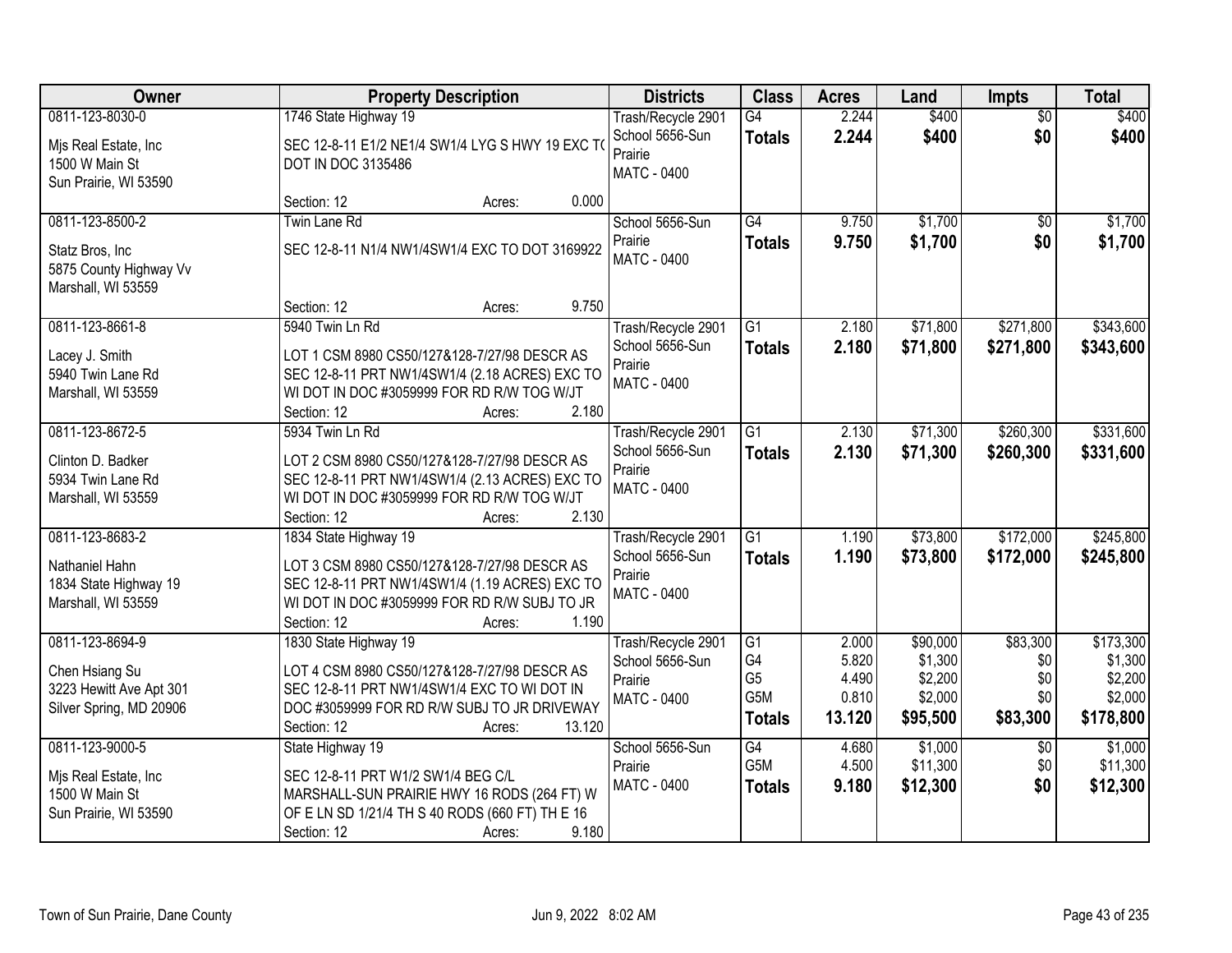| Owner                                                                                    | <b>Property Description</b>                                                                                   |                  | <b>Districts</b>                                 | <b>Class</b>                                 | <b>Acres</b>                       | Land                                     | <b>Impts</b>             | <b>Total</b>                             |
|------------------------------------------------------------------------------------------|---------------------------------------------------------------------------------------------------------------|------------------|--------------------------------------------------|----------------------------------------------|------------------------------------|------------------------------------------|--------------------------|------------------------------------------|
| 0811-123-9501-0                                                                          | State Highway 19                                                                                              |                  | School 5656-Sun                                  | G4                                           | 0.257                              | \$100                                    | $\overline{60}$          | \$100                                    |
| Schuster Family Tr, Antoinette F<br>Schuster Survivor's Tr, Eugene G<br>1139 Fitness run | SEC 12-8-11 N 338.6 FT SE1/4 SW1/4 EXC DOC<br>5801360                                                         |                  | Prairie<br><b>MATC - 0400</b>                    | <b>Totals</b>                                | 0.257                              | \$100                                    | \$0                      | \$100                                    |
| Sun Prairie, WI 53590                                                                    | Section: 12                                                                                                   | 0.000<br>Acres:  |                                                  |                                              |                                    |                                          |                          |                                          |
| 0811-123-9660-7<br>Mjs Real Estate, Inc<br>1500 W Main St<br>Sun Prairie, WI 53590       | <b>Tennant Rd</b><br>SEC 12-8-11 PRT SE1/4 SW1/4 S 30 ACRES EXC E<br>16.5 FT OF S 41.25 FT THF<br>Section: 12 | 30.000<br>Acres: | School 5656-Sun<br>Prairie<br><b>MATC - 0400</b> | G4<br>G <sub>5</sub><br>G5M<br><b>Totals</b> | 23.430<br>0.570<br>6.000<br>30.000 | \$5,100<br>\$300<br>\$15,000<br>\$20,400 | \$0<br>\$0<br>\$0<br>\$0 | \$5,100<br>\$300<br>\$15,000<br>\$20,400 |
| 0811-123-9875-8                                                                          | <b>Tennant Rd</b>                                                                                             |                  | School 5656-Sun                                  | G4                                           | 0.100                              | \$100                                    | \$0                      | \$100                                    |
| Madison Sand & Gravel Co Inc<br>5349 Norway Grove School Rd<br>Deforest, WI 53532        | SEC 12-8-11 PRT SE1/4SW1/4 E 16.5 FT OF S 41.24<br>FT THF                                                     |                  | Prairie<br><b>MATC - 0400</b>                    | <b>Totals</b>                                | 0.100                              | \$100                                    | \$0                      | \$100                                    |
|                                                                                          | Section: 12                                                                                                   | 0.100<br>Acres:  |                                                  |                                              |                                    |                                          |                          |                                          |
| 0811-124-0354-0<br>Spencer-Dobson Rev Tr, Richard D &                                    | 5882 Prospector Ln<br>DROVERS WOODS FIRST ADDITION LOT 54                                                     |                  | Trash/Recycle 2901<br>School 5656-Sun            | $\overline{G1}$<br><b>Totals</b>             | 1.759<br>1.759                     | \$101,000<br>\$101,000                   | \$253,400<br>\$253,400   | \$354,400<br>\$354,400                   |
| Candice a<br>5882 Prospector Ln                                                          |                                                                                                               |                  | Prairie<br>MATC - 0400                           |                                              |                                    |                                          |                          |                                          |
| Marshall, WI 53559                                                                       | Section: 12                                                                                                   | 1.759<br>Acres:  |                                                  |                                              |                                    |                                          |                          |                                          |
| 0811-124-0365-0<br>Darrell A. Miller<br>Heather A. Miller<br>5878 Prospector Ln          | 5878 Prospector Ln<br>DROVERS WOODS FIRST ADDITION LOT 55                                                     |                  | School 5656-Sun<br>Prairie<br>MATC - 0400        | $\overline{G1}$<br><b>Totals</b>             | 0.924<br>0.924                     | \$71,900<br>\$71,900                     | \$307,200<br>\$307,200   | \$379,100<br>\$379,100                   |
| Marshall, WI 53559                                                                       | Section: 12                                                                                                   | 0.924<br>Acres:  |                                                  |                                              |                                    |                                          |                          |                                          |
| 0811-124-0376-0<br>Brendan C. Omalley<br>Natasha R. Omalley<br>5870 Prospector Ln        | 5870 Prospector Ln<br>DROVERS WOODS FIRST ADDITION LOT 56                                                     |                  | School 5656-Sun<br>Prairie<br><b>MATC - 0400</b> | $\overline{G1}$<br><b>Totals</b>             | 0.920<br>0.920                     | \$71,600<br>\$71,600                     | \$288,200<br>\$288,200   | \$359,800<br>\$359,800                   |
| Marshall, WI 53559                                                                       | Section: 12                                                                                                   | 0.920<br>Acres:  |                                                  |                                              |                                    |                                          |                          |                                          |
| 0811-124-0387-0<br>Jeret M. Jenkins<br>Maria C. Jenkins                                  | 5862 Prospector Ln<br>DROVERS WOODS FIRST ADDITION LOT 57                                                     |                  | School 5656-Sun<br>Prairie<br>MATC - 0400        | $\overline{G1}$<br><b>Totals</b>             | 0.920<br>0.920                     | \$71,600<br>\$71,600                     | \$255,000<br>\$255,000   | \$326,600<br>\$326,600                   |
| 5862 Prospector Ln<br>Marshall, WI 53559                                                 | Section: 12                                                                                                   | 0.920<br>Acres:  |                                                  |                                              |                                    |                                          |                          |                                          |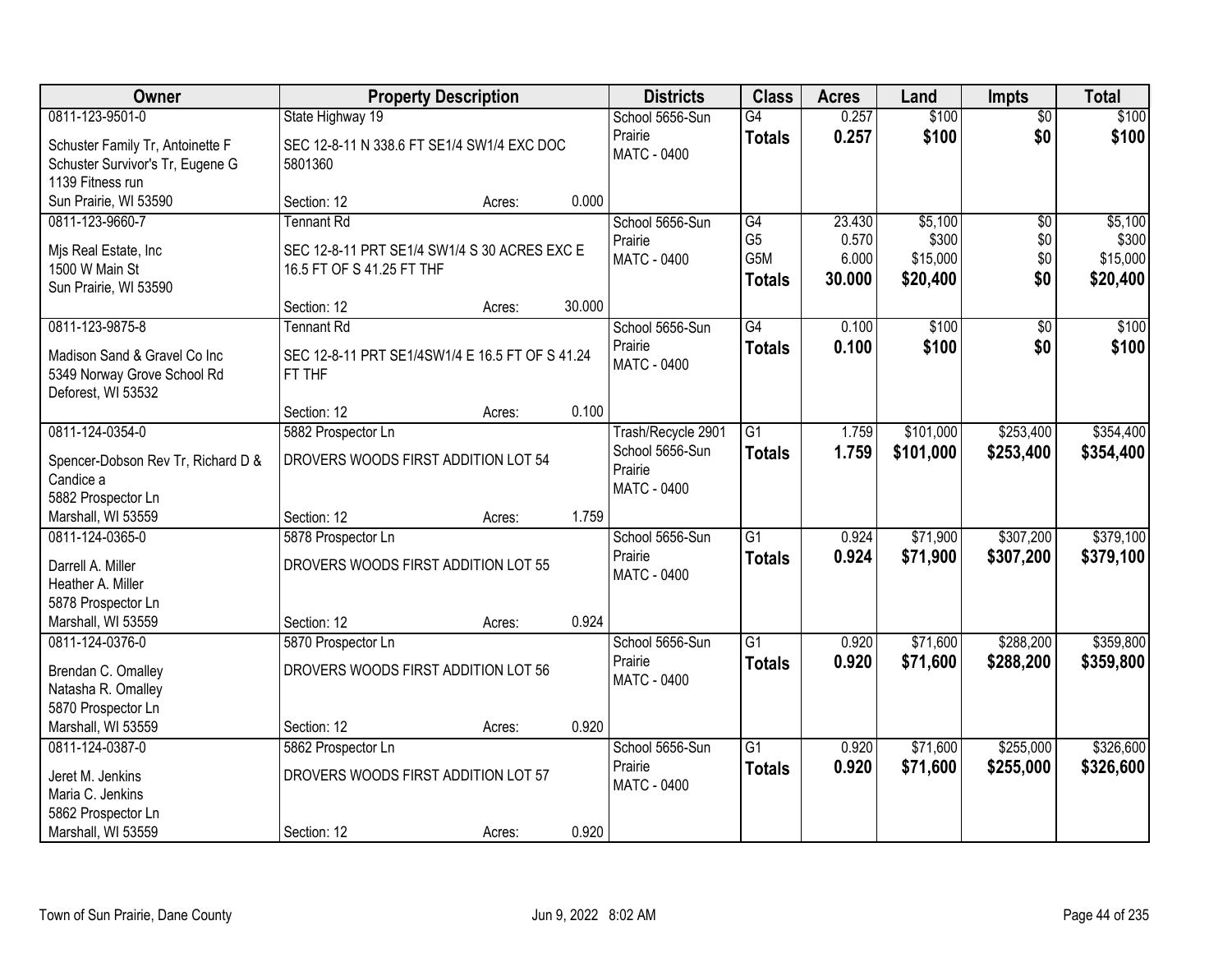| Owner                   | <b>Property Description</b>                 |        |       | <b>Districts</b>              | <b>Class</b>    | <b>Acres</b> | Land     | <b>Impts</b> | <b>Total</b> |
|-------------------------|---------------------------------------------|--------|-------|-------------------------------|-----------------|--------------|----------|--------------|--------------|
| 0811-124-0398-0         | 5854 Prospector Ln                          |        |       | School 5656-Sun               | $\overline{G1}$ | 0.920        | \$71,600 | \$361,600    | \$433,200    |
| Douglas E. Linder       | DROVERS WOODS FIRST ADDITION LOT 58         |        |       | Prairie                       | <b>Totals</b>   | 0.920        | \$71,600 | \$361,600    | \$433,200    |
| Laurie A. Linder        |                                             |        |       | <b>MATC - 0400</b>            |                 |              |          |              |              |
| 5854 Prospector Ln      |                                             |        |       |                               |                 |              |          |              |              |
| Marshall, WI 53559      | Section: 12                                 | Acres: | 0.920 |                               |                 |              |          |              |              |
| 0811-124-0409-0         | 5846 Prospector Ln                          |        |       | Trash/Recycle 2901            | $\overline{G1}$ | 0.920        | \$88,000 | \$261,400    | \$349,400    |
|                         |                                             |        |       | School 5656-Sun               | <b>Totals</b>   | 0.920        | \$88,000 | \$261,400    | \$349,400    |
| Christopher P. Davis    | DROVERS WOODS FIRST ADDITION LOT 59         |        |       | Prairie                       |                 |              |          |              |              |
| Irfida Meitasari        |                                             |        |       | MATC - 0400                   |                 |              |          |              |              |
| 5846 Prospector Ln      |                                             |        |       |                               |                 |              |          |              |              |
| Marshall, WI 53559      | Section: 12                                 | Acres: | 0.920 |                               |                 |              |          |              |              |
| 0811-124-6501-4         | 5883 Wagon Ln                               |        |       | Trash/Recycle 2901            | $\overline{G1}$ | 0.440        | \$46,200 | \$134,800    | \$181,000    |
| Salena Kindschuh        | DROVERS WOODS LOT 1 EXC 0.02 ACRES TO WI    |        |       | School 5656-Sun               | <b>Totals</b>   | 0.440        | \$46,200 | \$134,800    | \$181,000    |
| Jeffrey A. Kindschuh    | DOT FOR RD R/W IN DOC #3262241              |        |       | Prairie                       |                 |              |          |              |              |
| 5883 Wagon Ln           |                                             |        |       | MATC - 0400                   |                 |              |          |              |              |
| Marshall, WI 53559      | Section: 12                                 | Acres: | 0.440 |                               |                 |              |          |              |              |
| 0811-124-6512-1         | 5877 Wagon Ln                               |        |       | Trash/Recycle 2901            | $\overline{G1}$ | 0.450        | \$46,800 | \$194,000    | \$240,800    |
|                         |                                             |        |       | School 5656-Sun               | <b>Totals</b>   | 0.450        | \$46,800 | \$194,000    | \$240,800    |
| <b>Gregory Lovicott</b> | DROVERS WOODS LOT 2                         |        |       | Prairie                       |                 |              |          |              |              |
| Theresa Quamme          |                                             |        |       | <b>MATC - 0400</b>            |                 |              |          |              |              |
| 5877 Wagon Ln           |                                             |        | 0.450 |                               |                 |              |          |              |              |
| Marshall, WI 53559      | Section: 12                                 | Acres: |       |                               |                 |              |          |              |              |
| 0811-124-6523-8         | 5873 Wagon Ln                               |        |       | Trash/Recycle 2901            | $\overline{G1}$ | 0.490        | \$49,400 | \$152,200    | \$201,600    |
| Joseph G. Pometto       | DROVERS WOODS LOT 3                         |        |       | School 5656-Sun               | <b>Totals</b>   | 0.490        | \$49,400 | \$152,200    | \$201,600    |
| Ruth A. Pometto         |                                             |        |       | Prairie<br><b>MATC - 0400</b> |                 |              |          |              |              |
| 5873 Wagon Ln           |                                             |        |       |                               |                 |              |          |              |              |
| Marshall, WI 53559      | Section: 12                                 | Acres: | 0.490 |                               |                 |              |          |              |              |
| 0811-124-6534-5         | 5869 Wagon Ln                               |        |       | Trash/Recycle 2901            | $\overline{G1}$ | 0.300        | \$36,900 | \$165,400    | \$202,300    |
| Her Yang                | DROVERS WOODS LOT 4                         |        |       | School 5656-Sun               | <b>Totals</b>   | 0.300        | \$36,900 | \$165,400    | \$202,300    |
| Kaojoua Yang            |                                             |        |       | Prairie                       |                 |              |          |              |              |
| 5869 Wagon Ln           |                                             |        |       | MATC - 0400                   |                 |              |          |              |              |
| Marshall, WI 53559      | Section: 12                                 | Acres: | 0.300 |                               |                 |              |          |              |              |
| 0811-124-6545-2         | 5865 Wagon Ln                               |        |       | Trash/Recycle 2901            | $\overline{G1}$ | 0.490        | \$49,400 | \$186,400    | \$235,800    |
|                         |                                             |        |       | School 5656-Sun               | <b>Totals</b>   | 0.490        | \$49,400 | \$186,400    | \$235,800    |
| Jesse D. Niesen         | DROVERS WOODS ALL OF LOT 5 & PRT LOT 6 BEG  |        |       | Prairie                       |                 |              |          |              |              |
| Jennifer L. Niesen      | NLY COR LOT 6 TH S55DEG00'W 184.00 FT TH    |        |       | MATC - 0400                   |                 |              |          |              |              |
| 5865 Wagon Ln           | N56DEG49'46"E 185.13 FT TH ALG CRV TO R RAD |        |       |                               |                 |              |          |              |              |
| Marshall, WI 53559      | Section: 12                                 | Acres: | 0.490 |                               |                 |              |          |              |              |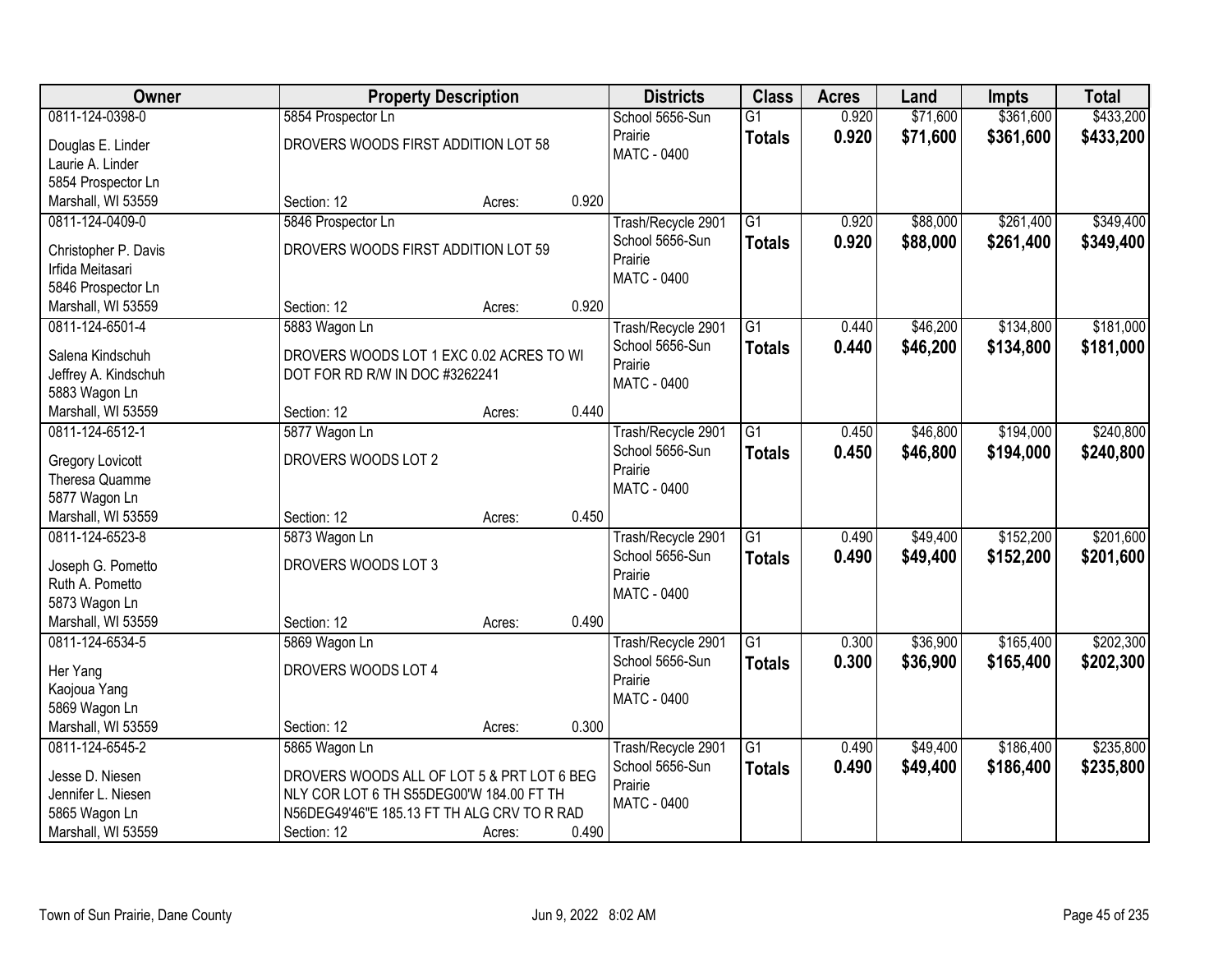| Owner                  | <b>Property Description</b>                |        |       | <b>Districts</b>   | <b>Class</b>    | <b>Acres</b> | Land     | <b>Impts</b> | <b>Total</b> |
|------------------------|--------------------------------------------|--------|-------|--------------------|-----------------|--------------|----------|--------------|--------------|
| 0811-124-6556-9        | 5855 Winchester Ave                        |        |       | Trash/Recycle 2901 | $\overline{G1}$ | 0.460        | \$47,500 | \$205,000    | \$252,500    |
| <b>Galen Perkins</b>   | DROVERS WOODS LOT 6 EXC BEG AT MOST NLY    |        |       | School 5656-Sun    | <b>Totals</b>   | 0.460        | \$47,500 | \$205,000    | \$252,500    |
| <b>Natalie Perkins</b> | COR OF SD LOT 6 TH S55DEG00'W 184.00 FT TH |        |       | Prairie            |                 |              |          |              |              |
| 5855 Winchester Ave    | N56DEG49'46"E 185.13 FT TH ON CRV TO R RAD |        |       | MATC - 0400        |                 |              |          |              |              |
| Marshall, WI 53559     | Section: 12                                | Acres: | 0.460 |                    |                 |              |          |              |              |
| 0811-124-6567-6        | 5853 Winchester Ave                        |        |       | Trash/Recycle 2901 | $\overline{G1}$ | 0.520        | \$50,600 | \$202,500    | \$253,100    |
|                        |                                            |        |       | School 5656-Sun    | <b>Totals</b>   | 0.520        | \$50,600 | \$202,500    | \$253,100    |
| Larry J. Sveda         | DROVERS WOODS LOT 7                        |        |       | Prairie            |                 |              |          |              |              |
| Susan L. Sveda         |                                            |        |       | MATC - 0400        |                 |              |          |              |              |
| 5853 Winchester Dr     |                                            |        |       |                    |                 |              |          |              |              |
| Marshall, WI 53559     | Section: 12                                | Acres: | 0.520 |                    |                 |              |          |              |              |
| 0811-124-6578-3        | 5847 Winchester Ave                        |        |       | Trash/Recycle 2901 | G1              | 0.500        | \$50,000 | \$166,500    | \$216,500    |
| Linda Madson           | DROVERS WOODS LOT 8                        |        |       | School 5656-Sun    | <b>Totals</b>   | 0.500        | \$50,000 | \$166,500    | \$216,500    |
| 5847 Winchester Ave    |                                            |        |       | Prairie            |                 |              |          |              |              |
| Marshall, WI 53559     |                                            |        |       | <b>MATC - 0400</b> |                 |              |          |              |              |
|                        | Section: 12                                | Acres: | 0.500 |                    |                 |              |          |              |              |
| 0811-124-6589-0        | 5841 Winchester Ave                        |        |       | Trash/Recycle 2901 | $\overline{G1}$ | 0.460        | \$47,500 | \$194,500    | \$242,000    |
|                        |                                            |        |       | School 5656-Sun    | <b>Totals</b>   | 0.460        | \$47,500 | \$194,500    | \$242,000    |
| Jonathan E. Andrae     | DROVERS WOODS LOT 9                        |        |       | Prairie            |                 |              |          |              |              |
| Marie Andrae           |                                            |        |       | MATC - 0400        |                 |              |          |              |              |
| 5841 Winchester Ave    |                                            |        |       |                    |                 |              |          |              |              |
| Marshall, WI 53559     | Section: 12                                | Acres: | 0.460 |                    |                 |              |          |              |              |
| 0811-124-6600-4        | 5835 Winchester Ave                        |        |       | Trash/Recycle 2901 | $\overline{G1}$ | 0.460        | \$47,500 | \$280,400    | \$327,900    |
| Young Living Tr        | DROVERS WOODS LOT 10                       |        |       | School 5656-Sun    | <b>Totals</b>   | 0.460        | \$47,500 | \$280,400    | \$327,900    |
| 5835 Winchester Ave    |                                            |        |       | Prairie            |                 |              |          |              |              |
| Marshall, WI 53559     |                                            |        |       | MATC - 0400        |                 |              |          |              |              |
|                        | Section: 12                                | Acres: | 0.460 |                    |                 |              |          |              |              |
| 0811-124-6611-1        | 5829 Winchester Ave                        |        |       | Trash/Recycle 2901 | $\overline{G1}$ | 0.460        | \$47,500 | \$157,500    | \$205,000    |
|                        |                                            |        |       | School 5656-Sun    | <b>Totals</b>   | 0.460        | \$47,500 | \$157,500    | \$205,000    |
| Amanda Thomas          | DROVERS WOODS LOT 11                       |        |       | Prairie            |                 |              |          |              |              |
| 5829 Winchester Ave    |                                            |        |       | MATC - 0400        |                 |              |          |              |              |
| Marshall, WI 53559     |                                            |        |       |                    |                 |              |          |              |              |
|                        | Section: 12                                | Acres: | 0.460 |                    |                 |              |          |              |              |
| 0811-124-6622-8        | 5821 Winchester Ave                        |        |       | Trash/Recycle 2901 | $\overline{G1}$ | 0.460        | \$47,500 | \$161,800    | \$209,300    |
| Steve P. Mcclelland    | DROVERS WOODS LOT 12                       |        |       | School 5656-Sun    | <b>Totals</b>   | 0.460        | \$47,500 | \$161,800    | \$209,300    |
| Dana L. Mcclelland     |                                            |        |       | Prairie            |                 |              |          |              |              |
| 5821 Winchester Ave    |                                            |        |       | MATC - 0400        |                 |              |          |              |              |
| Marshall, WI 53559     | Section: 12                                | Acres: | 0.460 |                    |                 |              |          |              |              |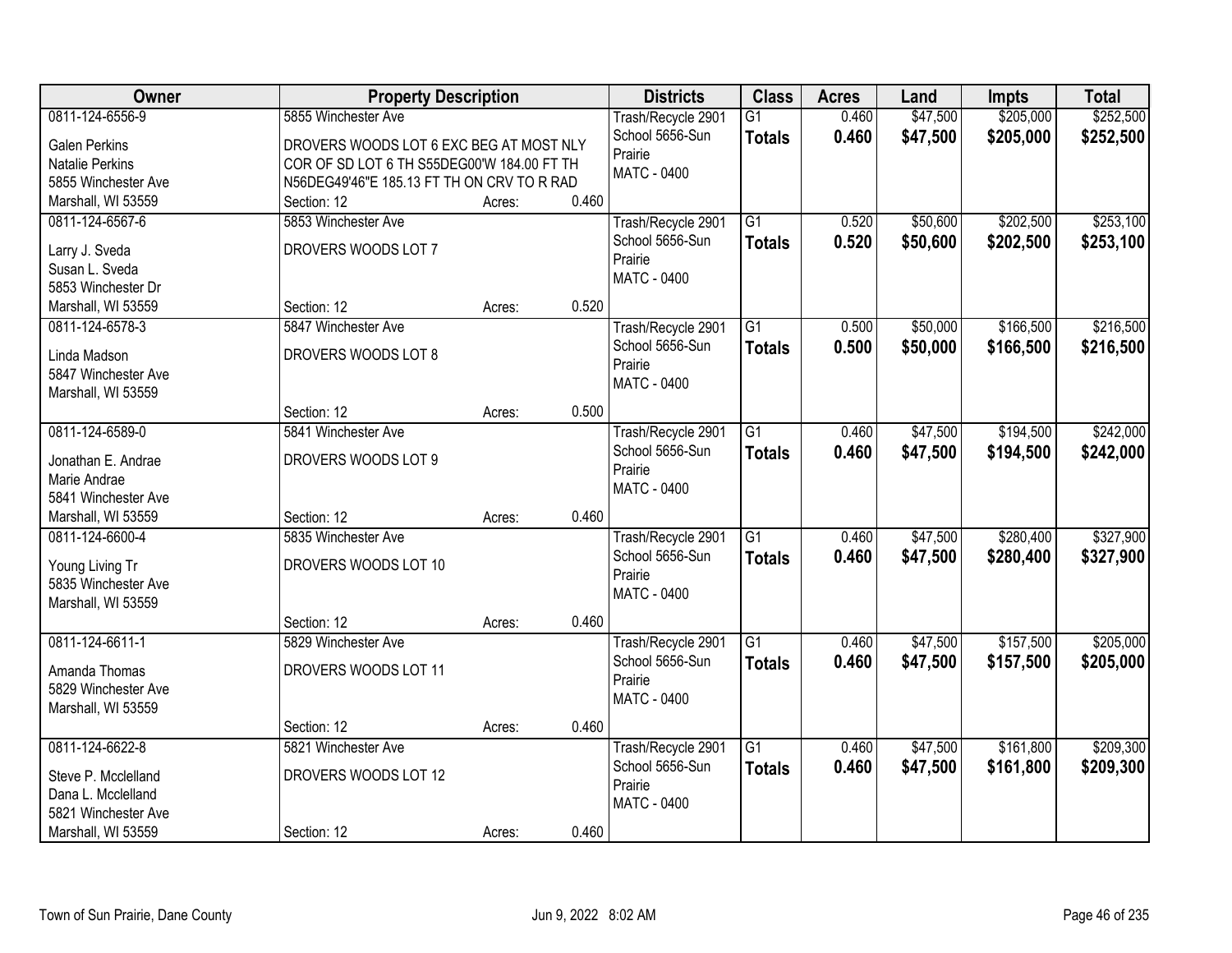| 0811-124-6633-5<br>\$193,700<br>\$239,900<br>5884 Wagon Ln<br>$\overline{G1}$<br>0.440<br>\$46,200<br>Trash/Recycle 2901<br>0.440<br>School 5656-Sun<br>\$46,200<br>\$193,700<br>\$239,900<br><b>Totals</b><br>Jeremy A. Verhulst<br>DROVERS WOODS LOT 13 EXC TO DOT IN DOC<br>Prairie<br>Erin E. Verhulst<br>3199471<br><b>MATC - 0400</b><br>5884 Wagon Ln<br>Marshall, WI 53559<br>0.440<br>Section: 12<br>Acres:<br>$\overline{G1}$<br>\$175,900<br>0811-124-6644-2<br>5878 Wagon Ln<br>Trash/Recycle 2901<br>0.530<br>\$50,900<br>0.530<br>\$50,900<br>\$175,900<br>\$226,800<br>School 5656-Sun<br><b>Totals</b><br>DROVERS WOODS LOT 14<br>Loyde E. Childs<br>Prairie<br>Sharon L. Childs<br>MATC - 0400<br>5878 Wagon Ln<br>0.530<br>Section: 12<br>Marshall, WI 53559<br>Acres:<br>\$174,100<br>0811-124-6655-9<br>5872 Wagon Ln<br>G1<br>0.440<br>\$46,200<br>Trash/Recycle 2901<br>School 5656-Sun<br>\$46,200<br>\$174,100<br>0.440<br><b>Totals</b><br>DROVERS WOODS LOT 15<br>Joseph D. Spair<br>Prairie<br>Christine E. Spair<br><b>MATC - 0400</b><br>5872 Wagon Ln<br>0.440<br>Marshall, WI 53559<br>Section: 12<br>Acres:<br>5859 Winchester Ave<br>$\overline{G1}$<br>0.520<br>\$50,600<br>\$297,700<br>0811-124-6666-6<br>Trash/Recycle 2901<br>School 5656-Sun<br>0.520<br>\$50,600<br>\$297,700<br>\$348,300<br><b>Totals</b><br>DROVERS WOODS LOT 16<br>Andrew Fenton<br>Prairie<br>Kate Fenton-Horrocks<br><b>MATC - 0400</b><br>5859 Winchester Ave<br>0.520<br>Section: 12<br>Marshall, WI 53559<br>Acres:<br>$\overline{G1}$<br>\$179,000<br>0.550<br>\$51,500<br>0811-124-6677-3<br>5873 Winchester Ave<br>Trash/Recycle 2901<br>School 5656-Sun<br>0.550<br>\$51,500<br>\$179,000<br>\$230,500<br><b>Totals</b><br>DROVERS WOODS LOT 17<br>Timothy M. Conley<br>Prairie<br>Laura L. Conley<br>MATC - 0400<br>5873 Winchester Ave<br>Marshall, WI 53559<br>0.550<br>Section: 12<br>Acres:<br>$\overline{G1}$<br>\$198,400<br>0811-124-6688-0<br>0.520<br>\$50,600<br>5879 Winchester Ave<br>Trash/Recycle 2901<br>School 5656-Sun<br>0.520<br>\$50,600<br>\$198,400<br><b>Totals</b><br>DROVERS WOODS LOT 18<br>Curtis L. Jacobsen<br>Prairie<br>Monica M. Jacobsen<br><b>MATC - 0400</b><br>5879 Winchester Ave<br>0.520<br>Marshall, WI 53559<br>Section: 12<br>Acres:<br>\$170,800<br>$\overline{G1}$<br>\$50,000<br>0811-124-6699-7<br>5881 Winchester Ave<br>Trash/Recycle 2901<br>0.500<br>School 5656-Sun<br>0.500<br>\$50,000<br>\$170,800<br>\$220,800<br><b>Totals</b><br>Benjamin F. Wilson<br>DROVERS WOODS LOT 19 EXC 0.03 ACRES TO WI<br>Prairie<br>Donna C. Wilson<br>DOT IN DOC #3085207 | Owner | <b>Property Description</b> |  | <b>Districts</b>   | <b>Class</b> | <b>Acres</b> | Land | <b>Impts</b> | <b>Total</b> |
|--------------------------------------------------------------------------------------------------------------------------------------------------------------------------------------------------------------------------------------------------------------------------------------------------------------------------------------------------------------------------------------------------------------------------------------------------------------------------------------------------------------------------------------------------------------------------------------------------------------------------------------------------------------------------------------------------------------------------------------------------------------------------------------------------------------------------------------------------------------------------------------------------------------------------------------------------------------------------------------------------------------------------------------------------------------------------------------------------------------------------------------------------------------------------------------------------------------------------------------------------------------------------------------------------------------------------------------------------------------------------------------------------------------------------------------------------------------------------------------------------------------------------------------------------------------------------------------------------------------------------------------------------------------------------------------------------------------------------------------------------------------------------------------------------------------------------------------------------------------------------------------------------------------------------------------------------------------------------------------------------------------------------------------------------------------------------------------------------------------------------------------------------------------------------------------------------------------------------------------------------------------------------------------------------------------------------------------------------------------------------------------------------------------------------------------------------------------------------------------------------------------------------------------------------------------------------------------------------------------------------------------|-------|-----------------------------|--|--------------------|--------------|--------------|------|--------------|--------------|
|                                                                                                                                                                                                                                                                                                                                                                                                                                                                                                                                                                                                                                                                                                                                                                                                                                                                                                                                                                                                                                                                                                                                                                                                                                                                                                                                                                                                                                                                                                                                                                                                                                                                                                                                                                                                                                                                                                                                                                                                                                                                                                                                                                                                                                                                                                                                                                                                                                                                                                                                                                                                                                      |       |                             |  |                    |              |              |      |              |              |
|                                                                                                                                                                                                                                                                                                                                                                                                                                                                                                                                                                                                                                                                                                                                                                                                                                                                                                                                                                                                                                                                                                                                                                                                                                                                                                                                                                                                                                                                                                                                                                                                                                                                                                                                                                                                                                                                                                                                                                                                                                                                                                                                                                                                                                                                                                                                                                                                                                                                                                                                                                                                                                      |       |                             |  |                    |              |              |      |              |              |
|                                                                                                                                                                                                                                                                                                                                                                                                                                                                                                                                                                                                                                                                                                                                                                                                                                                                                                                                                                                                                                                                                                                                                                                                                                                                                                                                                                                                                                                                                                                                                                                                                                                                                                                                                                                                                                                                                                                                                                                                                                                                                                                                                                                                                                                                                                                                                                                                                                                                                                                                                                                                                                      |       |                             |  |                    |              |              |      |              |              |
|                                                                                                                                                                                                                                                                                                                                                                                                                                                                                                                                                                                                                                                                                                                                                                                                                                                                                                                                                                                                                                                                                                                                                                                                                                                                                                                                                                                                                                                                                                                                                                                                                                                                                                                                                                                                                                                                                                                                                                                                                                                                                                                                                                                                                                                                                                                                                                                                                                                                                                                                                                                                                                      |       |                             |  |                    |              |              |      |              |              |
| \$226,800                                                                                                                                                                                                                                                                                                                                                                                                                                                                                                                                                                                                                                                                                                                                                                                                                                                                                                                                                                                                                                                                                                                                                                                                                                                                                                                                                                                                                                                                                                                                                                                                                                                                                                                                                                                                                                                                                                                                                                                                                                                                                                                                                                                                                                                                                                                                                                                                                                                                                                                                                                                                                            |       |                             |  |                    |              |              |      |              |              |
| \$220,300<br>\$220,300<br>\$348,300<br>\$230,500<br>\$249,000<br>\$249,000<br>\$220,800                                                                                                                                                                                                                                                                                                                                                                                                                                                                                                                                                                                                                                                                                                                                                                                                                                                                                                                                                                                                                                                                                                                                                                                                                                                                                                                                                                                                                                                                                                                                                                                                                                                                                                                                                                                                                                                                                                                                                                                                                                                                                                                                                                                                                                                                                                                                                                                                                                                                                                                                              |       |                             |  |                    |              |              |      |              |              |
|                                                                                                                                                                                                                                                                                                                                                                                                                                                                                                                                                                                                                                                                                                                                                                                                                                                                                                                                                                                                                                                                                                                                                                                                                                                                                                                                                                                                                                                                                                                                                                                                                                                                                                                                                                                                                                                                                                                                                                                                                                                                                                                                                                                                                                                                                                                                                                                                                                                                                                                                                                                                                                      |       |                             |  |                    |              |              |      |              |              |
|                                                                                                                                                                                                                                                                                                                                                                                                                                                                                                                                                                                                                                                                                                                                                                                                                                                                                                                                                                                                                                                                                                                                                                                                                                                                                                                                                                                                                                                                                                                                                                                                                                                                                                                                                                                                                                                                                                                                                                                                                                                                                                                                                                                                                                                                                                                                                                                                                                                                                                                                                                                                                                      |       |                             |  |                    |              |              |      |              |              |
|                                                                                                                                                                                                                                                                                                                                                                                                                                                                                                                                                                                                                                                                                                                                                                                                                                                                                                                                                                                                                                                                                                                                                                                                                                                                                                                                                                                                                                                                                                                                                                                                                                                                                                                                                                                                                                                                                                                                                                                                                                                                                                                                                                                                                                                                                                                                                                                                                                                                                                                                                                                                                                      |       |                             |  |                    |              |              |      |              |              |
|                                                                                                                                                                                                                                                                                                                                                                                                                                                                                                                                                                                                                                                                                                                                                                                                                                                                                                                                                                                                                                                                                                                                                                                                                                                                                                                                                                                                                                                                                                                                                                                                                                                                                                                                                                                                                                                                                                                                                                                                                                                                                                                                                                                                                                                                                                                                                                                                                                                                                                                                                                                                                                      |       |                             |  |                    |              |              |      |              |              |
|                                                                                                                                                                                                                                                                                                                                                                                                                                                                                                                                                                                                                                                                                                                                                                                                                                                                                                                                                                                                                                                                                                                                                                                                                                                                                                                                                                                                                                                                                                                                                                                                                                                                                                                                                                                                                                                                                                                                                                                                                                                                                                                                                                                                                                                                                                                                                                                                                                                                                                                                                                                                                                      |       |                             |  |                    |              |              |      |              |              |
|                                                                                                                                                                                                                                                                                                                                                                                                                                                                                                                                                                                                                                                                                                                                                                                                                                                                                                                                                                                                                                                                                                                                                                                                                                                                                                                                                                                                                                                                                                                                                                                                                                                                                                                                                                                                                                                                                                                                                                                                                                                                                                                                                                                                                                                                                                                                                                                                                                                                                                                                                                                                                                      |       |                             |  |                    |              |              |      |              |              |
|                                                                                                                                                                                                                                                                                                                                                                                                                                                                                                                                                                                                                                                                                                                                                                                                                                                                                                                                                                                                                                                                                                                                                                                                                                                                                                                                                                                                                                                                                                                                                                                                                                                                                                                                                                                                                                                                                                                                                                                                                                                                                                                                                                                                                                                                                                                                                                                                                                                                                                                                                                                                                                      |       |                             |  |                    |              |              |      |              |              |
|                                                                                                                                                                                                                                                                                                                                                                                                                                                                                                                                                                                                                                                                                                                                                                                                                                                                                                                                                                                                                                                                                                                                                                                                                                                                                                                                                                                                                                                                                                                                                                                                                                                                                                                                                                                                                                                                                                                                                                                                                                                                                                                                                                                                                                                                                                                                                                                                                                                                                                                                                                                                                                      |       |                             |  |                    |              |              |      |              |              |
|                                                                                                                                                                                                                                                                                                                                                                                                                                                                                                                                                                                                                                                                                                                                                                                                                                                                                                                                                                                                                                                                                                                                                                                                                                                                                                                                                                                                                                                                                                                                                                                                                                                                                                                                                                                                                                                                                                                                                                                                                                                                                                                                                                                                                                                                                                                                                                                                                                                                                                                                                                                                                                      |       |                             |  |                    |              |              |      |              |              |
|                                                                                                                                                                                                                                                                                                                                                                                                                                                                                                                                                                                                                                                                                                                                                                                                                                                                                                                                                                                                                                                                                                                                                                                                                                                                                                                                                                                                                                                                                                                                                                                                                                                                                                                                                                                                                                                                                                                                                                                                                                                                                                                                                                                                                                                                                                                                                                                                                                                                                                                                                                                                                                      |       |                             |  |                    |              |              |      |              |              |
|                                                                                                                                                                                                                                                                                                                                                                                                                                                                                                                                                                                                                                                                                                                                                                                                                                                                                                                                                                                                                                                                                                                                                                                                                                                                                                                                                                                                                                                                                                                                                                                                                                                                                                                                                                                                                                                                                                                                                                                                                                                                                                                                                                                                                                                                                                                                                                                                                                                                                                                                                                                                                                      |       |                             |  |                    |              |              |      |              |              |
|                                                                                                                                                                                                                                                                                                                                                                                                                                                                                                                                                                                                                                                                                                                                                                                                                                                                                                                                                                                                                                                                                                                                                                                                                                                                                                                                                                                                                                                                                                                                                                                                                                                                                                                                                                                                                                                                                                                                                                                                                                                                                                                                                                                                                                                                                                                                                                                                                                                                                                                                                                                                                                      |       |                             |  |                    |              |              |      |              |              |
|                                                                                                                                                                                                                                                                                                                                                                                                                                                                                                                                                                                                                                                                                                                                                                                                                                                                                                                                                                                                                                                                                                                                                                                                                                                                                                                                                                                                                                                                                                                                                                                                                                                                                                                                                                                                                                                                                                                                                                                                                                                                                                                                                                                                                                                                                                                                                                                                                                                                                                                                                                                                                                      |       |                             |  |                    |              |              |      |              |              |
|                                                                                                                                                                                                                                                                                                                                                                                                                                                                                                                                                                                                                                                                                                                                                                                                                                                                                                                                                                                                                                                                                                                                                                                                                                                                                                                                                                                                                                                                                                                                                                                                                                                                                                                                                                                                                                                                                                                                                                                                                                                                                                                                                                                                                                                                                                                                                                                                                                                                                                                                                                                                                                      |       |                             |  |                    |              |              |      |              |              |
|                                                                                                                                                                                                                                                                                                                                                                                                                                                                                                                                                                                                                                                                                                                                                                                                                                                                                                                                                                                                                                                                                                                                                                                                                                                                                                                                                                                                                                                                                                                                                                                                                                                                                                                                                                                                                                                                                                                                                                                                                                                                                                                                                                                                                                                                                                                                                                                                                                                                                                                                                                                                                                      |       |                             |  |                    |              |              |      |              |              |
|                                                                                                                                                                                                                                                                                                                                                                                                                                                                                                                                                                                                                                                                                                                                                                                                                                                                                                                                                                                                                                                                                                                                                                                                                                                                                                                                                                                                                                                                                                                                                                                                                                                                                                                                                                                                                                                                                                                                                                                                                                                                                                                                                                                                                                                                                                                                                                                                                                                                                                                                                                                                                                      |       |                             |  |                    |              |              |      |              |              |
|                                                                                                                                                                                                                                                                                                                                                                                                                                                                                                                                                                                                                                                                                                                                                                                                                                                                                                                                                                                                                                                                                                                                                                                                                                                                                                                                                                                                                                                                                                                                                                                                                                                                                                                                                                                                                                                                                                                                                                                                                                                                                                                                                                                                                                                                                                                                                                                                                                                                                                                                                                                                                                      |       |                             |  |                    |              |              |      |              |              |
|                                                                                                                                                                                                                                                                                                                                                                                                                                                                                                                                                                                                                                                                                                                                                                                                                                                                                                                                                                                                                                                                                                                                                                                                                                                                                                                                                                                                                                                                                                                                                                                                                                                                                                                                                                                                                                                                                                                                                                                                                                                                                                                                                                                                                                                                                                                                                                                                                                                                                                                                                                                                                                      |       |                             |  |                    |              |              |      |              |              |
|                                                                                                                                                                                                                                                                                                                                                                                                                                                                                                                                                                                                                                                                                                                                                                                                                                                                                                                                                                                                                                                                                                                                                                                                                                                                                                                                                                                                                                                                                                                                                                                                                                                                                                                                                                                                                                                                                                                                                                                                                                                                                                                                                                                                                                                                                                                                                                                                                                                                                                                                                                                                                                      |       |                             |  |                    |              |              |      |              |              |
|                                                                                                                                                                                                                                                                                                                                                                                                                                                                                                                                                                                                                                                                                                                                                                                                                                                                                                                                                                                                                                                                                                                                                                                                                                                                                                                                                                                                                                                                                                                                                                                                                                                                                                                                                                                                                                                                                                                                                                                                                                                                                                                                                                                                                                                                                                                                                                                                                                                                                                                                                                                                                                      |       |                             |  |                    |              |              |      |              |              |
|                                                                                                                                                                                                                                                                                                                                                                                                                                                                                                                                                                                                                                                                                                                                                                                                                                                                                                                                                                                                                                                                                                                                                                                                                                                                                                                                                                                                                                                                                                                                                                                                                                                                                                                                                                                                                                                                                                                                                                                                                                                                                                                                                                                                                                                                                                                                                                                                                                                                                                                                                                                                                                      |       |                             |  |                    |              |              |      |              |              |
|                                                                                                                                                                                                                                                                                                                                                                                                                                                                                                                                                                                                                                                                                                                                                                                                                                                                                                                                                                                                                                                                                                                                                                                                                                                                                                                                                                                                                                                                                                                                                                                                                                                                                                                                                                                                                                                                                                                                                                                                                                                                                                                                                                                                                                                                                                                                                                                                                                                                                                                                                                                                                                      |       |                             |  |                    |              |              |      |              |              |
|                                                                                                                                                                                                                                                                                                                                                                                                                                                                                                                                                                                                                                                                                                                                                                                                                                                                                                                                                                                                                                                                                                                                                                                                                                                                                                                                                                                                                                                                                                                                                                                                                                                                                                                                                                                                                                                                                                                                                                                                                                                                                                                                                                                                                                                                                                                                                                                                                                                                                                                                                                                                                                      |       |                             |  |                    |              |              |      |              |              |
|                                                                                                                                                                                                                                                                                                                                                                                                                                                                                                                                                                                                                                                                                                                                                                                                                                                                                                                                                                                                                                                                                                                                                                                                                                                                                                                                                                                                                                                                                                                                                                                                                                                                                                                                                                                                                                                                                                                                                                                                                                                                                                                                                                                                                                                                                                                                                                                                                                                                                                                                                                                                                                      |       |                             |  |                    |              |              |      |              |              |
|                                                                                                                                                                                                                                                                                                                                                                                                                                                                                                                                                                                                                                                                                                                                                                                                                                                                                                                                                                                                                                                                                                                                                                                                                                                                                                                                                                                                                                                                                                                                                                                                                                                                                                                                                                                                                                                                                                                                                                                                                                                                                                                                                                                                                                                                                                                                                                                                                                                                                                                                                                                                                                      |       |                             |  |                    |              |              |      |              |              |
|                                                                                                                                                                                                                                                                                                                                                                                                                                                                                                                                                                                                                                                                                                                                                                                                                                                                                                                                                                                                                                                                                                                                                                                                                                                                                                                                                                                                                                                                                                                                                                                                                                                                                                                                                                                                                                                                                                                                                                                                                                                                                                                                                                                                                                                                                                                                                                                                                                                                                                                                                                                                                                      |       |                             |  |                    |              |              |      |              |              |
|                                                                                                                                                                                                                                                                                                                                                                                                                                                                                                                                                                                                                                                                                                                                                                                                                                                                                                                                                                                                                                                                                                                                                                                                                                                                                                                                                                                                                                                                                                                                                                                                                                                                                                                                                                                                                                                                                                                                                                                                                                                                                                                                                                                                                                                                                                                                                                                                                                                                                                                                                                                                                                      |       |                             |  |                    |              |              |      |              |              |
|                                                                                                                                                                                                                                                                                                                                                                                                                                                                                                                                                                                                                                                                                                                                                                                                                                                                                                                                                                                                                                                                                                                                                                                                                                                                                                                                                                                                                                                                                                                                                                                                                                                                                                                                                                                                                                                                                                                                                                                                                                                                                                                                                                                                                                                                                                                                                                                                                                                                                                                                                                                                                                      |       |                             |  |                    |              |              |      |              |              |
|                                                                                                                                                                                                                                                                                                                                                                                                                                                                                                                                                                                                                                                                                                                                                                                                                                                                                                                                                                                                                                                                                                                                                                                                                                                                                                                                                                                                                                                                                                                                                                                                                                                                                                                                                                                                                                                                                                                                                                                                                                                                                                                                                                                                                                                                                                                                                                                                                                                                                                                                                                                                                                      |       |                             |  |                    |              |              |      |              |              |
| 5881 Winchester Ave                                                                                                                                                                                                                                                                                                                                                                                                                                                                                                                                                                                                                                                                                                                                                                                                                                                                                                                                                                                                                                                                                                                                                                                                                                                                                                                                                                                                                                                                                                                                                                                                                                                                                                                                                                                                                                                                                                                                                                                                                                                                                                                                                                                                                                                                                                                                                                                                                                                                                                                                                                                                                  |       |                             |  | <b>MATC - 0400</b> |              |              |      |              |              |
| 0.500<br>Marshall, WI 53559<br>Section: 12<br>Acres:                                                                                                                                                                                                                                                                                                                                                                                                                                                                                                                                                                                                                                                                                                                                                                                                                                                                                                                                                                                                                                                                                                                                                                                                                                                                                                                                                                                                                                                                                                                                                                                                                                                                                                                                                                                                                                                                                                                                                                                                                                                                                                                                                                                                                                                                                                                                                                                                                                                                                                                                                                                 |       |                             |  |                    |              |              |      |              |              |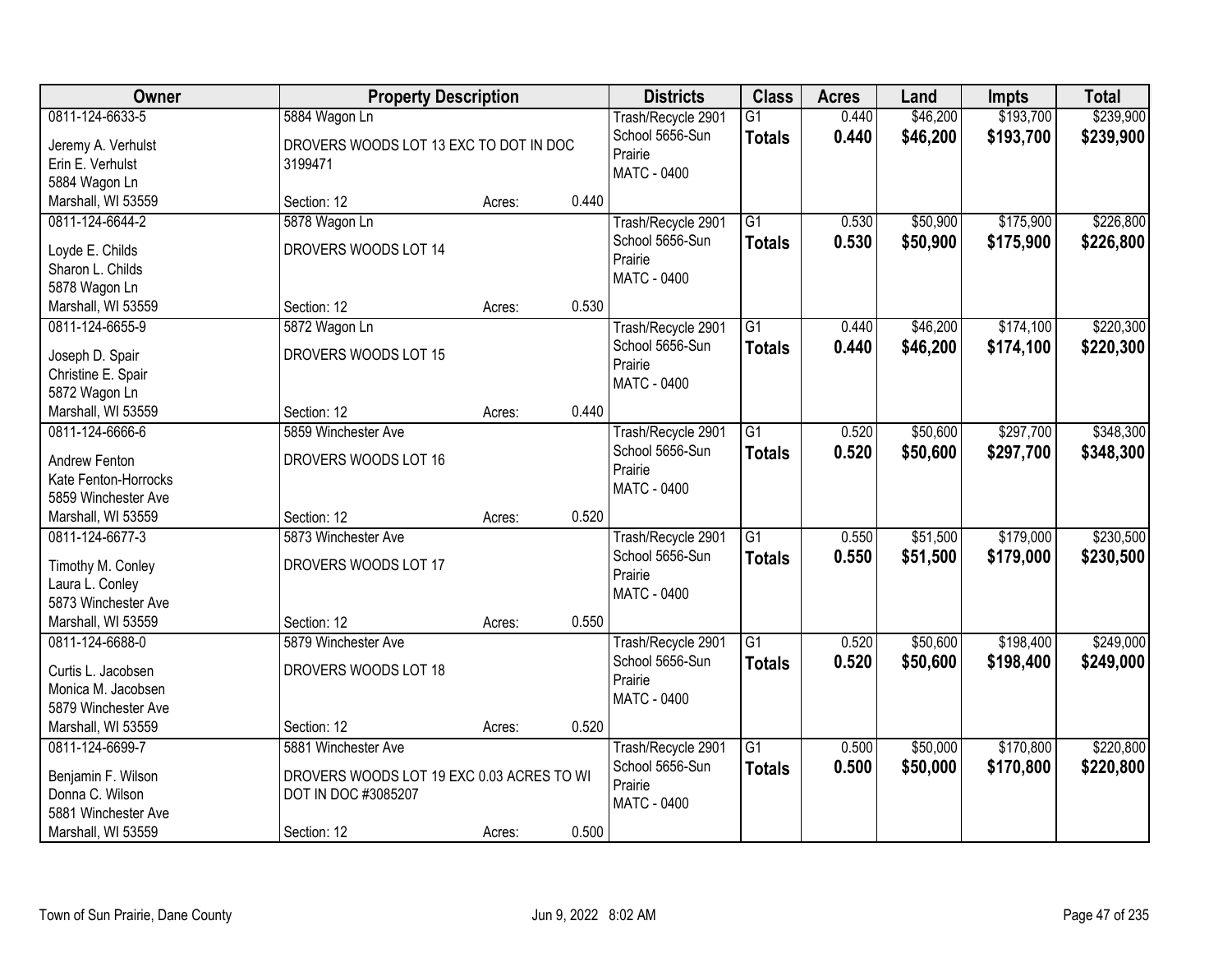| Owner                  | <b>Property Description</b>                |        |       | <b>Districts</b>           | <b>Class</b>    | <b>Acres</b> | Land     | <b>Impts</b> | <b>Total</b> |
|------------------------|--------------------------------------------|--------|-------|----------------------------|-----------------|--------------|----------|--------------|--------------|
| 0811-124-6710-1        | 5883 Winchester Ave                        |        |       | Trash/Recycle 2901         | $\overline{G1}$ | 0.450        | \$46,800 | \$169,600    | \$216,400    |
| Daniel S. Tecalero     | DROVERS WOODS LOT 20 EXC 0.04 ACRES FOR RD |        |       | School 5656-Sun            | <b>Totals</b>   | 0.450        | \$46,800 | \$169,600    | \$216,400    |
| Paola R. Perez         | R/W TO WI DOT IN DOC #3215695              |        |       | Prairie                    |                 |              |          |              |              |
| 5883 Winchester Ave    |                                            |        |       | <b>MATC - 0400</b>         |                 |              |          |              |              |
| Marshall, WI 53559     | Section: 12                                | Acres: | 0.450 |                            |                 |              |          |              |              |
| 0811-124-6721-8        | 5885 Winchester Ave                        |        |       | Trash/Recycle 2901         | $\overline{G1}$ | 0.380        | \$42,400 | \$149,700    | \$192,100    |
| Michael D. Matheson    | DROVERS WOODS LOT 21 EXC TO DOT IN DOC     |        |       | School 5656-Sun            | <b>Totals</b>   | 0.380        | \$42,400 | \$149,700    | \$192,100    |
| 5885 Winchester Ave    | 3152233                                    |        |       | Prairie                    |                 |              |          |              |              |
| Marshall, WI 53559     |                                            |        |       | <b>MATC - 0400</b>         |                 |              |          |              |              |
|                        | Section: 12                                | Acres: | 0.380 |                            |                 |              |          |              |              |
| 0811-124-6732-5        | 5887 Winchester Ave                        |        |       | Trash/Recycle 2901         | G1              | 0.440        | \$46,200 | \$151,400    | \$197,600    |
| Peter W. Hansen        | DROVERS WOODS LOT 22 EXC TO DOT IN DOC     |        |       | School 5656-Sun            | <b>Totals</b>   | 0.440        | \$46,200 | \$151,400    | \$197,600    |
| Holly J. Hansen        | 3179646                                    |        |       | Prairie                    |                 |              |          |              |              |
| 5887 Winchester Ave    |                                            |        |       | MATC - 0400                |                 |              |          |              |              |
| Marshall, WI 53559     | Section: 12                                | Acres: | 0.440 |                            |                 |              |          |              |              |
| 0811-124-6743-2        | 5886 Winchester Ave                        |        |       | Trash/Recycle 2901         | G1              | 0.430        | \$45,600 | \$175,600    | \$221,200    |
|                        |                                            |        |       | School 5656-Sun            | <b>Totals</b>   | 0.430        | \$45,600 | \$175,600    | \$221,200    |
| Daniel H. Fitzgerald   | DROVERS WOODS LOT 23                       |        |       | Prairie                    |                 |              |          |              |              |
| Patricia L. Fitzgerald |                                            |        |       | MATC - 0400                |                 |              |          |              |              |
| 5886 Winchester Ave    |                                            |        |       |                            |                 |              |          |              |              |
| Marshall, WI 53559     | Section: 12                                | Acres: | 0.430 |                            |                 |              |          |              |              |
| 0811-124-6754-9        | 5884 Winchester Ave                        |        |       | Trash/Recycle 2901         | $\overline{G1}$ | 0.540        | \$51,200 | \$156,200    | \$207,400    |
| Jason Patzner          | DROVERS WOODS LOT 24                       |        |       | School 5656-Sun<br>Prairie | <b>Totals</b>   | 0.540        | \$51,200 | \$156,200    | \$207,400    |
| Lindsay Patzner        |                                            |        |       | MATC - 0400                |                 |              |          |              |              |
| 5884 Winchester Ave    |                                            |        |       |                            |                 |              |          |              |              |
| Marshall, WI 53559     | Section: 12                                | Acres: | 0.540 |                            |                 |              |          |              |              |
| 0811-124-6765-6        | 5880 Winchester Ave                        |        |       | Trash/Recycle 2901         | $\overline{G1}$ | 0.520        | \$50,600 | \$160,000    | \$210,600    |
| James J. Buhr          | DROVERS WOODS LOT 25                       |        |       | School 5656-Sun            | <b>Totals</b>   | 0.520        | \$50,600 | \$160,000    | \$210,600    |
| Suzzette R. Buhr       |                                            |        |       | Prairie                    |                 |              |          |              |              |
| 5880 Winchester Ave    |                                            |        |       | MATC - 0400                |                 |              |          |              |              |
| Marshall, WI 53559     | Section: 12                                | Acres: | 0.520 |                            |                 |              |          |              |              |
| 0811-124-6776-3        | 5874 Winchester Ave                        |        |       | Trash/Recycle 2901         | $\overline{G1}$ | 0.450        | \$46,800 | \$170,900    | \$217,700    |
| Susan J. Sorrentino    | DROVERS WOODS LOT 26                       |        |       | School 5656-Sun            | <b>Totals</b>   | 0.450        | \$46,800 | \$170,900    | \$217,700    |
| 5874 Winchester Ave    |                                            |        |       | Prairie                    |                 |              |          |              |              |
| Marshall, WI 53559     |                                            |        |       | MATC - 0400                |                 |              |          |              |              |
|                        | Section: 12                                | Acres: | 0.450 |                            |                 |              |          |              |              |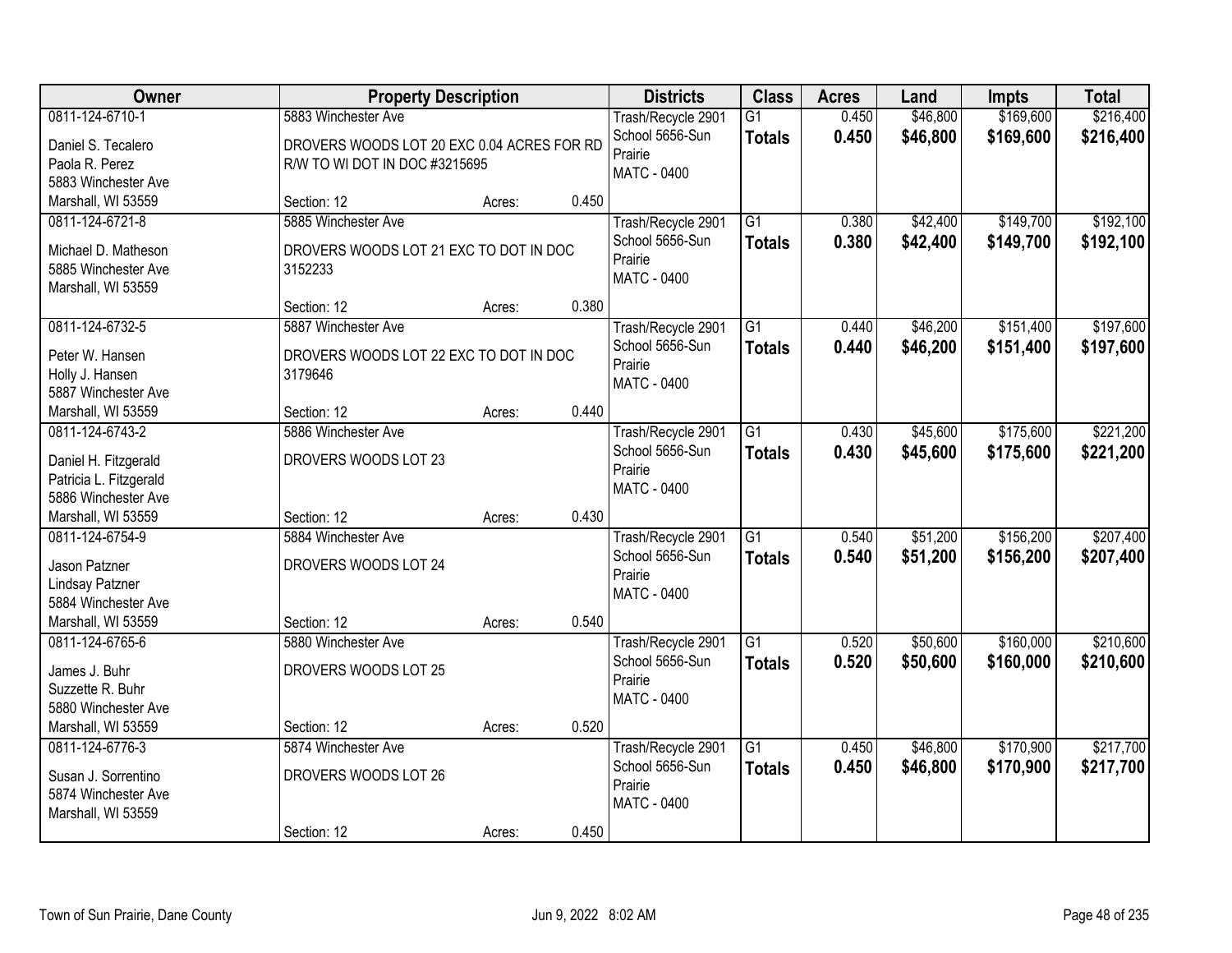| <b>Owner</b>                           | <b>Property Description</b> |        |       | <b>Districts</b>   | <b>Class</b>    | <b>Acres</b> | Land     | <b>Impts</b>    | <b>Total</b> |
|----------------------------------------|-----------------------------|--------|-------|--------------------|-----------------|--------------|----------|-----------------|--------------|
| 0811-124-6787-0                        | 5866 Winchester Ave         |        |       | Trash/Recycle 2901 | $\overline{G1}$ | 0.480        | \$48,700 | \$216,000       | \$264,700    |
| Scott D. Morrical                      | DROVERS WOODS LOT 27        |        |       | School 5656-Sun    | <b>Totals</b>   | 0.480        | \$48,700 | \$216,000       | \$264,700    |
| Jodi L. Morrical                       |                             |        |       | Prairie            |                 |              |          |                 |              |
| 5866 Winchester Ave                    |                             |        |       | <b>MATC - 0400</b> |                 |              |          |                 |              |
| Marshall, WI 53559                     | Section: 12                 | Acres: | 0.480 |                    |                 |              |          |                 |              |
| 0811-124-6798-7                        | 5860 Winchester Ave         |        |       | Trash/Recycle 2901 | G1              | 0.460        | \$47,500 | \$223,000       | \$270,500    |
| Thomas W. Dornfeld                     | DROVERS WOODS LOT 28        |        |       | School 5656-Sun    | <b>Totals</b>   | 0.460        | \$47,500 | \$223,000       | \$270,500    |
| 5860 Winchester Ave                    |                             |        |       | Prairie            |                 |              |          |                 |              |
| Marshall, WI 53559                     |                             |        |       | MATC - 0400        |                 |              |          |                 |              |
|                                        | Section: 12                 | Acres: | 0.460 |                    |                 |              |          |                 |              |
| 0811-124-6809-3                        | 5854 Wagon Cir              |        |       | Trash/Recycle 2901 | $\overline{G1}$ | 0.500        | \$50,000 | \$144,900       | \$194,900    |
| Skaar Rev Living Tr, Gary R & Judith a | DROVERS WOODS LOT 29        |        |       | School 5656-Sun    | <b>Totals</b>   | 0.500        | \$50,000 | \$144,900       | \$194,900    |
| 5854 Wagon Cir                         |                             |        |       | Prairie            |                 |              |          |                 |              |
| Marshall, WI 53559                     |                             |        |       | <b>MATC - 0400</b> |                 |              |          |                 |              |
|                                        | Section: 12                 | Acres: | 0.500 |                    |                 |              |          |                 |              |
| 0811-124-6820-8                        | 5848 Wagon Cir              |        |       | Trash/Recycle 2901 | $\overline{G1}$ | 0.620        | \$53,600 | \$214,200       | \$267,800    |
| Joseph L. Hoffman                      | DROVERS WOODS LOT 30        |        |       | School 5656-Sun    | <b>Totals</b>   | 0.620        | \$53,600 | \$214,200       | \$267,800    |
| Angella L. Hoffman                     |                             |        |       | Prairie            |                 |              |          |                 |              |
| 5848 Wagon Cir                         |                             |        |       | MATC - 0400        |                 |              |          |                 |              |
| Marshall, WI 53559                     | Section: 12                 | Acres: | 0.620 |                    |                 |              |          |                 |              |
| 0811-124-6831-5                        | <b>Wagon Cir</b>            |        |       | School 5656-Sun    | $\overline{G1}$ | 0.780        | \$29,200 | $\overline{30}$ | \$29,200     |
| Daniel G. Bollig                       | DROVERS WOODS LOT 31        |        |       | Prairie            | <b>Totals</b>   | 0.780        | \$29,200 | \$0             | \$29,200     |
| Lori Burns                             |                             |        |       | MATC - 0400        |                 |              |          |                 |              |
| 5846 Wagon Cir                         |                             |        |       |                    |                 |              |          |                 |              |
| Marshall, WI 53559                     | Section: 12                 | Acres: | 0.780 |                    |                 |              |          |                 |              |
| 0811-124-6842-2                        | 5846 Wagon Cir              |        |       | Trash/Recycle 2901 | $\overline{G1}$ | 0.510        | \$50,300 | \$199,500       | \$249,800    |
| Daniel G. Bollig                       | DROVERS WOODS LOT 32        |        |       | School 5656-Sun    | <b>Totals</b>   | 0.510        | \$50,300 | \$199,500       | \$249,800    |
| Lori Burns                             |                             |        |       | Prairie            |                 |              |          |                 |              |
| 5846 Wagon Cir                         |                             |        |       | MATC - 0400        |                 |              |          |                 |              |
| Marshall, WI 53559                     | Section: 12                 | Acres: | 0.510 |                    |                 |              |          |                 |              |
| 0811-124-6853-9                        | 5847 Wagon Cir              |        |       | Trash/Recycle 2901 | $\overline{G1}$ | 0.490        | \$49,400 | \$152,600       | \$202,000    |
| James Schwartz                         | DROVERS WOODS LOT 33        |        |       | School 5656-Sun    | <b>Totals</b>   | 0.490        | \$49,400 | \$152,600       | \$202,000    |
| Jessica Schwartz                       |                             |        |       | Prairie            |                 |              |          |                 |              |
| 5847 Wagon Cir                         |                             |        |       | <b>MATC - 0400</b> |                 |              |          |                 |              |
| Marshall, WI 53559                     | Section: 12                 | Acres: | 0.490 |                    |                 |              |          |                 |              |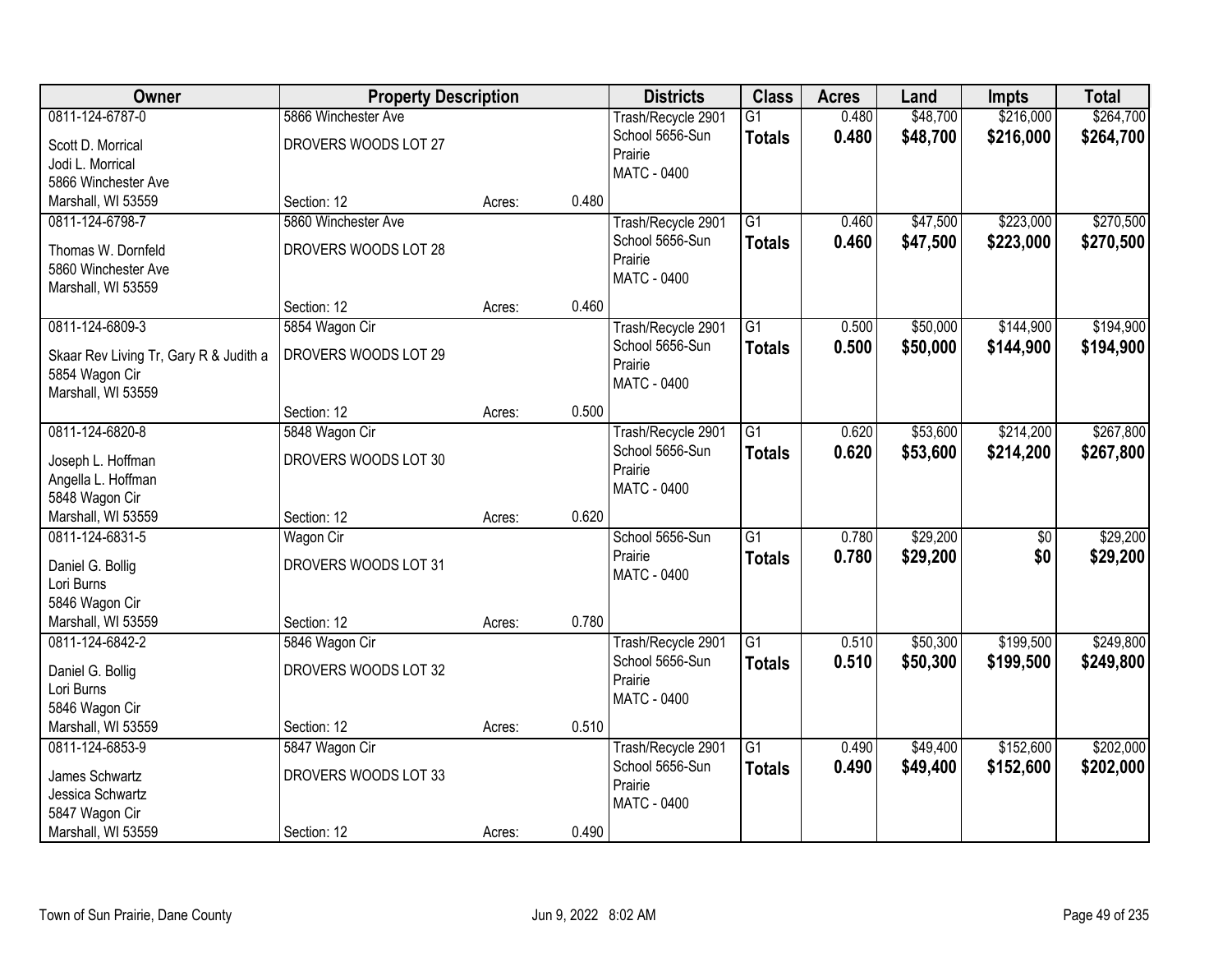| Owner                                                                             | <b>Property Description</b>                              |        |       | <b>Districts</b>                                                       | <b>Class</b>                     | <b>Acres</b>   | Land                 | <b>Impts</b>           | <b>Total</b>           |
|-----------------------------------------------------------------------------------|----------------------------------------------------------|--------|-------|------------------------------------------------------------------------|----------------------------------|----------------|----------------------|------------------------|------------------------|
| 0811-124-6864-6<br>Terry J. Daveler<br>Michelle R. Daveler<br>5846 Winchester Ave | 5846 Winchester Ave<br>DROVERS WOODS LOT 34              |        |       | Trash/Recycle 2901<br>School 5656-Sun<br>Prairie<br>MATC - 0400        | $\overline{G1}$<br><b>Totals</b> | 0.450<br>0.450 | \$46,800<br>\$46,800 | \$226,700<br>\$226,700 | \$273,500<br>\$273,500 |
| Marshall, WI 53559                                                                | Section: 12                                              | Acres: | 0.450 |                                                                        |                                  |                |                      |                        |                        |
| 0811-124-6875-3<br>Denelle Gerber<br>5840 Winchester Ave<br>Marshall, WI 53559    | 5840 Winchester Ave<br>DROVERS WOODS LOT 35              |        |       | Trash/Recycle 2901<br>School 5656-Sun<br>Prairie<br>MATC - 0400        | $\overline{G1}$<br><b>Totals</b> | 0.460<br>0.460 | \$47,500<br>\$47,500 | \$164,600<br>\$164,600 | \$212,100<br>\$212,100 |
|                                                                                   | Section: 12                                              | Acres: | 0.460 |                                                                        |                                  |                |                      |                        |                        |
| 0811-124-6886-0<br>Maire-Frances Fay<br>5832 Winchester Ave<br>Marshall, WI 53559 | 5832 Winchester Ave<br>DROVERS WOODS LOT 36              |        |       | Trash/Recycle 2901<br>School 5656-Sun<br>Prairie<br>MATC - 0400        | $\overline{G1}$<br><b>Totals</b> | 0.460<br>0.460 | \$47,500<br>\$47,500 | \$203,900<br>\$203,900 | \$251,400<br>\$251,400 |
|                                                                                   | Section: 12                                              | Acres: | 0.460 |                                                                        |                                  |                |                      |                        |                        |
| 0811-124-6897-7<br>Jean M. Blettner<br>1646 Homestead Rd<br>Marshall, WI 53559    | 1646 Homestead Rd<br>DROVERS WOODS LOT 37                |        |       | Trash/Recycle 2901<br>School 5656-Sun<br>Prairie<br>MATC - 0400        | $\overline{G1}$<br><b>Totals</b> | 0.490<br>0.490 | \$49,400<br>\$49,400 | \$150,300<br>\$150,300 | \$199,700<br>\$199,700 |
|                                                                                   | Section: 12                                              | Acres: | 0.490 |                                                                        |                                  |                |                      |                        |                        |
| 0811-124-6908-3<br>Richard C. Fallis<br>Martha M. Fallis<br>1640 Homestead Rd     | 1640 Homestead Rd<br>DROVERS WOODS LOT 38                |        |       | Trash/Recycle 2901<br>School 5656-Sun<br>Prairie<br>MATC - 0400        | $\overline{G1}$<br><b>Totals</b> | 0.470<br>0.470 | \$48,100<br>\$48,100 | \$163,000<br>\$163,000 | \$211,100<br>\$211,100 |
| Marshall, WI 53559                                                                | Section: 12                                              | Acres: | 0.470 |                                                                        |                                  |                |                      |                        |                        |
| 0811-124-6919-0<br>Lynn E. Weyer<br>1634 Homestead Rd<br>Marshall, WI 53559       | 1634 Homestead Rd<br>DROVERS WOODS LOT 39                |        |       | Trash/Recycle 2901<br>School 5656-Sun<br>Prairie<br><b>MATC - 0400</b> | $\overline{G1}$<br><b>Totals</b> | 0.450<br>0.450 | \$46,800<br>\$46,800 | \$159,700<br>\$159,700 | \$206,500<br>\$206,500 |
|                                                                                   | Section: 12                                              | Acres: | 0.450 |                                                                        |                                  |                |                      |                        |                        |
| 0811-124-6930-5<br>Wendy S. Hanson<br>1628 Homestead Rd<br>Marshall, WI 53559     | 1628 Homestead Rd<br>DROVERS WOODS LOT 40<br>Section: 12 | Acres: | 0.460 | Trash/Recycle 2901<br>School 5656-Sun<br>Prairie<br>MATC - 0400        | $\overline{G1}$<br><b>Totals</b> | 0.460<br>0.460 | \$47,500<br>\$47,500 | \$162,700<br>\$162,700 | \$210,200<br>\$210,200 |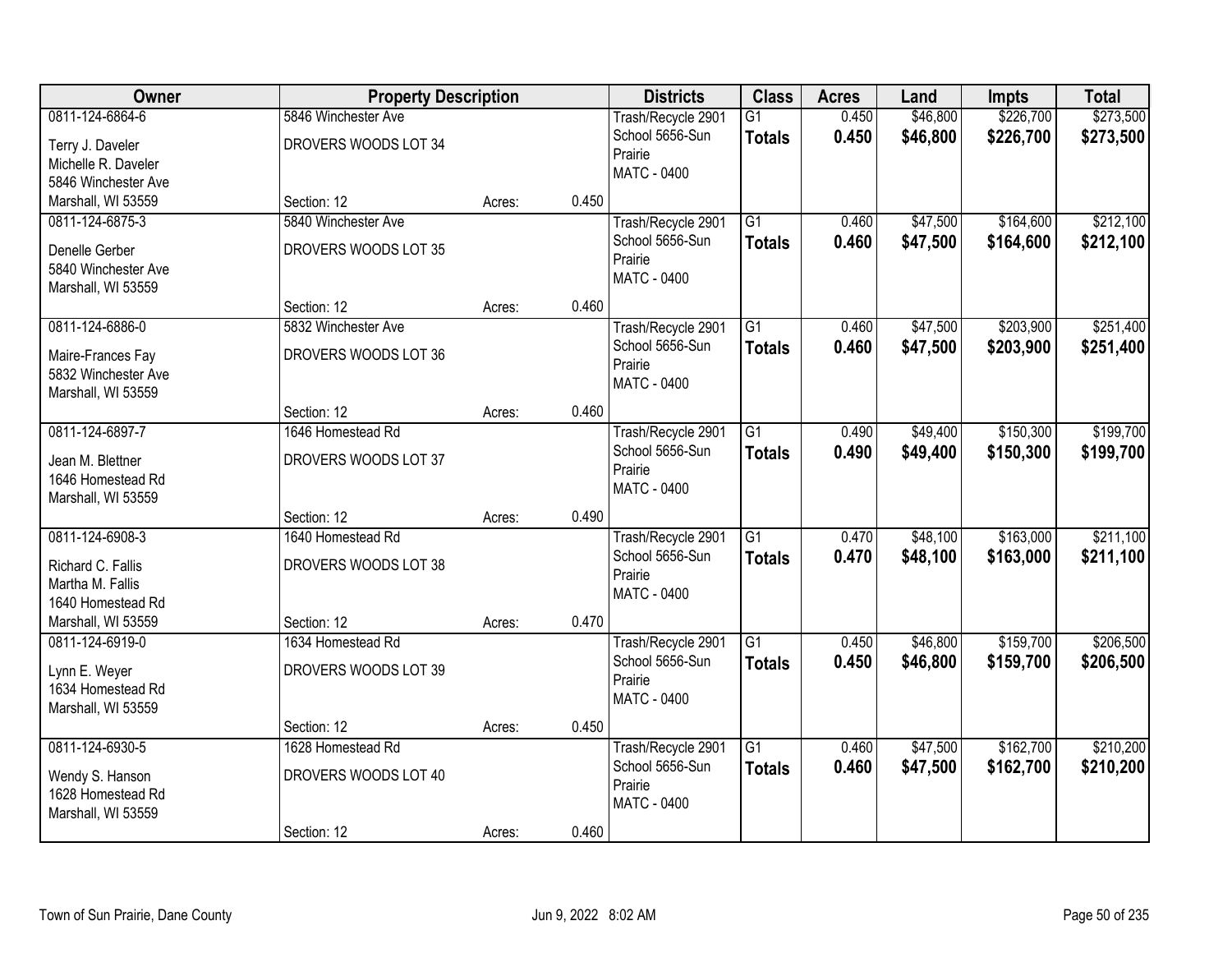| Owner                                  | <b>Property Description</b>            |        |       | <b>Districts</b>   | <b>Class</b>    | <b>Acres</b> | Land     | <b>Impts</b>    | <b>Total</b> |
|----------------------------------------|----------------------------------------|--------|-------|--------------------|-----------------|--------------|----------|-----------------|--------------|
| 0811-124-6941-2                        | 1622 Homestead Rd                      |        |       | Trash/Recycle 2901 | $\overline{G1}$ | 0.510        | \$50,300 | \$180,200       | \$230,500    |
| Rahim H. Rahaman                       | DROVERS WOODS LOT 41                   |        |       | School 5656-Sun    | <b>Totals</b>   | 0.510        | \$50,300 | \$180,200       | \$230,500    |
| Sarah J. Rahaman                       |                                        |        |       | Prairie            |                 |              |          |                 |              |
| 1622 Homestead Rd                      |                                        |        |       | <b>MATC - 0400</b> |                 |              |          |                 |              |
| Marshall, WI 53559                     | Section: 12                            | Acres: | 0.510 |                    |                 |              |          |                 |              |
| 0811-124-6952-9                        | 1616 Homestead Rd                      |        |       | Trash/Recycle 2901 | $\overline{G1}$ | 0.520        | \$50,600 | \$158,000       | \$208,600    |
| Aaron R. Blawusch                      | DROVERS WOODS LOT 42                   |        |       | School 5656-Sun    | <b>Totals</b>   | 0.520        | \$50,600 | \$158,000       | \$208,600    |
| 1616 Homestead Rd                      |                                        |        |       | Prairie            |                 |              |          |                 |              |
| Marshall, WI 53559                     |                                        |        |       | <b>MATC - 0400</b> |                 |              |          |                 |              |
|                                        | Section: 12                            | Acres: | 0.520 |                    |                 |              |          |                 |              |
| 0811-124-6963-6                        | 1619 Trails End                        |        |       | Trash/Recycle 2901 | $\overline{G1}$ | 0.650        | \$58,900 | \$180,500       | \$239,400    |
| David L. Shulman                       | DROVERS WOODS LOT 43                   |        |       | School 5656-Sun    | <b>Totals</b>   | 0.650        | \$58,900 | \$180,500       | \$239,400    |
| Geraldine M. Shulman                   |                                        |        |       | Prairie            |                 |              |          |                 |              |
| 1619 Trails End                        |                                        |        |       | MATC - 0400        |                 |              |          |                 |              |
| Marshall, WI 53559                     | Section: 12                            | Acres: | 0.650 |                    |                 |              |          |                 |              |
| 0811-124-6974-3                        | 1625 Trails End                        |        |       | Trash/Recycle 2901 | $\overline{G1}$ | 0.420        | \$44,900 | \$150,200       | \$195,100    |
|                                        |                                        |        |       | School 5656-Sun    | <b>Totals</b>   | 0.420        | \$44,900 | \$150,200       | \$195,100    |
| Christopher A. Peterson                | DROVERS WOODS LOT 44                   |        |       | Prairie            |                 |              |          |                 |              |
| Melinda J. Peterson                    |                                        |        |       | <b>MATC - 0400</b> |                 |              |          |                 |              |
| 1625 Trails End                        |                                        |        |       |                    |                 |              |          |                 |              |
| Marshall, WI 53559                     | Section: 12                            | Acres: | 0.420 |                    |                 |              |          |                 |              |
| 0811-124-6985-0                        | <b>Trails End</b>                      |        |       | School 5656-Sun    | $\overline{G1}$ | 0.500        | \$25,000 | \$0             | \$25,000     |
| Skaar Rev Living Tr, Gary R & Judith a | DROVERS WOODS LOT 45                   |        |       | Prairie            | <b>Totals</b>   | 0.500        | \$25,000 | \$0             | \$25,000     |
| 5854 Wagon Cir                         |                                        |        |       | MATC - 0400        |                 |              |          |                 |              |
| Marshall, WI 53559                     |                                        |        |       |                    |                 |              |          |                 |              |
|                                        | Section: 12                            | Acres: | 0.500 |                    |                 |              |          |                 |              |
| 0811-124-6996-7                        | 1622 Trails End                        |        |       | Trash/Recycle 2901 | $\overline{G1}$ | 0.480        | \$48,700 | \$176,700       | \$225,400    |
| Donald Strong                          | DROVERS WOODS LOT 46 & WLY 1 FT LOT 47 |        |       | School 5656-Sun    | <b>Totals</b>   | 0.480        | \$48,700 | \$176,700       | \$225,400    |
| <b>Heather Strong</b>                  |                                        |        |       | Prairie            |                 |              |          |                 |              |
| 1622 Trails End                        |                                        |        |       | MATC - 0400        |                 |              |          |                 |              |
| Marshall, WI 53559                     | Section: 12                            | Acres: | 0.480 |                    |                 |              |          |                 |              |
| 0811-124-7007-1                        | <b>Trails End</b>                      |        |       | School 5656-Sun    | $\overline{G1}$ | 0.460        | \$14,500 | $\overline{50}$ | \$14,500     |
| Donald Strong                          | DROVERS WOODS LOT 47 EXC WLY 1 FT      |        |       | Prairie            | <b>Totals</b>   | 0.460        | \$14,500 | \$0             | \$14,500     |
| <b>Heather Strong</b>                  |                                        |        |       | MATC - 0400        |                 |              |          |                 |              |
| 1622 Trails End                        |                                        |        |       |                    |                 |              |          |                 |              |
| Marshall, WI 53559                     | Section: 12                            | Acres: | 0.460 |                    |                 |              |          |                 |              |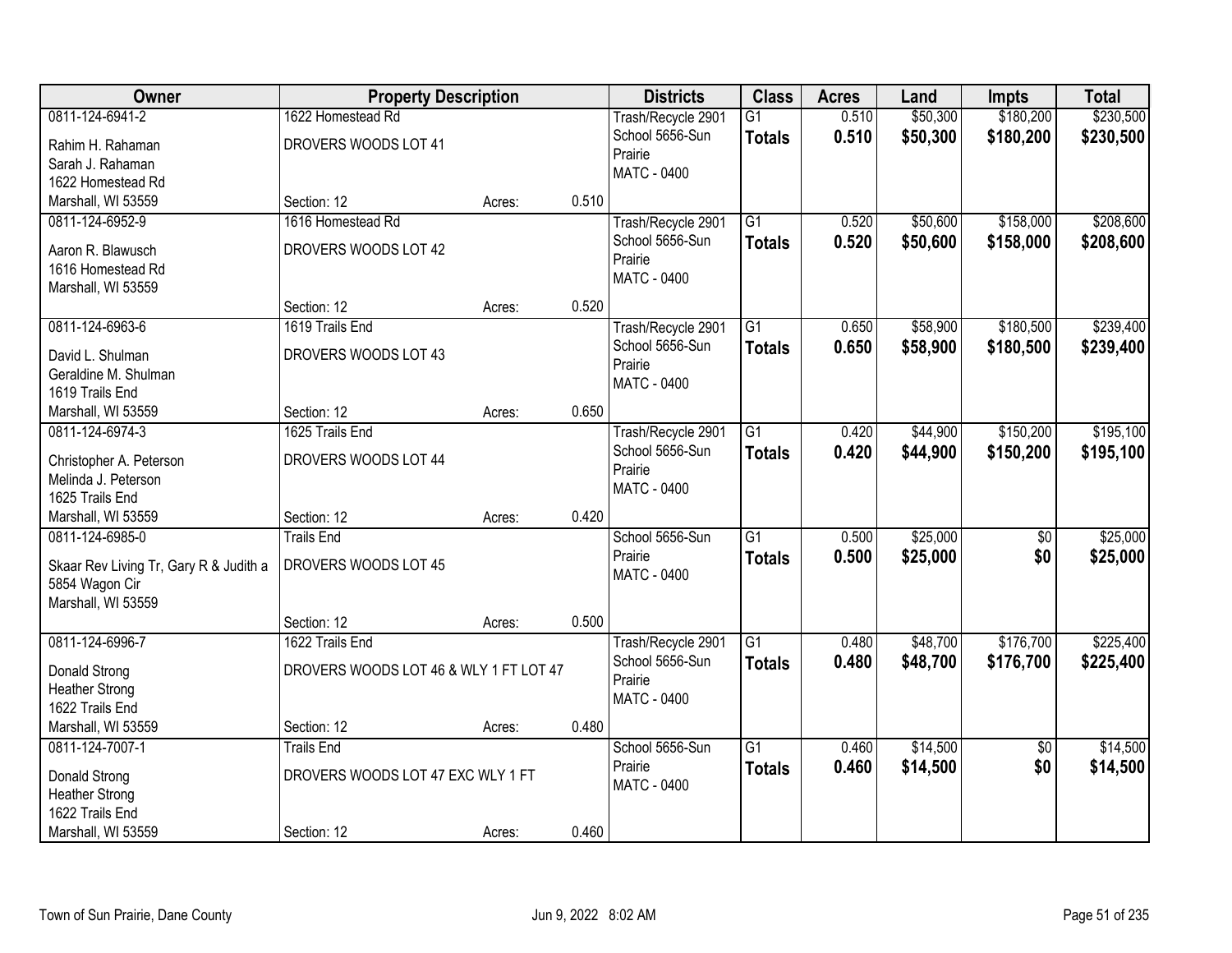| Owner                                  | <b>Property Description</b>                 |                 | <b>Districts</b>                      | <b>Class</b>    | <b>Acres</b> | Land     | <b>Impts</b> | <b>Total</b> |
|----------------------------------------|---------------------------------------------|-----------------|---------------------------------------|-----------------|--------------|----------|--------------|--------------|
| 0811-124-7019-7                        | 5824 Prospector Ln                          |                 | Trash/Recycle 2901                    | $\overline{G1}$ | 1.695        | \$97,900 | \$237,100    | \$335,000    |
| Frederick A. Schuster                  | LOT 1 CSM 7448 CS38/210&213-5/18/94 F/K/A   |                 | School 5656-Sun                       | <b>Totals</b>   | 1.695        | \$97,900 | \$237,100    | \$335,000    |
| Diane K. Schuster                      | DROVERS WOODS LOT 48 & ALSO INCL & DESCR AS |                 | Prairie                               |                 |              |          |              |              |
| 5824 Prospector Ln                     | SEC 12-8-11 PRT SE1/4SE1/4 (1.695 ACRES)    |                 | <b>MATC - 0400</b>                    |                 |              |          |              |              |
| Marshall, WI 53559                     | Section: 12                                 | 1.695<br>Acres: |                                       |                 |              |          |              |              |
| 0811-124-7024-0                        | 1619 Homestead Rd                           |                 | Trash/Recycle 2901                    | $\overline{G1}$ | 0.483        | \$48,900 | \$184,100    | \$233,000    |
|                                        |                                             |                 | School 5656-Sun                       | <b>Totals</b>   | 0.483        | \$48,900 | \$184,100    | \$233,000    |
| Thomas J. Visnieski                    | LOT 2 CSM 7448 CS38/210&213-5/18/94 F/K/A   |                 | Prairie                               |                 |              |          |              |              |
| Julie E. Visnieski                     | DROVERS WOODS LOT 48 & ALSO INCL & DESCR AS |                 | <b>MATC - 0400</b>                    |                 |              |          |              |              |
| 1619 Homestead Rd                      | SEC 12-8-11 PRT SE1/4SE1/4 (0.483 ACRES)    |                 |                                       |                 |              |          |              |              |
| Marshall, WI 53559                     | Section: 12                                 | 0.483<br>Acres: |                                       |                 |              |          |              |              |
| 0811-124-7029-5                        | 1629 Homestead Rd                           |                 | Trash/Recycle 2901                    | G1              | 0.490        | \$49,400 | \$149,900    | \$199,300    |
| Matthew V. Brager                      | DROVERS WOODS LOT 49                        |                 | School 5656-Sun                       | <b>Totals</b>   | 0.490        | \$49,400 | \$149,900    | \$199,300    |
| Barbara S. Brager                      |                                             |                 | Prairie                               |                 |              |          |              |              |
| 1629 Homestead Rd                      |                                             |                 | MATC - 0400                           |                 |              |          |              |              |
| Marshall, WI 53559                     | Section: 12                                 | 0.490<br>Acres: |                                       |                 |              |          |              |              |
| 0811-124-7040-0                        | 1633 Homestead Rd                           |                 | Trash/Recycle 2901                    | G1              | 0.520        | \$50,600 | \$176,300    | \$226,900    |
|                                        |                                             |                 | School 5656-Sun                       | <b>Totals</b>   | 0.520        | \$50,600 | \$176,300    | \$226,900    |
| Kristopher D. Koskelin                 | DROVERS WOODS LOT 50                        |                 | Prairie                               |                 |              |          |              |              |
| Tonya B. Koskelin<br>1633 Homestead Rd |                                             |                 | MATC - 0400                           |                 |              |          |              |              |
| Marshall, WI 53559                     | Section: 12                                 | 0.520           |                                       |                 |              |          |              |              |
| 0811-124-7051-7                        | 1639 Homestead Rd                           | Acres:          |                                       | $\overline{G1}$ | 0.480        | \$78,100 | \$131,500    | \$209,600    |
|                                        |                                             |                 | Trash/Recycle 2901<br>School 5656-Sun |                 |              |          |              |              |
| Jody D. Slotten                        | DROVERS WOODS LOT 51 SUBJ JT WELL AGRMT     |                 | Prairie                               | <b>Totals</b>   | 0.480        | \$78,100 | \$131,500    | \$209,600    |
| Shawn K. Slotten                       | <b>DESCR IN R1450/33</b>                    |                 | MATC - 0400                           |                 |              |          |              |              |
| 1639 Homestead Rd                      |                                             |                 |                                       |                 |              |          |              |              |
| Marshall, WI 53559                     | Section: 12                                 | 0.480<br>Acres: |                                       |                 |              |          |              |              |
| 0811-124-7062-4                        | 1645 Homestead Rd                           |                 | Trash/Recycle 2901                    | $\overline{G1}$ | 0.440        | \$46,200 | \$165,400    | \$211,600    |
| Dan D. Smith                           | DROVERS WOODS LOT 52                        |                 | School 5656-Sun                       | <b>Totals</b>   | 0.440        | \$46,200 | \$165,400    | \$211,600    |
| Vicky L. Smith                         |                                             |                 | Prairie                               |                 |              |          |              |              |
| 1645 Homestead Rd                      |                                             |                 | MATC - 0400                           |                 |              |          |              |              |
| Marshall, WI 53559                     | Section: 12                                 | 0.440<br>Acres: |                                       |                 |              |          |              |              |
| 0811-124-7073-1                        | 1653 Homestead Rd                           |                 | Trash/Recycle 2901                    | $\overline{G1}$ | 0.460        | \$47,500 | \$192,300    | \$239,800    |
|                                        |                                             |                 | School 5656-Sun                       | <b>Totals</b>   | 0.460        | \$47,500 | \$192,300    | \$239,800    |
| Steven C. Busse                        | DROVERS WOODS LOT 53                        |                 | Prairie                               |                 |              |          |              |              |
| 1653 Homestead Rd                      |                                             |                 | MATC - 0400                           |                 |              |          |              |              |
| Marshall, WI 53559                     |                                             |                 |                                       |                 |              |          |              |              |
|                                        | Section: 12                                 | 0.460<br>Acres: |                                       |                 |              |          |              |              |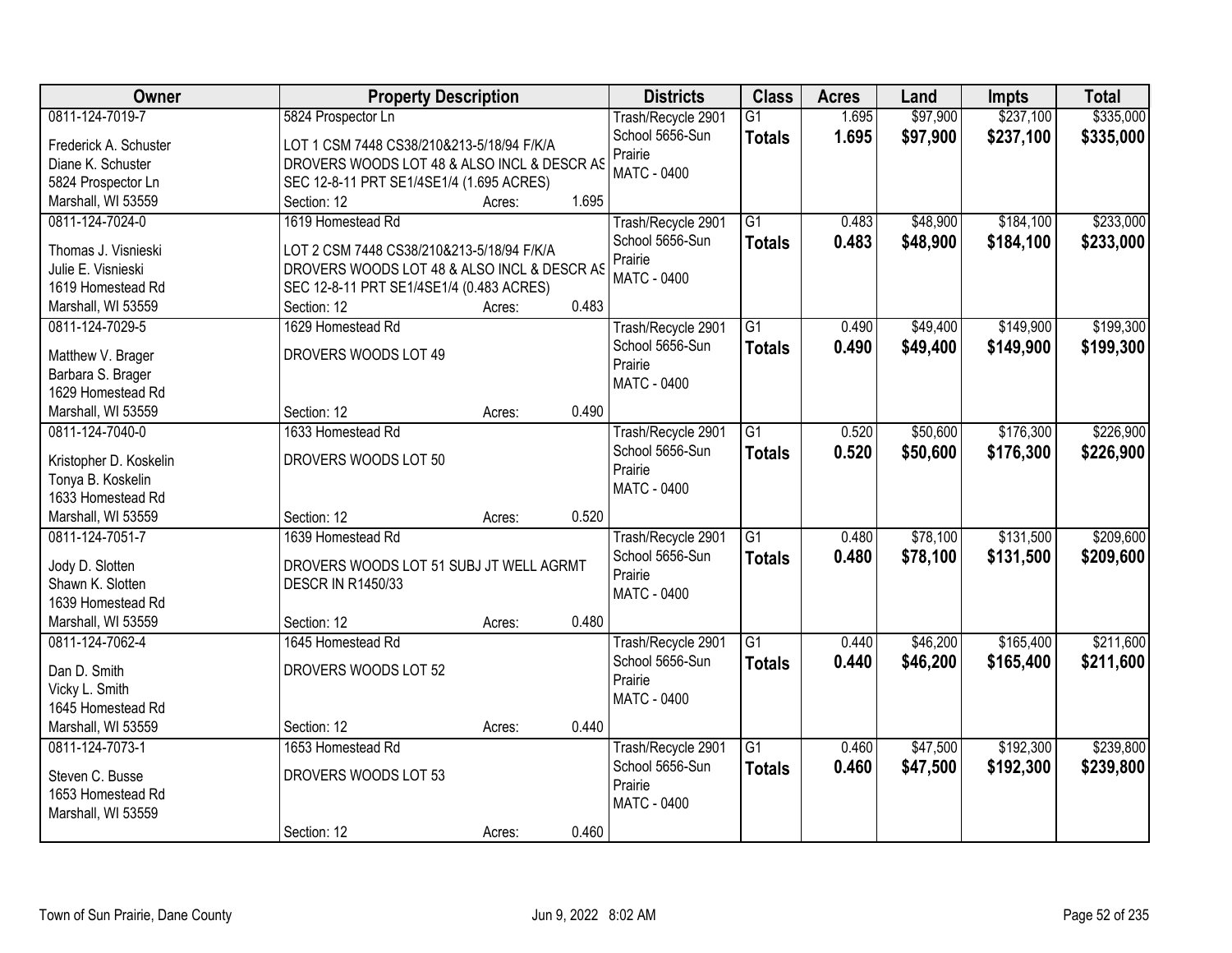| <b>Owner</b>                            | <b>Property Description</b>                                                                 |                  | <b>Districts</b>   | <b>Class</b>    | <b>Acres</b> | Land            | <b>Impts</b>    | <b>Total</b>    |
|-----------------------------------------|---------------------------------------------------------------------------------------------|------------------|--------------------|-----------------|--------------|-----------------|-----------------|-----------------|
| 0811-124-7099-1                         | 5869 Prospector Ln                                                                          |                  | School 5656-Sun    | $\overline{X4}$ | 0.000        | $\overline{50}$ | $\overline{50}$ | $\overline{30}$ |
| Sun Prairie, Town of                    | DROVERS WOODS PUBLIC LAND                                                                   |                  | Prairie            | <b>Totals</b>   | 0.000        | \$0             | \$0             | \$0             |
| 5556 Twin Lane Rd                       |                                                                                             |                  | <b>MATC - 0400</b> |                 |              |                 |                 |                 |
| Marshall, WI 53559                      |                                                                                             |                  |                    |                 |              |                 |                 |                 |
|                                         | Section: 12                                                                                 | 0.000<br>Acres:  |                    |                 |              |                 |                 |                 |
| 0811-124-7150-0                         | 5838 Prospector Ln                                                                          |                  | Trash/Recycle 2901 | $\overline{G1}$ | 0.920        | \$88,000        | \$291,900       | \$379,900       |
| Thomas J. Perrett Jr                    | DROVERS WOODS SECOND ADDN LOT 60                                                            |                  | School 5656-Sun    | Totals          | 0.920        | \$88,000        | \$291,900       | \$379,900       |
| Joan M. Perrett                         |                                                                                             |                  | Prairie            |                 |              |                 |                 |                 |
| 5838 Prospector Ln                      |                                                                                             |                  | <b>MATC - 0400</b> |                 |              |                 |                 |                 |
| Marshall, WI 53559                      | Section: 12                                                                                 | 0.920<br>Acres:  |                    |                 |              |                 |                 |                 |
| 0811-124-8003-0                         | State Highway 19                                                                            |                  | School 5656-Sun    | G4              | 3.000        | \$600           | \$0             | \$600           |
| Statz Bros, Inc.                        | SEC 12-8-11 NE1/4 SE1/4 EXC PLAT DROVERS                                                    |                  | Prairie            | <b>Totals</b>   | 3.000        | \$600           | \$0             | \$600           |
| 5875 County Highway Vv                  | WOODS EXC TO DOT IN DOC 3201150 & ALSO EXC                                                  |                  | <b>MATC - 0400</b> |                 |              |                 |                 |                 |
| Marshall, WI 53559                      | CSM 10175 & ALSO EXC DROVERS WOODS FIRST                                                    |                  |                    |                 |              |                 |                 |                 |
|                                         | Section: 12                                                                                 | 0.000<br>Acres:  |                    |                 |              |                 |                 |                 |
| 0811-124-8010-0                         | State Highway 19                                                                            |                  | School 5656-Sun    | $\overline{G4}$ | 12.000       | \$2,600         | \$0             | \$2,600         |
| Kenneth L. Schuster                     | SEC 12-8-11 NE1/4 SE1/4 THAT PRT N OF STH 19                                                |                  | Prairie            | <b>Totals</b>   | 12.000       | \$2,600         | \$0             | \$2,600         |
| Lisa D. Schuster                        | EXC TO DOT IN DOC 3201150 & ALSO EXC CSM                                                    |                  | MATC - 0400        |                 |              |                 |                 |                 |
| 2001 Colorado Ave                       | 10175                                                                                       |                  |                    |                 |              |                 |                 |                 |
| Sun Prairie, WI 53590                   | Section: 12                                                                                 | 0.000<br>Acres:  |                    |                 |              |                 |                 |                 |
| 0811-124-8440-0                         | 1608 State Highway 19                                                                       |                  | Trash/Recycle 2901 | $\overline{G5}$ | 9.680        | \$4,800         | $\overline{50}$ | \$4,800         |
|                                         |                                                                                             |                  | School 5656-Sun    | G7              | 2.000        | \$65,000        | \$163,400       | \$228,400       |
| Jason R. Schuster<br>Alyssa M. Schuster | LOT 1 CSM 10175 CS59/269&270-9/17/2001 DESCR<br>AS SEC 12-8-11 PRT NE1/4SE1/4 (11.68 ACRES) |                  | Prairie            | <b>Totals</b>   | 11.680       | \$69,800        | \$163,400       | \$233,200       |
| 1608 State Highway 19                   |                                                                                             |                  | MATC - 0400        |                 |              |                 |                 |                 |
| Marshall, WI 53559                      | Section: 12                                                                                 | 11.680<br>Acres: |                    |                 |              |                 |                 |                 |
| 0811-124-8500-1                         | State Highway 19                                                                            |                  | School 5656-Sun    | $\overline{G5}$ | 7.000        | \$3,500         | \$0             | \$3,500         |
|                                         |                                                                                             |                  | Prairie            | <b>Totals</b>   | 7.000        | \$3,500         | \$0             | \$3,500         |
| Kenneth L. Schuster                     | SEC 12-8-11 E 10 A NW1/4 SE1/4 EXC PLAT                                                     |                  | <b>MATC - 0400</b> |                 |              |                 |                 |                 |
| Lisa D. Schuster<br>2001 Colorado Ave   | DROVERS WOODS EXC TO DOT IN DOC 3201150                                                     |                  |                    |                 |              |                 |                 |                 |
| Sun Prairie, WI 53590                   | Section: 12                                                                                 | 7.000<br>Acres:  |                    |                 |              |                 |                 |                 |
| 0811-124-8530-5                         | 1712 State Highway 19                                                                       |                  | Trash/Recycle 2901 | G4              | 18.630       | \$3,600         | $\overline{30}$ | \$3,600         |
|                                         |                                                                                             |                  | School 5656-Sun    | G7              | 3.000        | \$95,000        | \$182,500       | \$277,500       |
| Donna M. Mundt                          | SEC 12-8-11 NW1/4 SE1/4 EXC E 10 A ALSO EXC CON                                             |                  | Prairie            | <b>Totals</b>   | 21.630       | \$98,600        | \$182,500       | \$281,100       |
| 1712 State Highway 19                   | 220 FT N & 156.6 FT E OF SW COR TH S 121 FT E                                               |                  | <b>MATC - 0400</b> |                 |              |                 |                 |                 |
| Marshall, WI 53559                      | 465.5 FT N6DEG10'W 152.2 FT TO C/L HWY WLY ALG                                              | 21.630           |                    |                 |              |                 |                 |                 |
|                                         | Section: 12                                                                                 | Acres:           |                    |                 |              |                 |                 |                 |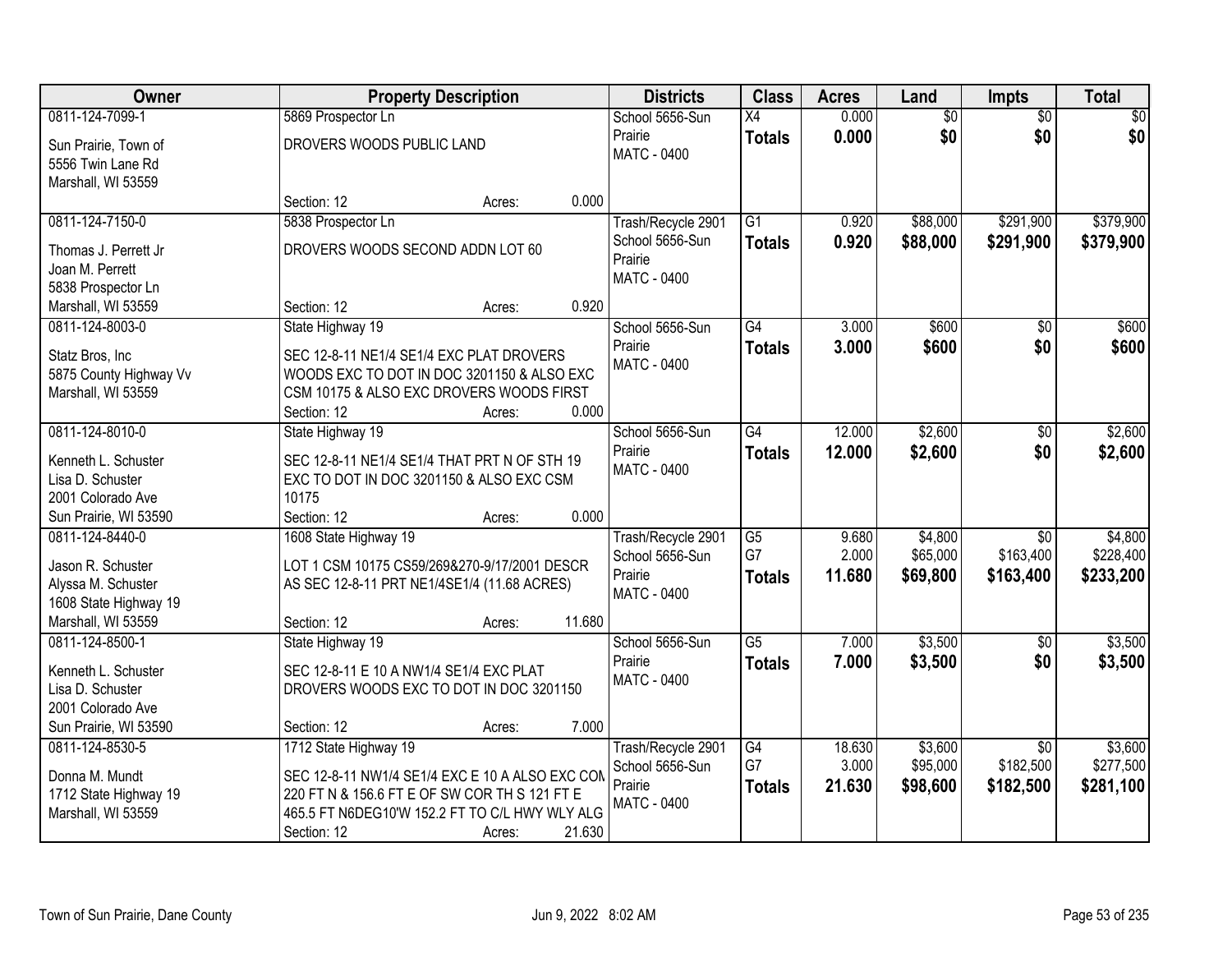| 0811-124-8730-3<br>1703 State Highway 19<br>0.850<br>$\overline{60}$<br>$\overline{30}$<br>School 5656-Sun<br>$\overline{X2}$<br>0.850<br>\$0<br>\$0<br>Prairie<br><b>Totals</b><br>WI Dot<br>SEC 12-8-11 PRT NW1/4 SE1/4 COM C/L HWY 220 FT<br><b>MATC - 0400</b><br>2101 Wright St<br>N & S88DEG55'E 156.5 FT FR SW COR TH S1DEGW<br>121 FT E 465.5 FT N6DEG10'W 152.2 FT TO C/L HWY<br>Madison, WI 53704<br>0.850<br>Section: 12<br>Acres:<br>0811-124-9000-4<br>State Highway 19<br>\$30,000<br>$\overline{50}$<br>School 5656-Sun<br>G2<br>6.000<br>G <sub>5</sub><br>\$2,700<br>5.420<br>\$0<br>Prairie<br>Madison Sand & Gravel Co Inc<br>SEC 12-8-11 PRT W1/2 SE1/4 COM SW COR<br>G <sub>6</sub><br>\$0<br>12.000<br>\$60,000<br>MATC - 0400<br>5349 Norway Grove School Rd<br>NW1/4SE1/4 TH N TO HWY C/L TH E ALG C/L 605 FT<br>\$0<br>\$92,700<br>23.420<br><b>Totals</b><br>TO POB TH E 392 FT TH S 1210 FT TH S84DEGW 658<br>Deforest, WI 53532<br>23.420<br>Section: 12<br>Acres: | <b>Owner</b> | <b>Property Description</b> | <b>Districts</b> | <b>Class</b> | <b>Acres</b> | Land | Impts | <b>Total</b> |
|------------------------------------------------------------------------------------------------------------------------------------------------------------------------------------------------------------------------------------------------------------------------------------------------------------------------------------------------------------------------------------------------------------------------------------------------------------------------------------------------------------------------------------------------------------------------------------------------------------------------------------------------------------------------------------------------------------------------------------------------------------------------------------------------------------------------------------------------------------------------------------------------------------------------------------------------------------------------------------------------|--------------|-----------------------------|------------------|--------------|--------------|------|-------|--------------|
|                                                                                                                                                                                                                                                                                                                                                                                                                                                                                                                                                                                                                                                                                                                                                                                                                                                                                                                                                                                                |              |                             |                  |              |              |      |       | \$0          |
|                                                                                                                                                                                                                                                                                                                                                                                                                                                                                                                                                                                                                                                                                                                                                                                                                                                                                                                                                                                                |              |                             |                  |              |              |      |       | \$0          |
|                                                                                                                                                                                                                                                                                                                                                                                                                                                                                                                                                                                                                                                                                                                                                                                                                                                                                                                                                                                                |              |                             |                  |              |              |      |       |              |
|                                                                                                                                                                                                                                                                                                                                                                                                                                                                                                                                                                                                                                                                                                                                                                                                                                                                                                                                                                                                |              |                             |                  |              |              |      |       |              |
|                                                                                                                                                                                                                                                                                                                                                                                                                                                                                                                                                                                                                                                                                                                                                                                                                                                                                                                                                                                                |              |                             |                  |              |              |      |       |              |
|                                                                                                                                                                                                                                                                                                                                                                                                                                                                                                                                                                                                                                                                                                                                                                                                                                                                                                                                                                                                |              |                             |                  |              |              |      |       | \$30,000     |
|                                                                                                                                                                                                                                                                                                                                                                                                                                                                                                                                                                                                                                                                                                                                                                                                                                                                                                                                                                                                |              |                             |                  |              |              |      |       | \$2,700      |
|                                                                                                                                                                                                                                                                                                                                                                                                                                                                                                                                                                                                                                                                                                                                                                                                                                                                                                                                                                                                |              |                             |                  |              |              |      |       | \$60,000     |
|                                                                                                                                                                                                                                                                                                                                                                                                                                                                                                                                                                                                                                                                                                                                                                                                                                                                                                                                                                                                |              |                             |                  |              |              |      |       | \$92,700     |
|                                                                                                                                                                                                                                                                                                                                                                                                                                                                                                                                                                                                                                                                                                                                                                                                                                                                                                                                                                                                |              |                             |                  |              |              |      |       |              |
| 0811-124-9040-6<br>G2<br>\$25,000<br>$\overline{50}$<br>1712 State Highway 19<br>School 5656-Sun<br>5.000                                                                                                                                                                                                                                                                                                                                                                                                                                                                                                                                                                                                                                                                                                                                                                                                                                                                                      |              |                             |                  |              |              |      |       | \$25,000     |
| G4<br>\$0<br>2.000<br>\$300<br>Prairie                                                                                                                                                                                                                                                                                                                                                                                                                                                                                                                                                                                                                                                                                                                                                                                                                                                                                                                                                         |              |                             |                  |              |              |      |       | \$300        |
| Donna M. Mundt<br>SEC 12-8-11 SW1/4SE1/4 EXC E 10 ACRES &<br>MATC - 0400<br>\$25,300<br>\$0<br>7.000<br><b>Totals</b>                                                                                                                                                                                                                                                                                                                                                                                                                                                                                                                                                                                                                                                                                                                                                                                                                                                                          |              |                             |                  |              |              |      |       | \$25,300     |
| R2365/42<br>1712 State Highway 19                                                                                                                                                                                                                                                                                                                                                                                                                                                                                                                                                                                                                                                                                                                                                                                                                                                                                                                                                              |              |                             |                  |              |              |      |       |              |
| Marshall, WI 53559<br>7.000<br>Section: 12<br>Acres:                                                                                                                                                                                                                                                                                                                                                                                                                                                                                                                                                                                                                                                                                                                                                                                                                                                                                                                                           |              |                             |                  |              |              |      |       |              |
| \$3,200<br>0811-124-9503-0<br>School 5656-Sun<br>G4<br>14.680<br>\$0<br>Prospector Ln                                                                                                                                                                                                                                                                                                                                                                                                                                                                                                                                                                                                                                                                                                                                                                                                                                                                                                          |              |                             |                  |              |              |      |       | \$3,200      |
| Prairie<br>14.680<br>\$3,200<br>\$0                                                                                                                                                                                                                                                                                                                                                                                                                                                                                                                                                                                                                                                                                                                                                                                                                                                                                                                                                            |              |                             |                  |              |              |      |       | \$3,200      |
| <b>Totals</b><br>Statz Bros, Inc<br>SEC 12-8-11 SE1/4SE1/4 EXC PLAT DROVERS<br>MATC - 0400                                                                                                                                                                                                                                                                                                                                                                                                                                                                                                                                                                                                                                                                                                                                                                                                                                                                                                     |              |                             |                  |              |              |      |       |              |
| WOODS & EXC CSM 7448 & ALSO EXC DROVERS<br>5875 County Highway Vv                                                                                                                                                                                                                                                                                                                                                                                                                                                                                                                                                                                                                                                                                                                                                                                                                                                                                                                              |              |                             |                  |              |              |      |       |              |
| Marshall, WI 53559<br>WOODS FIRST ADDN & ALSO EXC DROVERS WOOD!                                                                                                                                                                                                                                                                                                                                                                                                                                                                                                                                                                                                                                                                                                                                                                                                                                                                                                                                |              |                             |                  |              |              |      |       |              |
| 0.000<br>Section: 12<br>Acres:                                                                                                                                                                                                                                                                                                                                                                                                                                                                                                                                                                                                                                                                                                                                                                                                                                                                                                                                                                 |              |                             |                  |              |              |      |       |              |
| 0811-124-9730-1<br>$\overline{G4}$<br>1.700<br>\$400<br>$\overline{30}$<br>School 5656-Sun<br>State Highway 19                                                                                                                                                                                                                                                                                                                                                                                                                                                                                                                                                                                                                                                                                                                                                                                                                                                                                 |              |                             |                  |              |              |      |       | \$400        |
| 1.700<br>\$400<br>Prairie<br>\$0<br><b>Totals</b><br>Statz Bros, Inc.<br>SEC 12-8-11 E 10 A SW1/4 SE1/4 EXC PLAT                                                                                                                                                                                                                                                                                                                                                                                                                                                                                                                                                                                                                                                                                                                                                                                                                                                                               |              |                             |                  |              |              |      |       | \$400        |
| <b>MATC - 0400</b><br>5875 County Highway Vv<br>DROVERS WOODS                                                                                                                                                                                                                                                                                                                                                                                                                                                                                                                                                                                                                                                                                                                                                                                                                                                                                                                                  |              |                             |                  |              |              |      |       |              |
| Marshall, WI 53559                                                                                                                                                                                                                                                                                                                                                                                                                                                                                                                                                                                                                                                                                                                                                                                                                                                                                                                                                                             |              |                             |                  |              |              |      |       |              |
| 1.700<br>Section: 12<br>Acres:                                                                                                                                                                                                                                                                                                                                                                                                                                                                                                                                                                                                                                                                                                                                                                                                                                                                                                                                                                 |              |                             |                  |              |              |      |       |              |
| $\overline{G4}$<br>\$10,100<br>0811-131-8000-7<br>School 5656-Sun<br>40.000<br>$\overline{60}$<br><b>Tennet Rd</b>                                                                                                                                                                                                                                                                                                                                                                                                                                                                                                                                                                                                                                                                                                                                                                                                                                                                             |              |                             |                  |              |              |      |       | \$10,100     |
| Prairie<br>\$10,100<br>\$0<br>40.000<br><b>Totals</b><br>SEC 13-8-11 NE1/4NE1/4<br>Statz Bros, Inc                                                                                                                                                                                                                                                                                                                                                                                                                                                                                                                                                                                                                                                                                                                                                                                                                                                                                             |              |                             |                  |              |              |      |       | \$10,100     |
| <b>MATC - 0400</b><br>5875 County Highway Vv                                                                                                                                                                                                                                                                                                                                                                                                                                                                                                                                                                                                                                                                                                                                                                                                                                                                                                                                                   |              |                             |                  |              |              |      |       |              |
| Marshall, WI 53559                                                                                                                                                                                                                                                                                                                                                                                                                                                                                                                                                                                                                                                                                                                                                                                                                                                                                                                                                                             |              |                             |                  |              |              |      |       |              |
| 40.000<br>Section: 13<br>Acres:                                                                                                                                                                                                                                                                                                                                                                                                                                                                                                                                                                                                                                                                                                                                                                                                                                                                                                                                                                |              |                             |                  |              |              |      |       |              |
| 0811-131-8500-2<br>10.000<br>\$2,600<br><b>Tennet Rd</b><br>School 5656-Sun<br>G4<br>$\overline{30}$                                                                                                                                                                                                                                                                                                                                                                                                                                                                                                                                                                                                                                                                                                                                                                                                                                                                                           |              |                             |                  |              |              |      |       | \$2,600      |
| \$0<br>Prairie<br>10.000<br>\$2,600<br><b>Totals</b>                                                                                                                                                                                                                                                                                                                                                                                                                                                                                                                                                                                                                                                                                                                                                                                                                                                                                                                                           |              |                             |                  |              |              |      |       | \$2,600      |
| SEC 13-8-11 E 10 A NW1/4NE1/4<br>Statz Bros, Inc<br><b>MATC - 0400</b><br>5875 County Highway Vv                                                                                                                                                                                                                                                                                                                                                                                                                                                                                                                                                                                                                                                                                                                                                                                                                                                                                               |              |                             |                  |              |              |      |       |              |
| Marshall, WI 53559                                                                                                                                                                                                                                                                                                                                                                                                                                                                                                                                                                                                                                                                                                                                                                                                                                                                                                                                                                             |              |                             |                  |              |              |      |       |              |
| 10.000<br>Section: 13<br>Acres:                                                                                                                                                                                                                                                                                                                                                                                                                                                                                                                                                                                                                                                                                                                                                                                                                                                                                                                                                                |              |                             |                  |              |              |      |       |              |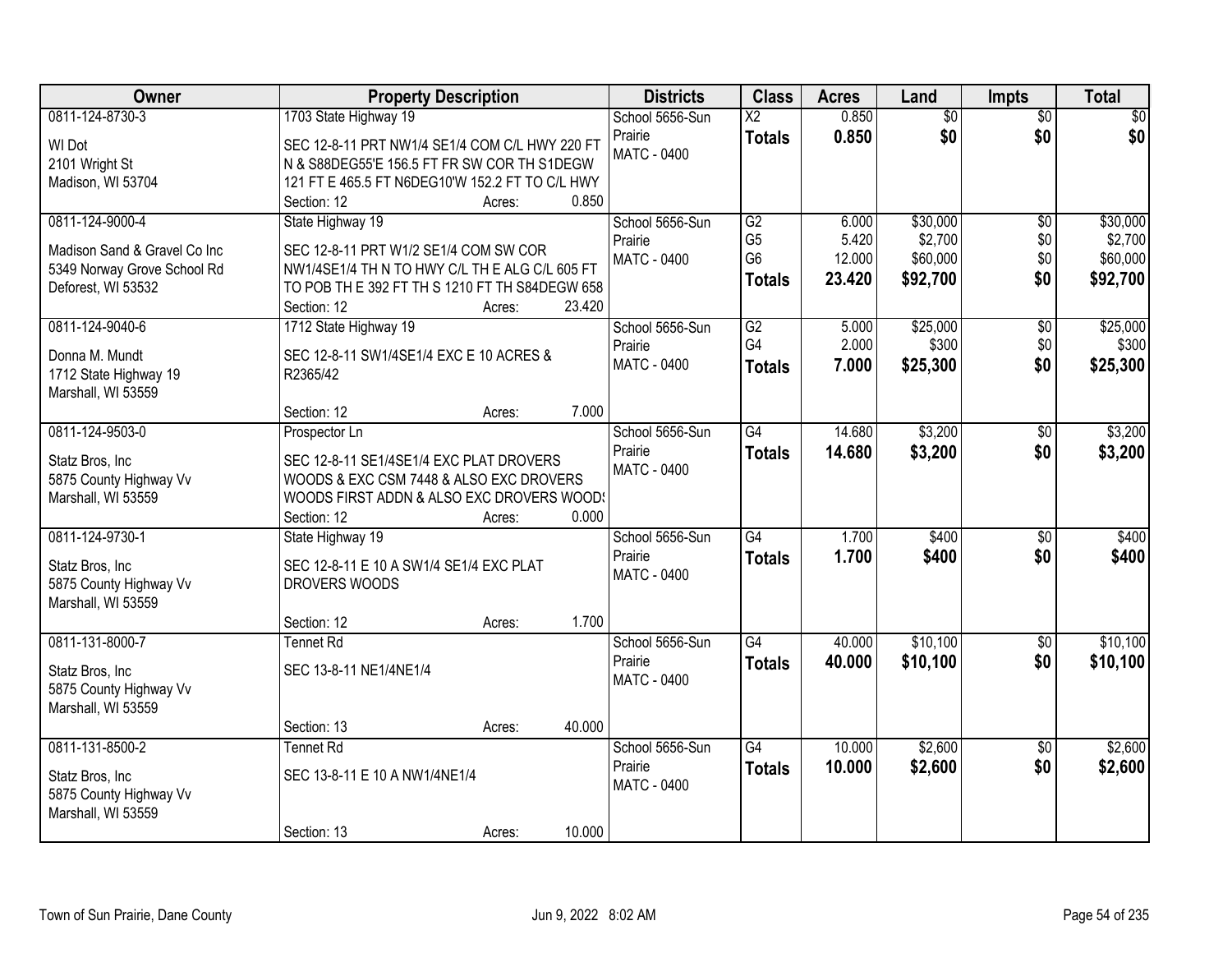| Owner                                                                                         |                                                                                                                                                                                    | <b>Property Description</b> |        | <b>Districts</b>                                                | <b>Class</b>                          | <b>Acres</b>              | Land                        | Impts                         | <b>Total</b>                |
|-----------------------------------------------------------------------------------------------|------------------------------------------------------------------------------------------------------------------------------------------------------------------------------------|-----------------------------|--------|-----------------------------------------------------------------|---------------------------------------|---------------------------|-----------------------------|-------------------------------|-----------------------------|
| 0811-131-8530-6<br>Donna M. Mundt<br>1712 State Highway 19<br>Marshall, WI 53559              | 1712 State Highway 19<br>SEC 13-8-11 W 3/4 NW1/4 NE1/4 EXC R147/94 &<br>R1893/19                                                                                                   |                             |        | School 5656-Sun<br>Prairie<br><b>MATC - 0400</b>                | G4<br>G <sub>5</sub><br><b>Totals</b> | 28.890<br>0.810<br>29.700 | \$6,700<br>\$400<br>\$7,100 | $\overline{50}$<br>\$0<br>\$0 | \$6,700<br>\$400<br>\$7,100 |
|                                                                                               | Section: 13                                                                                                                                                                        | Acres:                      | 29.700 |                                                                 |                                       |                           |                             |                               |                             |
| 0811-131-8625-2<br>Marylin Hirschbein<br>8855 N Port Washington Rd Apt<br>Milwaukee, WI 53217 | <b>Tennant Rd</b><br>SEC 13-8-11 PRT NW1/4NE1/4 BEG NW COR SD<br>1/41/4 TH S ON W LN SD 1/41/4 950 FT TH E 24.75 FT<br>TH N 950 FT TO N LN OF SD 1/41/4 TH W TO POB<br>Section: 13 | Acres:                      | 0.500  | School 5656-Sun<br>Prairie<br>MATC - 0400                       | G4<br><b>Totals</b>                   | 0.500<br>0.500            | \$100<br>\$100              | $\overline{50}$<br>\$0        | \$100<br>\$100              |
| 0811-131-9000-5<br>Statz Bros, Inc<br>5875 County Highway Vv                                  | Tennet Rd<br>SEC 13-8-11 E 10 A SW1/4NE1/4                                                                                                                                         |                             |        | School 5656-Sun<br>Prairie<br><b>MATC - 0400</b>                | G4<br><b>Totals</b>                   | 10.000<br>10.000          | \$2,600<br>\$2,600          | \$0<br>\$0                    | \$2,600<br>\$2,600          |
| Marshall, WI 53559                                                                            | Section: 13                                                                                                                                                                        | Acres:                      | 10.000 |                                                                 |                                       |                           |                             |                               |                             |
| 0811-131-9030-9                                                                               | 1712 State Highway 19                                                                                                                                                              |                             |        | School 5656-Sun                                                 | $\overline{G4}$                       | 29.700                    | \$7,100                     | \$0                           | \$7,100                     |
| Donna M. Mundt<br>1712 State Highway 19<br>Marshall, WI 53559                                 | SEC 13-8-11 W 3/4 SW1/4 NE1/4                                                                                                                                                      |                             |        | Prairie<br><b>MATC - 0400</b>                                   | <b>Totals</b>                         | 29.700                    | \$7,100                     | \$0                           | \$7,100                     |
|                                                                                               | Section: 13                                                                                                                                                                        | Acres:                      | 29.700 |                                                                 |                                       |                           |                             |                               |                             |
| 0811-131-9500-0<br>Statz Bros, Inc<br>5875 County Highway Vv<br>Marshall, WI 53559            | <b>Tennet Rd</b><br>SEC 13-8-11 SE1/4NE1/4<br>Section: 13                                                                                                                          | Acres:                      | 39.800 | School 5656-Sun<br>Prairie<br><b>MATC - 0400</b>                | $\overline{G4}$<br><b>Totals</b>      | 39.800<br>39.800          | \$10,200<br>\$10,200        | $\overline{50}$<br>\$0        | \$10,200<br>\$10,200        |
| 0811-132-2005-0                                                                               | Yelk Rd                                                                                                                                                                            |                             |        | School 5656-Sun                                                 | $\overline{G1}$                       | 15.117                    | \$328,700                   | $\overline{50}$               | \$328,700                   |
| Capitol Investments Inc<br>13845 Bullard Rd<br>Evansville, WI 53536                           | SAVANNAH VALLEY LOT 25                                                                                                                                                             |                             |        | Prairie<br>MATC - 0400                                          | <b>Totals</b>                         | 15.117                    | \$328,700                   | \$0                           | \$328,700                   |
|                                                                                               | Section: 12                                                                                                                                                                        | Acres:                      | 15.117 |                                                                 |                                       |                           |                             |                               |                             |
| 0811-132-2056-0<br>David J. Endres<br>Kelly J. Endres<br>1797 Yelk Rd<br>Marshall, WI 53559   | 1797 Yelk Rd<br>SAVANNAH VALLEY LOT 26<br>Section: 12                                                                                                                              | Acres:                      | 1.072  | Trash/Recycle 2901<br>School 5656-Sun<br>Prairie<br>MATC - 0400 | $\overline{G1}$<br><b>Totals</b>      | 1.072<br>1.072            | \$121,000<br>\$121,000      | \$418,100<br>\$418,100        | \$539,100<br>\$539,100      |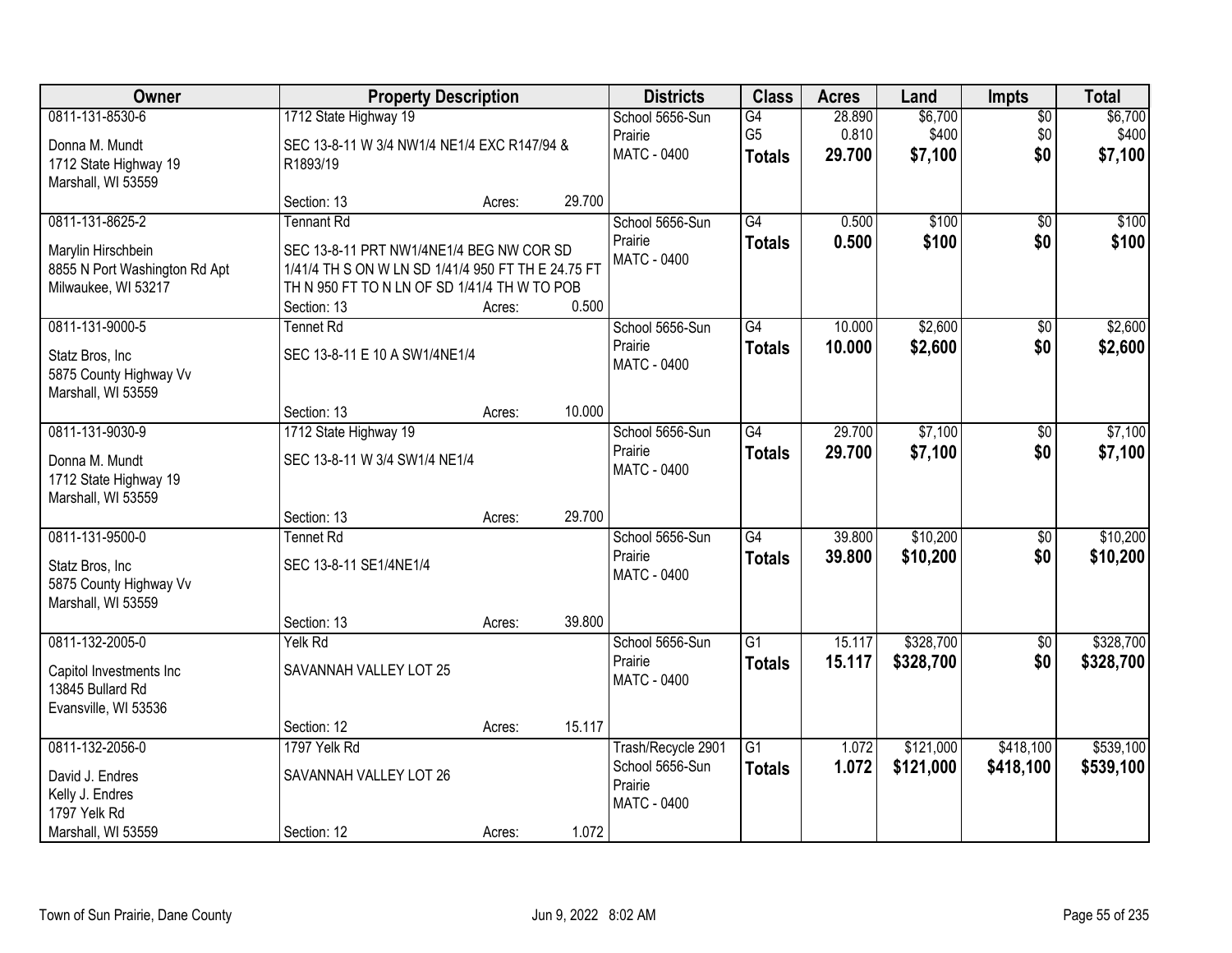| Owner                                    | <b>Property Description</b>                                                              |                  | <b>Districts</b>   | <b>Class</b>    | <b>Acres</b> | Land      | <b>Impts</b>    | <b>Total</b> |
|------------------------------------------|------------------------------------------------------------------------------------------|------------------|--------------------|-----------------|--------------|-----------|-----------------|--------------|
| 0811-132-2107-0                          | 1807 Yelk Rd                                                                             |                  | Trash/Recycle 2901 | $\overline{G1}$ | 0.899        | \$116,600 | \$579,800       | \$696,400    |
| Madden Rev Tr, James & Marybeth          | SAVANNAH VALLEY LOT 27                                                                   |                  | School 5656-Sun    | <b>Totals</b>   | 0.899        | \$116,600 | \$579,800       | \$696,400    |
| 1807 Yelk Rd                             |                                                                                          |                  | Prairie            |                 |              |           |                 |              |
| Marshall, WI 53559                       |                                                                                          |                  | <b>MATC - 0400</b> |                 |              |           |                 |              |
|                                          | Section: 12                                                                              | Acres:           | 0.899              |                 |              |           |                 |              |
| 0811-132-2158-0                          | 1815 Yelk Rd                                                                             |                  | Trash/Recycle 2901 | $\overline{G1}$ | 0.792        | \$114,800 | \$638,000       | \$752,800    |
| Randy M. Koch                            | SAVANNAH VALLEY LOT 28                                                                   |                  | School 5656-Sun    | <b>Totals</b>   | 0.792        | \$114,800 | \$638,000       | \$752,800    |
| Laurie A. Koch                           |                                                                                          |                  | Prairie            |                 |              |           |                 |              |
| 1815 Yelk Rd                             |                                                                                          |                  | MATC - 0400        |                 |              |           |                 |              |
| Marshall, WI 53559                       | Section: 12                                                                              | Acres:           | 0.792              |                 |              |           |                 |              |
| 0811-132-2200-0                          | 1835 Yelk Rd                                                                             |                  | Trash/Recycle 2901 | G1              | 1.525        | \$110,600 | \$417,600       | \$528,200    |
|                                          |                                                                                          |                  | School 5656-Sun    | <b>Totals</b>   | 1.525        | \$110,600 | \$417,600       | \$528,200    |
| Dennis E. Litsheim<br>Colleen J. Orourke | LOT 1 CSM 12016 CS74/58&61-12/14/2006 F/K/A<br>SAVANNAH VALLEY LOTS 29 & 30 DESCR AS SEC |                  | Prairie            |                 |              |           |                 |              |
| 1835 Yelk Rd                             | 12-8-11 PRT SW1/4SW1/4 & SEC 13-8-11 PRT                                                 |                  | MATC - 0400        |                 |              |           |                 |              |
| Marshall, WI 53559                       | Section: 12                                                                              | Acres:           | 1.525              |                 |              |           |                 |              |
| 0811-132-2300-0                          | a/W Lots 1-30                                                                            |                  | School 5656-Sun    |                 |              |           |                 |              |
|                                          |                                                                                          |                  | Prairie            |                 |              |           |                 |              |
| Savannah Valley Owners Association In    | SAVANNAH VALLEY OUTLOT 3 (ASSESSED WITH                                                  |                  | MATC - 0400        | <b>Totals</b>   |              |           |                 |              |
| 2970 Chapel Valley Rd 104                | LOTS 1 - 30)                                                                             |                  |                    |                 |              |           |                 |              |
| Madison, WI 53711                        |                                                                                          |                  |                    |                 |              |           |                 |              |
|                                          | Section: 12                                                                              | 11.965<br>Acres: |                    |                 |              |           |                 |              |
| 0811-132-2501-0                          | Twin Ln at Yelk Rd                                                                       |                  | School 5656-Sun    | $\overline{G1}$ | 1.002        | \$122,000 | \$0             | \$122,000    |
| Capitol Investments Inc                  | OAK SAVANNAH ADDN TO SAVANNAH VALLEY LOT                                                 |                  | Prairie            | <b>Totals</b>   | 1.002        | \$122,000 | \$0             | \$122,000    |
| 13845 Bullard Rd                         | TOG W/JT DRIVEWAY ESMT IN DOC #5696242                                                   |                  | MATC - 0400        |                 |              |           |                 |              |
| Evansville, WI 53536                     |                                                                                          |                  |                    |                 |              |           |                 |              |
|                                          | Section: 13                                                                              | Acres:           | 1.002              |                 |              |           |                 |              |
| 0811-132-2512-0                          | Twin Ln at Yelk Rd                                                                       |                  | School 5656-Sun    | $\overline{G1}$ | 2.261        | \$126,400 | $\overline{50}$ | \$126,400    |
| Capitol Investments Inc                  | OAK SAVANNAH ADDN TO SAVANNAH VALLEY LOT :                                               |                  | Prairie            | <b>Totals</b>   | 2.261        | \$126,400 | \$0             | \$126,400    |
| 13845 Bullard Rd                         | TOG W/JT DRIVEWAY ESMT IN DOC #5696242                                                   |                  | <b>MATC - 0400</b> |                 |              |           |                 |              |
| Evansville, WI 53536                     |                                                                                          |                  |                    |                 |              |           |                 |              |
|                                          | Section: 13                                                                              | Acres:           | 2.261              |                 |              |           |                 |              |
| 0811-132-2523-0                          | Twin Ln at Yelk Rd                                                                       |                  | School 5656-Sun    | $\overline{G1}$ | 1.053        | \$110,500 | $\overline{50}$ | \$110,500    |
|                                          |                                                                                          |                  | Prairie            | <b>Totals</b>   | 1.053        | \$110,500 | \$0             | \$110,500    |
| <b>Heather Knox</b>                      | OAK SAVANNAH ADDN TO SAVANNAH VALLEY LOT (                                               |                  | MATC - 0400        |                 |              |           |                 |              |
| Curtis D. Knox                           | SUBJ TO & TOG W/JT DRIVEWAY ESMT IN DOC                                                  |                  |                    |                 |              |           |                 |              |
| 601 Highcliff Trl                        | #5696242                                                                                 |                  |                    |                 |              |           |                 |              |
| Madison, WI 53718                        | Section: 13                                                                              | Acres:           | 1.053              |                 |              |           |                 |              |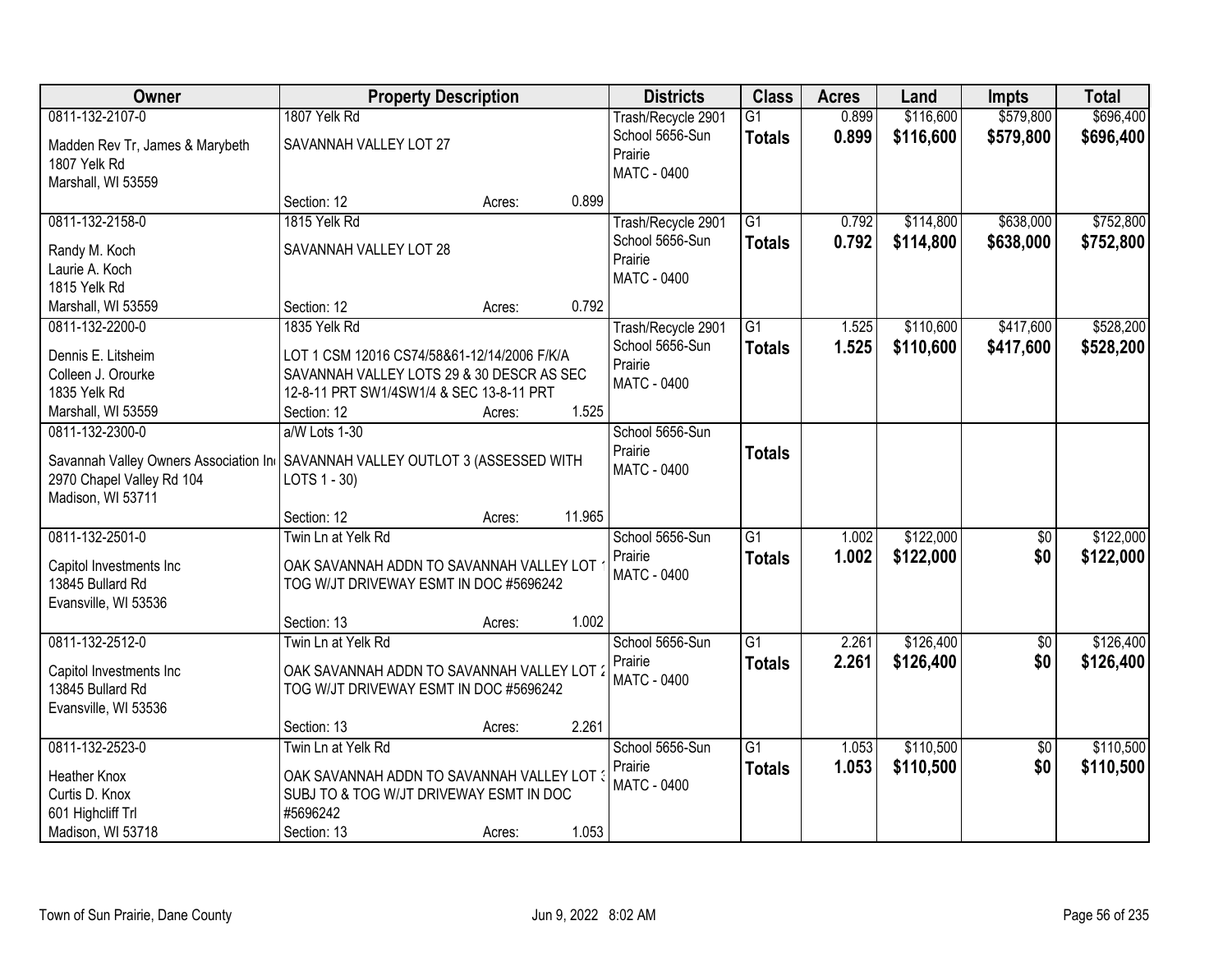| Owner                          |                                                  | <b>Property Description</b> |        | <b>Districts</b>       | <b>Class</b>    | <b>Acres</b> | Land      | Impts           | <b>Total</b> |
|--------------------------------|--------------------------------------------------|-----------------------------|--------|------------------------|-----------------|--------------|-----------|-----------------|--------------|
| 0811-132-2534-0                | 5790 Oak Savannah Ct                             |                             |        | School 5656-Sun        | $\overline{G1}$ | 1.319        | \$126,700 | $\overline{50}$ | \$126,700    |
| Jonathan C. Hoag               | OAK SAVANNAH ADDN TO SAVANNAH VALLEY LOT 4       |                             |        | Prairie                | <b>Totals</b>   | 1.319        | \$126,700 | \$0             | \$126,700    |
| Amie Hoag                      |                                                  |                             |        | <b>MATC - 0400</b>     |                 |              |           |                 |              |
| 317 N Baldwin St               |                                                  |                             |        |                        |                 |              |           |                 |              |
| Madison, WI 54703              | Section: 13                                      | Acres:                      | 1.319  |                        |                 |              |           |                 |              |
| 0811-132-2545-0                | 5798 Oak Savannah Ct                             |                             |        | School 5656-Sun        | $\overline{G1}$ | 1.040        | \$122,600 | $\overline{50}$ | \$122,600    |
| Thomas Rev Tr, Scott & Colleen | OAK SAVANNAH ADDN TO SAVANNAH VALLEY LOT !       |                             |        | Prairie                | <b>Totals</b>   | 1.040        | \$122,600 | \$0             | \$122,600    |
| 109 Ulstar Ct                  |                                                  |                             |        | <b>MATC - 0400</b>     |                 |              |           |                 |              |
| Cottage Grove, WI 53527        |                                                  |                             |        |                        |                 |              |           |                 |              |
|                                | Section: 13                                      | Acres:                      | 1.040  |                        |                 |              |           |                 |              |
| 0811-132-8000-6                | <b>Tennant Rd</b>                                |                             |        | School 5656-Sun        | $\overline{G4}$ | 9.500        | \$2,100   | $\overline{50}$ | \$2,100      |
| Mjs Real Estate, Inc           | SEC 13-8-11 PRT NE1/4 NW1/4 N 10 ACRES EXC E     |                             |        | Prairie                | G <sub>5</sub>  | 0.500        | \$300     | \$0             | \$300        |
| 1500 W Main St                 | 16.5 FT THF                                      |                             |        | MATC - 0400            | <b>Totals</b>   | 10.000       | \$2,400   | \$0             | \$2,400      |
| Sun Prairie, WI 53590          |                                                  |                             |        |                        |                 |              |           |                 |              |
|                                | Section: 13                                      | Acres:                      | 10.000 |                        |                 |              |           |                 |              |
| 0811-132-8160-3                | <b>Tennants Rd</b>                               |                             |        | School 5656-Sun        | G4              | 24.954       | \$6,000   | \$0             | \$6,000      |
| Statz Bros, Inc                | SEC 13-8-11 S 30 ACRES OF NE1/4NW1/4 & E 16.5 FT |                             |        | Prairie                | G <sub>5</sub>  | 0.750        | \$400     | \$0             | \$400        |
| 5875 County Highway Vv         | N1/4 NE1/4NW1/4 EXC CSM 4700                     |                             |        | <b>MATC - 0400</b>     | <b>Totals</b>   | 25.704       | \$6,400   | \$0             | \$6,400      |
| Marshall, WI 53559             |                                                  |                             |        |                        |                 |              |           |                 |              |
|                                | Section: 13                                      | Acres:                      | 25.704 |                        |                 |              |           |                 |              |
| 0811-132-8285-3                | 5737 Tennant Rd                                  |                             |        | Trash/Recycle 2901     | $\overline{G1}$ | 2.000        | \$90,000  | \$66,800        | \$156,800    |
| Warren Rev Tr, Harold E        | LOT 1 CSM 4700 CS20/308&310-7/8/85 DESCR AS      |                             |        | School 5656-Sun        | G <sub>4</sub>  | 3.021        | \$800     | \$0             | \$800        |
| 1707 State Highway 19          | SEC 13-8-11 PRT E1/2 NW1/4 5.02 ACRES            |                             |        | Prairie<br>MATC - 0400 | <b>Totals</b>   | 5.021        | \$90,800  | \$66,800        | \$157,600    |
| Marshall, WI 53559             |                                                  |                             |        |                        |                 |              |           |                 |              |
|                                | Section: 13                                      | Acres:                      | 5.021  |                        |                 |              |           |                 |              |
| 0811-132-8501-0                | Yelk Rd                                          |                             |        | School 5656-Sun        | $\overline{G1}$ | 0.375        | \$200     | $\overline{50}$ | \$200        |
| Capitol Investments Inc        | SEC 13-8-11 NW1/4 NW1/4 EXC SAVANNAH VALLEY      |                             |        | Prairie                | <b>Totals</b>   | 0.375        | \$200     | \$0             | \$200        |
| 13845 Bullard Rd               |                                                  |                             |        | MATC - 0400            |                 |              |           |                 |              |
| Evansville, WI 53536           |                                                  |                             |        |                        |                 |              |           |                 |              |
|                                | Section: 13                                      | Acres:                      | 0.375  |                        |                 |              |           |                 |              |
| 0811-132-9000-4                | 5706 Twin Ln Rd                                  |                             |        | Trash/Recycle 2901     | G4              | 16.000       | \$3,500   | $\overline{50}$ | \$3,500      |
| Damrow Le Gary et al           | SEC 13-8-11 SW1/4 NW1/4                          |                             |        | School 5656-Sun        | G <sub>5</sub>  | 21.800       | \$10,900  | \$0             | \$10,900     |
| 310 Forest St                  |                                                  |                             |        | Prairie<br>MATC - 0400 | G7              | 2.000        | \$65,000  | \$99,300        | \$164,300    |
| Fox Lake, WI 53933             |                                                  |                             |        |                        | <b>Totals</b>   | 39.800       | \$79,400  | \$99,300        | \$178,700    |
|                                | Section: 13                                      | Acres:                      | 39.800 |                        |                 |              |           |                 |              |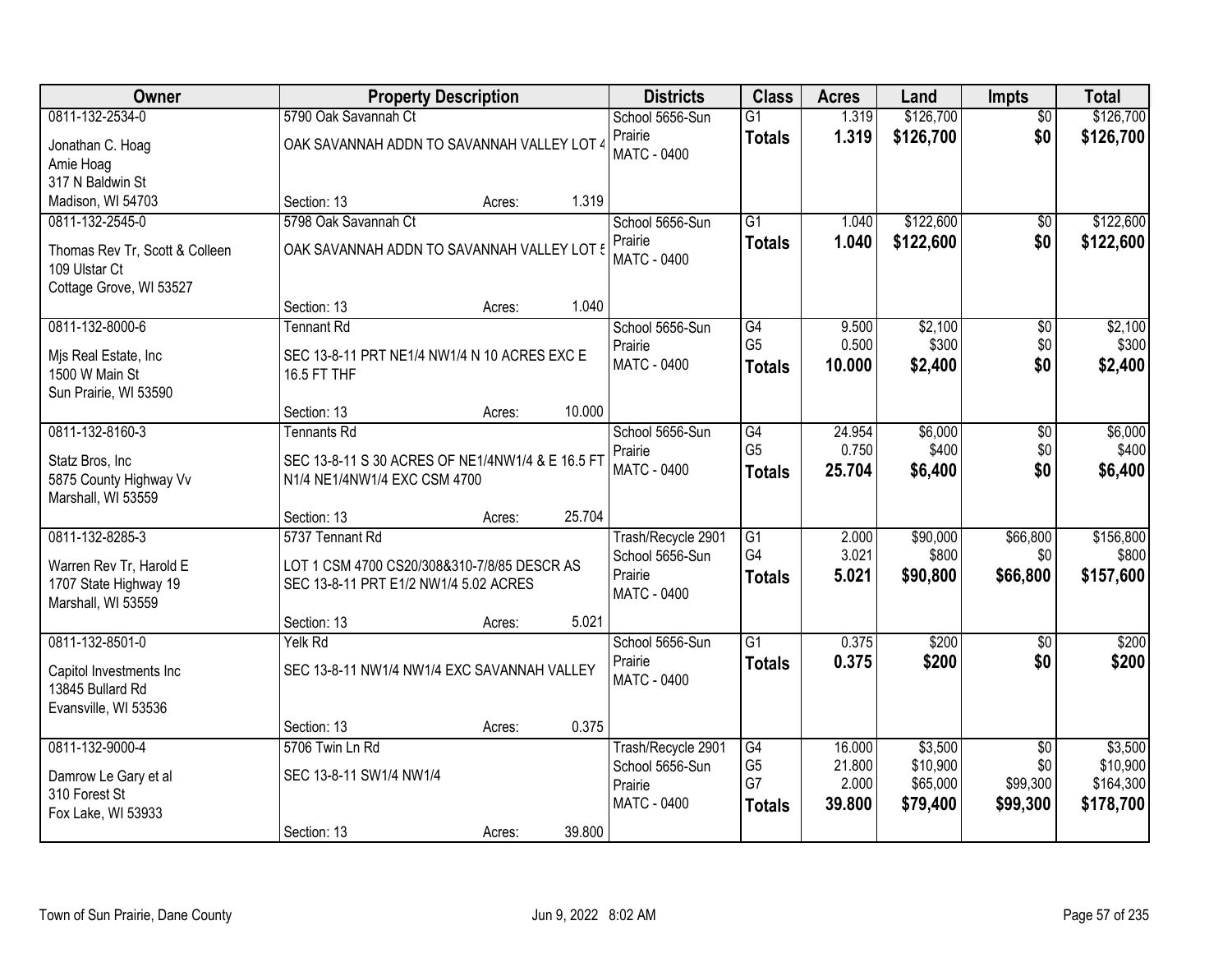| Owner                                                            | <b>Property Description</b>                                                             | <b>Districts</b>     | <b>Class</b>   | <b>Acres</b> | Land            | <b>Impts</b>    | <b>Total</b> |
|------------------------------------------------------------------|-----------------------------------------------------------------------------------------|----------------------|----------------|--------------|-----------------|-----------------|--------------|
| 0811-132-9500-9                                                  | <b>Tennet Rd</b>                                                                        | School 5656-Sun      | G4             | 38.975       | \$8,500         | $\overline{50}$ | \$8,500      |
| Statz Bros, Inc.                                                 | SEC 13-8-11 SE1/4NW1/4 EXC CSM 4700                                                     | Prairie              | <b>Totals</b>  | 38.975       | \$8,500         | \$0             | \$8,500      |
| 5875 County Highway Vv                                           |                                                                                         | MATC - 0400          |                |              |                 |                 |              |
| Marshall, WI 53559                                               |                                                                                         |                      |                |              |                 |                 |              |
|                                                                  | 38.975<br>Section: 13<br>Acres:                                                         |                      |                |              |                 |                 |              |
| 0811-133-8000-5                                                  | <b>Twin Lane Rd</b>                                                                     | School 3332-Marshall | G4             | 39.700       | \$10,200        | \$0             | \$10,200     |
| Rademacher Living Tr, Keith R & Joan N   SEC 13-8-11 NE1/4 SW1/4 |                                                                                         | MATC - 0400          | <b>Totals</b>  | 39.700       | \$10,200        | \$0             | \$10,200     |
| Rademacher Living Tr, Brian K &                                  |                                                                                         |                      |                |              |                 |                 |              |
| Nichole <sub>R</sub>                                             |                                                                                         |                      |                |              |                 |                 |              |
| 5010 Town Hall Dr                                                | 39.700<br>Section: 13<br>Acres:                                                         |                      |                |              |                 |                 |              |
| Cottage Grove, WI 53527                                          |                                                                                         |                      |                |              |                 |                 |              |
| 0811-133-8500-0                                                  | <b>Twin Lane Rd</b>                                                                     | School 5656-Sun      | G4             | 3.900        | \$800           | $\sqrt{6}$      | \$800        |
|                                                                  |                                                                                         | Prairie              | G <sub>5</sub> | 3.500        | \$1,800         | \$0             | \$1,800      |
| Damrow Le Gary et al                                             | SEC 13-8-11 PRT NW1/4SW1/4 COM NE COR TH W                                              | MATC - 0400          | <b>Totals</b>  | 7.400        | \$2,600         | \$0             | \$2,600      |
| 310 Forest St                                                    | TO NW COR S 334.1 FT NE TO PT 152.6 FT S OF NE                                          |                      |                |              |                 |                 |              |
| Fox Lake, WI 53933                                               | COR N 152.6 FT TO POB<br>7.400<br>Section: 13                                           |                      |                |              |                 |                 |              |
| 0811-133-8560-8                                                  | Acres:<br>Twin Lane Rd                                                                  | School 5656-Sun      | X4             | 17.600       | $\overline{50}$ | \$0             | \$0          |
|                                                                  |                                                                                         | Prairie              |                |              | \$0             | \$0             |              |
| Sun Prairie, Town of                                             | SEC 13-8-11 PRT W1/2 SW1/4 COM SW COR SD SEC                                            | MATC - 0400          | <b>Totals</b>  | 17.600       |                 |                 | \$0          |
| 5556 Twin Lane Rd                                                | TH N 726 FT & POB TH E 165 FT TH N 337 FT TH                                            |                      |                |              |                 |                 |              |
| Marshall, WI 53559                                               | N51DEGE 200.65 FT TH N19DEGE 470.25 FT TH                                               |                      |                |              |                 |                 |              |
|                                                                  | 17.600<br>Section: 13<br>Acres:                                                         |                      |                |              |                 |                 |              |
| 0811-133-8785-7                                                  | <b>Twin Lane Rd</b>                                                                     | School 5656-Sun      | G4             | 14.800       | \$3,200         | \$0             | \$3,200      |
|                                                                  | Rademacher Living Tr, Keith R & Joan N   SEC 13-8-11 NW1/4SW1/4 EXC BEG NE COR TH W TO  | Prairie              | <b>Totals</b>  | 14.800       | \$3,200         | \$0             | \$3,200      |
| Rademacher Living Tr, Brian K &                                  | NW COR TH S 334.1 FT TH NE TO PT 152.6 FT S OF                                          | MATC - 0400          |                |              |                 |                 |              |
| Nichole R                                                        | NE COR TH N 152.6 FT TO POB EXC R171/235                                                |                      |                |              |                 |                 |              |
| 5010 Town Hall Dr                                                | 14.800<br>Section: 13<br>Acres:                                                         |                      |                |              |                 |                 |              |
| Cottage Grove, WI 53527                                          |                                                                                         |                      |                |              |                 |                 |              |
| 0811-133-9001-0                                                  | County Rd T                                                                             | School 3332-Marshall | G4             | 33.550       | \$8,600         | \$0             | \$8,600      |
|                                                                  | Rademacher Living Tr, Keith R & Joan N   SEC 13-8-11 SW1/4 SW1/4 EXC COM 462 FT N OF SW | <b>MATC - 0400</b>   | G <sub>5</sub> | 1.140        | \$100           | \$0             | \$100        |
| Rademacher Living Tr, Brian K &                                  | COR TH E 165 FT N 264 FT W 165 FT S 264 FT TO                                           |                      | <b>Totals</b>  | 34.690       | \$8,700         | \$0             | \$8,700      |
| Nichole <sub>R</sub>                                             | POB EXC R171/235 & ALSO EXC CSM 12202                                                   |                      |                |              |                 |                 |              |
| 5010 Town Hall Dr                                                | 34.690<br>Section: 13<br>Acres:                                                         |                      |                |              |                 |                 |              |
| Cottage Grove, WI 53527                                          |                                                                                         |                      |                |              |                 |                 |              |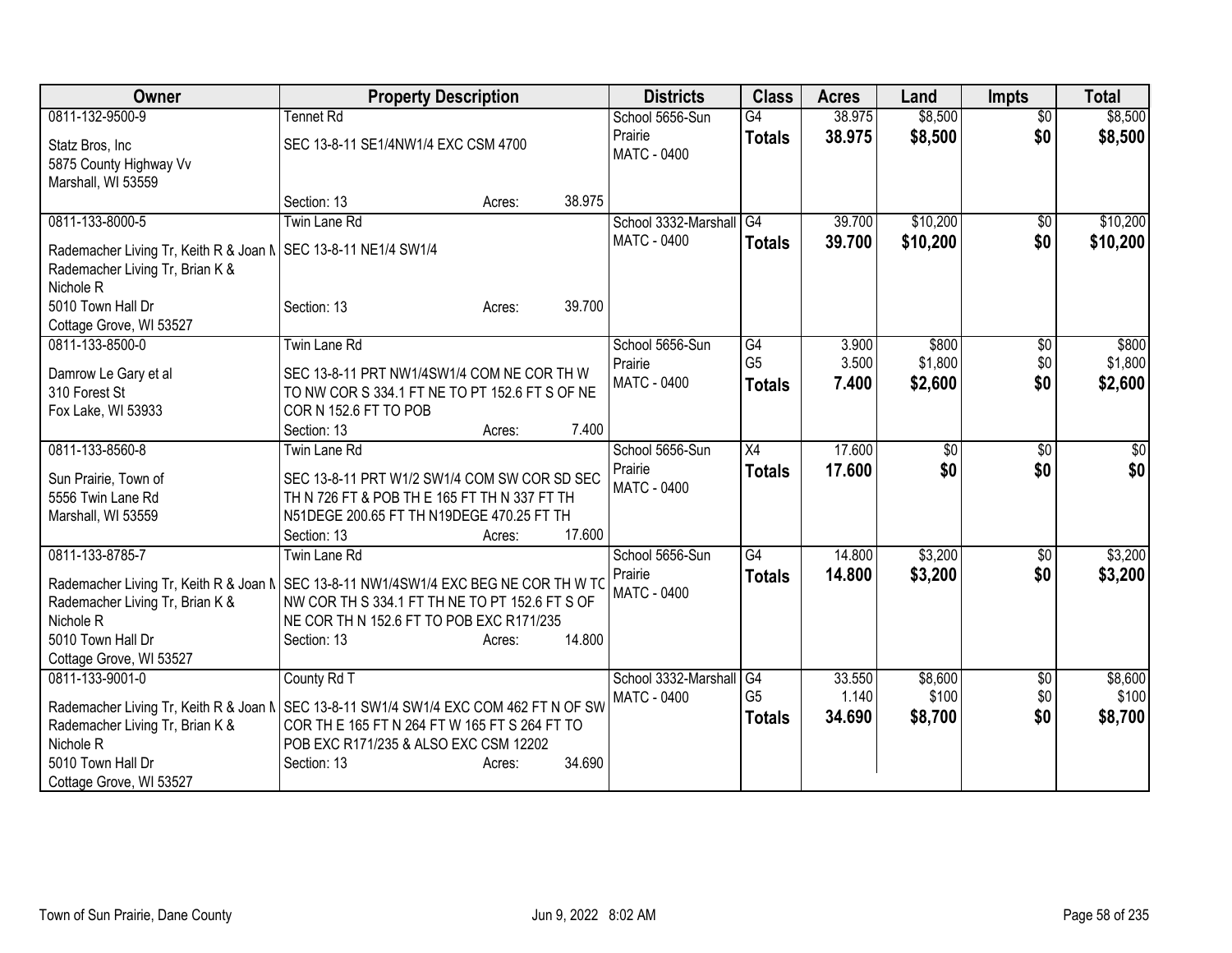| Owner                                                                               | <b>Property Description</b>                    |        |        | <b>Districts</b>     | <b>Class</b>    | <b>Acres</b> | Land            | <b>Impts</b>    | <b>Total</b> |
|-------------------------------------------------------------------------------------|------------------------------------------------|--------|--------|----------------------|-----------------|--------------|-----------------|-----------------|--------------|
| 0811-133-9185-1                                                                     | 5556 Twin Ln Rd                                |        |        | School 3332-Marshall | X4              | 1.000        | $\overline{50}$ | $\overline{50}$ | \$0          |
| Sun Prairie, Town of                                                                | SEC 13-8-11 PRT SW1/4 SW1/4 COM 462 FT N OF SW |        |        | <b>MATC - 0400</b>   | <b>Totals</b>   | 1.000        | \$0             | \$0             | \$0          |
| 5556 Twin Lane Rd                                                                   | COR TH E 165 FT N 264 FT W 165 FT S 264 FT TO  |        |        |                      |                 |              |                 |                 |              |
| Marshall, WI 53559                                                                  | <b>POB</b>                                     |        |        |                      |                 |              |                 |                 |              |
|                                                                                     | Section: 13                                    | Acres: | 1.000  |                      |                 |              |                 |                 |              |
| 0811-133-9345-0                                                                     | 1794 County Highway T                          |        |        | School 3332-Marshall | G4              | 3.487        | \$900           | $\overline{30}$ | \$900        |
| Rademacher Living Tr, Brian K &                                                     | LOT 1 CSM 12202 CS75/206&207-7/19/2007 DESCR   |        |        | MATC - 0400          | G7              | 0.500        | \$30,000        | \$4,100         | \$34,100     |
| Nichole <sub>R</sub>                                                                | AS SEC 13-8-11 PRT SW1/4SW1/4 & PRT SE1/4SW1/4 |        |        |                      | <b>Totals</b>   | 3.987        | \$30,900        | \$4,100         | \$35,000     |
| 5010 Town Hall Dr                                                                   | (3.987 ACRES EXCL R/W)                         |        |        |                      |                 |              |                 |                 |              |
| Cottage Grove, WI 53527                                                             | Section: 13                                    | Acres: | 3.987  |                      |                 |              |                 |                 |              |
| 0811-133-9501-0                                                                     | County Rd T                                    |        |        | School 3332-Marshall | G4              | 37.000       | \$9,200         | \$0             | \$9,200      |
|                                                                                     |                                                |        |        | MATC - 0400          | G <sub>5</sub>  | 1.000        | \$100           | \$0             | \$100        |
| Rademacher Living Tr, Keith R & Joan N   SEC 13-8-11 SE1/4 SW1/4 EXC CSM 12202      |                                                |        |        |                      | G7              | 1.000        | \$7,000         | \$5,400         | \$12,400     |
| Rademacher Living Tr, Brian K &                                                     |                                                |        |        |                      | <b>Totals</b>   | 39.000       | \$16,300        | \$5,400         | \$21,700     |
| Nichole <sub>R</sub><br>5010 Town Hall Dr                                           | Section: 13                                    |        | 39.000 |                      |                 |              |                 |                 |              |
| Cottage Grove, WI 53527                                                             |                                                | Acres: |        |                      |                 |              |                 |                 |              |
| 0811-134-8000-4                                                                     | County Rd T                                    |        |        | School 5656-Sun      | G4              | 25.000       | \$6,000         | \$0             | \$6,000      |
|                                                                                     |                                                |        |        | Prairie              | <b>Totals</b>   | 25.000       | \$6,000         | \$0             | \$6,000      |
| Rademacher Living Tr, Keith R & Joan N   SEC 13-8-11 N 25 A NE1/4 SE1/4             |                                                |        |        | MATC - 0400          |                 |              |                 |                 |              |
| 5010 Town Hall Dr                                                                   |                                                |        |        |                      |                 |              |                 |                 |              |
| Cottage Grove, WI 53527                                                             |                                                |        |        |                      |                 |              |                 |                 |              |
|                                                                                     | Section: 13                                    | Acres: | 25.000 |                      |                 |              |                 |                 |              |
| 0811-134-8205-7                                                                     | County Rd T                                    |        |        | School 5656-Sun      | $\overline{G4}$ | 0.300        | \$100           | $\sqrt[6]{}$    | \$100        |
| Rademacher Living Tr, Keith R & Joan N SEC 13-8-11 PRT NE1/4SE1/4 W 24 FT OF S 15 A |                                                |        |        | Prairie              | <b>Totals</b>   | 0.300        | \$100           | \$0             | \$100        |
| 5010 Town Hall Dr                                                                   |                                                |        |        | <b>MATC - 0400</b>   |                 |              |                 |                 |              |
| Cottage Grove, WI 53527                                                             |                                                |        |        |                      |                 |              |                 |                 |              |
|                                                                                     | Section: 13                                    | Acres: | 0.300  |                      |                 |              |                 |                 |              |
| 0811-134-8255-7                                                                     | County Rd T                                    |        |        | School 3332-Marshall | G4              | 13.800       | \$3,500         | $\sqrt{6}$      | \$3,500      |
| Rademacher Living Tr, Keith R & Joan N   SEC 13-8-11 S 15 A NE1/4 SE1/4 EXC W 24 FT |                                                |        |        | <b>MATC - 0400</b>   | G5M             | 1.000        | \$2,500         | \$0             | \$2,500      |
| 5010 Town Hall Dr                                                                   |                                                |        |        |                      | <b>Totals</b>   | 14.800       | \$6,000         | \$0             | \$6,000      |
| Cottage Grove, WI 53527                                                             |                                                |        |        |                      |                 |              |                 |                 |              |
|                                                                                     | Section: 13                                    | Acres: | 14.800 |                      |                 |              |                 |                 |              |
| 0811-134-8500-9                                                                     | County Rd T                                    |        |        | School 5656-Sun      | $\overline{G4}$ | 25,000       | \$5,700         | $\overline{50}$ | \$5,700      |
|                                                                                     |                                                |        |        | Prairie              | <b>Totals</b>   | 25.000       | \$5,700         | \$0             | \$5,700      |
| Rademacher Living Tr, Keith R & Joan N   SEC 13-8-11 N 25 A NW1/4 SE1/4             |                                                |        |        | <b>MATC - 0400</b>   |                 |              |                 |                 |              |
| 5010 Town Hall Dr                                                                   |                                                |        |        |                      |                 |              |                 |                 |              |
| Cottage Grove, WI 53527                                                             | Section: 13                                    |        | 25.000 |                      |                 |              |                 |                 |              |
|                                                                                     |                                                | Acres: |        |                      |                 |              |                 |                 |              |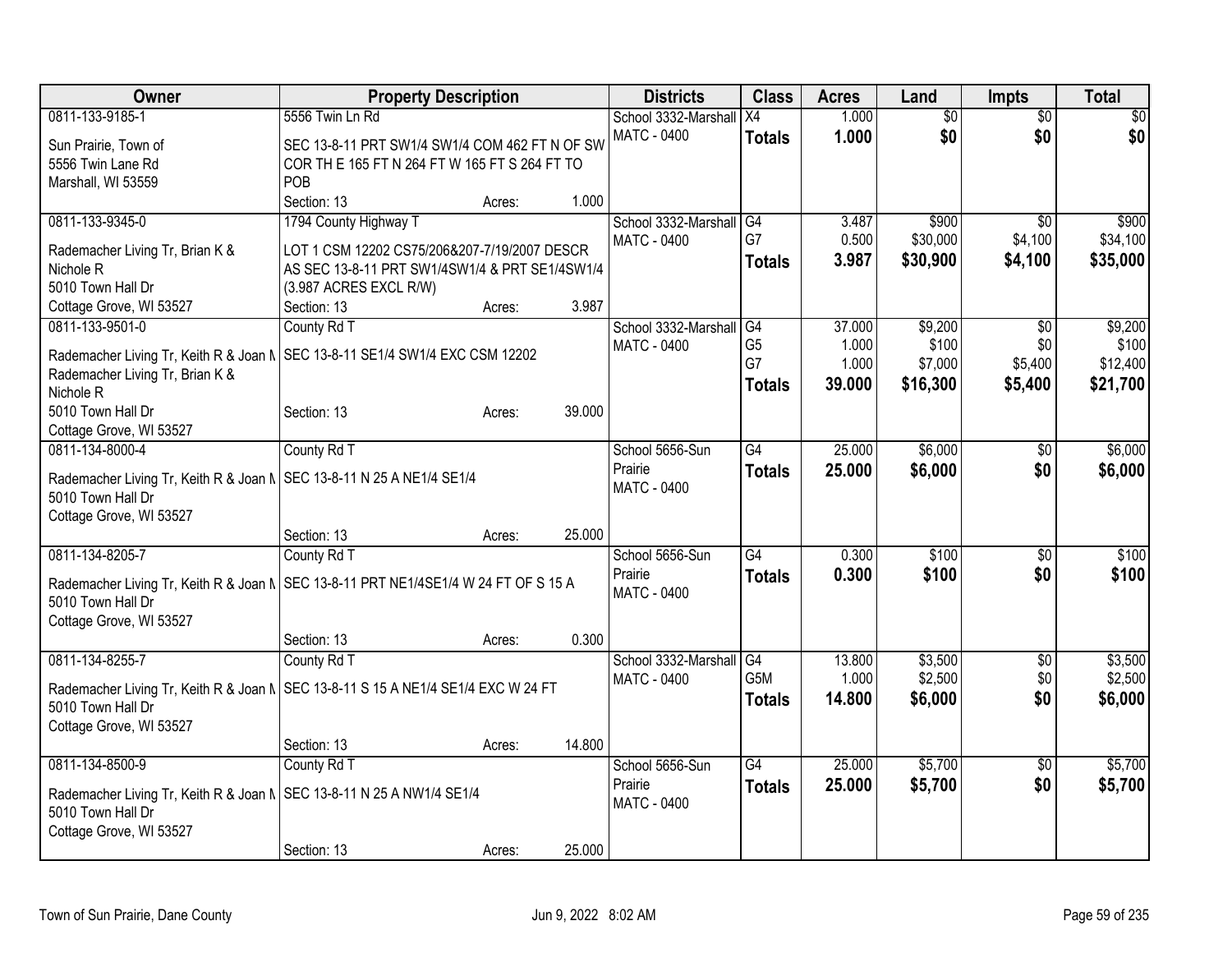| <b>Owner</b>                                                                           | <b>Property Description</b>                     |        |        | <b>Districts</b>              | <b>Class</b>    | <b>Acres</b> | Land      | <b>Impts</b>    | <b>Total</b> |
|----------------------------------------------------------------------------------------|-------------------------------------------------|--------|--------|-------------------------------|-----------------|--------------|-----------|-----------------|--------------|
| 0811-134-8705-2                                                                        | County Rd T                                     |        |        | School 3332-Marshall          | G4              | 15.000       | \$3,800   | $\overline{50}$ | \$3,800      |
| Rademacher Living Tr, Keith R & Joan N   SEC 13-8-11 S 15 A NW1/4SE1/4                 |                                                 |        |        | <b>MATC - 0400</b>            | <b>Totals</b>   | 15.000       | \$3,800   | \$0             | \$3,800      |
| 5010 Town Hall Dr                                                                      |                                                 |        |        |                               |                 |              |           |                 |              |
| Cottage Grove, WI 53527                                                                |                                                 |        |        |                               |                 |              |           |                 |              |
|                                                                                        | Section: 13                                     | Acres: | 15.000 |                               |                 |              |           |                 |              |
| 0811-134-9100-0                                                                        | County Rd T                                     |        |        | School 3332-Marshall          | G4              | 34.581       | \$8,900   | $\overline{50}$ | \$8,900      |
|                                                                                        |                                                 |        |        | <b>MATC - 0400</b>            | G <sub>5</sub>  | 0.500        | \$100     | \$0             | \$100        |
| Rademacher Living Tr, Keith R & Joan N   SEC 13-8-11 SW1/4SE1/4 EXC CSM 12955 TOG/W    |                                                 |        |        |                               | <b>Totals</b>   | 35.081       | \$9,000   | \$0             | \$9,000      |
| 5010 Town Hall Dr                                                                      | ESMT IN DOC #4690240                            |        |        |                               |                 |              |           |                 |              |
| Cottage Grove, WI 53527                                                                |                                                 |        |        |                               |                 |              |           |                 |              |
|                                                                                        | Section: 13                                     | Acres: | 0.000  |                               |                 |              |           |                 |              |
| 0811-134-9300-0                                                                        | 1696 County Highway T                           |        |        | Trash/Recycle 2901            | G1              | 3.519        | \$100,100 | \$116,500       | \$216,600    |
| Megan R. Parnell                                                                       | LOT 1 CSM 12955 CS82/263&264-08/16/2010 DESCR   |        |        | School 3332-Marshall   Totals |                 | 3.519        | \$100,100 | \$116,500       | \$216,600    |
| Kyle R. Parnell                                                                        | AS SEC 13-8-11 PRT SW1/4SE1/4 (3.519 ACRES EXCL |        |        | <b>MATC - 0400</b>            |                 |              |           |                 |              |
| 1696 County Highway T                                                                  | R/W) SUBJ TO ESMT IN DOC #4690240               |        |        |                               |                 |              |           |                 |              |
| Marshall, WI 53559                                                                     | Section: 13                                     | Acres: | 3.519  |                               |                 |              |           |                 |              |
| 0811-134-9500-7                                                                        | County Rd T                                     |        |        | School 3332-Marshall          | G4              | 33.500       | \$7,900   | \$0             | \$7,900      |
| Rademacher Living Tr, Keith R & Joan N   SEC 13-8-11 SE1/4 SE1/4 EXC THE W 24 FT & PRT |                                                 |        |        | <b>MATC - 0400</b>            | G <sub>5</sub>  | 4.500        | \$2,300   | \$0             | \$2,300      |
| 5010 Town Hall Dr                                                                      | CSM 3844 SUBJ TO & TOG W/JT DRIVEWAY AGRMT      |        |        |                               | <b>Totals</b>   | 38.000       | \$10,200  | \$0             | \$10,200     |
| Cottage Grove, WI 53527                                                                | IN DOC #5329763                                 |        |        |                               |                 |              |           |                 |              |
|                                                                                        | Section: 13                                     | Acres: | 38.000 |                               |                 |              |           |                 |              |
| 0811-134-9625-7                                                                        | County Rd T                                     |        |        | School 3332-Marshall          | G4              | 0.800        | \$200     | $\overline{50}$ | \$200        |
|                                                                                        |                                                 |        |        | <b>MATC - 0400</b>            | <b>Totals</b>   | 0.800        | \$200     | \$0             | \$200        |
| Rademacher Living Tr, Keith R & Joan N   SEC 13-8-11 W 24 FT SE1/4SE1/4                |                                                 |        |        |                               |                 |              |           |                 |              |
| 5010 Town Hall Dr                                                                      |                                                 |        |        |                               |                 |              |           |                 |              |
| Cottage Grove, WI 53527                                                                |                                                 |        |        |                               |                 |              |           |                 |              |
|                                                                                        | Section: 13                                     | Acres: | 0.800  |                               |                 |              |           |                 |              |
| 0811-134-9945-0                                                                        | 5593 County Highway Tt                          |        |        | Trash/Recycle 2901            | $\overline{G1}$ | 1.000        | \$50,000  | \$114,400       | \$164,400    |
| Carl M. Munson                                                                         | LOT 1 CSM 3844 CS16/27&28-12/3/81 DESCR AS SEC  |        |        | School 3332-Marshall   Totals |                 | 1.000        | \$50,000  | \$114,400       | \$164,400    |
| Mary E. Munson                                                                         | 13-8-11 PRT SE1/4 EXC PRT IN TOWN OF MEDINA     |        |        | MATC - 0400                   |                 |              |           |                 |              |
| 1385 County Highway T                                                                  | SUBJ TO & TOG W/JT DRIVEWAY AGRMT IN DOC        |        |        |                               |                 |              |           |                 |              |
| Marshall, WI 53559                                                                     | Section: 13                                     | Acres: | 0.000  |                               |                 |              |           |                 |              |
| 0811-141-8000-5                                                                        | 1865 Yelk Rd                                    |        |        | School 5656-Sun               | G2              | 7.868        | \$65,600  | \$18,800        | \$84,400     |
| <b>Subcarrier Communications Inc</b>                                                   | LOT 1 CSM 2958 CS11/363&364-9/14/78 DESCR AS    |        |        | Prairie                       | <b>Totals</b>   | 7.868        | \$65,600  | \$18,800        | \$84,400     |
| 139 White Oak Ln                                                                       | SEC 14-8-11 PRT NE1/4NE1/4 (7.868 ACRES INCL    |        |        | MATC - 0400                   |                 |              |           |                 |              |
| Old Bridge, NJ 08857                                                                   | R/W                                             |        |        |                               |                 |              |           |                 |              |
|                                                                                        | Section: 14                                     | Acres: | 7.868  |                               |                 |              |           |                 |              |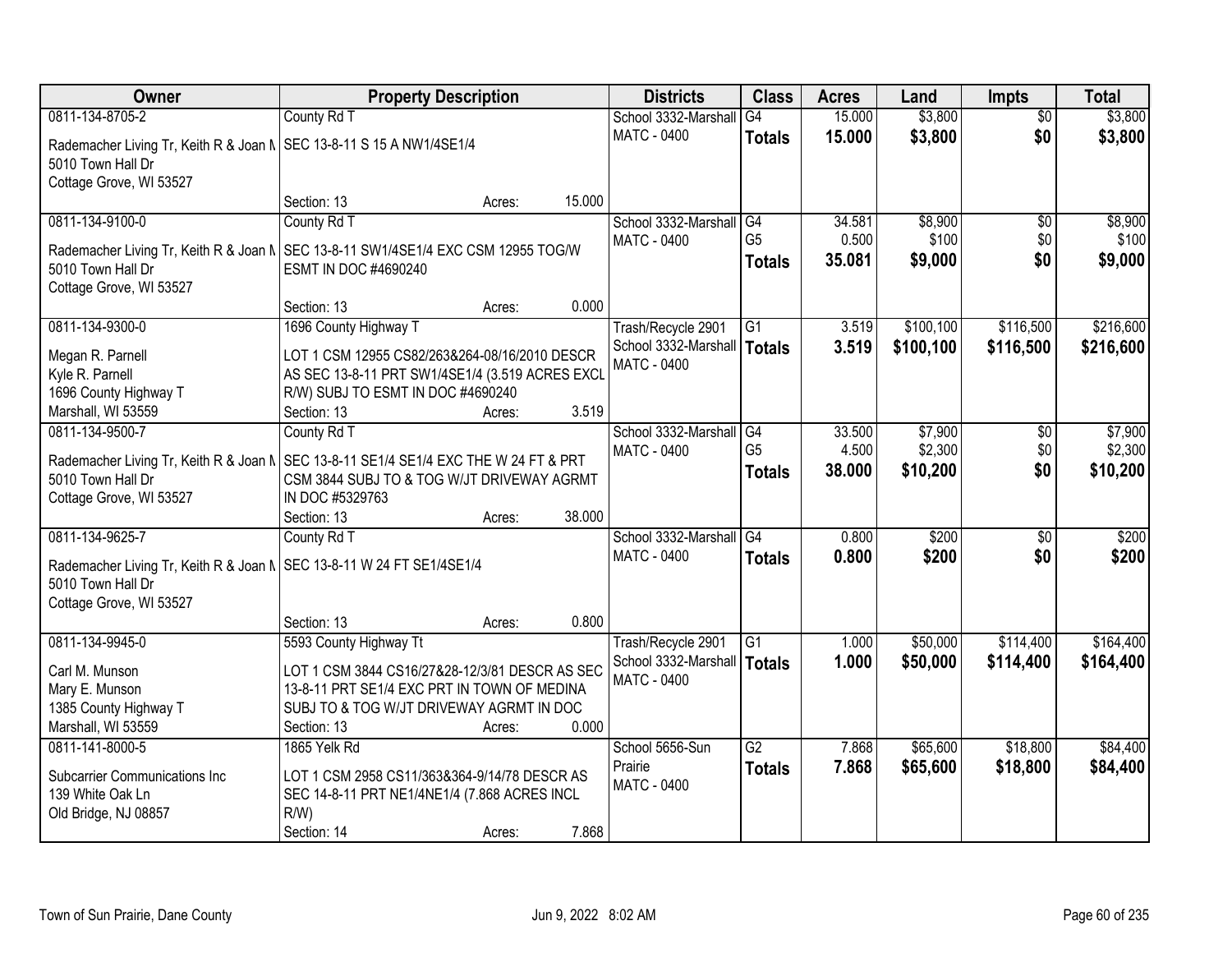| <b>Owner</b>                                                                             | <b>Property Description</b>                                                                                                                                                                      | <b>Districts</b>                                                       | <b>Class</b>                          | <b>Acres</b>              | Land                          | Impts                         | <b>Total</b>                  |
|------------------------------------------------------------------------------------------|--------------------------------------------------------------------------------------------------------------------------------------------------------------------------------------------------|------------------------------------------------------------------------|---------------------------------------|---------------------------|-------------------------------|-------------------------------|-------------------------------|
| 0811-141-8062-0<br>Dennis A. Hammann<br>1943 Yelk Rd<br>Marshall, WI 53559               | Yelk Rd<br>SEC 14-8-11 PRT NE1/4 DESCR AS COM N1/4 COR<br>SEC 14 TH N89DEG51'59"E 385.00 FT ALG N LN SD<br>NE1/4 & C/L YELK RD TO POB TH CONT                                                    | Trash/Recycle 2901<br>School 5656-Sun<br>Prairie<br><b>MATC - 0400</b> | G4<br>G <sub>5</sub><br><b>Totals</b> | 43.830<br>1.270<br>45.100 | \$11,200<br>\$600<br>\$11,800 | $\overline{60}$<br>\$0<br>\$0 | \$11,200<br>\$600<br>\$11,800 |
|                                                                                          | 45.100<br>Section: 14<br>Acres:                                                                                                                                                                  |                                                                        |                                       |                           |                               |                               |                               |
| 0811-141-8330-6<br>Robert W. Fritsch<br>Geraldine N. Fritsch<br>5755 Twin Lane Rd        | 5755 Twin Ln Rd<br>LOT 1 CSM 3238 CS12/344-7/17/79 DESCR AS SEC<br>14-8-11 PRT E1/2 NE1/4 3.82 ACRES INCL RD R/W                                                                                 | Trash/Recycle 2901<br>School 5656-Sun<br>Prairie<br><b>MATC - 0400</b> | G1<br><b>Totals</b>                   | 3.800<br>3.800            | \$102,000<br>\$102,000        | \$208,100<br>\$208,100        | \$310,100<br>\$310,100        |
| Marshall, WI 53559                                                                       | 3.800<br>Section: 14<br>Acres:                                                                                                                                                                   |                                                                        |                                       |                           |                               |                               |                               |
| 0811-141-8410-9<br>Mary S. Walker<br>5765 Twin Lane Rd<br>Marshall, WI 53559             | <b>Twin Lane Rd</b><br>LOT 2 CSM 3501 CS14/65-6/25/80 DESCR AS SEC<br>14-8-11 PRT NE1/4NE1/4 (2.68 ACRES INCL RD R/W)                                                                            | School 5656-Sun<br>Prairie<br><b>MATC - 0400</b>                       | $\overline{G1}$<br><b>Totals</b>      | 2.700<br>2.700            | \$17,900<br>\$17,900          | $\overline{50}$<br>\$0        | \$17,900<br>\$17,900          |
|                                                                                          | 2.700<br>Section: 14<br>Acres:                                                                                                                                                                   |                                                                        |                                       |                           |                               |                               |                               |
| 0811-141-8430-5<br>Mary S. Walker<br>5765 Twin Lane Rd<br>Marshall, WI 53559             | 5765 Twin Ln Rd<br>LOT 1 CSM 3501 CS14/65-6/25/80 DESCR AS SEC<br>14-8-11 PRT NE1/4NE1/4 (2.61 ACRES INCL RD R/W)                                                                                | Trash/Recycle 2901<br>School 5656-Sun<br>Prairie<br><b>MATC - 0400</b> | $\overline{G1}$<br><b>Totals</b>      | 2.610<br>2.610            | \$84,700<br>\$84,700          | \$318,100<br>\$318,100        | \$402,800<br>\$402,800        |
|                                                                                          | 2.610<br>Section: 14<br>Acres:                                                                                                                                                                   |                                                                        |                                       |                           |                               |                               |                               |
| 0811-141-8565-0<br>Dennis A. Hammann<br>1943 Yelk Rd<br>Marshall, WI 53559               | 1943 Yelk Rd<br>LOT 1 CSM 15216 CS108/133&136-8/23/2019 DESCR<br>AS SEC 14-8-11 PRT NW1/4NE1/4 (5.97 ACRES EXCL<br>$R/W$ )<br>Section: 14<br>5.970<br>Acres:                                     | Trash/Recycle 2901<br>School 5656-Sun<br>Prairie<br><b>MATC - 0400</b> | $\overline{G1}$<br><b>Totals</b>      | 5.970<br>5.970            | \$116,300<br>\$116,300        | \$430,300<br>\$430,300        | \$546,600<br>\$546,600        |
| 0811-141-8580-0                                                                          | 1965 Yelk Rd                                                                                                                                                                                     | Trash/Recycle 2901                                                     | $\overline{G1}$                       | 3.428                     | \$99,500                      | \$442,000                     | \$541,500                     |
| Anthony P. Krebs<br>Lynn B. Krebs<br>1965 Yelk Rd<br>Marshall, WI 53559                  | LOT 1 CSM 12555 CS78/298&300-10/01/2008 F/K/A<br>LOTS 1 & 2 CSM 11950 CS73/227&229-10/20/2006<br>F/K/A LOT 1 CSM 3639 CS15/15-2/12/81 DESCR AS<br>3.428<br>Section: 14<br>Acres:                 | School 5656-Sun<br>Prairie<br>MATC - 0400                              | <b>Totals</b>                         | 3.428                     | \$99,500                      | \$442,000                     | \$541,500                     |
| 0811-141-8590-0<br>Randy L. Haase<br>Kera L. Haase<br>1979 Yelk Rd<br>Marshall, WI 53559 | 1979 Yelk Rd<br>LOT 2 CSM 12555 CS78/298&300-10/01/2008 F/K/A<br>LOTS 1 & 2 CSM 11950 CS73/227&229-10/20/2006<br>F/K/A LOT 1 CSM 3639 CS15/15-2/12/81 DESCR AS<br>1.564<br>Section: 14<br>Acres: | Trash/Recycle 2901<br>School 5656-Sun<br>Prairie<br><b>MATC - 0400</b> | $\overline{G1}$<br><b>Totals</b>      | 1.564<br>1.564            | \$81,300<br>\$81,300          | \$246,800<br>\$246,800        | \$328,100<br>\$328,100        |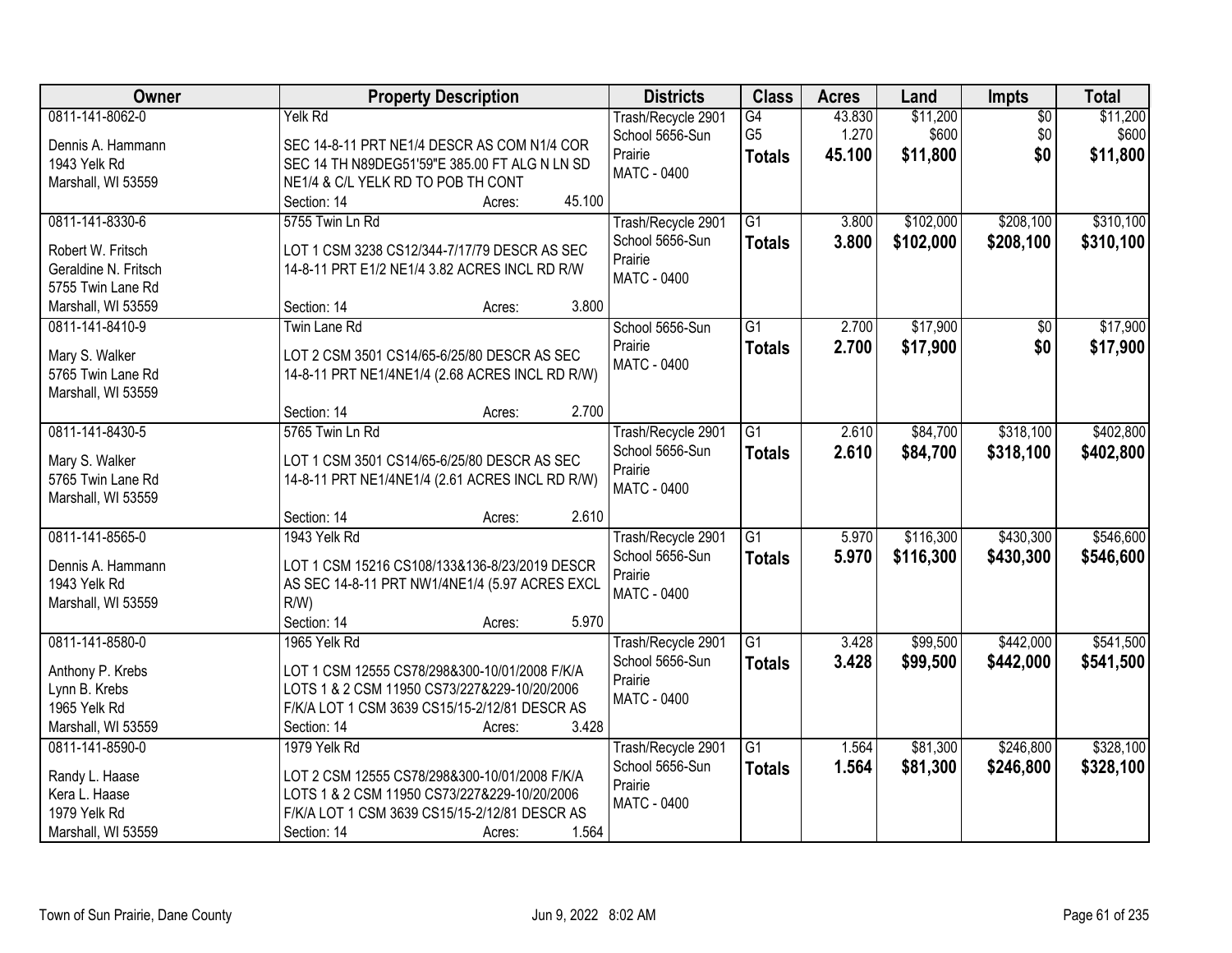| Owner                  | <b>Property Description</b>                      | <b>Districts</b>   | <b>Class</b>          | <b>Acres</b>    | Land             | Impts           | <b>Total</b>     |
|------------------------|--------------------------------------------------|--------------------|-----------------------|-----------------|------------------|-----------------|------------------|
| 0811-141-8800-0        | <b>Town Line Rd</b>                              | School 5656-Sun    | G4                    | 37.480          | \$9,400          | $\overline{50}$ | \$9,400          |
| Richard E. Ouimette    | SEC14-8-11 PRT NE1/4 COM SEC N1/4 COR TH         | Prairie            | G5M                   | 14.000          | \$35,000         | \$0             | \$35,000         |
| Sharon L. Ouimette     | N89DEG51'59"E 2079.61 FT ALG N LN SD NE1/4 & C/L | <b>MATC - 0400</b> | <b>Totals</b>         | 51.480          | \$44,400         | \$0             | \$44,400         |
| 5735 Twin Lane Rd      | YELK RD TH S01DEG20'59"W 585.51 FT TH            |                    |                       |                 |                  |                 |                  |
| Marshall, WI 53559     | 51.480<br>Section: 14<br>Acres:                  |                    |                       |                 |                  |                 |                  |
| 0811-141-9640-9        | 5735 Twin Ln Rd                                  | Trash/Recycle 2901 | $\overline{G1}$       | 14.923          | \$174,500        | \$300,900       | \$475,400        |
|                        |                                                  | School 5656-Sun    | <b>Totals</b>         | 14.923          | \$174,500        | \$300,900       | \$475,400        |
| Richard E. Ouimette    | LOT 1 CSM 6585 CS32/186&187-11/8/91 F/K/A LOT 1  | Prairie            |                       |                 |                  |                 |                  |
| Sharon Ouimette        | CSM 5293 CS24/101-7/17/87 & ALSO INCL & DESCR    | MATC - 0400        |                       |                 |                  |                 |                  |
| 5735 Twin Lane Rd      | AS SEC 14-8-11 PRT SE1/4NE1/4 (14.923 ACRES)     |                    |                       |                 |                  |                 |                  |
| Marshall, WI 53559     | 14.923<br>Section: 14<br>Acres:                  |                    |                       |                 |                  |                 |                  |
| 0811-141-9690-9        | 5707 Twin Ln Rd                                  | Trash/Recycle 2901 | G1                    | 6.784           | \$121,500        | \$164,300       | \$285,800        |
| Lyle D. Updike         | LOT 2 CSM 6585 CS32/186&187-11/8/91 F/K/A LOT 1  | School 5656-Sun    | G4                    | 13.000          | \$2,800          | \$0             | \$2,800          |
| Wendy Kaplan           | CSM 5293 CS24/101-7/17/87 & ALSO INCL & DESCR    | Prairie            | G <sub>5</sub>        | 2.500           | \$1,300          | \$0             | \$1,300          |
| 5707 Twin Lane Rd      | AS SEC 14-8-11 PRT SE1/4NE1/4 (22.284 ACRES)     | MATC - 0400        | <b>Totals</b>         | 22.284          | \$125,600        | \$164,300       | \$289,900        |
| Marshall, WI 53559     | 22.284<br>Section: 14<br>Acres:                  |                    |                       |                 |                  |                 |                  |
| 0811-142-8000-4        | Yelk Rd                                          | School 5656-Sun    | $\overline{G4}$       | 38.700          | \$9,100          | \$0             | \$9,100          |
|                        |                                                  | Prairie            | G <sub>5</sub>        | 1.000           | \$500            | \$0             | \$500            |
| Wesley A. Statz et al  | SEC 14-8-11 NE1/4NW1/4                           | MATC - 0400        |                       | 39.700          |                  | \$0             |                  |
| 5875 County Highway Vv |                                                  |                    | <b>Totals</b>         |                 | \$9,600          |                 | \$9,600          |
| Marshall, WI 53559     |                                                  |                    |                       |                 |                  |                 |                  |
|                        | 39.700<br>Section: 14<br>Acres:                  |                    |                       |                 |                  |                 |                  |
| 0811-142-8505-0        | 2045 Yelk Rd                                     | Trash/Recycle 2901 | G1                    | 2.000           | \$90,000         | \$346,300       | \$436,300        |
| Lee Parker             | LOT 1 CSM 12747 CS80/260&261-8/28/2009 DESCR     | School 5656-Sun    | G4                    | 2.000           | \$500            | \$0             | \$500            |
| 2045 Yelk Rd           |                                                  | Prairie            | G <sub>5</sub>        | 0.260           | \$100            | \$0             | \$100            |
|                        | AS SEC 14-8-11 PRT NW1/4NW1/4 (5.026 ACRES       | MATC - 0400        | G5M                   | 1.000           | \$2,500          | \$0             | \$2,500          |
| Marshall, WI 53559     | EXCL R/W)<br>5.260<br>Section: 14                |                    | <b>Totals</b>         | 5.260           | \$93,100         | \$346,300       | \$439,400        |
|                        | Acres:                                           |                    |                       |                 |                  |                 |                  |
| 0811-142-8530-0        | 5754 County Highway Vv                           | School 5656-Sun    | $\overline{G1}$<br>G4 | 1.000           | \$70,000         | \$431,200       | \$501,200        |
| Troy A. Statz et al    | SEC 14-8-11 NW1/4NW1/4 EXC CSM 4441 & CSM 6094   | Prairie            | G <sub>5</sub>        | 28.850<br>0.484 | \$6,800<br>\$200 | \$0<br>\$0      | \$6,800<br>\$200 |
| 5875 County Highway Vv | SUBJ TO 66 FT ACCESS ESMT EXC CSM 11469 &        | <b>MATC - 0400</b> | G <sub>5</sub> M      | 1.000           | \$2,500          | \$0             | \$2,500          |
| Marshall, WI 53559     | ALSO EXC CSM 12747                               |                    |                       |                 |                  |                 |                  |
|                        | 31.334<br>Section: 14<br>Acres:                  |                    | <b>Totals</b>         | 31.334          | \$79,500         | \$431,200       | \$510,700        |
| 0811-142-8590-0        | 2101 Yelk Rd                                     | School 5656-Sun    | $\overline{G4}$       | 1.000           | \$200            | $\overline{50}$ | \$200            |
|                        |                                                  | Prairie            | G7                    | 0.280           | \$8,400          | \$11,300        | \$19,700         |
| Kirk A. Blaska         | LOT 1 CSM 11469 CS70/10&13-7/26/2005 DESCR AS    | MATC - 0400        | <b>Totals</b>         | 1.280           | \$8,600          | \$11,300        | \$19,900         |
| 158 Blue Spruce Ln     | SEC 14-9-12 PRT NW1/4NW1/4 (1.280 ACRES)         |                    |                       |                 |                  |                 |                  |
| Marshall, WI 53559     |                                                  |                    |                       |                 |                  |                 |                  |
|                        | 1.280<br>Section: 14<br>Acres:                   |                    |                       |                 |                  |                 |                  |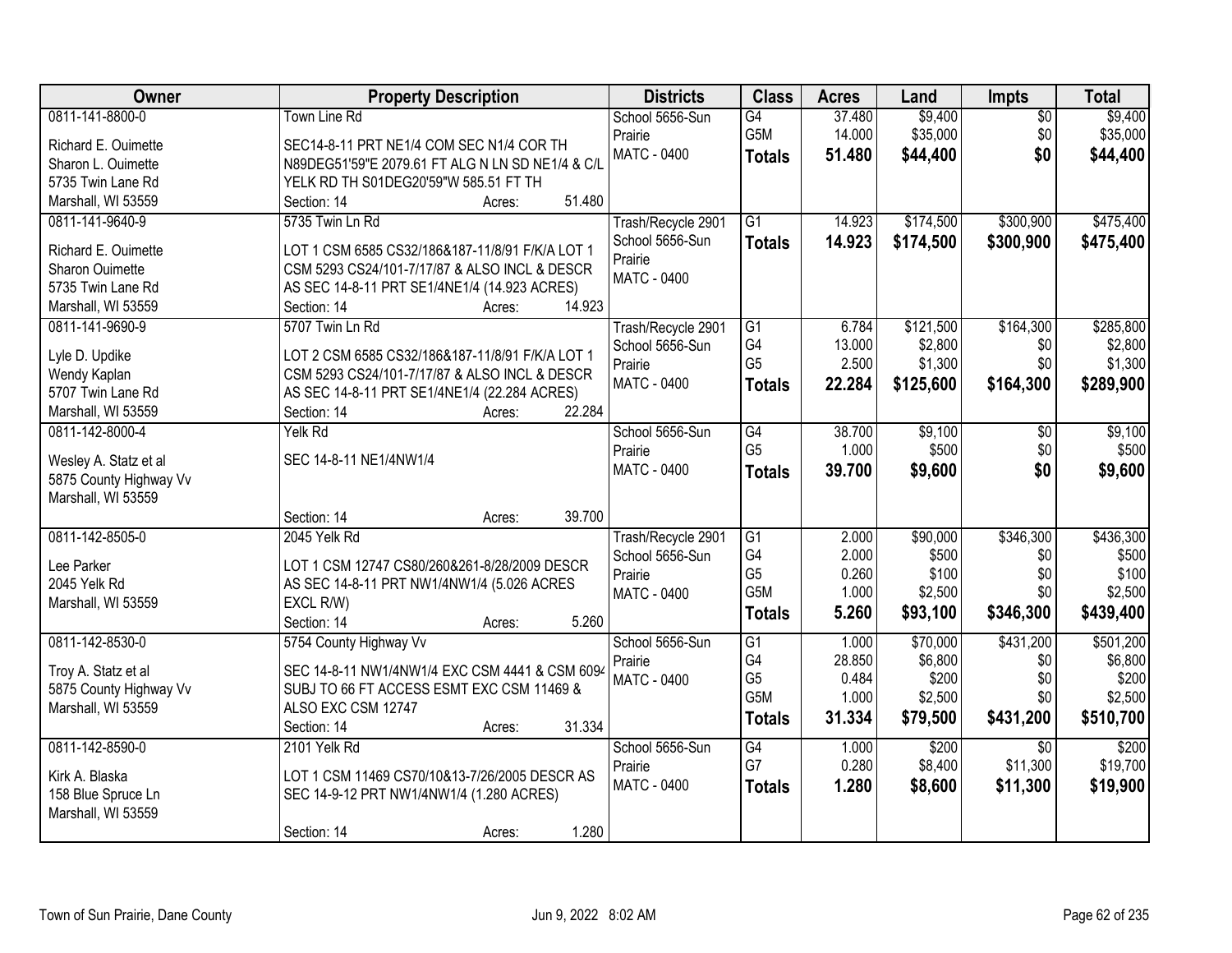| Owner                                        | <b>Property Description</b>                  |        |        | <b>Districts</b>   | <b>Class</b>         | <b>Acres</b>   | Land              | <b>Impts</b>    | <b>Total</b> |
|----------------------------------------------|----------------------------------------------|--------|--------|--------------------|----------------------|----------------|-------------------|-----------------|--------------|
| 0811-142-8700-7                              | 5768 County Highway Vv                       |        |        | Trash/Recycle 2901 | $\overline{G1}$      | 1.000          | \$70,000          | \$139,200       | \$209,200    |
| Jonathan B. Ernst                            | LOT 1 CSM 4441 CS19/127-8/3/84 DESCR AS SEC  |        |        | School 5656-Sun    | <b>Totals</b>        | 1.000          | \$70,000          | \$139,200       | \$209,200    |
| Casie J. Ernst                               | 14-8-11 PRT NW1/4NW1/4 49,980 SQ FT ALG W    |        |        | Prairie            |                      |                |                   |                 |              |
| 5768 County Highway Vv                       | ACCESS ESMT IN R14126/7                      |        |        | MATC - 0400        |                      |                |                   |                 |              |
| Marshall, WI 53559                           | Section: 14                                  | Acres: | 1.000  |                    |                      |                |                   |                 |              |
| 0811-142-8730-1                              | 5750 County Highway Vv                       |        |        | Trash/Recycle 2901 | $\overline{G1}$      | 1.000          | \$70,000          | \$161,000       | \$231,000    |
|                                              |                                              |        |        | School 5656-Sun    | <b>Totals</b>        | 1.000          | \$70,000          | \$161,000       | \$231,000    |
| Kelly L. Renz                                | LOT 1 CSM 6094 CS29/125&126-5/1/90 DESCR AS  |        |        | Prairie            |                      |                |                   |                 |              |
| 5750 County Highway Vv                       | SEC 14-8-11 PRT NW1/4NW1/4 CONT 47,868 SQ FT |        |        | <b>MATC - 0400</b> |                      |                |                   |                 |              |
| Marshall, WI 53959                           | INCL R/W ALG/W ACCESS ESMT                   |        |        |                    |                      |                |                   |                 |              |
|                                              | Section: 14                                  | Acres: | 1.000  |                    |                      |                |                   |                 |              |
| 0811-142-9000-2                              | 5730 County Highway Vv                       |        |        | Trash/Recycle 2901 | G4                   | 36.800         | \$9,100           | $\overline{50}$ | \$9,100      |
| <b>Burnell Weisensel</b>                     | SEC 14-8-11 SW1/4NW1/4                       |        |        | School 5656-Sun    | G <sub>5</sub><br>G7 | 0.800<br>2.000 | \$400<br>\$70,000 | \$0             | \$400        |
| Sandra Weisensel                             |                                              |        |        | Prairie            |                      |                |                   | \$134,400       | \$204,400    |
| 5730 County Highway Vv                       |                                              |        |        | <b>MATC - 0400</b> | <b>Totals</b>        | 39.600         | \$79,500          | \$134,400       | \$213,900    |
| Marshall, WI 53559                           | Section: 14                                  | Acres: | 39.600 |                    |                      |                |                   |                 |              |
| 0811-142-9500-7                              | Yelk Rd                                      |        |        | School 5656-Sun    | G4                   | 38.600         | \$9,800           | \$0             | \$9,800      |
|                                              | SEC 14-8-11 SE1/4NW1/4                       |        |        | Prairie            | G <sub>5</sub>       | 1.000          | \$500             | \$0             | \$500        |
| <b>Burnell Weisensel</b><br>Sandra Weisensel |                                              |        |        | <b>MATC - 0400</b> | <b>Totals</b>        | 39.600         | \$10,300          | \$0             | \$10,300     |
| 5730 County Highway Vv                       |                                              |        |        |                    |                      |                |                   |                 |              |
| Marshall, WI 53559                           | Section: 14                                  | Acres: | 39.600 |                    |                      |                |                   |                 |              |
| 0811-143-8000-3                              | County Road V V                              |        |        | School 5656-Sun    | $\overline{G4}$      | 38.800         | \$9,200           | $\overline{50}$ | \$9,200      |
|                                              |                                              |        |        | Prairie            | G <sub>5</sub>       | 1.000          | \$500             | \$0             | \$500        |
| Statz Bros, Inc                              | SEC 14-8-11 NE1/4 SW1/4                      |        |        | MATC - 0400        | <b>Totals</b>        | 39.800         | \$9,700           | \$0             | \$9,700      |
| 5875 County Highway Vv                       |                                              |        |        |                    |                      |                |                   |                 |              |
| Marshall, WI 53559                           |                                              |        |        |                    |                      |                |                   |                 |              |
|                                              | Section: 14                                  | Acres: | 39.800 |                    |                      |                |                   |                 |              |
| 0811-143-8500-8                              | County Road V V                              |        |        | School 5656-Sun    | G4                   | 38.700         | \$9,900           | $\overline{60}$ | \$9,900      |
| Statz Bros, Inc                              | SEC 14-8-11 NW1/4SW1/4                       |        |        | Prairie            | G <sub>5</sub>       | 1.000          | \$500             | \$0             | \$500        |
| 5875 County Highway Vv                       |                                              |        |        | MATC - 0400        | <b>Totals</b>        | 39.700         | \$10,400          | \$0             | \$10,400     |
| Marshall, WI 53559                           |                                              |        |        |                    |                      |                |                   |                 |              |
|                                              | Section: 14                                  | Acres: | 39.700 |                    |                      |                |                   |                 |              |
| 0811-143-9001-0                              | County Road V V                              |        |        | School 5656-Sun    | G4                   | 26.600         | \$6,400           | $\overline{50}$ | \$6,400      |
|                                              |                                              |        |        | Prairie            | G <sub>5</sub>       | 10.083         | \$5,000           | \$0             | \$5,000      |
| Statz Bros, Inc                              | SEC 14-8-11 SW1/4SW1/4 EXC CSM 9119          |        |        | <b>MATC - 0400</b> | <b>Totals</b>        | 36.683         | \$11,400          | \$0             | \$11,400     |
| 5875 County Highway Vv                       |                                              |        |        |                    |                      |                |                   |                 |              |
| Marshall, WI 53559                           |                                              |        |        |                    |                      |                |                   |                 |              |
|                                              | Section: 14                                  | Acres: | 36.683 |                    |                      |                |                   |                 |              |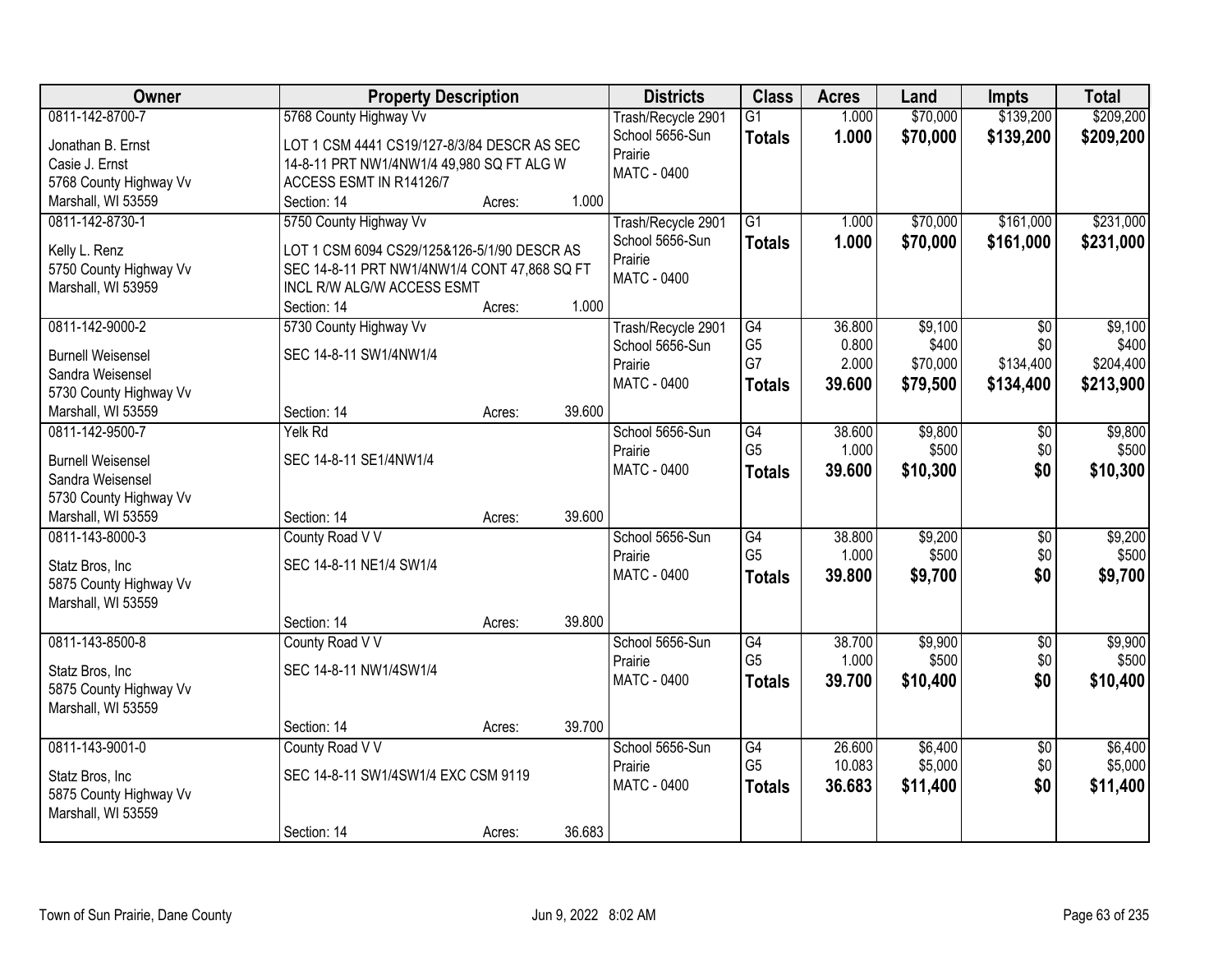| Owner                                  | <b>Property Description</b>                      |        |        | <b>Districts</b>   | <b>Class</b>           | <b>Acres</b>    | Land                | <b>Impts</b>    | <b>Total</b>        |
|----------------------------------------|--------------------------------------------------|--------|--------|--------------------|------------------------|-----------------|---------------------|-----------------|---------------------|
| 0811-143-9160-8                        | 5590 County Highway Vv                           |        |        | Trash/Recycle 2901 | $\overline{G1}$        | 2.917           | \$96,100            | \$113,700       | \$209,800           |
| Joshua Ryan                            | LOT 1 CSM 9119 CS51/147&148-12/4/98 DESCR AS     |        |        | School 5656-Sun    | <b>Totals</b>          | 2.917           | \$96,100            | \$113,700       | \$209,800           |
| Sarah Ryan                             | SEC 14-8-11 PRT SW1/4SW1/4 (2.917 ACRES INCL     |        |        | Prairie            |                        |                 |                     |                 |                     |
| 5590 County Highway Vv                 | R/W                                              |        |        | <b>MATC - 0400</b> |                        |                 |                     |                 |                     |
| Marshall, WI 53559                     | Section: 14                                      | Acres: | 2.917  |                    |                        |                 |                     |                 |                     |
| 0811-143-9501-0                        | 1986 County Highway T                            |        |        | School 5656-Sun    | G4                     | 33.628          | \$8,300             | $\overline{50}$ | \$8,300             |
|                                        |                                                  |        |        | Prairie            | G <sub>5</sub>         | 0.800           | \$400               | \$0             | \$400               |
| Statz Bros, Inc                        | SEC 14-8-11 SE1/4 SW1/4 EXC CSM 10348 TOG W/JT   |        |        | <b>MATC - 0400</b> | <b>Totals</b>          | 34.428          | \$8,700             | \$0             | \$8,700             |
| 5875 County Highway Vv                 | DRIVEWAY ESMT IN DOC 3474209                     |        |        |                    |                        |                 |                     |                 |                     |
| Marshall, WI 53559                     |                                                  |        |        |                    |                        |                 |                     |                 |                     |
|                                        | Section: 14                                      | Acres: | 34.428 |                    |                        |                 |                     |                 |                     |
| 0811-143-9800-0                        | 1986 County Highway T                            |        |        | School 5656-Sun    | $\overline{G1}$        | 2.015           | \$13,400            | \$28,600        | \$42,000            |
| Daryl A. Schultz                       | LOT 1 CSM 10348 CS61/47&48-3/27/2002 SEC 14-8-11 |        |        | Prairie            | <b>Totals</b>          | 2.015           | \$13,400            | \$28,600        | \$42,000            |
| Lori R. Schultz                        | PRT SE1/4SW1/4 (2.015 ACRES EXCL R/W) SUBJ TO    |        |        | MATC - 0400        |                        |                 |                     |                 |                     |
| 1986 County Highway T                  | JT DRIVEWAY ESMT IN DOC 3474209                  |        |        |                    |                        |                 |                     |                 |                     |
| Marshall, WI 53559                     | Section: 14                                      | Acres: | 2.015  |                    |                        |                 |                     |                 |                     |
| 0811-143-9850-0                        | 1986 County Highway T                            |        |        | Trash/Recycle 2901 | $\overline{G1}$        | 2.000           | \$90,000            | \$171,900       | \$261,900           |
|                                        |                                                  |        |        | School 5656-Sun    | <b>Totals</b>          | 2.000           | \$90,000            | \$171,900       | \$261,900           |
| Daryl A. Schultz                       | LOT 2 CSM 10348 CS61/47&48-3/27/2002 SEC 14-8-11 |        |        | Prairie            |                        |                 |                     |                 |                     |
| Lori R. Schultz                        | PRT SE1/4SW1/4 (2.001 ACRES EXCL R/W)            |        |        | MATC - 0400        |                        |                 |                     |                 |                     |
| 1986 County Highway T                  |                                                  |        |        |                    |                        |                 |                     |                 |                     |
| Marshall, WI 53559                     | Section: 14                                      | Acres: | 0.000  |                    |                        |                 |                     |                 |                     |
| 0811-144-8000-2                        | <b>Twin Lane Rd</b>                              |        |        | School 5656-Sun    | G4                     | 16.900          | \$4,300             | \$0             | \$4,300             |
| Rademacher Living Tr, Keith R & Joan N | SEC 14-8-11 NE1/4 SE1/4 EXC E 264 FT OF S 247.5  |        |        | Prairie            | G <sub>5</sub><br>G5M  | 12.000<br>9.000 | \$2,400<br>\$22,500 | \$0<br>\$0      | \$2,400<br>\$22,500 |
| Rademacher Living Tr, Brian K &        | FT                                               |        |        | <b>MATC - 0400</b> |                        |                 |                     |                 |                     |
| Nichole R                              |                                                  |        |        |                    | <b>Totals</b>          | 37.900          | \$29,200            | \$0             | \$29,200            |
| 5010 Town Hall Dr                      | Section: 14                                      | Acres: | 37.900 |                    |                        |                 |                     |                 |                     |
| Cottage Grove, WI 53527                |                                                  |        |        |                    |                        |                 |                     |                 |                     |
| 0811-144-8390-1                        | 5615 Twin Ln Rd                                  |        |        | Trash/Recycle 2901 | $\overline{\chi_3}$    | 0.500           | $\overline{60}$     | $\overline{30}$ | $\overline{50}$     |
| Town O Sun Prairie                     | SEC 14-8-11 PRT NE1/4 SE1/4 BEG 82.5 FT N OF SE  |        |        | School 5656-Sun    | <b>Totals</b>          | 0.500           | \$0                 | \$0             | \$0                 |
| 5556 Twin Lane Rd                      | COR TH W 264 FT N 82.5 FT E 264 FT S 82.5 FT TO  |        |        | Prairie            |                        |                 |                     |                 |                     |
| Marshall, WI 53559                     | POB                                              |        |        | <b>MATC - 0400</b> |                        |                 |                     |                 |                     |
|                                        | Section: 14                                      | Acres: | 0.500  |                    |                        |                 |                     |                 |                     |
| 0811-144-8400-8                        | <b>Twin Lane Rd</b>                              |        |        | School 5656-Sun    | $\overline{\text{X3}}$ | 0.500           | $\overline{50}$     | $\overline{50}$ | $\frac{1}{30}$      |
|                                        |                                                  |        |        | Prairie            | <b>Totals</b>          | 0.500           | \$0                 | \$0             | \$0                 |
| Town O Sun Prairie                     | SEC 14-8-11 PRT NE1/4SE1/4 N 82.5 FT OF S 247.5  |        |        | <b>MATC - 0400</b> |                        |                 |                     |                 |                     |
| 5556 Twin Lane Rd                      | FT OF E 264 FT THF                               |        |        |                    |                        |                 |                     |                 |                     |
| Marshall, WI 53559                     |                                                  |        |        |                    |                        |                 |                     |                 |                     |
|                                        | Section: 14                                      | Acres: | 0.500  |                    |                        |                 |                     |                 |                     |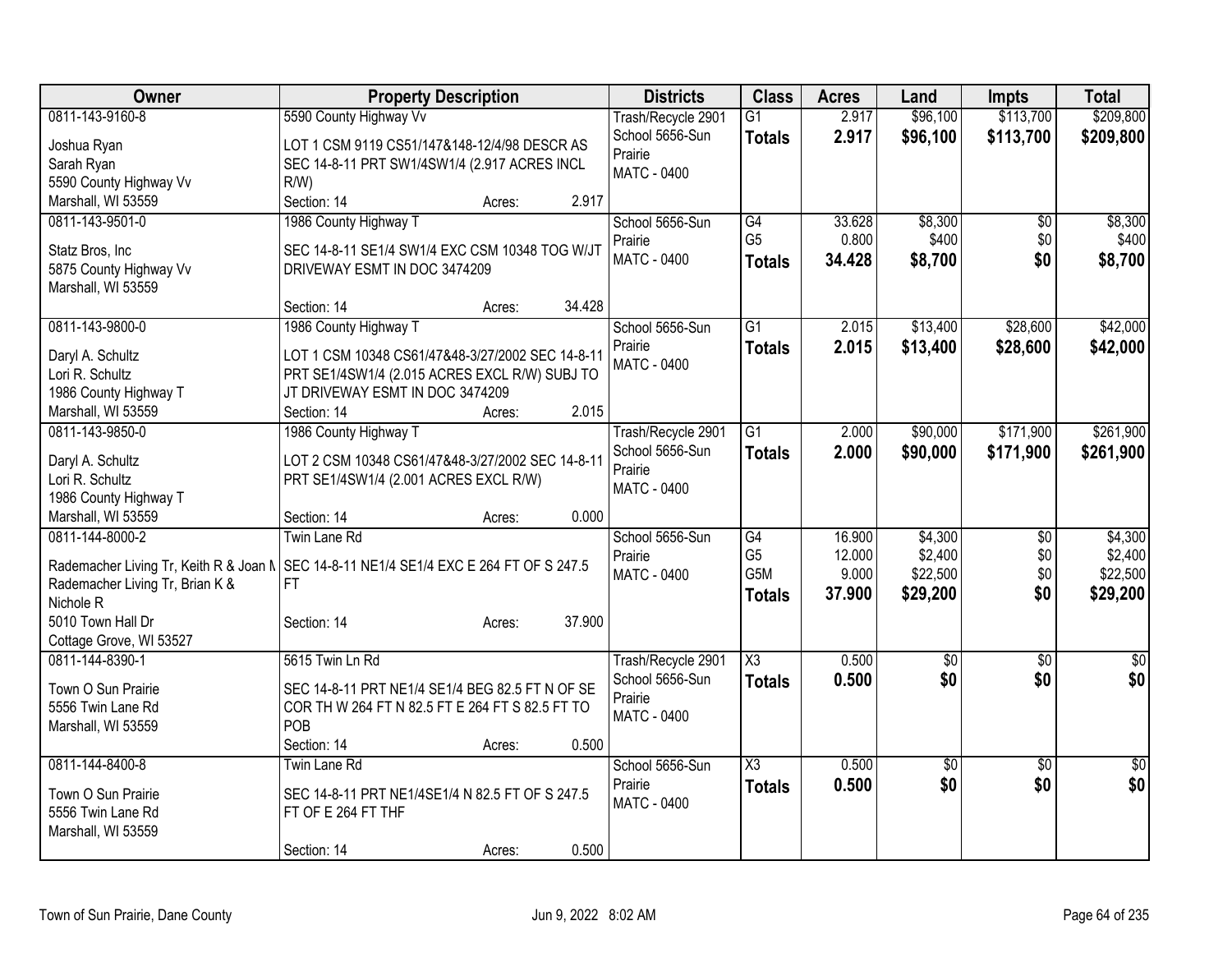| Owner                  | <b>Property Description</b>                      |                  | <b>Districts</b>              | <b>Class</b>     | <b>Acres</b> | Land      | <b>Impts</b>    | <b>Total</b> |
|------------------------|--------------------------------------------------|------------------|-------------------------------|------------------|--------------|-----------|-----------------|--------------|
| 0811-144-8500-7        | County Rd T                                      |                  | School 5656-Sun               | G4               | 39.900       | \$9,400   | $\overline{50}$ | \$9,400      |
| Statz Bros, Inc        | SEC 14-8-11 NW1/4 SE1/4                          |                  | Prairie                       | <b>Totals</b>    | 39.900       | \$9,400   | \$0             | \$9,400      |
| 5875 County Highway Vv |                                                  |                  | <b>MATC - 0400</b>            |                  |              |           |                 |              |
| Marshall, WI 53559     |                                                  |                  |                               |                  |              |           |                 |              |
|                        | Section: 14                                      | 39.900<br>Acres: |                               |                  |              |           |                 |              |
| 0811-144-9000-0        | County Rd T                                      |                  | School 5656-Sun               | G4               | 33.900       | \$7,900   | \$0             | \$7,900      |
| Statz Bros, Inc.       | SEC 14-8-11 SW1/4 SE1/4 EXC CSM 3368             |                  | Prairie                       | G <sub>5</sub>   | 0.500        | \$300     | \$0             | \$300        |
| 5875 County Highway Vv |                                                  |                  | MATC - 0400                   | <b>Totals</b>    | 34.400       | \$8,200   | \$0             | \$8,200      |
| Marshall, WI 53559     |                                                  |                  |                               |                  |              |           |                 |              |
|                        | Section: 14                                      | 34.400<br>Acres: |                               |                  |              |           |                 |              |
| 0811-144-9290-0        | 1948 County Highway T                            |                  | Trash/Recycle 2901            | G1               | 3.900        | \$102,600 | \$132,400       | \$235,000    |
| Robert F. Quick        | LOT 1 CSM 3368 CS13/156&157-11/26/79 DESCR AS    |                  | School 5656-Sun               | G4               | 1.500        | \$400     | \$0             | \$400        |
| Claudia J. Quick       | SEC 14-8-11 PRT SW1/4SE1/4 5.43 ACRES            |                  | Prairie<br><b>MATC - 0400</b> | <b>Totals</b>    | 5.400        | \$103,000 | \$132,400       | \$235,400    |
| 1948 County Highway T  |                                                  |                  |                               |                  |              |           |                 |              |
| Marshall, WI 53559     | Section: 14                                      | 5.400<br>Acres:  |                               |                  |              |           |                 |              |
| 0811-144-9501-4        | 5607 Twin Ln Rd                                  |                  | Trash/Recycle 2901            | G1               | 1.050        | \$71,000  | \$89,100        | \$160, 100   |
| Lisa R. Wolf-Peterson  | LOT 1 CSM 7834 CS41/165&166-5/18/95 DESCR AS     |                  | School 5656-Sun               | <b>Totals</b>    | 1.050        | \$71,000  | \$89,100        | \$160,100    |
| 5706 Twin Lane Rd      | SEC 14-8-11 PRT E1/2 SE1/4 (1.05 ACRES INCL R/W) |                  | Prairie                       |                  |              |           |                 |              |
| Marshall, WI 53559     |                                                  |                  | <b>MATC - 0400</b>            |                  |              |           |                 |              |
|                        | Section: 14                                      | 1.050<br>Acres:  |                               |                  |              |           |                 |              |
| 0811-144-9512-1        | 5589 Twin Ln Rd                                  |                  | Trash/Recycle 2901            | $\overline{G1}$  | 1.620        | \$82,400  | \$253,500       | \$335,900    |
| Jacob Matteson         | LOT 2 CSM 7834 CS41/165&166-5/18/95 DESCR AS     |                  | School 5656-Sun               | <b>Totals</b>    | 1.620        | \$82,400  | \$253,500       | \$335,900    |
| Lorelei Matteson       | SEC 14-8-11 PRT E1/2 SE1/4 (1.62 ACRES INCL R/W) |                  | Prairie                       |                  |              |           |                 |              |
| 5589 Twin Lane Rd      |                                                  |                  | MATC - 0400                   |                  |              |           |                 |              |
| Marshall, WI 53559     | Section: 14                                      | 1.620<br>Acres:  |                               |                  |              |           |                 |              |
| 0811-144-9530-9        | County Rd T                                      |                  | School 5656-Sun               | G4               | 26.820       | \$5,800   | $\overline{50}$ | \$5,800      |
| Weisensel Tr           | SEC 14-8-11 SE1/4SE1/4 EXC N 778 FT OF E 264 FT  |                  | Prairie                       | G <sub>5</sub>   | 2.380        | \$1,200   | \$0             | \$1,200      |
| 1807 County Highway T  | <b>THF</b>                                       |                  | MATC - 0400                   | G <sub>5</sub> M | 6.000        | \$15,000  | \$0             | \$15,000     |
| Marshall, WI 53559     |                                                  |                  |                               | <b>Totals</b>    | 35.200       | \$22,000  | \$0             | \$22,000     |
|                        | Section: 14                                      | 35.200<br>Acres: |                               |                  |              |           |                 |              |
| 0811-144-9930-5        | 5563 Twin Ln Rd                                  |                  | Trash/Recycle 2901            | $\overline{G1}$  | 0.700        | \$63,500  | \$159,400       | \$222,900    |
| Steven G. Cleary       | LOT 2 CSM 525 CS3/18-5/7/71 DESCR AS SEC         |                  | School 5656-Sun               | <b>Totals</b>    | 0.700        | \$63,500  | \$159,400       | \$222,900    |
| Ella L. Cleary         | 14-8-11 PRT SE1/4SE1/4 (0.788 ACRES INCL R/W)    |                  | Prairie                       |                  |              |           |                 |              |
| 5563 Twin Lane Rd      |                                                  |                  | <b>MATC - 0400</b>            |                  |              |           |                 |              |
| Marshall, WI 53559     | Section: 14                                      | 0.700<br>Acres:  |                               |                  |              |           |                 |              |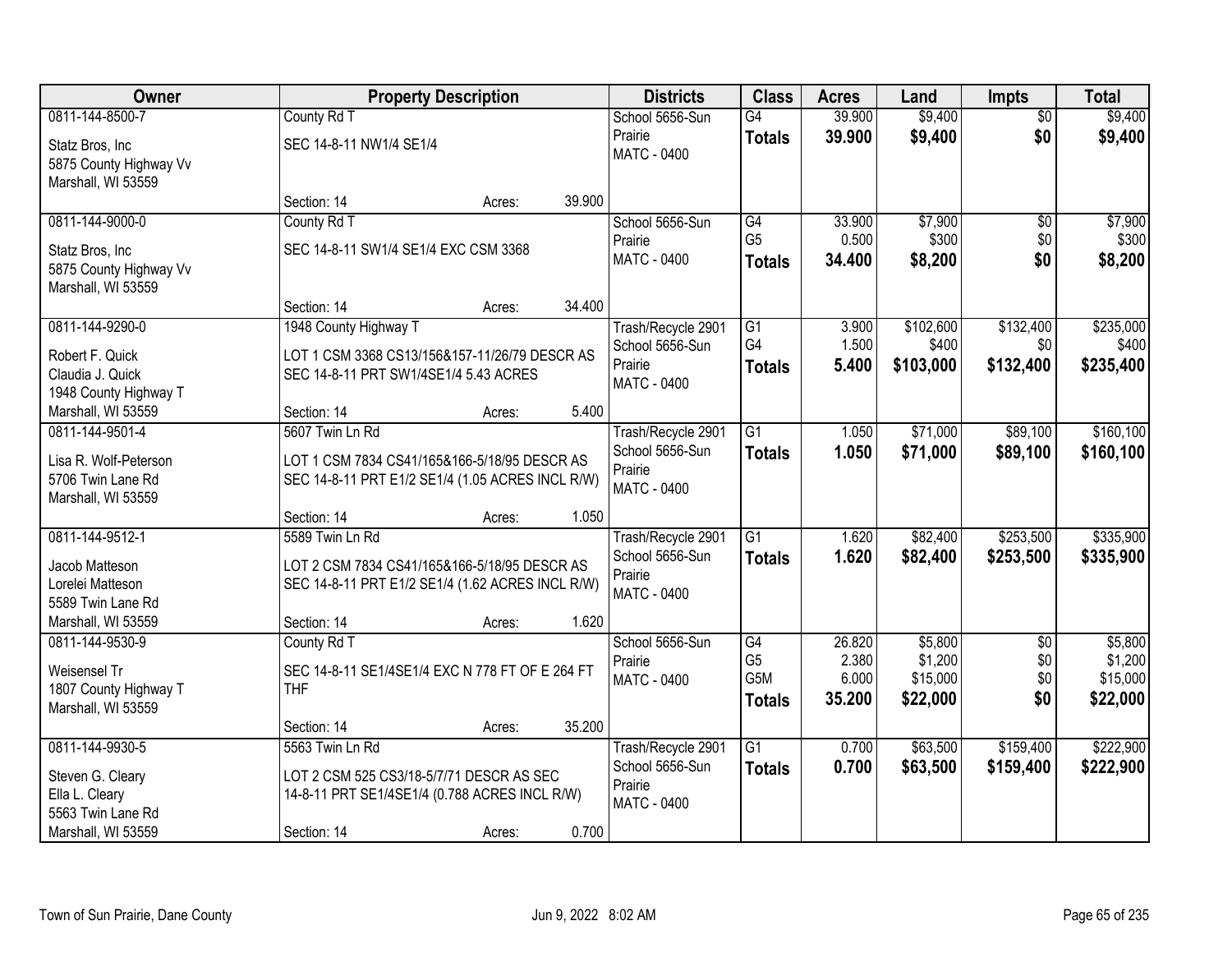| <b>Owner</b>           | <b>Property Description</b>                       |        |        | <b>Districts</b>              | <b>Class</b>         | <b>Acres</b>     | Land             | <b>Impts</b>           | <b>Total</b>     |
|------------------------|---------------------------------------------------|--------|--------|-------------------------------|----------------------|------------------|------------------|------------------------|------------------|
| 0811-144-9940-3        | 5577 Twin Ln Rd                                   |        |        | Trash/Recycle 2901            | $\overline{G1}$      | 0.623            | \$61,800         | \$156,800              | \$218,600        |
| Dustin M. Moreland     | LOT 1 CSM 525 CS3/18-5/7/71 DESCR AS SEC          |        |        | School 5656-Sun               | <b>Totals</b>        | 0.623            | \$61,800         | \$156,800              | \$218,600        |
| 5577 Twin Lane Rd      | 14-8-11 PRT SE1/4SE1/4 (0.712 ACRES INCL R/W)     |        |        | Prairie                       |                      |                  |                  |                        |                  |
| Marshall, WI 53559     |                                                   |        |        | <b>MATC - 0400</b>            |                      |                  |                  |                        |                  |
|                        | Section: 14                                       | Acres: | 0.623  |                               |                      |                  |                  |                        |                  |
| 0811-144-9955-6        | 5585 Twin Ln Rd                                   |        |        | Trash/Recycle 2901            | $\overline{G1}$      | 1.000            | \$70,000         | \$121,400              | \$191,400        |
| John H. Clark          | SEC 14-8-11 PRT SE1/4SE1/4 S 165 FT OF N 530.5 FT |        |        | School 5656-Sun               | <b>Totals</b>        | 1.000            | \$70,000         | \$121,400              | \$191,400        |
| Joann Clark            | OF E 264 FT THF                                   |        |        | Prairie<br><b>MATC - 0400</b> |                      |                  |                  |                        |                  |
| 5585 Twin Lane Rd      |                                                   |        |        |                               |                      |                  |                  |                        |                  |
| Marshall, WI 53559     | Section: 14                                       | Acres: | 1.000  |                               |                      |                  |                  |                        |                  |
| 0811-151-8000-3        | County Road V V                                   |        |        | School 5656-Sun               | G4                   | 39.600           | \$9,800          | $\overline{50}$        | \$9,800          |
| Wesley A. Statz et al  | SEC 15-8-11 NE1/4 NE1/4                           |        |        | Prairie                       | G <sub>5</sub>       | 1.000            | \$500            | \$0                    | \$500            |
| 5875 County Highway Vv |                                                   |        |        | <b>MATC - 0400</b>            | <b>Totals</b>        | 40.600           | \$10,300         | \$0                    | \$10,300         |
| Marshall, WI 53559     |                                                   |        |        |                               |                      |                  |                  |                        |                  |
|                        | Section: 15                                       | Acres: | 40.600 |                               |                      |                  |                  |                        |                  |
| 0811-151-8500-8        | County Road V V                                   |        |        | School 5656-Sun               | $\overline{G4}$      | 39.900           | \$9,700          | \$0                    | \$9,700          |
| Wesley A. Statz et al  | SEC 15-8-11 NW1/4 NE1/4                           |        |        | Prairie                       | <b>Totals</b>        | 39,900           | \$9,700          | \$0                    | \$9,700          |
| 5875 County Highway Vv |                                                   |        |        | <b>MATC - 0400</b>            |                      |                  |                  |                        |                  |
| Marshall, WI 53559     |                                                   |        |        |                               |                      |                  |                  |                        |                  |
|                        | Section: 15                                       | Acres: | 39.900 |                               |                      |                  |                  |                        |                  |
| 0811-151-9000-1        | County Road V V                                   |        |        | School 5656-Sun               | $\overline{G4}$      | 39.900           | \$9,600          | $\overline{50}$        | \$9,600          |
| Wesley A. Statz et al  | SEC 15-8-11 SW1/4 NE1/4                           |        |        | Prairie<br>MATC - 0400        | <b>Totals</b>        | 39.900           | \$9,600          | \$0                    | \$9,600          |
| 5875 County Highway Vv |                                                   |        |        |                               |                      |                  |                  |                        |                  |
| Marshall, WI 53559     |                                                   |        |        |                               |                      |                  |                  |                        |                  |
|                        | Section: 15                                       | Acres: | 39.900 |                               |                      |                  |                  |                        |                  |
| 0811-151-9500-6        | 5699 County Highway Vv                            |        |        | Trash/Recycle 2902            | G4<br>G <sub>5</sub> | 28.800<br>1.000  | \$6,700<br>\$500 | $\overline{50}$<br>\$0 | \$6,700<br>\$500 |
| Statz Bros, Inc        | SEC 15-8-11 SE1/4 NE1/4                           |        |        | School 5656-Sun<br>Prairie    | G7                   | 10.000           | \$194,400        | \$4,056,100            | \$4,250,500      |
| 5875 County Highway Vv |                                                   |        |        | MATC - 0400                   | <b>Totals</b>        | 39.800           | \$201,600        | \$4,056,100            | \$4,257,700      |
| Marshall, WI 53559     |                                                   |        |        |                               |                      |                  |                  |                        |                  |
|                        | Section: 15                                       | Acres: | 39.800 |                               |                      |                  |                  |                        |                  |
| 0811-152-8000-2        | Town Hall Dr                                      |        |        | School 5656-Sun<br>Prairie    | $\overline{G4}$      | 10.000<br>10.000 | \$2,600          | $\overline{50}$<br>\$0 | \$2,600          |
| Veith Irrev Tr, Joan L | SEC 15-8-11 N 10 A NE1/4 NW1/4                    |        |        | <b>MATC - 0400</b>            | <b>Totals</b>        |                  | \$2,600          |                        | \$2,600          |
| c/o Laura Peaslee      |                                                   |        |        |                               |                      |                  |                  |                        |                  |
| 502 10th St            |                                                   |        |        |                               |                      |                  |                  |                        |                  |
| Baraboo, WI 53913      | Section: 15                                       | Acres: | 10.000 |                               |                      |                  |                  |                        |                  |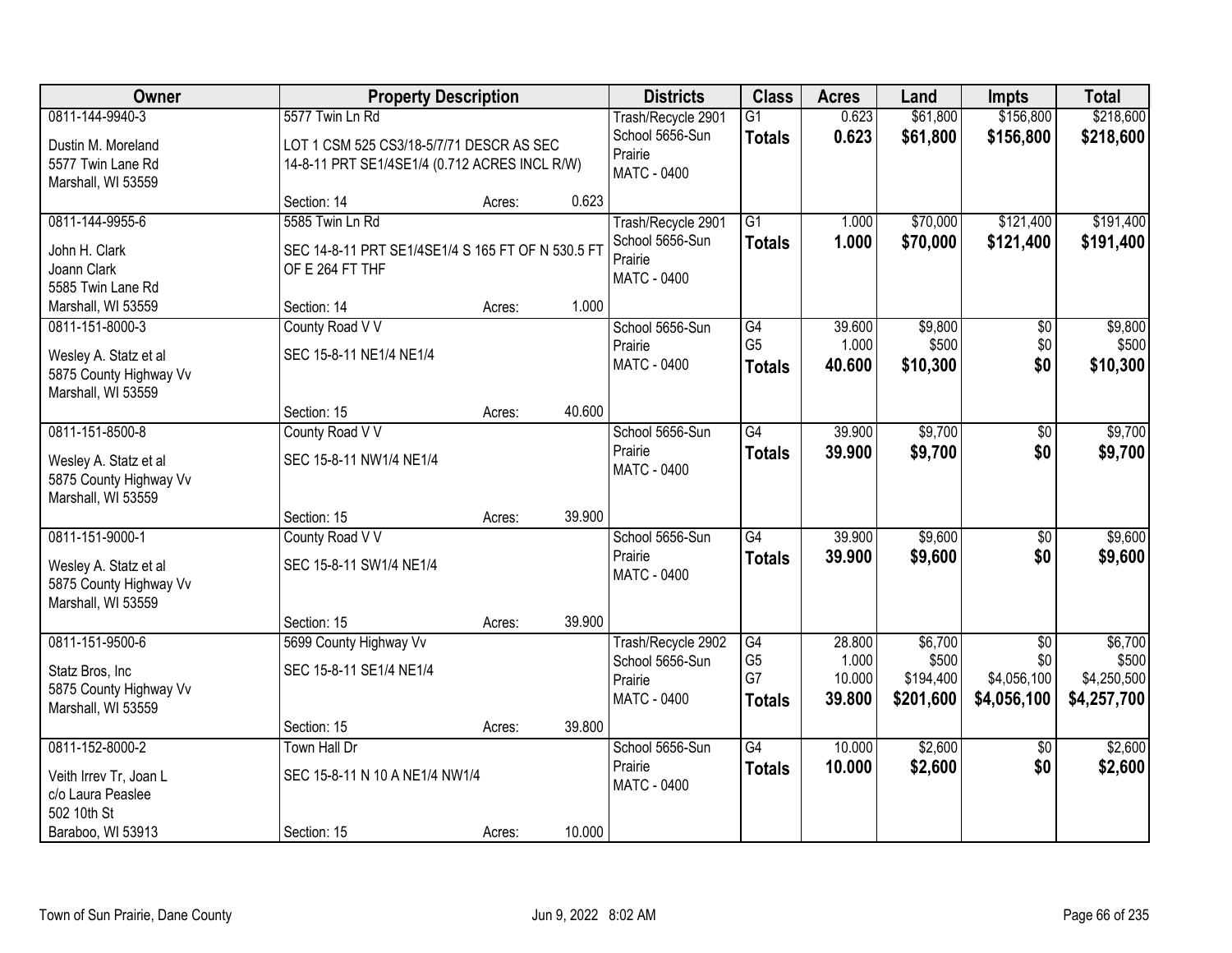| Owner                                                                                |                                                                                                                                                                                 | <b>Property Description</b> |        | <b>Districts</b>                                                       | <b>Class</b>                                | <b>Acres</b>                       | Land                                     | <b>Impts</b>                                     | <b>Total</b>                               |
|--------------------------------------------------------------------------------------|---------------------------------------------------------------------------------------------------------------------------------------------------------------------------------|-----------------------------|--------|------------------------------------------------------------------------|---------------------------------------------|------------------------------------|------------------------------------------|--------------------------------------------------|--------------------------------------------|
| 0811-152-8160-9<br>Statz Bros, Inc<br>5875 County Highway Vv<br>Marshall, WI 53559   | <b>Town Hall Dr</b><br>SEC 15-8-11 NE1/4NW1/4 EXC N 10 ACRES THF                                                                                                                |                             |        | School 5656-Sun<br>Prairie<br>MATC - 0400                              | $\overline{G4}$<br><b>Totals</b>            | 29.900<br>29.900                   | \$7,700<br>\$7,700                       | $\overline{50}$<br>\$0                           | \$7,700<br>\$7,700                         |
|                                                                                      | Section: 15                                                                                                                                                                     | Acres:                      | 29.900 |                                                                        |                                             |                                    |                                          |                                                  |                                            |
| 0811-152-8500-7<br>Veith Irrev Tr, Joan L<br>c/o Laura Peaslee<br>502 10th St        | <b>Town Hall Dr</b><br>SEC 15-8-11 N 10 A NW1/4 NW1/4                                                                                                                           |                             |        | School 5656-Sun<br>Prairie<br><b>MATC - 0400</b>                       | G4<br>G <sub>5</sub><br><b>Totals</b>       | 9.500<br>0.500<br>10,000           | \$2,400<br>\$300<br>\$2,700              | $\overline{50}$<br>\$0<br>\$0                    | \$2,400<br>\$300<br>\$2,700                |
| Baraboo, WI 53913                                                                    | Section: 15                                                                                                                                                                     | Acres:                      | 10.000 |                                                                        |                                             |                                    |                                          |                                                  |                                            |
| 0811-152-8660-4<br>Statz Bros, Inc<br>5875 County Highway Vv<br>Marshall, WI 53559   | <b>Town Hall Dr</b><br>SEC 15-8-11 NW1/4NW1/4 EXC N 10 ACRES THF                                                                                                                |                             |        | School 5656-Sun<br>Prairie<br><b>MATC - 0400</b>                       | G4<br>G <sub>5</sub><br><b>Totals</b>       | 29.150<br>0.750<br>29.900          | \$7,500<br>\$400<br>\$7,900              | \$0<br>\$0<br>\$0                                | \$7,500<br>\$400<br>\$7,900                |
|                                                                                      | Section: 15                                                                                                                                                                     | Acres:                      | 29.900 |                                                                        |                                             |                                    |                                          |                                                  |                                            |
| 0811-152-9000-0<br>Statz Bros, Inc<br>5875 County Highway Vv<br>Marshall, WI 53559   | <b>Town Hall Dr</b><br>SEC 15-8-11 PRT SW1/4NW1/4 N 15 ACRES THF EXC<br>S 345.5 FT OF W 640 FT THF                                                                              |                             |        | School 5656-Sun<br>Prairie<br><b>MATC - 0400</b>                       | $\overline{G4}$<br><b>Totals</b>            | 9.300<br>9.300                     | \$2,400<br>\$2,400                       | \$0<br>\$0                                       | \$2,400<br>\$2,400                         |
|                                                                                      | Section: 15                                                                                                                                                                     | Acres:                      | 9.300  |                                                                        |                                             |                                    |                                          |                                                  |                                            |
| 0811-152-9140-1<br>Martha Bollig<br>W8494 Blue Joint Rd<br>Waterloo, WI 53594        | 5728 Town Hall Dr<br>SEC 15-8-11 PRT SW1/4NW1/4 COM SEC W1/4 COR<br>TH N2DEGE 825.7 FT TO POB TH CONT N2DEGE<br>345.5 FT TH E 640 FT TH S2DEGW 345.5 FT TH W 640<br>Section: 15 | Acres:                      | 5.100  | Trash/Recycle 2901<br>School 5656-Sun<br>Prairie<br><b>MATC - 0400</b> | $\overline{G1}$<br>Totals                   | 5.100<br>5.100                     | \$110,600<br>\$110,600                   | \$97,700<br>\$97,700                             | \$208,300<br>\$208,300                     |
| 0811-152-9170-5<br>Stephen H. Zimbrich<br>5710 Town Hall Dr<br>Sun Prairie, WI 53590 | 5710 Town Hall Dr<br>SEC 15-8-11 S 25 A SW1/4 NW1/4<br>Section: 15                                                                                                              | Acres:                      | 25.000 | Trash/Recycle 2901<br>School 5656-Sun<br>Prairie<br><b>MATC - 0400</b> | G4<br>G <sub>5</sub><br>G7<br><b>Totals</b> | 22.400<br>0.600<br>2.000<br>25.000 | \$5,700<br>\$300<br>\$65,000<br>\$71,000 | $\overline{30}$<br>\$0<br>\$217,100<br>\$217,100 | \$5,700<br>\$300<br>\$282,100<br>\$288,100 |
| 0811-152-9500-5<br>Statz Bros, Inc<br>5875 County Highway Vv<br>Marshall, WI 53559   | <b>Town Hall Dr</b><br>SEC 15-8-11 PRT SE1/4NW1/4 N 15 ACRES THF<br>Section: 15                                                                                                 | Acres:                      | 15.000 | School 5656-Sun<br>Prairie<br>MATC - 0400                              | G4<br><b>Totals</b>                         | 15,000<br>15.000                   | \$3,800<br>\$3,800                       | $\overline{50}$<br>\$0                           | \$3,800<br>\$3,800                         |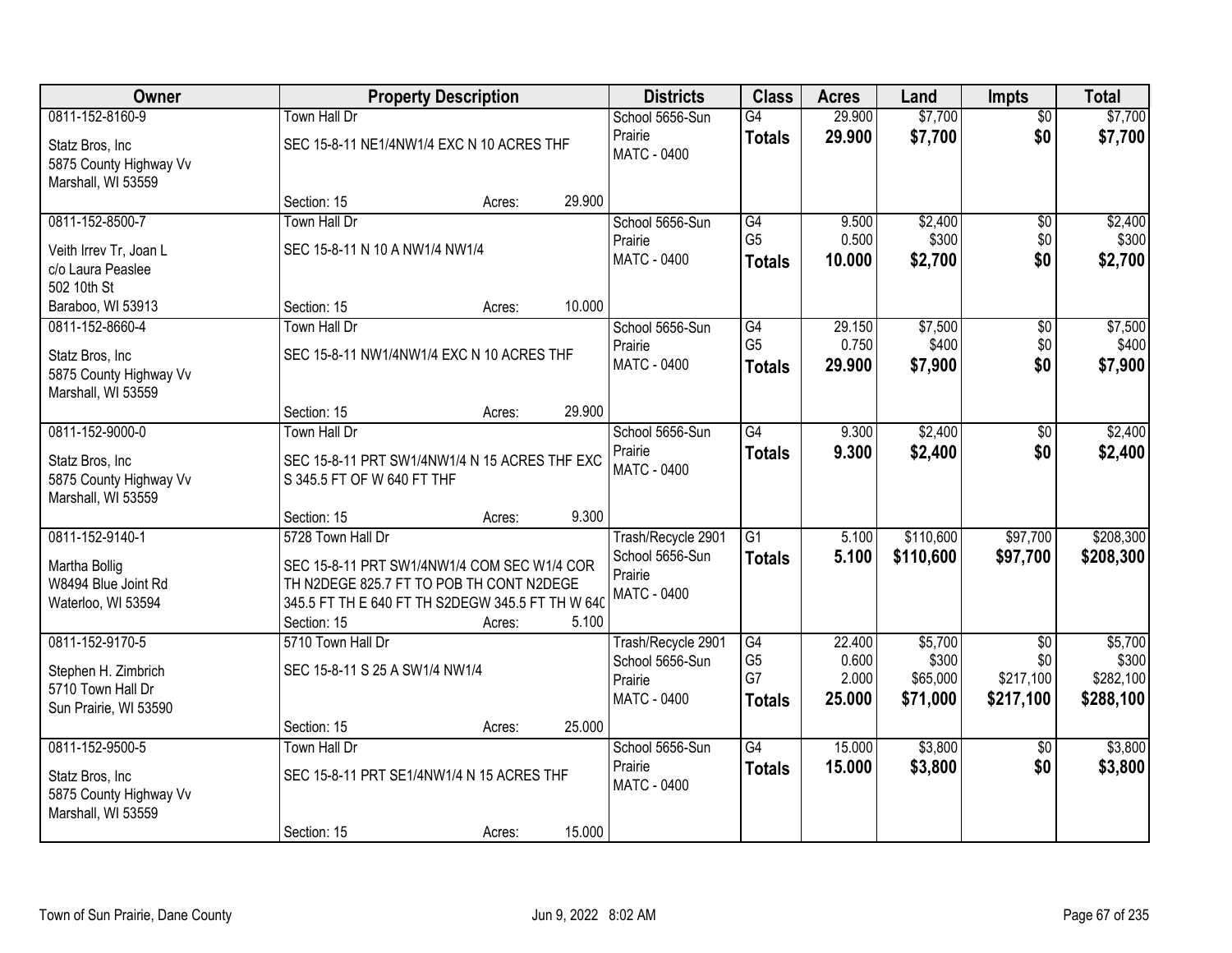| Owner                                      | <b>Property Description</b>                   |        |        | <b>Districts</b>                          | <b>Class</b>     | <b>Acres</b>    | Land     | <b>Impts</b>    | <b>Total</b> |
|--------------------------------------------|-----------------------------------------------|--------|--------|-------------------------------------------|------------------|-----------------|----------|-----------------|--------------|
| 0811-152-9670-0                            | Town Hall Dr                                  |        |        | School 5656-Sun                           | G4               | 24.000          | \$6,200  | $\overline{50}$ | \$6,200      |
| Stephen H. Zimbrich                        | SEC 15-8-11 S 25 A SE1/4 NW1/4                |        |        | Prairie                                   | G <sub>5</sub>   | 1.000           | \$500    | \$0             | \$500        |
| 5710 Town Hall Dr                          |                                               |        |        | <b>MATC - 0400</b>                        | <b>Totals</b>    | 25.000          | \$6,700  | \$0             | \$6,700      |
| Sun Prairie, WI 53590                      |                                               |        |        |                                           |                  |                 |          |                 |              |
|                                            | Section: 15                                   | Acres: | 25.000 |                                           |                  |                 |          |                 |              |
| 0811-153-8000-1                            | <b>Town Hall Dr</b>                           |        |        | School 5656-Sun                           | G4               | 27.900          | \$6,000  | $\sqrt{6}$      | \$6,000      |
| Kristen D. Kvalheim                        | SEC 15-8-11 NE1/4 SW1/4                       |        |        | Prairie                                   | G <sub>5</sub>   | 12.000          | \$6,000  | \$0             | \$6,000      |
| 2256 County Highway T                      |                                               |        |        | <b>MATC - 0400</b><br>Drainage District 8 | <b>Totals</b>    | 39.900          | \$12,000 | \$0             | \$12,000     |
| Sun Prairie, WI 53590                      |                                               |        |        | D <sub>D</sub> 8                          |                  |                 |          |                 |              |
|                                            | Section: 15                                   | Acres: | 39.900 |                                           |                  |                 |          |                 |              |
| 0811-153-8501-5                            | <b>Town Hall Dr</b>                           |        |        | School 5656-Sun                           | G4               | 37.060          | \$9,300  | \$0             | \$9,300      |
| Rademacher Living Tr, Brian K &            | SEC 15-8-11 NW1/4 SW1/4 EXC CSM 6144          |        |        | Prairie<br><b>MATC - 0400</b>             | G <sub>5</sub>   | 0.840<br>37,900 | \$400    | \$0             | \$400        |
| Nichole <sub>R</sub>                       |                                               |        |        |                                           | <b>Totals</b>    |                 | \$9,700  | \$0             | \$9,700      |
| Rademacher Living Tr, Keith R & Joan N     |                                               |        |        |                                           |                  |                 |          |                 |              |
| 5010 Town Hall Dr                          | Section: 15                                   | Acres: | 37.900 |                                           |                  |                 |          |                 |              |
| Cottage Grove, WI 53527<br>0811-153-8740-6 | 5620 Town Hall Dr                             |        |        |                                           | $\overline{G1}$  | 2.100           | \$90,700 | \$120,800       | \$211,500    |
|                                            |                                               |        |        | Trash/Recycle 2901<br>School 5656-Sun     | <b>Totals</b>    | 2.100           | \$90,700 | \$120,800       | \$211,500    |
| Beth A. Ipsen                              | LOT 1 CSM 6144 CS29/238&239-7/3/90 DESCR AS   |        |        | Prairie                                   |                  |                 |          |                 |              |
| 5620 Town Hall Dr                          | SEC 15-8-11 PRT NW1/4SW1/4 (94,468 SQ FT)     |        |        | <b>MATC - 0400</b>                        |                  |                 |          |                 |              |
| Sun Prairie, WI 53590                      |                                               |        | 2.100  |                                           |                  |                 |          |                 |              |
| 0811-153-9000-9                            | Section: 15<br><b>Town Hall Dr</b>            | Acres: |        | School 5656-Sun                           | $\overline{G4}$  | 37.900          | \$9,500  | \$0             | \$9,500      |
|                                            |                                               |        |        | Prairie                                   | G <sub>5</sub>   | 2.000           | \$1,000  | \$0             | \$1,000      |
| Statz Bros, Inc                            | SEC 15-8-11 SW1/4 SW1/4                       |        |        | <b>MATC - 0400</b>                        | <b>Totals</b>    | 39.900          | \$10,500 | \$0             | \$10,500     |
| 5875 County Highway Vv                     |                                               |        |        | Drainage District 8                       |                  |                 |          |                 |              |
| Marshall, WI 53559                         | Section: 15                                   |        | 39.900 | DD <sub>8</sub>                           |                  |                 |          |                 |              |
| 0811-153-9500-4                            | 2242 County Highway T                         | Acres: |        | Trash/Recycle 2901                        | G4               | 22.900          | \$5,400  | $\overline{30}$ | \$5,400      |
|                                            |                                               |        |        | School 5656-Sun                           | G <sub>5</sub>   | 7.000           | \$3,500  | \$0             | \$3,500      |
| Kristen D. Kvalheim                        | SEC 15-8-11 SE1/4 SW1/4                       |        |        | Prairie                                   | G <sub>5</sub> M | 8.000           | \$20,000 | \$0             | \$20,000     |
| 2256 County Highway T                      |                                               |        |        | <b>MATC - 0400</b>                        | G7               | 2.000           | \$65,000 | \$266,000       | \$331,000    |
| Sun Prairie, WI 53590                      | Section: 15                                   | Acres: | 39.900 | Drainage District 8                       | <b>Totals</b>    | 39.900          | \$93,900 | \$266,000       | \$359,900    |
|                                            |                                               |        |        | D <sub>D</sub> 8                          |                  |                 |          |                 |              |
| 0811-154-8001-0                            | County Road V V                               |        |        | School 5656-Sun                           | G4               | 9.650           | \$2,500  | $\sqrt{6}$      | \$2,500      |
| Statz Bros Inc                             | SEC 15-8-11 PRT NE1/4SE1/4 DESCR AS BEG AT    |        |        | Prairie                                   | G <sub>5</sub>   | 0.250           | \$100    | \$0             | \$100        |
| 2150 State Highway 19                      | E1/4 COR OF SD SEC 15 TH S00DEG19'12"W 332.66 |        |        | <b>MATC - 0400</b>                        | <b>Totals</b>    | 9.900           | \$2,600  | \$0             | \$2,600      |
| Sun Prairie, WI 53590                      | FT ALG E LN OF SD SE1/4 TH S88DEG50'14"W      |        |        |                                           |                  |                 |          |                 |              |
|                                            | Section: 15                                   | Acres: | 0.000  |                                           |                  |                 |          |                 |              |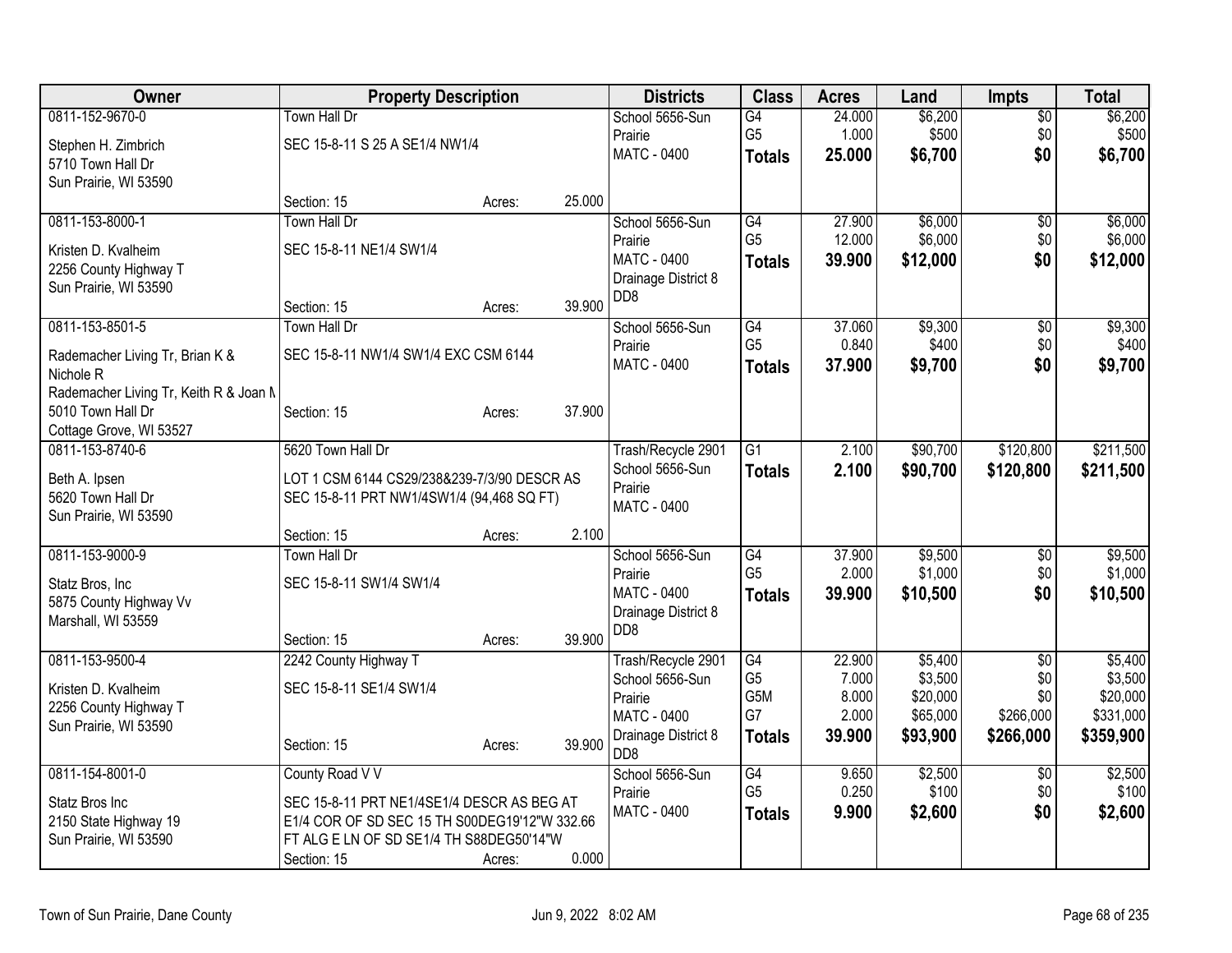| <b>Owner</b>                                                                                       | <b>Property Description</b>                      |        |        | <b>Districts</b>           | <b>Class</b>    | <b>Acres</b> | Land     | <b>Impts</b>    | <b>Total</b> |
|----------------------------------------------------------------------------------------------------|--------------------------------------------------|--------|--------|----------------------------|-----------------|--------------|----------|-----------------|--------------|
| 0811-154-8170-0                                                                                    |                                                  |        |        | School 5656-Sun            | G4              | 29.250       | \$7,500  | $\overline{50}$ | \$7,500      |
| Manley Family Farm LLC                                                                             | SEC 15-8-11 NE1/4SE1/4 EXC BEG AT E1/4 COR OF    |        |        | Prairie                    | G <sub>5</sub>  | 0.750        | \$100    | \$0             | \$100        |
| 2164 County Highway T                                                                              | SD SEC 15 TH S00DEG19'12"W 332.66 FT ALG E LN    |        |        | <b>MATC - 0400</b>         | <b>Totals</b>   | 30.000       | \$7,600  | \$0             | \$7,600      |
| Sun Prairie, WI 53590                                                                              | OF SD SE1/4 TH S88DEG50'14"W 1321.68 FT TO W LN  |        |        |                            |                 |              |          |                 |              |
|                                                                                                    | Section: 15                                      | Acres: | 0.000  |                            |                 |              |          |                 |              |
| 0811-154-8500-5                                                                                    | County Road V V                                  |        |        | School 5656-Sun            | G4              | 39.900       | \$8,100  | $\overline{30}$ | \$8,100      |
| Kristen D. Kvalheim                                                                                | SEC 15-8-11 NW1/4 SE1/4                          |        |        | Prairie                    | <b>Totals</b>   | 39.900       | \$8,100  | \$0             | \$8,100      |
| 2256 County Highway T                                                                              |                                                  |        |        | <b>MATC - 0400</b>         |                 |              |          |                 |              |
| Sun Prairie, WI 53590                                                                              |                                                  |        |        |                            |                 |              |          |                 |              |
|                                                                                                    | Section: 15                                      | Acres: | 39.900 |                            |                 |              |          |                 |              |
| 0811-154-9000-8                                                                                    | 2200 County Highway T                            |        |        | School 5656-Sun            | $\overline{G4}$ | 39.900       | \$10,200 | \$0             | \$10,200     |
|                                                                                                    |                                                  |        |        | Prairie                    | <b>Totals</b>   | 39.900       | \$10,200 | \$0             | \$10,200     |
| Rademacher Living Tr, Keith R & Joan N   SEC 15-8-11 SW1/4SE1/4<br>Rademacher Living Tr, Brian K & |                                                  |        |        | <b>MATC - 0400</b>         |                 |              |          |                 |              |
| Nichole R                                                                                          |                                                  |        |        |                            |                 |              |          |                 |              |
| 4930 Town Hall Dr                                                                                  | Section: 15                                      | Acres: | 39.900 |                            |                 |              |          |                 |              |
| Cottage Grove, WI 53527                                                                            |                                                  |        |        |                            |                 |              |          |                 |              |
| 0811-154-9504-0                                                                                    | County Rd T                                      |        |        | School 5656-Sun            | G4              | 31.612       | \$8,100  | \$0             | \$8,100      |
|                                                                                                    |                                                  |        |        | Prairie                    | G <sub>5</sub>  | 0.500        | \$300    | \$0             | \$300        |
| Manley Family Farm LLC                                                                             | SEC 15-8-11 SE1/4SE1/4 EXC CSM 7775 & EXC CSM    |        |        | <b>MATC - 0400</b>         | G5M             | 2.088        | \$5,200  | \$0             | \$5,200      |
| 2164 County Highway T<br>Sun Prairie, WI 53590                                                     | 9120 & EXC CSM 9269 & ALSO EXC CSM 10012         |        |        |                            | G7              | 1.000        | \$30,000 | \$48,500        | \$78,500     |
|                                                                                                    | Section: 15                                      | Acres: | 35.200 |                            | <b>Totals</b>   | 35.200       | \$43,600 | \$48,500        | \$92,100     |
| 0811-154-9725-0                                                                                    | 2168 County Highway T                            |        |        | Trash/Recycle 2901         | $\overline{G1}$ | 2.006        | \$90,000 | \$349,900       | \$439,900    |
|                                                                                                    |                                                  |        |        | School 5656-Sun            | <b>Totals</b>   | 2.006        | \$90,000 | \$349,900       | \$439,900    |
| Bruce G. Baranski                                                                                  | LOT 1 CSM 10012 CS58/213&214-4/12/2001 F/K/A LOT |        |        | Prairie                    |                 |              |          |                 |              |
| Anne M. Baranski                                                                                   | 1 CSM 9120 CS51/149&150-12/4/98 & ALSO INCL &    |        |        | <b>MATC - 0400</b>         |                 |              |          |                 |              |
| 2168 County Highway T                                                                              | DESCR AS SEC 15-8-11 PRT SE1/4SE1/4 & SEC        |        |        |                            |                 |              |          |                 |              |
| Sun Prairie, WI 53590                                                                              | Section: 15                                      | Acres: | 2.006  |                            |                 |              |          |                 |              |
| 0811-154-9745-0                                                                                    | County Rd T                                      |        |        | School 5656-Sun<br>Prairie | G5M             | 1.897        | \$4,800  | $\overline{50}$ | \$4,800      |
| Manley Family Farm LLC                                                                             | LOT 2 CSM 10012 CS58/213&214-4/12/2001 F/K/A LOT |        |        | <b>MATC - 0400</b>         | <b>Totals</b>   | 1.897        | \$4,800  | \$0             | \$4,800      |
| 2164 County Highway T                                                                              | 1 CSM 9120 CS51/149&150-12/4/98 & ALSO INCL &    |        |        |                            |                 |              |          |                 |              |
| Sun Prairie, WI 53590                                                                              | DESCR AS SEC 15-8-11 PRT SE1/4SE1/4 & SEC        |        |        |                            |                 |              |          |                 |              |
|                                                                                                    | Section: 15                                      | Acres: | 1.897  |                            |                 |              |          |                 |              |
| 0811-154-9765-0                                                                                    | 2164 County Highway T                            |        |        | Trash/Recycle 2901         | $\overline{G1}$ | 1.090        | \$71,800 | \$174,200       | \$246,000    |
| Raymond P. Cox                                                                                     | LOT 3 CSM 10012 CS58/213&214-4/12/2001 F/K/A LOT |        |        | School 5656-Sun            | <b>Totals</b>   | 1.090        | \$71,800 | \$174,200       | \$246,000    |
| Marcy E. Cox                                                                                       | 1 CSM 9120 CS51/149&150-12/4/98 & ALSO INCL &    |        |        | Prairie                    |                 |              |          |                 |              |
| 2164 County Highway T                                                                              | DESCR AS SEC 15-8-11 PRT SE1/4SE1/4 & SEC        |        |        | <b>MATC - 0400</b>         |                 |              |          |                 |              |
| Sun Prairie, WI 53590                                                                              | Section: 15                                      | Acres: | 1.090  |                            |                 |              |          |                 |              |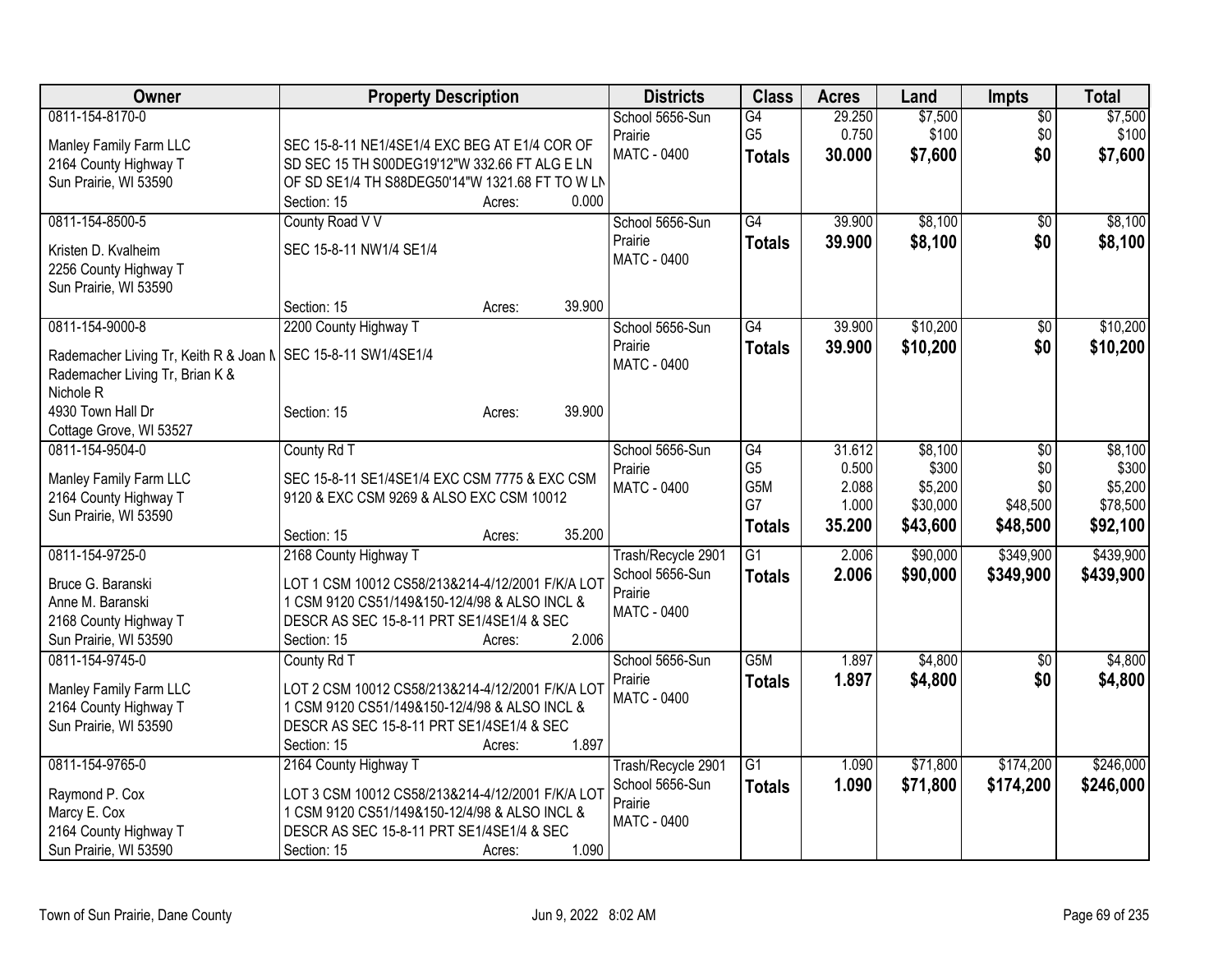| <b>Owner</b>                                                                                                   | <b>Property Description</b>                                                                                                                                                                              | <b>Districts</b>                                                       | <b>Class</b>                          | <b>Acres</b>              | Land                          | <b>Impts</b>                       | <b>Total</b>                  |
|----------------------------------------------------------------------------------------------------------------|----------------------------------------------------------------------------------------------------------------------------------------------------------------------------------------------------------|------------------------------------------------------------------------|---------------------------------------|---------------------------|-------------------------------|------------------------------------|-------------------------------|
| 0811-154-9801-9<br>Manley Family Farm LLC<br>2164 County Highway T                                             | County Rd T<br>LOT 1 CSM 7775 CS41/13&15-3/16/95 DESCR AS SEC<br>15-8-11 PRT SE1/4SE1/4 & SEC 22-8-11 PRT                                                                                                | School 5656-Sun<br>Prairie<br><b>MATC - 0400</b>                       | $\overline{G}$<br><b>Totals</b>       | 0.199<br>0.199            | \$4,000<br>\$4,000            | \$19,300<br>\$19,300               | \$23,300<br>\$23,300          |
| Sun Prairie, WI 53590                                                                                          | NE1/4NE1/4 (1.66 ACRES INCL R/W) EXC CSM 9269<br>0.199<br>Section: 15<br>Acres:                                                                                                                          |                                                                        |                                       |                           |                               |                                    |                               |
| 0811-154-9831-3<br>Steven J. Hansberry<br>Molly C. Hansberry<br>2144 County Highway T<br>Sun Prairie, WI 53590 | 2144 County Highway T<br>LOT 1 CSM 9269 CS52/226&227-4/23/99 F/K/A PRT<br>LOT 1 CSM 7775 CS41/13&15-3/16/95 & ALSO INCL &<br>DESCR AS SEC 15-8-11 PRT SE1/4SE1/4 & SEC<br>2.036<br>Section: 15<br>Acres: | Trash/Recycle 2901<br>School 5656-Sun<br>Prairie<br><b>MATC - 0400</b> | $\overline{G1}$<br><b>Totals</b>      | 2.036<br>2.036            | \$90,200<br>\$90,200          | \$169,200<br>\$169,200             | \$259,400<br>\$259,400        |
| 0811-161-8000-1<br>Lindsey Pagura<br>5801 Town Hall Rd<br>Sun Prairie, WI 53590                                | 5801 Town Hall Dr<br>LOT 1 CSM 694 CS3/227-11/1/71 DESCR AS SEC<br>16-8-11 PRT NE1/4NE1/4 (1.00 ACRES)<br>1.000<br>Section: 16<br>Acres:                                                                 | Trash/Recycle 2901<br>School 5656-Sun<br>Prairie<br>MATC - 0400        | G1<br><b>Totals</b>                   | 1.000<br>1.000            | \$70,000<br>\$70,000          | \$161,000<br>\$161,000             | \$231,000<br>\$231,000        |
| 0811-161-8040-0<br>Stephen J. Drunasky<br>2391 Bailey Rd<br>Sun Prairie, WI 53590                              | <b>Bailey Rd</b><br>LOT 2 CSM 10715 CS63/324&325-4/14/2003 DESCR<br>AS SEC 16-8-11 PRT NE1/4NE1/4 (5.103 ACRES)<br>5.103<br>Section: 16<br>Acres:                                                        | School 5656-Sun<br>Prairie<br><b>MATC - 0400</b>                       | G4<br>G7<br><b>Totals</b>             | 4.103<br>1.000<br>5.103   | \$900<br>\$30,000<br>\$30,900 | $\sqrt{6}$<br>\$44,700<br>\$44,700 | \$900<br>\$74,700<br>\$75,600 |
| 0811-161-8055-0<br>Stephen J. Drunasky<br>2391 Bailey Rd<br>Sun Prairie, WI 53590                              | 2391 Bailey Rd<br>LOT 3 CSM 10715 CS63/324&325-4/14/2003 DESCR<br>AS SEC 16-8-11 PRT NE1/4NE1/4 (1.068 ACRES)<br>1.068<br>Section: 16<br>Acres:                                                          | Trash/Recycle 2902<br>School 5656-Sun<br>Prairie<br><b>MATC - 0400</b> | $\overline{G1}$<br><b>Totals</b>      | 1.068<br>1.068            | \$71,400<br>\$71,400          | \$308,500<br>\$308,500             | \$379,900<br>\$379,900        |
| 0811-161-8075-0<br>Statz Bros, Inc<br>5875 County Highway Vv<br>Marshall, WI 53559                             | Town Hall Dr<br>SEC 16-8-11 NE1/4NE1/4 EXC CSM 694 & ALSO EXC<br><b>CSM 10715</b><br>29.600<br>Section: 16<br>Acres:                                                                                     | School 5656-Sun<br>Prairie<br>MATC - 0400                              | G4<br>G <sub>5</sub><br><b>Totals</b> | 28.600<br>1.000<br>29.600 | \$6,900<br>\$500<br>\$7,400   | $\sqrt{6}$<br>\$0<br>\$0           | \$6,900<br>\$500<br>\$7,400   |
| 0811-161-8445-0<br>Stephen J. Drunasky<br>2391 Bailey Rd<br>Sun Prairie, WI 53590                              | Town Hall Dr<br>LOT 1 CSM 12492 CS78/99&100-7/2/2008 F/K/A LOT 1<br>CSM 10715 CS63/324&325-4/14/2003 DESCR AS SEC<br>16-8-11 PRT NE1/4NE1/4 (1.009 ACRES) TOG<br>1.009<br>Section: 16<br>Acres:          | School 5656-Sun<br>Prairie<br><b>MATC - 0400</b>                       | $\overline{G4}$<br><b>Totals</b>      | 1.009<br>1.009            | \$200<br>\$200                | $\overline{50}$<br>\$0             | \$200<br>\$200                |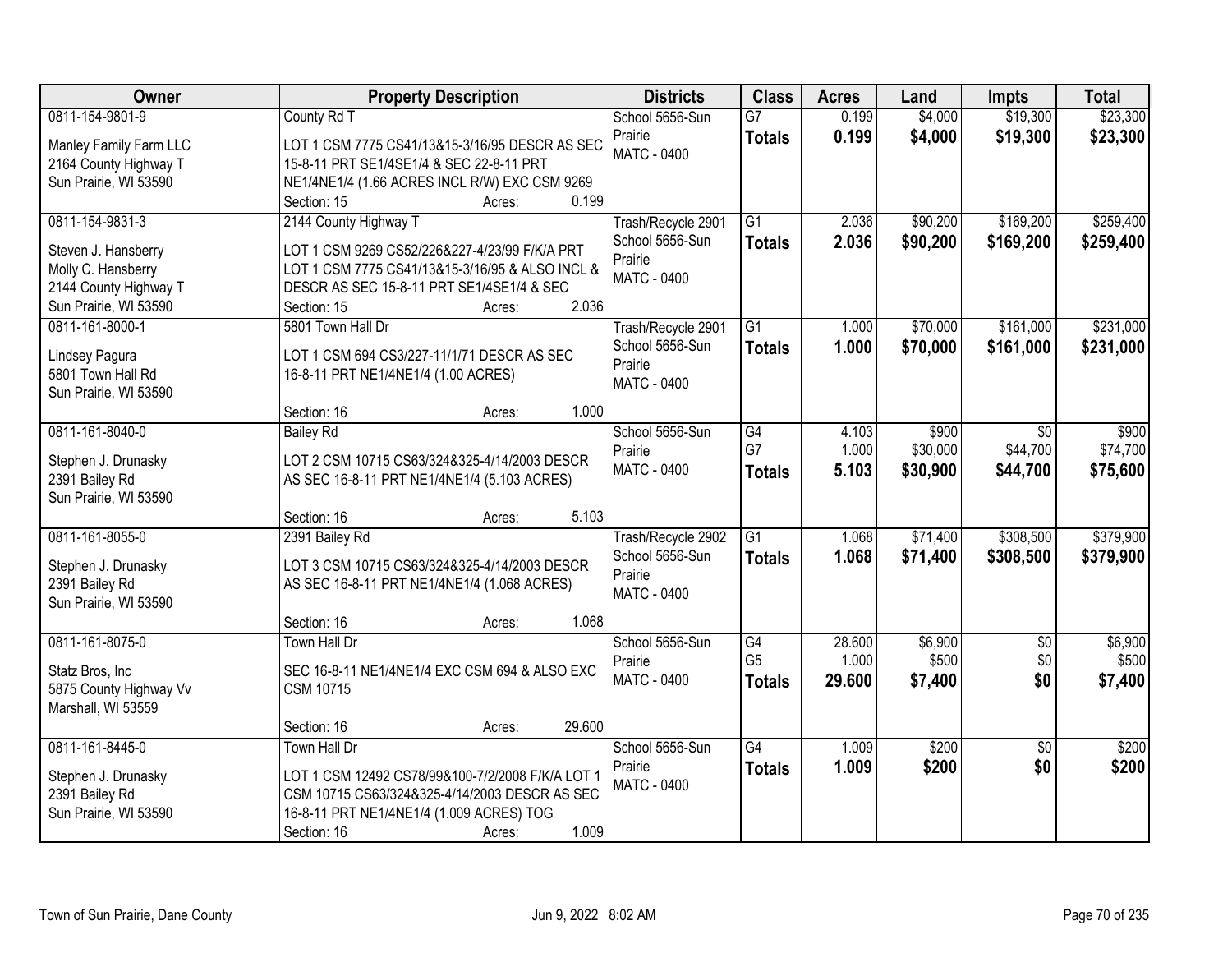| Owner                                   | <b>Property Description</b>                       | <b>Districts</b>           | <b>Class</b>    | <b>Acres</b> | Land     | Impts           | <b>Total</b> |
|-----------------------------------------|---------------------------------------------------|----------------------------|-----------------|--------------|----------|-----------------|--------------|
| 0811-161-8460-0                         | 5781 Town Hall Dr                                 | Trash/Recycle 2901         | G4              | 0.297        | \$100    | $\overline{50}$ | \$100        |
| Stephen J. Drunasky                     | LOT 2 CSM 12492 CS78/99&100-7/2/2008 F/K/A LOT 1  | School 5656-Sun            | G7              | 1.000        | \$40,000 | \$157,600       | \$197,600    |
| Maureen A. Drunasky                     | CSM 10715 CS63/324&325-4/14/2003 DESCR AS SEC     | Prairie                    | <b>Totals</b>   | 1.297        | \$40,100 | \$157,600       | \$197,700    |
| 2391 Bailey Rd                          | 16-8-11 PRT NE1/4NE1/4 (1.297 ACRES) SUBJ TO &    | <b>MATC - 0400</b>         |                 |              |          |                 |              |
| Sun Prairie, WI 53590                   | 1.297<br>Section: 16<br>Acres:                    |                            |                 |              |          |                 |              |
| 0811-161-8500-6                         | <b>Bailey Rd</b>                                  | School 5656-Sun            | G4              | 38.220       | \$9,000  | \$0             | \$9,000      |
| Statz Bros, Inc                         | SEC 16-8-11 NW1/4NE1/4 EXC CSM 1990               | Prairie                    | G <sub>5</sub>  | 0.880        | \$400    | \$0             | \$400        |
| 5875 County Highway Vv                  |                                                   | MATC - 0400                | <b>Totals</b>   | 39.100       | \$9,400  | \$0             | \$9,400      |
| Marshall, WI 53559                      |                                                   |                            |                 |              |          |                 |              |
|                                         | 39.100<br>Section: 16<br>Acres:                   |                            |                 |              |          |                 |              |
| 0811-161-8610-8                         | 2497 Bailey Rd                                    | Trash/Recycle 2901         | G1              | 1.000        | \$50,000 | \$252,000       | \$302,000    |
|                                         |                                                   | School 5656-Sun            | <b>Totals</b>   | 1.000        | \$50,000 | \$252,000       | \$302,000    |
| Douglas R. Zimmerman                    | LOT 1 CSM 1990 CS8/138-5/3/76 DESCR AS SEC        | Prairie                    |                 |              |          |                 |              |
| 2497 Bailey Rd<br>Sun Prairie, WI 53590 | 16-8-11 PRT NW1/4NE1/4 (1.00 ACRES)               | MATC - 0400                |                 |              |          |                 |              |
|                                         | 1.000<br>Section: 16<br>Acres:                    |                            |                 |              |          |                 |              |
| 0811-161-9000-9                         | County Rd N                                       | School 5656-Sun            | $\overline{G4}$ | 20.000       | \$4,900  | $\sqrt[6]{3}$   | \$4,900      |
|                                         |                                                   | Prairie                    | <b>Totals</b>   | 20.000       | \$4,900  | \$0             | \$4,900      |
| Statz Bros, Inc                         | SEC 16-8-11 N1/2 SW1/4NE1/4                       | <b>MATC - 0400</b>         |                 |              |          |                 |              |
| 5875 County Highway Vv                  |                                                   |                            |                 |              |          |                 |              |
| Marshall, WI 53559                      |                                                   |                            |                 |              |          |                 |              |
|                                         | 20.000<br>Section: 16<br>Acres:                   |                            | G4              | 20.000       |          |                 | \$4,900      |
| 0811-161-9190-0                         | <b>Town Rd</b>                                    | School 5656-Sun<br>Prairie |                 |              | \$4,900  | $\overline{50}$ |              |
| Brian J. Bedner                         | SEC 16-8-11 S1/2 SW1/4 NE1/4                      | <b>MATC - 0400</b>         | <b>Totals</b>   | 20,000       | \$4,900  | \$0             | \$4,900      |
| 5673 Town Hall Dr                       |                                                   |                            |                 |              |          |                 |              |
| Sun Prairie, WI 53590                   |                                                   |                            |                 |              |          |                 |              |
|                                         | 20.000<br>Section: 16<br>Acres:                   |                            |                 |              |          |                 |              |
| 0811-161-9500-4                         | Town Rd                                           | School 5656-Sun            | G4              | 37.190       | \$9,500  | $\sqrt{6}$      | \$9,500      |
| Wesley A. Statz et al                   | SEC 16-8-11 SE1/4 NE1/4 EXC N 260 FT OF S 769 FT  | Prairie                    | G <sub>5</sub>  | 0.810        | \$400    | \$0             | \$400        |
| 5875 County Highway Vv                  | OF E 335.1 FT THF                                 | MATC - 0400                | <b>Totals</b>   | 38.000       | \$9,900  | \$0             | \$9,900      |
| Marshall, WI 53559                      |                                                   |                            |                 |              |          |                 |              |
|                                         | 38.000<br>Section: 16<br>Acres:                   |                            |                 |              |          |                 |              |
| 0811-161-9930-4                         | 5707 Town Hall Dr                                 | Trash/Recycle 2901         | $\overline{G1}$ | 2.000        | \$90,000 | \$97,800        | \$187,800    |
| Ripp Tr, Dd                             | SEC 16-8-11 N 260 FT OF S 769.7 FT OF E 335 FT OF | School 5656-Sun            | <b>Totals</b>   | 2.000        | \$90,000 | \$97,800        | \$187,800    |
| 5707 Town Hall Dr                       | SE1/4NE1/4                                        | Prairie                    |                 |              |          |                 |              |
| Sun Prairie, WI 53590                   |                                                   | MATC - 0400                |                 |              |          |                 |              |
|                                         | 2.000<br>Section: 16<br>Acres:                    |                            |                 |              |          |                 |              |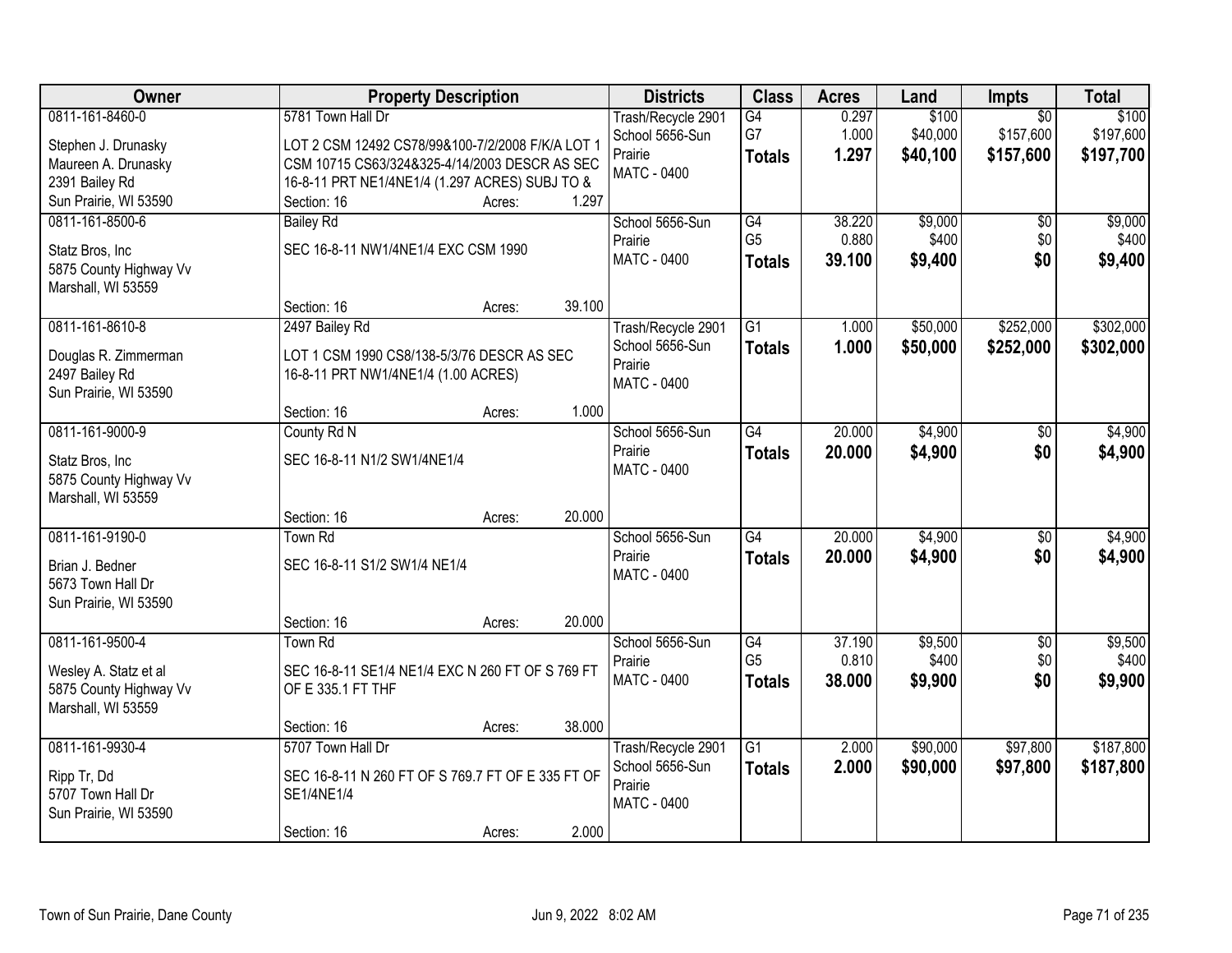| Owner                             | <b>Property Description</b>                    | <b>Districts</b>              | <b>Class</b>    | <b>Acres</b> | Land      | <b>Impts</b>    | <b>Total</b> |
|-----------------------------------|------------------------------------------------|-------------------------------|-----------------|--------------|-----------|-----------------|--------------|
| 0811-162-8001-9                   | <b>Bailey Rd</b>                               | School 5656-Sun               | G4              | 12.485       | \$3,200   | $\overline{50}$ | \$3,200      |
| Statz Bros, Inc                   | SEC 16-8-11 PRT NE1/4NW1/4 BEG SEC N1/4 COR TH | Prairie                       | G <sub>5</sub>  | 1.120        | \$600     | \$0             | \$600        |
| 5875 County Highway Vv            | S85DEG52'00"W 696.87 FT TH S4DEG08'00"E 811.51 | MATC - 0400                   | <b>Totals</b>   | 13.605       | \$3,800   | \$0             | \$3,800      |
| Marshall, WI 53559                | FT TH N84DEG07'45"E 270.45 FT TH S2DEG04'15"E  |                               |                 |              |           |                 |              |
|                                   | 13.605<br>Section: 16<br>Acres:                |                               |                 |              |           |                 |              |
| 0811-162-8040-2                   | 2521 Bailey Rd                                 | Trash/Recycle 2901            | $\overline{G1}$ | 2.150        | \$91,000  | \$234,300       | \$325,300    |
| Peter D. Thompson                 | LOT 1 CSM 8267 CS44/271&272-7/11/96 DESCR AS   | School 5656-Sun               | <b>Totals</b>   | 2.150        | \$91,000  | \$234,300       | \$325,300    |
| Carolyn J. Thompson               | SEC 16-8-11 PRT NE1/4NW1/4 (2.153 ACRES) TOG   | Prairie                       |                 |              |           |                 |              |
| 2521 Bailey Rd                    | W/ESMT IN DOC #4466791 & #4471504              | <b>MATC - 0400</b>            |                 |              |           |                 |              |
| Sun Prairie, WI 53590             | 2.150<br>Section: 16<br>Acres:                 |                               |                 |              |           |                 |              |
| 0811-162-8050-0                   | 2525 Bailey Rd                                 | Trash/Recycle 2901            | G1              | 2.745        | \$95,000  | \$281,100       | \$376,100    |
|                                   |                                                | School 5656-Sun               | <b>Totals</b>   | 2.745        | \$95,000  | \$281,100       | \$376,100    |
| Donald D. Frank                   | LOT 2 CSM 8267 CS44/271&272-7/11/96 DESCR AS   | Prairie                       |                 |              |           |                 |              |
| Catherine A. Frank                | SEC 16-8-11 PRT NE1/4NW1/4 (2.745 ACRES) SUBJ  | MATC - 0400                   |                 |              |           |                 |              |
| 2525 Bailey Rd                    | TO ESMT IN DOC #4466791 & #4471504             |                               |                 |              |           |                 |              |
| Sun Prairie, WI 53590             | 2.745<br>Section: 16<br>Acres:                 |                               |                 |              |           |                 |              |
| 0811-162-8065-3                   | 2533 Bailey Rd                                 | Trash/Recycle 2901            | G1              | 8.315        | \$141,300 | \$179,600       | \$320,900    |
| David R. Studnicka                | LOT 1 CSM 4119 CS17/178&179-6/2/83 DESCR AS    | School 5656-Sun               | <b>Totals</b>   | 8.315        | \$141,300 | \$179,600       | \$320,900    |
| Heidi C. Finley                   | SEC 16-8-11 PRT NE1/4NW1/4 (8.315 ACRES INCL   | Prairie<br>MATC - 0400        |                 |              |           |                 |              |
| 2533 Bailey Rd                    | R/W) TOG W/ESMT & R/W IN DOC #4424081          |                               |                 |              |           |                 |              |
| Sun Prairie, WI 53590             | 8.315<br>Section: 16<br>Acres:                 |                               |                 |              |           |                 |              |
| 0811-162-8070-6                   | 2553 Bailey Rd                                 | Trash/Recycle 2901            | $\overline{G1}$ | 5.429        | \$176,200 | \$227,700       | \$403,900    |
| Jordan D. Schulz                  | LOT 1 CSM 3140 CS12/183-4/3/79 DESCR AS SEC    | School 5656-Sun               | <b>Totals</b>   | 5.429        | \$176,200 | \$227,700       | \$403,900    |
| Elizabeth A. Schulz               | 16-8-11 PRT NE1/4NW1/4 (5.429 ACRES INCL RD    | Prairie                       |                 |              |           |                 |              |
| 2553 Bailey Rd                    | $R/W$ )                                        | <b>MATC - 0400</b>            |                 |              |           |                 |              |
| Sun Prairie, WI 53590             | 5.429<br>Section: 16<br>Acres:                 |                               |                 |              |           |                 |              |
| 0811-162-8170-5                   | <b>Bailey Rd</b>                               | School 5656-Sun               | G4              | 6.784        | \$1,500   | $\overline{50}$ | \$1,500      |
|                                   |                                                | Prairie                       | <b>Totals</b>   | 6.784        | \$1,500   | \$0             | \$1,500      |
| Statz Bros, Inc                   | SEC 16-8-11 PRT NE1/4NW1/4 & PRT NW1/4NW1/4    | MATC - 0400                   |                 |              |           |                 |              |
| 5875 County Highway Vv            | COM SEC N1/4 COR TH S85DEG52'00"W 762.87 FT    |                               |                 |              |           |                 |              |
| Marshall, WI 53559                | TH S4DEG08'00"E 492.66 FT TO SE COR CSM 3140 & |                               |                 |              |           |                 |              |
|                                   | 6.784<br>Section: 16<br>Acres:                 |                               |                 |              |           |                 |              |
| 0811-162-8500-5                   | 2575 Bailey Rd                                 | Trash/Recycle 2901            | $\overline{G1}$ | 3.506        | \$100,000 | \$492,200       | \$592,200    |
| Krause Rev Tr, Roger L & Joanne M | LOT 2 CSM 4046 CS17/49&50-1/28/83 DESCR AS SEC | School 5656-Sun               | <b>Totals</b>   | 3.506        | \$100,000 | \$492,200       | \$592,200    |
| 2575 Bailey Rd                    | 16-8-11 PRT N1/2NW1/4 3.506 ACRES INCL RD R/W  | Prairie<br><b>MATC - 0400</b> |                 |              |           |                 |              |
| Sun Prairie, WI 53590             |                                                |                               |                 |              |           |                 |              |
|                                   | 3.506<br>Section: 16<br>Acres:                 |                               |                 |              |           |                 |              |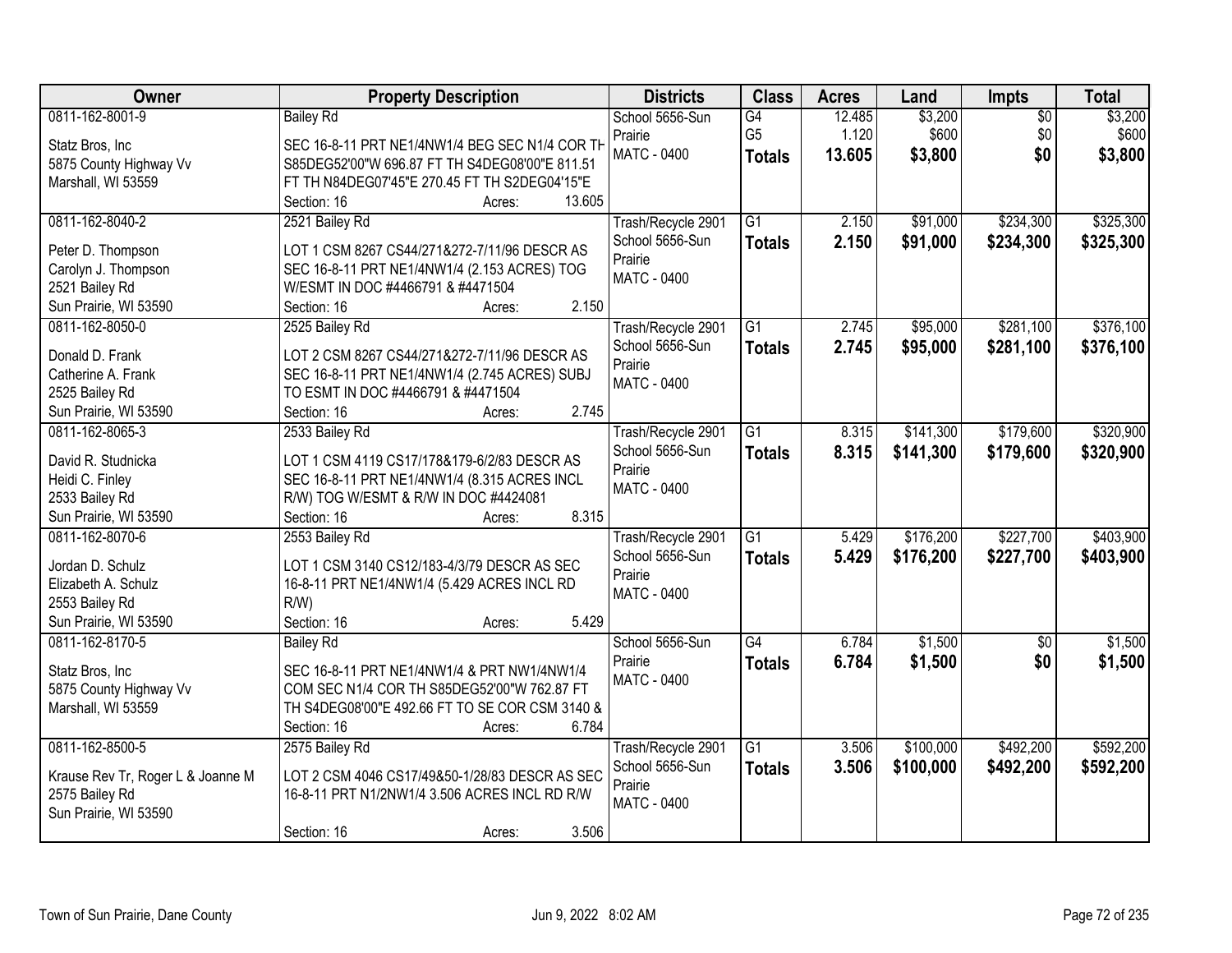| Owner                                            | <b>Property Description</b>                       | <b>Districts</b>   | <b>Class</b>    | <b>Acres</b> | Land      | <b>Impts</b>    | <b>Total</b> |
|--------------------------------------------------|---------------------------------------------------|--------------------|-----------------|--------------|-----------|-----------------|--------------|
| 0811-162-8520-1                                  | 2583 Bailey Rd                                    | Trash/Recycle 2901 | $\overline{G1}$ | 5.546        | \$162,700 | \$254,400       | \$417,100    |
| Karen D. Mitton                                  | LOT 1 CSM 4046 CS17/49-1/28/83 DESCR AS SEC       | School 5656-Sun    | <b>Totals</b>   | 5.546        | \$162,700 | \$254,400       | \$417,100    |
| 2583 Bailey Rd                                   | 16-8-11 PRT NW1/4NW1/4 & PRT NE1/4NW1/4 5.546     | Prairie            |                 |              |           |                 |              |
| Sun Prairie, WI 53590                            | <b>ACRES INCL R/W</b>                             | <b>MATC - 0400</b> |                 |              |           |                 |              |
|                                                  | 5.546<br>Section: 16<br>Acres:                    |                    |                 |              |           |                 |              |
| 0811-162-8560-3                                  | 2627 Bailey Rd                                    | Trash/Recycle 2901 | $\overline{G1}$ | 5.269        | \$128,500 | \$271,000       | \$399,500    |
|                                                  |                                                   | School 5656-Sun    | <b>Totals</b>   | 5.269        | \$128,500 | \$271,000       | \$399,500    |
| William D. Anciaux                               | LOT 1 CSM 6494 CS31/324&325-8/6/91 DESCR AS       | Prairie            |                 |              |           |                 |              |
| Carrie A. Anciaux                                | SEC 16-8-11 PRT NW1/4NW1/4 (5.27 ACRES)           | <b>MATC - 0400</b> |                 |              |           |                 |              |
| 2627 Bailey Rd                                   |                                                   |                    |                 |              |           |                 |              |
| Sun Prairie, WI 53590                            | 5.269<br>Section: 16<br>Acres:                    |                    |                 |              |           |                 |              |
| 0811-162-8590-7                                  | 2629 Bailey Rd                                    | Trash/Recycle 2901 | G1              | 6.414        | \$167,100 | \$427,700       | \$594,800    |
| Gordon A. Laufenberg                             | LOT 1 CSM 6865 CS34/147&148-9/16/92 DESCR AS      | School 5656-Sun    | <b>Totals</b>   | 6.414        | \$167,100 | \$427,700       | \$594,800    |
| Jennifer A. Laufenberg                           | SEC 16-8-11 PRT NW1/4NW1/4 (6.414 ACRES)          | Prairie            |                 |              |           |                 |              |
| 2629 Bailey Rd                                   |                                                   | MATC - 0400        |                 |              |           |                 |              |
| Sun Prairie, WI 53590                            | 6.414<br>Section: 16<br>Acres:                    |                    |                 |              |           |                 |              |
| 0811-162-8710-1                                  | County Rd N                                       | School 5656-Sun    | G4              | 19.620       | \$4,800   | \$0             | \$4,800      |
|                                                  |                                                   | Prairie            | G <sub>5</sub>  | 0.500        | \$300     | \$0             | \$300        |
| Statz Bros, Inc                                  | SEC 16-8-11 PRT NW1/4NW1/4 COM SEC N1/4 COR       | MATC - 0400        | <b>Totals</b>   | 20.120       | \$5,100   | \$0             | \$5,100      |
| 5875 County Highway Vv                           | TH S2DEG59'17"E TO SE COR NE1/4NW1/4 TH           |                    |                 |              |           |                 |              |
| Marshall, WI 53559                               | S85DEG44'20"W TO SE COR NW1/4NW1/4 & POB TH       |                    |                 |              |           |                 |              |
|                                                  | Section: 16<br>20.120<br>Acres:                   |                    |                 |              |           |                 |              |
| 0811-162-9000-8                                  | County Rd N                                       | School 5656-Sun    | $\overline{G4}$ | 35.673       | \$8,400   | $\overline{50}$ | \$8,400      |
| Michael S. Mcmahon                               | SEC 16-8-11 SW1/4NW1/4 EXC E 16.5 FT OF S 16.5 FT | Prairie            | G <sub>5</sub>  | 1.750        | \$900     | \$0             | \$900        |
| Allen J. Mcmahon                                 | THF EXC CSM 4920                                  | MATC - 0400        | <b>Totals</b>   | 37.423       | \$9,300   | \$0             | \$9,300      |
| 16876 W County Highway Dd                        |                                                   |                    |                 |              |           |                 |              |
| Birchwood, WI 54817                              | 37.423<br>Section: 16<br>Acres:                   |                    |                 |              |           |                 |              |
| 0811-162-9200-6                                  | 5692 County Highway N                             | Trash/Recycle 2901 | G1              | 2.576        | \$93,800  | \$194,500       | \$288,300    |
| Michael S. Mcmahon                               | LOT 1 CSM 4920 CS22/37&38-4/23/86 DESCR AS SEC    | School 5656-Sun    | <b>Totals</b>   | 2.576        | \$93,800  | \$194,500       | \$288,300    |
| Allen J. Mcmahon                                 | 16-8-11 PRT SW1/4NW1/4 (112,225 SQ FT)            | Prairie            |                 |              |           |                 |              |
|                                                  |                                                   | MATC - 0400        |                 |              |           |                 |              |
| 16876 W County Highway Dd<br>Birchwood, WI 54817 | 2.576                                             |                    |                 |              |           |                 |              |
|                                                  | Section: 16<br>Acres:                             |                    |                 |              |           |                 |              |
| 0811-162-9375-6                                  | County Rd N                                       | School 5656-Sun    | $\overline{G1}$ | 0.100        | \$100     | $\overline{50}$ | \$100        |
| James P. Mcmahon                                 | SEC 16-8-11 PRT SW1/4 NW1/4 THE E 16.5 FT OF S    | Prairie            | <b>Totals</b>   | 0.100        | \$100     | \$0             | \$100        |
| 16876W County Highway Dd                         | 16.5 FT                                           | MATC - 0400        |                 |              |           |                 |              |
| Birchwood, WI 54817                              |                                                   |                    |                 |              |           |                 |              |
|                                                  | 0.100<br>Section: 16<br>Acres:                    |                    |                 |              |           |                 |              |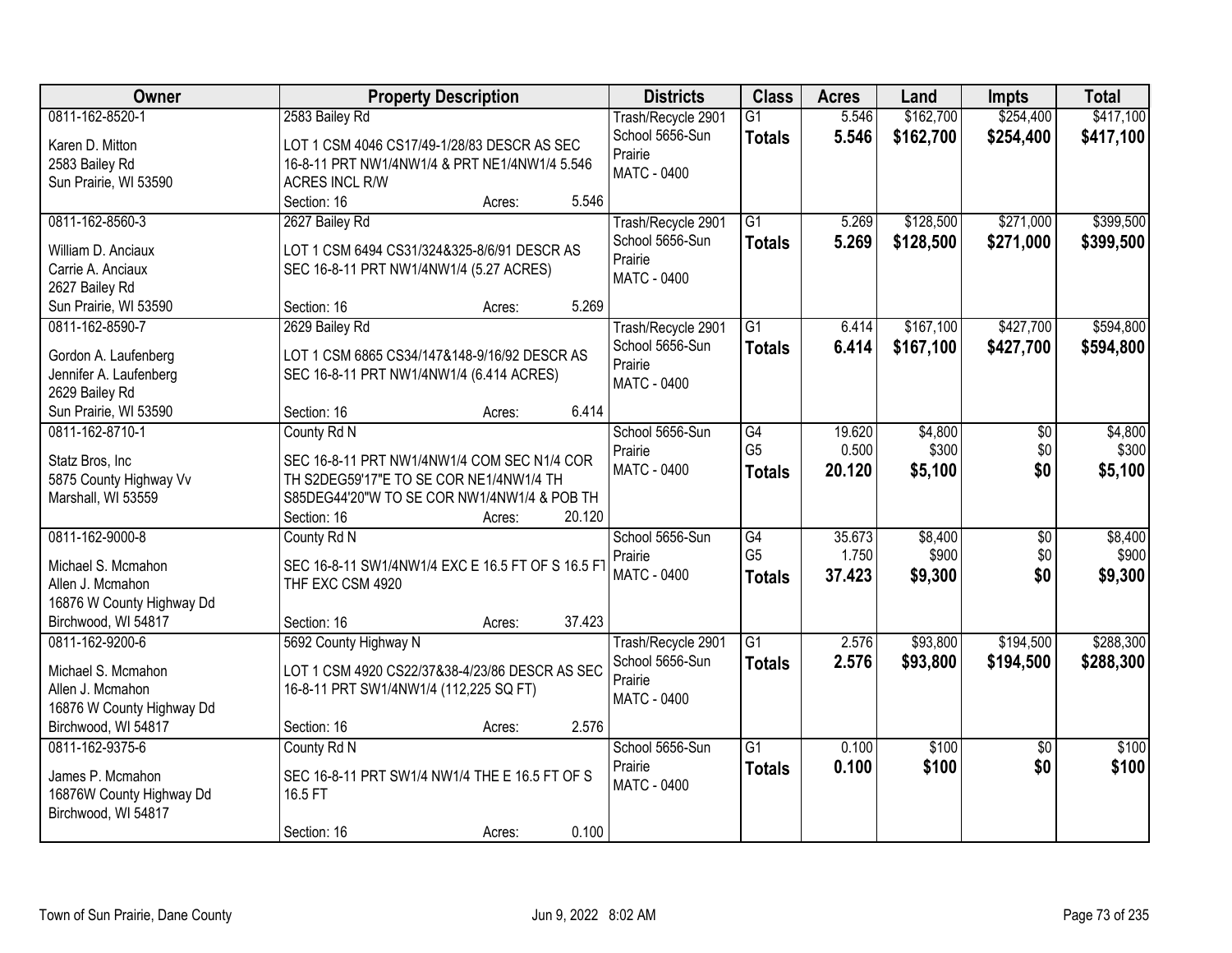| Owner                               | <b>Property Description</b>                    |        |        | <b>Districts</b>                          | <b>Class</b>    | <b>Acres</b> | Land      | <b>Impts</b>    | <b>Total</b> |
|-------------------------------------|------------------------------------------------|--------|--------|-------------------------------------------|-----------------|--------------|-----------|-----------------|--------------|
| 0811-162-9500-3                     | County Rd N                                    |        |        | School 5656-Sun                           | G4              | 36.000       | \$7,700   | $\overline{30}$ | \$7,700      |
| Statz Bros, Inc                     | SEC 16-8-11 SE1/4NW1/4                         |        |        | Prairie                                   | G5M             | 4.000        | \$10,000  | \$0             | \$10,000     |
| 5875 County Highway Vv              |                                                |        |        | MATC - 0400                               | <b>Totals</b>   | 40.000       | \$17,700  | \$0             | \$17,700     |
| Marshall, WI 53559                  |                                                |        |        |                                           |                 |              |           |                 |              |
|                                     | Section: 16                                    | Acres: | 40.000 |                                           |                 |              |           |                 |              |
| 0811-163-8000-9                     | County Rd N                                    |        |        | School 5656-Sun                           | G4              | 24.900       | \$5,900   | \$0             | \$5,900      |
| Brian J. Bedner                     | SEC 16-8-11 NE1/4 SW1/4 EXC CSM 3492           |        |        | Prairie                                   | G5M             | 5.000        | \$12,500  | \$0             | \$12,500     |
| 5673 Town Hall Dr                   |                                                |        |        | <b>MATC - 0400</b>                        | <b>Totals</b>   | 29.900       | \$18,400  | \$0             | \$18,400     |
| Sun Prairie, WI 53590               |                                                |        |        |                                           |                 |              |           |                 |              |
|                                     | Section: 16                                    | Acres: | 29.900 |                                           |                 |              |           |                 |              |
| 0811-163-8245-4                     | 5590 County Highway N                          |        |        | Trash/Recycle 2901                        | $\overline{G1}$ | 8.100        | \$170,500 | \$207,200       | \$377,700    |
| Thomas L. Kranz                     | LOT 1 CSM 3492 CS14/54&55-6/13/80 DESCR AS SEC |        |        | School 5656-Sun                           | G <sub>6</sub>  | 2.000        | \$10,000  | \$0             | \$10,000     |
| 5590 County Highway N               | 16-8-11 PRT NE1/4SW1/4 10.07 ACRES SUBJ TO     |        |        | Prairie                                   | <b>Totals</b>   | 10.100       | \$180,500 | \$207,200       | \$387,700    |
| Sun Prairie, WI 53590               | ACCESS ESMT IN R11318/57-63                    |        |        | MATC - 0400                               |                 |              |           |                 |              |
|                                     | Section: 16                                    | Acres: | 10.100 |                                           |                 |              |           |                 |              |
| 0811-163-8500-4                     | County Rd N                                    |        |        | School 5656-Sun                           | G4              | 38.900       | \$9,600   | \$0             | \$9,600      |
| Rad Farms, LLC                      | SEC 16-8-11 NW1/4 SW1/4                        |        |        | Prairie                                   | G <sub>5</sub>  | 1.000        | \$500     | \$0             | \$500        |
| 4930 Town Hall Dr                   |                                                |        |        | <b>MATC - 0400</b>                        | <b>Totals</b>   | 39.900       | \$10,100  | \$0             | \$10,100     |
| Cottage Grove, WI 53527             |                                                |        |        | Drainage District 8<br>D <sub>D</sub> 8   |                 |              |           |                 |              |
|                                     | Section: 16                                    | Acres: | 39.900 |                                           |                 |              |           |                 |              |
| 0811-163-9000-7                     | 5588 County Highway N                          |        |        | Trash/Recycle 2901                        | $\overline{G1}$ | 3.000        | \$125,000 | \$275,400       | \$400,400    |
| Nhabee Her                          | LOT 1 CSM 3160 CS12/215-5/1/79 DESCR AS SEC    |        |        | School 5656-Sun                           | G4              | 7.000        | \$1,800   | \$0             | \$1,800      |
| Kangying Her                        | 16-8-11 PRT S1/2 SW1/4 11.986 ACRES SUBJ TO    |        |        | Prairie                                   | <b>Totals</b>   | 10.000       | \$126,800 | \$275,400       | \$402,200    |
| 5588 County Highway N               | ACCESS ESMT IN R11318/57-63                    |        |        | MATC - 0400                               |                 |              |           |                 |              |
| Sun Prairie, WI 53590               | Section: 16                                    | Acres: | 10.000 |                                           |                 |              |           |                 |              |
| 0811-163-9166-8                     | 5584 County Highway N                          |        |        | Trash/Recycle 2901                        | $\overline{G1}$ | 3.000        | \$125,000 | \$369,400       | \$494,400    |
| Grenier Rev Tr, Douglas W & Shannon | LOT 1 CSM 9284 CS52/261&262-5/4/99 DESCR AS    |        |        | School 5656-Sun                           | G4              | 11.498       | \$2,900   | \$0             | \$2,900      |
| Κ                                   | SEC 16-8-11 PRT S1/2 SW1/4 (14.998 ACRES)      |        |        | Prairie                                   | G <sub>5</sub>  | 0.500        | \$300     | \$0             | \$300        |
| 5584 County Highway N               |                                                |        |        | <b>MATC - 0400</b><br>Drainage District 8 | <b>Totals</b>   | 14.998       | \$128,200 | \$369,400       | \$497,600    |
| Sun Prairie, WI 53590               | Section: 16                                    | Acres: | 14.998 | D <sub>D</sub> 8                          |                 |              |           |                 |              |
| 0811-163-9205-0                     | County Rd N                                    |        |        | School 5656-Sun                           | $\overline{G4}$ | 9.150        | \$2,000   | \$0             | \$2,000      |
| Statz Bros, Inc                     | LOT 1 CSM 3895 CS16/115-3/12/82 DESCR AS SEC   |        |        | Prairie                                   | G <sub>5</sub>  | 0.500        | \$300     | \$0             | \$300        |
| 5875 County Highway Vv              | 16-8-11 PRT SW1/4SW1/4 SUBJ TO PUB R/W         |        |        | MATC - 0400                               | <b>Totals</b>   | 9.650        | \$2,300   | \$0             | \$2,300      |
| Marshall, WI 53559                  |                                                |        |        |                                           |                 |              |           |                 |              |
|                                     | Section: 16                                    | Acres: | 9.650  |                                           |                 |              |           |                 |              |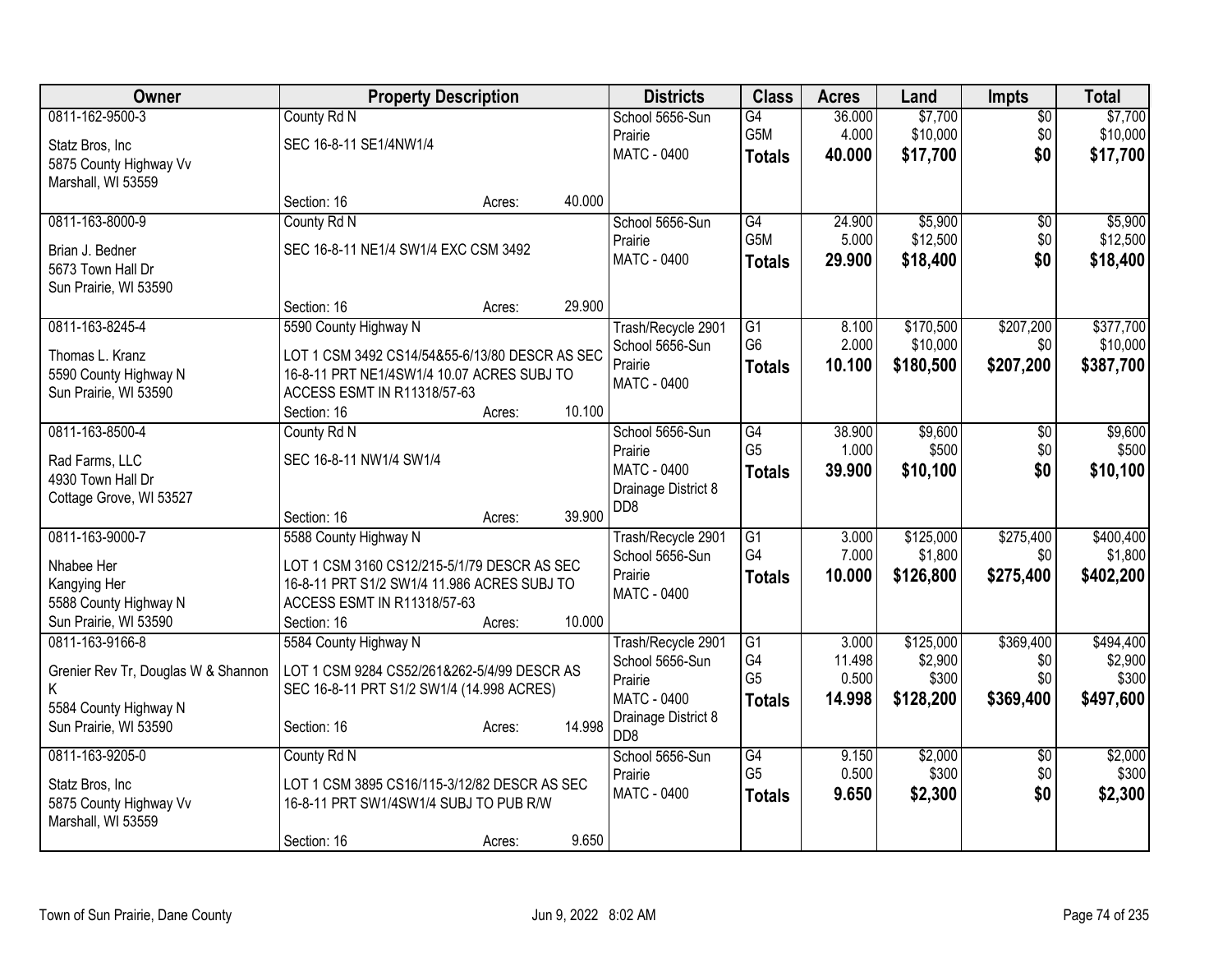| Owner                                    | <b>Property Description</b>                           | <b>Districts</b>                       | <b>Class</b>    | <b>Acres</b> | Land      | <b>Impts</b>    | <b>Total</b> |
|------------------------------------------|-------------------------------------------------------|----------------------------------------|-----------------|--------------|-----------|-----------------|--------------|
| 0811-163-9230-9                          | 5554 County Highway N                                 | Trash/Recycle 2901                     | $\overline{G7}$ | 5.000        | \$125,000 | \$131,400       | \$256,400    |
| John W. Drunasky                         | SEC 16-8-11 PRT SW1/4SW1/4 S 158.7 FT THF             | School 5656-Sun                        | <b>Totals</b>   | 5.000        | \$125,000 | \$131,400       | \$256,400    |
| Rose M. Drunasky                         |                                                       | Prairie                                |                 |              |           |                 |              |
| <b>PO Box 741</b>                        |                                                       | <b>MATC - 0400</b>                     |                 |              |           |                 |              |
| Sun Prairie, WI 53590                    | 5.000<br>Section: 16<br>Acres:                        |                                        |                 |              |           |                 |              |
| 0811-163-9500-2                          | County Rd N                                           | School 5656-Sun                        | G4              | 17.000       | \$4,100   | $\overline{50}$ | \$4,100      |
| Ryan J. Erisman                          | SEC 16-8-11 PRT SE1/4SW1/4 COM S1/4 COR SEC 16        | Prairie                                | G5M             | 12.900       | \$32,300  | \$0             | \$32,300     |
| 5586 County Highway N                    | TH N02DEG01'46"W 158.74 FT ALG E LN SD SEC 16         | <b>MATC - 0400</b>                     | <b>Totals</b>   | 29.900       | \$36,400  | \$0             | \$36,400     |
| Sun Prairie, WI 53590                    | TO POB TH CONT N02DEG01'46"W 1170.17 FT ALG           | Drainage District 8                    |                 |              |           |                 |              |
|                                          | 29.900<br>Section: 16<br>Acres:                       | D <sub>D</sub> 8                       |                 |              |           |                 |              |
| 0811-163-9550-2                          | 5586 County Highway N                                 | Trash/Recycle 2901                     | $\overline{G4}$ | 2.000        | \$400     | \$0             | \$400        |
| Ryan J. Erisman                          | SEC 16-8-11 PRT SE1/4SW1/4 COM SEC S1/4 COR TH        | School 5656-Sun                        | G7              | 3.000        | \$104,500 | \$308,500       | \$413,000    |
| 5586 County Highway N                    | N2DEG01'46"W 158.74 FT TH S86DEG36'47"W 1157.67       | Prairie                                | <b>Totals</b>   | 5.000        | \$104,900 | \$308,500       | \$413,400    |
| Sun Prairie, WI 53590                    | FT TH N2DEG13'01"W 703.74 FT TH N47DEG00'00"E         | MATC - 0400                            |                 |              |           |                 |              |
|                                          | 5.000<br>Section: 16<br>Acres:                        | Drainage District 8<br>DD <sub>8</sub> |                 |              |           |                 |              |
| 0811-163-9730-4                          | County Rd N                                           | School 5656-Sun                        | G6              | 5.000        | \$25,000  | $\overline{50}$ | \$25,000     |
|                                          |                                                       | Prairie                                | <b>Totals</b>   | 5.000        | \$25,000  | \$0             | \$25,000     |
| John W. Drunasky                         | SEC 16-8-11 PRT SE1/4SW1/4 S 158.7 FT THF             | MATC - 0400                            |                 |              |           |                 |              |
| Rose M. Drunasky                         |                                                       | Drainage District 8                    |                 |              |           |                 |              |
| PO Box 741                               |                                                       | DD <sub>8</sub>                        |                 |              |           |                 |              |
| Sun Prairie, WI 53590<br>0811-164-8001-7 | 5.000<br>Section: 16<br>Acres:<br><b>Town Hall Rd</b> | School 5656-Sun                        | G4              | 34.160       | \$8,100   |                 | \$8,100      |
|                                          |                                                       | Prairie                                | G <sub>5</sub>  | 1.640        | \$800     | \$0<br>\$0      | \$800        |
| Brian J. Bedner                          | SEC 16-8-11 NE1/4 SE1/4 EXC CSM 2441 EXC CSM          | MATC - 0400                            | <b>Totals</b>   | 35.800       | \$8,900   | \$0             | \$8,900      |
| 5673 Town Hall Dr                        | 6242                                                  | Drainage District 8                    |                 |              |           |                 |              |
| Sun Prairie, WI 53590                    |                                                       | DD <sub>8</sub>                        |                 |              |           |                 |              |
| 0811-164-8340-7                          | 35.800<br>Section: 16<br>Acres:<br>5631 Town Hall Dr  |                                        | $\overline{G1}$ | 2.000        | \$90,000  | \$163,500       | \$253,500    |
|                                          |                                                       | Trash/Recycle 2901<br>School 5656-Sun  |                 | 2.000        | \$90,000  | \$163,500       |              |
| Anthony T. Perrich III                   | LOT 1 CSM 2441 CS9/349-6/21/72 DESCR AS SEC           | Prairie                                | <b>Totals</b>   |              |           |                 | \$253,500    |
| Mindi M. Perrich                         | 16-8-11 PRT NE1/4SE1/4 2 ACRES                        | MATC - 0400                            |                 |              |           |                 |              |
| 5631 Town Hall Dr                        |                                                       | Drainage District 8                    |                 |              |           |                 |              |
| Sun Prairie, WI 53590                    | 2.000<br>Section: 16<br>Acres:                        | DD <sub>8</sub>                        |                 |              |           |                 |              |
| 0811-164-8400-4                          | 5635 Town Hall Dr                                     | Trash/Recycle 2901                     | $\overline{G1}$ | 2.023        | \$90,200  | \$238,800       | \$329,000    |
| James P. Rivest                          | LOT 1 CSM 6242 CS30/116&117-10/25/90 DESCR AS         | School 5656-Sun                        | <b>Totals</b>   | 2.023        | \$90,200  | \$238,800       | \$329,000    |
| Amie R. Rivest                           | SEC 16-8-11 PRT NE1/4SE1/4 (88,122 SQ FT)             | Prairie                                |                 |              |           |                 |              |
| 5635 Town Hall Dr                        |                                                       | <b>MATC - 0400</b>                     |                 |              |           |                 |              |
| Sun Prairie, WI 53590                    | 2.023<br>Section: 16<br>Acres:                        | Drainage District 8                    |                 |              |           |                 |              |
|                                          |                                                       | DD <sub>8</sub>                        |                 |              |           |                 |              |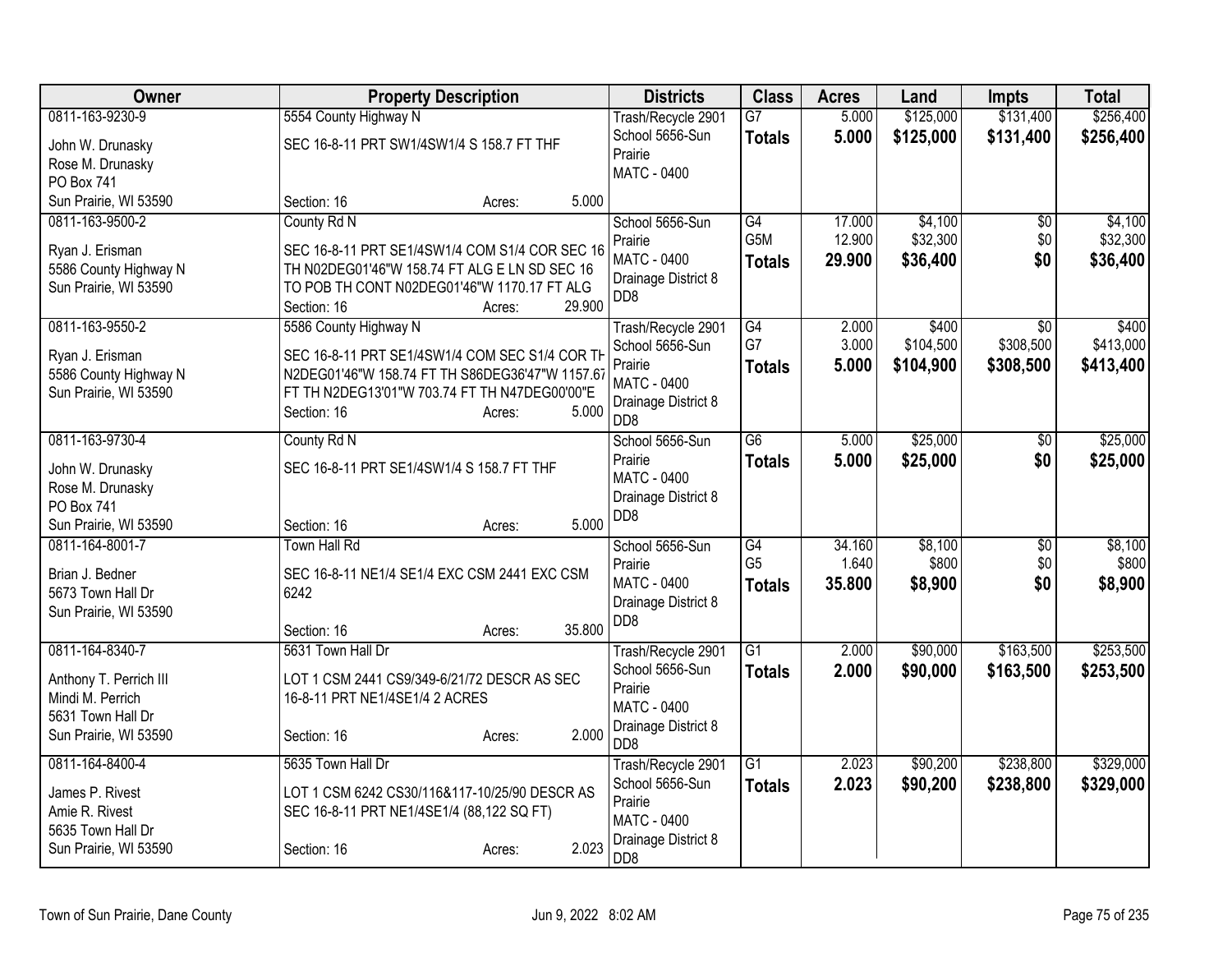| Owner                                           |                                   | <b>Property Description</b> |        | <b>Districts</b>                          | <b>Class</b>                      | <b>Acres</b>   | Land              | <b>Impts</b>           | <b>Total</b>       |
|-------------------------------------------------|-----------------------------------|-----------------------------|--------|-------------------------------------------|-----------------------------------|----------------|-------------------|------------------------|--------------------|
| 0811-164-8500-3                                 | 5673 Town Hall Dr                 |                             |        | Trash/Recycle 2901                        | $\overline{G4}$                   | 32.900         | \$7,100           | $\overline{50}$        | \$7,100            |
| Brian J. Bedner                                 | SEC 16-8-11 NW1/4 SE1/4           |                             |        | School 5656-Sun                           | G5M                               | 5.000          | \$12,500          | \$0                    | \$12,500           |
| 5673 Town Hall Dr                               |                                   |                             |        | Prairie<br><b>MATC - 0400</b>             | G7                                | 2.000          | \$65,000          | \$114,600              | \$179,600          |
| Sun Prairie, WI 53590                           |                                   |                             |        | Drainage District 8                       | <b>Totals</b>                     | 39.900         | \$84,600          | \$114,600              | \$199,200          |
|                                                 | Section: 16                       | Acres:                      | 39.900 | DD8                                       |                                   |                |                   |                        |                    |
| 0811-164-9000-6                                 | <b>Town Hall Dr</b>               |                             |        | School 5656-Sun                           | G4                                | 2.000          | \$300             | $\overline{50}$        | \$300              |
| Zachary O. Duschack                             | SEC 16-8-11 N 10 A SW1/4 SE1/4    |                             |        | Prairie                                   | G <sub>5</sub><br>G5M             | 1.000<br>7.000 | \$500<br>\$17,500 | \$0<br>\$0             | \$500<br>\$17,500  |
| 3101 Saddle Brooke Trl                          |                                   |                             |        | <b>MATC - 0400</b><br>Drainage District 8 | <b>Totals</b>                     | 10.000         | \$18,300          | \$0                    | \$18,300           |
| Sun Prairie, WI 53590                           |                                   |                             |        | DD <sub>8</sub>                           |                                   |                |                   |                        |                    |
|                                                 | Section: 16                       | Acres:                      | 10.000 |                                           |                                   |                |                   |                        |                    |
| 0811-164-9160-3                                 | Town Rd                           |                             |        | School 5656-Sun                           | G4<br>G <sub>5</sub>              | 6.000<br>2.000 | \$900<br>\$1,000  | $\overline{50}$<br>\$0 | \$900<br>\$1,000   |
| Wesley A. Statz et al                           | SEC 16-8-11 S1/2 N1/2 SW1/4 SE1/4 |                             |        | Prairie<br>MATC - 0400                    | G5M                               | 2.000          | \$5,000           | \$0                    | \$5,000            |
| 5875 County Highway Vv                          |                                   |                             |        | Drainage District 8                       | <b>Totals</b>                     | 10.000         | \$6,900           | \$0                    | \$6,900            |
| Marshall, WI 53559                              | Section: 16                       | Acres:                      | 10.000 | D <sub>D</sub> 8                          |                                   |                |                   |                        |                    |
| 0811-164-9190-7                                 | Town Rd                           |                             |        | School 5656-Sun                           | $\overline{G5}$                   | 20.000         | \$10,000          | $\overline{30}$        | \$10,000           |
|                                                 |                                   |                             |        | Prairie                                   | <b>Totals</b>                     | 20.000         | \$10,000          | \$0                    | \$10,000           |
| Wesley A. Statz et al<br>5875 County Highway Vv | SEC 16-8-11 S1/2 SW1/4SE1/4       |                             |        | MATC - 0400                               |                                   |                |                   |                        |                    |
| Marshall, WI 53559                              |                                   |                             |        | Drainage District 8                       |                                   |                |                   |                        |                    |
|                                                 | Section: 16                       | Acres:                      | 20.000 | D <sub>D</sub> 8                          |                                   |                |                   |                        |                    |
| 0811-164-9500-1                                 | Town Hall Dr                      |                             |        | School 5656-Sun                           | G4                                | 6.000          | \$900             | \$0                    | \$900              |
| Zachary O. Duschack                             | SEC 16-8-11 N 10 A SE1/4 SE1/4    |                             |        | Prairie                                   | G <sub>5</sub>                    | 4.000          | \$2,000           | \$0                    | \$2,000            |
| 3101 Saddle Brooke Trl                          |                                   |                             |        | <b>MATC - 0400</b>                        | <b>Totals</b>                     | 10.000         | \$2,900           | \$0                    | \$2,900            |
| Sun Prairie, WI 53590                           |                                   |                             |        | Drainage District 8<br>DD <sub>8</sub>    |                                   |                |                   |                        |                    |
|                                                 | Section: 16                       | Acres:                      | 10.000 |                                           |                                   |                |                   |                        |                    |
| 0811-164-9660-8                                 | Town Hall Dr                      |                             |        | School 5656-Sun                           | G4                                | 4.000          | \$600             | $\overline{50}$        | \$600              |
| Wesley A. Statz et al                           | SEC 16-8-11 S1/2 N1/2 SE1/4 SE1/4 |                             |        | Prairie<br>MATC - 0400                    | G <sub>5</sub>                    | 6.000          | \$3,000           | \$0<br>\$0             | \$3,000            |
| 5875 County Highway Vv                          |                                   |                             |        | Drainage District 8                       | <b>Totals</b>                     | 10.000         | \$3,600           |                        | \$3,600            |
| Marshall, WI 53559                              |                                   |                             |        | DD8                                       |                                   |                |                   |                        |                    |
|                                                 | Section: 16                       | Acres:                      | 10.000 |                                           |                                   |                |                   |                        |                    |
| 0811-164-9690-2                                 | 5551 Town Hall Dr                 |                             |        | Trash/Recycle 2901<br>School 5656-Sun     | $\overline{G1}$<br>G <sub>4</sub> | 2.000<br>3.000 | \$90,000<br>\$600 | \$148,500<br>\$0       | \$238,500<br>\$600 |
| Thomas E. Morschauser                           | SEC 16-8-11 S1/2 SE1/4 SE1/4      |                             |        | Prairie                                   | G <sub>5</sub>                    | 14.900         | \$7,500           | \$0                    | \$7,500            |
| 5551 Town Hall Dr                               |                                   |                             |        | <b>MATC - 0400</b>                        | <b>Totals</b>                     | 19.900         | \$98,100          | \$148,500              | \$246,600          |
| Sun Prairie, WI 53590                           |                                   |                             | 19.900 | Drainage District 8                       |                                   |                |                   |                        |                    |
|                                                 | Section: 16                       | Acres:                      |        | D <sub>D</sub> 8                          |                                   |                |                   |                        |                    |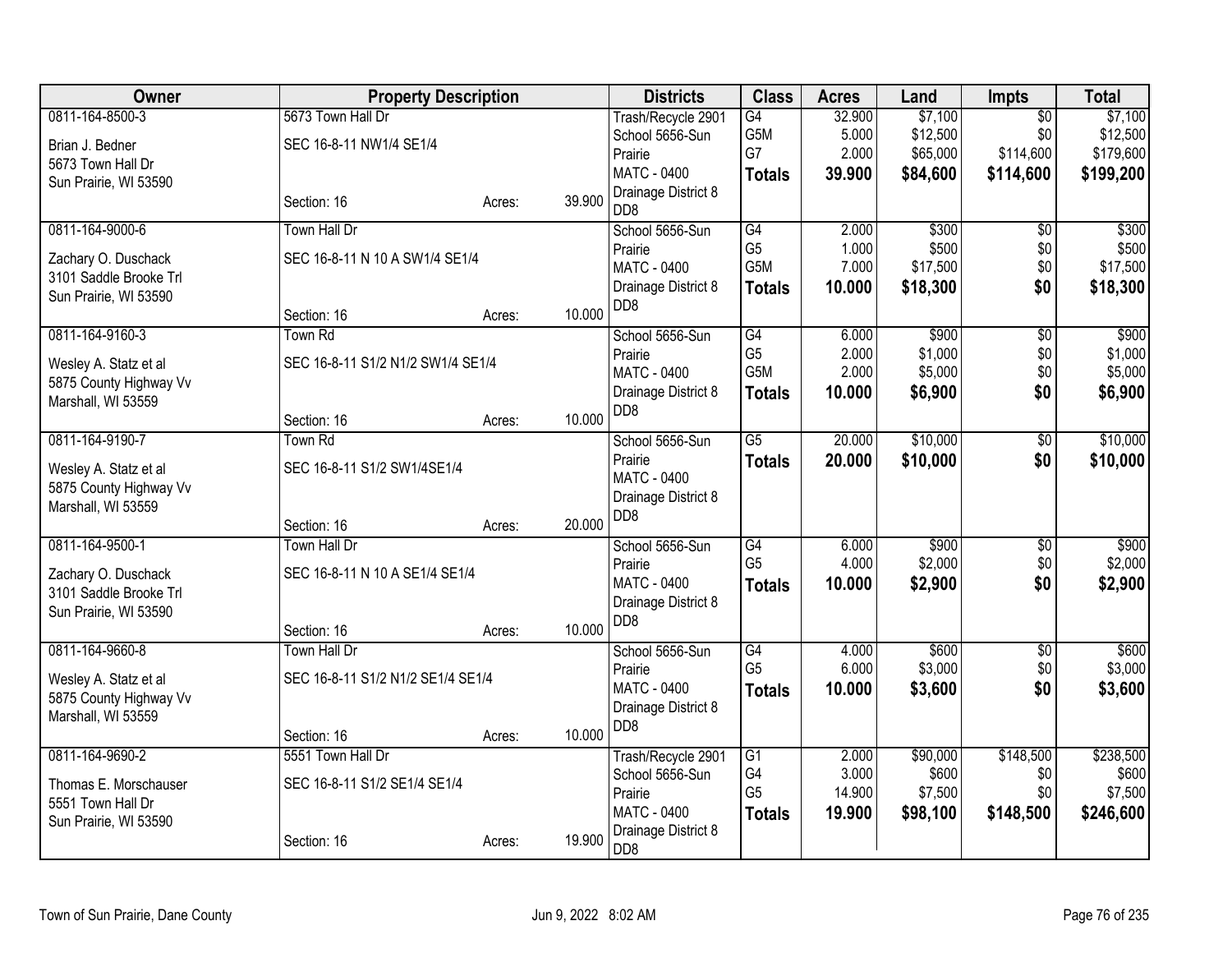| Owner                                 |                                          | <b>Property Description</b> |       | <b>Districts</b>                      | <b>Class</b>    | <b>Acres</b> | Land     | <b>Impts</b> | <b>Total</b> |
|---------------------------------------|------------------------------------------|-----------------------------|-------|---------------------------------------|-----------------|--------------|----------|--------------|--------------|
| 0811-171-2101-9                       | 5777 Parkview Rd                         |                             |       | Trash/Recycle 2901                    | $\overline{G1}$ | 0.459        | \$25,000 | \$156,400    | \$181,400    |
| Angela D. Stoud                       | HIGH POINT EAST CONDOMINIUM UNIT 5777    |                             |       | School 5656-Sun                       | <b>Totals</b>   | 0.459        | \$25,000 | \$156,400    | \$181,400    |
| Bradley K. Stoud                      |                                          |                             |       | Prairie                               |                 |              |          |              |              |
| 5777 Parkview Rd                      |                                          |                             |       | <b>MATC - 0400</b>                    |                 |              |          |              |              |
| Sun Prairie, WI 53590                 | Section: 17                              | Acres:                      | 0.459 |                                       |                 |              |          |              |              |
| 0811-171-2103-7                       | 5779 Parkview Rd                         |                             |       | Trash/Recycle 2901                    | $\overline{G1}$ | 0.459        | \$25,000 | \$155,900    | \$180,900    |
| Matthew R. Berndt                     | HIGH POINT EAST CONDOMINIUM UNIT 5779    |                             |       | School 5656-Sun                       | <b>Totals</b>   | 0.459        | \$25,000 | \$155,900    | \$180,900    |
| Elizabeth A. Stackhouse               |                                          |                             |       | Prairie                               |                 |              |          |              |              |
| 5779 Parkview Rd                      |                                          |                             |       | <b>MATC - 0400</b>                    |                 |              |          |              |              |
| Sun Prairie, WI 53590                 | Section: 17                              | Acres:                      | 0.459 |                                       |                 |              |          |              |              |
| 0811-171-2111-7                       | 5785 Parkview Rd                         |                             |       | Trash/Recycle 2901                    | G1              | 0.459        | \$25,000 | \$147,500    | \$172,500    |
| Brent A. Wingers                      | HIGH POINT EAST CONDOMINIUM UNIT 5785    |                             |       | School 5656-Sun                       | <b>Totals</b>   | 0.459        | \$25,000 | \$147,500    | \$172,500    |
| Caitlin A. Doonan                     |                                          |                             |       | Prairie                               |                 |              |          |              |              |
| 114 Vista Cir                         |                                          |                             |       | <b>MATC - 0400</b>                    |                 |              |          |              |              |
| Columbus, WI 53925                    | Section: 17                              | Acres:                      | 0.459 |                                       |                 |              |          |              |              |
| 0811-171-2113-5                       | 5787 Parkview Rd                         |                             |       | Trash/Recycle 2901                    | $\overline{G1}$ | 0.459        | \$25,000 | \$146,000    | \$171,000    |
|                                       |                                          |                             |       | School 5656-Sun                       | <b>Totals</b>   | 0.459        | \$25,000 | \$146,000    | \$171,000    |
| Brent A. Wingers<br>Caitlin A. Doonan | HIGH POINT EAST CONDOMINIUM UNIT 5787    |                             |       | Prairie                               |                 |              |          |              |              |
| 114 Vista Cir                         |                                          |                             |       | MATC - 0400                           |                 |              |          |              |              |
| Columbus, WI 53925                    | Section: 17                              | Acres:                      | 0.459 |                                       |                 |              |          |              |              |
| 0811-171-2201-0                       | 2722 Bailey Rd                           |                             |       | Trash/Recycle 2901                    | $\overline{G1}$ | 0.000        | \$15,000 | \$192,500    | \$207,500    |
|                                       |                                          |                             |       | School 5656-Sun                       | <b>Totals</b>   | 0.000        | \$15,000 | \$192,500    | \$207,500    |
| Thomas Tr, Richard P & Peggy J        | <b>GRAND VIEW CONDOMINIUM UNIT 1</b>     |                             |       | Prairie                               |                 |              |          |              |              |
| 2722 Bailey Road Rd                   |                                          |                             |       | <b>MATC - 0400</b>                    |                 |              |          |              |              |
| Sun Prairie, WI 53590                 |                                          |                             |       |                                       |                 |              |          |              |              |
| 0811-171-2204-0                       | Section: 17                              | Acres:                      | 0.000 |                                       | $\overline{G1}$ | 0.000        | \$15,000 | \$191,700    | \$206,700    |
|                                       | 2718 Bailey Rd                           |                             |       | Trash/Recycle 2901<br>School 5656-Sun |                 | 0.000        | \$15,000 |              |              |
| James J. Wurtz                        | <b>GRAND VIEW CONDOMINIUM UNIT 2</b>     |                             |       | Prairie                               | <b>Totals</b>   |              |          | \$191,700    | \$206,700    |
| 2718 Bailey Rd                        |                                          |                             |       | MATC - 0400                           |                 |              |          |              |              |
| Sun Prairie, WI 53590                 |                                          |                             |       |                                       |                 |              |          |              |              |
|                                       | Section: 17                              | Acres:                      | 0.000 |                                       |                 |              |          |              |              |
| 0811-171-3860-0                       | 5780 Parkview Rd                         |                             |       | Trash/Recycle 2901                    | $\overline{G1}$ | 0.341        | \$40,000 | \$140,100    | \$180,100    |
| James M. Doe                          | 5780-5782 PARKVIEW CONDOMINIUM UNIT 5780 |                             |       | School 5656-Sun                       | <b>Totals</b>   | 0.341        | \$40,000 | \$140,100    | \$180,100    |
| Serena M. Doe                         |                                          |                             |       | Prairie                               |                 |              |          |              |              |
| 5780 Parkview Rd                      |                                          |                             |       | <b>MATC - 0400</b>                    |                 |              |          |              |              |
| Sun Prairie, WI 53590                 | Section: 17                              | Acres:                      | 0.000 |                                       |                 |              |          |              |              |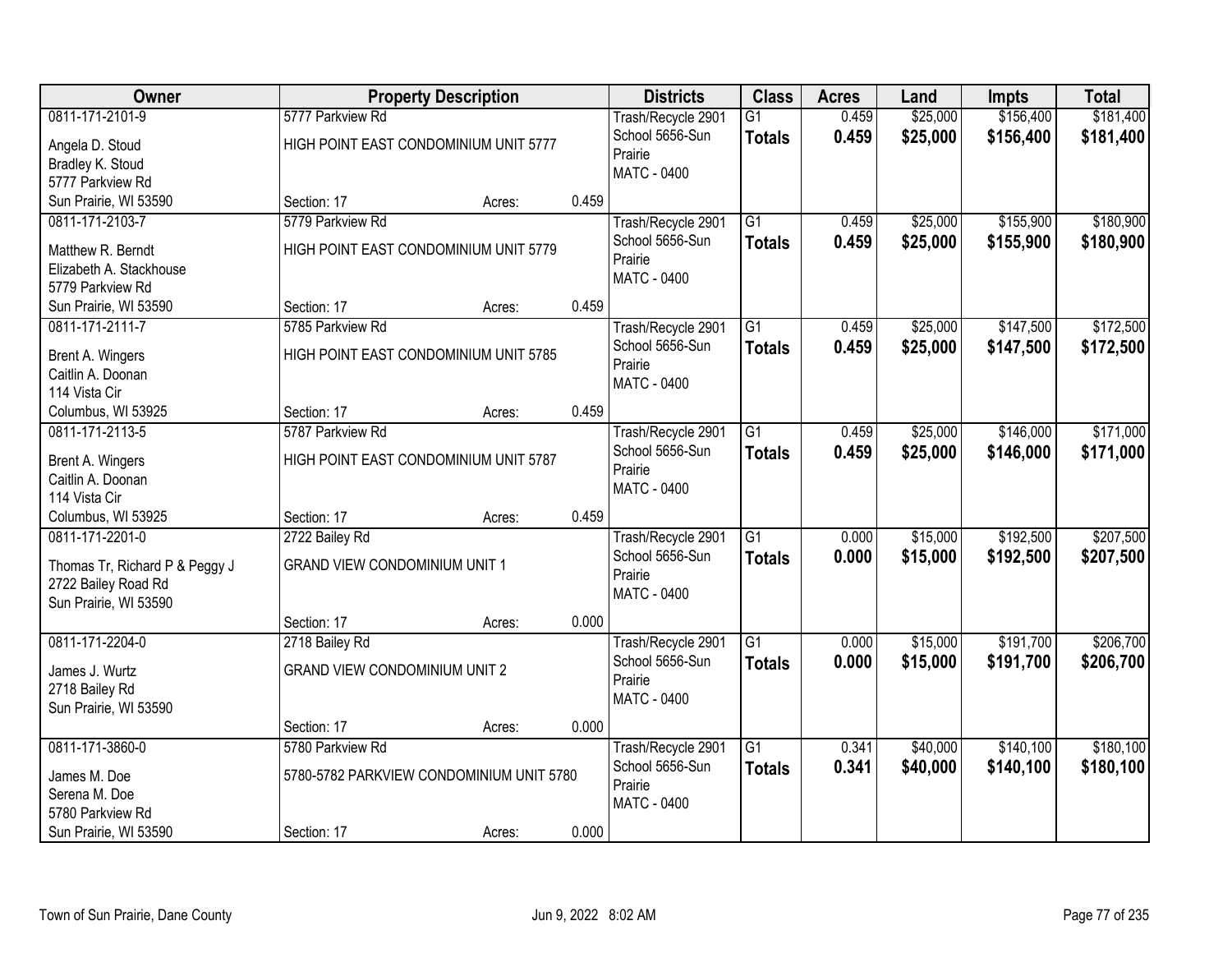| Owner                                    |                                              | <b>Property Description</b> |       | <b>Districts</b>                      | <b>Class</b>    | <b>Acres</b> | Land      | <b>Impts</b> | <b>Total</b> |
|------------------------------------------|----------------------------------------------|-----------------------------|-------|---------------------------------------|-----------------|--------------|-----------|--------------|--------------|
| 0811-171-3864-0                          | 5782 Parkview Rd                             |                             |       | Trash/Recycle 2901                    | $\overline{G1}$ | 0.173        | \$40,000  | \$121,500    | \$161,500    |
| William R. Gilbertson                    | 5780-5782 PARKVIEW CONDOMINIUM UNIT 5782     |                             |       | School 5656-Sun                       | <b>Totals</b>   | 0.173        | \$40,000  | \$121,500    | \$161,500    |
| 5782 Parkview Rd                         |                                              |                             |       | Prairie                               |                 |              |           |              |              |
| Sun Prairie, WI 53590                    |                                              |                             |       | <b>MATC - 0400</b>                    |                 |              |           |              |              |
|                                          | Section: 17                                  | Acres:                      | 0.000 |                                       |                 |              |           |              |              |
| 0811-171-3901-9                          | 5778 Parkview Rd                             |                             |       | Trash/Recycle 2901                    | $\overline{G1}$ | 0.315        | \$25,000  | \$123,700    | \$148,700    |
| Sheryll A. Smith                         | COUNTRY PARK VIEW CONDO UNIT A               |                             |       | School 5656-Sun                       | <b>Totals</b>   | 0.315        | \$25,000  | \$123,700    | \$148,700    |
| 5778 Parkview Rd                         |                                              |                             |       | Prairie                               |                 |              |           |              |              |
| Sun Prairie, WI 53590                    |                                              |                             |       | <b>MATC - 0400</b>                    |                 |              |           |              |              |
|                                          | Section: 17                                  | Acres:                      | 0.315 |                                       |                 |              |           |              |              |
| 0811-171-3903-7                          | 5776 Parkview Rd                             |                             |       | Trash/Recycle 2901                    | G1              | 0.315        | \$25,000  | \$123,700    | \$148,700    |
| Francis J. Hess                          | COUNTRY PARK VIEW CONDO UNIT B               |                             |       | School 5656-Sun                       | <b>Totals</b>   | 0.315        | \$25,000  | \$123,700    | \$148,700    |
| 5776 Parkview Rd                         |                                              |                             |       | Prairie                               |                 |              |           |              |              |
| Sun Prairie, WI 53590                    |                                              |                             |       | <b>MATC - 0400</b>                    |                 |              |           |              |              |
|                                          | Section: 17                                  | Acres:                      | 0.315 |                                       |                 |              |           |              |              |
| 0811-171-8001-8                          | 2662 Bailey Rd                               |                             |       | Trash/Recycle 2901                    | $\overline{G1}$ | 2.309        | \$87,500  | \$248,400    | \$335,900    |
| John I. Speropulos                       | LOT 4 CSM 8276 CS44/291&293-7/17/96 DESCR AS |                             |       | School 5656-Sun                       | <b>Totals</b>   | 2.309        | \$87,500  | \$248,400    | \$335,900    |
| Speropulos Tr, Esther                    | SEC 17-8-11 PRT NE1/4NE1/4 (2.309 ACRES)     |                             |       | Prairie                               |                 |              |           |              |              |
| 2662 Bailey Rd                           |                                              |                             |       | <b>MATC - 0400</b>                    |                 |              |           |              |              |
| Sun Prairie, WI 53590                    | Section: 17                                  | Acres:                      | 2.309 |                                       |                 |              |           |              |              |
| 0811-171-8032-1                          | 2670 Bailey Rd                               |                             |       | Trash/Recycle 2901                    | $\overline{G1}$ | 3.520        | \$100,100 | \$199,100    | \$299,200    |
|                                          |                                              |                             |       | School 5656-Sun                       | <b>Totals</b>   | 3.520        | \$100,100 | \$199,100    | \$299,200    |
| Rinell A. Brown                          | LOT 3 CSM 8276 CS44/291&293-7/17/96 DESCR AS |                             |       | Prairie                               |                 |              |           |              |              |
| Mary J. Brown                            | SEC 17-8-11 PRT NE1/4NE1/4 (3.520 ACRES)     |                             |       | MATC - 0400                           |                 |              |           |              |              |
| 2670 Bailey Rd                           |                                              |                             |       |                                       |                 |              |           |              |              |
| Sun Prairie, WI 53590<br>0811-171-8063-4 | Section: 17                                  | Acres:                      | 3.520 |                                       | $\overline{G1}$ | 0.603        | \$61,300  | \$112,900    | \$174,200    |
|                                          | 2684 Bailey Rd                               |                             |       | Trash/Recycle 2901<br>School 5656-Sun |                 | 0.603        | \$61,300  | \$112,900    |              |
| Amanda King                              | LOT 2 CSM 8276 CS44/291&293-7/17/96 DESCR AS |                             |       | Prairie                               | <b>Totals</b>   |              |           |              | \$174,200    |
| 2684 Bailey Rd                           | SEC 17-8-11 PRT NE1/4NE1/4 (0.603 ACRES)     |                             |       | MATC - 0400                           |                 |              |           |              |              |
| Sun Prairie, WI 53590                    |                                              |                             |       |                                       |                 |              |           |              |              |
|                                          | Section: 17                                  | Acres:                      | 0.603 |                                       |                 |              |           |              |              |
| 0811-171-8094-7                          | 2690 Bailey Rd                               |                             |       | Trash/Recycle 2901                    | $\overline{G1}$ | 3.953        | \$103,000 | \$147,200    | \$250,200    |
| Francisco J. Teneyuque                   | LOT 1 CSM 8276 CS44/291&293-7/17/96 DESCR AS |                             |       | School 5656-Sun                       | <b>Totals</b>   | 3.953        | \$103,000 | \$147,200    | \$250,200    |
| <b>Berenice Herrera</b>                  | SEC 17-8-11 PRT NE1/4NE1/4 (3.953 ACRES)     |                             |       | Prairie                               |                 |              |           |              |              |
| 2690 Bailey Rd                           |                                              |                             |       | <b>MATC - 0400</b>                    |                 |              |           |              |              |
| Sun Prairie, WI 53590                    | Section: 17                                  | Acres:                      | 3.953 |                                       |                 |              |           |              |              |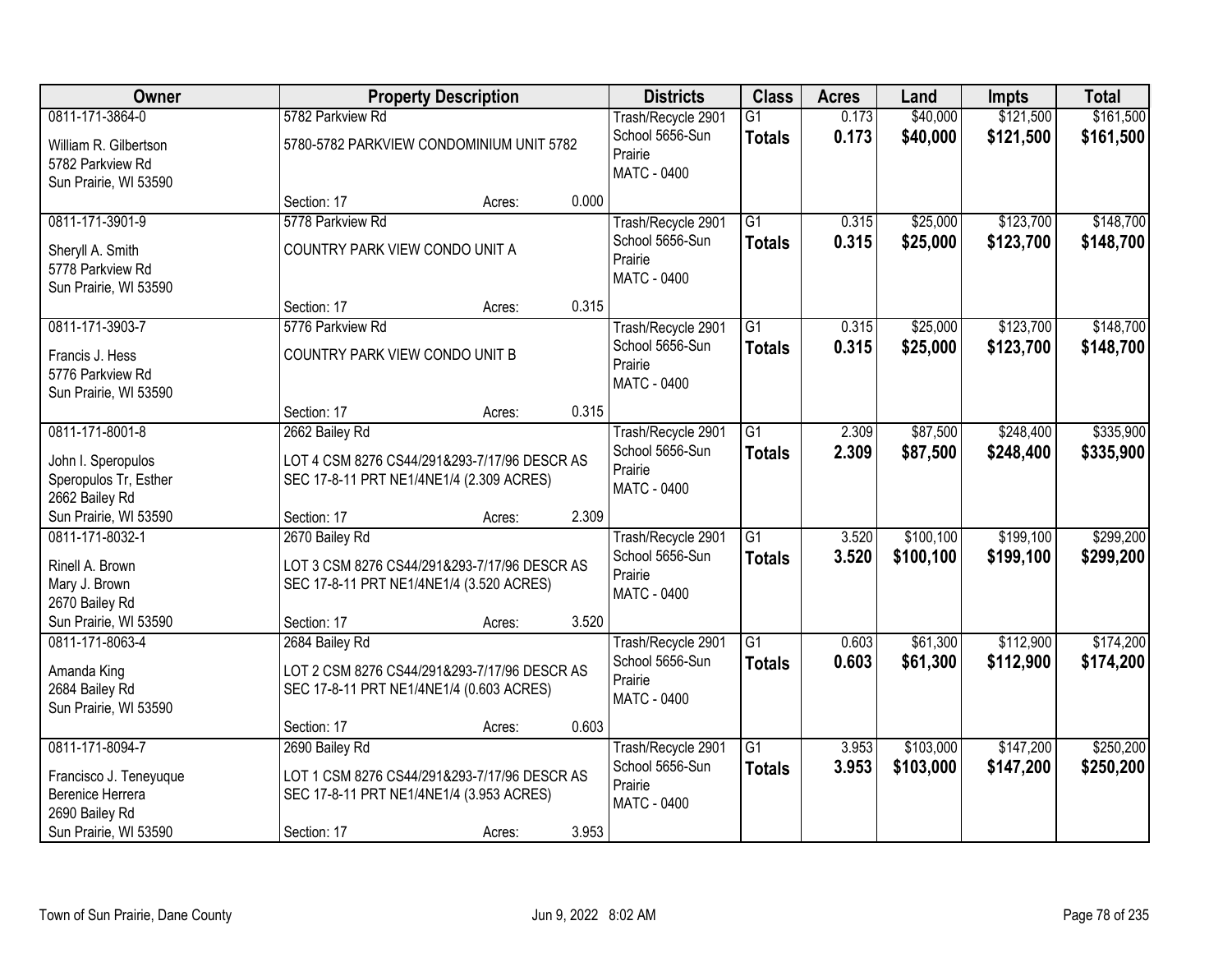| <b>Owner</b>          | <b>Property Description</b>                      | <b>Districts</b>           | <b>Class</b>    | <b>Acres</b> | Land      | <b>Impts</b> | <b>Total</b> |
|-----------------------|--------------------------------------------------|----------------------------|-----------------|--------------|-----------|--------------|--------------|
| 0811-171-8170-4       | 2683 Bailey Rd                                   | Trash/Recycle 2901         | $\overline{G1}$ | 1.300        | \$76,000  | \$115,400    | \$191,400    |
| Raymond E. Carlstedt  | LOT 2 CSM 1547 CS6/277-10/17/74 DESCR AS SEC     | School 5656-Sun<br>Prairie | <b>Totals</b>   | 1.300        | \$76,000  | \$115,400    | \$191,400    |
| Mary V. Carlstedt     | 17-8-11 PRT NE1/4NE1/4                           | <b>MATC - 0400</b>         |                 |              |           |              |              |
| 2683 Bailey Rd        |                                                  |                            |                 |              |           |              |              |
| Sun Prairie, WI 53590 | 1.300<br>Section: 17<br>Acres:                   |                            |                 |              |           |              |              |
| 0811-171-8180-2       | 2685 Bailey Rd                                   | Trash/Recycle 2901         | $\overline{G1}$ | 1.300        | \$76,000  | \$113,900    | \$189,900    |
| Steven L. Anton       | LOT 1 CSM 1547 CS6/277-10/17/74 DESCR AS SEC     | School 5656-Sun            | <b>Totals</b>   | 1.300        | \$76,000  | \$113,900    | \$189,900    |
| Ruth A. Janke         | 17-8-11 PRT NE1/4NE1/4                           | Prairie                    |                 |              |           |              |              |
| 2685 Bailey Rd        |                                                  | MATC - 0400                |                 |              |           |              |              |
| Sun Prairie, WI 53590 | 1.300<br>Section: 17<br>Acres:                   |                            |                 |              |           |              |              |
| 0811-171-8250-7       | 2697 Bailey Rd                                   | Trash/Recycle 2901         | G1              | 2.000        | \$90,000  | \$138,500    | \$228,500    |
|                       |                                                  | School 5656-Sun            | <b>Totals</b>   | 2.000        | \$90,000  | \$138,500    | \$228,500    |
| Arvilla M. Voigt      | LOT 1 CSM 1296 CS5/241-9/25/73 DESCR AS SEC      | Prairie                    |                 |              |           |              |              |
| 2697 Bailey Rd        | 17-8-11 PRT NE1/4NE1/4                           | <b>MATC - 0400</b>         |                 |              |           |              |              |
| Sun Prairie, WI 53590 |                                                  |                            |                 |              |           |              |              |
|                       | 2.000<br>Section: 17<br>Acres:                   |                            |                 |              |           |              |              |
| 0811-171-8275-8       | 2693 Bailey Rd                                   | Trash/Recycle 2901         | G1              | 1.100        | \$72,000  | \$140,300    | \$212,300    |
| Nickolas A. Kranz     | LOT 2 CSM 1296 CS5/241-9/25/73 EXC SELY 1 ACRE   | School 5656-Sun            | <b>Totals</b>   | 1.100        | \$72,000  | \$140,300    | \$212,300    |
| Alicia K. Waddell     | THF DESCR AS COM SE COR SD LOT 2 TH              | Prairie                    |                 |              |           |              |              |
| 2693 Bailey Rd        | S87DEG45'W ALG SLY LN SD LOT 2 200.00 FT TO SW   | <b>MATC - 0400</b>         |                 |              |           |              |              |
| Sun Prairie, WI 53590 | 1.100<br>Section: 17<br>Acres:                   |                            |                 |              |           |              |              |
| 0811-171-8285-6       | 2687 Bailey Rd                                   | Trash/Recycle 2901         | $\overline{G1}$ | 4.740        | \$108,200 | \$258,400    | \$366,600    |
|                       |                                                  | School 5656-Sun            | <b>Totals</b>   | 4.740        | \$108,200 | \$258,400    | \$366,600    |
| Joel R. Schenck       | LOT 1 CSM 9417 CS53/259&260-8/20/99 F/K/A LOTS 3 | Prairie                    |                 |              |           |              |              |
| Deborah J. Schenck    | 4 & PRT LOT 2 CSM 1296 CS5/241-9/25/73 DESCR AS  | <b>MATC - 0400</b>         |                 |              |           |              |              |
| 2687 Bailey Rd        | SEC 17-8-11 PRT NE1/4NE1/4 (4.740 ACRES)         |                            |                 |              |           |              |              |
| Sun Prairie, WI 53590 | 4.740<br>Section: 17<br>Acres:                   |                            |                 |              |           |              |              |
| 0811-171-8320-2       | 2683 Bailey Rd                                   | School 5656-Sun            | G4              | 5.000        | \$1,300   | $\sqrt{6}$   | \$1,300      |
| Raymond E. Carlstedt  | LOT 3 CSM 3070 CS12/78-12/19/78 DESCR AS SEC     | Prairie                    | <b>Totals</b>   | 5.000        | \$1,300   | \$0          | \$1,300      |
| Mary V. Carlstedt     | 17-8-11 PRT NE1/4NE1/4 (5.04 ACRES INCL R/W)     | <b>MATC - 0400</b>         |                 |              |           |              |              |
| 2683 Bailey Rd        |                                                  |                            |                 |              |           |              |              |
| Sun Prairie, WI 53590 | 5.000<br>Section: 17<br>Acres:                   |                            |                 |              |           |              |              |
| 0811-171-8420-1       | 5745 County Highway N                            | Trash/Recycle 2901         | $\overline{G1}$ | 6.000        | \$116,500 | \$339,600    | \$456,100    |
|                       |                                                  | School 5656-Sun            | <b>Totals</b>   | 6.000        | \$116,500 | \$339,600    | \$456,100    |
| Donald G. Mcnaughton  | LOT 2 CSM 3070 CS12/78-12/19/78 DESCR AS SEC     | Prairie                    |                 |              |           |              |              |
| Joanne L. Mcnaughton  | 17-8-11 PRT NE1/4NE1/4 (6 ACRES TO C/L RD R/W)   | <b>MATC - 0400</b>         |                 |              |           |              |              |
| 5745 County Highway N |                                                  |                            |                 |              |           |              |              |
| Sun Prairie, WI 53590 | 6.000<br>Section: 17<br>Acres:                   |                            |                 |              |           |              |              |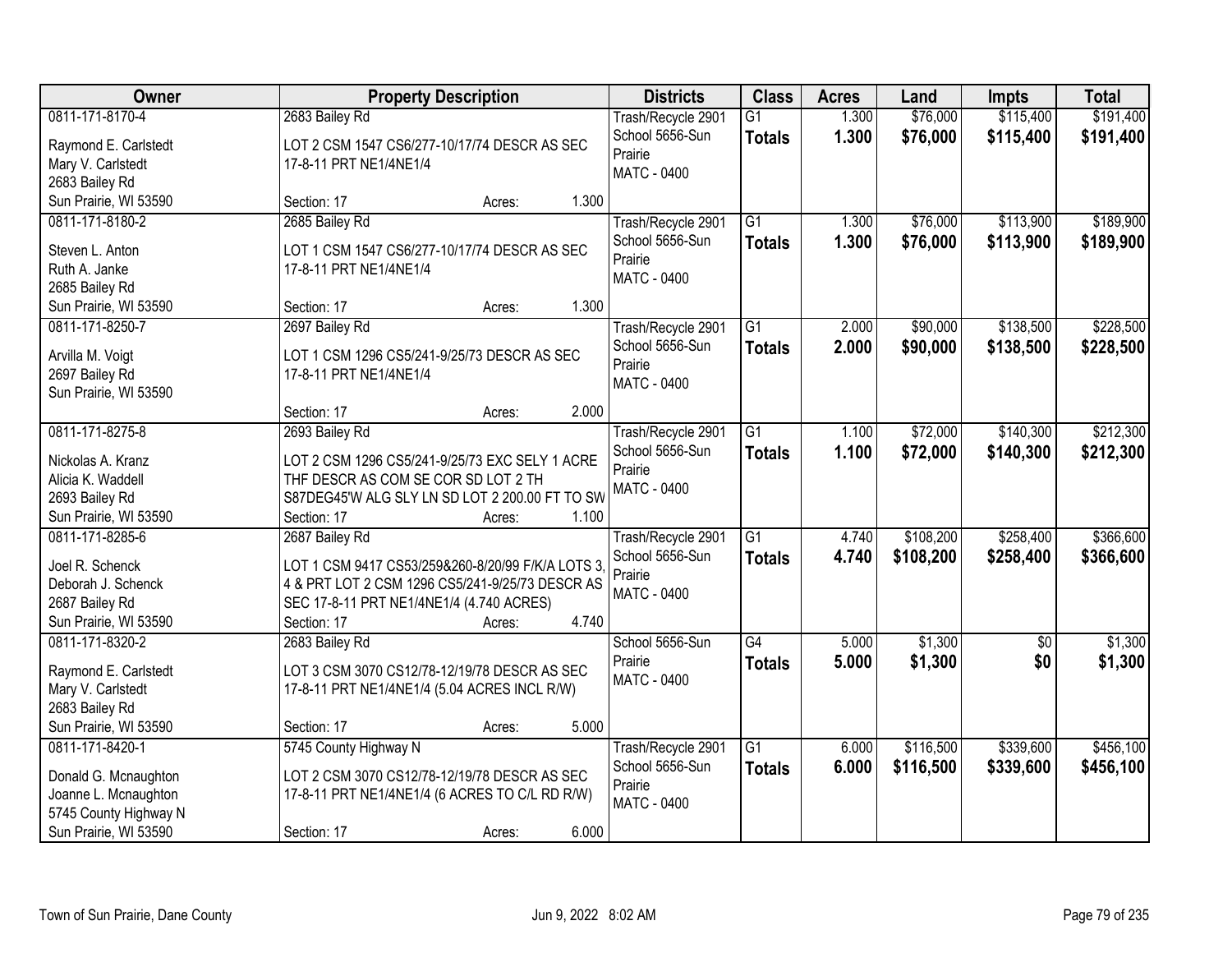| <b>Owner</b>                            | <b>Property Description</b>                                   |        | <b>Districts</b>                      | <b>Class</b>    | <b>Acres</b> | Land     | <b>Impts</b> | <b>Total</b> |
|-----------------------------------------|---------------------------------------------------------------|--------|---------------------------------------|-----------------|--------------|----------|--------------|--------------|
| 0811-171-8430-9                         | 2643 Bailey Rd                                                |        | Trash/Recycle 2901                    | $\overline{G1}$ | 5.940        | \$92,800 | \$191,500    | \$284,300    |
| David N. Hoagland                       | LOT 1 CSM 3070 CS12/78-12/19/78 DESCR AS SEC                  |        | School 5656-Sun                       | <b>Totals</b>   | 5.940        | \$92,800 | \$191,500    | \$284,300    |
| Constance C. Hoagland                   | 17-8-11 PRT NE1/4NE1/4 (5.94 ACRES)                           |        | Prairie                               |                 |              |          |              |              |
| 2643 Bailey Rd                          |                                                               |        | MATC - 0400                           |                 |              |          |              |              |
| Sun Prairie, WI 53590                   | Section: 17<br>Acres:                                         | 5.940  |                                       |                 |              |          |              |              |
| 0811-171-8500-4                         | 5788 Parkview Rd                                              |        | Trash/Recycle 2902                    | $\overline{G1}$ | 0.500        | \$80,000 | \$216,100    | \$296,100    |
|                                         |                                                               |        | School 5656-Sun                       | <b>Totals</b>   | 0.500        | \$80,000 | \$216,100    | \$296,100    |
| Coppola Living Tr<br>5790 Parkview Rd   | SEC 17-8-11 PRT NW1/4NE1/4 E 183 FT OF N 183 FT<br><b>THF</b> |        | Prairie                               |                 |              |          |              |              |
| Sun Prairie, WI 53590                   |                                                               |        | <b>MATC - 0400</b>                    |                 |              |          |              |              |
|                                         | Section: 17<br>Acres:                                         | 0.500  |                                       |                 |              |          |              |              |
| 0811-171-8520-0                         | 5798 Parkview Rd                                              |        | Trash/Recycle 2902                    | G1              | 0.700        | \$84,000 | \$176,400    | \$260,400    |
|                                         | SEC 17-8-11 PRT NW1/4NE1/4 COM NE COR SD 1/4                  |        | School 5656-Sun                       | <b>Totals</b>   | 0.700        | \$84,000 | \$176,400    | \$260,400    |
| <b>Brady Back</b><br>5796 Parkview Rd   | 1/4 TH N89DEG52'W ALG N LN OF SD 1/41/4 SEC                   |        | Prairie                               |                 |              |          |              |              |
| Sun Prairie, WI 53590                   | 183.0 FT TO POB TH CONT N89DEG52'W 150.0 FT TH                |        | MATC - 0400                           |                 |              |          |              |              |
|                                         | Section: 17<br>Acres:                                         | 0.700  |                                       |                 |              |          |              |              |
| 0811-171-8537-1                         | Parkview Rd                                                   |        | School 5656-Sun                       | G4              | 1.000        | \$300    | $\sqrt[6]{}$ | \$300        |
|                                         |                                                               |        | Prairie                               | <b>Totals</b>   | 1.000        | \$300    | \$0          | \$300        |
| Betty J. Maly                           | SEC 17-8-11 PRT NW1/4NE1/4 COM SEC N1/4 COR                   |        | <b>MATC - 0400</b>                    |                 |              |          |              |              |
| Vincent G. Maly                         | TH S89DEGE 508.3 FT TO POB TH CONT S89DEGE                    |        |                                       |                 |              |          |              |              |
| 2750 Bailey Rd<br>Sun Prairie, WI 53590 | 450 FT TH S1DEGW 150 FT TH S89DEGE 20 FT TH                   | 1.000  |                                       |                 |              |          |              |              |
| 0811-171-8560-2                         | Section: 17<br>Acres:<br>5773 Parkview Rd                     |        |                                       | $\overline{G1}$ | 0.919        | \$88,400 | \$244,600    | \$333,000    |
|                                         |                                                               |        | Trash/Recycle 2902<br>School 5656-Sun |                 | 0.919        | \$88,400 | \$244,600    |              |
| Paul Maly Rentals LLC                   | LOT 3 CSM 7283 CS37/122&123-11/11/93 DESCR AS                 |        | Prairie                               | <b>Totals</b>   |              |          |              | \$333,000    |
| 5516 County Highway N                   | SEC 17-8-11 PRT NW1/4NE1/4 (0.919 ACRES)                      |        | MATC - 0400                           |                 |              |          |              |              |
| Sun Prairie, WI 53590                   |                                                               |        |                                       |                 |              |          |              |              |
|                                         | Section: 17<br>Acres:                                         | 0.919  |                                       |                 |              |          |              |              |
| 0811-171-8565-7                         | 5769 Parkview Rd                                              |        | Trash/Recycle 2902                    | $\overline{G1}$ | 0.919        | \$88,400 | \$244,600    | \$333,000    |
| Paul Maly Rentals LLC                   | LOT 4 CSM 7283 CS37/122&123-11/11/93 DESCR AS                 |        | School 5656-Sun                       | <b>Totals</b>   | 0.919        | \$88,400 | \$244,600    | \$333,000    |
| 5516 County Highway N                   | SEC 17-8-11 PRT NW1/4NE1/4 (0.919 ACRES)                      |        | Prairie<br>MATC - 0400                |                 |              |          |              |              |
| Sun Prairie, WI 53590                   |                                                               |        |                                       |                 |              |          |              |              |
|                                         | Section: 17<br>Acres:                                         | 0.919  |                                       |                 |              |          |              |              |
| 0811-171-8580-0                         | 5810 Parkview Rd                                              |        | Trash/Recycle 2901                    | G1              | 1.000        | \$90,000 | \$344,700    | \$434,700    |
| Maly Rev Tr, Vincent G & Betty J        | LOT 1 CSM 11325 CS68/268&269-2/10/2005 F/K/A LOT              |        | School 5656-Sun                       | G4              | 18.982       | \$4,500  | \$0          | \$4,500      |
| 5810 Park View Rd                       | 1 CSM 7727 CS40/240&241-1/31/95 DESCR AS SEC                  |        | Prairie                               | G <sub>5</sub>  | 0.620        | \$300    | \$0          | \$300        |
| Sun Prairie, WI 53590                   | 17-8-11 PRT NW1/4NE1/4 (20.602 ACRES)                         |        | MATC - 0400                           | <b>Totals</b>   | 20.602       | \$94,800 | \$344,700    | \$439,500    |
|                                         | Section: 17<br>Acres:                                         | 20.602 |                                       |                 |              |          |              |              |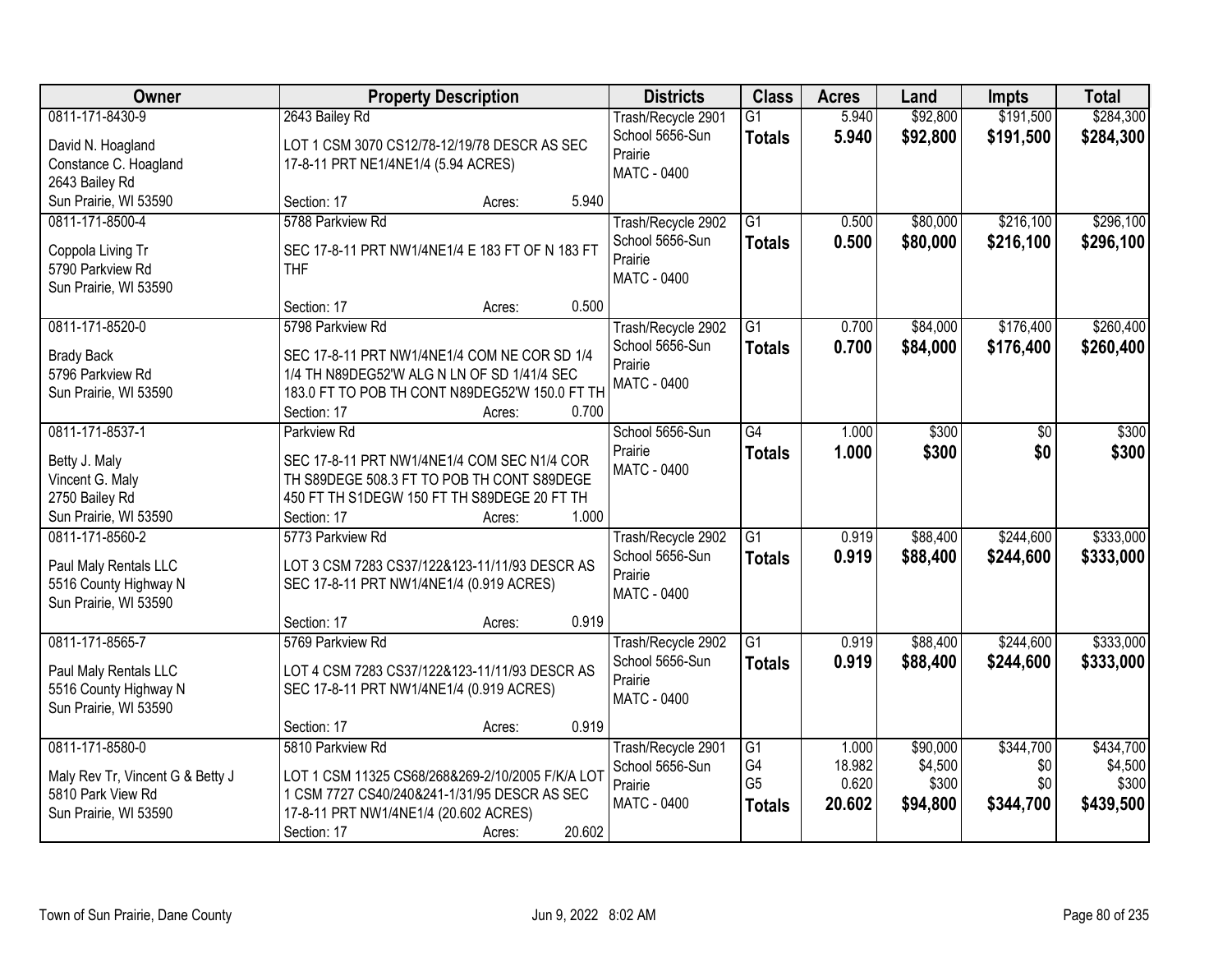| <b>Owner</b>                                         | <b>Property Description</b>                                                                      | <b>Districts</b>           | <b>Class</b>    | <b>Acres</b> | Land     | <b>Impts</b> | <b>Total</b> |
|------------------------------------------------------|--------------------------------------------------------------------------------------------------|----------------------------|-----------------|--------------|----------|--------------|--------------|
| 0811-171-8605-0                                      | 5806 Parkview Rd                                                                                 | Trash/Recycle 2901         | G1              | 0.918        | \$88,400 | \$247,900    | \$336,300    |
| Mark R. Karls                                        | LOT 2 CSM 11325 CS68/268&269-2/10/2005 F/K/A LOT                                                 | School 5656-Sun            | <b>Totals</b>   | 0.918        | \$88,400 | \$247,900    | \$336,300    |
| Carolyn M. Karls                                     | 1 CSM 7727 CS40/240&241-1/31/95 DESCR AS SEC                                                     | Prairie                    |                 |              |          |              |              |
| 5806 Parkview Rd                                     | 17-8-11 PRT NW1/4NE1/4 (0.918 ACRES)                                                             | MATC - 0400                |                 |              |          |              |              |
| Sun Prairie, WI 53590                                | 0.918<br>Section: 17<br>Acres:                                                                   |                            |                 |              |          |              |              |
| 0811-171-8630-0                                      | 5807 Parkview Rd                                                                                 | Trash/Recycle 2901         | $\overline{G1}$ | 0.918        | \$79,500 | \$207,600    | \$287,100    |
|                                                      |                                                                                                  | School 5656-Sun            | <b>Totals</b>   | 0.918        | \$79,500 | \$207,600    | \$287,100    |
| Cole C. Marshall                                     | LOT 3 CSM 11325 CS68/268&269-2/10/2005 F/K/A LOT                                                 | Prairie                    |                 |              |          |              |              |
| 5807 Parkview Rd                                     | 1 CSM 7727 CS40/240&241-1/31/95 DESCR AS SEC                                                     | MATC - 0400                |                 |              |          |              |              |
| Sun Prairie, WI 53590                                | 17-8-11 PRT NW1/4NE1/4 (0.918 ACRES)<br>0.918                                                    |                            |                 |              |          |              |              |
| 0811-171-8761-9                                      | Section: 17<br>Acres:                                                                            |                            | $\overline{G2}$ | 0.640        |          |              | \$46,800     |
|                                                      | 2750 Bailey Rd                                                                                   | Trash/Recycle 2901         |                 |              | \$24,900 | \$21,900     |              |
| Maly Rev Tr, Vincent G & Betty J                     | LOT 1 CSM 7382 CS38/34&35-3/7/94 F/K/A LOT 1 CSM                                                 | School 5656-Sun<br>Prairie | <b>Totals</b>   | 0.640        | \$24,900 | \$21,900     | \$46,800     |
| 5810 Park View Rd                                    | 1087 CS4/384-3/9/73 DESCR AS SEC 17-8-11 PRT                                                     | MATC - 0400                |                 |              |          |              |              |
| Sun Prairie, WI 53590                                | W1/2 NE1/4 (0.64 ACRES INCL R/W)                                                                 |                            |                 |              |          |              |              |
|                                                      | 0.640<br>Section: 17<br>Acres:                                                                   |                            |                 |              |          |              |              |
| 0811-171-8771-7                                      | 2748 Bailey Rd                                                                                   | Trash/Recycle 2902         | G <sub>1</sub>  | 0.960        | \$69,100 | \$219,500    | \$288,600    |
| Heather D. Mitchell                                  | LOT 2 CSM 7382 CS38/34&35-3/7/94 F/K/A LOT 1 CSM                                                 | School 5656-Sun            | <b>Totals</b>   | 0.960        | \$69,100 | \$219,500    | \$288,600    |
| 2748 Bailey Rd                                       | 1087 CS4/384-3/9/73 DESCR AS SEC 17-8-11 PRT                                                     | Prairie                    |                 |              |          |              |              |
| Sun Prairie, WI 53590                                | W1/2 NE1/4 (0.96 ACRES INCL R/W)                                                                 | <b>MATC - 0400</b>         |                 |              |          |              |              |
|                                                      | 0.960<br>Section: 17<br>Acres:                                                                   |                            |                 |              |          |              |              |
| 0811-171-8800-1                                      | <b>Bailey Rd</b>                                                                                 | School 5656-Sun            | G4              | 3.270        | \$800    | \$0          | \$800        |
|                                                      |                                                                                                  | Prairie                    | G <sub>5</sub>  | 0.730        | \$400    | \$0          | \$400        |
| Michael S. Mcmahon                                   | SEC 17-8-11 PRT NW1/4NE1/4 SELY C/L BAILEY RD                                                    | MATC - 0400                | <b>Totals</b>   | 4.000        | \$1,200  | \$0          | \$1,200      |
| Allen J. Mcmahon                                     |                                                                                                  |                            |                 |              |          |              |              |
| 16876 W County Highway Dd                            |                                                                                                  |                            |                 |              |          |              |              |
| Birchwood, WI 54817                                  | 4.000<br>Section: 17<br>Acres:                                                                   |                            |                 |              |          |              |              |
| 0811-171-8930-4                                      | 2700 Bailey Rd                                                                                   | Trash/Recycle 2902         | $\overline{G1}$ | 0.900        | \$67,800 | \$190,100    | \$257,900    |
| Daniel S. Weise                                      | LOT 1 CSM 2201 CS8/454&455-10/12/76 DESCR AS                                                     | School 5656-Sun            | <b>Totals</b>   | 0.900        | \$67,800 | \$190,100    | \$257,900    |
| Rebecca J. Weise                                     | SEC 17-8-11 PRT NW1/4NE1/4 (0.93 ACRES)                                                          | Prairie                    |                 |              |          |              |              |
| 1144 Broadway Dr                                     |                                                                                                  | <b>MATC - 0400</b>         |                 |              |          |              |              |
| Sun Prairie, WI 53590                                | 0.900<br>Section: 17<br>Acres:                                                                   |                            |                 |              |          |              |              |
| 0811-171-8982-2                                      | 5786 Parkview Rd                                                                                 | Trash/Recycle 2902         | G1              | 0.514        | \$80,300 | \$247,900    | \$328,200    |
|                                                      |                                                                                                  | School 5656-Sun            | <b>Totals</b>   | 0.514        | \$80,300 | \$247,900    | \$328,200    |
| Vista Investment Group IV, LLC<br>6652 Cheddar Crest | LOT 2 CSM 8351 CS45/158&159-9/20/96 F/K/A LOT 2<br>CSM 4042 CS17/41-1/13/83 DESCR AS SEC 17-8-11 | Prairie                    |                 |              |          |              |              |
| Sun Prairie, WI 53590                                | PRT NW1/4NE1/4 (0.514 ACRES)                                                                     | <b>MATC - 0400</b>         |                 |              |          |              |              |
|                                                      | 0.514<br>Section: 17<br>Acres:                                                                   |                            |                 |              |          |              |              |
|                                                      |                                                                                                  |                            |                 |              |          |              |              |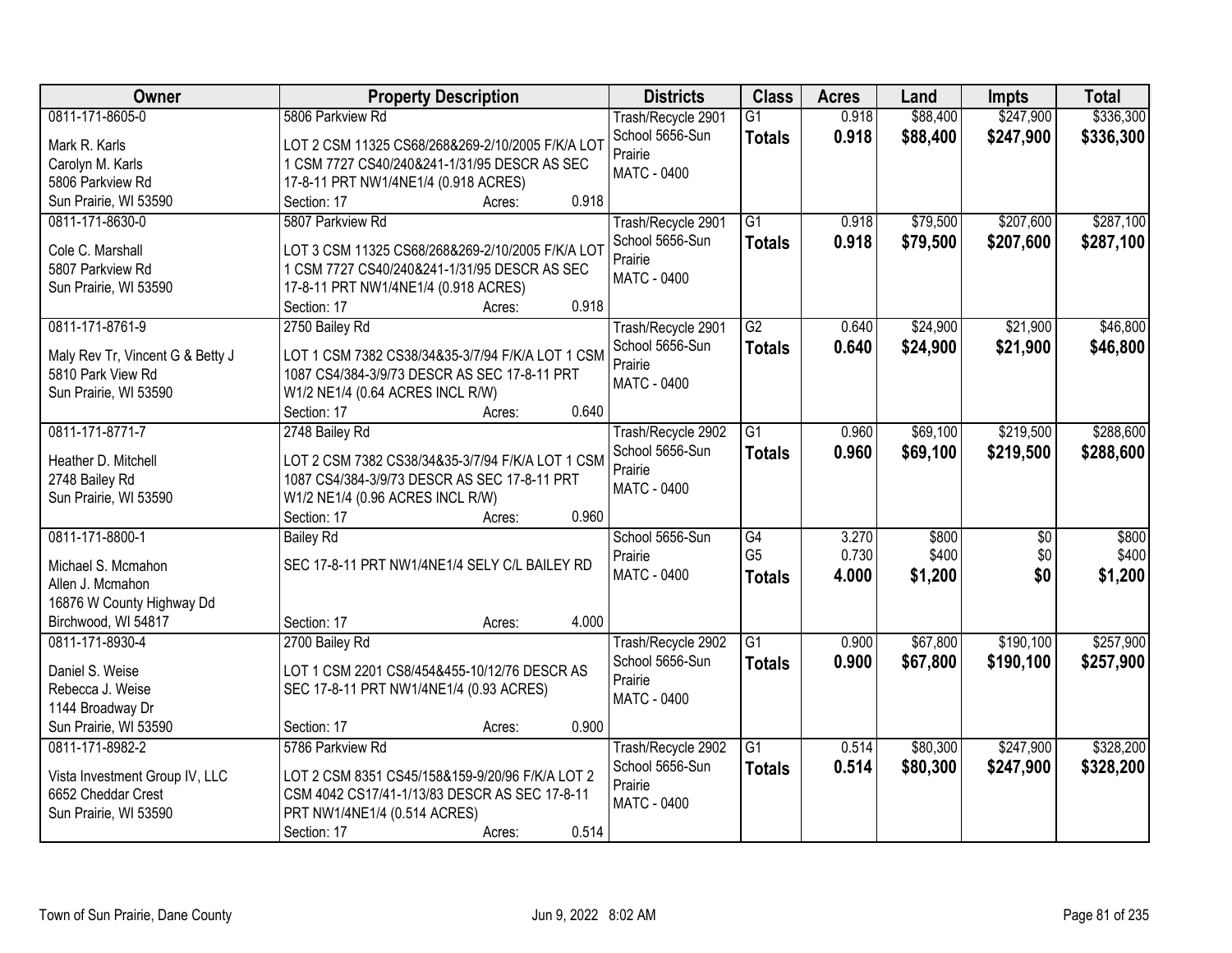| Owner                     | <b>Property Description</b>                      |        |        | <b>Districts</b>                                   | <b>Class</b>    | <b>Acres</b> | Land            | <b>Impts</b>    | <b>Total</b> |
|---------------------------|--------------------------------------------------|--------|--------|----------------------------------------------------|-----------------|--------------|-----------------|-----------------|--------------|
| 0811-171-9000-7           | <b>Bailey Rd</b>                                 |        |        | School 5656-Sun                                    | G4              | 22.680       | \$5,800         | $\overline{30}$ | \$5,800      |
| Michael S. Mcmahon        | SEC 17-8-11 PRT SW1/4NE1/4 LYG SELY C/L BAILEY   |        |        | Prairie                                            | <b>Totals</b>   | 22.680       | \$5,800         | \$0             | \$5,800      |
| Allen J. Mcmahon          | RD EXC W 165 FT THF & CSM 3867                   |        |        | MATC - 0400                                        |                 |              |                 |                 |              |
| 16876 W County Highway Dd |                                                  |        |        |                                                    |                 |              |                 |                 |              |
| Birchwood, WI 54817       | Section: 17                                      | Acres: | 22.680 |                                                    |                 |              |                 |                 |              |
| 0811-171-9116-8           | 2762 Bailey Rd                                   |        |        | Trash/Recycle 2901                                 | $\overline{G1}$ | 1.244        | \$74,900        | \$135,800       | \$210,700    |
| Kyle R. Wolter            | LOT 1 CSM 8307 CS45/47&48-8/12/96 DESCR AS SEC   |        |        | School 5656-Sun                                    | <b>Totals</b>   | 1.244        | \$74,900        | \$135,800       | \$210,700    |
| 2762 Bailey Rd            | 17-8-11 PRT W1/2 NE1/4 & PRT E1/2 NW1/4 (1.244   |        |        | Prairie                                            |                 |              |                 |                 |              |
| Sun Prairie, WI 53590     | ACRES)                                           |        |        | <b>MATC - 0400</b>                                 |                 |              |                 |                 |              |
|                           | Section: 17                                      | Acres: | 1.244  | Drainage District 9<br>D <sub>D</sub> <sub>9</sub> |                 |              |                 |                 |              |
| 0811-171-9150-6           | <b>Bailey Rd</b>                                 |        |        | School 5656-Sun                                    | G4              | 3.500        | \$900           | $\overline{50}$ | \$900        |
| George B. Weisensel       | SEC 17-8-11 W 165 FT SW1/4 NE1/4 SLY OF HWY      |        |        | Prairie                                            | G <sub>5</sub>  | 0.500        | \$300           | \$0             | \$300        |
| Irene C. Weisensel        |                                                  |        |        | <b>MATC - 0400</b>                                 | <b>Totals</b>   | 4.000        | \$1,200         | \$0             | \$1,200      |
| 2769 Bailey Rd            |                                                  |        |        |                                                    |                 |              |                 |                 |              |
| Sun Prairie, WI 53590     | Section: 17                                      | Acres: | 4.000  |                                                    |                 |              |                 |                 |              |
| 0811-171-9270-1           | 2745 Bailey Rd                                   |        |        | School 5656-Sun                                    | X4              | 12.319       | $\overline{50}$ | $\overline{50}$ | $\sqrt{50}$  |
| Northwestern College      | LOT 1 CSM 3867 CS16/67-1/8/82 DESCR AS SEC       |        |        | Prairie                                            | <b>Totals</b>   | 12.319       | \$0             | \$0             | \$0          |
| 3003 N Snelling Ave       | 17-8-11 PRT SW1/4NE1/4 (12.319 ACRES) SUBJ TO 75 |        |        | MATC - 0400                                        |                 |              |                 |                 |              |
| Roseville, MN 55113       | FT GAS PIPELINE R/W                              |        |        |                                                    |                 |              |                 |                 |              |
|                           | Section: 17                                      | Acres: | 12.319 |                                                    |                 |              |                 |                 |              |
| 0811-171-9500-2           | County Rd N                                      |        |        | School 5656-Sun                                    | G4              | 37.000       | \$9,000         | \$0             | \$9,000      |
| Michael S. Mcmahon        | SEC 17-8-11 SE1/4NE1/4                           |        |        | Prairie                                            | G <sub>5</sub>  | 3.000        | \$1,500         | \$0             | \$1,500      |
| Allen J. Mcmahon          |                                                  |        |        | MATC - 0400                                        | <b>Totals</b>   | 40.000       | \$10,500        | \$0             | \$10,500     |
| 16876 W County Highway Dd |                                                  |        |        | Drainage District 8                                |                 |              |                 |                 |              |
| Birchwood, WI 54817       | Section: 17                                      | Acres: | 40.000 | D <sub>D</sub> 8                                   |                 |              |                 |                 |              |
| 0811-172-4151-4           | 2881 Deer Creek Run                              |        |        | Trash/Recycle 2901                                 | $\overline{G1}$ | 0.930        | \$25,000        | \$211,200       | \$236,200    |
| Kimberly A. Williams      | DEER CREEK RUN CONDOMINIUM UNIT 1                |        |        | School 5656-Sun                                    | <b>Totals</b>   | 0.930        | \$25,000        | \$211,200       | \$236,200    |
| 2881 Deek Creek run       |                                                  |        |        | Prairie                                            |                 |              |                 |                 |              |
| Sun Prairie, WI 53590     |                                                  |        |        | <b>MATC - 0400</b>                                 |                 |              |                 |                 |              |
|                           | Section: 17                                      | Acres: | 0.930  | Drainage District 9<br>D <sub>D</sub> <sub>9</sub> |                 |              |                 |                 |              |
| 0811-172-4154-1           | 2879 Deer Creek Run                              |        |        | Trash/Recycle 2901                                 | $\overline{G1}$ | 0.260        | \$25,000        | \$193,100       | \$218,100    |
| Peter D. Hill             | DEER CREEK RUN CONDOMINIUM UNIT 2                |        |        | School 5656-Sun                                    | <b>Totals</b>   | 0.260        | \$25,000        | \$193,100       | \$218,100    |
| Nancy L. Hill             |                                                  |        |        | Prairie                                            |                 |              |                 |                 |              |
| 2879 Deer Creek run       |                                                  |        |        | <b>MATC - 0400</b>                                 |                 |              |                 |                 |              |
| Sun Prairie, WI 53590     | Section: 17                                      | Acres: | 0.260  | Drainage District 9<br>DD <sub>9</sub>             |                 |              |                 |                 |              |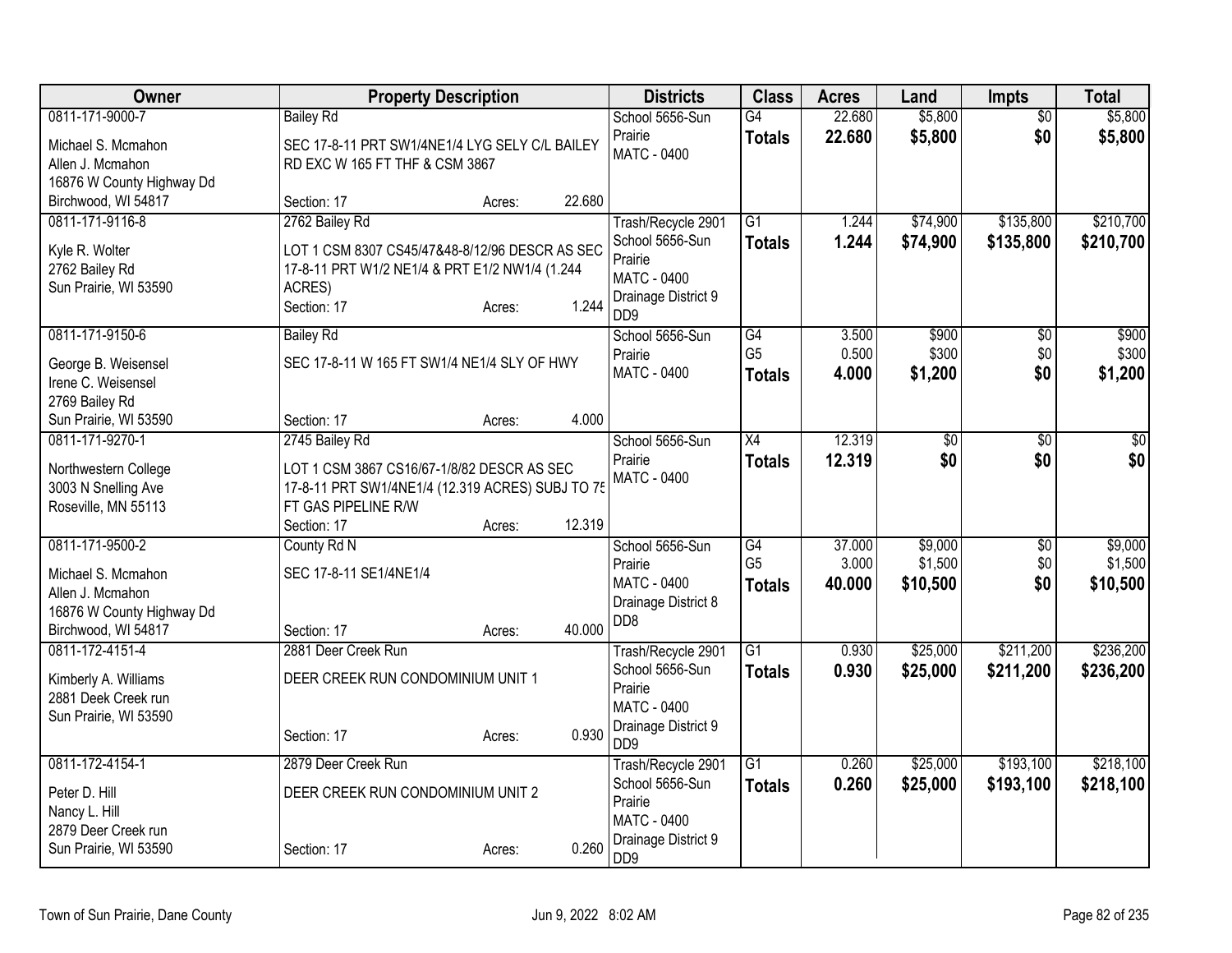| <b>Owner</b>                 | <b>Property Description</b>                       | <b>Districts</b>                                   | <b>Class</b>    | <b>Acres</b>   | Land      | Impts           | <b>Total</b> |
|------------------------------|---------------------------------------------------|----------------------------------------------------|-----------------|----------------|-----------|-----------------|--------------|
| 0811-172-8001-7              | <b>Bailey Rd</b>                                  | School 5656-Sun                                    | G4              | 39.798         | \$9,000   | $\overline{50}$ | \$9,000      |
| Sharon A. Devenish et al     | SEC 17-8-11 NE1/4NW1/4 EXC CSM 8307               | Prairie                                            | <b>Totals</b>   | 39.798         | \$9,000   | \$0             | \$9,000      |
| 2750 Bailey Rd               |                                                   | MATC - 0400                                        |                 |                |           |                 |              |
| Sun Prairie, WI 53590        |                                                   | Drainage District 9                                |                 |                |           |                 |              |
|                              | 39.798<br>Section: 17<br>Acres:                   | DD <sub>9</sub>                                    |                 |                |           |                 |              |
| 0811-172-8560-0              | 2844 Deer Creek Run                               | Trash/Recycle 2901                                 | G1              | 2.000          | \$115,000 | \$542,700       | \$657,700    |
| James D. Muir                | LOT 1 CSM 11221 CS67/338&339-10/18/2004 F/K/A     | School 5656-Sun                                    | G <sub>5</sub>  | 34.945         | \$36,500  | \$0             | \$36,500     |
| Monica L. Muir               | LOT 4 CSM 8263 CS44/263&264-7/2/96 F/K/A LOT 1    | Prairie                                            | <b>Totals</b>   | 36.945         | \$151,500 | \$542,700       | \$694,200    |
| 2844 Deer Creek run          | CSM 8031 CS43/3&4-12/5/95 & ALSO INCL & DESCR     | <b>MATC - 0400</b>                                 |                 |                |           |                 |              |
| Sun Prairie, WI 53590        | 36.945<br>Section: 17<br>Acres:                   | Drainage District 9<br>D <sub>D</sub> <sub>9</sub> |                 |                |           |                 |              |
| 0811-172-8880-0              | 2861 Deer Creek Run                               | School 5656-Sun                                    | $\overline{G1}$ | 2.009          | \$90,100  | \$60,200        | \$150,300    |
| Steven J. Tubbs              | LOT 2 CSM 11221 CS67/338&339-10/18/2004 F/K/A     | Prairie                                            | <b>Totals</b>   | 2.009          | \$90,100  | \$60,200        | \$150,300    |
| 2865 Deer Creek run          | LOT 4 CSM 8263 CS44/263&264-7/2/96 F/K/A LOT 1    | <b>MATC - 0400</b>                                 |                 |                |           |                 |              |
| Sun Prairie, WI 53590        | CSM 8031 CS43/4&5-12/5/95 DESCR AS SEC 17-8-11    | Drainage District 9                                |                 |                |           |                 |              |
|                              | 2.009<br>Section: 17<br>Acres:                    | DD <sub>9</sub>                                    |                 |                |           |                 |              |
| 0811-172-9012-2              | 2873 Deer Creek Run                               | Trash/Recycle 2901                                 | G1              | 2.482          | \$122,200 | \$503,300       | \$625,500    |
| Margo A. Goodwin-Moldenhauer | LOT 2 CSM 8263 CS44/263&264-7/2/96 F/K/A LOT 2    | School 5656-Sun                                    | <b>Totals</b>   | 2.482          | \$122,200 | \$503,300       | \$625,500    |
| 2873 Deer Creek run          | CSM 8031 CS43/4&5-12/5/95 & ALSO INCL & DESCR     | Prairie                                            |                 |                |           |                 |              |
| Sun Prairie, WI 53590        | AS SEC 17-8-11 PRT NW1/4NW1/4 & SW1/4NW1/4        | MATC - 0400                                        |                 |                |           |                 |              |
|                              | 2.482<br>Section: 17<br>Acres:                    | Drainage District 9                                |                 |                |           |                 |              |
|                              |                                                   | D <sub>D</sub> <sub>9</sub>                        |                 |                | \$178,900 | \$346,800       | \$525,700    |
| 0811-172-9023-9              | 2865 Deer Creek Run                               | Trash/Recycle 2901<br>School 5656-Sun              | G1              | 4.273<br>4.273 |           |                 |              |
| Steven J. Tubbs              | LOT 3 CSM 8263 CS44/263&264-7/2/96 F/K/A LOTS 2 8 | Prairie                                            | <b>Totals</b>   |                | \$178,900 | \$346,800       | \$525,700    |
| 2865 Deer Creek run          | 3 CSM 8031 CS43/4-12/5/95 & ALSO INCL & DESCR     | <b>MATC - 0400</b>                                 |                 |                |           |                 |              |
| Sun Prairie, WI 53590        | AS SEC 17-8-11 PRT NW1/4NW1/4 & SW1/4NW1/4        | Drainage District 9                                |                 |                |           |                 |              |
|                              | 4.273<br>Section: 17<br>Acres:                    | D <sub>D</sub> <sub>9</sub>                        |                 |                |           |                 |              |
| 0811-172-9050-6              | 5708 Run-Around Rd                                | Trash/Recycle 2901                                 | $\overline{G1}$ | 2.000          | \$90,000  | \$112,200       | \$202,200    |
| Dennis A. Koch               | LOT 2 CSM 2247 CS9/58&60-12/9/76 DESCR AS SEC     | School 5656-Sun                                    | <b>Totals</b>   | 2.000          | \$90,000  | \$112,200       | \$202,200    |
| Kathleen M. Koch             | 17-8-11 PRT SW1/4NW1/4 2 ACRES M/L                | Prairie                                            |                 |                |           |                 |              |
| 5708 Run-Around Rd           |                                                   | MATC - 0400                                        |                 |                |           |                 |              |
| Sun Prairie, WI 53590        | 2.000<br>Section: 17<br>Acres:                    | Drainage District 9<br>D <sub>D</sub> <sub>9</sub> |                 |                |           |                 |              |
| 0811-172-9065-0              | 5701 Run-Around Rd                                | Trash/Recycle 2901                                 | G1              | 2.292          | \$91,900  | \$110,800       | \$202,700    |
|                              |                                                   | School 5656-Sun                                    | <b>Totals</b>   | 2.292          | \$91,900  | \$110,800       | \$202,700    |
| Seth Degnan                  | LOT 1 CSM 12329 CS76/243&245-12/6/2007 F/K/A LOT  | Prairie                                            |                 |                |           |                 |              |
| Jennifer Degnan              | 1 CSM 2247 CS9/58&60-12/9/76 DESCR AS SEC         | <b>MATC - 0400</b>                                 |                 |                |           |                 |              |
| 5701 Run Around Rd           | 17-8-11 PRT SW1/4NW1/4 (2.292 ACRES)              | Drainage District 9                                |                 |                |           |                 |              |
| Sun Prairie, WI 53590        | 2.292<br>Section: 17<br>Acres:                    | DD <sub>9</sub>                                    |                 |                |           |                 |              |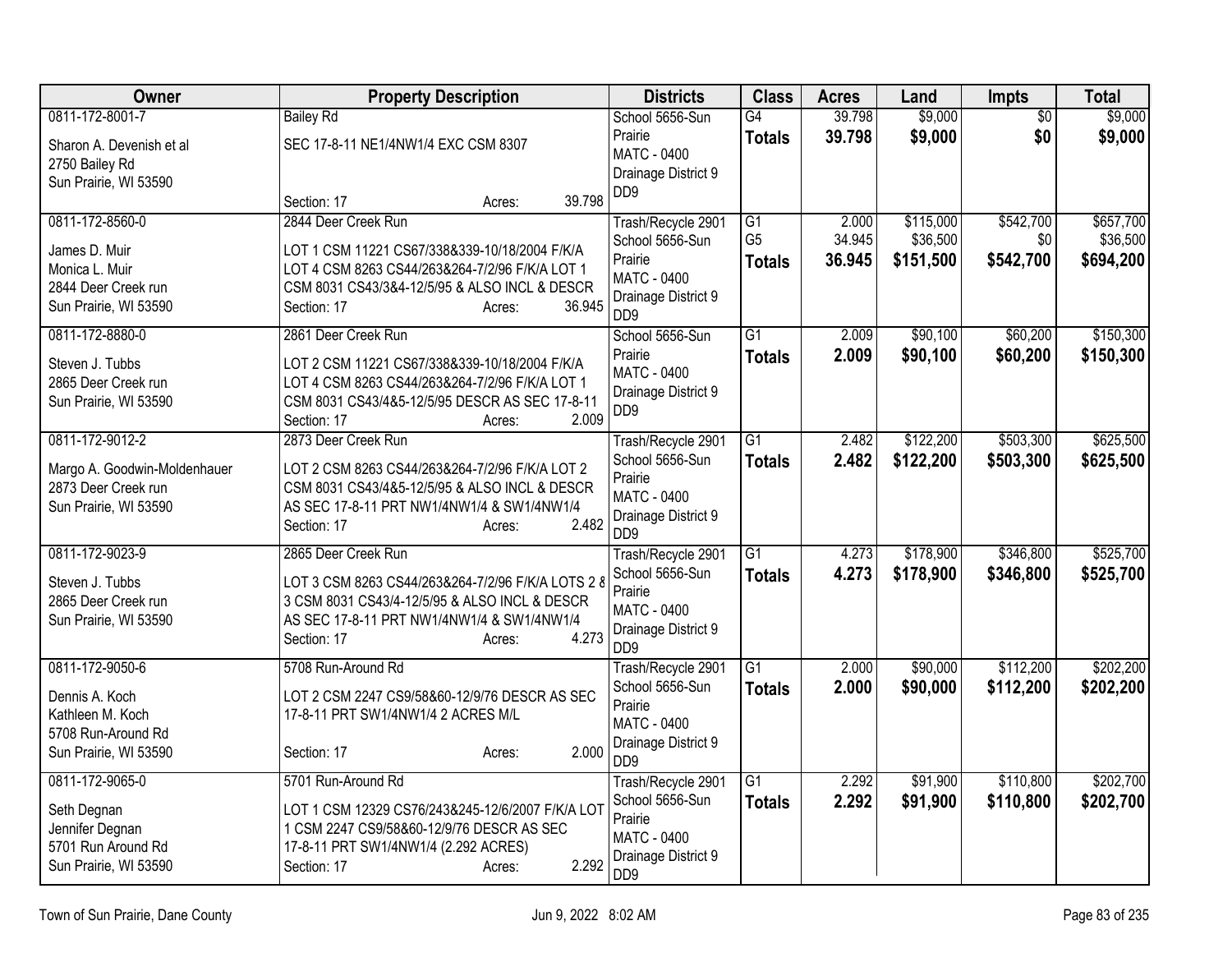| Owner                                                                                                      | <b>Property Description</b>                                                                                                                                                                        | <b>Districts</b>                                                                                                             | <b>Class</b>                     | <b>Acres</b>   | Land                 | Impts                  | <b>Total</b>           |
|------------------------------------------------------------------------------------------------------------|----------------------------------------------------------------------------------------------------------------------------------------------------------------------------------------------------|------------------------------------------------------------------------------------------------------------------------------|----------------------------------|----------------|----------------------|------------------------|------------------------|
| 0811-172-9085-0<br>Jennifer Degnan<br>Seth Degnan<br>5701 Run Around Rd<br>Sun Prairie, WI 53590           | Run-Around Rd<br>LOT 2 CSM 12329 CS76/243&245-12/6/2007 F/K/A LOT<br>1 CSM 2247 CS9/58&60-12/9/76 DESCR AS SEC<br>17-8-11 PRT SW1/4NW1/4 (1.000 ACRES)<br>1.000<br>Section: 17<br>Acres:           | School 5656-Sun<br>Prairie<br><b>MATC - 0400</b><br>Drainage District 9<br>DD <sub>9</sub>                                   | $\overline{G1}$<br><b>Totals</b> | 1.000<br>1.000 | \$59,500<br>\$59,500 | \$0<br>\$0             | \$59,500<br>\$59,500   |
| 0811-172-9170-1<br>Mary A. Kloppedal<br>5702 Bird St<br>Sun Prairie, WI 53590                              | 5702 Bird St<br>CSM 411 CS2/188&189-10/6/70 DESCR AS SEC<br>17-8-11 PRT SW1/4NW1/4 (1.44 ACRES)<br>1.500<br>Section: 17<br>Acres:                                                                  | Trash/Recycle 2901<br>School 5656-Sun<br>Prairie<br><b>MATC - 0400</b><br>Drainage District 9<br>D <sub>D</sub> <sub>9</sub> | $\overline{G1}$<br><b>Totals</b> | 1.500<br>1.500 | \$80,000<br>\$80,000 | \$147,300<br>\$147,300 | \$227,300<br>\$227,300 |
| 0811-172-9200-4<br>Gordon E. Ehlers<br>Linda K. Jorgensen<br>5688 S Bird St<br>Sun Prairie, WI 53590       | 5688 S Bird St<br>LOT 1 CSM 7095 CS36/18&19-5/5/93 DESCR AS SEC<br>17-8-11 PRT SW1/4NW1/4 (1.44 ACRES)<br>1.500<br>Section: 17<br>Acres:                                                           | Trash/Recycle 2901<br>School 5656-Sun<br>Prairie<br><b>MATC - 0400</b><br>Drainage District 9<br>D <sub>D</sub> <sub>9</sub> | $\overline{G1}$<br><b>Totals</b> | 1.500<br>1.500 | \$80,000<br>\$80,000 | \$89,600<br>\$89,600   | \$169,600<br>\$169,600 |
| 0811-172-9220-0<br>Duane G. Gerard<br>5680 S Bird St<br>Sun Prairie, WI 53590                              | 5680 S Bird St<br>LOT 2 CSM 7095 CS36/18&19-5/5/93 DESCR AS SEC<br>17-8-11 PRT SW1/4NW1/4 (0.96 ACRES)<br>0.960<br>Section: 17<br>Acres:                                                           | Trash/Recycle 2901<br>School 5656-Sun<br>Prairie<br><b>MATC - 0400</b><br>Drainage District 9<br>D <sub>D</sub> <sub>9</sub> | G1<br><b>Totals</b>              | 0.960<br>0.960 | \$69,100<br>\$69,100 | \$104,500<br>\$104,500 | \$173,600<br>\$173,600 |
| 0811-172-9235-3<br>Jennifer J. Hammond-Galvin<br>Gary D. Galvin<br>2878 Bailey Rd<br>Sun Prairie, WI 53590 | 2878 Bailey Rd<br>SEC 17-8-11 PRT SW1/4NW1/4 BEG SEC W1/4 COR<br>TH N 162.3 FT TH N73DEGE 408.6 FT TH S 162.3 FT<br>TH S73DEGW 408.6 FT TO POB EXC HWY 1.459<br>1.459<br>Section: 17<br>Acres:     | Trash/Recycle 2901<br>School 5656-Sun<br>Prairie<br><b>MATC - 0400</b><br>Drainage District 9<br>D <sub>D</sub> <sub>9</sub> | $\overline{G1}$<br><b>Totals</b> | 1.459<br>1.459 | \$79,200<br>\$79,200 | \$139,200<br>\$139,200 | \$218,400<br>\$218,400 |
| 0811-172-9290-6<br>Jennifer J. Hammond-Galvin<br>Gary D. Galvin<br>2878 Bailey Rd<br>Sun Prairie, WI 53590 | <b>Bailey Rd</b><br>SEC 17-8-11 PRT SW1/4 NW1/4 COM SEC W1/4 COR<br>TH N73DEGE ALG C/L BAILEY RD 454.75 FT TO POB<br>TH N16DEGW 200 FT TH S73DEGW 131.15 FT TH S<br>0.220<br>Section: 17<br>Acres: | School 5656-Sun<br>Prairie<br><b>MATC - 0400</b><br>Drainage District 9<br>D <sub>D</sub> <sub>9</sub>                       | $\overline{G1}$<br><b>Totals</b> | 0.220<br>0.220 | \$4,400<br>\$4,400   | $\overline{30}$<br>\$0 | \$4,400<br>\$4,400     |
| 0811-172-9295-1<br>Valerie A. Hammond<br>2868 Bailey Rd<br>Sun Prairie, WI 53590                           | 2868 Bailey Rd<br>LOT 1 CSM 607 CS3/119-8/5/71 DESCR AS SEC<br>17-8-11 PRT SW1/4NW1/4<br>1.000<br>Section: 17<br>Acres:                                                                            | Trash/Recycle 2902<br>School 5656-Sun<br>Prairie<br><b>MATC - 0400</b><br>Drainage District 9<br>DD <sub>9</sub>             | $\overline{G1}$<br><b>Totals</b> | 1.000<br>1.000 | \$70,000<br>\$70,000 | \$196,600<br>\$196,600 | \$266,600<br>\$266,600 |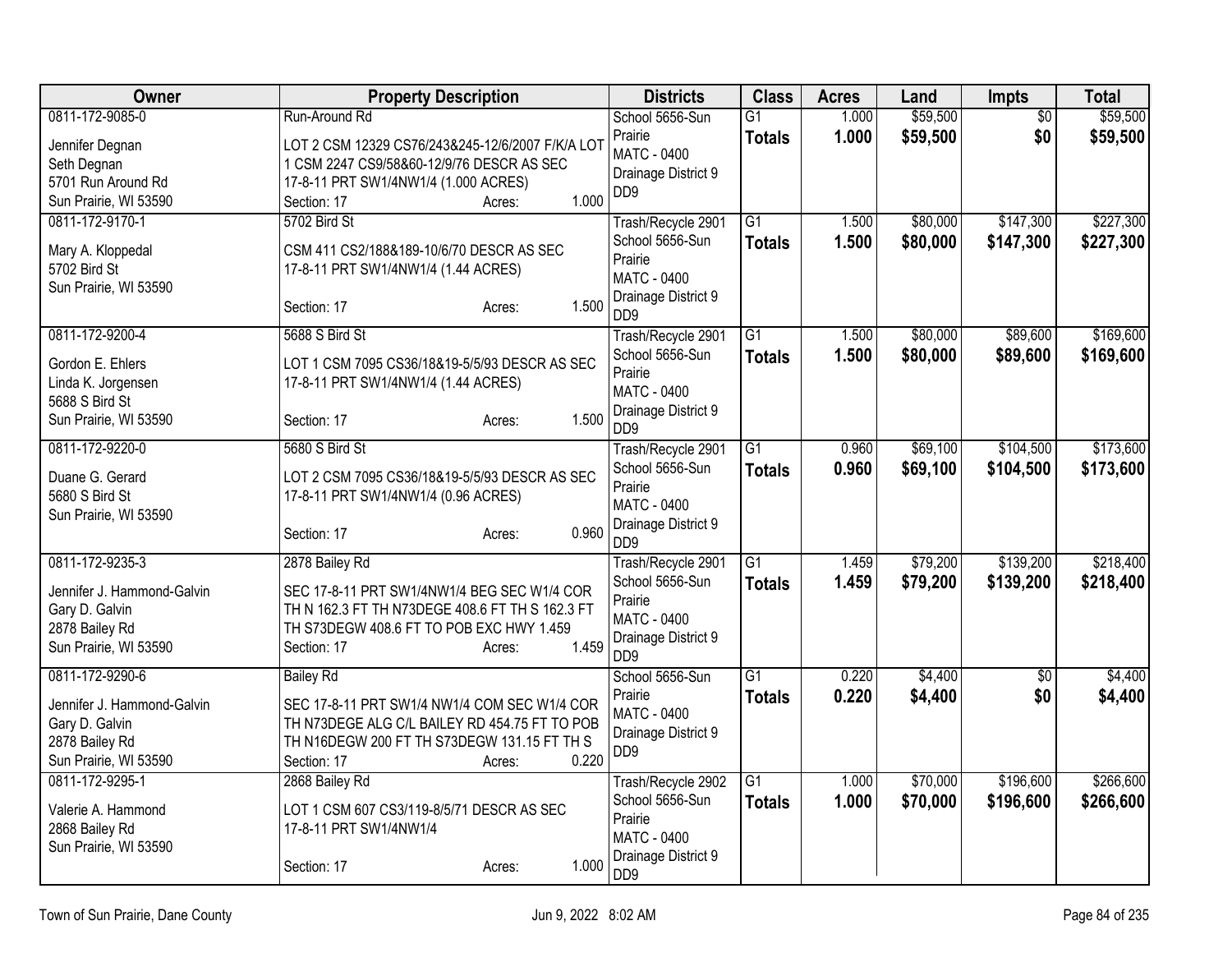| Owner                                                                                              | <b>Property Description</b>                                                                                                                                                                           | <b>Districts</b>                                                                                                             | <b>Class</b>                                       | <b>Acres</b>              | Land                            | <b>Impts</b>                  | <b>Total</b>                      |
|----------------------------------------------------------------------------------------------------|-------------------------------------------------------------------------------------------------------------------------------------------------------------------------------------------------------|------------------------------------------------------------------------------------------------------------------------------|----------------------------------------------------|---------------------------|---------------------------------|-------------------------------|-----------------------------------|
| 0811-172-9315-6<br>Gunnar J. Anderson<br>2864 Bailey Rd<br>Sun Prairie, WI 53590                   | 2864 Bailey Rd<br>LOT 2 CSM 607 CS3/119-8/5/71 DESCR AS SEC<br>17-8-11 PRT SW1/4NW1/4                                                                                                                 | Trash/Recycle 2901<br>School 5656-Sun<br>Prairie<br>MATC - 0400                                                              | $\overline{G1}$<br><b>Totals</b>                   | 1.000<br>1.000            | \$70,000<br>\$70,000            | \$122,900<br>\$122,900        | \$192,900<br>\$192,900            |
|                                                                                                    | 1.000<br>Section: 17<br>Acres:                                                                                                                                                                        | Drainage District 9<br>D <sub>D</sub> <sub>9</sub>                                                                           |                                                    |                           |                                 |                               |                                   |
| 0811-172-9320-9<br>Randy D. Lund<br>Wanda K. Lund<br>2865 Bailey Rd<br>Sun Prairie, WI 53590       | 2865 Bailey Rd<br>LOT 1 CSM 1844 CS7/276-10/29/75 DESCR AS SEC<br>17-8-11 PRT SW1/4NW1/4 & PRT NW1/4SW1/4 (0.69<br>ACRES)<br>0.690<br>Section: 17<br>Acres:                                           | Trash/Recycle 2901<br>School 5656-Sun<br>Prairie<br><b>MATC - 0400</b><br>Drainage District 9<br>D <sub>D</sub> <sub>9</sub> | $\overline{G1}$<br><b>Totals</b>                   | 0.690<br>0.690            | \$63,200<br>\$63,200            | \$176,500<br>\$176,500        | \$239,700<br>\$239,700            |
| 0811-172-9330-7<br>Rademacher Tr, Alan & Frances<br>2504 County Highway T<br>Sun Prairie, WI 53590 | <b>Bailey Rd</b><br>SEC 17-8-11 PRT SW1/4 NW1/4 LYG SLY OF BAILEY<br>RD C/L EXC R254/412 & CSM 1844<br>5.000<br>Section: 17<br>Acres:                                                                 | School 5656-Sun<br>Prairie<br>MATC - 0400<br>Drainage District 9<br>D <sub>D</sub> <sub>9</sub>                              | $\overline{G4}$<br><b>Totals</b>                   | 5.000<br>5.000            | \$1,300<br>\$1,300              | \$0<br>\$0                    | \$1,300<br>\$1,300                |
| 0811-172-9340-5<br>John F. Thalacker<br>2842 Bailey Rd<br>Sun Praire, WI 53590                     | 2842 Bailey Rd<br>LOT 1 CSM 1627 CS6/394-3/5/75 DESCR AS SEC<br>17-8-11 PRT SW1/4NW1/4 5.1 ACRES<br>5.100<br>Section: 17<br>Acres:                                                                    | Trash/Recycle 2901<br>School 5656-Sun<br>Prairie<br>MATC - 0400<br>Drainage District 9<br>DD <sub>9</sub>                    | $\overline{G1}$<br><b>Totals</b>                   | 5.100<br>5.100            | \$110,600<br>\$110,600          | \$156,700<br>\$156,700        | \$267,300<br>\$267,300            |
| 0811-172-9410-0<br>Tina M. Ellner<br>William F. Ellner<br>2830 Bailey Rd<br>Sun Prairie, WI 53590  | 2830 Bailey Rd<br>SEC 17-8-11 PRT SW1/4NW1/4 DESCR AS COM AT<br>W1/4 COR OF SD SEC 17 TH N73DEG29'E 920.75 FT<br>TO PT IN C/L OF BAILEY RD TH N73DEG20'36"E ALG<br>5.100<br>Section: 17<br>Acres:     | Trash/Recycle 2901<br>School 5656-Sun<br>Prairie<br><b>MATC - 0400</b><br>Drainage District 9<br>D <sub>D</sub> <sub>9</sub> | G1<br>G4<br><b>Totals</b>                          | 1.100<br>4.000<br>5.100   | \$72,000<br>\$1,000<br>\$73,000 | \$132,600<br>\$0<br>\$132,600 | \$204,600<br>\$1,000<br>\$205,600 |
| 0811-172-9501-0<br>Sharon A. Devenish et al<br>2750 Bailey Rd<br>Sun Prairie, WI 53590             | <b>Bailey Rd</b><br>SEC 17-8-11 PRT SE1/4NW1/4 NLY OF HWY EXC<br>R172/10 & R400/63 & EXC CSM 8307<br>19.253<br>Section: 17<br>Acres:                                                                  | School 5656-Sun<br>Prairie<br>MATC - 0400<br>Drainage District 9<br>D <sub>D</sub> <sub>9</sub>                              | G4<br>G <sub>5</sub><br><b>Totals</b>              | 18.253<br>1.000<br>19.253 | \$4,700<br>\$100<br>\$4,800     | $\overline{50}$<br>\$0<br>\$0 | \$4,700<br>\$100<br>\$4,800       |
| 0811-172-9720-5<br>Rademacher Tr, Alan & Frances<br>2504 County Highway T<br>Sun Prairie, WI 53590 | <b>Bailey Rd</b><br>SEC 17-8-11 PRT SE1/4 NW1/4 S OF HWY EXC BEG<br>INTERS C/L HWY & E LN 1/41/4 TH SWLY ALG C/L<br>346.5 FT S PARA E LN TO S LN 1/4 1/4 TH E TO SE<br>9.800<br>Section: 17<br>Acres: | School 5656-Sun<br>Prairie<br><b>MATC - 0400</b><br>Drainage District 9<br>D <sub>D</sub> <sub>9</sub>                       | $\overline{G4}$<br>G <sub>5</sub><br><b>Totals</b> | 9.190<br>0.610<br>9.800   | \$2,400<br>\$300<br>\$2,700     | $\overline{50}$<br>\$0<br>\$0 | \$2,400<br>\$300<br>\$2,700       |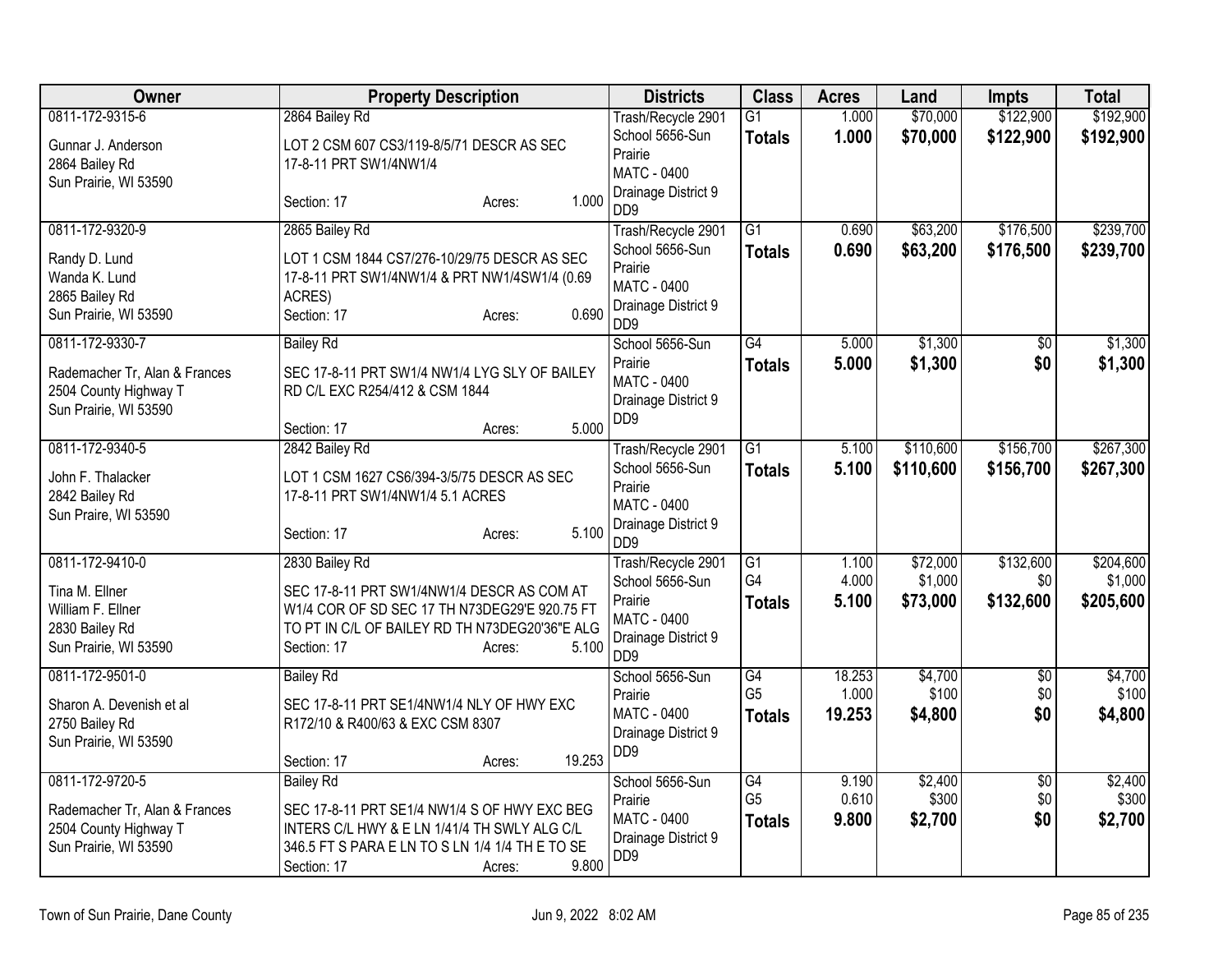| <b>Owner</b>                  | <b>Property Description</b>                     | <b>Districts</b>                          | <b>Class</b>    | <b>Acres</b> | Land     | <b>Impts</b>    | <b>Total</b> |
|-------------------------------|-------------------------------------------------|-------------------------------------------|-----------------|--------------|----------|-----------------|--------------|
| 0811-172-9810-6               | 2787 Bailey Rd                                  | Trash/Recycle 2901                        | $\overline{G1}$ | 2.250        | \$91,700 | \$122,700       | \$214,400    |
| Gloria J. Hawkinson           | LOT 1 CSM 3762 CS15/247&248-8/11/81 DESCR AS    | School 5656-Sun                           | <b>Totals</b>   | 2.250        | \$91,700 | \$122,700       | \$214,400    |
| 2787 Bailey Rd                | SEC 17-8-11 PRT SE1/4NW1/4 (2.25 ACRES INCL     | Prairie                                   |                 |              |          |                 |              |
| Sun Prairie, WI 53590         | $R/W$ )                                         | <b>MATC - 0400</b><br>Drainage District 9 |                 |              |          |                 |              |
|                               | 2.250<br>Section: 17<br>Acres:                  | D <sub>D</sub> <sub>9</sub>               |                 |              |          |                 |              |
| 0811-172-9840-0               | 2769 Bailey Rd                                  | Trash/Recycle 2901                        | $\overline{G4}$ | 5.500        | \$1,400  | $\overline{50}$ | \$1,400      |
| George B. Weisensel           | SEC 17-8-11 PRT SE1/4 NW1/4 COM INTERS C/L HWY  | School 5656-Sun                           | G7              | 2.000        | \$65,000 | \$91,100        | \$156,100    |
| Irene C. Weisensel            | & E LN 1/41/4 TH SWLY ALG C/L 346.5 FT S PARA E | Prairie<br><b>MATC - 0400</b>             | <b>Totals</b>   | 7.500        | \$66,400 | \$91,100        | \$157,500    |
| 2769 Bailey Rd                | LN 1/41/4 TO S LN E TO SE COR N TO POB EXC COM  | Drainage District 9                       |                 |              |          |                 |              |
| Sun Prairie, WI 53590         | 7.500<br>Section: 17<br>Acres:                  | D <sub>D</sub> <sub>9</sub>               |                 |              |          |                 |              |
| 0811-172-9880-2               | 2768 Bailey Rd                                  | Trash/Recycle 2901                        | G1              | 0.600        | \$61,300 | \$110,300       | \$171,600    |
| Gena D. Goldade               | SEC 17-8-11 PRT SE1/4NW1/4 & PRT SW1/4NE1/4     | School 5656-Sun                           | <b>Totals</b>   | 0.600        | \$61,300 | \$110,300       | \$171,600    |
| Bryan C. Goldade              | COM INTERS E LN NW1/4NE1/4 & C/L BAILEY RD TH   | Prairie<br><b>MATC - 0400</b>             |                 |              |          |                 |              |
| 2768 Bailey Rd                | S59DEGW ALG SD C/L 1503 FT TO POB TH CONT       | Drainage District 9                       |                 |              |          |                 |              |
| Sun Prairie, WI 53590         | 0.600<br>Section: 17<br>Acres:                  | DD <sub>9</sub>                           |                 |              |          |                 |              |
| 0811-172-9950-7               | 2777 Bailey Rd                                  | Trash/Recycle 2901                        | G1              | 0.500        | \$59,100 | \$165,100       | \$224,200    |
| Diane M. Voss                 | SEC 17-8-11 PRT SE1/4 NW1/4 BEG HWY C/L AT PT   | School 5656-Sun                           | <b>Totals</b>   | 0.500        | \$59,100 | \$165,100       | \$224,200    |
| Kevin F. Thomas               | SW 218.5 FT OF E LN 1/41/4 TH SWLY 128 FT S 170 | Prairie<br><b>MATC - 0400</b>             |                 |              |          |                 |              |
| 2777 Bailey Rd                | FT NELY 128 FT N 170 FT TO POB                  | Drainage District 9                       |                 |              |          |                 |              |
| Sun Prairie, WI 53590         | 0.500<br>Section: 17<br>Acres:                  | D <sub>D</sub> <sub>9</sub>               |                 |              |          |                 |              |
| 0811-173-8000-7               | <b>Bailey Rd</b>                                | School 5656-Sun                           | G4              | 39.100       | \$9,900  | $\overline{50}$ | \$9,900      |
| Rademacher Tr, Alan & Frances | SEC 17-8-11 NE1/4 SW1/4                         | Prairie<br><b>MATC - 0400</b>             | G <sub>5</sub>  | 1.000        | \$500    | \$0             | \$500        |
| 2504 County Highway T         |                                                 | Drainage District 9                       | <b>Totals</b>   | 40.100       | \$10,400 | \$0             | \$10,400     |
| Sun Prairie, WI 53590         |                                                 | D <sub>D</sub> <sub>9</sub>               |                 |              |          |                 |              |
|                               | 40.100<br>Section: 17<br>Acres:                 |                                           |                 |              |          |                 |              |
| 0811-173-8501-0               | <b>Bailey Rd</b>                                | School 5656-Sun                           | $\overline{G4}$ | 35.930       | \$9,000  | $\overline{50}$ | \$9,000      |
| Rademacher Tr, Alan & Frances | SEC 17-8-11 NW1/4 SW1/4 EXC R254/412 & CSM 1844 | Prairie<br><b>MATC - 0400</b>             | <b>Totals</b>   | 35.930       | \$9,000  | \$0             | \$9,000      |
| 2504 County Highway T         | & ALSO EXC CSM 14962                            | Drainage District 9                       |                 |              |          |                 |              |
| Sun Prairie, WI 53590         |                                                 | DD <sub>9</sub>                           |                 |              |          |                 |              |
|                               | 35.930<br>Section: 17<br>Acres:                 |                                           |                 |              |          |                 |              |
| 0811-173-8570-0               | 2877 Bailey Rd                                  | Trash/Recycle 2901                        | G1              | 0.825        | \$66,200 | \$236,700       | \$302,900    |
| Triebel Living Tr             | LOT 1 CSM 12582 CS79/66&67-11/19/2008 F/K/A LOT | School 5656-Sun<br>Prairie                | <b>Totals</b>   | 0.825        | \$66,200 | \$236,700       | \$302,900    |
| 2877 Bailey Rd                | 1 CSM 5999 CS28/275&277-12/7/89 DESCR AS SEC    | <b>MATC - 0400</b>                        |                 |              |          |                 |              |
| Sun Prairie, WI 53590         | 17-8-11 PRT SW1/4NW1/4 & PRT NW1/4SW1/4 (0.825  | Drainage District 9                       |                 |              |          |                 |              |
|                               | 0.825<br>Section: 17<br>Acres:                  | DD <sub>9</sub>                           |                 |              |          |                 |              |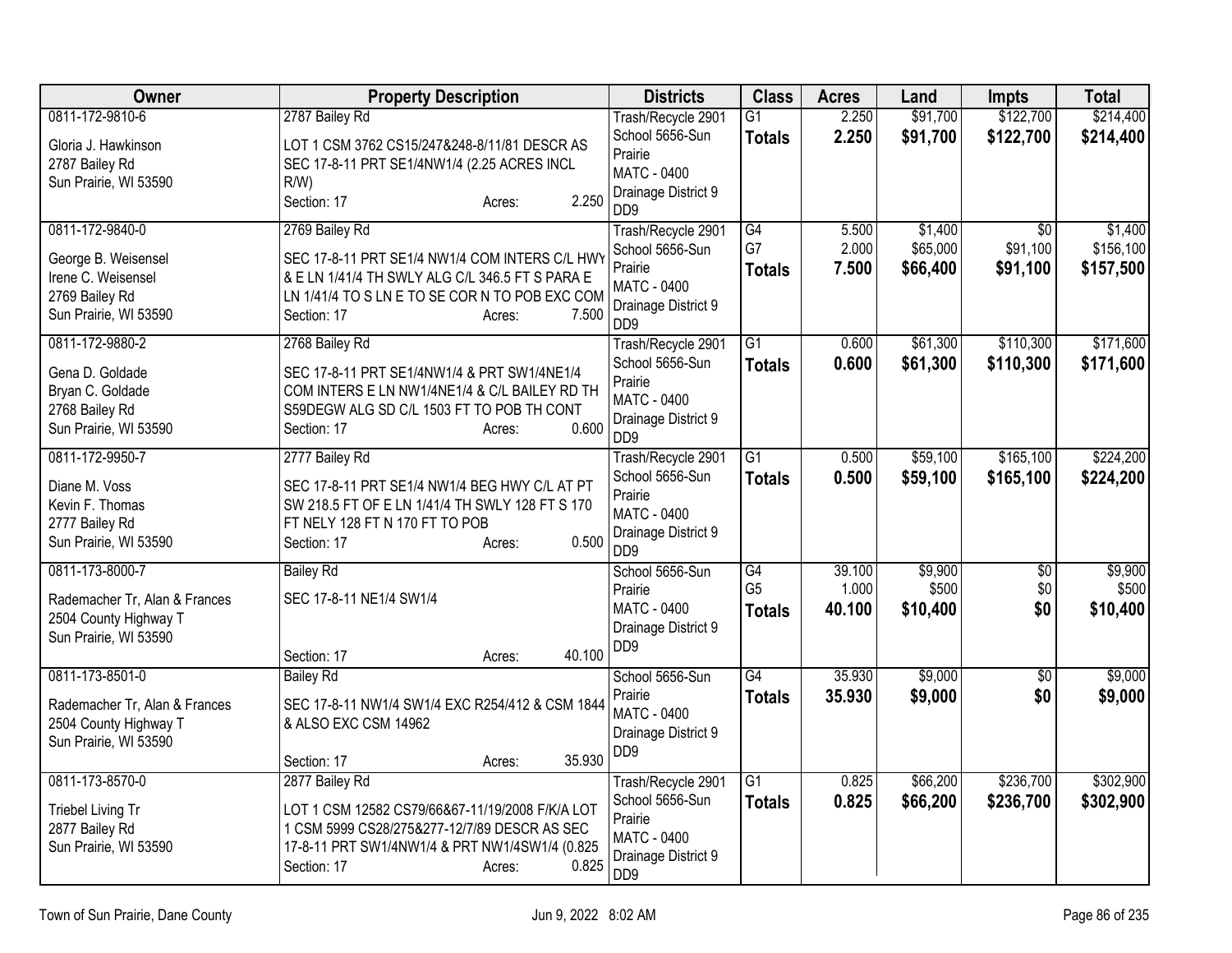| Owner                         | <b>Property Description</b>                       | <b>Districts</b>                          | <b>Class</b>                      | <b>Acres</b>    | Land             | <b>Impts</b>           | <b>Total</b>     |
|-------------------------------|---------------------------------------------------|-------------------------------------------|-----------------------------------|-----------------|------------------|------------------------|------------------|
| 0811-173-8580-0               | 2871 Bailey Rd                                    | Trash/Recycle 2901                        | $\overline{G1}$                   | 0.809           | \$65,800         | \$191,500              | \$257,300        |
| <b>Elayne Riley</b>           | LOT 2 CSM 12582 CS79/66&67-11/19/2008 F/K/A LOT   | School 5656-Sun                           | <b>Totals</b>                     | 0.809           | \$65,800         | \$191,500              | \$257,300        |
| 2871 Bailey Rd                | 1 CSM 5999 CS28/275&277-12/7/89 DESCR AS SEC      | Prairie                                   |                                   |                 |                  |                        |                  |
| Sun Prairie, WI 53590         | 17-8-11 PRT SW1/4NW1/4 & PRT NW1/4SW1/4 (0.809    | MATC - 0400<br>Drainage District 9        |                                   |                 |                  |                        |                  |
|                               | 0.809<br>Section: 17<br>Acres:                    | D <sub>D</sub> <sub>9</sub>               |                                   |                 |                  |                        |                  |
| 0811-173-8595-0               | 2899 Bailey Rd                                    | Trash/Recycle 2901                        | $\overline{G1}$                   | 0.850           | \$38,700         | $\sqrt{6}$             | \$38,700         |
| Maple Grove Farm LLC          | LOT 1 CSM 14962 CS105/190&192-10/26/2018 F/K/A    | School 5656-Sun                           | <b>Totals</b>                     | 0.850           | \$38,700         | \$0                    | \$38,700         |
| 3577 Bailey Rd                | LOT 1 CSM 13977 CS93/178&179-5/28/2015 F/K/A LOT  | Prairie                                   |                                   |                 |                  |                        |                  |
| Sun Prairie, WI 53590         | 2 CSM 5999 CS28/275&277-12/7/89 & ALSO INCL &     | <b>MATC - 0400</b><br>Drainage District 9 |                                   |                 |                  |                        |                  |
|                               | 0.850<br>Section: 17<br>Acres:                    | D <sub>D</sub> <sub>9</sub>               |                                   |                 |                  |                        |                  |
| 0811-173-8635-0               | 2889 Bailey Rd                                    | Trash/Recycle 2901                        | G1                                | 1.040           | \$70,800         | \$148,400              | \$219,200        |
| Maple Grove Farm, LLC         | LOT 1 CSM 15499 CS111/312&313-9/21/2020 F/K/A     | School 5656-Sun                           | <b>Totals</b>                     | 1.040           | \$70,800         | \$148,400              | \$219,200        |
| 2881 Bailey Rd                | LOT 2 CSM 14962 CS105/190&192-10/26/2018 & F/K/A  | Prairie<br><b>MATC - 0400</b>             |                                   |                 |                  |                        |                  |
| Sun Prairie, WI 53590         | LOTS 1 & 2 CSM 13977 CS93/178&179-5/28/2015 F/K/A | Drainage District 9                       |                                   |                 |                  |                        |                  |
|                               | 1.040<br>Section: 17<br>Acres:                    | D <sub>D</sub> <sub>9</sub>               |                                   |                 |                  |                        |                  |
| 0811-173-8670-0               | 2881 Bailey Rd                                    | Trash/Recycle 2901                        | $\overline{G1}$                   | 1.040           | \$70,800         | \$379,500              | \$450,300        |
| Maple Grove Farm, LLC et al   | LOT 2 CSM 15499 CS111/312&313-9/21/2020 F/K/A     | School 5656-Sun                           | <b>Totals</b>                     | 1.040           | \$70,800         | \$379,500              | \$450,300        |
| 2881 Bailey Rd                | LOT 2 CSM 14962 CS105/190&192-10/26/2018 & F/K/A  | Prairie                                   |                                   |                 |                  |                        |                  |
| Sun Prairie, WI 53590         | LOTS 1 & 2 CSM 13977 CS93/178&179-5/28/2015 F/K/A | <b>MATC - 0400</b><br>Drainage District 9 |                                   |                 |                  |                        |                  |
|                               | 1.040<br>Section: 17<br>Acres:                    | D <sub>D</sub> <sub>9</sub>               |                                   |                 |                  |                        |                  |
| 0811-173-9000-5               | <b>Bailey Rd</b>                                  | School 5656-Sun                           | $\overline{G4}$                   | 39.100          | \$8,800          | $\overline{50}$        | \$8,800          |
| Rademacher Tr, Alan & Frances | SEC 17-8-11 SW1/4 SW1/4                           | Prairie                                   | G <sub>5</sub>                    | 1.000           | \$500            | \$0                    | \$500            |
| 2504 County Highway T         |                                                   | <b>MATC - 0400</b>                        | <b>Totals</b>                     | 40.100          | \$9,300          | \$0                    | \$9,300          |
| Sun Prairie, WI 53590         |                                                   | Drainage District 9<br>DD <sub>9</sub>    |                                   |                 |                  |                        |                  |
|                               | 40.100<br>Section: 17<br>Acres:                   |                                           |                                   |                 |                  |                        |                  |
| 0811-173-9500-0               | <b>Bailey Rd</b>                                  | School 5656-Sun                           | $\overline{G4}$<br>G <sub>5</sub> | 39.100<br>1.000 | \$9,400<br>\$500 | $\overline{50}$<br>\$0 | \$9,400<br>\$500 |
| Rademacher Tr, Alan & Frances | SEC 17-8-11 SE1/4 SW1/4                           | Prairie<br><b>MATC - 0400</b>             |                                   | 40.100          | \$9,900          | \$0                    | \$9,900          |
| 2504 County Highway T         |                                                   | Drainage District 9                       | <b>Totals</b>                     |                 |                  |                        |                  |
| Sun Prairie, WI 53590         |                                                   | DD <sub>9</sub>                           |                                   |                 |                  |                        |                  |
|                               | 40.100<br>Section: 17<br>Acres:                   |                                           |                                   |                 |                  |                        |                  |
| 0811-174-8010-0               | 5673 County Highway N                             | Trash/Recycle 2901                        | $\overline{G1}$                   | 1.300           | \$76,000         | \$194,200              | \$270,200        |
| Candice L. Skibba             | LOT 1 CSM 15480 CS111/218&220-9/1/2020 F/K/A LOT  | School 5656-Sun<br>Prairie                | <b>Totals</b>                     | 1.300           | \$76,000         | \$194,200              | \$270,200        |
| James E. Skibba               | 1 CSM 1175 CS5/63-6/18/73 & ALSO INCL & DESCR     | <b>MATC - 0400</b>                        |                                   |                 |                  |                        |                  |
| 5673 County Highway N         | AS SEC 17-8-11 PRT NE1/4SE1/4 (1.30 ACRES EXCL    |                                           |                                   |                 |                  |                        |                  |
| Sun Prairie, WI 53590         | 1.300<br>Section: 17<br>Acres:                    |                                           |                                   |                 |                  |                        |                  |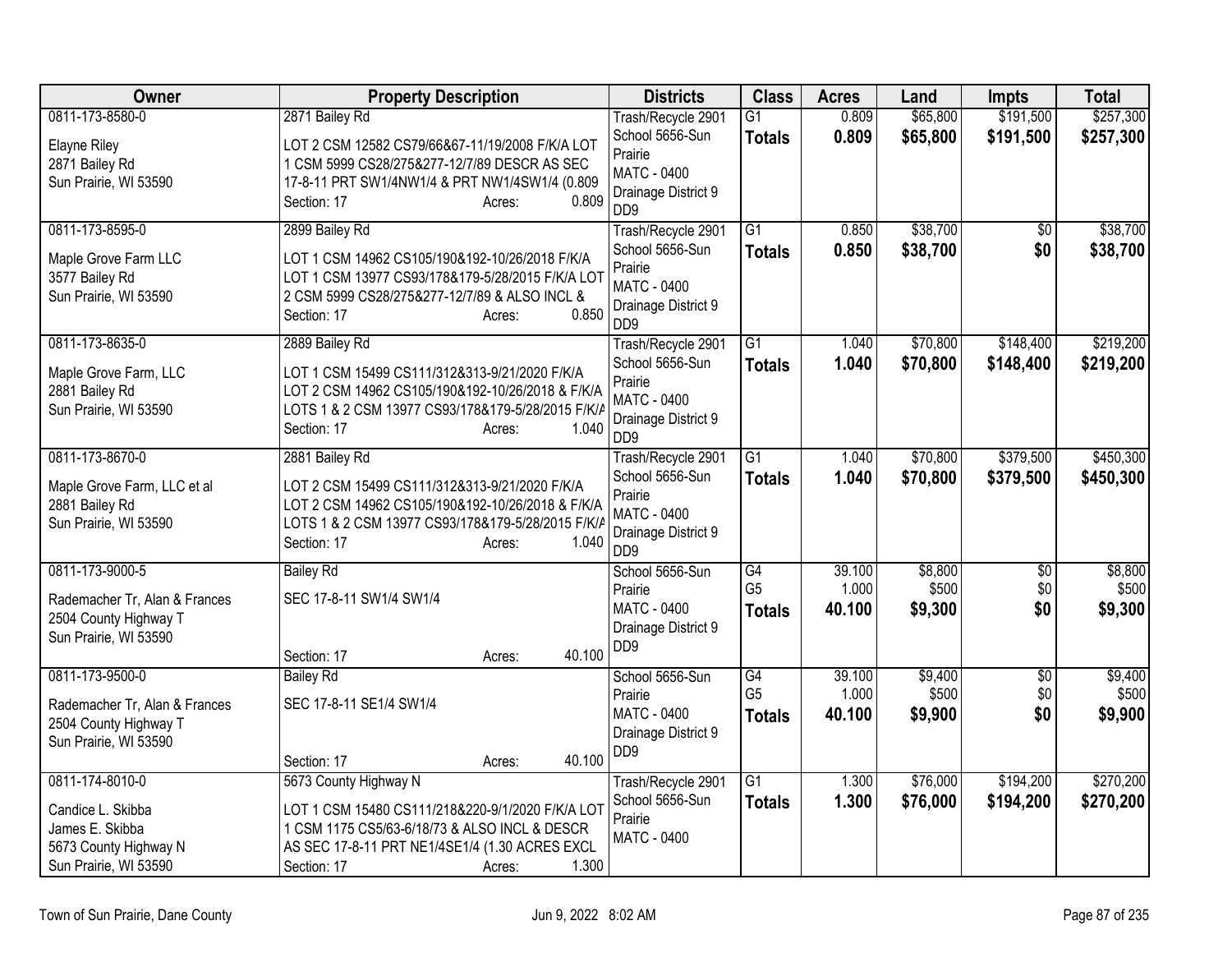| Owner                                                                                                     | <b>Property Description</b>                                                                                                                                                                            | <b>Districts</b>                                                                                                  | <b>Class</b>                                       | <b>Acres</b>                       | Land                                     | Impts                                            | <b>Total</b>                               |
|-----------------------------------------------------------------------------------------------------------|--------------------------------------------------------------------------------------------------------------------------------------------------------------------------------------------------------|-------------------------------------------------------------------------------------------------------------------|----------------------------------------------------|------------------------------------|------------------------------------------|--------------------------------------------------|--------------------------------------------|
| 0811-174-8175-0<br>Rademacher Living Tr, Adam B<br>4930 Town Hall Dr<br>Cottage Grove, WI 53527           | County Highway N<br>LOT 1 CSM 15785 CS115/91&92-8/17/2021 DESCR AS<br>SEC 17-8-11 PRT NE1/4SE1/4 (24.97 ACRES EXCL<br>$R/W$ )<br>24.970<br>Section: 17<br>Acres:                                       | Trash/Recycle 2901<br>School 5656-Sun<br>Prairie<br>MATC - 0400<br>Drainage District 8<br>D <sub>D</sub> 8        | G4<br><b>Totals</b>                                | 24.970<br>24.970                   | \$6,400<br>\$6,400                       | \$0<br>\$0                                       | \$6,400<br>\$6,400                         |
| 0811-174-8190-0<br>Rademacher Living Tr, Adam B<br>4930 Town Hall Dr<br>Cottage Grove, WI 53527           | County Highway N<br>LOT 2 CSM 15785 CS115/91&92-8/17/2021 DESCR AS<br>SEC 17-8-11 PRT NE1/4SE1/4 (9.63 ACRES EXCL<br>$R/W$ )<br>9.630<br>Section: 17<br>Acres:                                         | Trash/Recycle 2901<br>School 5656-Sun<br>Prairie<br><b>MATC - 0400</b><br>Drainage District 8<br>D <sub>D</sub> 8 | G4<br><b>Totals</b>                                | 9.630<br>9.630                     | \$2,300<br>\$2,300                       | $\sqrt{6}$<br>\$0                                | \$2,300<br>\$2,300                         |
| 0811-174-8445-0<br>Angela R. Bakke<br>Austin Bakke<br>5637 County Highway N<br>Sun Prairie, WI 53590      | 5637 County Highway N<br>LOT 1 CSM 15455 CS111/115&116-7/23/2020 DESCR<br>AS SEC 17-8-11 PRT NE1/4SE1/4 (3.318 ACRES INCL<br>R/W) SUBJ TO ESMT AGRMT IN DOC #5644251<br>3.318<br>Section: 17<br>Acres: | Trash/Recycle 2901<br>School 5656-Sun<br>Prairie<br>MATC - 0400<br>Drainage District 8<br>D <sub>D</sub> 8        | $\overline{G7}$<br><b>Totals</b>                   | 3.318<br>3.318                     | \$84,800<br>\$84,800                     | \$159,200<br>\$159,200                           | \$244,000<br>\$244,000                     |
| 0811-174-8500-1<br>Rademacher Living Tr, Adam B<br>4930 Town Hall Dr<br>Cottage Grove, WI 53527           | <b>Bailey Rd</b><br>SEC 17-8-11 NW1/4 SE1/4 TOG W/ESMT AGRMT IN<br>DOC #5644251<br>40.100<br>Section: 17<br>Acres:                                                                                     | School 5656-Sun<br>Prairie<br>MATC - 0400<br>Drainage District 8<br>DD <sub>8</sub>                               | G4<br><b>Totals</b>                                | 40.100<br>40.100                   | \$10,200<br>\$10,200                     | \$0<br>\$0                                       | \$10,200<br>\$10,200                       |
| 0811-174-9000-4<br>Ziegler Living Tr, Dean H & Virginia<br>5549 County Highway N<br>Sun Prairie, WI 53590 | <b>Bailey Rd</b><br>SEC 17-8-11 SW1/4SE1/4<br>40.100<br>Section: 17<br>Acres:                                                                                                                          | School 5656-Sun<br>Prairie<br>MATC - 0400                                                                         | G4<br><b>Totals</b>                                | 40.100<br>40.100                   | \$10,200<br>\$10,200                     | $\overline{50}$<br>\$0                           | \$10,200<br>\$10,200                       |
| 0811-174-9500-9<br>Ziegler Living Tr, Dean H & Virginia<br>5549 County Highway N<br>Sun Prairie, WI 53590 | 5563 County Highway N<br>SEC 17-8-11 SE1/4SE1/4<br>40.100<br>Section: 17<br>Acres:                                                                                                                     | Trash/Recycle 2902<br>School 5656-Sun<br>Prairie<br><b>MATC - 0400</b><br>Drainage District 8<br>DD <sub>8</sub>  | G4<br>G <sub>5</sub><br>G7<br><b>Totals</b>        | 37.350<br>0.750<br>2.000<br>40.100 | \$9,600<br>\$400<br>\$70,000<br>\$80,000 | $\overline{50}$<br>\$0<br>\$127,200<br>\$127,200 | \$9,600<br>\$400<br>\$197,200<br>\$207,200 |
| 0811-181-8001-6<br>James Yelk Farm LLC<br>W2596 Sanderson Rd<br>Columbus, WI 53925                        | <b>Bird St</b><br>SEC 18-8-11 PRT NE1/4NE1/4 DESCR AS BEG AT NE<br>COR OF SD NE1/4NE1/4 TH S0DEG00'00"E ALG E LN<br>OF SD NE1/4NE1/4 800.00 FT TH S89DEG08'07"W<br>7.346<br>Section: 18<br>Acres:      | School 5656-Sun<br>Prairie<br><b>MATC - 0400</b><br>Drainage District 9<br>D <sub>D</sub> <sub>9</sub>            | $\overline{G4}$<br>G <sub>5</sub><br><b>Totals</b> | 4.346<br>3.000<br>7.346            | \$900<br>\$1,500<br>\$2,400              | $\overline{50}$<br>\$0<br>\$0                    | \$900<br>\$1,500<br>\$2,400                |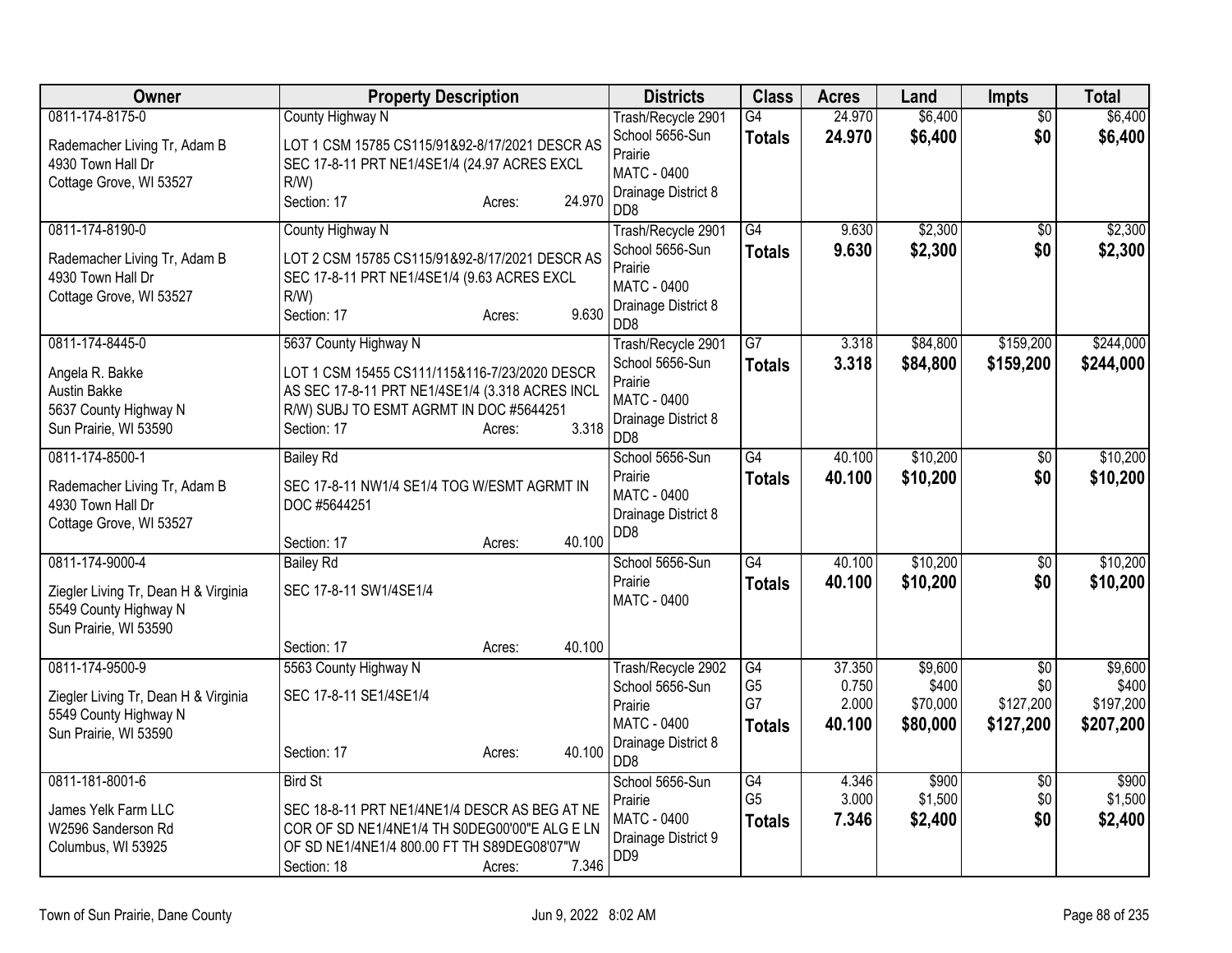| Owner                                                                                                                                      | <b>Property Description</b>                                                                                                                                                                                             | <b>Districts</b>                                                                                                             | <b>Class</b>                          | <b>Acres</b>             | Land                            | <b>Impts</b>                  | <b>Total</b>                      |
|--------------------------------------------------------------------------------------------------------------------------------------------|-------------------------------------------------------------------------------------------------------------------------------------------------------------------------------------------------------------------------|------------------------------------------------------------------------------------------------------------------------------|---------------------------------------|--------------------------|---------------------------------|-------------------------------|-----------------------------------|
| 0811-181-9505-5<br>Klopotek Jt Rev Tr, Gerald M & Betty<br>Ann<br>250 S Edwards Blvd 115                                                   | 5703 Bird St<br>SEC 18-8-11 PRT SE1/4NE1/4 E 175 FT OF S 701.5 FT<br>OF N 751.5 FT ALSO W 186.3 FT OF E 361.3 FT OF S<br>701.5 FT OF N 751.5 FT                                                                         | Trash/Recycle 2901<br>School 5656-Sun<br>Prairie<br><b>MATC - 0400</b><br>Drainage District 9                                | G1<br>G4<br><b>Totals</b>             | 1.200<br>4.600<br>5.800  | \$74,000<br>\$1,000<br>\$75,000 | \$106,300<br>\$0<br>\$106,300 | \$180,300<br>\$1,000<br>\$181,300 |
| Lake Geneva, WI 53147<br>0811-181-9535-9<br>Klopotek Jt Rev Tr, Gerald M & Betty<br>Ann<br>250 S Edwards Blvd 115<br>Lake Geneva, WI 53147 | 5.800<br>Section: 18<br>Acres:<br>5703 S Bird St<br>SEC 18-8-11 PRT SE1/4NE1/4 COM 50 FT S OF NE<br>COR TH S 701.5 FT TH W 609.7 FT TH N 701.5 FT TH<br>E 609.7 FT TO POB EXC R7066/6<br>4.000<br>Section: 18<br>Acres: | DD <sub>9</sub><br>School 5656-Sun<br>Prairie<br>MATC - 0400<br>Drainage District 9<br>D <sub>D</sub> <sub>9</sub>           | $\overline{G4}$<br><b>Totals</b>      | 4.000<br>4.000           | \$900<br>\$900                  | $\overline{50}$<br>\$0        | \$900<br>\$900                    |
| 0811-181-9910-4<br>Robert A. Smith<br>5685 S Bird St<br>Sun Prairie, WI 53590                                                              | 5685 S Bird St<br>SEC 18-8-11 PRT SE1/4NE1/4 COM NE COR SD 1/41/4<br>TH S 855.85 FT TO POB TH S 104.35 FT TH W 208.7<br>FT TH N 104.35 FT TH E 208.7 FT TO POB .5 ACRE<br>0.500<br>Section: 18<br>Acres:                | Trash/Recycle 2901<br>School 5656-Sun<br>Prairie<br>MATC - 0400<br>Drainage District 9<br>D <sub>D</sub> <sub>9</sub>        | $\overline{G1}$<br><b>Totals</b>      | 0.500<br>0.500           | \$59,100<br>\$59,100            | \$114,400<br>\$114,400        | \$173,500<br>\$173,500            |
| 0811-181-9920-2<br>Sally A. Norlin<br>Erlin E. Norlin<br>174 Dunning St<br>Madison, WI 53704                                               | 5695 Bird St<br>SEC 18-8-11 PRT SE1/4 NE1/4 DESCR AS COM AT NE<br>COR OF SD SE1/4NE1/4 TH S ALG E LN OF SD SEC<br>18 751.5 FT TO POB TH CONT S ALG SD E LN OF<br>0.500<br>Section: 18<br>Acres:                         | Trash/Recycle 2901<br>School 5656-Sun<br>Prairie<br><b>MATC - 0400</b><br>Drainage District 9<br>D <sub>D</sub> <sub>9</sub> | $\overline{G1}$<br><b>Totals</b>      | 0.500<br>0.500           | \$59,100<br>\$59,100            | \$8,800<br>\$8,800            | \$67,900<br>\$67,900              |
| 0811-182-8920-3<br>Larry F. Hess<br>Susan S. Hess<br>1818 Clarmar Dr<br>Sun Prairie, WI 53590                                              | 1818 Clarmar Dr<br>LOT 1 CSM 1572 CS6/311-11/15/74 DESCR AS SEC<br>18-8-11 PRT NW1/4NW1/4 .914 ACRE EXC PRT<br>ANNEXED BY CITY OF SUN PRAIRIE<br>0.773<br>Section: 18<br>Acres:                                         | Trash/Recycle 2901<br>School 5656-Sun<br>Prairie<br>MATC - 0400<br>Drainage District 9<br>D <sub>D</sub> <sub>9</sub>        | $\overline{G1}$<br><b>Totals</b>      | 0.773<br>0.773           | \$85,500<br>\$85,500            | \$94,600<br>\$94,600          | \$180,100<br>\$180,100            |
| 0811-183-8060-3<br>C W. Havens<br>3090 Bailey Rd<br>Sun Prairie, WI 53590                                                                  | <b>Bailey Rd</b><br>SEC 18-8-11 PRT S1/2 COM SEC SW COR TH<br>N86DEGE 1016.83 FT TO POB TH CONT N86DEGE<br>1315.62 FT TH N87DEGE 13.13 FT TO C/L BAILEY RD<br>16.000<br>Section: 18<br>Acres:                           | School 5656-Sun<br>Prairie<br>MATC - 0400<br>Drainage District 9<br>DD <sub>9</sub>                                          | G4<br>G <sub>5</sub><br><b>Totals</b> | 7.500<br>8.500<br>16.000 | \$1,500<br>\$4,300<br>\$5,800   | $\overline{50}$<br>\$0<br>\$0 | \$1,500<br>\$4,300<br>\$5,800     |
| 0811-183-8500-0<br>City O Sun Prairie<br>300 E Main St<br>Sun Prarire, WI 53590                                                            | 3328 Nelson Rd<br>SEC 18-8-11 FR NW1/4 SW1/4<br>30.800<br>Section: 18<br>Acres:                                                                                                                                         | School 5656-Sun<br>Prairie<br><b>MATC - 0400</b><br>Drainage District 9<br>D <sub>D</sub> <sub>9</sub>                       | $\overline{X4}$<br><b>Totals</b>      | 30.800<br>30.800         | \$0<br>\$0                      | $\overline{50}$<br>\$0        | \$0<br>\$0                        |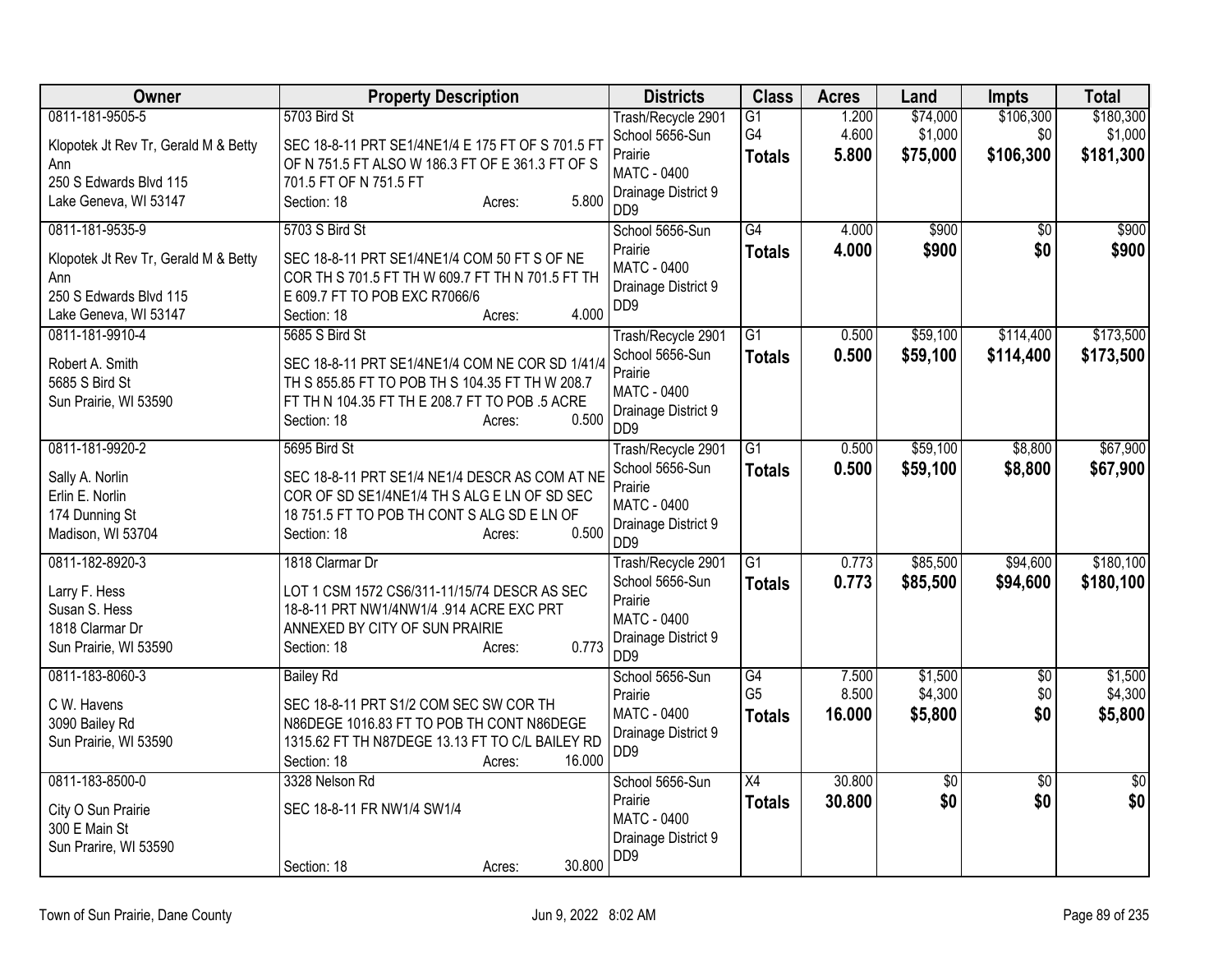| 0811-183-9000-3<br>30.800<br>$\overline{50}$<br>$\overline{50}$<br>3328 Nelson Rd<br>School 5656-Sun<br>$\overline{X4}$<br>$\overline{50}$<br>\$0 <br>Prairie<br>30.800<br>\$0<br>\$0<br><b>Totals</b><br>SEC 18-8-11 FR SW1/4 SW1/4<br>City O Sun Prairie<br>MATC - 0400<br>300 E Main St<br>Drainage District 9<br>Sun Prarire, WI 53590<br>D <sub>D</sub> <sub>9</sub><br>30.800<br>Section: 18<br>Acres:<br>G4<br>\$2,000<br>\$2,000<br>0811-184-8001-0<br>School 5656-Sun<br>7.628<br>$\sqrt{6}$<br>7.628<br>\$2,000<br>\$0<br>Prairie<br>\$2,000<br><b>Totals</b> |
|-------------------------------------------------------------------------------------------------------------------------------------------------------------------------------------------------------------------------------------------------------------------------------------------------------------------------------------------------------------------------------------------------------------------------------------------------------------------------------------------------------------------------------------------------------------------------|
|                                                                                                                                                                                                                                                                                                                                                                                                                                                                                                                                                                         |
|                                                                                                                                                                                                                                                                                                                                                                                                                                                                                                                                                                         |
|                                                                                                                                                                                                                                                                                                                                                                                                                                                                                                                                                                         |
|                                                                                                                                                                                                                                                                                                                                                                                                                                                                                                                                                                         |
|                                                                                                                                                                                                                                                                                                                                                                                                                                                                                                                                                                         |
|                                                                                                                                                                                                                                                                                                                                                                                                                                                                                                                                                                         |
| Joseph R. Seltzner<br>LOT 1 CSM 13181 CS84/324&325-10/27/2011 DESCR                                                                                                                                                                                                                                                                                                                                                                                                                                                                                                     |
| MATC - 0400<br>Kathy A. Seltzner<br>AS SEC 18-8-11 PRT NE1/4SE1/4 (7.628 ACRES)                                                                                                                                                                                                                                                                                                                                                                                                                                                                                         |
| Drainage District 9<br>2962 Bailey Rd                                                                                                                                                                                                                                                                                                                                                                                                                                                                                                                                   |
| D <sub>D</sub> <sub>9</sub><br>7.628<br>Sun Prairie, WI 53590<br>Section: 18<br>Acres:                                                                                                                                                                                                                                                                                                                                                                                                                                                                                  |
| 2962 Bailey Rd<br>\$239,600<br>\$325,300<br>0811-184-8022-0<br>$\overline{G1}$<br>1.785<br>\$85,700<br>Trash/Recycle 2901                                                                                                                                                                                                                                                                                                                                                                                                                                               |
| School 5656-Sun<br>1.785<br>\$85,700<br>\$239,600<br>\$325,300<br><b>Totals</b>                                                                                                                                                                                                                                                                                                                                                                                                                                                                                         |
| Joseph R. Seltzner<br>LOT 2 CSM 13181 CS84/324&325-10/27/2011 DESCR<br>Prairie                                                                                                                                                                                                                                                                                                                                                                                                                                                                                          |
| Kathy A. Seltzner<br>AS SEC 18-8-11 NE1/4SE1/4 (1.785 ACRES)<br><b>MATC - 0400</b>                                                                                                                                                                                                                                                                                                                                                                                                                                                                                      |
| 2962 Bailey Rd<br>Drainage District 9<br>1.785                                                                                                                                                                                                                                                                                                                                                                                                                                                                                                                          |
| Sun Prairie, WI 53590<br>Section: 18<br>Acres:<br>DD <sub>9</sub>                                                                                                                                                                                                                                                                                                                                                                                                                                                                                                       |
| 0811-184-8033-0<br>G4<br>\$200<br>\$200<br>2944 Bailey Rd<br>0.606<br>$\overline{50}$<br>Trash/Recycle 2901                                                                                                                                                                                                                                                                                                                                                                                                                                                             |
| G7<br>\$219,700<br>2.000<br>\$65,000<br>\$284,700<br>School 5656-Sun<br>LOT 3 CSM 13181 CS84/324&325-10/27/2011 DESCR<br>Joseph R. Seltzner                                                                                                                                                                                                                                                                                                                                                                                                                             |
| Prairie<br>2.606<br>\$65,200<br>\$219,700<br>\$284,900<br><b>Totals</b><br>Kathy A. Seltzner<br>AS SEC 18-8-11 NE1/4SE1/4 (2.606 ACRES)                                                                                                                                                                                                                                                                                                                                                                                                                                 |
| MATC - 0400<br>2962 Bailey Rd                                                                                                                                                                                                                                                                                                                                                                                                                                                                                                                                           |
| Drainage District 9<br>2.606<br>Sun Prairie, WI 53590<br>Section: 18<br>Acres:                                                                                                                                                                                                                                                                                                                                                                                                                                                                                          |
| D <sub>D</sub> <sub>9</sub>                                                                                                                                                                                                                                                                                                                                                                                                                                                                                                                                             |
| $\overline{G4}$<br>24.539<br>\$6,300<br>\$6,300<br>0811-184-8225-0<br>2944 Bailey Rd<br>School 5656-Sun<br>$\overline{50}$                                                                                                                                                                                                                                                                                                                                                                                                                                              |
| G <sub>5</sub><br>2.000<br>\$1,000<br>\$0<br>\$1,000<br>Prairie<br>SEC 18-8-11 NE1/4SE1/4 EXC CSM 13181<br>Joseph R. Seltzner                                                                                                                                                                                                                                                                                                                                                                                                                                           |
| MATC - 0400<br>26.539<br>\$7,300<br><b>Totals</b><br>\$7,300<br>\$0<br>Kathy A. Seltzner                                                                                                                                                                                                                                                                                                                                                                                                                                                                                |
| Drainage District 9<br>2962 Bailey Rd                                                                                                                                                                                                                                                                                                                                                                                                                                                                                                                                   |
| DD <sub>9</sub><br>26.539<br>Sun Prairie, WI 53590<br>Section: 18<br>Acres:                                                                                                                                                                                                                                                                                                                                                                                                                                                                                             |
| $\overline{G4}$<br>3.000<br>0811-184-8820-2<br>School 5656-Sun<br>\$600<br>\$600<br><b>Bailey Rd</b><br>$\overline{50}$                                                                                                                                                                                                                                                                                                                                                                                                                                                 |
| 3.000<br>\$600<br>Prairie<br>\$600<br>\$0<br><b>Totals</b><br><b>Bailey Business Park LLC</b><br>SEC 18-8-11 PRT NW1/4 SE1/4 LYG SELY OF C/L                                                                                                                                                                                                                                                                                                                                                                                                                            |
| MATC - 0400<br>691 Commercial Ave<br><b>BAILEY RD</b>                                                                                                                                                                                                                                                                                                                                                                                                                                                                                                                   |
| Drainage District 9                                                                                                                                                                                                                                                                                                                                                                                                                                                                                                                                                     |
| Sun Prairie, WI 53590<br>DD <sub>9</sub><br>3.000<br>Section: 18                                                                                                                                                                                                                                                                                                                                                                                                                                                                                                        |
| Acres:<br>$\overline{G1}$<br>\$152,900<br>\$225,900<br>0811-184-8825-7<br>Trash/Recycle 2901<br>1.150<br>\$73,000<br>2996 Bailey Rd                                                                                                                                                                                                                                                                                                                                                                                                                                     |
| School 5656-Sun<br><b>Totals</b><br>1.150<br>\$73,000<br>\$152,900<br>\$225,900                                                                                                                                                                                                                                                                                                                                                                                                                                                                                         |
| Brian J. Kreul<br>SEC 18-8-11 PRT NW1/4SE1/4 COM AT S1/4 COR TH<br>Prairie                                                                                                                                                                                                                                                                                                                                                                                                                                                                                              |
| Sally A. Kreul<br>N5DEGE 919.1 FT TH N58DEGE 831.99 FT TO POB<br><b>MATC - 0400</b>                                                                                                                                                                                                                                                                                                                                                                                                                                                                                     |
| TH N31DEGW 241.71 FT TH N58DEGE 208.71 FT TH<br>2996 Bailey Rd<br>Drainage District 9                                                                                                                                                                                                                                                                                                                                                                                                                                                                                   |
| Sun Prairie, WI 53590<br>1.150<br>Section: 18<br>Acres:<br>DD <sub>9</sub>                                                                                                                                                                                                                                                                                                                                                                                                                                                                                              |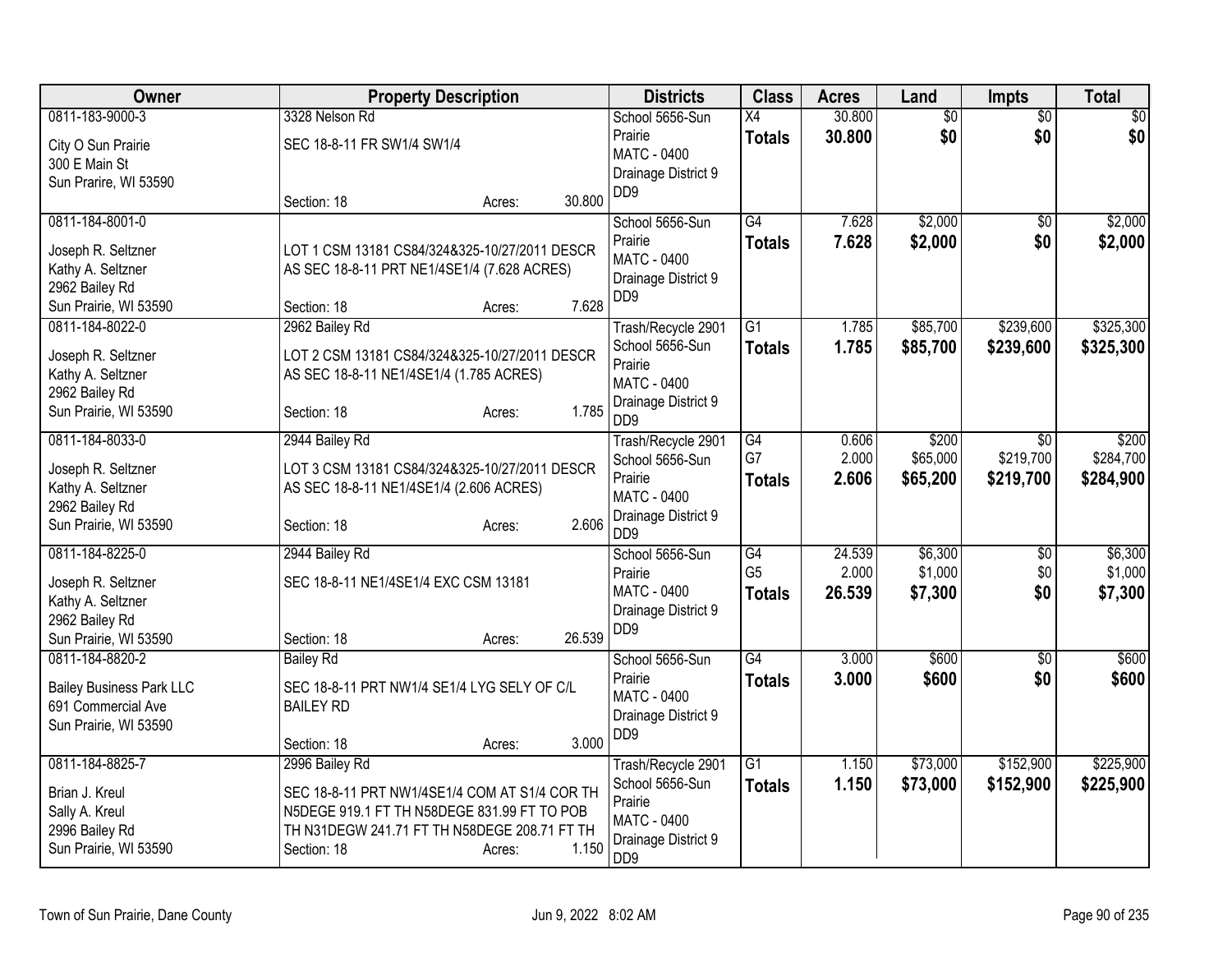| \$182,600<br>\$255,800<br>0811-184-8835-5<br>\$73,200<br>2984 Bailey Rd<br>$\overline{G1}$<br>1.160<br>Trash/Recycle 2901<br>School 5656-Sun<br>1.160<br>\$73,200<br>\$182,600<br>\$255,800<br><b>Totals</b><br>John V. Weber<br>SEC 18-8-11 PRT NW1/4SE1/4 COM AT S1/4 COR TH<br>Prairie<br>Ellen F. Weber<br>N5DEGE 919.1 FT TH N58DEGE 1040.7 FT TO POB<br><b>MATC - 0400</b><br>2984 Bailey Rd<br>TH N31DEGW 241.71 FT TH N58DEGE 208.7 FT TH<br>Drainage District 9<br>1.160<br>Sun Prairie, WI 53590<br>Section: 18<br>Acres:<br>D <sub>D</sub> <sub>9</sub><br>0811-184-8850-6<br>\$70,000<br>\$150,800<br>2978 Bailey Rd<br>$\overline{G1}$<br>1.000<br>Trash/Recycle 2901<br>School 5656-Sun<br>\$70,000<br>\$150,800<br>1.000<br>\$220,800<br><b>Totals</b><br>SEC 18-8-11 PRT NW1/4 SE1/4 COM SEC S1/4 COR<br>Robert C. Gaffney<br>Prairie<br>TH N5DEGE 919.1FT TH N58DEGE 1249.41 FT TO<br>Susan K. Gaffney<br><b>MATC - 0400</b><br>2978 Bailey Rd<br>POB TH N31DEGW 241.71 FT TH N58DEGE 208.71 FT<br>Drainage District 9<br>Sun Prairie, WI 53590<br>1.000<br>Section: 18<br>Acres:<br>D <sub>D</sub> <sub>9</sub><br>G1<br>\$70,000<br>\$185,800<br>0811-184-8865-9<br>2972 Bailey Rd<br>Trash/Recycle 2901<br>1.000<br>School 5656-Sun<br>1.000<br><b>Totals</b><br>\$70,000<br>\$185,800<br>\$255,800<br>SEC 18-8-11 PRT NW1/4 SE1/4 COM AT S1/4 COR TH<br>Joyce G. Bohling<br>Prairie<br>2972 Bailey Rd<br>N5DEGE 919.1 FT TH N58DEGE 1458.12 FT TO POB<br><b>MATC - 0400</b><br>Sun Prairie, WI 53590<br>TH N31DEGW 241.71 FT TH N58DEGE 282.8 FT TH S<br>Drainage District 9<br>1.000<br>Section: 18<br>Acres:<br>D <sub>D</sub> <sub>9</sub><br>\$8,800<br>0811-184-9000-2<br><b>Bailey Rd</b><br>School 5656-Sun<br>$\overline{G4}$<br>35.000<br>$\overline{50}$<br>G <sub>5</sub><br>1.000<br>\$500<br>\$0<br>Prairie<br>SEC 18-8-11 PRT SW1/4 SE1/4 LYG SELY OF BAILEY<br><b>Bailey Business Park LLC</b><br><b>MATC - 0400</b><br>36.000<br>\$0<br>\$9,300<br>\$9,300<br><b>Totals</b><br>691 Commercial Ave<br>RD C/L<br>Drainage District 9<br>Sun Prairie, WI 53590<br>DD <sub>9</sub><br>36.000<br>Section: 18<br>Acres:<br>0811-184-9500-7<br>G4<br>40.000<br>\$9,400<br>2962 Bailey Rd<br>School 5656-Sun<br>$\overline{50}$<br>Prairie<br>40.000<br>\$9,400<br>\$0<br>\$9,400<br><b>Totals</b><br>SEC 18-8-11 SE1/4SE1/4<br>Joseph R. Seltzner<br>MATC - 0400<br>Kathy A. Seltzner<br>Drainage District 9<br>2962 Bailey Rd<br>DD <sub>9</sub><br>40.000<br>Sun Prairie, WI 53590<br>Section: 18<br>Acres:<br>G4<br>29.500<br>\$6,800<br>0811-191-8000-5<br>3205 Bailey Rd<br>School 5656-Sun<br>$\overline{50}$<br>Prairie<br>29.500<br>\$6,800<br>\$0<br>\$6,800<br><b>Totals</b><br>Rademacher Tr, Alan & Frances<br>SEC 19-8-11 PRT NE1/4NE1/4 DESCR AS COM AT<br><b>MATC - 0400</b><br>2504 County Highway T<br>N1/4 COR OF SD SEC 19 TH S00DEG00'00"E 2126.65<br>Drainage District 9<br>Sun Prairie, WI 53590<br>FT ALG W LN OF SD NE1/4 TO SW COR OF LANDS<br>D <sub>D</sub> <sub>9</sub><br>29.500<br>Section: 19<br>Acres:<br>0811-191-8090-7<br>G4<br>10.500<br>\$2,300<br>School 5656-Sun<br>$\overline{50}$<br><b>Bailey Rd</b><br>Prairie<br>\$2,300<br>\$0<br>10.500<br>\$2,300<br><b>Totals</b><br>SEC 19-8-11 W 346.5 FT OF NE1/4NE1/4<br>Richard A. Bultman<br><b>MATC - 0400</b><br>3153 Bailey Rd<br>Drainage District 9<br>Sun Prairie, WI 53590<br>D <sub>D</sub> <sub>9</sub> | <b>Owner</b> | <b>Property Description</b>     | <b>Districts</b> | <b>Class</b> | <b>Acres</b> | Land | <b>Impts</b> | <b>Total</b> |
|--------------------------------------------------------------------------------------------------------------------------------------------------------------------------------------------------------------------------------------------------------------------------------------------------------------------------------------------------------------------------------------------------------------------------------------------------------------------------------------------------------------------------------------------------------------------------------------------------------------------------------------------------------------------------------------------------------------------------------------------------------------------------------------------------------------------------------------------------------------------------------------------------------------------------------------------------------------------------------------------------------------------------------------------------------------------------------------------------------------------------------------------------------------------------------------------------------------------------------------------------------------------------------------------------------------------------------------------------------------------------------------------------------------------------------------------------------------------------------------------------------------------------------------------------------------------------------------------------------------------------------------------------------------------------------------------------------------------------------------------------------------------------------------------------------------------------------------------------------------------------------------------------------------------------------------------------------------------------------------------------------------------------------------------------------------------------------------------------------------------------------------------------------------------------------------------------------------------------------------------------------------------------------------------------------------------------------------------------------------------------------------------------------------------------------------------------------------------------------------------------------------------------------------------------------------------------------------------------------------------------------------------------------------------------------------------------------------------------------------------------------------------------------------------------------------------------------------------------------------------------------------------------------------------------------------------------------------------------------------------------------------------------------------------------------------------------------------------------------------------------------------------------------------------------------------------------------------------------------------------------------------------------------------------------------------------------------------------------------------------------------------------------------------------------------------|--------------|---------------------------------|------------------|--------------|--------------|------|--------------|--------------|
|                                                                                                                                                                                                                                                                                                                                                                                                                                                                                                                                                                                                                                                                                                                                                                                                                                                                                                                                                                                                                                                                                                                                                                                                                                                                                                                                                                                                                                                                                                                                                                                                                                                                                                                                                                                                                                                                                                                                                                                                                                                                                                                                                                                                                                                                                                                                                                                                                                                                                                                                                                                                                                                                                                                                                                                                                                                                                                                                                                                                                                                                                                                                                                                                                                                                                                                                                                                                                                      |              |                                 |                  |              |              |      |              |              |
|                                                                                                                                                                                                                                                                                                                                                                                                                                                                                                                                                                                                                                                                                                                                                                                                                                                                                                                                                                                                                                                                                                                                                                                                                                                                                                                                                                                                                                                                                                                                                                                                                                                                                                                                                                                                                                                                                                                                                                                                                                                                                                                                                                                                                                                                                                                                                                                                                                                                                                                                                                                                                                                                                                                                                                                                                                                                                                                                                                                                                                                                                                                                                                                                                                                                                                                                                                                                                                      |              |                                 |                  |              |              |      |              |              |
| \$220,800<br>\$255,800<br>\$8,800<br>\$500<br>\$9,400<br>\$6,800<br>\$2,300                                                                                                                                                                                                                                                                                                                                                                                                                                                                                                                                                                                                                                                                                                                                                                                                                                                                                                                                                                                                                                                                                                                                                                                                                                                                                                                                                                                                                                                                                                                                                                                                                                                                                                                                                                                                                                                                                                                                                                                                                                                                                                                                                                                                                                                                                                                                                                                                                                                                                                                                                                                                                                                                                                                                                                                                                                                                                                                                                                                                                                                                                                                                                                                                                                                                                                                                                          |              |                                 |                  |              |              |      |              |              |
|                                                                                                                                                                                                                                                                                                                                                                                                                                                                                                                                                                                                                                                                                                                                                                                                                                                                                                                                                                                                                                                                                                                                                                                                                                                                                                                                                                                                                                                                                                                                                                                                                                                                                                                                                                                                                                                                                                                                                                                                                                                                                                                                                                                                                                                                                                                                                                                                                                                                                                                                                                                                                                                                                                                                                                                                                                                                                                                                                                                                                                                                                                                                                                                                                                                                                                                                                                                                                                      |              |                                 |                  |              |              |      |              |              |
|                                                                                                                                                                                                                                                                                                                                                                                                                                                                                                                                                                                                                                                                                                                                                                                                                                                                                                                                                                                                                                                                                                                                                                                                                                                                                                                                                                                                                                                                                                                                                                                                                                                                                                                                                                                                                                                                                                                                                                                                                                                                                                                                                                                                                                                                                                                                                                                                                                                                                                                                                                                                                                                                                                                                                                                                                                                                                                                                                                                                                                                                                                                                                                                                                                                                                                                                                                                                                                      |              |                                 |                  |              |              |      |              |              |
|                                                                                                                                                                                                                                                                                                                                                                                                                                                                                                                                                                                                                                                                                                                                                                                                                                                                                                                                                                                                                                                                                                                                                                                                                                                                                                                                                                                                                                                                                                                                                                                                                                                                                                                                                                                                                                                                                                                                                                                                                                                                                                                                                                                                                                                                                                                                                                                                                                                                                                                                                                                                                                                                                                                                                                                                                                                                                                                                                                                                                                                                                                                                                                                                                                                                                                                                                                                                                                      |              |                                 |                  |              |              |      |              |              |
|                                                                                                                                                                                                                                                                                                                                                                                                                                                                                                                                                                                                                                                                                                                                                                                                                                                                                                                                                                                                                                                                                                                                                                                                                                                                                                                                                                                                                                                                                                                                                                                                                                                                                                                                                                                                                                                                                                                                                                                                                                                                                                                                                                                                                                                                                                                                                                                                                                                                                                                                                                                                                                                                                                                                                                                                                                                                                                                                                                                                                                                                                                                                                                                                                                                                                                                                                                                                                                      |              |                                 |                  |              |              |      |              |              |
|                                                                                                                                                                                                                                                                                                                                                                                                                                                                                                                                                                                                                                                                                                                                                                                                                                                                                                                                                                                                                                                                                                                                                                                                                                                                                                                                                                                                                                                                                                                                                                                                                                                                                                                                                                                                                                                                                                                                                                                                                                                                                                                                                                                                                                                                                                                                                                                                                                                                                                                                                                                                                                                                                                                                                                                                                                                                                                                                                                                                                                                                                                                                                                                                                                                                                                                                                                                                                                      |              |                                 |                  |              |              |      |              |              |
|                                                                                                                                                                                                                                                                                                                                                                                                                                                                                                                                                                                                                                                                                                                                                                                                                                                                                                                                                                                                                                                                                                                                                                                                                                                                                                                                                                                                                                                                                                                                                                                                                                                                                                                                                                                                                                                                                                                                                                                                                                                                                                                                                                                                                                                                                                                                                                                                                                                                                                                                                                                                                                                                                                                                                                                                                                                                                                                                                                                                                                                                                                                                                                                                                                                                                                                                                                                                                                      |              |                                 |                  |              |              |      |              |              |
|                                                                                                                                                                                                                                                                                                                                                                                                                                                                                                                                                                                                                                                                                                                                                                                                                                                                                                                                                                                                                                                                                                                                                                                                                                                                                                                                                                                                                                                                                                                                                                                                                                                                                                                                                                                                                                                                                                                                                                                                                                                                                                                                                                                                                                                                                                                                                                                                                                                                                                                                                                                                                                                                                                                                                                                                                                                                                                                                                                                                                                                                                                                                                                                                                                                                                                                                                                                                                                      |              |                                 |                  |              |              |      |              |              |
|                                                                                                                                                                                                                                                                                                                                                                                                                                                                                                                                                                                                                                                                                                                                                                                                                                                                                                                                                                                                                                                                                                                                                                                                                                                                                                                                                                                                                                                                                                                                                                                                                                                                                                                                                                                                                                                                                                                                                                                                                                                                                                                                                                                                                                                                                                                                                                                                                                                                                                                                                                                                                                                                                                                                                                                                                                                                                                                                                                                                                                                                                                                                                                                                                                                                                                                                                                                                                                      |              |                                 |                  |              |              |      |              |              |
|                                                                                                                                                                                                                                                                                                                                                                                                                                                                                                                                                                                                                                                                                                                                                                                                                                                                                                                                                                                                                                                                                                                                                                                                                                                                                                                                                                                                                                                                                                                                                                                                                                                                                                                                                                                                                                                                                                                                                                                                                                                                                                                                                                                                                                                                                                                                                                                                                                                                                                                                                                                                                                                                                                                                                                                                                                                                                                                                                                                                                                                                                                                                                                                                                                                                                                                                                                                                                                      |              |                                 |                  |              |              |      |              |              |
|                                                                                                                                                                                                                                                                                                                                                                                                                                                                                                                                                                                                                                                                                                                                                                                                                                                                                                                                                                                                                                                                                                                                                                                                                                                                                                                                                                                                                                                                                                                                                                                                                                                                                                                                                                                                                                                                                                                                                                                                                                                                                                                                                                                                                                                                                                                                                                                                                                                                                                                                                                                                                                                                                                                                                                                                                                                                                                                                                                                                                                                                                                                                                                                                                                                                                                                                                                                                                                      |              |                                 |                  |              |              |      |              |              |
|                                                                                                                                                                                                                                                                                                                                                                                                                                                                                                                                                                                                                                                                                                                                                                                                                                                                                                                                                                                                                                                                                                                                                                                                                                                                                                                                                                                                                                                                                                                                                                                                                                                                                                                                                                                                                                                                                                                                                                                                                                                                                                                                                                                                                                                                                                                                                                                                                                                                                                                                                                                                                                                                                                                                                                                                                                                                                                                                                                                                                                                                                                                                                                                                                                                                                                                                                                                                                                      |              |                                 |                  |              |              |      |              |              |
|                                                                                                                                                                                                                                                                                                                                                                                                                                                                                                                                                                                                                                                                                                                                                                                                                                                                                                                                                                                                                                                                                                                                                                                                                                                                                                                                                                                                                                                                                                                                                                                                                                                                                                                                                                                                                                                                                                                                                                                                                                                                                                                                                                                                                                                                                                                                                                                                                                                                                                                                                                                                                                                                                                                                                                                                                                                                                                                                                                                                                                                                                                                                                                                                                                                                                                                                                                                                                                      |              |                                 |                  |              |              |      |              |              |
|                                                                                                                                                                                                                                                                                                                                                                                                                                                                                                                                                                                                                                                                                                                                                                                                                                                                                                                                                                                                                                                                                                                                                                                                                                                                                                                                                                                                                                                                                                                                                                                                                                                                                                                                                                                                                                                                                                                                                                                                                                                                                                                                                                                                                                                                                                                                                                                                                                                                                                                                                                                                                                                                                                                                                                                                                                                                                                                                                                                                                                                                                                                                                                                                                                                                                                                                                                                                                                      |              |                                 |                  |              |              |      |              |              |
|                                                                                                                                                                                                                                                                                                                                                                                                                                                                                                                                                                                                                                                                                                                                                                                                                                                                                                                                                                                                                                                                                                                                                                                                                                                                                                                                                                                                                                                                                                                                                                                                                                                                                                                                                                                                                                                                                                                                                                                                                                                                                                                                                                                                                                                                                                                                                                                                                                                                                                                                                                                                                                                                                                                                                                                                                                                                                                                                                                                                                                                                                                                                                                                                                                                                                                                                                                                                                                      |              |                                 |                  |              |              |      |              |              |
|                                                                                                                                                                                                                                                                                                                                                                                                                                                                                                                                                                                                                                                                                                                                                                                                                                                                                                                                                                                                                                                                                                                                                                                                                                                                                                                                                                                                                                                                                                                                                                                                                                                                                                                                                                                                                                                                                                                                                                                                                                                                                                                                                                                                                                                                                                                                                                                                                                                                                                                                                                                                                                                                                                                                                                                                                                                                                                                                                                                                                                                                                                                                                                                                                                                                                                                                                                                                                                      |              |                                 |                  |              |              |      |              |              |
|                                                                                                                                                                                                                                                                                                                                                                                                                                                                                                                                                                                                                                                                                                                                                                                                                                                                                                                                                                                                                                                                                                                                                                                                                                                                                                                                                                                                                                                                                                                                                                                                                                                                                                                                                                                                                                                                                                                                                                                                                                                                                                                                                                                                                                                                                                                                                                                                                                                                                                                                                                                                                                                                                                                                                                                                                                                                                                                                                                                                                                                                                                                                                                                                                                                                                                                                                                                                                                      |              |                                 |                  |              |              |      |              |              |
|                                                                                                                                                                                                                                                                                                                                                                                                                                                                                                                                                                                                                                                                                                                                                                                                                                                                                                                                                                                                                                                                                                                                                                                                                                                                                                                                                                                                                                                                                                                                                                                                                                                                                                                                                                                                                                                                                                                                                                                                                                                                                                                                                                                                                                                                                                                                                                                                                                                                                                                                                                                                                                                                                                                                                                                                                                                                                                                                                                                                                                                                                                                                                                                                                                                                                                                                                                                                                                      |              |                                 |                  |              |              |      |              |              |
|                                                                                                                                                                                                                                                                                                                                                                                                                                                                                                                                                                                                                                                                                                                                                                                                                                                                                                                                                                                                                                                                                                                                                                                                                                                                                                                                                                                                                                                                                                                                                                                                                                                                                                                                                                                                                                                                                                                                                                                                                                                                                                                                                                                                                                                                                                                                                                                                                                                                                                                                                                                                                                                                                                                                                                                                                                                                                                                                                                                                                                                                                                                                                                                                                                                                                                                                                                                                                                      |              |                                 |                  |              |              |      |              |              |
|                                                                                                                                                                                                                                                                                                                                                                                                                                                                                                                                                                                                                                                                                                                                                                                                                                                                                                                                                                                                                                                                                                                                                                                                                                                                                                                                                                                                                                                                                                                                                                                                                                                                                                                                                                                                                                                                                                                                                                                                                                                                                                                                                                                                                                                                                                                                                                                                                                                                                                                                                                                                                                                                                                                                                                                                                                                                                                                                                                                                                                                                                                                                                                                                                                                                                                                                                                                                                                      |              |                                 |                  |              |              |      |              |              |
|                                                                                                                                                                                                                                                                                                                                                                                                                                                                                                                                                                                                                                                                                                                                                                                                                                                                                                                                                                                                                                                                                                                                                                                                                                                                                                                                                                                                                                                                                                                                                                                                                                                                                                                                                                                                                                                                                                                                                                                                                                                                                                                                                                                                                                                                                                                                                                                                                                                                                                                                                                                                                                                                                                                                                                                                                                                                                                                                                                                                                                                                                                                                                                                                                                                                                                                                                                                                                                      |              |                                 |                  |              |              |      |              |              |
|                                                                                                                                                                                                                                                                                                                                                                                                                                                                                                                                                                                                                                                                                                                                                                                                                                                                                                                                                                                                                                                                                                                                                                                                                                                                                                                                                                                                                                                                                                                                                                                                                                                                                                                                                                                                                                                                                                                                                                                                                                                                                                                                                                                                                                                                                                                                                                                                                                                                                                                                                                                                                                                                                                                                                                                                                                                                                                                                                                                                                                                                                                                                                                                                                                                                                                                                                                                                                                      |              |                                 |                  |              |              |      |              |              |
|                                                                                                                                                                                                                                                                                                                                                                                                                                                                                                                                                                                                                                                                                                                                                                                                                                                                                                                                                                                                                                                                                                                                                                                                                                                                                                                                                                                                                                                                                                                                                                                                                                                                                                                                                                                                                                                                                                                                                                                                                                                                                                                                                                                                                                                                                                                                                                                                                                                                                                                                                                                                                                                                                                                                                                                                                                                                                                                                                                                                                                                                                                                                                                                                                                                                                                                                                                                                                                      |              |                                 |                  |              |              |      |              |              |
|                                                                                                                                                                                                                                                                                                                                                                                                                                                                                                                                                                                                                                                                                                                                                                                                                                                                                                                                                                                                                                                                                                                                                                                                                                                                                                                                                                                                                                                                                                                                                                                                                                                                                                                                                                                                                                                                                                                                                                                                                                                                                                                                                                                                                                                                                                                                                                                                                                                                                                                                                                                                                                                                                                                                                                                                                                                                                                                                                                                                                                                                                                                                                                                                                                                                                                                                                                                                                                      |              |                                 |                  |              |              |      |              |              |
|                                                                                                                                                                                                                                                                                                                                                                                                                                                                                                                                                                                                                                                                                                                                                                                                                                                                                                                                                                                                                                                                                                                                                                                                                                                                                                                                                                                                                                                                                                                                                                                                                                                                                                                                                                                                                                                                                                                                                                                                                                                                                                                                                                                                                                                                                                                                                                                                                                                                                                                                                                                                                                                                                                                                                                                                                                                                                                                                                                                                                                                                                                                                                                                                                                                                                                                                                                                                                                      |              |                                 |                  |              |              |      |              |              |
|                                                                                                                                                                                                                                                                                                                                                                                                                                                                                                                                                                                                                                                                                                                                                                                                                                                                                                                                                                                                                                                                                                                                                                                                                                                                                                                                                                                                                                                                                                                                                                                                                                                                                                                                                                                                                                                                                                                                                                                                                                                                                                                                                                                                                                                                                                                                                                                                                                                                                                                                                                                                                                                                                                                                                                                                                                                                                                                                                                                                                                                                                                                                                                                                                                                                                                                                                                                                                                      |              |                                 |                  |              |              |      |              |              |
|                                                                                                                                                                                                                                                                                                                                                                                                                                                                                                                                                                                                                                                                                                                                                                                                                                                                                                                                                                                                                                                                                                                                                                                                                                                                                                                                                                                                                                                                                                                                                                                                                                                                                                                                                                                                                                                                                                                                                                                                                                                                                                                                                                                                                                                                                                                                                                                                                                                                                                                                                                                                                                                                                                                                                                                                                                                                                                                                                                                                                                                                                                                                                                                                                                                                                                                                                                                                                                      |              |                                 |                  |              |              |      |              |              |
|                                                                                                                                                                                                                                                                                                                                                                                                                                                                                                                                                                                                                                                                                                                                                                                                                                                                                                                                                                                                                                                                                                                                                                                                                                                                                                                                                                                                                                                                                                                                                                                                                                                                                                                                                                                                                                                                                                                                                                                                                                                                                                                                                                                                                                                                                                                                                                                                                                                                                                                                                                                                                                                                                                                                                                                                                                                                                                                                                                                                                                                                                                                                                                                                                                                                                                                                                                                                                                      |              |                                 |                  |              |              |      |              |              |
|                                                                                                                                                                                                                                                                                                                                                                                                                                                                                                                                                                                                                                                                                                                                                                                                                                                                                                                                                                                                                                                                                                                                                                                                                                                                                                                                                                                                                                                                                                                                                                                                                                                                                                                                                                                                                                                                                                                                                                                                                                                                                                                                                                                                                                                                                                                                                                                                                                                                                                                                                                                                                                                                                                                                                                                                                                                                                                                                                                                                                                                                                                                                                                                                                                                                                                                                                                                                                                      |              |                                 |                  |              |              |      |              |              |
|                                                                                                                                                                                                                                                                                                                                                                                                                                                                                                                                                                                                                                                                                                                                                                                                                                                                                                                                                                                                                                                                                                                                                                                                                                                                                                                                                                                                                                                                                                                                                                                                                                                                                                                                                                                                                                                                                                                                                                                                                                                                                                                                                                                                                                                                                                                                                                                                                                                                                                                                                                                                                                                                                                                                                                                                                                                                                                                                                                                                                                                                                                                                                                                                                                                                                                                                                                                                                                      |              |                                 |                  |              |              |      |              |              |
|                                                                                                                                                                                                                                                                                                                                                                                                                                                                                                                                                                                                                                                                                                                                                                                                                                                                                                                                                                                                                                                                                                                                                                                                                                                                                                                                                                                                                                                                                                                                                                                                                                                                                                                                                                                                                                                                                                                                                                                                                                                                                                                                                                                                                                                                                                                                                                                                                                                                                                                                                                                                                                                                                                                                                                                                                                                                                                                                                                                                                                                                                                                                                                                                                                                                                                                                                                                                                                      |              |                                 |                  |              |              |      |              |              |
|                                                                                                                                                                                                                                                                                                                                                                                                                                                                                                                                                                                                                                                                                                                                                                                                                                                                                                                                                                                                                                                                                                                                                                                                                                                                                                                                                                                                                                                                                                                                                                                                                                                                                                                                                                                                                                                                                                                                                                                                                                                                                                                                                                                                                                                                                                                                                                                                                                                                                                                                                                                                                                                                                                                                                                                                                                                                                                                                                                                                                                                                                                                                                                                                                                                                                                                                                                                                                                      |              |                                 |                  |              |              |      |              |              |
|                                                                                                                                                                                                                                                                                                                                                                                                                                                                                                                                                                                                                                                                                                                                                                                                                                                                                                                                                                                                                                                                                                                                                                                                                                                                                                                                                                                                                                                                                                                                                                                                                                                                                                                                                                                                                                                                                                                                                                                                                                                                                                                                                                                                                                                                                                                                                                                                                                                                                                                                                                                                                                                                                                                                                                                                                                                                                                                                                                                                                                                                                                                                                                                                                                                                                                                                                                                                                                      |              |                                 |                  |              |              |      |              |              |
|                                                                                                                                                                                                                                                                                                                                                                                                                                                                                                                                                                                                                                                                                                                                                                                                                                                                                                                                                                                                                                                                                                                                                                                                                                                                                                                                                                                                                                                                                                                                                                                                                                                                                                                                                                                                                                                                                                                                                                                                                                                                                                                                                                                                                                                                                                                                                                                                                                                                                                                                                                                                                                                                                                                                                                                                                                                                                                                                                                                                                                                                                                                                                                                                                                                                                                                                                                                                                                      |              | 10.500<br>Section: 19<br>Acres: |                  |              |              |      |              |              |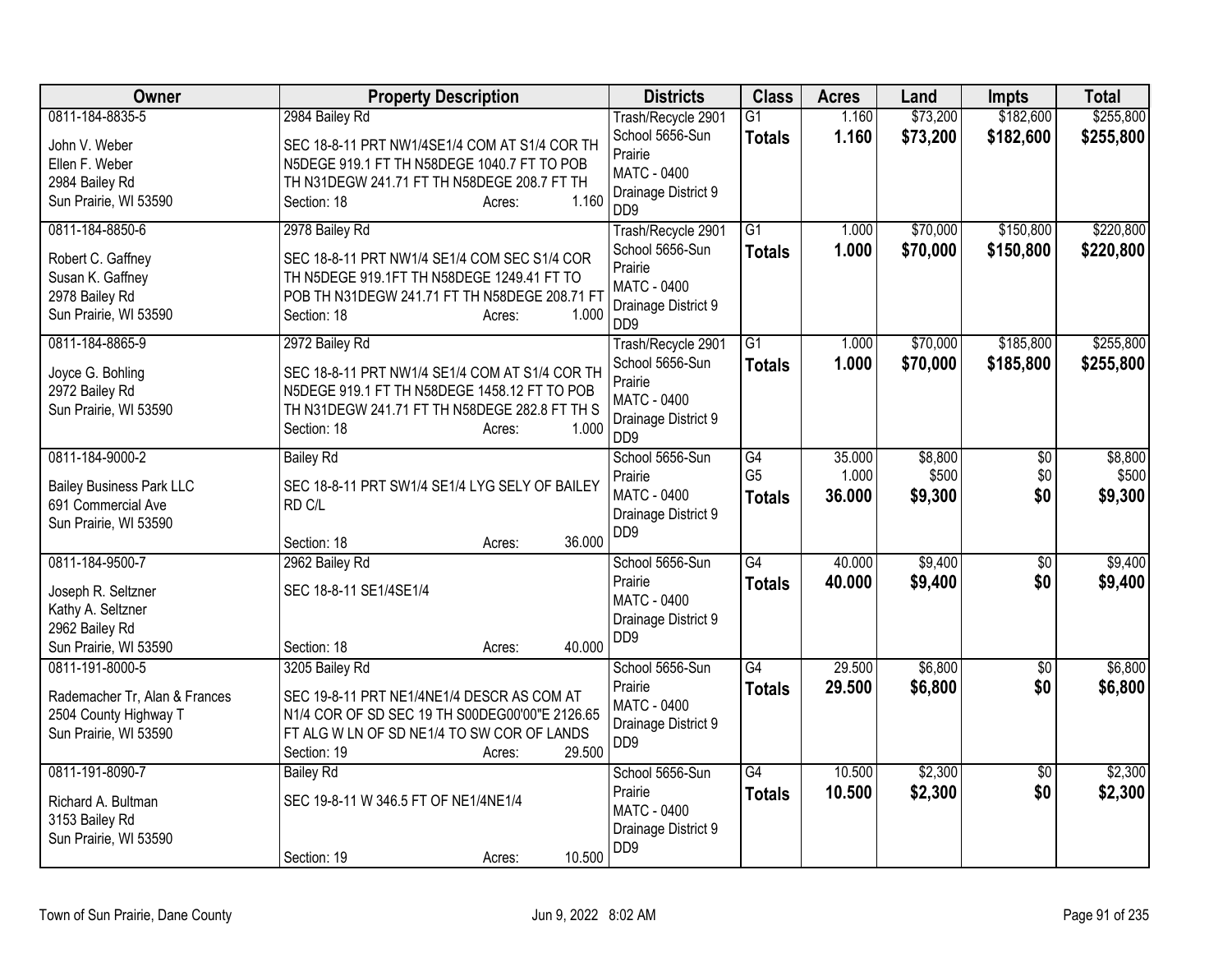| Owner                                                                                                    | <b>Property Description</b>                                                                                                                                                            | <b>Districts</b>                                                                                                             | <b>Class</b>                                       | <b>Acres</b>              | Land                            | <b>Impts</b>                              | <b>Total</b>                      |
|----------------------------------------------------------------------------------------------------------|----------------------------------------------------------------------------------------------------------------------------------------------------------------------------------------|------------------------------------------------------------------------------------------------------------------------------|----------------------------------------------------|---------------------------|---------------------------------|-------------------------------------------|-----------------------------------|
| 0811-191-8550-0<br>Bryan L. Lanier<br>3083 Bailey Rd<br>Sun Prairie, WI 53590                            | LOT 3 CSM 13073 CS83/323&324-3/25/2011 DESCR<br>AS SEC 19-8-11 PRT NW1/4NE1/4 (7.552 ACRES)<br>7.552<br>Section: 19<br>Acres:                                                          | School 5656-Sun<br>Prairie<br>MATC - 0400<br>Drainage District 9<br>DD <sub>9</sub>                                          | $\overline{G1}$<br><b>Totals</b>                   | 7.552<br>7.552            | \$40,500<br>\$40,500            | $\overline{50}$<br>\$0                    | \$40,500<br>\$40,500              |
| 0811-191-8610-0<br>Bryan L. Lanier<br>3083 Bailey Rd<br>Sun Prairie, WI 53590                            | 3083 Bailey Rd<br>LOT 1 CSM 13073 CS83/323&324-3/25/2011 DESCR<br>AS SEC 19-8-11 PRT NW1/4NE1/4 (1.005 ACRES)<br>1.005<br>Section: 19<br>Acres:                                        | Trash/Recycle 2901<br>School 5656-Sun<br>Prairie<br><b>MATC - 0400</b><br>Drainage District 9<br>D <sub>D</sub> <sub>9</sub> | $\overline{G1}$<br><b>Totals</b>                   | 1.005<br>1.005            | \$81,100<br>\$81,100            | \$164,800<br>\$164,800                    | \$245,900<br>\$245,900            |
| 0811-191-8660-0<br>Bryan L. Lanier<br>3083 Bailey Rd<br>Sun Prairie, WI 53590                            | LOT 2 CSM 13073 CS83/323&324-3/25/2011 DESCR<br>AS SEC 19-8-11 PRT NW1/4NE1/4 (1.006 ACRES)<br>1.006<br>Section: 19<br>Acres:                                                          | School 5656-Sun<br>Prairie<br>MATC - 0400<br>Drainage District 9<br>DD <sub>9</sub>                                          | $\overline{G1}$<br><b>Totals</b>                   | 1.006<br>1.006            | \$36,100<br>\$36,100            | $\overline{30}$<br>\$0                    | \$36,100<br>\$36,100              |
| 0811-191-8690-1<br>Richard A. Bultman<br>3153 Bailey Rd<br>Sun Prairie, WI 53590                         | <b>Bailey Rd</b><br>SEC 19-8-11 NW1/4NE1/4 EXC R681/342 & CSM 2009<br>30.500<br>Section: 19<br>Acres:                                                                                  | School 5656-Sun<br>Prairie<br><b>MATC - 0400</b><br>Drainage District 9<br>DD <sub>9</sub>                                   | $\overline{G4}$<br>G <sub>5</sub><br><b>Totals</b> | 27.000<br>3.500<br>30.500 | \$6,300<br>\$1,800<br>\$8,100   | $\overline{50}$<br>\$0<br>\$0             | \$6,300<br>\$1,800<br>\$8,100     |
| 0811-191-8740-0<br>Jeffrey G. Mc Dowell<br>Eileen A. Mcdowell<br>3147 Bailey Rd<br>Sun Prairie, WI 53590 | 3147 Bailey Rd<br>LOT 1 CSM 2009 CS8/170-5/13/76 DESCR AS SEC<br>19-8-11 PRT W1/2 NE1/4 2.026 ACRES SUBJ TO ESM1<br>TO GENERAL TELE CO IN R3755/21<br>2.026<br>Section: 19<br>Acres:   | Trash/Recycle 2901<br>School 5656-Sun<br>Prairie<br>MATC - 0400<br>Drainage District 9<br>D <sub>D</sub> <sub>9</sub>        | G1<br>G4<br><b>Totals</b>                          | 1.026<br>1.000<br>2.026   | \$90,700<br>\$300<br>\$91,000   | \$158,500<br>\$0<br>\$158,500             | \$249,200<br>\$300<br>\$249,500   |
| 0811-191-9000-3                                                                                          | 3153 Bailey Rd<br>SEC 19-8-11 SW1/4NE1/4 EXC S 536 FT, CSM 2009 &<br>CSM 4105 & CSM 6229<br>19.690<br>Section: 19<br>Acres:                                                            | Trash/Recycle 2901<br>School 5656-Sun<br>Prairie<br>MATC - 0400                                                              | $\overline{G4}$<br>G7<br><b>Totals</b>             | 17.690<br>2.000<br>19.690 | \$3,800<br>\$65,000<br>\$68,800 | $\overline{30}$<br>\$118,700<br>\$118,700 | \$3,800<br>\$183,700<br>\$187,500 |
| 0811-191-9150-2<br>Richard A. Bultman<br>3153 Bailey Rd<br>Sun Prairie, WI 53590                         | 3151 Bailey Rd<br>LOT 1 CSM 6229 CS30/84&85-10/4/90 F/K/A PRT LOT<br>1 CSM 4105 CS17/153-5/19/83 DESCR AS SEC<br>19-8-11 PRT SW1/4NE1/4 (1.22 ACRES)<br>1.216<br>Section: 19<br>Acres: | Trash/Recycle 2901<br>School 5656-Sun<br>Prairie<br>MATC - 0400                                                              | $\overline{G1}$<br><b>Totals</b>                   | 1.216<br>1.216            | \$95,400<br>\$95,400            | \$148,700<br>\$148,700                    | \$244,100<br>\$244,100            |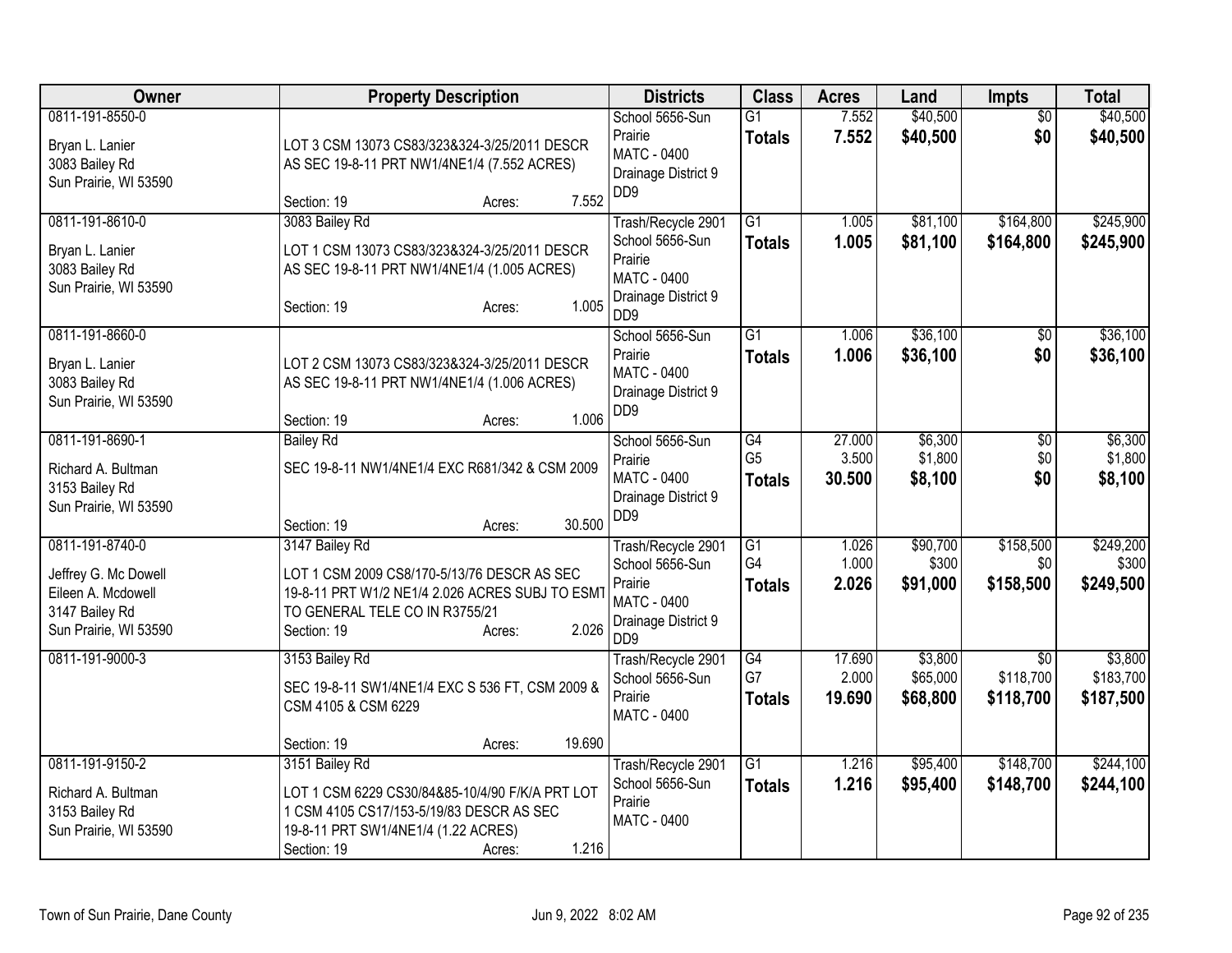| <b>Owner</b>                                                                                       | <b>Property Description</b>                                                                                                                                                                              | <b>Districts</b>                                                                                                             | <b>Class</b>                     | <b>Acres</b>     | Land                 | <b>Impts</b>           | <b>Total</b>            |
|----------------------------------------------------------------------------------------------------|----------------------------------------------------------------------------------------------------------------------------------------------------------------------------------------------------------|------------------------------------------------------------------------------------------------------------------------------|----------------------------------|------------------|----------------------|------------------------|-------------------------|
| 0811-191-9165-5<br>Richard A. Bultman<br>3153 Bailey Rd<br>Sun Prairie, WI 53590                   | <b>Bailey Rd</b><br>LOT 1 CSM 4105 CS17/153-5/19/83 DESCR AS SEC<br>19-8-11 PRT SW1/4NE1/4 EXC CSM 6229<br>0.890<br>Section: 19<br>Acres:                                                                | School 5656-Sun<br>Prairie<br><b>MATC - 0400</b>                                                                             | G4<br><b>Totals</b>              | 0.890<br>0.890   | \$200<br>\$200       | $\overline{50}$<br>\$0 | \$200<br>\$200          |
| 0811-191-9260-0<br>Harrison Living Tr<br>3205 Bailey Rd<br>Sun Prairie, WI 53590                   | 3205 Bailey Rd<br>LOT 1 CSM 13553 CS88/240&244-8/1/2013 F/K/A LOT<br>1 CSM 12566 CS79/20&22-10/21/2008 & ALSO INCL &<br>DESCR AS SEC 19-8-11 PRT SW1/4NE1/4 (3.130<br>3.130<br>Section: 19<br>Acres:     | Trash/Recycle 2901<br>School 5656-Sun<br>Prairie<br><b>MATC - 0400</b>                                                       | $\overline{G1}$<br><b>Totals</b> | 3.130<br>3.130   | \$97,500<br>\$97,500 | \$176,800<br>\$176,800 | \$274,300<br>\$274,300  |
| 0811-191-9290-0<br>Rademacher Tr, Alan & Frances<br>2504 County Highway T<br>Sun Prairie, WI 53590 | LOT 2 CSM 13553 CS88/240&244-8/1/2013 F/K/A LOT<br>1 CSM 12566 CS79/20&22-10/21/2008 & ALSO INCL &<br>DESCR AS SEC 19-8-11 PRT OF SW1/4 NE1/4 (12.51<br>12.510<br>Section: 19<br>Acres:                  | School 5656-Sun<br>Prairie<br><b>MATC - 0400</b>                                                                             | G4<br><b>Totals</b>              | 12.510<br>12.510 | \$2,900<br>\$2,900   | $\overline{50}$<br>\$0 | \$2,900<br>\$2,900      |
| 0811-191-9500-8<br>Rademacher Tr, Alan & Frances<br>2504 County Highway T<br>Sun Prairie, WI 53590 | 3205 Bailey Rd<br>SEC 19-8-11 SE1/4NE1/4 EXC BEG NW COR TH S TO<br>PT 536.25 FT N OF S LN TH E 346.5 FT TH N TO N LN<br>SD 1/41/4 TH W 346.5 FT TO POB SUBJ TO ESTM &<br>33.800<br>Section: 19<br>Acres: | School 5656-Sun<br>Prairie<br><b>MATC - 0400</b><br>Drainage District 9<br>D <sub>D</sub> <sub>9</sub>                       | $\overline{G4}$<br><b>Totals</b> | 33.800<br>33.800 | \$7,700<br>\$7,700   | \$0<br>\$0             | \$7,700<br>\$7,700      |
| 0811-191-9590-0                                                                                    | <b>Bailey Rd</b><br>SEC 19-8-11 PRT SE1/4NE1/4 COM NW COR TH E<br>346.5 FT S TO PT 536 FT N OF S LN W 346.5 FT N TO<br>POB<br>6.200<br>Section: 19<br>Acres:                                             | School 5656-Sun<br>Prairie<br><b>MATC - 0400</b><br>Drainage District 9<br>DD <sub>9</sub>                                   | $\overline{G4}$<br><b>Totals</b> | 6.200<br>6.200   | \$1,600<br>\$1,600   | $\overline{50}$<br>\$0 | \$1,600<br>\$1,600      |
| 0811-192-8000-4<br>Alexander R. Arnn<br>3080 Bailey Rd<br>Sun Prairie, WI 53590                    | 3080 Bailey Rd<br>SEC 19-8-11 PRT NE1/4NW1/4 N 110 FT OF E 183.5<br>FT THF<br>0.460<br>Section: 19<br>Acres:                                                                                             | Trash/Recycle 2901<br>School 5656-Sun<br>Prairie<br><b>MATC - 0400</b><br>Drainage District 9<br>D <sub>D</sub> <sub>9</sub> | $\overline{G1}$<br><b>Totals</b> | 0.460<br>0.460   | \$56,600<br>\$56,600 | \$139,200<br>\$139,200 | \$195,800<br>\$195,800  |
| 0811-192-8010-2<br>Alice R. Havens<br>3090 Bailey Rd<br>Sun Prairie, WI 53590                      | 3084 Bailey Rd<br>LOT 1 CSM 4246 CS18/86&87-12/14/83 F/K/A LOT 1<br>CSM 3591 CS14/218&220-12/3/80 DESCR AS SEC<br>19-8-11 PRT NE1/4NW1/4 2.20 ACRES EXCL RD R/W<br>2.200<br>Section: 19<br>Acres:        | Trash/Recycle 2901<br>School 5656-Sun<br>Prairie<br><b>MATC - 0400</b><br>Drainage District 9<br>DD <sub>9</sub>             | G1<br><b>Totals</b>              | 2.200<br>2.200   | \$91,300<br>\$91,300 | \$74,800<br>\$74,800   | \$166, 100<br>\$166,100 |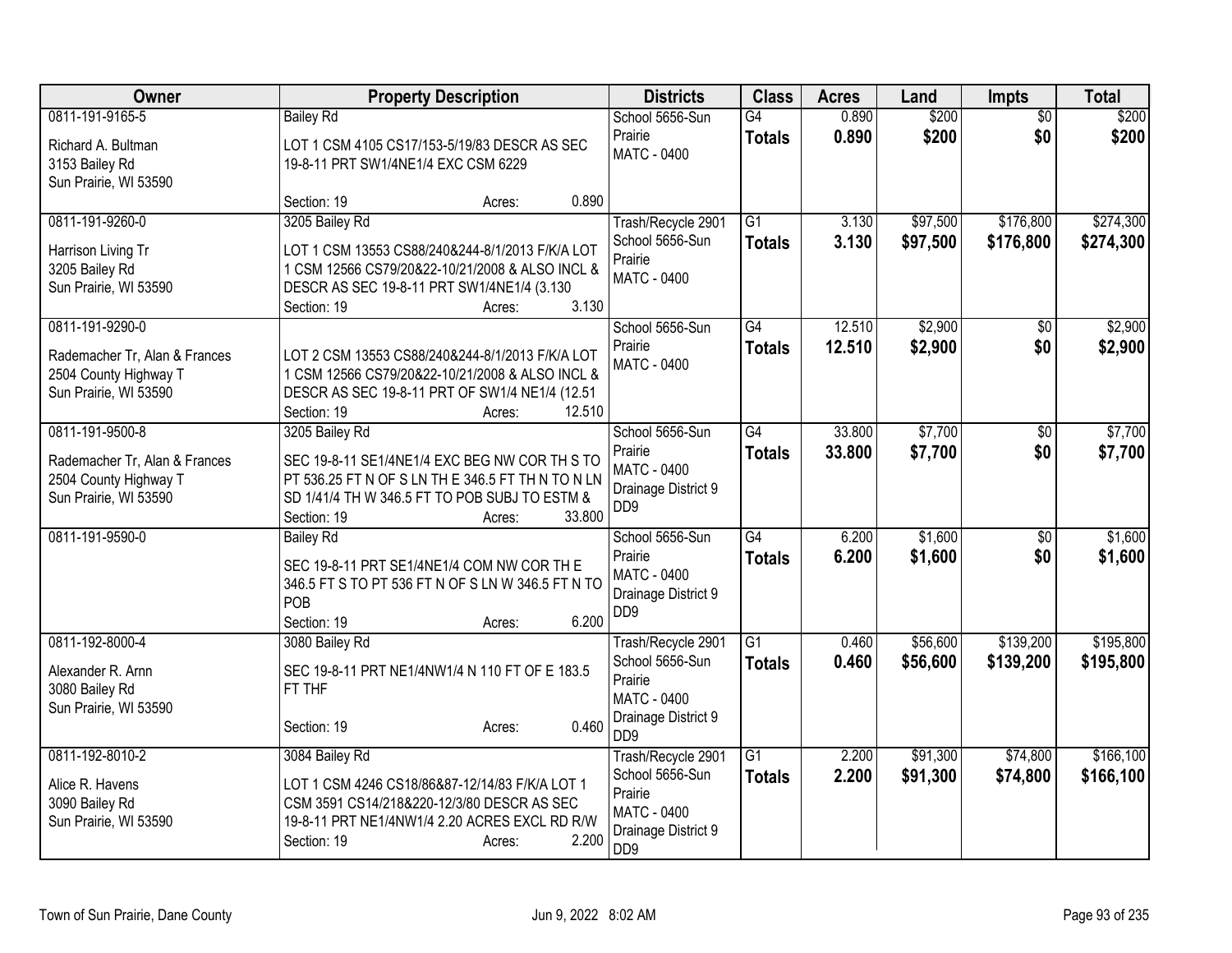| Owner                     | <b>Property Description</b>                      | <b>Districts</b>                       | <b>Class</b>    | <b>Acres</b> | Land     | Impts           | <b>Total</b> |
|---------------------------|--------------------------------------------------|----------------------------------------|-----------------|--------------|----------|-----------------|--------------|
| 0811-192-8046-0           | <b>Bailey Rd</b>                                 | School 5656-Sun                        | G4              | 21.450       | \$4,600  | $\overline{50}$ | \$4,600      |
| Cakester & Company, LLC   | SEC 19-8-11 NE1/4 NW1/4 EXC S 480 FT OF N 1328   | Prairie                                | G <sub>5</sub>  | 10.000       | \$3,500  | \$0             | \$3,500      |
| 3564 Egre Rd              | FT OF E 213 FT, EXC N 110 FT OF E 183.5 FT & CSM | MATC - 0400<br>Drainage District 9     | <b>Totals</b>   | 31.450       | \$8,100  | \$0             | \$8,100      |
| Deforest, WI 53532        | 3591 & ALSO EXC CSM 15676                        | DD <sub>9</sub>                        |                 |              |          |                 |              |
|                           | 31.450<br>Section: 19<br>Acres:                  |                                        |                 |              |          |                 |              |
| 0811-192-8375-2           | 3140 Bailey Rd                                   | Trash/Recycle 2901                     | $\overline{G1}$ | 0.580        | \$81,600 | \$146,300       | \$227,900    |
| Kirk A. Goretski          | SEC 19-8-11 PRT NE1/4NW1/4 DESCR AS BEG AT PT    | School 5656-Sun<br>Prairie             | <b>Totals</b>   | 0.580        | \$81,600 | \$146,300       | \$227,900    |
| 3140 Bailey Rd            | IN C/L OF BAILEY RD ON N-S 1/4 LN OF SD SEC 19 S | <b>MATC - 0400</b>                     |                 |              |          |                 |              |
| Sun Prairie, WI 53590     | 1208.35 FT FROM N1/4 COR OF SEC 19 TH CONT S     | Drainage District 9                    |                 |              |          |                 |              |
|                           | 0.580<br>Section: 19<br>Acres:                   | D <sub>D</sub> <sub>9</sub>            |                 |              |          |                 |              |
| 0811-192-8411-7           | 3124 Bailey Rd                                   | Trash/Recycle 2901                     | $\overline{G1}$ | 0.584        | \$81,700 | \$182,700       | \$264,400    |
| Ka Y. Xiong               | LOT 1 CSM 7763 CS40/332&333-3/8/95 DESCR AS      | School 5656-Sun                        | <b>Totals</b>   | 0.584        | \$81,700 | \$182,700       | \$264,400    |
| Nancy Yang                | SEC 19-8-11 PRT NE1/4NW1/4 (0.584 ACRES INCL     | Prairie<br><b>MATC - 0400</b>          |                 |              |          |                 |              |
| 3124 Bailey Rd            | $R/W$ )                                          | Drainage District 9                    |                 |              |          |                 |              |
| Sun Prairie, WI 53590     | 0.584<br>Section: 19<br>Acres:                   | D <sub>D</sub> <sub>9</sub>            |                 |              |          |                 |              |
| 0811-192-8440-2           | 3090 Bailey Rd                                   | Trash/Recycle 2901                     | G1              | 2.890        | \$95,900 | \$289,600       | \$385,500    |
| Alice R. Havens           | LOT 2 CSM 4246 CS18/86&87-12/14/83 F/K/A LOT 1   | School 5656-Sun                        | <b>Totals</b>   | 2.890        | \$95,900 | \$289,600       | \$385,500    |
| 3090 Bailey Rd            | CSM 3591 CS14/218&220-12/3/80 DESCR AS SEC       | Prairie                                |                 |              |          |                 |              |
| Sun Prairie, WI 53590     | 19-8-11 PRT NE1/4NW1/4 2.89 ACRES EXCL RD R/W    | MATC - 0400<br>Drainage District 9     |                 |              |          |                 |              |
|                           | Section: 19<br>2.890<br>Acres:                   | D <sub>D</sub> <sub>9</sub>            |                 |              |          |                 |              |
| 0811-192-8450-0           | <b>Bailey Rd</b>                                 | School 5656-Sun                        | $\overline{G1}$ | 0.420        | \$72,500 | \$19,900        | \$92,400     |
| Andrew F. Stolarzyk       | LOT 1 CSM 15676 CS113/307&309-4/13/2021 DESCR    | Prairie                                | <b>Totals</b>   | 0.420        | \$72,500 | \$19,900        | \$92,400     |
| Marcella C. Stolarzyk     | AS SEC 19-8-11 PRT NE1/4NW1/4 (0.42 ACRES)       | MATC - 0400                            |                 |              |          |                 |              |
| 3132 Bailey Rd            |                                                  | Drainage District 9<br>DD <sub>9</sub> |                 |              |          |                 |              |
| Sun Prairie, WI 53590     | 0.420<br>Section: 19<br>Acres:                   |                                        |                 |              |          |                 |              |
| 0811-192-8465-0           | 3132 Bailey Rd                                   | Trash/Recycle 2901                     | $\overline{G1}$ | 0.830        | \$86,600 | \$166,600       | \$253,200    |
| Andrew F. Stolarzyk et al | LOT 2 CSM 15676 CS113/307&309-4/13/2021 DESCR    | School 5656-Sun                        | <b>Totals</b>   | 0.830        | \$86,600 | \$166,600       | \$253,200    |
| 3132 Bailey Rd            | AS SEC 19-8-11 PRT NE1/4NW1/4 (0.83 ACRES)       | Prairie<br><b>MATC - 0400</b>          |                 |              |          |                 |              |
| Sun Prairie, WI 53590     |                                                  | Drainage District 9                    |                 |              |          |                 |              |
|                           | 0.830<br>Section: 19<br>Acres:                   | D <sub>D</sub> <sub>9</sub>            |                 |              |          |                 |              |
| 0811-192-8500-9           | <b>Bailey Rd</b>                                 | School 5656-Sun                        | $\overline{G4}$ | 5.000        | \$1,100  | $\overline{50}$ | \$1,100      |
| Cakester & Company, LLC   | SEC 19-8-11 FR NW1/4 NW1/4                       | Prairie                                | G <sub>5</sub>  | 25.300       | \$12,700 | \$0             | \$12,700     |
| 3564 Egre Rd              |                                                  | <b>MATC - 0400</b>                     | G5M             | 1.000        | \$2,500  | \$0             | \$2,500      |
| Deforest, WI 53532        |                                                  | Drainage District 9<br>DD <sub>9</sub> | <b>Totals</b>   | 31.300       | \$16,300 | \$0             | \$16,300     |
|                           | 31.300<br>Section: 19<br>Acres:                  |                                        |                 |              |          |                 |              |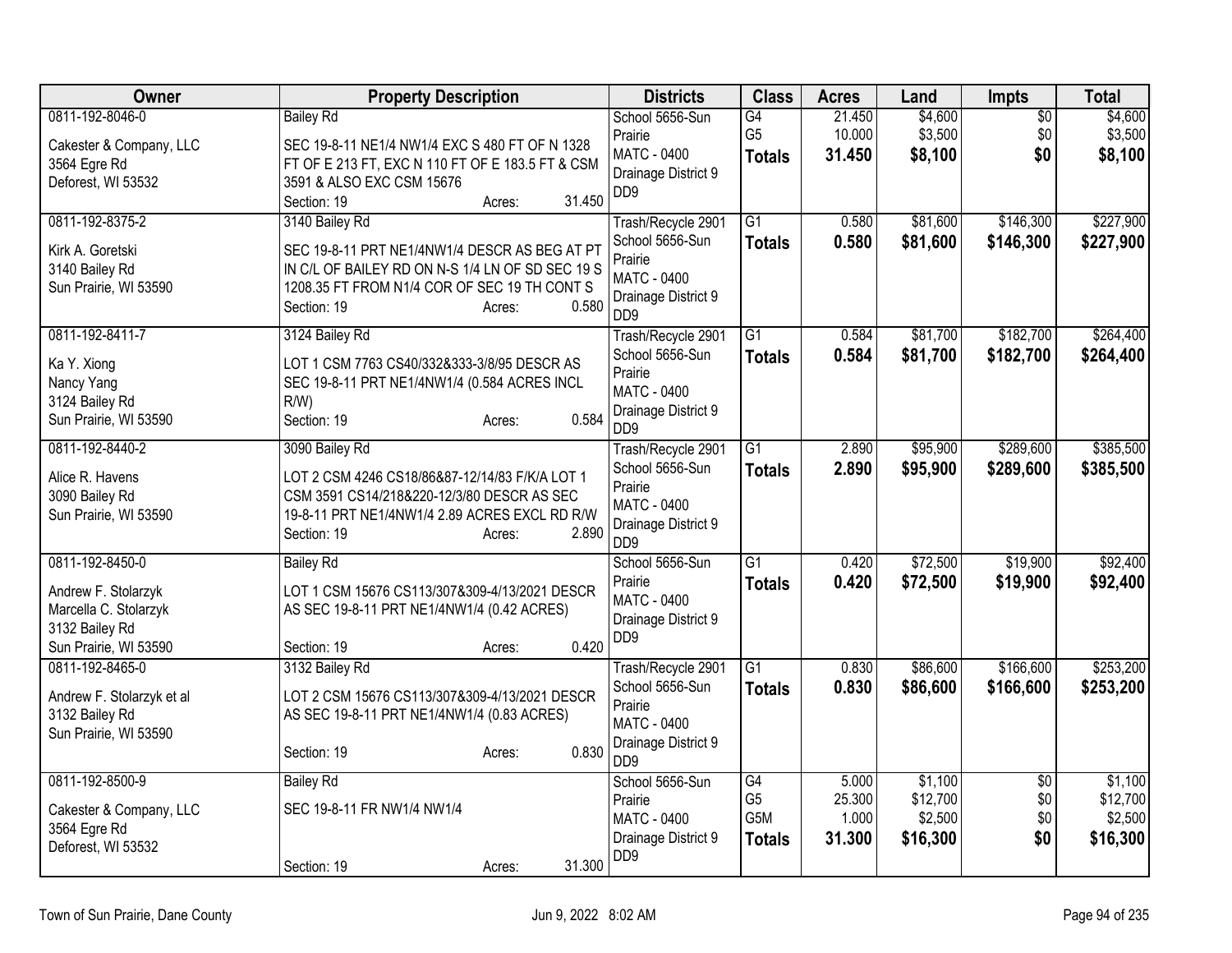| Owner                 | <b>Property Description</b>                       | <b>Districts</b>   | <b>Class</b>    | <b>Acres</b> | Land      | <b>Impts</b>    | <b>Total</b> |
|-----------------------|---------------------------------------------------|--------------------|-----------------|--------------|-----------|-----------------|--------------|
| 0811-192-9000-2       | 3156 Nelson Rd                                    | Trash/Recycle 2901 | $\overline{G1}$ | 2.000        | \$115,000 | \$305,400       | \$420,400    |
| Alan D. Meyer         | SEC 19-8-11 FR SW1/4 NW1/4                        | School 5656-Sun    | G4              | 22.090       | \$5,700   | \$0             | \$5,700      |
| Meyer Living Tr       |                                                   | Prairie            | G <sub>5</sub>  | 0.810        | \$400     | \$0             | \$400        |
| 3156 Nelson Rd        |                                                   | <b>MATC - 0400</b> | G5M             | 7.000        | \$17,500  | \$0             | \$17,500     |
| Sun Prairie, WI 53590 | 31.900<br>Section: 19<br>Acres:                   |                    | <b>Totals</b>   | 31.900       | \$138,600 | \$305,400       | \$444,000    |
| 0811-192-9500-7       | 3148 Bailey Rd                                    | Trash/Recycle 2901 | $\overline{G1}$ | 1.000        | \$90,000  | \$134,900       | \$224,900    |
|                       |                                                   | School 5656-Sun    | <b>Totals</b>   | 1.000        | \$90,000  | \$134,900       | \$224,900    |
| Jessica E. Rivest     | SEC 19-8-11 PRT SE1/4NW1/4 N 161.05 FT OF E 270.5 | Prairie            |                 |              |           |                 |              |
| John A. Rivest        | FT THF                                            | <b>MATC - 0400</b> |                 |              |           |                 |              |
| 3148 Bailey Rd        |                                                   |                    |                 |              |           |                 |              |
| Sun Prairie, WI 53590 | 1.000<br>Section: 19<br>Acres:                    |                    |                 |              |           |                 |              |
| 0811-192-9560-5       | Nelson Rd                                         | School 5656-Sun    | $\overline{G4}$ | 19.897       | \$4,300   | $\overline{50}$ | \$4,300      |
| Alan D. Meyer         | SEC 19-8-11 SE1/4 NW1/4 EXC E 7.75 ACRES EXC      | Prairie            | G <sub>5</sub>  | 0.500        | \$300     | \$0             | \$300        |
| Meyer Living Tr       | <b>CSM 5691</b>                                   | MATC - 0400        | <b>Totals</b>   | 20.397       | \$4,600   | \$0             | \$4,600      |
| 3156 Nelson Rd        |                                                   |                    |                 |              |           |                 |              |
| Sun Prairie, WI 53590 | 20.397<br>Section: 19<br>Acres:                   |                    |                 |              |           |                 |              |
| 0811-192-9575-0       | 3064 Nelson Rd                                    | Trash/Recycle 2901 | G1              | 11.019       | \$190,100 | \$312,100       | \$502,200    |
|                       |                                                   | School 5656-Sun    | <b>Totals</b>   | 11.019       | \$190,100 | \$312,100       | \$502,200    |
| Moodie Tr, Tamara L   | LOT 1 CSM 15306 CS109/186&187-12/10/2019 F/K/A    | Prairie            |                 |              |           |                 |              |
| Tamara L. Moodie      | LOT 1 & PRT OF LOT 2 CSM 15144                    | MATC - 0400        |                 |              |           |                 |              |
| 3064 Nelson Rd        | CS107/188&190-5/31/2019 F/K/A LOTS 1 & 2 CSM      |                    |                 |              |           |                 |              |
| Sun Prairie, WI 53590 | 11.019<br>Section: 19<br>Acres:                   |                    |                 |              |           |                 |              |
| 0811-192-9851-3       | 3182 Bailey Rd                                    | Trash/Recycle 2901 | $\overline{G1}$ | 2.045        | \$90,300  | \$36,400        | \$126,700    |
| Gregory J. Sheil      | LOT 1 CSM 7911 CS42/20&22-8/4/95 F/K/A PRT LOT 1  | School 5656-Sun    | <b>Totals</b>   | 2.045        | \$90,300  | \$36,400        | \$126,700    |
| 3180 Baily Rd         | CSM 5691 CS26/251&252-11/28/88 & ALSO INCL &      | Prairie            |                 |              |           |                 |              |
| Sun Prairie, WI 53590 | DESCR AS SEC 19-8-11 PRT SE1/4NW1/4 (2.045        | <b>MATC - 0400</b> |                 |              |           |                 |              |
|                       | 2.045<br>Section: 19<br>Acres:                    |                    |                 |              |           |                 |              |
| 0811-192-9872-8       | 3150 Bailey Rd                                    | Trash/Recycle 2901 | $\overline{G1}$ | 1.000        | \$90,000  | \$196,800       | \$286,800    |
| Ruscko Rev Tr         | LOT 1 CSM 9252 CS52/182&183-4/9/99 F/K/A LOTS 1,  | School 5656-Sun    | <b>Totals</b>   | 1.000        | \$90,000  | \$196,800       | \$286,800    |
| 3150 Bailey Rd        | 2 & 3 CSM 8973 CS50/112&113-7/9/98 F/K/A LOT 2    | Prairie            |                 |              |           |                 |              |
| Sun Prairie, WI 53590 | CSM 7911 CS42/20&22-8/4/95 F/K/A PRT LOT 1 CSM    | MATC - 0400        |                 |              |           |                 |              |
|                       | 1.000<br>Section: 19<br>Acres:                    |                    |                 |              |           |                 |              |
| 0811-192-9921-0       | 3160 Bailey Rd                                    | Trash/Recycle 2901 | $\overline{G1}$ | 1.320        | \$98,000  | \$325,500       | \$423,500    |
|                       |                                                   | School 5656-Sun    | <b>Totals</b>   | 1.320        | \$98,000  | \$325,500       | \$423,500    |
| Joshua R. Miller      | LOT 1 CSM 15144 CS107/188&190-5/31/2019 F/K/A     | Prairie            |                 |              |           |                 |              |
| Melissa M. Miller     | LOTS 1 & 2 CSM 10038 CS58/278&279-5/4/2001 F/K/A  | <b>MATC - 0400</b> |                 |              |           |                 |              |
| 3160 Bailey Rd        | LOTS 2 & 3 CSM 9252 CS52/182&183-4/9/99 F/K/A     |                    |                 |              |           |                 |              |
| Sun Prairie, WI 53590 | 1.320<br>Section: 19<br>Acres:                    |                    |                 |              |           |                 |              |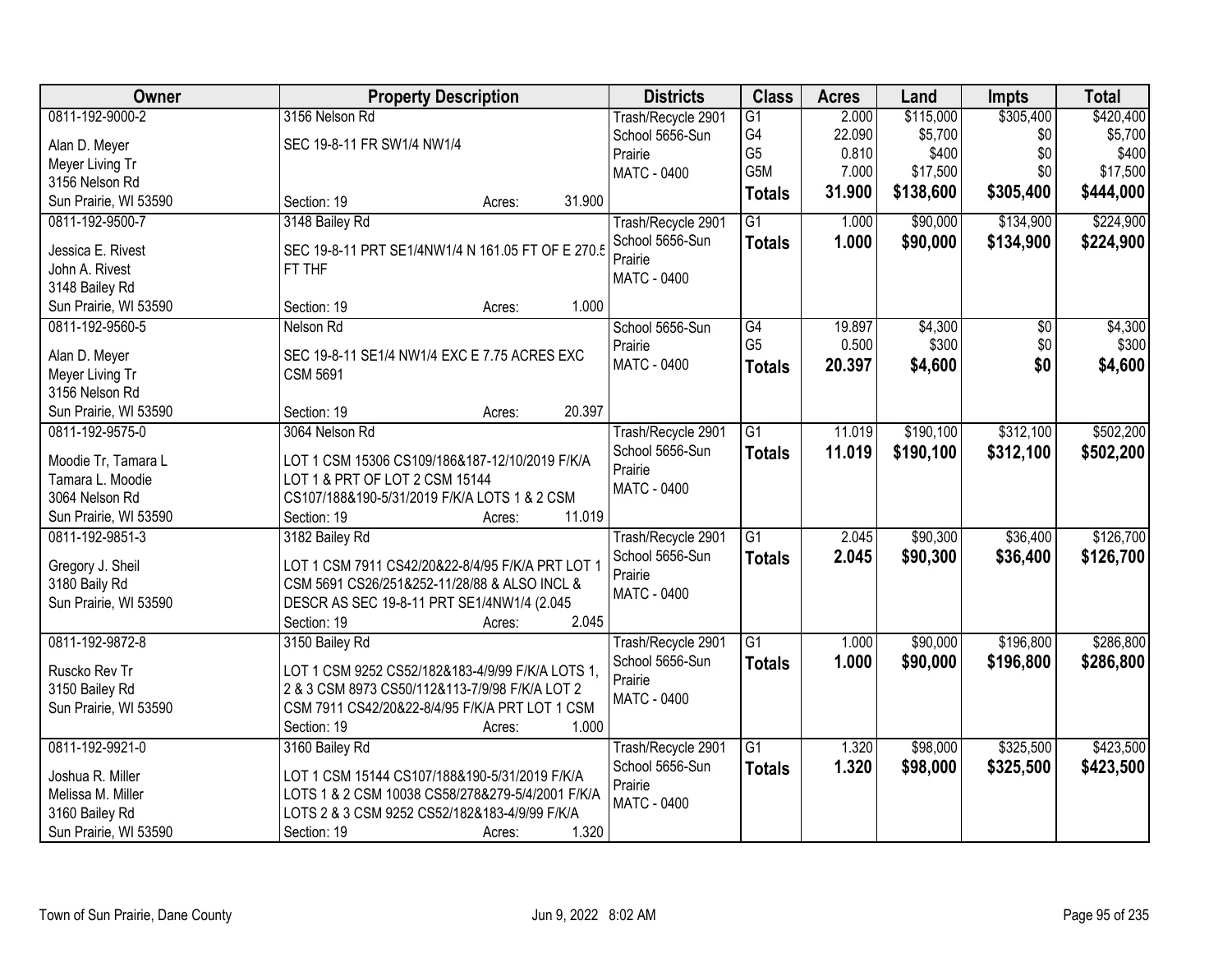| Owner                           | <b>Property Description</b>                      | <b>Districts</b>   | <b>Class</b>    | <b>Acres</b> | Land      | <b>Impts</b> | <b>Total</b> |
|---------------------------------|--------------------------------------------------|--------------------|-----------------|--------------|-----------|--------------|--------------|
| 0811-192-9950-0                 | 3180 Bailey Rd                                   | Trash/Recycle 2901 | $\overline{G1}$ | 1.840        | \$111,000 | \$168,700    | \$279,700    |
| Gregory J. Sheil                | LOT 3 CSM 15144 CS107/188&190-5/31/2019 F/K/A    | School 5656-Sun    | <b>Totals</b>   | 1.840        | \$111,000 | \$168,700    | \$279,700    |
| 3180 Baily Rd                   | LOTS 1 & 2 CSM 10038 CS58/278&279-5/4/2001 F/K/A | Prairie            |                 |              |           |              |              |
| Sun Prairie, WI 53590           | LOTS 2 & 3 CSM 9252 CS52/182&183-4/9/99 F/K/A    | <b>MATC - 0400</b> |                 |              |           |              |              |
|                                 | 1.840<br>Section: 19<br>Acres:                   |                    |                 |              |           |              |              |
| 0811-193-8001-2                 | 3258 Bailey Rd                                   | Trash/Recycle 2901 | G4              | 33.360       | \$8,500   | \$0          | \$8,500      |
| Rodney J. Hoffman               | SEC 19-8-11 NE1/4SW1/4 EXC CSM 5831              | School 5656-Sun    | G <sub>5</sub>  | 1.780        | \$900     | \$0          | \$900        |
| Cheryl L. Hoffman               |                                                  | Prairie            | G7              | 2.000        | \$65,000  | \$146,600    | \$211,600    |
| 3258 Bailey Rd                  |                                                  | <b>MATC - 0400</b> | <b>Totals</b>   | 37.140       | \$74,400  | \$146,600    | \$221,000    |
| Sun Prairie, WI 53590           | 37.140<br>Section: 19<br>Acres:                  |                    |                 |              |           |              |              |
| 0811-193-8100-2                 | 5380 Mccloskey Rd                                | Trash/Recycle 2901 | G1              | 0.921        | \$88,400  | \$182,200    | \$270,600    |
| Tina M. Lodding                 | LOT 1 CSM 5831 CS27/259&260-4/26/89 DESCR AS     | School 5656-Sun    | <b>Totals</b>   | 0.921        | \$88,400  | \$182,200    | \$270,600    |
| 5380 Mccloskey Rd               | SEC 19-8-11 PRT N1/2 SW1/4 CONT 40,120 SQ FT     | Prairie            |                 |              |           |              |              |
| Sun Prairie, WI 53590           |                                                  | <b>MATC - 0400</b> |                 |              |           |              |              |
|                                 | 0.921<br>Section: 19<br>Acres:                   |                    |                 |              |           |              |              |
| 0811-193-8120-8                 | 5368 Mccloskey Rd                                | Trash/Recycle 2901 | G1              | 0.919        | \$68,200  | \$140,200    | \$208,400    |
| Roland Svendsen                 | LOT 2 CSM 5831 CS27/259&260-4/26/89 DESCR AS     | School 5656-Sun    | <b>Totals</b>   | 0.919        | \$68,200  | \$140,200    | \$208,400    |
| 5368 Mccloskey Rd               | SEC 19-8-11 PRT N1/2 SW1/4 CONT 40,040 SQ FT     | Prairie            |                 |              |           |              |              |
| Sun Prairie, WI 53590           |                                                  | MATC - 0400        |                 |              |           |              |              |
|                                 | 0.919<br>Section: 19<br>Acres:                   |                    |                 |              |           |              |              |
| 0811-193-8140-4                 | 5364 Mccloskey Rd                                | Trash/Recycle 2901 | $\overline{G1}$ | 0.919        | \$88,400  | \$164,600    | \$253,000    |
| Mcallister D. Le, Jeffrey et al | LOT 3 CSM 5831 CS27/259&260-4/26/89 DESCR AS     | School 5656-Sun    | <b>Totals</b>   | 0.919        | \$88,400  | \$164,600    | \$253,000    |
| 5364 Mccloskey Rd               | SEC 19-8-11 PRT N1/2 SW1/4 CONT 40,040 SQ FT     | Prairie            |                 |              |           |              |              |
| Sun Prairie, WI 53590           |                                                  | <b>MATC - 0400</b> |                 |              |           |              |              |
|                                 | 0.919<br>Section: 19<br>Acres:                   |                    |                 |              |           |              |              |
| 0811-193-8507-1                 | 3111 Nelson Rd                                   | Trash/Recycle 2901 | G1              | 1.700        | \$96,800  | \$152,800    | \$249,600    |
| Jackie Scott                    | SEC 19-8-11 E 300 FT OF W 997 FT OF N 250 FT OF  | School 5656-Sun    | <b>Totals</b>   | 1.700        | \$96,800  | \$152,800    | \$249,600    |
| <b>Charlotte Scott</b>          | NW1/4 SW1/4                                      | Prairie            |                 |              |           |              |              |
| 3111 Nelson Rd                  |                                                  | MATC - 0400        |                 |              |           |              |              |
| Sun Prairie, WI 53590           | 1.700<br>Section: 19<br>Acres:                   |                    |                 |              |           |              |              |
| 0811-193-8530-2                 | 3120 Breeze Dr                                   | Trash/Recycle 2901 | $\overline{G1}$ | 0.800        | \$70,500  | \$154,200    | \$224,700    |
| Linda B. Woldt                  | LOT 3 CSM 861 CS4/86-6/19/72 DESCR AS SEC        | School 5656-Sun    | <b>Totals</b>   | 0.800        | \$70,500  | \$154,200    | \$224,700    |
| 3120 Breeze Dr                  | 19-8-11 PRT NW1/4SW1/4                           | Prairie            |                 |              |           |              |              |
| Sun Prairie, WI 53590           |                                                  | <b>MATC - 0400</b> |                 |              |           |              |              |
|                                 | 0.800<br>Section: 19<br>Acres:                   |                    |                 |              |           |              |              |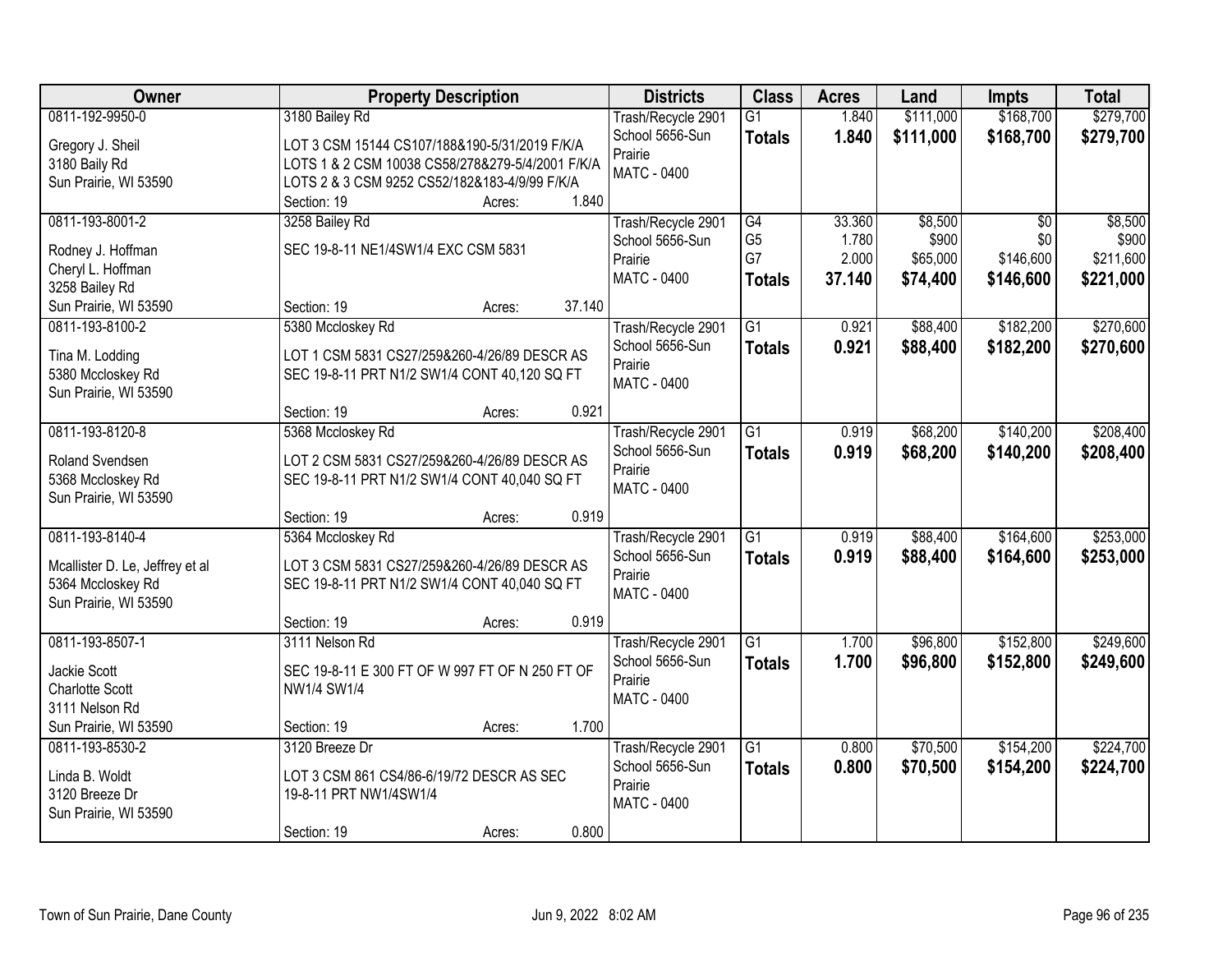| Owner                                                                                              |                                                                                                                                                               | <b>Property Description</b> |       | <b>Districts</b>                                                       | <b>Class</b>                     | <b>Acres</b>   | Land                 | <b>Impts</b>           | <b>Total</b>           |
|----------------------------------------------------------------------------------------------------|---------------------------------------------------------------------------------------------------------------------------------------------------------------|-----------------------------|-------|------------------------------------------------------------------------|----------------------------------|----------------|----------------------|------------------------|------------------------|
| 0811-193-8535-7<br>Dennis L. Wilken<br>Shelley A. Wilken<br>3119 Nelson Rd                         | 3119 Nelson Rd<br>SEC 19-8-11 PRT NW1/4SW1/4 E 174.75 FT OF W 697<br>FT OF N 250 FT THF                                                                       |                             |       | Trash/Recycle 2901<br>School 5656-Sun<br>Prairie<br>MATC - 0400        | $\overline{G1}$<br><b>Totals</b> | 1.000<br>1.000 | \$90,000<br>\$90,000 | \$164,700<br>\$164,700 | \$254,700<br>\$254,700 |
| Sun Prairie, WI 53590                                                                              | Section: 19                                                                                                                                                   | Acres:                      | 1.000 |                                                                        |                                  |                |                      |                        |                        |
| 0811-193-8545-5<br>Linda B. Woldt<br>3120 Breeze Dr<br>Sun Prairie, WI 53590                       | 3120 Breeze Dr<br>LOT 2 CSM 861 CS4/86-6/19/72 DESCR AS SEC<br>19-8-11 PRT NW1/4SW1/4                                                                         |                             |       | School 5656-Sun<br>Prairie<br><b>MATC - 0400</b>                       | $\overline{G1}$<br><b>Totals</b> | 0.700<br>0.700 | \$26,000<br>\$26,000 | \$16,300<br>\$16,300   | \$42,300<br>\$42,300   |
|                                                                                                    | Section: 19                                                                                                                                                   | Acres:                      | 0.700 |                                                                        |                                  |                |                      |                        |                        |
| 0811-193-8550-8<br>Patricia A. Roberts<br>3133 Nelson Rd<br>Sun Prairie, WI 53590                  | 3133 Nelson Rd<br>SEC 19-8-11 PRT NW1/4SW1/4 E 173.8 FT OF W 522.7<br>FT OF N 250 FT THF                                                                      |                             |       | Trash/Recycle 2901<br>School 5656-Sun<br>Prairie<br>MATC - 0400        | $\overline{G1}$<br><b>Totals</b> | 1.000<br>1.000 | \$90,000<br>\$90,000 | \$156,800<br>\$156,800 | \$246,800<br>\$246,800 |
|                                                                                                    | Section: 19                                                                                                                                                   | Acres:                      | 1.000 |                                                                        |                                  |                |                      |                        |                        |
| 0811-193-8555-3<br>Lawrence D. Erdman<br>Deanna J. Erdman<br>3132 Breeze Dr                        | 3132 Breeze Dr<br>LOT 1 CSM 861 CS4/86-6/19/72 DESCR AS SEC<br>19-8-11 PRT NW1/4SW1/4                                                                         |                             |       | Trash/Recycle 2901<br>School 5656-Sun<br>Prairie<br><b>MATC - 0400</b> | $\overline{G1}$<br><b>Totals</b> | 0.700<br>0.700 | \$68,900<br>\$68,900 | \$122,300<br>\$122,300 | \$191,200<br>\$191,200 |
| Sun Prairie, WI 53590                                                                              | Section: 19                                                                                                                                                   | Acres:                      | 0.700 |                                                                        |                                  |                |                      |                        |                        |
| 0811-193-8570-4<br>Chester J. Filipowicz<br>Monika B. Filipowicz<br>3145 Nelson Rd                 | 3145 Nelson Rd<br>LOT 2 CSM 1312 CS5/263-10/12/73 DESCR AS SEC<br>19-8-11 PRT NW1/4SW1/4                                                                      |                             |       | Trash/Recycle 2901<br>School 5656-Sun<br>Prairie<br><b>MATC - 0400</b> | $\overline{G1}$<br>Totals        | 1.000<br>1.000 | \$90,000<br>\$90,000 | \$124,500<br>\$124,500 | \$214,500<br>\$214,500 |
| Sun Prairie, WI 53590                                                                              | Section: 19                                                                                                                                                   | Acres:                      | 1.000 |                                                                        |                                  |                |                      |                        |                        |
| 0811-193-8572-2<br>Eric D. Daugherty et al<br>3148 Breeze Dr<br>Sun Prairie, WI 53590              | 3148 Breeze Dr<br>LOT 2 CSM 1293 CS5/238-9/20/73 DESCR AS SEC<br>19-8-11 PRT NW1/4SW1/4                                                                       |                             |       | Trash/Recycle 2901<br>School 5656-Sun<br>Prairie<br><b>MATC - 0400</b> | $\overline{G1}$<br><b>Totals</b> | 0.600<br>0.600 | \$67,200<br>\$67,200 | \$137,600<br>\$137,600 | \$204,800<br>\$204,800 |
|                                                                                                    | Section: 19                                                                                                                                                   | Acres:                      | 0.600 |                                                                        |                                  |                |                      |                        |                        |
| 0811-193-8580-2<br>John Moilien<br><b>Bailey Kathan</b><br>3152 Breeze Dr<br>Sun Prairie, WI 53590 | 3152 Breeze Dr<br>LOT 2 CSM 5111 CS23/104-12/2/86 F/K/A PRT LOT 1<br>CSM 1293 CS5/238&9/20/73 DESCR AS SEC 19-9-11<br>PRT NW1/4SW1/4 0.57 ACRE<br>Section: 19 | Acres:                      | 0.570 | Trash/Recycle 2901<br>School 5656-Sun<br>Prairie<br>MATC - 0400        | $\overline{G1}$<br><b>Totals</b> | 0.570<br>0.570 | \$66,800<br>\$66,800 | \$148,600<br>\$148,600 | \$215,400<br>\$215,400 |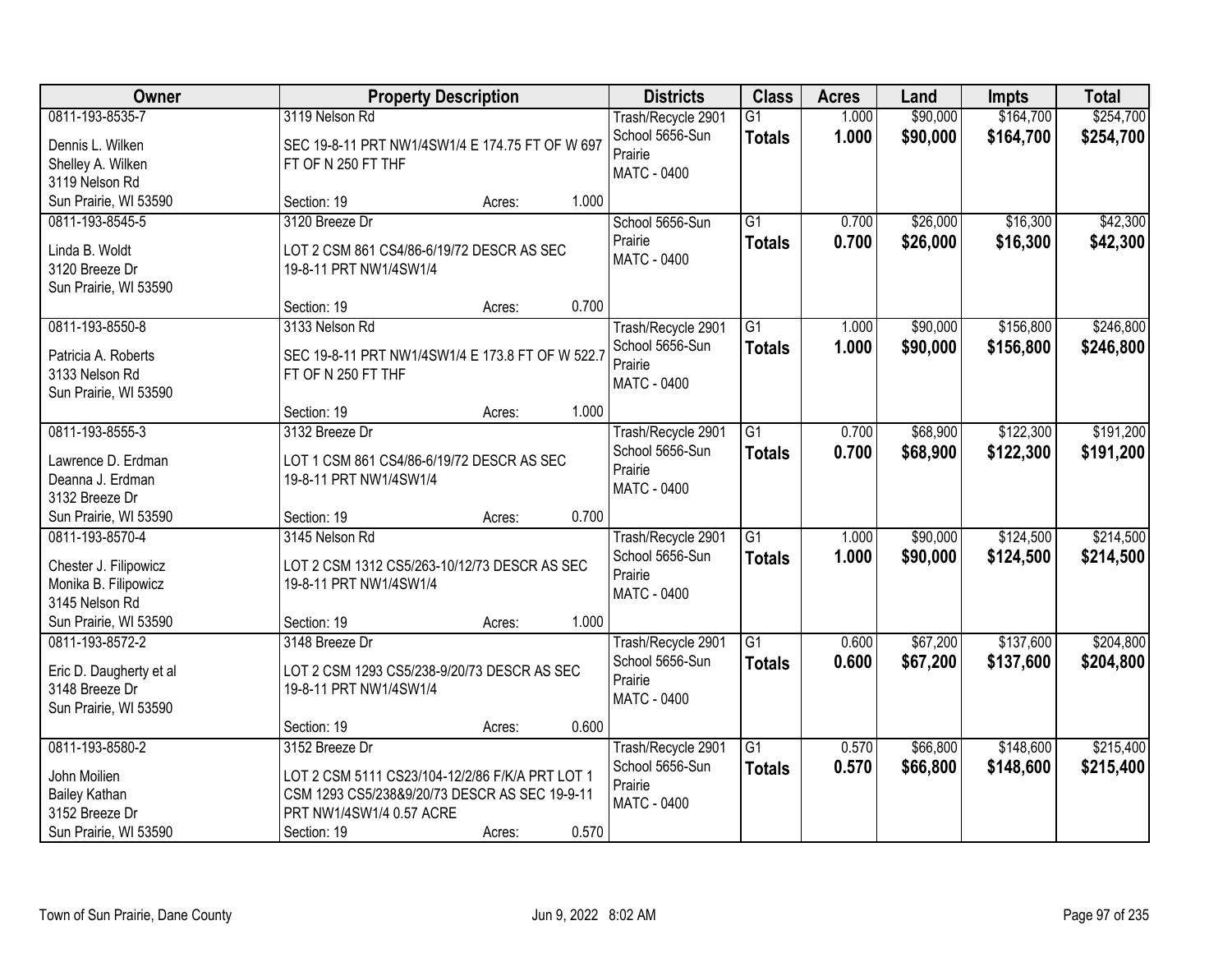| Owner                                                                                                    |                                                           | <b>Property Description</b>                                                                                                                                  |        | <b>Districts</b>                                                       | <b>Class</b>                     | <b>Acres</b>   | Land                 | <b>Impts</b>           | <b>Total</b>           |
|----------------------------------------------------------------------------------------------------------|-----------------------------------------------------------|--------------------------------------------------------------------------------------------------------------------------------------------------------------|--------|------------------------------------------------------------------------|----------------------------------|----------------|----------------------|------------------------|------------------------|
| 0811-193-8585-7<br>Kristin Pierre<br>Chad Balthazor<br>3157 Nelson Rd                                    | 3157 Nelson Rd<br>19-8-11 PRT NW1/4SW1/4                  | LOT 1 CSM 1312 CS5/263-10/12/73 DESCR AS SEC                                                                                                                 |        | Trash/Recycle 2901<br>School 5656-Sun<br>Prairie<br>MATC - 0400        | $\overline{G1}$<br><b>Totals</b> | 1.000<br>1.000 | \$70,000<br>\$70,000 | \$190,100<br>\$190,100 | \$260,100<br>\$260,100 |
| Sun Prairie, WI 53590                                                                                    | Section: 19                                               | Acres:                                                                                                                                                       | 1.000  |                                                                        |                                  |                |                      |                        |                        |
| 0811-193-8590-0<br>Lee A. Willadsen<br>251 Bunting Ln<br>Madison, WI 53704-2407                          | 3156 Breeze Dr<br>PRT NW1/4SW1/4 0.57 ACRE<br>Section: 19 | LOT 1 CSM 5111 CS23/104-12/2/86 F/K/A PRT LOT 1<br>CSM 1293 CS5/238&9/20/73 DESCR AS SEC 19-9-11<br>Acres:                                                   | 0.570  | School 5656-Sun<br>Prairie<br>MATC - 0400                              | $\overline{G1}$<br><b>Totals</b> | 0.570<br>0.570 | \$66,800<br>\$66,800 | $\overline{50}$<br>\$0 | \$66,800<br>\$66,800   |
| 0811-193-8680-1                                                                                          | 3153 Breeze Dr                                            |                                                                                                                                                              |        | Trash/Recycle 2901                                                     | G1                               | 1.000          | \$73,800             | \$162,600              | \$236,400              |
| Matthew P. Frederick<br>Rachel L. Frederick<br>3153 Breeze Dr<br>Sun Prairie, WI 53590                   | 279 FT TH W 156.35 FT<br>Section: 19                      | SEC 19-8-11 PRT NW1/4 SW1/4 BEG AT W1/4 COR TH<br>S 500 FT & POB TH S 279 FT TH ELY 156.35 FT TH N<br>Acres:                                                 | 1.000  | School 5656-Sun<br>Prairie<br>MATC - 0400                              | <b>Totals</b>                    | 1.000          | \$73,800             | \$162,600              | \$236,400              |
| 0811-193-8700-6                                                                                          | <b>Breeze</b> Dr                                          |                                                                                                                                                              |        | School 5656-Sun                                                        | $\overline{G4}$                  | 14.000         | \$3,600              | \$0                    | \$3,600                |
| Rodney J. Hoffman<br>Cheryl L. Hoffman<br>3258 Bailey Rd<br>Sun Prairie, WI 53590                        | Section: 19                                               | SEC 19-8-11 FR NW1/4 SW1/4 EXC W 997 FT OF N<br>250 FT & EXC R959/632, EXC R968/305, R62/377, EXC<br>CSM 606, EXC CSM 874, EXC CSM 1293, EXC CSM<br>Acres:   | 14.000 | Prairie<br>MATC - 0400                                                 | <b>Totals</b>                    | 14.000         | \$3,600              | \$0                    | \$3,600                |
| 0811-193-8780-0<br>Gary E. Nechuta<br>Sue E. Duckwitz<br>3149 Breeze Dr<br>Sun Prairie, WI 53590         | 3149 Breeze Dr<br>Section: 19                             | SEC 19-8-11 PRT NW1/4 SW1/4 COM SEC W1/4 COR<br>TH S 500 FT TO C/L RD TH E 156.35 FT TO POB TH<br>CONT E 156.35 FT TH S 279 FT TH W 156.35 FT TH N<br>Acres: | 1.000  | Trash/Recycle 2901<br>School 5656-Sun<br>Prairie<br><b>MATC - 0400</b> | $\overline{G1}$<br><b>Totals</b> | 1.000<br>1.000 | \$73,800<br>\$73,800 | \$117,300<br>\$117,300 | \$191,100<br>\$191,100 |
| 0811-193-8795-3<br>Mary J. Koranda<br>3137 Breeze Dr<br>Sun Prairie, WI 53590                            | 3137 Breeze Dr<br>19-8-11 PRT NW1/4SW1/4<br>Section: 19   | LOT 1 CSM 874 CS4/102-6/27/72 DESCR AS SEC<br>Acres:                                                                                                         | 1.000  | Trash/Recycle 2901<br>School 5656-Sun<br>Prairie<br><b>MATC - 0400</b> | $\overline{G1}$<br>Totals        | 1.000<br>1.000 | \$73,800<br>\$73,800 | \$125,500<br>\$125,500 | \$199,300<br>\$199,300 |
| 0811-193-8811-0<br>Curtis W. Schroeder<br>Gloria M. Schroeder<br>3129 Breeze Dr<br>Sun Prairie, WI 53590 | 3129 Breeze Dr<br>Section: 19                             | LOT 1 CSM 1348 CS5/312-12/5/73 DESCR AS SEC<br>19-8-11 PRT NW1/4SW1/4 & ALSO INCL ADDL LANDS<br>DESCR AS W1/2 LOT 1 CSM 1582 CS6/321-12/2/74<br>Acres:       | 0.000  | Trash/Recycle 2901<br>School 5656-Sun<br>Prairie<br><b>MATC - 0400</b> | $\overline{G1}$<br><b>Totals</b> | 1.200<br>1.200 | \$77,900<br>\$77,900 | \$129,400<br>\$129,400 | \$207,300<br>\$207,300 |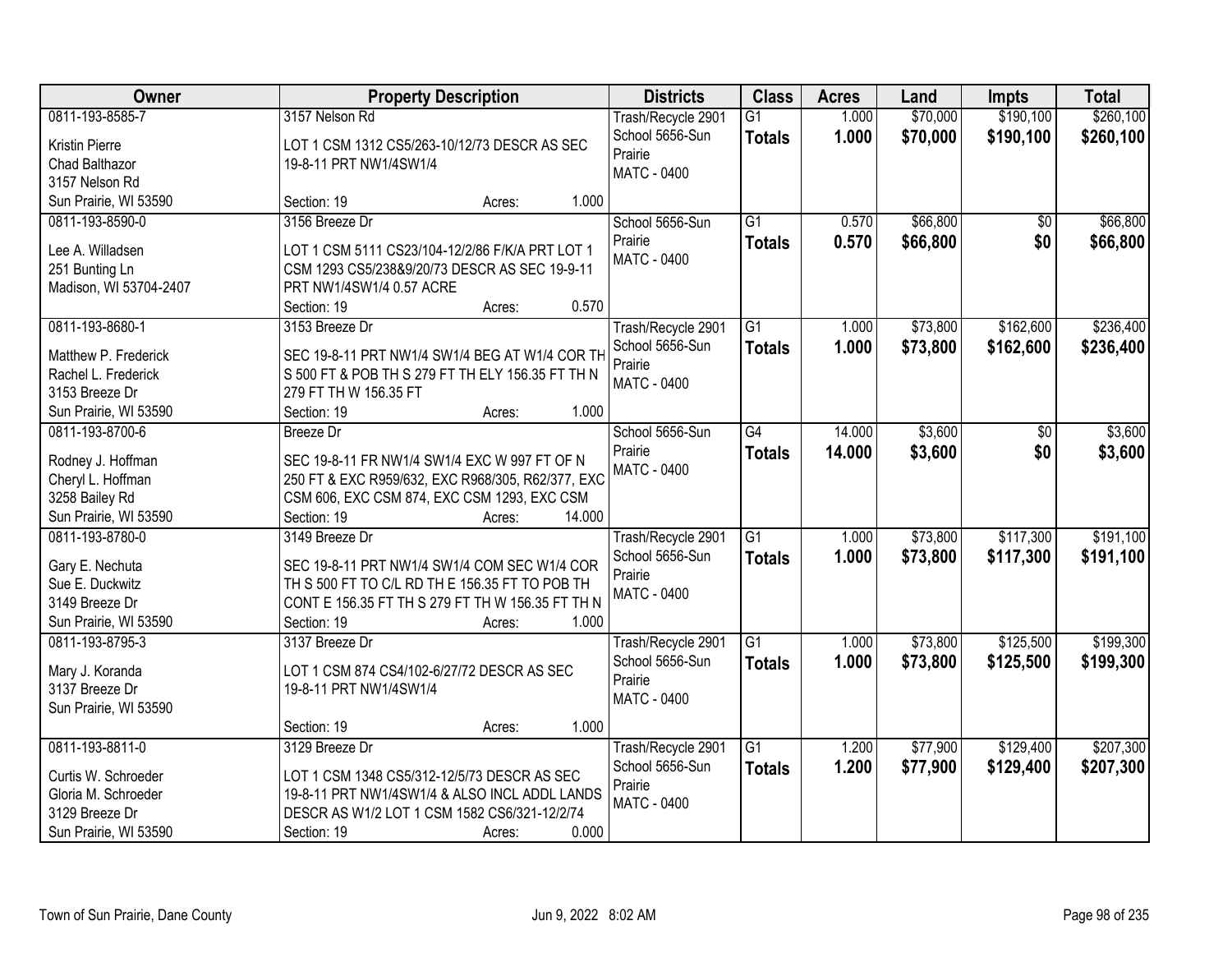| Owner                 | <b>Property Description</b>                       | <b>Districts</b>   | <b>Class</b>    | <b>Acres</b> | Land      | <b>Impts</b>    | <b>Total</b> |
|-----------------------|---------------------------------------------------|--------------------|-----------------|--------------|-----------|-----------------|--------------|
| 0811-193-8833-0       | 3115 Breeze Dr                                    | Trash/Recycle 2901 | $\overline{G1}$ | 1.180        | \$77,500  | \$126,400       | \$203,900    |
| Corey R. Erickson     | LOT 2 CSM 1582 CS6/321-12/2/1974 F/K/A LOTS 1 & 2 | School 5656-Sun    | <b>Totals</b>   | 1.180        | \$77,500  | \$126,400       | \$203,900    |
| 3115 Breeze Dr        | CSM 1579 CS6/318-11/22/74 DESCR AS SEC 19-8-11    | Prairie            |                 |              |           |                 |              |
| Sun Prairie, WI 53590 | PRT NW1/4SW1/4 & ALSO INCL ADDL LANDS DESCR       | <b>MATC - 0400</b> |                 |              |           |                 |              |
|                       | 1.180<br>Section: 19<br>Acres:                    |                    |                 |              |           |                 |              |
| 0811-193-8930-8       | 3109 Breeze Dr                                    | Trash/Recycle 2901 | $\overline{G1}$ | 1.000        | \$73,800  | \$128,200       | \$202,000    |
|                       |                                                   | School 5656-Sun    | <b>Totals</b>   | 1.000        | \$73,800  | \$128,200       | \$202,000    |
| James G. Rockman      | LOT 1 CSM 606 CS3/118-8/5/71 DESCR AS SEC         | Prairie            |                 |              |           |                 |              |
| Victoria D. Rockman   | 19-8-11 PRT NW1/4 SW1/4 (1.000 ACRES)             | <b>MATC - 0400</b> |                 |              |           |                 |              |
| 3109 Breeze Dr        |                                                   |                    |                 |              |           |                 |              |
| Sun Prairie, WI 53590 | 1.000<br>Section: 19<br>Acres:                    |                    |                 |              |           |                 |              |
| 0811-193-8960-2       | 3112 Breeze Dr                                    | Trash/Recycle 2901 | G1              | 1.500        | \$84,100  | \$126,400       | \$210,500    |
| Cynthia J. Gentry     | SEC 19-8-11 PRT NW1/4 SW1/4 COM SEC W1/4 COR      | School 5656-Sun    | <b>Totals</b>   | 1.500        | \$84,100  | \$126,400       | \$210,500    |
| Gordon P. Satterlund  | TH E 1030 FT TH S 250 FT TO POB TH CONT S 250     | Prairie            |                 |              |           |                 |              |
| 3112 Breeze Dr        | FT W 295 FT N 250 FT E 295 FT TO POB 1.5 ACRES    | <b>MATC - 0400</b> |                 |              |           |                 |              |
| Sun Prairie, WI 53590 | Section: 19<br>1.500<br>Acres:                    |                    |                 |              |           |                 |              |
| 0811-193-9001-0       | <b>Burke Rd</b>                                   | School 5656-Sun    | G4              | 30.390       | \$7,600   | \$0             | \$7,600      |
|                       |                                                   | Prairie            | G <sub>5</sub>  | 0.610        | \$300     | \$0             | \$300        |
| Charles H. Otto       | SEC 19-8-11 FR SW1/4 SW1/4 EXC CSM 7932 & CSM     | <b>MATC - 0400</b> | G5M             | 0.085        | \$200     | \$0             | \$200        |
| Daniel L. Otto        | 11022 & EXC TO TOWN OF SUN PRAIRIE FOR RD         |                    | <b>Totals</b>   | 31.085       | \$8,100   | \$0             | \$8,100      |
| 1126 Werner Ct        | PURP IN R30532/12                                 |                    |                 |              |           |                 |              |
| Sun Prairie, WI 53590 | 31.085<br>Section: 19<br>Acres:                   |                    |                 |              |           |                 |              |
| 0811-193-9220-5       | 3156 Burke Rd                                     | Trash/Recycle 2901 | $\overline{G1}$ | 2.015        | \$115,200 | \$198,700       | \$313,900    |
| Daniel L. Otto        | LOT 1 CSM 7932 CS42/76&78-8/23/95 DESCR AS SEC    | School 5656-Sun    | <b>Totals</b>   | 2.015        | \$115,200 | \$198,700       | \$313,900    |
| 3156 Burke Rd         | 19-8-11 PRT SW1/4SW1/4 (2.015 ACRES)              | Prairie            |                 |              |           |                 |              |
| Sun Prairie, WI 53590 |                                                   | <b>MATC - 0400</b> |                 |              |           |                 |              |
|                       | 2.015<br>Section: 19<br>Acres:                    |                    |                 |              |           |                 |              |
| 0811-193-9501-0       | <b>Burke Rd</b>                                   | School 5656-Sun    | G4              | 35.600       | \$8,800   | $\overline{50}$ | \$8,800      |
|                       |                                                   | Prairie            | G <sub>5</sub>  | 1.990        | \$1,000   | \$0             | \$1,000      |
| Charles H. Otto       | SEC 19-8-11 SE1/4 SW1/4 EXC TO TOWN OF SUN        | <b>MATC - 0400</b> | <b>Totals</b>   | 37.590       | \$9,800   | \$0             | \$9,800      |
| Daniel L. Otto        | PRAIRIE IN R30532/12 FOR RD PURP ALSO EXC CSM     |                    |                 |              |           |                 |              |
| 1126 Werner Ct        | 11022                                             |                    |                 |              |           |                 |              |
| Sun Prairie, WI 53590 | 37.590<br>Section: 19<br>Acres:                   |                    |                 |              |           |                 |              |
| 0811-193-9760-0       | 3088 Burke Rd                                     | Trash/Recycle 2901 | $\overline{G7}$ | 2.014        | \$70,400  | \$131,000       | \$201,400    |
| Donald Alston         | LOT 1 CSM 11022 CS66/114&116-4/2/2004 DESCR AS    | School 5656-Sun    | <b>Totals</b>   | 2.014        | \$70,400  | \$131,000       | \$201,400    |
| 1838 Boyd Ave         | SEC 19-8-11 PRT SW1/4SW1/4 & SE1/4SW1/4 (2.01     | Prairie            |                 |              |           |                 |              |
| Madison, WI 53704     | ACRE EXCL R/W)                                    | <b>MATC - 0400</b> |                 |              |           |                 |              |
|                       | 2.014<br>Section: 19<br>Acres:                    |                    |                 |              |           |                 |              |
|                       |                                                   |                    |                 |              |           |                 |              |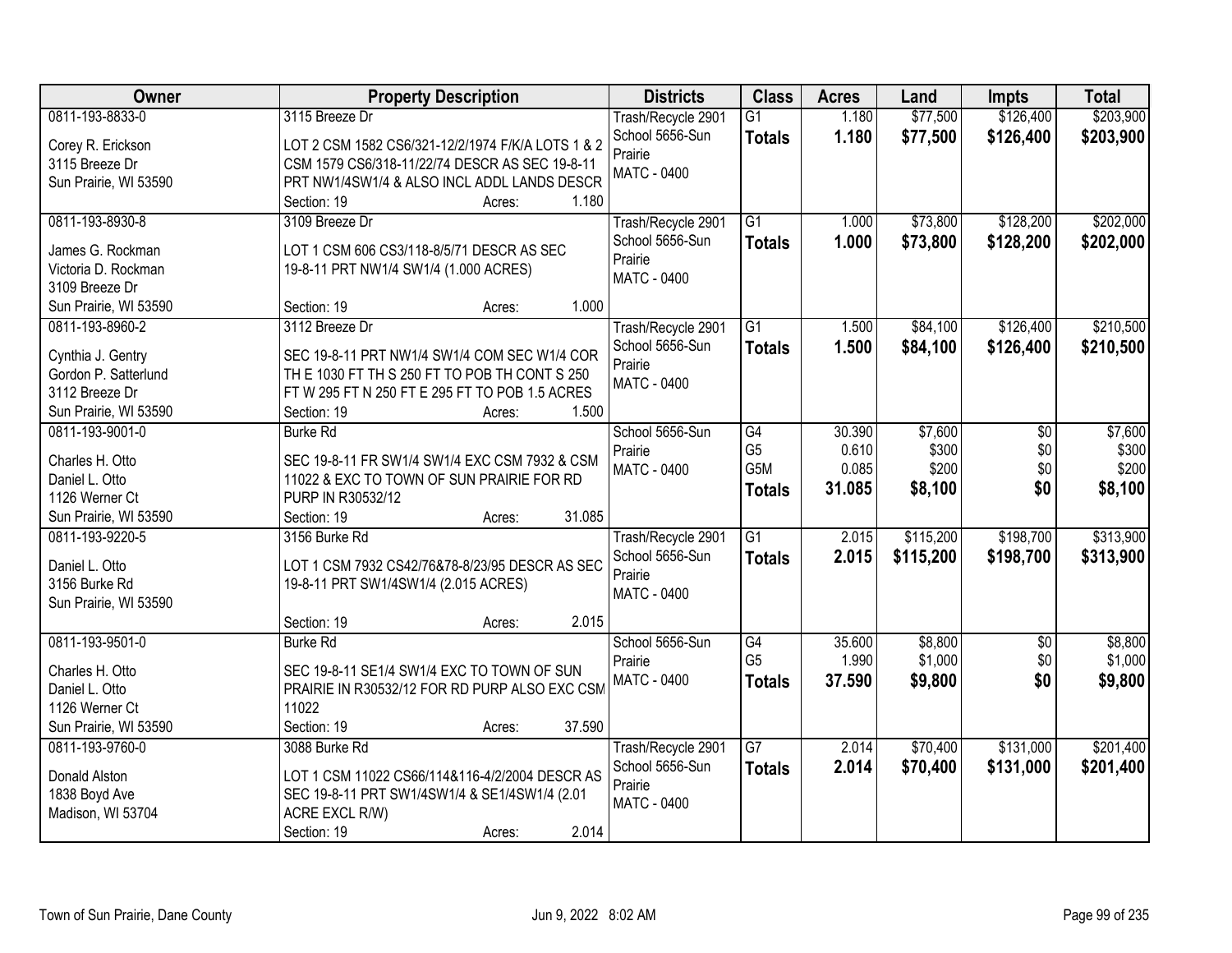| Owner                                          | <b>Property Description</b>                                                                   |                  | <b>Districts</b>   | <b>Class</b>    | <b>Acres</b> | Land      | <b>Impts</b>    | <b>Total</b> |
|------------------------------------------------|-----------------------------------------------------------------------------------------------|------------------|--------------------|-----------------|--------------|-----------|-----------------|--------------|
| 0811-194-8000-2                                | <b>Burke Rd</b>                                                                               |                  | School 5656-Sun    | G4              | 38.900       | \$9,800   | $\overline{50}$ | \$9,800      |
| Freitag Jt Rev Trust                           | SEC 19-8-11 NE1/4 SE1/4                                                                       |                  | Prairie            | G <sub>5</sub>  | 1.000        | \$500     | \$0             | \$500        |
| 2952 Burke Rd                                  |                                                                                               |                  | <b>MATC - 0400</b> | <b>Totals</b>   | 39.900       | \$10,300  | \$0             | \$10,300     |
| Sun Prairie, WI 53532                          |                                                                                               |                  |                    |                 |              |           |                 |              |
|                                                | Section: 19                                                                                   | 39.900<br>Acres: |                    |                 |              |           |                 |              |
| 0811-194-8525-0                                | <b>Bailey Rd</b>                                                                              |                  | School 5656-Sun    | G4              | 26.010       | \$6,000   | \$0             | \$6,000      |
| Rademacher Tr, Alan & Frances                  | SEC 19-8-11 NW1/4SE1/4 EXC BEG 3189.5 FT S OF                                                 |                  | Prairie            | G <sub>5</sub>  | 10.100       | \$5,100   | \$0             | \$5,100      |
| 2504 County Highway T                          | SEC N1/4 COR TH S 147.16 FT TH E 148 FT TH N                                                  |                  | MATC - 0400        | <b>Totals</b>   | 36.110       | \$11,100  | \$0             | \$11,100     |
| Sun Prairie, WI 53590                          | 147.16 FT TH W 148 FT TO POB & ALSO EXC CSM                                                   |                  |                    |                 |              |           |                 |              |
|                                                | Section: 19                                                                                   | 0.000<br>Acres:  |                    |                 |              |           |                 |              |
| 0811-194-8680-0                                | 3241 Bailey Rd                                                                                |                  | Trash/Recycle 2901 | G1              | 0.500        | \$59,100  | \$79,100        | \$138,200    |
|                                                |                                                                                               |                  | School 5656-Sun    | <b>Totals</b>   | 0.500        | \$59,100  | \$79,100        | \$138,200    |
| James A. Dushack                               | SEC 19-8-11 PRT NW1/4SE1/4 BEG 3189.5 FT S OF<br>SEC N1/4 COR TH S 147.16 FT TH E 148 FT TH N |                  | Prairie            |                 |              |           |                 |              |
| 3241 Bailey Rd<br>Sun Prairie, WI 53590        | 147.16 FT TH W 148 FT TO POB ESMT AGRMT DOC                                                   |                  | <b>MATC - 0400</b> |                 |              |           |                 |              |
|                                                | Section: 19                                                                                   | 0.500<br>Acres:  |                    |                 |              |           |                 |              |
| 0811-194-8710-0                                | 3251 Bailey Rd                                                                                |                  | Trash/Recycle 2901 | G1              | 2.790        | \$120,500 | \$412,300       | \$532,800    |
|                                                |                                                                                               |                  | School 5656-Sun    | <b>Totals</b>   | 2.790        | \$120,500 | \$412,300       | \$532,800    |
| Micah B. Jensen                                | LOT 1 CSM 12969 CS82/307&309-8/25/2010 DESCR                                                  |                  | Prairie            |                 |              |           |                 |              |
| 3251 Bailey Rd                                 | AS SEC 19-8-11 PRT NW1/4SE1/4 (2.79 ACRES EXCL                                                |                  | <b>MATC - 0400</b> |                 |              |           |                 |              |
| Sun Prairie, WI 53590                          | R/W) ESMT AGRMT DOC 5739526                                                                   |                  |                    |                 |              |           |                 |              |
|                                                | Section: 19                                                                                   | 2.790<br>Acres:  |                    |                 |              |           |                 |              |
| 0811-194-9000-0                                | <b>Burke Rd</b>                                                                               |                  | School 5656-Sun    | $\overline{G4}$ | 27.520       | \$5,900   | $\overline{60}$ | \$5,900      |
| Freitag Jt Rev Trust                           | SEC 19-8-11 SW1/4 SE1/4 EXC S 165 FT OF W 924 FT                                              |                  | Prairie            | G <sub>5</sub>  | 8.880        | \$4,400   | \$0             | \$4,400      |
| 2952 Burke Rd                                  | <b>THF</b>                                                                                    |                  | MATC - 0400        | <b>Totals</b>   | 36.400       | \$10,300  | \$0             | \$10,300     |
| Sun Prairie, WI 53532                          |                                                                                               |                  |                    |                 |              |           |                 |              |
|                                                | Section: 19                                                                                   | 36.400<br>Acres: |                    |                 |              |           |                 |              |
| 0811-194-9240-0                                | 3030 Burke Rd                                                                                 |                  | Trash/Recycle 2901 | G1              | 0.500        | \$59,100  | \$84,700        | \$143,800    |
| Nicole L. Elliot                               | SEC 19-8-11 S 165 FT OF W 132 FT OF SW1/4 SE1/4                                               |                  | School 5656-Sun    | <b>Totals</b>   | 0.500        | \$59,100  | \$84,700        | \$143,800    |
| 3030 Burke Rd                                  |                                                                                               |                  | Prairie            |                 |              |           |                 |              |
| Sun Prairie, WI 53590                          |                                                                                               |                  | MATC - 0400        |                 |              |           |                 |              |
|                                                | Section: 19                                                                                   | 0.500<br>Acres:  |                    |                 |              |           |                 |              |
| 0811-194-9260-6                                | 2992 Burke Rd                                                                                 |                  | Trash/Recycle 2901 | $\overline{G1}$ | 3.000        | \$70,000  | \$209,900       | \$279,900    |
|                                                |                                                                                               |                  | School 5656-Sun    | <b>Totals</b>   | 3.000        | \$70,000  | \$209,900       | \$279,900    |
| Shelhamer Rev Tr, Geraldine D<br>2992 Burke Rd | SEC 19-8-11 PRT SW1/4SE1/4 E 792 FT OF W 924 FT<br>OF S 165 FT THF                            |                  | Prairie            |                 |              |           |                 |              |
| Sun Prairie, WI 53590                          |                                                                                               |                  | MATC - 0400        |                 |              |           |                 |              |
|                                                | Section: 19                                                                                   | 3.000<br>Acres:  |                    |                 |              |           |                 |              |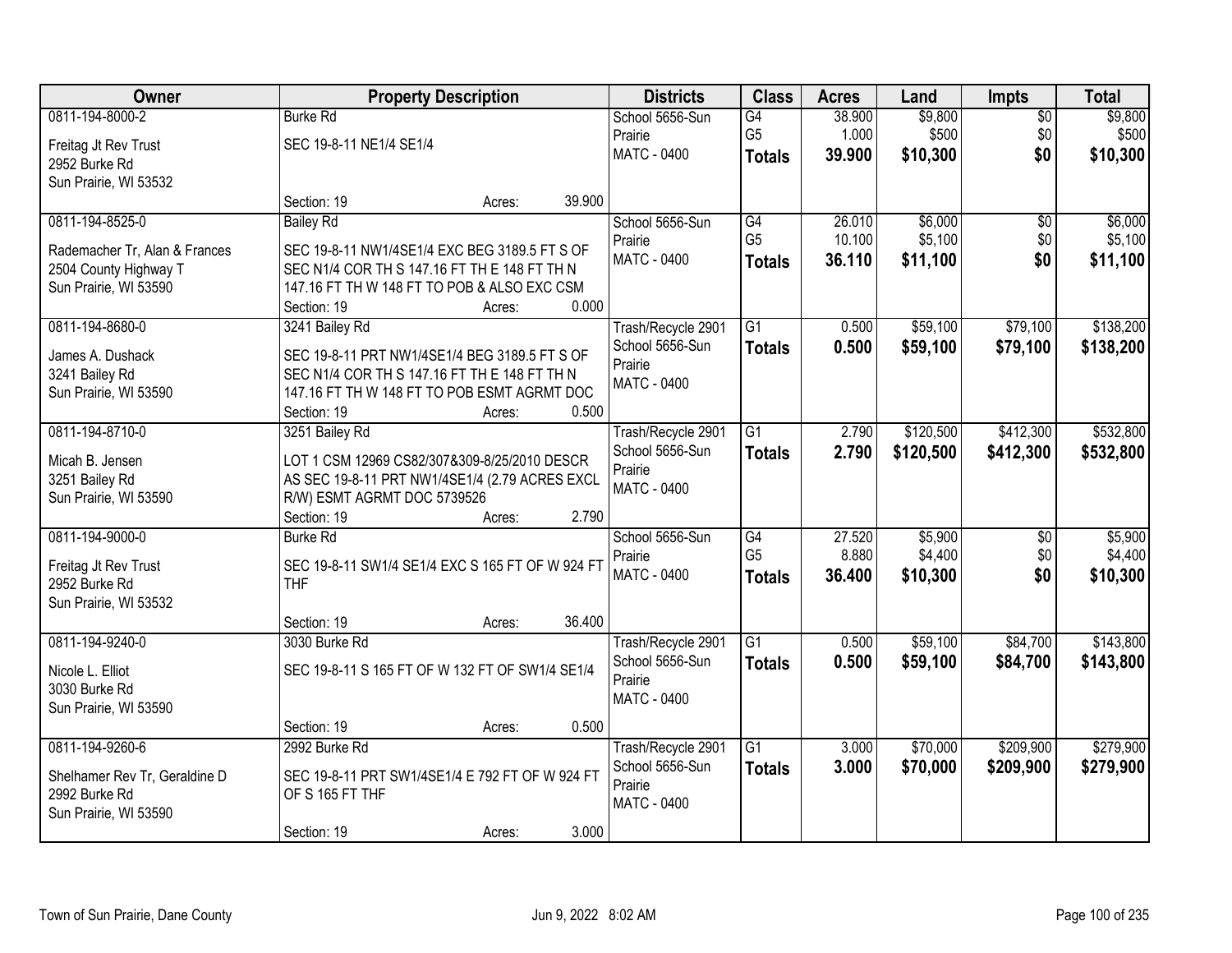| Owner                                | <b>Property Description</b>                     |        |        | <b>Districts</b>                          | <b>Class</b>          | <b>Acres</b>     | Land                | <b>Impts</b>    | <b>Total</b>        |
|--------------------------------------|-------------------------------------------------|--------|--------|-------------------------------------------|-----------------------|------------------|---------------------|-----------------|---------------------|
| 0811-194-9500-5                      | 2952 Burke Rd                                   |        |        | Trash/Recycle 2901                        | G4                    | 36.900           | \$9,300             | $\overline{50}$ | \$9,300             |
| Freitag Jt Rev Trust                 | SEC 19-8-11 SE1/4 SE1/4                         |        |        | School 5656-Sun                           | G <sub>5</sub><br>G7  | 1.000            | \$500               | \$0             | \$500               |
| 2952 Burke Rd                        |                                                 |        |        | Prairie<br><b>MATC - 0400</b>             |                       | 2.000            | \$65,000            | \$158,700       | \$223,700           |
| Sun Prairie, WI 53532                |                                                 |        |        |                                           | <b>Totals</b>         | 39.900           | \$74,800            | \$158,700       | \$233,500           |
|                                      | Section: 19                                     | Acres: | 39.900 |                                           |                       |                  |                     |                 |                     |
| 0811-201-8000-2                      | 5549 County Highway N                           |        |        | Trash/Recycle 2901                        | G1                    | 0.420            | \$54,000            | \$144,700       | \$198,700           |
| Ziegler Living Tr, Dean H & Virginia | SEC 20-8-11 N 105 FT OF E 175 FT OF NE1/4 NE1/4 |        |        | School 5656-Sun<br>Prairie                | <b>Totals</b>         | 0.420            | \$54,000            | \$144,700       | \$198,700           |
| 5549 County Highway N                |                                                 |        |        | MATC - 0400                               |                       |                  |                     |                 |                     |
| Sun Prairie, WI 53590                |                                                 |        |        | Drainage District 8                       |                       |                  |                     |                 |                     |
|                                      | Section: 20                                     | Acres: | 0.420  | DD <sub>8</sub>                           |                       |                  |                     |                 |                     |
| 0811-201-8010-0                      | County Rd N                                     |        |        | School 5656-Sun                           | G4                    | 35.780           | \$9,200             | $\overline{50}$ | \$9,200             |
| Ziegler Living Tr, Dean H & Virginia | SEC 20-8-11 NE1/4NE1/4 EXC N 105 FT OF E 175 FT |        |        | Prairie                                   | G <sub>5</sub>        | 2.920            | \$1,500             | \$0             | \$1,500             |
| 5549 County Highway N                | <b>THF</b>                                      |        |        | <b>MATC - 0400</b>                        | G7                    | 1.000            | \$30,000            | \$2,500         | \$32,500            |
| Sun Prairie, WI 53590                |                                                 |        |        | Drainage District 8<br>DD <sub>8</sub>    | <b>Totals</b>         | 39.700           | \$40,700            | \$2,500         | \$43,200            |
|                                      | Section: 20                                     | Acres: | 39.700 |                                           |                       |                  |                     |                 |                     |
| 0811-201-8500-7                      | County Rd N                                     |        |        | School 5656-Sun                           | G4                    | 15.000           | \$3,200             | $\overline{50}$ | \$3,200             |
| Ziegler Living Tr, Dean H & Virginia | SEC 20-8-11 NW1/4NE1/4                          |        |        | Prairie                                   | G <sub>5</sub><br>G5M | 15.000<br>10.000 | \$7,500<br>\$25,000 | \$0<br>\$0      | \$7,500<br>\$25,000 |
| 5549 County Highway N                |                                                 |        |        | <b>MATC - 0400</b><br>Drainage District 8 |                       | 40.000           | \$35,700            | \$0             | \$35,700            |
| Sun Prairie, WI 53590                |                                                 |        |        | D <sub>D</sub> 8                          | <b>Totals</b>         |                  |                     |                 |                     |
|                                      | Section: 20                                     | Acres: | 40.000 |                                           |                       |                  |                     |                 |                     |
| 0811-201-9000-0                      | 5424 Kelley Rd                                  |        |        | Trash/Recycle 2902                        | $\overline{G1}$       | 2.000            | \$90,000            | \$167,500       | \$257,500           |
| Alan L. Kelly                        | SEC 20-8-11 SW1/4 NE1/4                         |        |        | School 5656-Sun<br>Prairie                | G4<br>G <sub>5</sub>  | 33.800<br>4.000  | \$7,300<br>\$2,000  | \$0<br>\$0      | \$7,300<br>\$2,000  |
| 2969 County Highway T                |                                                 |        |        | MATC - 0400                               | <b>Totals</b>         | 39.800           | \$99,300            | \$167,500       | \$266,800           |
| Sun Prairie, WI 53590                |                                                 |        |        | Drainage District 8                       |                       |                  |                     |                 |                     |
|                                      | Section: 20                                     | Acres: | 39.800 | D <sub>D</sub> 8                          |                       |                  |                     |                 |                     |
| 0811-201-9501-0                      | County Highway N                                |        |        | Trash/Recycle 2901                        | $\overline{G4}$       | 35.272           | \$9,000             | $\overline{50}$ | \$9,000             |
| Donald D. Pederson                   | SEC 20-8-11 SE1/4NE1/4 EXC R247/86 & ALSO EXC   |        |        | School 5656-Sun                           | <b>Totals</b>         | 35.272           | \$9,000             | \$0             | \$9,000             |
| Marie K. Pederson                    | <b>CSM 15338</b>                                |        |        | Prairie                                   |                       |                  |                     |                 |                     |
| 5441 County Highway N                |                                                 |        |        | <b>MATC - 0400</b><br>Drainage District 8 |                       |                  |                     |                 |                     |
| Sun Prairie, WI 53590                | Section: 20                                     | Acres: | 35.272 | DD <sub>8</sub>                           |                       |                  |                     |                 |                     |
| 0811-201-9910-0                      | 5441 County Highway N                           |        |        | Trash/Recycle 2901                        | G <sub>1</sub>        | 1.000            | \$70,000            | \$128,400       | \$198,400           |
| Donald D. Pederson                   | LOT 1 CSM 15338 CS109/317&318-1/31/2020 F/K/A   |        |        | School 5656-Sun                           | G <sub>4</sub>        | 0.421            | \$100               | \$0             | \$100               |
| Marie K. Pederson                    | CSM 509 CS2/323-4/12/71 & ALSO INCL & DESCR AS  |        |        | Prairie                                   | <b>Totals</b>         | 1.421            | \$70,100            | \$128,400       | \$198,500           |
| 5441 County Highway N                | SEC 20-8-11 PRT SE1/4NE1/4 (1.421 ACRES)        |        |        | <b>MATC - 0400</b>                        |                       |                  |                     |                 |                     |
| Sun Prairie, WI 53590                | Section: 20                                     | Acres: | 1.421  | Drainage District 8<br>DD <sub>8</sub>    |                       |                  |                     |                 |                     |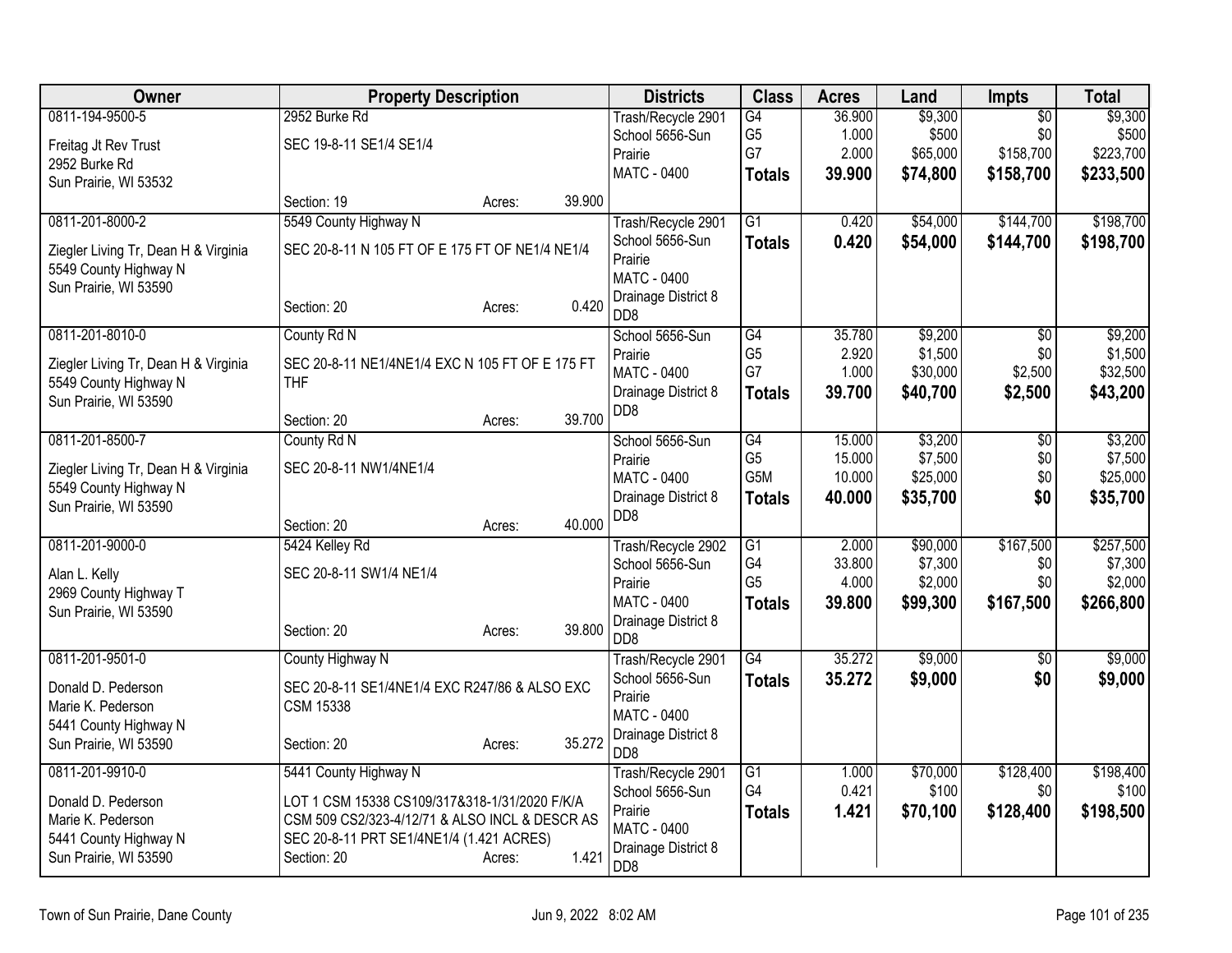| Owner                                | <b>Property Description</b>                    |                  | <b>Districts</b>                                   | <b>Class</b>     | <b>Acres</b> | Land     | Impts           | <b>Total</b> |
|--------------------------------------|------------------------------------------------|------------------|----------------------------------------------------|------------------|--------------|----------|-----------------|--------------|
| 0811-201-9935-0                      | 5433 County Highway N                          |                  | Trash/Recycle 2901                                 | $\overline{G1}$  | 1.000        | \$70,000 | \$179,700       | \$249,700    |
| Donald D. Pederson                   | LOT 2 CSM 15338 CS109/317&318-1/31/2020 F/K/A  |                  | School 5656-Sun                                    | G4               | 0.915        | \$200    | \$0             | \$200        |
| Marie K. Pederson                    | CSM 509 CS2/323-4/12/71 & ALSO INCL & DESCR AS |                  | Prairie<br>MATC - 0400                             | <b>Totals</b>    | 1.915        | \$70,200 | \$179,700       | \$249,900    |
| 5441 County Highway N                | SEC 20-8-11 PRT SE1/4NE1/4 (1.915 ACRES)       |                  | Drainage District 8                                |                  |              |          |                 |              |
| Sun Prairie, WI 53590                | Section: 20                                    | 1.915<br>Acres:  | D <sub>D</sub> 8                                   |                  |              |          |                 |              |
| 0811-202-8000-1                      | County Rd N                                    |                  | School 5656-Sun                                    | $\overline{G4}$  | 20.000       | \$4,800  | \$0             | \$4,800      |
| Ziegler Living Tr, Dean H & Virginia | SEC 20-8-11 NE1/4NW1/4                         |                  | Prairie                                            | G <sub>5</sub>   | 10.000       | \$5,000  | \$0             | \$5,000      |
| 5549 County Highway N                |                                                |                  | MATC - 0400                                        | G5M              | 10.000       | \$25,000 | \$0             | \$25,000     |
| Sun Prairie, WI 53590                |                                                |                  | Drainage District 9<br>D <sub>D</sub> <sub>9</sub> | <b>Totals</b>    | 40.000       | \$34,800 | \$0             | \$34,800     |
|                                      | Section: 20                                    | 40.000<br>Acres: |                                                    |                  |              |          |                 |              |
| 0811-202-8500-6                      | County Rd N                                    |                  | School 5656-Sun                                    | G4               | 12.000       | \$2,800  | $\overline{50}$ | \$2,800      |
| Freitag Jt Rev Trust                 | SEC 20-8-11 E1/2 NW1/4 NW1/4                   |                  | Prairie                                            | G <sub>5</sub>   | 3.000        | \$1,500  | \$0             | \$1,500      |
| 2952 Burke Rd                        |                                                |                  | MATC - 0400                                        | G5M              | 5.000        | \$12,500 | \$0             | \$12,500     |
| Sun Prairie, WI 53532                |                                                |                  | Drainage District 9<br>DD <sub>9</sub>             | <b>Totals</b>    | 20.000       | \$16,800 | \$0             | \$16,800     |
|                                      | Section: 20                                    | 20.000<br>Acres: |                                                    |                  |              |          |                 |              |
| 0811-202-8560-4                      | County Rd N                                    |                  | School 5656-Sun                                    | G4               | 16.000       | \$3,500  | $\overline{50}$ | \$3,500      |
| Freitag Jt Rev Trust                 | SEC 20-8-11 W1/2 NW1/4 NW1/4                   |                  | Prairie                                            | G <sub>5</sub> M | 4.000        | \$10,000 | \$0             | \$10,000     |
| 2952 Burke Rd                        |                                                |                  | MATC - 0400                                        | <b>Totals</b>    | 20.000       | \$13,500 | \$0             | \$13,500     |
| Sun Prairie, WI 53532                |                                                |                  | Drainage District 9<br>DD <sub>9</sub>             |                  |              |          |                 |              |
|                                      | Section: 20                                    | 20.000<br>Acres: |                                                    |                  |              |          |                 |              |
| 0811-202-9000-9                      | County Rd N                                    |                  | School 5656-Sun                                    | G4               | 39.000       | \$9,200  | \$0             | \$9,200      |
| Freitag Jt Rev Trust                 | SEC 20-8-11 SW1/4 NW1/4                        |                  | Prairie                                            | G <sub>5</sub>   | 1.000        | \$500    | \$0             | \$500        |
| 2952 Burke Rd                        |                                                |                  | MATC - 0400                                        | <b>Totals</b>    | 40.000       | \$9,700  | \$0             | \$9,700      |
| Sun Prairie, WI 53532                |                                                |                  | Drainage District 9<br>D <sub>D</sub> <sub>9</sub> |                  |              |          |                 |              |
|                                      | Section: 20                                    | 40.000<br>Acres: |                                                    |                  |              |          |                 |              |
| 0811-202-9500-4                      | County Rd N                                    |                  | School 5656-Sun                                    | $\overline{G4}$  | 40.000       | \$9,100  | \$0             | \$9,100      |
| Alan L. Kelly                        | SEC 20-8-11 SE1/4 NW1/4                        |                  | Prairie                                            | <b>Totals</b>    | 40.000       | \$9,100  | \$0             | \$9,100      |
| 2969 County Highway T                |                                                |                  | <b>MATC - 0400</b>                                 |                  |              |          |                 |              |
| Sun Prairie, WI 53590                |                                                |                  | Drainage District 9<br>D <sub>D</sub> <sub>9</sub> |                  |              |          |                 |              |
|                                      | Section: 20                                    | 40.000<br>Acres: |                                                    |                  |              |          |                 |              |
| 0811-203-8003-0                      | County Rd T                                    |                  | School 5656-Sun                                    | G4               | 30.630       | \$7,800  | \$0             | \$7,800      |
| <b>Tcf Land Company LLC</b>          | SEC 20-8-11 NE1/4SW1/4 EXC CSM 6113 SUBJ TO    |                  | Prairie                                            | G <sub>5</sub>   | 6.290        | \$3,100  | \$0             | \$3,100      |
| PO Box 527                           | DRIVEWAY AGRMT IN R15819/50 & ALSO EXC CSM     |                  | MATC - 0400                                        | <b>Totals</b>    | 36.920       | \$10,900 | \$0             | \$10,900     |
| Windsor, WI 53598                    | 11564 & ALSO EXC DOC 4798818                   |                  |                                                    |                  |              |          |                 |              |
|                                      | Section: 20                                    | 0.000<br>Acres:  |                                                    |                  |              |          |                 |              |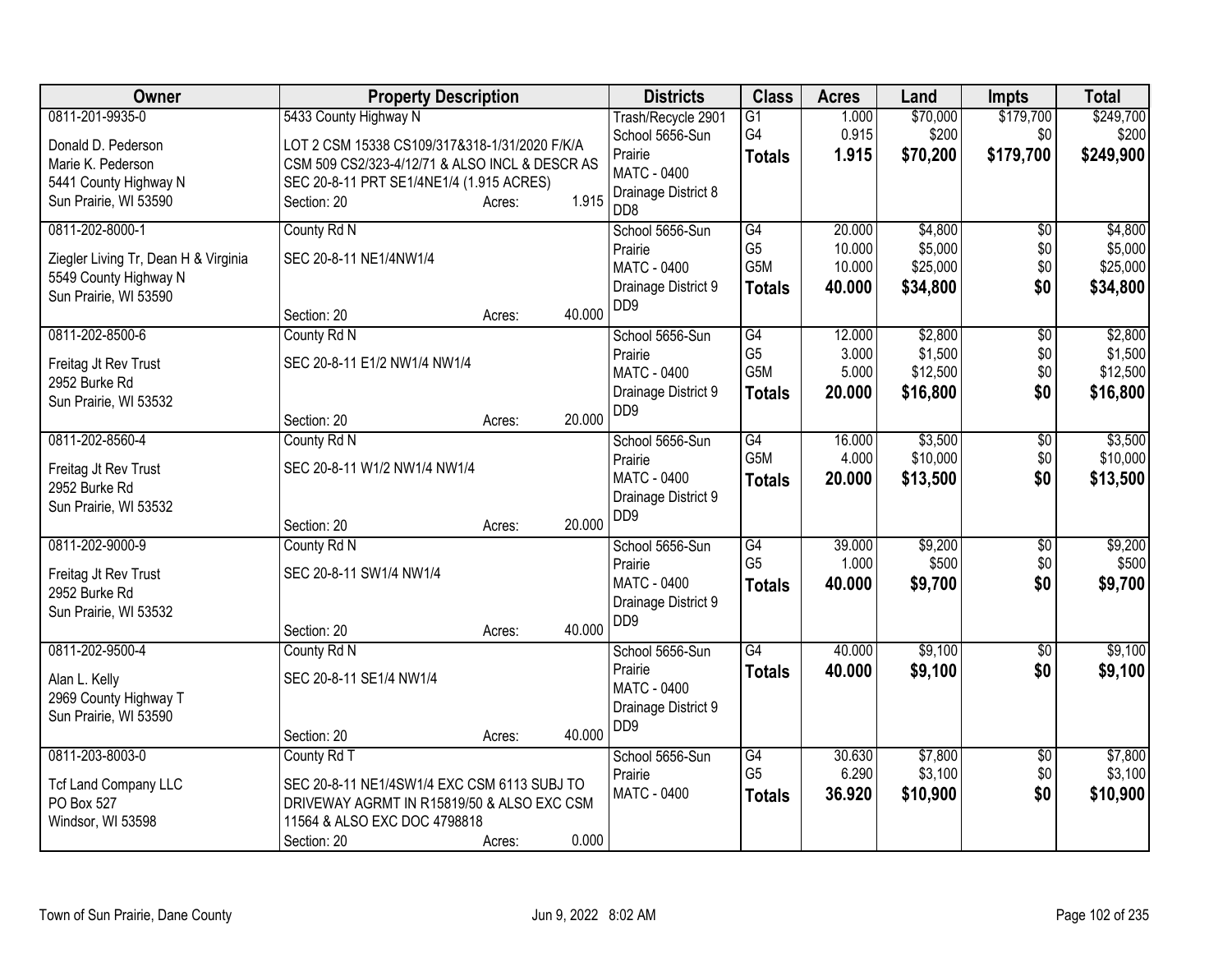| <b>Owner</b>                |                                                | <b>Property Description</b> |        | <b>Districts</b>              | <b>Class</b>    | <b>Acres</b> | Land      | <b>Impts</b>    | <b>Total</b> |
|-----------------------------|------------------------------------------------|-----------------------------|--------|-------------------------------|-----------------|--------------|-----------|-----------------|--------------|
| 0811-203-8500-5             | County Rd N                                    |                             |        | School 5656-Sun               | G4              | 38.500       | \$8,800   | $\overline{50}$ | \$8,800      |
| Freitag Jt Rev Trust        | SEC 20-8-11 NW1/4 SW1/4 EXC E 16.5 FT          |                             |        | Prairie                       | G <sub>5</sub>  | 1.000        | \$500     | \$0             | \$500        |
| 2952 Burke Rd               |                                                |                             |        | <b>MATC - 0400</b>            | <b>Totals</b>   | 39.500       | \$9,300   | \$0             | \$9,300      |
| Sun Prairie, WI 53532       |                                                |                             |        |                               |                 |              |           |                 |              |
|                             | Section: 20                                    | Acres:                      | 39.500 |                               |                 |              |           |                 |              |
| 0811-203-8503-2             | County Rd T                                    |                             |        | School 5656-Sun               | G4              | 0.500        | \$100     | $\overline{50}$ | \$100        |
| <b>Tcf Land Company LLC</b> | SEC 20-8-11 E 16.5 FT OF NW1/4 SW1/4           |                             |        | Prairie                       | <b>Totals</b>   | 0.500        | \$100     | \$0             | \$100        |
| PO Box 527                  |                                                |                             |        | <b>MATC - 0400</b>            |                 |              |           |                 |              |
| Windsor, WI 53598           |                                                |                             |        |                               |                 |              |           |                 |              |
|                             | Section: 20                                    | Acres:                      | 0.500  |                               |                 |              |           |                 |              |
| 0811-203-9002-0             | 2854 Burke Rd                                  |                             |        | School 5656-Sun               | G4              | 26.811       | \$6,900   | \$0             | \$6,900      |
| Richards Rev Tr, T & C      | LOT 2 CSM 10437 CS61/286&287-6/26/2002 DESCR   |                             |        | Prairie                       | G <sub>5</sub>  | 0.500        | \$300     | \$0             | \$300        |
| 2854 Burke Rd               | AS SEC 20-8-11 PRT SW1/4SW1/4 (27.311 ACRES    |                             |        | MATC - 0400                   | <b>Totals</b>   | 27.311       | \$7,200   | \$0             | \$7,200      |
| Sun Prairie, WI 53590       | EXCL R/W)                                      |                             |        |                               |                 |              |           |                 |              |
|                             | Section: 20                                    | Acres:                      | 27.311 |                               |                 |              |           |                 |              |
| 0811-203-9220-0             | 2898 Burke Rd                                  |                             |        | Trash/Recycle 2901            | $\overline{G7}$ | 4.002        | \$120,100 | \$267,000       | \$387,100    |
| Scott D. Freitag            | LOT 1 CSM 9464 CS54/46&47-10/11/99 DESCR AS    |                             |        | School 5656-Sun               | <b>Totals</b>   | 4.002        | \$120,100 | \$267,000       | \$387,100    |
| 2898 Burke Rd               | SEC 20-8-11 PRT SW1/4SW1/4 (4.002 ACRES)       |                             |        | Prairie<br><b>MATC - 0400</b> |                 |              |           |                 |              |
| Sun Prairie, WI 53590       |                                                |                             |        |                               |                 |              |           |                 |              |
|                             | Section: 20                                    | Acres:                      | 4.002  |                               |                 |              |           |                 |              |
| 0811-203-9355-0             | 2854 Burke Rd                                  |                             |        | Trash/Recycle 2901            | G1              | 3.000        | \$96,700  | \$303,100       | \$399,800    |
| Richards Rev Tr, T & C      | LOT 1 CSM 10437 CS61/286&287-6/26/2002 DESCR   |                             |        | School 5656-Sun               | G4              | 5.450        | \$1,400   | \$0             | \$1,400      |
| 1854 Burke Rd               | AS SEC 20-8-11 PRT SW1/4SW1/4 (7.950 ACRES     |                             |        | Prairie<br>MATC - 0400        | <b>Totals</b>   | 8.450        | \$98,100  | \$303,100       | \$401,200    |
| Sun Prairie, WI 53590       | EXCL R/W) & ALSO INCL ADDL LANDS DESCR AS      |                             |        |                               |                 |              |           |                 |              |
|                             | Section: 20                                    | Acres:                      | 8.450  |                               |                 |              |           |                 |              |
| 0811-203-9540-0             | County Rd T                                    |                             |        | School 5656-Sun               | $\overline{G4}$ | 31.000       | \$7,300   | $\sqrt{6}$      | \$7,300      |
| <b>Tcf Land Company LLC</b> | SEC 20-8-11 PRT SE1/4SW1/4 NW OF CTH T C/L EXC |                             |        | Prairie<br><b>MATC - 0400</b> | G <sub>5</sub>  | 0.900        | \$500     | \$0             | \$500        |
| PO Box 527                  | CSM'S 6113 & 6114 ALG W/ACCESS ESMT SUBJ TO    |                             |        |                               | <b>Totals</b>   | 31,900       | \$7,800   | \$0             | \$7,800      |
| Windsor, WI 53598           | DRIVEWAY AGRMT IN R15819/50 EXC COM AT S1/4    |                             |        |                               |                 |              |           |                 |              |
|                             | Section: 20                                    | Acres:                      | 0.000  |                               |                 |              |           |                 |              |
| 0811-203-9800-0             | 2780 County Highway T                          |                             |        | Trash/Recycle 2901            | $\overline{G1}$ | 4.340        | \$150,100 | \$324,800       | \$474,900    |
| Douglas D. Grovergrys       | LOT 1 CSM 6114 CS29/173&174-5/29/90 DESCR AS   |                             |        | School 5656-Sun<br>Prairie    | <b>Totals</b>   | 4.340        | \$150,100 | \$324,800       | \$474,900    |
| Kathryn C. Grovergrys       | SEC 20-8-11 PRT SE1/4SW1/4 CONT 4.342 ACRES    |                             |        | <b>MATC - 0400</b>            |                 |              |           |                 |              |
| 2780 County Highway T       | NET SUBJ TO ACCESS ESMT                        |                             |        |                               |                 |              |           |                 |              |
| Sun Prairie, WI 53590       | Section: 20                                    | Acres:                      | 4.340  |                               |                 |              |           |                 |              |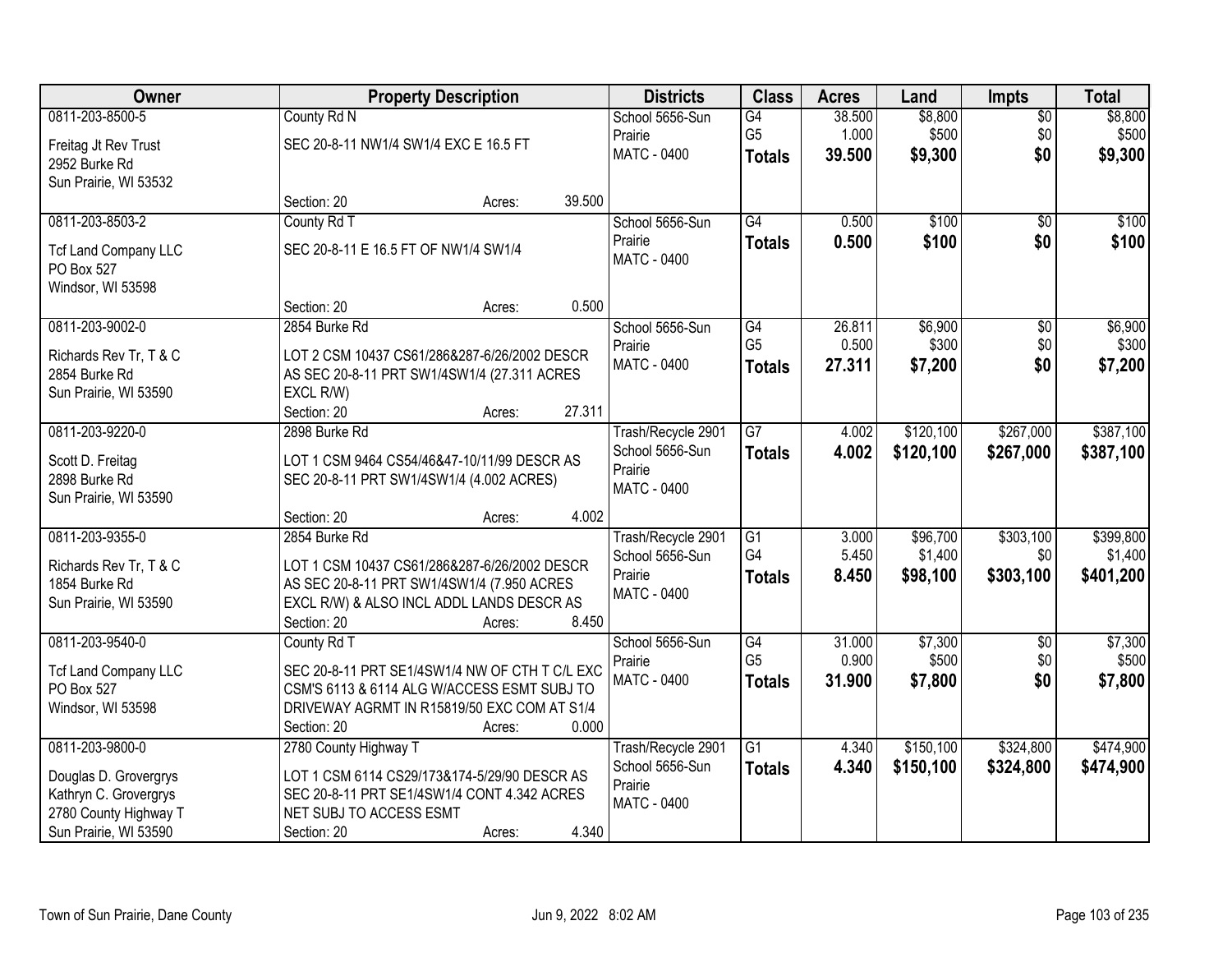| Owner                                                           | <b>Property Description</b>                      | <b>Districts</b>                        | <b>Class</b>     | <b>Acres</b> | Land      | <b>Impts</b>    | <b>Total</b> |
|-----------------------------------------------------------------|--------------------------------------------------|-----------------------------------------|------------------|--------------|-----------|-----------------|--------------|
| 0811-204-8001-0                                                 | 2684 County Highway T                            | Trash/Recycle 2901                      | G4               | 13.088       | \$3,400   | $\overline{50}$ | \$3,400      |
| Stephen H. Zimbrich                                             | SEC 20-8-11 E1/2 SE1/4 LYG N CTH T               | School 5656-Sun                         | G5M              | 4.000        | \$10,000  | \$0             | \$10,000     |
| 5710 Town Hall Dr                                               |                                                  | Prairie                                 | G7               | 2.000        | \$65,000  | \$107,800       | \$172,800    |
| Sun Prairie, WI 53590                                           |                                                  | <b>MATC - 0400</b>                      | <b>Totals</b>    | 19.088       | \$78,400  | \$107,800       | \$186,200    |
|                                                                 | 19.088<br>Section: 20<br>Acres:                  | Drainage District 8<br>D <sub>D</sub> 8 |                  |              |           |                 |              |
| 0811-204-8500-4                                                 | County Rd N                                      | School 5656-Sun                         | $\overline{G5}$  | 0.800        | \$400     | $\sqrt{6}$      | \$400        |
| Alan L. Kelly<br>2969 County Highway T<br>Sun Prairie, WI 53590 | SEC 20-8-11 E 49.5 FT NW1/4 SE1/4 LYG N OF HWY   | Prairie<br>MATC - 0400                  | <b>Totals</b>    | 0.800        | \$400     | \$0             | \$400        |
|                                                                 | 0.800<br>Section: 20<br>Acres:                   |                                         |                  |              |           |                 |              |
| 0811-204-8505-9                                                 | 5383 Kelley Rd                                   | Trash/Recycle 2901                      | $\overline{G1}$  | 5.500        | \$113,200 | \$216,700       | \$329,900    |
| <b>Gary Guild</b>                                               | SEC 20-8-11 PRT NW1/4SE1/4 BEG 49.5 FT W OF      | School 5656-Sun                         | <b>Totals</b>    | 5.500        | \$113,200 | \$216,700       | \$329,900    |
| Mary Guild                                                      | 1/41/4 NE COR TH W 336.2 FT TH S5DEGE 740.3 FT   | Prairie                                 |                  |              |           |                 |              |
| 5383 Kelly Rd                                                   | TH S13DEGE 199.6 FT TO C/L CTH T TH NELY ALG     | <b>MATC - 0400</b>                      |                  |              |           |                 |              |
| Sun Prairie, WI 53590                                           | 5.500<br>Section: 20<br>Acres:                   | Drainage District 8<br>DD <sub>8</sub>  |                  |              |           |                 |              |
| 0811-204-8543-0                                                 | County Rd T                                      | School 5656-Sun                         | $\overline{G4}$  | 2.568        | \$700     | $\overline{50}$ | \$700        |
| <b>Tcf Land Company LLC</b>                                     | SEC 20-8-11 NW1/4 SE1/4 EXC THE E 49.5 FT N OF   | Prairie                                 | G <sub>5</sub> M | 1.000        | \$2,500   | \$0             | \$2,500      |
| PO Box 527                                                      | HWY EXC R13304/22 & R11446/88 & EXC CSM'S 1618   | <b>MATC - 0400</b>                      | <b>Totals</b>    | 3.568        | \$3,200   | \$0             | \$3,200      |
| Windsor, WI 53598                                               | & 6113 ALG W/ACCESS ESMT SUBJ TO DRIVEWAY        | Drainage District 8                     |                  |              |           |                 |              |
|                                                                 | 0.000<br>Section: 20<br>Acres:                   | DD <sub>8</sub>                         |                  |              |           |                 |              |
| 0811-204-8550-0                                                 | County Rd T                                      | School 5656-Sun                         | $\overline{G4}$  | 9.190        | \$2,400   | $\overline{50}$ | \$2,400      |
| Daniel L. Ziegler                                               | SEC 20-8-11 THAT PRT NW1/4 SE1/4 AND PRT NE1/4   | Prairie                                 | G5M              | 4.000        | \$10,000  | \$0             | \$10,000     |
| 2724 County Highway T                                           | SW1/4 DESCR IN DOC 4798818 AS COM E1/4 COR TH    | <b>MATC - 0400</b>                      | <b>Totals</b>    | 13.190       | \$12,400  | \$0             | \$12,400     |
| Sun Prairie, WI 53590                                           | W ALG N LN 1712.20 FT TO POB TH S05DEG27'00"E    | Drainage District 8                     |                  |              |           |                 |              |
|                                                                 | Section: 20<br>0.000<br>Acres:                   | DD <sub>8</sub>                         |                  |              |           |                 |              |
| 0811-204-8660-0                                                 | 2738 County Highway T                            | Trash/Recycle 2901                      | $\overline{G1}$  | 5.680        | \$109,500 | \$200,500       | \$310,000    |
| Charles W. Keach                                                | LOT 1 CSM 11639 CS71/109&110-12/29/2005 F/K/A    | School 5656-Sun                         | <b>Totals</b>    | 5.680        | \$109,500 | \$200,500       | \$310,000    |
| Amy J. Wilcox                                                   | LOTS 1 & 2 CSM 11564 CS70/253&254-10/19/2005     | Prairie                                 |                  |              |           |                 |              |
| 2738 County Highway T                                           | F/K/A LOT 1 CSM 6113 CS29/171&172-5/29/90 & ALSO | <b>MATC - 0400</b>                      |                  |              |           |                 |              |
| Sun Prairie, WI 53590                                           | Section: 20<br>5.680<br>Acres:                   | Drainage District 8<br>D <sub>D</sub> 8 |                  |              |           |                 |              |
| 0811-204-8685-0                                                 | 2736 County Highway T                            | Trash/Recycle 2901                      | G1               | 4.174        | \$147,600 | \$162,700       | \$310,300    |
| Thomas M. Jacobs                                                | LOT 2 CSM 11639 CS71/109&110-12/29/2005 F/K/A    | School 5656-Sun                         | <b>Totals</b>    | 4.174        | \$147,600 | \$162,700       | \$310,300    |
| Judith A. Jacobs                                                | LOTS 1 & 2 CSM 11564 CS70/253&254-10/19/2005     | Prairie                                 |                  |              |           |                 |              |
| 2736 County Highway T                                           | F/K/A LOT 1 CSM 6113 CS29/171&172-5/29/90 & ALSO | <b>MATC - 0400</b>                      |                  |              |           |                 |              |
| Sun Prairie, WI 53590                                           | 4.174<br>Section: 20<br>Acres:                   | Drainage District 8<br>DD <sub>8</sub>  |                  |              |           |                 |              |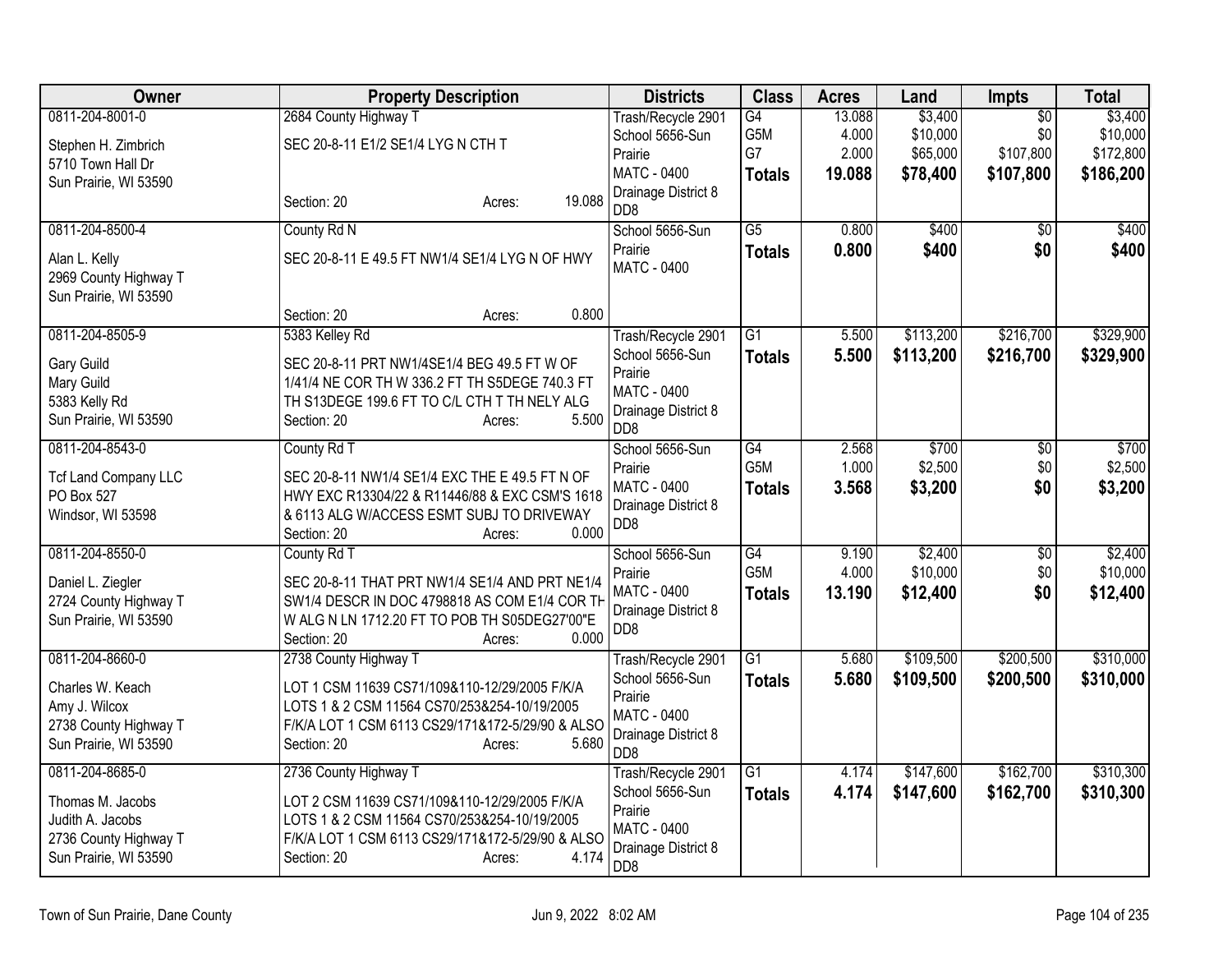| <b>Owner</b>                | <b>Property Description</b>                              | <b>Districts</b>                        | <b>Class</b>    | <b>Acres</b> | Land      | <b>Impts</b>    | <b>Total</b> |
|-----------------------------|----------------------------------------------------------|-----------------------------------------|-----------------|--------------|-----------|-----------------|--------------|
| 0811-204-8800-1             | 2724 County Highway T                                    | Trash/Recycle 2901                      | $\overline{G1}$ | 6.100        | \$117,100 | \$302,400       | \$419,500    |
| Daniel L. Ziegler           | LOT 1 CSM 1618 CS6/379-2/14/75 DESCR AS SEC              | School 5656-Sun<br>Prairie              | <b>Totals</b>   | 6.100        | \$117,100 | \$302,400       | \$419,500    |
| 2724 County Highway T       | 20-8-11 PRT NW1/4SE1/4 6.08 ACRES                        | <b>MATC - 0400</b>                      |                 |              |           |                 |              |
| Sun Prairie, WI 53590       |                                                          | Drainage District 8                     |                 |              |           |                 |              |
|                             | 6.100<br>Section: 20<br>Acres:                           | D <sub>D</sub> 8                        |                 |              |           |                 |              |
| 0811-204-8845-0             | 2725 County Highway T                                    | Trash/Recycle 2901                      | $\overline{G2}$ | 3.962        | \$40,200  | \$76,800        | \$117,000    |
| Ricky A. Rice et al         | LOT 2 CSM 15509 CS112/27&30-10/1/2020 F/K/A LOT          | School 5656-Sun                         | <b>Totals</b>   | 3.962        | \$40,200  | \$76,800        | \$117,000    |
| 2725 County Highway T       | 3 CSM 14690 CS102/105&108-1/17/2018 F/K/A LOT 2          | Prairie<br>MATC - 0400                  |                 |              |           |                 |              |
| Sun Prairie, WI 53590       | CSM 8096 CS43/156&159-2/13/96 F/K/A LOT 2 CSM            | Drainage District 8                     |                 |              |           |                 |              |
|                             | 3.962<br>Section: 20<br>Acres:                           | D <sub>D</sub> 8                        |                 |              |           |                 |              |
| 0811-204-8860-0             | 2725 County Highway T                                    | Trash/Recycle 2901                      | $\overline{G1}$ | 0.901        | \$61,000  | \$237,100       | \$298,100    |
| Ricky A. Rice               | LOT 3 CSM 15509 CS112/27&30-10/1/2020 F/K/A LOT          | School 5656-Sun                         | <b>Totals</b>   | 0.901        | \$61,000  | \$237,100       | \$298,100    |
| 2725 County Highway T       | 3 CSM 14690 CS102/105&108-1/17/2018 F/K/A LOT 2          | Prairie<br>MATC - 0400                  |                 |              |           |                 |              |
| Sun Prairie, WI 53590       | CSM 8096 CS43/156&159-2/13/96 F/K/A LOT 2 CSM            | Drainage District 8                     |                 |              |           |                 |              |
|                             | 0.901<br>Section: 20<br>Acres:                           | D <sub>D</sub> 8                        |                 |              |           |                 |              |
| 0811-204-9030-0             | 2735 County Highway T                                    | Trash/Recycle 2901                      | $\overline{G1}$ | 1.170        | \$73,400  | \$91,200        | \$164,600    |
| David R. Wampole            | SEC 20-8-11 PRT SW1/4SE1/4 N 84.25 FT LYG E OF           | School 5656-Sun                         | <b>Totals</b>   | 1.170        | \$73,400  | \$91,200        | \$164,600    |
| Diana C. Wampole            | HWY EXC DOC #3258249 & ALSO INCL ADDL LANDS              | Prairie<br><b>MATC - 0400</b>           |                 |              |           |                 |              |
| 2735 County Highway T       | DESCR AS SEC 20-8-11 PRT SW1/4SE1/4 & PRT                | Drainage District 8                     |                 |              |           |                 |              |
| Sun Prairie, WI 53590       | 1.170<br>Section: 20<br>Acres:                           | D <sub>D</sub> 8                        |                 |              |           |                 |              |
| 0811-204-9080-0             | County Rd T                                              | School 5656-Sun                         | G4              | 1.780        | \$500     | $\overline{50}$ | \$500        |
| <b>Tcf Land Company LLC</b> | SEC 20-8-11 PRT SW1/4SE1/4 NW OF HWY EXC CSM             | Prairie                                 | G <sub>5</sub>  | 0.500        | \$300     | \$0             | \$300        |
| PO Box 527                  | 6113 ALG W/ACCESS ESMT SUBJ TO DRIVEWAY                  | <b>MATC - 0400</b>                      | <b>Totals</b>   | 2.280        | \$800     | \$0             | \$800        |
| Windsor, WI 53598           | AGRMT IN R15819/50 & ALSO EXC CSM 11564                  | Drainage District 8<br>D <sub>D</sub> 8 |                 |              |           |                 |              |
|                             | 2.280<br>Section: 20<br>Acres:                           |                                         |                 |              |           |                 |              |
| 0811-204-9160-0             | 2749 County Highway T                                    | Trash/Recycle 2901<br>School 5656-Sun   | $\overline{G1}$ | 2.000        | \$90,000  | \$123,600       | \$213,600    |
| Jane M. Gahlman             | LOT 1 CSM 14690 CS102/105&108-1/17/2018 F/K/A            | Prairie                                 | <b>Totals</b>   | 2.000        | \$90,000  | \$123,600       | \$213,600    |
| 2749 County Highway T       | LOT 2 CSM 8096 CS43/156&159-2/13/96 F/K/A LOT 2          | <b>MATC - 0400</b>                      |                 |              |           |                 |              |
| Sun Prairie, WI 53590       | CSM 7431 CS38/161&162A-4/25/94 & ALSO F/K/A LOT<br>2.000 | Drainage District 8                     |                 |              |           |                 |              |
|                             | Section: 20<br>Acres:                                    | D <sub>D</sub> 8                        |                 |              |           |                 |              |
| 0811-204-9180-0             | 2745 County Highway T                                    | Trash/Recycle 2901                      | $\overline{G1}$ | 1.837        | \$86,700  | \$130,300       | \$217,000    |
| Darlene A. Cloutier         | LOT 2 CSM 2105 CS8/310-7/23/76 DESCR AS SEC              | School 5656-Sun<br>Prairie              | <b>Totals</b>   | 1.837        | \$86,700  | \$130,300       | \$217,000    |
| 2745 County Highway T       | 20-8-11 PRT SW1/4SE1/4 1.837 ACRES                       | <b>MATC - 0400</b>                      |                 |              |           |                 |              |
| Sun Prairie, WI 53590       |                                                          | Drainage District 8                     |                 |              |           |                 |              |
|                             | 1.837<br>Section: 20<br>Acres:                           | DD <sub>8</sub>                         |                 |              |           |                 |              |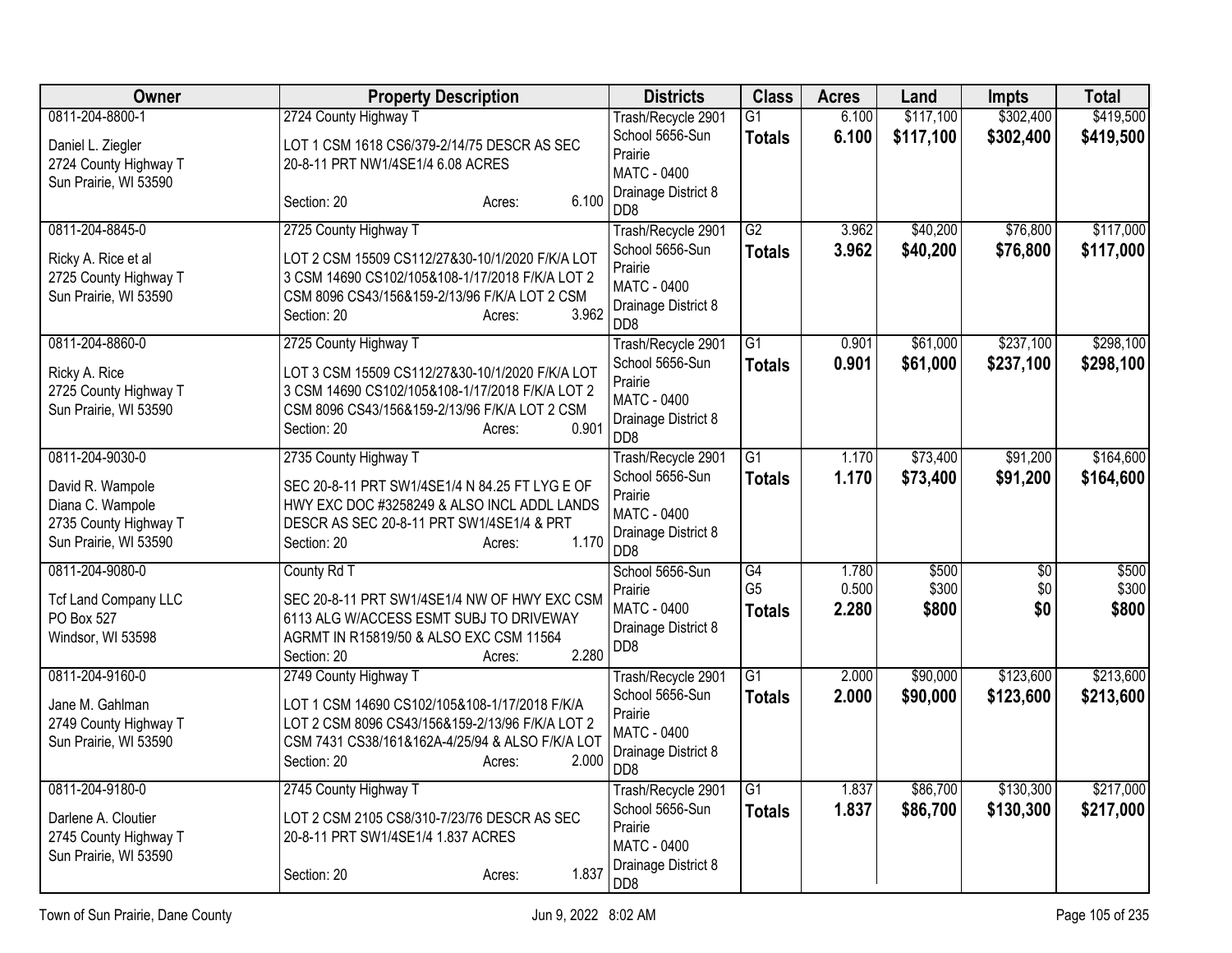| Owner                                          | <b>Property Description</b>                      | <b>Districts</b>                        | <b>Class</b>    | <b>Acres</b> | Land      | <b>Impts</b>    | <b>Total</b> |
|------------------------------------------------|--------------------------------------------------|-----------------------------------------|-----------------|--------------|-----------|-----------------|--------------|
| 0811-204-9206-9                                | 2795 County Highway T                            | Trash/Recycle 2901                      | $\overline{G1}$ | 6.488        | \$119,600 | \$127,000       | \$246,600    |
| Ryan C. Johnson                                | LOT 1 CSM 7431 CS38/161&162A-4/25/94 DESCR AS    | School 5656-Sun                         | <b>Totals</b>   | 6.488        | \$119,600 | \$127,000       | \$246,600    |
| Nicole M. Johnson                              | SEC 20-8-11 PRT SW1/4SE1/4 & SE1/4SW1/4 (6.488   | Prairie                                 |                 |              |           |                 |              |
| 6660 Millstone Cir                             | ACRES)                                           | <b>MATC - 0400</b>                      |                 |              |           |                 |              |
| Deforest, WI 53532                             | 6.488<br>Section: 20<br>Acres:                   |                                         |                 |              |           |                 |              |
| 0811-204-9220-1                                | 2775 County Highway T                            | Trash/Recycle 2901                      | $\overline{G1}$ | 4.216        | \$104,700 | \$151,800       | \$256,500    |
| Cesar A. Pino                                  | LOT 1 CSM 8096 CS43/156&159-2/13/96 F/K/A LOT 2  | School 5656-Sun                         | <b>Totals</b>   | 4.216        | \$104,700 | \$151,800       | \$256,500    |
| Jennifer S. Pino-Gallagher                     | CSM 7431 CS38/161&162A-4/25/94 DESCR AS SEC      | Prairie                                 |                 |              |           |                 |              |
| 2775 County Highway T                          | 20-8-11 PRT SW1/4SE1/4 & SE1/4SW1/4 (4.216 ACRES | MATC - 0400                             |                 |              |           |                 |              |
| Sun Prairie, WI 53590                          | 4.216<br>Section: 20<br>Acres:                   | Drainage District 8<br>D <sub>D</sub> 8 |                 |              |           |                 |              |
| 0811-204-9290-0                                | 2771 County Highway T                            | Trash/Recycle 2901                      | G1              | 1.998        | \$115,000 | \$215,600       | \$330,600    |
| Vincent R. Brandl                              | LOT 2 CSM 14690 CS102/105&108-1/17/2018 F/K/A    | School 5656-Sun                         | G4              | 12.662       | \$3,100   | \$0             | \$3,100      |
| Crystal K. Brandl                              | LOT 2 CSM 8096 CS43/156&159-2/13/96 F/K/A LOT 2  | Prairie                                 | <b>Totals</b>   | 14.660       | \$118,100 | \$215,600       | \$333,700    |
| 2771 County Highway T                          | CSM 7431 CS38/161&162A-4/25/94 & ALSO F/K/A LOT  | <b>MATC - 0400</b>                      |                 |              |           |                 |              |
| Sun Prairie, WI 53590                          | 14.660<br>Section: 20<br>Acres:                  | Drainage District 8<br>D <sub>D</sub> 8 |                 |              |           |                 |              |
| 0811-204-9485-0                                | 2737 County Highway T                            | Trash/Recycle 2901                      | $\overline{G1}$ | 7.527        | \$155,400 | \$172,800       | \$328,200    |
| Douglas B. Kintner                             | LOT 1 CSM 15509 CS112/27&30-10/1/2020 F/K/A LOT  | School 5656-Sun                         | Totals          | 7.527        | \$155,400 | \$172,800       | \$328,200    |
| Martha G. Kintner                              | 3 CSM 14690 CS102/105&108-1/17/2018 F/K/A LOT 2  | Prairie                                 |                 |              |           |                 |              |
| 2737 County Highway T                          | CSM 8096 CS43/156&159-2/13/96 F/K/A LOT 2 CSM    | MATC - 0400                             |                 |              |           |                 |              |
| Sun Prairie, WI 53590                          | 7.527<br>Section: 20<br>Acres:                   | Drainage District 8<br>D <sub>D</sub> 8 |                 |              |           |                 |              |
| 0811-204-9501-0                                | County Rd T                                      | School 5656-Sun                         | G4              | 52.150       | \$13,400  | $\overline{50}$ | \$13,400     |
|                                                |                                                  | Prairie                                 | G <sub>5</sub>  | 3.810        | \$1,900   | \$0             | \$1,900      |
| Stuart J. Meier                                | SEC 20-8-11 E1/2 SE1/4 LYG S CTH T EXC DOC       | <b>MATC - 0400</b>                      | G5M             | 2.000        | \$5,000   | \$0             | \$5,000      |
| Heidi A. Meier                                 | 926665 FOR HWY                                   | Drainage District 8                     | <b>Totals</b>   | 57.960       | \$20,300  | \$0             | \$20,300     |
| 2470 County Highway T<br>Sun Prairie, WI 53590 | 57.960<br>Section: 20<br>Acres:                  | DD <sub>8</sub>                         |                 |              |           |                 |              |
| 0811-211-8000-0                                | Town Hall Rd                                     | School 5656-Sun                         | $\overline{G4}$ | 14.500       | \$3,700   | \$0             | \$3,700      |
|                                                |                                                  | Prairie                                 | G <sub>5</sub>  | 3.500        | \$1,800   | \$0             | \$1,800      |
| Thomas E. Morschauser                          | SEC 21-8-11 N1/2 NE1/4 NE1/4 EXC S 165 FT OF E   | MATC - 0400                             | <b>Totals</b>   | 18.000       | \$5,500   | \$0             | \$5,500      |
| 5551 Town Hall Rd                              | 528 FT THF                                       | Drainage District 8                     |                 |              |           |                 |              |
| Sun Prairie, WI 53590                          | 18.000                                           | D <sub>D</sub> 8                        |                 |              |           |                 |              |
| 0811-211-8190-1                                | Section: 21<br>Acres:<br>Town Hall Rd            | School 5656-Sun                         | G4              | 19.500       | \$4,800   | \$0             | \$4,800      |
|                                                |                                                  | Prairie                                 | G <sub>5</sub>  | 0.500        | \$300     | \$0             | \$300        |
| Rademacher Tr, Alan & Frances                  | SEC 21-8-11 S1/2 NE1/4 NE1/4                     | MATC - 0400                             | <b>Totals</b>   | 20.000       | \$5,100   | \$0             | \$5,100      |
| 2504 County Highway T                          |                                                  | Drainage District 8                     |                 |              |           |                 |              |
| Sun Prairie, WI 53590                          |                                                  | D <sub>D</sub> 8                        |                 |              |           |                 |              |
|                                                | 20.000<br>Section: 21<br>Acres:                  |                                         |                 |              |           |                 |              |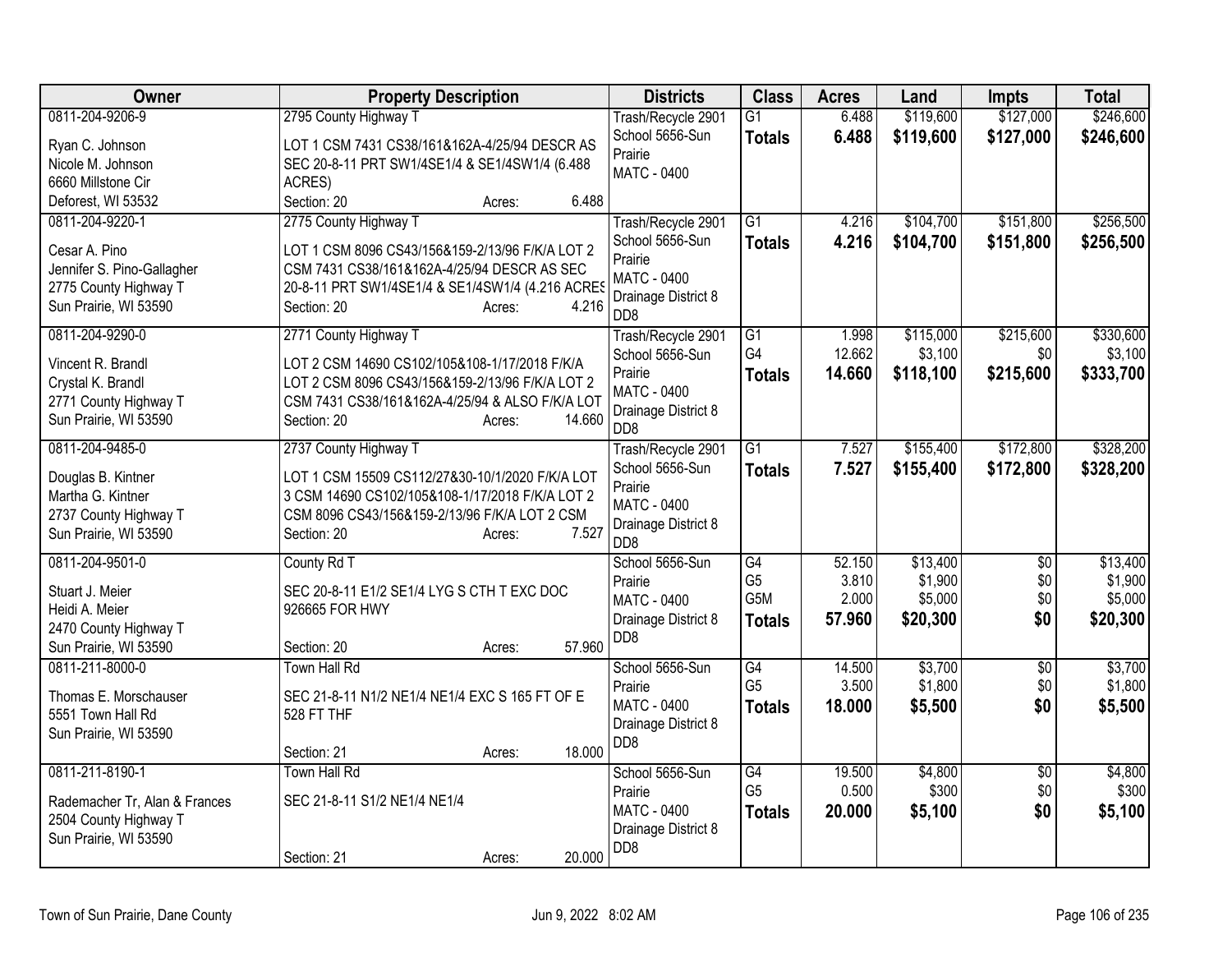| 0811-211-8500-5<br>\$3,000<br><b>Town Hall Dr</b><br>School 5656-Sun<br>G4<br>14.000<br>$\overline{50}$<br>G <sub>5</sub><br>\$2,900<br>\$2,900<br>5.800<br>\$0<br>Prairie<br>SEC 21-8-11 E1/2 NW1/4 NE1/4<br>Rademacher Tr, Alan & Frances<br><b>MATC - 0400</b><br>\$5,900<br>\$0<br><b>Totals</b><br>19.800<br>2504 County Highway T<br>Drainage District 8<br>Sun Prairie, WI 53590<br>D <sub>D</sub> 8<br>19.800<br>Section: 21<br>Acres:<br>0811-211-8560-3<br>Town Hall Dr<br>\$900<br>\$900<br>School 5656-Sun<br>G4<br>4.000<br>\$0<br>G <sub>5</sub><br>\$7,900<br>15.800<br>\$0<br>Prairie<br>SEC 21-8-11 W1/2 NW1/4 NE1/4<br>Rademacher Tr, Alan & Frances<br>\$0<br>MATC - 0400<br>19.800<br>\$8,800<br>\$8,800<br><b>Totals</b><br>2504 County Highway T<br>Drainage District 8<br>Sun Prairie, WI 53590<br>D <sub>D</sub> 8<br>19.800<br>Section: 21<br>Acres:<br>\$6,300<br>0811-211-9000-8<br>2470 County Rd T<br>School 5656-Sun<br>32.700<br>G4<br>\$0<br>G <sub>5</sub><br>7.000<br>\$3,500<br>\$0<br>Prairie<br>SEC 21-8-11 SW1/4 NE1/4<br>Rademacher Tr, Alan & Frances<br>MATC - 0400<br>39.700<br>\$9,800<br>\$0<br><b>Totals</b><br>2504 County Highway T<br>Drainage District 8<br>Sun Prairie, WI 53590<br>D <sub>D</sub> 8<br>39.700<br>Section: 21<br>Acres:<br>0811-211-9500-3<br>\$9,000<br>2405 County Highway T<br>Trash/Recycle 2901<br>G4<br>35.100<br>\$0<br>G <sub>5</sub><br>School 5656-Sun<br>1.500<br>\$800<br>\$0<br>SEC 21-8-11 SE1/4 NE1/4<br>Robin M. Klein<br>G7<br>Prairie<br>3.000<br>\$95,000<br>\$361,200<br>2405 County Highway T<br><b>MATC - 0400</b><br>39.600<br>\$104,800<br>\$361,200<br>\$466,000<br><b>Totals</b><br>Sun Prairie, WI 53590<br>39.600<br>Section: 21<br>Acres:<br>\$90,000<br>0811-211-9940-1<br>5511 Town Hall Dr<br>2.000<br>\$123,300<br>G1<br>Trash/Recycle 2901<br>School 5656-Sun<br>2.000<br>\$90,000<br>\$123,300<br><b>Totals</b><br>Jeremy D. Parish<br>SEC 21-8-11 PRT N1/2 OF NE1/4NE1/4 DESCR AS<br>Prairie<br>Judith M. Parish<br>COM AT SE COR OF SD N1/2 OF NE1/4NE1/4 TH N<br>MATC - 0400<br>ALG E LN OF SD NE1/4 165 FT TH W PARA TO S LN<br>5511 Town Hall Dr<br>Drainage District 8<br>2.000<br>Sun Prairie, WI 53590<br>Section: 21<br>Acres:<br>D <sub>D</sub> 8<br>0811-212-8000-9<br>School 5656-Sun<br>$\overline{G5}$<br>\$2,500<br><b>Town Hall Dr</b><br>5.000<br>\$0<br>Prairie<br>\$0<br>5.000<br>\$2,500<br>\$2,500<br><b>Totals</b><br>SEC 21-8-11 PRT NE1/4NW1/4 N 171.3 FT THF<br>John W. Drunasky<br>MATC - 0400<br>Rose M. Drunasky<br>Drainage District 8<br>PO Box 741<br>DD <sub>8</sub><br>5.000<br>Sun Prairie, WI 53590<br>Section: 21<br>Acres:<br>0811-212-8140-0<br>$\overline{G5}$<br>34.700<br>\$17,400<br>County Rd N<br>School 5656-Sun<br>\$0<br>Prairie<br>34.700<br>\$17,400<br>\$0<br><b>Totals</b><br>SEC 21-8-11 NE1/4NW1/4 EXC N 171.3 FT THF TOG<br>Maly Rev Tr | Owner | <b>Property Description</b> | <b>Districts</b>   | <b>Class</b> | <b>Acres</b> | Land | <b>Impts</b> | <b>Total</b> |
|----------------------------------------------------------------------------------------------------------------------------------------------------------------------------------------------------------------------------------------------------------------------------------------------------------------------------------------------------------------------------------------------------------------------------------------------------------------------------------------------------------------------------------------------------------------------------------------------------------------------------------------------------------------------------------------------------------------------------------------------------------------------------------------------------------------------------------------------------------------------------------------------------------------------------------------------------------------------------------------------------------------------------------------------------------------------------------------------------------------------------------------------------------------------------------------------------------------------------------------------------------------------------------------------------------------------------------------------------------------------------------------------------------------------------------------------------------------------------------------------------------------------------------------------------------------------------------------------------------------------------------------------------------------------------------------------------------------------------------------------------------------------------------------------------------------------------------------------------------------------------------------------------------------------------------------------------------------------------------------------------------------------------------------------------------------------------------------------------------------------------------------------------------------------------------------------------------------------------------------------------------------------------------------------------------------------------------------------------------------------------------------------------------------------------------------------------------------------------------------------------------------------------------------------------------------------------------------------------------------------------------------------------------------------------------------------------------------------------------------------------------------------------------------------------------------------------------------------------------------------------------------------------|-------|-----------------------------|--------------------|--------------|--------------|------|--------------|--------------|
| \$5,900                                                                                                                                                                                                                                                                                                                                                                                                                                                                                                                                                                                                                                                                                                                                                                                                                                                                                                                                                                                                                                                                                                                                                                                                                                                                                                                                                                                                                                                                                                                                                                                                                                                                                                                                                                                                                                                                                                                                                                                                                                                                                                                                                                                                                                                                                                                                                                                                                                                                                                                                                                                                                                                                                                                                                                                                                                                                                            |       |                             |                    |              |              |      |              | \$3,000      |
| \$7,900<br>\$6,300<br>\$3,500<br>\$9,800                                                                                                                                                                                                                                                                                                                                                                                                                                                                                                                                                                                                                                                                                                                                                                                                                                                                                                                                                                                                                                                                                                                                                                                                                                                                                                                                                                                                                                                                                                                                                                                                                                                                                                                                                                                                                                                                                                                                                                                                                                                                                                                                                                                                                                                                                                                                                                                                                                                                                                                                                                                                                                                                                                                                                                                                                                                           |       |                             |                    |              |              |      |              |              |
|                                                                                                                                                                                                                                                                                                                                                                                                                                                                                                                                                                                                                                                                                                                                                                                                                                                                                                                                                                                                                                                                                                                                                                                                                                                                                                                                                                                                                                                                                                                                                                                                                                                                                                                                                                                                                                                                                                                                                                                                                                                                                                                                                                                                                                                                                                                                                                                                                                                                                                                                                                                                                                                                                                                                                                                                                                                                                                    |       |                             |                    |              |              |      |              |              |
|                                                                                                                                                                                                                                                                                                                                                                                                                                                                                                                                                                                                                                                                                                                                                                                                                                                                                                                                                                                                                                                                                                                                                                                                                                                                                                                                                                                                                                                                                                                                                                                                                                                                                                                                                                                                                                                                                                                                                                                                                                                                                                                                                                                                                                                                                                                                                                                                                                                                                                                                                                                                                                                                                                                                                                                                                                                                                                    |       |                             |                    |              |              |      |              |              |
|                                                                                                                                                                                                                                                                                                                                                                                                                                                                                                                                                                                                                                                                                                                                                                                                                                                                                                                                                                                                                                                                                                                                                                                                                                                                                                                                                                                                                                                                                                                                                                                                                                                                                                                                                                                                                                                                                                                                                                                                                                                                                                                                                                                                                                                                                                                                                                                                                                                                                                                                                                                                                                                                                                                                                                                                                                                                                                    |       |                             |                    |              |              |      |              |              |
|                                                                                                                                                                                                                                                                                                                                                                                                                                                                                                                                                                                                                                                                                                                                                                                                                                                                                                                                                                                                                                                                                                                                                                                                                                                                                                                                                                                                                                                                                                                                                                                                                                                                                                                                                                                                                                                                                                                                                                                                                                                                                                                                                                                                                                                                                                                                                                                                                                                                                                                                                                                                                                                                                                                                                                                                                                                                                                    |       |                             |                    |              |              |      |              |              |
|                                                                                                                                                                                                                                                                                                                                                                                                                                                                                                                                                                                                                                                                                                                                                                                                                                                                                                                                                                                                                                                                                                                                                                                                                                                                                                                                                                                                                                                                                                                                                                                                                                                                                                                                                                                                                                                                                                                                                                                                                                                                                                                                                                                                                                                                                                                                                                                                                                                                                                                                                                                                                                                                                                                                                                                                                                                                                                    |       |                             |                    |              |              |      |              |              |
|                                                                                                                                                                                                                                                                                                                                                                                                                                                                                                                                                                                                                                                                                                                                                                                                                                                                                                                                                                                                                                                                                                                                                                                                                                                                                                                                                                                                                                                                                                                                                                                                                                                                                                                                                                                                                                                                                                                                                                                                                                                                                                                                                                                                                                                                                                                                                                                                                                                                                                                                                                                                                                                                                                                                                                                                                                                                                                    |       |                             |                    |              |              |      |              |              |
|                                                                                                                                                                                                                                                                                                                                                                                                                                                                                                                                                                                                                                                                                                                                                                                                                                                                                                                                                                                                                                                                                                                                                                                                                                                                                                                                                                                                                                                                                                                                                                                                                                                                                                                                                                                                                                                                                                                                                                                                                                                                                                                                                                                                                                                                                                                                                                                                                                                                                                                                                                                                                                                                                                                                                                                                                                                                                                    |       |                             |                    |              |              |      |              |              |
|                                                                                                                                                                                                                                                                                                                                                                                                                                                                                                                                                                                                                                                                                                                                                                                                                                                                                                                                                                                                                                                                                                                                                                                                                                                                                                                                                                                                                                                                                                                                                                                                                                                                                                                                                                                                                                                                                                                                                                                                                                                                                                                                                                                                                                                                                                                                                                                                                                                                                                                                                                                                                                                                                                                                                                                                                                                                                                    |       |                             |                    |              |              |      |              |              |
|                                                                                                                                                                                                                                                                                                                                                                                                                                                                                                                                                                                                                                                                                                                                                                                                                                                                                                                                                                                                                                                                                                                                                                                                                                                                                                                                                                                                                                                                                                                                                                                                                                                                                                                                                                                                                                                                                                                                                                                                                                                                                                                                                                                                                                                                                                                                                                                                                                                                                                                                                                                                                                                                                                                                                                                                                                                                                                    |       |                             |                    |              |              |      |              |              |
|                                                                                                                                                                                                                                                                                                                                                                                                                                                                                                                                                                                                                                                                                                                                                                                                                                                                                                                                                                                                                                                                                                                                                                                                                                                                                                                                                                                                                                                                                                                                                                                                                                                                                                                                                                                                                                                                                                                                                                                                                                                                                                                                                                                                                                                                                                                                                                                                                                                                                                                                                                                                                                                                                                                                                                                                                                                                                                    |       |                             |                    |              |              |      |              |              |
|                                                                                                                                                                                                                                                                                                                                                                                                                                                                                                                                                                                                                                                                                                                                                                                                                                                                                                                                                                                                                                                                                                                                                                                                                                                                                                                                                                                                                                                                                                                                                                                                                                                                                                                                                                                                                                                                                                                                                                                                                                                                                                                                                                                                                                                                                                                                                                                                                                                                                                                                                                                                                                                                                                                                                                                                                                                                                                    |       |                             |                    |              |              |      |              |              |
|                                                                                                                                                                                                                                                                                                                                                                                                                                                                                                                                                                                                                                                                                                                                                                                                                                                                                                                                                                                                                                                                                                                                                                                                                                                                                                                                                                                                                                                                                                                                                                                                                                                                                                                                                                                                                                                                                                                                                                                                                                                                                                                                                                                                                                                                                                                                                                                                                                                                                                                                                                                                                                                                                                                                                                                                                                                                                                    |       |                             |                    |              |              |      |              |              |
| \$9,000<br>\$800<br>\$456,200<br>\$213,300<br>\$213,300<br>\$2,500<br>\$17,400<br>\$17,400                                                                                                                                                                                                                                                                                                                                                                                                                                                                                                                                                                                                                                                                                                                                                                                                                                                                                                                                                                                                                                                                                                                                                                                                                                                                                                                                                                                                                                                                                                                                                                                                                                                                                                                                                                                                                                                                                                                                                                                                                                                                                                                                                                                                                                                                                                                                                                                                                                                                                                                                                                                                                                                                                                                                                                                                         |       |                             |                    |              |              |      |              |              |
|                                                                                                                                                                                                                                                                                                                                                                                                                                                                                                                                                                                                                                                                                                                                                                                                                                                                                                                                                                                                                                                                                                                                                                                                                                                                                                                                                                                                                                                                                                                                                                                                                                                                                                                                                                                                                                                                                                                                                                                                                                                                                                                                                                                                                                                                                                                                                                                                                                                                                                                                                                                                                                                                                                                                                                                                                                                                                                    |       |                             |                    |              |              |      |              |              |
|                                                                                                                                                                                                                                                                                                                                                                                                                                                                                                                                                                                                                                                                                                                                                                                                                                                                                                                                                                                                                                                                                                                                                                                                                                                                                                                                                                                                                                                                                                                                                                                                                                                                                                                                                                                                                                                                                                                                                                                                                                                                                                                                                                                                                                                                                                                                                                                                                                                                                                                                                                                                                                                                                                                                                                                                                                                                                                    |       |                             |                    |              |              |      |              |              |
|                                                                                                                                                                                                                                                                                                                                                                                                                                                                                                                                                                                                                                                                                                                                                                                                                                                                                                                                                                                                                                                                                                                                                                                                                                                                                                                                                                                                                                                                                                                                                                                                                                                                                                                                                                                                                                                                                                                                                                                                                                                                                                                                                                                                                                                                                                                                                                                                                                                                                                                                                                                                                                                                                                                                                                                                                                                                                                    |       |                             |                    |              |              |      |              |              |
|                                                                                                                                                                                                                                                                                                                                                                                                                                                                                                                                                                                                                                                                                                                                                                                                                                                                                                                                                                                                                                                                                                                                                                                                                                                                                                                                                                                                                                                                                                                                                                                                                                                                                                                                                                                                                                                                                                                                                                                                                                                                                                                                                                                                                                                                                                                                                                                                                                                                                                                                                                                                                                                                                                                                                                                                                                                                                                    |       |                             |                    |              |              |      |              |              |
|                                                                                                                                                                                                                                                                                                                                                                                                                                                                                                                                                                                                                                                                                                                                                                                                                                                                                                                                                                                                                                                                                                                                                                                                                                                                                                                                                                                                                                                                                                                                                                                                                                                                                                                                                                                                                                                                                                                                                                                                                                                                                                                                                                                                                                                                                                                                                                                                                                                                                                                                                                                                                                                                                                                                                                                                                                                                                                    |       |                             |                    |              |              |      |              |              |
|                                                                                                                                                                                                                                                                                                                                                                                                                                                                                                                                                                                                                                                                                                                                                                                                                                                                                                                                                                                                                                                                                                                                                                                                                                                                                                                                                                                                                                                                                                                                                                                                                                                                                                                                                                                                                                                                                                                                                                                                                                                                                                                                                                                                                                                                                                                                                                                                                                                                                                                                                                                                                                                                                                                                                                                                                                                                                                    |       |                             |                    |              |              |      |              |              |
|                                                                                                                                                                                                                                                                                                                                                                                                                                                                                                                                                                                                                                                                                                                                                                                                                                                                                                                                                                                                                                                                                                                                                                                                                                                                                                                                                                                                                                                                                                                                                                                                                                                                                                                                                                                                                                                                                                                                                                                                                                                                                                                                                                                                                                                                                                                                                                                                                                                                                                                                                                                                                                                                                                                                                                                                                                                                                                    |       |                             |                    |              |              |      |              |              |
|                                                                                                                                                                                                                                                                                                                                                                                                                                                                                                                                                                                                                                                                                                                                                                                                                                                                                                                                                                                                                                                                                                                                                                                                                                                                                                                                                                                                                                                                                                                                                                                                                                                                                                                                                                                                                                                                                                                                                                                                                                                                                                                                                                                                                                                                                                                                                                                                                                                                                                                                                                                                                                                                                                                                                                                                                                                                                                    |       |                             |                    |              |              |      |              |              |
|                                                                                                                                                                                                                                                                                                                                                                                                                                                                                                                                                                                                                                                                                                                                                                                                                                                                                                                                                                                                                                                                                                                                                                                                                                                                                                                                                                                                                                                                                                                                                                                                                                                                                                                                                                                                                                                                                                                                                                                                                                                                                                                                                                                                                                                                                                                                                                                                                                                                                                                                                                                                                                                                                                                                                                                                                                                                                                    |       |                             |                    |              |              |      |              |              |
|                                                                                                                                                                                                                                                                                                                                                                                                                                                                                                                                                                                                                                                                                                                                                                                                                                                                                                                                                                                                                                                                                                                                                                                                                                                                                                                                                                                                                                                                                                                                                                                                                                                                                                                                                                                                                                                                                                                                                                                                                                                                                                                                                                                                                                                                                                                                                                                                                                                                                                                                                                                                                                                                                                                                                                                                                                                                                                    |       |                             |                    |              |              |      |              |              |
|                                                                                                                                                                                                                                                                                                                                                                                                                                                                                                                                                                                                                                                                                                                                                                                                                                                                                                                                                                                                                                                                                                                                                                                                                                                                                                                                                                                                                                                                                                                                                                                                                                                                                                                                                                                                                                                                                                                                                                                                                                                                                                                                                                                                                                                                                                                                                                                                                                                                                                                                                                                                                                                                                                                                                                                                                                                                                                    |       |                             |                    |              |              |      |              |              |
|                                                                                                                                                                                                                                                                                                                                                                                                                                                                                                                                                                                                                                                                                                                                                                                                                                                                                                                                                                                                                                                                                                                                                                                                                                                                                                                                                                                                                                                                                                                                                                                                                                                                                                                                                                                                                                                                                                                                                                                                                                                                                                                                                                                                                                                                                                                                                                                                                                                                                                                                                                                                                                                                                                                                                                                                                                                                                                    |       |                             |                    |              |              |      |              |              |
|                                                                                                                                                                                                                                                                                                                                                                                                                                                                                                                                                                                                                                                                                                                                                                                                                                                                                                                                                                                                                                                                                                                                                                                                                                                                                                                                                                                                                                                                                                                                                                                                                                                                                                                                                                                                                                                                                                                                                                                                                                                                                                                                                                                                                                                                                                                                                                                                                                                                                                                                                                                                                                                                                                                                                                                                                                                                                                    |       |                             |                    |              |              |      |              |              |
|                                                                                                                                                                                                                                                                                                                                                                                                                                                                                                                                                                                                                                                                                                                                                                                                                                                                                                                                                                                                                                                                                                                                                                                                                                                                                                                                                                                                                                                                                                                                                                                                                                                                                                                                                                                                                                                                                                                                                                                                                                                                                                                                                                                                                                                                                                                                                                                                                                                                                                                                                                                                                                                                                                                                                                                                                                                                                                    |       |                             |                    |              |              |      |              |              |
|                                                                                                                                                                                                                                                                                                                                                                                                                                                                                                                                                                                                                                                                                                                                                                                                                                                                                                                                                                                                                                                                                                                                                                                                                                                                                                                                                                                                                                                                                                                                                                                                                                                                                                                                                                                                                                                                                                                                                                                                                                                                                                                                                                                                                                                                                                                                                                                                                                                                                                                                                                                                                                                                                                                                                                                                                                                                                                    |       |                             |                    |              |              |      |              |              |
|                                                                                                                                                                                                                                                                                                                                                                                                                                                                                                                                                                                                                                                                                                                                                                                                                                                                                                                                                                                                                                                                                                                                                                                                                                                                                                                                                                                                                                                                                                                                                                                                                                                                                                                                                                                                                                                                                                                                                                                                                                                                                                                                                                                                                                                                                                                                                                                                                                                                                                                                                                                                                                                                                                                                                                                                                                                                                                    |       |                             |                    |              |              |      |              |              |
|                                                                                                                                                                                                                                                                                                                                                                                                                                                                                                                                                                                                                                                                                                                                                                                                                                                                                                                                                                                                                                                                                                                                                                                                                                                                                                                                                                                                                                                                                                                                                                                                                                                                                                                                                                                                                                                                                                                                                                                                                                                                                                                                                                                                                                                                                                                                                                                                                                                                                                                                                                                                                                                                                                                                                                                                                                                                                                    |       |                             |                    |              |              |      |              |              |
|                                                                                                                                                                                                                                                                                                                                                                                                                                                                                                                                                                                                                                                                                                                                                                                                                                                                                                                                                                                                                                                                                                                                                                                                                                                                                                                                                                                                                                                                                                                                                                                                                                                                                                                                                                                                                                                                                                                                                                                                                                                                                                                                                                                                                                                                                                                                                                                                                                                                                                                                                                                                                                                                                                                                                                                                                                                                                                    |       |                             | <b>MATC - 0400</b> |              |              |      |              |              |
| 5516 County Highway N<br>W/DRIVEWAY ESMT IN R29656/24<br>Drainage District 8                                                                                                                                                                                                                                                                                                                                                                                                                                                                                                                                                                                                                                                                                                                                                                                                                                                                                                                                                                                                                                                                                                                                                                                                                                                                                                                                                                                                                                                                                                                                                                                                                                                                                                                                                                                                                                                                                                                                                                                                                                                                                                                                                                                                                                                                                                                                                                                                                                                                                                                                                                                                                                                                                                                                                                                                                       |       |                             |                    |              |              |      |              |              |
| Sun Prairie, WI 53590<br>DD <sub>8</sub><br>34.700<br>Section: 21<br>Acres:                                                                                                                                                                                                                                                                                                                                                                                                                                                                                                                                                                                                                                                                                                                                                                                                                                                                                                                                                                                                                                                                                                                                                                                                                                                                                                                                                                                                                                                                                                                                                                                                                                                                                                                                                                                                                                                                                                                                                                                                                                                                                                                                                                                                                                                                                                                                                                                                                                                                                                                                                                                                                                                                                                                                                                                                                        |       |                             |                    |              |              |      |              |              |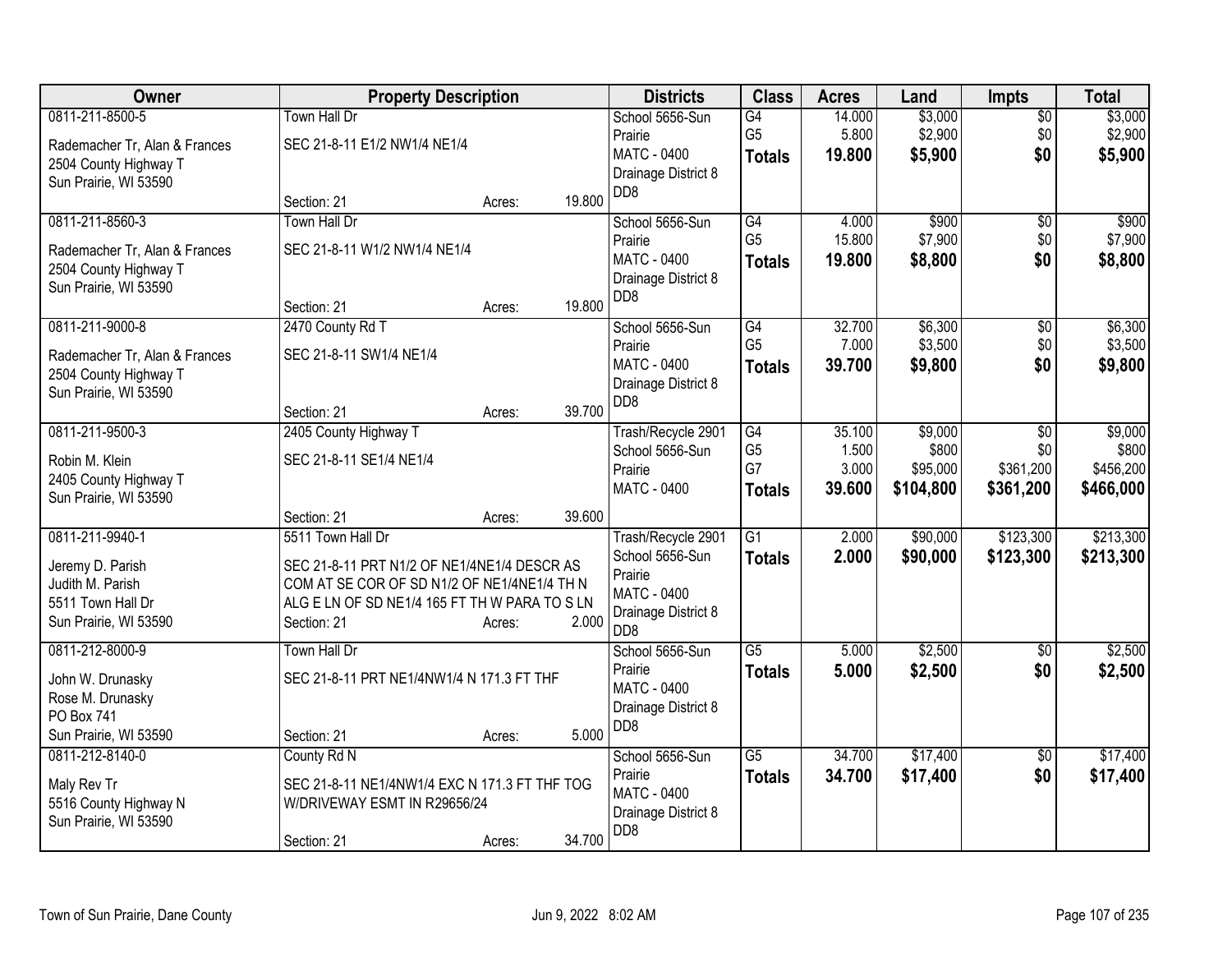| Owner                                                                                                   | <b>Property Description</b>                                                                                                                                                                                  | <b>Districts</b>                                                                                                  | <b>Class</b>                     | <b>Acres</b>              | Land                              | <b>Impts</b>                  | <b>Total</b>                      |
|---------------------------------------------------------------------------------------------------------|--------------------------------------------------------------------------------------------------------------------------------------------------------------------------------------------------------------|-------------------------------------------------------------------------------------------------------------------|----------------------------------|---------------------------|-----------------------------------|-------------------------------|-----------------------------------|
| 0811-212-8500-4<br>John W. Drunasky<br>Rose M. Drunasky<br>PO Box 741                                   | County Rd N<br>SEC 21-8-11 PRT NW1/4NW1/4 N 171.3 FT THF                                                                                                                                                     | School 5656-Sun<br>Prairie<br><b>MATC - 0400</b>                                                                  | G4<br><b>Totals</b>              | 5.000<br>5.000            | \$900<br>\$900                    | $\overline{50}$<br>\$0        | \$900<br>\$900                    |
| Sun Prairie, WI 53590                                                                                   | 5.000<br>Section: 21<br>Acres:                                                                                                                                                                               |                                                                                                                   |                                  |                           |                                   |                               |                                   |
| 0811-212-8641-4<br>Maly Rev Tr<br>5516 County Highway N<br>Sun Prairie, WI 53590                        | 5516 County Highway N<br>SEC 21-8-11 NW1/4 NW1/4 EXC S 150 FT OF W 340.5<br>FT, R256/26, CSM 2689, CSM 3600 & R5490/11 SUBJ<br>TO R/W AGRMT IN R12227/88 EXC CSM 7129 TOG<br>21.150<br>Section: 21<br>Acres: | Trash/Recycle 2901<br>School 5656-Sun<br>Prairie<br><b>MATC - 0400</b><br>Drainage District 8<br>D <sub>D</sub> 8 | G1<br>G4<br><b>Totals</b>        | 2.000<br>19.150<br>21.150 | \$115,000<br>\$3,000<br>\$118,000 | \$228,700<br>\$0<br>\$228,700 | \$343,700<br>\$3,000<br>\$346,700 |
| 0811-212-8650-3<br>Maly Rev Tr<br>5516 County Highway N<br>Sun Prairie, WI 53590                        | 5516 County Highway N<br>LOT 1 CSM 7129 CS36/106&107-6/14/93 DESCR AS<br>SEC 21-8-11 PRT NW1/4NW1/4 (66,660 SQ FT) SUBJ<br>TO DRIVEWAY ESMT IN R29656/24<br>1.530<br>Section: 21<br>Acres:                   | School 5656-Sun<br>Prairie<br><b>MATC - 0400</b><br>Drainage District 8<br>DD <sub>8</sub>                        | $\overline{G7}$<br><b>Totals</b> | 1.530<br>1.530            | \$40,600<br>\$40,600              | \$13,800<br>\$13,800          | \$54,400<br>\$54,400              |
| 0811-212-8660-1<br>Eric L. Thomas<br>Susan N. Thomas<br>5512 County Highway N<br>Sun Prairie, WI 53590  | 5512 County Highway N<br>LOT 1 CSM 3600 CS14/238-12/11/80 DESCR AS SEC<br>21-8-11 PRT NW1/4NW1/4 5.02 ACRES SUBJ TO<br>ACCESS DR FR ADJ LANDS TO CTH N TOG WITH<br>5.000<br>Section: 21<br>Acres:            | Trash/Recycle 2901<br>School 5656-Sun<br>Prairie<br>MATC - 0400<br>Drainage District 8<br>D <sub>D</sub> 8        | $\overline{G1}$<br><b>Totals</b> | 5.000<br>5.000            | \$160,000<br>\$160,000            | \$198,400<br>\$198,400        | \$358,400<br>\$358,400            |
| 0811-212-8680-7<br><b>Ginter Properties LLC</b><br>5508 County Highway N<br>Sun Prairie, WI 53590       | 5508 County Rd N<br>LOT 1 CSM 2689 CS10/344&345-12/23/77 DESCR AS<br>SEC 21-8-11 PRT NW1/4NW1/4 (2 ACRES) SUBJ TO<br>INGRESS-EGRESS ESMT IN DOC #4541772<br>2.000<br>Section: 21<br>Acres:                   | Trash/Recycle 2902<br>School 5656-Sun<br>Prairie<br><b>MATC - 0400</b><br>Drainage District 8<br>D <sub>D</sub> 8 | G2<br><b>Totals</b>              | 2.000<br>2.000            | \$90,000<br>\$90,000              | \$178,800<br>\$178,800        | \$268,800<br>\$268,800            |
| 0811-212-8710-0<br>Rocking M Investments LLC<br>102 N Main St Po Box 2<br>Deerfield, WI 53531           | 5500 County Highway N<br>LOT 1 CSM 4870 CS21/291-2/5/86 DESCR AS SEC<br>21-8-11 PRT NW1/4NW1/4 (1.92 ACRES) TOG<br>W/INGRESS-EGRESS ESMT IN DOC #4541772<br>1.920<br>Section: 21<br>Acres:                   | School 5656-Sun<br>Prairie<br>MATC - 0400<br>Drainage District 8<br>DD <sub>8</sub>                               | G2<br><b>Totals</b>              | 1.920<br>1.920            | \$88,400<br>\$88,400              | \$252,000<br>\$252,000        | \$340,400<br>\$340,400            |
| 0811-212-8730-6<br>Keith A. Mccredie<br>Sharon R. Mccredie<br>5480 County Rd N<br>Sun Prairie, WI 53590 | 5480 County Highway N<br>SEC 21-8-11 S 150 FT OF W 340.5 FT OF NW1/4<br><b>NW1/4</b><br>1.200<br>Section: 21<br>Acres:                                                                                       | Trash/Recycle 2901<br>School 5656-Sun<br>Prairie<br><b>MATC - 0400</b><br>Drainage District 8<br>D <sub>D</sub> 8 | $\overline{G1}$<br><b>Totals</b> | 1.200<br>1.200            | \$74,000<br>\$74,000              | \$183,600<br>\$183,600        | \$257,600<br>\$257,600            |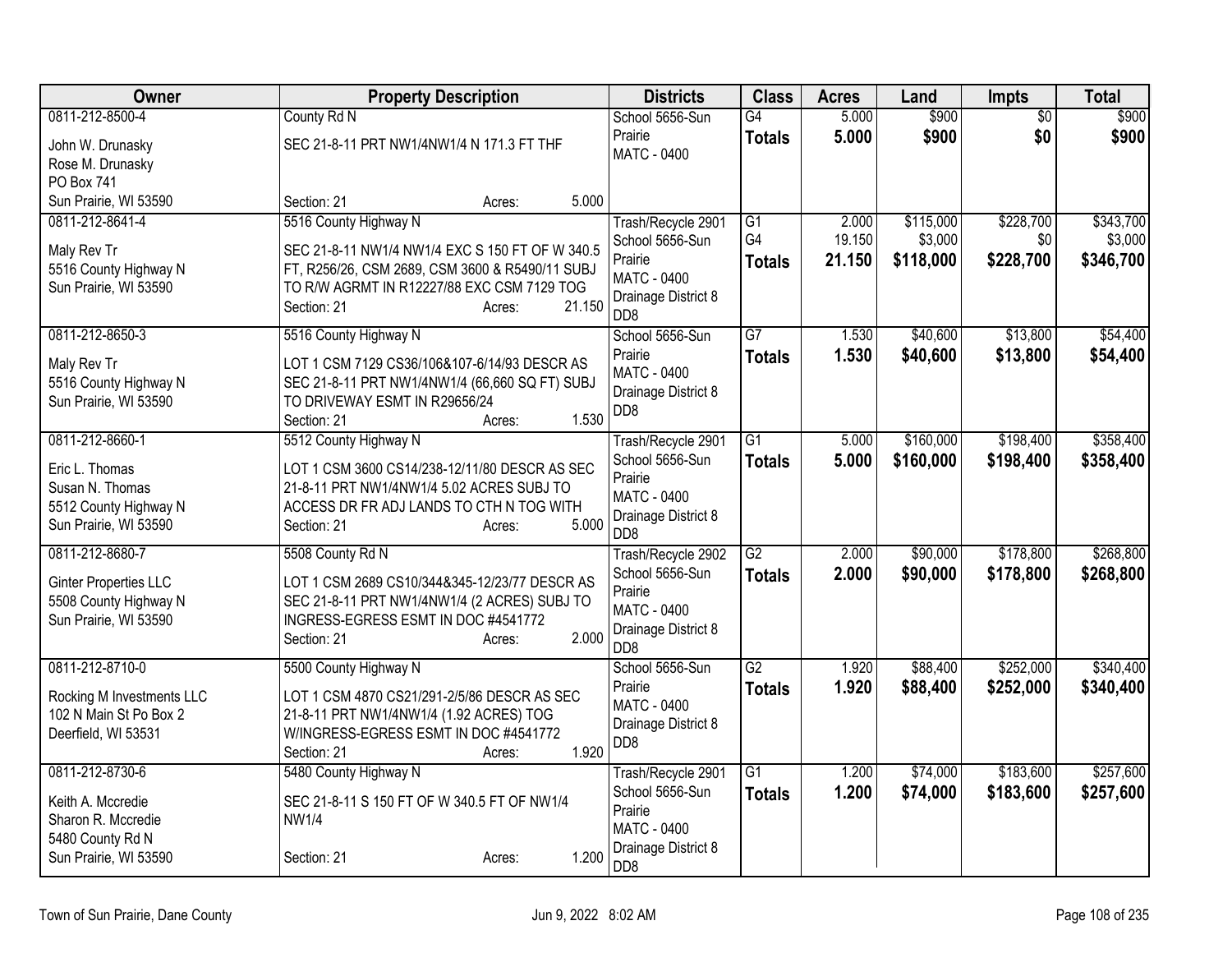| Owner                                                                                                  | <b>Property Description</b>                                                                                                                                                                                      | <b>Districts</b>                                                                                                  | <b>Class</b>                                       | <b>Acres</b>               | Land                            | <b>Impts</b>                  | <b>Total</b>                    |
|--------------------------------------------------------------------------------------------------------|------------------------------------------------------------------------------------------------------------------------------------------------------------------------------------------------------------------|-------------------------------------------------------------------------------------------------------------------|----------------------------------------------------|----------------------------|---------------------------------|-------------------------------|---------------------------------|
| 0811-212-9000-7<br>Robin M. Klein<br>2405 County Highway T<br>Sun Prairie, WI 53590                    | County Rd N<br>SEC 21-8-11 SW1/4 NW1/4 EXC W 388 FT OF S 512 FT<br>THF & CSM 3482                                                                                                                                | School 5656-Sun<br>Prairie<br><b>MATC - 0400</b><br>Drainage District 8<br>D <sub>D</sub> 8                       | G4<br>G <sub>5</sub><br><b>Totals</b>              | 21.500<br>10.500<br>32.000 | \$4,600<br>\$5,300<br>\$9,900   | $\overline{50}$<br>\$0<br>\$0 | \$4,600<br>\$5,300<br>\$9,900   |
| 0811-212-9180-0<br>Kirt W. Schmidt<br>Ann M. Schmidt<br>5446 County Highway N<br>Sun Prairie, WI 53590 | 32.000<br>Section: 21<br>Acres:<br>5446 County Highway N<br>LOT 1 CSM 3482 CS14/39-5/20/80 DESCR AS SEC<br>21-8-11 PRT SW1/4NW1/4 1.84 ACRES SUBJ TO ESM<br>OVER E 20.0 FT THF<br>1.800<br>Section: 21<br>Acres: | Trash/Recycle 2901<br>School 5656-Sun<br>Prairie<br><b>MATC - 0400</b><br>Drainage District 8<br>D <sub>D</sub> 8 | $\overline{G1}$<br><b>Totals</b>                   | 1.800<br>1.800             | \$86,000<br>\$86,000            | \$177,100<br>\$177,100        | \$263,100<br>\$263,100          |
| 0811-212-9200-5<br>Robin M. Klein<br>2405 County Highway T<br>Sun Prairie, WI 53590                    | County Rd N<br>SEC 21-8-11 N 330 FT OF S 512 FT OF W 388 FT OF<br>SW1/4 NW1/4<br>2.900<br>Section: 21<br>Acres:                                                                                                  | School 5656-Sun<br>Prairie<br>MATC - 0400<br>Drainage District 8<br>DD <sub>8</sub>                               | G4<br><b>Totals</b>                                | 2.900<br>2.900             | \$600<br>\$600                  | $\overline{50}$<br>\$0        | \$600<br>\$600                  |
| 0811-212-9230-9<br>Bouen B. Mey-Quintana<br>5430 County Highway N<br>Sun Prairie, WI 53590             | 5430 County Highway N<br>SEC 21-8-11 PRT SW1/4 NW1/4 COM 17 FT N OF W<br>1/4 COR SEC TH N 165 FT E 387.7 FT S 165 FT W TO<br>POB<br>1.500<br>Section: 21<br>Acres:                                               | Trash/Recycle 2901<br>School 5656-Sun<br>Prairie<br><b>MATC - 0400</b><br>Drainage District 8<br>D <sub>D</sub> 8 | $\overline{G1}$<br><b>Totals</b>                   | 1.500<br>1.500             | \$80,000<br>\$80,000            | \$128,600<br>\$128,600        | \$208,600<br>\$208,600          |
| 0811-212-9500-2<br>Rademacher Tr, Alan & Frances<br>2504 County Highway T<br>Sun Prairie, WI 53590     | County Rd T<br>SEC 21-8-11 SE1/4 NW1/4 EXC R501/755<br>37.800<br>Section: 21<br>Acres:                                                                                                                           | School 5656-Sun<br>Prairie<br><b>MATC - 0400</b><br>Drainage District 8<br>DD <sub>8</sub>                        | $\overline{G4}$<br>G <sub>5</sub><br><b>Totals</b> | 12.000<br>25.800<br>37.800 | \$2,400<br>\$12,900<br>\$15,300 | $\sqrt{6}$<br>\$0<br>\$0      | \$2,400<br>\$12,900<br>\$15,300 |
| 0811-212-9710-8<br>Andrew J. Agnew<br>2562 County Highway T<br>Sun Prairie, WI 53590                   | County Rd T<br>SEC 21-8-11 PRT SE1/4NW1/4 & PRT NE1/4SW1/4<br>COM NE COR SCHEY ACRES TH N1DEGW 495 FT TC<br>POB TH CONT N1DEGW 498 FT TH N83DEGE 264 FT<br>3.000<br>Section: 21<br>Acres:                        | School 5656-Sun<br>Prairie<br><b>MATC - 0400</b><br>Drainage District 8<br>D <sub>D</sub> 8                       | $\overline{G5}$<br><b>Totals</b>                   | 3.000<br>3.000             | \$1,500<br>\$1,500              | $\overline{30}$<br>\$0        | \$1,500<br>\$1,500              |
| 0811-213-3001-7<br>David Retlick<br>5376 Betlach Rd<br>Sun Prairie, WI 53590                           | 5376 Betlach Rd<br>SCHEY ACRES LOT 1<br>0.700<br>Section: 21<br>Acres:                                                                                                                                           | Trash/Recycle 2901<br>School 5656-Sun<br>Prairie<br><b>MATC - 0400</b>                                            | $\overline{G1}$<br><b>Totals</b>                   | 0.700<br>0.700             | \$51,600<br>\$51,600            | \$126,000<br>\$126,000        | \$177,600<br>\$177,600          |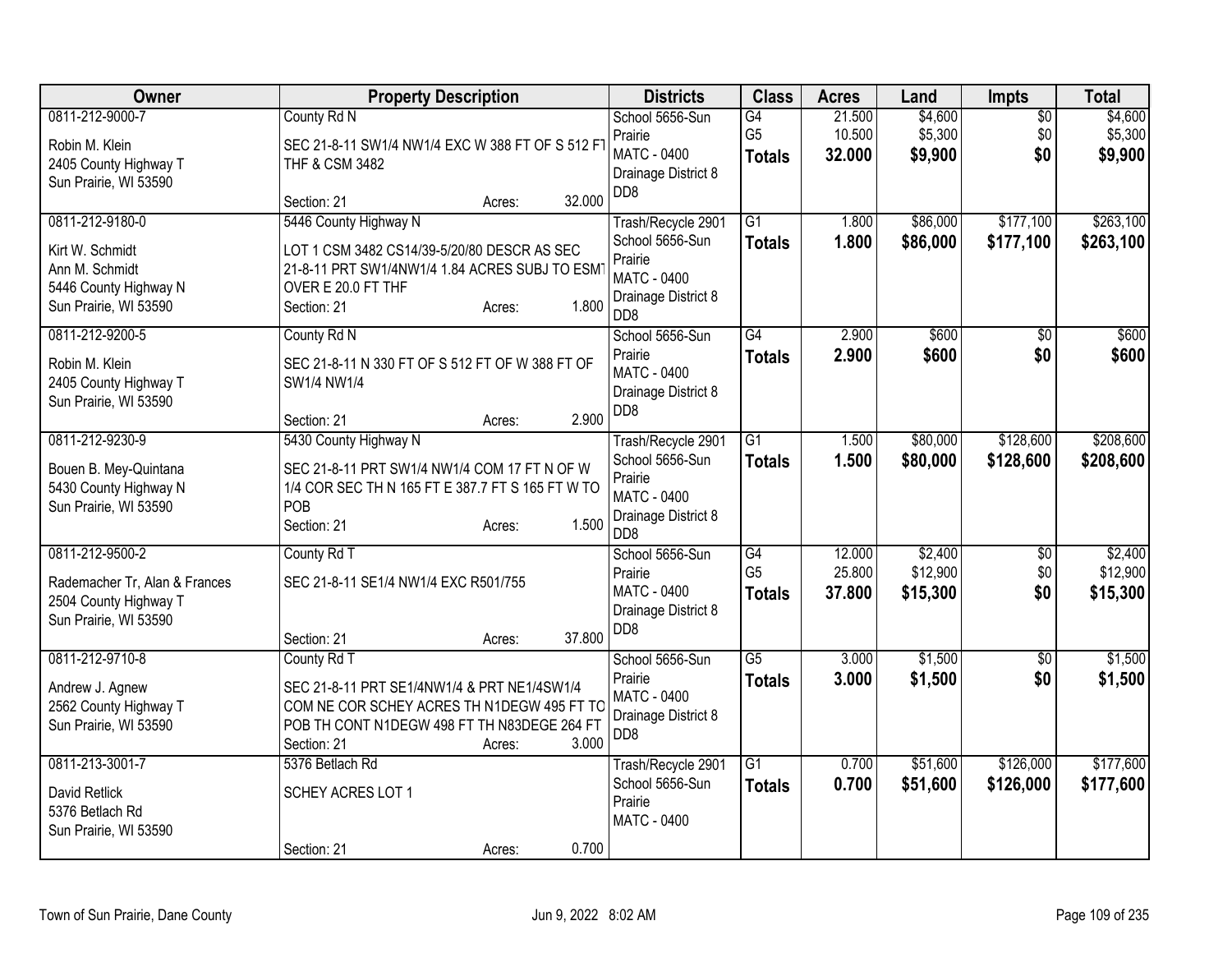| Owner                                    | <b>Property Description</b> |        |       | <b>Districts</b>                      | <b>Class</b>    | <b>Acres</b> | Land     | <b>Impts</b> | <b>Total</b> |
|------------------------------------------|-----------------------------|--------|-------|---------------------------------------|-----------------|--------------|----------|--------------|--------------|
| 0811-213-3012-4                          | 5368 Betlach Rd             |        |       | Trash/Recycle 2901                    | $\overline{G1}$ | 0.700        | \$51,600 | \$187,900    | \$239,500    |
| Amanda D. Moser                          | SCHEY ACRES LOT 2           |        |       | School 5656-Sun                       | <b>Totals</b>   | 0.700        | \$51,600 | \$187,900    | \$239,500    |
| Adam R. Moser                            |                             |        |       | Prairie                               |                 |              |          |              |              |
| 5368 Betlach Rd                          |                             |        |       | <b>MATC - 0400</b>                    |                 |              |          |              |              |
| Sun Prairie, WI 53590                    | Section: 21                 | Acres: | 0.700 |                                       |                 |              |          |              |              |
| 0811-213-3023-1                          | 5362 Betlach Rd             |        |       | Trash/Recycle 2901                    | $\overline{G1}$ | 0.700        | \$51,600 | \$154,900    | \$206,500    |
| Charles D. Williams                      | SCHEY ACRES LOT 3           |        |       | School 5656-Sun                       | <b>Totals</b>   | 0.700        | \$51,600 | \$154,900    | \$206,500    |
| Kristine M. Williams                     |                             |        |       | Prairie                               |                 |              |          |              |              |
| 5362 Betlach Rd                          |                             |        |       | <b>MATC - 0400</b>                    |                 |              |          |              |              |
| Sun Prairie, WI 53590                    | Section: 21                 | Acres: | 0.700 |                                       |                 |              |          |              |              |
| 0811-213-3034-8                          | 5356 Betlach Rd             |        |       | Trash/Recycle 2901                    | G1              | 0.700        | \$51,600 | \$169,800    | \$221,400    |
| Fetterly Living Tr, Roger a & Frances E  | SCHEY ACRES LOT 4           |        |       | School 5656-Sun                       | <b>Totals</b>   | 0.700        | \$51,600 | \$169,800    | \$221,400    |
| 5356 Betlach Rd                          |                             |        |       | Prairie                               |                 |              |          |              |              |
| Sun Prairie, WI 53590                    |                             |        |       | MATC - 0400                           |                 |              |          |              |              |
|                                          | Section: 21                 | Acres: | 0.700 |                                       |                 |              |          |              |              |
| 0811-213-3045-5                          | 5348 Betlach Rd             |        |       | Trash/Recycle 2901                    | G1              | 0.700        | \$51,600 | \$337,800    | \$389,400    |
|                                          |                             |        |       | School 5656-Sun                       | <b>Totals</b>   | 0.700        | \$51,600 | \$337,800    | \$389,400    |
| Thomas A. Sergenian                      | SCHEY ACRES LOT 5           |        |       | Prairie                               |                 |              |          |              |              |
| Toni T. Sergenian<br>5348 Betlach Rd     |                             |        |       | MATC - 0400                           |                 |              |          |              |              |
| Sun Prairie, WI 53590                    | Section: 21                 | Acres: | 0.700 |                                       |                 |              |          |              |              |
| 0811-213-3117-8                          | 5347 Stark Rd               |        |       | Trash/Recycle 2901                    | $\overline{G1}$ | 1.250        | \$65,000 | \$115,300    | \$180,300    |
|                                          |                             |        |       | School 5656-Sun                       | <b>Totals</b>   | 1.250        | \$65,000 | \$115,300    | \$180,300    |
| Jason M. Ritter                          | SCHEY ACRES LOT 17          |        |       | Prairie                               |                 |              |          |              |              |
| Susan J. Ritter                          |                             |        |       | MATC - 0400                           |                 |              |          |              |              |
| 5347 Stark Rd                            | Section: 21                 |        | 1.250 |                                       |                 |              |          |              |              |
| Sun Prairie, WI 53590<br>0811-213-3128-5 | 5351 Stark Rd               | Acres: |       |                                       | $\overline{G1}$ | 1.200        | \$64,000 | \$171,400    | \$235,400    |
|                                          |                             |        |       | Trash/Recycle 2901<br>School 5656-Sun | <b>Totals</b>   | 1.200        | \$64,000 | \$171,400    | \$235,400    |
| Delanie Dennis                           | SCHEY ACRES LOT 18          |        |       | Prairie                               |                 |              |          |              |              |
| Sandra Ramsey                            |                             |        |       | <b>MATC - 0400</b>                    |                 |              |          |              |              |
| 5351 Stark Rd                            |                             |        |       |                                       |                 |              |          |              |              |
| Sun Prairie, WI 53590                    | Section: 21                 | Acres: | 1.200 |                                       |                 |              |          |              |              |
| 0811-213-3139-2                          | 5359 Stark Rd               |        |       | Trash/Recycle 2901                    | $\overline{G1}$ | 1.400        | \$68,000 | \$176,800    | \$244,800    |
| Oleva M. Stroede                         | SCHEY ACRES LOT 19          |        |       | School 5656-Sun                       | <b>Totals</b>   | 1.400        | \$68,000 | \$176,800    | \$244,800    |
| 5359 Stark Rd                            |                             |        |       | Prairie<br>MATC - 0400                |                 |              |          |              |              |
| Sun Prairie, WI 53590                    |                             |        |       |                                       |                 |              |          |              |              |
|                                          | Section: 21                 | Acres: | 1.400 |                                       |                 |              |          |              |              |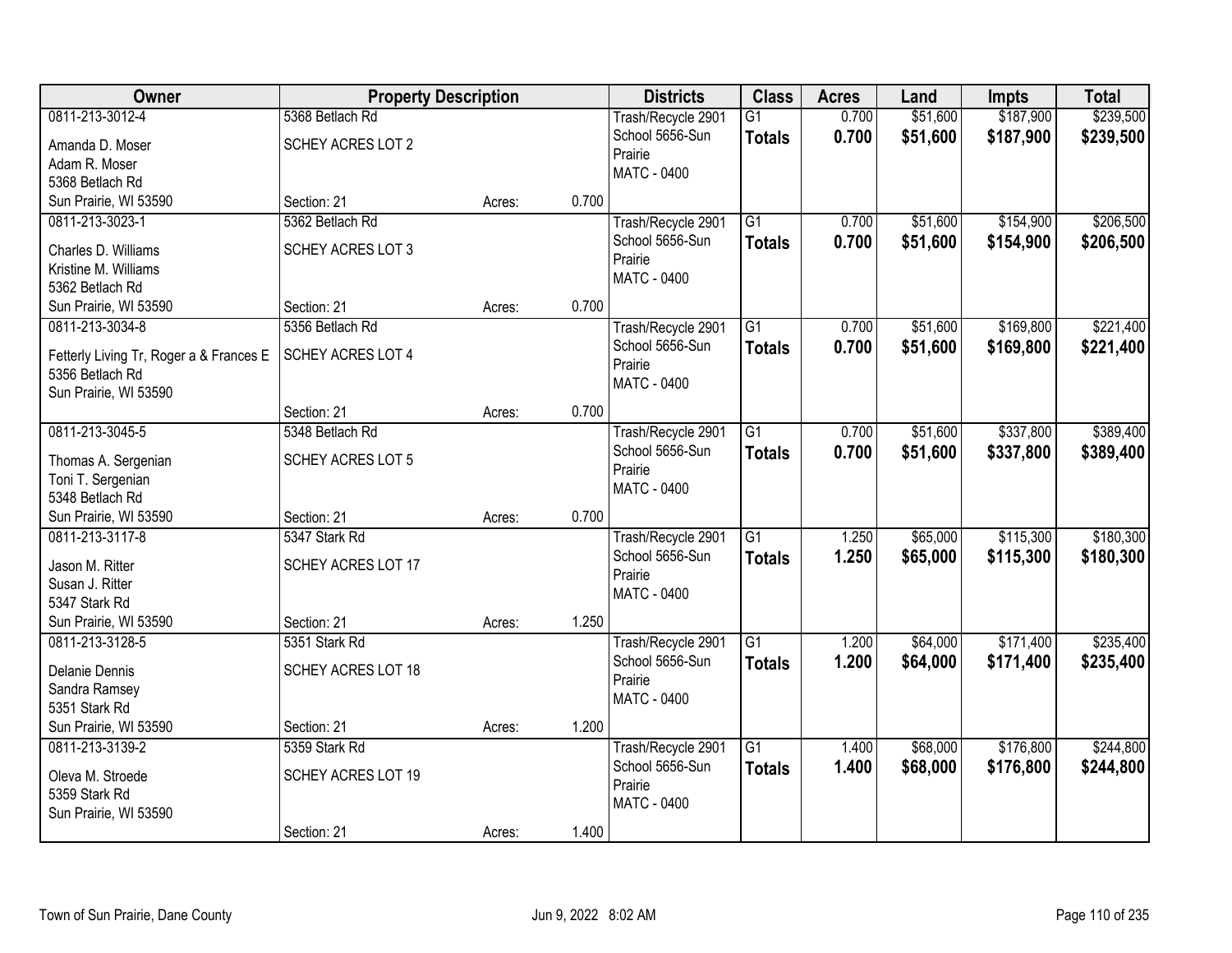| Owner                 | <b>Property Description</b>         |        |       | <b>Districts</b>                      | <b>Class</b>    | <b>Acres</b> | Land     | <b>Impts</b> | <b>Total</b> |
|-----------------------|-------------------------------------|--------|-------|---------------------------------------|-----------------|--------------|----------|--------------|--------------|
| 0811-213-3150-7       | 5365 Stark Rd                       |        |       | Trash/Recycle 2901                    | $\overline{G1}$ | 1.300        | \$66,000 | \$89,900     | \$155,900    |
| Joshua J. Schutte     | SCHEY ACRES LOT 20                  |        |       | School 5656-Sun                       | <b>Totals</b>   | 1.300        | \$66,000 | \$89,900     | \$155,900    |
| Mandy T. Olrick       |                                     |        |       | Prairie                               |                 |              |          |              |              |
| 5365 Stark Rd         |                                     |        |       | <b>MATC - 0400</b>                    |                 |              |          |              |              |
| Sun Prairie, WI 53590 | Section: 21                         | Acres: | 1.300 |                                       |                 |              |          |              |              |
| 0811-213-3161-4       | 5373 Stark Rd                       |        |       | Trash/Recycle 2901                    | $\overline{G1}$ | 1.300        | \$66,000 | \$156,300    | \$222,300    |
| Steven C. Holmquist   | SCHEY ACRES LOT 21                  |        |       | School 5656-Sun                       | <b>Totals</b>   | 1.300        | \$66,000 | \$156,300    | \$222,300    |
| Michelle L. Holmquist |                                     |        |       | Prairie                               |                 |              |          |              |              |
| 5373 Stark Rd         |                                     |        |       | <b>MATC - 0400</b>                    |                 |              |          |              |              |
| Sun Prairie, WI 53590 | Section: 21                         | Acres: | 1.300 |                                       |                 |              |          |              |              |
| 0811-213-3172-1       | 5376 Stark Rd                       |        |       | Trash/Recycle 2901                    | G1              | 0.800        | \$54,400 | \$145,400    | \$199,800    |
| Nickolas D. Ganz      | SCHEY ACRES LOT 22 & W 40 FT LOT 32 |        |       | School 5656-Sun                       | <b>Totals</b>   | 0.800        | \$54,400 | \$145,400    | \$199,800    |
| Lauren R. Ganz        |                                     |        |       | Prairie                               |                 |              |          |              |              |
| 5376 Stark Rd         |                                     |        |       | MATC - 0400                           |                 |              |          |              |              |
| Sun Prairie, WI 53590 | Section: 21                         | Acres: | 0.800 |                                       |                 |              |          |              |              |
| 0811-213-3183-8       | 5368 Stark Rd                       |        |       | Trash/Recycle 2901                    | G1              | 0.700        | \$51,600 | \$173,700    | \$225,300    |
|                       |                                     |        |       | School 5656-Sun                       | <b>Totals</b>   | 0.700        | \$51,600 | \$173,700    | \$225,300    |
| Timothy M. Wenzl      | SCHEY ACRES LOT 23                  |        |       | Prairie                               |                 |              |          |              |              |
| 5368 Stark Rd         |                                     |        |       | MATC - 0400                           |                 |              |          |              |              |
| Sun Prairie, WI 53590 |                                     |        | 0.700 |                                       |                 |              |          |              |              |
| 0811-213-3194-5       | Section: 21<br>5362 Stark Rd        | Acres: |       |                                       | $\overline{G1}$ | 0.700        | \$51,600 | \$105,200    | \$156,800    |
|                       |                                     |        |       | Trash/Recycle 2901<br>School 5656-Sun |                 |              |          |              |              |
| Richard L. Brors      | SCHEY ACRES LOT 24                  |        |       | Prairie                               | <b>Totals</b>   | 0.700        | \$51,600 | \$105,200    | \$156,800    |
| Nancy J. Brors        |                                     |        |       | MATC - 0400                           |                 |              |          |              |              |
| 5362 Stark Rd         |                                     |        |       |                                       |                 |              |          |              |              |
| Sun Prairie, WI 53590 | Section: 21                         | Acres: | 0.700 |                                       |                 |              |          |              |              |
| 0811-213-3205-1       | 5356 Stark Rd                       |        |       | Trash/Recycle 2901                    | $\overline{G1}$ | 0.700        | \$51,600 | \$172,800    | \$224,400    |
| James E. Felton       | SCHEY ACRES LOT 25                  |        |       | School 5656-Sun                       | <b>Totals</b>   | 0.700        | \$51,600 | \$172,800    | \$224,400    |
| Juliann G. Felton     |                                     |        |       | Prairie                               |                 |              |          |              |              |
| 5356 Stark Rd         |                                     |        |       | MATC - 0400                           |                 |              |          |              |              |
| Sun Prairie, WI 53590 | Section: 21                         | Acres: | 0.700 |                                       |                 |              |          |              |              |
| 0811-213-3216-8       | 5340 Stark Rd                       |        |       | Trash/Recycle 2901                    | $\overline{G1}$ | 1.040        | \$60,800 | \$153,900    | \$214,700    |
| Amanda Klinkner       | SCHEY ACRES LOT 26                  |        |       | School 5656-Sun                       | <b>Totals</b>   | 1.040        | \$60,800 | \$153,900    | \$214,700    |
| Nicholas J. Adam      |                                     |        |       | Prairie                               |                 |              |          |              |              |
| 5340 Stark Rd         |                                     |        |       | MATC - 0400                           |                 |              |          |              |              |
| Sun Prairie, WI 53590 | Section: 21                         | Acres: | 1.040 |                                       |                 |              |          |              |              |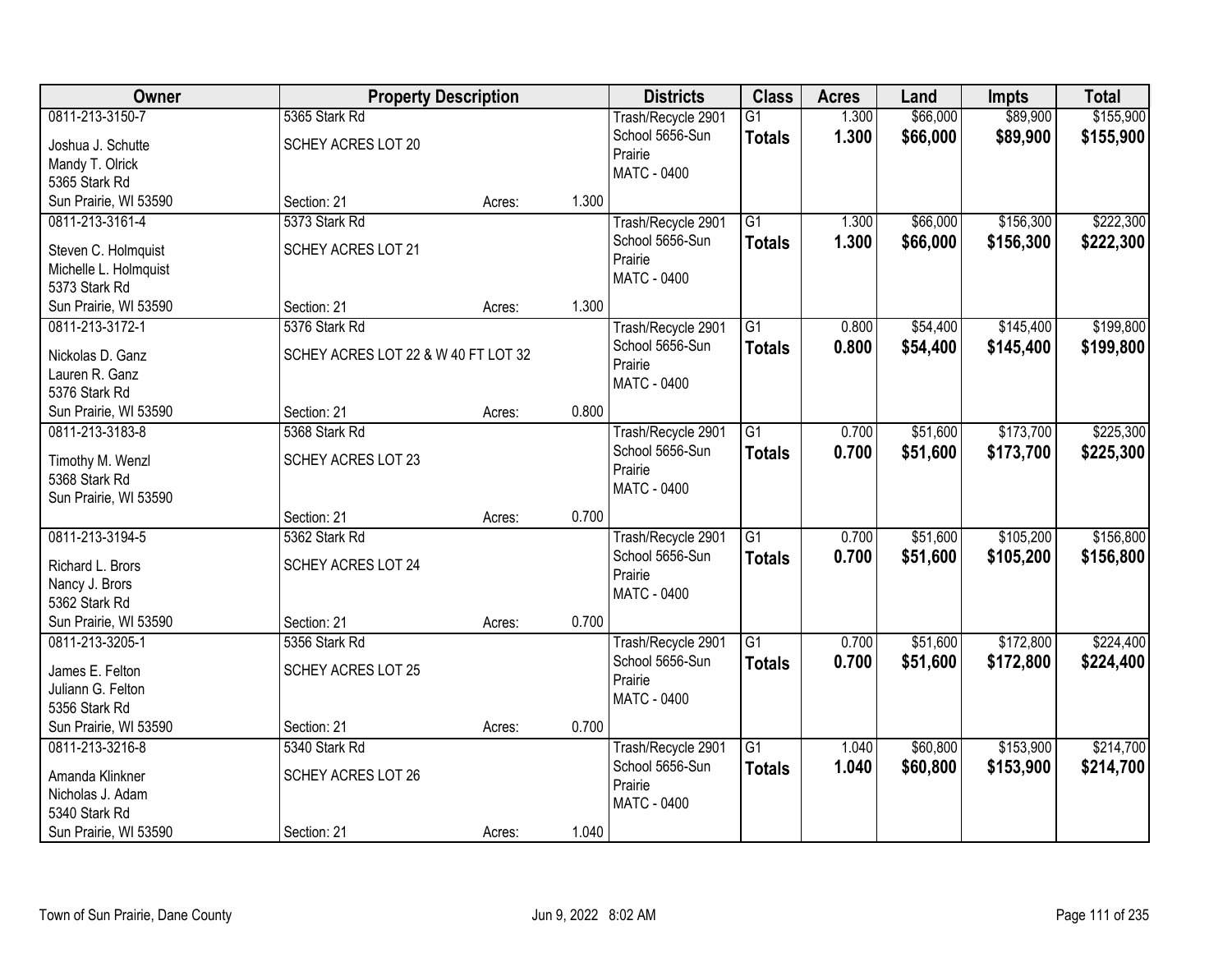| Owner                             | <b>Property Description</b>        |                 | <b>Districts</b>   | <b>Class</b>    | <b>Acres</b> | Land     | <b>Impts</b>    | <b>Total</b> |
|-----------------------------------|------------------------------------|-----------------|--------------------|-----------------|--------------|----------|-----------------|--------------|
| 0811-213-3227-5                   | 5332 Stark Rd                      |                 | Trash/Recycle 2901 | $\overline{G1}$ | 1.500        | \$70,000 | \$154,800       | \$224,800    |
| <b>Troy Walker</b>                | SCHEY ACRES LOT 27                 |                 | School 5656-Sun    | <b>Totals</b>   | 1.500        | \$70,000 | \$154,800       | \$224,800    |
| Karla Walker                      |                                    |                 | Prairie            |                 |              |          |                 |              |
| 5332 Stark Rd                     |                                    |                 | <b>MATC - 0400</b> |                 |              |          |                 |              |
| Sun Prairie, WI 53590             | Section: 21                        | 1.500<br>Acres: |                    |                 |              |          |                 |              |
| 0811-213-3238-2                   | <b>Betlach Rd</b>                  |                 | School 5656-Sun    | G1              | 0.280        | \$17,500 | $\overline{50}$ | \$17,500     |
|                                   | SCHEY ACRES LOT 28                 |                 | Prairie            | G4              | 0.420        | \$100    | \$0             | \$100        |
| Scott T. Kelly<br>5355 Betlach Rd |                                    |                 | MATC - 0400        | <b>Totals</b>   | 0.700        | \$17,600 | \$0             | \$17,600     |
| Sun Prairie, WI 53590             |                                    |                 |                    |                 |              |          |                 |              |
|                                   | Section: 21                        | 0.700<br>Acres: |                    |                 |              |          |                 |              |
| 0811-213-3249-9                   | 5355 Betlach Rd                    |                 | Trash/Recycle 2901 | G1              | 0.700        | \$51,600 | \$86,800        | \$138,400    |
|                                   |                                    |                 | School 5656-Sun    | <b>Totals</b>   | 0.700        | \$51,600 | \$86,800        | \$138,400    |
| Scott T. Kelly                    | SCHEY ACRES LOT 29                 |                 | Prairie            |                 |              |          |                 |              |
| 5355 Betlach Rd                   |                                    |                 | MATC - 0400        |                 |              |          |                 |              |
| Sun Prairie, WI 53590             | Section: 21                        | 0.700<br>Acres: |                    |                 |              |          |                 |              |
| 0811-213-3260-4                   | 5361 Betlach Rd                    |                 | Trash/Recycle 2901 | G1              | 0.700        | \$51,600 | \$166,100       | \$217,700    |
|                                   |                                    |                 | School 5656-Sun    |                 |              |          |                 |              |
| Joseph J. Powelka                 | SCHEY ACRES LOT 30                 |                 | Prairie            | <b>Totals</b>   | 0.700        | \$51,600 | \$166,100       | \$217,700    |
| Diane M. Powelka                  |                                    |                 | <b>MATC - 0400</b> |                 |              |          |                 |              |
| 5361 Betlach Rd                   |                                    |                 |                    |                 |              |          |                 |              |
| Sun Prairie, WI 53590             | Section: 21                        | 0.700<br>Acres: |                    |                 |              |          |                 |              |
| 0811-213-3271-1                   | 5367 Betlach Rd                    |                 | Trash/Recycle 2901 | G1              | 0.700        | \$51,600 | \$170,100       | \$221,700    |
| Robert L. Stowell                 | SCHEY ACRES LOT 31                 |                 | School 5656-Sun    | <b>Totals</b>   | 0.700        | \$51,600 | \$170,100       | \$221,700    |
| Susan E. Stowell                  |                                    |                 | Prairie            |                 |              |          |                 |              |
| 5367 Betlach Rd                   |                                    |                 | MATC - 0400        |                 |              |          |                 |              |
| Sun Prairie, WI 53590             | Section: 21                        | 0.700<br>Acres: |                    |                 |              |          |                 |              |
| 0811-213-3282-8                   | 5375 Betlach Rd                    |                 | Trash/Recycle 2901 | $\overline{G1}$ | 0.760        | \$53,300 | \$138,300       | \$191,600    |
| Christopher A. Osborn             | SCHEY ACRES LOT 32 EXC W 40 FT THF |                 | School 5656-Sun    | <b>Totals</b>   | 0.760        | \$53,300 | \$138,300       | \$191,600    |
| 5375 Betlach Rd                   |                                    |                 | Prairie            |                 |              |          |                 |              |
| Sun Prairie, WI 53590             |                                    |                 | MATC - 0400        |                 |              |          |                 |              |
|                                   | Section: 21                        | 0.760<br>Acres: |                    |                 |              |          |                 |              |
| 0811-213-4016-8                   | 5342 Betlach Rd                    |                 | Trash/Recycle 2901 | $\overline{G1}$ | 0.700        | \$51,600 | \$141,200       | \$192,800    |
|                                   |                                    |                 | School 5656-Sun    | <b>Totals</b>   | 0.700        | \$51,600 | \$141,200       | \$192,800    |
| Walyce A. Mc Culloch              | SCHEY ACRES LOT 6                  |                 | Prairie            |                 |              |          |                 |              |
| 5342 Betlatch Rd                  |                                    |                 | MATC - 0400        |                 |              |          |                 |              |
| Sun Prairie, WI 53590             |                                    |                 |                    |                 |              |          |                 |              |
|                                   | Section: 21                        | 0.700<br>Acres: |                    |                 |              |          |                 |              |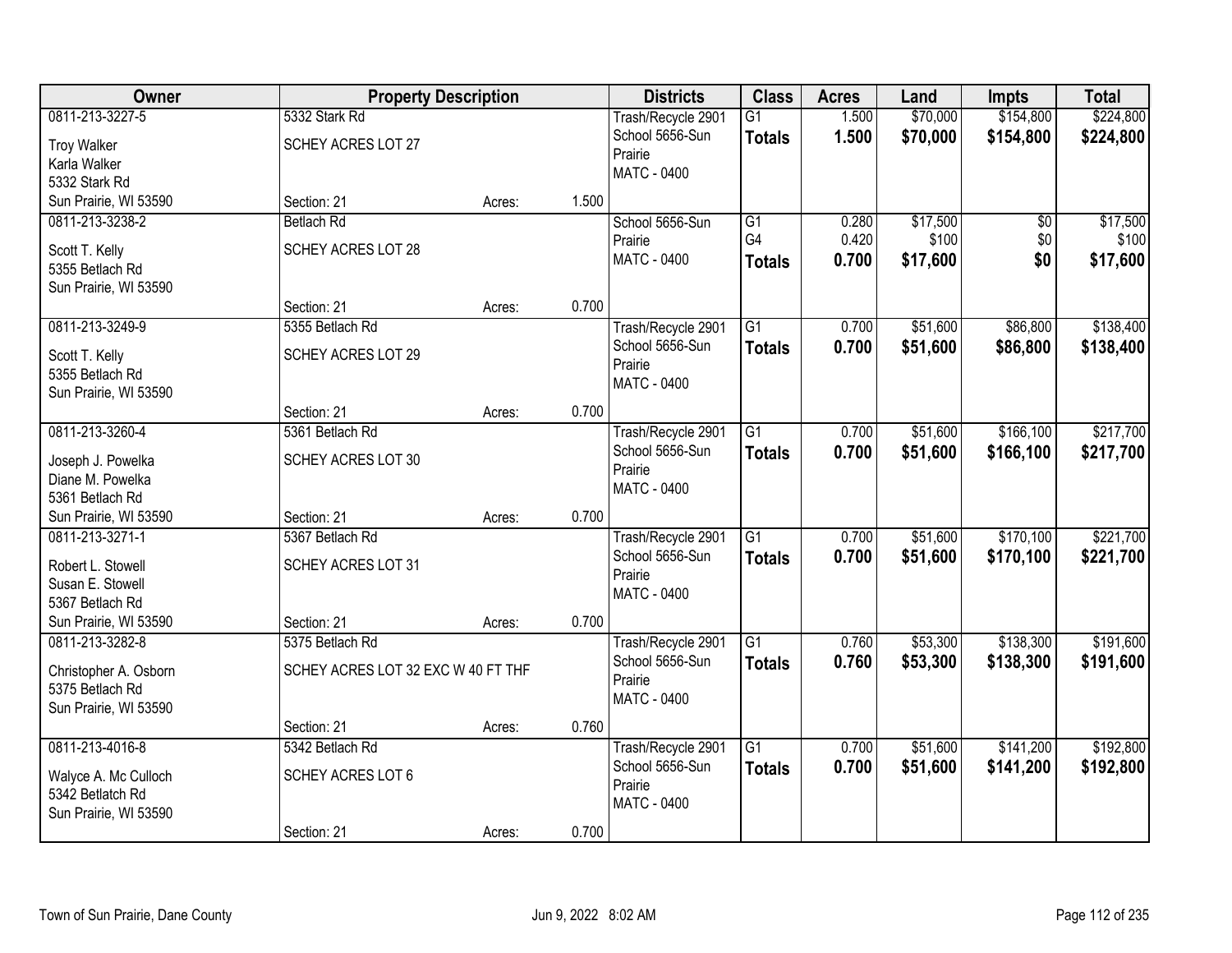| Owner                                        | <b>Property Description</b> |        |       | <b>Districts</b>   | <b>Class</b>    | <b>Acres</b> | Land     | <b>Impts</b> | <b>Total</b> |
|----------------------------------------------|-----------------------------|--------|-------|--------------------|-----------------|--------------|----------|--------------|--------------|
| 0811-213-4027-5                              | 5334 Betlach Rd             |        |       | Trash/Recycle 2901 | $\overline{G1}$ | 0.700        | \$51,600 | \$158,000    | \$209,600    |
| Seaton Rev Tr, James M & Allison R           | SCHEY ACRES LOT 7           |        |       | School 5656-Sun    | <b>Totals</b>   | 0.700        | \$51,600 | \$158,000    | \$209,600    |
| Seaton                                       |                             |        |       | Prairie            |                 |              |          |              |              |
| W11435 Bay Dr                                |                             |        |       | MATC - 0400        |                 |              |          |              |              |
| Lodi, WI 53555                               | Section: 21                 | Acres: | 0.700 |                    |                 |              |          |              |              |
| 0811-213-4038-2                              | 5326 Betlach Rd             |        |       | Trash/Recycle 2901 | $\overline{G1}$ | 0.700        | \$51,600 | \$142,300    | \$193,900    |
| Darrin R. Bachim                             | SCHEY ACRES LOT 8           |        |       | School 5656-Sun    | <b>Totals</b>   | 0.700        | \$51,600 | \$142,300    | \$193,900    |
| Brenda S. Bachim                             |                             |        |       | Prairie            |                 |              |          |              |              |
| 5326 Betlach Rd                              |                             |        |       | <b>MATC - 0400</b> |                 |              |          |              |              |
| Sun Prairie, WI 53590                        | Section: 21                 | Acres: | 0.700 |                    |                 |              |          |              |              |
| 0811-213-4049-9                              | 5320 Betlach Rd             |        |       | Trash/Recycle 2901 | G1              | 0.700        | \$51,600 | \$155,900    | \$207,500    |
| Phyllis M. Kaski                             | SCHEY ACRES LOT 9           |        |       | School 5656-Sun    | <b>Totals</b>   | 0.700        | \$51,600 | \$155,900    | \$207,500    |
| 5320 Betlach Rd                              |                             |        |       | Prairie            |                 |              |          |              |              |
| Sun Prairie, WI 53590                        |                             |        |       | MATC - 0400        |                 |              |          |              |              |
|                                              | Section: 21                 | Acres: | 0.700 |                    |                 |              |          |              |              |
| 0811-213-4060-4                              | 5316 Betlach Rd             |        |       | Trash/Recycle 2901 | $\overline{G1}$ | 0.700        | \$51,600 | \$164,700    | \$216,300    |
| Gary A. Thompson                             | SCHEY ACRES LOT 10          |        |       | School 5656-Sun    | <b>Totals</b>   | 0.700        | \$51,600 | \$164,700    | \$216,300    |
| Barbara J. Thompson                          |                             |        |       | Prairie            |                 |              |          |              |              |
| 5316 Betlach Rd                              |                             |        |       | <b>MATC - 0400</b> |                 |              |          |              |              |
| Sun Prairie, WI 53590                        | Section: 21                 | Acres: | 0.700 |                    |                 |              |          |              |              |
| 0811-213-4071-1                              | 5304 County Highway N       |        |       | Trash/Recycle 2901 | $\overline{G1}$ | 0.700        | \$51,600 | \$165,300    | \$216,900    |
|                                              |                             |        |       | School 5656-Sun    | <b>Totals</b>   | 0.700        | \$51,600 | \$165,300    | \$216,900    |
| Amy L. Draper et al<br>5304 County Highway N | SCHEY ACRES LOT 11          |        |       | Prairie            |                 |              |          |              |              |
| Sun Prairie, WI 53590                        |                             |        |       | MATC - 0400        |                 |              |          |              |              |
|                                              | Section: 21                 | Acres: | 0.700 |                    |                 |              |          |              |              |
| 0811-213-4082-8                              | 5319 Betlach Rd             |        |       | Trash/Recycle 2901 | $\overline{G1}$ | 0.600        | \$48,800 | \$158,000    | \$206,800    |
|                                              | SCHEY ACRES LOT 12          |        |       | School 5656-Sun    | <b>Totals</b>   | 0.600        | \$48,800 | \$158,000    | \$206,800    |
| Patrick J. Mcintosh<br>Cathi E. Mcintosh     |                             |        |       | Prairie            |                 |              |          |              |              |
| 5319 Betlach Rd                              |                             |        |       | <b>MATC - 0400</b> |                 |              |          |              |              |
| Sun Prairie, WI 53590                        | Section: 21                 | Acres: | 0.600 |                    |                 |              |          |              |              |
| 0811-213-4093-5                              | 5325 Stark Rd               |        |       | Trash/Recycle 2901 | G1              | 0.720        | \$52,200 | \$138,800    | \$191,000    |
|                                              |                             |        |       | School 5656-Sun    | <b>Totals</b>   | 0.720        | \$52,200 | \$138,800    | \$191,000    |
| Adam M. Weisensel                            | SCHEY ACRES LOT 13          |        |       | Prairie            |                 |              |          |              |              |
| Kayla R. Weisensel<br>5325 Stark Rd          |                             |        |       | MATC - 0400        |                 |              |          |              |              |
| Sun Prairie, WI 53590                        | Section: 21                 | Acres: | 0.720 |                    |                 |              |          |              |              |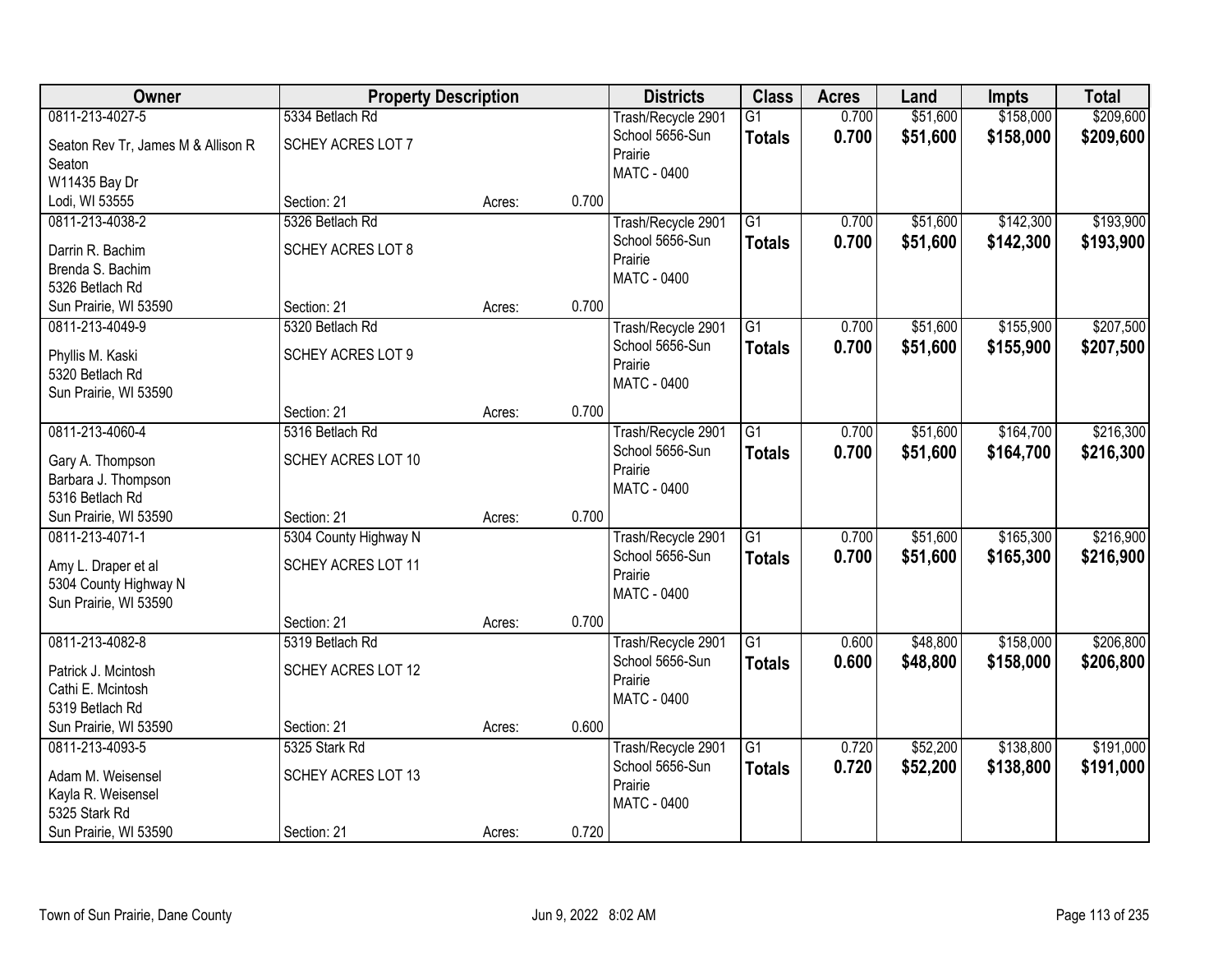| Owner                                    | <b>Property Description</b>                        |        |        | <b>Districts</b>   | <b>Class</b>    | <b>Acres</b> | Land     | <b>Impts</b> | <b>Total</b> |
|------------------------------------------|----------------------------------------------------|--------|--------|--------------------|-----------------|--------------|----------|--------------|--------------|
| 0811-213-4104-1                          | 5333 Stark Rd                                      |        |        | Trash/Recycle 2901 | $\overline{G1}$ | 0.700        | \$51,600 | \$151,500    | \$203,100    |
| Jeffrey J. Hendricks                     | SCHEY ACRES LOT 14                                 |        |        | School 5656-Sun    | <b>Totals</b>   | 0.700        | \$51,600 | \$151,500    | \$203,100    |
| Katherine E. Hayes                       |                                                    |        |        | Prairie            |                 |              |          |              |              |
| 5333 Stark Rd                            |                                                    |        |        | MATC - 0400        |                 |              |          |              |              |
| Sun Prairie, WI 53590                    | Section: 21                                        | Acres: | 0.700  |                    |                 |              |          |              |              |
| 0811-213-4115-8                          | 5337 Stark Rd                                      |        |        | Trash/Recycle 2901 | $\overline{G1}$ | 0.810        | \$54,700 | \$116,800    | \$171,500    |
| Kenneth D. Strand                        | <b>SCHEY ACRES LOT 15</b>                          |        |        | School 5656-Sun    | <b>Totals</b>   | 0.810        | \$54,700 | \$116,800    | \$171,500    |
| Heather L. Strand                        |                                                    |        |        | Prairie            |                 |              |          |              |              |
| 5337 Stark Rd                            |                                                    |        |        | <b>MATC - 0400</b> |                 |              |          |              |              |
| Sun Prairie, WI 53590                    | Section: 21                                        | Acres: | 0.810  |                    |                 |              |          |              |              |
| 0811-213-4126-5                          | 5341 Stark Rd                                      |        |        | Trash/Recycle 2901 | $\overline{G1}$ | 1.000        | \$60,000 | \$229,300    | \$289,300    |
|                                          |                                                    |        |        | School 5656-Sun    | <b>Totals</b>   | 1.000        | \$60,000 | \$229,300    | \$289,300    |
| Daniel J. Blatter                        | SCHEY ACRES LOT 16                                 |        |        | Prairie            |                 |              |          |              |              |
| Lori Blatter<br>5341 Stark Rd            |                                                    |        |        | MATC - 0400        |                 |              |          |              |              |
|                                          | Section: 21                                        |        | 1.000  |                    |                 |              |          |              |              |
| Sun Prairie, WI 53590<br>0811-213-8001-7 |                                                    | Acres: |        | School 5656-Sun    | G4              | 29.726       | \$7,400  |              | \$7,400      |
|                                          | Lonely Ln                                          |        |        | Prairie            | G <sub>5</sub>  | 3.390        | \$1,700  | \$0<br>\$0   | \$1,700      |
| Rademacher Tr, Alan & Frances            | SEC 21-8-11 NE1/4SW1/4 EXC R501/755, R488/241,     |        |        | <b>MATC - 0400</b> |                 | 33.116       | \$9,100  | \$0          | \$9,100      |
| 2504 County Highway T                    | R4088/28, R7421/95, R26700/4 & CSM 341             |        |        |                    | <b>Totals</b>   |              |          |              |              |
| Sun Prairie, WI 53590                    |                                                    |        |        |                    |                 |              |          |              |              |
|                                          | Section: 21                                        | Acres: | 33.116 |                    |                 |              |          |              |              |
| 0811-213-8130-1                          | 2562 County Highway T                              |        |        | Trash/Recycle 2901 | $\overline{G1}$ | 2.000        | \$80,000 | \$145,600    | \$225,600    |
| Andrew J. Agnew                          | SEC 21-8-11 PRT NE1/4 SW1/4 COM 330 FT N OF        |        |        | School 5656-Sun    | <b>Totals</b>   | 2.000        | \$80,000 | \$145,600    | \$225,600    |
| 2562 County Highway T                    | INTERS HWY T C/L & W LN 1/41/4 TH N 165 FT E       |        |        | Prairie            |                 |              |          |              |              |
| Sun Prairie, WI 53590                    | PARA TO HWY 264 FT S 495 FT W 132 FT N 330 FT W    |        |        | <b>MATC - 0400</b> |                 |              |          |              |              |
|                                          | Section: 21                                        | Acres: | 2.000  |                    |                 |              |          |              |              |
| 0811-213-8150-7                          | 2572 County Highway T                              |        |        | Trash/Recycle 2901 | $\overline{G1}$ | 1.000        | \$60,000 | \$122,200    | \$182,200    |
| Darren J. Robertson                      | SEC 21-8-11 PRT NE1/4 SW1/4 COM INTER C/L HWY      |        |        | School 5656-Sun    | <b>Totals</b>   | 1.000        | \$60,000 | \$122,200    | \$182,200    |
| 2572 County Highway T                    | T & W LN 1/41/4 TH N 330 FT E 132 FT S 330 FT W TO |        |        | Prairie            |                 |              |          |              |              |
| Sun Prairie, WI 53590                    | POB EXC FOR DOC #4066576 JT DRIVEWAY ESMT          |        |        | MATC - 0400        |                 |              |          |              |              |
|                                          | Section: 21                                        | Acres: | 1.000  |                    |                 |              |          |              |              |
| 0811-213-8430-8                          | 2523 County Highway T                              |        |        | Trash/Recycle 2901 | $\overline{G1}$ | 1.500        | \$80,000 | \$173,800    | \$253,800    |
|                                          |                                                    |        |        | School 5656-Sun    | <b>Totals</b>   | 1.500        | \$80,000 | \$173,800    | \$253,800    |
| John H. Wood                             | LOT 1 CSM 341 CS2/101&102-6/12/70 DESCR AS SEC     |        |        | Prairie            |                 |              |          |              |              |
| Luanne Wood                              | 21-8-11 PRT NE1/4SW1/4                             |        |        | MATC - 0400        |                 |              |          |              |              |
| 2523 County Highway T                    |                                                    |        |        |                    |                 |              |          |              |              |
| Sun Prairie, WI 53590                    | Section: 21                                        | Acres: | 1.500  |                    |                 |              |          |              |              |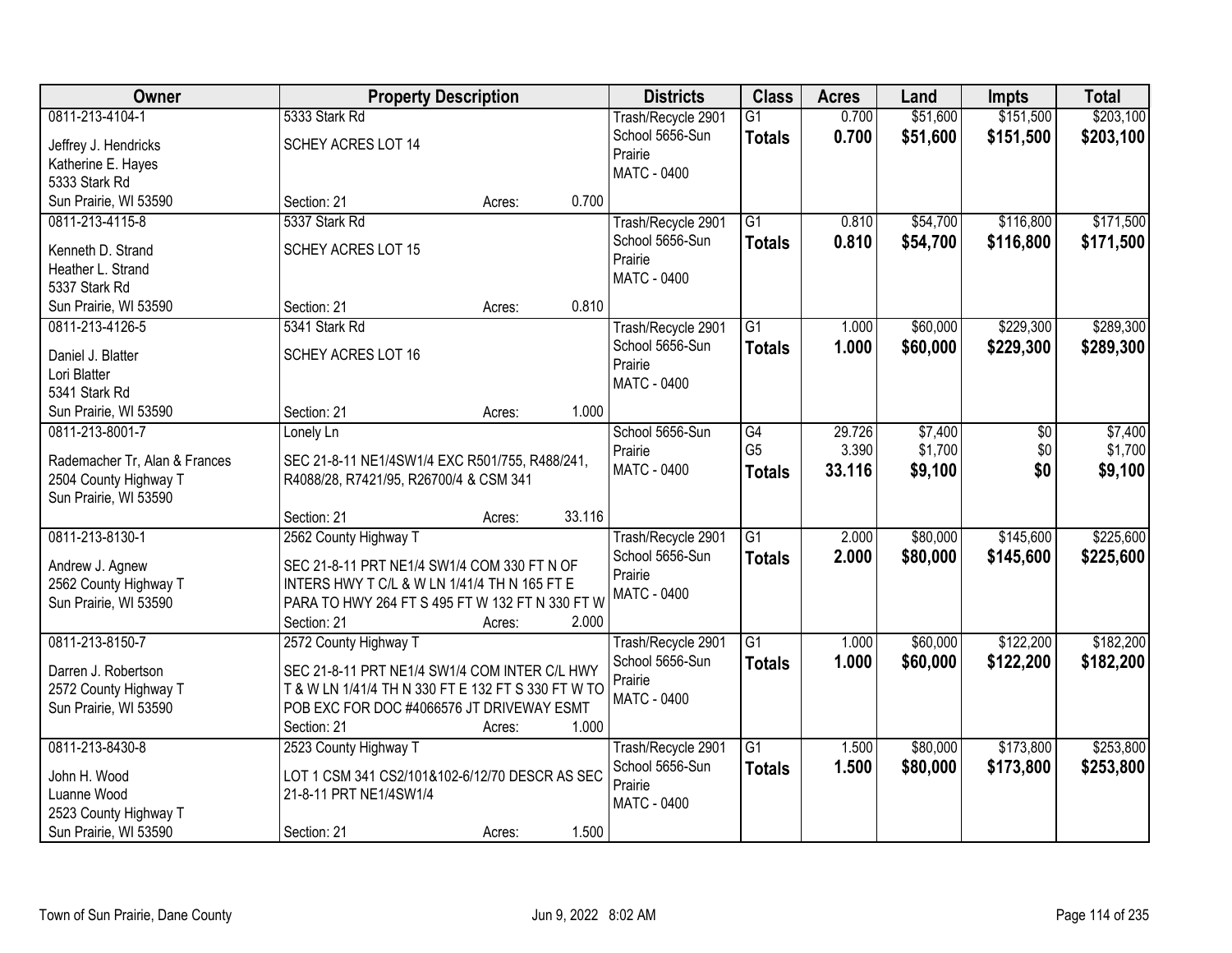| <b>Owner</b>                            | <b>Property Description</b>                      | <b>Districts</b>           | <b>Class</b>    | <b>Acres</b> | Land     | <b>Impts</b>    | <b>Total</b> |
|-----------------------------------------|--------------------------------------------------|----------------------------|-----------------|--------------|----------|-----------------|--------------|
| 0811-213-8440-6                         | 5383 Lonely Ln                                   | Trash/Recycle 2901         | $\overline{G2}$ | 1.000        | \$70,000 | \$93,800        | \$163,800    |
| Sanders & Musial Living Tr, Jack E Jr & | SEC 21-8-11 PRT NE1/4SW1/4 COM 1959.73 FT N &    | School 5656-Sun            | <b>Totals</b>   | 1.000        | \$70,000 | \$93,800        | \$163,800    |
| Bonnie S                                | 33 FT W OF SEC S1/4 COR TH W 237.01 FT TH N      | Prairie                    |                 |              |          |                 |              |
| 2957 Green Crest Ct                     | 161.96 FT TH ALG C/L CTH T ON CRV TO L RAD       | <b>MATC - 0400</b>         |                 |              |          |                 |              |
| Fitchburg, WI 53711                     | 1.000<br>Section: 21<br>Acres:                   |                            |                 |              |          |                 |              |
| 0811-213-8450-4                         | Lonely Ln                                        | School 5656-Sun            | $\overline{G4}$ | 0.484        | \$100    | \$0             | \$100        |
| Sanders & Musial Living Tr, Jack E Jr & | SEC 21-8-11 PRT NE1/4SW1/4 DESCR AS COM S1/4     | Prairie                    | <b>Totals</b>   | 0.484        | \$100    | \$0             | \$100        |
| Bonnie S                                | COR SEC 21 TH N 1959.73 FT ALG N-S 1/4 LN TH W   | <b>MATC - 0400</b>         |                 |              |          |                 |              |
| 2957 Green Crest Ct                     | 33.0 FT TO POB TH CONT W 237.01 FT TH S 88.95 FT |                            |                 |              |          |                 |              |
| Fitchburg, WI 53711                     | 0.484<br>Section: 21<br>Acres:                   |                            |                 |              |          |                 |              |
| 0811-213-8501-2                         | County Rd T                                      | School 5656-Sun            | G4              | 4.000        | \$900    | \$0             | \$900        |
| Robin M. Klein                          | SEC 21-8-11 NW1/4 SW1/4 N OF HWY EXC COM W1/4    | Prairie                    | G <sub>5</sub>  | 0.500        | \$300    | \$0             | \$300        |
| 2405 County Highway T                   | COR TH S 642.9 FT TO C/L HWYS N & T TH           | <b>MATC - 0400</b>         | <b>Totals</b>   | 4.500        | \$1,200  | \$0             | \$1,200      |
| Sun Prairie, WI 53590                   | N84DEG42'E 785.4 FT TH N 561 FT TH S84DEG42'W    | Drainage District 8        |                 |              |          |                 |              |
|                                         | 4.500<br>Section: 21<br>Acres:                   | D <sub>D</sub> 8           |                 |              |          |                 |              |
| 0811-213-8540-5                         | County Rd T                                      | School 5656-Sun            | $\overline{G4}$ | 2.350        | \$500    | \$0             | \$500        |
| Gerald M. Hahn                          | SEC 21-8-11 PRT NW1/4SW1/4 DESCR AS BEG ON       | Prairie                    | G7              | 0.150        | \$12,000 | \$1,500         | \$13,500     |
| Maria E. Hahn                           | C/L CTH T AT SE COR LOT 1 CSM 4041 TH            | MATC - 0400                | <b>Totals</b>   | 2.500        | \$12,500 | \$1,500         | \$14,000     |
| 2608 County Highway T                   | N1DEG39'W ALG E LN SD LOT 1 556.85 FT TO NE      | Drainage District 8        |                 |              |          |                 |              |
| Sun Prairie, WI 53590                   | 2.500<br>Section: 21<br>Acres:                   | D <sub>D</sub> 8           |                 |              |          |                 |              |
| 0811-213-8550-3                         | 2608 County Highway T                            | Trash/Recycle 2901         | $\overline{G1}$ | 2.000        | \$90,000 | \$98,800        | \$188,800    |
| Gerald M. Hahn                          | LOT 1 CSM 4041 CS17/39&40-1/12/83 DESCR AS SEC   | School 5656-Sun            | G4              | 3.000        | \$800    | \$0             | \$800        |
| Maria E. Hahn                           | 21-8-11 PRT NW1/4SW1/4 (5.04 ACRES INCL R/W)     | Prairie                    | <b>Totals</b>   | 5.000        | \$90,800 | \$98,800        | \$189,600    |
| 2608 County Highway T                   | TOG WITH A 33.0 FT ESMT 264 FT LONG ON PROP      | <b>MATC - 0400</b>         |                 |              |          |                 |              |
| Sun Prairie, WI 53590                   | 5.000<br>Section: 21<br>Acres:                   | Drainage District 8        |                 |              |          |                 |              |
|                                         |                                                  | DD <sub>8</sub>            | $\overline{G1}$ |              | \$14,800 |                 | \$14,800     |
| 0811-213-8590-5                         | 5414 County Rd N                                 | School 5656-Sun<br>Prairie |                 | 1.200        |          | $\overline{50}$ |              |
| Jeff V. Williamson V                    | SEC 21-8-11 PRT NW1/4 SW1/4 & SW1/4 NW1/4 COM    | MATC - 0400                | <b>Totals</b>   | 1.200        | \$14,800 | \$0             | \$14,800     |
| 5414 County Highway N                   | W1/4 COR SEC TH S 147.9 FT TH E 387.7 FT TH N    | Drainage District 8        |                 |              |          |                 |              |
| Sun Prairie, WI 53590                   | 165 FT TH W 387.7 FT TH S 17.1 FT TO POB         | D <sub>D</sub> 8           |                 |              |          |                 |              |
|                                         | 1.200<br>Section: 21<br>Acres:                   |                            |                 |              |          |                 |              |
| 0811-213-8640-4                         | 5414 County Highway N                            | Trash/Recycle 2901         | G1              | 1.400        | \$78,000 | \$135,700       | \$213,700    |
| Jeff V. Williamson V                    | SEC 21-8-11 PRT NW1/4 SW1/4 COM 147.9 FT S OF    | School 5656-Sun<br>Prairie | <b>Totals</b>   | 1.400        | \$78,000 | \$135,700       | \$213,700    |
| 5414 County Highway N                   | NW COR TH S 165 FT TH E 387.7 FT TH N 165 FT TH  | MATC - 0400                |                 |              |          |                 |              |
| Sun Prairie, WI 53590                   | W TO POB                                         | Drainage District 8        |                 |              |          |                 |              |
|                                         | 1.400<br>Section: 21<br>Acres:                   | D <sub>D</sub> 8           |                 |              |          |                 |              |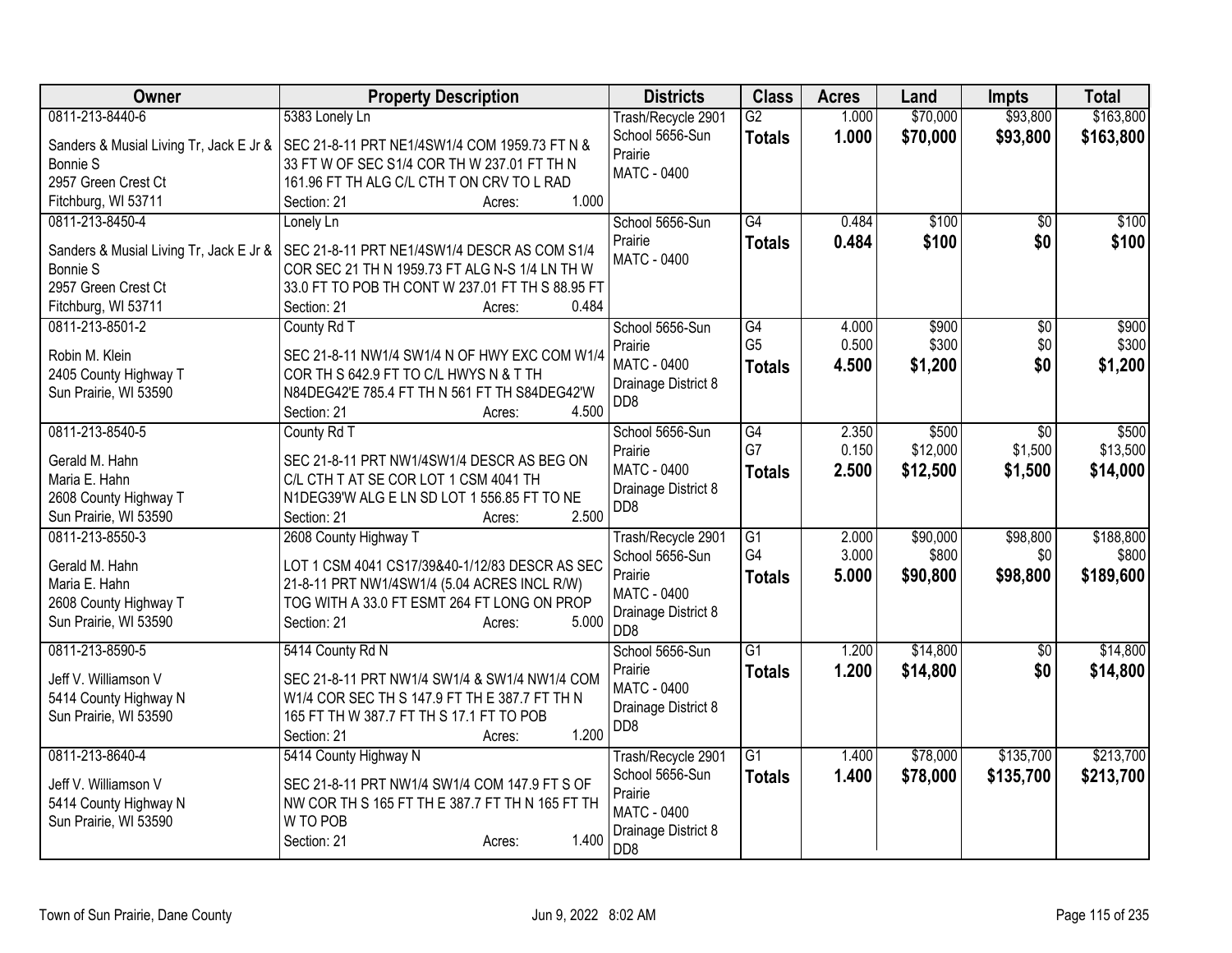| Owner                         | <b>Property Description</b>                    | <b>Districts</b>                          | <b>Class</b>    | <b>Acres</b>   | Land                 | <b>Impts</b>    | <b>Total</b> |
|-------------------------------|------------------------------------------------|-------------------------------------------|-----------------|----------------|----------------------|-----------------|--------------|
| 0811-213-8655-7               | 5394 County Highway N                          | Trash/Recycle 2901                        | $\overline{G1}$ | 1.930          | \$88,600             | \$128,100       | \$216,700    |
| Barry J. Wiegan               | SEC 21-8-11 PRT NW1/4SW1/4 COM SEC W1/4 COR    | School 5656-Sun                           | <b>Totals</b>   | 1.930          | \$88,600             | \$128,100       | \$216,700    |
| Robin I. Prabst               | TH S 312.9 FT TO POB TH CONT S 330 FT TH       | Prairie<br><b>MATC - 0400</b>             |                 |                |                      |                 |              |
| 5394 County Highway N         | N84DEGE 389.4 FT TH N 294 FT TH W TO POB EXC   | Drainage District 8                       |                 |                |                      |                 |              |
| Sun Prairie, WI 53590         | 1.930<br>Section: 21<br>Acres:                 | DD <sub>8</sub>                           |                 |                |                      |                 |              |
| 0811-213-8660-0               | County Rd T                                    | School 5656-Sun                           | $\overline{G1}$ | 0.337          | \$7,300              | $\overline{30}$ | \$7,300      |
| Mary L. Harbort-Mc Culloch    | SEC 21-8-11 PRT NW1/4SW1/4 COM SEC W1/4 COR    | Prairie<br><b>MATC - 0400</b>             | <b>Totals</b>   | 0.337          | \$7,300              | \$0             | \$7,300      |
| 2622 County Highway T         | TH S 642.9 FT ALG SD SEC LN TO C/L CTH T TH E  | Drainage District 8                       |                 |                |                      |                 |              |
| Sun Prairie, WI 53590-9801    | 289.4 FT TO POB TH N PARA TO W LN SD SEC 21 45 | D <sub>D</sub> 8                          |                 |                |                      |                 |              |
|                               | 0.337<br>Section: 21<br>Acres:                 |                                           |                 |                |                      |                 |              |
| 0811-213-8670-8               | 2622 County Highway T                          | Trash/Recycle 2901                        | $\overline{G1}$ | 0.675          | \$62,900             | \$151,400       | \$214,300    |
| Mary L. Harbort-Mc Culloch    | SEC 21-8-11 PRT NW1/4SW1/4 BEG 642.9 FT S &    | School 5656-Sun<br>Prairie                | <b>Totals</b>   | 0.675          | \$62,900             | \$151,400       | \$214,300    |
| 2622 County Highway T         | 389.4 FT N84DEGE FR SEC W 1/4 COR TH N 294 FT  | MATC - 0400                               |                 |                |                      |                 |              |
| Sun Prairie, WI 53590-9801    | TH W 100 FT TH S TO C/L HWY TH N84DEGE TO POB  | Drainage District 8                       |                 |                |                      |                 |              |
|                               | 0.675<br>Section: 21<br>Acres:                 | D <sub>D</sub> 8                          |                 |                |                      |                 |              |
| 0811-213-9120-1               | 5347 County Highway N                          | Trash/Recycle 2901                        | G1              | 7.400          | \$115,000            | \$107,600       | \$222,600    |
| Gail A. Lindberg              | SEC 21-8-11 PRT W1/2 SW1/4 BEG SEC SW COR TH I | School 5656-Sun                           | <b>Totals</b>   | 7.400          | \$115,000            | \$107,600       | \$222,600    |
| 5347 County Highway N         | 1560.9 FT TO R/W LN CTH N TH ALG CRV TO L RAD  | Prairie                                   |                 |                |                      |                 |              |
| Sun Prairie, WI 53590         | 1201 FT L/C S27DEGE406.5 FT TH S 1197.3 FT TO  | <b>MATC - 0400</b><br>Drainage District 8 |                 |                |                      |                 |              |
|                               | Section: 21<br>7.400<br>Acres:                 | D <sub>D</sub> 8                          |                 |                |                      |                 |              |
| 0811-213-9280-8               | County Rd N                                    | School 5656-Sun                           | G4              | 4.600          | \$700                | \$0             | \$700        |
| Rademacher Tr, Alan & Frances | SEC 21-8-11 PRT SW1/4SW1/4 COM SEC SW COR TH   | Prairie                                   | G <sub>5</sub>  | 6.200          | \$3,100              | \$0             | \$3,100      |
| 2504 County Highway T         | N85DEGE 187.3 FT TO POB TH N1DEGW 1187.8 FT    | <b>MATC - 0400</b><br>Drainage District 8 | <b>Totals</b>   | 10.800         | \$3,800              | \$0             | \$3,800      |
| Sun Prairie, WI 53590         | TO S LN R/W CTH N TH ALG SD LN ON CRV TO L     | D <sub>D</sub> 8                          |                 |                |                      |                 |              |
|                               | 10.800<br>Section: 21<br>Acres:                |                                           |                 |                |                      |                 |              |
| 0811-213-9310-1               | County Rd N                                    | School 5656-Sun                           | $\overline{G1}$ | 5.100          | \$22,100             | \$1,900         | \$24,000     |
| Robert W. O'Brien             | LOT 1 CSM 3116 CS12/148&149-3/1/79 DESCR AS    | Prairie<br><b>MATC - 0400</b>             | <b>Totals</b>   | 5.100          | \$22,100             | \$1,900         | \$24,000     |
| Nancy J. O'Brien              | SEC 21-8-11 PRT SW1/4SW1/4 5.1 ACRES EXCL HWY  | Drainage District 8                       |                 |                |                      |                 |              |
| 15575 Richwood Estates Ln     | R/W                                            | DD <sub>8</sub>                           |                 |                |                      |                 |              |
| Blue River, WI 53518          | 5.100<br>Section: 21<br>Acres:                 |                                           | $\overline{G1}$ |                |                      |                 |              |
| 0811-213-9360-1               | 5299 County Highway N                          | Trash/Recycle 2901<br>School 5656-Sun     |                 | 1.600<br>1.600 | \$82,000<br>\$82,000 | \$90,300        | \$172,300    |
| Robert W. O'Brien Jr          | LOT 2 CSM 3116 CS12/148&149-3/1/79 DESCR AS    | Prairie                                   | <b>Totals</b>   |                |                      | \$90,300        | \$172,300    |
| Nancy J. O'Brien              | SEC 21-8-11 PRT SW1/4SW1/4 1.577 ACRES         | <b>MATC - 0400</b>                        |                 |                |                      |                 |              |
| 15575 Richwood Estates Ln     |                                                | Drainage District 8                       |                 |                |                      |                 |              |
| Blue River, WI 53518          | 1.600<br>Section: 21<br>Acres:                 | D <sub>D</sub> 8                          |                 |                |                      |                 |              |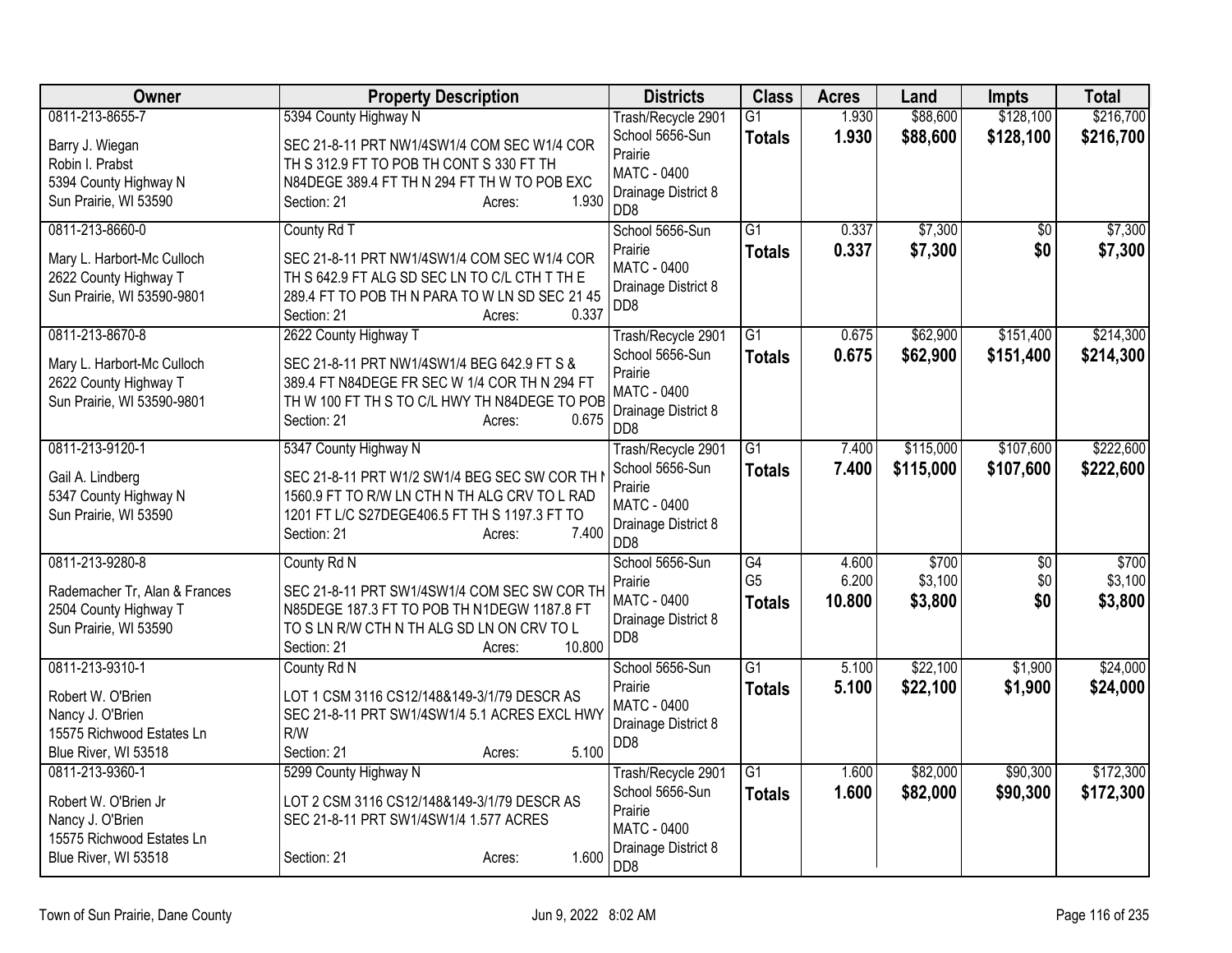| Owner                                                  | <b>Property Description</b>                   |        |        | <b>Districts</b>                       | <b>Class</b>         | <b>Acres</b>    | Land                 | Impts                  | <b>Total</b>         |
|--------------------------------------------------------|-----------------------------------------------|--------|--------|----------------------------------------|----------------------|-----------------|----------------------|------------------------|----------------------|
| 0811-213-9500-1                                        | County Rd N                                   |        |        | School 5656-Sun<br>Prairie             | G4<br>G <sub>5</sub> | 35.000<br>2.000 | \$8,800<br>\$1,000   | $\overline{50}$<br>\$0 | \$8,800<br>\$1,000   |
| Rademacher Tr, Alan & Frances<br>2504 County Highway T | SEC 21-8-11 SE1/4 SW1/4 EXC S & W OF HWY      |        |        | <b>MATC - 0400</b>                     | <b>Totals</b>        | 37.000          | \$9,800              | \$0                    | \$9,800              |
| Sun Prairie, WI 53590                                  |                                               |        |        | Drainage District 8<br>DD <sub>8</sub> |                      |                 |                      |                        |                      |
|                                                        | Section: 21                                   | Acres: | 37.000 |                                        |                      |                 |                      |                        |                      |
| 0811-213-9720-5                                        | County Rd N                                   |        |        | School 5656-Sun<br>Prairie             | $\overline{G1}$      | 2.500<br>2.500  | \$18,700<br>\$18,700 | $\overline{50}$<br>\$0 | \$18,700<br>\$18,700 |
| Robert W. O'Brien                                      | SEC 21-8-11 PRT SE1/4SW1/4 LYG S & W OF CTH N |        |        | <b>MATC - 0400</b>                     | <b>Totals</b>        |                 |                      |                        |                      |
| Nancy J. O'Brien<br>15575 Richwood Estates Ln          |                                               |        |        | Drainage District 8                    |                      |                 |                      |                        |                      |
| Blue River, WI 53518                                   | Section: 21                                   | Acres: | 2.500  | DD <sub>8</sub>                        |                      |                 |                      |                        |                      |
| 0811-214-8000-7                                        | <b>Town Hall Dr</b>                           |        |        | School 5656-Sun                        | $\overline{G4}$      | 39.000          | \$10,000             | $\overline{50}$        | \$10,000             |
| Robin M. Klein                                         | SEC 21-8-11 NE1/4 SE1/4                       |        |        | Prairie                                | G <sub>5</sub>       | 1.000           | \$500                | \$0                    | \$500                |
| 2405 County Highway T                                  |                                               |        |        | <b>MATC - 0400</b>                     | <b>Totals</b>        | 40.000          | \$10,500             | \$0                    | \$10,500             |
| Sun Prairie, WI 53590                                  |                                               |        |        |                                        |                      |                 |                      |                        |                      |
|                                                        | Section: 21                                   | Acres: | 40.000 |                                        |                      |                 |                      |                        |                      |
| 0811-214-8500-2                                        | 2470 County Highway T                         |        |        | Trash/Recycle 2901<br>School 5656-Sun  | G4<br>G <sub>5</sub> | 31.800<br>1.000 | \$8,000<br>\$500     | \$0<br>\$0             | \$8,000<br>\$500     |
| Rademacher Tr, Alan & Frances                          | SEC 21-8-11 NW1/4 SE1/4 EXC CSM 3509          |        |        | Prairie                                | G7                   | 3.000           | \$95,000             | \$646,700              | \$741,700            |
| 2504 County Highway T<br>Sun Prairie, WI 53590         |                                               |        |        | MATC - 0400                            | <b>Totals</b>        | 35.800          | \$103,500            | \$646,700              | \$750,200            |
|                                                        | Section: 21                                   | Acres: | 35.800 |                                        |                      |                 |                      |                        |                      |
| 0811-214-8580-6                                        | 2490 County Highway T                         |        |        | Trash/Recycle 2901                     | $\overline{G1}$      | 2.000           | \$90,000             | \$160,000              | \$250,000            |
| Stuart J. Meier                                        | LOT 2 CSM 3509 CS14/82-7/10/80 DESCR AS SEC   |        |        | School 5656-Sun                        | <b>Totals</b>        | 2.000           | \$90,000             | \$160,000              | \$250,000            |
| Heidi A. Meier                                         | 21-8-11 PRT NW1/4SE1/4                        |        |        | Prairie<br><b>MATC - 0400</b>          |                      |                 |                      |                        |                      |
| 2470 County Highway T                                  |                                               |        |        |                                        |                      |                 |                      |                        |                      |
| Sun Prairie, WI 53590<br>0811-214-8600-1               | Section: 21<br>2504 County Highway T          | Acres: | 2.000  |                                        | $\overline{G1}$      | 2.000           | \$90,000             | \$203,900              | \$293,900            |
|                                                        |                                               |        |        | Trash/Recycle 2901<br>School 5656-Sun  | <b>Totals</b>        | 2.000           | \$90,000             | \$203,900              | \$293,900            |
| Rademacher Tr, Alan & Frances                          | LOT 1 CSM 3509 CS14/82-7/10/80 DESCR AS SEC   |        |        | Prairie                                |                      |                 |                      |                        |                      |
| 2504 County Highway T<br>Sun Prairie, WI 53590         | 21-8-11 PRT NW1/4SE1/4                        |        |        | MATC - 0400                            |                      |                 |                      |                        |                      |
|                                                        | Section: 21                                   | Acres: | 2.000  |                                        |                      |                 |                      |                        |                      |
| 0811-214-9000-5                                        | Lonely Ln                                     |        |        | School 5656-Sun                        | $\overline{G4}$      | 38.900          | \$10,000             | $\overline{50}$        | \$10,000             |
| Rademacher Tr, Alan & Frances                          | SEC 21-8-11 SW1/4 SE1/4                       |        |        | Prairie                                | G <sub>5</sub>       | 1.000           | \$500                | \$0                    | \$500                |
| 2504 County Highway T                                  |                                               |        |        | MATC - 0400<br>Drainage District 8     | <b>Totals</b>        | 39.900          | \$10,500             | \$0                    | \$10,500             |
| Sun Prairie, WI 53590                                  |                                               |        |        | D <sub>D</sub> 8                       |                      |                 |                      |                        |                      |
|                                                        | Section: 21                                   | Acres: | 39.900 |                                        |                      |                 |                      |                        |                      |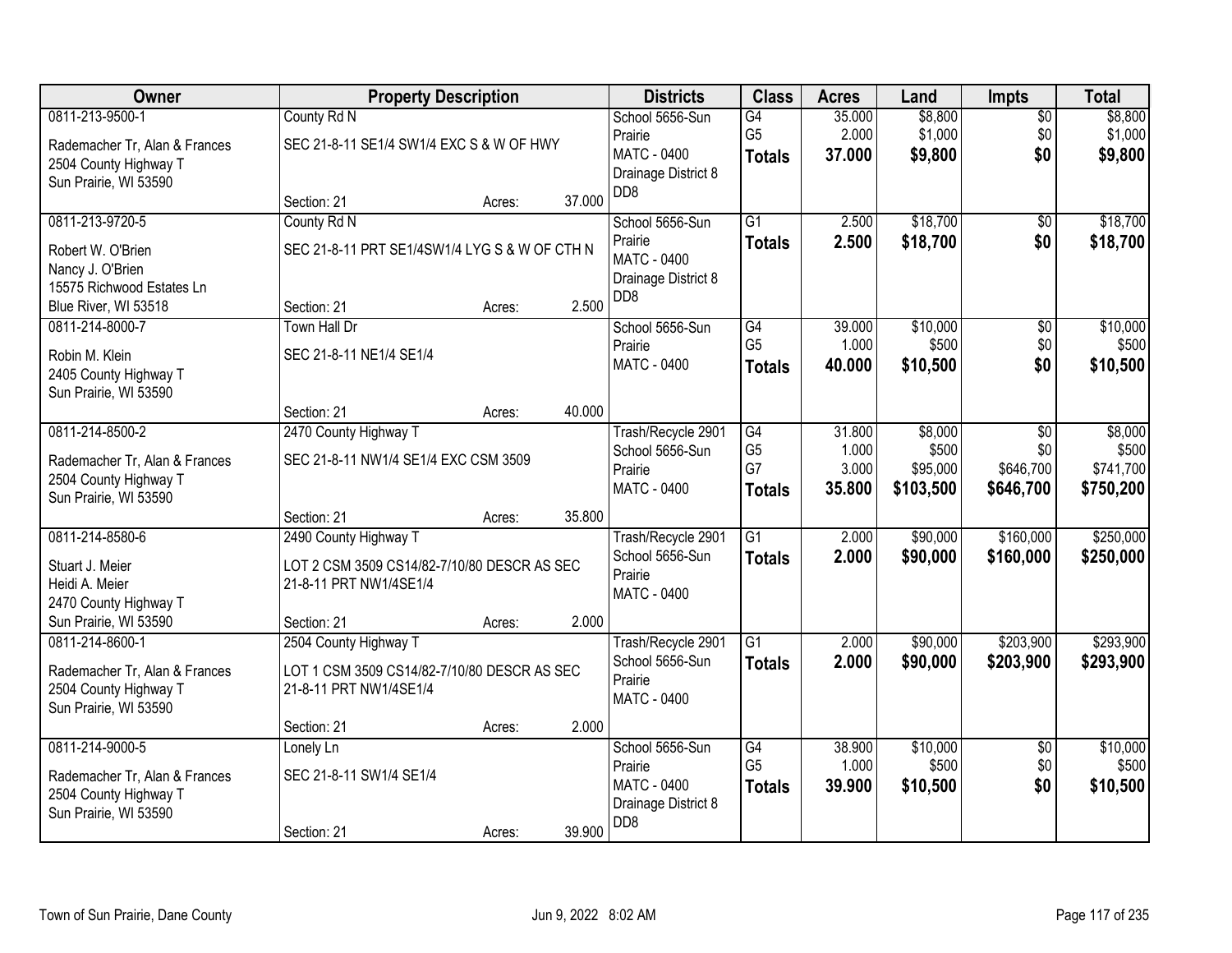| Owner                                  | <b>Property Description</b>                                                                       | <b>Districts</b>    | <b>Class</b>    | <b>Acres</b> | Land     | <b>Impts</b>    | <b>Total</b> |
|----------------------------------------|---------------------------------------------------------------------------------------------------|---------------------|-----------------|--------------|----------|-----------------|--------------|
| 0811-214-9500-0                        | <b>Town Hall Dr</b>                                                                               | School 5656-Sun     | G4              | 38.900       | \$10,000 | $\overline{30}$ | \$10,000     |
| Robin M. Klein                         | SEC 21-8-11 SE1/4 SE1/4                                                                           | Prairie             | G <sub>5</sub>  | 1.000        | \$500    | \$0             | \$500        |
| 2405 County Highway T                  |                                                                                                   | <b>MATC - 0400</b>  | <b>Totals</b>   | 39.900       | \$10,500 | \$0             | \$10,500     |
| Sun Prairie, WI 53590                  |                                                                                                   |                     |                 |              |          |                 |              |
|                                        | 39.900<br>Section: 21<br>Acres:                                                                   |                     |                 |              |          |                 |              |
| 0811-221-8005-0                        | County Rd T                                                                                       | School 5656-Sun     | G4              | 5.350        | \$1,200  | $\sqrt{6}$      | \$1,200      |
| Manley Family Farm LLC                 | SEC 22-8-11 NE1/4NE1/4 EXC CSM 7775 & EXC CSM                                                     | Prairie             | G <sub>5</sub>  | 25.030       | \$12,500 | \$0             | \$12,500     |
| 2164 County Highway T                  | 8452 & EXC CSM 9120 & EXC CSM 9269 & ALSO EXC                                                     | <b>MATC - 0400</b>  | <b>Totals</b>   | 30.380       | \$13,700 | \$0             | \$13,700     |
| Sun Prairie, WI 53590                  | <b>CSM 10012</b>                                                                                  | Drainage District 8 |                 |              |          |                 |              |
|                                        | 30.380<br>Section: 22<br>Acres:                                                                   | D <sub>D</sub> 8    |                 |              |          |                 |              |
| 0811-221-8155-2                        | 5540 Charles Hahn Dr                                                                              | Trash/Recycle 2901  | $\overline{G1}$ | 2.469        | \$93,100 | \$182,900       | \$276,000    |
|                                        |                                                                                                   | School 5656-Sun     | <b>Totals</b>   | 2.469        | \$93,100 | \$182,900       | \$276,000    |
| Steven J. Hansberry                    | LOT 1 CSM 8452 CS46/88&89-12/27/96 DESCR AS                                                       | Prairie             |                 |              |          |                 |              |
| Molly C. Hansberry                     | SEC 22-8-11 PRT NE1/4NE1/4 (2.702 ACRES INCL                                                      | <b>MATC - 0400</b>  |                 |              |          |                 |              |
| 5540 Charles Hahn Dr                   | R/W                                                                                               | Drainage District 8 |                 |              |          |                 |              |
| Sun Prairie, WI 53590                  | 2.469<br>Section: 22<br>Acres:                                                                    | D <sub>D</sub> 8    |                 |              |          |                 |              |
| 0811-221-8503-0                        | County Rd T                                                                                       | School 5656-Sun     | G4              | 9.970        | \$2,600  | $\overline{50}$ | \$2,600      |
| Rademacher Living Tr, Keith R & Joan N | LOT 1 CSM 8569 CS47/66&69-5/9/97 F/K/A LOT 1 CSM                                                  | Prairie             | G <sub>5</sub>  | 1.160        | \$600    | \$0             | \$600        |
| Rademacher Living Tr, Brian K &        | 6525 CS32/49&50-9/10/91 & ALSO INCL & DESCR AS                                                    | <b>MATC - 0400</b>  | <b>Totals</b>   | 11.130       | \$3,200  | \$0             | \$3,200      |
| Nichole <sub>R</sub>                   | SEC 22-8-11 PRT NW1/4NE1/4 (11.132 ACRES)                                                         |                     |                 |              |          |                 |              |
| 4930 Town Hall Dr                      | 11.130<br>Section: 22<br>Acres:                                                                   |                     |                 |              |          |                 |              |
| Cottage Grove, WI 53527                |                                                                                                   |                     |                 |              |          |                 |              |
| 0811-221-8515-0                        | 2200 County Highway T                                                                             | Trash/Recycle 2901  | G1              | 1.046        | \$70,900 | \$294,300       | \$365,200    |
|                                        |                                                                                                   | School 5656-Sun     | <b>Totals</b>   | 1.046        | \$70,900 | \$294,300       | \$365,200    |
| <b>Brian Acker</b><br>Anna Acker       | LOT 1 CSM 10271 CS60/175&176-12/19/2001 F/K/A<br>LOT 2 CSM 8569 CS47/66&69-5/9/97 F/K/A LOT 1 CSM | Prairie             |                 |              |          |                 |              |
| 2200 County Highway T                  | 6525 CS32/49&50-9/10/91 & ALSO INCL & DESCR AS                                                    | <b>MATC - 0400</b>  |                 |              |          |                 |              |
| Sun Prairie, WI 53590                  | 1.046<br>Section: 22<br>Acres:                                                                    |                     |                 |              |          |                 |              |
| 0811-221-8530-0                        | County Rd T                                                                                       | School 5656-Sun     | $\overline{G4}$ | 1.032        | \$300    | $\overline{50}$ | \$300        |
|                                        |                                                                                                   | Prairie             | <b>Totals</b>   | 1.032        | \$300    | \$0             | \$300        |
|                                        | Rademacher Living Tr, Keith R & Joan N LOT 2 CSM 10271 CS60/175&176-12/19/2001 F/K/A              | <b>MATC - 0400</b>  |                 |              |          |                 |              |
| 5010 Town Hall Dr                      | LOT 2 CSM 8569 CS47/66&69-5/9/97 F/K/A LOT 1 CSM                                                  |                     |                 |              |          |                 |              |
| Cottage Grove, WI 53527                | 6525 CS32/49&50-9/10/91 & ALSO INCL & DESCR AS                                                    |                     |                 |              |          |                 |              |
|                                        | 1.032<br>Section: 22<br>Acres:                                                                    |                     |                 |              |          |                 |              |
| 0811-221-8540-5                        | 2180 County Highway T                                                                             | Trash/Recycle 2901  | $\overline{G1}$ | 1.240        | \$74,800 | \$346,500       | \$421,300    |
| Bruce R. Rademacher                    | LOT 3 CSM 8569 CS47/66&69-5/9/97 F/K/A LOT 1 CSM                                                  | School 5656-Sun     | <b>Totals</b>   | 1.240        | \$74,800 | \$346,500       | \$421,300    |
| Shelly A. Rademacher                   | 6525 CS32/49&50-9/10/91 & ALSO INCL & DESCR AS                                                    | Prairie             |                 |              |          |                 |              |
| 2180 County Highway T                  | SEC 22-8-11 PRT NW1/4NE1/4 (1.238 ACRES)                                                          | MATC - 0400         |                 |              |          |                 |              |
| Sun Prairie, WI 53590-9507             | 1.240<br>Section: 22<br>Acres:                                                                    |                     |                 |              |          |                 |              |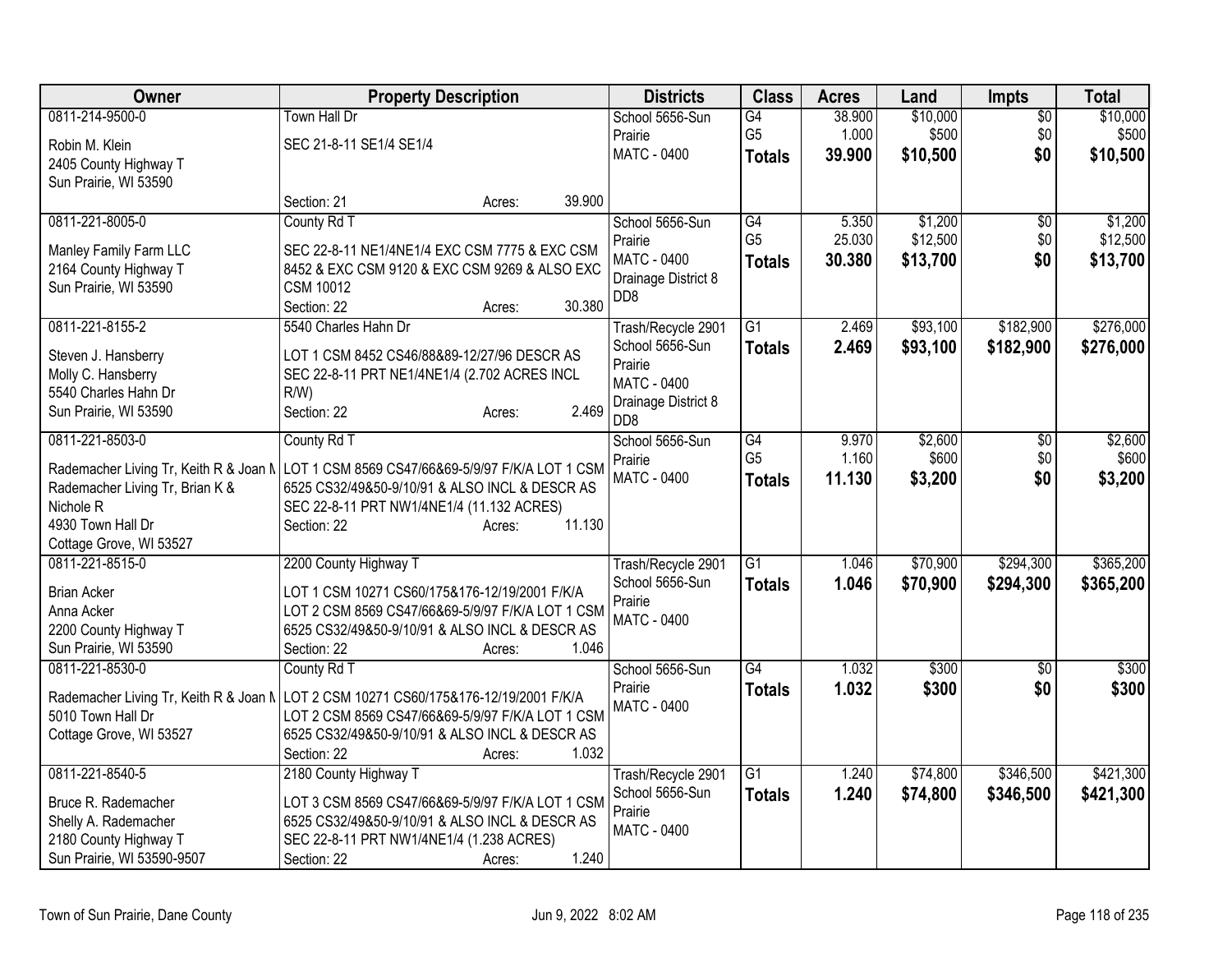| Owner                      | <b>Property Description</b>                                                               | <b>Districts</b>   | <b>Class</b>    | <b>Acres</b> | Land      | <b>Impts</b>    | <b>Total</b> |
|----------------------------|-------------------------------------------------------------------------------------------|--------------------|-----------------|--------------|-----------|-----------------|--------------|
| 0811-221-8701-0            | 2229 County Highway T                                                                     | Trash/Recycle 2901 | $\overline{G1}$ | 2.180        | \$117,700 | \$327,000       | \$444,700    |
| Steven L. Page             | LOT 1 CSM 7432 CS38/163&165-4/25/94 DESCR AS                                              | School 5656-Sun    | <b>Totals</b>   | 2.180        | \$117,700 | \$327,000       | \$444,700    |
| Rhonda S. Page             | SEC 22-8-11 PRT NW1/4NE1/4 (2.18 ACRES INCL                                               | Prairie            |                 |              |           |                 |              |
| 2229 County Highway T      | R/W) SUBJ TO & TOG/W JT DRIVEWAY ESMT IN DOC                                              | <b>MATC - 0400</b> |                 |              |           |                 |              |
| Sun Prairie, WI 53590      | Section: 22<br>2.180<br>Acres:                                                            |                    |                 |              |           |                 |              |
| 0811-221-8722-5            | 2225 County Highway T                                                                     | School 5656-Sun    | $\overline{G1}$ | 2.160        | \$91,100  | \$318,600       | \$409,700    |
|                            |                                                                                           | Prairie            | <b>Totals</b>   | 2.160        | \$91,100  | \$318,600       | \$409,700    |
| Mitchell A. Myhre          | LOT 2 CSM 7432 CS38/163&165-4/25/94 DESCR AS                                              | <b>MATC - 0400</b> |                 |              |           |                 |              |
| Lisa M. Myhre              | SEC 22-8-11 PRT NW1/4NE1/4 (2.16 ACRES INCL                                               |                    |                 |              |           |                 |              |
| 2225 County Highway T      | R/W) SUBJ TO & TOG/W JT DRIVEWAY ESMT IN DOC                                              |                    |                 |              |           |                 |              |
| Sun Prairie, WI 53590      | 2.160<br>Section: 22<br>Acres:                                                            |                    |                 |              |           |                 |              |
| 0811-221-8743-0            | 2205 County Highway T                                                                     | Trash/Recycle 2901 | $\overline{G1}$ | 2.220        | \$118,300 | \$305,600       | \$423,900    |
| Ricky C. Karn              | LOT 3 CSM 7432 CS38/163&165-4/25/94 DESCR AS                                              | School 5656-Sun    | <b>Totals</b>   | 2.220        | \$118,300 | \$305,600       | \$423,900    |
| Nancy L. Karn              | SEC 22-8-11 PRT NW1/4NE1/4 (2.22 ACRES INCL                                               | Prairie            |                 |              |           |                 |              |
| 2205 County Highway T      | R/W) SUBJ TO & TOG W/JT DRIVEWAY ESMT AGRMT                                               | <b>MATC - 0400</b> |                 |              |           |                 |              |
| Sun Prairie, WI 53590      | Section: 22<br>2.220<br>Acres:                                                            |                    |                 |              |           |                 |              |
| 0811-221-8785-0            | Charles Hahn Dr                                                                           | School 5656-Sun    | X4              | 1.190        | \$0       | \$0             | \$0          |
|                            |                                                                                           | Prairie            | <b>Totals</b>   | 1.190        | \$0       | \$0             | \$0          |
| Sun Prairie, Town of et al | RD LOT CSM 7432 CS38/163&165-4/25/94 DESCR AS                                             | <b>MATC - 0400</b> |                 |              |           |                 |              |
| 5556 Twin Lane Rd          | SEC 22-8-11 PRT NW1/4NE1/4                                                                |                    |                 |              |           |                 |              |
| Sun Prairie, WI 53590      |                                                                                           |                    |                 |              |           |                 |              |
|                            | 1.190<br>Section: 22<br>Acres:                                                            |                    |                 |              |           |                 |              |
| 0811-221-8800-0            | County Rd T                                                                               | School 5656-Sun    | $\overline{G4}$ | 4.740        | \$1,000   | $\overline{50}$ | \$1,000      |
|                            | Rademacher Living Tr, Keith R & Joan N   LOT 1 CSM 9522 CS54/203&204-11/22/99 F/K/A LOT 4 | Prairie            | <b>Totals</b>   | 4.740        | \$1,000   | \$0             | \$1,000      |
| 5010 Town Hall Dr          | CSM 7432 CS38/163&165-4/25/94 DESCR AS SEC                                                | MATC - 0400        |                 |              |           |                 |              |
| Cottage Grove, WI 53527    | 22-8-11 PRT NW1/4NE1/4 (4.74 ACRES)                                                       |                    |                 |              |           |                 |              |
|                            | 4.740<br>Section: 22<br>Acres:                                                            |                    |                 |              |           |                 |              |
| 0811-221-8830-0            | 5495 Charles Hahn Dr                                                                      | School 5656-Sun    | $\overline{G1}$ | 2.460        | \$93,100  | \$386,800       | \$479,900    |
|                            |                                                                                           | Prairie            | <b>Totals</b>   | 2.460        | \$93,100  | \$386,800       | \$479,900    |
| Michael D. Ruedebusch      | LOT 2 CSM 9522 CS54/203&204-11/22/99 F/K/A LOT 4                                          | MATC - 0400        |                 |              |           |                 |              |
| 4605 Dovetail Dr           | CSM 7432 CS38/163&165-4/25/94 DESCR AS SEC                                                |                    |                 |              |           |                 |              |
| Madison, WI 53704          | 22-8-11 PRT NW1/4NE1/4 (2.46 ACRES)                                                       |                    |                 |              |           |                 |              |
|                            | 2.460<br>Section: 22<br>Acres:                                                            |                    |                 |              |           |                 |              |
| 0811-221-8860-0            | 5483 Charles Hahn Dr                                                                      | School 5656-Sun    | $\overline{G1}$ | 4.070        | \$103,800 | \$102,800       | \$206,600    |
| Nathan J. Eisner           | LOT 3 CSM 9522 CS54/203&204-11/22/99 F/K/A LOT 4                                          | Prairie            | <b>Totals</b>   | 4.070        | \$103,800 | \$102,800       | \$206,600    |
| Samara J. Jabrosky-Eisner  | CSM 7432 CS38/163&165-4/25/94 DESCR AS SEC                                                | <b>MATC - 0400</b> |                 |              |           |                 |              |
| 235 North St               | 22-8-11 PRT NW1/4NE1/4 (4.07 ACRES)                                                       |                    |                 |              |           |                 |              |
| Sun Prarie, WI 53590       | 4.070<br>Section: 22<br>Acres:                                                            |                    |                 |              |           |                 |              |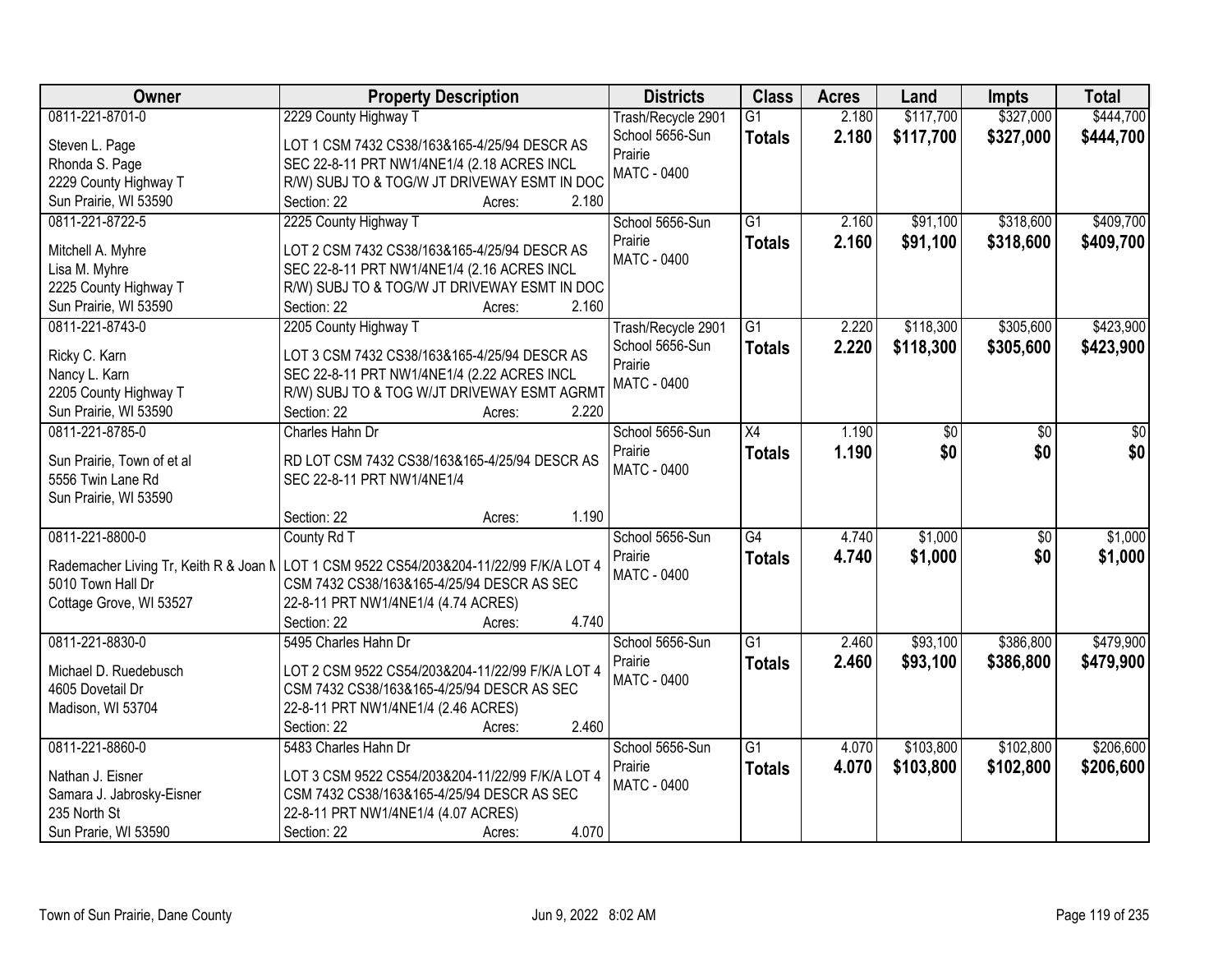| Owner                       | <b>Property Description</b>                                                               | <b>Districts</b>                        | <b>Class</b>    | <b>Acres</b> | Land      | <b>Impts</b>    | <b>Total</b> |
|-----------------------------|-------------------------------------------------------------------------------------------|-----------------------------------------|-----------------|--------------|-----------|-----------------|--------------|
| 0811-221-8890-0             | County Rd T                                                                               | School 5656-Sun                         | $\overline{G4}$ | 2.000        | \$400     | $\overline{50}$ | \$400        |
|                             | Rademacher Living Tr, Keith R & Joan N   LOT 4 CSM 9522 CS54/203&204-11/22/99 F/K/A LOT 4 | Prairie                                 | <b>Totals</b>   | 2.000        | \$400     | \$0             | \$400        |
| 5010 Town Hall Dr           | CSM 7432 CS38/163&165-4/25/94 DESCR AS SEC                                                | MATC - 0400                             |                 |              |           |                 |              |
| Cottage Grove, WI 53527     | 22-8-11 PRT NW1/4NE1/4 (2.00 ACRES) SUBJ TO &                                             |                                         |                 |              |           |                 |              |
|                             | 2.000<br>Section: 22<br>Acres:                                                            |                                         |                 |              |           |                 |              |
| 0811-221-9003-3             | Charles Hahn Dr                                                                           | School 5656-Sun                         | G4              | 0.010        | \$100     | $\overline{50}$ | \$100        |
| Sonja Hahn                  | SEC 22-8-11 N 20 FT OF E 20 FT OF SW1/4 NE1/4                                             | Prairie                                 | <b>Totals</b>   | 0.010        | \$100     | \$0             | \$100        |
| Wanda L. Hahn               |                                                                                           | MATC - 0400                             |                 |              |           |                 |              |
| 5490 Charles Hahn Dr        |                                                                                           |                                         |                 |              |           |                 |              |
| Sun Prairie, WI 53590       | 0.010<br>Section: 22<br>Acres:                                                            |                                         |                 |              |           |                 |              |
| 0811-221-9021-0             | County Rd T                                                                               | School 5656-Sun                         | $\overline{G4}$ | 72.000       | \$16,500  | $\overline{30}$ | \$16,500     |
| Erloom Farms LLC            | SEC 22-8-11 PRT NW1/4SE1/4, PRT SW1/4NE1/4, PRT                                           | Prairie                                 | G <sub>5</sub>  | 13.580       | \$46,200  | \$0             | \$46,200     |
| 4566 Oak Spring Cir         | SE1/4NW1/4 DESCR AS COM AT S1/4 COR OF SD                                                 | MATC - 0400                             | G5M             | 11.000       | \$27,500  | \$0             | \$27,500     |
| Deforest, WI 53532          | SEC 22 TH ALG W LN OF SE1/4 OF SEC 22                                                     | Drainage District 8                     | G7              | 1.000        | \$30,000  | \$12,400        | \$42,400     |
|                             | 0.000<br>Section: 22<br>Acres:                                                            | D <sub>D</sub> 8                        | <b>Totals</b>   | 97.580       | \$120,200 | \$12,400        | \$132,600    |
| 0811-221-9500-1             | 5490 Charles Hahn Dr                                                                      | Trash/Recycle 2901                      | G4              | 8.000        | \$1,700   | \$0             | \$1,700      |
|                             |                                                                                           | School 5656-Sun                         | G <sub>5</sub>  | 9.900        | \$5,000   | \$0             | \$5,000      |
| Sonja Hahn<br>Wanda L. Hahn | SEC 22-8-11 SE1/4 NE1/4 EXC R535/146 SUBJ TO<br>ACCESS ESMT OVER W 30 FT                  | Prairie                                 | G7              | 2.000        | \$65,000  | \$95,900        | \$160,900    |
| 5490 Charles Hahn Dr        |                                                                                           | <b>MATC - 0400</b>                      | <b>Totals</b>   | 19.900       | \$71,700  | \$95,900        | \$167,600    |
| Sun Prairie, WI 53590       | 19.900<br>Section: 22<br>Acres:                                                           | Drainage District 8                     |                 |              |           |                 |              |
|                             |                                                                                           | D <sub>D</sub> 8                        |                 |              |           |                 |              |
| 0811-221-9685-9             | Charles Hahn Dr                                                                           | School 5656-Sun                         | $\overline{G5}$ | 15.100       | \$7,600   | \$0             | \$7,600      |
| Voit Land LLC               | SEC 22-8-11 SE1/4NE1/4 EXC N 570 FT THF TOG                                               | Prairie                                 | G <sub>6</sub>  | 5.000        | \$25,000  | \$0             | \$25,000     |
| 4526 Sandpiper Trl          | W/ACCESS ESMT OVER W 30 FT OF N 570 FT                                                    | MATC - 0400                             | <b>Totals</b>   | 20.100       | \$32,600  | \$0             | \$32,600     |
| Cottage Grove, WI 53527     |                                                                                           | Drainage District 8<br>D <sub>D</sub> 8 |                 |              |           |                 |              |
|                             | 20.100<br>Section: 22<br>Acres:                                                           |                                         |                 |              |           |                 |              |
| 0811-222-2601-2             | 2364 Hidden Meadows Dr                                                                    | Trash/Recycle 2901                      | $\overline{G1}$ | 0.800        | \$54,400  | \$335,600       | \$390,000    |
| Scott A. Sterner            | ASSESSOR'S PLAT OF HIDDEN MEADOWS LOT 1                                                   | School 5656-Sun                         | <b>Totals</b>   | 0.800        | \$54,400  | \$335,600       | \$390,000    |
| Carrie Sterner              |                                                                                           | Prairie                                 |                 |              |           |                 |              |
| 2364 Hidden Meadows Dr      |                                                                                           | <b>MATC - 0400</b>                      |                 |              |           |                 |              |
| Sun Prairie, WI 53590       | 0.800<br>Section: 22<br>Acres:                                                            |                                         |                 |              |           |                 |              |
| 0811-222-2612-9             | 2356 Hidden Meadows Dr                                                                    | Trash/Recycle 2901                      | G1              | 0.800        | \$54,400  | \$193,800       | \$248,200    |
| Karl Jacobsen               | ASSESSOR'S PLAT OF HIDDEN MEADOWS LOT 2                                                   | School 5656-Sun                         | <b>Totals</b>   | 0.800        | \$54,400  | \$193,800       | \$248,200    |
| Jan K. Jacobsen             |                                                                                           | Prairie                                 |                 |              |           |                 |              |
| 2356 Hidden Meadows Dr      |                                                                                           | MATC - 0400                             |                 |              |           |                 |              |
| Sun Prairie, WI 53590       | 0.800<br>Section: 22<br>Acres:                                                            |                                         |                 |              |           |                 |              |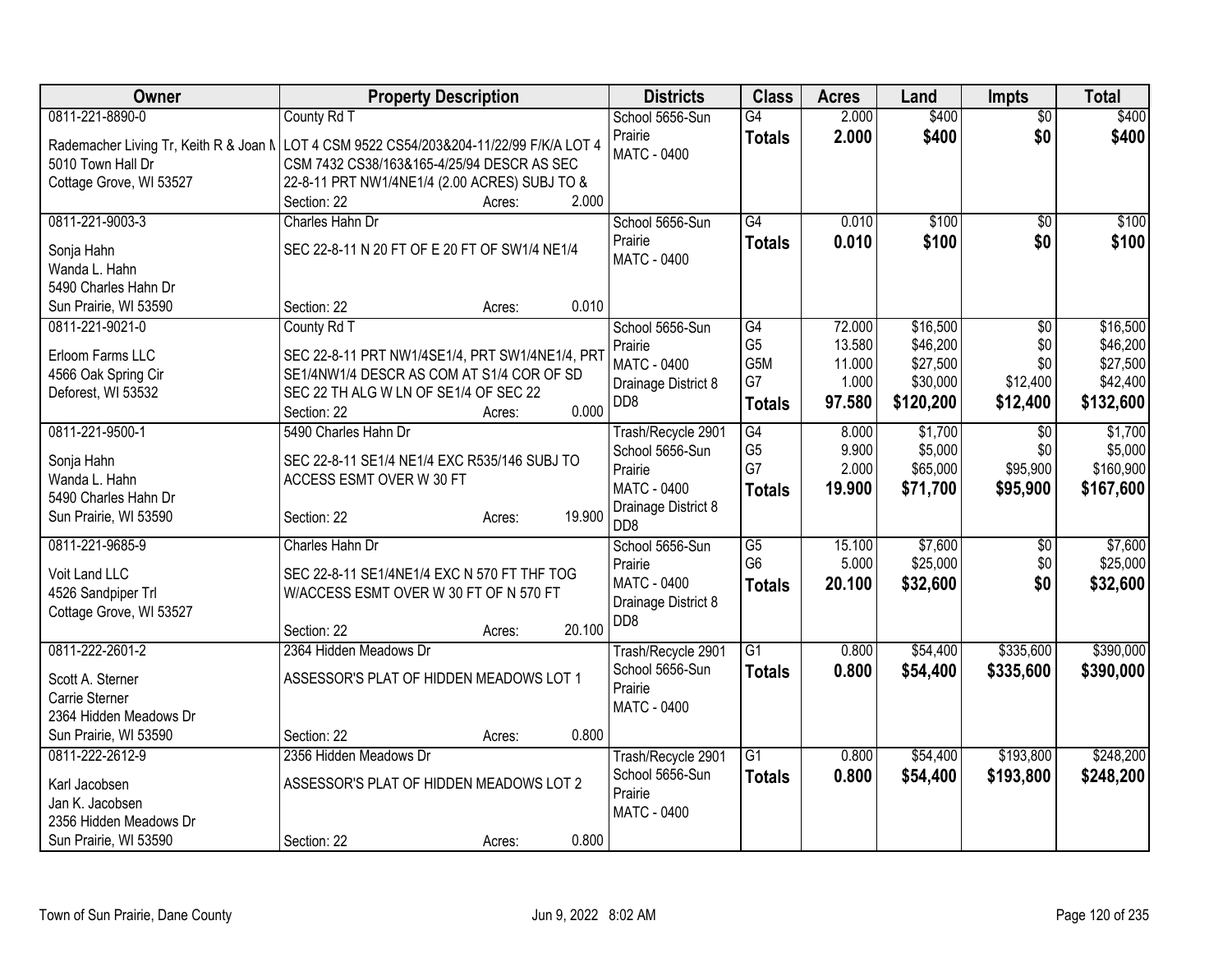| Owner                                            | <b>Property Description</b>               | <b>Districts</b>                      | <b>Class</b>    | <b>Acres</b> | Land     | <b>Impts</b> | <b>Total</b> |
|--------------------------------------------------|-------------------------------------------|---------------------------------------|-----------------|--------------|----------|--------------|--------------|
| 0811-222-2623-6                                  | 2344 Hidden Meadows Dr                    | Trash/Recycle 2901                    | $\overline{G1}$ | 0.800        | \$54,400 | \$273,500    | \$327,900    |
| Wayne R. Dishaw                                  | ASSESSORS PLAT OF HIDDEN MEADOWS LOT 3    | School 5656-Sun                       | <b>Totals</b>   | 0.800        | \$54,400 | \$273,500    | \$327,900    |
| Patricia A. Dishaw                               |                                           | Prairie                               |                 |              |          |              |              |
| 2344 Hidden Meadows Dr                           |                                           | <b>MATC - 0400</b>                    |                 |              |          |              |              |
| Sun Prairie, WI 53590                            | 0.800<br>Section: 22<br>Acres:            |                                       |                 |              |          |              |              |
| 0811-222-2634-3                                  | 2338 Hidden Meadows Dr                    | Trash/Recycle 2901                    | $\overline{G1}$ | 0.800        | \$54,400 | \$188,900    | \$243,300    |
|                                                  |                                           | School 5656-Sun                       | <b>Totals</b>   | 0.800        | \$54,400 | \$188,900    | \$243,300    |
| Anthony Kamasky Jt Rev Tr                        | ASSESSORS PLAT OF HIDDEN MEADOWS LOT 4    | Prairie                               |                 |              |          |              |              |
| Jeri Kamasky Jt Rev Tr<br>2338 Hidden Meadows Dr |                                           | <b>MATC - 0400</b>                    |                 |              |          |              |              |
| Sun Prairie, WI 53590                            | 0.800<br>Section: 22<br>Acres:            |                                       |                 |              |          |              |              |
| 0811-222-2645-0                                  | 2332 Hidden Meadows Dr                    |                                       | G1              | 0.800        | \$54,400 | \$214,700    | \$269,100    |
|                                                  |                                           | Trash/Recycle 2901<br>School 5656-Sun |                 |              |          |              |              |
| Philip M. Frei                                   | ASSESSORS PLAT OF HIDDEN MEADOWS LOT 5 &  | Prairie                               | <b>Totals</b>   | 0.800        | \$54,400 | \$214,700    | \$269,100    |
| Sandra L. Frei                                   | ALSO INCL PRT DISCONTINUED R/W IN DOC     | MATC - 0400                           |                 |              |          |              |              |
| 2332 Hidden Meadows Dr                           | #4023714                                  |                                       |                 |              |          |              |              |
| Sun Prairie, WI 53590                            | 0.000<br>Section: 22<br>Acres:            |                                       |                 |              |          |              |              |
| 0811-222-2656-7                                  | 2326 Hidden Meadows Dr                    | Trash/Recycle 2901                    | G1              | 1.090        | \$61,400 | \$370,200    | \$431,600    |
| David Ellestad                                   | ASSESSOR'S PLAT OF HIDDEN MEADOWS LOT 6 & | School 5656-Sun                       | <b>Totals</b>   | 1.090        | \$61,400 | \$370,200    | \$431,600    |
| Kristine Ellestad                                | ALSO INCL PRT DISCONTINUED R/W IN DOC     | Prairie                               |                 |              |          |              |              |
| 2326 Hidden Meadows Dr                           | #4023714                                  | MATC - 0400                           |                 |              |          |              |              |
| Sun Prairie, WI 53590                            | 0.000<br>Section: 22<br>Acres:            |                                       |                 |              |          |              |              |
| 0811-222-2667-4                                  | 2329 Hidden Meadows Dr                    | Trash/Recycle 2901                    | $\overline{G1}$ | 0.980        | \$59,400 | \$262,200    | \$321,600    |
|                                                  |                                           | School 5656-Sun                       | <b>Totals</b>   | 0.980        | \$59,400 | \$262,200    | \$321,600    |
| Martha A. Van Pelt                               | ASSESSOR'S PLAT OF HIDDEN MEADOWS LOT 7   | Prairie                               |                 |              |          |              |              |
| James C. Van Pelt                                |                                           | MATC - 0400                           |                 |              |          |              |              |
| 2329 Hidden Meadows Dr                           |                                           |                                       |                 |              |          |              |              |
| Sun Prairie, WI 53590                            | 0.980<br>Section: 22<br>Acres:            |                                       |                 |              |          |              |              |
| 0811-222-2678-1                                  | 2335 Hidden Meadows Dr                    | Trash/Recycle 2901                    | $\overline{G1}$ | 0.800        | \$54,400 | \$239,500    | \$293,900    |
| William S. Schellpfeffer                         | ASSESSORS PLAT OF HIDDEN MEADOWS LOT 8    | School 5656-Sun                       | <b>Totals</b>   | 0.800        | \$54,400 | \$239,500    | \$293,900    |
| 2335 Hidden Meadows Dr                           | SUBJ TO WELL AGRMT IN DOC 5304794         | Prairie                               |                 |              |          |              |              |
| Sun Prairie, WI 53590                            |                                           | <b>MATC - 0400</b>                    |                 |              |          |              |              |
|                                                  | 0.800<br>Section: 22<br>Acres:            |                                       |                 |              |          |              |              |
| 0811-222-2689-8                                  | 2341 Hidden Meadows Dr                    | Trash/Recycle 2901                    | $\overline{G1}$ | 0.900        | \$57,200 | \$325,300    | \$382,500    |
|                                                  |                                           | School 5656-Sun                       | <b>Totals</b>   | 0.900        | \$57,200 | \$325,300    | \$382,500    |
| Ricky Davis Jr                                   | ASSESSORS PLAT OF HIDDEN MEADOWS LOT 9    | Prairie                               |                 |              |          |              |              |
| Laura M. Davis<br>2341 Hidden Meadows Dr         | SUBJ TO WELL AGRMT IN DOC 5304794         | MATC - 0400                           |                 |              |          |              |              |
|                                                  | 0.900                                     |                                       |                 |              |          |              |              |
| Sun Prairie, WI 53590                            | Section: 22<br>Acres:                     |                                       |                 |              |          |              |              |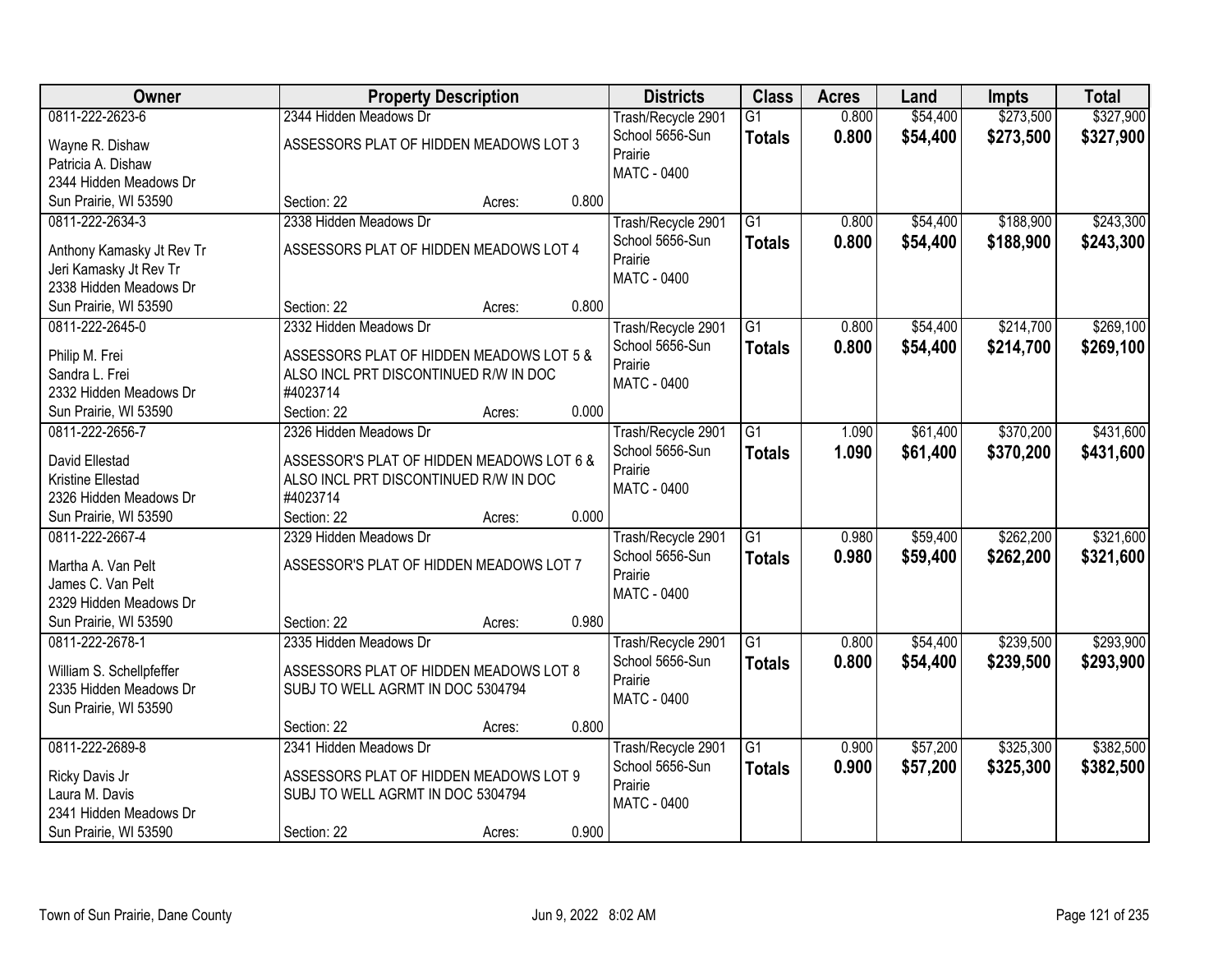| Owner                         | <b>Property Description</b>                  |        |        | <b>Districts</b>   | <b>Class</b>    | <b>Acres</b> | Land      | <b>Impts</b>    | <b>Total</b> |
|-------------------------------|----------------------------------------------|--------|--------|--------------------|-----------------|--------------|-----------|-----------------|--------------|
| 0811-222-2700-2               | 2347 Hidden Meadows Dr                       |        |        | Trash/Recycle 2901 | $\overline{G1}$ | 1.000        | \$60,000  | \$167,600       | \$227,600    |
| Justin L. Marsh               | ASSESSORS PLAT OF HIDDEN MEADOWS LOT 10      |        |        | School 5656-Sun    | <b>Totals</b>   | 1.000        | \$60,000  | \$167,600       | \$227,600    |
| Bridget L. Marsh              |                                              |        |        | Prairie            |                 |              |           |                 |              |
| 2347 Hidden Meadows Dr        |                                              |        |        | <b>MATC - 0400</b> |                 |              |           |                 |              |
| Sun Prairie, WI 53590         | Section: 22                                  | Acres: | 1.000  |                    |                 |              |           |                 |              |
| 0811-222-2711-9               | 2353 Hidden Meadows Dr                       |        |        | Trash/Recycle 2901 | $\overline{G1}$ | 0.960        | \$58,900  | \$227,900       | \$286,800    |
| Kent B. Hartung               | ASSESSORS PLAT OF HIDDEN MEADOWS LOT 11      |        |        | School 5656-Sun    | <b>Totals</b>   | 0.960        | \$58,900  | \$227,900       | \$286,800    |
| Colleen D. Hartung            |                                              |        |        | Prairie            |                 |              |           |                 |              |
| 2353 Hidden Meadows Dr        |                                              |        |        | MATC - 0400        |                 |              |           |                 |              |
| Sun Prairie, WI 53590         | Section: 22                                  | Acres: | 0.960  |                    |                 |              |           |                 |              |
| 0811-222-2722-6               | 2359 Hidden Meadows Dr                       |        |        | Trash/Recycle 2901 | $\overline{G1}$ | 1.300        | \$64,500  | \$205,500       | \$270,000    |
| Thomas Ainsworth Jr           | ASSESSORS PLAT OF HIDDEN MEADOWS LOT 12      |        |        | School 5656-Sun    | <b>Totals</b>   | 1.300        | \$64,500  | \$205,500       | \$270,000    |
| Carol L. Ainsworth            |                                              |        |        | Prairie            |                 |              |           |                 |              |
| 2359 Hidden Meadows Dr        |                                              |        |        | MATC - 0400        |                 |              |           |                 |              |
| Sun Prairie, WI 53590         | Section: 22                                  | Acres: | 1.300  |                    |                 |              |           |                 |              |
| 0811-222-2733-3               | 5504 Town Hall Dr                            |        |        | Trash/Recycle 2901 | $\overline{G1}$ | 1.000        | \$60,000  | \$195,800       | \$255,800    |
| Nicholas J. Hanley            | ASSESSORS PLAT OF HIDDEN MEADOWS LOT 13      |        |        | School 5656-Sun    | <b>Totals</b>   | 1.000        | \$60,000  | \$195,800       | \$255,800    |
| Michelle K. Hanley            |                                              |        |        | Prairie            |                 |              |           |                 |              |
| 691 Commercial Ave            |                                              |        |        | MATC - 0400        |                 |              |           |                 |              |
| Sun Prairie, WI 53590         | Section: 22                                  | Acres: | 1.000  |                    |                 |              |           |                 |              |
| 0811-222-8000-7               | 2256 County Highway T                        |        |        | Trash/Recycle 2901 | G1              | 2.000        | \$115,000 | \$319,200       | \$434,200    |
| Kristen D. Kvalheim           | SEC 22-8-11 NE1/4 NW1/4                      |        |        | School 5656-Sun    | G4              | 29.300       | \$7,300   | \$0             | \$7,300      |
| 2256 County Highway T         |                                              |        |        | Prairie            | G <sub>5</sub>  | 3.500        | \$1,800   | \$0             | \$1,800      |
| Sun Prairie, WI 53590         |                                              |        |        | <b>MATC - 0400</b> | G5M             | 4.000        | \$10,000  | \$0             | \$10,000     |
|                               | Section: 22                                  | Acres: | 38.800 |                    | <b>Totals</b>   | 38.800       | \$134,100 | \$319,200       | \$453,300    |
| 0811-222-8500-2               | <b>Hidden Meadows Dr</b>                     |        |        | School 5656-Sun    | $\overline{G4}$ | 9.500        | \$2,400   | $\overline{50}$ | \$2,400      |
| Statz Bros, Inc               | SEC 22-8-11 N 10 A NW1/4 NW1/4               |        |        | Prairie            | G <sub>5</sub>  | 0.500        | \$300     | \$0             | \$300        |
| 5875 County Highway Vv        |                                              |        |        | MATC - 0400        | <b>Totals</b>   | 10.000       | \$2,700   | \$0             | \$2,700      |
| Marshall, WI 53559            |                                              |        |        |                    |                 |              |           |                 |              |
|                               | Section: 22                                  | Acres: | 10.000 |                    |                 |              |           |                 |              |
| 0811-222-8710-8               | 5486 Town Hall Dr                            |        |        | Trash/Recycle 2901 | G1              | 2.000        | \$90,000  | \$186,100       | \$276,100    |
| Klein Rev Tr, Lloyd & Deborah | SEC 22-8-11 PRT NW1/4 NW1/4 S 30 RODS THF 15 |        |        | School 5656-Sun    | G4              | 12.500       | \$3,200   | \$0             | \$3,200      |
| 5486 Town Hall Dr             | <b>ACRES</b>                                 |        |        | Prairie            | G <sub>5</sub>  | 0.500        | \$300     | \$0             | \$300        |
| Sun Prairie, WI 53590         |                                              |        |        | <b>MATC - 0400</b> | <b>Totals</b>   | 15.000       | \$93,500  | \$186,100       | \$279,600    |
|                               | Section: 22                                  | Acres: | 15.000 |                    |                 |              |           |                 |              |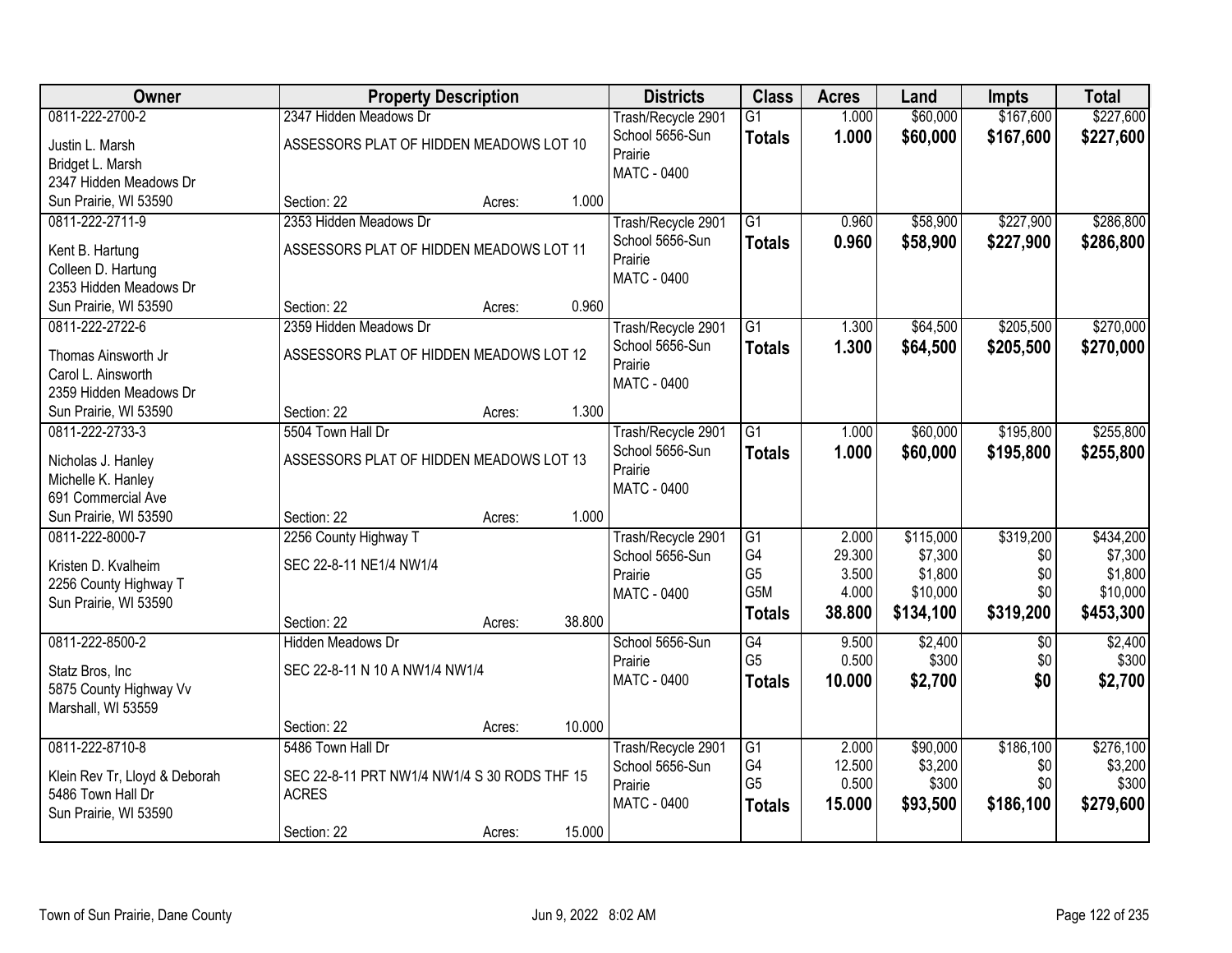| Owner                                     | <b>Property Description</b>                      | <b>Districts</b>           | <b>Class</b>         | <b>Acres</b>   | Land              | Impts                  | <b>Total</b>      |
|-------------------------------------------|--------------------------------------------------|----------------------------|----------------------|----------------|-------------------|------------------------|-------------------|
| 0811-222-9002-0                           | 2350 County Highway T                            | Trash/Recycle 2901         | G4                   | 32.468         | \$7,700           | $\overline{50}$        | \$7,700           |
| Ruth M. Suchomel                          | SEC 22-8-11 SW1/4 NW1/4 EXC COM INTERS C/L       | School 5656-Sun            | G <sub>5</sub>       | 0.646          | \$400             | \$0                    | \$400             |
| 4786 Felland Rd                           | HWY T & W LN 1/41/4 TH NELY ALG C/L HWY T 198 F  | Prairie                    | G7                   | 2.000          | \$70,000          | \$95,800               | \$165,800         |
| Madison, WI 53718                         | N 219.5 FT SWLY 198 FT TO W SEC LN S 219.5 FT TO | <b>MATC - 0400</b>         | <b>Totals</b>        | 35.114         | \$78,100          | \$95,800               | \$173,900         |
|                                           | Section: 22<br>35.114<br>Acres:                  |                            |                      |                |                   |                        |                   |
| 0811-222-9170-0                           | Town Hall Dr                                     | Trash/Recycle 2901         | $\overline{G5}$      | 0.054          | \$100             | \$0                    | \$100             |
| Ruth M. Suchomel                          | SEC 22-8-11 PRT SW1/4 NW1/4 DESCR AS COM AT      | School 5656-Sun            | <b>Totals</b>        | 0.054          | \$100             | \$0                    | \$100             |
| 4786 Felland Rd                           | W1/4 COR OF SD SEC 22 TH N00DEG00'00"E ALG W     | Prairie                    |                      |                |                   |                        |                   |
| Madison, WI 53718                         | LN OF SD NW1/4 706.32 FT TH N63DEG06'00"E 37.00  | <b>MATC - 0400</b>         |                      |                |                   |                        |                   |
|                                           | 0.054<br>Section: 22<br>Acres:                   |                            |                      |                |                   |                        |                   |
| 0811-222-9181-0                           | 5440 Town Hall Dr                                | Trash/Recycle 2901         | $\overline{G1}$      | 0.858          | \$62,900          | \$129,300              | \$192,200         |
| Thomas Y. Blagg                           | SEC 22-8-11 PRT SW1/4NW1/4 DESCR AS COM AT       | School 5656-Sun            | <b>Totals</b>        | 0.858          | \$62,900          | \$129,300              | \$192,200         |
| Meghan R. Mapes                           | W1/4 COR OF SD SEC 22 TH N00DEG00'00E ALG W      | Prairie                    |                      |                |                   |                        |                   |
| 5440 Town Hall Dr                         | LN OF SD NW1/4 487.08 FT TO POB TH CONT          | <b>MATC - 0400</b>         |                      |                |                   |                        |                   |
| Sun Prairie, WI 53590                     | 0.000<br>Section: 22<br>Acres:                   |                            |                      |                |                   |                        |                   |
| 0811-222-9550-0                           | County Rd T                                      | School 5656-Sun            | $\overline{G5}$      | 1.462          | \$5,000           | \$0                    | \$5,000           |
|                                           |                                                  | Prairie                    | <b>Totals</b>        | 1.462          | \$5,000           | \$0                    | \$5,000           |
| Erloom Farms LLC                          | LOT 1 CSM 13004 CS83/94&95-10/14/2010 DESCR AS   | MATC - 0400                |                      |                |                   |                        |                   |
| 4566 Oak Spring Cir<br>Deforest, WI 53532 | SEC 22-8-11 PRT SE1/4NW1/4 (1.462 ACRES)         |                            |                      |                |                   |                        |                   |
|                                           | 1.462<br>Section: 22<br>Acres:                   |                            |                      |                |                   |                        |                   |
| 0811-222-9590-2                           | 2310 County Highway T                            | Trash/Recycle 2901         | $\overline{G1}$      | 1.100          | \$72,000          | \$129,400              | \$201,400         |
|                                           |                                                  | School 5656-Sun            | <b>Totals</b>        | 1.100          | \$72,000          | \$129,400              | \$201,400         |
| Michael A. Schaeffer                      | SEC 22-8-11 PRT SE1/4 NW1/4 LYG NWLY OF HWY      | Prairie                    |                      |                |                   |                        |                   |
| Judith A. Schaeffer                       | C/L                                              | <b>MATC - 0400</b>         |                      |                |                   |                        |                   |
| 2310 County Highway T                     |                                                  |                            |                      |                |                   |                        |                   |
| Sun Prairie, WI 53590                     | 1.100<br>Section: 22<br>Acres:                   |                            |                      |                |                   |                        |                   |
| 0811-222-9670-0                           | 2311 County Rd T                                 | Trash/Recycle 2901         | G4<br>G <sub>5</sub> | 0.700<br>4.503 | \$100<br>\$15,300 | $\overline{50}$<br>\$0 | \$100<br>\$15,300 |
| Herjib LLC                                | SEC 22-8-11 PRT SE1/4NW1/4 & PRT SW1/4NW1/4      | School 5656-Sun<br>Prairie | G7                   | 2.000          | \$65,000          | \$99,000               | \$164,000         |
| 956 Hayloft Ct                            | DESCR AS COM AT S1/4 COR OF SD SEC 22 TH ALG     | <b>MATC - 0400</b>         | <b>Totals</b>        | 7.203          | \$80,400          | \$99,000               | \$179,400         |
| Marshall, WI 53559                        | W LN OF SE1/4 OF SD SEC 22 N01DEG48'34"W         |                            |                      |                |                   |                        |                   |
|                                           | Section: 22<br>7.203<br>Acres:                   |                            |                      |                |                   |                        |                   |
| 0811-223-8002-0                           | <b>Town Hall Rd</b>                              | School 5656-Sun            | G4                   | 65.494         | \$16,500          | $\overline{30}$        | \$16,500          |
| Rademacher Living Tr, Brian K &           | SEC 22-8-11 PRT SW1/4 DESCR AS COM SW COR SD     | Prairie                    | G <sub>5</sub>       | 7.504          | \$3,800           | \$0                    | \$3,800           |
| Nichole <sub>R</sub>                      | SEC 22 TH N1DEG42'24"W ALG W LN SD SW1/4         | MATC - 0400                | <b>Totals</b>        | 72.998         | \$20,300          | \$0                    | \$20,300          |
| 4930 Town Hall Dr                         | 915.50 FT TO POB TH CONT N1DEG42'24"W ALG SD     | Drainage District 8        |                      |                |                   |                        |                   |
| Cottage Grove, WI 53527                   | 72.998<br>Section: 22<br>Acres:                  | D <sub>D</sub> 8           |                      |                |                   |                        |                   |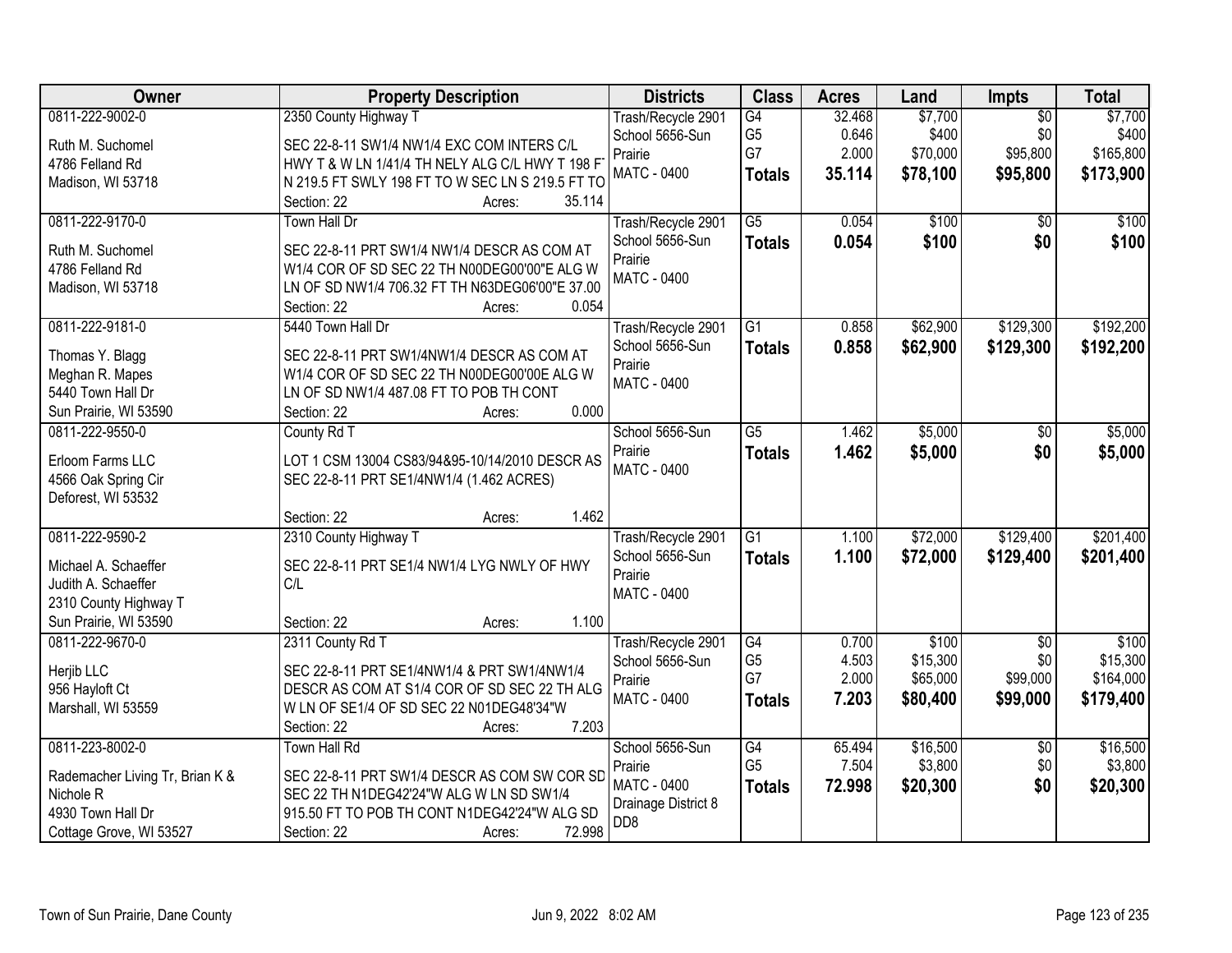| Owner                                                   | <b>Property Description</b>                                                          | <b>Districts</b>    | <b>Class</b>     | <b>Acres</b> | Land      | <b>Impts</b>    | <b>Total</b> |
|---------------------------------------------------------|--------------------------------------------------------------------------------------|---------------------|------------------|--------------|-----------|-----------------|--------------|
| 0811-223-8580-0                                         | <b>Town Hall Rd</b>                                                                  | School 5656-Sun     | G4               | 2.002        | \$500     | $\overline{50}$ | \$500        |
| Rademacher Living Tr, Brian K &                         | LOT 1 CSM 9784 CS56/277&278-8/15/2000 DESCR AS                                       | Prairie             | <b>Totals</b>    | 2.002        | \$500     | \$0             | \$500        |
| Nichole <sub>R</sub>                                    | SEC 22-8-11 PRT NW1/4SW1/4 (2.002 ACRES)                                             | <b>MATC - 0400</b>  |                  |              |           |                 |              |
| 4930 Town Hall Dr                                       |                                                                                      |                     |                  |              |           |                 |              |
| Cottage Grove, WI 53527                                 | 2.002<br>Section: 22<br>Acres:                                                       |                     |                  |              |           |                 |              |
| 0811-223-8685-0                                         | 5386 Town Hall Dr                                                                    | Trash/Recycle 2901  | G1               | 3.119        | \$97,400  | \$291,400       | \$388,800    |
| Jeremy G. Wilson                                        | LOT 1 CSM 13508 CS88/87&88-5/9/2013 F/K/A LOT 1                                      | School 5656-Sun     | <b>Totals</b>    | 3.119        | \$97,400  | \$291,400       | \$388,800    |
| 5386 Town Hall Dr                                       | CSM 9561 CS54/314&315-12/28/99 DESCR AS SEC                                          | Prairie             |                  |              |           |                 |              |
| Sun Prairie, WI 53590                                   | 22-8-11 PRT NW1/4SW1/4 (3.119 ACRES)                                                 | MATC - 0400         |                  |              |           |                 |              |
|                                                         | 3.119<br>Section: 22<br>Acres:                                                       |                     |                  |              |           |                 |              |
| 0811-223-8710-0                                         | 5380 Town Hall Dr                                                                    | Trash/Recycle 2901  | $\overline{G1}$  | 2.010        | \$90,100  | \$260,500       | \$350,600    |
| Jason W. Giese                                          | LOT 2 CSM 13508 CS88/87&88-5/9/2013 F/K/A LOT 1                                      | School 5656-Sun     | <b>Totals</b>    | 2.010        | \$90,100  | \$260,500       | \$350,600    |
| Elizabeth M. Giese                                      | CSM 9561 CS54/314&315-12/28/99 DESCR AS SEC                                          | Prairie             |                  |              |           |                 |              |
| 5380 Town Hall Dr                                       | 22-8-11 PRT NW1/4SW1/4 (2.010 ACRES)                                                 | <b>MATC - 0400</b>  |                  |              |           |                 |              |
| Sun Prairie, WI 53590                                   | 2.010<br>Section: 22<br>Acres:                                                       |                     |                  |              |           |                 |              |
| 0811-223-9501-0                                         | 5322 Town Hall Dr                                                                    | Trash/Recycle 2901  | G1               | 2.000        | \$90,000  | \$201,700       | \$291,700    |
|                                                         |                                                                                      | School 5656-Sun     | G4               | 45.250       | \$11,600  | \$0             | \$11,600     |
| Rednour Rev Tr, William P & Dawn L<br>5322 Town Hall Dr | SEC 22-8-11 PRT SW1/4 DESCR AS BEG SW COR                                            | Prairie             | G <sub>5</sub>   | 16.600       | \$4,700   | \$0             | \$4,700      |
|                                                         | SEC 22 TH N1DEG42'24"W ALG W LN SD SW1/4<br>915.50 FT TH N86DEG10'46"E 1127.97 FT TH | MATC - 0400         | G5M              | 15.000       | \$37,500  | \$0             | \$37,500     |
| Sun Prairie, WI 53590                                   | 78.850<br>Section: 22                                                                | Drainage District 8 | <b>Totals</b>    | 78.850       | \$143,800 | \$201,700       | \$345,500    |
|                                                         | Acres:                                                                               | D <sub>D</sub> 8    |                  |              |           |                 |              |
| 0811-224-8000-5                                         | County Rd T                                                                          | School 5656-Sun     | G4               | 10.000       | \$1,600   | $\overline{60}$ | \$1,600      |
| Voit Land LLC                                           | SEC 22-8-11 NE1/4 SE1/4                                                              | Prairie             | G <sub>5</sub>   | 20.000       | \$10,000  | \$0             | \$10,000     |
| 4526 Sandpiper Trl                                      |                                                                                      | <b>MATC - 0400</b>  | G <sub>5</sub> M | 10.000       | \$25,000  | \$0             | \$25,000     |
| Cottage Grove, WI 53527                                 |                                                                                      | Drainage District 8 | <b>Totals</b>    | 40,000       | \$36,600  | \$0             | \$36,600     |
|                                                         | 40.000<br>Section: 22<br>Acres:                                                      | D <sub>D</sub> 8    |                  |              |           |                 |              |
| 0811-224-9001-0                                         | County Rd T                                                                          | School 5656-Sun     | G4               | 47.971       | \$3,500   | $\sqrt[6]{}$    | \$3,500      |
| Herjib LLC                                              | SEC 22-8-11 PRT SW1/4SE1/4, PRT NW1/4SE1/4, PRT                                      | Prairie             | G <sub>5</sub> M | 5.000        | \$12,500  | \$0             | \$12,500     |
| 956 Hayloft Ct                                          | SW1/4NE1/4 DESCR AS BEG AT S1/4 COR OF SD SEO                                        | <b>MATC - 0400</b>  | <b>Totals</b>    | 52.971       | \$16,000  | \$0             | \$16,000     |
| Marshall, WI 53559                                      | 22 TH ALG W LN OF SD SE1/4 N01DEG48'34"W                                             | Drainage District 8 |                  |              |           |                 |              |
|                                                         | 52.971<br>Section: 22<br>Acres:                                                      | D <sub>D</sub> 8    |                  |              |           |                 |              |
| 0811-224-9500-8                                         | County Rd T                                                                          | School 5656-Sun     | G4               | 10.000       | \$1,600   | \$0             | \$1,600      |
|                                                         |                                                                                      | Prairie             | G <sub>5</sub>   | 22.000       | \$11,000  | \$0             | \$11,000     |
| Yelk Living Tr, Douglas J                               | SEC 22-8-11 SE1/4SE1/4                                                               | MATC - 0400         | G5M              | 8.000        | \$20,000  | \$0             | \$20,000     |
| 1907 County Highway T                                   |                                                                                      | Drainage District 8 | <b>Totals</b>    | 40.000       | \$32,600  | \$0             | \$32,600     |
| Marshall, WI 53559                                      | 40.000                                                                               | DD <sub>8</sub>     |                  |              |           |                 |              |
|                                                         | Section: 22<br>Acres:                                                                |                     |                  |              |           |                 |              |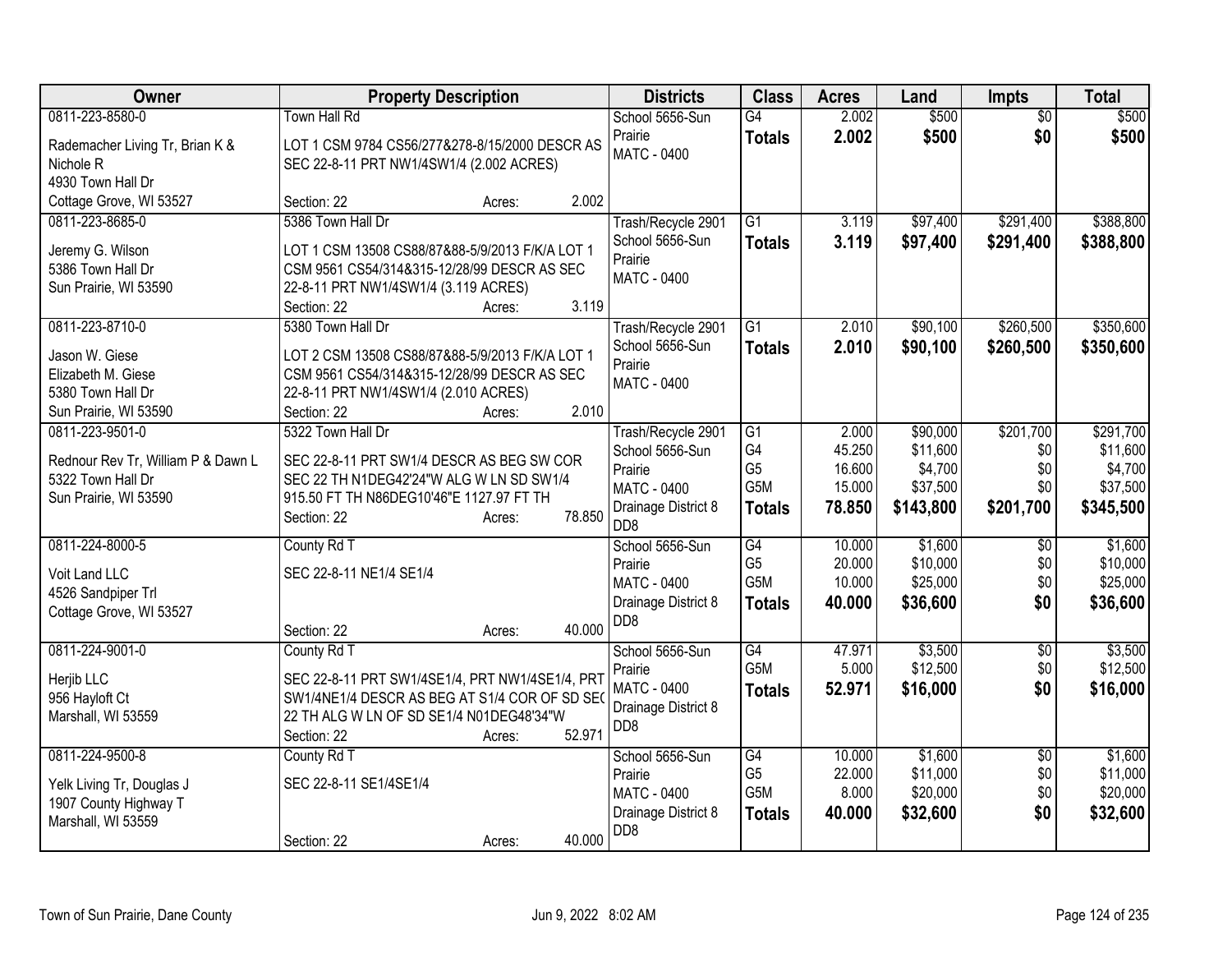| Owner                                 | <b>Property Description</b>                       | <b>Districts</b>           | <b>Class</b>     | <b>Acres</b> | Land      | Impts           | <b>Total</b> |
|---------------------------------------|---------------------------------------------------|----------------------------|------------------|--------------|-----------|-----------------|--------------|
| 0811-231-8000-6                       | County Rd T                                       | School 5656-Sun            | G4               | 38.300       | \$9,700   | $\overline{50}$ | \$9,700      |
| Yelk Living Tr, Douglas J             | SEC 23-8-11 NE1/4 NE1/4 SUBJ TO AGRMT IN          | Prairie                    | G <sub>5</sub>   | 1.000        | \$100     | \$0             | \$100        |
| 1907 County Highway T                 | R9286/76                                          | <b>MATC - 0400</b>         | G7               | 0.500        | \$7,500   | \$3,000         | \$10,500     |
| Marshall, WI 53559                    |                                                   |                            | <b>Totals</b>    | 39.800       | \$17,300  | \$3,000         | \$20,300     |
|                                       | 39.800<br>Section: 23<br>Acres:                   |                            |                  |              |           |                 |              |
| 0811-231-8500-1                       | 1907 County Highway T                             | Trash/Recycle 2901         | G4               | 12.500       | \$3,200   | $\overline{50}$ | \$3,200      |
|                                       |                                                   | School 5656-Sun            | G <sub>5</sub> M | 1.500        | \$3,800   | \$0             | \$3,800      |
| Yelk Living Tr, Douglas J             | SEC 23-8-11 PRT NW1/4 NE1/4 E OF HWY              | Prairie                    | G7               | 2.000        | \$70,000  | \$221,300       | \$291,300    |
| 1907 County Highway T                 |                                                   | MATC - 0400                | <b>Totals</b>    | 16.000       | \$77,000  | \$221,300       | \$298,300    |
| Marshall, WI 53559                    | 16.000                                            |                            |                  |              |           |                 |              |
| 0811-231-8565-4                       | Section: 23<br>Acres:                             |                            |                  | 4.827        | \$157,400 | \$183,300       | \$340,700    |
|                                       | 1945 County Highway T                             | Trash/Recycle 2901         | G1               |              |           |                 |              |
| Gregory J. Seltzner                   | LOT 1 CSM 4572 CS20/64&66-1/17/85 F/K/A LOTS 1, 2 | School 5656-Sun<br>Prairie | <b>Totals</b>    | 4.827        | \$157,400 | \$183,300       | \$340,700    |
| Christiane M. Seltzner                | 3 & 4 CSM 4170 CS17/265&267-8/15/83 SEC 23-8-11   |                            |                  |              |           |                 |              |
| 1945 County Highway T                 | PRT NW1/4NE1/4 & PRT NE1/4NW1/4 (4.827 ACRES)     | <b>MATC - 0400</b>         |                  |              |           |                 |              |
| Marshall, WI 53559                    | Section: 23<br>4.827<br>Acres:                    |                            |                  |              |           |                 |              |
| 0811-231-8660-8                       | Pierceville Rd                                    | School 3332-Marshall       | G4               | 16.700       | \$4,300   | $\sqrt[6]{3}$   | \$4,300      |
|                                       | SEC 23-8-11 PRT NW1/4 NE1/4 W OF HWY C/L EXC N    | <b>MATC - 0400</b>         | <b>Totals</b>    | 16.700       | \$4,300   | \$0             | \$4,300      |
| Kenneth L. Paskey<br>Bonnie J. Paskey | 363 FT THF                                        |                            |                  |              |           |                 |              |
| 105 Stevens Ln                        |                                                   |                            |                  |              |           |                 |              |
| Markesan, WI 53946                    | 16.700<br>Section: 23<br>Acres:                   |                            |                  |              |           |                 |              |
| 0811-231-9000-4                       | Pierceville Rd                                    | School 5656-Sun            | $\overline{G4}$  | 4.000        | \$1,000   | $\overline{50}$ | \$1,000      |
|                                       |                                                   | Prairie                    | G <sub>5</sub>   | 1.000        | \$100     | \$0             | \$100        |
| Yelk Living Tr, Douglas J             | SEC 23-8-11 PRT SW1/4 NE1/4 E OF HWY SUBJ TO      | MATC - 0400                | <b>Totals</b>    | 5.000        | \$1,100   | \$0             | \$1,100      |
| 1907 County Highway T                 | <b>AGRMT IN R9286/76</b>                          |                            |                  |              |           |                 |              |
| Marshall, WI 53559                    |                                                   |                            |                  |              |           |                 |              |
|                                       | 5.000<br>Section: 23<br>Acres:                    |                            |                  |              |           |                 |              |
| 0811-231-9300-0                       | 5453 Pierceville Rd                               | Trash/Recycle 2901         | G4               | 4.701        | \$1,200   | $\overline{50}$ | \$1,200      |
| Erin B. Egan                          | LOT 1 CSM 13315 CS86/86&88-7/9/2012 F/K/A LOT 1   | School 3332-Marshall       | G7               | 2.049        | \$65,700  | \$114,800       | \$180,500    |
| Paul J. Egan                          | CSM 10131 CS59/171&172-8/2/2001 DESCR AS SEC      | MATC - 0400                | <b>Totals</b>    | 6.750        | \$66,900  | \$114,800       | \$181,700    |
| 5453 Pierceville Rd                   | 23-8-11 PRT SW1/4 NE1/4 (6.75 ACRES)              |                            |                  |              |           |                 |              |
| Cottage Grove, WI 53527               | 6.750<br>Section: 23<br>Acres:                    |                            |                  |              |           |                 |              |
| 0811-231-9350-0                       |                                                   | School 3332-Marshall G4    |                  | 27.850       | \$7,100   | $\overline{50}$ | \$7,100      |
|                                       |                                                   | <b>MATC - 0400</b>         | <b>Totals</b>    | 27.850       | \$7,100   | \$0             | \$7,100      |
| Kenneth L. Paskey                     | SEC 23-8-11 PRT SW1/4 NE1/4 W OF HWY EXC CSM      |                            |                  |              |           |                 |              |
| Bonnie J. Paskey                      | 13315                                             |                            |                  |              |           |                 |              |
| 105 Stevens Ln                        |                                                   |                            |                  |              |           |                 |              |
| Markesan, WI 53946                    | 27.850<br>Section: 23<br>Acres:                   |                            |                  |              |           |                 |              |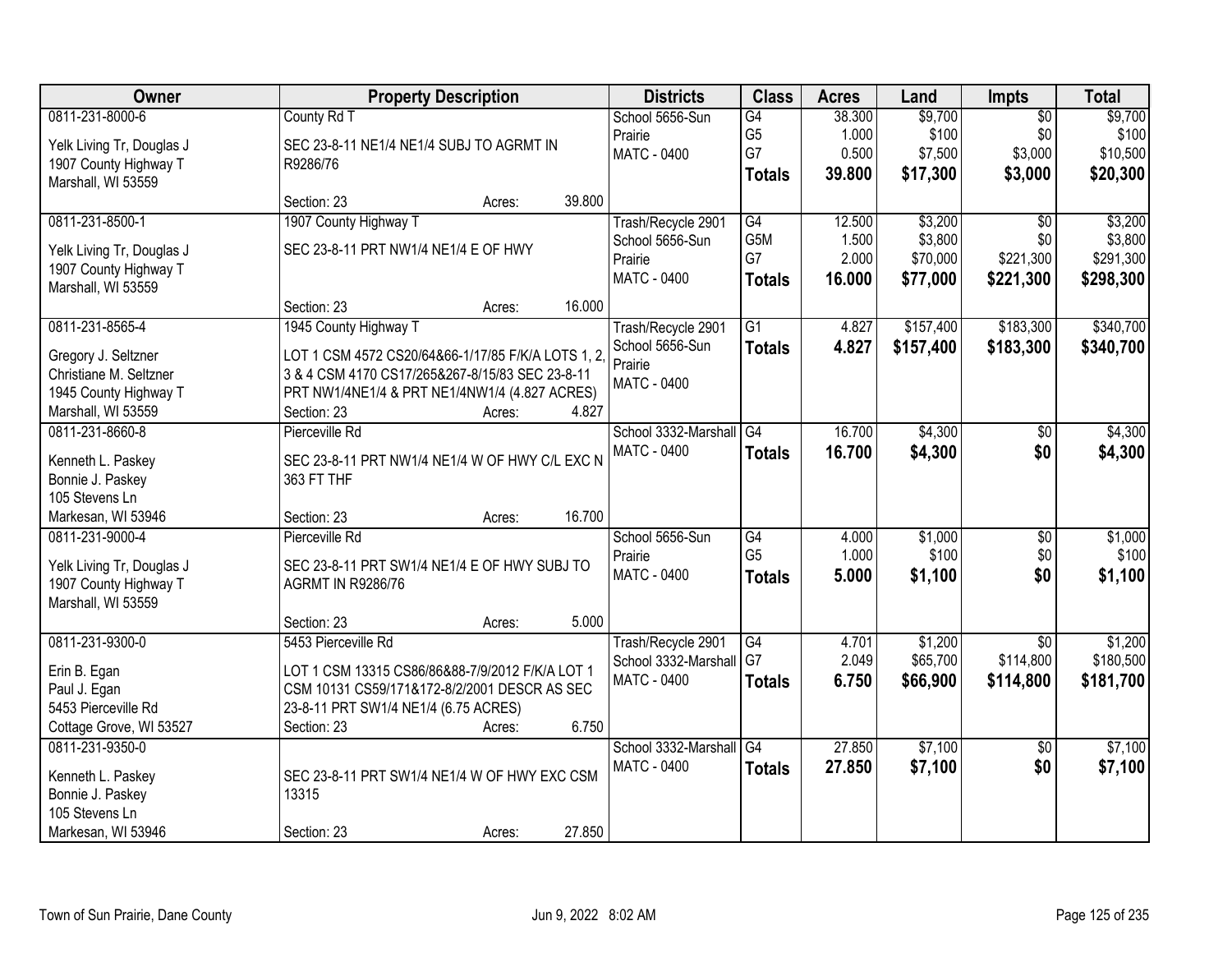| Owner                                       | <b>Property Description</b>                       | <b>Districts</b>                                    | <b>Class</b>    | <b>Acres</b> | Land      | Impts           | <b>Total</b> |
|---------------------------------------------|---------------------------------------------------|-----------------------------------------------------|-----------------|--------------|-----------|-----------------|--------------|
| 0811-231-9500-9                             | 5416 Pierceville Rd                               | School 3332-Marshall                                | G4              | 39.550       | \$9,900   | $\overline{50}$ | \$9,900      |
| Yelk Living Tr, Douglas J                   | SEC 23-8-11 SE1/4NE1/4 SUBJ TO AGRMT IN           | <b>MATC - 0400</b>                                  | <b>Totals</b>   | 39.550       | \$9,900   | \$0             | \$9,900      |
| 1907 County Highway T                       | R9286/76 AND SUBJ TO LEASE AGRMT IN DOC           |                                                     |                 |              |           |                 |              |
| Marshall, WI 53559                          | 5218072                                           |                                                     |                 |              |           |                 |              |
|                                             | Section: 23<br>39.550<br>Acres:                   |                                                     |                 |              |           |                 |              |
| 0811-232-8000-5                             | 1973 County Highway T                             | School 5656-Sun                                     | $\overline{G1}$ | 2.097        | \$116,500 | \$10,500        | \$127,000    |
|                                             |                                                   | Prairie                                             | <b>Totals</b>   | 2.097        | \$116,500 | \$10,500        | \$127,000    |
| Sherry L. Greco                             | LOT 2 CSM 4572 CS20/64&66-1/17/85 F/K/A LOTS 1, 2 | <b>MATC - 0400</b>                                  |                 |              |           |                 |              |
| PO Box 685                                  | 3 & 4 CSM 4170 CS17/265&267-8/15/83 SEC 23-8-11   |                                                     |                 |              |           |                 |              |
| Sun Prairie, WI 53590                       | PRT NE1/4NW1/4 2.097 ACRES SUBJ TO & TOG<br>2.097 |                                                     |                 |              |           |                 |              |
|                                             | Section: 23<br>Acres:                             |                                                     |                 |              |           |                 |              |
| 0811-232-8025-6                             | 1975 County Highway T                             | Trash/Recycle 2901<br>School 5656-Sun               | G1              | 2.097        | \$116,500 | \$137,700       | \$254,200    |
| Sherry L. Greco                             | LOT 3 CSM 4572 CS20/64&66-1/17/85 F/K/A LOTS 1, 2 | Prairie                                             | <b>Totals</b>   | 2.097        | \$116,500 | \$137,700       | \$254,200    |
| PO Box 685                                  | 3 & 4 CSM 4170 CS17/265&267-8/15/83 SEC 23-8-11   | MATC - 0400                                         |                 |              |           |                 |              |
| Sun Prairie, WI 53590                       | PRT NE1/4NW1/4 & PRT NW1/4NE1/4 2.097 ACRES       |                                                     |                 |              |           |                 |              |
|                                             | 2.097<br>Section: 23<br>Acres:                    |                                                     |                 |              |           |                 |              |
| 0811-232-8050-5                             | 2005 County Highway T                             | Trash/Recycle 2901                                  | $\overline{G1}$ | 6.289        | \$118,300 | \$55,900        | \$174,200    |
| Janice K. Outhouse                          | LOT 4 CSM 4572 CS20/64&66-1/17/85 F/K/A LOT 4     | School 5656-Sun                                     | <b>Totals</b>   | 6.289        | \$118,300 | \$55,900        | \$174,200    |
|                                             | CSM 4170 CS17/265&267-8/15/83 SEC 23-8-11 PRT     | Prairie                                             |                 |              |           |                 |              |
| 2005 County Highway T<br>Marshall, WI 53559 | NE1/4NW1/4 6.289 ACRES EXC WLY 3 RODS THF         | <b>MATC - 0400</b>                                  |                 |              |           |                 |              |
|                                             | 6.289<br>Section: 23                              |                                                     |                 |              |           |                 |              |
| 0811-232-8160-2                             | Acres:<br>2033 County Highway T                   |                                                     | $\overline{G1}$ | 11.210       | \$150,300 | \$165,700       | \$316,000    |
|                                             |                                                   | Trash/Recycle 2901                                  |                 |              |           |                 |              |
| Joel L. Lundgren                            | SEC 23-8-11 PRT NE1/4NW1/4 W 495 FT EXC N 363     | School 3332-Marshall   Totals<br><b>MATC - 0400</b> |                 | 11.210       | \$150,300 | \$165,700       | \$316,000    |
| Pamela K. Lundgren                          | FT 10.875 ACRES & ALSO INCL ADDL LANDS DESCR      |                                                     |                 |              |           |                 |              |
| 2033 County Highway T                       | AS WLY 3 RODS LOT 4 CSM 4572 CS20/64&66-1/17/85   |                                                     |                 |              |           |                 |              |
| Marshall, WI 53559                          | 11.210<br>Section: 23<br>Acres:                   |                                                     |                 |              |           |                 |              |
| 0811-232-8295-0                             | County Rd T                                       | School 3332-Marshall G4                             |                 | 6.500        | \$1,400   | $\overline{60}$ | \$1,400      |
| Kenneth L. Paskey                           | SEC 23-8-11 NE1/4 NW1/4 E 561 FT OF W 1056 FT     | MATC - 0400                                         | G <sub>5</sub>  | 5.800        | \$2,900   | \$0             | \$2,900      |
| 105 Stevens Ln                              | EXC N 363 FT 12.3 ACRES                           |                                                     | <b>Totals</b>   | 12.300       | \$4,300   | \$0             | \$4,300      |
| Markesan, WI 53946                          |                                                   |                                                     |                 |              |           |                 |              |
|                                             | 12.300<br>Section: 23<br>Acres:                   |                                                     |                 |              |           |                 |              |
| 0811-232-8350-2                             | County Rd T                                       | School 3332-Marshall                                | G4              | 4.800        | \$1,200   | $\overline{30}$ | \$1,200      |
|                                             |                                                   | <b>MATC - 0400</b>                                  | G <sub>5</sub>  | 1.000        | \$500     | \$0             | \$500        |
| Kenneth L. Paskey                           | SEC 23-8-11 PRT NE1/4NW1/4 E 258 FT EXC N 363     |                                                     | <b>Totals</b>   | 5.800        | \$1,700   | \$0             | \$1,700      |
| Bonnie J. Paskey                            | FT THF 5.8 ACRES                                  |                                                     |                 |              |           |                 |              |
| 105 Stevens Ln                              |                                                   |                                                     |                 |              |           |                 |              |
| Markesan, WI 53946                          | 5.800<br>Section: 23<br>Acres:                    |                                                     |                 |              |           |                 |              |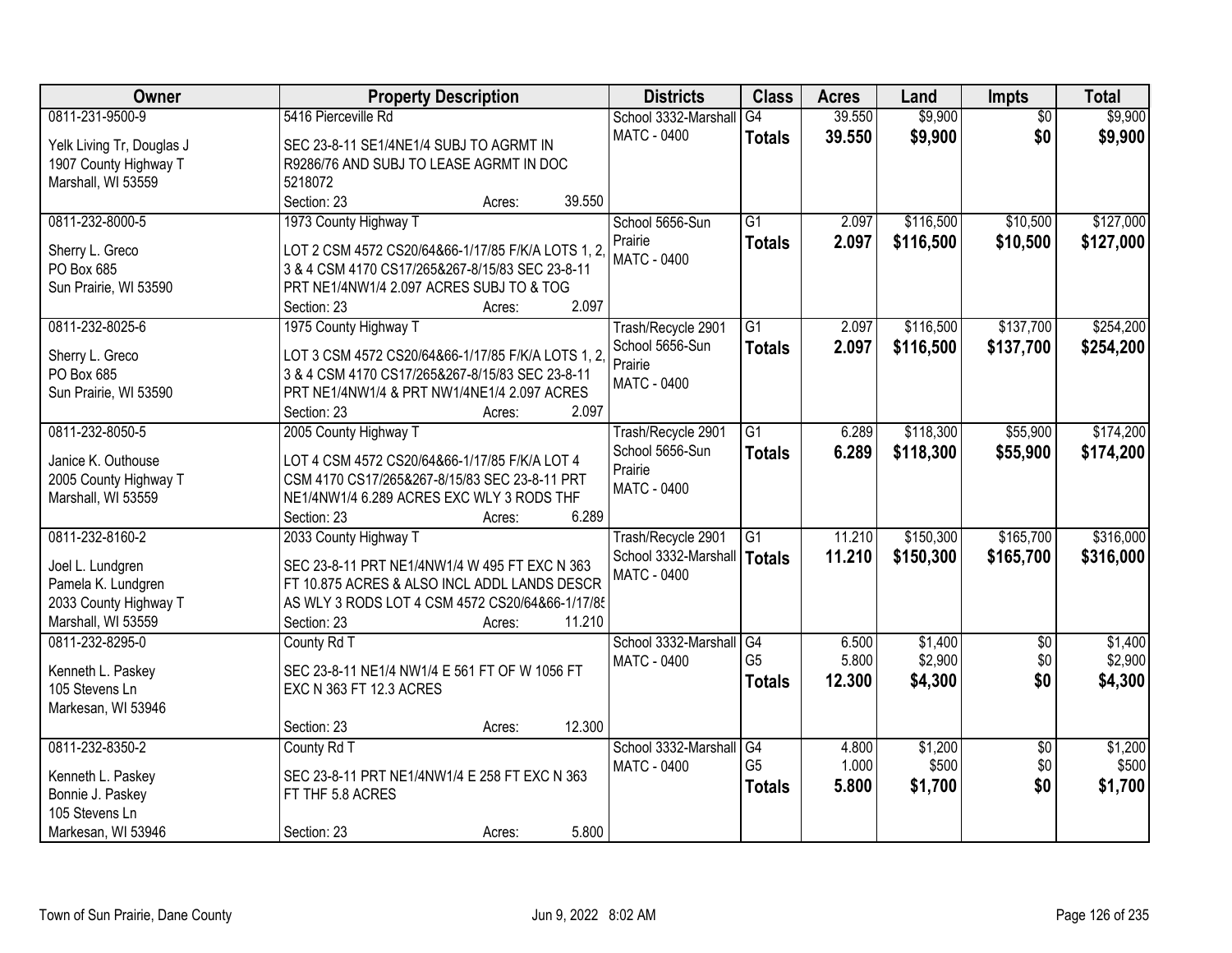| Owner                                                                                                     | <b>Property Description</b>                                                                                                                                                                        | <b>Districts</b>                                                                                                  | <b>Class</b>                                        | <b>Acres</b>                                 | Land                                                     | Impts                                                   | <b>Total</b>                                              |
|-----------------------------------------------------------------------------------------------------------|----------------------------------------------------------------------------------------------------------------------------------------------------------------------------------------------------|-------------------------------------------------------------------------------------------------------------------|-----------------------------------------------------|----------------------------------------------|----------------------------------------------------------|---------------------------------------------------------|-----------------------------------------------------------|
| 0811-232-8501-0<br>Coleman Living Tr<br>2065 County Highway T<br>Marshall, WI 53559                       | 2065 County Highway T<br>SEC 23-8-11 PRT NW1/4NW1/4 & SW1/4NW1/4 DESCF<br>AS BEG AT W1/4 COR OF SD SEC 23 TH<br>N88DEG41'59"E 1325.13 FT ALG S LN OF NW1/4 OF<br>73.000<br>Section: 23<br>Acres:   | Trash/Recycle 2901<br>School 5656-Sun<br>Prairie<br><b>MATC - 0400</b><br>Drainage District 8<br>DD <sub>8</sub>  | G4<br>G <sub>5</sub><br>G5M<br>G7<br><b>Totals</b>  | 28.500<br>37.000<br>5.000<br>2.500<br>73.000 | \$5,900<br>\$18,500<br>\$12,500<br>\$82,500<br>\$119,400 | $\overline{50}$<br>\$0<br>\$0<br>\$488,700<br>\$488,700 | \$5,900<br>\$18,500<br>\$12,500<br>\$571,200<br>\$608,100 |
| 0811-232-8540-2<br>Statz Bros, Inc<br>5875 County Highway Vv<br>Marshall, WI 53559                        | County Rd T<br>SEC 23-8-11 PRT NW1/4NW1/4 LYG N OF HWY<br>1.200<br>Section: 23<br>Acres:                                                                                                           | School 5656-Sun<br>Prairie<br><b>MATC - 0400</b>                                                                  | G4<br><b>Totals</b>                                 | 1.200<br>1.200                               | \$300<br>\$300                                           | $\overline{50}$<br>\$0                                  | \$300<br>\$300                                            |
| 0811-232-8641-0<br>Sannes Rev Tr<br>2069 County Highway T<br>Marshall, WI 53559                           | 2069 County Highway T<br>LOT 1 CSM 11906 CS73/91&93-9/7/2006 DESCR AS<br>SEC 23-8-11 PRT NW1/4NW1/4 4.88 ACRES TOG W/J<br>DRIVEWAY ESMT AGRMT IN DOC #4201986<br>4.800<br>Section: 23<br>Acres:    | Trash/Recycle 2901<br>School 5656-Sun<br>Prairie<br><b>MATC - 0400</b><br>Drainage District 8<br>D <sub>D</sub> 8 | $\overline{G1}$<br><b>Totals</b>                    | 4.800<br>4.800                               | \$108,600<br>\$108,600                                   | \$308,600<br>\$308,600                                  | \$417,200<br>\$417,200                                    |
| 0811-232-9500-8<br>Kenneth L. Paskey<br>Bonnie J. Paskey<br>105 Stevens Ln<br>Markesan, WI 53946          | County Rd T<br>SEC 23-8-11 SE1/4NW1/4 EXC R19/385<br>14.700<br>Section: 23<br>Acres:                                                                                                               | School 3332-Marshall G4<br><b>MATC - 0400</b>                                                                     | <b>Totals</b>                                       | 14.700<br>14.700                             | \$2,900<br>\$2,900                                       | $\overline{50}$<br>\$0                                  | \$2,900<br>\$2,900                                        |
| 0811-232-9530-2<br>Kenneth L. Paskey<br>105 Stevens Ln<br>Markesan, WI 53946                              | County Rd T<br>SEC 23-8-11 PRT SE1/4NW1/4 COM AT SW COR SD<br>1/41/4 TH E 1056 FT TH N TO N LN 1/41/4 TH W 561<br>FT S 637.1 FT M/L W 495 FT S 650.05 FT TO POB<br>24.500<br>Section: 23<br>Acres: | School 3332-Marshall G4<br>MATC - 0400                                                                            | G <sub>5</sub><br>G <sub>5</sub> M<br><b>Totals</b> | 16.000<br>3.000<br>5.500<br>24.500           | \$3,500<br>\$1,500<br>\$13,800<br>\$18,800               | $\overline{50}$<br>\$0<br>\$0<br>\$0                    | \$3,500<br>\$1,500<br>\$13,800<br>\$18,800                |
| 0811-233-8000-4<br>Bernard J. Yelk<br><b>Betty Yelk</b><br>5373 Pierceville Rd<br>Cottage Grove, WI 53527 | Pierceville Rd<br>SEC 23-8-11 NE1/4 SW1/4<br>39.500<br>Section: 23<br>Acres:                                                                                                                       | School 5656-Sun<br>Prairie<br>MATC - 0400                                                                         | $\overline{G4}$<br><b>Totals</b>                    | 39.500<br>39.500                             | \$9,400<br>\$9,400                                       | $\overline{50}$<br>\$0                                  | \$9,400<br>\$9,400                                        |
| 0811-233-8500-9<br>Bernard J. Yelk<br><b>Betty Yelk</b><br>5373 Pierceville Rd<br>Cottage Grove, WI 53527 | Pierceville Rd<br>SEC 23-8-11 NW1/4 SW1/4<br>39.700<br>Section: 23<br>Acres:                                                                                                                       | School 5656-Sun<br>Prairie<br><b>MATC - 0400</b>                                                                  | G4<br>G5M<br><b>Totals</b>                          | 14.000<br>25.700<br>39.700                   | \$3,000<br>\$64,300<br>\$67,300                          | $\overline{30}$<br>\$0<br>\$0                           | \$3,000<br>\$64,300<br>\$67,300                           |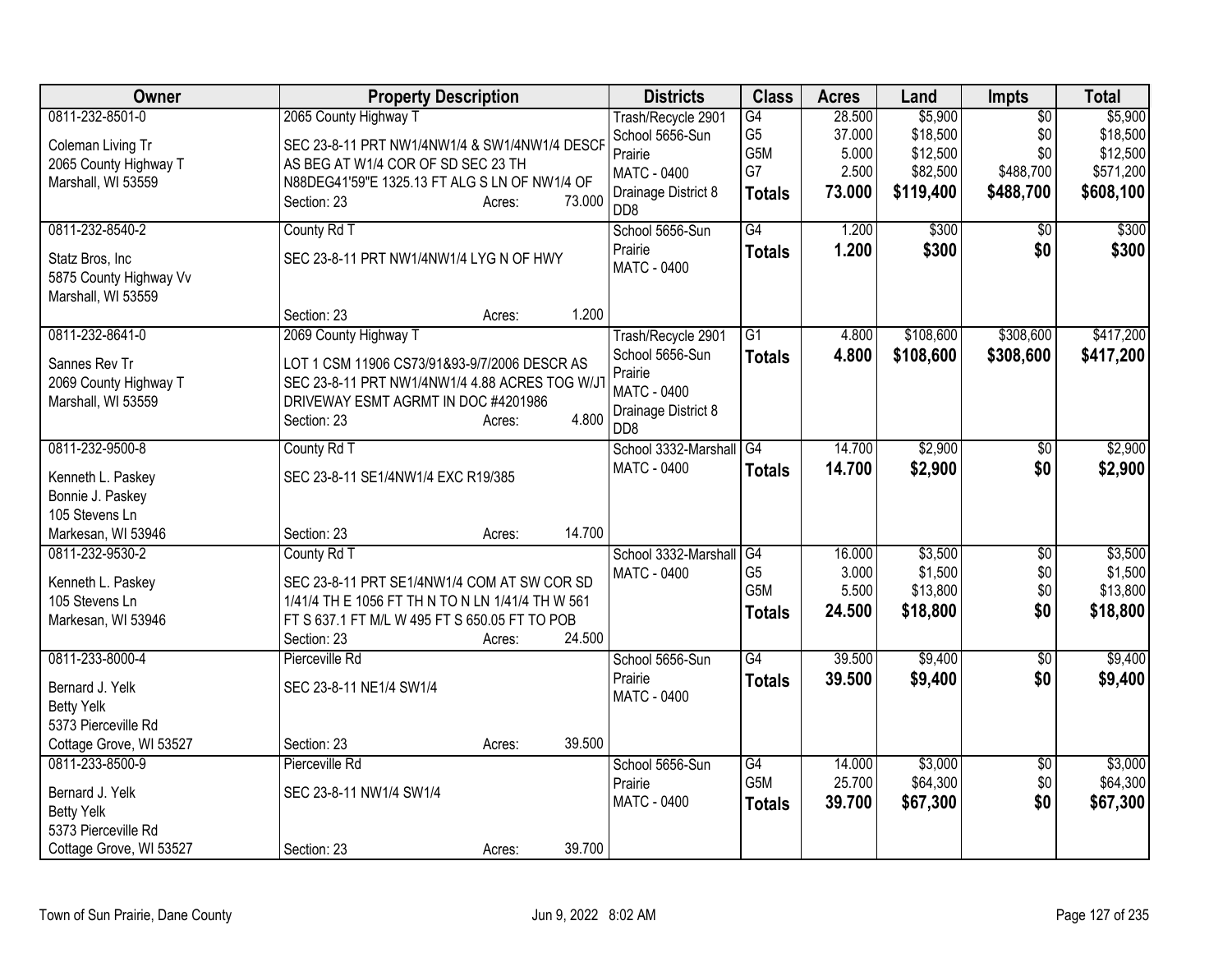| Owner                                    | <b>Property Description</b>                     |        |        | <b>Districts</b>                           | <b>Class</b>         | <b>Acres</b>    | Land             | <b>Impts</b>    | <b>Total</b>     |
|------------------------------------------|-------------------------------------------------|--------|--------|--------------------------------------------|----------------------|-----------------|------------------|-----------------|------------------|
| 0811-233-9000-2                          | Pierceville Rd                                  |        |        | School 3332-Marshall                       | G4                   | 39.800          | \$7,500          | $\overline{50}$ | \$7,500          |
| Yelk Living Tr, Douglas J                | SEC 23-8-11 SW1/4SW1/4                          |        |        | <b>MATC - 0400</b>                         | <b>Totals</b>        | 39.800          | \$7,500          | \$0             | \$7,500          |
| 1907 County Highway T                    |                                                 |        |        |                                            |                      |                 |                  |                 |                  |
| Marshall, WI 53559                       |                                                 |        |        |                                            |                      |                 |                  |                 |                  |
|                                          | Section: 23                                     | Acres: | 39.800 |                                            |                      |                 |                  |                 |                  |
| 0811-233-9500-7                          | Pierceville Rd                                  |        |        | School 3332-Marshall                       | G4                   | 39.600          | \$9,300          | $\overline{50}$ | \$9,300          |
| Yelk Living Tr, Douglas J                | SEC 23-8-11 SE1/4SW1/4                          |        |        | <b>MATC - 0400</b>                         | <b>Totals</b>        | 39.600          | \$9,300          | \$0             | \$9,300          |
| 1907 County Highway T                    |                                                 |        |        |                                            |                      |                 |                  |                 |                  |
| Marshall, WI 53559                       |                                                 |        |        |                                            |                      |                 |                  |                 |                  |
|                                          | Section: 23                                     | Acres: | 39.600 |                                            |                      |                 |                  |                 |                  |
| 0811-234-8000-3                          | Pierceville Rd                                  |        |        | School 3332-Marshall<br><b>MATC - 0400</b> | G4<br>G <sub>5</sub> | 37.020<br>1.880 | \$9,500<br>\$900 | \$0<br>\$0      | \$9,500<br>\$900 |
| Bradley Rev Tr, Gerald J                 | SEC 23-8-11 NE1/4SE1/4 EXC N 165 FT OF W 264 FT |        |        |                                            | <b>Totals</b>        | 38.900          | \$10,400         | \$0             | \$10,400         |
| 5209 County Highway N                    |                                                 |        |        |                                            |                      |                 |                  |                 |                  |
| Sun Prairie, WI 53590                    | Section: 23                                     | Acres: | 38.900 |                                            |                      |                 |                  |                 |                  |
| 0811-234-8100-2                          | 5412 Pierceville Rd                             |        |        | School 3332-Marshall                       | X4                   | 1.500           | $\overline{50}$  | \$0             | $\sqrt{50}$      |
|                                          |                                                 |        |        | <b>MATC - 0400</b>                         | <b>Totals</b>        | 1.500           | \$0              | \$0             | \$0              |
| Cemetery                                 | SEC 23-8-11 N 165 FT OF W 264 FT OF NE1/4 SE1/4 |        |        |                                            |                      |                 |                  |                 |                  |
| Not Available<br>Not Available, WI 99999 |                                                 |        |        |                                            |                      |                 |                  |                 |                  |
|                                          | Section: 23                                     | Acres: | 1.500  |                                            |                      |                 |                  |                 |                  |
| 0811-234-8500-8                          | 5373 Pierceville Rd                             |        |        | Trash/Recycle 2901                         | G4                   | 36.850          | \$8,700          | $\overline{50}$ | \$8,700          |
| Bernard J. Yelk                          | SEC 23-8-11 NW1/4SE1/4                          |        |        | School 5656-Sun                            | G <sub>5</sub>       | 0.750           | \$400            | \$0             | \$400            |
| <b>Betty Yelk</b>                        |                                                 |        |        | Prairie                                    | G7                   | 2.000           | \$70,000         | \$193,600       | \$263,600        |
| 5373 Pierceville Rd                      |                                                 |        |        | <b>MATC - 0400</b>                         | <b>Totals</b>        | 39.600          | \$79,100         | \$193,600       | \$272,700        |
| Cottage Grove, WI 53527                  | Section: 23                                     | Acres: | 39.600 |                                            |                      |                 |                  |                 |                  |
| 0811-234-9000-1                          | 5319 Pierceville Rd                             |        |        | Trash/Recycle 2901                         | G4                   | 36.500          | \$9,200          | $\overline{50}$ | \$9,200          |
| Yelk Living Tr, Douglas J                | SEC 23-8-11 SW1/4SE1/4                          |        |        | School 3332-Marshall                       | G <sub>5</sub>       | 1.000           | \$500            | \$0             | \$500            |
| 1907 County Highway T                    |                                                 |        |        | <b>MATC - 0400</b>                         | G7                   | 2.000           | \$70,000         | \$63,700        | \$133,700        |
| Marshall, WI 53559                       |                                                 |        |        |                                            | <b>Totals</b>        | 39.500          | \$79,700         | \$63,700        | \$143,400        |
|                                          | Section: 23                                     | Acres: | 39.500 |                                            |                      |                 |                  |                 |                  |
| 0811-234-9500-6                          | Pierceville Rd                                  |        |        | School 3332-Marshall                       | G4                   | 11.800          | \$3,000          | $\overline{60}$ | \$3,000          |
| Bradley Rev Tr, Gerald J                 | SEC 23-8-11 N 11.8 A OF E1/2 SE1/4 SE1/4        |        |        | <b>MATC - 0400</b>                         | <b>Totals</b>        | 11.800          | \$3,000          | \$0             | \$3,000          |
| 5209 County Highway N                    |                                                 |        |        |                                            |                      |                 |                  |                 |                  |
| Sun Prairie, WI 53590                    |                                                 |        |        |                                            |                      |                 |                  |                 |                  |
|                                          | Section: 23                                     | Acres: | 11.800 |                                            |                      |                 |                  |                 |                  |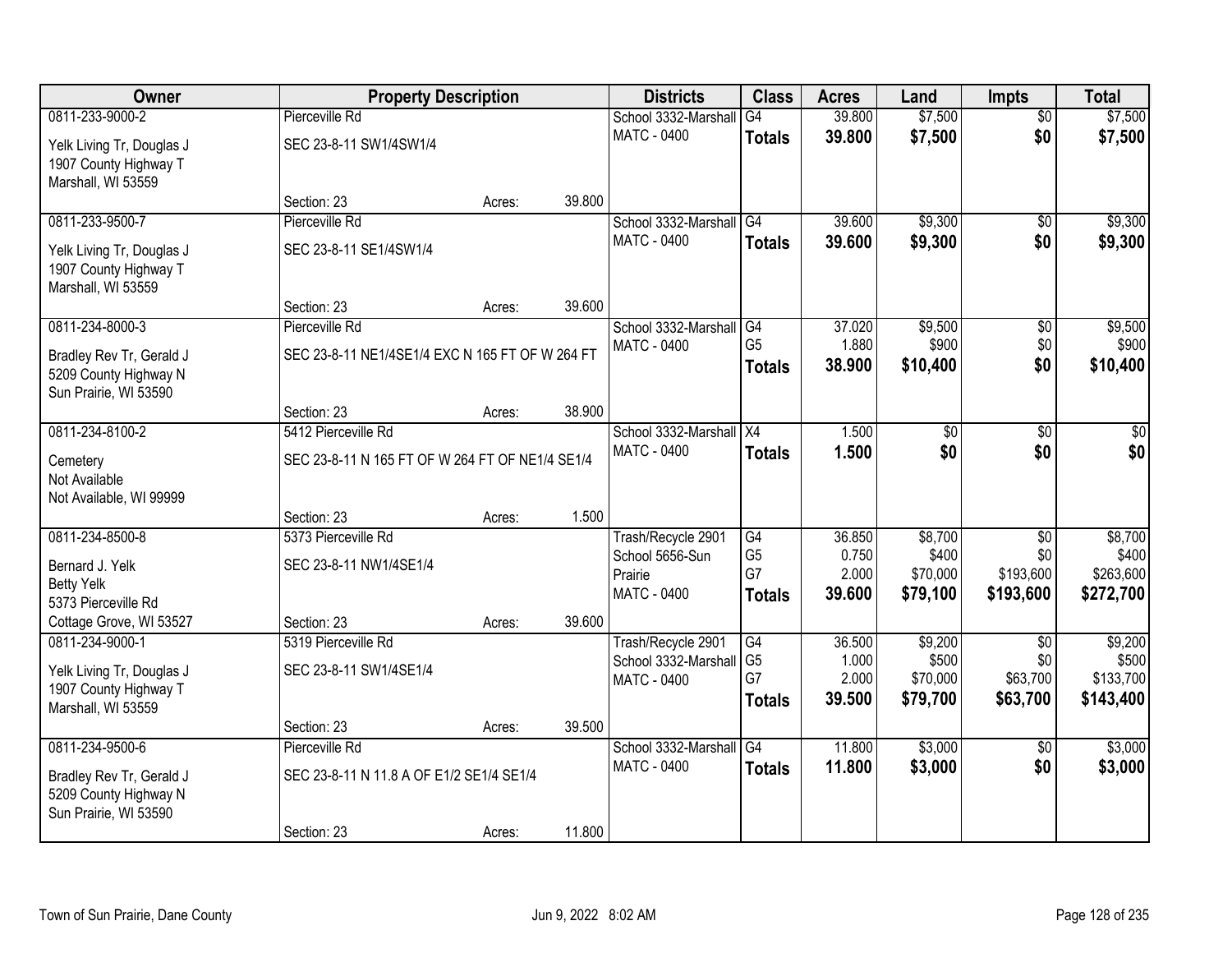| <b>Owner</b>                                 | <b>Property Description</b>                                                                |        |        | <b>Districts</b>        | <b>Class</b>    | <b>Acres</b> | Land      | <b>Impts</b> | <b>Total</b> |
|----------------------------------------------|--------------------------------------------------------------------------------------------|--------|--------|-------------------------|-----------------|--------------|-----------|--------------|--------------|
| 0811-234-9560-4                              | 5336 Pierceville Rd                                                                        |        |        | Trash/Recycle 2901      | $\overline{G1}$ | 2.000        | \$90,000  | \$107,100    | \$197,100    |
| Dennis R. Lange                              | SEC 23-8-11 NW1/4 SE1/4 SE1/4                                                              |        |        | School 3332-Marshall    | G <sub>4</sub>  | 8.000        | \$2,100   | \$0          | \$2,100      |
| Carol I. Johnson                             |                                                                                            |        |        | MATC - 0400             | <b>Totals</b>   | 10,000       | \$92,100  | \$107,100    | \$199,200    |
| 5336 Pierceville Rd                          |                                                                                            |        |        |                         |                 |              |           |              |              |
| Cottage Grove, WI 53527                      | Section: 23                                                                                | Acres: | 10.000 |                         |                 |              |           |              |              |
| 0811-234-9690-7                              | Pierceville Rd                                                                             |        |        | School 3332-Marshall    | G4              | 9.500        | \$2,400   | \$0          | \$2,400      |
|                                              |                                                                                            |        |        | <b>MATC - 0400</b>      | G <sub>5</sub>  | 0.500        | \$300     | \$0          | \$300        |
| Rademacher Living Tr, Brian K &              | SEC 23-8-11 SW1/4 SE1/4SE1/4                                                               |        |        |                         | <b>Totals</b>   | 10.000       | \$2,700   | \$0          | \$2,700      |
| Nichole <sub>R</sub><br>4930 Town Hall Dr    |                                                                                            |        |        |                         |                 |              |           |              |              |
| Cottage Grove, WI 53527                      | Section: 23                                                                                | Acres: | 10.000 |                         |                 |              |           |              |              |
| 0811-234-9810-1                              | 5271 County Highway Tt                                                                     |        |        | Trash/Recycle 2901      | G1              | 0.500        | \$59,100  | \$68,400     | \$127,500    |
|                                              |                                                                                            |        |        | School 3332-Marshall G4 |                 | 4.500        | \$1,200   | \$0          | \$1,200      |
| Craig A. Gottschalk                          | SEC 23-8-11 S 545 FT OF E1/2 SE1/4SE1/4 EXC                                                |        |        | MATC - 0400             | <b>Totals</b>   | 5.000        | \$60,300  | \$68,400     | \$128,700    |
| Mark W. Gottschalk                           | R601/683 & R3329/92                                                                        |        |        |                         |                 |              |           |              |              |
| 5268 County Highway Tt                       |                                                                                            |        |        |                         |                 |              |           |              |              |
| Marshall, WI 53559                           | Section: 23                                                                                | Acres: | 5.000  |                         |                 |              |           |              |              |
| 0811-234-9841-4                              | County Rd TT                                                                               |        |        | School 3332-Marshall    | $\overline{G4}$ | 0.533        | \$100     | \$0          | \$100        |
| Craig A. Gottschalk                          | SEC 23-8-11 PRT SE1/4SE1/4 LYING SE OF CTH TT                                              |        |        | MATC - 0400             | <b>Totals</b>   | 0.533        | \$100     | \$0          | \$100        |
| Mark W. Gottschalk                           | C/L EXC R94/599 & R2255/24 & R29507/40                                                     |        |        |                         |                 |              |           |              |              |
| 5268 County Highway Tt                       |                                                                                            |        |        |                         |                 |              |           |              |              |
| Marshall, WI 53559                           | Section: 23                                                                                | Acres: | 0.533  |                         |                 |              |           |              |              |
| 0811-241-8000-4                              | 5510 County Highway Tt                                                                     |        |        | Trash/Recycle 2901      | G4              | 23.960       | \$6,100   | \$0          | \$6,100      |
|                                              |                                                                                            |        |        | School 3332-Marshall    | G <sub>5</sub>  | 0.760        | \$400     | \$0          | \$400        |
| Jeffrey M. Jesberger<br>Nichole S. Jesberger | LOT 1 CSM 7035 CS35/202&204-3/9/93 DESCR AS<br>SEC 24-8-11 PRT NE1/4NE1/4 & PRT NW1/4NE1/4 |        |        | MATC - 0400             | G7              | 2.000        | \$65,000  | \$192,000    | \$257,000    |
| 5510 County Highway Tt                       | (26.72 ACRES)                                                                              |        |        |                         | <b>Totals</b>   | 26.720       | \$71,500  | \$192,000    | \$263,500    |
| Marshall, WI 53559                           | Section: 24                                                                                | Acres: | 26.720 |                         |                 |              |           |              |              |
| 0811-241-8060-2                              | 1621 County Highway T                                                                      |        |        | Trash/Recycle 2901      | $\overline{G1}$ | 1.300        | \$56,000  | \$85,500     | \$141,500    |
|                                              |                                                                                            |        |        | School 3332-Marshall    | <b>Totals</b>   | 1.300        | \$56,000  | \$85,500     | \$141,500    |
| Cody J. Albrecht                             | LOT 1 CSM 1108 CS4/412-4/4/73 DESCR AS SEC                                                 |        |        | <b>MATC - 0400</b>      |                 |              |           |              |              |
| Jessica L. Devoss                            | 24-8-11 PRT NE1/4NE1/4                                                                     |        |        |                         |                 |              |           |              |              |
| 1621 County Highway T                        |                                                                                            |        |        |                         |                 |              |           |              |              |
| Marshall, WI 53559                           | Section: 24                                                                                | Acres: | 1.300  |                         |                 |              |           |              |              |
| 0811-241-8090-6                              | 1635 County Highway T                                                                      |        |        | Trash/Recycle 2901      | $\overline{G1}$ | 3.800        | \$102,000 | \$117,500    | \$219,500    |
| Dennis P. Blazel                             | LOT 1 CSM 1796 CS7/203-9/11/75 DESCR AS SEC                                                |        |        | School 3332-Marshall    | Totals          | 3.800        | \$102,000 | \$117,500    | \$219,500    |
| Judith M. Blazel                             | 24-8-11 PRT N1/2 NE1/4 3.83 ACRES                                                          |        |        | <b>MATC - 0400</b>      |                 |              |           |              |              |
| 1635 County Highway T                        |                                                                                            |        |        |                         |                 |              |           |              |              |
| Marshall, WI 53559                           | Section: 24                                                                                | Acres: | 3.800  |                         |                 |              |           |              |              |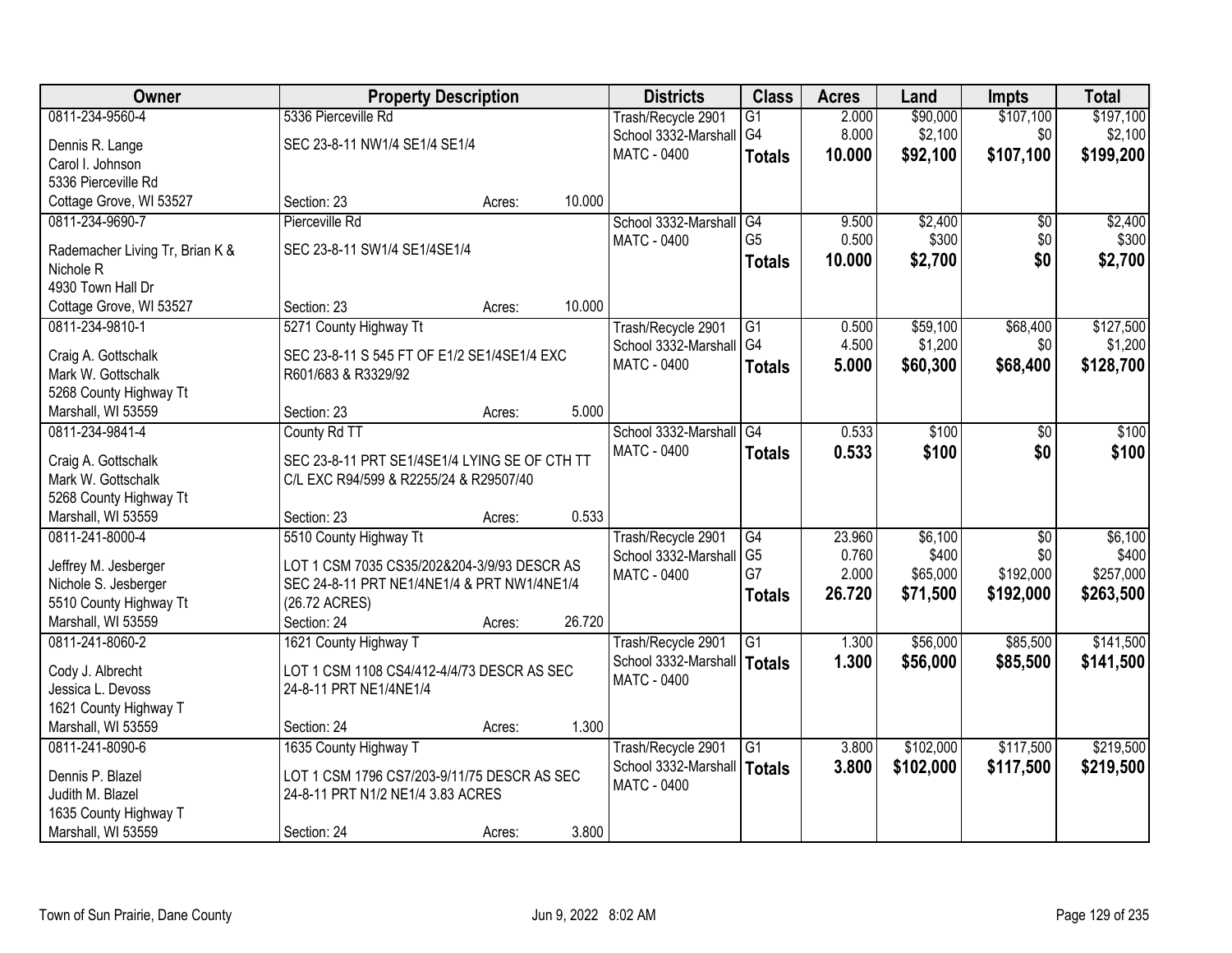| <b>Owner</b>              |                                                 | <b>Property Description</b> |        | <b>Districts</b>     | <b>Class</b>    | <b>Acres</b> | Land      | <b>Impts</b>    | <b>Total</b> |
|---------------------------|-------------------------------------------------|-----------------------------|--------|----------------------|-----------------|--------------|-----------|-----------------|--------------|
| 0811-241-8140-5           | 5497 County Highway Tt                          |                             |        | Trash/Recycle 2901   | G1              | 6.070        | \$116,900 | \$102,800       | \$219,700    |
| Troy S. Flahavan          | LOT 1 CSM 2626 CS10/242-10/21/77 DESCR AS SEC   |                             |        | School 3332-Marshall | Totals          | 6.070        | \$116,900 | \$102,800       | \$219,700    |
| 5497 County Highway Tt    | 24-8-11 PRT N1/2 NE1/4 (6.07 ACRES)             |                             |        | <b>MATC - 0400</b>   |                 |              |           |                 |              |
| Marshall, WI 53559        |                                                 |                             |        |                      |                 |              |           |                 |              |
|                           | Section: 24                                     | Acres:                      | 6.070  |                      |                 |              |           |                 |              |
| 0811-241-8340-3           | 5483 Ridge Rd                                   |                             |        | Trash/Recycle 2901   | G1              | 3.000        | \$96,700  | \$186,500       | \$283,200    |
| Kenneth A. Steele         | LOT 1 CSM 3712 CS15/145-6/2/81 DESCR AS SEC     |                             |        | School 3332-Marshall | Totals          | 3.000        | \$96,700  | \$186,500       | \$283,200    |
| 5483 Ridge Rd             | 24-8-11 PRT NE1/4NE1/4 (3 ACRES INCL RD R/W)    |                             |        | <b>MATC - 0400</b>   |                 |              |           |                 |              |
| Marshall, WI 53559        |                                                 |                             |        |                      |                 |              |           |                 |              |
|                           | Section: 24                                     | Acres:                      | 3.000  |                      |                 |              |           |                 |              |
| 0811-241-8511-0           | County Rd T                                     |                             |        | School 3332-Marshall | G4              | 4.035        | \$1,000   | \$0             | \$1,000      |
| Yelk Living Tr, Douglas J | LOT 1 CSM 9761 CS56/223&224-8/4/2000 DESCR AS   |                             |        | <b>MATC - 0400</b>   | G <sub>5</sub>  | 0.500        | \$300     | \$0             | \$300        |
| 1907 County Highway T     | SEC 24-8-11 PRT NW1/4NE1/4 (4.535 ACRES)        |                             |        |                      | <b>Totals</b>   | 4.535        | \$1,300   | \$0             | \$1,300      |
| Marshall, WI 53559        | (ACRES GIVEN ARE NET - CSM GOES TO C/L OF       |                             |        |                      |                 |              |           |                 |              |
|                           | Section: 24                                     | Acres:                      | 4.535  |                      |                 |              |           |                 |              |
| 0811-241-8560-0           | County Rd T                                     |                             |        | School 3332-Marshall | G4              | 8.065        | \$1,700   | \$0             | \$1,700      |
| Yelk Living Tr, Douglas J | SEC 24-8-11 NW1/4NE1/4 LYG N OF HWY EXC CSM     |                             |        | <b>MATC - 0400</b>   | G <sub>5</sub>  | 7.500        | \$3,800   | \$0             | \$3,800      |
| 1907 County Highway T     | 2626 & CSM 1796 & ALSO EXC CSM 9761             |                             |        |                      | <b>Totals</b>   | 15.565       | \$5,500   | \$0             | \$5,500      |
| Marshall, WI 53559        |                                                 |                             |        |                      |                 |              |           |                 |              |
|                           | Section: 24                                     | Acres:                      | 15.565 |                      |                 |              |           |                 |              |
| 0811-241-8770-3           | 5491 County Highway Tt                          |                             |        | Trash/Recycle 2901   | $\overline{G1}$ | 6.660        | \$120,700 | \$104,900       | \$225,600    |
| Andrew J. Kirch           | LOT 2 CSM 2626 CS10/242-10/21/77 DESCR AS SEC   |                             |        | School 3332-Marshall | G <sub>4</sub>  | 5.500        | \$1,400   | \$0             | \$1,400      |
| Shannan L. Shade          | 24-8-11 PRT N1/2 NE1/4 12.61 ACRES INCL R/W     |                             |        | MATC - 0400          | <b>Totals</b>   | 12.160       | \$122,100 | \$104,900       | \$227,000    |
| 5455 County Rd Tt         |                                                 |                             |        |                      |                 |              |           |                 |              |
| Marshall, WI 53559        | Section: 24                                     | Acres:                      | 12.160 |                      |                 |              |           |                 |              |
| 0811-241-9000-2           | County Rd TT                                    |                             |        | School 3332-Marshall | G4              | 22.200       | \$5,500   | $\overline{50}$ | \$5,500      |
| Long Island Farm Inc      | SEC 24-8-11 PRT SW1/4NE1/4 LYG SE OF CTH TT     |                             |        | MATC - 0400          | G <sub>5</sub>  | 1.000        | \$500     | \$0             | \$500        |
| 5146 Ridge Rd             |                                                 |                             |        |                      | G7              | 1.000        | \$15,000  | \$1,000         | \$16,000     |
| Marshall, WI 53559        |                                                 |                             |        |                      | <b>Totals</b>   | 24.200       | \$21,000  | \$1,000         | \$22,000     |
|                           | Section: 24                                     | Acres:                      | 24.200 |                      |                 |              |           |                 |              |
| 0811-241-9040-4           | 5455 County Highway Tt                          |                             |        | Trash/Recycle 2901   | $\overline{G1}$ | 2.847        | \$95,600  | \$181,600       | \$277,200    |
| Andrew Kirch              | LOT 1 CSM 6375 CS31/47&48-4/12/91 F/K/A LOT 1 & |                             |        | School 3332-Marshall | <b>Totals</b>   | 2.847        | \$95,600  | \$181,600       | \$277,200    |
| Shannan Shade             | PRT LOT 2 CSM 5295 CS24/104&105-7/17/87 F/K/A   |                             |        | MATC - 0400          |                 |              |           |                 |              |
| 5455 County Highway Tt    | LOT 1 CSM 2343 CS9/207&208-4/11/77 DESCR AS     |                             |        |                      |                 |              |           |                 |              |
| Marshall, WI 53559        | Section: 24                                     | Acres:                      | 2.847  |                      |                 |              |           |                 |              |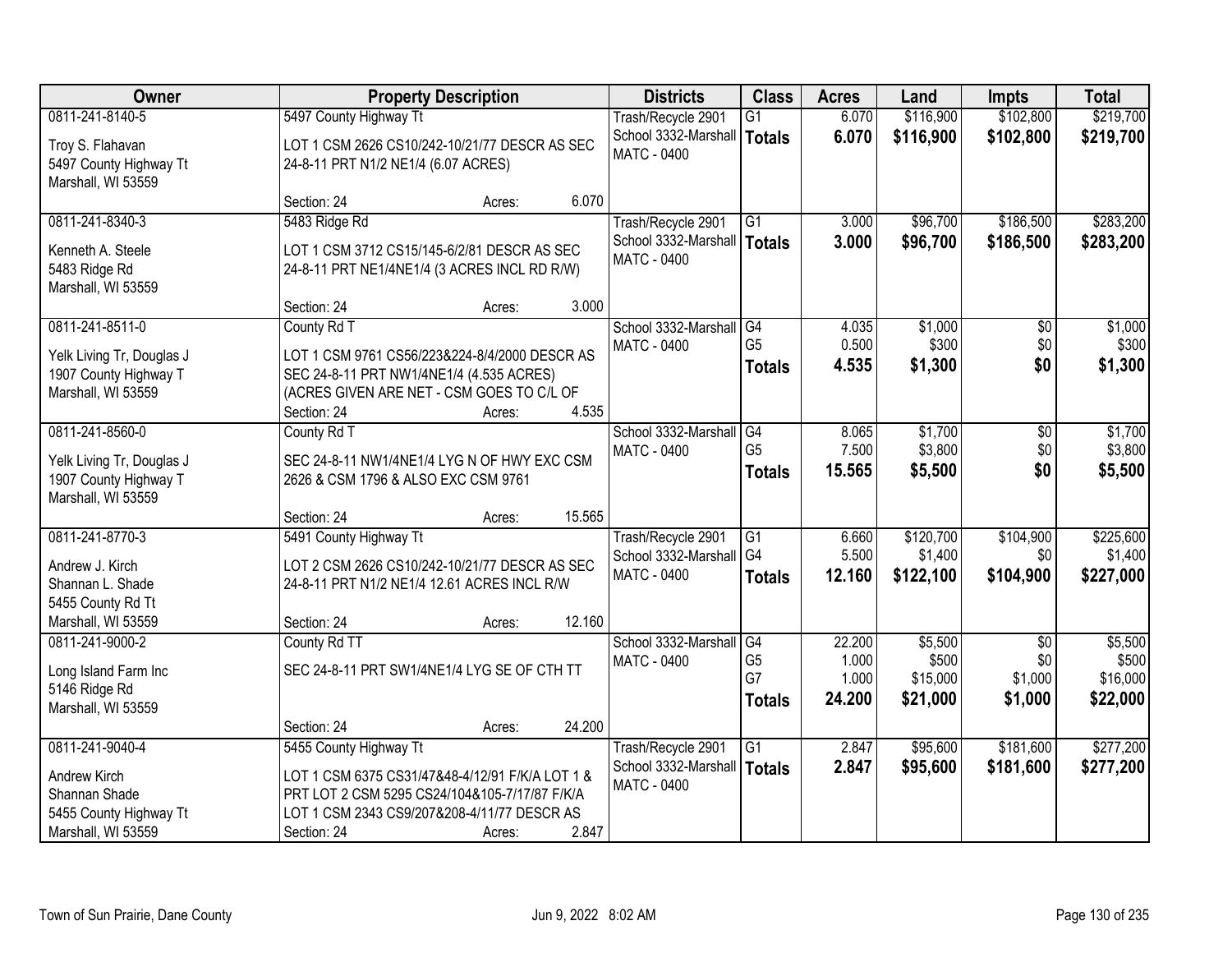| Owner                                        | <b>Property Description</b>                                                             | <b>Districts</b>        | <b>Class</b>    | <b>Acres</b> | Land      | <b>Impts</b>    | <b>Total</b> |
|----------------------------------------------|-----------------------------------------------------------------------------------------|-------------------------|-----------------|--------------|-----------|-----------------|--------------|
| 0811-241-9050-2                              | 5459 County Highway Tt                                                                  | Trash/Recycle 2901      | $\overline{G1}$ | 2.846        | \$95,600  | \$180,700       | \$276,300    |
| Bryan S. Yoemans                             | LOT 2 CSM 6375 CS31/47&48-4/12/91 F/K/A LOT 1 &                                         | School 3332-Marshall    | Totals          | 2.846        | \$95,600  | \$180,700       | \$276,300    |
| 5459 County Highway Tt                       | PRT LOT 2 CSM 5295 CS24/104&105-7/17/87 F/K/A                                           | <b>MATC - 0400</b>      |                 |              |           |                 |              |
| Marshall, WI 53559                           | LOT 1 CSM 2343 CS9/207&208-4/11/77 DESCR AS                                             |                         |                 |              |           |                 |              |
|                                              | 2.846<br>Section: 24<br>Acres:                                                          |                         |                 |              |           |                 |              |
| 0811-241-9085-1                              | 5451 County Highway Tt                                                                  | Trash/Recycle 2901      | $\overline{G1}$ | 2.000        | \$90,000  | \$341,200       | \$431,200    |
| Joseph La Fave                               | LOT 2 CSM 5295 CS24/104&105-7/17/87 F/K/A LOT 1                                         | School 3332-Marshall    | <b>Totals</b>   | 2.000        | \$90,000  | \$341,200       | \$431,200    |
| Ashley La Fave                               | CSM 2343 CS9/207&208-4/11/77 SEC 24-8-11 SW1/4                                          | <b>MATC - 0400</b>      |                 |              |           |                 |              |
| 5451 County Highway Tt                       | NE1/4 CONT 87,553 SQ FT SUBJ TO JT DRIVEWAY                                             |                         |                 |              |           |                 |              |
| Marshall, WI 53559                           | 2.000<br>Section: 24<br>Acres:                                                          |                         |                 |              |           |                 |              |
| 0811-241-9090-4                              | 5449 County Highway Tt                                                                  | Trash/Recycle 2901      | G1              | 3.500        | \$100,000 | \$176,500       | \$276,500    |
|                                              |                                                                                         | School 3332-Marshall G4 |                 | 6.500        | \$1,700   | \$0             | \$1,700      |
| Heinzelman Living Tr                         | LOT 2 CSM 2343 CS9/207&208-4/11/77 DESCR AS                                             | MATC - 0400             | <b>Totals</b>   | 10.000       | \$101,700 | \$176,500       | \$278,200    |
| 5449 County Highway Tt<br>Marshall, WI 53559 | SEC 24-8-11 PRT SW1/4NE1/4 & PRT SE1/4NW1/4<br>10.35 ACRES INCL R/W SUBJ TO JT DRIVEWAY |                         |                 |              |           |                 |              |
|                                              | 10.000<br>Section: 24<br>Acres:                                                         |                         |                 |              |           |                 |              |
| 0811-241-9502-0                              | Ridge Rd                                                                                | School 3332-Marshall    | G4              | 31.595       | \$7,600   | \$0             | \$7,600      |
|                                              |                                                                                         | <b>MATC - 0400</b>      | G <sub>5</sub>  | 0.870        | \$400     | \$0             | \$400        |
| Long Island Farm Inc                         | SEC 24-8-11 SE1/4NE1/4 EXC CSM 6402 & ALSO EXC                                          |                         | <b>Totals</b>   | 32.465       | \$8,000   | \$0             | \$8,000      |
| 5146 Ridge Rd                                | <b>CSM 9723</b>                                                                         |                         |                 |              |           |                 |              |
| Marshall, WI 53559                           |                                                                                         |                         |                 |              |           |                 |              |
|                                              | 32.465<br>Section: 24<br>Acres:                                                         |                         |                 |              |           |                 |              |
| 0811-241-9910-0                              | Ridge Rd                                                                                | School 3332-Marshall    | G4              | 2.145        | \$500     | $\overline{30}$ | \$500        |
| Long Island Farm Inc                         | LOT 1 CSM 9723 CS56/122&123-6/27/2000 SEC                                               | MATC - 0400             | <b>Totals</b>   | 2.145        | \$500     | \$0             | \$500        |
| 5146 Ridge Rd                                | 24-8-11 PRT SE1/4NE1/4 (2.145 ACRES)                                                    |                         |                 |              |           |                 |              |
| Marshall, WI 53559                           |                                                                                         |                         |                 |              |           |                 |              |
|                                              | 2.145<br>Section: 24<br>Acres:                                                          |                         |                 |              |           |                 |              |
| 0811-241-9930-0                              | Ridge Rd                                                                                | School 3332-Marshall G4 |                 | 2.144        | \$500     | $\overline{50}$ | \$500        |
| Long Island Farm Inc                         | LOT 2 CSM 9723 CS56/122&123-6/27/2000 SEC                                               | <b>MATC - 0400</b>      | <b>Totals</b>   | 2.144        | \$500     | \$0             | \$500        |
| 5146 Ridge Rd                                | 24-8-11 PRT SE1/4NE1/4 (2.144 ACRES)                                                    |                         |                 |              |           |                 |              |
| Marshall, WI 53559                           |                                                                                         |                         |                 |              |           |                 |              |
|                                              | 2.144<br>Section: 24<br>Acres:                                                          |                         |                 |              |           |                 |              |
| 0811-241-9950-0                              | Ridge Rd                                                                                | School 3332-Marshall    | $\overline{G4}$ | 2.144        | \$500     | $\overline{30}$ | \$500        |
| Long Island Farm Inc                         | LOT 3 CSM 9723 CS56/122&123-6/27/2000 SEC                                               | <b>MATC - 0400</b>      | <b>Totals</b>   | 2.144        | \$500     | \$0             | \$500        |
| 5146 Ridge Rd                                | 24-8-11 PRT SE1/4NE1/4 (2.144 ACRES)                                                    |                         |                 |              |           |                 |              |
| Marshall, WI 53559                           |                                                                                         |                         |                 |              |           |                 |              |
|                                              | 2.144<br>Section: 24<br>Acres:                                                          |                         |                 |              |           |                 |              |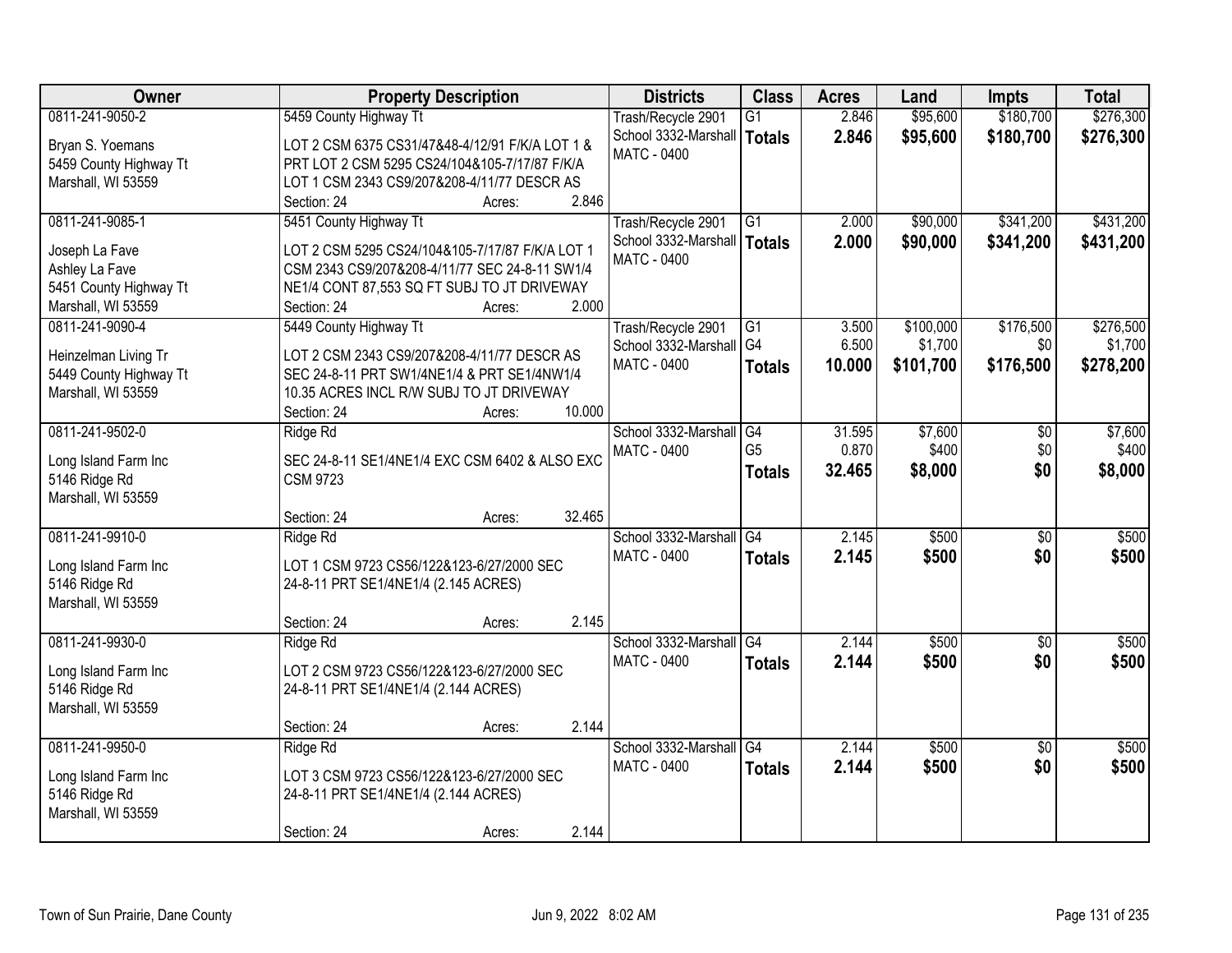| Owner                     | <b>Property Description</b>                     |        |        | <b>Districts</b>                    | <b>Class</b>    | <b>Acres</b> | Land     | <b>Impts</b>  | <b>Total</b> |
|---------------------------|-------------------------------------------------|--------|--------|-------------------------------------|-----------------|--------------|----------|---------------|--------------|
| 0811-242-8000-3           | County Rd T                                     |        |        | School 3332-Marshall                | G4              | 37.500       | \$9,500  | $\sqrt{$0}$   | \$9,500      |
| Yelk Living Tr, Douglas J | SEC 24-8-11 NE1/4NW1/4                          |        |        | <b>MATC - 0400</b>                  | G <sub>5</sub>  | 2.000        | \$1,000  | \$0           | \$1,000      |
| 1907 County Highway T     |                                                 |        |        |                                     | <b>Totals</b>   | 39.500       | \$10,500 | \$0           | \$10,500     |
| Marshall, WI 53559        |                                                 |        |        |                                     |                 |              |          |               |              |
|                           | Section: 24                                     | Acres: | 39.500 |                                     |                 |              |          |               |              |
| 0811-242-8500-8           | County Rd T                                     |        |        | School 3332-Marshall                | G4              | 32.490       | \$8,300  | \$0           | \$8,300      |
| Weisensel Tr              | SEC 24-8-11 NW1/4NW1/4 EXC CSM 4890             |        |        | <b>MATC - 0400</b>                  | G <sub>5</sub>  | 0.500        | \$300    | \$0           | \$300        |
| 1807 County Highway T     |                                                 |        |        |                                     | <b>Totals</b>   | 32.990       | \$8,600  | \$0           | \$8,600      |
| Marshall, WI 53559        |                                                 |        |        |                                     |                 |              |          |               |              |
|                           | Section: 24                                     | Acres: | 32.990 |                                     |                 |              |          |               |              |
| 0811-242-8505-3           | 1807 County Highway T                           |        |        | Trash/Recycle 2901                  | $\overline{G4}$ | 4.710        | \$1,200  | \$0           | \$1,200      |
| Weisensel Tr              | LOT 1 CSM 4890 CS21/331&332-3/17/86 DESCR AS    |        |        | School 3332-Marshall                | G7              | 2.000        | \$70,000 | \$114,400     | \$184,400    |
| 1807 County Highway T     | SEC 24-8-11 PRT NW1/4NW1/4 (6.71 ACRES INCL     |        |        | <b>MATC - 0400</b>                  | <b>Totals</b>   | 6.710        | \$71,200 | \$114,400     | \$185,600    |
| Marshall, WI 53559        | $R/W$ )                                         |        |        |                                     |                 |              |          |               |              |
|                           | Section: 24                                     | Acres: | 6.710  |                                     |                 |              |          |               |              |
| 0811-242-9000-1           | County Rd T                                     |        |        | School 5656-Sun                     | G4              | 39.800       | \$10,200 | $\sqrt[6]{3}$ | \$10,200     |
| Weisensel Tr              | SEC 24-8-11 SW1/4NW1/4                          |        |        | Prairie                             | <b>Totals</b>   | 39.800       | \$10,200 | \$0           | \$10,200     |
| 1807 County Highway T     |                                                 |        |        | <b>MATC - 0400</b>                  |                 |              |          |               |              |
| Marshall, WI 53559        |                                                 |        |        |                                     |                 |              |          |               |              |
|                           | Section: 24                                     | Acres: | 39.800 |                                     |                 |              |          |               |              |
| 0811-242-9530-0           | County Rd T                                     |        |        | School 3332-Marshall                | G4              | 30.000       | \$7,700  | \$0           | \$7,700      |
|                           |                                                 |        |        | <b>MATC - 0400</b>                  | <b>Totals</b>   | 30,000       | \$7,700  | \$0           | \$7,700      |
| Bradley Rev Tr, Gerald J  | SEC 24-8-11 W 30 A SE1/4NW1/4                   |        |        |                                     |                 |              |          |               |              |
| 5209 County Highway N     |                                                 |        |        |                                     |                 |              |          |               |              |
| Sun Prairie, WI 53590     | Section: 24                                     | Acres: | 30.000 |                                     |                 |              |          |               |              |
| 0811-242-9720-0           | 5415 County Highway Tt                          |        |        | Trash/Recycle 2901                  | G1              | 3.248        | \$98,300 | \$116,900     | \$215,200    |
|                           |                                                 |        |        | School 3332-Marshall                | Totals          | 3.248        | \$98,300 | \$116,900     | \$215,200    |
| Catherine Koepke          | LOT 1 CSM 6376 CS31/49&50-4/15/91 F/K/A PRT LOT |        |        | MATC - 0400                         |                 |              |          |               |              |
| 5415 County Highway Tt    | 3 CSM 2343 CS9/207&208-4/11/77 DESCR AS SEC     |        |        |                                     |                 |              |          |               |              |
| Marshall, WI 53559        | 24-8-11 PRT SW1/4NE1/4 & PRT SE1/4NW1/4         |        |        |                                     |                 |              |          |               |              |
|                           | Section: 24                                     | Acres: | 3.248  |                                     |                 |              |          |               |              |
| 0811-242-9730-8           | 5421 County Highway Tt                          |        |        | Trash/Recycle 2901                  | G1              | 2.775        | \$95,200 | \$282,000     | \$377,200    |
| Royden Hines              | LOT 2 CSM 6376 CS31/49&50-4/15/91 F/K/A PRT LOT |        |        | School 3332-Marshall<br>MATC - 0400 | Totals          | 2.775        | \$95,200 | \$282,000     | \$377,200    |
| Joni Pohlod Hines         | 3 CSM 2343 CS9/207&208-4/11/77 DESCR AS SEC     |        |        |                                     |                 |              |          |               |              |
| 5421 County Highway Tt    | 24-8-11 PRT SW1/4NE1/4 & PRT SE1/4NW1/4         |        |        |                                     |                 |              |          |               |              |
| Marshall, WI 53559        | Section: 24                                     | Acres: | 2.775  |                                     |                 |              |          |               |              |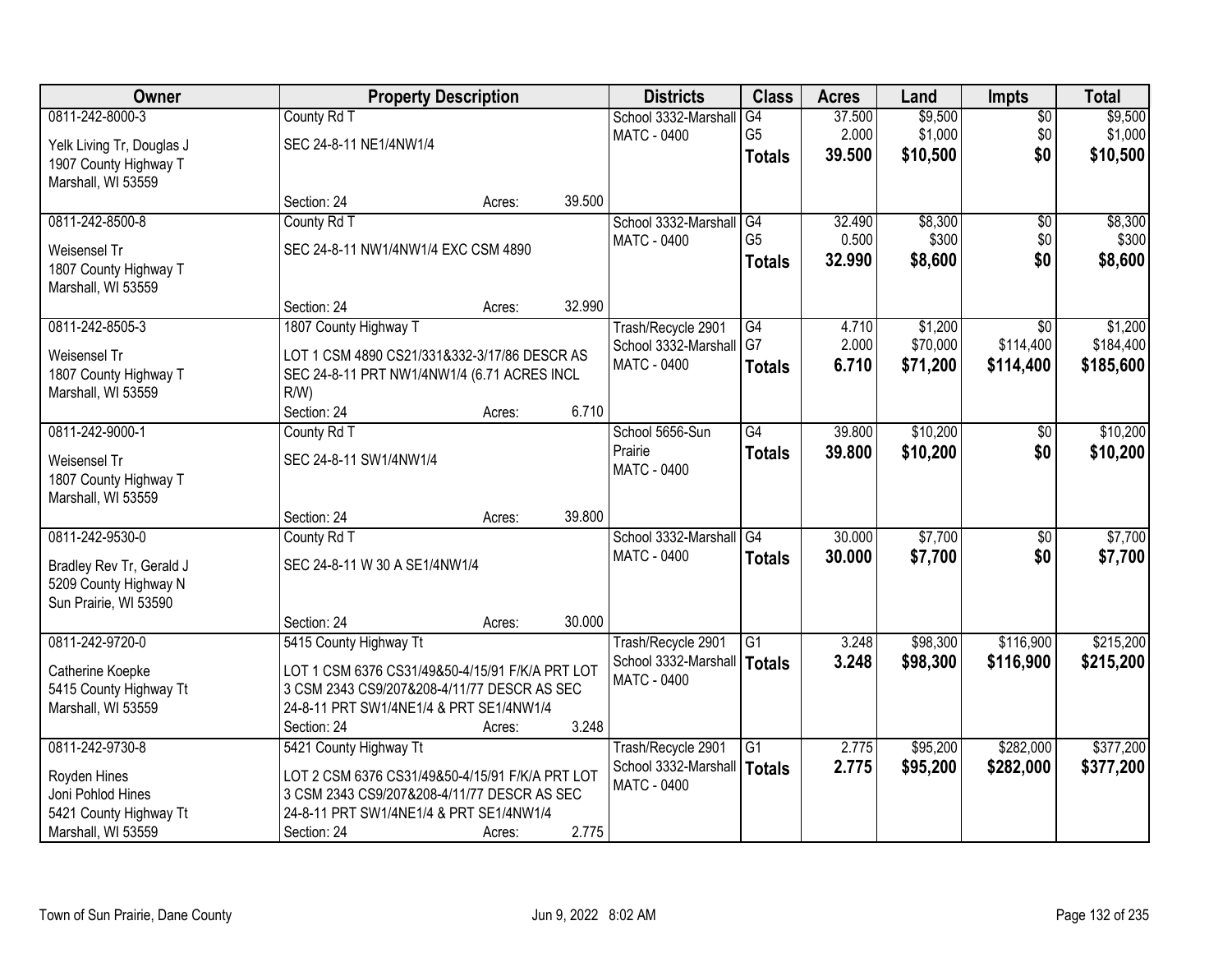| Owner                  | <b>Property Description</b>                     | <b>Districts</b>              | <b>Class</b>    | <b>Acres</b> | Land      | Impts           | <b>Total</b> |
|------------------------|-------------------------------------------------|-------------------------------|-----------------|--------------|-----------|-----------------|--------------|
| 0811-242-9860-1        | County Rd T                                     | School 3332-Marshall          | G4              | 0.300        | \$100     | $\overline{50}$ | \$100        |
| Long Island Farm Inc   | SEC 24-8-11 PRT SE1/4NW1/4 LYG SE OF CTH TT     | <b>MATC - 0400</b>            | <b>Totals</b>   | 0.300        | \$100     | \$0             | \$100        |
| 5146 Ridge Rd          |                                                 |                               |                 |              |           |                 |              |
| Marshall, WI 53559     |                                                 |                               |                 |              |           |                 |              |
|                        | 0.300<br>Section: 24<br>Acres:                  |                               |                 |              |           |                 |              |
| 0811-243-8021-0        | 5381 County Highway Tt                          | Trash/Recycle 2901            | G1              | 2.439        | \$121,600 | \$280,500       | \$402,100    |
|                        |                                                 | School 3332-Marshall          | <b>Totals</b>   | 2.439        | \$121,600 | \$280,500       | \$402,100    |
| Paul E. Cobb           | LOT 3 CSM 10633 CS63/96&98-12/30/2002 F/K/A LOT | <b>MATC - 0400</b>            |                 |              |           |                 |              |
| Tera L. Cobb           | 4 CSM 3904 CS16/128&130-3/29/82 F/K/A LOT 4 CSM |                               |                 |              |           |                 |              |
| 5381 County Highway Tt | 3902 CS16/123&125-3/25/82 DESCR AS SEC 24-8-11  |                               |                 |              |           |                 |              |
| Marshall, WI 53559     | 2.439<br>Section: 24<br>Acres:                  |                               |                 |              |           |                 |              |
| 0811-243-8041-0        | 5377 County Highway Tt                          | Trash/Recycle 2901            | G1              | 2.112        | \$116,700 | \$251,000       | \$367,700    |
| Garth P. Blake         | LOT 2 CSM 10633 CS63/96&98-12/30/2002 F/K/A LOT | School 3332-Marshall   Totals |                 | 2.112        | \$116,700 | \$251,000       | \$367,700    |
| Lisa R. Blake          | 4 CSM 3904 CS16/128&130-3/29/82 DESCR AS SEC    | MATC - 0400                   |                 |              |           |                 |              |
| 5377 County Highway Tt | 24-8-11 PRT NE1/4SW1/4 (2.111 ACRES INCL R/W)   |                               |                 |              |           |                 |              |
| Marshall, WI 53559     | 2.112<br>Section: 24<br>Acres:                  |                               |                 |              |           |                 |              |
| 0811-243-8061-0        | 5373 County Highway Tt                          | Trash/Recycle 2901            | G1              | 3.065        | \$131,000 | \$354,000       | \$485,000    |
|                        |                                                 | School 3332-Marshall          | <b>Totals</b>   | 3.065        | \$131,000 | \$354,000       | \$485,000    |
| Michael D. Griffin     | LOT 1 CSM 10633 CS63/96&98-12/30/2002 F/K/A LOT | MATC - 0400                   |                 |              |           |                 |              |
| Cynthia M. Griffin     | 4 CSM 3904 CS16/128&130-3/29/82 DESCR AS SEC    |                               |                 |              |           |                 |              |
| 5373 County Highway Tt | 24-8-11 PRT NE1/4SW1/4 (3.065 ACRES INCL R/W)   |                               |                 |              |           |                 |              |
| Marshall, WI 53559     | 3.065<br>Section: 24<br>Acres:                  |                               |                 |              |           |                 |              |
| 0811-243-8130-5        | 5369 County Highway Tt                          | Trash/Recycle 2901            | G1              | 5.100        | \$160,500 | \$264,000       | \$424,500    |
|                        |                                                 | School 3332-Marshall   Totals |                 | 5.100        | \$160,500 | \$264,000       | \$424,500    |
| Russell D. Uselmann    | LOT 1 CSM 6040 CS29/13&14-2/22/90 F/K/A PRT LOT | <b>MATC - 0400</b>            |                 |              |           |                 |              |
| Lisa A. Uselmann       | 3 CSM 3904 CS16/128&130-3/29/82 DESCR AS SEC    |                               |                 |              |           |                 |              |
| 5369 County Highway Tt | 24-8-11 PRT N1/2 SW1/4 (220,353 SQ FT)          |                               |                 |              |           |                 |              |
| Marshall, WI 53559     | Section: 24<br>5.100<br>Acres:                  |                               |                 |              |           |                 |              |
| 0811-243-8140-3        | 5363 County Highway Tt                          | Trash/Recycle 2901            | $\overline{G1}$ | 2.600        | \$94,000  | \$243,100       | \$337,100    |
| David N. Zeller        | LOT 2 CSM 6040 CS29/13&14-2/22/90 F/K/A LOT 3   | School 3332-Marshall   Totals |                 | 2.600        | \$94,000  | \$243,100       | \$337,100    |
| Sara M. Zeller         | CSM 3904 CS16/128&130-3/29/82 DESCR AS SEC      | <b>MATC - 0400</b>            |                 |              |           |                 |              |
| 5363 Cty Hwy Tt        | 24-8-11 PRT N1/2 SW1/4 (111,884 SQ FT)          |                               |                 |              |           |                 |              |
| Marshall, WI 53559     | 2.600<br>Section: 24<br>Acres:                  |                               |                 |              |           |                 |              |
| 0811-243-8195-8        | 5353 County Highway Tt                          | Trash/Recycle 2901            | $\overline{G1}$ | 1.850        | \$87,000  | \$129,600       | \$216,600    |
|                        |                                                 | School 3332-Marshall          | <b>Totals</b>   | 1.850        | \$87,000  | \$129,600       | \$216,600    |
| Charles D. Hemenway Jr | LOT 2 CSM 3904 CS16/128&130-3/29/82 F/K/A CSM   | <b>MATC - 0400</b>            |                 |              |           |                 |              |
| Rose M. Hemenway       | 3902 CS16/123&125-3/25/82 DESCR AS SEC 24-8-11  |                               |                 |              |           |                 |              |
| 5353 County Highway Tt | PRT N1/2 SW1/4                                  |                               |                 |              |           |                 |              |
| Marshall, WI 53559     | 1.850<br>Section: 24<br>Acres:                  |                               |                 |              |           |                 |              |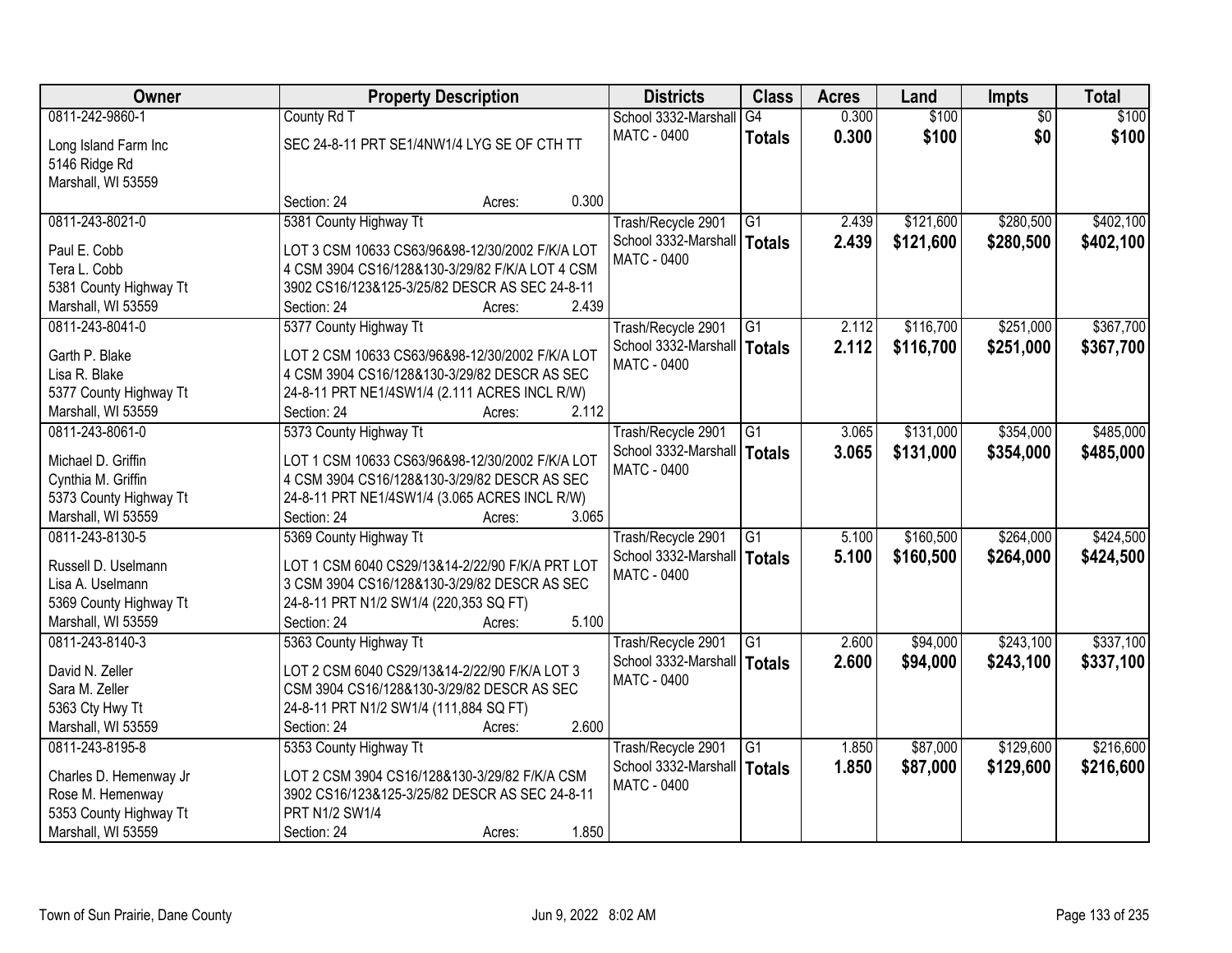| Owner                                  | <b>Property Description</b>                      |                 | <b>Districts</b>     | <b>Class</b>           | <b>Acres</b> | Land      | <b>Impts</b>    | <b>Total</b> |
|----------------------------------------|--------------------------------------------------|-----------------|----------------------|------------------------|--------------|-----------|-----------------|--------------|
| 0811-243-8250-0                        | 5271 County Highway Tt                           |                 | School 3332-Marshall | G4                     | 1.200        | \$300     | $\overline{30}$ | \$300        |
| Craig A. Gottschalk                    | SEC 24-8-11 S 33 FT NE1/4SW1/4 PRT NW1/4SW1/4 S  |                 | <b>MATC - 0400</b>   | <b>Totals</b>          | 1.200        | \$300     | \$0             | \$300        |
| Mark W. Gottschalk                     | 33 FT E OF HWY                                   |                 |                      |                        |              |           |                 |              |
| 5268 County Highway Tt                 |                                                  |                 |                      |                        |              |           |                 |              |
| Marshall, WI 53559                     | Section: 24                                      | 1.200<br>Acres: |                      |                        |              |           |                 |              |
| 0811-243-8305-4                        | 5372 County Highway Tt                           |                 | Trash/Recycle 2901   | G1                     | 5.637        | \$114,100 | \$171,200       | \$285,300    |
|                                        |                                                  |                 | School 3332-Marshall | Totals                 | 5.637        | \$114,100 | \$171,200       | \$285,300    |
| David M. Schroeder                     | LOT 1 CSM 8123 CS43/238&239-3/1/96 F/K/A LOTS 1, |                 | <b>MATC - 0400</b>   |                        |              |           |                 |              |
| Dana J. Schroeder                      | 2, 3 & 4 CSM 7748 CS40/298&299-2/20/95 DESCR AS  |                 |                      |                        |              |           |                 |              |
| 5372 County Highway Tt                 | SEC 24-8-11 PRT N1/2 SW1/4 (5.637 ACRES)         |                 |                      |                        |              |           |                 |              |
| Marshall, WI 53559                     | Section: 24                                      | 5.637<br>Acres: |                      |                        |              |           |                 |              |
| 0811-243-8335-8                        | 5370 County Highway Tt                           |                 | Trash/Recycle 2901   | G <sub>1</sub>         | 7.051        | \$123,300 | \$318,400       | \$441,700    |
| Kennard D. Sletten                     | LOT 2 CSM 8123 CS43/238&239-3/1/96 F/K/A LOTS 1, |                 | School 3332-Marshall | Totals                 | 7.051        | \$123,300 | \$318,400       | \$441,700    |
| Karen A. Sletten                       | 2, 3 & 4 CSM 7748 CS40/298&299-2/20/95 DESCR AS  |                 | <b>MATC - 0400</b>   |                        |              |           |                 |              |
| 5370 County Highway Tt                 | SEC 24-8-11 PRT N1/2 SW1/4 (7.051 ACRES)         |                 |                      |                        |              |           |                 |              |
| Marshall, WI 53559                     | Section: 24                                      | 7.051<br>Acres: |                      |                        |              |           |                 |              |
| 0811-243-8365-2                        | 5368 County Highway Tt                           |                 | Trash/Recycle 2901   | G1                     | 5.491        | \$113,100 | \$263,400       | \$376,500    |
|                                        |                                                  |                 | School 3332-Marshall | <b>Totals</b>          | 5.491        | \$113,100 | \$263,400       | \$376,500    |
| Klawikowski Rev Living Tr, Michael D & | LOT 3 CSM 8123 CS43/238&239-3/1/96 F/K/A LOTS 1, |                 | <b>MATC - 0400</b>   |                        |              |           |                 |              |
| Barbara J                              | 2, 3 & 4 CSM 7748 CS40/298&299-2/20/95 DESCR AS  |                 |                      |                        |              |           |                 |              |
| 5368 County Highway Tt                 | SEC 24-8-11 PRT N1/2SW1/4 (5.491 ACRES)          |                 |                      |                        |              |           |                 |              |
| Marshall, WI 53559                     | Section: 24                                      | 5.491<br>Acres: |                      |                        |              |           |                 |              |
| 0811-243-8395-6                        | 5366 County Highway Tt                           |                 | Trash/Recycle 2901   | $\overline{G1}$        | 7.197        | \$124,200 | \$180,800       | \$305,000    |
| Susan Buchino                          | LOT 4 CSM 8123 CS43/238&239-3/1/96 F/K/A LOTS 1, |                 | School 3332-Marshall | Totals                 | 7.197        | \$124,200 | \$180,800       | \$305,000    |
| 5366 County Hwy Tt                     | 2, 3 & 4 CSM 7748 CS40/298&299-2/20/95 DESCR AS  |                 | MATC - 0400          |                        |              |           |                 |              |
| Marshall, WI 53559                     | SEC 24-8-11 PRT N1/2 SW1/4 (7.197 ACRES)         |                 |                      |                        |              |           |                 |              |
|                                        | Section: 24                                      | 7.197<br>Acres: |                      |                        |              |           |                 |              |
| 0811-243-8521-2                        | County Rd TT                                     |                 | School 3332-Marshall | $\overline{\text{G4}}$ | 30.376       | \$7,800   | \$0             | \$7,800      |
|                                        |                                                  |                 | <b>MATC - 0400</b>   | G <sub>5</sub>         | 1.000        | \$500     | \$0             | \$500        |
| Bradley Rev Tr, Gerald J               | SEC 24-8-11 NW1/4SW1/4 EXC S 33 FT E OF HWY &    |                 |                      | <b>Totals</b>          | 31.376       | \$8,300   | \$0             | \$8,300      |
| 5209 County Highway N                  | CSM 3904 & EXC CSM 7748                          |                 |                      |                        |              |           |                 |              |
| Sun Prairie, WI 53590                  |                                                  | 31.376          |                      |                        |              |           |                 |              |
| 0811-243-8910-0                        | Section: 24                                      | Acres:          |                      | G1                     | 1.099        | \$72,000  | \$96,800        | \$168,800    |
|                                        | 5351 County Highway Tt                           |                 | Trash/Recycle 2901   |                        |              |           |                 |              |
| Rose M. Hemenway                       | LOT 1 CSM 9762 CS56/225&226-8/4/2000 F/K/A LOT 1 |                 | School 3332-Marshall | Totals                 | 1.099        | \$72,000  | \$96,800        | \$168,800    |
| Charles D. Hemenway Jr                 | CSM 3904 CS16/128&130-3/29/82 DESCR AS SEC       |                 | <b>MATC - 0400</b>   |                        |              |           |                 |              |
| 5353 County Highway Tt                 | 24-8-11 PRT NW1/4SW1/4 (1.099 ACRES INCL R/W)    |                 |                      |                        |              |           |                 |              |
| Marshall, WI 53559                     | Section: 24                                      | 1.099<br>Acres: |                      |                        |              |           |                 |              |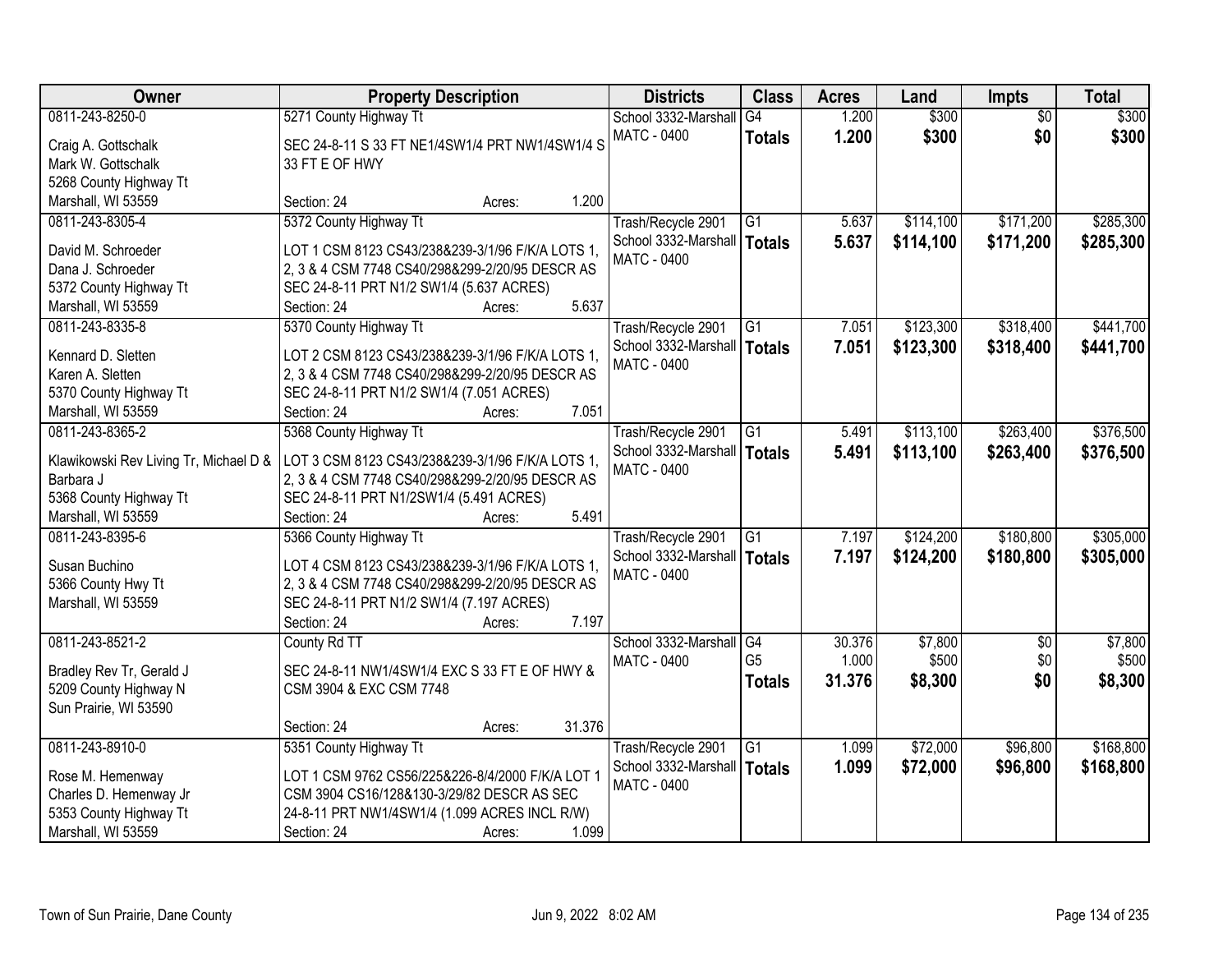| Owner                    | <b>Property Description</b>                      | <b>Districts</b>              | <b>Class</b>    | <b>Acres</b> | Land      | <b>Impts</b>    | <b>Total</b> |
|--------------------------|--------------------------------------------------|-------------------------------|-----------------|--------------|-----------|-----------------|--------------|
| 0811-243-8950-0          | 5349 County Highway Tt                           | Trash/Recycle 2901            | $\overline{G1}$ | 2.201        | \$91,300  | \$175,000       | \$266,300    |
| Jessie D. Hemenway       | LOT 2 CSM 9762 CS56/225&226-8/4/2000 F/K/A LOT 1 | School 3332-Marshall          | <b>Totals</b>   | 2.201        | \$91,300  | \$175,000       | \$266,300    |
| 5349 County Highway Tt   | CSM 3904 CS16/128&130-3/29/82 F/K/A CSM 3902     | <b>MATC - 0400</b>            |                 |              |           |                 |              |
| Marshall, WI 53559       | CS16/123&125-3/25/82 DESCR AS SEC 24-8-11 PRT    |                               |                 |              |           |                 |              |
|                          | 2.201<br>Section: 24<br>Acres:                   |                               |                 |              |           |                 |              |
| 0811-243-9001-9          | County Rd TT                                     | School 3332-Marshall G4       |                 | 15.154       | \$3,500   | \$0             | \$3,500      |
|                          |                                                  | <b>MATC - 0400</b>            | <b>Totals</b>   | 15.154       | \$3,500   | \$0             | \$3,500      |
| Craig A. Gottschalk      | SEC 24-8-11 S PRT SW1/4SW1/4 LYG SE OF HWY EX    |                               |                 |              |           |                 |              |
| Mark W. Gottschalk       | 499/398, R94/599, R601/683 & R29507/40           |                               |                 |              |           |                 |              |
| 5268 County Highway Tt   | 15.154                                           |                               |                 |              |           |                 |              |
| Marshall, WI 53559       | Section: 24<br>Acres:                            |                               |                 |              |           |                 |              |
| 0811-243-9020-6          | 5322 County Highway Tt                           | Trash/Recycle 2901            | $\overline{G1}$ | 5.000        | \$110,000 | \$156,500       | \$266,500    |
| Jonathan M. Mick         | SEC 24-8-11 PRT SW1/4 SW1/4 COM INTERS N LN      | School 3332-Marshall   Totals |                 | 5.000        | \$110,000 | \$156,500       | \$266,500    |
| Debra J. Mick            | 1/41/4 & C/L TWN RD TH E 90 FT S15DEGW 675 FT W  | <b>MATC - 0400</b>            |                 |              |           |                 |              |
| 5322 County Highway Tt   | 575 FT NELY 921 FT TO POB                        |                               |                 |              |           |                 |              |
| Marshall, WI 53559       | 5.000<br>Section: 24<br>Acres:                   |                               |                 |              |           |                 |              |
| 0811-243-9030-4          | County Rd TT                                     | School 3332-Marshall          | G4              | 8.300        | \$2,100   | $\sqrt[6]{}$    | \$2,100      |
|                          |                                                  | <b>MATC - 0400</b>            | <b>Totals</b>   | 8.300        | \$2,100   | \$0             | \$2,100      |
| Bradley Rev Tr, Gerald J | SEC 24-8-11 PRT SW1/4SW1/4 NW OF HWY EXC COM     |                               |                 |              |           |                 |              |
| 5209 County Highway N    | 545 FT N OF SW COR THE TO C/L HWY TH S ALG       |                               |                 |              |           |                 |              |
| Sun Prairie, WI 53590    | HWY TO W LN TH N TO POB                          |                               |                 |              |           |                 |              |
|                          | 8.300<br>Section: 24<br>Acres:                   |                               |                 |              |           |                 |              |
| 0811-243-9205-3          | County Rd TT                                     | School 3332-Marshall          | G4              | 0.600        | \$100     | $\overline{50}$ | \$100        |
| Craig A. Gottschalk      | SEC 24-8-11 PRT SW1/4 SW1/4 COM 545 FT N OF SW   | MATC - 0400                   | <b>Totals</b>   | 0.600        | \$100     | \$0             | \$100        |
| Mark W. Gottschalk       | COR THE 203 FT TO C/L HWY SWLY ALG C/L TO W      |                               |                 |              |           |                 |              |
| 5268 County Highway Tt   | LN OF SEC N TO POB                               |                               |                 |              |           |                 |              |
| Marshall, WI 53559       | 0.600<br>Section: 24<br>Acres:                   |                               |                 |              |           |                 |              |
| 0811-243-9221-0          | County Rd TT                                     | School 3332-Marshall G4       |                 | 1.201        | \$300     | $\sqrt{6}$      | \$300        |
|                          | LOT 1 CSM 9851 CS57/109&110-10/17/2000 DESCR     | <b>MATC - 0400</b>            | <b>Totals</b>   | 1.201        | \$300     | \$0             | \$300        |
| Ebert Living Tr          | AS SEC 23-8-11 PRT SE1/4SE1/4 & SEC 24-8-11 PRT  |                               |                 |              |           |                 |              |
| 5292 County Highway Tt   |                                                  |                               |                 |              |           |                 |              |
| Marshall, WI 53559       | SW1/4SW1/4 (1.201 ACRES INCL R/W)<br>1.201       |                               |                 |              |           |                 |              |
|                          | Section: 24<br>Acres:                            |                               |                 |              |           |                 |              |
| 0811-243-9231-0          | County Rd TT                                     | School 3332-Marshall          | G4              | 1.349        | \$300     | $\overline{50}$ | \$300        |
| Ebert Living Tr          | LOT 2 CSM 9851 CS57/109&110-10/17/2000 DESCR     | <b>MATC - 0400</b>            | <b>Totals</b>   | 1.349        | \$300     | \$0             | \$300        |
| 5292 County Highway Tt   | AS SEC 23-8-11 PRT SE1/4SE1/4 & SEC 24-8-11 PRT  |                               |                 |              |           |                 |              |
| Marshall, WI 53559       | SW1/4SW1/4 (1.349 ACRES INCL R/W)                |                               |                 |              |           |                 |              |
|                          | 1.349<br>Section: 24<br>Acres:                   |                               |                 |              |           |                 |              |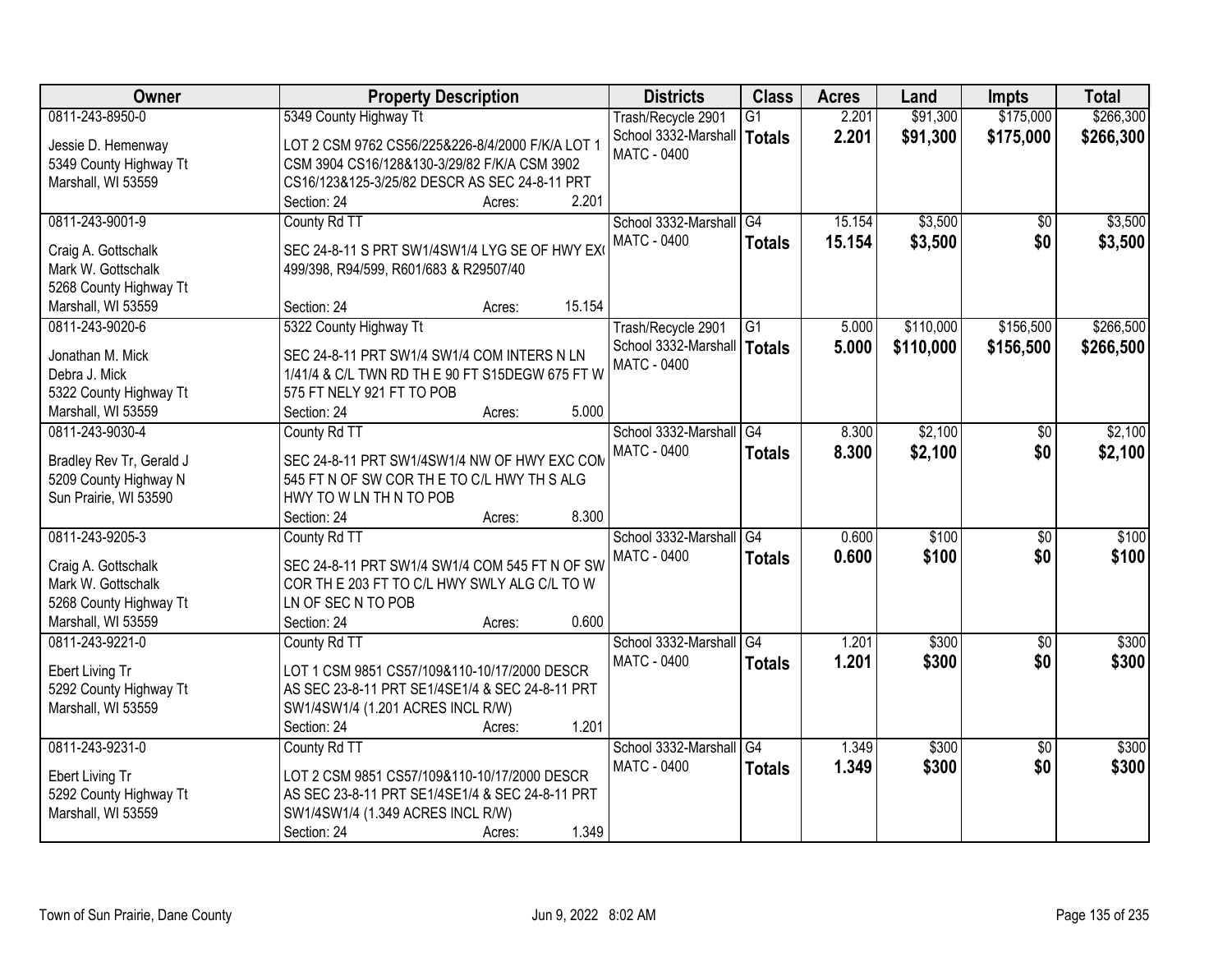| Owner                    | <b>Property Description</b>                      | <b>Districts</b>              | <b>Class</b>    | <b>Acres</b> | Land      | <b>Impts</b>    | <b>Total</b> |
|--------------------------|--------------------------------------------------|-------------------------------|-----------------|--------------|-----------|-----------------|--------------|
| 0811-243-9241-0          | 5292 County Highway Tt                           | Trash/Recycle 2901            | $\overline{G1}$ | 2.000        | \$90,000  | \$184,700       | \$274,700    |
| Ebert Living Tr          | LOT 3 CSM 9851 CS57/109&110-10/17/2000 DESCR     | School 3332-Marshall   G4     |                 | 6.272        | \$1,600   | \$0             | \$1,600      |
| 5292 County Highway Tt   | AS SEC 23-8-11 PRT SE1/4SE1/4 & SEC 24-8-11 PRT  | <b>MATC - 0400</b>            | <b>Totals</b>   | 8.272        | \$91,600  | \$184,700       | \$276,300    |
| Marshall, WI 53559       | SW1/4SW1/4 (8.272 ACRES INCL R/W)                |                               |                 |              |           |                 |              |
|                          | 8.272<br>Section: 24<br>Acres:                   |                               |                 |              |           |                 |              |
| 0811-243-9250-8          | County Rd TT                                     | School 3332-Marshall          | G4              | 3.198        | \$800     | $\overline{30}$ | \$800        |
|                          |                                                  | <b>MATC - 0400</b>            | <b>Totals</b>   | 3.198        | \$800     | \$0             | \$800        |
| Rafer W. Haukom et al    | SEC 23-8-11 PRT SE1/4SE1/4, SEC 24-8-11 PRT      |                               |                 |              |           |                 |              |
| c/o Rafer Haukom         | SW1/4SW1/4 & SE1/4SW1/4, SEC 25-8-11 PRT         |                               |                 |              |           |                 |              |
|                          | NE1/4NW1/4 & NW1/4NW1/4 & SEC 26-8-11 PRT        |                               |                 |              |           |                 |              |
|                          | 3.198<br>Section: 23<br>Acres:                   |                               |                 |              |           |                 |              |
| 0811-243-9501-4          | County Rd TT                                     | School 3332-Marshall G4       |                 | 31.677       | \$6,800   | $\overline{50}$ | \$6,800      |
| Craig A. Gottschalk      | SEC 24-8-11 SE1/4SW1/4 EXC R29507/40             | MATC - 0400                   | G <sub>5</sub>  | 8.000        | \$4,000   | \$0             | \$4,000      |
| Mark W. Gottschalk       |                                                  |                               | <b>Totals</b>   | 39.677       | \$10,800  | \$0             | \$10,800     |
| 5268 County Highway Tt   |                                                  |                               |                 |              |           |                 |              |
| Marshall, WI 53559       | 39.677<br>Section: 24<br>Acres:                  |                               |                 |              |           |                 |              |
| 0811-244-8010-9          | 5417 Ridge Rd                                    | Trash/Recycle 2901            | $\overline{G1}$ | 4.286        | \$164,200 | \$204,300       | \$368,500    |
|                          |                                                  | School 3332-Marshall          | <b>Totals</b>   | 4.286        | \$164,200 | \$204,300       | \$368,500    |
| Terrence B. Bradshaw     | LOT 1 CSM 6402 CS31/107&108-5/17/91 DESCR AS     | MATC - 0400                   |                 |              |           |                 |              |
| Ann E. Ringelstetter     | SEC 24-8-11 PRT SE1/4NE1/4 & PRT NE1/4SE1/4      |                               |                 |              |           |                 |              |
| 5417 Ridge Rd            | (4.286 ACRES)                                    |                               |                 |              |           |                 |              |
| Marshall, WI 53559       | 4.286<br>Section: 24<br>Acres:                   |                               |                 |              |           |                 |              |
| 0811-244-8020-7          | 5301 Ridge Rd                                    | Trash/Recycle 2901            | $\overline{G1}$ | 4.417        | \$166,400 | \$191,600       | \$358,000    |
| Crystal L. Lanphier      | LOT 2 CSM 6402 CS31/107&108-5/17/91 DESCR AS     | School 3332-Marshall   Totals |                 | 4.417        | \$166,400 | \$191,600       | \$358,000    |
| Michael Lanphier         | SEC 24-8-11 PRT SE1/4NE1/4 & PRT NE1/4SE1/4      | MATC - 0400                   |                 |              |           |                 |              |
| 5301 Ridge Rd            | (4.417 ACRES) SUBJ TO JT DRIVEWAY AGRMT IN       |                               |                 |              |           |                 |              |
| Marshall, WI 53559       | 4.417                                            |                               |                 |              |           |                 |              |
|                          | Section: 24<br>Acres:                            |                               |                 |              |           | \$296,500       |              |
| 0811-244-8035-0          | 5377 Ridge Rd                                    | Trash/Recycle 2901            | $\overline{G1}$ | 4.237        | \$148,600 |                 | \$445,100    |
| David A. Kalish          | LOT 1 CSM 13147 CS84/214&216-8/8/2011 F/K/A LOTS | School 3332-Marshall          | Totals          | 4.237        | \$148,600 | \$296,500       | \$445,100    |
| 5377 Ridge Rd            | 3 & 4 CSM 6402 CS31/107&108-5/17/91 DESCR AS     | <b>MATC - 0400</b>            |                 |              |           |                 |              |
| Marshall, WI 53559       | SEC 24-8-8 PRT NE1/4SE1/4 (4.237 ACRES)          |                               |                 |              |           |                 |              |
|                          | 4.237<br>Section: 24<br>Acres:                   |                               |                 |              |           |                 |              |
| 0811-244-8045-0          | 5375 Ridge Rd                                    | Trash/Recycle 2901            | $\overline{G1}$ | 4.203        | \$162,900 | \$405,700       | \$568,600    |
|                          |                                                  | School 3332-Marshall          | Totals          | 4.203        | \$162,900 | \$405,700       | \$568,600    |
| Paul R. Hale             | LOT 2 CSM 13147 CS84/214&216-8/8/2011 F/K/A LOTS | <b>MATC - 0400</b>            |                 |              |           |                 |              |
| Christopher D. Palmisano | 3 & 4 CSM 6402 CS31/107&108-5/17/91 DESCR AS     |                               |                 |              |           |                 |              |
| 5375 Ridge Rd            | SEC 24-8-11 PRT NE1/4SE1/4 (4.203 ACRES)         |                               |                 |              |           |                 |              |
| Marshal, WI 53559        | 4.203<br>Section: 24<br>Acres:                   |                               |                 |              |           |                 |              |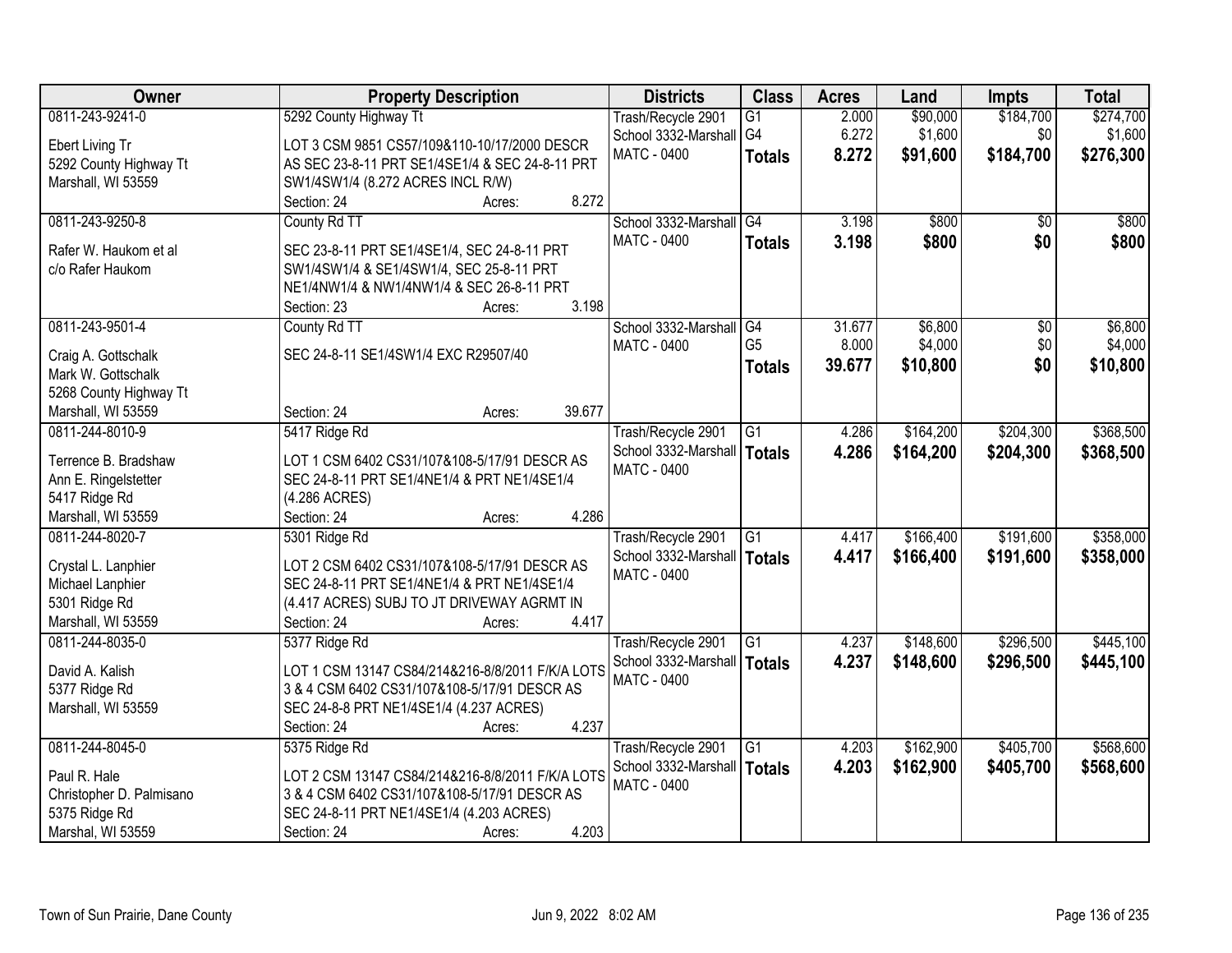| Owner                               |                                                | <b>Property Description</b> |        | <b>Districts</b>     | <b>Class</b>    | <b>Acres</b> | Land      | <b>Impts</b>    | <b>Total</b> |
|-------------------------------------|------------------------------------------------|-----------------------------|--------|----------------------|-----------------|--------------|-----------|-----------------|--------------|
| 0811-244-8050-1                     | Ridge Rd                                       |                             |        | School 3332-Marshall | G4              | 23.209       | \$5,500   | $\overline{30}$ | \$5,500      |
| Long Island Farm Inc                | SEC 24-8-11 NE1/4SE1/4 EXC CSM 6402            |                             |        | MATC - 0400          | G7              | 0.250        | \$10,000  | \$2,800         | \$12,800     |
| 5146 Ridge Rd                       |                                                |                             |        |                      | <b>Totals</b>   | 23.459       | \$15,500  | \$2,800         | \$18,300     |
| Marshall, WI 53559                  |                                                |                             |        |                      |                 |              |           |                 |              |
|                                     | Section: 24                                    | Acres:                      | 23.459 |                      |                 |              |           |                 |              |
| 0811-244-8500-6                     | County Rd TT                                   |                             |        | School 3332-Marshall | G4              | 37.600       | \$9,300   | $\overline{50}$ | \$9,300      |
|                                     |                                                |                             |        | <b>MATC - 0400</b>   | G <sub>5</sub>  | 2.000        | \$1,000   | \$0             | \$1,000      |
| Long Island Farm Inc                | SEC 24-8-11 NW1/4SE1/4                         |                             |        |                      | <b>Totals</b>   | 39.600       | \$10,300  | \$0             | \$10,300     |
| 5146 Ridge Rd                       |                                                |                             |        |                      |                 |              |           |                 |              |
| Marshall, WI 53559                  |                                                |                             |        |                      |                 |              |           |                 |              |
|                                     | Section: 24                                    | Acres:                      | 39.600 |                      |                 |              |           |                 |              |
| 0811-244-9000-9                     | County Rd TT                                   |                             |        | School 3332-Marshall | G4              | 38.700       | \$9,700   | $\sqrt[6]{30}$  | \$9,700      |
| Long Island Farm Inc                | SEC 24-8-11 SW1/4SE1/4                         |                             |        | MATC - 0400          | G <sub>5</sub>  | 1.000        | \$500     | \$0             | \$500        |
| 5146 Ridge Rd                       |                                                |                             |        |                      | <b>Totals</b>   | 39.700       | \$10,200  | \$0             | \$10,200     |
| Marshall, WI 53559                  |                                                |                             |        |                      |                 |              |           |                 |              |
|                                     | Section: 24                                    | Acres:                      | 39.700 |                      |                 |              |           |                 |              |
| 0811-244-9501-3                     | 5357 Ridge Rd                                  |                             |        | School 3332-Marshall | G1              | 4.697        | \$77,700  | \$8,900         | \$86,600     |
|                                     |                                                |                             |        | <b>MATC - 0400</b>   | <b>Totals</b>   | 4.697        | \$77,700  | \$8,900         | \$86,600     |
| David A. Kalish                     | LOT 1 CSM 7402 CS38/84&85-3/24/94 DESCR AS SEC |                             |        |                      |                 |              |           |                 |              |
| 5377 Ridge Rd                       | 24-8-11 PRT SE1/4SE1/4 (4.697 ACRES) TOG       |                             |        |                      |                 |              |           |                 |              |
| Marshall, WI 53559                  | W/DRIVEWAY ESMT IN R29462/54                   |                             | 4.697  |                      |                 |              |           |                 |              |
|                                     | Section: 24                                    | Acres:                      |        |                      |                 |              |           |                 |              |
| 0811-244-9520-0                     | 5315 Ridge Rd                                  |                             |        | Trash/Recycle 2901   | $\overline{G1}$ | 5.150        | \$176,800 | \$262,200       | \$439,000    |
| Andrew H. Baumhauer III             | LOT 2 CSM 7402 CS38/84&85-3/24/94 DESCR AS SEC |                             |        | School 3332-Marshall | <b>Totals</b>   | 5.150        | \$176,800 | \$262,200       | \$439,000    |
| Heather L. Baumhauer                | 24-8-11 PRT SE1/4SE1/4 (5.15 ACRES) SUBJ TO    |                             |        | MATC - 0400          |                 |              |           |                 |              |
| 5315 Ridge Rd                       | DRIVEWAY ESMT IN R29462/54                     |                             |        |                      |                 |              |           |                 |              |
| Marshall, WI 53559                  | Section: 24                                    | Acres:                      | 5.150  |                      |                 |              |           |                 |              |
| 0811-244-9540-6                     | 5297 Ridge Rd                                  |                             |        | Trash/Recycle 2901   | G <sub>1</sub>  | 5.600        | \$29,400  | \$15,500        | \$44,900     |
|                                     | LOT 3 CSM 7402 CS38/84&85-3/24/94 DESCR AS SEC |                             |        | School 3332-Marshall | Totals          | 5.600        | \$29,400  | \$15,500        | \$44,900     |
| Oconnell Living Tr, Cynthia D       |                                                |                             |        | MATC - 0400          |                 |              |           |                 |              |
| 5297 Ridge Rd<br>Marshall, WI 53559 | 24-8-11 PRT SE1/4SE1/4 (5.60 ACRES)            |                             |        |                      |                 |              |           |                 |              |
|                                     | Section: 24                                    | Acres:                      | 5.600  |                      |                 |              |           |                 |              |
| 0811-244-9560-2                     |                                                |                             |        | School 3332-Marshall | IG1             | 12.690       | \$213,400 | \$352,000       | \$565,400    |
|                                     | Ridge Rd                                       |                             |        | <b>MATC - 0400</b>   |                 |              |           |                 |              |
| Oconnell Living Tr, Cynthia D       | LOT 4 CSM 7402 CS38/84&85-3/24/94 DESCR AS SEC |                             |        |                      | <b>Totals</b>   | 12.690       | \$213,400 | \$352,000       | \$565,400    |
| 5297 Ridge Rd                       | 24-8-11 PRT SE1/4SE1/4 (12.69 ACRES)           |                             |        |                      |                 |              |           |                 |              |
| Marshall, WI 53559                  |                                                |                             |        |                      |                 |              |           |                 |              |
|                                     | Section: 24                                    | Acres:                      | 12.690 |                      |                 |              |           |                 |              |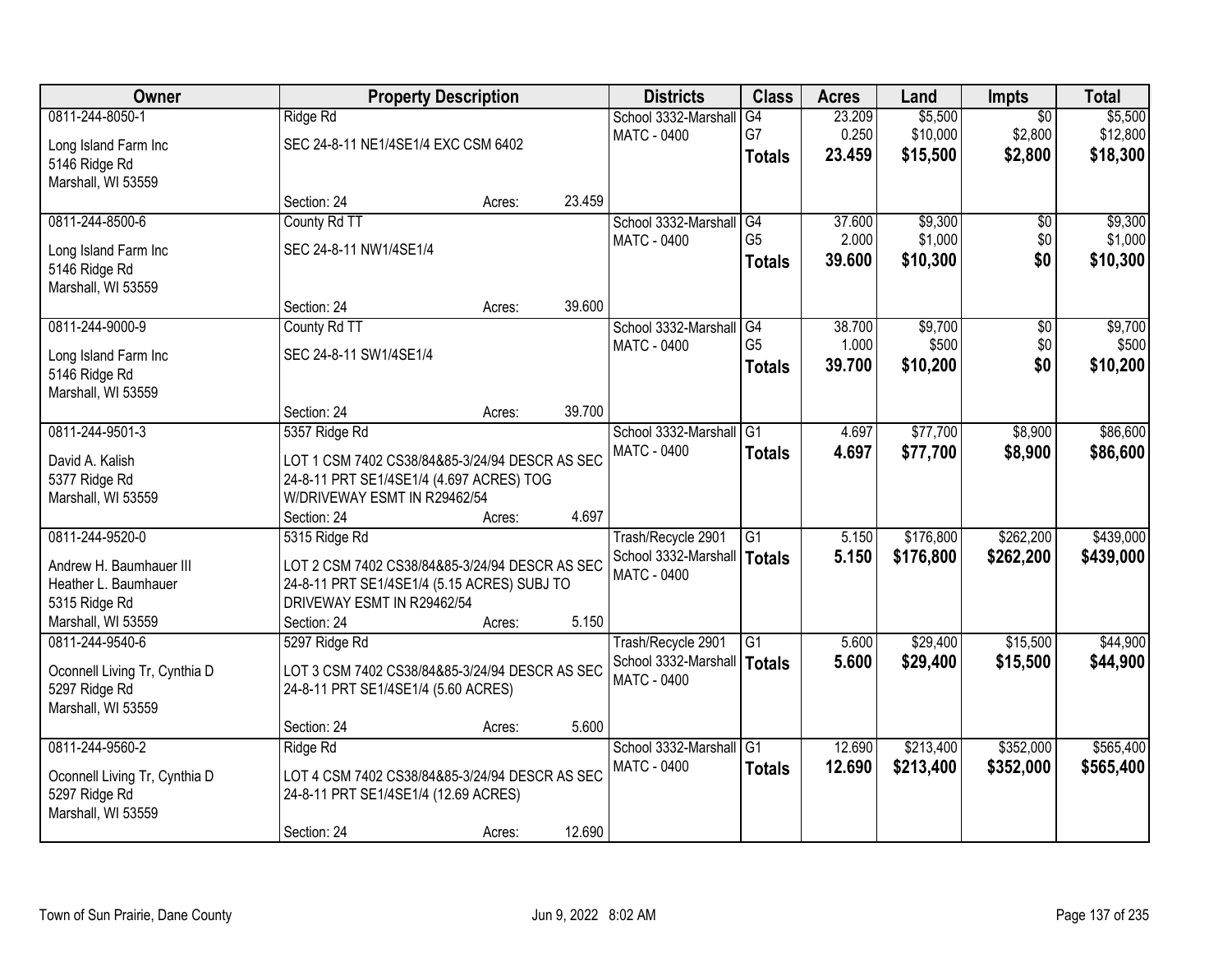| Owner                 |                                                | <b>Property Description</b> |        | <b>Districts</b>              | <b>Class</b>    | <b>Acres</b> | Land      | <b>Impts</b>    | <b>Total</b> |
|-----------------------|------------------------------------------------|-----------------------------|--------|-------------------------------|-----------------|--------------|-----------|-----------------|--------------|
| 0811-244-9600-3       | Ridge Rd                                       |                             |        | School 3332-Marshall          | G4              | 10.763       | \$2,800   | $\overline{50}$ | \$2,800      |
| Long Island Farms Inc | SEC 24-8-11 SE1/4SE1/4 EXC CSM 7402            |                             |        | MATC - 0400                   | G <sub>5</sub>  | 1.000        | \$500     | \$0             | \$500        |
| 5146 Ridge Rd         |                                                |                             |        |                               | <b>Totals</b>   | 11.763       | \$3,300   | \$0             | \$3,300      |
| Marshall, WI 53559    |                                                |                             |        |                               |                 |              |           |                 |              |
|                       | Section: 24                                    | Acres:                      | 11.763 |                               |                 |              |           |                 |              |
| 0811-251-8000-2       | Ridge Rd                                       |                             |        | School 3332-Marshall          | G4              | 25.960       | \$6,500   | $\overline{50}$ | \$6,500      |
| Defj Kaltenberg, LLC  | SEC 25-8-11 NE1/4 NE1/4 EXC CSM 3919           |                             |        | MATC - 0400                   | G <sub>5</sub>  | 1.710        | \$900     | \$0             | \$900        |
| 4095 Gray Rd          |                                                |                             |        |                               | G5M             | 7.000        | \$17,500  | \$0             | \$17,500     |
| Deforest, WI 53532    |                                                |                             |        |                               | <b>Totals</b>   | 34.670       | \$24,900  | \$0             | \$24,900     |
|                       | Section: 25                                    | Acres:                      | 34.670 |                               |                 |              |           |                 |              |
| 0811-251-8400-8       | 5243 Ridge Rd                                  |                             |        | Trash/Recycle 2901            | G1              | 5.330        | \$112,100 | \$156,600       | \$268,700    |
| Ken L. Kalbfleisch    | LOT 1 CSM 3919 CS16/154-5/21/82 DESCR AS SEC   |                             |        | School 3332-Marshall   Totals |                 | 5.330        | \$112,100 | \$156,600       | \$268,700    |
| 5243 Ridge Rd         | 25-8-11 PRT NE1/4 NE1/4 SUBJ TO PUB R/W OVER E |                             |        | <b>MATC - 0400</b>            |                 |              |           |                 |              |
| Marshall, WI 53559    | 33.0 FT                                        |                             |        |                               |                 |              |           |                 |              |
|                       | Section: 25                                    | Acres:                      | 5.330  |                               |                 |              |           |                 |              |
| 0811-251-8500-7       | Ridge Rd                                       |                             |        | School 3332-Marshall          | G4              | 27.000       | \$6,500   | \$0             | \$6,500      |
| Long Island Farm Inc  | SEC 25-8-11 NW1/4NE1/4                         |                             |        | <b>MATC - 0400</b>            | G5M             | 13.000       | \$32,500  | \$0             | \$32,500     |
| 5146 Ridge Rd         |                                                |                             |        |                               | <b>Totals</b>   | 40.000       | \$39,000  | \$0             | \$39,000     |
| Marshall, WI 53559    |                                                |                             |        |                               |                 |              |           |                 |              |
|                       | Section: 25                                    | Acres:                      | 40.000 |                               |                 |              |           |                 |              |
| 0811-251-9000-0       | 1720 Connors Rd                                |                             |        | Trash/Recycle 2901            | $\overline{G4}$ | 36.000       | \$6,000   | $\overline{30}$ | \$6,000      |
| Lorelei Sander        | SEC 25-8-11 SW1/4NE1/4                         |                             |        | School 3332-Marshall          | G <sub>5</sub>  | 1.000        | \$500     | \$0             | \$500        |
| 1720 Connors Rd       |                                                |                             |        | MATC - 0400                   | G7              | 3.000        | \$90,000  | \$205,600       | \$295,600    |
| Marshall, WI 53559    |                                                |                             |        |                               | <b>Totals</b>   | 40.000       | \$96,500  | \$205,600       | \$302,100    |
|                       | Section: 25                                    | Acres:                      | 40.000 |                               |                 |              |           |                 |              |
| 0811-251-9500-5       | <b>Connors Rd</b>                              |                             |        | School 3332-Marshall          | $\overline{G4}$ | 32.200       | \$8,300   | $\sqrt{6}$      | \$8,300      |
| Defj Kaltenberg, LLC  | SEC 25-8-11 SE1/4NE1/4 EXC S 33 FT E OF HWY &  |                             |        | MATC - 0400                   | G <sub>5</sub>  | 1.500        | \$800     | \$0             | \$800        |
| 4095 Gray Rd          | R513/737                                       |                             |        | Separation 2 Drain            | <b>Totals</b>   | 33.700       | \$9,100   | \$0             | \$9,100      |
| Deforest, WI 53532    |                                                |                             |        | DDS2                          |                 |              |           |                 |              |
|                       | Section: 25                                    | Acres:                      | 33.700 |                               |                 |              |           |                 |              |
| 0811-251-9835-1       | Connors Rd                                     |                             |        | School 3332-Marshall          | $\overline{G5}$ | 0.300        | \$200     | $\overline{30}$ | \$200        |
| Huggett Farms LLC     | SEC 25-8-11 PRT SE1/4NE1/4 S 33 FT LYG E OF    |                             |        | <b>MATC - 0400</b>            | <b>Totals</b>   | 0.300        | \$200     | \$0             | \$200        |
| 5146 Ridge Rd         | RIDGE RD C/L                                   |                             |        | Separation 2 Drain            |                 |              |           |                 |              |
| Marshall, WI 53559    |                                                |                             |        | DDS2                          |                 |              |           |                 |              |
|                       | Section: 25                                    | Acres:                      | 0.300  |                               |                 |              |           |                 |              |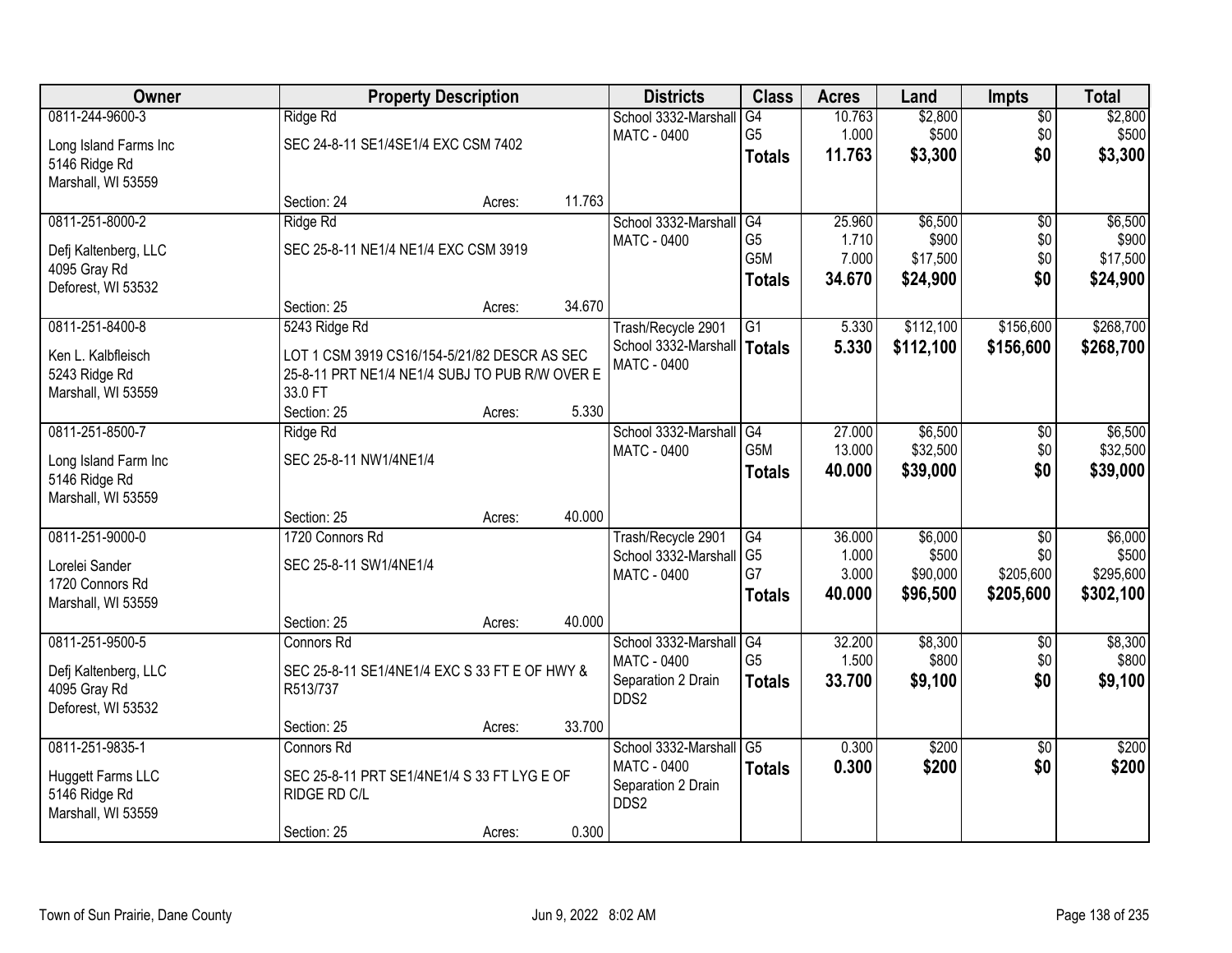| Owner                                        |                                                | <b>Property Description</b> |        | <b>Districts</b>                           | <b>Class</b>     | <b>Acres</b>   | Land              | <b>Impts</b>                 | <b>Total</b>       |
|----------------------------------------------|------------------------------------------------|-----------------------------|--------|--------------------------------------------|------------------|----------------|-------------------|------------------------------|--------------------|
| 0811-251-9840-4                              | Ridge Rd                                       |                             |        | Trash/Recycle 2901                         | G4               | 3.000          | \$800             | $\overline{50}$              | \$800              |
| <b>Huggett Farms LLC</b>                     | SEC 25-8-11 PRT SE1/4NE1/4 LYG E OF RIDGE RD   |                             |        | School 3332-Marshall                       | Totals           | 3.000          | \$800             | \$0                          | \$800              |
| 5146 Ridge Rd                                | C/L EXC S 33 FT THF                            |                             |        | MATC - 0400                                |                  |                |                   |                              |                    |
| Marshall, WI 53559                           |                                                |                             |        | Separation 2 Drain                         |                  |                |                   |                              |                    |
|                                              | Section: 25                                    | Acres:                      | 3.000  | DDS2                                       |                  |                |                   |                              |                    |
| 0811-252-8001-0                              | <b>Conners Rd</b>                              |                             |        | School 3332-Marshall                       | G4               | 4.000          | \$900             | \$0                          | \$900              |
| Rafer W. Haukom et al.                       | SEC 25-8-11 PRT NE1/4NW1/4 ELY 30 ACRES THF    |                             |        | <b>MATC - 0400</b>                         | G <sub>5</sub>   | 4.780          | \$2,400           | \$0                          | \$2,400            |
| c/o Rafer Haukom                             | EXC R29507/40                                  |                             |        |                                            | G5M              | 21.000         | \$52,500          | \$0                          | \$52,500           |
|                                              |                                                |                             |        |                                            | <b>Totals</b>    | 29.780         | \$55,800          | \$0                          | \$55,800           |
|                                              | Section: 25                                    | Acres:                      | 29.780 |                                            |                  |                |                   |                              |                    |
| 0811-252-8091-2                              | <b>Conners Rd</b>                              |                             |        | School 3332-Marshall                       | G4               | 4.492          | \$1,000           | \$0                          | \$1,000            |
| Craig A. Gottschalk                          | SEC 25-8-11 NE1/4NW1/4 EXC R698/88 & R29507/40 |                             |        | <b>MATC - 0400</b>                         | G <sub>5</sub> M | 5.000          | \$12,500          | \$0                          | \$12,500           |
| Mark W. Gottschalk                           |                                                |                             |        |                                            | <b>Totals</b>    | 9.492          | \$13,500          | \$0                          | \$13,500           |
| 5268 County Highway Tt                       |                                                |                             |        |                                            |                  |                |                   |                              |                    |
| Marshall, WI 53559                           | Section: 25                                    | Acres:                      | 9.492  |                                            |                  |                |                   |                              |                    |
| 0811-252-8501-5                              | <b>Conners Rd</b>                              |                             |        | School 3332-Marshall                       | G4               | 37.810         | \$8,900           | \$0                          | \$8,900            |
| Craig A. Gottschalk                          | SEC 25-8-11 NW1/4NW1/4 EXC R29507/40           |                             |        | <b>MATC - 0400</b>                         | G <sub>5</sub>   | 1.000          | \$500             | \$0                          | \$500              |
| Mark W. Gottschalk                           |                                                |                             |        |                                            | <b>Totals</b>    | 38.810         | \$9,400           | \$0                          | \$9,400            |
| 5268 County Highway Tt                       |                                                |                             |        |                                            |                  |                |                   |                              |                    |
| Marshall, WI 53559                           | Section: 25                                    | Acres:                      | 38.810 |                                            |                  |                |                   |                              |                    |
| 0811-252-9000-9                              | Connors Rd                                     |                             |        | School 3332-Marshall                       | G4               | 38.900         | \$9,600           | $\overline{50}$              | \$9,600            |
|                                              |                                                |                             |        | <b>MATC - 0400</b>                         | G <sub>5</sub>   | 1.000          | \$500             | \$0                          | \$500              |
| Paskey Living Tr, Avis Ann                   | SEC 25-8-11 SW1/4 NW1/4                        |                             |        |                                            | <b>Totals</b>    | 39.900         | \$10,100          | \$0                          | \$10,100           |
| 5465 S 150 E<br>Washington Terrace, UT 84405 |                                                |                             |        |                                            |                  |                |                   |                              |                    |
|                                              | Section: 25                                    | Acres:                      | 39.900 |                                            |                  |                |                   |                              |                    |
| 0811-252-9500-4                              | 1740 Connors Rd                                |                             |        | Trash/Recycle 2901                         | G1               | 1.000          | \$70,000          | \$206,000                    | \$276,000          |
|                                              |                                                |                             |        | School 3332-Marshall                       | G4               | 12.900         | \$2,700           | \$0                          | \$2,700            |
| Scott D. Paskey                              | SEC 25-8-11 SE1/4NW1/4                         |                             |        | MATC - 0400                                | G <sub>5</sub>   | 1.000          | \$500             | \$0                          | \$500              |
| 1740 Conners Rd                              |                                                |                             |        |                                            | W <sub>8</sub>   | 25.000         | (\$62,500)        | \$0                          | \$0                |
| Marshall, WI 53559                           |                                                |                             |        |                                            | <b>Totals</b>    | 39.900         | \$73,200          | \$206,000                    | \$279,200          |
|                                              | Section: 25                                    | Acres:                      | 39.900 |                                            |                  |                |                   |                              |                    |
| 0811-253-8001-9                              | 1733 Connors Rd                                |                             |        | Trash/Recycle 2901                         | G4<br>G7         | 4.000<br>2.000 | \$300<br>\$70,000 | $\overline{30}$<br>\$248,400 | \$300<br>\$318,400 |
| Kim A. Molnar                                | LOT 1 CSM 7726 CS40/238&239-1/31/95 DESCR AS   |                             |        | School 3332-Marshall<br><b>MATC - 0400</b> |                  |                |                   |                              |                    |
| 1733 Connors Rd                              | SEC 25-8-11 PRT NE1/4SW1/4 (6 ACRES)           |                             |        |                                            | <b>Totals</b>    | 6.000          | \$70,300          | \$248,400                    | \$318,700          |
| Marshall, WI 53559                           |                                                |                             |        |                                            |                  |                |                   |                              |                    |
|                                              | Section: 25                                    | Acres:                      | 6.000  |                                            |                  |                |                   |                              |                    |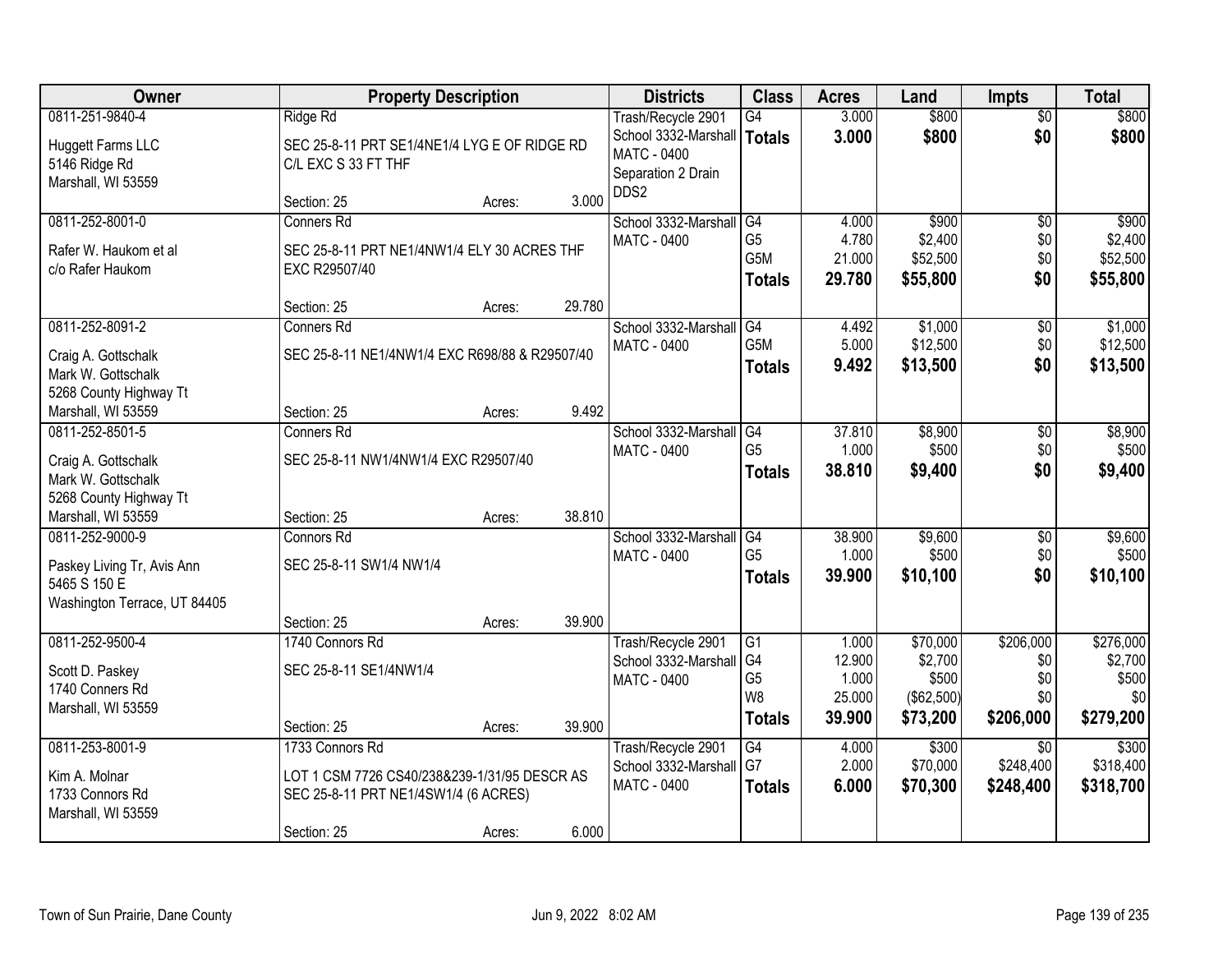| Owner                            |                                                | <b>Property Description</b> |        | <b>Districts</b>     | <b>Class</b>     | <b>Acres</b> | Land      | <b>Impts</b>    | <b>Total</b> |
|----------------------------------|------------------------------------------------|-----------------------------|--------|----------------------|------------------|--------------|-----------|-----------------|--------------|
| 0811-253-8050-0                  | Connors Rd                                     |                             |        | School 3332-Marshall | G4               | 33.150       | \$8,400   | $\sqrt{$0}$     | \$8,400      |
| Riesop Farms LLC                 | SEC 25-8-11 NE1/4SW1/4 EXC CSM 7726 SUBJ TO    |                             |        | MATC - 0400          | G <sub>5</sub>   | 0.750        | \$400     | \$0             | \$400        |
| 306 W Quarry St                  | ESMT FOR CONNOR'S RD IN R29278/7               |                             |        |                      | <b>Totals</b>    | 33.900       | \$8,800   | \$0             | \$8,800      |
| Deerfield, WI 53531              |                                                |                             |        |                      |                  |              |           |                 |              |
|                                  | Section: 25                                    | Acres:                      | 33.900 |                      |                  |              |           |                 |              |
| 0811-253-8501-4                  | Connors Rd                                     |                             |        | School 3332-Marshall | G4               | 33.150       | \$8,500   | $\overline{50}$ | \$8,500      |
| Riesop Farms LLC                 | SEC 25-8-11 NW1/4 SW1/4 SUBJ TO ESMT FOR       |                             |        | MATC - 0400          | G <sub>5</sub>   | 0.750        | \$400     | \$0             | \$400        |
| 306 W Quarry St                  | CONNOR'S RD IN R29278/7 EXC CSM 8876           |                             |        |                      | <b>Totals</b>    | 33.900       | \$8,900   | \$0             | \$8,900      |
| Deerfield, WI 53531              |                                                |                             |        |                      |                  |              |           |                 |              |
|                                  | Section: 25                                    | Acres:                      | 33.900 |                      |                  |              |           |                 |              |
| 0811-253-8515-8                  | 1805 Connors Rd                                |                             |        | Trash/Recycle 2901   | G1               | 6.000        | \$116,500 | \$137,200       | \$253,700    |
| Daniel J. Ogden                  | LOT 1 CSM 8876 CS49/203&204-4/16/98 DESCR AS   |                             |        | School 3332-Marshall | Totals           | 6.000        | \$116,500 | \$137,200       | \$253,700    |
| Robyn E. Ogden                   | SEC 25-8-11 PRT NW1/4SW1/4 (6 ACRES)           |                             |        | <b>MATC - 0400</b>   |                  |              |           |                 |              |
| 1805 Connors Rd                  |                                                |                             |        |                      |                  |              |           |                 |              |
| Marshall, WI 53559               | Section: 25                                    | Acres:                      | 6.000  |                      |                  |              |           |                 |              |
| 0811-253-9000-8                  | <b>Conners Rd</b>                              |                             |        | School 3332-Marshall | G4               | 34.900       | \$6,700   | $\sqrt[6]{3}$   | \$6,700      |
| Riesop Farms LLC                 | SEC 25-8-11 SW1/4 SW1/4 EXC BEG 30 FT N OF SW  |                             |        | <b>MATC - 0400</b>   | G5M              | 5.000        | \$12,500  | \$0             | \$12,500     |
| 306 W Quarry St                  | COR TH S 30 FT TH E 20 FT TH NWLY 36 FT TO POB |                             |        | Separation 3 Drain   | <b>Totals</b>    | 39.900       | \$19,200  | \$0             | \$19,200     |
| Deerfield, WI 53531              |                                                |                             |        | DDS3                 |                  |              |           |                 |              |
|                                  | Section: 25                                    | Acres:                      | 39.900 |                      |                  |              |           |                 |              |
| 0811-253-9245-3                  | <b>Connors Rd</b>                              |                             |        | School 3332-Marshall | $\overline{G5}$  | 0.007        | \$100     | \$0             | \$100        |
| Riesop Farms LLC                 | SEC 25-8-11 PRT SW1/4 SW1/4 BEG 30 FT N OF SW  |                             |        | MATC - 0400          | <b>Totals</b>    | 0.007        | \$100     | \$0             | \$100        |
| 306 W Quarry St                  | COR TH S 30 FT TH E 20 FT TH NWLY 36 FT TO POB |                             |        | Separation 3 Drain   |                  |              |           |                 |              |
| Deerfield, WI 53531              |                                                |                             |        | DDS3                 |                  |              |           |                 |              |
|                                  | Section: 25                                    | Acres:                      | 0.007  |                      |                  |              |           |                 |              |
| 0811-253-9500-3                  | Conners Rd                                     |                             |        | School 3332-Marshall | $\overline{G4}$  | 35.800       | \$6,800   | $\overline{50}$ | \$6,800      |
| Jeffrey C. Zimmerman             | SEC 25-8-11 SE1/4 SW1/4                        |                             |        | MATC - 0400          | G <sub>5</sub>   | 1.000        | \$500     | \$0             | \$500        |
| 4973 Ridge Rd                    |                                                |                             |        | Separation 3 Drain   | G <sub>5</sub> M | 3.000        | \$7,500   | \$0             | \$7,500      |
| Deerfield, WI 53531              |                                                |                             |        | DDS3                 | <b>Totals</b>    | 39.800       | \$14,800  | \$0             | \$14,800     |
|                                  | Section: 25                                    | Acres:                      | 39.800 |                      |                  |              |           |                 |              |
| 0811-254-8001-0                  | Ridge Rd                                       |                             |        | School 3332-Marshall | G4               | 10.358       | \$1,900   | $\overline{60}$ | \$1,900      |
| Schlough Rev Tr, Stuart & Sandra | LOT 2 CSM 10438 CS61/288&289-6/26/2002 DESCR   |                             |        | MATC - 0400          | G <sub>5</sub>   | 1.130        | \$600     | \$0             | \$600        |
| 1655 Connors Rd                  | AS SEC 25-8-11 PRT NE1/4SE1/4 (11.488 ACRES    |                             |        | Separation 2 Drain   | <b>Totals</b>    | 11.488       | \$2,500   | \$0             | \$2,500      |
| Marshall, WI 53559               | ESCL R/W)                                      |                             |        | DDS2                 |                  |              |           |                 |              |
|                                  | Section: 25                                    | Acres:                      | 11.488 |                      |                  |              |           |                 |              |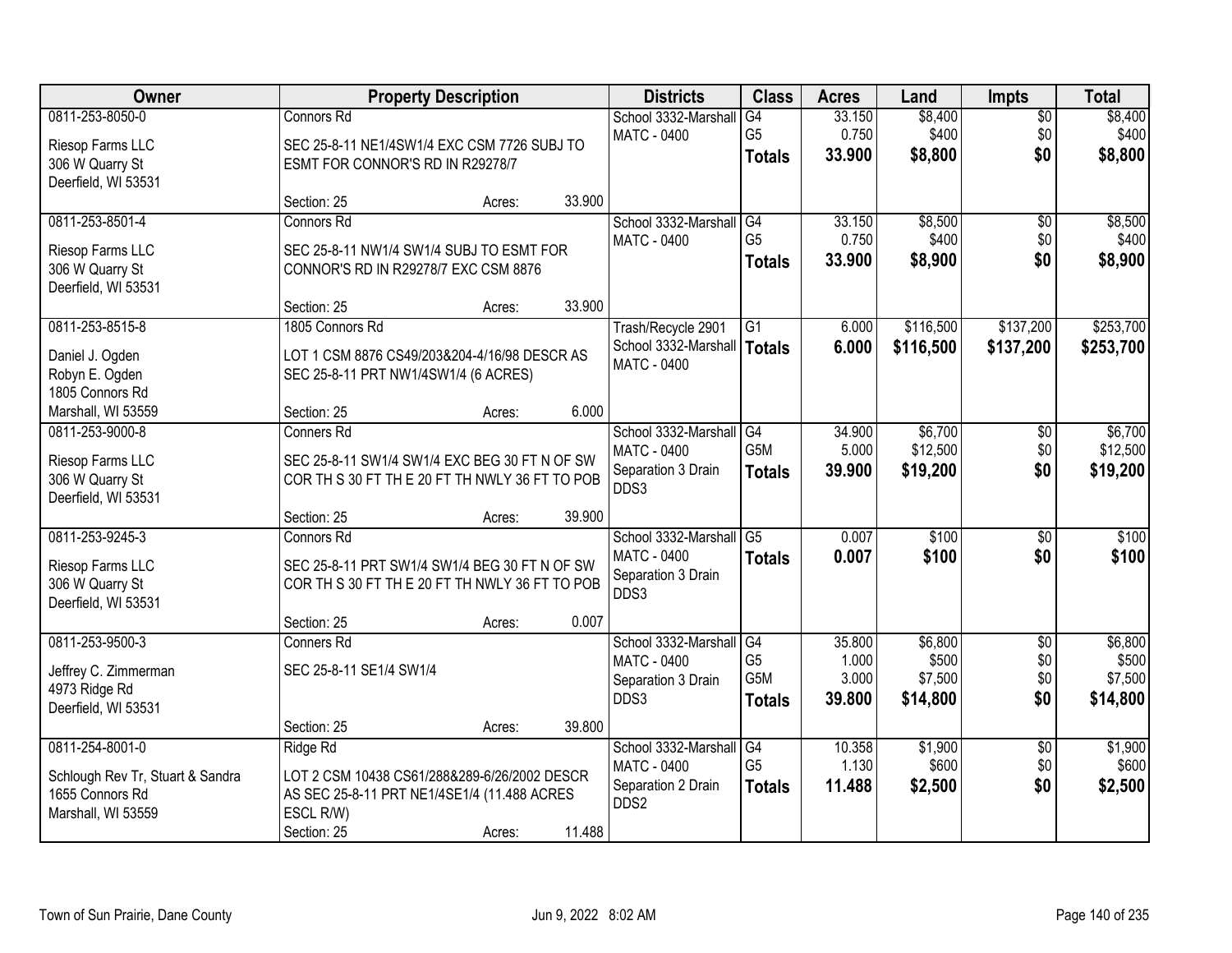| Owner                            | <b>Property Description</b>                     |        |        | <b>Districts</b>     | <b>Class</b>     | <b>Acres</b> | Land      | <b>Impts</b>  | <b>Total</b> |
|----------------------------------|-------------------------------------------------|--------|--------|----------------------|------------------|--------------|-----------|---------------|--------------|
| 0811-254-8051-0                  | Ridge Rd                                        |        |        | School 3332-Marshall | G4               | 1.250        | \$300     | $\sqrt{$0}$   | \$300        |
| Schlough Rev Tr, Stuart & Sandra | LOT 1 CSM 10438 CS61/288&289-6/26/2002 DESCR    |        |        | <b>MATC - 0400</b>   | G5M              | 2.844        | \$7,100   | \$0           | \$7,100      |
| 1655 Connors Rd                  | AS SEC 25-8-11 PRT NE1/4SE1/4 (4.094 ACRES ESCL |        |        | Separation 2 Drain   | <b>Totals</b>    | 4.094        | \$7,400   | \$0           | \$7,400      |
| Marshall, WI 53559               | $R/W$ )                                         |        |        | DDS2                 |                  |              |           |               |              |
|                                  | Section: 25                                     | Acres: | 4.094  |                      |                  |              |           |               |              |
| 0811-254-8100-0                  | 1655 Connors Rd                                 |        |        | School 3332-Marshall | G4               | 15.360       | \$3,000   | \$0           | \$3,000      |
| Schlough Rev Tr, Stuart & Sandra | SEC 25-8-11 NE1/4 SE1/4 EXC CSM 10438           |        |        | MATC - 0400          | G <sub>5</sub>   | 8.024        | \$4,000   | \$0           | \$4,000      |
| 1655 Connors Rd                  |                                                 |        |        | Separation 2 Drain   | <b>Totals</b>    | 23.384       | \$7,000   | \$0           | \$7,000      |
| Marshall, WI 53559               |                                                 |        |        | DDS2                 |                  |              |           |               |              |
|                                  | Section: 25                                     | Acres: | 23.384 |                      |                  |              |           |               |              |
| 0811-254-8500-4                  | 1655 Connors Rd                                 |        |        | Trash/Recycle 2901   | $\overline{G4}$  | 31.100       | \$8,000   | \$0           | \$8,000      |
| Schlough Rev Tr, Stuart & Sandra | SEC 25-8-11 NW1/4 SE1/4                         |        |        | School 3332-Marshall | G <sub>5</sub>   | 4.900        | \$2,500   | \$0           | \$2,500      |
| 1655 Connors Rd                  |                                                 |        |        | <b>MATC - 0400</b>   | G5M              | 2.000        | \$5,000   | \$0           | \$5,000      |
| Marshall, WI 53559               |                                                 |        |        |                      | G7               | 2.000        | \$65,000  | \$118,300     | \$183,300    |
|                                  | Section: 25                                     | Acres: | 40.000 |                      | <b>Totals</b>    | 40.000       | \$80,500  | \$118,300     | \$198,800    |
| 0811-254-9000-7                  | Ridge Rd                                        |        |        | School 3332-Marshall | G4               | 22.000       | \$4,200   | $\sqrt[6]{3}$ | \$4,200      |
| Jeffrey C. Zimmerman             | SEC 25-8-11 SW1/4 SE1/4                         |        |        | <b>MATC - 0400</b>   | G <sub>5</sub>   | 2.000        | \$1,000   | \$0           | \$1,000      |
| 4973 Ridge Rd                    |                                                 |        |        | Separation 3 Drain   | G5M              | 16.000       | \$40,000  | \$0           | \$40,000     |
| Deerfield, WI 53531              |                                                 |        |        | DDS3                 | <b>Totals</b>    | 40.000       | \$45,200  | \$0           | \$45,200     |
|                                  | Section: 25                                     | Acres: | 40.000 |                      |                  |              |           |               |              |
| 0811-254-9501-1                  | 5042 Ridge Rd                                   |        |        | Trash/Recycle 2901   | $\overline{G1}$  | 11.000       | \$114,500 | \$91,700      | \$206,200    |
| Huggett Farms LLC                | SEC 25-8-11 PRT SE1/4SE1/4 LYG E OF RIDGE RD    |        |        | School 3332-Marshall | G <sub>4</sub>   | 10.000       | \$2,200   | \$0           | \$2,200      |
| 5146 Ridge Rd                    | C/L EXC R19293/14                               |        |        | <b>MATC - 0400</b>   | <b>Totals</b>    | 21.000       | \$116,700 | \$91,700      | \$208,400    |
| Marshall, WI 53559               |                                                 |        |        | Separation 2 Drain   |                  |              |           |               |              |
|                                  | Section: 25                                     | Acres: | 21.000 | DDS2                 |                  |              |           |               |              |
| 0811-254-9560-0                  | 5047 Ridge Rd                                   |        |        | Trash/Recycle 2901   | G1               | 2.000        | \$115,000 | \$136,200     | \$251,200    |
| Lenore J. Loewen                 | SEC 25-8-11 PRT SE1/4SE1/4 LYG W OF HWY         |        |        | School 3332-Marshall | G4               | 5.700        | \$1,200   | \$0           | \$1,200      |
| 5047 Ridge Rd                    |                                                 |        |        | <b>MATC - 0400</b>   | G <sub>5</sub>   | 0.500        | \$100     | \$0           | \$100        |
| Deerfield, WI 53531              |                                                 |        |        |                      | G <sub>5</sub> M | 8.800        | \$22,000  | \$0           | \$22,000     |
|                                  | Section: 25                                     | Acres: | 17.000 |                      | <b>Totals</b>    | 17.000       | \$138,300 | \$136,200     | \$274,500    |
| 0811-254-9791-1                  | Ridge Rd                                        |        |        | School 3332-Marshall | G7               | 0.690        | \$31,900  | \$1,500       | \$33,400     |
| Huggett Farms LLC                | SEC 25-8-11 PRT SE1/4SE1/4 COM AT SE COR SD     |        |        | MATC - 0400          | <b>Totals</b>    | 0.690        | \$31,900  | \$1,500       | \$33,400     |
| 5146 Ridge Rd                    | SEC 25 TH S89DEG10'21"W 393.73 FT ALG S LN SEC  |        |        | Separation 2 Drain   |                  |              |           |               |              |
| Marshall, WI 53559               | 25 TO POB TH N2DEG03'03"E 149.19 FT TH          |        |        | DDS2                 |                  |              |           |               |              |
|                                  | Section: 25                                     | Acres: | 0.690  |                      |                  |              |           |               |              |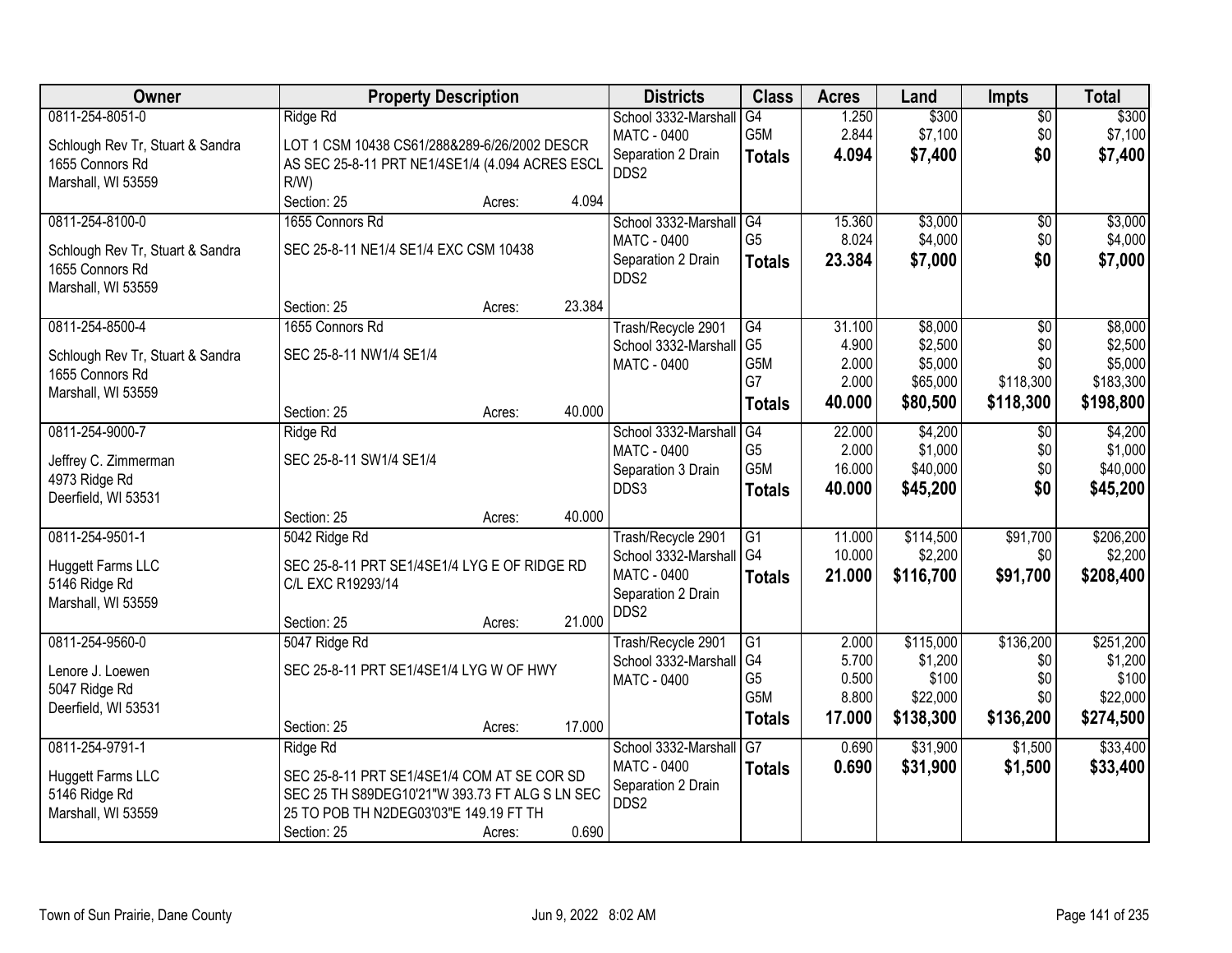| Owner                            | <b>Property Description</b>                      | <b>Districts</b>     | <b>Class</b>    | <b>Acres</b> | Land      | Impts           | <b>Total</b> |
|----------------------------------|--------------------------------------------------|----------------------|-----------------|--------------|-----------|-----------------|--------------|
| 0811-261-8001-9                  | 5274 County Highway Tt                           | School 3332-Marshall | $\overline{G4}$ | 25.880       | \$6,600   | $\overline{50}$ | \$6,600      |
| Craig A. Gottschalk              | SEC 26-8-11 NE1/4NE1/4 LYG SLY OF THE HWY EXC    | <b>MATC - 0400</b>   | G <sub>5</sub>  | 0.500        | \$300     | \$0             | \$300        |
| Mark W. Gottschalk               | W 189.75 FT DESCR IN D239/545&546 & EXC          |                      | G7              | 2.000        | \$50,000  | \$149,200       | \$199,200    |
| 5268 County Highway Tt           | R9821/15 & EXC R29507/40                         |                      | <b>Totals</b>   | 28.380       | \$56,900  | \$149,200       | \$206,100    |
| Marshall, WI 53559               | 28.380<br>Section: 26<br>Acres:                  |                      |                 |              |           |                 |              |
| 0811-261-8050-0                  | County Rd TT                                     | School 3332-Marshall | G4              | 0.500        | \$100     | $\overline{30}$ | \$100        |
|                                  |                                                  | MATC - 0400          | <b>Totals</b>   | 0.500        | \$100     | \$0             | \$100        |
| Craig A. Gottschalk              | SEC 26-8-11 PRT NE1/4 NE1/4 COM 266 FT W OF      |                      |                 |              |           |                 |              |
| Mark W. Gottschalk               | INTERS N LN & C/L HWY TH S TO C/L HWY SWLY ALO   |                      |                 |              |           |                 |              |
| 5268 County Highway Tt           | HWY TO W LN S TO SW COR E TO SE COR N TO NE      |                      |                 |              |           |                 |              |
| Marshall, WI 53559               | 0.500<br>Section: 26<br>Acres:                   |                      |                 |              |           |                 |              |
| 0811-261-8060-8                  | 5268 County Highway Tt                           | Trash/Recycle 2901   | G1              | 1.176        | \$73,500  | \$192,000       | \$265,500    |
| Dennis W. Gottschalk             | SEC 26-8-11 PRT NE1/4NE1/4 COM NE COR TH W       | School 3332-Marshall | Totals          | 1.176        | \$73,500  | \$192,000       | \$265,500    |
| Barbara A. Gottschalk            | ALG N LN 395 FT M/L TO C/L CTH TT TH SWLY 166    | MATC - 0400          |                 |              |           |                 |              |
| 5268 County Highway Tt           | FT M/L ALG C/L TO POB TH CONT SWLY 220 FT ALG    |                      |                 |              |           |                 |              |
| Marshall, WI 53559               | 1.176<br>Section: 26<br>Acres:                   |                      |                 |              |           |                 |              |
| 0811-261-8071-5                  | County Rd TT                                     | School 3332-Marshall | G4              | 4.750        | \$1,200   | \$0             | \$1,200      |
|                                  |                                                  | <b>MATC - 0400</b>   | <b>Totals</b>   | 4.750        | \$1,200   | \$0             | \$1,200      |
| Rademacher Living Tr, Brian K &  | SEC 26-8-11 PRT NE1/4NE1/4 NWLY OF HWY EXC       |                      |                 |              |           |                 |              |
| Nichole R                        | COM INTERS C/L TWO HWYS TH N 148.5 FT E 148.5    |                      |                 |              |           |                 |              |
| 4930 Town Hall Dr                | FT TO C/L HWY SWLY TO POB ALSO EXC COM 266       |                      |                 |              |           |                 |              |
| Cottage Grove, WI 53527          | 4.750<br>Section: 26<br>Acres:                   |                      |                 |              |           |                 |              |
| 0811-261-8165-0                  | 5251 County Highway Tt                           | Trash/Recycle 2901   | $\overline{G1}$ | 1.016        | \$70,300  | \$111,700       | \$182,000    |
| Benedict T. Averill              | LOT 1 CSM 11301 CS68/190&192-1/13/2005 F/K/A LOT | School 3332-Marshall | Totals          | 1.016        | \$70,300  | \$111,700       | \$182,000    |
| 5251 County Highway Tt           | 1 CSM 2758 CS11/53&54-3/8/78 & ALSO INCL &       | <b>MATC - 0400</b>   |                 |              |           |                 |              |
| Marshall, WI 53559-9726          | DESCR AS SEC 26-8-11 PRT NE1/4NE1/4 (1.02        |                      |                 |              |           |                 |              |
|                                  | Section: 26<br>1.016<br>Acres:                   |                      |                 |              |           |                 |              |
| 0811-261-8190-1                  | 5230 Pierceville Rd                              | Trash/Recycle 2901   | G1              | 1.500        | \$80,000  | \$48,600        | \$128,600    |
|                                  |                                                  | School 3332-Marshall | G <sub>2</sub>  | 1.500        | \$64,000  | \$123,200       | \$187,200    |
| <b>Ultimate Construction Inc</b> | SEC 26-8-11 PRT NE1/4 NE1/4 COM SW COR TH E      | MATC - 0400          | <b>Totals</b>   | 3.000        | \$144,000 | \$171,800       | \$315,800    |
| 4827 Pierceville Rd              | 189.75 FT TH N TO C/L HWY TH SWLY ALG C/L HWY    |                      |                 |              |           |                 |              |
| Cottage Grove, WI 53527          | TO W LN TH S TO POB                              |                      |                 |              |           |                 |              |
|                                  | 3.000<br>Section: 26<br>Acres:                   |                      |                 |              |           |                 |              |
| 0811-261-8500-5                  | County Rd TT                                     | School 3332-Marshall | G4              | 21.400       | \$5,500   | $\overline{50}$ | \$5,500      |
| Lisa R. Paskey                   | SEC 26-8-11 PRT NW1/4NE1/4 LYG NWLY OF CTH TT    | <b>MATC - 0400</b>   | G <sub>5</sub>  | 4.400        | \$2,200   | \$0             | \$2,200      |
| 5213 County Highway Tt           | EXC R2002/14                                     |                      | <b>Totals</b>   | 25.800       | \$7,700   | \$0             | \$7,700      |
| Cottage Grove, WI 53527          |                                                  |                      |                 |              |           |                 |              |
|                                  | 25.800<br>Section: 26<br>Acres:                  |                      |                 |              |           |                 |              |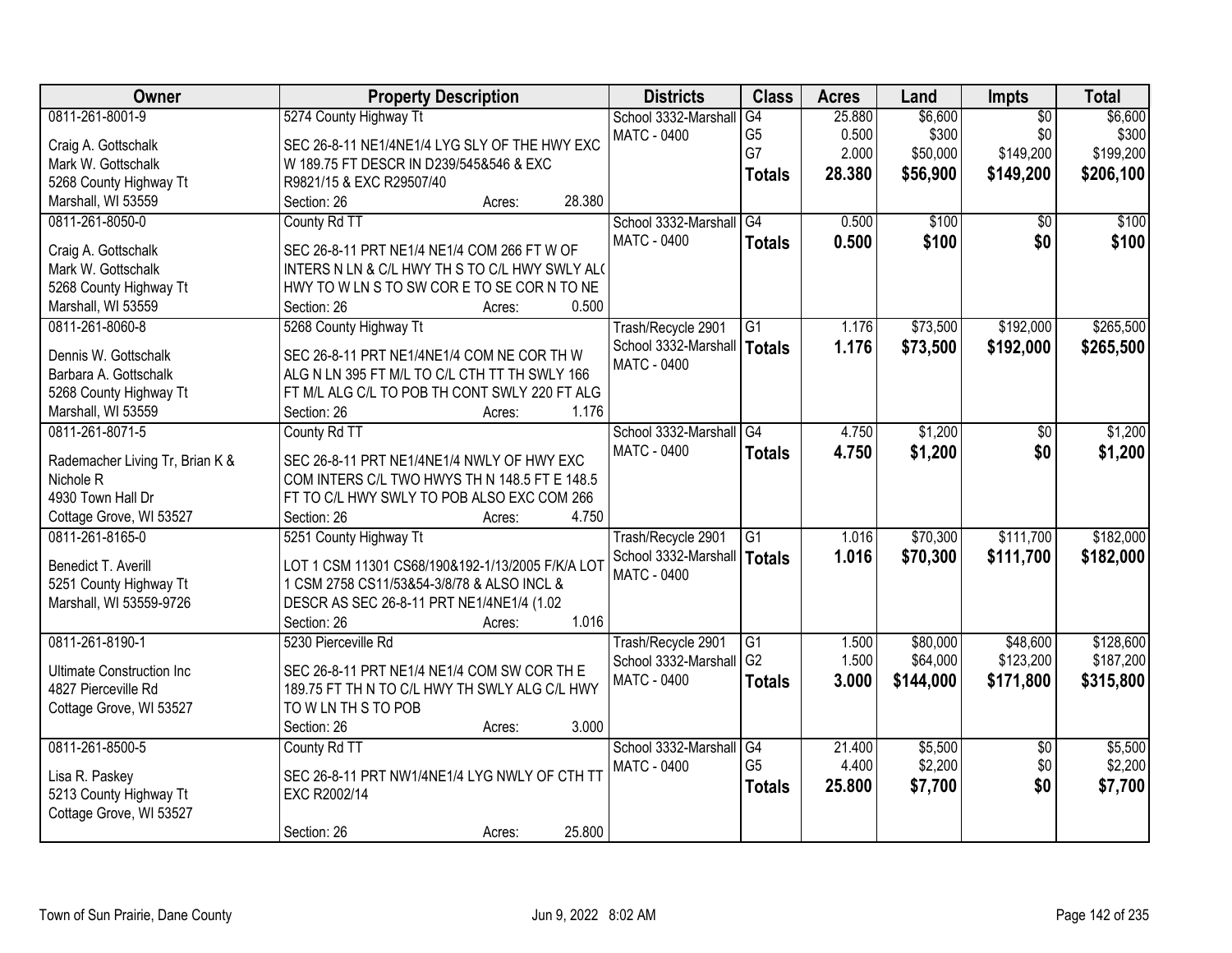| Owner                   |                                                | <b>Property Description</b> |        | <b>Districts</b>              | <b>Class</b>    | <b>Acres</b> | Land     | <b>Impts</b>    | <b>Total</b> |
|-------------------------|------------------------------------------------|-----------------------------|--------|-------------------------------|-----------------|--------------|----------|-----------------|--------------|
| 0811-261-8600-4         | 5213 County Highway Tt                         |                             |        | Trash/Recycle 2901            | G4              | 6.000        | \$1,500  | $\overline{50}$ | \$1,500      |
| Shelby J. Paskey        | SEC 26-8-11 PRT NW1/4 NE1/4 LYG NWLY OF CTH TT |                             |        | School 3332-Marshall          | l G7            | 2.000        | \$70,000 | \$133,100       | \$203,100    |
| 5213 County Highway Tt  | C/L EXC E 1056 FT THF                          |                             |        | <b>MATC - 0400</b>            | <b>Totals</b>   | 8.000        | \$71,500 | \$133,100       | \$204,600    |
| Cottage Grove, WI 53527 |                                                |                             |        |                               |                 |              |          |                 |              |
|                         | Section: 26                                    | Acres:                      | 8.000  |                               |                 |              |          |                 |              |
| 0811-261-8810-0         | 5236 County Highway Tt                         |                             |        | Trash/Recycle 2901            | $\overline{G1}$ | 1.720        | \$84,400 | \$98,700        | \$183,100    |
| Tnt Houses LLC          | LOT 1 CSM 7279 CS37/114&115-11/4/93 DESCR AS   |                             |        | School 3332-Marshall   Totals |                 | 1.720        | \$84,400 | \$98,700        | \$183,100    |
| 333 Meadow Crest Trl    | SEC 26-8-11 PRT NW1/4NE1/4 (1.72 ACRES)        |                             |        | <b>MATC - 0400</b>            |                 |              |          |                 |              |
| Cottage Grove, WI 53527 |                                                |                             |        |                               |                 |              |          |                 |              |
|                         | Section: 26                                    | Acres:                      | 1.720  |                               |                 |              |          |                 |              |
| 0811-261-8820-8         | 5229 Pierceville Rd                            |                             |        | Trash/Recycle 2901            | G1              | 1.740        | \$84,800 | \$89,200        | \$174,000    |
| David K. Johnson        | LOT 2 CSM 7279 CS37/114&115-11/4/93 DESCR AS   |                             |        | School 3332-Marshall   Totals |                 | 1.740        | \$84,800 | \$89,200        | \$174,000    |
| Laura A. Johnson        | SEC 26-8-11 PRT NW1/4NE1/4 (1.74 ACRES)        |                             |        | <b>MATC - 0400</b>            |                 |              |          |                 |              |
| 5229 Pierceville Rd     |                                                |                             |        |                               |                 |              |          |                 |              |
| Marshall, WI 53559      | Section: 26                                    | Acres:                      | 1.740  |                               |                 |              |          |                 |              |
| 0811-261-8830-6         | 5227 Pierceville Rd                            |                             |        | Trash/Recycle 2901            | G1              | 2.000        | \$90,000 | \$335,900       | \$425,900    |
| Jodi L. Kohler          | LOT 3 CSM 7279 CS37/114&115-11/4/93 DESCR AS   |                             |        | School 3332-Marshall G4       |                 | 2.520        | \$600    | \$0             | \$600        |
| Glen D. Kohler          | SEC 26-8-11 PRT NW1/4NE1/4 (4.52 ACRES)        |                             |        | <b>MATC - 0400</b>            | <b>Totals</b>   | 4.520        | \$90,600 | \$335,900       | \$426,500    |
| 5227 Pierceville Rd     |                                                |                             |        |                               |                 |              |          |                 |              |
| Marshall, WI 53559      | Section: 26                                    | Acres:                      | 4.520  |                               |                 |              |          |                 |              |
| 0811-261-9000-8         | Pierceville Rd                                 |                             |        | School 3332-Marshall G4       |                 | 19.500       | \$5,000  | \$0             | \$5,000      |
| Statz Bros, Inc         | SEC 26-8-11 E 676.5 FT SW1/4 NE1/4             |                             |        | MATC - 0400                   | G <sub>5</sub>  | 1.000        | \$500    | \$0             | \$500        |
| 5875 County Highway Vv  |                                                |                             |        |                               | <b>Totals</b>   | 20.500       | \$5,500  | \$0             | \$5,500      |
| Marshall, WI 53559      |                                                |                             |        |                               |                 |              |          |                 |              |
|                         | Section: 26                                    | Acres:                      | 20.500 |                               |                 |              |          |                 |              |
| 0811-261-9060-6         | County Rd TT                                   |                             |        | School 3332-Marshall G4       |                 | 19.000       | \$4,500  | \$0             | \$4,500      |
| Shelby J. Paskey        | SEC 26-8-11 W 649.8 FT SW1/4 NE1/4 SLY OF HWY  |                             |        | MATC - 0400                   | G <sub>5</sub>  | 0.500        | \$300    | \$0             | \$300        |
| 5213 County Highway Tt  |                                                |                             |        |                               | <b>Totals</b>   | 19.500       | \$4,800  | \$0             | \$4,800      |
| Cottage Grove, WI 53527 |                                                |                             |        |                               |                 |              |          |                 |              |
|                         | Section: 26                                    | Acres:                      | 19.500 |                               |                 |              |          |                 |              |
| 0811-261-9110-5         | Pierceville Rd                                 |                             |        | School 3332-Marshall          | $\overline{G4}$ | 0.500        | \$100    | $\overline{50}$ | \$100        |
| Shelby J. Paskey        | SEC 26-8-11 PRT SW1/4 NE1/4 LYG NLY OF HWY     |                             |        | <b>MATC - 0400</b>            | <b>Totals</b>   | 0.500        | \$100    | \$0             | \$100        |
| 5213 County Highway Tt  |                                                |                             |        |                               |                 |              |          |                 |              |
| Cottage Grove, WI 53527 |                                                |                             |        |                               |                 |              |          |                 |              |
|                         | Section: 26                                    | Acres:                      | 0.500  |                               |                 |              |          |                 |              |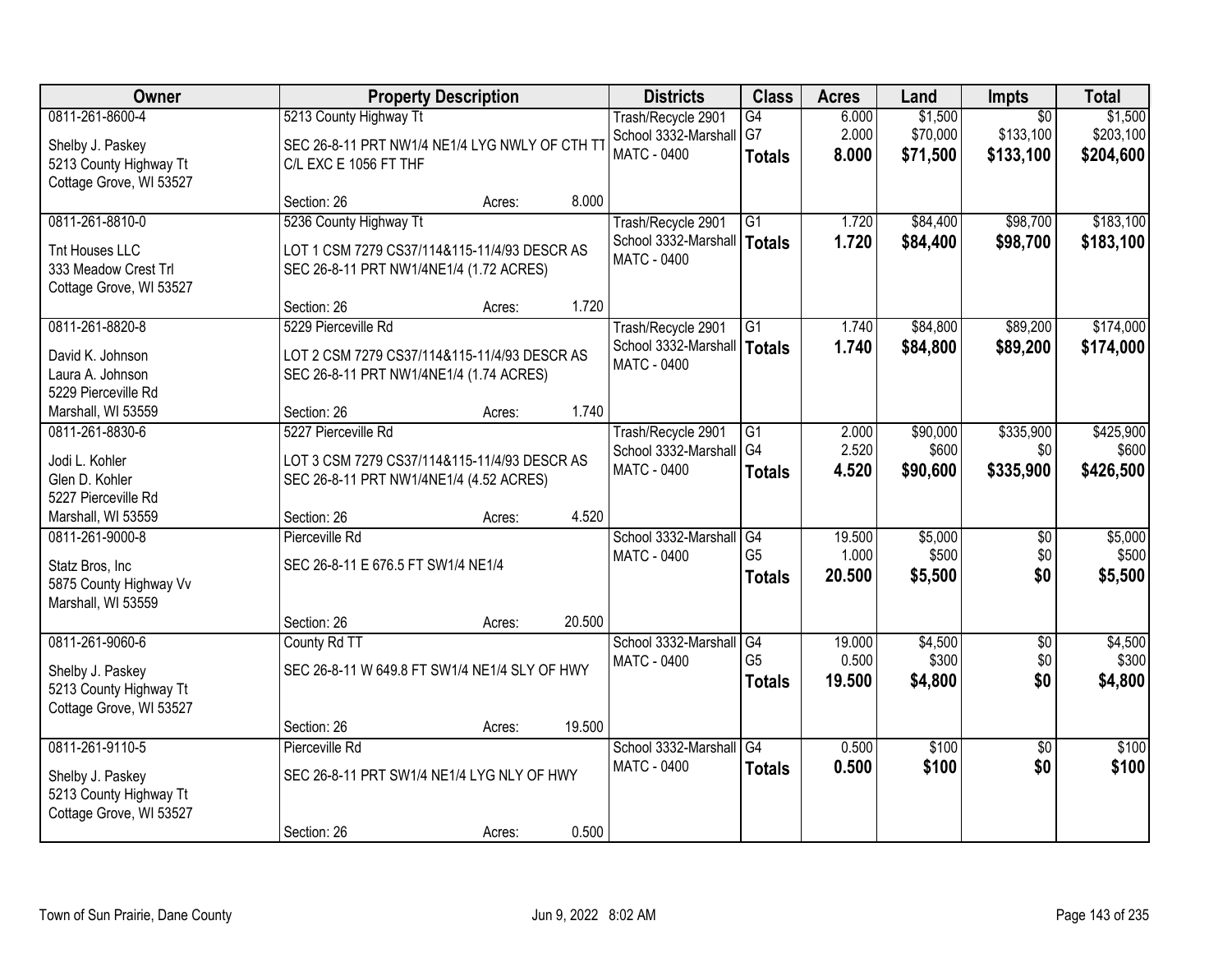| 0811-261-9501-2<br>\$8,300<br>\$8,300<br>Connors Rd<br>School 3332-Marshall<br>G4<br>33.500<br>$\overline{50}$<br>G <sub>5</sub><br>1.500<br>\$800<br>\$0<br>\$800<br><b>MATC - 0400</b><br>SEC 26-8-11 SE1/4 NE1/4 EXC CSM 5898<br>Paskey Living Tr, Avis Ann<br>\$0<br>\$9,100<br>35,000<br>\$9,100<br><b>Totals</b><br>5465 S 150 E<br>Washington Terrace, UT 84405<br>35.000<br>Section: 26<br>Acres:<br>0811-261-9600-2<br>5204 Pierceville Rd<br>\$110,000<br>\$242,500<br>Trash/Recycle 2901<br>G1<br>5.000<br>\$110,000<br>School 3332-Marshall<br>5.000<br>\$242,500<br>\$352,500<br><b>Totals</b><br>LOT 1 CSM 5898 CS28/54&55-7/20/89 DESCR AS SEC<br>Lucas G. Krisher et al<br><b>MATC - 0400</b><br>205 W Reynolds St<br>26-8-11 PRT SE1/4NE1/4 5.00 ACRES<br>Cottage Grove, WI 53527<br>5.000<br>Section: 26<br>Acres:<br>\$10,100<br>0811-262-8000-9<br>School 3332-Marshall G4<br>County Rd TT<br>40.000<br>\$0<br>MATC - 0400<br>\$10,100<br>\$0<br>40.000<br><b>Totals</b><br>SEC 26-8-11 NE1/4 NW1/4<br>Shelby J. Paskey<br>5213 County Highway Tt<br>Cottage Grove, WI 53527<br>40.000<br>Section: 26<br>Acres:<br>0811-262-8500-4<br>13.300<br>\$3,100<br>School 3332-Marshall<br>G4<br>County Rd TT<br>\$0<br>MATC - 0400<br>13.300<br>\$3,100<br>\$0<br>\$3,100<br><b>Totals</b><br>SEC 26-8-11 E1/3 NW1/4NW1/4<br>Shelby J. Paskey<br>5213 County Highway Tt<br>Cottage Grove, WI 53527<br>13.300<br>Section: 26<br>Acres:<br>0811-262-8540-6<br>13.490<br>\$3,500<br>County Rd TT<br>School 3332-Marshall<br>$\overline{G4}$<br>$\overline{50}$<br>13.490<br>\$3,500<br>\$0<br><b>MATC - 0400</b><br>\$3,500<br><b>Totals</b><br>Rademacher Living Tr, Keith R & Joan N   SEC 26-8-11 PRT NW1/4NW1/4 COM SEC W1/4 COR<br>5010 Town Hall Dr<br>TH N7DEG55'48"E 1326.5 FT ALG W LN SD NW1/4 TO<br>Cottage Grove, WI 53527<br>SW COR SD NW1/4NW1/4 TH ELY ALG S LN SD<br>13.490<br>Section: 26<br>Acres:<br>\$3,500<br>0811-262-8581-0<br>School 3332-Marshall G4<br>13.800<br>County Rd TT<br>$\sqrt{6}$<br><b>MATC - 0400</b><br>13.800<br>\$0<br>\$3,500<br>\$3,500<br><b>Totals</b><br>SEC 26-8-11 W 16.5 FT SW1/4 NW1/4 & W1/3 NW1/4<br>Rademacher Living Tr, Keith R & Joan N<br>5010 Town Hall Dr<br>NW1/4 EXC CSM 11617<br>Cottage Grove, WI 53527<br>13.800<br>Section: 26<br>Acres:<br>0811-262-9090-0<br><b>Town Hall Dr</b><br>School 3332-Marshall<br>Assessed with 0811-262-9100-6<br>MATC - 0400<br>Joanna L. Pautsch<br>SEC 26-8-11 PRT SW1/4NW1/4 DESCR AS COM AT<br>4886 Town Hall Dr<br>W1/4 COR OF SEC 26 TH S84DEG44'56"E 208.02 FT<br>TH N7DEG02'16"E 459.73 FT TO POB TH<br>Cottage Grove, WI 53527 | <b>Owner</b> | <b>Property Description</b> |        |       | <b>Districts</b> | <b>Class</b> | <b>Acres</b> | Land | <b>Impts</b> | <b>Total</b> |
|--------------------------------------------------------------------------------------------------------------------------------------------------------------------------------------------------------------------------------------------------------------------------------------------------------------------------------------------------------------------------------------------------------------------------------------------------------------------------------------------------------------------------------------------------------------------------------------------------------------------------------------------------------------------------------------------------------------------------------------------------------------------------------------------------------------------------------------------------------------------------------------------------------------------------------------------------------------------------------------------------------------------------------------------------------------------------------------------------------------------------------------------------------------------------------------------------------------------------------------------------------------------------------------------------------------------------------------------------------------------------------------------------------------------------------------------------------------------------------------------------------------------------------------------------------------------------------------------------------------------------------------------------------------------------------------------------------------------------------------------------------------------------------------------------------------------------------------------------------------------------------------------------------------------------------------------------------------------------------------------------------------------------------------------------------------------------------------------------------------------------------------------------------------------------------------------------------------------------------------------------------------------------------------------------------------------------------------------------------------------------------------------------------------------------------------------------------------------------------------------------------------------------------------------------------------------------------------------------------------------------------------------------|--------------|-----------------------------|--------|-------|------------------|--------------|--------------|------|--------------|--------------|
|                                                                                                                                                                                                                                                                                                                                                                                                                                                                                                                                                                                                                                                                                                                                                                                                                                                                                                                                                                                                                                                                                                                                                                                                                                                                                                                                                                                                                                                                                                                                                                                                                                                                                                                                                                                                                                                                                                                                                                                                                                                                                                                                                                                                                                                                                                                                                                                                                                                                                                                                                                                                                                                  |              |                             |        |       |                  |              |              |      |              |              |
|                                                                                                                                                                                                                                                                                                                                                                                                                                                                                                                                                                                                                                                                                                                                                                                                                                                                                                                                                                                                                                                                                                                                                                                                                                                                                                                                                                                                                                                                                                                                                                                                                                                                                                                                                                                                                                                                                                                                                                                                                                                                                                                                                                                                                                                                                                                                                                                                                                                                                                                                                                                                                                                  |              |                             |        |       |                  |              |              |      |              |              |
| \$352,500                                                                                                                                                                                                                                                                                                                                                                                                                                                                                                                                                                                                                                                                                                                                                                                                                                                                                                                                                                                                                                                                                                                                                                                                                                                                                                                                                                                                                                                                                                                                                                                                                                                                                                                                                                                                                                                                                                                                                                                                                                                                                                                                                                                                                                                                                                                                                                                                                                                                                                                                                                                                                                        |              |                             |        |       |                  |              |              |      |              |              |
|                                                                                                                                                                                                                                                                                                                                                                                                                                                                                                                                                                                                                                                                                                                                                                                                                                                                                                                                                                                                                                                                                                                                                                                                                                                                                                                                                                                                                                                                                                                                                                                                                                                                                                                                                                                                                                                                                                                                                                                                                                                                                                                                                                                                                                                                                                                                                                                                                                                                                                                                                                                                                                                  |              |                             |        |       |                  |              |              |      |              |              |
| \$10,100<br>\$10,100<br>\$3,100<br>\$3,500<br>\$3,500                                                                                                                                                                                                                                                                                                                                                                                                                                                                                                                                                                                                                                                                                                                                                                                                                                                                                                                                                                                                                                                                                                                                                                                                                                                                                                                                                                                                                                                                                                                                                                                                                                                                                                                                                                                                                                                                                                                                                                                                                                                                                                                                                                                                                                                                                                                                                                                                                                                                                                                                                                                            |              |                             |        |       |                  |              |              |      |              |              |
|                                                                                                                                                                                                                                                                                                                                                                                                                                                                                                                                                                                                                                                                                                                                                                                                                                                                                                                                                                                                                                                                                                                                                                                                                                                                                                                                                                                                                                                                                                                                                                                                                                                                                                                                                                                                                                                                                                                                                                                                                                                                                                                                                                                                                                                                                                                                                                                                                                                                                                                                                                                                                                                  |              |                             |        |       |                  |              |              |      |              |              |
|                                                                                                                                                                                                                                                                                                                                                                                                                                                                                                                                                                                                                                                                                                                                                                                                                                                                                                                                                                                                                                                                                                                                                                                                                                                                                                                                                                                                                                                                                                                                                                                                                                                                                                                                                                                                                                                                                                                                                                                                                                                                                                                                                                                                                                                                                                                                                                                                                                                                                                                                                                                                                                                  |              |                             |        |       |                  |              |              |      |              |              |
|                                                                                                                                                                                                                                                                                                                                                                                                                                                                                                                                                                                                                                                                                                                                                                                                                                                                                                                                                                                                                                                                                                                                                                                                                                                                                                                                                                                                                                                                                                                                                                                                                                                                                                                                                                                                                                                                                                                                                                                                                                                                                                                                                                                                                                                                                                                                                                                                                                                                                                                                                                                                                                                  |              |                             |        |       |                  |              |              |      |              |              |
|                                                                                                                                                                                                                                                                                                                                                                                                                                                                                                                                                                                                                                                                                                                                                                                                                                                                                                                                                                                                                                                                                                                                                                                                                                                                                                                                                                                                                                                                                                                                                                                                                                                                                                                                                                                                                                                                                                                                                                                                                                                                                                                                                                                                                                                                                                                                                                                                                                                                                                                                                                                                                                                  |              |                             |        |       |                  |              |              |      |              |              |
|                                                                                                                                                                                                                                                                                                                                                                                                                                                                                                                                                                                                                                                                                                                                                                                                                                                                                                                                                                                                                                                                                                                                                                                                                                                                                                                                                                                                                                                                                                                                                                                                                                                                                                                                                                                                                                                                                                                                                                                                                                                                                                                                                                                                                                                                                                                                                                                                                                                                                                                                                                                                                                                  |              |                             |        |       |                  |              |              |      |              |              |
|                                                                                                                                                                                                                                                                                                                                                                                                                                                                                                                                                                                                                                                                                                                                                                                                                                                                                                                                                                                                                                                                                                                                                                                                                                                                                                                                                                                                                                                                                                                                                                                                                                                                                                                                                                                                                                                                                                                                                                                                                                                                                                                                                                                                                                                                                                                                                                                                                                                                                                                                                                                                                                                  |              |                             |        |       |                  |              |              |      |              |              |
|                                                                                                                                                                                                                                                                                                                                                                                                                                                                                                                                                                                                                                                                                                                                                                                                                                                                                                                                                                                                                                                                                                                                                                                                                                                                                                                                                                                                                                                                                                                                                                                                                                                                                                                                                                                                                                                                                                                                                                                                                                                                                                                                                                                                                                                                                                                                                                                                                                                                                                                                                                                                                                                  |              |                             |        |       |                  |              |              |      |              |              |
|                                                                                                                                                                                                                                                                                                                                                                                                                                                                                                                                                                                                                                                                                                                                                                                                                                                                                                                                                                                                                                                                                                                                                                                                                                                                                                                                                                                                                                                                                                                                                                                                                                                                                                                                                                                                                                                                                                                                                                                                                                                                                                                                                                                                                                                                                                                                                                                                                                                                                                                                                                                                                                                  |              |                             |        |       |                  |              |              |      |              |              |
|                                                                                                                                                                                                                                                                                                                                                                                                                                                                                                                                                                                                                                                                                                                                                                                                                                                                                                                                                                                                                                                                                                                                                                                                                                                                                                                                                                                                                                                                                                                                                                                                                                                                                                                                                                                                                                                                                                                                                                                                                                                                                                                                                                                                                                                                                                                                                                                                                                                                                                                                                                                                                                                  |              |                             |        |       |                  |              |              |      |              |              |
|                                                                                                                                                                                                                                                                                                                                                                                                                                                                                                                                                                                                                                                                                                                                                                                                                                                                                                                                                                                                                                                                                                                                                                                                                                                                                                                                                                                                                                                                                                                                                                                                                                                                                                                                                                                                                                                                                                                                                                                                                                                                                                                                                                                                                                                                                                                                                                                                                                                                                                                                                                                                                                                  |              |                             |        |       |                  |              |              |      |              |              |
|                                                                                                                                                                                                                                                                                                                                                                                                                                                                                                                                                                                                                                                                                                                                                                                                                                                                                                                                                                                                                                                                                                                                                                                                                                                                                                                                                                                                                                                                                                                                                                                                                                                                                                                                                                                                                                                                                                                                                                                                                                                                                                                                                                                                                                                                                                                                                                                                                                                                                                                                                                                                                                                  |              |                             |        |       |                  |              |              |      |              |              |
|                                                                                                                                                                                                                                                                                                                                                                                                                                                                                                                                                                                                                                                                                                                                                                                                                                                                                                                                                                                                                                                                                                                                                                                                                                                                                                                                                                                                                                                                                                                                                                                                                                                                                                                                                                                                                                                                                                                                                                                                                                                                                                                                                                                                                                                                                                                                                                                                                                                                                                                                                                                                                                                  |              |                             |        |       |                  |              |              |      |              |              |
|                                                                                                                                                                                                                                                                                                                                                                                                                                                                                                                                                                                                                                                                                                                                                                                                                                                                                                                                                                                                                                                                                                                                                                                                                                                                                                                                                                                                                                                                                                                                                                                                                                                                                                                                                                                                                                                                                                                                                                                                                                                                                                                                                                                                                                                                                                                                                                                                                                                                                                                                                                                                                                                  |              |                             |        |       |                  |              |              |      |              |              |
|                                                                                                                                                                                                                                                                                                                                                                                                                                                                                                                                                                                                                                                                                                                                                                                                                                                                                                                                                                                                                                                                                                                                                                                                                                                                                                                                                                                                                                                                                                                                                                                                                                                                                                                                                                                                                                                                                                                                                                                                                                                                                                                                                                                                                                                                                                                                                                                                                                                                                                                                                                                                                                                  |              |                             |        |       |                  |              |              |      |              |              |
|                                                                                                                                                                                                                                                                                                                                                                                                                                                                                                                                                                                                                                                                                                                                                                                                                                                                                                                                                                                                                                                                                                                                                                                                                                                                                                                                                                                                                                                                                                                                                                                                                                                                                                                                                                                                                                                                                                                                                                                                                                                                                                                                                                                                                                                                                                                                                                                                                                                                                                                                                                                                                                                  |              |                             |        |       |                  |              |              |      |              |              |
|                                                                                                                                                                                                                                                                                                                                                                                                                                                                                                                                                                                                                                                                                                                                                                                                                                                                                                                                                                                                                                                                                                                                                                                                                                                                                                                                                                                                                                                                                                                                                                                                                                                                                                                                                                                                                                                                                                                                                                                                                                                                                                                                                                                                                                                                                                                                                                                                                                                                                                                                                                                                                                                  |              |                             |        |       |                  |              |              |      |              |              |
|                                                                                                                                                                                                                                                                                                                                                                                                                                                                                                                                                                                                                                                                                                                                                                                                                                                                                                                                                                                                                                                                                                                                                                                                                                                                                                                                                                                                                                                                                                                                                                                                                                                                                                                                                                                                                                                                                                                                                                                                                                                                                                                                                                                                                                                                                                                                                                                                                                                                                                                                                                                                                                                  |              |                             |        |       |                  |              |              |      |              |              |
|                                                                                                                                                                                                                                                                                                                                                                                                                                                                                                                                                                                                                                                                                                                                                                                                                                                                                                                                                                                                                                                                                                                                                                                                                                                                                                                                                                                                                                                                                                                                                                                                                                                                                                                                                                                                                                                                                                                                                                                                                                                                                                                                                                                                                                                                                                                                                                                                                                                                                                                                                                                                                                                  |              |                             |        |       |                  |              |              |      |              |              |
|                                                                                                                                                                                                                                                                                                                                                                                                                                                                                                                                                                                                                                                                                                                                                                                                                                                                                                                                                                                                                                                                                                                                                                                                                                                                                                                                                                                                                                                                                                                                                                                                                                                                                                                                                                                                                                                                                                                                                                                                                                                                                                                                                                                                                                                                                                                                                                                                                                                                                                                                                                                                                                                  |              |                             |        |       |                  |              |              |      |              |              |
|                                                                                                                                                                                                                                                                                                                                                                                                                                                                                                                                                                                                                                                                                                                                                                                                                                                                                                                                                                                                                                                                                                                                                                                                                                                                                                                                                                                                                                                                                                                                                                                                                                                                                                                                                                                                                                                                                                                                                                                                                                                                                                                                                                                                                                                                                                                                                                                                                                                                                                                                                                                                                                                  |              |                             |        |       |                  |              |              |      |              |              |
|                                                                                                                                                                                                                                                                                                                                                                                                                                                                                                                                                                                                                                                                                                                                                                                                                                                                                                                                                                                                                                                                                                                                                                                                                                                                                                                                                                                                                                                                                                                                                                                                                                                                                                                                                                                                                                                                                                                                                                                                                                                                                                                                                                                                                                                                                                                                                                                                                                                                                                                                                                                                                                                  |              |                             |        |       |                  |              |              |      |              |              |
|                                                                                                                                                                                                                                                                                                                                                                                                                                                                                                                                                                                                                                                                                                                                                                                                                                                                                                                                                                                                                                                                                                                                                                                                                                                                                                                                                                                                                                                                                                                                                                                                                                                                                                                                                                                                                                                                                                                                                                                                                                                                                                                                                                                                                                                                                                                                                                                                                                                                                                                                                                                                                                                  |              |                             |        |       |                  |              |              |      |              |              |
|                                                                                                                                                                                                                                                                                                                                                                                                                                                                                                                                                                                                                                                                                                                                                                                                                                                                                                                                                                                                                                                                                                                                                                                                                                                                                                                                                                                                                                                                                                                                                                                                                                                                                                                                                                                                                                                                                                                                                                                                                                                                                                                                                                                                                                                                                                                                                                                                                                                                                                                                                                                                                                                  |              |                             |        |       |                  |              |              |      |              |              |
|                                                                                                                                                                                                                                                                                                                                                                                                                                                                                                                                                                                                                                                                                                                                                                                                                                                                                                                                                                                                                                                                                                                                                                                                                                                                                                                                                                                                                                                                                                                                                                                                                                                                                                                                                                                                                                                                                                                                                                                                                                                                                                                                                                                                                                                                                                                                                                                                                                                                                                                                                                                                                                                  |              |                             |        |       |                  |              |              |      |              |              |
|                                                                                                                                                                                                                                                                                                                                                                                                                                                                                                                                                                                                                                                                                                                                                                                                                                                                                                                                                                                                                                                                                                                                                                                                                                                                                                                                                                                                                                                                                                                                                                                                                                                                                                                                                                                                                                                                                                                                                                                                                                                                                                                                                                                                                                                                                                                                                                                                                                                                                                                                                                                                                                                  |              |                             |        |       |                  |              |              |      |              |              |
|                                                                                                                                                                                                                                                                                                                                                                                                                                                                                                                                                                                                                                                                                                                                                                                                                                                                                                                                                                                                                                                                                                                                                                                                                                                                                                                                                                                                                                                                                                                                                                                                                                                                                                                                                                                                                                                                                                                                                                                                                                                                                                                                                                                                                                                                                                                                                                                                                                                                                                                                                                                                                                                  |              |                             |        |       |                  |              |              |      |              |              |
|                                                                                                                                                                                                                                                                                                                                                                                                                                                                                                                                                                                                                                                                                                                                                                                                                                                                                                                                                                                                                                                                                                                                                                                                                                                                                                                                                                                                                                                                                                                                                                                                                                                                                                                                                                                                                                                                                                                                                                                                                                                                                                                                                                                                                                                                                                                                                                                                                                                                                                                                                                                                                                                  |              |                             |        |       |                  |              |              |      |              |              |
|                                                                                                                                                                                                                                                                                                                                                                                                                                                                                                                                                                                                                                                                                                                                                                                                                                                                                                                                                                                                                                                                                                                                                                                                                                                                                                                                                                                                                                                                                                                                                                                                                                                                                                                                                                                                                                                                                                                                                                                                                                                                                                                                                                                                                                                                                                                                                                                                                                                                                                                                                                                                                                                  |              |                             |        |       |                  |              |              |      |              |              |
|                                                                                                                                                                                                                                                                                                                                                                                                                                                                                                                                                                                                                                                                                                                                                                                                                                                                                                                                                                                                                                                                                                                                                                                                                                                                                                                                                                                                                                                                                                                                                                                                                                                                                                                                                                                                                                                                                                                                                                                                                                                                                                                                                                                                                                                                                                                                                                                                                                                                                                                                                                                                                                                  |              | Section: 26                 | Acres: | 1.500 |                  |              |              |      |              |              |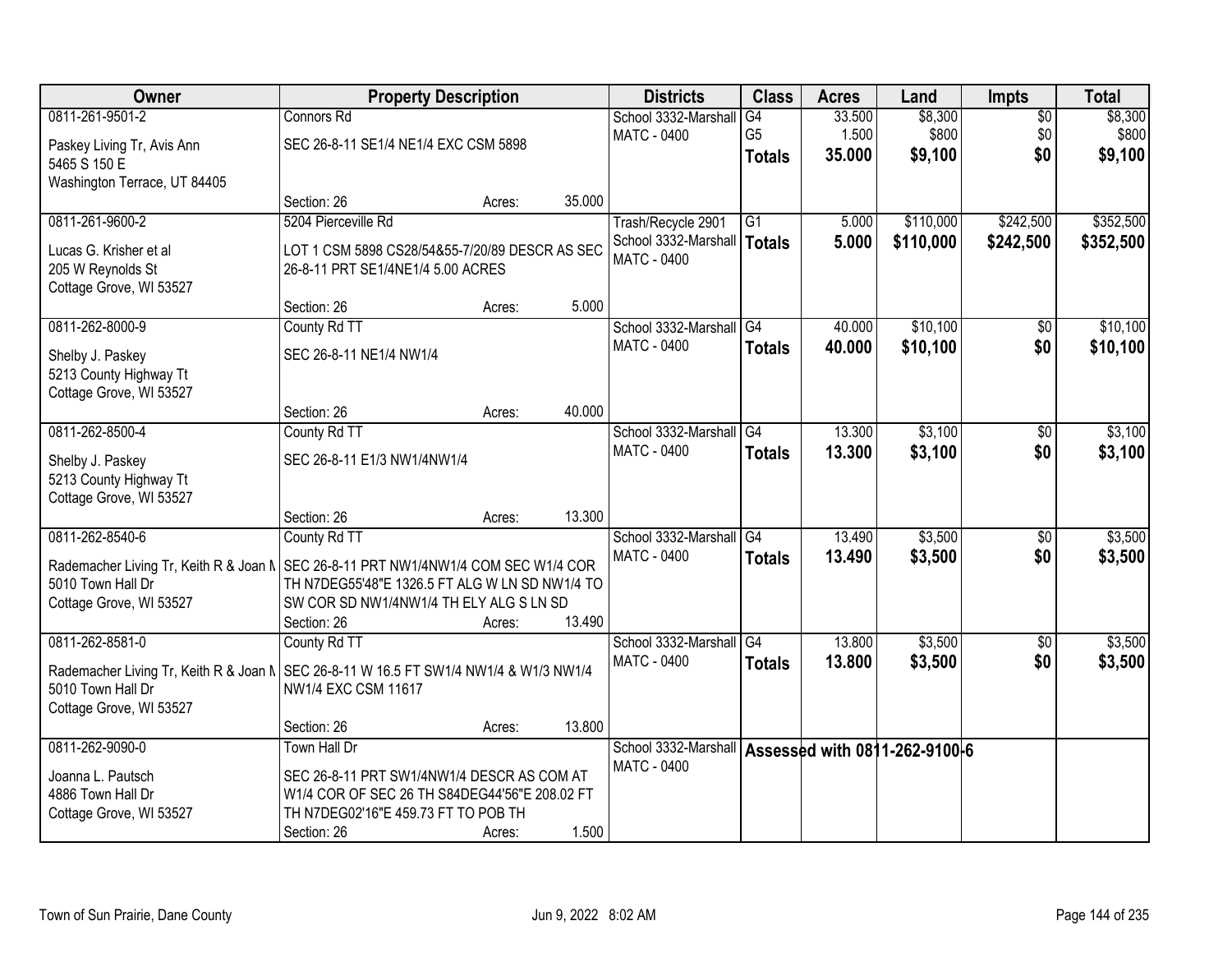| Owner                                  | <b>Property Description</b>                                                                | <b>Districts</b>     | <b>Class</b>    | <b>Acres</b> | Land      | <b>Impts</b>    | <b>Total</b> |
|----------------------------------------|--------------------------------------------------------------------------------------------|----------------------|-----------------|--------------|-----------|-----------------|--------------|
| 0811-262-9100-6                        | Town Hall Dr                                                                               | School 5656-Sun      | $\overline{G4}$ | 5.045        | \$1,300   | $\overline{50}$ | \$1,300      |
| Joanna L. Pautsch                      | SEC 26-8-11 PRT SW1/4NW1/4 DESCR AS COM AT                                                 | Prairie              | <b>Totals</b>   | 5.045        | \$1,300   | \$0             | \$1,300      |
| 4886 Town Hall Dr                      | W1/4 COR OF SEC 26 TH S84DEG44'56"E 208.02 FT                                              | <b>MATC - 0400</b>   |                 |              |           |                 |              |
| Cottage Grove, WI 53527                | TH N7DEG02'16"E 459.73 FT TO POB TH                                                        |                      |                 |              |           |                 |              |
|                                        | 5.045<br>Section: 26<br>Acres:                                                             |                      |                 |              |           |                 |              |
| 0811-262-9150-0                        | 4870 Town Hall Dr                                                                          | Trash/Recycle 2901   | G1              | 5.845        | \$115,400 | \$249,400       | \$364,800    |
|                                        |                                                                                            | School 3332-Marshall | Totals          | 5.845        | \$115,400 | \$249,400       | \$364,800    |
| Jeffrey Linden                         | LOT 1 CSM 10215 CS60/18&19-10/24/2001 F/K/A LOT                                            | <b>MATC - 0400</b>   |                 |              |           |                 |              |
| Katherine Linden                       | 3 CSM 2757 CS11/51&52-3/8/78 & ALSO INCL &                                                 |                      |                 |              |           |                 |              |
| 4870 Town Hall Dr                      | DESCR AS SEC 26-8-11 PRT SE1/4NW1/4 & PRT                                                  |                      |                 |              |           |                 |              |
| Cottage Grove, WI 53527                | 5.845<br>Section: 26<br>Acres:                                                             |                      |                 |              |           |                 |              |
| 0811-262-9180-0                        | 5171 County Highway Tt                                                                     | School 3332-Marshall | G4              | 25.528       | \$5,900   | \$0             | \$5,900      |
| Rademacher Living Tr, Brian K &        | LOT 2 CSM 10215 CS60/18&19-10/24/2001 F/K/A LOT                                            | <b>MATC - 0400</b>   | G7              | 1.000        | \$7,000   | \$12,200        | \$19,200     |
| Nichole <sub>R</sub>                   | 3 CSM 2757 CS11/51&52-3/8/78 & ALSO INCL &                                                 |                      | <b>Totals</b>   | 26.528       | \$12,900  | \$12,200        | \$25,100     |
| Rademacher Living Tr, Keith R & Joan N | DESCR AS SEC 26-8-11 PRT SE1/4NW1/4 & PRT                                                  |                      |                 |              |           |                 |              |
| 5010 Town Hall Dr                      | 26.528<br>Section: 26<br>Acres:                                                            |                      |                 |              |           |                 |              |
| Cottage Grove, WI 53527                |                                                                                            |                      |                 |              |           |                 |              |
| 0811-262-9250-5                        | 4886 Town Hall Dr                                                                          | Trash/Recycle 2901   | G1              | 1.837        | \$78,100  | \$201,200       | \$279,300    |
|                                        |                                                                                            | School 5656-Sun      | <b>Totals</b>   | 1.837        | \$78,100  | \$201,200       | \$279,300    |
| Joanna L. Pautsch                      | LOT 1 CSM 2757 CS11/51&52-3/8/78 DESCR AS SEC                                              | Prairie              |                 |              |           |                 |              |
| 4886 Town Hall Dr                      | 26-8-11 PRT SW1/4NW1/4 (1.837 ACRES EXCL R/W)                                              | <b>MATC - 0400</b>   |                 |              |           |                 |              |
| Cottage Grove, WI 53527                | 1.837                                                                                      |                      |                 |              |           |                 |              |
| 0811-262-9270-1                        | Section: 26<br>Acres:<br>4878 Town Hall Dr                                                 |                      |                 |              |           |                 |              |
|                                        |                                                                                            | Trash/Recycle 2901   | G1              | 1.837        | \$86,700  | \$158,600       | \$245,300    |
| David P. Walker                        | LOT 2 CSM 2757 CS11/51&52-3/8/78 DESCR AS SEC                                              | School 3332-Marshall | <b>Totals</b>   | 1.837        | \$86,700  | \$158,600       | \$245,300    |
| 4878 Town Hall Dr                      | 26-8-11 PRT SW1/4NW1/4 (1.837 ACRES EXCL R/W)                                              | <b>MATC - 0400</b>   |                 |              |           |                 |              |
| Cottage Grove, WI 53527                |                                                                                            |                      |                 |              |           |                 |              |
|                                        | 1.837<br>Section: 26<br>Acres:                                                             |                      |                 |              |           |                 |              |
| 0811-262-9305-9                        | 4850 Town Hall Dr                                                                          | Trash/Recycle 2901   | $\overline{G1}$ | 2.100        | \$90,700  | \$183,700       | \$274,400    |
|                                        |                                                                                            | School 3332-Marshall | <b>Totals</b>   | 2.100        | \$90,700  | \$183,700       | \$274,400    |
| Paul R. Cate Jr                        | LOT 1 CSM 1720 CS7/93-6/19/75 DESCR AS SEC                                                 | <b>MATC - 0400</b>   |                 |              |           |                 |              |
| c/o Knutson Mngt Finl Corp             | 26-8-11 PRT SW1/4NW1/4 (2.060 ACRES INCL R/W) &<br>ALSO INCL ADDL LANDS DESCR AS COM AT NW |                      |                 |              |           |                 |              |
|                                        | 2.100                                                                                      |                      |                 |              |           |                 |              |
| 0811-262-9500-2                        | Section: 26<br>Acres:<br>County Rd TT                                                      | School 3332-Marshall | $\overline{G4}$ | 0.500        | \$100     | $\overline{30}$ | \$100        |
|                                        |                                                                                            | MATC - 0400          |                 |              |           |                 |              |
| Shelby J. Paskey                       | SEC 26-8-11 PRT SE1/4 NW1/4 BEG NE COR THW                                                 |                      | <b>Totals</b>   | 0.500        | \$100     | \$0             | \$100        |
| 5213 County Highway Tt                 | 118.8 FT S7DEGE TO C/L CTH TT NELY ALG SD C/L                                              |                      |                 |              |           |                 |              |
| Cottage Grove, WI 53527                | TO E LN N TO POB                                                                           |                      |                 |              |           |                 |              |
|                                        | 0.500<br>Section: 26<br>Acres:                                                             |                      |                 |              |           |                 |              |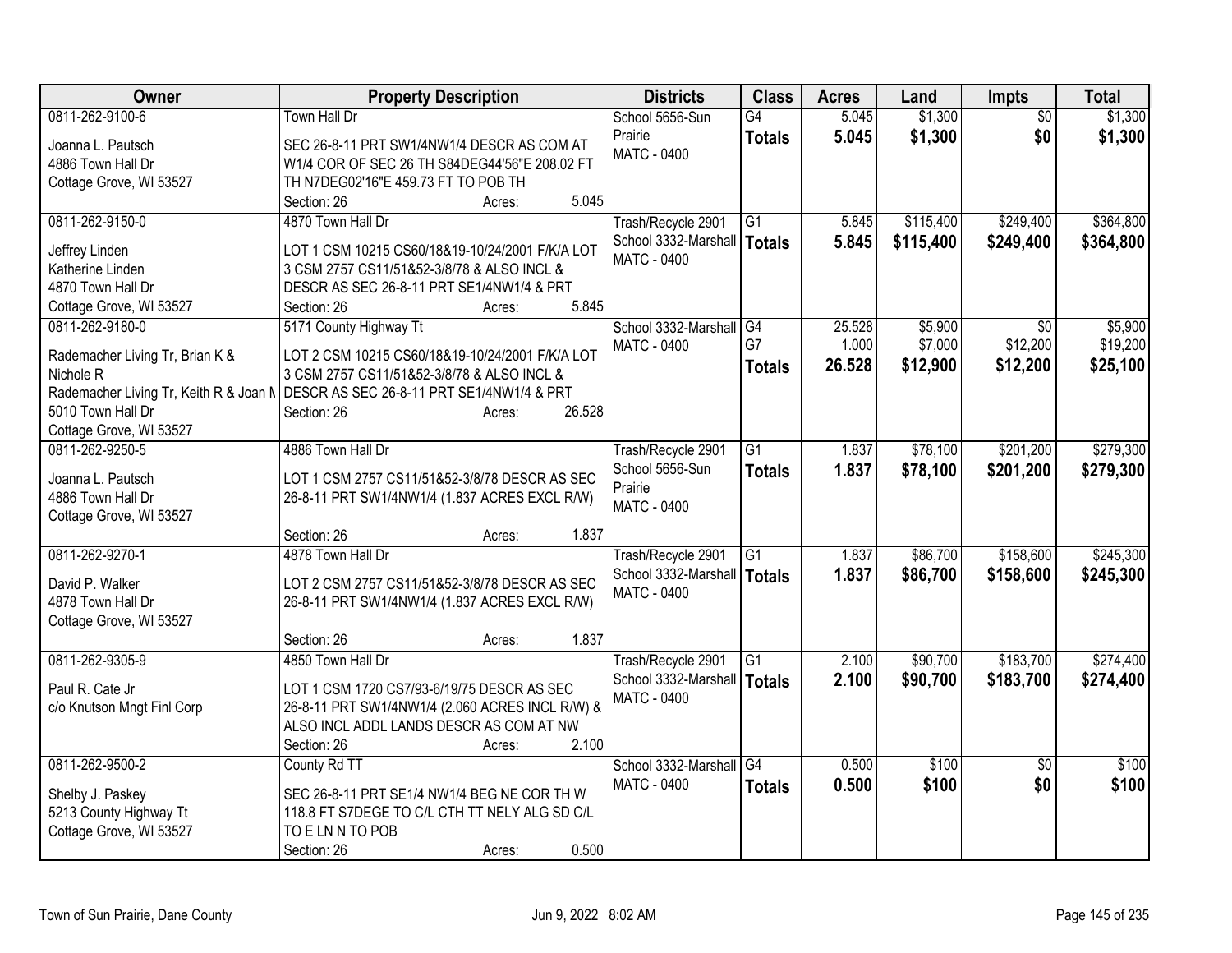| Owner                                  | <b>Property Description</b>                                                                     | <b>Districts</b>                           | <b>Class</b>    | <b>Acres</b> | Land      | <b>Impts</b>    | <b>Total</b> |
|----------------------------------------|-------------------------------------------------------------------------------------------------|--------------------------------------------|-----------------|--------------|-----------|-----------------|--------------|
| 0811-262-9510-0                        | County Rd TT                                                                                    | School 3332-Marshall                       | G4              | 9.100        | \$2,300   | $\overline{50}$ | \$2,300      |
| Shelby J. Paskey                       | SEC 26-8-11 PRT SE1/4 NW1/4 COM SE COR                                                          | MATC - 0400                                | <b>Totals</b>   | 9.100        | \$2,300   | \$0             | \$2,300      |
| 5213 County Highway Tt                 | SD1/41/4 TH W 237 FT TH N3DEGE 1076.8 FT TO C/L                                                 |                                            |                 |              |           |                 |              |
| Cottage Grove, WI 53527                | CTH TT TH NELY ALG SD C/L 283 FT TH S3DEG W                                                     |                                            |                 |              |           |                 |              |
|                                        | 9.100<br>Section: 26<br>Acres:                                                                  |                                            |                 |              |           |                 |              |
| 0811-262-9550-2                        | 5179 County Highway Tt                                                                          | Trash/Recycle 2901                         | G1              | 5.200        | \$111,300 | \$315,800       | \$427,100    |
|                                        |                                                                                                 | School 3332-Marshall                       | <b>Totals</b>   | 5.200        | \$111,300 | \$315,800       | \$427,100    |
| Donna J. Moore                         | SEC 26-8-11 PRT SE1/4NW1/4 COM NW COR SD                                                        | <b>MATC - 0400</b>                         |                 |              |           |                 |              |
| James R. Moore                         | 1/41/4 TH E TO PT 2120 FT E OF SEC W LN & POB TH                                                |                                            |                 |              |           |                 |              |
| 5179 County Highway Tt                 | S55DEGW 745.8 FT TH S43DEGE 426.6 FT TO C/L                                                     |                                            |                 |              |           |                 |              |
| Cottage Grove, WI 53527                | 5.200<br>Section: 26<br>Acres:                                                                  |                                            |                 |              |           |                 |              |
| 0811-262-9675-2                        | 5171 County Highway Tt                                                                          | Trash/Recycle 2901                         | G1              | 1.739        | \$64,800  | \$209,600       | \$274,400    |
| Paul W. Liddicoat                      | LOT 1 CSM 8937 CS50/28&30-6/8/98 DESCR AS SEC                                                   | School 3332-Marshall   Totals              |                 | 1.739        | \$64,800  | \$209,600       | \$274,400    |
| Sally M. Liddicoat                     | 26-8-11 PRT SW1/4NW1/4 & PRT SE1/4NW1/4 (1.739                                                  | <b>MATC - 0400</b>                         |                 |              |           |                 |              |
| 5171 County Highway Tt                 | ACRES INCL R/W) TOG W/JT DRIVE AGRMT IN DOC                                                     |                                            |                 |              |           |                 |              |
| Cottage Grove, WI 53527                | 1.739<br>Section: 26<br>Acres:                                                                  |                                            |                 |              |           |                 |              |
| 0811-262-9695-8                        | 5147 County Highway Tt                                                                          | Trash/Recycle 2901                         | G1              | 1.963        | \$69,300  | \$174,100       | \$243,400    |
|                                        |                                                                                                 | School 3332-Marshall                       | <b>Totals</b>   | 1.963        | \$69,300  | \$174,100       | \$243,400    |
| Lee Yang                               | LOT 2 CSM 8937 CS50/28&30-6/8/98 DESCR AS SEC<br>26-8-11 PRT SW1/4NW1/4 & PRT SE1/4NW1/4 (1.963 | <b>MATC - 0400</b>                         |                 |              |           |                 |              |
| Tong M. Yang<br>5147 County Highway Tt | ACRES INCL R/W) SUBJ TO & TOG W/JT DRIVE                                                        |                                            |                 |              |           |                 |              |
| Cottage Grove, WI 53527                | Section: 26<br>1.963<br>Acres:                                                                  |                                            |                 |              |           |                 |              |
| 0811-262-9715-3                        | 5141 County Highway Tt                                                                          |                                            | $\overline{G1}$ | 2.286        | \$72,900  | \$207,800       | \$280,700    |
|                                        |                                                                                                 | Trash/Recycle 2901<br>School 3332-Marshall |                 |              |           |                 |              |
| Ryan Q. Mcintyre                       | LOT 3 CSM 8937 CS50/28&30-6/8/98 DESCR AS SEC                                                   | <b>MATC - 0400</b>                         | <b>Totals</b>   | 2.286        | \$72,900  | \$207,800       | \$280,700    |
| Jennifer L. Mcintyre                   | 26-8-11 PRT SW1/4NW1/4 & PRT SE1/4NW1/4 (2.286                                                  |                                            |                 |              |           |                 |              |
| 5141 County Highway Tt                 | ACRES INCL R/W) TOG W/JT DRIVE AGRMT IN DOC                                                     |                                            |                 |              |           |                 |              |
| Cottage Grove, WI 53527                | 2.286<br>Section: 26<br>Acres:                                                                  |                                            |                 |              |           |                 |              |
| 0811-262-9760-8                        | 5156 County Highway Tt                                                                          | Trash/Recycle 2902                         | $\overline{G1}$ | 1.669        | \$63,400  | \$79,900        | \$143,300    |
| Todd A. Bartolowits                    | LOT 1 CSM 5822 CS27/239&241-4/19/89 DESCR AS                                                    | School 3332-Marshall   Totals              |                 | 1.669        | \$63,400  | \$79,900        | \$143,300    |
| 5156 County Highway Tt                 | SEC 26-8-11 PRT SE1/4NW1/4 & PRT NE1/4SW1/4                                                     | MATC - 0400                                |                 |              |           |                 |              |
| Cottage Grove, WI 53527                | (72,697 SQ FT) SUBJ TO INGRESS EGRESS ESMT IN                                                   |                                            |                 |              |           |                 |              |
|                                        | 1.669<br>Section: 26<br>Acres:                                                                  |                                            |                 |              |           |                 |              |
| 0811-262-9780-4                        | 5146 County Highway Tt                                                                          | Trash/Recycle 2902                         | G1              | 1.659        | \$63,200  | \$101,300       | \$164,500    |
|                                        |                                                                                                 | School 3332-Marshall                       | <b>Totals</b>   | 1.659        | \$63,200  | \$101,300       | \$164,500    |
| David E. Kohlwey                       | LOT 2 CSM 5822 CS27/239&241-4/19/89 DESCR AS                                                    | <b>MATC - 0400</b>                         |                 |              |           |                 |              |
| 106 Milo Ln                            | SEC 26-8-11 PRT SE1/4NW1/4 & PRT NE1/4SW1/4                                                     |                                            |                 |              |           |                 |              |
| Madison, WI 53714                      | (72,282 SQ FT) ALSO INGRESS EGRESS ESMT IN                                                      |                                            |                 |              |           |                 |              |
|                                        | 1.659<br>Section: 26<br>Acres:                                                                  |                                            |                 |              |           |                 |              |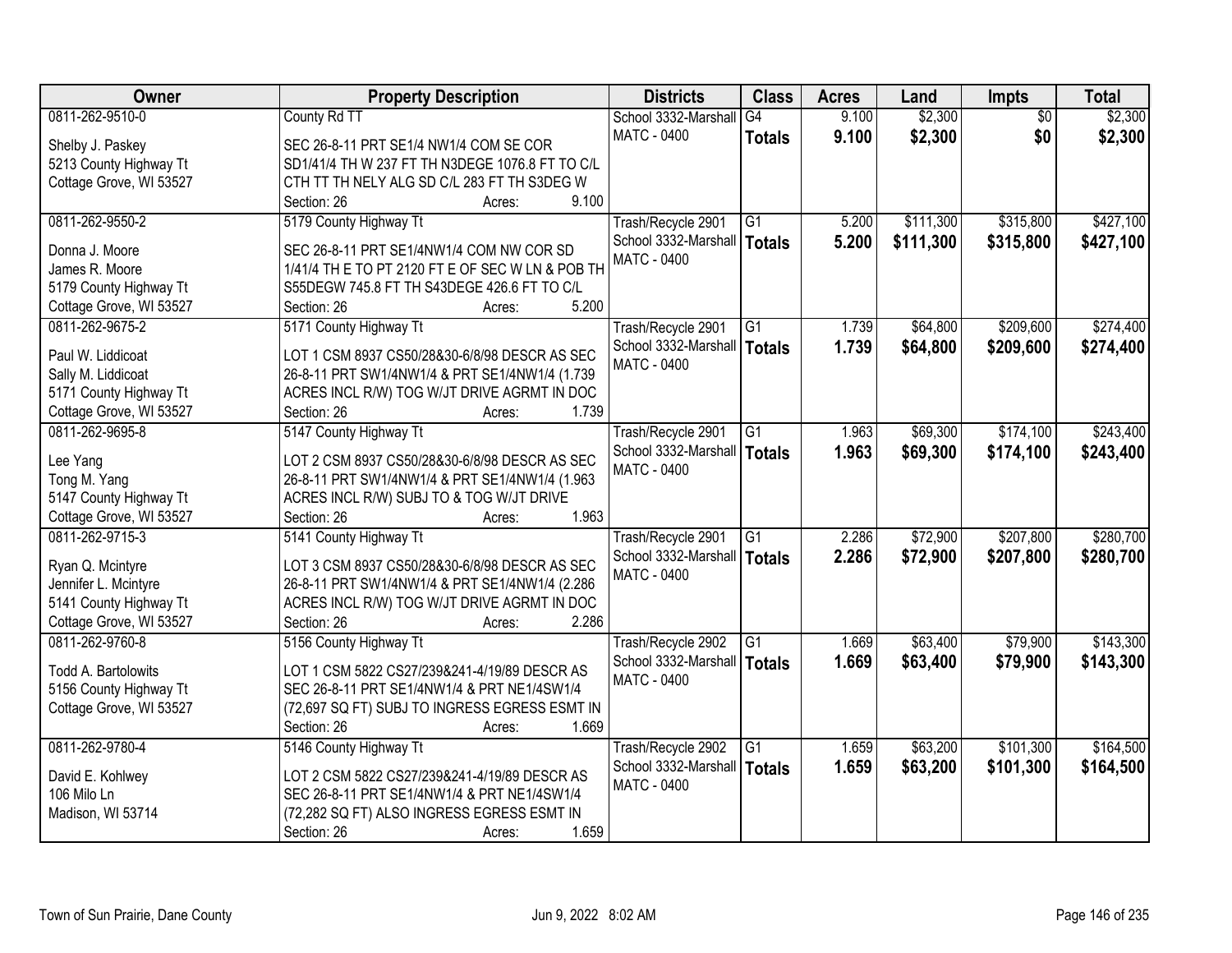| Owner                    |                                                 | <b>Property Description</b> |        | <b>Districts</b>                           | <b>Class</b>                      | <b>Acres</b>   | Land              | <b>Impts</b>           | <b>Total</b>       |
|--------------------------|-------------------------------------------------|-----------------------------|--------|--------------------------------------------|-----------------------------------|----------------|-------------------|------------------------|--------------------|
| 0811-262-9800-9          | 5178 County Highway Tt                          |                             |        | Trash/Recycle 2901                         | $\overline{G1}$                   | 4.060          | \$90,600          | \$357,700              | \$448,300          |
| Melissa Huston           | LOT 1 CSM 5235 CS23/346&347-5/18/87 DESCR AS    |                             |        | School 3332-Marshall                       | <b>Totals</b>                     | 4.060          | \$90,600          | \$357,700              | \$448,300          |
| 5178 County Highway Tt   | SEC 26-8-11 PRT SE1/4NW1/4 (4.06 ACRES)         |                             |        | <b>MATC - 0400</b>                         |                                   |                |                   |                        |                    |
| Cottage Grove, WI 53527  |                                                 |                             |        |                                            |                                   |                |                   |                        |                    |
|                          | Section: 26                                     | Acres:                      | 4.060  |                                            |                                   |                |                   |                        |                    |
| 0811-262-9811-0          | County Rd TT                                    |                             |        | School 3332-Marshall                       | G2                                | 1.000          | \$26,000          | \$89,100               | \$115,100          |
| Melissa A. Huston        | LOT 1 CSM 9637 CS55/208&209-3/28/2000 F/K/A LOT |                             |        | <b>MATC - 0400</b>                         | G <sub>5</sub>                    | 7.928          | \$2,400           | \$0                    | \$2,400            |
| PO Box 83                | 2 CSM 5235 CS23/346&347-5/18/87 DESCR AS SEC    |                             |        |                                            | <b>Totals</b>                     | 8.928          | \$28,400          | \$89,100               | \$117,500          |
| Cottage Grove, WI 53527  | 26-8-11 PRT SE1/4NW1/4 (8.928 ACRES INCL R/W)   |                             |        |                                            |                                   |                |                   |                        |                    |
|                          | Section: 26                                     | Acres:                      | 8.928  |                                            |                                   |                |                   |                        |                    |
| 0811-263-8001-7          | County Rd TT                                    |                             |        | School 3332-Marshall G4                    |                                   | 36.872         | \$9,400           | $\overline{50}$        | \$9,400            |
| Statz Bros, Inc.         | SEC 26-8-11 NE1/4SW1/4 EXC CSM 5822 SUBJ TO     |                             |        | <b>MATC - 0400</b>                         | G7                                | 1.000          | \$15,000          | \$19,100               | \$34,100           |
| 5875 County Highway Vv   | INGRESS EGRESS ESMT IN R19807/30                |                             |        |                                            | <b>Totals</b>                     | 37.872         | \$24,400          | \$19,100               | \$43,500           |
| Marshall, WI 53559       |                                                 |                             |        |                                            |                                   |                |                   |                        |                    |
|                          | Section: 26                                     | Acres:                      | 37.872 |                                            |                                   |                |                   |                        |                    |
| 0811-263-8500-3          | County Rd TT                                    |                             |        | School 3332-Marshall                       | G4                                | 32.150         | \$7,900           | \$0                    | \$7,900            |
| Michael J. Mitchell      | SEC 26-8-11 NW1/4 SW1/4 EXC CSM 2439 & CO HWY   |                             |        | <b>MATC - 0400</b>                         | G <sub>5</sub>                    | 2.750          | \$1,400           | \$0<br>\$0             | \$1,400            |
| 5075 County Hwy Tt       | IN R1089/474                                    |                             |        |                                            | <b>Totals</b>                     | 34.900         | \$9,300           |                        | \$9,300            |
| Cottage Grove, WI 53527  |                                                 |                             |        |                                            |                                   |                |                   |                        |                    |
|                          | Section: 26                                     | Acres:                      | 34.900 |                                            |                                   |                |                   |                        |                    |
| 0811-263-8770-7          | 5098 County Highway Tt                          |                             |        | Trash/Recycle 2901                         | $\overline{G1}$<br>G <sub>4</sub> | 3.000<br>2.125 | \$80,000<br>\$500 | \$185,200              | \$265,200<br>\$500 |
| Smith Tr, Robert & Carol | LOT 1 CSM 2439 CS9/346&347-6/16/77 DESCR AS     |                             |        | School 3332-Marshall<br><b>MATC - 0400</b> |                                   | 5.125          | \$80,500          | \$0<br>\$185,200       | \$265,700          |
| 5098 County Highway Tt   | SEC 26-8-11 PRT W1/2 SW1/4 (5.125 ACRES)        |                             |        |                                            | <b>Totals</b>                     |                |                   |                        |                    |
| Cottage Grove, WI 53527  |                                                 |                             |        |                                            |                                   |                |                   |                        |                    |
|                          | Section: 26                                     | Acres:                      | 5.125  |                                            |                                   |                |                   |                        |                    |
| 0811-263-9000-6          | County Rd TT                                    |                             |        | School 3332-Marshall G4                    |                                   | 40.000         | \$9,900           | \$0                    | \$9,900            |
| Michael J. Mitchell      | SEC 26-8-11 SW1/4 SW1/4 EXC CSM 2439            |                             |        | MATC - 0400                                | <b>Totals</b>                     | 40.000         | \$9,900           | \$0                    | \$9,900            |
| 5075 County Hwy Tt       |                                                 |                             |        |                                            |                                   |                |                   |                        |                    |
| Cottage Grove, WI 53527  |                                                 |                             |        |                                            |                                   |                |                   |                        |                    |
|                          | Section: 26                                     | Acres:                      | 40.000 |                                            |                                   |                |                   |                        |                    |
| 0811-263-9500-1          | <b>Town Hall Dr</b>                             |                             |        | School 3332-Marshall<br>MATC - 0400        | G4                                | 40.000         | \$10,200          | $\overline{50}$<br>\$0 | \$10,200           |
| Statz Bros, Inc.         | SEC 26-8-11 SE1/4SW1/4                          |                             |        |                                            | <b>Totals</b>                     | 40.000         | \$10,200          |                        | \$10,200           |
| 5875 County Highway Vv   |                                                 |                             |        |                                            |                                   |                |                   |                        |                    |
| Marshall, WI 53559       |                                                 |                             |        |                                            |                                   |                |                   |                        |                    |
|                          | Section: 26                                     | Acres:                      | 40.000 |                                            |                                   |                |                   |                        |                    |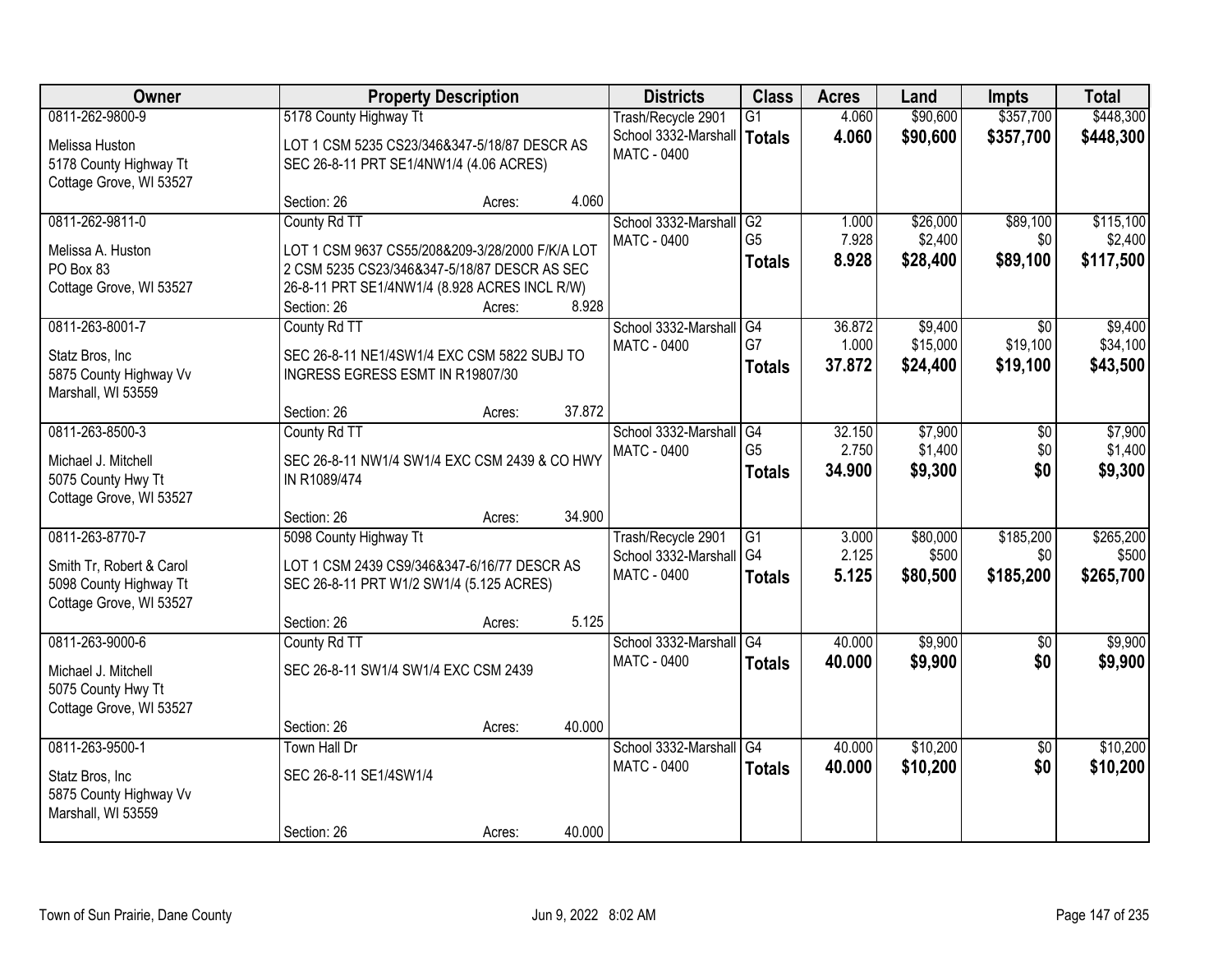| Owner                                   | <b>Property Description</b>                     | <b>Districts</b>              | <b>Class</b>    | <b>Acres</b> | Land      | Impts     | <b>Total</b> |
|-----------------------------------------|-------------------------------------------------|-------------------------------|-----------------|--------------|-----------|-----------|--------------|
| 0811-264-8001-0                         | 1851 Connors Rd                                 | Trash/Recycle 2901            | G1              | 2.009        | \$115,100 | \$511,500 | \$626,600    |
| Lamb Rev Tr                             | LOT 1 CSM 9977 CS58/129&130-3/8/2001 DESCR AS   | School 3332-Marshall   Totals |                 | 2.009        | \$115,100 | \$511,500 | \$626,600    |
| 1851 Connors Rd                         | SEC 26-8-11 PRT NE1/4SE1/4 (2.009 ACRES EXCL    | <b>MATC - 0400</b>            |                 |              |           |           |              |
| Marshall, WI 53559                      | $R/W$ )                                         |                               |                 |              |           |           |              |
|                                         | 2.009<br>Section: 26<br>Acres:                  |                               |                 |              |           |           |              |
| 0811-264-8025-0                         | 1863 Connors Rd                                 | Trash/Recycle 2901            | G1              | 2.009        | \$115,100 | \$298,100 | \$413,200    |
|                                         | LOT 2 CSM 9977 CS58/129&130-3/8/2001 DESCR AS   | School 3332-Marshall   Totals |                 | 2.009        | \$115,100 | \$298,100 | \$413,200    |
| Zachary M. Wellnitz<br>Karissa L. Kolle |                                                 | <b>MATC - 0400</b>            |                 |              |           |           |              |
| 1863 Connors Rd                         | SEC 26-8-11 PRT NE1/4SE1/4 (2.009 ACRES EXCL    |                               |                 |              |           |           |              |
|                                         | R/W<br>Section: 26<br>2.009                     |                               |                 |              |           |           |              |
| Marshall, WI 53559                      | Acres:                                          |                               |                 |              |           |           |              |
| 0811-264-8050-0                         | Pierceville Rd                                  | School 3332-Marshall G4       |                 | 25.382       | \$5,900   | \$0       | \$5,900      |
| Thomas L. Viken                         | SEC 26-8-11 NE1/4 SE1/4 EXC CSM 1948 & ALSO EXC | <b>MATC - 0400</b>            | G <sub>5</sub>  | 0.500        | \$300     | \$0       | \$300        |
| c/o Thomas L. Viken Sr                  | <b>CSM 9977</b>                                 |                               | <b>Totals</b>   | 25.882       | \$6,200   | \$0       | \$6,200      |
|                                         |                                                 |                               |                 |              |           |           |              |
|                                         | 25.882<br>Section: 26<br>Acres:                 |                               |                 |              |           |           |              |
| 0811-264-8061-0                         | 1885 Connors Rd                                 | Trash/Recycle 2901            | G1              | 1.060        | \$71,200  | \$352,400 | \$423,600    |
| Eric G. Johnson                         | LOT 1 CSM 9938 CS58/31&32-1/30/2001 F/K/A LOT 1 | School 3332-Marshall   Totals |                 | 1.060        | \$71,200  | \$352,400 | \$423,600    |
| Michelle A. Johnson                     | CSM 1948 CS8/74-3/16/76 DESCR AS SEC 26-8-11    | MATC - 0400                   |                 |              |           |           |              |
| 1885 Connors Rd                         | PRT NE1/4SE1/4 (1.06 ACRES EXCL R/W)            |                               |                 |              |           |           |              |
| Marshall, WI 53559                      | 1.060<br>Section: 26                            |                               |                 |              |           |           |              |
| 0811-264-8120-0                         | Acres:<br>5136 Pierceville Rd                   |                               | $\overline{G1}$ | 2.030        | \$90,200  | \$114,300 | \$204,500    |
|                                         |                                                 | Trash/Recycle 2901            |                 |              |           |           |              |
| Nicholas M. Uselman                     | LOT 1 CSM 15080 CS106/299&300-3/26/2019 F/K/A   | School 3332-Marshall   Totals |                 | 2.030        | \$90,200  | \$114,300 | \$204,500    |
| Amalia F. Uselman                       | LOT 2 CSM 9938 CS58/31&32-1/30/2001 F/K/A LOT 1 | <b>MATC - 0400</b>            |                 |              |           |           |              |
| 5136 Pierceville Rd                     | CSM 1948 CS8/74-3/16/76 DESCR AS SEC 26-8-11    |                               |                 |              |           |           |              |
| Cottage Grove, WI 53527                 | 2.030<br>Section: 26<br>Acres:                  |                               |                 |              |           |           |              |
| 0811-264-8145-0                         | Pierceville Rd                                  | Trash/Recycle 2901            | G2              | 2.920        | \$43,800  | \$97,800  | \$141,600    |
| Nicholas M. Uselman                     | LOT 2 CSM 15080 CS106/299&300-3/26/2019 F/K/A   | School 3332-Marshall   Totals |                 | 2.920        | \$43,800  | \$97,800  | \$141,600    |
| Amalia F. Uselman                       | LOT 2 CSM 9938 CS58/31&32-1/30/2001 F/K/A LOT 1 | MATC - 0400                   |                 |              |           |           |              |
| 5136 Pierceville Rd                     | CSM 1948 CS8/74-3/16/76 DESCR AS SEC 26-8-11    |                               |                 |              |           |           |              |
| Cottage Grove, WI 53527                 | 2.920<br>Section: 26<br>Acres:                  |                               |                 |              |           |           |              |
| 0811-264-8170-2                         | 5116 Pierceville Rd                             | Trash/Recycle 2901            | G1              | 3.000        | \$96,700  | \$234,100 | \$330,800    |
|                                         |                                                 | School 3332-Marshall   Totals |                 | 3.000        | \$96,700  | \$234,100 | \$330,800    |
| Thomas L. Viken                         | LOT 2 CSM 1948 CS8/74-3/16/76 DESCR AS SEC      | <b>MATC - 0400</b>            |                 |              |           |           |              |
| Lynda L. Viken                          | 26-8-11 PRT NE1/4SE1/4 (3.001 ACRES)            |                               |                 |              |           |           |              |
| 5116 Pierceville Rd                     |                                                 |                               |                 |              |           |           |              |
| Cottage Grove, WI 53527                 | 3.000<br>Section: 26<br>Acres:                  |                               |                 |              |           |           |              |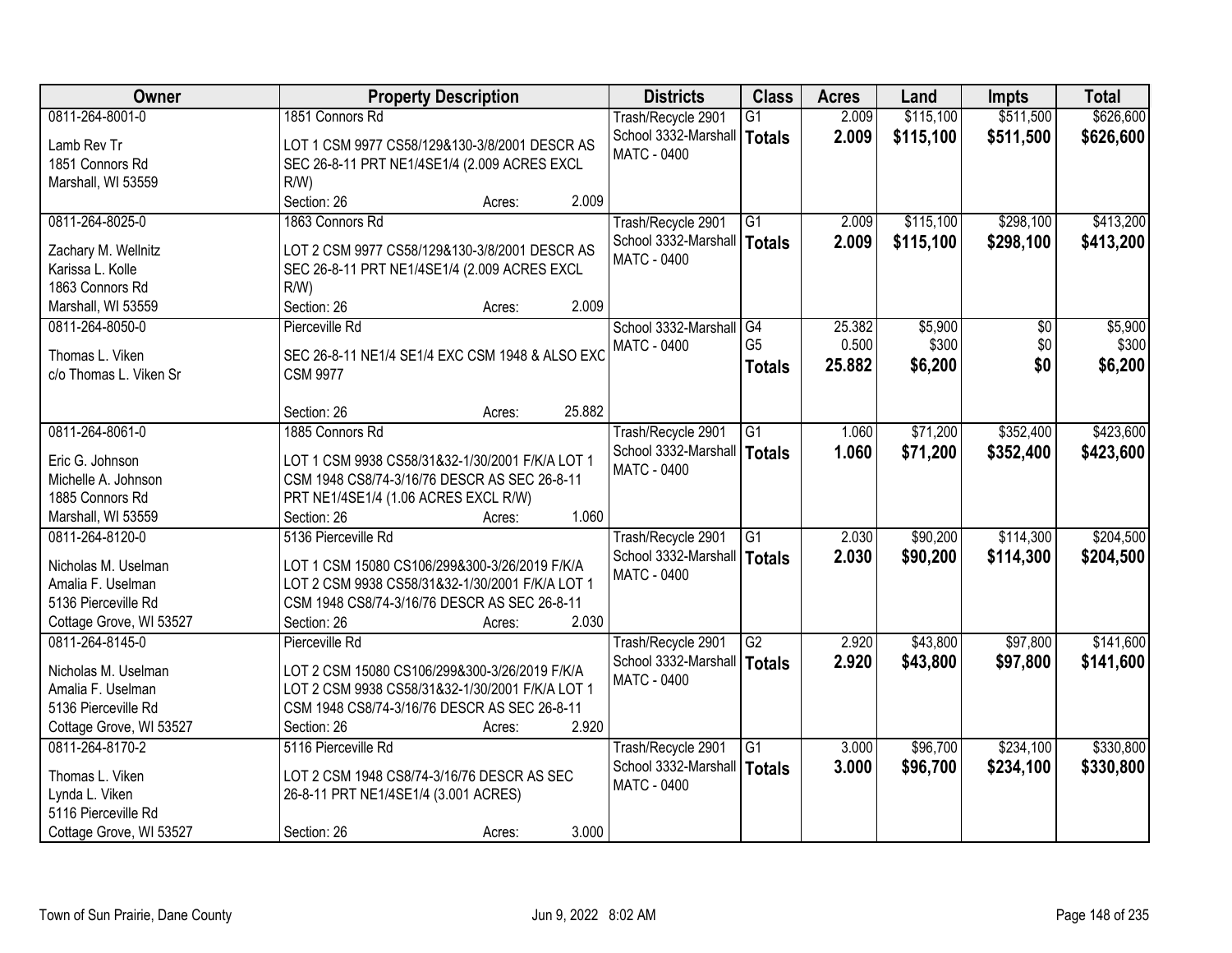| <b>Owner</b>                                                                  |                                                | <b>Property Description</b> |        | <b>Districts</b>           | <b>Class</b>                       | <b>Acres</b>    | Land               | <b>Impts</b>    | <b>Total</b> |
|-------------------------------------------------------------------------------|------------------------------------------------|-----------------------------|--------|----------------------------|------------------------------------|-----------------|--------------------|-----------------|--------------|
| 0811-264-8500-2                                                               | 5119 Pierceville Rd                            |                             |        | School 3332-Marshall       | G4                                 | 39.500          | \$8,500            | $\sqrt{$0}$     | \$8,500      |
| Statz Bros, Inc                                                               | SEC 26-8-11 NW1/4 SE1/4                        |                             |        | MATC - 0400                | G <sub>5</sub>                     | 0.500           | \$300              | \$0             | \$300        |
| 5875 County Highway Vv                                                        |                                                |                             |        |                            | <b>Totals</b>                      | 40.000          | \$8,800            | \$0             | \$8,800      |
| Marshall, WI 53559                                                            |                                                |                             |        |                            |                                    |                 |                    |                 |              |
|                                                                               | Section: 26                                    | Acres:                      | 40.000 |                            |                                    |                 |                    |                 |              |
| 0811-264-9000-5                                                               | Pierceville Rd                                 |                             |        | School 3332-Marshall       | G4                                 | 19.500          | \$4,700            | $\overline{50}$ | \$4,700      |
| Statz Bros, Inc                                                               | SEC 26-8-11 N1/2 SW1/4 SE1/4                   |                             |        | <b>MATC - 0400</b>         | G <sub>5</sub>                     | 0.500           | \$300              | \$0             | \$300        |
| 5875 County Highway Vv                                                        |                                                |                             |        |                            | <b>Totals</b>                      | 20.000          | \$5,000            | \$0             | \$5,000      |
| Marshall, WI 53559                                                            |                                                |                             |        |                            |                                    |                 |                    |                 |              |
|                                                                               | Section: 26                                    | Acres:                      | 20.000 |                            |                                    |                 |                    |                 |              |
| 0811-264-9190-6                                                               | Pierceville Rd                                 |                             |        | School 3332-Marshall       | G4                                 | 11.500          | \$2,700            | $\overline{50}$ | \$2,700      |
| Statz Bros, Inc                                                               | SEC 26-8-11 S1/2 SW1/4SE1/4 20 ACRES M/L       |                             |        | MATC - 0400                | G <sub>5</sub><br>G <sub>5</sub> M | 0.500           | \$300              | \$0             | \$300        |
| 5875 County Highway Vv                                                        |                                                |                             |        |                            |                                    | 8.000<br>20.000 | \$20,000           | \$0<br>\$0      | \$20,000     |
| Marshall, WI 53559                                                            |                                                |                             |        |                            | <b>Totals</b>                      |                 | \$23,000           |                 | \$23,000     |
|                                                                               | Section: 26                                    | Acres:                      | 20.000 |                            |                                    |                 |                    |                 |              |
| 0811-264-9501-0                                                               | Pierceville Rd                                 |                             |        | School 3332-Marshall       | G4                                 | 34.395          | \$8,500            | \$0             | \$8,500      |
| Thomas L. Viken                                                               | SEC 26-8-11 SE1/4SE1/4 EXC CSM 10390           |                             |        | MATC - 0400                | G <sub>5</sub>                     | 2.000           | \$1,000            | \$0             | \$1,000      |
| 5116 Pierceville Rd                                                           |                                                |                             |        |                            | <b>Totals</b>                      | 36.395          | \$9,500            | \$0             | \$9,500      |
| Cottage Grove, WI 53527                                                       |                                                |                             |        |                            |                                    |                 |                    |                 |              |
|                                                                               | Section: 26                                    | Acres:                      | 36.395 |                            |                                    |                 |                    |                 |              |
| 0811-264-9750-0                                                               | Pierceville Rd                                 |                             |        | School 3332-Marshall       | G4                                 | 3.705           | \$900              | \$0             | \$900        |
| Thomas L. Viken                                                               | LOT 1 CSM 10390 CS61/160&161-5/9/2002 DESCR AS |                             |        | <b>MATC - 0400</b>         | <b>Totals</b>                      | 3.705           | \$900              | \$0             | \$900        |
| c/o Thomas L. Viken Sr                                                        | SEC 26-8-11 SE1/4SE1/4 (3.705 ACRES EXCL R/W)  |                             |        |                            |                                    |                 |                    |                 |              |
|                                                                               |                                                |                             |        |                            |                                    |                 |                    |                 |              |
|                                                                               | Section: 26                                    | Acres:                      | 3.705  |                            |                                    |                 |                    |                 |              |
| 0811-271-8001-7                                                               | <b>Town Hall Dr</b>                            |                             |        | School 5656-Sun            | G4<br>G <sub>5</sub>               | 36.732          | \$7,400            | $\overline{$0}$ | \$7,400      |
| Rademacher Living Tr, Keith R & Joan N   SEC 27-8-11 NE1/4NE1/4 EXC R27374/51 |                                                |                             |        | Prairie<br>MATC - 0400     |                                    | 2.000<br>38.732 | \$1,000<br>\$8,400 | \$0<br>\$0      | \$1,000      |
| 5010 Town Hall Dr                                                             |                                                |                             |        | Drainage District 8        | <b>Totals</b>                      |                 |                    |                 | \$8,400      |
| Cottage Grove, WI 53527                                                       |                                                |                             |        | DD <sub>8</sub>            |                                    |                 |                    |                 |              |
|                                                                               | Section: 27                                    | Acres:                      | 38.732 |                            |                                    |                 |                    |                 |              |
| 0811-271-8100-7                                                               | Town Hall Dr                                   |                             |        | School 5656-Sun<br>Prairie | $\overline{G5}$                    | 1.268           | \$600              | $\overline{30}$ | \$600        |
| Joseph G. Fabick Jr                                                           | SEC 27-8-11 PRT NE1/4NE1/4 DESCR AS COM N1/4   |                             |        | MATC - 0400                | <b>Totals</b>                      | 1.268           | \$600              | \$0             | \$600        |
| Susan K. Fabick                                                               | COR SEC 27 TH S89DEG45'51"E 1319.28 FT TO POB  |                             |        | Drainage District 8        |                                    |                 |                    |                 |              |
| 1518 Comanche Gln                                                             | TH CONT S89DEG45'51"E 103.63 FT TH             |                             |        | D <sub>D</sub> 8           |                                    |                 |                    |                 |              |
| Madison, WI 53704                                                             | Section: 27                                    | Acres:                      | 1.268  |                            |                                    |                 |                    |                 |              |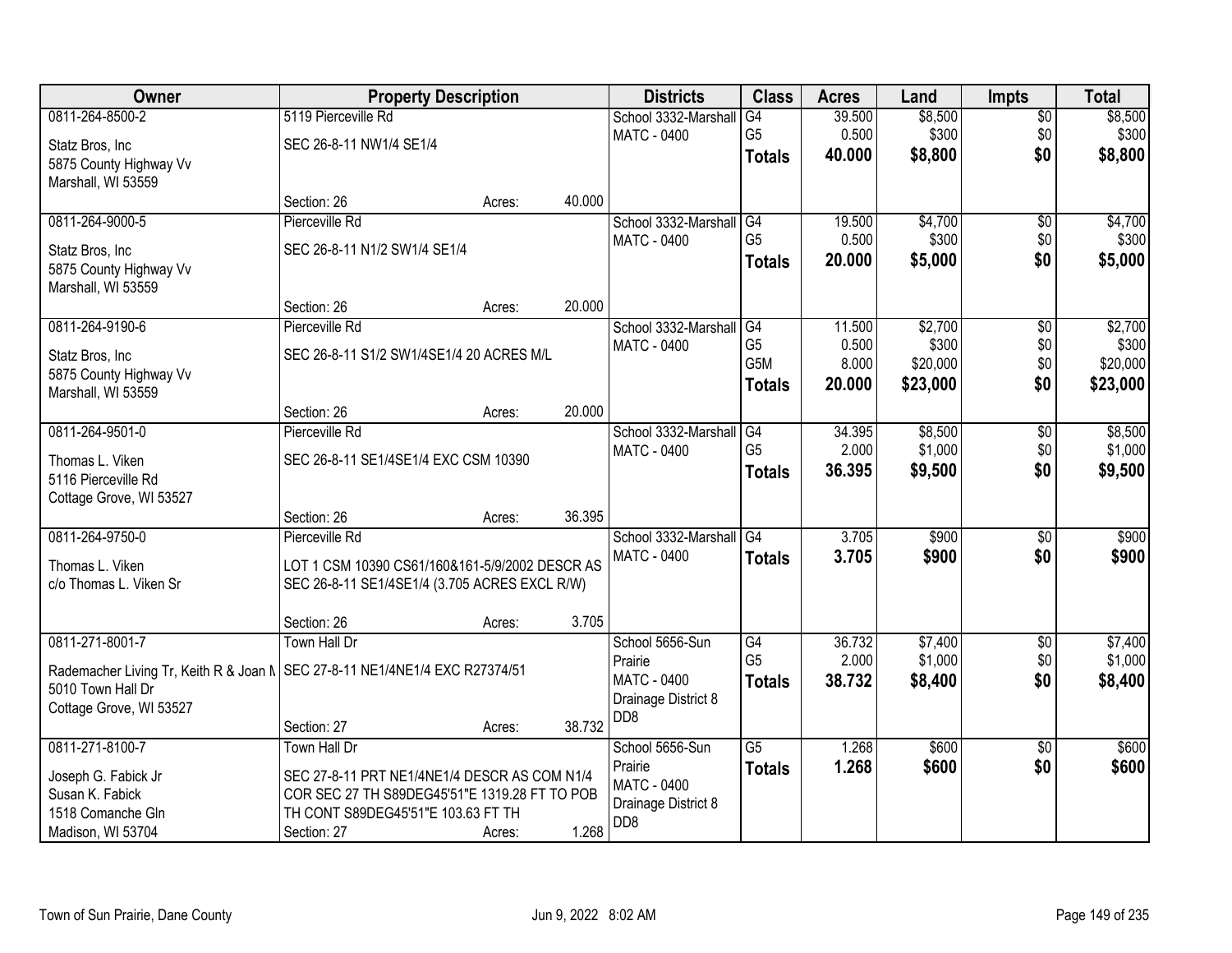| Owner                                  | <b>Property Description</b>                                                            | <b>Districts</b>    | <b>Class</b>    | <b>Acres</b> | Land     | Impts           | <b>Total</b> |
|----------------------------------------|----------------------------------------------------------------------------------------|---------------------|-----------------|--------------|----------|-----------------|--------------|
| 0811-271-8502-0                        | <b>Ida Lntown Hall Dr</b>                                                              | School 5656-Sun     | $\overline{G5}$ | 17.544       | \$8,800  | $\overline{50}$ | \$8,800      |
| Joseph G. Fabick Jr                    | SEC 27-8-11 NW1/4NE1/4 EXC R3431/87 PRT                                                | Prairie             | G <sub>6</sub>  | 8.000        | \$40,000 | \$0             | \$40,000     |
| Susan K. Fabick                        | SW1/4NE1/4 49.5 FT WIDE PRV DR COM SEC E1/4                                            | <b>MATC - 0400</b>  | <b>Totals</b>   | 25.544       | \$48,800 | \$0             | \$48,800     |
| 1518 Comanche Gln                      | COR TH N85DEG39'W 1967 FT ALG E&W 1/4 LN TO                                            | Drainage District 8 |                 |              |          |                 |              |
| Madison, WI 53704                      | 25.544<br>Section: 27<br>Acres:                                                        | D <sub>D</sub> 8    |                 |              |          |                 |              |
| 0811-271-8760-0                        | Town Hall Dr                                                                           | School 5656-Sun     | G4              | 6.530        | \$1,500  | \$0             | \$1,500      |
|                                        |                                                                                        | Prairie             | G <sub>5</sub>  | 0.946        | \$500    | \$0             | \$500        |
| Joseph G. Fabick Jr                    | LOT 1 CSM 9733 CS56/147&149-7/6/2000 DESCR AS                                          | MATC - 0400         | <b>Totals</b>   | 7.476        | \$2,000  | \$0             | \$2,000      |
| Susan K. Fabick                        | SEC 27-8-11 PRT NW1/4NE1/4 & PRT SW1/4NE1/4                                            | Drainage District 8 |                 |              |          |                 |              |
| 1518 Comanche Gln                      | (7.476 ACRES INCL RD R/W)                                                              | DD <sub>8</sub>     |                 |              |          |                 |              |
| Madison, WI 53704                      | 7.476<br>Section: 27<br>Acres:                                                         |                     |                 |              |          |                 |              |
| 0811-271-8810-8                        | Ida Ln                                                                                 | School 5656-Sun     | $\overline{G4}$ | 10.030       | \$1,600  | \$0             | \$1,600      |
| Rademacher Living Tr, Keith R & Joan N | SEC 27-8-11 PRT NW1/4NE1/4 COM SEC E1/4 COR                                            | Prairie             | <b>Totals</b>   | 10.030       | \$1,600  | \$0             | \$1,600      |
| 5010 Town Hall Dr                      | TH N85DEG39'W 1967.0 FT ALG E-W 1/4 LN TO                                              | <b>MATC - 0400</b>  |                 |              |          |                 |              |
| Cottage Grove, WI 53527                | INTERS WITH E LN OF A 49.5 FT PRV DR TH                                                | Drainage District 8 |                 |              |          |                 |              |
|                                        | 10.030<br>Section: 27<br>Acres:                                                        | DD <sub>8</sub>     |                 |              |          |                 |              |
| 0811-271-9021-0                        |                                                                                        | School 5656-Sun     | G4              | 29.936       | \$6,800  | $\sqrt[6]{3}$   | \$6,800      |
|                                        |                                                                                        | Prairie             | G <sub>5</sub>  | 1.200        | \$600    | \$0             | \$600        |
|                                        | Rademacher Living Tr, Keith R & Joan N SEC 27-8-11 SW1/4NE1/4 EXC A 49.5 FT WIDE DRIVE | <b>MATC - 0400</b>  | <b>Totals</b>   | 31.136       | \$7,400  | \$0             | \$7,400      |
| 5010 Town Hall Dr                      | TO BE KNOWN AS "IDA LANE" & EXC R27374/51 &                                            |                     |                 |              |          |                 |              |
| Cottage Grove, WI 53527                | ALSO EXC CSM 11617 & ALSO EXC CSM 13368                                                |                     |                 |              |          |                 |              |
|                                        | 31.136<br>Section: 27<br>Acres:                                                        |                     |                 |              |          |                 |              |
| 0811-271-9050-6                        | Town Hall Dr                                                                           | School 5656-Sun     | G4              | 1.510        | \$300    | $\overline{50}$ | \$300        |
|                                        | Rademacher Living Tr, Keith R & Joan N   SEC 27-8-11 PRT SW1/4NE1/4 DESCR AS COM E1/4  | Prairie             | <b>Totals</b>   | 1.510        | \$300    | \$0             | \$300        |
| 5010 Town Hall Dr                      | COR SEC 27 TH W 1967.00 FT TO POB TH CONT W                                            | <b>MATC - 0400</b>  |                 |              |          |                 |              |
| Cottage Grove, WI 53527                | 49.70 FT TH N5DEG05'29"E 1332.36 FT TH                                                 |                     |                 |              |          |                 |              |
|                                        | 1.510<br>Section: 27<br>Acres:                                                         |                     |                 |              |          |                 |              |
| 0811-271-9275-0                        |                                                                                        | Trash/Recycle 2901  | G1              | 1.000        | \$60,000 | \$367,300       | \$427,300    |
|                                        |                                                                                        | School 5656-Sun     | G4              | 1.230        | \$300    | \$0             | \$300        |
|                                        | Rademacher Living Tr, Keith R & Joan N LOT 1 CSM 13368 CS86/280&281-9/24/2012 DESCR    | Prairie             | <b>Totals</b>   | 2.230        | \$60,300 | \$367,300       | \$427,600    |
| 5010 Town Hall Dr                      | AS SEC 27-8-11 PRT SW1/4NE1/4 (2.23 ACRES EXCL                                         | <b>MATC - 0400</b>  |                 |              |          |                 |              |
| Cottage Grove, WI 53527                | $R/W$ )                                                                                |                     |                 |              |          |                 |              |
|                                        | 2.230<br>Section: 27<br>Acres:                                                         |                     |                 |              |          |                 |              |
| 0811-271-9790-0                        | 4940 Town Hall Dr                                                                      | School 5656-Sun     | G4              | 4.008        | \$1,000  | $\overline{50}$ | \$1,000      |
|                                        | Rademacher Living Tr, Keith R & Joan N LOT 1 CSM 11617 CS71/49&52-12/2/2005 F/K/A LOTS | Prairie             | G7              | 1.000        | \$7,000  | \$800           | \$7,800      |
| 5010 Town Hall Dr                      | 1, 2 & 3 CSM 3500 CS14/63&64-6/25/80 & ALSO INCL 8                                     | MATC - 0400         | <b>Totals</b>   | 5.008        | \$8,000  | \$800           | \$8,800      |
| Cottage Grove, WI 53527                | DESCR AS SEC 27-8-11 PRT SW1/4NE1/4 & PRT                                              |                     |                 |              |          |                 |              |
|                                        | 5.008<br>Section: 27<br>Acres:                                                         |                     |                 |              |          |                 |              |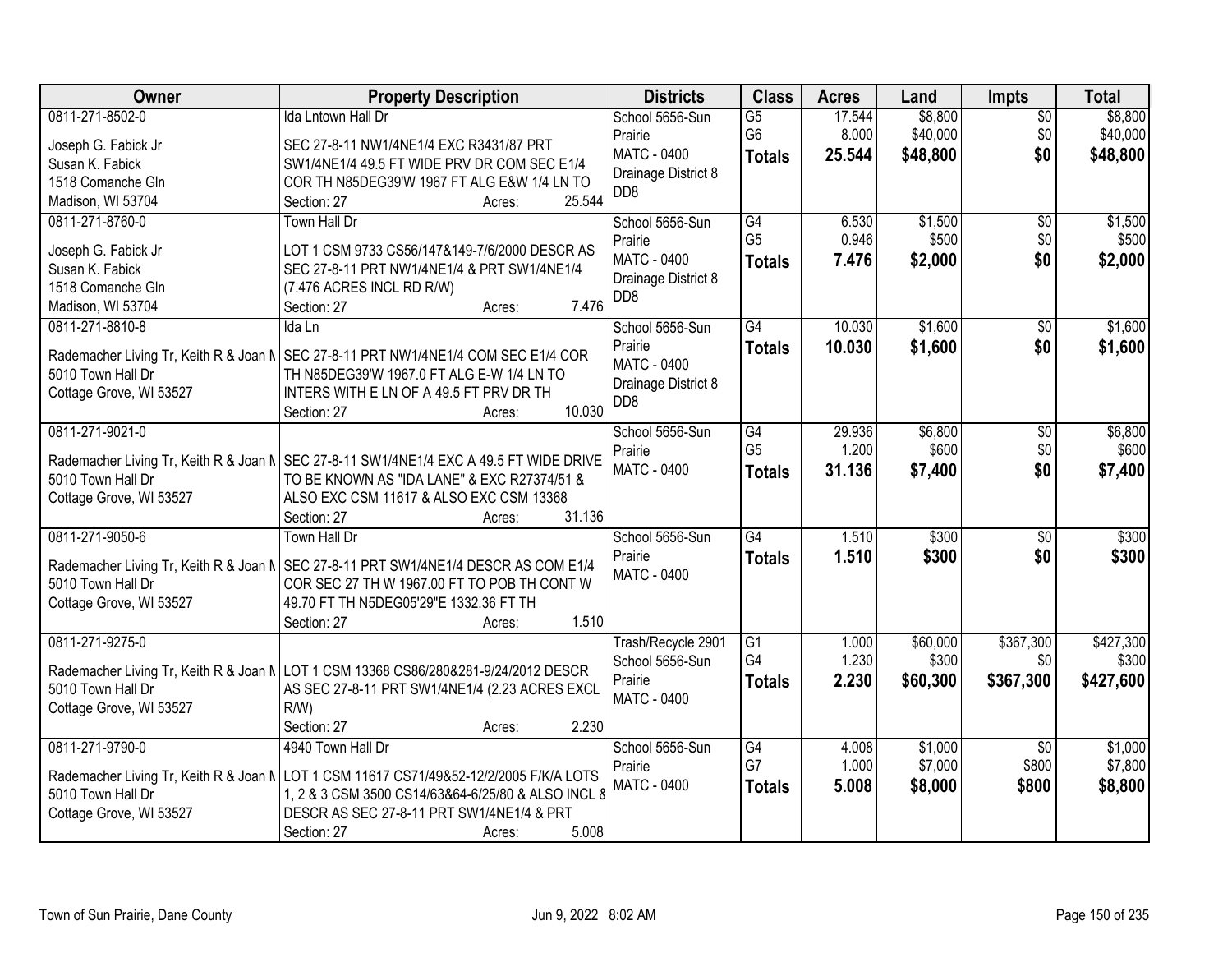| Owner                           | <b>Property Description</b>                                                            | <b>Districts</b>                      | <b>Class</b>     | <b>Acres</b> | Land     | Impts           | <b>Total</b> |
|---------------------------------|----------------------------------------------------------------------------------------|---------------------------------------|------------------|--------------|----------|-----------------|--------------|
| 0811-271-9815-0                 | 4930 Town Hall Dr                                                                      | Trash/Recycle 2901                    | $\overline{G7}$  | 0.671        | \$31,800 | \$186,300       | \$218,100    |
| Rademacher Living Tr, Brian K & | LOT 2 CSM 11617 CS71/49&52-12/2/2005 F/K/A LOTS                                        | School 5656-Sun                       | <b>Totals</b>    | 0.671        | \$31,800 | \$186,300       | \$218,100    |
| Nichole R                       | 1, 2 & 3 CSM 3500 CS14/63&64-6/25/80 & ALSO INCL 8                                     | Prairie                               |                  |              |          |                 |              |
| 4930 Town Hall Dr               | DESCR AS SEC 27-8-11 PRT SW1/4NE1/4 & PRT                                              | <b>MATC - 0400</b>                    |                  |              |          |                 |              |
| Cottage Grove, WI 53527         | 0.671<br>Section: 27<br>Acres:                                                         |                                       |                  |              |          |                 |              |
| 0811-271-9845-0                 | 4920 Town Hall Dr                                                                      | School 5656-Sun                       | G4               | 30.816       | \$7,500  | $\overline{30}$ | \$7,500      |
|                                 |                                                                                        | Prairie                               | G <sub>5</sub>   | 1.000        | \$500    | \$0             | \$500        |
|                                 | Rademacher Living Tr, Keith R & Joan N LOT 3 CSM 11617 CS71/49&52-12/2/2005 F/K/A LOTS | <b>MATC - 0400</b>                    | G7               | 5.829        | \$77,400 | \$80,800        | \$158,200    |
| 5010 Town Hall Dr               | 1, 2 & 3 CSM 3500 CS14/63&64-6/25/80 & ALSO INCL &                                     |                                       | <b>Totals</b>    | 37.645       | \$85,400 | \$80,800        | \$166,200    |
| Cottage Grove, WI 53527         | DESCR AS SEC 27-8-11 PRT SW1/4NE1/4 & PRT<br>37.645                                    |                                       |                  |              |          |                 |              |
| 0811-272-8001-0                 | Section: 27<br>Acres:<br><b>Town Hall Dr</b>                                           | School 5656-Sun                       | G4               | 20.000       | \$3,500  | \$0             | \$3,500      |
|                                 |                                                                                        | Prairie                               | G <sub>5</sub>   | 6.010        | \$3,000  | \$0             | \$3,000      |
| Joseph G. Fabick Jr             | SEC 27-8-11 NE1/4 NW1/4 EXC CSM 9964                                                   | <b>MATC - 0400</b>                    | G <sub>5</sub> M | 9.000        | \$22,500 | \$0             | \$22,500     |
| Susan K. Fabick                 |                                                                                        | Drainage District 8                   |                  | 35.010       | \$29,000 | \$0             | \$29,000     |
| 1518 Comanche Gln               |                                                                                        | D <sub>D</sub> 8                      | <b>Totals</b>    |              |          |                 |              |
| Madison, WI 53704               | 35.010<br>Section: 27<br>Acres:                                                        |                                       |                  |              |          |                 |              |
| 0811-272-8050-0                 | <b>Town Hall Dr</b>                                                                    | School 5656-Sun                       | G5               | 5.990        | \$3,000  | \$0             | \$3,000      |
| Joseph G. Fabick Jr             | LOT 1 CSM 9964 CS58/94&96-2/27/2001 DESCR AS                                           | Prairie                               | G <sub>6</sub>   | 1.000        | \$5,000  | \$0             | \$5,000      |
| Susan K. Fabick                 | SEC 27-8-11 PRT NE1/4NW1/4 & PRT SE1/4NW1/4                                            | MATC - 0400                           | <b>Totals</b>    | 6.990        | \$8,000  | \$0             | \$8,000      |
| 1518 Comanche Gln               | (6.99 ACRES INCL R/W)                                                                  | Drainage District 8                   |                  |              |          |                 |              |
| Madison, WI 53704               | 6.990<br>Section: 27<br>Acres:                                                         | D <sub>D</sub> 8                      |                  |              |          |                 |              |
| 0811-272-8500-2                 | <b>Town Hall Dr</b>                                                                    | School 5656-Sun                       | G4               | 34.090       | \$8,100  | \$0             | \$8,100      |
|                                 |                                                                                        | Prairie                               | G <sub>5</sub>   | 4.910        | \$2,500  | \$0             | \$2,500      |
| Stuart J. Meier et al           | SEC 27-8-11 NW1/4NW1/4 EXC CSM 3063                                                    | MATC - 0400                           | <b>Totals</b>    | 39.000       | \$10,600 | \$0             | \$10,600     |
| 2504 County Highway T           |                                                                                        | Drainage District 8                   |                  |              |          |                 |              |
| Sun Prairie, WI 53590           | 39.000                                                                                 | DD <sub>8</sub>                       |                  |              |          |                 |              |
| 0811-272-8570-8                 | Section: 27<br>Acres:<br>5240 Town Hall Dr                                             |                                       | $\overline{G1}$  | 0.831        | \$66,300 | \$156,600       | \$222,900    |
|                                 |                                                                                        | Trash/Recycle 2902<br>School 5656-Sun |                  | 0.831        |          |                 |              |
| William T. Larson               | LOT 1 CSM 3063 CS12/67-12/12/78 DESCR AS SEC                                           | Prairie                               | <b>Totals</b>    |              | \$66,300 | \$156,600       | \$222,900    |
| 5245 Town Hall Rd               | 27-8-11 PRT NW1/4NW1/4 (0.831 ACRES INCL RD                                            | <b>MATC - 0400</b>                    |                  |              |          |                 |              |
| Sun Prairie, WI 53590           | $R/W$ )                                                                                | Drainage District 8                   |                  |              |          |                 |              |
|                                 | 0.831<br>Section: 27<br>Acres:                                                         | D <sub>D</sub> 8                      |                  |              |          |                 |              |
| 0811-272-9000-5                 | <b>Town Hall Dr</b>                                                                    | School 5656-Sun                       | G4               | 34.100       | \$8,400  | \$0             | \$8,400      |
|                                 |                                                                                        | Prairie                               | G <sub>5</sub>   | 5.900        | \$3,000  | \$0             | \$3,000      |
| Robin M. Klein                  | SEC 27-8-11 SW1/4 NW1/4                                                                | MATC - 0400                           | <b>Totals</b>    | 40.000       | \$11,400 | \$0             | \$11,400     |
| 2405 County Highway T           |                                                                                        | Drainage District 8                   |                  |              |          |                 |              |
| Sun Prairie, WI 53590           | 40.000<br>Section: 27                                                                  | D <sub>D</sub> 8                      |                  |              |          |                 |              |
|                                 | Acres:                                                                                 |                                       |                  |              |          |                 |              |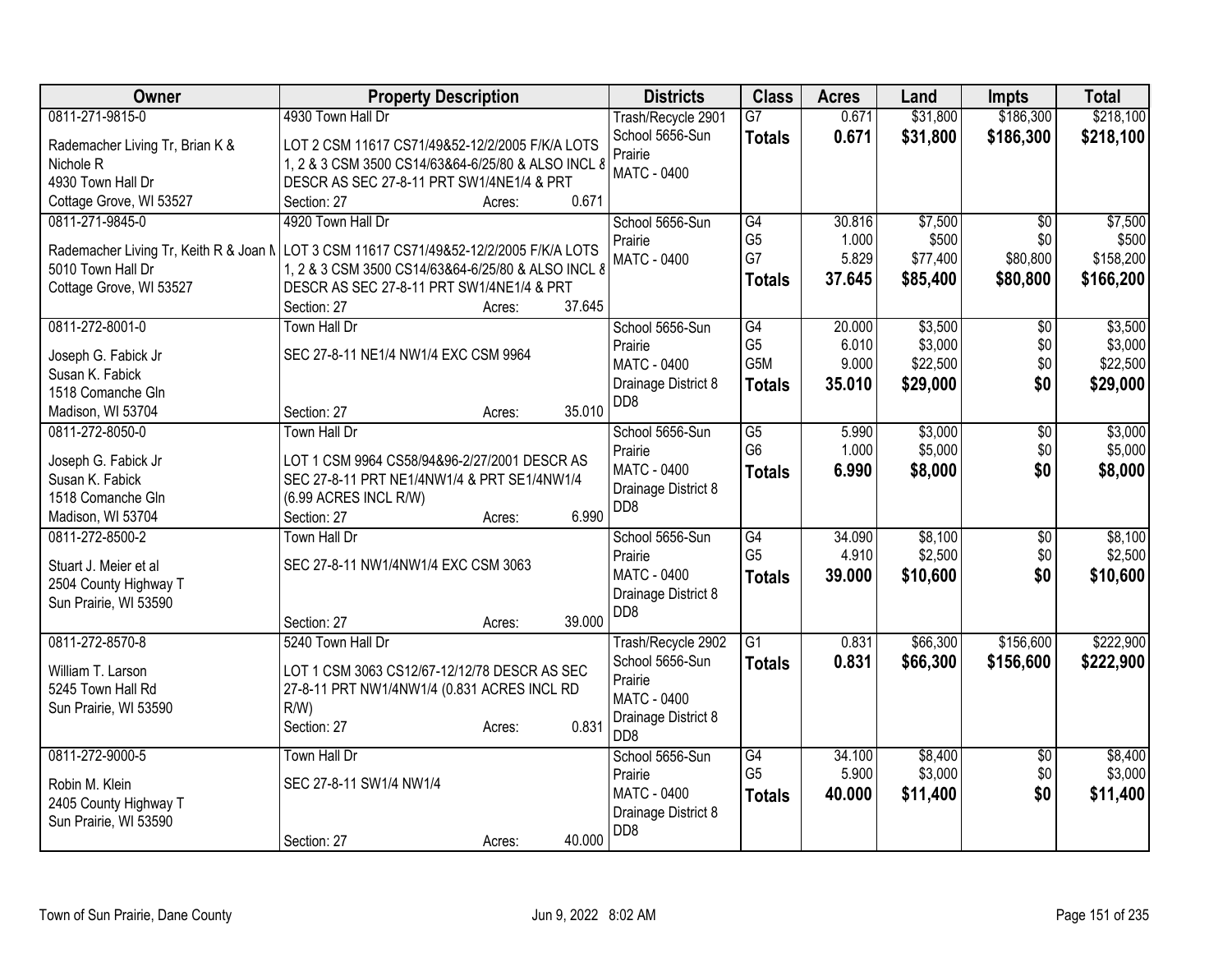| Owner                                                                                                                                        | <b>Property Description</b>                                                                                                                                                                              | <b>Districts</b>                                                                                                  | <b>Class</b>                          | <b>Acres</b>              | Land                            | <b>Impts</b>                  | <b>Total</b>                      |
|----------------------------------------------------------------------------------------------------------------------------------------------|----------------------------------------------------------------------------------------------------------------------------------------------------------------------------------------------------------|-------------------------------------------------------------------------------------------------------------------|---------------------------------------|---------------------------|---------------------------------|-------------------------------|-----------------------------------|
| 0811-272-9505-5<br>Joseph G. Fabick Jr<br>Susan K. Fabick<br>1518 Commanche Glen                                                             | <b>Town Hall Dr</b><br>SEC 27-8-11 PRT SE1/4NW1/4 E 26.67 ACRES EXC E<br>66 FT THF                                                                                                                       | School 5656-Sun<br>Prairie<br>MATC - 0400<br>Drainage District 8<br>D <sub>D</sub> 8                              | G4<br>G <sub>5</sub><br><b>Totals</b> | 23.070<br>1.630<br>24.700 | \$4,900<br>\$800<br>\$5,700     | $\overline{30}$<br>\$0<br>\$0 | \$4,900<br>\$800<br>\$5,700       |
| Madison, WI 53704                                                                                                                            | 24.700<br>Section: 27<br>Acres:                                                                                                                                                                          |                                                                                                                   |                                       |                           |                                 |                               |                                   |
| 0811-272-9580-4<br>Paul R. Cate<br>5060 Town Hall Dr<br>Cottage Grove, WI 53527                                                              | 5060 Town Hall Dr<br>SEC 27-8-11 W 13.3 A SE1/4 NW1/4<br>13.300<br>Section: 27<br>Acres:                                                                                                                 | Trash/Recycle 2901<br>School 5656-Sun<br>Prairie<br><b>MATC - 0400</b><br>Drainage District 8<br>D <sub>D</sub> 8 | G1<br>G4<br><b>Totals</b>             | 1.500<br>11.800<br>13.300 | \$80,000<br>\$2,600<br>\$82,600 | \$160,000<br>\$0<br>\$160,000 | \$240,000<br>\$2,600<br>\$242,600 |
| 0811-273-8000-6<br>Rademacher Tr, Alan & Frances<br>Rademacher Living Tr, Keith R & Joan M<br>2504 County Highway T<br>Sun Prairie, WI 53590 | <b>Town Hall Dr</b><br>SEC 27-8-11 NE1/4SW1/4 EXC CSM 10307<br>35.000<br>Section: 27<br>Acres:                                                                                                           | School 5656-Sun<br>Prairie<br><b>MATC - 0400</b><br>Drainage District 8<br>D <sub>D</sub> 8                       | G4<br>G <sub>5</sub><br><b>Totals</b> | 34.500<br>0.500<br>35.000 | \$8,200<br>\$300<br>\$8,500     | $\overline{50}$<br>\$0<br>\$0 | \$8,200<br>\$300<br>\$8,500       |
| 0811-273-8011-0<br>Rachel Burge<br>Daniel Gigot<br>5035 Town Hall Dr<br>Cottage Grove, WI 53527                                              | 5035 Town Hall Dr<br>LOT 2 CSM 10307 CS60/257&258-1/31/2002 F/K/A LOT<br>1 CSM 2882 CS11/246-7/6/78 & ALSO INCL & DESCR<br>AS SEC 27-8-11 PRT NE1/4SW1/4 (2.582 ACRES)<br>2.582<br>Section: 27<br>Acres: | Trash/Recycle 2901<br>School 5656-Sun<br>Prairie<br><b>MATC - 0400</b><br>Drainage District 8<br>D <sub>D</sub> 8 | $\overline{G1}$<br><b>Totals</b>      | 2.582<br>2.582            | \$93,900<br>\$93,900            | \$110,900<br>\$110,900        | \$204,800<br>\$204,800            |
| 0811-273-8041-0<br>Cary C. Cole<br>Lois A. Cole<br>5041 Town Hall Dr<br>Cottage Grove, WI 53527                                              | 5041 Town Hall Dr<br>LOT 1 CSM 10307 CS60/257&258-1/31/2002 F/K/A LOT<br>1 CSM 2882 CS11/246-7/6/78 & ALSO INCL & DESCR<br>AS SEC 27-8-11 PRT NE1/4SW1/4 (2.010 ACRES)<br>Section: 27<br>2.010<br>Acres: | Trash/Recycle 2901<br>School 5656-Sun<br>Prairie<br>MATC - 0400<br>Drainage District 8<br>DD <sub>8</sub>         | $\overline{G1}$<br>Totals             | 2.010<br>2.010            | \$90,100<br>\$90,100            | \$197,000<br>\$197,000        | \$287,100<br>\$287,100            |
| 0811-273-8500-1<br>Rademacher Tr, Alan & Frances<br>Rademacher Living Tr, Keith R & Joan N<br>2504 County Highway T<br>Sun Prairie, WI 53590 | Town Hall Dr<br>SEC 27-8-11 PRT NW1/4SW1/4 COM SEC W1/4 COR<br>TH E 1150.4 FT TO POB TH S14DEGE 544 FT ALG C/L<br>DITCH TH N3DEGE 527 FT TO SEC E&W1/4 LN TH W<br>1.000<br>Section: 27<br>Acres:         | School 5656-Sun<br>Prairie<br><b>MATC - 0400</b><br>Drainage District 8<br>D <sub>D</sub> 8                       | G4<br><b>Totals</b>                   | 1.000<br>1.000            | \$200<br>\$200                  | $\overline{50}$<br>\$0        | \$200<br>\$200                    |
| 0811-273-8510-9<br>Robin M. Klein<br>2405 County Highway T<br>Sun Prairie, WI 53590                                                          | Town Hall Dr<br>SEC 27-8-11 NW1/4 SW1/4 EXC R1017/112 SUBJ TO<br>PUBL TRL ESMT IN DOC #4053779<br>39.000<br>Section: 27<br>Acres:                                                                        | School 5656-Sun<br>Prairie<br><b>MATC - 0400</b><br>Drainage District 8<br>D <sub>D</sub> 8                       | G4<br>G <sub>5</sub><br><b>Totals</b> | 38.120<br>0.880<br>39.000 | \$9,100<br>\$400<br>\$9,500     | $\overline{50}$<br>\$0<br>\$0 | \$9,100<br>\$400<br>\$9,500       |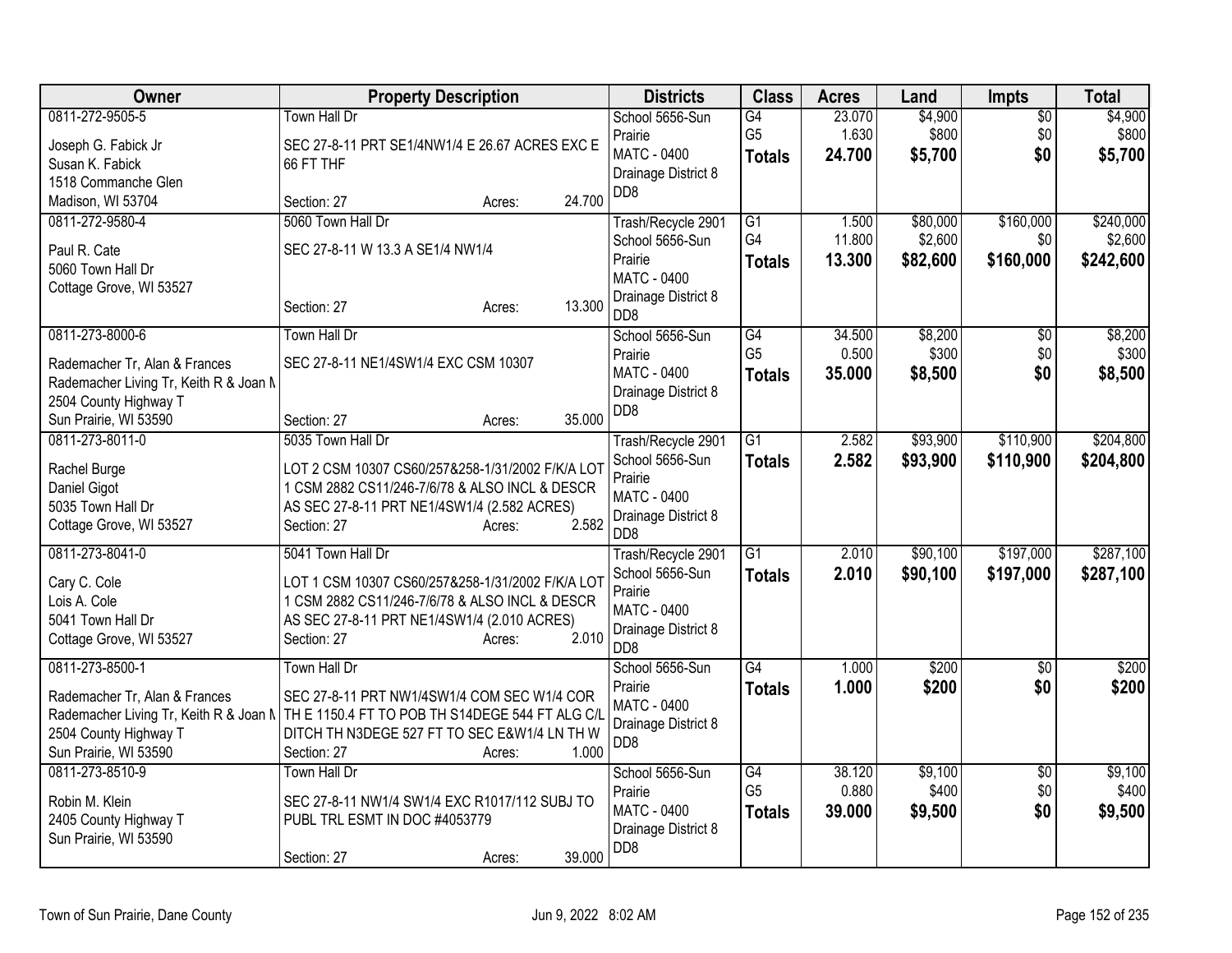| Owner                                                                                                               | <b>Property Description</b>                                                                                                               |                  |                  | <b>Districts</b>                                                                            | <b>Class</b>                                | <b>Acres</b>                       | Land                                     | <b>Impts</b>                                   | <b>Total</b>                               |
|---------------------------------------------------------------------------------------------------------------------|-------------------------------------------------------------------------------------------------------------------------------------------|------------------|------------------|---------------------------------------------------------------------------------------------|---------------------------------------------|------------------------------------|------------------------------------------|------------------------------------------------|--------------------------------------------|
| 0811-273-9000-4<br>Dane County<br>c/o Dane County Parks                                                             | County Rd N<br>SEC 27-8-11 SW1/4 SW1/4 SUBJ TO GRANT AGRMT<br>IN DOC #4192442                                                             |                  |                  | School 5656-Sun<br>Prairie<br><b>MATC - 0400</b><br>Drainage District 8                     | $\overline{\text{X3}}$<br><b>Totals</b>     | 40.000<br>40.000                   | $\overline{50}$<br>\$0                   | $\overline{50}$<br>\$0                         | \$0<br>\$0                                 |
|                                                                                                                     | Section: 27                                                                                                                               | Acres:           | 40.000           | DD <sub>8</sub>                                                                             |                                             |                                    |                                          |                                                |                                            |
| 0811-273-9500-9<br>CMR Farms, LLC<br>4930 Town Hall Dr<br>Cottage Grove, WI 53527                                   | County Rd TT<br>SEC 27-8-11 SE1/4 SW1/4<br>Section: 27                                                                                    | Acres:           | 40.000           | School 5656-Sun<br>Prairie<br><b>MATC - 0400</b><br>Drainage District 8<br>D <sub>D</sub> 8 | G4<br><b>Totals</b>                         | 40.000<br>40.000                   | \$7,400<br>\$7,400                       | \$0<br>\$0                                     | \$7,400<br>\$7,400                         |
| 0811-274-8000-5<br>Michael J. Mitchell<br>5075 County Hwy Tt<br>Cottage Grove, WI 53527                             | <b>Town Hall Dr</b><br>SEC 27-8-11 NE1/4 SE1/4<br>Section: 27                                                                             | Acres:           | 40.000           | School 5656-Sun<br>Prairie<br>MATC - 0400                                                   | G4<br>G <sub>5</sub><br><b>Totals</b>       | 39.000<br>1.000<br>40.000          | \$9,600<br>\$500<br>\$10,100             | \$0<br>\$0<br>\$0                              | \$9,600<br>\$500<br>\$10,100               |
| 0811-274-8500-0<br>Rademacher Tr, Alan & Frances<br>Rademacher Living Tr, Keith R & Joan N<br>2504 County Highway T | <b>Town Hall Dr</b><br>SEC 27-8-11 NW1/4 SE1/4                                                                                            |                  |                  | School 5656-Sun<br>Prairie<br><b>MATC - 0400</b>                                            | G4<br>G <sub>5</sub><br><b>Totals</b>       | 39.000<br>1.000<br>40.000          | \$10,000<br>\$500<br>\$10,500            | \$0<br>\$0<br>\$0                              | \$10,000<br>\$500<br>\$10,500              |
| Sun Prairie, WI 53590<br>0811-274-9000-3<br>CMR Farms, LLC<br>4930 Town Hall Dr<br>Cottage Grove, WI 53527          | Section: 27<br>Town Hall Dr<br>SEC 27-8-11 SW1/4 SE1/4<br>Section: 27                                                                     | Acres:<br>Acres: | 40.000<br>40.000 | School 5656-Sun<br>Prairie<br>MATC - 0400<br>Drainage District 8<br>DD <sub>8</sub>         | $\overline{G4}$<br><b>Totals</b>            | 40.000<br>40.000                   | \$10,200<br>\$10,200                     | \$0<br>\$0                                     | \$10,200<br>\$10,200                       |
| 0811-274-9500-8<br>Michael J. Mitchell<br>5075 County Hwy Tt<br>Cottage Grove, WI 53527                             | 5075 County Highway Tt<br>SEC 27-8-11 SE1/4 SE1/4 EXC CO HWY IN R1089/474<br>Section: 27                                                  | Acres:           | 40.000           | Trash/Recycle 2901<br>School 5656-Sun<br>Prairie<br><b>MATC - 0400</b>                      | G4<br>G <sub>5</sub><br>G7<br><b>Totals</b> | 37.000<br>1.000<br>2.000<br>40.000 | \$9,000<br>\$500<br>\$70,000<br>\$79,500 | $\overline{50}$<br>\$0<br>\$86,300<br>\$86,300 | \$9,000<br>\$500<br>\$156,300<br>\$165,800 |
| 0811-281-8001-0<br>William T. Larson<br>5245 Town Hall Rd<br>Sun Prairie, WI 53590                                  | 5245 Town Hall Dr<br>LOT 1 CSM 10198 CS59/328&330-10/8/2001 DESCR<br>AS SEC 28-8-11 PRT NE1/4NE1/4 (2.00 ACRES EXCL<br>R/W<br>Section: 28 | Acres:           | 2.000            | Trash/Recycle 2901<br>School 5656-Sun<br>Prairie<br>MATC - 0400                             | $\overline{G1}$<br><b>Totals</b>            | 2.000<br>2.000                     | \$90,000<br>\$90,000                     | \$250,100<br>\$250,100                         | \$340,100<br>\$340,100                     |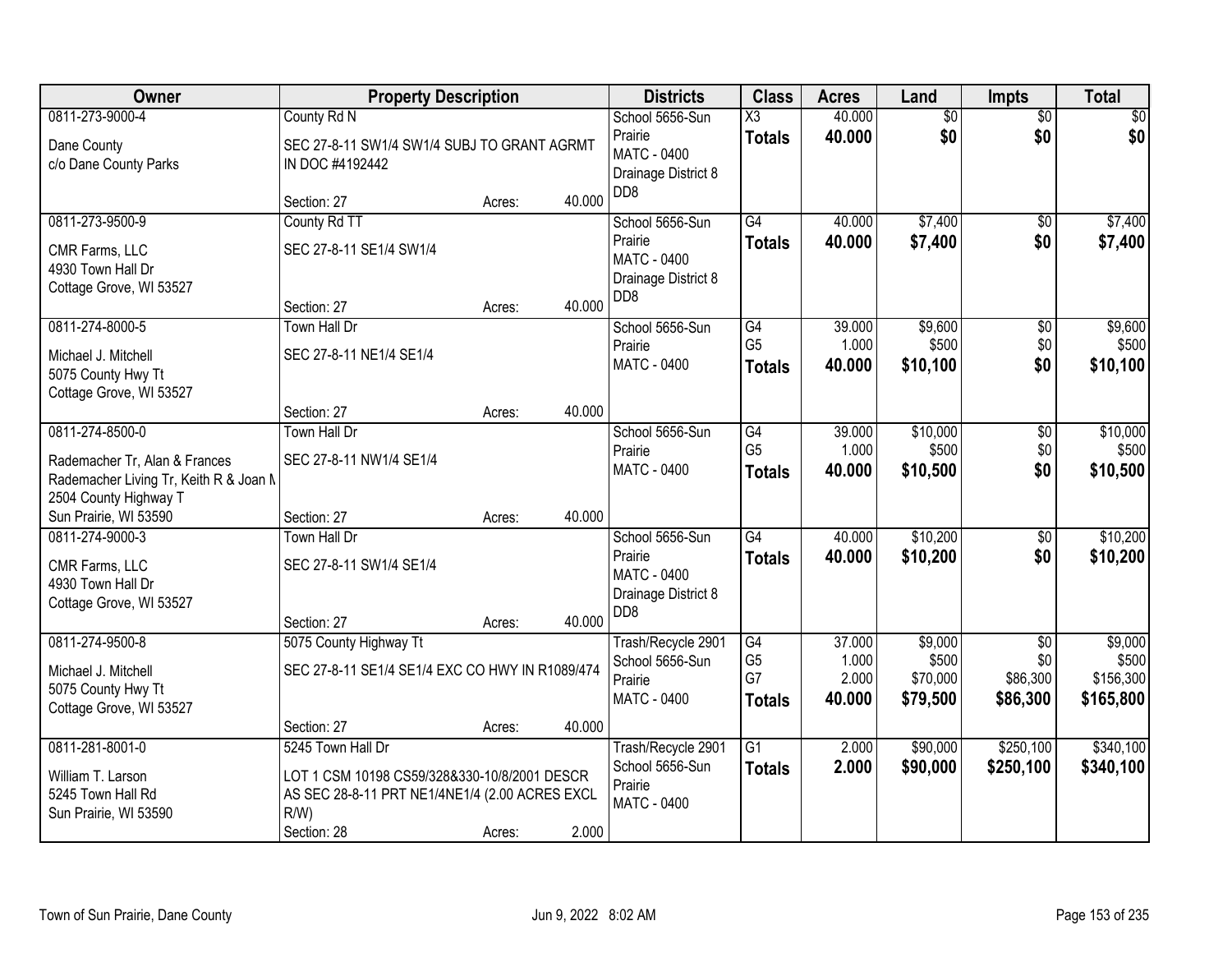| <b>Owner</b>                                                                                                                                                              | <b>Property Description</b>                                                                                                                                                                                                                                                             | <b>Districts</b>                                                                                                    | <b>Class</b>                                                                                             | <b>Acres</b>                                         | Land                                                         | <b>Impts</b>                                              | <b>Total</b>                                                   |
|---------------------------------------------------------------------------------------------------------------------------------------------------------------------------|-----------------------------------------------------------------------------------------------------------------------------------------------------------------------------------------------------------------------------------------------------------------------------------------|---------------------------------------------------------------------------------------------------------------------|----------------------------------------------------------------------------------------------------------|------------------------------------------------------|--------------------------------------------------------------|-----------------------------------------------------------|----------------------------------------------------------------|
| 0811-281-8030-0<br>Ernest Farms, LLC<br>5209 County Highway N<br>Sun Prairie, WI 53590                                                                                    | Town Hall Dr<br>SEC 28-8-11 NE1/4NE1/4 EXC CSM 3733 & ALSO EXC<br><b>CSM 10198</b>                                                                                                                                                                                                      | School 5656-Sun<br>Prairie<br><b>MATC - 0400</b>                                                                    | G4<br><b>Totals</b>                                                                                      | 32.500<br>32.500                                     | \$8,100<br>\$8,100                                           | $\overline{30}$<br>\$0                                    | \$8,100<br>\$8,100                                             |
| 0811-281-8400-2<br>David J. Schulz<br>Penelope J. Reynolds<br>5239 Town Hall Dr<br>Sun Prairie, WI 53590<br>0811-281-8501-0<br>Ernest Farms, LLC<br>5209 County Highway N | 32.500<br>Section: 28<br>Acres:<br>5239 Town Hall Dr<br>LOT 1 CSM 3733 CS15/182&183-7/1/81 DESCR AS<br>SEC 28-8-11 PRT NE1/4NE1/4 (5 ACRES INCL RD<br>$R/W$ )<br>5.000<br>Section: 28<br>Acres:<br>Hwy N<br>SEC 28-8-11 NW1/4NE1/4 EXC CSM 5405 & EXC DOC<br>3495503 & EXC DOC #4809027 | Trash/Recycle 2901<br>School 5656-Sun<br>Prairie<br>MATC - 0400<br>School 5656-Sun<br>Prairie<br><b>MATC - 0400</b> | $\overline{G1}$<br>G <sub>4</sub><br><b>Totals</b><br>$\overline{G4}$<br>G <sub>5</sub><br><b>Totals</b> | 3.500<br>1.500<br>5.000<br>37.190<br>0.790<br>37.980 | \$85,000<br>\$400<br>\$85,400<br>\$9,000<br>\$400<br>\$9,400 | \$129,100<br>\$0<br>\$129,100<br>$\sqrt{6}$<br>\$0<br>\$0 | \$214,100<br>\$400<br>\$214,500<br>\$9,000<br>\$400<br>\$9,400 |
| Sun Prairie, WI 53590<br>0811-281-8690-0                                                                                                                                  | 37.980<br>Section: 28<br>Acres:<br>County Rd N                                                                                                                                                                                                                                          | Drainage District 8<br>D <sub>D</sub> 8<br>School 5656-Sun                                                          | $\overline{G1}$                                                                                          | 1.082                                                | \$23,600                                                     | \$9,100                                                   | \$32,700                                                       |
| Zeexue L. Xiong XAO<br>Naly Yang<br>5228 County Highway N<br>Sun Prairie, WI 53590                                                                                        | SEC 28-8-11 PRT NW1/4NE1/4 DESCR AS COM NW<br>COR LOT 1 CSM 5405 TH N00DEG01'00"E 60.00 FT<br>TH S89DEG59'00"E 280.00 FT TH S00DEG01'00"W<br>1.082<br>Section: 28<br>Acres:                                                                                                             | Prairie<br>MATC - 0400<br>Drainage District 8<br>D <sub>D</sub> 8                                                   | <b>Totals</b>                                                                                            | 1.082                                                | \$23,600                                                     | \$9,100                                                   | \$32,700                                                       |
| 0811-281-8710-7<br>Zeexue L. Xiong XAO<br>Naly Yang<br>5228 County Highway N<br>Sun Prairie, WI 53590                                                                     | 5228 County Highway N<br>LOT 1 CSM 5405 CS24/323&325-11/20/87 SEC 28-8-11<br>PRT NW1/4NE1/4 40,980 SQ FT<br>0.940<br>Section: 28<br>Acres:                                                                                                                                              | Trash/Recycle 2901<br>School 5656-Sun<br>Prairie<br>MATC - 0400<br>Drainage District 8<br>D <sub>D</sub> 8          | $\overline{G1}$<br><b>Totals</b>                                                                         | 0.940<br>0.940                                       | \$68,700<br>\$68,700                                         | \$176,200<br>\$176,200                                    | \$244,900<br>\$244,900                                         |
| 0811-281-9001-0<br>Bradley Rev Tr, Gerald J<br>5209 County Highway N<br>Sun Prairie, WI 53590                                                                             | County Rd N<br>SEC 28-8-11 SW1/4 NE1/4 EXC R653/324 &<br>R662/629&630 & ALSO EXC CSM 14310<br>36.461<br>Section: 28<br>Acres:                                                                                                                                                           | Trash/Recycle 2901<br>School 5656-Sun<br>Prairie<br>MATC - 0400                                                     | G4<br>G <sub>5</sub><br><b>Totals</b>                                                                    | 35.961<br>0.500<br>36.461                            | \$8,700<br>\$300<br>\$9,000                                  | $\overline{50}$<br>\$0<br>\$0                             | \$8,700<br>\$300<br>\$9,000                                    |
| 0811-281-9120-9<br>John E. Longfield<br>5196 County Highway N<br>Sun Prairie, WI 53590                                                                                    | 5196 County Highway N<br>LOT 1 CSM 6992 CS35/103&104-1/13/93 DESCR AS<br>SEC 28-8-11 PRT SW1/4NE1/4 (35,356 SQ FT)<br>0.700<br>Section: 28<br>Acres:                                                                                                                                    | Trash/Recycle 2901<br>School 5656-Sun<br>Prairie<br>MATC - 0400                                                     | $\overline{G1}$<br><b>Totals</b>                                                                         | 0.700<br>0.700                                       | \$42,700<br>\$42,700                                         | \$125,600<br>\$125,600                                    | \$168,300<br>\$168,300                                         |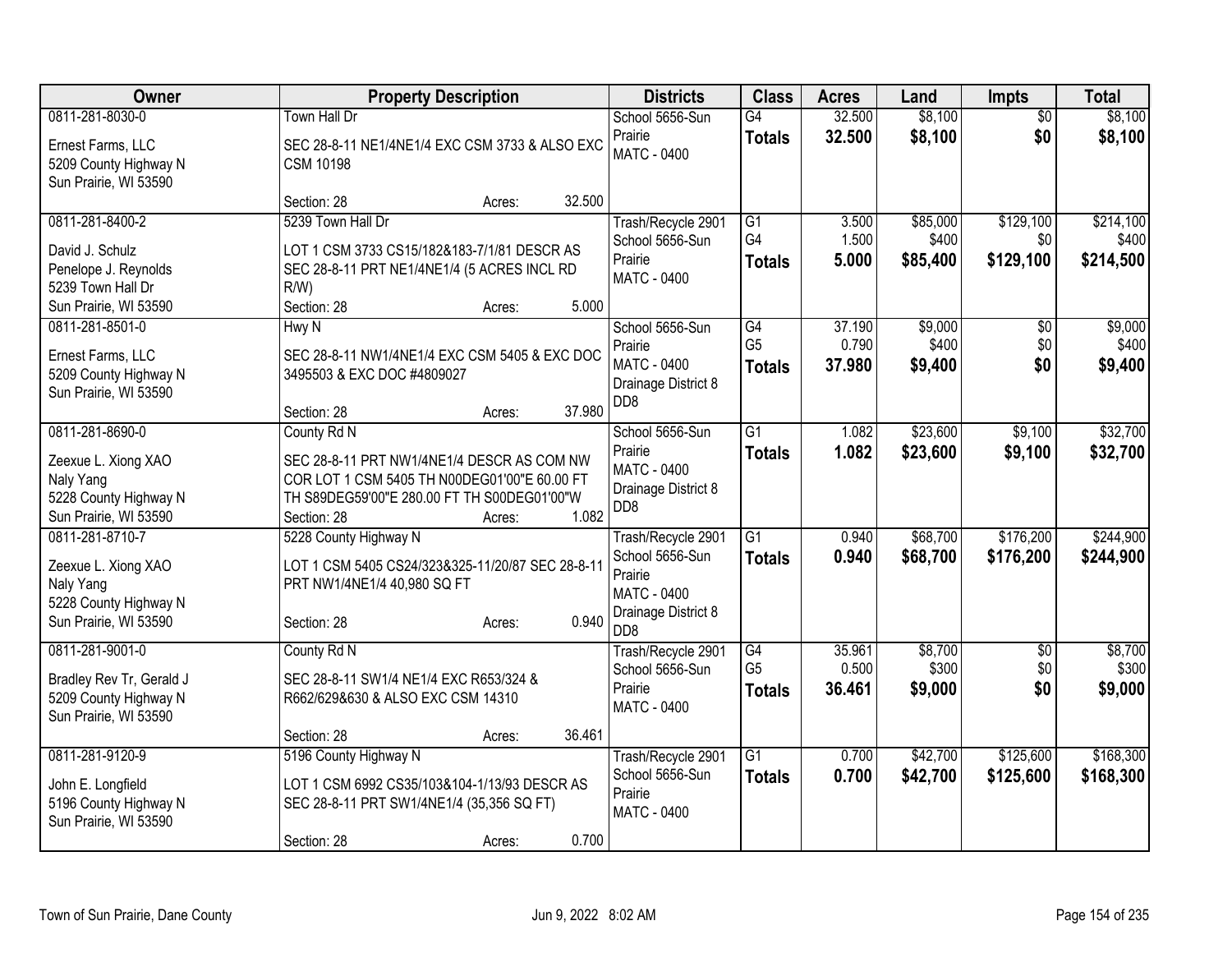| Owner                                                                                          | <b>Property Description</b>                                                                                                                                                                                | <b>Districts</b>                                                                                                 | <b>Class</b>                                | <b>Acres</b>                     | Land                                     | <b>Impts</b>                                     | <b>Total</b>                               |
|------------------------------------------------------------------------------------------------|------------------------------------------------------------------------------------------------------------------------------------------------------------------------------------------------------------|------------------------------------------------------------------------------------------------------------------|---------------------------------------------|----------------------------------|------------------------------------------|--------------------------------------------------|--------------------------------------------|
| 0811-281-9240-0<br>Three Hands Handyman LLC<br>W11579 County Highway V Apt 1<br>Lodi, WI 53555 | 5142 County Highway N<br>LOT 1 CSM 14310 CS97/255&256-8/3/2016 DESCR AS<br>SEC 28-8-11 PRT SW1/4NE1/4 & PRT NW1/4SE1/4<br>(2.43 ACRES)<br>2.430<br>Section: 28<br>Acres:                                   | Trash/Recycle 2901<br>School 5656-Sun<br>Prairie<br><b>MATC - 0400</b><br>Drainage District 8<br>DD <sub>8</sub> | $\overline{G1}$<br>G4<br><b>Totals</b>      | 2.000<br>0.430<br>2.430          | \$70,000<br>\$100<br>\$70,100            | \$124,700<br>\$0<br>\$124,700                    | \$194,700<br>\$100<br>\$194,800            |
| 0811-281-9500-9<br>Ernest Farms, LLC<br>5209 County Highway N<br>Sun Prairie, WI 53590         | <b>Town Hall Dr</b><br>SEC 28-8-11 SE1/4NE1/4<br>40.000<br>Section: 28<br>Acres:                                                                                                                           | School 5656-Sun<br>Prairie<br>MATC - 0400<br>Drainage District 8<br>DD <sub>8</sub>                              | G4<br>G <sub>5</sub><br><b>Totals</b>       | 39.000<br>1.000<br>40.000        | \$9,600<br>\$500<br>\$10,100             | $\sqrt{6}$<br>\$0<br>\$0                         | \$9,600<br>\$500<br>\$10,100               |
| 0811-282-8000-5<br>Stuart J. Meier et al<br>2504 County Highway T<br>Sun Prairie, WI 53590     | Hwy N<br>SEC 28-8-11 N 10 ACRES NE1/4 NW1/4 EXC FOR<br><b>HWY PURPOSES</b><br>8.000<br>Section: 28<br>Acres:                                                                                               | School 5656-Sun<br>Prairie<br>MATC - 0400<br>Drainage District 8<br>DD <sub>8</sub>                              | G4<br><b>Totals</b>                         | 8.000<br>8.000                   | \$1,700<br>\$1,700                       | $\overline{50}$<br>\$0                           | \$1,700<br>\$1,700                         |
| 0811-282-8162-0<br>Ernest Farms, LLC<br>5209 County Highway N<br>Sun Prairie, WI 53590         | County Rd N<br>SEC 28-8-11 NE1/4 NW1/4 EXC N 10 A EXC CSM 7142<br><b>EXC CSM 12505</b><br>0.000<br>Section: 28<br>Acres:                                                                                   | School 5656-Sun<br>Prairie<br>MATC - 0400<br>Drainage District 8<br>DD <sub>8</sub>                              | G4<br>G <sub>5</sub><br><b>Totals</b>       | 16.000<br>6.380<br>22,380        | \$4,100<br>\$3,200<br>\$7,300            | $\overline{50}$<br>\$0<br>\$0                    | \$4,100<br>\$3,200<br>\$7,300              |
| 0811-282-8375-0<br><b>Bradley Farms Inc</b><br>5209 County Highway N<br>Sun Prairie, WI 53590  | 5209 County Highway N<br>LOT 1 CSM 12505 CS78/135&137-7/30/2008 F/K/A LOT<br>1 CSM 7142 CS36/137&138-6/18/93 & ALSO INCL &<br>DESCR AS SEC 28-8-11 PRT E1/2 NW1/4 (5.156<br>5.156<br>Section: 28<br>Acres: | School 5656-Sun<br>Prairie<br>MATC - 0400<br>Drainage District 8<br>DD <sub>8</sub>                              | G4<br>G <sub>5</sub><br>G7<br><b>Totals</b> | 1.036<br>2.620<br>1.500<br>5.156 | \$300<br>\$1,300<br>\$40,000<br>\$41,600 | $\overline{50}$<br>\$0<br>\$105,700<br>\$105,700 | \$300<br>\$1,300<br>\$145,700<br>\$147,300 |
| 0811-282-8385-0<br>Bradley Rev Tr, Gerald J<br>5209 County Highway N<br>Sun Prairie, WI 53590  | 5209 County Highway N<br>LOT 2 CSM 12505 CS78/135&137-7/30/2008 F/K/A LOT<br>1 CSM 7142 CS36/137&138-6/18/93 & ALSO INCL &<br>DESCR AS SEC 28-8-11 PRT E1/2 NW1/4 (0.946<br>0.946<br>Section: 28<br>Acres: | Trash/Recycle 2901<br>School 5656-Sun<br>Prairie<br>MATC - 0400<br>Drainage District 8<br>D <sub>D</sub> 8       | $\overline{G7}$<br><b>Totals</b>            | 0.946<br>0.946                   | \$37,800<br>\$37,800                     | \$108,200<br>\$108,200                           | \$146,000<br>\$146,000                     |
| 0811-282-8395-0<br><b>Bradley Farms Inc</b><br>5209 County Highway N<br>Sun Prairie, WI 53590  | 5209 County Highway N<br>LOT 3 CSM 12505 CS78/135&137-7/30/2008 F/K/A LOT<br>1 CSM 7142 CS36/137&138-6/18/93 & ALSO INCL &<br>DESCR AS SEC 28-8-11 PRT E1/2 NW1/4 (0.468<br>0.468<br>Section: 28<br>Acres: | Trash/Recycle 2901<br>School 5656-Sun<br>Prairie<br><b>MATC - 0400</b><br>Drainage District 8<br>DD <sub>8</sub> | $\overline{G7}$<br><b>Totals</b>            | 0.468<br>0.468                   | \$29,000<br>\$29,000                     | \$49,000<br>\$49,000                             | \$78,000<br>\$78,000                       |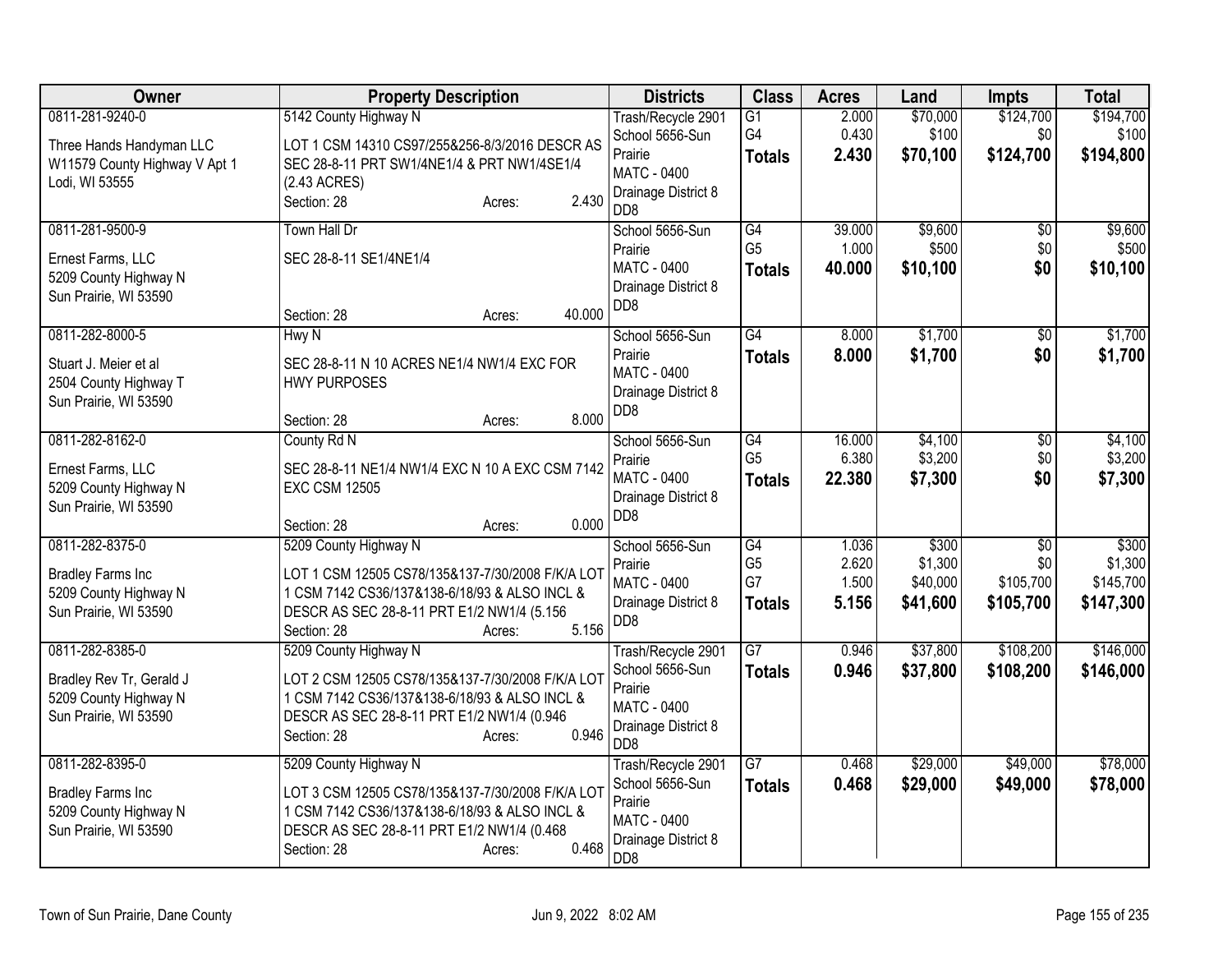| Owner                                          |                                              | <b>Property Description</b> |        | <b>Districts</b>                        | <b>Class</b>         | <b>Acres</b>     | Land               | <b>Impts</b>          | <b>Total</b>       |
|------------------------------------------------|----------------------------------------------|-----------------------------|--------|-----------------------------------------|----------------------|------------------|--------------------|-----------------------|--------------------|
| 0811-282-8500-0                                | Hwy N                                        |                             |        | School 5656-Sun                         | $\overline{G4}$      | 10.000           | \$2,200            | $\overline{50}$       | \$2,200            |
| Rademacher Tr, Alan & Frances et al            | SEC 28-8-11 N 10 ACRES NW1/4 NW1/4           |                             |        | Prairie                                 | <b>Totals</b>        | 10.000           | \$2,200            | \$0                   | \$2,200            |
| 2470 County Highway T                          |                                              |                             |        | MATC - 0400<br>Drainage District 8      |                      |                  |                    |                       |                    |
| Sun Prairie, WI 53590                          |                                              |                             |        | D <sub>D</sub> 8                        |                      |                  |                    |                       |                    |
|                                                | Section: 28                                  | Acres:                      | 10.000 |                                         |                      |                  |                    |                       |                    |
| 0811-282-8660-7                                | Hwy N                                        |                             |        | School 5656-Sun                         | G4<br>G <sub>5</sub> | 20.000           | \$4,900            | $\overline{50}$       | \$4,900            |
| Ernest Farms, LLC                              | SEC 28-8-11 NW1/4 NW1/4 EXC N 10 A           |                             |        | Prairie<br><b>MATC - 0400</b>           |                      | 10.000<br>30.000 | \$5,000<br>\$9,900 | \$0<br>\$0            | \$5,000<br>\$9,900 |
| 5209 County Highway N                          |                                              |                             |        | Drainage District 8                     | <b>Totals</b>        |                  |                    |                       |                    |
| Sun Prairie, WI 53590                          |                                              |                             |        | D <sub>D</sub> 8                        |                      |                  |                    |                       |                    |
|                                                | Section: 28                                  | Acres:                      | 30.000 |                                         |                      |                  | \$7,700            |                       | \$7,700            |
| 0811-282-9000-3                                | Hwy N                                        |                             |        | School 5656-Sun<br>Prairie              | G4<br><b>Totals</b>  | 40.000<br>40.000 | \$7,700            | $\sqrt[6]{30}$<br>\$0 | \$7,700            |
| Ernest Farms, LLC                              | SEC 28-8-11 SW1/4 NW1/4                      |                             |        | MATC - 0400                             |                      |                  |                    |                       |                    |
| 5209 County Highway N                          |                                              |                             |        | Drainage District 8                     |                      |                  |                    |                       |                    |
| Sun Prairie, WI 53590                          | Section: 28                                  | Acres:                      | 40.000 | DD <sub>8</sub>                         |                      |                  |                    |                       |                    |
| 0811-282-9502-0                                | 5201 County Highway N                        |                             |        | School 5656-Sun                         | $\overline{G4}$      | 36.180           | \$9,300            | \$0                   | \$9,300            |
|                                                |                                              |                             |        | Prairie                                 | G <sub>5</sub>       | 1.000            | \$500              | \$0                   | \$500              |
| Ernest Farms, LLC                              | SEC 28-8-11 SE1/4 NW1/4 EXC CSM 7142 EXC CSM |                             |        | MATC - 0400                             | <b>Totals</b>        | 37.180           | \$9,800            | \$0                   | \$9,800            |
| 5209 County Highway N<br>Sun Prairie, WI 53590 | 12505                                        |                             |        | Drainage District 8                     |                      |                  |                    |                       |                    |
|                                                | Section: 28                                  | Acres:                      | 0.000  | D <sub>D</sub> 8                        |                      |                  |                    |                       |                    |
| 0811-283-8000-4                                | Hwy N                                        |                             |        | School 5656-Sun                         | G4                   | 38.000           | \$8,800            | \$0                   | \$8,800            |
| Ernest Farms, LLC                              | SEC 28-8-11 NE1/4 SW1/4                      |                             |        | Prairie                                 | G <sub>5</sub>       | 2.000            | \$1,000            | \$0                   | \$1,000            |
| 5209 County Highway N                          |                                              |                             |        | MATC - 0400                             | <b>Totals</b>        | 40.000           | \$9,800            | \$0                   | \$9,800            |
| Sun Prairie, WI 53590                          |                                              |                             |        | Drainage District 8                     |                      |                  |                    |                       |                    |
|                                                | Section: 28                                  | Acres:                      | 40.000 | DD <sub>8</sub>                         |                      |                  |                    |                       |                    |
| 0811-283-8500-9                                | jjCounty Highway N                           |                             |        | School 5656-Sun                         | G4                   | 39.000           | \$6,100            | $\overline{60}$       | \$6,100            |
| Ernest Farms, LLC                              | SEC 28-8-11 NW1/4 SW1/4                      |                             |        | Prairie                                 | G <sub>5</sub>       | 1.000            | \$500              | \$0                   | \$500              |
| 5209 County Highway N                          |                                              |                             |        | <b>MATC - 0400</b>                      | <b>Totals</b>        | 40.000           | \$6,600            | \$0                   | \$6,600            |
| Sun Prairie, WI 53590                          |                                              |                             |        | Drainage District 8<br>D <sub>D</sub> 8 |                      |                  |                    |                       |                    |
|                                                | Section: 28                                  | Acres:                      | 40.000 |                                         |                      |                  |                    |                       |                    |
| 0811-283-9000-2                                | jjCounty Highway N                           |                             |        | School 5656-Sun                         | G4                   | 10.000           | \$1,600            | $\overline{30}$       | \$1,600            |
| Mark Bradley                                   | SEC 28-8-11 SW1/4 SW1/4 EXC R786/300         |                             |        | Prairie                                 | <b>Totals</b>        | 10.000           | \$1,600            | \$0                   | \$1,600            |
| Gerald J. Bradley                              |                                              |                             |        | MATC - 0400<br>Drainage District 8      |                      |                  |                    |                       |                    |
| 5209 County Highway N                          |                                              |                             |        | D <sub>D</sub> 8                        |                      |                  |                    |                       |                    |
| Sun Prairie, WI 53590                          | Section: 28                                  | Acres:                      | 10.000 |                                         |                      |                  |                    |                       |                    |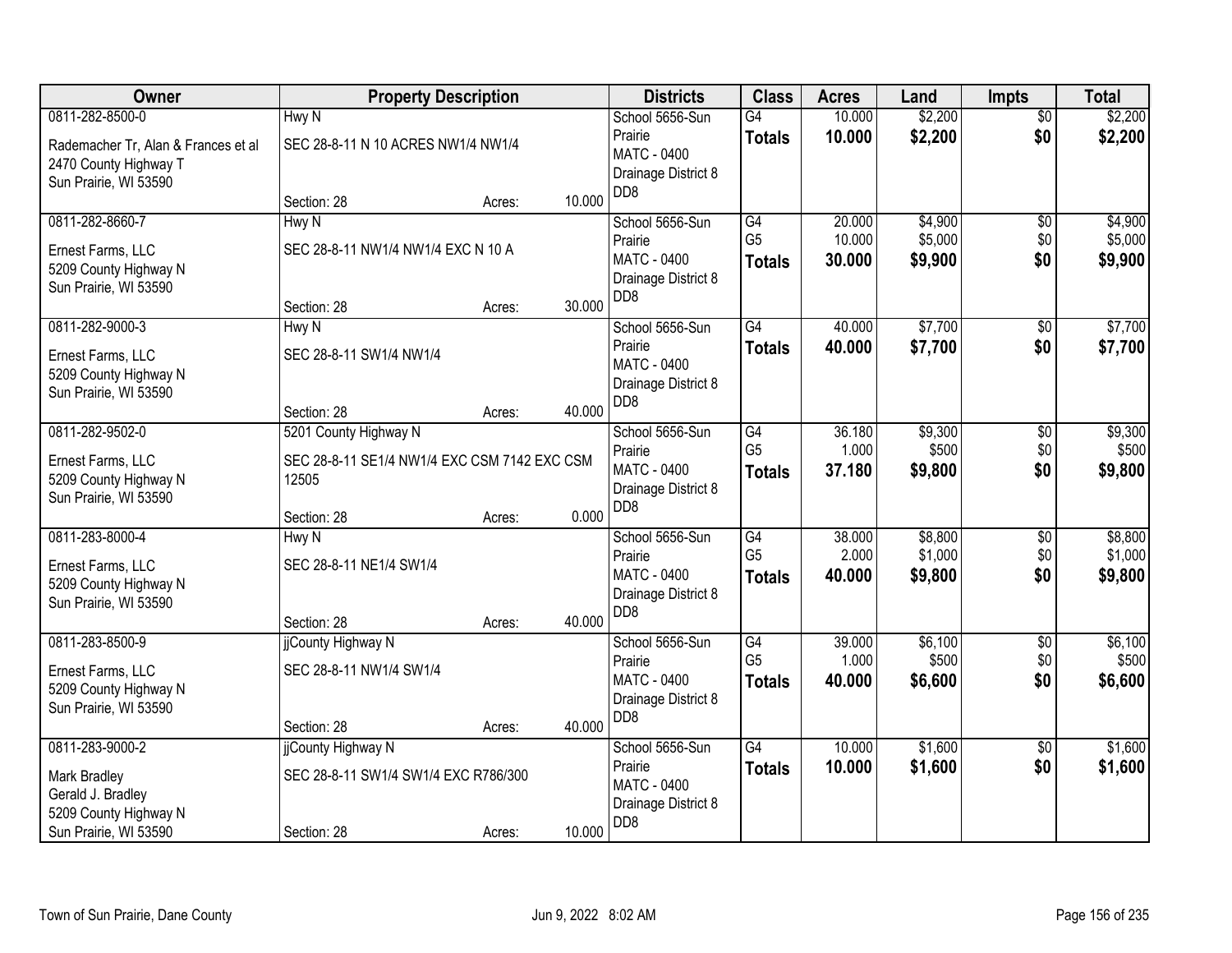| Owner                                                                                                  | <b>Property Description</b>                                                                                                                                                       | <b>Districts</b>                                                                                                      | <b>Class</b>                          | <b>Acres</b>              | Land                           | <b>Impts</b>           | <b>Total</b>                   |
|--------------------------------------------------------------------------------------------------------|-----------------------------------------------------------------------------------------------------------------------------------------------------------------------------------|-----------------------------------------------------------------------------------------------------------------------|---------------------------------------|---------------------------|--------------------------------|------------------------|--------------------------------|
| 0811-283-9040-4<br>Mcmahon Marital Tr, James P<br>16876W County Highway Dd<br>Birchwood, WI 55817      | jjCounty Highway N<br>SEC 28-8-11 PRT SW1/4SW1/4 BEG SEC SW COR TH<br>E 930 FT TH N 1321.5 FT TO N LN SD 1/41/4 TH W<br>930 FT TO SEC W LN TH S 1326 FT TO POB ALSO<br>30.000     | School 5656-Sun<br>Prairie<br>MATC - 0400<br>Drainage District 8<br>D <sub>D</sub> 8                                  | G4<br><b>Totals</b>                   | 30.000<br>30.000          | \$4,700<br>\$4,700             | $\overline{50}$<br>\$0 | \$4,700<br>\$4,700             |
| 0811-283-9500-7<br>Mark Bradley<br>Gerald J. Bradley<br>5209 County Highway N<br>Sun Prairie, WI 53590 | Section: 28<br>Acres:<br>Hwy N<br>SEC 28-8-11 SE1/4SW1/4 EXC D801/214, R258/29,<br>R509/372, R644/362 & R786/300<br>33.000<br>Section: 28<br>Acres:                               | School 5656-Sun<br>Prairie<br>MATC - 0400<br>Drainage District 8<br>DD <sub>8</sub>                                   | G4<br>G <sub>5</sub><br><b>Totals</b> | 32.310<br>0.690<br>33.000 | \$7,700<br>\$300<br>\$8,000    | \$0<br>\$0<br>\$0      | \$7,700<br>\$300<br>\$8,000    |
| 0811-283-9625-7<br>Mcmahon Marital Tr, James P<br>16876W County Highway Dd<br>Birchwood, WI 55817      | Hwy N<br>SEC 28-8-11 PRT SE1/4SW1/4 BEG 20 FT S OF NW<br>COR SD 1/41/4 TH E TO C/L CTH N TH S 33 FT TH W<br>TO W LN SD 1/41/4 TH N 33 FT TO POB<br>1.000<br>Section: 28<br>Acres: | School 5656-Sun<br>Prairie<br>MATC - 0400<br>Drainage District 8<br>D <sub>D</sub> 8                                  | G4<br><b>Totals</b>                   | 1.000<br>1.000            | \$200<br>\$200                 | \$0<br>\$0             | \$200<br>\$200                 |
| 0811-283-9840-6<br>Andrew R. Ayres<br>Debra A. Ayres<br>2525 Breezy Ln<br>Sun Prairie, WI 53590        | 2525 Breezy Ln<br>LOT 1 CSM 4248 CS18/92-12/15/83 DESCR AS SEC<br>28-8-11 PRT SE1/4SW1/4 30,311 SQ FT EXC R/W<br>0.696<br>Section: 28<br>Acres:                                   | Trash/Recycle 2901<br>School 5656-Sun<br>Prairie<br>MATC - 0400<br>Drainage District 8<br>D <sub>D</sub> 8            | $\overline{G1}$<br><b>Totals</b>      | 0.696<br>0.696            | \$63,400<br>\$63,400           | \$205,700<br>\$205,700 | \$269,100<br>\$269,100         |
| 0811-283-9900-3<br>Robert B. Ryde Sr<br>Deanna L. Ryde<br>2515 Breezy Ln<br>Sun Prairie, WI 53590      | 2515 Breezy Ln<br>SEC 28-8-11 N 208.7 FT OF S 433.3 FT OF E 208.7 FT<br>OF SE1/4SW1/4<br>1.000<br>Section: 28<br>Acres:                                                           | Trash/Recycle 2901<br>School 5656-Sun<br>Prairie<br><b>MATC - 0400</b><br>Drainage District 8<br>D <sub>D</sub> 8     | $\overline{G1}$<br><b>Totals</b>      | 1.000<br>1.000            | \$70,000<br>\$70,000           | \$164,200<br>\$164,200 | \$234,200<br>\$234,200         |
| 0811-283-9920-9<br>Ayres Rev Tr, William R & Marjorie J<br>2535 Breezy Ln<br>Sun Prairie, WI 53590     | 2535 Breezy Ln<br>LOT 2 CSM 4248 CS18/92-12/15/83 DESCR AS SEC<br>28-8-11 PRT SE1/4SW1/4 (3.64 ACRES EXC R/W)<br>4.300<br>Section: 28<br>Acres:                                   | Trash/Recycle 2901<br>School 5656-Sun<br>Prairie<br>MATC - 0400<br>Drainage District 8<br>D <sub>D</sub> <sub>8</sub> | $\overline{G1}$<br>Totals             | 4.300<br>4.300            | \$105,300<br>\$105,300         | \$173,400<br>\$173,400 | \$278,700<br>\$278,700         |
| 0811-284-8000-3<br>Mark Bradley<br>Gerald J. Bradley<br>5209 County Highway N<br>Sun Prairie, WI 53590 | Town Hall Dr<br>SEC 28-8-11 NE1/4SE1/4<br>40.000<br>Section: 28<br>Acres:                                                                                                         | School 5656-Sun<br>Prairie<br><b>MATC - 0400</b><br>Drainage District 8<br>D <sub>D</sub> 8                           | G4<br>G5M<br><b>Totals</b>            | 37.000<br>3.000<br>40.000 | \$8,000<br>\$7,500<br>\$15,500 | \$0<br>\$0<br>\$0      | \$8,000<br>\$7,500<br>\$15,500 |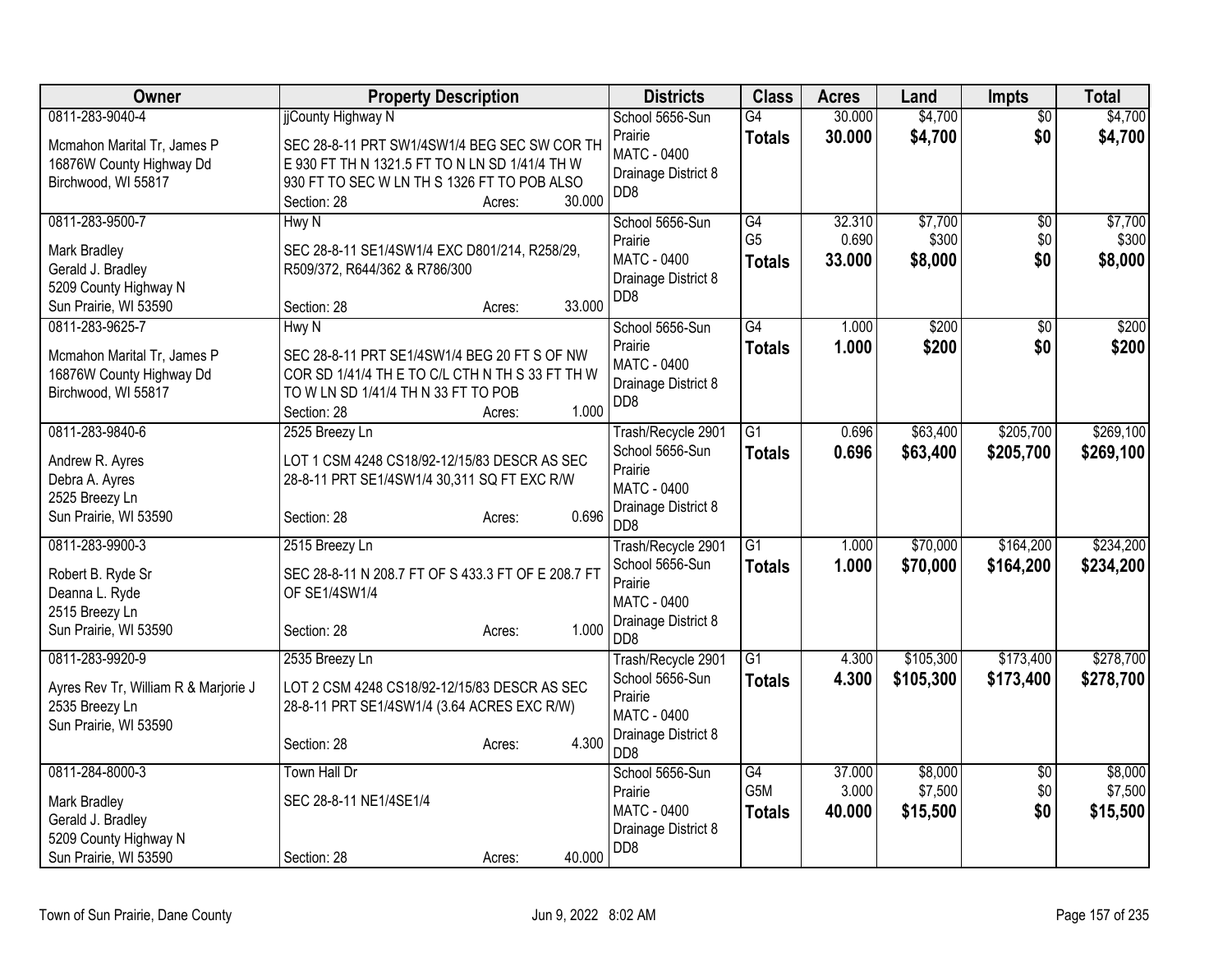| Owner                                                                                                    | <b>Property Description</b>                                                                  |        |        | <b>Districts</b>                                                                            | <b>Class</b>                                       | <b>Acres</b>              | Land                        | <b>Impts</b>                  | <b>Total</b>                |
|----------------------------------------------------------------------------------------------------------|----------------------------------------------------------------------------------------------|--------|--------|---------------------------------------------------------------------------------------------|----------------------------------------------------|---------------------------|-----------------------------|-------------------------------|-----------------------------|
| 0811-284-8501-0<br>Bradley Rev Tr, Gerald J<br>5209 County Highway N<br>Sun Prairie, WI 53590            | County Rd N<br>SEC 28-8-11 NW1/4 SE1/4 EXC CSM 14310                                         |        |        | School 5656-Sun<br>Prairie<br>MATC - 0400<br>Drainage District 8                            | G4<br>G <sub>5</sub><br><b>Totals</b>              | 36.194<br>1.000<br>37.194 | \$8,200<br>\$500<br>\$8,700 | $\overline{50}$<br>\$0<br>\$0 | \$8,200<br>\$500<br>\$8,700 |
|                                                                                                          | Section: 28                                                                                  | Acres: | 37.194 | D <sub>D</sub> 8                                                                            |                                                    |                           |                             |                               |                             |
| 0811-284-9000-1<br>Rademacher Tr, Alan & Frances et al<br>2504 County Highway T<br>Sun Prairie, WI 53590 | Hwy N<br>SEC 28-8-11 N1/2 SW1/4 SE1/4<br>Section: 28                                         | Acres: | 20.000 | School 5656-Sun<br>Prairie<br><b>MATC - 0400</b><br>Drainage District 8<br>D <sub>D</sub> 8 | G4<br>G <sub>5</sub><br><b>Totals</b>              | 19.500<br>0.500<br>20.000 | \$4,200<br>\$300<br>\$4,500 | \$0<br>\$0<br>\$0             | \$4,200<br>\$300<br>\$4,500 |
| 0811-284-9190-2<br>Rademacher Tr, Alan & Frances et al<br>2504 County Highway T<br>Sun Prairie, WI 53590 | Hwy N<br>SEC 28-8-11 S1/2 SW1/4 SE1/4<br>Section: 28                                         | Acres: | 20.000 | School 5656-Sun<br>Prairie<br>MATC - 0400<br>Drainage District 8<br>D <sub>D</sub> 8        | G4<br>G <sub>5</sub><br><b>Totals</b>              | 19.500<br>0.500<br>20,000 | \$4,600<br>\$300<br>\$4,900 | \$0<br>\$0<br>\$0             | \$4,600<br>\$300<br>\$4,900 |
| 0811-284-9500-6<br>Dane County Parks Department<br>210 Martin Luther King Jr Blvd<br>Madison, WI 53703   | County Rd TT<br>SEC 28-8-11 SE1/4SE1/4 SUBJ TO GRANT AGRMT IN<br>DOC #4192442<br>Section: 28 | Acres: | 40.000 | School 5656-Sun<br>Prairie<br><b>MATC - 0400</b><br>Drainage District 8<br>D <sub>D</sub> 8 | $\overline{\chi_3}$<br><b>Totals</b>               | 40.000<br>40.000          | \$0<br>\$0                  | \$0<br>\$0                    | \$0<br>\$0                  |
| 0811-291-8000-4<br>James Bradley<br>Charlotte Bradley<br>1005 Liberty Blvd 202<br>Sun Prairie, WI 53590  | Town Rd<br>SEC 29-8-11 PRT NE1/4NE1/4 LYG E OF CREEK C/L<br>35 ACRES M/L<br>Section: 29      | Acres: | 35.000 | School 5656-Sun<br>Prairie<br>MATC - 0400<br>Drainage District 8<br>D <sub>D</sub> 8        | $\overline{G4}$<br>G <sub>5</sub><br><b>Totals</b> | 34.000<br>1.000<br>35.000 | \$7,300<br>\$500<br>\$7,800 | $\overline{50}$<br>\$0<br>\$0 | \$7,300<br>\$500<br>\$7,800 |
| 0811-291-8110-1<br>Mark S. Bradley<br>2398 Dynes Way<br>Sun Prairie, WI 53590                            | Town Rd<br>SEC 29-8-11 PRT NE1/4 NE1/4 LYG W OF D D<br>Section: 29                           | Acres: | 5.000  | School 5656-Sun<br>Prairie<br>MATC - 0400<br>Drainage District 8<br>D <sub>D</sub> 8        | G4<br>G <sub>5</sub><br><b>Totals</b>              | 4.000<br>1.000<br>5.000   | \$600<br>\$500<br>\$1,100   | $\sqrt{6}$<br>\$0<br>\$0      | \$600<br>\$500<br>\$1,100   |
| 0811-291-8500-9<br>Mark S. Bradley<br>2398 Dynes Way<br>Sun Prairie, WI 53590                            | Town Rd<br>SEC 29-8-11 NW1/4 NE1/4<br>Section: 29                                            | Acres: | 40.000 | School 5656-Sun<br>Prairie<br>MATC - 0400<br>Drainage District 8<br>D <sub>D</sub> 8        | G4<br>G <sub>5</sub><br><b>Totals</b>              | 39.000<br>1.000<br>40.000 | \$9,200<br>\$500<br>\$9,700 | $\overline{30}$<br>\$0<br>\$0 | \$9,200<br>\$500<br>\$9,700 |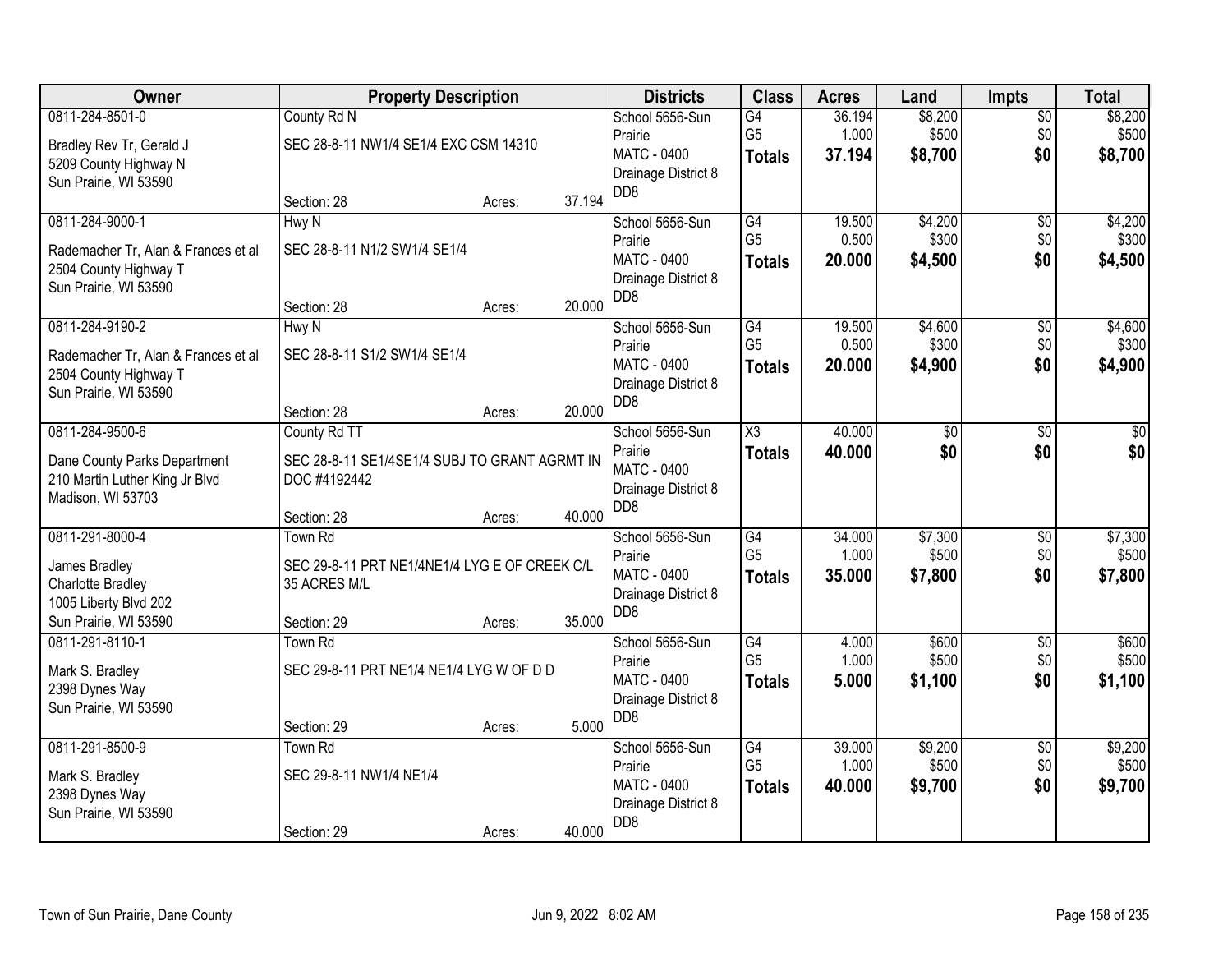| Owner                                              | <b>Property Description</b>                                                              | <b>Districts</b>                       | <b>Class</b>    | <b>Acres</b> | Land      | Impts           | <b>Total</b> |
|----------------------------------------------------|------------------------------------------------------------------------------------------|----------------------------------------|-----------------|--------------|-----------|-----------------|--------------|
| 0811-291-9000-2                                    | Town Rd                                                                                  | School 5656-Sun                        | $\overline{G4}$ | 36.000       | \$8,100   | $\overline{50}$ | \$8,100      |
| Charles W. Keach                                   | SEC 29-8-11 SW1/4NE1/4 SUBJ TO R/W AGRMT IN                                              | Prairie                                | G <sub>5</sub>  | 4.000        | \$2,000   | \$0             | \$2,000      |
| Amy J. Wilcox                                      | M51/432, LEASE AGRMT IN M39/487 & OPTION &                                               | <b>MATC - 0400</b>                     | <b>Totals</b>   | 40.000       | \$10,100  | \$0             | \$10,100     |
| 2738 County Highway T                              | LEASE AGRMT IN R3558/54 & SUBJ TO                                                        | Drainage District 8                    |                 |              |           |                 |              |
| Sun Prairie, WI 53590                              | 40.000<br>Section: 29<br>Acres:                                                          | DD <sub>8</sub>                        |                 |              |           |                 |              |
| 0811-291-9500-7                                    | <b>Town Rd</b>                                                                           | School 5656-Sun                        | G4              | 40.000       | \$8,700   | \$0             | \$8,700      |
|                                                    | SEC 29-8-11 SE1/4 NE1/4                                                                  | Prairie                                | <b>Totals</b>   | 40.000       | \$8,700   | \$0             | \$8,700      |
| Joseph E. Bohn<br>1848 Strawberry Rd               |                                                                                          | <b>MATC - 0400</b>                     |                 |              |           |                 |              |
| Deerfield, WI 53531                                |                                                                                          | Drainage District 8                    |                 |              |           |                 |              |
|                                                    | 40.000<br>Section: 29<br>Acres:                                                          | D <sub>D</sub> 8                       |                 |              |           |                 |              |
| 0811-292-8000-3                                    | County Rd T                                                                              | School 5656-Sun                        | G4              | 11.400       | \$2,800   | \$0             | \$2,800      |
| Mark S. Bradley                                    | SEC 29-8-11 PRT NE1/4NW1/4 BEG SEC N1/4 COR TH                                           | Prairie                                | G <sub>5</sub>  | 0.500        | \$300     | \$0             | \$300        |
| 2398 Dynes Way                                     | W 559.26 FT TO C/L CTH TH ALG SD C/L S38DEGW                                             | <b>MATC - 0400</b>                     | <b>Totals</b>   | 11.900       | \$3,100   | \$0             | \$3,100      |
| Sun Prairie, WI 53590                              | 123.26 FT & S41DEGW 227.63 FT TH S55DEGE 590.72                                          | Drainage District 8                    |                 |              |           |                 |              |
|                                                    | 11.900<br>Section: 29<br>Acres:                                                          | D <sub>D</sub> 8                       |                 |              |           |                 |              |
| 0811-292-8060-1                                    | 2830 Burke Rd                                                                            | Trash/Recycle 2901                     | $\overline{G1}$ | 5.700        | \$138,500 | \$190,200       | \$328,700    |
|                                                    |                                                                                          | School 5656-Sun                        | <b>Totals</b>   | 5.700        | \$138,500 | \$190,200       | \$328,700    |
| Steven J. Ginter                                   | SEC 29-8-11 PRT NE1/4NW1/4 COM SEC NW COR TH                                             | Prairie                                |                 |              |           |                 |              |
| Julie R. Ginter<br>2830 Burke Rd                   | E 1325.88 FT TO POB TH E 766.62 FT TH<br>S38DEG57'20"W 123.26 FT ALG C/L CTH T TH ALG SD | <b>MATC - 0400</b>                     |                 |              |           |                 |              |
| Sun Prairie, WI 53590                              | 5.700<br>Section: 29<br>Acres:                                                           | Drainage District 8                    |                 |              |           |                 |              |
|                                                    |                                                                                          | D <sub>D</sub> 8                       |                 |              |           |                 |              |
| 0811-292-8160-0                                    | <b>Burke Rd</b>                                                                          | School 5656-Sun                        | $\overline{G5}$ | 1.000        | \$500     | $\overline{30}$ | \$500        |
| William F. Ellner                                  | SEC 29-8-11 PRT NE1/4NW1/4 BETW BURKE RD &                                               | Prairie                                | <b>Totals</b>   | 1.000        | \$500     | \$0             | \$500        |
| Tina M. Ellner                                     | HWY T ALG W LN 1/4 1/4                                                                   | MATC - 0400                            |                 |              |           |                 |              |
| 2830 Bailey Rd                                     |                                                                                          | Drainage District 8<br>DD <sub>8</sub> |                 |              |           |                 |              |
| Sun Prairie, WI 53590                              | 1.000<br>Section: 29<br>Acres:                                                           |                                        |                 |              |           |                 |              |
| 0811-292-8210-9                                    | County Rd T                                                                              | School 5656-Sun                        | $\overline{G5}$ | 1.500        | \$800     | $\overline{50}$ | \$800        |
| Amy J. Wilcox                                      | SEC 29-8-11 PRT NE1/4 NW1/4 W 33 FT S OF HWY T                                           | Prairie                                | <b>Totals</b>   | 1.500        | \$800     | \$0             | \$800        |
| Charles Keach                                      | ALSO S 33 FT SD 1/41/4 SUBJ TO R/W AGRMT IN                                              | <b>MATC - 0400</b>                     |                 |              |           |                 |              |
| 2738 County Highway T                              | M52/434 & LEASE IN M39/487                                                               | Drainage District 8                    |                 |              |           |                 |              |
| Sun Prairie, WI 53590                              | 1.500<br>Section: 29<br>Acres:                                                           | DD <sub>8</sub>                        |                 |              |           |                 |              |
| 0811-292-8295-0                                    | 2829 County Highway T                                                                    | Trash/Recycle 2901                     | G1              | 5.000        | \$93,500  | \$225,000       | \$318,500    |
|                                                    |                                                                                          | School 5656-Sun                        | <b>Totals</b>   | 5.000        | \$93,500  | \$225,000       | \$318,500    |
| Miller Tr, Charles & Mary<br>2829 County Highway T | LOT 1 CSM 13217 CS85/97&98-12/22/2011 DESCR AS                                           | Prairie                                |                 |              |           |                 |              |
| Sun Prairie, WI 53590                              | SEC 29-8-11 PRT NE1/4NW1/4 (5.00 ACRES EXCL<br>R/W                                       | <b>MATC - 0400</b>                     |                 |              |           |                 |              |
|                                                    | 5.000<br>Section: 29<br>Acres:                                                           | Drainage District 8                    |                 |              |           |                 |              |
|                                                    |                                                                                          | D <sub>D</sub> 8                       |                 |              |           |                 |              |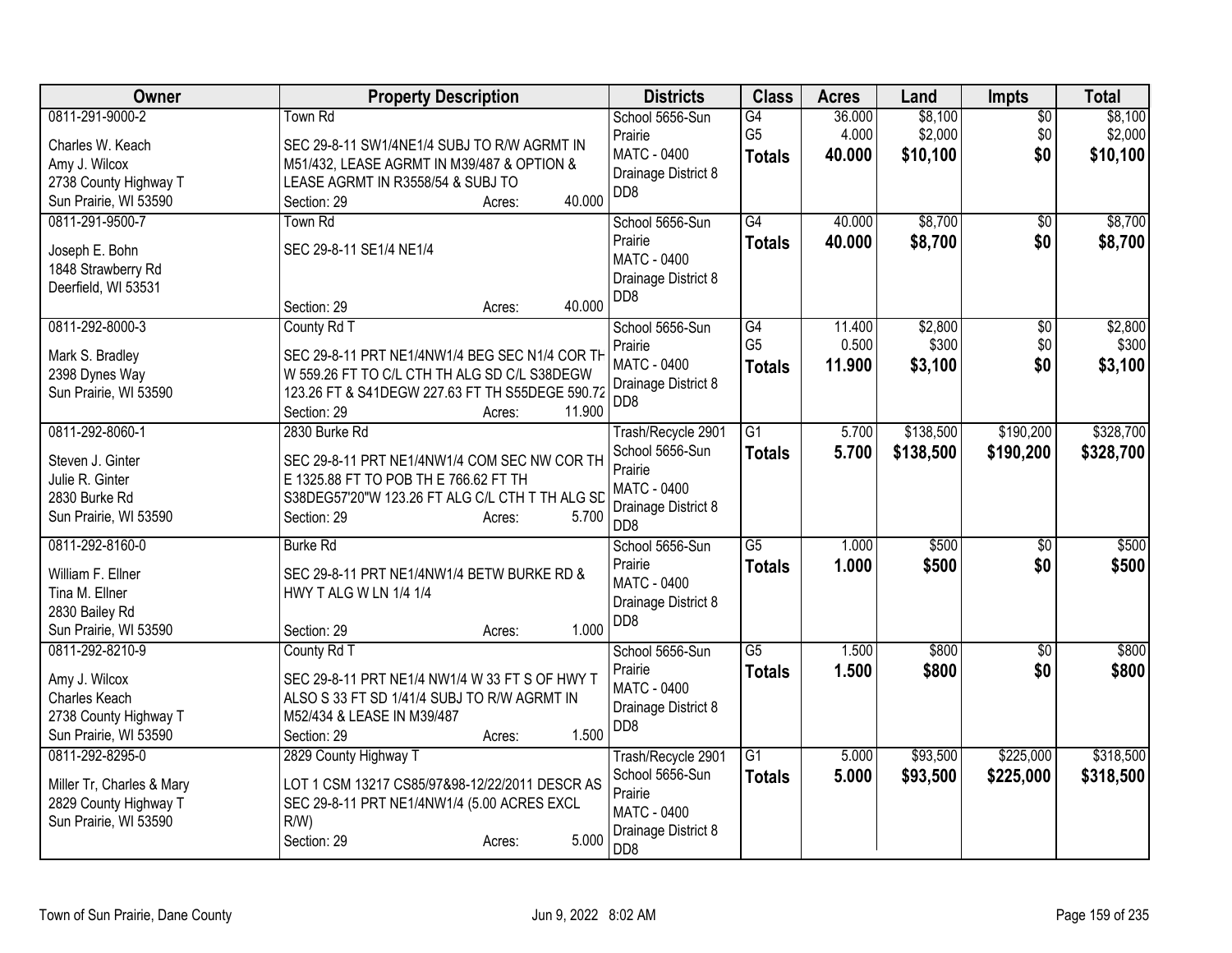| Owner                   | <b>Property Description</b>                     | <b>Districts</b>                        | <b>Class</b>    | <b>Acres</b> | Land      | <b>Impts</b>    | <b>Total</b> |
|-------------------------|-------------------------------------------------|-----------------------------------------|-----------------|--------------|-----------|-----------------|--------------|
| 0811-292-8315-0         | 2825 County Highway T                           | Trash/Recycle 2901                      | G1              | 4.160        | \$104,400 | \$346,500       | \$450,900    |
| Douglas C. Miller       | LOT 2 CSM 13217 CS85/97&98-12/22/2011 DESCR AS  | School 5656-Sun                         | G4              | 5.000        | \$1,100   | \$0             | \$1,100      |
| Monica Miller           | SEC 29-8-11 PRT NE1/4NW1/4 (9.46 ACRES EXCL     | Prairie                                 | <b>Totals</b>   | 9.160        | \$105,500 | \$346,500       | \$452,000    |
| 2825 County Highway T   | R/W                                             | MATC - 0400                             |                 |              |           |                 |              |
| Sun Prairie, WI 53590   | 9.160<br>Section: 29<br>Acres:                  | Drainage District 8<br>D <sub>D</sub> 8 |                 |              |           |                 |              |
| 0811-292-8425-0         | 2819 County Highway T                           | Trash/Recycle 2901                      | $\overline{G1}$ | 2.390        | \$92,600  | \$77,800        | \$170,400    |
| Ricky A. Rice           | LOT 1 CSM 14286 CS97/167&169-7/6/2016 F/K/A SEC | School 5656-Sun                         | <b>Totals</b>   | 2.390        | \$92,600  | \$77,800        | \$170,400    |
| 2725 County Highway T   | 29-8-11 PRT NE1/4NW1/4 (2.390 ACRES EXCL R/W)   | Prairie<br>MATC - 0400                  |                 |              |           |                 |              |
| Sun Prairie, WI 53590   | TOG W/JT DRIVEWAY & ACCESS ESMT IN DOC          | Drainage District 8                     |                 |              |           |                 |              |
|                         | 2.390<br>Section: 29<br>Acres:                  | D <sub>D</sub> 8                        |                 |              |           |                 |              |
| 0811-292-8440-0         | County Rd T                                     | Trash/Recycle 2901                      | $\overline{G1}$ | 2.244        | \$91,600  | $\overline{50}$ | \$91,600     |
| Rene Marquez            | LOT 2 CSM 14286 CS97/167&169-7/6/2016 F/K/A SEC | School 5656-Sun<br>Prairie              | <b>Totals</b>   | 2.244        | \$91,600  | \$0             | \$91,600     |
| 1733 Delaware Dr        | 29-8-11 PRT NE1/4NW1/4 (2.244 ACRES EXCL R/W)   | <b>MATC - 0400</b>                      |                 |              |           |                 |              |
| Sun Prairie, WI 53590   | SUBJ TO & TOG W/JT DRIVEWAY & ACCESS ESMT IN    | Drainage District 8                     |                 |              |           |                 |              |
|                         | 2.244<br>Section: 29<br>Acres:                  | D <sub>D</sub> 8                        |                 |              |           |                 |              |
| 0811-292-8500-8         | 2850 Burke Rd                                   | Trash/Recycle 2901                      | $\overline{G1}$ | 1.000        | \$70,000  | \$106,200       | \$176,200    |
| Dennis D. O'Kroley      | SEC 29-8-11 PRT NW1/4 NW1/4 NE OF BURKE RD      | School 5656-Sun                         | <b>Totals</b>   | 1.000        | \$70,000  | \$106,200       | \$176,200    |
| Malaykesone J. O'Kroley |                                                 | Prairie<br>MATC - 0400                  |                 |              |           |                 |              |
| 2850 Burke Rd           |                                                 | Drainage District 8                     |                 |              |           |                 |              |
| Sun Prairie, WI 53590   | 1.000<br>Section: 29<br>Acres:                  | D <sub>D</sub> 8                        |                 |              |           |                 |              |
| 0811-292-8550-8         | 2897 Burke Rd                                   | Trash/Recycle 2901                      | G4              | 15.500       | \$3,400   | $\overline{50}$ | \$3,400      |
| William F. Ellner       | SEC 29-8-11 N1/2 NW1/4NW1/4 LYG SLY & WLY OF    | School 5656-Sun                         | G <sub>5</sub>  | 1.000        | \$500     | \$0             | \$500        |
| Tina M. Ellner          | BURKE RD EXC E 140 FT OF W 333 FT OF N 200 FT   | Prairie<br>MATC - 0400                  | G7              | 2.000        | \$70,000  | \$70,700        | \$140,700    |
| 2830 Bailey Rd          |                                                 | Drainage District 8                     | <b>Totals</b>   | 18.500       | \$73,900  | \$70,700        | \$144,600    |
| Sun Prairie, WI 53590   | 18.500<br>Section: 29<br>Acres:                 | D <sub>D</sub> 8                        |                 |              |           |                 |              |
| 0811-292-8590-0         | 2889 Burke Rd                                   | Trash/Recycle 2901                      | $\overline{G1}$ | 0.600        | \$61,300  | \$125,100       | \$186,400    |
| William F. Ellner       | SEC 29-8-11 PRT NW1/4NW1/4 THE E 140 FT OF W    | School 5656-Sun                         | <b>Totals</b>   | 0.600        | \$61,300  | \$125,100       | \$186,400    |
| Tina M. Ellner          | 333 FT OF N 200 FT THF                          | Prairie                                 |                 |              |           |                 |              |
| 2830 Bailey Rd          |                                                 | MATC - 0400                             |                 |              |           |                 |              |
| Sun Prairie, WI 53590   | 0.600<br>Section: 29<br>Acres:                  | Drainage District 8<br>DD8              |                 |              |           |                 |              |
| 0811-292-8692-0         | County Rd T                                     | School 5656-Sun                         | G4              | 8.350        | \$2,100   | $\overline{60}$ | \$2,100      |
| Wolf Family Tr          | SEC 29-8-11 NW1/4 NW1/4 SLY OF BURKE RD & NLY   | Prairie                                 | <b>Totals</b>   | 8.350        | \$2,100   | \$0             | \$2,100      |
| 659 Remington Way       | OF HWY T EXC N1/2 EXC NE 3.2A EXC R12139/42 &   | <b>MATC - 0400</b>                      |                 |              |           |                 |              |
| Sun Prairie, WI 53590   | EXC CSM 8720 & EXC DOC 3184758                  |                                         |                 |              |           |                 |              |
|                         | 8.350<br>Section: 29<br>Acres:                  |                                         |                 |              |           |                 |              |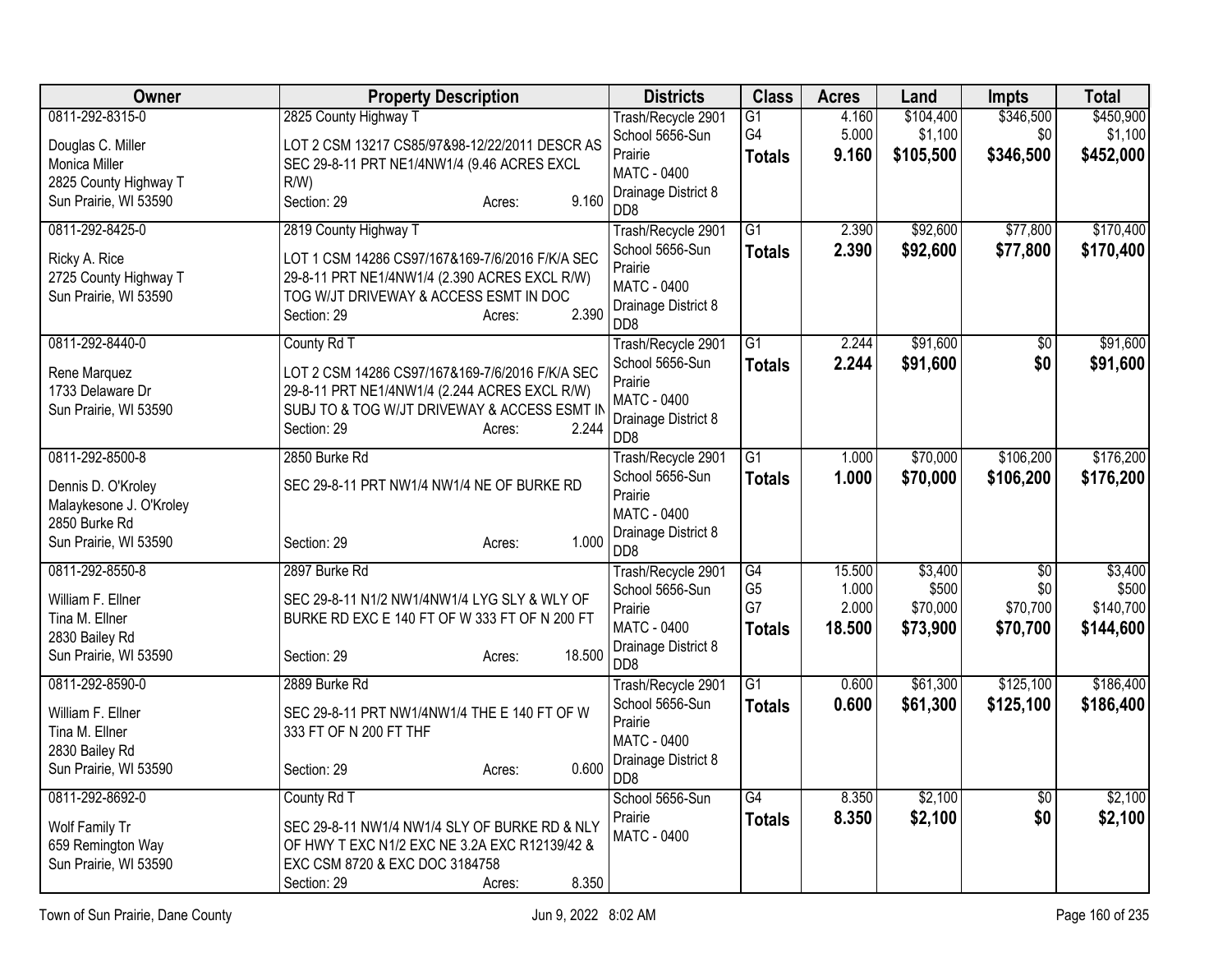| Owner                 | <b>Property Description</b>                      | <b>Districts</b>                        | <b>Class</b>    | <b>Acres</b> | Land      | <b>Impts</b>    | <b>Total</b> |
|-----------------------|--------------------------------------------------|-----------------------------------------|-----------------|--------------|-----------|-----------------|--------------|
| 0811-292-8750-0       | County Rd T                                      | School 5656-Sun                         | G4              | 0.210        | \$100     | $\overline{50}$ | \$100        |
| Randolph E. Harrison  | SEC 29-8-11 PRT NW1/4 NW1/4 DESCR AS COM NW      | Prairie                                 | <b>Totals</b>   | 0.210        | \$100     | \$0             | \$100        |
| 2850 County Highway T | COR SEC 29 TH S02DEG43'00"W ALG W LN NW1/4       | MATC - 0400                             |                 |              |           |                 |              |
| Sun Prairie, WI 53590 | SEC 29 1531.42 FT TO PT ON S LN LOT 1 CSM 8720   |                                         |                 |              |           |                 |              |
|                       | 0.210<br>Section: 29<br>Acres:                   |                                         |                 |              |           |                 |              |
| 0811-292-8785-0       | 2864 County Highway T                            | Trash/Recycle 2901                      | G1              | 1.493        | \$79,900  | \$129,300       | \$209,200    |
| Scott C. Pierce       | LOT 2 CSM 12534 CS78/228&230-9/10/2008 F/K/A LOT | School 5656-Sun                         | <b>Totals</b>   | 1.493        | \$79,900  | \$129,300       | \$209,200    |
| Suzane R. Wolf-Pierce | 1 CSM 8720 CS48/120&121-10/6/97 DESCR AS SEC     | Prairie                                 |                 |              |           |                 |              |
| 2864 County Highway T | 29-8-11 PRT NW1/4NW1/4 & PRT SW1/4 NW1/4 & SEC   | MATC - 0400                             |                 |              |           |                 |              |
| Sun Prairie, WI 53590 | 1.493<br>Section: 29<br>Acres:                   |                                         |                 |              |           |                 |              |
| 0811-292-8790-0       | 2864 County Rd T                                 | School 5656-Sun                         | G4              | 4.439        | \$1,100   | \$0             | \$1,100      |
| Wolf Family Tr        | LOT 1 CSM 12534 CS78/228&230-9/10/2008 F/K/A LOT | Prairie                                 | <b>Totals</b>   | 4.439        | \$1,100   | \$0             | \$1,100      |
| 659 Remington Way     | 1 CSM 8720 CS48/120&121-10/6/97 DESCR AS SEC     | <b>MATC - 0400</b>                      |                 |              |           |                 |              |
| Sun Prairie, WI 53590 | 29-8-11 PRT NW1/4NW1/4 & PRT SW1/4 NW1/4 & SEC   | Drainage District 8                     |                 |              |           |                 |              |
|                       | 4.439<br>Section: 29<br>Acres:                   | D <sub>D</sub> 8                        |                 |              |           |                 |              |
| 0811-292-8820-1       | County Rd T                                      | School 5656-Sun                         | G4              | 3.600        | \$800     | \$0             | \$800        |
| Donald F. Powers      | SEC 29-8-11 PRT NW1/4 NW1/4 SE OF CTH T SUBJ     | Prairie                                 | <b>Totals</b>   | 3.600        | \$800     | \$0             | \$800        |
| 2867 County Highway T | TO 33 FT WIDE R/W & ESMT ALG E LN SD1/41/4       | <b>MATC - 0400</b>                      |                 |              |           |                 |              |
| Sun Prairie, WI 53590 |                                                  |                                         |                 |              |           |                 |              |
|                       | 3.600<br>Section: 29<br>Acres:                   |                                         |                 |              |           |                 |              |
| 0811-292-8835-4       | 2858 County Highway T                            | School 5656-Sun                         | G4              | 1.000        | \$300     | \$0             | \$300        |
| Randolph E. Harrison  | SEC 29-8-11 PRT NW1/4 NW1/4 COM NE COR SD        | Prairie                                 | <b>Totals</b>   | 1.000        | \$300     | \$0             | \$300        |
| 2850 County Highway T | 1/41/4 TH S5DEG35'W 779.05 FT TH S50DEG28'W 422  | <b>MATC - 0400</b>                      |                 |              |           |                 |              |
| Sun Prairie, WI 53590 | FT TO POB TH S50DEG28'W 125 FT TH N39DEG32'W     |                                         |                 |              |           |                 |              |
|                       | Section: 29<br>1.000<br>Acres:                   |                                         |                 |              |           |                 |              |
| 0811-292-8930-8       | 2850 County Highway T                            | Trash/Recycle 2901                      | $\overline{G1}$ | 2.100        | \$90,700  | \$226,800       | \$317,500    |
| Randolph E. Harrison  | SEC 29-8-11 PRT NW1/4 NW1/4 COM S5DEGW 674 F     | School 5656-Sun                         | G4              | 1.100        | \$300     | \$0             | \$300        |
| 2850 County Highway T | FR NE COR TH S5DEGW 105 FT TH S50DEGW 422 FT     | Prairie                                 | <b>Totals</b>   | 3.200        | \$91,000  | \$226,800       | \$317,800    |
| Sun Prairie, WI 53590 | TH N39DEGW 498.7 FT TH S89DEGE 653.3 FT TO       | <b>MATC - 0400</b>                      |                 |              |           |                 |              |
|                       | 3.200<br>Section: 29<br>Acres:                   |                                         |                 |              |           |                 |              |
| 0811-292-9000-1       | 2867 County Highway T                            | Trash/Recycle 2901                      | $\overline{G1}$ | 2.000        | \$90,000  | \$107,300       | \$197,300    |
| Donald F. Powers      | SEC 29-8-11 E 25 A SW1/4 NW1/4 SELY OF HWY EXC   | School 5656-Sun                         | G4              | 15.030       | \$3,200   | \$0             | \$3,200      |
| 2867 County Highway T | SLY 209.7 FT THF SUBJ TO 33 FT SQ R/W & ESMT IN  | Prairie                                 | G <sub>5</sub>  | 0.970        | \$500     | \$0             | \$500        |
| Sun Prairie, WI 53590 | NE COR SD1/41/4                                  | MATC - 0400                             | G5M             | 3.000        | \$7,500   | \$0             | \$7,500      |
|                       | 21.000<br>Section: 29<br>Acres:                  | Drainage District 8<br>D <sub>D</sub> 8 | <b>Totals</b>   | 21.000       | \$101,200 | \$107,300       | \$208,500    |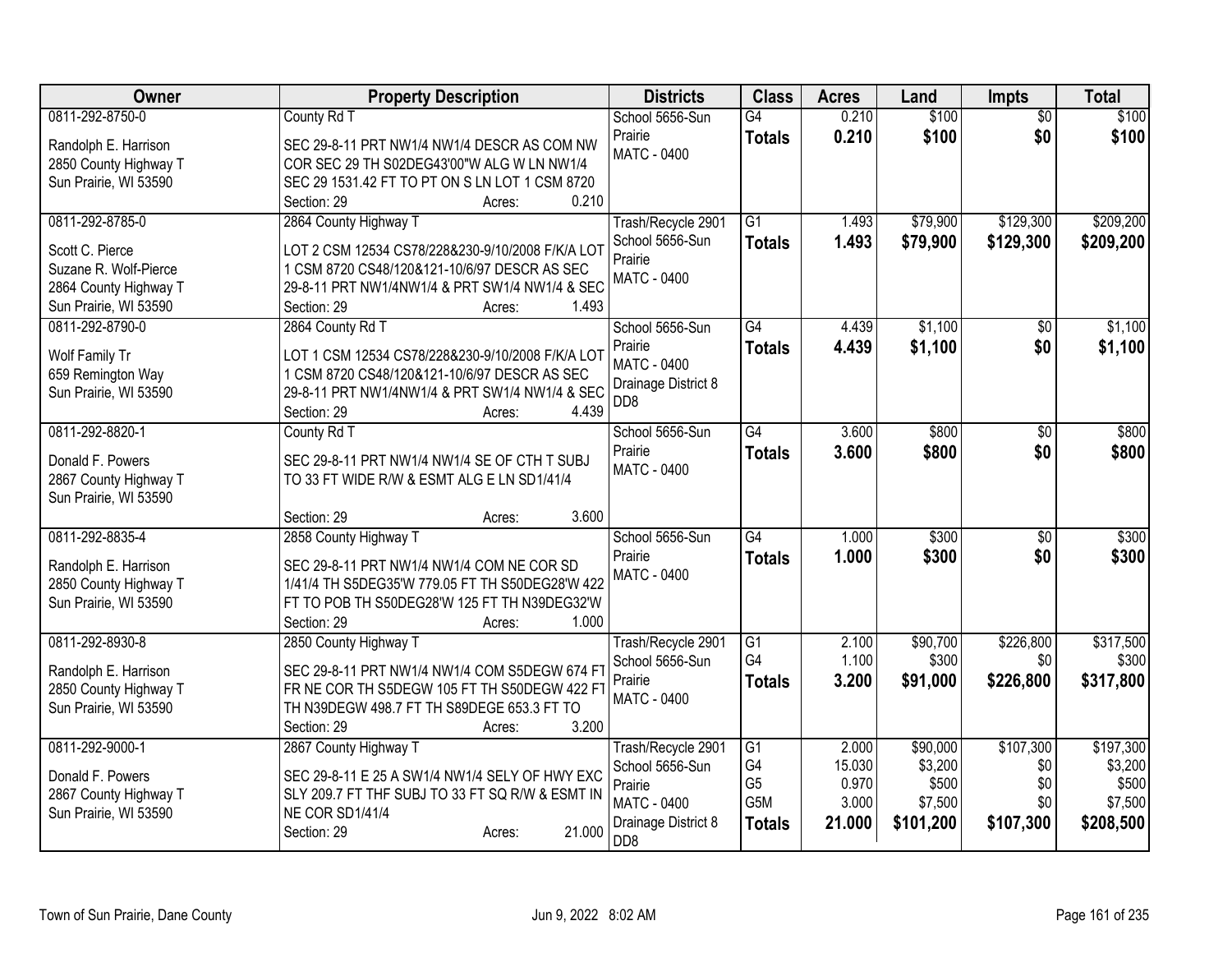| Owner                                                                                                        | <b>Property Description</b>                                                                                                                                                                                                            | <b>Districts</b>                                                                                                  | <b>Class</b>                                       | <b>Acres</b>                     | Land                                   | <b>Impts</b>                                     | <b>Total</b>                             |
|--------------------------------------------------------------------------------------------------------------|----------------------------------------------------------------------------------------------------------------------------------------------------------------------------------------------------------------------------------------|-------------------------------------------------------------------------------------------------------------------|----------------------------------------------------|----------------------------------|----------------------------------------|--------------------------------------------------|------------------------------------------|
| 0811-292-9100-0<br>Wolf Family Tr<br>659 Remington Way<br>Sun Prairie, WI 53590                              | County Rd T<br>SEC 29-8-11 PRT SW1/4 NW1/4 LYG NLY OF HWY<br>EXC CSM 6701 & EXC CSM 8720<br>0.740<br>Section: 29<br>Acres:                                                                                                             | School 5656-Sun<br>Prairie<br>MATC - 0400<br>Drainage District 8<br>DD <sub>8</sub>                               | G4<br><b>Totals</b>                                | 0.740<br>0.740                   | \$200<br>\$200                         | $\overline{50}$<br>\$0                           | \$200<br>\$200                           |
| 0811-292-9150-0<br>Jeffery W. Wolf<br>Jan A. Wolf<br>2896 County Highway T<br>Sun Prairie, WI 53590          | 2896 County Highway T<br>LOT 1 CSM 6701 CS33/105-4/20/92 DESCR AS SEC<br>30-8-11 PRT SE1/4NE1/4 & SEC 29-8-11 PRT<br>SW1/4NW1/4 (3.8814 ACRES)<br>3.880<br>Section: 29<br>Acres:                                                       | Trash/Recycle 2901<br>School 5656-Sun<br>Prairie<br><b>MATC - 0400</b><br>Drainage District 8<br>D <sub>D</sub> 8 | $\overline{G1}$<br><b>Totals</b>                   | 3.880<br>3.880                   | \$102,500<br>\$102,500                 | \$113,600<br>\$113,600                           | \$216,100<br>\$216,100                   |
| 0811-292-9250-0<br>S181 Jb Farm Rd<br>Sun Prairie, WI 53590                                                  | 5181 Jb Farm Rd<br>Case 2021 Rev Tr, Douglas E & Jane G   LOT 1 CSM 10164 CS59/244&245-9/6/2001 DESCR AS<br>SEC 29-8-11 PRT SW1/4NW1/4 & PRT NW1/4SW1/4 &<br>SEC 30-8-11 PRT SE1/4NE1/4 (0.96 ACRES)<br>0.964<br>Section: 29<br>Acres: | Trash/Recycle 2901<br>School 5656-Sun<br>Prairie<br><b>MATC - 0400</b><br>Drainage District 8<br>DD8              | $\overline{G1}$<br><b>Totals</b>                   | 0.964<br>0.964                   | \$69,200<br>\$69,200                   | \$386,900<br>\$386,900                           | \$456,100<br>\$456,100                   |
| 0811-292-9270-0<br>Bollig Rev Living Tr, Charles J & Linda C<br>5173 Jb Farm Rd<br>Sun Prairie, WI 53590     | 5173 Jb Farm Rd<br>LOT 2 CSM 10164 CS59/244&245-9/6/2001 DESCR AS<br>SEC 29-8-11 PRT SW1/4NW1/4 & PRT NW1/4SW1/4 &<br>SEC 30-8-11 PRT SE1/4NE1/4 (0.92 ACRES)<br>0.918<br>Section: 29<br>Acres:                                        | Trash/Recycle 2901<br>School 5656-Sun<br>Prairie<br><b>MATC - 0400</b><br>Drainage District 8<br>D <sub>D</sub> 8 | $\overline{G1}$<br><b>Totals</b>                   | 0.918<br>0.918                   | \$68,200<br>\$68,200                   | \$227,100<br>\$227,100                           | \$295,300<br>\$295,300                   |
| 0811-292-9290-0<br>Matthew S. Fluegge<br>Wendy J. Fluegge<br>5155 Jb Farm Rd<br>Sun Prairie, WI 53590        | 5155 Jb Farm Rd<br>LOT 3 CSM 10164 CS59/244&245-9/6/2001 DESCR AS<br>SEC 29-8-11 PRT SW1/4NW1/4 & PRT NW1/4SW1/4 &<br>SEC 30-8-11 PRT SE1/4NE1/4 (0.92 ACRES)<br>0.918<br>Section: 29<br>Acres:                                        | Trash/Recycle 2901<br>School 5656-Sun<br>Prairie<br><b>MATC - 0400</b><br>Drainage District 8<br>D <sub>D</sub> 8 | $\overline{G1}$<br><b>Totals</b>                   | 0.918<br>0.918                   | \$68,200<br>\$68,200                   | \$238,900<br>\$238,900                           | \$307,100<br>\$307,100                   |
| 0811-292-9301-0<br>Robert F. Rittmann<br>Susan A. Rittmann<br>2881 County Highway T<br>Sun Prairie, WI 53590 | 2881 County Highway T<br>LOT 1 CSM 11979 CS73/315&318-11/8/2006 F/K/A LOT<br>4 CSM 10164 CS59/244&245-9/6/2001 & ALSO INCL &<br>DESCR AS SEC 29-8-11 PRT NW1/4SW1/4, PRT<br>7.687<br>Section: 29<br>Acres:                             | Trash/Recycle 2901<br>School 5656-Sun<br>Prairie<br><b>MATC - 0400</b><br>Drainage District 8<br>D <sub>D</sub> 8 | G4<br>G <sub>5</sub><br>G7<br><b>Totals</b>        | 4.000<br>1.687<br>2.000<br>7.687 | \$900<br>\$800<br>\$70,000<br>\$71,700 | $\overline{30}$<br>\$0<br>\$261,000<br>\$261,000 | \$900<br>\$800<br>\$331,000<br>\$332,700 |
| 0811-292-9500-6<br>Charles W. Keach<br>Amy J. Wilcox<br>2738 County Highway T<br>Sun Prairie, WI 53590       | Town Rd<br>SEC 29-8-11 SE1/4NW1/4 BEG NE COR SD 1/41/4 TH<br>W 775.5 FT TH S34DEG56'W 567 FT TH S27DEG49'W<br>705.5 FT TO PT 225 FT N OF SW COR TH S TO SW<br>34.000<br>Section: 29<br>Acres:                                          | School 5656-Sun<br>Prairie<br><b>MATC - 0400</b><br>Drainage District 8<br>D <sub>D</sub> 8                       | $\overline{G4}$<br>G <sub>5</sub><br><b>Totals</b> | 30.000<br>4.000<br>34.000        | \$6,600<br>\$2,000<br>\$8,600          | \$0<br>\$0<br>\$0                                | \$6,600<br>\$2,000<br>\$8,600            |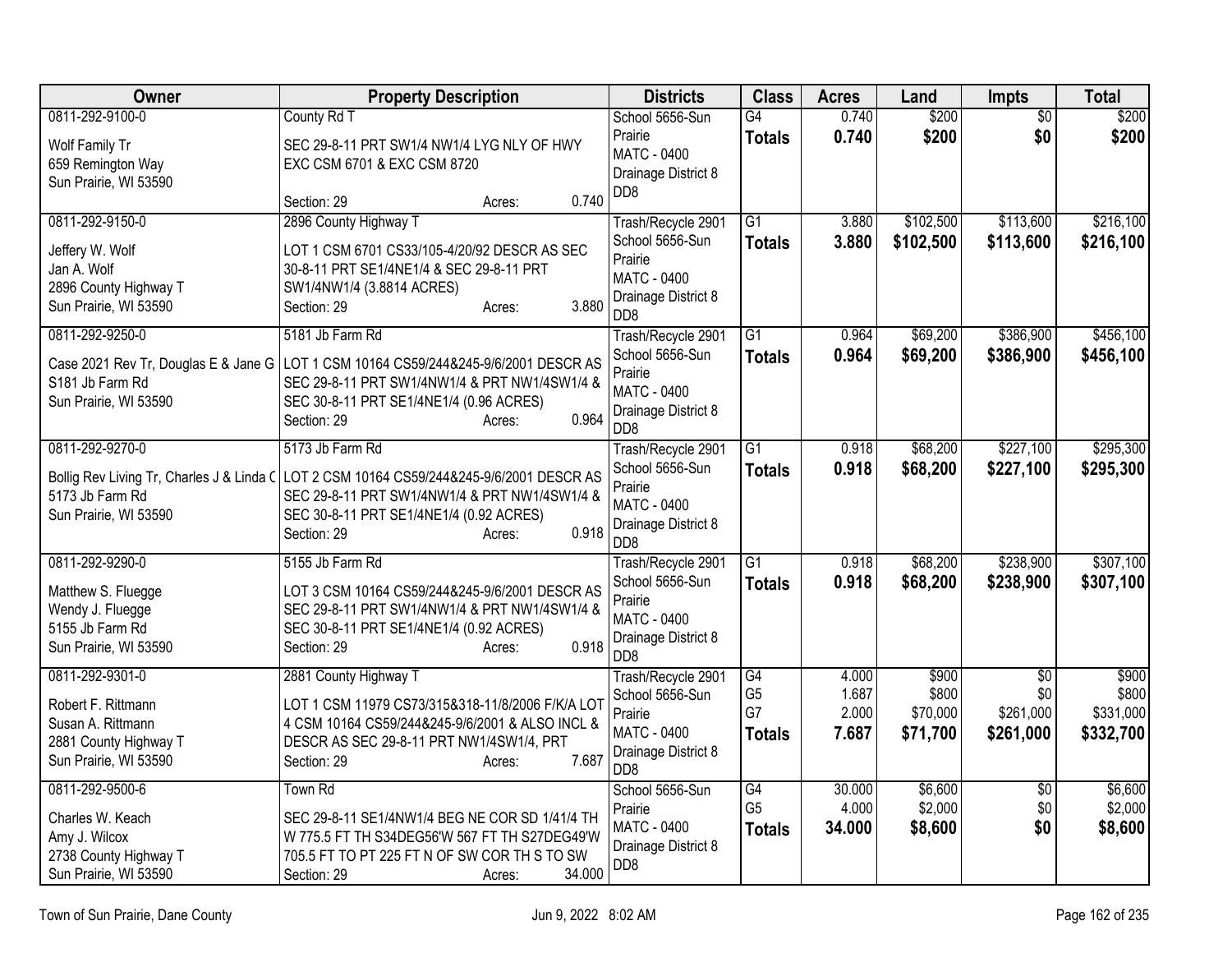| <b>Owner</b>           | <b>Property Description</b>                      | <b>Districts</b>                        | <b>Class</b>         | <b>Acres</b>    | Land               | <b>Impts</b>           | <b>Total</b>       |
|------------------------|--------------------------------------------------|-----------------------------------------|----------------------|-----------------|--------------------|------------------------|--------------------|
| 0811-292-9570-2        | Town Rd                                          | School 5656-Sun                         | G4                   | 2.000           | \$400              | $\overline{50}$        | \$400              |
| Donald F. Powers       | SEC 29-8-11 PRT SE1/4 NW1/4 BEG 775.5 FT W OF    | Prairie                                 | G <sub>5</sub>       | 2.000           | \$1,000            | \$0                    | \$1,000            |
| 2867 County Highway T  | NE COR TH S34DEG56'W 567 FT S27DEG49'W 705.5     | <b>MATC - 0400</b>                      | G5M                  | 2.000           | \$5,000            | \$0                    | \$5,000            |
| Sun Prairie, WI 53590  | FT TO PT 225 FT N OF SW COR TH N ALG W LN        | Drainage District 8                     | <b>Totals</b>        | 6.000           | \$6,400            | \$0                    | \$6,400            |
|                        | 6.000<br>Section: 29<br>Acres:                   | D <sub>D</sub> 8                        |                      |                 |                    |                        |                    |
| 0811-293-8000-2        | County Rd T                                      | School 5656-Sun                         | G4                   | 40.000          | \$9,400            | $\overline{50}$        | \$9,400            |
| Charles W. Keach       | SEC 29-8-11 NE1/4SW1/4 SUBJ TO OPTION & LEASE    | Prairie                                 | <b>Totals</b>        | 40.000          | \$9,400            | \$0                    | \$9,400            |
| Amy J. Wilcox          | AGRMT IN R3558/54 & SUBJ TO CONSERVATION         | <b>MATC - 0400</b>                      |                      |                 |                    |                        |                    |
| 2738 County Highway T  | <b>ESMT IN DOC 3596497</b>                       | Drainage District 8                     |                      |                 |                    |                        |                    |
| Sun Prairie, WI 53590  | 40.000<br>Section: 29<br>Acres:                  | DD <sub>8</sub>                         |                      |                 |                    |                        |                    |
| 0811-293-8503-0        | 5154 Jb Farm Rd                                  | Trash/Recycle 2901                      | G1                   | 1.000           | \$70,000           | \$332,800              | \$402,800          |
| Alden J. Bosben        | SEC 29-8-11 PRT SW1/4NW1/4, PRT NW1/4SW1/4,      | School 5656-Sun                         | G4                   | 60.284          | \$13,700           | \$0                    | \$13,700           |
| 5154 Jb Farm Rd        | PRT SW1/4SW1/4 & SEC 32-8-11 PRT NW1/4NW1/4      | Prairie                                 | G <sub>5</sub>       | 1.896           | \$900              | \$0                    | \$900              |
| Sun Prairie, WI 53590  | DESCR AS COM AT W1/4 COR OF SEC 29 TH            | MATC - 0400                             | <b>Totals</b>        | 63.180          | \$84,600           | \$332,800              | \$417,400          |
|                        | 63.180<br>Section: 29<br>Acres:                  | Drainage District 8                     |                      |                 |                    |                        |                    |
|                        |                                                  | D <sub>D</sub> 8                        |                      |                 |                    |                        |                    |
| 0811-293-8611-0        | County Rd T                                      | School 5656-Sun<br>Prairie              | G4<br>G <sub>5</sub> | 38.637<br>2.000 | \$9,900<br>\$1,000 | $\overline{50}$<br>\$0 | \$9,900<br>\$1,000 |
| Kate J. Brattlie et al | LOT 2 CSM 11979 CS73/315&318-11/8/2006 F/K/A LOT | <b>MATC - 0400</b>                      |                      | 40.637          |                    | \$0                    |                    |
| 4231 Bannon Rd         | 4 CSM 10164 CS59/244&245-9/6/2001 & ALSO INCL &  | Drainage District 8                     | <b>Totals</b>        |                 | \$10,900           |                        | \$10,900           |
| Marshall, WI 53559     | DESCR AS SEC 29-8-11 PRT NW1/4SW1/4, PRT         | D <sub>D</sub> 8                        |                      |                 |                    |                        |                    |
|                        | 40.637<br>Section: 30<br>Acres:                  |                                         |                      |                 |                    |                        |                    |
| 0811-293-9060-0        | County Rd T                                      | School 5656-Sun                         | G4                   | 1.881           | \$500              | $\overline{50}$        | \$500              |
| Alden J. Bosben        | SEC 29-8-11 PRT SW1/4 SW1/4 & PRT NW1/4 SW1/4    | Prairie                                 | <b>Totals</b>        | 1.881           | \$500              | \$0                    | \$500              |
| 5154 Jb Farm Rd        | DESC AS COM W 1/4 COR SEC 29 TH N87DEG45'15"E    | <b>MATC - 0400</b>                      |                      |                 |                    |                        |                    |
| Sun Prairie, WI 53590  | ALG N LN NW1/4 SW1/4 219.35 FT TO NW COR LOT 4   | Drainage District 8<br>D <sub>D</sub> 8 |                      |                 |                    |                        |                    |
|                        | 1.881<br>Section: 29<br>Acres:                   |                                         |                      |                 |                    |                        |                    |
| 0811-293-9245-5        | County Rd T                                      | School 5656-Sun                         | $\overline{G5}$      | 0.100           | \$100              | $\overline{50}$        | \$100              |
| Alan L. Kelly          | SEC 29-8-11 W 82.5 FT OF S 66 FT OF SW1/4 SW1/4  | Prairie                                 | <b>Totals</b>        | 0.100           | \$100              | \$0                    | \$100              |
| 2969 County Highway T  |                                                  | <b>MATC - 0400</b>                      |                      |                 |                    |                        |                    |
| Sun Prairie, WI 53590  |                                                  | Drainage District 8                     |                      |                 |                    |                        |                    |
|                        | 0.100<br>Section: 29<br>Acres:                   | D <sub>D</sub> 8                        |                      |                 |                    |                        |                    |
| 0811-293-9500-5        | County Rd T                                      | School 5656-Sun                         | $\overline{G4}$      | 6.100           | \$1,100            | \$0                    | \$1,100            |
| Charles W. Keach       | SEC 29-8-11 SE1/4SW1/4 EXC BEG SW COR SD 1/41/   | Prairie                                 | <b>Totals</b>        | 6.100           | \$1,100            | \$0                    | \$1,100            |
| Amy J. Wilcox          | TH E 1337 FT TO E LN TH N 1110 FT TH W 1350 FT   | <b>MATC - 0400</b>                      |                      |                 |                    |                        |                    |
| 2738 County Highway T  | TH S 1117 FT TO POB SUBJ TO LEASE AGRMT IN       | Drainage District 8                     |                      |                 |                    |                        |                    |
| Sun Prairie, WI 53590  | 6.100<br>Section: 29<br>Acres:                   | D <sub>D</sub> 8                        |                      |                 |                    |                        |                    |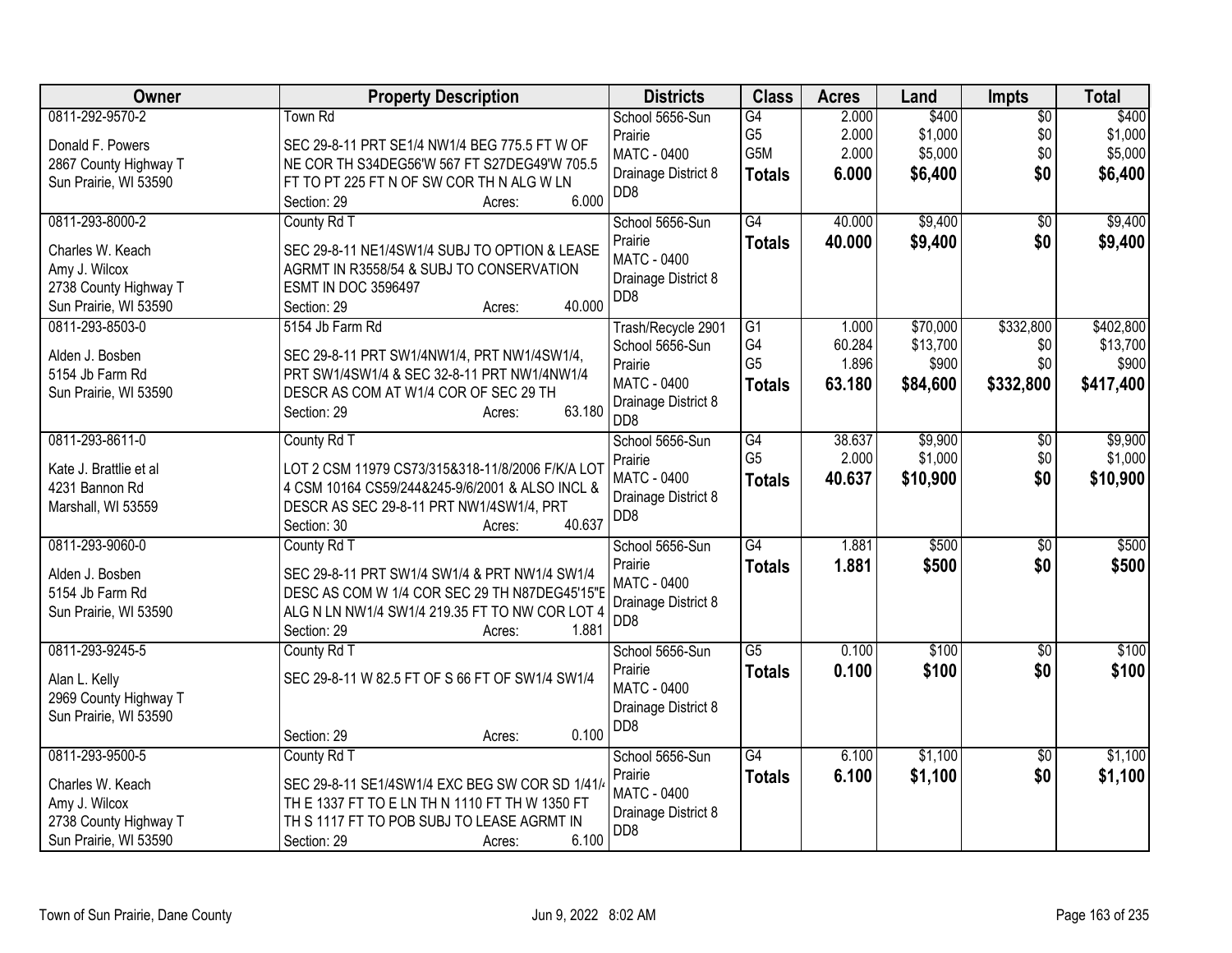| Owner                                                                                             |                                                                                                                                                                      | <b>Property Description</b> |        | <b>Districts</b>                                                                           | <b>Class</b>                                               | <b>Acres</b>                        | Land                                        | <b>Impts</b>                                 | <b>Total</b>                                |
|---------------------------------------------------------------------------------------------------|----------------------------------------------------------------------------------------------------------------------------------------------------------------------|-----------------------------|--------|--------------------------------------------------------------------------------------------|------------------------------------------------------------|-------------------------------------|---------------------------------------------|----------------------------------------------|---------------------------------------------|
| 0811-293-9660-0<br>Kate J. Brattlie et al<br>4231 Bannon Rd<br>Marshall, WI 53559                 | County Rd T<br>SEC 29-8-11 PRT SE1/4 SW1/4 DESCR AS COM AT<br>SW COR OF SEC 29 TH N87DEG48'45"E ALG S LN OF<br>SW1/4SW1/4 1340.54 FT TO SE COR THF TH<br>Section: 29 | Acres:                      | 17.534 | School 5656-Sun<br>Prairie<br><b>MATC - 0400</b><br>Drainage District 8<br>DD <sub>8</sub> | G4<br>G <sub>5</sub><br><b>Totals</b>                      | 16.534<br>1.000<br>17.534           | \$3,900<br>\$500<br>\$4,400                 | $\overline{50}$<br>\$0<br>\$0                | \$3,900<br>\$500<br>\$4,400                 |
| 0811-294-8000-1<br>Joseph E. Bohn<br>1848 Strawberry Rd<br>Deerfield, WI 53531                    | Town Rd<br>SEC 29-8-11 PRT NE1/4 SE1/4 E 15 ACRES THF<br>Section: 29                                                                                                 | Acres:                      | 15.000 | School 5656-Sun<br>Prairie<br>MATC - 0400<br>Drainage District 8<br>D <sub>D</sub> 8       | G4<br><b>Totals</b>                                        | 15.000<br>15.000                    | \$2,800<br>\$2,800                          | \$0<br>\$0                                   | \$2,800<br>\$2,800                          |
| 0811-294-8050-1<br>Joseph E. Bohn<br>1848 Strawberry Rd<br>Deerfield, WI 53531                    | Town Rd<br>SEC 29-8-11 PRT NE1/4 SE1/4 E1/2 OF W 25 ACRES<br><b>THF</b><br>Section: 29                                                                               | Acres:                      | 12.500 | School 5656-Sun<br>Prairie<br><b>MATC - 0400</b><br>Drainage District 8<br>DD <sub>8</sub> | G4<br><b>Totals</b>                                        | 12.500<br>12.500                    | \$2,400<br>\$2,400                          | $\overline{50}$<br>\$0                       | \$2,400<br>\$2,400                          |
| 0811-294-8090-3<br>Joseph E. Bohn<br>1848 Strawberry Rd<br>Deerfield, WI 53531                    | Town Rd<br>SEC 29-8-11 PRT NE1/4SE1/4 W 12.5 ACRES THF<br>SUBJ TO ESMT ACROSS N 16.5 FT THF<br>Section: 29                                                           | Acres:                      | 12.500 | School 5656-Sun<br>Prairie<br>MATC - 0400<br>Drainage District 8<br>D <sub>D</sub> 8       | $\overline{G4}$<br><b>Totals</b>                           | 12.500<br>12.500                    | \$2,300<br>\$2,300                          | \$0<br>\$0                                   | \$2,300<br>\$2,300                          |
| 0811-294-8500-6<br>Joseph E. Bohn<br>1848 Strawberry Rd<br>Deerfield, WI 53531                    | County Rd T<br>SEC 29-8-11 NW1/4 SE1/4 TOG WITH R/W ESMTS<br>Section: 29                                                                                             | Acres:                      | 48.040 | School 5656-Sun<br>Prairie<br>MATC - 0400<br>Drainage District 8<br>D <sub>D</sub> 8       | $\overline{G4}$<br>G <sub>5</sub> M<br>G7<br><b>Totals</b> | 27.000<br>20.040<br>1.000<br>48.040 | \$5,100<br>\$50,100<br>\$30,000<br>\$85,200 | $\overline{50}$<br>\$0<br>\$4,900<br>\$4,900 | \$5,100<br>\$50,100<br>\$34,900<br>\$90,100 |
| 0811-294-9000-9<br>Joseph E. Bohn<br>1848 Strawberry Rd<br>Deerfield, WI 53531                    | Town Rd<br>SEC 29-8-11 SW1/4 SE1/4<br>Section: 29                                                                                                                    | Acres:                      | 40.500 | School 5656-Sun<br>Prairie<br>MATC - 0400<br>Drainage District 8<br>DD <sub>8</sub>        | G4<br>G <sub>5</sub><br><b>Totals</b>                      | 38.500<br>2.000<br>40.500           | \$8,800<br>\$1,000<br>\$9,800               | $\overline{60}$<br>\$0<br>\$0                | \$8,800<br>\$1,000<br>\$9,800               |
| 0811-294-9500-4<br>Mcmahon Marital Tr, James P<br>16876W County Highway Dd<br>Birchwood, WI 55817 | Town Rd<br>SEC 29-8-11 SE1/4SE1/4<br>Section: 29                                                                                                                     | Acres:                      | 40.500 | School 5656-Sun<br>Prairie<br>MATC - 0400<br>Drainage District 8<br>D <sub>D</sub> 8       | G4<br>G <sub>5</sub><br><b>Totals</b>                      | 38.500<br>2.000<br>40.500           | \$9,000<br>\$1,000<br>\$10,000              | $\overline{30}$<br>\$0<br>\$0                | \$9,000<br>\$1,000<br>\$10,000              |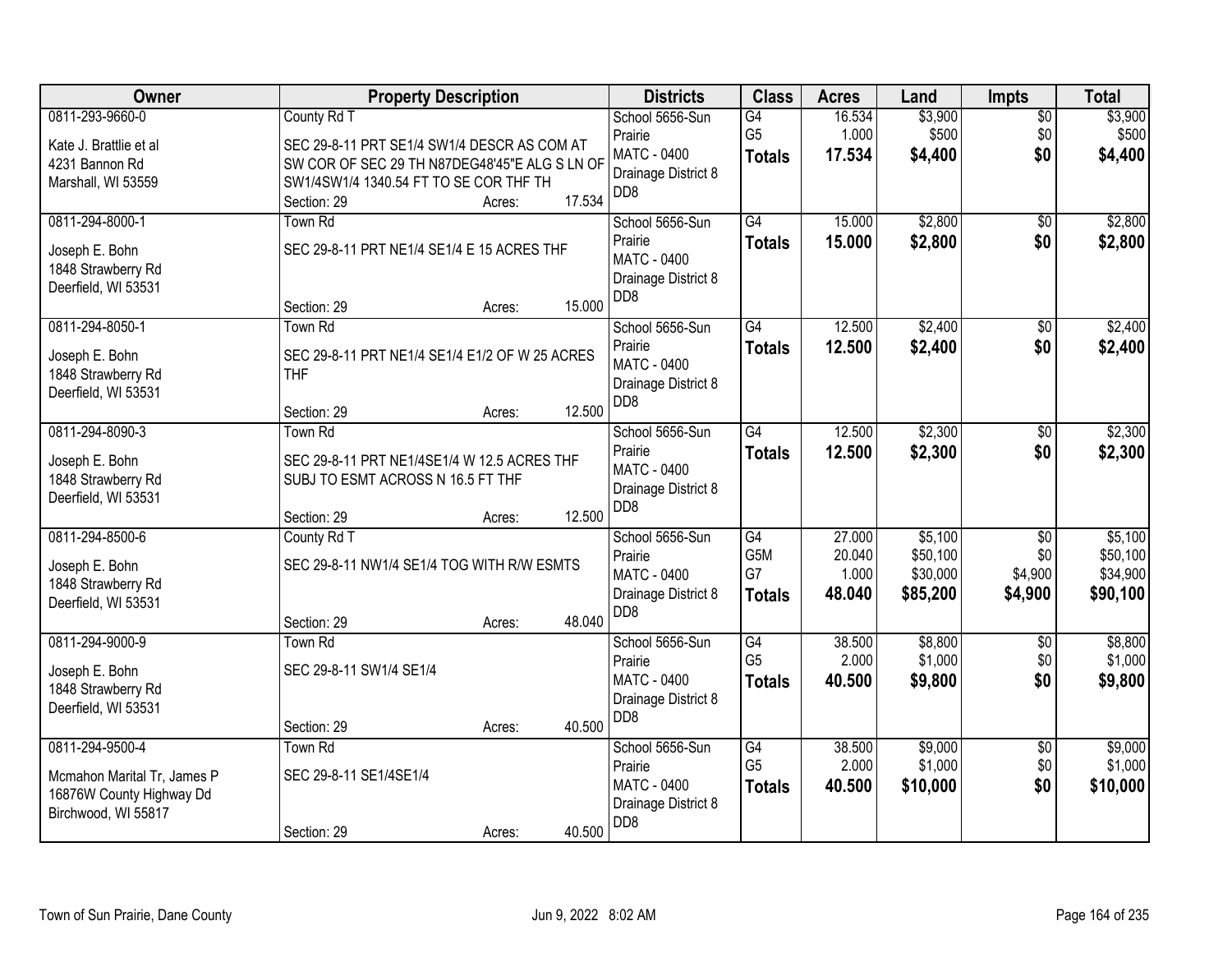| Owner                            |                                                                                      | <b>Property Description</b> |        | <b>Districts</b>                      | <b>Class</b>         | <b>Acres</b>    | Land                 | <b>Impts</b>           | <b>Total</b>     |
|----------------------------------|--------------------------------------------------------------------------------------|-----------------------------|--------|---------------------------------------|----------------------|-----------------|----------------------|------------------------|------------------|
| 0811-301-8001-0                  | <b>Burke Rd</b>                                                                      |                             |        | School 5656-Sun<br>Prairie            | G4<br>G <sub>5</sub> | 8.430<br>0.500  | \$2,200<br>\$300     | $\overline{50}$<br>\$0 | \$2,200<br>\$300 |
| William F. Ellner                | SEC 30-8-11 NE1/4 NE1/4 NE1/4 EXC CSM 6655                                           |                             |        | MATC - 0400                           | <b>Totals</b>        | 8.930           | \$2,500              | \$0                    | \$2,500          |
| Tina M. Ellner<br>2830 Bailey Rd |                                                                                      |                             |        |                                       |                      |                 |                      |                        |                  |
| Sun Prairie, WI 53590            | Section: 30                                                                          | Acres:                      | 8.930  |                                       |                      |                 |                      |                        |                  |
| 0811-301-8010-9                  | <b>Burke Rd</b>                                                                      |                             |        | School 5656-Sun                       | $\overline{G7}$      | 1.070           | \$31,400             | \$3,400                | \$34,800         |
| William F. Ellner                |                                                                                      |                             |        | Prairie                               | <b>Totals</b>        | 1.070           | \$31,400             | \$3,400                | \$34,800         |
| 2830 Bailey Rd                   | LOT 1 CSM 6655 CS32/349-2/12/92 DESCR AS SEC<br>30-8-11 PRT NE1/4NE1/4 (1.070 ACRES) |                             |        | <b>MATC - 0400</b>                    |                      |                 |                      |                        |                  |
| Sun Prairie, WI 53590            |                                                                                      |                             |        |                                       |                      |                 |                      |                        |                  |
|                                  | Section: 30                                                                          | Acres:                      | 1.070  |                                       |                      |                 |                      |                        |                  |
| 0811-301-8060-9                  | <b>Burke Rd</b>                                                                      |                             |        | School 5656-Sun                       | G4                   | 19.500          | \$4,800              | \$0                    | \$4,800          |
| Abr LLC                          | SEC 30-8-11 W1/2 NE1/4 NE1/4                                                         |                             |        | Prairie                               | G <sub>5</sub>       | 0.500           | \$300                | \$0                    | \$300            |
| 4930 Town Hall Dr                |                                                                                      |                             |        | <b>MATC - 0400</b>                    | <b>Totals</b>        | 20.000          | \$5,100              | \$0                    | \$5,100          |
| Cottage Grove, WI 53527          |                                                                                      |                             |        |                                       |                      |                 |                      |                        |                  |
|                                  | Section: 30                                                                          | Acres:                      | 20.000 |                                       |                      |                 |                      |                        |                  |
| 0811-301-8310-6                  | <b>Burke Rd</b>                                                                      |                             |        | School 5656-Sun                       | G4                   | 10.000          | \$2,600              | \$0                    | \$2,600          |
| Wolf Family Tr                   | SEC 30-8-11 SE1/4 NE1/4 NE1/4                                                        |                             |        | Prairie                               | <b>Totals</b>        | 10.000          | \$2,600              | \$0                    | \$2,600          |
| 659 Remington Way                |                                                                                      |                             |        | <b>MATC - 0400</b>                    |                      |                 |                      |                        |                  |
| Sun Prairie, WI 53590            |                                                                                      |                             |        |                                       |                      |                 |                      |                        |                  |
|                                  | Section: 30                                                                          | Acres:                      | 10.000 |                                       |                      |                 |                      |                        |                  |
| 0811-301-8500-6                  | <b>Bailey Rd</b>                                                                     |                             |        | School 5656-Sun                       | $\overline{G4}$      | 35.750          | \$9,200              | $\overline{30}$        | \$9,200          |
| Abr LLC                          | SEC 30-8-11 NW1/4NE1/4 EXC ELY 484 FT OF WLY                                         |                             |        | Prairie<br><b>MATC - 0400</b>         | G <sub>5</sub>       | 0.500<br>36.250 | \$300<br>\$9,500     | \$0<br>\$0             | \$300            |
| 4930 Town Hall Dr                | 1136.8 FT OF N 271 FT THF & EXC CSM 3985                                             |                             |        |                                       | <b>Totals</b>        |                 |                      |                        | \$9,500          |
| Cottage Grove, WI 53527          |                                                                                      |                             |        |                                       |                      |                 |                      |                        |                  |
|                                  | Section: 30                                                                          | Acres:                      | 36.250 |                                       |                      |                 |                      |                        |                  |
| 0811-301-8520-2                  | 2987 Burke Rd                                                                        |                             |        | Trash/Recycle 2901<br>School 5656-Sun | $\overline{G1}$      | 3.000           | \$96,700             | \$149,700              | \$246,400        |
| Frank E. Shelhamer               | SEC 30-8-11 PRT NW1/4NE1/4 DESCR AS COM AT                                           |                             |        | Prairie                               | <b>Totals</b>        | 3.000           | \$96,700             | \$149,700              | \$246,400        |
| Julie M. Shelhamer               | NW COR OF SD NW1/4NE1/4 OF SD SEC 30 TH E ALC                                        |                             |        | <b>MATC - 0400</b>                    |                      |                 |                      |                        |                  |
| 2987 Burke Rd                    | N LN OF SD SEC 30 652.8 FT TO POB TH CONT E                                          |                             |        |                                       |                      |                 |                      |                        |                  |
| Sun Prairie, WI 53590            | Section: 30                                                                          | Acres:                      | 3.000  |                                       |                      |                 |                      |                        | \$21,500         |
| 0811-301-8610-3                  | 3348 Bailey Rd                                                                       |                             |        | School 5656-Sun<br>Prairie            | $\overline{G1}$      | 0.750<br>0.750  | \$18,300<br>\$18,300 | \$3,200                |                  |
| Robert L. Brink                  | LOT 1 CSM 3985 CS16/279&280-10/15/82 DESCR AS                                        |                             |        | <b>MATC - 0400</b>                    | <b>Totals</b>        |                 |                      | \$3,200                | \$21,500         |
| 3348 Bailey Rd                   | SEC 30-8-11 PRT NW1/4NE1/4 .75 ACRE                                                  |                             |        |                                       |                      |                 |                      |                        |                  |
| Sun Prairie, WI 53590            |                                                                                      |                             |        |                                       |                      |                 |                      |                        |                  |
|                                  | Section: 30                                                                          | Acres:                      | 0.750  |                                       |                      |                 |                      |                        |                  |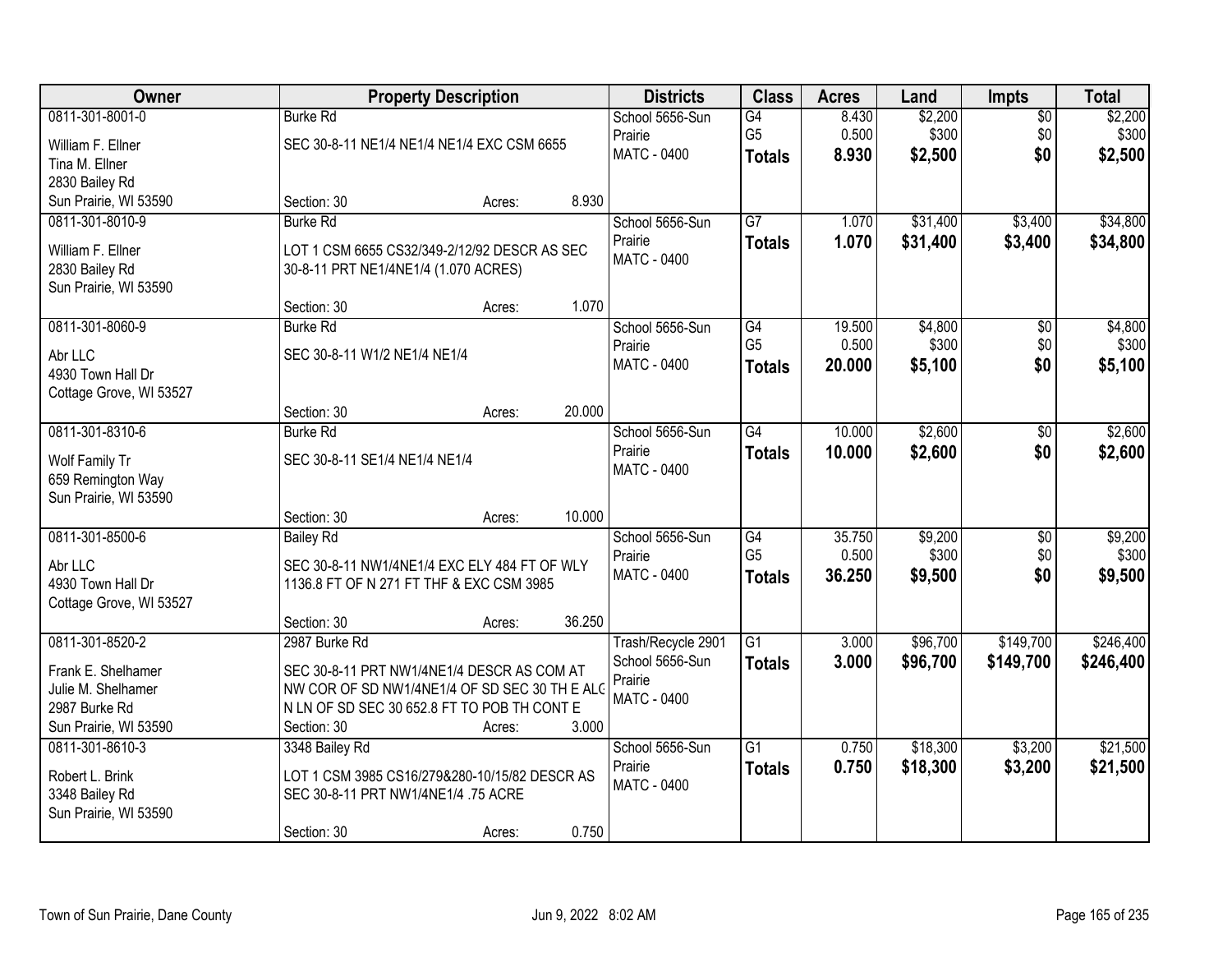| <b>Owner</b>                                                                                             | <b>Property Description</b>                                                                                                                                                                         | <b>Districts</b>                                                       | <b>Class</b>                           | <b>Acres</b>              | Land                          | Impts                         | <b>Total</b>                    |
|----------------------------------------------------------------------------------------------------------|-----------------------------------------------------------------------------------------------------------------------------------------------------------------------------------------------------|------------------------------------------------------------------------|----------------------------------------|---------------------------|-------------------------------|-------------------------------|---------------------------------|
| 0811-301-9002-0<br>Abr LLC<br>4930 Town Hall Dr<br>Cottage Grove, WI 53527                               | <b>Bailey Rd</b><br>SEC 30-8-11 SW1/4 NE1/4 EXC S 181.5 FT OF N 462<br>FT OF W 240 FT THF EXC CSM 7453 & ALSO EXC<br><b>CSM 14336</b>                                                               | Trash/Recycle 2901<br>School 5656-Sun<br>Prairie<br><b>MATC - 0400</b> | G4<br>G <sub>5</sub><br><b>Totals</b>  | 32.928<br>0.750<br>33.678 | \$8,300<br>\$100<br>\$8,400   | $\overline{50}$<br>\$0<br>\$0 | \$8,300<br>\$100<br>\$8,400     |
| 0811-301-9100-8<br>Henry T. Yang<br>Lo V. Yang<br>3405 Bailey Rd                                         | Section: 30<br>33.678<br>Acres:<br>3405 Bailey Rd<br>LOT 1 CSM 7453 CS38/225&226-5/20/94 DESCR AS<br>SEC 30-8-11 PRT SW1/4NE1/4 (1.18 ACRES INCL<br>$R/W$ )                                         | School 5656-Sun<br>Prairie<br><b>MATC - 0400</b>                       | $\overline{G1}$<br><b>Totals</b>       | 1.180<br>1.180            | \$66,200<br>\$66,200          | \$245,500<br>\$245,500        | \$311,700<br>\$311,700          |
| Sun Prairie, WI 53590<br>0811-301-9130-2<br>Rex P. Martin<br>3417 Bailey Rd<br>Sun Prairie, WI 53590     | Section: 30<br>1.180<br>Acres:<br>3417 Bailey Rd<br>LOT 2 CSM 7453 CS38/225&226-5/20/94 DESCR AS<br>SEC 30-8-11 PRT SW1/4NE1/4 (1.18 ACRES INCL<br>R/W<br>1.180<br>Section: 30<br>Acres:            | Trash/Recycle 2901<br>School 5656-Sun<br>Prairie<br>MATC - 0400        | G1<br><b>Totals</b>                    | 1.180<br>1.180            | \$73,600<br>\$73,600          | \$126,300<br>\$126,300        | \$199,900<br>\$199,900          |
| 0811-301-9152-0<br>Abr LLC<br>4930 Town Hall Dr<br>Cottage Grove, WI 53527                               | <b>Bailey Rd</b><br>SEC 30-8-11 PRT SW1/4NE1/4 COM NW COR SD<br>1/41/4 TH S 280.5 FT TO POB TH E 240 FT TH S 181.5<br>FT TH W 240 FT TH N 181.5 FT TO POB EXC CSM<br>0.050<br>Section: 30<br>Acres: | School 5656-Sun<br>Prairie<br><b>MATC - 0400</b>                       | $\overline{G4}$<br><b>Totals</b>       | 0.050<br>0.050            | \$100<br>\$100                | \$0<br>\$0                    | \$100<br>\$100                  |
| 0811-301-9200-0<br>Melanie A. Bartels<br>3427 Bailey Rd<br>Sun Prairie, WI 53590                         | 3427 Bailey Rd<br>LOT 1 CSM 14336 CS98/38&41-9/14/2016 DESCR AS<br>SEC 30-8-11 PRT SW1/4NE1/4 (3.013 ACRES EXCL<br>$R/W$ )<br>3.013<br>Section: 30<br>Acres:                                        | School 5656-Sun<br>Prairie<br>MATC - 0400                              | $\overline{G1}$<br>G4<br><b>Totals</b> | 2.000<br>1.013<br>3.013   | \$70,000<br>\$300<br>\$70,300 | \$131,200<br>\$0<br>\$131,200 | \$201,200<br>\$300<br>\$201,500 |
| 0811-301-9502-2<br>Wolf Family Tr<br>659 Remington Way<br>Sun Prairie, WI 53590                          | County Rd T<br>SEC 30-8-11 SE1/4 NE1/4 EXC PRT SELY OF HWY<br>EXC CSM 6701 & EXC CSM 8720<br>33.060<br>Section: 30<br>Acres:                                                                        | School 5656-Sun<br>Prairie<br><b>MATC - 0400</b>                       | G4<br>G <sub>5</sub><br><b>Totals</b>  | 32.430<br>0.630<br>33.060 | \$8,200<br>\$300<br>\$8,500   | $\sqrt{6}$<br>\$0<br>\$0      | \$8,200<br>\$300<br>\$8,500     |
| 0811-301-9880-5<br>Dennis R. Frisk<br>Cynthia D. Frisk<br>2911 County Highway T<br>Sun Prairie, WI 53590 | 2911 County Highway T<br>LOT 1 CSM 3355 CS13/139-11/6/79 DESCR AS SEC<br>30-8-11 PRT SE1/4NE1/4 (2.301 ACRES)<br>2.301<br>Section: 30<br>Acres:                                                     | Trash/Recycle 2901<br>School 5656-Sun<br>Prairie<br>MATC - 0400        | $\overline{G1}$<br><b>Totals</b>       | 2.301<br>2.301            | \$92,000<br>\$92,000          | \$164,200<br>\$164,200        | \$256,200<br>\$256,200          |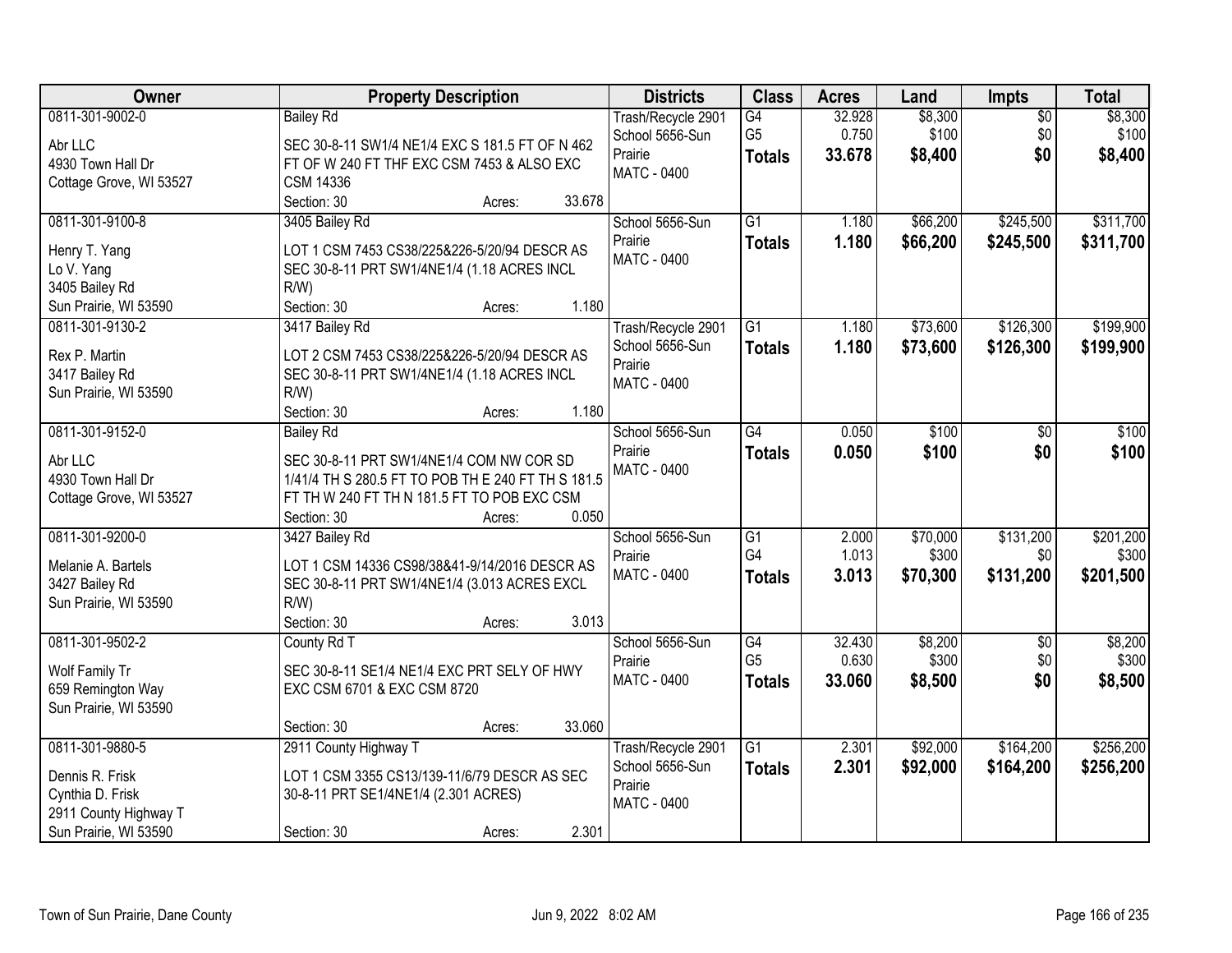| Owner                                                      |                                                                   | <b>Property Description</b> |        | <b>Districts</b>                                 | <b>Class</b>                     | <b>Acres</b>    | Land                 | <b>Impts</b>           | <b>Total</b>         |
|------------------------------------------------------------|-------------------------------------------------------------------|-----------------------------|--------|--------------------------------------------------|----------------------------------|-----------------|----------------------|------------------------|----------------------|
| 0811-302-8000-0                                            | 3348 Bailey Rd                                                    |                             |        | Trash/Recycle 2901                               | $\overline{G1}$                  | 0.500           | \$59,100             | \$104,500              | \$163,600            |
| Robert L. Brink<br>3348 Bailey Rd<br>Sun Prairie, WI 53590 | SEC 30-8-11 PRT NE1/4NW1/4 N 148 FT OF E 148 FT<br><b>THF</b>     |                             |        | School 5656-Sun<br>Prairie<br><b>MATC - 0400</b> | <b>Totals</b>                    | 0.500           | \$59,100             | \$104,500              | \$163,600            |
|                                                            | Section: 30                                                       | Acres:                      | 0.500  |                                                  |                                  |                 |                      |                        |                      |
| 0811-302-8020-6<br>William E. Copeland                     | <b>Burke Rd</b><br>SEC 30-8-11 PRT NE1/4 NW1/4 COM AT N1/4 COR TH |                             |        | School 5656-Sun<br>Prairie<br><b>MATC - 0400</b> | $\overline{G1}$<br><b>Totals</b> | 3.540<br>3.540  | \$28,900<br>\$28,900 | \$0<br>\$0             | \$28,900<br>\$28,900 |
| Lynn M. Copeland                                           | S4DEGW 434 FT TH W 148 FT TO POB TH N4DEGE                        |                             |        |                                                  |                                  |                 |                      |                        |                      |
| 3368 Bailey Rd                                             | 286 FT TH W 148 FT TH N4DEGE 148 FT W 246.22 FT                   |                             |        |                                                  |                                  |                 |                      |                        |                      |
| Sun Prairie, WI 53590                                      | Section: 30                                                       | Acres:                      | 3.540  |                                                  |                                  |                 |                      |                        |                      |
| 0811-302-8050-0                                            | <b>Bailey Rd</b>                                                  |                             |        | School 5656-Sun                                  | G4<br>G <sub>5</sub>             | 25.390<br>2.610 | \$6,500<br>\$1,300   | $\overline{50}$<br>\$0 | \$6,500<br>\$1,300   |
| Freitag Jt Rev Trust                                       | SEC 30-8-11 NE1/4 NW1/4EXC N 950.22 FT OF E                       |                             |        | Prairie<br>MATC - 0400                           |                                  | 28,000          | \$7,800              | \$0                    | \$7,800              |
| 2952 Burke Rd                                              | 542.22 FT THF                                                     |                             |        |                                                  | <b>Totals</b>                    |                 |                      |                        |                      |
| Sun Prairie, WI 53532                                      |                                                                   |                             |        |                                                  |                                  |                 |                      |                        |                      |
|                                                            | Section: 30                                                       | Acres:                      | 28.000 |                                                  |                                  |                 |                      |                        |                      |
| 0811-302-8410-4                                            | 3382 Bailey Rd                                                    |                             |        | Trash/Recycle 2901                               | G1                               | 2.400           | \$92,700             | \$112,900              | \$205,600            |
| Roger A. Benda                                             | SEC 30-8-11 PRT NE1/4 NW1/4 COM AT N1/4 COR TH                    |                             |        | School 5656-Sun<br>Prairie                       | <b>Totals</b>                    | 2.400           | \$92,700             | \$112,900              | \$205,600            |
| 3382 Bailey Rd                                             | S4DEGW 757.11 FT TO POB TH S4DEGW 193.11 FT                       |                             |        | <b>MATC - 0400</b>                               |                                  |                 |                      |                        |                      |
| Sun Prairie, WI 53590                                      | TH N89DEGW 542.22 FT TH N4DEGE 193.11 FT TH                       |                             |        |                                                  |                                  |                 |                      |                        |                      |
|                                                            | Section: 30                                                       | Acres:                      | 2.400  |                                                  |                                  |                 |                      |                        |                      |
| 0811-302-8430-0                                            | 3374 Bailey Rd                                                    |                             |        | Trash/Recycle 2901                               | $\overline{G1}$                  | 1.600           | \$82,000             | \$144,900              | \$226,900            |
| Robert J. O'Rourke                                         | SEC 30-8-11 PRT NE1/4 NW1/4 COM AT N1/4 COR TH                    |                             |        | School 5656-Sun                                  | <b>Totals</b>                    | 1.600           | \$82,000             | \$144,900              | \$226,900            |
| Christi O'Rourke                                           | S 566 FT TO POB TH S 191.11 FT TH W 542.22 FT TH                  |                             |        | Prairie<br><b>MATC - 0400</b>                    |                                  |                 |                      |                        |                      |
| 3374 Bailey Rd                                             | N 191.11 FT E 542.22 FT EXC S 66 FT THF FOR                       |                             |        |                                                  |                                  |                 |                      |                        |                      |
| Sun Prairie, WI 53590                                      | Section: 30                                                       | Acres:                      | 1.600  |                                                  |                                  |                 |                      |                        |                      |
| 0811-302-8450-6                                            | 3368 Bailey Rd                                                    |                             |        | Trash/Recycle 2901                               | G1                               | 1.600           | \$82,000             | \$82,200               | \$164,200            |
| William E. Copeland                                        | SEC 30-8-11 S 132 FT OF N 566 FT OF E 542.2 FT OF                 |                             |        | School 5656-Sun                                  | <b>Totals</b>                    | 1.600           | \$82,000             | \$82,200               | \$164,200            |
| Lynn M. Copeland                                           | <b>NE1/2 NW1/4</b>                                                |                             |        | Prairie<br><b>MATC - 0400</b>                    |                                  |                 |                      |                        |                      |
| 3368 Bailey Rd                                             |                                                                   |                             |        |                                                  |                                  |                 |                      |                        |                      |
| Sun Prairie, WI 53590                                      | Section: 30                                                       | Acres:                      | 1.600  |                                                  |                                  |                 |                      |                        |                      |
| 0811-302-8462-2                                            | 3045 Burke Rd                                                     |                             |        | Trash/Recycle 2901                               | G1                               | 0.331           | \$47,700             | \$186,000              | \$233,700            |
| Hammer Rev Tr, Wayne A & Cindy M                           | LOT 1 CSM 9061 CS50/321&323-10/8/98 DESCR AS                      |                             |        | School 5656-Sun                                  | <b>Totals</b>                    | 0.331           | \$47,700             | \$186,000              | \$233,700            |
| 5377 Norse Ct                                              | SEC 30-8-11 PRT NE1/4NW1/4 (0.331 ACRES)                          |                             |        | Prairie                                          |                                  |                 |                      |                        |                      |
| Sun Prairie, WI 53590                                      |                                                                   |                             |        | MATC - 0400                                      |                                  |                 |                      |                        |                      |
|                                                            | Section: 30                                                       | Acres:                      | 0.331  |                                                  |                                  |                 |                      |                        |                      |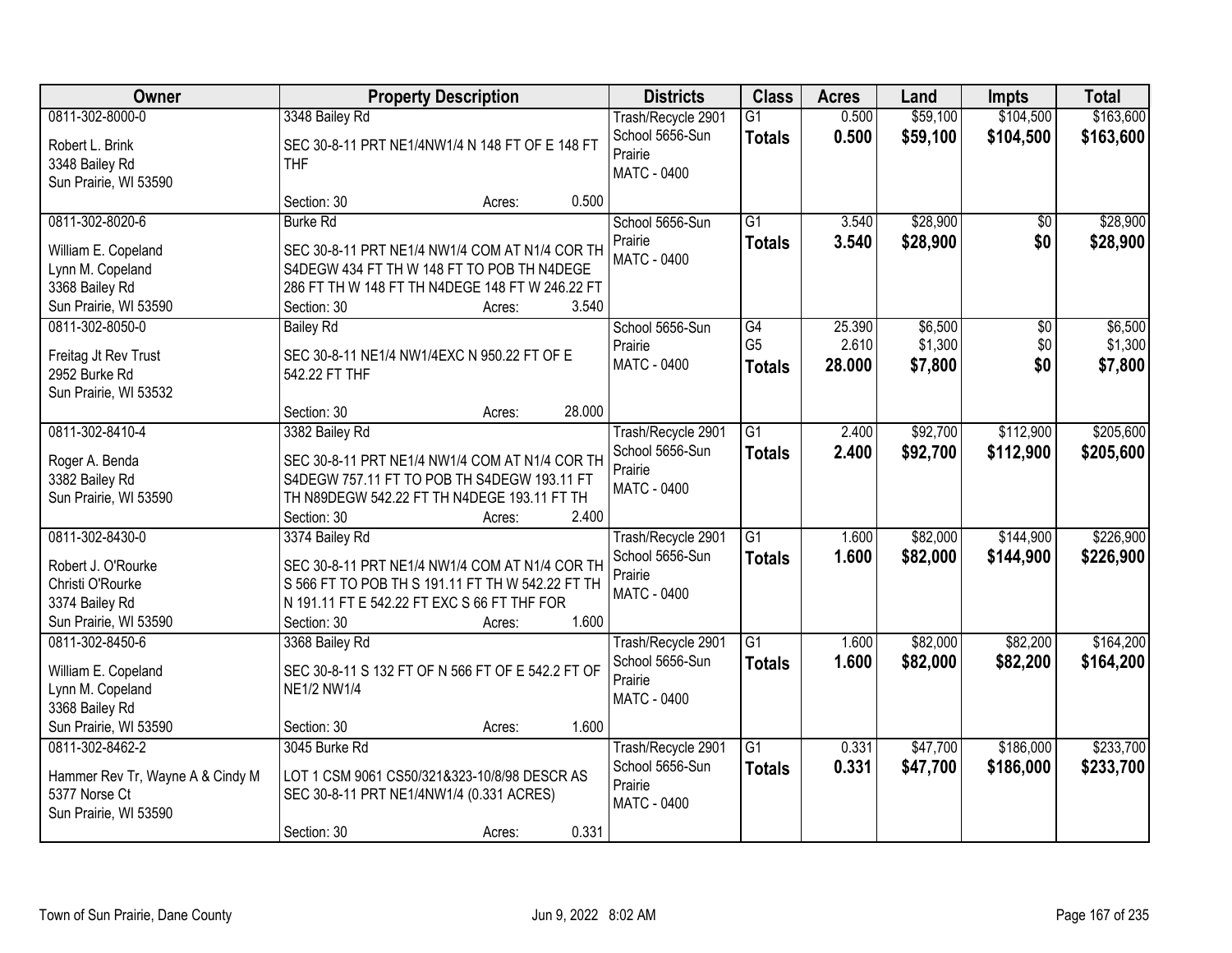| Owner                                 | <b>Property Description</b>                                        |                  | <b>Districts</b>           | <b>Class</b>         | <b>Acres</b>   | Land             | <b>Impts</b>           | <b>Total</b>     |
|---------------------------------------|--------------------------------------------------------------------|------------------|----------------------------|----------------------|----------------|------------------|------------------------|------------------|
| 0811-302-8474-8                       | <b>Bailey Rd</b>                                                   |                  | School 5656-Sun            | $\overline{G1}$      | 0.309          | \$15,900         | \$300                  | \$16,200         |
| Hammer Rev Tr, Wayne A & Cindy M      | LOT 2 CSM 9061 CS50/321&323-10/8/98 DESCR AS                       |                  | Prairie                    | <b>Totals</b>        | 0.309          | \$15,900         | \$300                  | \$16,200         |
| 5377 Norse Ct                         | SEC 30-8-11 PRT NE1/4NW1/4 (0.309 ACRES)                           |                  | <b>MATC - 0400</b>         |                      |                |                  |                        |                  |
| Sun Prairie, WI 53590                 |                                                                    |                  |                            |                      |                |                  |                        |                  |
|                                       | Section: 30                                                        | 0.309<br>Acres:  |                            |                      |                |                  |                        |                  |
| 0811-302-8486-4                       | 3362 Bailey Rd                                                     |                  | Trash/Recycle 2901         | G1                   | 0.365          | \$50,500         | \$127,500              | \$178,000        |
| Patrick J. Vickerman                  | LOT 3 CSM 9061 CS50/321&323-10/8/98 DESCR AS                       |                  | School 5656-Sun            | <b>Totals</b>        | 0.365          | \$50,500         | \$127,500              | \$178,000        |
| Sharalyn M. Dick                      | SEC 30-8-11 PRT NE1/4NW1/4 (0.365 ACRES)                           |                  | Prairie                    |                      |                |                  |                        |                  |
| 3362 Bailey Rd                        |                                                                    |                  | <b>MATC - 0400</b>         |                      |                |                  |                        |                  |
| Sun Prairie, WI 53590                 | Section: 30                                                        | 0.365<br>Acres:  |                            |                      |                |                  |                        |                  |
| 0811-302-8510-0                       | 3111 Burke Rd                                                      |                  | Trash/Recycle 2901         | G4                   | 1.700          | \$400            | \$0                    | \$400            |
| <b>Brad Freitag</b>                   | LOT 1 CSM 12227 CS75/277&278-8/17/2007 DESCR                       |                  | School 5656-Sun            | G7                   | 2.000          | \$70,000         | \$156,900              | \$226,900        |
| Connie Freitag                        | AS SEC 30-8-11 PRT NW1/4 NW1/4 (3.363 ACRES                        |                  | Prairie                    | <b>Totals</b>        | 3.700          | \$70,400         | \$156,900              | \$227,300        |
| 3111 Burke Rd                         | EXCL R/W)                                                          |                  | MATC - 0400                |                      |                |                  |                        |                  |
| Sun Prairie, WI 53590                 | Section: 30                                                        | 3.700<br>Acres:  |                            |                      |                |                  |                        |                  |
| 0811-302-8550-0                       | <b>Burke Rd</b>                                                    |                  | School 5656-Sun            | G4                   | 26.315         | \$6,600          | $\sqrt[6]{}$           | \$6,600          |
|                                       |                                                                    |                  | Prairie                    | G <sub>5</sub>       | 1.000          | \$500            | \$0                    | \$500            |
| Freitag Jt Rev Trust<br>2952 Burke Rd | SEC 30-8-11 FR NW1/4 NW1/4 EXC CSM 9465 & ALSO<br>EXC DOC #4263717 |                  | MATC - 0400                | <b>Totals</b>        | 27.315         | \$7,100          | \$0                    | \$7,100          |
| Sun Prairie, WI 53532                 |                                                                    |                  |                            |                      |                |                  |                        |                  |
|                                       | Section: 30                                                        | 27.315<br>Acres: |                            |                      |                |                  |                        |                  |
| 0811-302-8581-0                       | 3151 Burke Rd                                                      |                  | Trash/Recycle 2901         | $\overline{G1}$      | 1.785          | \$85,700         | \$151,600              | \$237,300        |
|                                       |                                                                    |                  | School 5656-Sun            | <b>Totals</b>        | 1.785          | \$85,700         | \$151,600              | \$237,300        |
| Joyce I. Freitag                      | LOT 1 CSM 9465 CS54/48&49-10/11/99 DESCR AS                        |                  | Prairie                    |                      |                |                  |                        |                  |
| 3151 Burke Rd                         | SEC 30-8-11 PRT NW1/4NW1/4 (1.785 ACRES)                           |                  | MATC - 0400                |                      |                |                  |                        |                  |
| Sun Prairie, WI 53590                 | Section: 30                                                        | 1.785<br>Acres:  |                            |                      |                |                  |                        |                  |
| 0811-302-9000-8                       | <b>Burke Rd</b>                                                    |                  | School 5656-Sun            | $\overline{G4}$      | 31.400         | \$7,800          | $\sqrt{6}$             | \$7,800          |
|                                       |                                                                    |                  | Prairie                    | <b>Totals</b>        | 31.400         | \$7,800          | \$0                    | \$7,800          |
| Freitag Jt Rev Trust                  | SEC 30-8-11 FR SW1/4 NW1/4                                         |                  | MATC - 0400                |                      |                |                  |                        |                  |
| 2952 Burke Rd                         |                                                                    |                  |                            |                      |                |                  |                        |                  |
| Sun Prairie, WI 53532                 |                                                                    |                  |                            |                      |                |                  |                        |                  |
|                                       | Section: 30                                                        | 31.400<br>Acres: |                            |                      |                |                  |                        |                  |
| 0811-302-9500-3                       | <b>Bailey Rd</b>                                                   |                  | School 5656-Sun<br>Prairie | G4<br>G <sub>5</sub> | 9.500<br>0.500 | \$1,500<br>\$300 | $\overline{30}$<br>\$0 | \$1,500<br>\$300 |
| Freitag Jt Rev Trust                  | SEC 30-8-11 PRT SE1/4 NW1/4 N 10 ACRES THF                         |                  | MATC - 0400                |                      | 10.000         | \$1,800          | \$0                    | \$1,800          |
| 2952 Burke Rd                         |                                                                    |                  |                            | <b>Totals</b>        |                |                  |                        |                  |
| Sun Prairie, WI 53532                 |                                                                    |                  |                            |                      |                |                  |                        |                  |
|                                       | Section: 30                                                        | 10.000<br>Acres: |                            |                      |                |                  |                        |                  |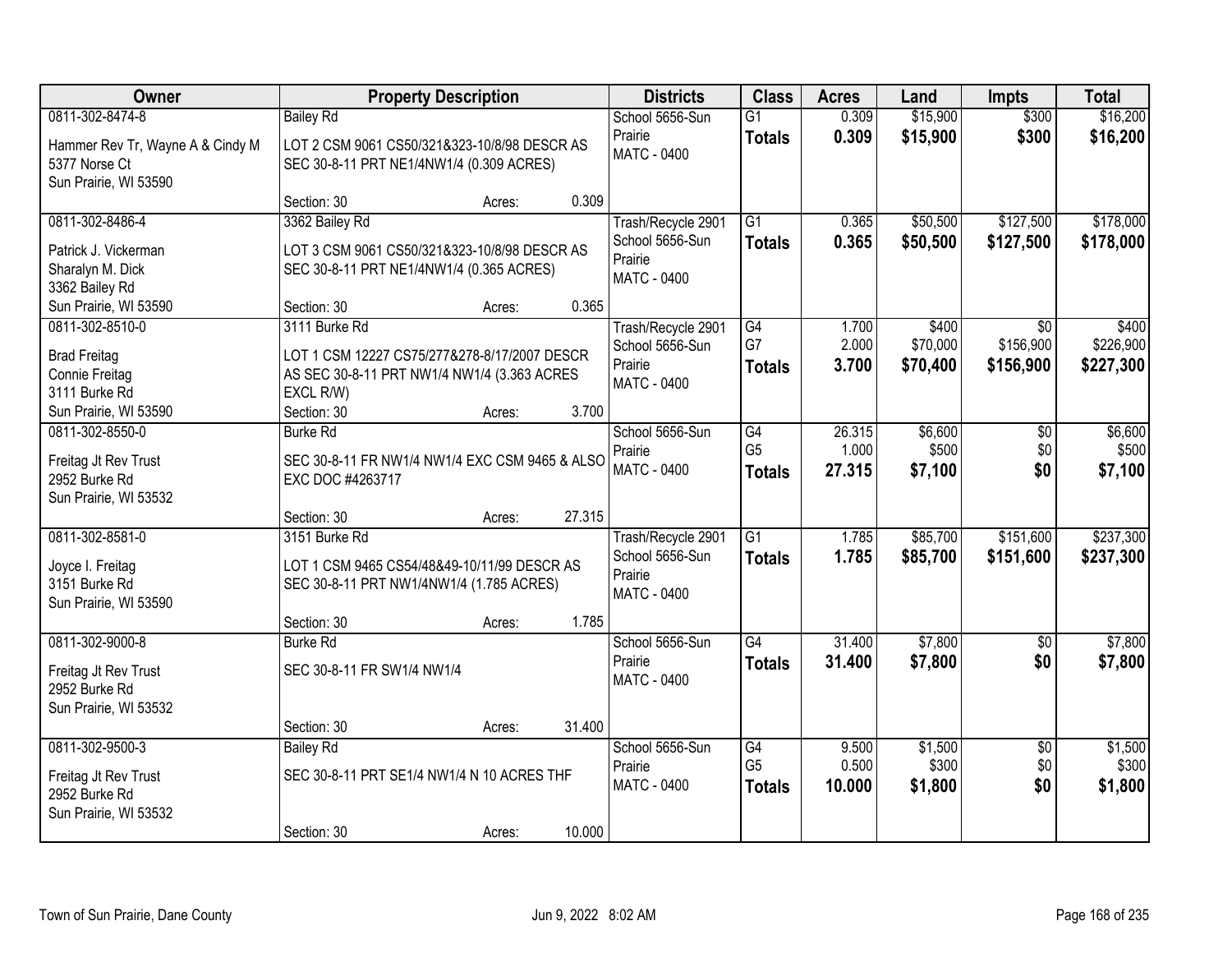| Owner                                  |                                                 | <b>Property Description</b> |        | <b>Districts</b>              | <b>Class</b>    | <b>Acres</b> | Land      | <b>Impts</b>    | <b>Total</b> |
|----------------------------------------|-------------------------------------------------|-----------------------------|--------|-------------------------------|-----------------|--------------|-----------|-----------------|--------------|
| 0811-302-9560-1                        | <b>Bailey Rd</b>                                |                             |        | School 5656-Sun               | G4              | 29.240       | \$7,100   | \$0             | \$7,100      |
| Abr LLC                                | SEC 30-8-11 S 30 A SE1/4 NW1/4                  |                             |        | Prairie                       | G <sub>5</sub>  | 0.760        | \$400     | \$0             | \$400        |
| 4930 Town Hall Dr                      |                                                 |                             |        | <b>MATC - 0400</b>            | <b>Totals</b>   | 30.000       | \$7,500   | \$0             | \$7,500      |
| Cottage Grove, WI 53527                |                                                 |                             |        |                               |                 |              |           |                 |              |
|                                        | Section: 30                                     | Acres:                      | 30.000 |                               |                 |              |           |                 |              |
| 0811-303-8000-9                        | <b>Bailey Rd</b>                                |                             |        | School 5656-Sun               | G4              | 39.000       | \$10,000  | $\overline{50}$ | \$10,000     |
| Lisa M. Weisensel Nesson               | SEC 30-8-11 NE1/4SW1/4                          |                             |        | Prairie                       | G <sub>5</sub>  | 1.000        | \$500     | \$0             | \$500        |
| Robert D. Nesson                       |                                                 |                             |        | <b>MATC - 0400</b>            | <b>Totals</b>   | 40.000       | \$10,500  | \$0             | \$10,500     |
| 3570 Bailey Rd                         |                                                 |                             |        |                               |                 |              |           |                 |              |
| Sun Prairie, WI 53590                  | Section: 30                                     | Acres:                      | 40.000 |                               |                 |              |           |                 |              |
| 0811-303-8500-4                        | <b>Burke Rd</b>                                 |                             |        | School 5656-Sun               | G4              | 30.000       | \$7,500   | $\sqrt[6]{}$    | \$7,500      |
|                                        |                                                 |                             |        | Prairie                       | <b>Totals</b>   | 30.000       | \$7,500   | \$0             | \$7,500      |
| Freitag Jt Rev Trust                   | SEC 30-8-11 FR NW1/4 SW1/4                      |                             |        | <b>MATC - 0400</b>            |                 |              |           |                 |              |
| 2952 Burke Rd<br>Sun Prairie, WI 53532 |                                                 |                             |        |                               |                 |              |           |                 |              |
|                                        | Section: 30                                     | Acres:                      | 30.000 |                               |                 |              |           |                 |              |
| 0811-303-9002-5                        | 5048 Thorson Rd                                 |                             |        | Trash/Recycle 2901            | G1              | 2.000        | \$115,000 | \$301,800       | \$416,800    |
|                                        |                                                 |                             |        | School 5656-Sun               | G4              | 20.494       | \$5,000   | \$0             | \$5,000      |
| Gary V. Ziegler                        | SEC 30-8-11 FR SW1/4SW1/4 EXC DC 95PR000974 &   |                             |        | Prairie                       | G <sub>5</sub>  | 0.500        | \$300     | \$0             | \$300        |
| Ziegler Le, Gary H                     | EXC CSM 8865 & CSM 8866                         |                             |        | MATC - 0400                   | G5M             | 2.000        | \$5,000   | \$0             | \$5,000      |
| 5216 Erling Ave                        |                                                 |                             |        |                               | <b>Totals</b>   | 24.994       | \$125,300 | \$301,800       | \$427,100    |
| Mcfarland, WI 53558                    | Section: 30                                     | Acres:                      | 24.994 |                               |                 |              |           |                 |              |
| 0811-303-9116-8                        | Thorson Rd                                      |                             |        | School 5656-Sun               | $\overline{G1}$ | 0.989        | \$69,700  | $\overline{60}$ | \$69,700     |
| Kevin L. Walske                        | LOT 2 CSM 8866 CS49/181&183-4/9/98 DESCR AS     |                             |        | Prairie<br><b>MATC - 0400</b> | <b>Totals</b>   | 0.989        | \$69,700  | \$0             | \$69,700     |
| Theresa M. Walske                      | SEC 25-8-10 PRT SE1/4SE1/4 & SEC 30-8-11 PRT    |                             |        |                               |                 |              |           |                 |              |
| PO Box 7574                            | SW1/4SW1/4 (0.989 ACRES INCL R/W)               |                             |        |                               |                 |              |           |                 |              |
| Madison, WI 53707                      | Section: 30                                     | Acres:                      | 0.989  |                               |                 |              |           |                 |              |
| 0811-303-9141-7                        | 5048 Thorson Rd                                 |                             |        | School 5656-Sun               | $\overline{G1}$ | 0.459        | \$8,500   | \$800           | \$9,300      |
| Lee W. Yang                            | LOT 2 CSM 8865 CS49/178&180-4/9/98 DESCR AS     |                             |        | Prairie                       | <b>Totals</b>   | 0.459        | \$8,500   | \$800           | \$9,300      |
| Cha C. Yang                            | SEC 25-8-10 PRT SE1/4SE1/4 & SEC 30-8-11 PRT    |                             |        | <b>MATC - 0400</b>            |                 |              |           |                 |              |
| 5060 Thorson Rd                        | SW1/4SW1/4 (0.459 ACRES INCL R/W)               |                             |        |                               |                 |              |           |                 |              |
| Sun Prairie, WI 53590                  | Section: 30                                     | Acres:                      | 0.459  |                               |                 |              |           |                 |              |
| 0811-303-9221-0                        | 5028 Thorson Rd                                 |                             |        | Trash/Recycle 2901            | $\overline{G1}$ | 1.038        | \$70,800  | \$119,400       | \$190,200    |
| John J. Kalinowski                     | LOT 1 CSM 11683 CS71/233&234-2/24/2006 DESCR    |                             |        | School 5656-Sun               | <b>Totals</b>   | 1.038        | \$70,800  | \$119,400       | \$190,200    |
| Heidi A. Kalinowski                    | AS SEC 25-8-10 PRT SE1/4SE1/4 & SEC 30-8-11 PRT |                             |        | Prairie                       |                 |              |           |                 |              |
| 5028 Thorson Rd                        | SW1/4SW1/4 (1.038 ACRES INCL R/W) EXC PRT IN    |                             |        | MATC - 0400                   |                 |              |           |                 |              |
| Sun Prairie, WI 53590                  | Section: 30                                     | Acres:                      | 1.038  |                               |                 |              |           |                 |              |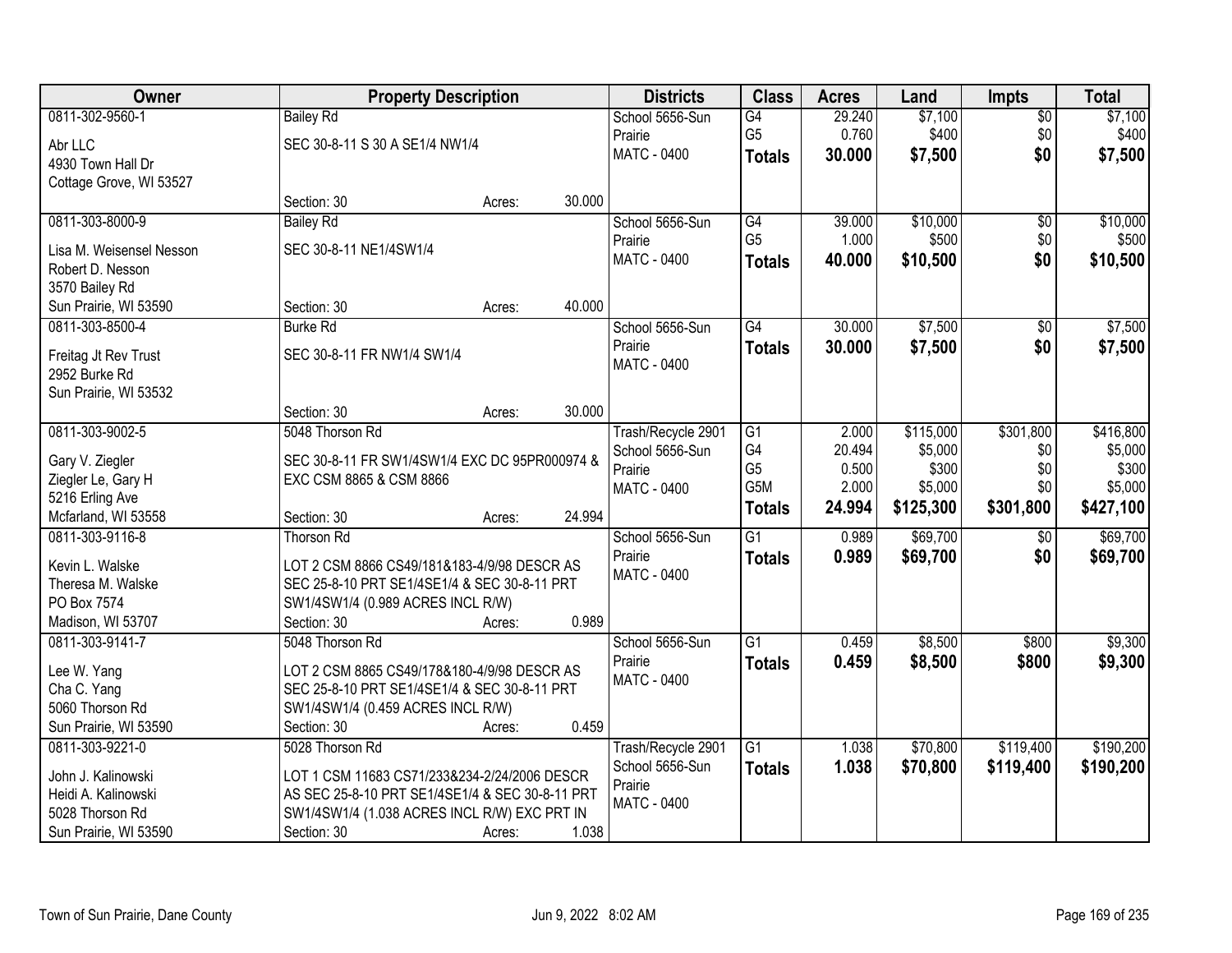| Owner                                    | <b>Property Description</b>                             | <b>Districts</b>                      | <b>Class</b>    | <b>Acres</b> | Land      | <b>Impts</b>      | <b>Total</b> |
|------------------------------------------|---------------------------------------------------------|---------------------------------------|-----------------|--------------|-----------|-------------------|--------------|
| 0811-303-9240-7                          | 5043 Thorson Rd                                         | School 5656-Sun                       | $\overline{G5}$ | 1.033        | \$300     | $\overline{50}$   | \$300        |
| Bill J. Messer                           | SEC 25-8-10 PRT SE1/4SE1/4 & SEC 30-8-11 PRT            | Prairie                               | <b>Totals</b>   | 1.033        | \$300     | \$0               | \$300        |
| 3735 Sky High Rd                         | SW1/4SW1/4 DESCR AS BEG AT SW COR SD SEC 30             | <b>MATC - 0400</b>                    |                 |              |           |                   |              |
| Cottage Grove, WI 53527                  | TH N87DEG25'19"E ALG S LN SW1/4SW1/4 SD SEC 3(          |                                       |                 |              |           |                   |              |
|                                          | 1.033<br>Section: 30<br>Acres:                          |                                       |                 |              |           |                   |              |
| 0811-303-9500-2                          | 3572 Bailey Rd                                          | Trash/Recycle 2902                    | G4              | 35.900       | \$6,900   | $\overline{50}$   | \$6,900      |
| Lisa M. Weisensel Nesson                 | SEC 30-8-11 SE1/4SW1/4 EXC D753/468                     | School 5656-Sun                       | G <sub>5</sub>  | 0.500        | \$300     | \$0               | \$300        |
| Robert D. Nesson                         |                                                         | Prairie                               | G7              | 2.000        | \$65,000  | \$196,800         | \$261,800    |
| 3570 Bailey Rd                           |                                                         | <b>MATC - 0400</b>                    | <b>Totals</b>   | 38.400       | \$72,200  | \$196,800         | \$269,000    |
| Sun Prairie, WI 53590                    | 38.400<br>Section: 30<br>Acres:                         |                                       |                 |              |           |                   |              |
| 0811-303-9850-9                          | 3021 County Highway T                                   | Trash/Recycle 2901                    | $\overline{G1}$ | 0.900        | \$67,800  | \$97,900          | \$165,700    |
|                                          |                                                         | School 5656-Sun                       | <b>Totals</b>   | 0.900        | \$67,800  | \$97,900          | \$165,700    |
| Mark A. Hansen                           | SEC 30-8-11 PRT SE1/4 SW1/4 BEG SE COR TH N             | Prairie                               |                 |              |           |                   |              |
| Sharie L. Hansen                         | 457.5 FT TH W 33.5 FT TO C/L CTH T TH SWLY ALG          | MATC - 0400                           |                 |              |           |                   |              |
| 3021 County Highway T                    | C/L 573.5 FT TO S LN 1/41/4 TH E 331 FT TO POB<br>0.900 |                                       |                 |              |           |                   |              |
| Sun Prairie, WI 53590<br>0811-304-8001-0 | Section: 30<br>Acres:                                   |                                       | G4              | 29.094       | \$7,500   |                   | \$7,500      |
|                                          | 2969 County Highway T                                   | Trash/Recycle 2901<br>School 5656-Sun | G <sub>5</sub>  | 0.750        | \$400     | $\sqrt{6}$<br>\$0 | \$400        |
| Alan L. Kelly                            | SEC 30-8-11 NE1/4 SE1/4 EXC N 564.3 FT WLY OF           | Prairie                               | G7              | 3.000        | \$95,000  | \$211,900         | \$306,900    |
| 2969 County Highway T                    | HWY EXC CSM 14050                                       | MATC - 0400                           | <b>Totals</b>   | 32.844       | \$102,900 | \$211,900         | \$314,800    |
| Sun Prairie, WI 53590                    |                                                         |                                       |                 |              |           |                   |              |
|                                          | 32.844<br>Section: 30<br>Acres:                         |                                       |                 |              |           |                   |              |
| 0811-304-8060-6                          | County Rd T                                             | School 5656-Sun                       | $\overline{G6}$ | 5.000        | \$25,000  | \$0               | \$25,000     |
| Rex P. Martin                            | SEC 30-8-11 N 564.3 FT OF NE1/4 SE1/4 WLY OF HWY        | Prairie                               | <b>Totals</b>   | 5.000        | \$25,000  | \$0               | \$25,000     |
| 3417 Bailey Rd                           |                                                         | <b>MATC - 0400</b>                    |                 |              |           |                   |              |
| Sun Prairie, WI 53590                    |                                                         |                                       |                 |              |           |                   |              |
|                                          | 5.000<br>Section: 30<br>Acres:                          |                                       |                 |              |           |                   |              |
| 0811-304-8500-3                          | <b>Bailey Rd</b>                                        | School 5656-Sun                       | G4              | 17.000       | \$4,000   | $\sqrt{6}$        | \$4,000      |
| Abr LLC                                  | SEC 30-8-11 N 564.3 FT OF NW1/4 SE1/4                   | Prairie                               | G <sub>5</sub>  | 0.500        | \$300     | \$0               | \$300        |
| 4930 Town Hall Dr                        |                                                         | MATC - 0400                           | <b>Totals</b>   | 17.500       | \$4,300   | \$0               | \$4,300      |
| Cottage Grove, WI 53527                  |                                                         |                                       |                 |              |           |                   |              |
|                                          | 17.500<br>Section: 30<br>Acres:                         |                                       |                 |              |           |                   |              |
| 0811-304-8840-0                          | County Rd T                                             | School 5656-Sun                       | $\overline{G4}$ | 2.679        | \$700     | $\overline{50}$   | \$700        |
|                                          |                                                         | Prairie                               | <b>Totals</b>   | 2.679        | \$700     | \$0               | \$700        |
| Alan L. Kelly                            | SEC 30-8-11 S 755.7 FT OF NW1/4 SE1/4 EXC CSM           | MATC - 0400                           |                 |              |           |                   |              |
| 2969 County Highway T                    | 14050                                                   |                                       |                 |              |           |                   |              |
| Sun Prairie, WI 53590                    | 2.679<br>Section: 30                                    |                                       |                 |              |           |                   |              |
|                                          | Acres:                                                  |                                       |                 |              |           |                   |              |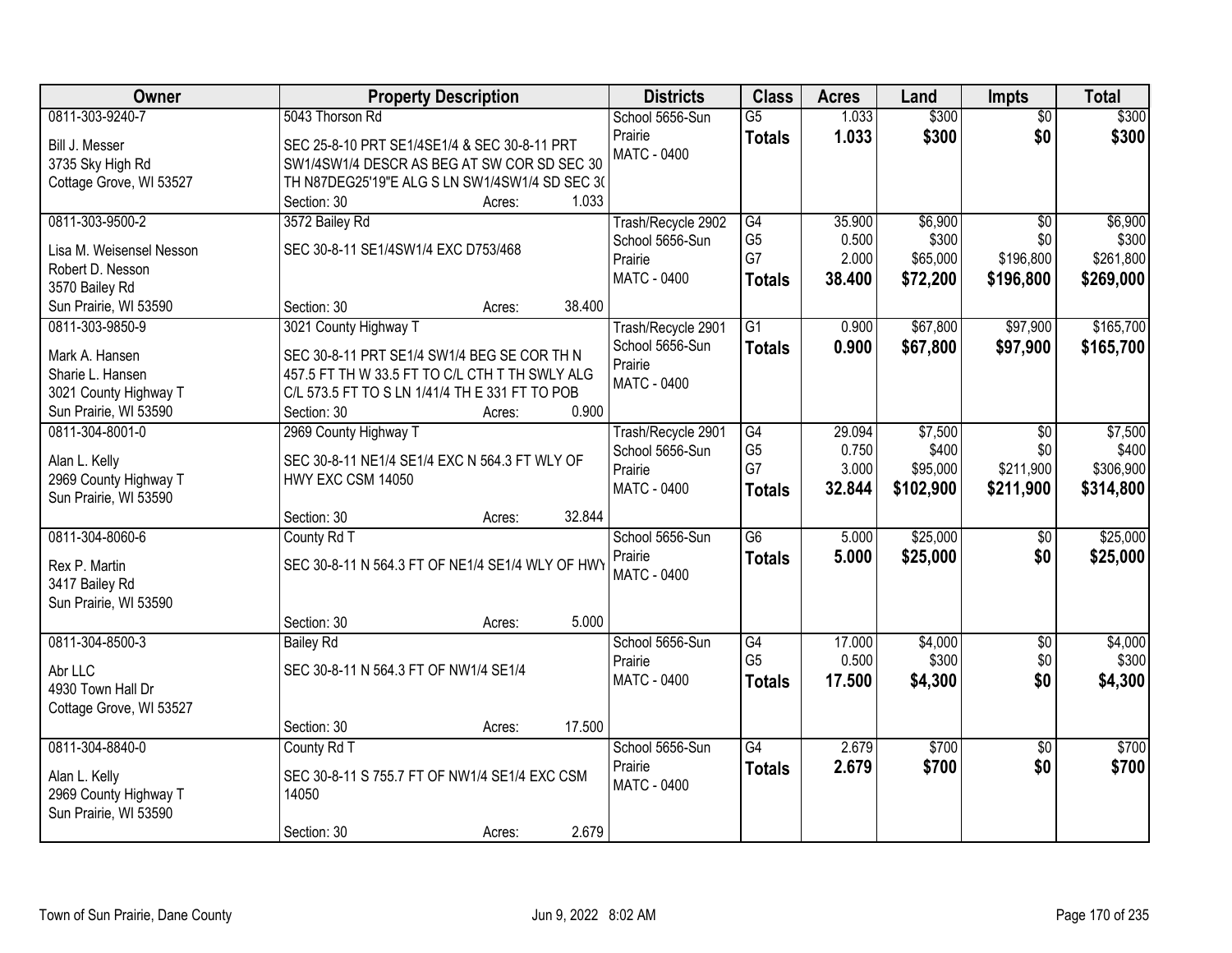| Owner                                          | <b>Property Description</b>                    |                  | <b>Districts</b>                        | <b>Class</b>    | <b>Acres</b> | Land      | <b>Impts</b>    | <b>Total</b> |
|------------------------------------------------|------------------------------------------------|------------------|-----------------------------------------|-----------------|--------------|-----------|-----------------|--------------|
| 0811-304-8950-0                                | 2980 County Highway T                          |                  | School 5656-Sun                         | G4              | 17.330       | \$4,200   | $\overline{50}$ | \$4,200      |
| Wiscompost LLC                                 | LOT 1 CSM 14050 CS94/132&133-8/19/2015 DESCR   |                  | Prairie                                 | G <sub>5</sub>  | 1.080        | \$500     | \$0             | \$500        |
| 2881 Bailey Rd                                 | AS SEC 30-8-11 PRT NW1/4SE1/4 & PRT NE1/4SE1/4 |                  | <b>MATC - 0400</b>                      | <b>Totals</b>   | 18.410       | \$4,700   | \$0             | \$4,700      |
| Sun Prairie, WI 53590                          | (18.41 ACRES EXCL R/W)                         |                  |                                         |                 |              |           |                 |              |
|                                                | Section: 30                                    | 18.410<br>Acres: |                                         |                 |              |           |                 |              |
| 0811-304-9000-6                                | County Rd T                                    |                  | School 5656-Sun                         | G4              | 27.120       | \$6,700   | $\overline{50}$ | \$6,700      |
| Oakleaf Properties Inc                         | SEC 30-8-11 PRT SW1/4SE1/4 LYG SE OF CTH T EXC |                  | Prairie                                 | G <sub>5</sub>  | 0.880        | \$400     | \$0             | \$400        |
| 4740 Pierceville Rd                            | D835/118                                       |                  | <b>MATC - 0400</b>                      | <b>Totals</b>   | 28.000       | \$7,100   | \$0             | \$7,100      |
| Cottage Grove, WI 53527                        |                                                |                  |                                         |                 |              |           |                 |              |
|                                                | Section: 30                                    | 28.000<br>Acres: |                                         |                 |              |           |                 |              |
| 0811-304-9040-8                                | 2997 County Highway T                          |                  | Trash/Recycle 2901                      | G1              | 1.000        | \$70,000  | \$84,400        | \$154,400    |
| Justin R. Powers                               | SEC 30-8-11 PRT SW1/4 SE1/4 COM SEC SE COR TH  |                  | School 5656-Sun                         | <b>Totals</b>   | 1.000        | \$70,000  | \$84,400        | \$154,400    |
| 2997 County Highway T                          | W 356.9 FT TH N45DEGW 1619.57 FT TO POB TH     |                  | Prairie                                 |                 |              |           |                 |              |
| Sun Prairie, WI 53590                          | N45DEGW 207.44 FT TH S44DEGW 210 FT TH         |                  | <b>MATC - 0400</b>                      |                 |              |           |                 |              |
|                                                | Section: 30                                    | 1.000<br>Acres:  |                                         |                 |              |           |                 |              |
| 0811-304-9050-6                                | 3577 Bailey Rd                                 |                  | Trash/Recycle 2901                      | G1              | 2.000        | \$90,000  | \$110,300       | \$200,300    |
|                                                |                                                |                  | School 5656-Sun                         | G <sub>2</sub>  | 1.000        | \$52,500  | \$209,500       | \$262,000    |
| 3577 Bailey LLC                                | SEC 30-8-11 PRT SW1/4SE1/4 LYG N & W OF RELOC  |                  | Prairie                                 | G4              | 4.300        | \$1,100   | \$0             | \$1,100      |
| 3008 County Highway T<br>Sun Prairie, WI 53590 | CTH <sub>T</sub>                               |                  | <b>MATC - 0400</b>                      | <b>Totals</b>   | 7.300        | \$143,600 | \$319,800       | \$463,400    |
|                                                | Section: 30                                    | 7.300<br>Acres:  |                                         |                 |              |           |                 |              |
| 0811-304-9500-1                                | County Rd T                                    |                  | School 5656-Sun                         | G4              | 39.900       | \$9,800   | $\overline{50}$ | \$9,800      |
|                                                |                                                |                  | Prairie                                 | <b>Totals</b>   | 39.900       | \$9,800   | \$0             | \$9,800      |
| Alan L. Kelly                                  | SEC 30-8-11 SE1/4 SE1/4                        |                  | <b>MATC - 0400</b>                      |                 |              |           |                 |              |
| 2969 County Highway T                          |                                                |                  |                                         |                 |              |           |                 |              |
| Sun Prairie, WI 53590                          |                                                | 39.900           |                                         |                 |              |           |                 |              |
| 0811-311-8000-9                                | Section: 30<br>County Rd T                     | Acres:           | School 5656-Sun                         | G4              | 4.000        | \$900     | $\overline{50}$ | \$900        |
|                                                |                                                |                  | Prairie                                 | G <sub>5</sub>  | 15.000       | \$7,500   | \$0             | \$7,500      |
| Dengshun Wang                                  | SEC 31-8-11 N 19 A NE1/4 NE1/4                 |                  | <b>MATC - 0400</b>                      | <b>Totals</b>   | 19.000       | \$8,400   | \$0             | \$8,400      |
| 40 White Oaks Ln                               |                                                |                  | Drainage District 8                     |                 |              |           |                 |              |
| Madison, WI 53711                              |                                                |                  | D <sub>D</sub> 8                        |                 |              |           |                 |              |
|                                                | Section: 31                                    | 19.000<br>Acres: |                                         |                 |              |           |                 |              |
| 0811-311-8190-0                                | County Rd T                                    |                  | School 5656-Sun                         | $\overline{G4}$ | 21.000       | \$4,500   | $\overline{30}$ | \$4,500      |
| Dengshun Wang                                  | SEC 31-8-11 S 21 A NE1/4 NE1/4                 |                  | Prairie                                 | <b>Totals</b>   | 21.000       | \$4,500   | \$0             | \$4,500      |
| 40 White Oaks Ln                               |                                                |                  | <b>MATC - 0400</b>                      |                 |              |           |                 |              |
| Madison, WI 53711                              |                                                |                  | Drainage District 8<br>D <sub>D</sub> 8 |                 |              |           |                 |              |
|                                                | Section: 31                                    | 21.000<br>Acres: |                                         |                 |              |           |                 |              |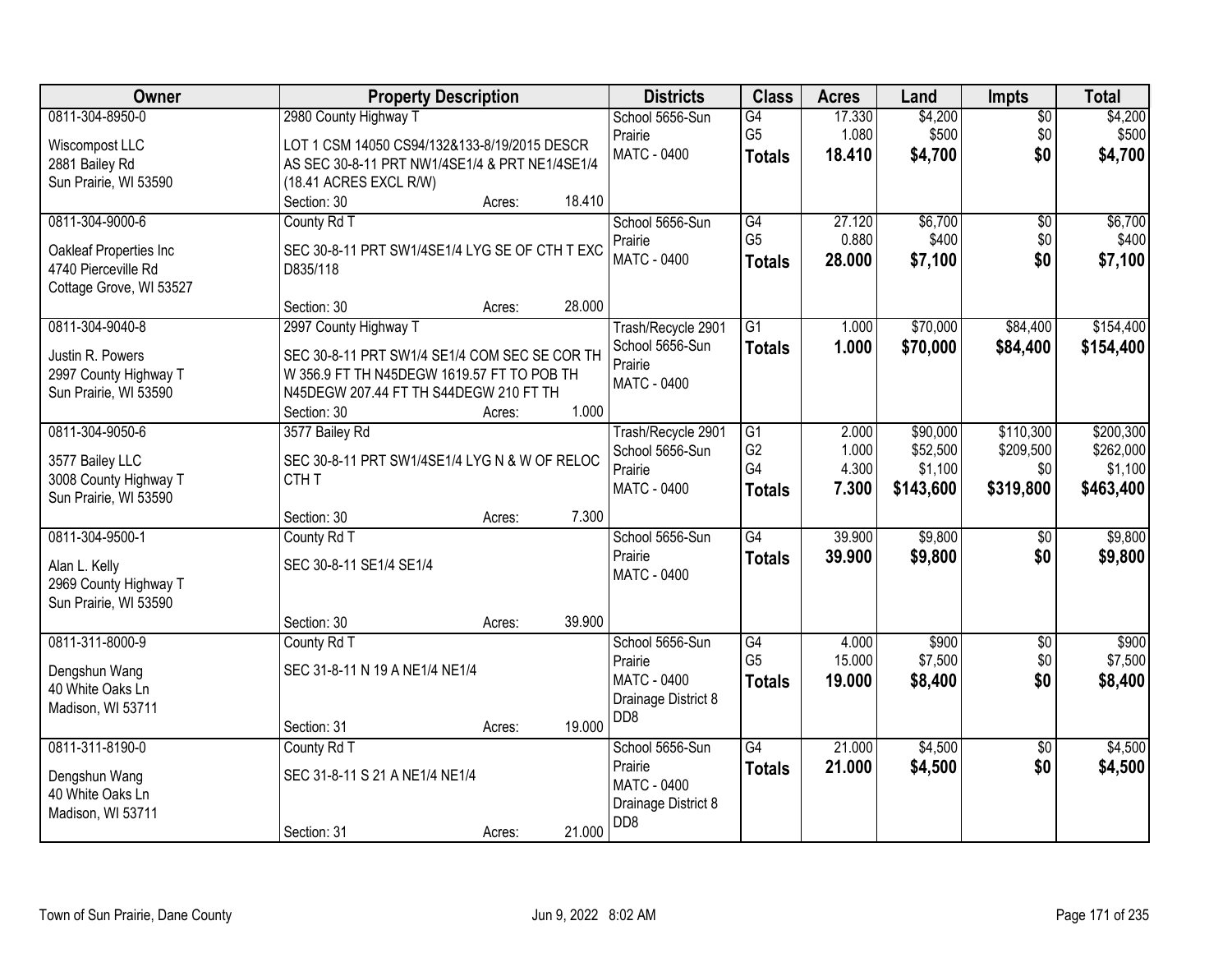| Owner                                                       | <b>Property Description</b>                                  |                  | <b>Districts</b>              | <b>Class</b>          | <b>Acres</b>   | Land                | <b>Impts</b>           | <b>Total</b>         |
|-------------------------------------------------------------|--------------------------------------------------------------|------------------|-------------------------------|-----------------------|----------------|---------------------|------------------------|----------------------|
| 0811-311-8500-4                                             | County Rd T                                                  |                  | School 5656-Sun               | $\overline{G4}$       | 31.000         | \$7,400             | $\overline{50}$        | \$7,400              |
| Dengshun Wang<br>40 White Oaks Ln<br>Madison, WI 53711      | SEC 31-8-11 NW1/4 NE1/4 EXC S 9 A EXC N 33 FT<br>EXC E 33 FT |                  | Prairie<br>MATC - 0400        | <b>Totals</b>         | 31.000         | \$7,400             | \$0                    | \$7,400              |
|                                                             | Section: 31                                                  | 31.000<br>Acres: |                               |                       |                |                     |                        |                      |
| 0811-311-8720-8                                             | County Rd T                                                  |                  | School 5656-Sun<br>Prairie    | G4<br><b>Totals</b>   | 9.000<br>9.000 | \$1,900<br>\$1,900  | $\overline{50}$<br>\$0 | \$1,900<br>\$1,900   |
| Homburg Farms LLC<br>6106 Milwaukee St<br>Madison, WI 53718 | SEC 31-8-11 S 286.72 FT NW1/4 NE1/4 9 ACRES M/L              |                  | <b>MATC - 0400</b>            |                       |                |                     |                        |                      |
|                                                             | Section: 31                                                  | 9.000<br>Acres:  |                               |                       |                |                     |                        |                      |
| 0811-311-9000-7                                             | County Rd T                                                  |                  | School 5656-Sun               | G4                    | 30.000         | \$7,000             | $\overline{50}$        | \$7,000              |
| Homburg Farms LLC                                           | SEC 31-8-11 SW1/4 NE1/4 SUBJ TO CONSERV EASE                 |                  | Prairie<br>MATC - 0400        | G <sub>5</sub><br>G5M | 5.000<br>5.000 | \$2,500<br>\$12,500 | \$0<br>\$0             | \$2,500<br>\$12,500  |
| 6106 Milwaukee St                                           | IN DOC #4635529                                              |                  |                               | <b>Totals</b>         | 40.000         | \$22,000            | \$0                    | \$22,000             |
| Madison, WI 53718                                           |                                                              |                  |                               |                       |                |                     |                        |                      |
|                                                             | Section: 31                                                  | 40.000<br>Acres: |                               |                       |                |                     |                        |                      |
| 0811-311-9500-2                                             | County Rd T                                                  |                  | School 5656-Sun               | G4                    | 8.000          | \$1,300             | \$0                    | \$1,300              |
| Paul D. Stang                                               | SEC 31-8-11 SE1/4 NE1/4                                      |                  | Prairie<br><b>MATC - 0400</b> | G <sub>5</sub>        | 32.000         | \$6,400             | \$0<br>\$0             | \$6,400              |
| Alyssa L. Gosbee Stang                                      |                                                              |                  |                               | <b>Totals</b>         | 40.000         | \$7,700             |                        | \$7,700              |
| 4293 County Highway Tt                                      |                                                              |                  |                               |                       |                |                     |                        |                      |
| Sun Prairie, WI 53590                                       | Section: 31                                                  | 40.000<br>Acres: |                               |                       |                |                     |                        |                      |
| 0811-312-8001-7                                             | 3068 County Highway T                                        |                  | Trash/Recycle 2901            | $\overline{G4}$       | 21.000         | \$5,200             | $\overline{30}$        | \$5,200              |
| Dengshun Wang                                               | SEC 31-8-11 NE1/4 NW1/4 EXC PRT W1/2 SLY OF                  |                  | School 5656-Sun<br>Prairie    | G <sub>5</sub><br>G7  | 5.500<br>2.000 | \$2,800<br>\$65,000 | \$0<br>\$143,600       | \$2,800<br>\$208,600 |
| 40 White Oaks Ln                                            | HWY EXC S 285.5 FT OF E1/2 EXC CSM 6231                      |                  | <b>MATC - 0400</b>            | <b>Totals</b>         | 28.500         | \$73,000            | \$143,600              | \$216,600            |
| Madison, WI 53711                                           |                                                              |                  |                               |                       |                |                     |                        |                      |
|                                                             | Section: 31                                                  | 28.500<br>Acres: |                               |                       |                |                     |                        |                      |
| 0811-312-8040-0                                             | 3048 County Highway T                                        |                  | Trash/Recycle 2901            | $\overline{G1}$       | 2.012          | \$70,100            | \$264,200              | \$334,300            |
| Jeffrey L. Ramsfield                                        | LOT 1 CSM 6699 CS33/100&102-4/13/92 F/K/A LOT 1              |                  | School 5656-Sun<br>Prairie    | <b>Totals</b>         | 2.012          | \$70,100            | \$264,200              | \$334,300            |
| Joann Ramsfield                                             | CSM 6231 CS30/87&89-10/9/90 DESCR AS SEC                     |                  | <b>MATC - 0400</b>            |                       |                |                     |                        |                      |
| 3048 County Highway T                                       | 31-8-11 PRT NE1/4NW1/4 (2.012 ACRES)                         |                  |                               |                       |                |                     |                        |                      |
| Sun Prairie, WI 53590                                       | Section: 31                                                  | 2.012<br>Acres:  |                               |                       |                |                     |                        |                      |
| 0811-312-8270-2                                             | 3145 County Rd T                                             |                  | School 5656-Sun               | G4<br>G <sub>5</sub>  | 3.750          | \$800               | $\overline{30}$        | \$800                |
| Felix Jaramillo                                             | SEC 31-8-11 PRT W1/2 NE1/4 NW1/4 SELY OF HWY                 |                  | Prairie                       |                       | 0.650          | \$300               | \$0                    | \$300                |
| Christine Jaramillo                                         | EXC R12182/82                                                |                  | MATC - 0400                   | <b>Totals</b>         | 4.400          | \$1,100             | \$0                    | \$1,100              |
| 3145 County Highway T                                       |                                                              |                  |                               |                       |                |                     |                        |                      |
| Sun Prairie, WI 53590                                       | Section: 31                                                  | 4.400<br>Acres:  |                               |                       |                |                     |                        |                      |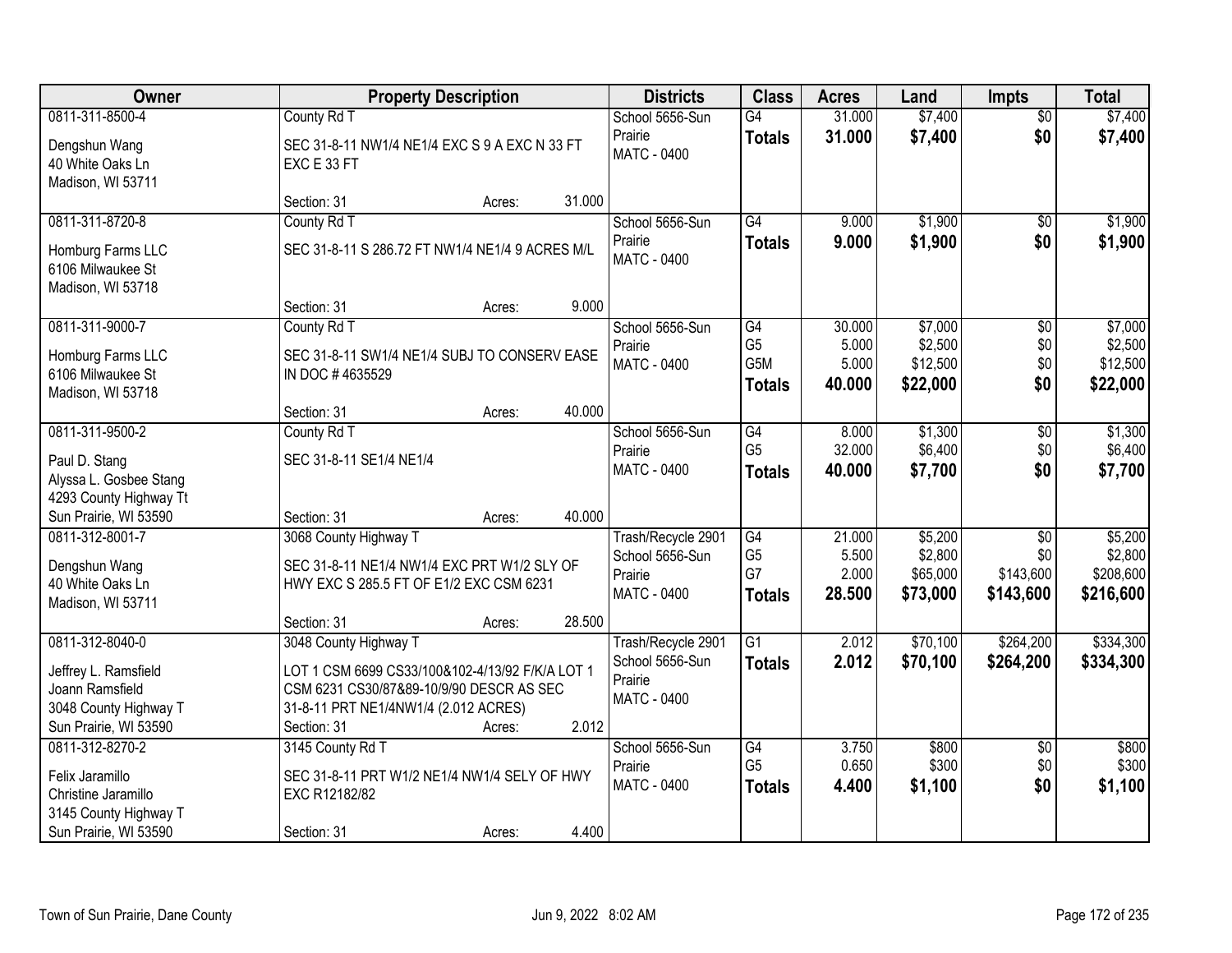| Owner                                                                           | <b>Property Description</b>                                                                                                                                                         | <b>Districts</b>                                                         | <b>Class</b>                                       | <b>Acres</b>                       | Land                                     | <b>Impts</b>                         | <b>Total</b>                               |
|---------------------------------------------------------------------------------|-------------------------------------------------------------------------------------------------------------------------------------------------------------------------------------|--------------------------------------------------------------------------|----------------------------------------------------|------------------------------------|------------------------------------------|--------------------------------------|--------------------------------------------|
| 0811-312-8310-3<br>Homburg Farms LLC<br>6106 Milwaukee St                       | County Rd T<br>SEC 31-8-11 S 286.72 FT OF E1/2 NE1/4 NW1/4                                                                                                                          | School 5656-Sun<br>Prairie<br><b>MATC - 0400</b>                         | G4<br><b>Totals</b>                                | 4.300<br>4.300                     | \$900<br>\$900                           | $\overline{60}$<br>\$0               | \$900<br>\$900                             |
| Madison, WI 53718                                                               | Section: 31<br>Acres:                                                                                                                                                               | 4.300                                                                    |                                                    |                                    |                                          |                                      |                                            |
| 0811-312-8315-8<br>Homburg Farms LLC                                            | County Rd T<br>SEC 31-8-11 PRT NE1/4NW1/4 BEG AT NW COR OF                                                                                                                          | School 5656-Sun<br>Prairie<br><b>MATC - 0400</b>                         | $\overline{G4}$<br><b>Totals</b>                   | 0.800<br>0.800                     | \$200<br>\$200                           | \$0<br>\$0                           | \$200<br>\$200                             |
| 6106 Milwaukee St<br>Madison, WI 53718                                          | HOMBURG PROP IN TH NE1/4NW1/4 SEC 31 TH N<br>ALG E PROP LN OF THE GOOD PROP IN SD<br>Section: 31<br>Acres:                                                                          | 0.800                                                                    |                                                    |                                    |                                          |                                      |                                            |
| 0811-312-8500-3<br>Dengshun Wang<br>40 White Oaks Ln<br>Madison, WI 53711       | County Rd T<br>SEC 31-8-11 FR NW1/4 NW1/4 EXC W 534 FT                                                                                                                              | School 5656-Sun<br>Prairie<br><b>MATC - 0400</b>                         | $\overline{G4}$<br>G <sub>5</sub><br><b>Totals</b> | 8.500<br>2.000<br>10.500           | \$1,800<br>\$1,000<br>\$2,800            | \$0<br>\$0<br>\$0                    | \$1,800<br>\$1,000<br>\$2,800              |
|                                                                                 | Section: 31<br>Acres:                                                                                                                                                               | 10.500                                                                   |                                                    |                                    |                                          |                                      |                                            |
| 0811-312-8541-4<br>Gary C. Price<br>Rose M. Price<br>4952 Thorson Rd            | 4952 Thorson Rd<br>LOT 1 CSM 6095 CS29/127&130-5/1/90 DESCR AS<br>SEC 31-8-11 PRT W1/2 NW1/4 CONT 16.337 ACRES                                                                      | Trash/Recycle 2901<br>School 5656-Sun<br>Prairie<br><b>MATC - 0400</b>   | G1<br>G4<br>G <sub>5</sub><br><b>Totals</b>        | 2.000<br>13.177<br>1.160<br>16.337 | \$90,000<br>\$3,100<br>\$600<br>\$93,700 | \$139,200<br>\$0<br>\$0<br>\$139,200 | \$229,200<br>\$3,100<br>\$600<br>\$232,900 |
| Sun Prairie, WI 53590<br>0811-312-8710-9<br>Aaron M. Johnson                    | Section: 31<br>Acres:<br>4974 Thorson Rd<br>LOT 1 CSM 868 CS4/94-6/21/72 DESCR AS SEC                                                                                               | 16.337<br>Trash/Recycle 2901<br>School 5656-Sun<br>Prairie               | $\overline{G1}$<br><b>Totals</b>                   | 0.600<br>0.600                     | \$61,300<br>\$61,300                     | \$138,700<br>\$138,700               | \$200,000<br>\$200,000                     |
| Lisa M. Johnson<br>4974 Thorson Rd<br>Sun Prairie, WI 53590                     | 31-8-11 PRT NW1/4NW1/4 (0.615 ACRES INCL R/W)<br>Section: 31<br>Acres:                                                                                                              | MATC - 0400<br>0.615                                                     |                                                    |                                    |                                          |                                      |                                            |
| 0811-312-8725-0<br>Darlene M. Grady<br>4960 Thorson Rd<br>Sun Prairie, WI 53590 | 4960 Thorson Rd<br>LOT 1 CSM 347 CS2/109-6/25/70 DESCR AS SEC<br>31-8-11 PRT NW1/4NW1/4 & ALSO INCL ADDL LANDS<br>DESCR AS PRT NW1/4NW1/4 COM AT NW COR OF<br>Section: 31<br>Acres: | Trash/Recycle 2901<br>School 5656-Sun<br>Prairie<br>MATC - 0400<br>1.100 | G1<br><b>Totals</b>                                | 1.100<br>1.100                     | \$72,000<br>\$72,000                     | \$242,700<br>\$242,700               | \$314,700<br>\$314,700                     |
| 0811-312-9000-6<br>Dengshun Wang<br>40 White Oaks Ln<br>Madison, WI 53711       | County Rd T<br>SEC 31-8-11 PRT FR SW1/4 NW1/4 NLY OF HWY EXC<br>W 534 FT<br>Section: 31<br>Acres:                                                                                   | School 5656-Sun<br>Prairie<br><b>MATC - 0400</b><br>3.000                | G4<br><b>Totals</b>                                | 3.000<br>3.000                     | \$600<br>\$600                           | $\overline{30}$<br>\$0               | \$600<br>\$600                             |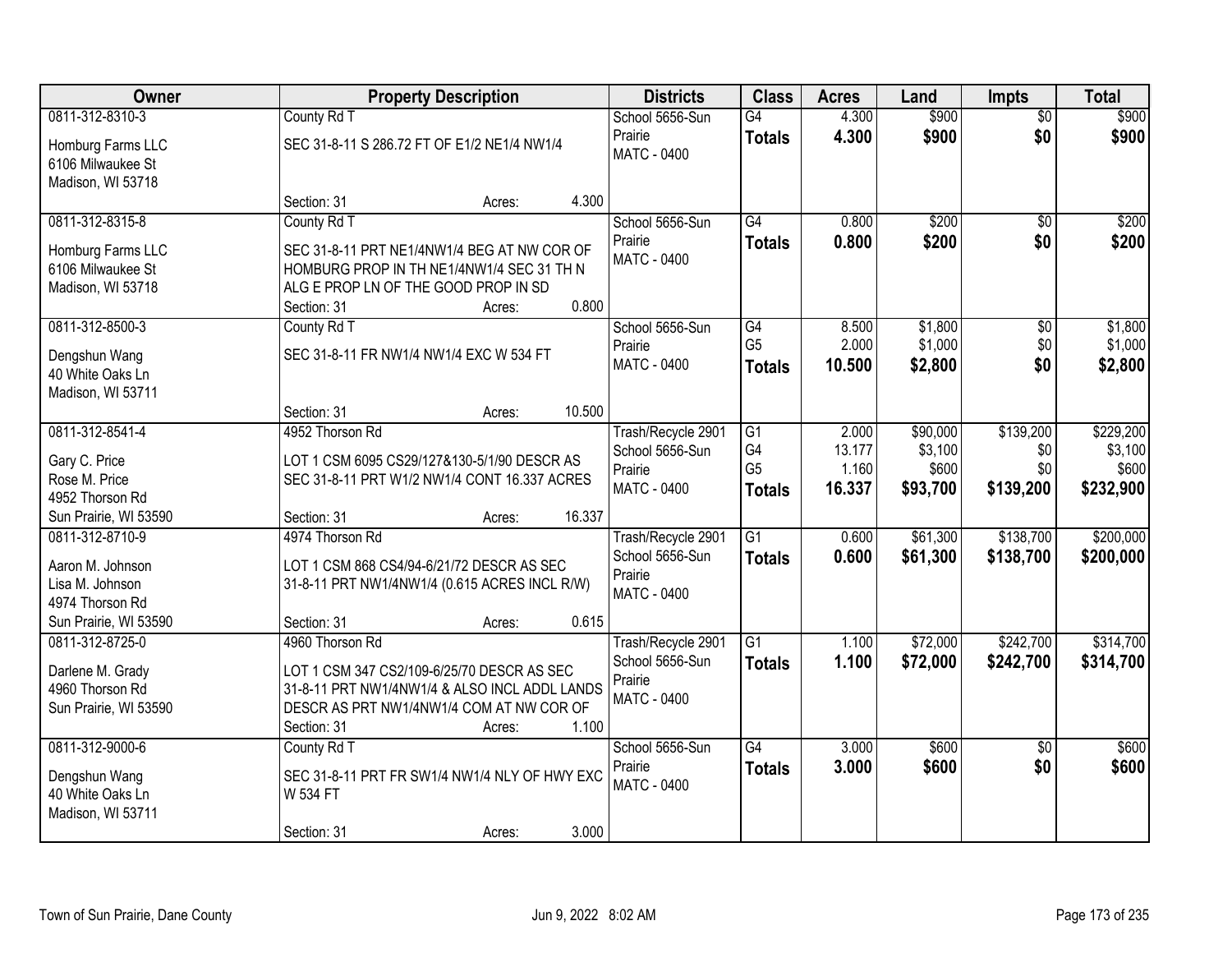| Owner                        |                                                   | <b>Property Description</b> |        | <b>Districts</b>   | <b>Class</b>         | <b>Acres</b>   | Land               | <b>Impts</b>    | <b>Total</b>       |
|------------------------------|---------------------------------------------------|-----------------------------|--------|--------------------|----------------------|----------------|--------------------|-----------------|--------------------|
| 0811-312-9041-7              | 3130 County Highway T                             |                             |        | Trash/Recycle 2901 | G1                   | 5.370          | \$112,400          | \$274,400       | \$386,800          |
| Thomas J. Kiefer             | LOT 2 CSM 6095 CS29/127&130-5/1/90 DESCR AS       |                             |        | School 5656-Sun    | <b>Totals</b>        | 5.370          | \$112,400          | \$274,400       | \$386,800          |
| 3130 County Highway T        | SEC 31-8-11 PRT W1/2 NW1/4 CONT 5.37 ACRES        |                             |        | Prairie            |                      |                |                    |                 |                    |
| Sun Prairie, WI 53590        |                                                   |                             |        | <b>MATC - 0400</b> |                      |                |                    |                 |                    |
|                              | Section: 31                                       | Acres:                      | 5.370  |                    |                      |                |                    |                 |                    |
| 0811-312-9200-4              | 4918 Thorson Rd                                   |                             |        | Trash/Recycle 2901 | $\overline{G1}$      | 2.000          | \$90,000           | \$180,700       | \$270,700          |
| Maxwell Le, Richard J        | SEC 31-8-11 PRT SW1/4 NW1/4 COM AT W1/4 COR TH    |                             |        | School 5656-Sun    | <b>Totals</b>        | 2.000          | \$90,000           | \$180,700       | \$270,700          |
| Hahn Rev Living Tr, Marion V | N 289.12 FT TO POB TH CONT N 272.21 FT TH         |                             |        | Prairie            |                      |                |                    |                 |                    |
| 4918 Thorson Rd              | N56DEGE 426.92 FT TH S54DEGE 88.44 FT TH          |                             |        | MATC - 0400        |                      |                |                    |                 |                    |
| Sun Prairie, WI 53590        | Section: 31                                       | Acres:                      | 2.000  |                    |                      |                |                    |                 |                    |
| 0811-312-9260-2              | 3145 County Rd T                                  |                             |        | School 5656-Sun    | G4                   | 12.000         | \$2,800            | \$0             | \$2,800            |
| Felix Jaramillo              | SEC 31-8-11 FR SW1/4 NW1/4 SLY OF HWY EXC         |                             |        | Prairie            | G <sub>5</sub>       | 1.000          | \$500              | \$0             | \$500              |
| Christine Jaramillo          | R180/167                                          |                             |        | MATC - 0400        | <b>Totals</b>        | 13.000         | \$3,300            | \$0             | \$3,300            |
| 3145 County Highway T        |                                                   |                             |        |                    |                      |                |                    |                 |                    |
| Sun Prairie, WI 53590        | Section: 31                                       | Acres:                      | 13.000 |                    |                      |                |                    |                 |                    |
| 0811-312-9500-1              | County Rd T                                       |                             |        | School 5656-Sun    | G4                   | 20.000         | \$4,500            | $\sqrt[6]{}$    | \$4,500            |
| Homburg Farms LLC            | SEC 31-8-11 E1/2 SE1/4 NW1/4                      |                             |        | Prairie            | <b>Totals</b>        | 20.000         | \$4,500            | \$0             | \$4,500            |
| 6106 Milwaukee St            |                                                   |                             |        | <b>MATC - 0400</b> |                      |                |                    |                 |                    |
| Madison, WI 53718            |                                                   |                             |        |                    |                      |                |                    |                 |                    |
|                              | Section: 31                                       | Acres:                      | 20.000 |                    |                      |                |                    |                 |                    |
| 0811-312-9560-9              | 3145 County Rd T                                  |                             |        | School 5656-Sun    | $\overline{G4}$      | 20.000         | \$4,500            | \$0             | \$4,500            |
| Felix Jaramillo              | SEC 31-8-11 W1/2 SE1/4 NW1/4 SLY OF HWY           |                             |        | Prairie            | <b>Totals</b>        | 20,000         | \$4,500            | \$0             | \$4,500            |
| Christine Jaramillo          |                                                   |                             |        | <b>MATC - 0400</b> |                      |                |                    |                 |                    |
| 3145 County Highway T        |                                                   |                             |        |                    |                      |                |                    |                 |                    |
| Sun Prairie, WI 53590        | Section: 31                                       | Acres:                      | 20.000 |                    |                      |                |                    |                 |                    |
| 0811-312-9620-6              | County Rd T                                       |                             |        | School 5656-Sun    | $\overline{G4}$      | 0.100          | $\overline{$100}$  | $\overline{50}$ | \$100              |
| Dengshun Wang                | SEC 31-8-11 PRT SE1/4 NW1/4 NLY OF HWY            |                             |        | Prairie            | <b>Totals</b>        | 0.100          | \$100              | \$0             | \$100              |
| 40 White Oaks Ln             |                                                   |                             |        | <b>MATC - 0400</b> |                      |                |                    |                 |                    |
| Madison, WI 53711            |                                                   |                             |        |                    |                      |                |                    |                 |                    |
|                              | Section: 31                                       | Acres:                      | 0.100  |                    |                      |                |                    |                 |                    |
| 0811-313-8000-7              | 4163 County Highway Tt                            |                             |        | School 5656-Sun    | G2                   | 1.000          | \$70,000           | \$238,800       | \$308,800          |
| Homburg Farms LLC            | SEC 31-8-11 E1/2 SW1/4 LYG N OF HWY 30, EXC       |                             |        | Prairie            | G4<br>G <sub>5</sub> | 22.900         | \$5,700<br>\$2,000 | \$0<br>\$0      | \$5,700<br>\$2,000 |
| 6106 Milwaukee St            | R388/441, R396/395, R534/126, R803/227 & R2805/88 |                             |        | <b>MATC - 0400</b> | G7                   | 4.000<br>1.000 | \$35,000           | \$30,500        | \$65,500           |
| Madison, WI 53718            | TOG W/JT DRIVEWAY AGRMT IN DOC #3304618           |                             |        |                    | <b>Totals</b>        | 28.900         | \$112,700          | \$269,300       | \$382,000          |
|                              | Section: 31                                       | Acres:                      | 28.900 |                    |                      |                |                    |                 |                    |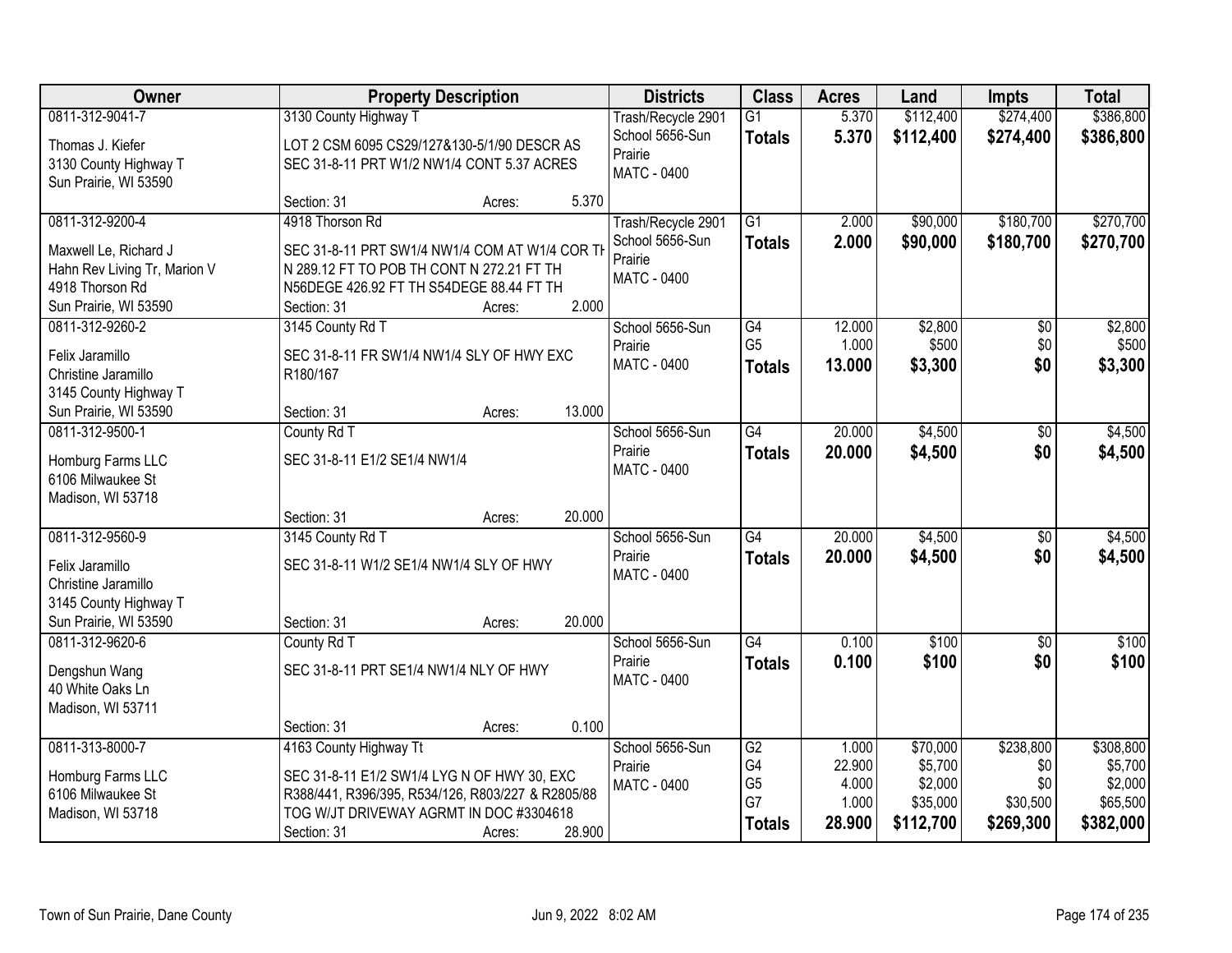| Owner                        | <b>Property Description</b>                                                    | <b>Districts</b>   | <b>Class</b>    | <b>Acres</b> | Land     | <b>Impts</b>    | <b>Total</b> |
|------------------------------|--------------------------------------------------------------------------------|--------------------|-----------------|--------------|----------|-----------------|--------------|
| 0811-313-8210-3              | 4161 County Highway Tt                                                         | Trash/Recycle 2902 | G4              | 3.860        | \$800    | $\overline{50}$ | \$800        |
| Homburg Farms LLC            | SEC 31-8-11 PRT E1/2 SW1/4 BEG INTERS W LN SD                                  | School 5656-Sun    | G <sub>5</sub>  | 1.000        | \$500    | \$0             | \$500        |
| 6106 Milwaukee St            | 1/2 1/4 & N LN CTH TT TH N ALG SD W LN TO PT                                   | Prairie            | G7              | 1.000        | \$40,000 | \$116,600       | \$156,600    |
| Madison, WI 53718            | 946.91 FT S1DEGE FR NW COR SD 1/21/4 TH                                        | <b>MATC - 0400</b> | <b>Totals</b>   | 5.860        | \$41,300 | \$116,600       | \$157,900    |
|                              | 5.860<br>Section: 31<br>Acres:                                                 |                    |                 |              |          |                 |              |
| 0811-313-8310-2              | 4167 County Highway Tt                                                         | Trash/Recycle 2902 | $\overline{G1}$ | 0.430        | \$54,600 | \$182,700       | \$237,300    |
| <b>Bergen Properties LLC</b> | SEC 31-8-11 PRT NE1/4 SW1/4 COM INTERS C/L CTH                                 | School 5656-Sun    | <b>Totals</b>   | 0.430        | \$54,600 | \$182,700       | \$237,300    |
| 6106 Milwaukee St            | TT & E LN NW1/4 SE1/4 TH SWLY 1692.8 FT N31DEGE                                | Prairie            |                 |              |          |                 |              |
| Madison, WI 53718            | 94 FT TH S81DEGW 112.7 FT TO POB TH CONT ALG                                   | <b>MATC - 0400</b> |                 |              |          |                 |              |
|                              | 0.430<br>Section: 31<br>Acres:                                                 |                    |                 |              |          |                 |              |
| 0811-313-8330-8              | County Rd TT                                                                   | School 5656-Sun    | $\overline{G1}$ | 0.180        | \$27,400 | $\overline{50}$ | \$27,400     |
|                              |                                                                                | Prairie            | <b>Totals</b>   | 0.180        | \$27,400 | \$0             | \$27,400     |
| <b>Bergen Properties LLC</b> | SEC 31-8-11 PRT NE1/4 SW1/4 COM INTS C/L NEW                                   | <b>MATC - 0400</b> |                 |              |          |                 |              |
| 6106 Milwaukee St            | HWY 30 & E LN NW1/4 SE1/4 TH SWLY 1692.8 FT                                    |                    |                 |              |          |                 |              |
| Madison, WI 53718            | N31DEGE 94 FT TO N LN & POB TH N31DEGE 33 FT<br>Section: 31<br>0.180<br>Acres: |                    |                 |              |          |                 |              |
| 0811-313-8500-2              | 3145 County Highway T                                                          | Trash/Recycle 2901 | G4              | 13.500       | \$3,200  | \$0             | \$3,200      |
|                              |                                                                                | School 5656-Sun    | G <sub>5</sub>  | 3.000        | \$1,500  | \$0             | \$1,500      |
| Felix Jaramillo              | SEC 31-8-11 FR NW1/4 SW1/4 LYG NLY OF OLD                                      | Prairie            | G7              | 2.000        | \$65,000 | \$263,200       | \$328,200    |
| Christine Jaramillo          | <b>VACATED HWY</b>                                                             | MATC - 0400        | <b>Totals</b>   | 18.500       | \$69,700 | \$263,200       | \$332,900    |
| 3145 County Highway T        |                                                                                |                    |                 |              |          |                 |              |
| Sun Prairie, WI 53590        | 18.500<br>Section: 31<br>Acres:                                                |                    |                 |              |          |                 |              |
| 0811-313-8715-3              | 3153 County Highway T                                                          | Trash/Recycle 2901 | $\overline{G1}$ | 0.500        | \$59,100 | \$110,100       | \$169,200    |
| Robert E. Fuller             | SEC 31-8-11 PRT FR NW1/4 SW1/4 BEG 960 FT S OF                                 | School 5656-Sun    | <b>Totals</b>   | 0.500        | \$59,100 | \$110,100       | \$169,200    |
| Sandra L. Fuller             | NW COR TH E 264 FT TH S 82.5 FT TH W 264 FT TH                                 | Prairie            |                 |              |          |                 |              |
| 3153 County Highway T        | N 82.5 FT TO POB                                                               | <b>MATC - 0400</b> |                 |              |          |                 |              |
| Sun Prairie, WI 53590        | 0.500<br>Section: 31<br>Acres:                                                 |                    |                 |              |          |                 |              |
| 0811-313-8725-1              | 3157 County Highway T                                                          | Trash/Recycle 2901 | $\overline{G1}$ | 0.400        | \$52,700 | \$70,200        | \$122,900    |
| <b>Richard Donahue</b>       | SEC 31-8-11 PRT NW1/4 SW1/4 COM 1042.5 FT S OF                                 | School 5656-Sun    | <b>Totals</b>   | 0.400        | \$52,700 | \$70,200        | \$122,900    |
| 3735 Skyview Dr              | NW COR TH E 264 FT S 66 FT W 264 FT N 66 FT TO                                 | Prairie            |                 |              |          |                 |              |
| Janesville, WI 53546         | POB                                                                            | <b>MATC - 0400</b> |                 |              |          |                 |              |
|                              | 0.400<br>Section: 31<br>Acres:                                                 |                    |                 |              |          |                 |              |
| 0811-313-8730-4              | 3161 County Highway T                                                          | Trash/Recycle 2901 | $\overline{G1}$ | 0.500        | \$59,100 | \$104,300       | \$163,400    |
| Randy R. Klock               | SEC 31-8-11 PRT NW1/4 SW1/4 COM 1108.5 FT S OF                                 | School 5656-Sun    | <b>Totals</b>   | 0.500        | \$59,100 | \$104,300       | \$163,400    |
| Linda M. Klock               | NW COR TH E 264 FT TH S 82.5 FT TH W 264 FT TH                                 | Prairie            |                 |              |          |                 |              |
| 3161 County Highway T        | N 82.5 FT TO POB                                                               | <b>MATC - 0400</b> |                 |              |          |                 |              |
| Sun Prairie, WI 53590        | 0.500<br>Section: 31<br>Acres:                                                 |                    |                 |              |          |                 |              |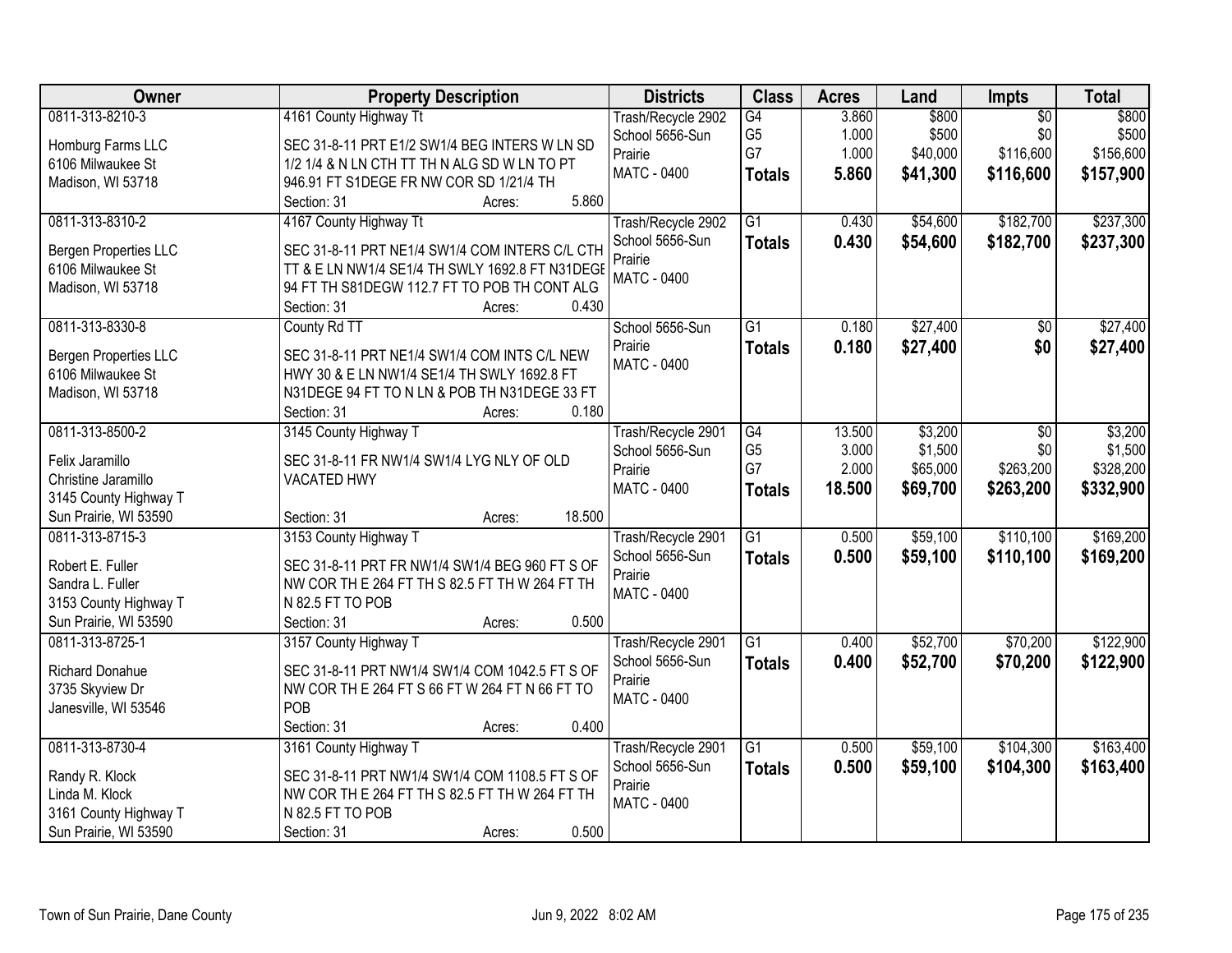| Owner                          | <b>Property Description</b>                       | <b>Districts</b>                      | <b>Class</b>         | <b>Acres</b>   | Land                 | <b>Impts</b>     | <b>Total</b>         |
|--------------------------------|---------------------------------------------------|---------------------------------------|----------------------|----------------|----------------------|------------------|----------------------|
| 0811-313-8740-2                | 3167 County Highway T                             | Trash/Recycle 2901                    | $\overline{G1}$      | 1.800          | \$86,000             | \$93,800         | \$179,800            |
| Joseph M. Weisensel            | SEC 31-8-11 PRT W1/2 SW1/4 COM 1191 FT S OF NW    | School 5656-Sun                       | <b>Totals</b>        | 1.800          | \$86,000             | \$93,800         | \$179,800            |
| Melodi Mari M. Weisensel       | COR THE 264 FT TH S 300 FT TH W TO WLN TH N       | Prairie                               |                      |                |                      |                  |                      |
| 3167 County Highway T          | 300 FT TO POB                                     | <b>MATC - 0400</b>                    |                      |                |                      |                  |                      |
| Sun Prairie, WI 53590          | Section: 31<br>1.800<br>Acres:                    |                                       |                      |                |                      |                  |                      |
| 0811-313-8770-6                | County Rd TT                                      | School 5656-Sun                       | $\overline{G5}$      | 4.500          | \$900                | $\overline{50}$  | \$900                |
|                                |                                                   | Prairie                               | <b>Totals</b>        | 4.500          | \$900                | \$0              | \$900                |
| <b>G&amp;J Investments LLC</b> | SEC 31-8-11 FR NW1/4 SW1/4 SWLY OF OLD            | <b>MATC - 0400</b>                    |                      |                |                      |                  |                      |
| 4929 Thorson Rd                | VACATED HWYEXC COM 960 FT S OF NW COR TH E        |                                       |                      |                |                      |                  |                      |
| Sun Prairie, WI 53590          | 264 FT S 531 FT W 264 FT N 531 FT TO POB<br>4.500 |                                       |                      |                |                      |                  |                      |
|                                | Section: 31<br>Acres:                             |                                       | $\overline{G2}$      |                |                      |                  |                      |
| 0811-313-9001-0                | 4100 County Rd TT                                 | School 5656-Sun                       |                      | 6.336          | \$48,700             | $\overline{50}$  | \$48,700             |
| Dennis C. Midthun              | SEC 31-8-11 FR SW1/4 SW1/4 S OF CTH TT & EXC S    | Prairie<br><b>MATC - 0400</b>         | <b>Totals</b>        | 6.336          | \$48,700             | \$0              | \$48,700             |
| 13845 Bullard Rd               | 10 A                                              |                                       |                      |                |                      |                  |                      |
| Evansville, WI 53536           |                                                   |                                       |                      |                |                      |                  |                      |
|                                | 0.000<br>Section: 31<br>Acres:                    |                                       |                      |                |                      |                  |                      |
| 0811-313-9150-0                | 4100 County Rd TT                                 | School 5656-Sun                       | $\overline{G5}$      | 2.252          | \$500                | \$0              | \$500                |
| G&J Investments LLC            | SEC 31-8-11 FR SW1/4 SW1/4 N OF CTH TT            | Prairie                               | <b>Totals</b>        | 2.252          | \$500                | \$0              | \$500                |
| 4929 Thorson Rd                |                                                   | <b>MATC - 0400</b>                    |                      |                |                      |                  |                      |
| Sun Prairie, WI 53590          |                                                   |                                       |                      |                |                      |                  |                      |
|                                | 0.000<br>Section: 31<br>Acres:                    |                                       |                      |                |                      |                  |                      |
| 0811-313-9200-3                | 3108 Gaston Rd                                    | School 5656-Sun                       | $\overline{G5}$      | 10.000         | \$5,000              | $\overline{50}$  | \$5,000              |
|                                |                                                   | Prairie                               | <b>Totals</b>        | 10.000         | \$5,000              | \$0              | \$5,000              |
| Donald O. Klongland            | SEC 31-8-11 S 10 A FR SW1/4 SW1/4                 | <b>MATC - 0400</b>                    |                      |                |                      |                  |                      |
| Judith R. Klongland            |                                                   |                                       |                      |                |                      |                  |                      |
| 3108 Gaston Rd                 |                                                   |                                       |                      |                |                      |                  |                      |
| Madison, WI 53718              | 10.000<br>Section: 31<br>Acres:                   |                                       |                      |                |                      |                  |                      |
| 0811-313-9500-0                | 4150 County Highway Tt                            | Trash/Recycle 2901<br>School 5656-Sun | G1<br>G <sub>5</sub> | 2.000<br>9.500 | \$115,000<br>\$4,800 | \$200,300<br>\$0 | \$315,300<br>\$4,800 |
| Lin Jacobson                   | LOT 1 CSM 3615 CS14/269&270-12/29/80 DESCR AS     | Prairie                               | G <sub>6</sub>       | 9.000          | \$45,000             | \$0              | \$45,000             |
| 4200 County Highway Tt         | SEC 31-8-11 PRT SE1/4SW1/4 & PRT SW1/4SE1/4       | MATC - 0400                           | <b>Totals</b>        | 20.500         | \$164,800            | \$200,300        | \$365,100            |
| Sun Prairie, WI 53590          | 20.548 ACRES EXC BEG S1DEGW 115 FT FR NE COR      |                                       |                      |                |                      |                  |                      |
|                                | Section: 31<br>20.500<br>Acres:                   |                                       |                      |                |                      |                  |                      |
| 0811-313-9530-4                | 4164 County Highway Tt                            | Trash/Recycle 2901                    | $\overline{G1}$      | 1.100          | \$92,500             | \$73,500         | \$166,000            |
| <b>Tyrel Viner</b>             | SEC 31-8-11 PRT SE1/4 SW1/4 COM INTERS NEW        | School 5656-Sun                       | <b>Totals</b>        | 1.100          | \$92,500             | \$73,500         | \$166,000            |
| Corinne Viner                  | HWY 30 & E LN NW1/4 SE1/4 TH SWLY 1701.5 FT TH    | Prairie                               |                      |                |                      |                  |                      |
| 4164 County Highway Tt         | S33DEG45'W 212.1 FT TO SLY LN HWY 30 & POB TH     | <b>MATC - 0400</b>                    |                      |                |                      |                  |                      |
| Sun Prairie, WI 53590          | 1.100<br>Section: 31<br>Acres:                    |                                       |                      |                |                      |                  |                      |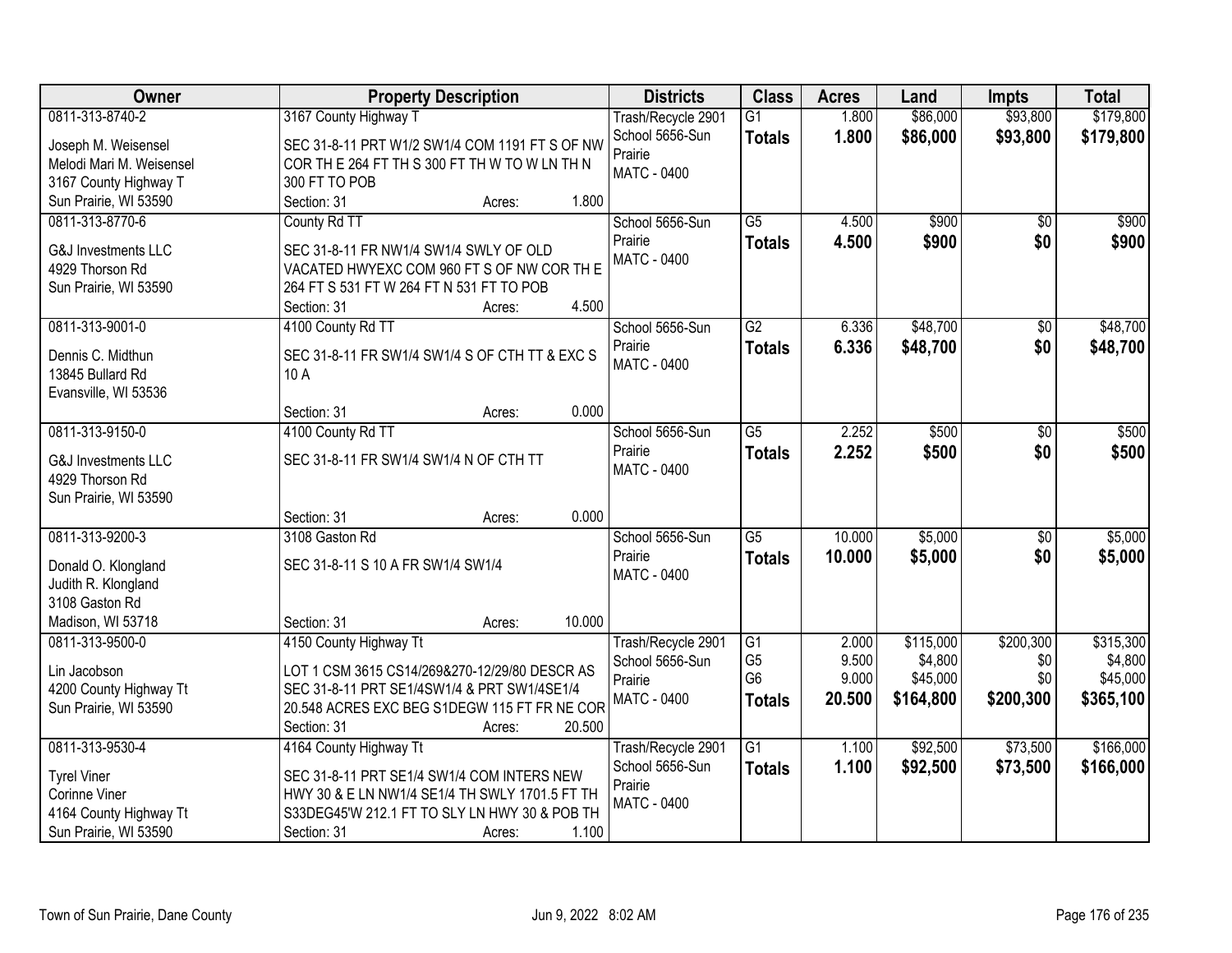| Owner                    | <b>Property Description</b>                    | <b>Districts</b>   | <b>Class</b>    | <b>Acres</b> | Land     | <b>Impts</b>    | <b>Total</b> |
|--------------------------|------------------------------------------------|--------------------|-----------------|--------------|----------|-----------------|--------------|
| 0811-313-9700-8          | 3108 Gaston Rd                                 | School 5656-Sun    | $\overline{G4}$ | 8.000        | \$1,700  | $\overline{50}$ | \$1,700      |
| Donald O. Klongland      | SEC 31-8-11 S 16.7 A SE1/4 SW1/4               | Prairie            | G5M             | 8.700        | \$21,800 | \$0             | \$21,800     |
| Judith R. Klongland      |                                                | MATC - 0400        | <b>Totals</b>   | 16.700       | \$23,500 | \$0             | \$23,500     |
| 3108 Gaston Rd           |                                                |                    |                 |              |          |                 |              |
| Madison, WI 53718        | 16.700<br>Section: 31<br>Acres:                |                    |                 |              |          |                 |              |
| 0811-314-8001-5          | 4293 County Highway Tt                         | Trash/Recycle 2901 | $\overline{G1}$ | 2.000        | \$90,000 | \$243,400       | \$333,400    |
|                          |                                                | School 5656-Sun    | G4              | 24.000       | \$5,200  | \$0             | \$5,200      |
| Paul D. Stang            | SEC 31-8-11 NE1/4SE1/4 EXC CSM 1860 & CSM 1861 | Prairie            | G <sub>5</sub>  | 2.700        | \$1,400  | \$0             | \$1,400      |
| Alyssa L. Gosbee Stang   | & CSM 7557                                     | MATC - 0400        | <b>Totals</b>   | 28.700       | \$96,600 | \$243,400       | \$340,000    |
| 4293 County Highway Tt   | 28.700                                         |                    |                 |              |          |                 |              |
| Sun Prairie, WI 53590    | Section: 31<br>Acres:                          |                    |                 |              |          |                 |              |
| 0811-314-8250-4          | 4259 County Highway Tt                         | Trash/Recycle 2901 | $\overline{G1}$ | 0.550        | \$60,200 | \$65,700        | \$125,900    |
| Clay C. Templeton        | LOT 1 CSM 1861 CS7/300-11/14/75 DESCR AS SEC   | School 5656-Sun    | <b>Totals</b>   | 0.550        | \$60,200 | \$65,700        | \$125,900    |
| 4259 County Highway Tt   | 31-8-11 PRT SE1/4 (0.498 ACRES) SUBJ TO & TOG  | Prairie            |                 |              |          |                 |              |
| Sun Prairie, WI 53590    | W/JT DRIVEWAY AGRMT IN DOC #2820090            | MATC - 0400        |                 |              |          |                 |              |
|                          | 0.550<br>Section: 31<br>Acres:                 |                    |                 |              |          |                 |              |
| 0811-314-8260-2          | 4265 County Highway Tt                         | Trash/Recycle 2901 | G1              | 0.540        | \$60,000 | \$98,900        | \$158,900    |
| Jamie Feivor             | LOT 2 CSM 1861 CS7/300-11/14/75 DESCR AS SEC   | School 5656-Sun    | <b>Totals</b>   | 0.540        | \$60,000 | \$98,900        | \$158,900    |
| 4265 County Highway Tt   | 31-8-11 PRT SE1/4 (0.540 ACRES) SUBJ TO & TOG  | Prairie            |                 |              |          |                 |              |
| Sun Prairie, WI 53590    | W/JT DRIVEWAY AGRMT IN DOC #2820090            | MATC - 0400        |                 |              |          |                 |              |
|                          | 0.540<br>Section: 31<br>Acres:                 |                    |                 |              |          |                 |              |
| 0811-314-8270-0          | 4273 County Highway Tt                         | Trash/Recycle 2901 | $\overline{G1}$ | 0.500        | \$59,100 | \$149,700       | \$208,800    |
|                          |                                                | School 5656-Sun    | <b>Totals</b>   | 0.500        | \$59,100 | \$149,700       | \$208,800    |
| Lianne Davis             | LOT 3 CSM 1861 CS7/300-11/14/75 DESCR AS SEC   | Prairie            |                 |              |          |                 |              |
| Eric Hoffman             | 31-8-11 PRT SE1/4 (0.529 ACRES) SUBJ TO & TOG  | <b>MATC - 0400</b> |                 |              |          |                 |              |
| 1321 O'Keefe Ave Apt 207 | W/JT DRIVEWAY AGRMT IN DOC #2820090            |                    |                 |              |          |                 |              |
| Sun Prarie, WI 53590     | 0.500<br>Section: 31<br>Acres:                 |                    |                 |              |          |                 |              |
| 0811-314-8280-8          | 4277 County Highway Tt                         | Trash/Recycle 2901 | $\overline{G1}$ | 0.460        | \$56,600 | \$63,800        | \$120,400    |
| Craig Stricker           | LOT 1 CSM 1860 CS7/299-11/14/75 DESCR AS SEC   | School 5656-Sun    | <b>Totals</b>   | 0.460        | \$56,600 | \$63,800        | \$120,400    |
| 4277 County Highway Tt   | 31-8-11 PRT SE1/4 (0.470 ACRES) SUBJ TO & TOG  | Prairie            |                 |              |          |                 |              |
| Sun Prairie, WI 53590    | W/JT DRIVEWAY AGRMT IN DOC #2820090            | <b>MATC - 0400</b> |                 |              |          |                 |              |
|                          | 0.460<br>Section: 31<br>Acres:                 |                    |                 |              |          |                 |              |
| 0811-314-8290-6          | 4283 County Highway Tt                         | Trash/Recycle 2902 | $\overline{G1}$ | 0.620        | \$40,800 | \$130,700       | \$171,500    |
|                          |                                                | School 5656-Sun    | <b>Totals</b>   | 0.620        | \$40,800 | \$130,700       | \$171,500    |
| Tony A. Wineke           | LOT 2 CSM 1860 CS7/299-11/14/75 DESCR AS SEC   | Prairie            |                 |              |          |                 |              |
| 4285 County Highway Tt   | 31-8-11 PRT SE1/4 (0.625 ACRES) SUBJ TO & TOG  | <b>MATC - 0400</b> |                 |              |          |                 |              |
| Sun Prairie, WI 53590    | W/JT DRIVEWAY AGRMT IN DOC #2820090            |                    |                 |              |          |                 |              |
|                          | 0.620<br>Section: 31<br>Acres:                 |                    |                 |              |          |                 |              |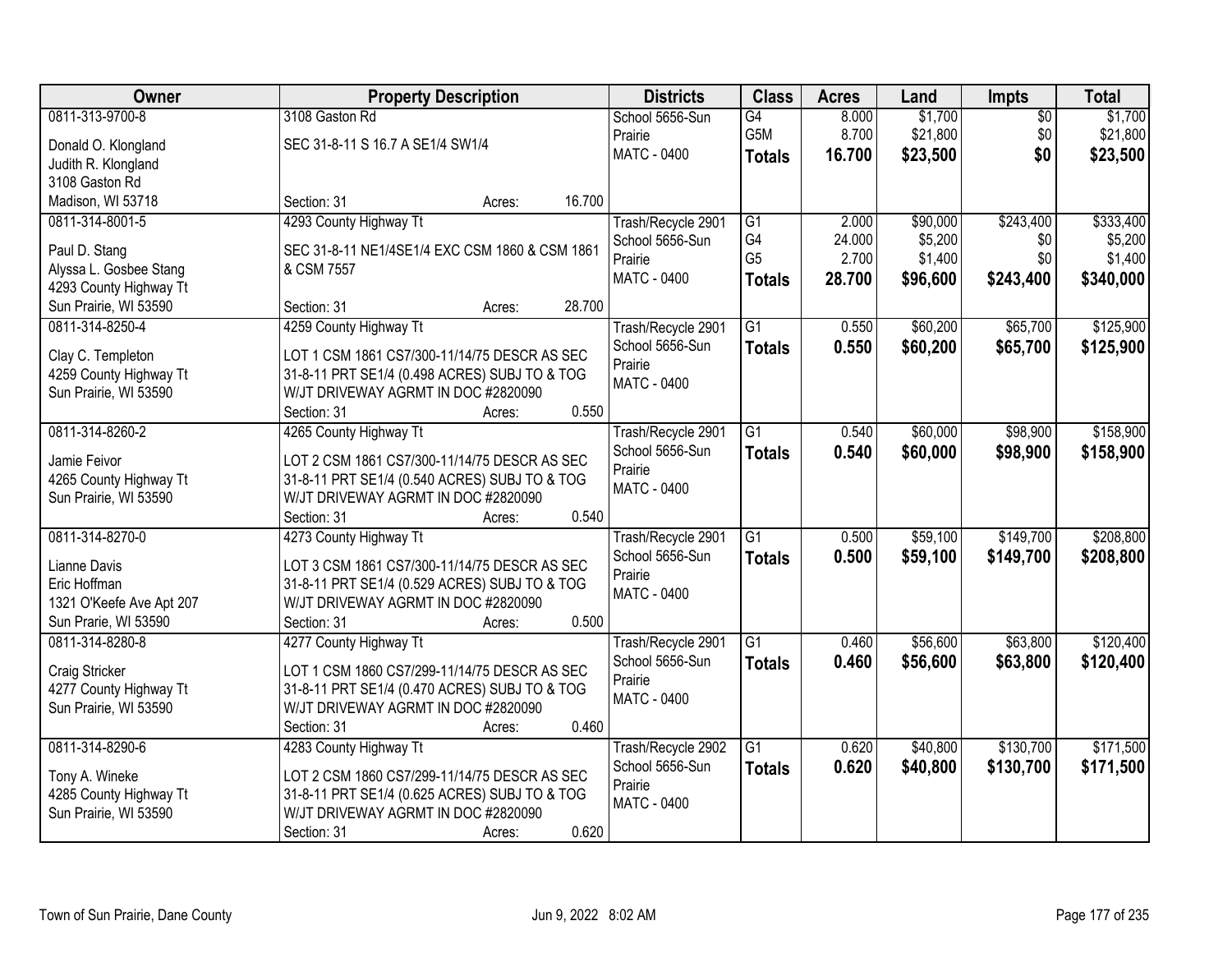| Owner                   | <b>Property Description</b>                      | <b>Districts</b>   | <b>Class</b>    | <b>Acres</b> | Land      | Impts     | <b>Total</b> |
|-------------------------|--------------------------------------------------|--------------------|-----------------|--------------|-----------|-----------|--------------|
| 0811-314-8320-9         | 4289 County Highway Tt                           | Trash/Recycle 2901 | $\overline{G1}$ | 3.000        | \$130,000 | \$163,600 | \$293,600    |
| Donald W. Hamburg       | LOT 1 CSM 7557 CS39/149&150-8/23/94 DESCR AS     | School 5656-Sun    | <b>Totals</b>   | 3.000        | \$130,000 | \$163,600 | \$293,600    |
| Joy A. Lamore-Hamburg   | SEC 31-8-11 PRT NE1/4SE1/4 (3 ACRES) TOG         | Prairie            |                 |              |           |           |              |
| 4289 County Highway Tt  | W/ACCESS ESMT OVER SD LOT IN DOC #3277572        | <b>MATC - 0400</b> |                 |              |           |           |              |
| Sun Prairie, WI 53590   | 3.000<br>Section: 31<br>Acres:                   |                    |                 |              |           |           |              |
| 0811-314-8500-1         | 4253 County Highway Tt                           | Trash/Recycle 2901 | $\overline{G2}$ | 4.000        | \$120,000 | \$292,400 | \$412,400    |
|                         |                                                  | School 5656-Sun    | G4              | 28.200       | \$5,100   | \$0       | \$5,100      |
| Homburg Equipment Inc   | SEC 31-8-11 NW1/4SE1/4 EXC FOR HWY IN M153/135   | Prairie            | G5M             | 2.000        | \$5,000   | \$0       | \$5,000      |
| 6106 Milwaukee St       |                                                  | <b>MATC - 0400</b> |                 | 34.200       |           |           |              |
| Madison, WI 53718       |                                                  |                    | <b>Totals</b>   |              | \$130,100 | \$292,400 | \$422,500    |
|                         | 34.200<br>Section: 31<br>Acres:                  |                    |                 |              |           |           |              |
| 0811-314-9005-9         | 4246 County Highway Tt                           | Trash/Recycle 2901 | $\overline{G1}$ | 2.000        | \$115,000 | \$147,700 | \$262,700    |
| Nathan R. Choudoir      | LOT 1 CSM 3319 CS13/80&82-10/4/79 DESCR AS SEC   | School 5656-Sun    | <b>Totals</b>   | 2.000        | \$115,000 | \$147,700 | \$262,700    |
| Jeanelle R. Choudoir    | 31-8-11 PRT SE1/4 (1.779 ACRES EXCL R/W) SUBJ    | Prairie            |                 |              |           |           |              |
|                         | TO ACCESS ESMT AGRMT IN DOC #4718566             | MATC - 0400        |                 |              |           |           |              |
| 4246 County Highway Tt  | 2.000<br>Section: 31                             |                    |                 |              |           |           |              |
| Sun Prairie, WI 53590   | Acres:                                           |                    |                 |              |           |           |              |
| 0811-314-9060-2         | 4200 County Highway Tt                           | Trash/Recycle 2901 | G1              | 8.600        | \$178,000 | \$267,000 | \$445,000    |
| William D. Jacobson     | LOT 2 CSM 3615 CS14/269&270-12/29/80 DESCR AS    | School 5656-Sun    | <b>Totals</b>   | 8.600        | \$178,000 | \$267,000 | \$445,000    |
| Lin G. Jacobson         | SEC 31-8-11 PRT SE1/4SW1/4 & PRT SW1/4SE1/4      | Prairie            |                 |              |           |           |              |
| 4200 County Highway Tt  | 8.654 ACRES ALSO INCL PRT LOT 1 SD CSM BEG NE    | <b>MATC - 0400</b> |                 |              |           |           |              |
| Sun Prairie, WI 53590   | 8.600<br>Section: 31<br>Acres:                   |                    |                 |              |           |           |              |
| 0811-314-9200-2         | 3108 Gaston Rd                                   | School 5656-Sun    | $\overline{G4}$ | 8.300        | \$1,900   | \$0       | \$1,900      |
|                         |                                                  | Prairie            | <b>Totals</b>   | 8.300        | \$1,900   | \$0       | \$1,900      |
| Donald O. Klongland     | SEC 31-8-11 S 8.3 A W1/2 SW1/4 SE1/4             | MATC - 0400        |                 |              |           |           |              |
| Judith R. Klongland     |                                                  |                    |                 |              |           |           |              |
| 3108 Gaston Rd          |                                                  |                    |                 |              |           |           |              |
| Madison, WI 53718       | 8.300<br>Section: 31<br>Acres:                   |                    |                 |              |           |           |              |
| 0811-314-9500-9         | 4813 Norton Dr                                   | Trash/Recycle 2901 | $\overline{G1}$ | 1.120        | \$72,400  | \$112,600 | \$185,000    |
| Mark Denruiter          | SEC 31-8-11 PRT SE1/4SE1/4 DESCR AS BEG AT NE    | School 5656-Sun    | <b>Totals</b>   | 1.120        | \$72,400  | \$112,600 | \$185,000    |
| <b>Maxine Denruiter</b> | COR OF SD SE1/4SE1/4 TH S1DEG42'W ALG E LN OF    | Prairie            |                 |              |           |           |              |
| 4813 Norton Dr          | SD 1/4 1/4 233.75 FT TH S88DEG26'W 208.75 FT TH  | <b>MATC - 0400</b> |                 |              |           |           |              |
| Sun Prairie, WI 53590   | Section: 31<br>1.120<br>Acres:                   |                    |                 |              |           |           |              |
| 0811-314-9543-0         | 2914 Vang Rd                                     | Trash/Recycle 2901 | G1              | 1.003        | \$70,100  | \$214,600 | \$284,700    |
|                         |                                                  | School 5656-Sun    |                 | 1.003        |           |           |              |
| Lopao Vang              | LOT 1 CSM 9479 CS54/93&94-10/21/99 F/K/A LOT 1   | Prairie            | <b>Totals</b>   |              | \$70,100  | \$214,600 | \$284,700    |
| Shua Vang               | CSM 9209 CS52/74&75-2/19/99 F/K/A LOT 1 CSM 8597 | <b>MATC - 0400</b> |                 |              |           |           |              |
| 2914 Vang Rd            | CS47/137&138-6/9/97 F/K/A LOTS 1 & 2 CSM 8113    |                    |                 |              |           |           |              |
| Sun Prairie, WI 53590   | 1.003<br>Section: 31<br>Acres:                   |                    |                 |              |           |           |              |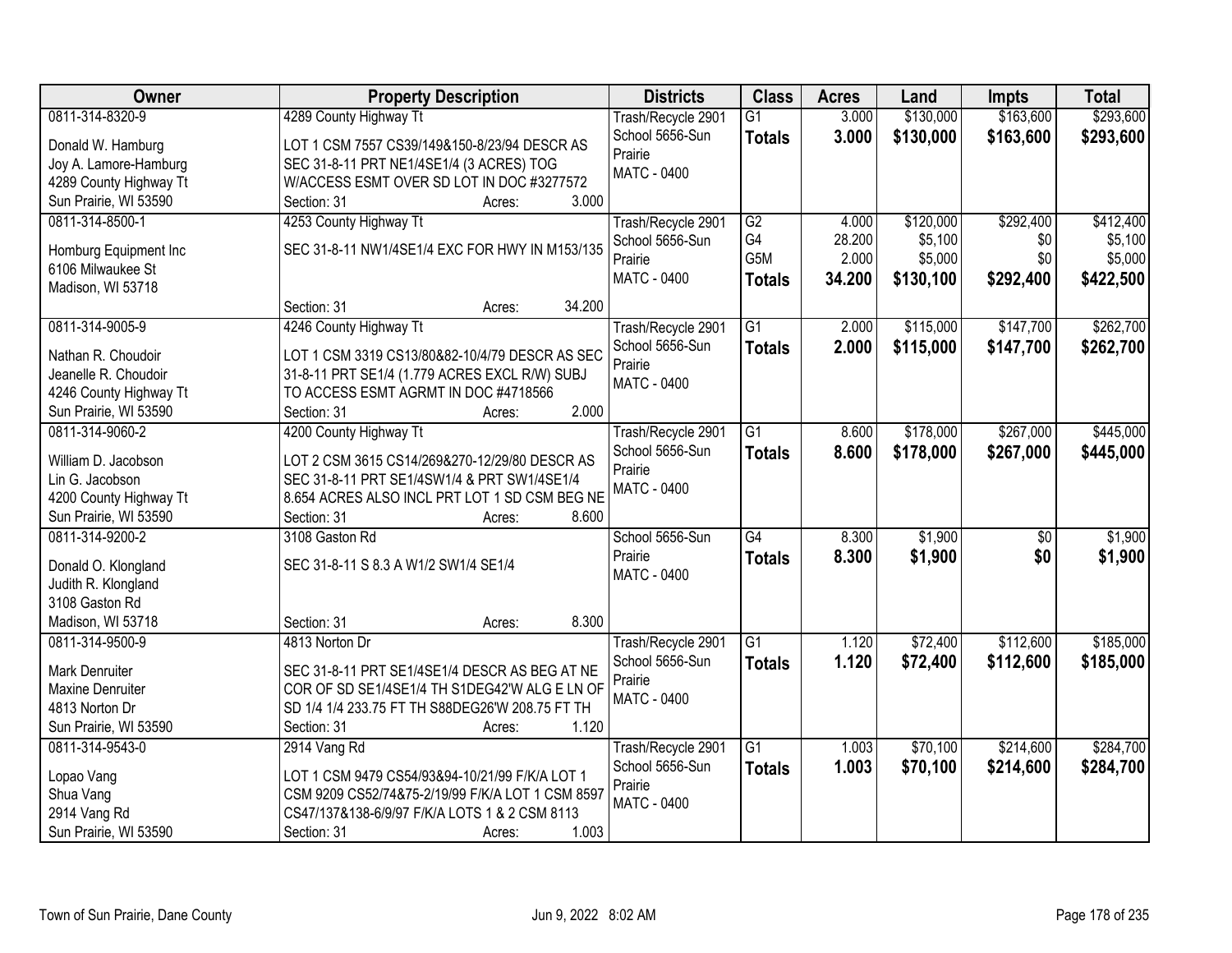| Owner                         | <b>Property Description</b>                       | <b>Districts</b>   | <b>Class</b>    | <b>Acres</b> | Land      | <b>Impts</b>    | <b>Total</b> |
|-------------------------------|---------------------------------------------------|--------------------|-----------------|--------------|-----------|-----------------|--------------|
| 0811-314-9547-0               | 2910 Vang Rd                                      | Trash/Recycle 2901 | $\overline{G1}$ | 0.927        | \$68,400  | \$351,200       | \$419,600    |
| Harjani Rev Living Tr, Lavina | LOT 2 CSM 9479 CS54/93&94-10/21/99 F/K/A LOT 1    | School 5656-Sun    | <b>Totals</b>   | 0.927        | \$68,400  | \$351,200       | \$419,600    |
| 2910 Vang Rd                  | CSM 9209 CS52/74&75-2/19/99 F/K/A LOT 1 CSM 8597  | Prairie            |                 |              |           |                 |              |
| Sun Prairie, WI 53590         | CS47/137&138-6/9/97 F/K/A LOTS 1 & 2 CSM 8113     | <b>MATC - 0400</b> |                 |              |           |                 |              |
|                               | 0.927<br>Section: 31<br>Acres:                    |                    |                 |              |           |                 |              |
| 0811-314-9549-2               | 2919 Vang Rd                                      | Trash/Recycle 2901 | $\overline{G1}$ | 5.660        | \$114,200 | \$377,600       | \$491,800    |
|                               |                                                   | School 5656-Sun    | <b>Totals</b>   | 5.660        | \$114,200 | \$377,600       | \$491,800    |
| Dia M. Vang                   | LOT 2 CSM 8597 CS47/137&138-6/9/97 F/K/A LOTS 1 8 | Prairie            |                 |              |           |                 |              |
| Koua C. Vang                  | 2 CSM 8113 CS43/206&207-2/26/96 F/K/A LOT 2 CSM   | <b>MATC - 0400</b> |                 |              |           |                 |              |
| 2919 Vang Rd                  | 7391 CS38/59&60-3/15/94 F/K/A LOT 1 CSM 7331      |                    |                 |              |           |                 |              |
| Sun Prairie, WI 53590         | 5.660<br>Section: 31<br>Acres:                    |                    |                 |              |           |                 |              |
| 0811-314-9559-0               | 2913 Vang Rd                                      | School 5656-Sun    | $\overline{G1}$ | 0.932        | \$68,500  | \$287,900       | \$356,400    |
| Amanda K. Vang-Lee            | LOT 1 CSM 11285 CS68/148&149-12/30/2004 F/K/A     | Prairie            | <b>Totals</b>   | 0.932        | \$68,500  | \$287,900       | \$356,400    |
| Steven Lee                    | LOT 3 CSM 8597 CS47/137&138-6/9/97 F/K/A LOTS 1 8 | <b>MATC - 0400</b> |                 |              |           |                 |              |
| 2919 Vang Rd                  | 2 CSM 8113 CS43/206&207-2/26/96 F/K/A LOT 2 CSM   |                    |                 |              |           |                 |              |
| Sun Prairie, WI 53590         | 0.932<br>Section: 31<br>Acres:                    |                    |                 |              |           |                 |              |
| 0811-314-9561-0               | 2911 Vang Rd                                      | Trash/Recycle 2901 | $\overline{G1}$ | 0.997        | \$69,900  | \$340,800       | \$410,700    |
|                               |                                                   | School 5656-Sun    | <b>Totals</b>   | 0.997        | \$69,900  | \$340,800       | \$410,700    |
| Choua V. Moua                 | LOT 2 CSM 11285 CS68/148&149-12/30/2004 F/K/A     | Prairie            |                 |              |           |                 |              |
| Xa V. Moua                    | LOT 3 CSM 8597 CS47/137&138-6/9/97 F/K/A LOTS 1 8 | MATC - 0400        |                 |              |           |                 |              |
| 2911 Vang Rd                  | 2 CSM 8113 CS43/206&207-2/26/96 F/K/A LOT 2 CSM   |                    |                 |              |           |                 |              |
| Sun Prairie, WI 53590         | 0.997<br>Section: 31<br>Acres:                    |                    |                 |              |           |                 |              |
| 0811-314-9570-5               | County Rd TT                                      | School 5656-Sun    | $\overline{G4}$ | 15.929       | \$3,700   | $\overline{50}$ | \$3,700      |
| William D. Jacobson           | LOT 3 CSM 7391 CS38/59&60-3/15/94 F/K/A LOT 1     | Prairie            | <b>Totals</b>   | 15.929       | \$3,700   | \$0             | \$3,700      |
| Lin G. Jacobson               | CSM 7331 CS37/231&232-12/27/93 DESCR AS SEC       | MATC - 0400        |                 |              |           |                 |              |
| 4200 County Highway Tt        | 31-8-11 PRT S1/2 SE1/4 (15.929 ACRES) TOG         |                    |                 |              |           |                 |              |
| Sun Prairie, WI 53590         | 15.929<br>Section: 31<br>Acres:                   |                    |                 |              |           |                 |              |
| 0811-314-9600-8               | 4250 County Highway Tt                            | Trash/Recycle 2901 | $\overline{G1}$ | 1.800        | \$86,000  | \$183,800       | \$269,800    |
|                               |                                                   | School 5656-Sun    | <b>Totals</b>   | 1.800        | \$86,000  | \$183,800       | \$269,800    |
| Joseph J. Bonfield            | LOT 1 CSM 2938 CS11/330&332-8/17/78 DESCR AS      | Prairie            |                 |              |           |                 |              |
| Lynn Condreay                 | SEC 31-8-11 PRT SE1/4                             | MATC - 0400        |                 |              |           |                 |              |
| 4250 County Highway Tt        |                                                   |                    |                 |              |           |                 |              |
| Sun Prairie, WI 53590         | 1.800<br>Section: 31<br>Acres:                    |                    |                 |              |           |                 |              |
| 0811-314-9730-0               | 4789 Norton Dr                                    | School 5656-Sun    | G2              | 3.000        | \$105,000 | \$134,600       | \$239,600    |
| Coris Development Group, LLC  | LOT 1 CSM 15562 CS112/212&215-12/10/2020 F/K/A    | Prairie            | G <sub>5</sub>  | 8.090        | \$4,000   | \$0             | \$4,000      |
| 6000 Gisholt Dr 206           | LOT 1 CSM 13451 CS87/238&243-2/13/2013 F/K/A LOT  | <b>MATC - 0400</b> | <b>Totals</b>   | 11.090       | \$109,000 | \$134,600       | \$243,600    |
| Monona, WI 53713              | 1 CSM 7391 CS38/59&60-3/15/94 F/K/A LOT 1 CSM     |                    |                 |              |           |                 |              |
|                               | 11.090<br>Section: 31<br>Acres:                   |                    |                 |              |           |                 |              |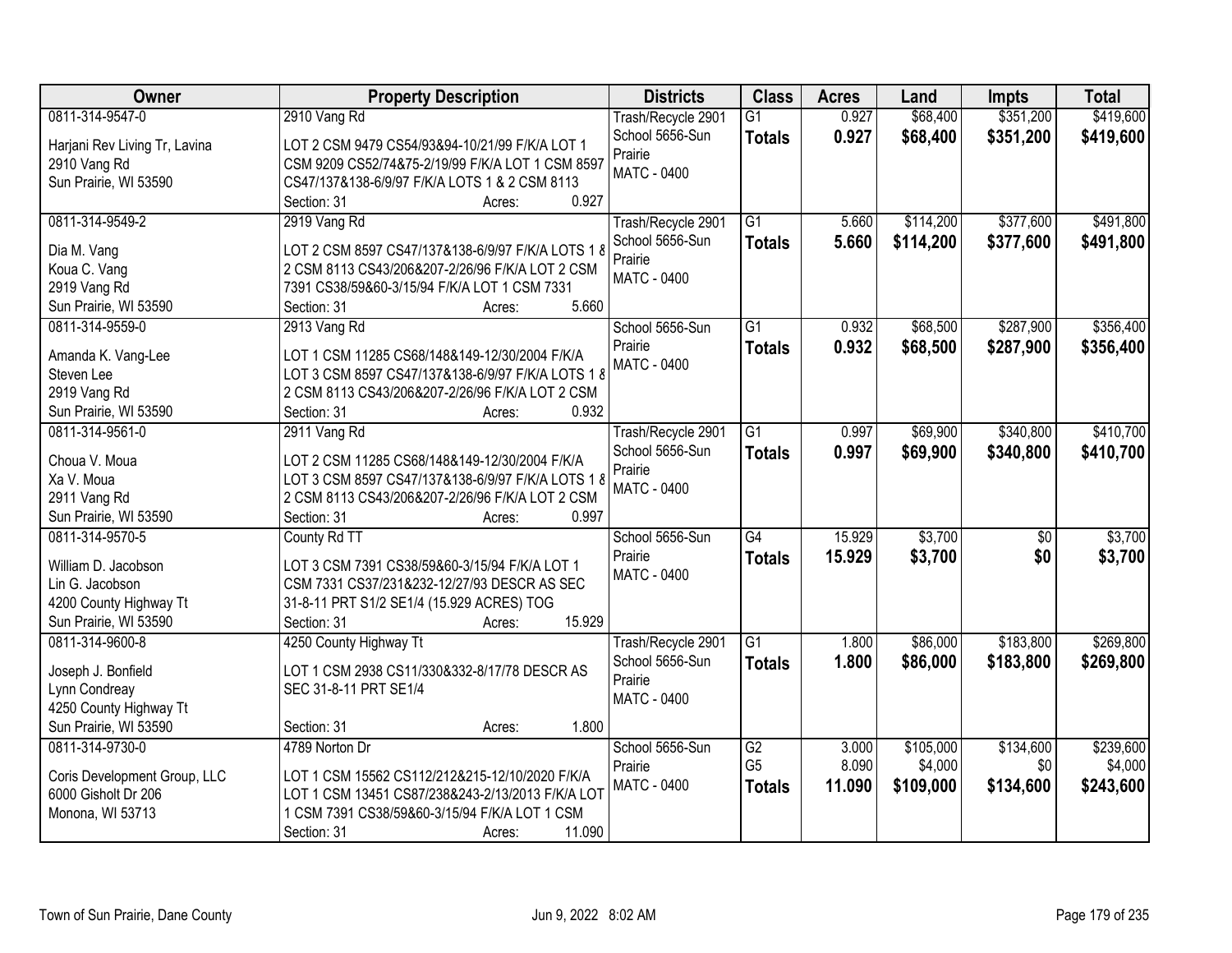| Owner                              | <b>Property Description</b>                       | <b>Districts</b>                        | <b>Class</b>    | <b>Acres</b> | Land      | <b>Impts</b>    | <b>Total</b> |
|------------------------------------|---------------------------------------------------|-----------------------------------------|-----------------|--------------|-----------|-----------------|--------------|
| 0811-314-9835-0                    | 4791 Norton Dr                                    | School 5656-Sun                         | G1              | 2.000        | \$90,000  | \$170,700       | \$260,700    |
| Jeffrey K. Comstock                | LOT 2 CSM 13451 CS87/238&243-2/13/2013 F/K/A LOT  | Prairie                                 | G <sub>5</sub>  | 2.000        | \$1,000   | \$0             | \$1,000      |
| Ashley K. Comstock                 | 1 CSM 7391 CS38/59&60-3/15/94 F/K/A LOT 1 CSM     | <b>MATC - 0400</b>                      | <b>Totals</b>   | 4.000        | \$91,000  | \$170,700       | \$261,700    |
| 4791 Norton Dr                     | 7331 CS37/231&232-12/27/93 DESCR AS SEC 31-8-11   |                                         |                 |              |           |                 |              |
| Sun Prairie, WI 53590              | 4.000<br>Section: 31<br>Acres:                    |                                         |                 |              |           |                 |              |
| 0811-314-9960-0                    | Vang Ln                                           | School 5656-Sun                         | $\overline{G1}$ | 0.997        | \$69,900  | $\overline{50}$ | \$69,900     |
| Hua Lee                            | LOT 1 CSM 11572 CS70/277&280-10/24/2005 F/K/A     | Prairie                                 | <b>Totals</b>   | 0.997        | \$69,900  | \$0             | \$69,900     |
| Moua Thao                          | LOT 4 CSM 8597 CS47/137&138-6/9/97 F/K/A CSM      | <b>MATC - 0400</b>                      |                 |              |           |                 |              |
| 5206 Oak Valley Dr                 | LOTS 1 & 2 8113 CS43/206&207-2/26/96 F/K/A LOT 2  |                                         |                 |              |           |                 |              |
| Madison, WI 53704                  | 0.997<br>Section: 31<br>Acres:                    |                                         |                 |              |           |                 |              |
| 0811-314-9980-0                    | 2907 Vang Rd                                      | Trash/Recycle 2901                      | $\overline{G1}$ | 1.015        | \$70,300  | \$306,000       | \$376,300    |
| Joua K. Vang                       | LOT 2 CSM 11572 CS70/277&280-10/24/2005 F/K/A     | School 5656-Sun                         | <b>Totals</b>   | 1.015        | \$70,300  | \$306,000       | \$376,300    |
| May L. Vang                        | LOT 4 CSM 8597 CS47/137&138-6/9/97 F/K/A LOTS 1 8 | Prairie                                 |                 |              |           |                 |              |
| 2907 Vang Rd                       | 2 CSM 8113 CS43/206&207-2/26/96 F/K/A LOT 2 CSM   | MATC - 0400                             |                 |              |           |                 |              |
| Sun Prairie, WI 53590              | 1.015<br>Section: 31<br>Acres:                    |                                         |                 |              |           |                 |              |
| 0811-321-5024-5                    | 2774 Torbleau Rd                                  | Trash/Recycle 2901                      | $\overline{G1}$ | 5.037        | \$115,200 | \$147,200       | \$262,400    |
|                                    |                                                   | School 5656-Sun                         | <b>Totals</b>   | 5.037        | \$115,200 | \$147,200       | \$262,400    |
| Thomas R. Savor                    | VALLEY VIEW ESTATES SECOND ADDITION LOT 24        | Prairie                                 |                 |              |           |                 |              |
| Laura B. Savor<br>2774 Torbleau Rd |                                                   | <b>MATC - 0400</b>                      |                 |              |           |                 |              |
| Sun Prairie, WI 53590              | 5.037<br>Section: 32<br>Acres:                    | Drainage District 8                     |                 |              |           |                 |              |
|                                    |                                                   | D <sub>D</sub> 8                        |                 |              |           |                 |              |
| 0811-321-5125-3                    | 2766 Torbleau Rd                                  | Trash/Recycle 2901                      | $\overline{G1}$ | 4.555        | \$110,600 | \$270,800       | \$381,400    |
| Gregory J. Fax                     | VALLEY VIEW ESTATES SECOND ADDITION LOT 25        | School 5656-Sun                         | <b>Totals</b>   | 4.555        | \$110,600 | \$270,800       | \$381,400    |
| Luanne M. Fax                      |                                                   | Prairie                                 |                 |              |           |                 |              |
| 2766 Torbleau Rd                   |                                                   | <b>MATC - 0400</b>                      |                 |              |           |                 |              |
| Sun Prairie, WI 53590              | 4.555<br>Section: 32<br>Acres:                    | Drainage District 8<br>D <sub>D</sub> 8 |                 |              |           |                 |              |
| 0811-321-5226-1                    | 2760 Torbleau Rd                                  | Trash/Recycle 2901                      | $\overline{G1}$ | 4.301        | \$108,000 | \$202,600       | \$310,600    |
|                                    |                                                   | School 5656-Sun                         | <b>Totals</b>   | 4.301        | \$108,000 | \$202,600       | \$310,600    |
| Joseph R. Drees                    | VALLEY VIEW ESTATES SECOND ADDITION LOT 26        | Prairie                                 |                 |              |           |                 |              |
| Susan M. Drees                     |                                                   | <b>MATC - 0400</b>                      |                 |              |           |                 |              |
| 2760 Torbleau Rd                   | 4.301                                             | Drainage District 8                     |                 |              |           |                 |              |
| Sun Prairie, WI 53590              | Section: 32<br>Acres:                             | D <sub>D</sub> 8                        |                 |              |           |                 |              |
| 0811-321-5327-9                    | 2750 Torbleau Rd                                  | Trash/Recycle 2901                      | $\overline{G1}$ | 4.575        | \$110,800 | \$139,800       | \$250,600    |
| <b>Barrett Danz</b>                | VALLEY VIEW ESTATES SECOND ADDITION LOT 27        | School 5656-Sun                         | <b>Totals</b>   | 4.575        | \$110,800 | \$139,800       | \$250,600    |
| Samantha Danz                      |                                                   | Prairie                                 |                 |              |           |                 |              |
| 2750 Torbleau Rd                   |                                                   | <b>MATC - 0400</b>                      |                 |              |           |                 |              |
| Sun Prairie, WI 53590              | 4.575<br>Section: 32<br>Acres:                    | Drainage District 8                     |                 |              |           |                 |              |
|                                    |                                                   | DD <sub>8</sub>                         |                 |              |           |                 |              |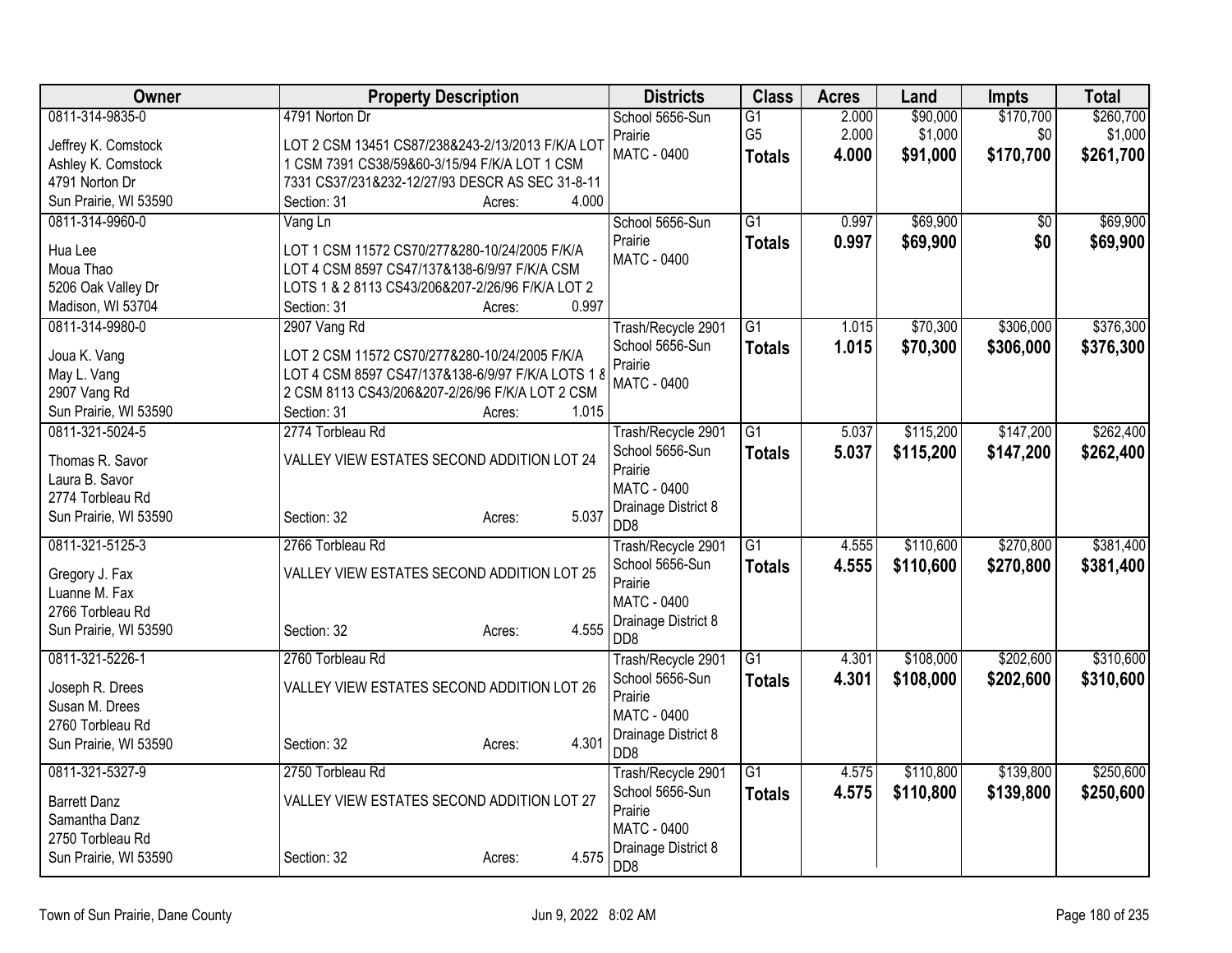| Owner                                                                                                      | <b>Property Description</b>                                                                                                                                                                          | <b>Districts</b>                                                                            | <b>Class</b>                                       | <b>Acres</b>               | Land                              | Impts                         | <b>Total</b>                       |
|------------------------------------------------------------------------------------------------------------|------------------------------------------------------------------------------------------------------------------------------------------------------------------------------------------------------|---------------------------------------------------------------------------------------------|----------------------------------------------------|----------------------------|-----------------------------------|-------------------------------|------------------------------------|
| 0811-321-5428-7<br>Christopher P. Janssen<br>Cheri M. Janssen                                              | 2730 Torbleau Rd<br>VALLEY VIEW ESTATES, 2ND ADDN LOT 28                                                                                                                                             | Trash/Recycle 2901<br>School 5656-Sun<br>Prairie<br><b>MATC - 0400</b>                      | $\overline{G1}$<br>G <sub>6</sub><br><b>Totals</b> | 1.339<br>14.000<br>15.339  | \$75,100<br>\$70,000<br>\$145,100 | \$190,400<br>\$0<br>\$190,400 | \$265,500<br>\$70,000<br>\$335,500 |
| 2730 Torbleau Rd<br>Sun Prairie, WI 53590                                                                  | 15.339<br>Section: 32<br>Acres:                                                                                                                                                                      | Drainage District 8<br>D <sub>D</sub> 8                                                     |                                                    |                            |                                   |                               |                                    |
| 0811-321-8000-7<br>Mcmahon Marital Tr, James P<br>16876W County Highway Dd<br>Birchwood, WI 55817          | Sylver Ridge Ln<br>SEC 32-8-11 PRT E1/2 NE1/4 BEG 23 FT W OF NE<br>COR TH S86DEGW 1296 FT TH S 1319.12 FT TH<br>N82DEGE 665.52 FT TH N51DEGE 521.83 FT TH<br>36.000<br>Section: 32<br>Acres:         | School 5656-Sun<br>Prairie<br>MATC - 0400<br>Drainage District 8<br>DD <sub>8</sub>         | G4<br>G <sub>5</sub><br><b>Totals</b>              | 26.000<br>10.000<br>36.000 | \$5,600<br>\$5,000<br>\$10,600    | $\overline{50}$<br>\$0<br>\$0 | \$5,600<br>\$5,000<br>\$10,600     |
| 0811-321-8500-2<br>Joseph E. Bohn<br>1848 Strawberry Rd<br>Deerfield, WI 53531                             | Sylver Ridge Ln<br>SEC 32-8-11 PRT NW1/4 NE1/4 N 35.47 ACRES THF<br>35.500<br>Section: 32<br>Acres:                                                                                                  | School 5656-Sun<br>Prairie<br><b>MATC - 0400</b><br>Drainage District 8<br>DD <sub>8</sub>  | $\overline{G4}$<br>G <sub>5</sub><br><b>Totals</b> | 33.500<br>2.000<br>35.500  | \$7,200<br>\$1,000<br>\$8,200     | $\overline{50}$<br>\$0<br>\$0 | \$7,200<br>\$1,000<br>\$8,200      |
| 0811-321-8730-4<br>Christopher P. Janssen<br>Cheri M. Janssen<br>2730 Torbleau Rd<br>Sun Prairie, WI 53590 | <b>Torbleau Rd</b><br>SEC 32-8-11 PRT W1/2 NE1/4 COM SEC N1/4 COR TH<br>S1DEG05'26"E 1155.25 FT TO POB TH CONT<br>S1DEG05'26"E 262.62 FT TH N85DEG31'30"E 946.9 F1<br>5.460<br>Section: 32<br>Acres: | School 5656-Sun<br>Prairie<br><b>MATC - 0400</b><br>Drainage District 8<br>DD <sub>8</sub>  | $\overline{G5}$<br><b>Totals</b>                   | 5.460<br>5.460             | \$2,700<br>\$2,700                | $\overline{50}$<br>\$0        | \$2,700<br>\$2,700                 |
| 0811-321-9000-5<br>Christopher P. Janssen<br>Cheri M. Janssen<br>2730 Torbleau Rd<br>Sun Prairie, WI 53590 | Sylver Ridge Ln<br>SEC 32-8-11 PRT W1/2 NE1/4 COM SEC E1/4 COR TH<br>S85DEGW 1337.97 FT TH N1DEGW 1318.14 FT TO<br>POB TH S1DEGE 710 FT TH S86DEGW 140 FT TH<br>6.700<br>Section: 32<br>Acres:       | School 5656-Sun<br>Prairie<br><b>MATC - 0400</b><br>Drainage District 8<br>D <sub>D</sub> 8 | G5<br><b>Totals</b>                                | 6.700<br>6.700             | \$3,400<br>\$3,400                | $\overline{50}$<br>\$0        | \$3,400<br>\$3,400                 |
| 0811-322-8005-0<br>Nicholas R. Brattlie et al<br>4231 Bannon Rd<br>Marshall, WI 53559                      | SEC 29-8-11 PRT SE1/4 SW1/4 & SEC 32-8-11 PRT<br>NE1/4NW1/4 ELY 66 FT OF FOLL DESCR: COM AT SW<br>COR OF SEC 29 TH N87DEG48'45"E ALG S LN OF<br>0.000<br>Section: 29<br>Acres:                       | School 5656-Sun<br>Prairie<br><b>MATC - 0400</b><br>Drainage District 8<br>DD <sub>8</sub>  | $\overline{G4}$<br><b>Totals</b>                   | 1.600<br>1.600             | \$300<br>\$300                    | $\sqrt{6}$<br>\$0             | \$300<br>\$300                     |
| 0811-322-8141-0<br>Nicholas R. Brattlie et al<br>4231 Bannon Rd<br>Marshall, WI 53559                      | SEC 29-8-11 PRT SE1/4 SW1/4 & SEC 32-8-11 PRT<br>NE1/4NW1/4 DESCR AS COM AT SW COR OF SEC 29<br>TH N87DEG48'45"E ALG S LN OF SW1/4SW1/4 1340.5<br>33.400<br>Section: 29<br>Acres:                    | School 5656-Sun<br>Prairie<br><b>MATC - 0400</b><br>Drainage District 8<br>D <sub>D</sub> 8 | G4<br><b>Totals</b>                                | 33.400<br>33.400           | \$7,700<br>\$7,700                | \$0<br>\$0                    | \$7,700<br>\$7,700                 |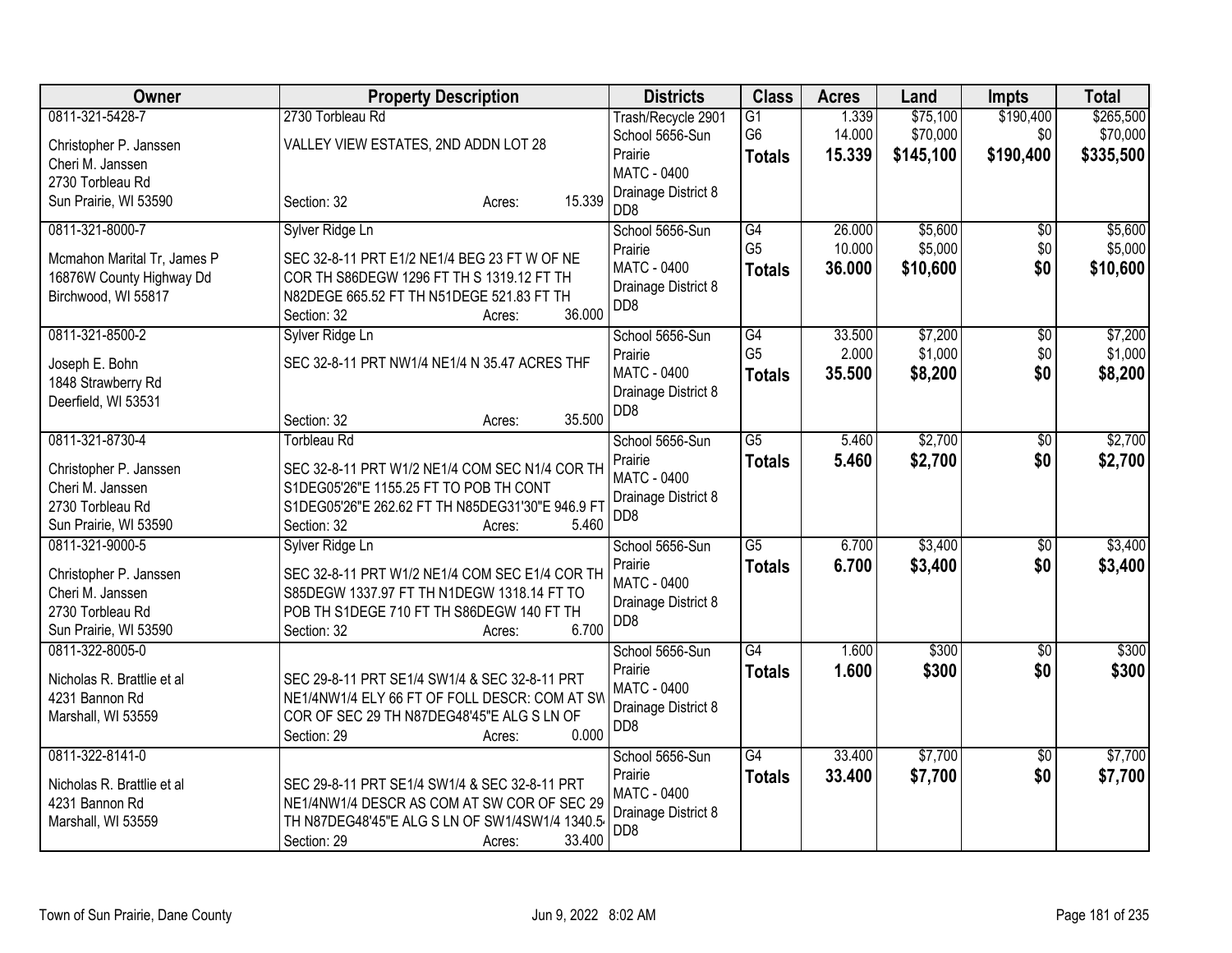| Owner                                    | <b>Property Description</b>                                                                 | <b>Districts</b>                          | <b>Class</b>         | <b>Acres</b>    | Land               | Impts              | <b>Total</b>       |
|------------------------------------------|---------------------------------------------------------------------------------------------|-------------------------------------------|----------------------|-----------------|--------------------|--------------------|--------------------|
| 0811-322-8200-0                          | Alvin/Bosben Rd                                                                             | School 5656-Sun<br>Prairie                | G4<br>G <sub>5</sub> | 16.932<br>3.000 | \$3,900<br>\$1,500 | $\sqrt{$0}$<br>\$0 | \$3,900<br>\$1,500 |
| Kate J. Brattlie et al<br>4231 Bannon Rd | SEC 32-8-11 PRT NE1/4NW1/4 DESCR AS COM AT<br>NW COR OF SEC 32 TH N87DEG48'45"E ALG N LN OF | MATC - 0400                               | <b>Totals</b>        | 19.932          | \$5,400            | \$0                | \$5,400            |
| Marshall, WI 53559                       | NW1/4NW1/4 1340.54 FT TO NE COR THF TH                                                      | Drainage District 8                       |                      |                 |                    |                    |                    |
|                                          | 19.932<br>Section: 32<br>Acres:                                                             | DD8                                       |                      |                 |                    |                    |                    |
| 0811-322-8560-9                          | <b>Torbleau Rd</b>                                                                          | School 5656-Sun                           | $\overline{G5}$      | 20.300          | \$10,200           | \$0                | \$10,200           |
| Alan L. Kelly                            | SEC 32-8-11 W1/2 NW1/4 NW1/4                                                                | Prairie                                   | <b>Totals</b>        | 20.300          | \$10,200           | \$0                | \$10,200           |
| 2969 County Highway T                    |                                                                                             | <b>MATC - 0400</b>                        |                      |                 |                    |                    |                    |
| Sun Prairie, WI 53590                    |                                                                                             | Drainage District 8                       |                      |                 |                    |                    |                    |
|                                          | 20.300<br>Section: 32<br>Acres:                                                             | D <sub>D</sub> 8                          |                      |                 |                    |                    |                    |
| 0811-322-9000-4                          | <b>Torbleau Rd</b>                                                                          | School 5656-Sun                           | $\overline{G4}$      | 2.800           | \$600              | $\overline{50}$    | \$600              |
| Simon Havey                              | SEC 32-8-11 SW1/4 NW1/4                                                                     | Prairie                                   | G <sub>5</sub>       | 32.800          | \$16,400           | $$0$$              | \$16,400           |
| PO Box 735                               |                                                                                             | <b>MATC - 0400</b>                        | G5M                  | 5.000           | \$12,500           | \$0                | \$12,500           |
| Wisconsin Dells, WI 53965                |                                                                                             | Drainage District 8                       | <b>Totals</b>        | 40.600          | \$29,500           | \$0                | \$29,500           |
|                                          | 40.600<br>Section: 32<br>Acres:                                                             | D <sub>D</sub> 8                          |                      |                 |                    |                    |                    |
| 0811-322-9600-8                          | <b>Bailey Settlement Rd</b>                                                                 | School 5656-Sun                           | $\overline{G1}$      | 0.500           | \$1,000            | \$100              | \$1,100            |
| Kirk L. Tucker                           | SEC 32-8-11 PRT SE1/4NW1/4 COM SEC N1/4 COR                                                 | Prairie                                   | G <sub>5</sub>       | 7.000           | \$3,500            | \$0                | \$3,500            |
| 967 State Highway 73                     | TH S1DEGE 2635.75 TH S85DEGW 468.56 FT TO NE                                                | MATC - 0400                               | G <sub>6</sub>       | 9.500           | \$16,600           | \$0                | \$16,600           |
| Macks Creek, MO 65786                    | COR LOT 9 VALLEY VIEW ESTATES & POB TH CONT                                                 | Drainage District 8<br>D <sub>D</sub> 8   | <b>Totals</b>        | 17.000          | \$21,100           | \$100              | \$21,200           |
|                                          | 17.000<br>Section: 32<br>Acres:                                                             |                                           |                      |                 |                    |                    |                    |
| 0811-322-9830-0                          | 4842 Bailey Settlement Rd                                                                   | School 5656-Sun                           | $\overline{G1}$      | 1.000           | \$13,000           | \$11,700           | \$24,700           |
| Thomas J. Derr                           | SEC 32-8-11 PRT SE1/4NW1/4 COM SEC N1/4 COR                                                 | Prairie                                   | W <sub>6</sub>       | 14.000          | (\$70,000)         | \$0                | \$0                |
| Jill B. Derr                             | TH S1DEGE 2635.75 FT TH S85DEGW 200 FT TO NE                                                | <b>MATC - 0400</b><br>Drainage District 8 | <b>Totals</b>        | 15.000          | \$13,000           | \$11,700           | \$24,700           |
| 4842 Bailey Settlement Rd                | COR LOT 10 VALLEY VIEW ESTATES & POB TH CONT                                                | DD <sub>8</sub>                           |                      |                 |                    |                    |                    |
| Sun Prairie, WI 53590                    | 15.000<br>Section: 32<br>Acres:                                                             |                                           |                      |                 |                    |                    |                    |
| 0811-323-0001-0                          | 4795 Bailey Settlement Rd                                                                   | Trash/Recycle 2901                        | $\overline{G1}$      | 0.940           | \$58,400           | \$125,600          | \$184,000          |
| Walter W. Judy                           | VALLEY VIEW ESTATES LOT 1                                                                   | School 5656-Sun<br>Prairie                | <b>Totals</b>        | 0.940           | \$58,400           | \$125,600          | \$184,000          |
| Tammy L. Fry                             |                                                                                             | MATC - 0400                               |                      |                 |                    |                    |                    |
| 4795 Bailey Settlement Rd                |                                                                                             |                                           |                      |                 |                    |                    |                    |
| Sun Prairie, WI 53590                    | 0.940<br>Section: 32<br>Acres:                                                              |                                           |                      |                 |                    |                    |                    |
| 0811-323-0012-7                          | 4801 Bailey Settlement Rd                                                                   | Trash/Recycle 2901                        | $\overline{G1}$      | 0.940           | \$68,700           | \$125,500          | \$194,200          |
| Amy L. Garza                             | <b>VALLEY VIEW ESTATES LOT 2</b>                                                            | School 5656-Sun<br>Prairie                | <b>Totals</b>        | 0.940           | \$68,700           | \$125,500          | \$194,200          |
| 4801 Bailey Settlement Rd                |                                                                                             | MATC - 0400                               |                      |                 |                    |                    |                    |
| Sun Prairie, WI 53590                    |                                                                                             |                                           |                      |                 |                    |                    |                    |
|                                          | 0.940<br>Section: 32<br>Acres:                                                              |                                           |                      |                 |                    |                    |                    |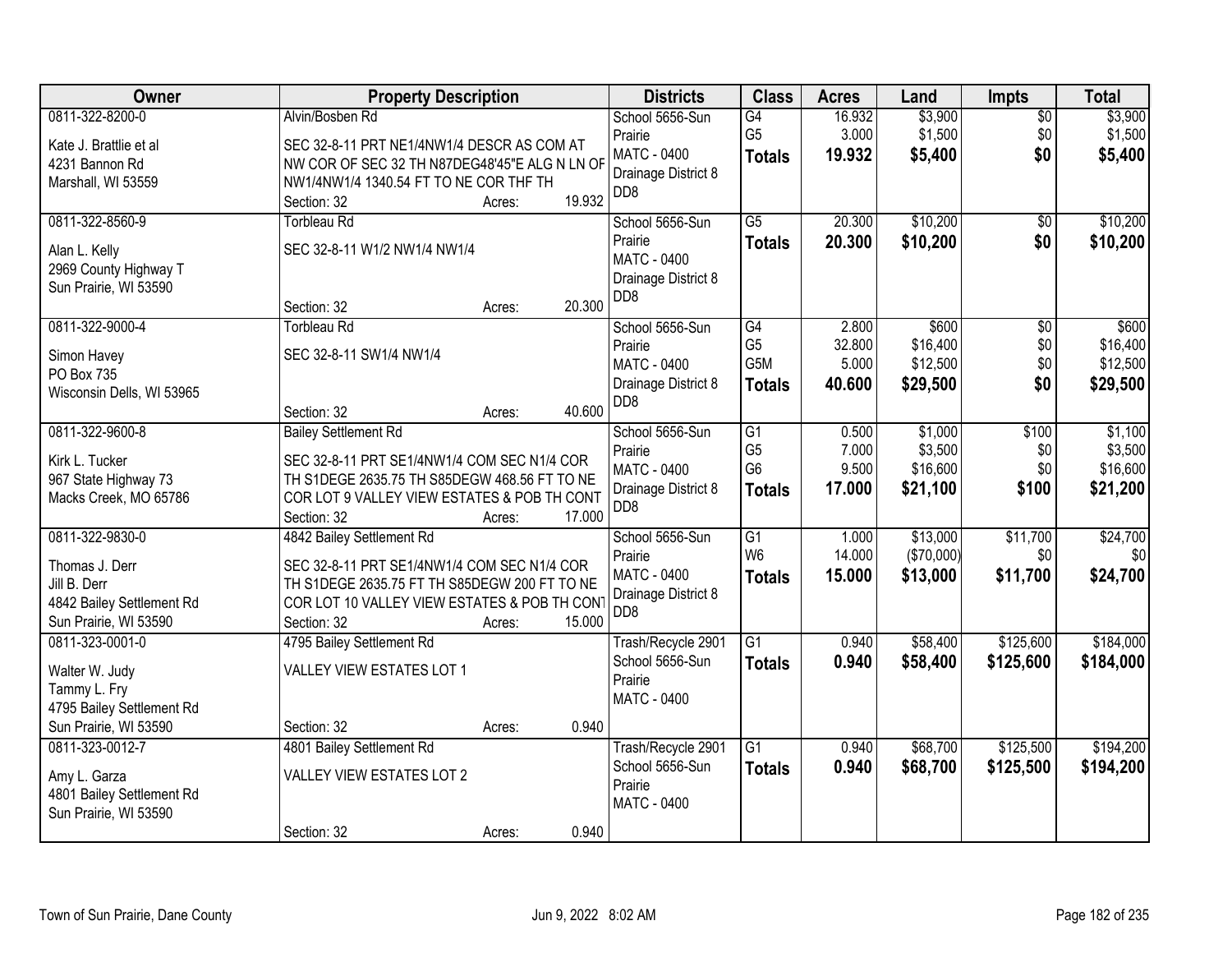| <b>Owner</b>                                                                        | <b>Property Description</b>                                   |        |       | <b>Districts</b>                                                | <b>Class</b>                     | <b>Acres</b>   | Land                 | <b>Impts</b>           | <b>Total</b>           |
|-------------------------------------------------------------------------------------|---------------------------------------------------------------|--------|-------|-----------------------------------------------------------------|----------------------------------|----------------|----------------------|------------------------|------------------------|
| 0811-323-0021-6                                                                     | <b>Bailey Settlement Rd</b>                                   |        |       | School 5656-Sun                                                 | $\overline{G1}$                  | 0.590          | \$3,700              | $\overline{50}$        | \$3,700                |
| Gerald J. Storms<br>David R. Cheney<br>310 N Atwood Ln                              | VALLEY VIEW ESTATES OUTLOT 1                                  |        |       | Prairie<br><b>MATC - 0400</b>                                   | <b>Totals</b>                    | 0.590          | \$3,700              | \$0                    | \$3,700                |
| Deerfield, WI 53531                                                                 | Section: 32                                                   | Acres: | 0.590 |                                                                 |                                  |                |                      |                        |                        |
| 0811-323-0033-2                                                                     | 4811 Bailey Settlement Rd                                     |        |       | Trash/Recycle 2901                                              | $\overline{G1}$                  | 0.940          | \$68,700             | \$161,900              | \$230,600              |
| Ronald E. Bertrand<br>Adrienne L. Bertrand<br>4811 Bailey Settlement Rd             | <b>VALLEY VIEW ESTATES LOT 3</b>                              |        |       | School 5656-Sun<br>Prairie<br><b>MATC - 0400</b>                | <b>Totals</b>                    | 0.940          | \$68,700             | \$161,900              | \$230,600              |
| Sun Prairie, WI 53590                                                               | Section: 32                                                   | Acres: | 0.940 |                                                                 |                                  |                |                      |                        |                        |
| 0811-323-0044-9                                                                     | 4815 Bailey Settlement Rd                                     |        |       | Trash/Recycle 2901                                              | $\overline{G1}$                  | 0.880          | \$67,400             | \$116,200              | \$183,600              |
| James A. Hugo<br>Jacqueline S. Hugo<br>4815 Bailey Settlement Rd                    | VALLEY VIEW ESTATES LOT 4                                     |        |       | School 5656-Sun<br>Prairie<br><b>MATC - 0400</b>                | <b>Totals</b>                    | 0.880          | \$67,400             | \$116,200              | \$183,600              |
| Sun Prairie, WI 53590                                                               | Section: 32                                                   | Acres: | 0.880 |                                                                 |                                  |                |                      |                        |                        |
| 0811-323-0055-6                                                                     | 4823 Bailey Settlement Rd                                     |        |       | Trash/Recycle 2901                                              | $\overline{G1}$                  | 0.800          | \$65,600             | \$116,100              | \$181,700              |
| Charles W. Balch<br>4823 Bailey Settlement Rd<br>Sun Prairie, WI 53590              | <b>VALLEY VIEW ESTATES LOT 5</b>                              |        |       | School 5656-Sun<br>Prairie<br><b>MATC - 0400</b>                | <b>Totals</b>                    | 0.800          | \$65,600             | \$116,100              | \$181,700              |
|                                                                                     | Section: 32                                                   | Acres: | 0.800 |                                                                 |                                  |                |                      |                        |                        |
| 0811-323-0066-3<br>Schwerdtfeger Living Tr<br>4829 Bailey Settlement Rd             | 4829 Bailey Settlement Rd<br>VALLEY VIEW ESTATES LOT 6        |        |       | Trash/Recycle 2901<br>School 5656-Sun<br>Prairie<br>MATC - 0400 | $\overline{G1}$<br><b>Totals</b> | 0.860<br>0.860 | \$66,900<br>\$66,900 | \$141,100<br>\$141,100 | \$208,000<br>\$208,000 |
| Sun Prairie, WI 53590                                                               | Section: 32                                                   | Acres: | 0.860 |                                                                 |                                  |                |                      |                        |                        |
| 0811-323-0077-0                                                                     | 4833 Bailey Settlement Rd                                     |        |       | Trash/Recycle 2901                                              | $\overline{G1}$                  | 0.920          | \$88,400             | \$170,900              | \$259,300              |
| Raymond E. Miller<br>Shirley A. Miller<br>4833 Bailey Settlement Rd                 | VALLEY VIEW ESTATES LOT 7                                     |        |       | School 5656-Sun<br>Prairie<br><b>MATC - 0400</b>                | <b>Totals</b>                    | 0.920          | \$88,400             | \$170,900              | \$259,300              |
| Sun Prairie, WI 53590                                                               | Section: 32                                                   | Acres: | 0.920 |                                                                 |                                  |                |                      |                        |                        |
| 0811-323-0088-7<br>Ervin A. Rupple<br>Sandra J. Rupple<br>4837 Bailey Settlement Rd | 4837 Bailey Settlement Rd<br><b>VALLEY VIEW ESTATES LOT 8</b> |        |       | Trash/Recycle 2901<br>School 5656-Sun<br>Prairie<br>MATC - 0400 | $\overline{G1}$<br><b>Totals</b> | 0.810<br>0.810 | \$65,800<br>\$65,800 | \$158,800<br>\$158,800 | \$224,600<br>\$224,600 |
| Sun Prairie, WI 53590                                                               | Section: 32                                                   | Acres: | 0.810 |                                                                 |                                  |                |                      |                        |                        |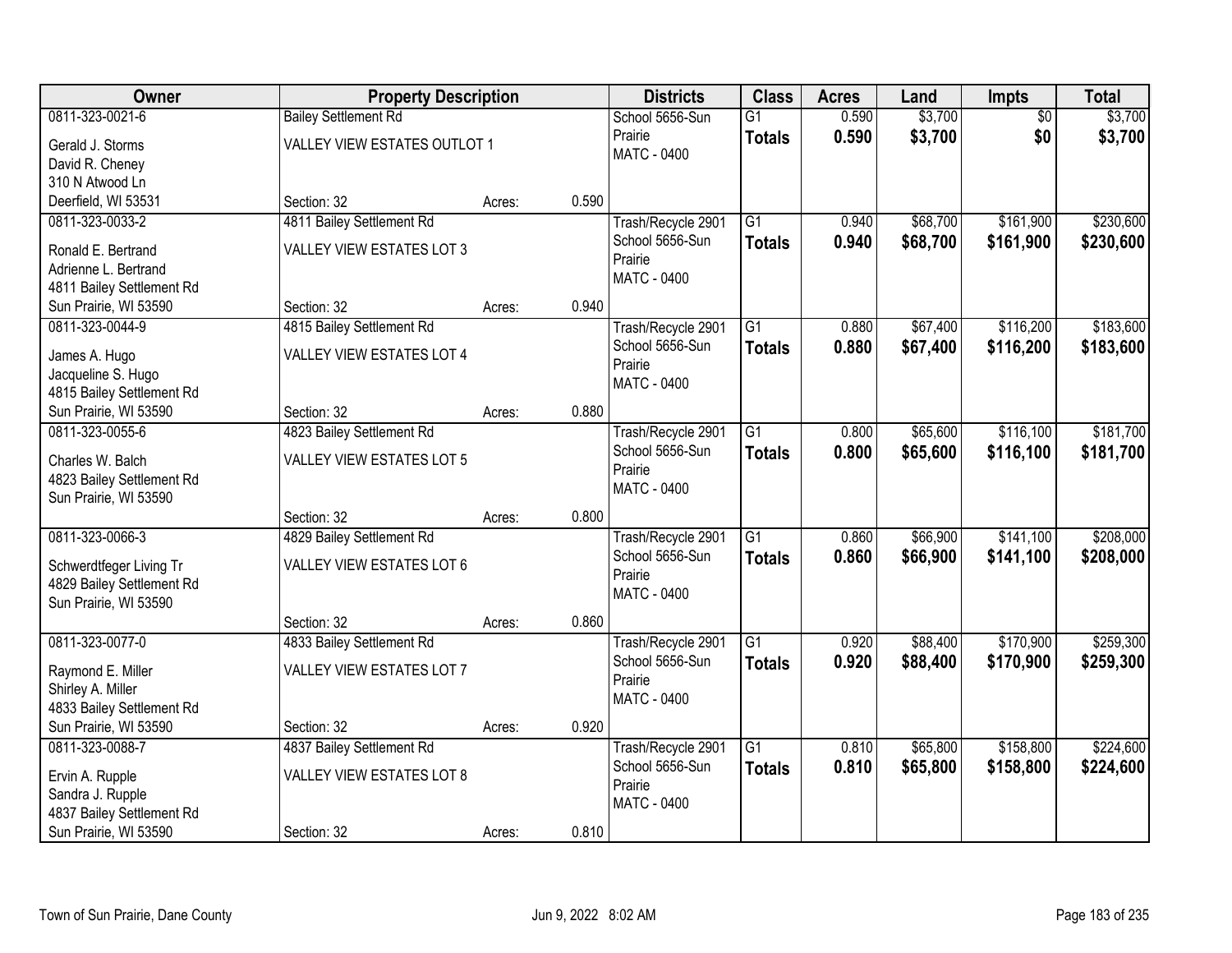| <b>Owner</b>                                   | <b>Property Description</b>                      |                 | <b>Districts</b>                      | <b>Class</b>    | <b>Acres</b> | Land     | <b>Impts</b> | <b>Total</b> |
|------------------------------------------------|--------------------------------------------------|-----------------|---------------------------------------|-----------------|--------------|----------|--------------|--------------|
| 0811-323-0099-4                                | 4841 Bailey Settlement Rd                        |                 | Trash/Recycle 2901                    | $\overline{G1}$ | 1.600        | \$79,000 | \$176,800    | \$255,800    |
| Kimberly E. Tucker                             | <b>VALLEY VIEW ESTATES LOT 9</b>                 |                 | School 5656-Sun                       | <b>Totals</b>   | 1.600        | \$79,000 | \$176,800    | \$255,800    |
| Bryan Legler                                   |                                                  |                 | Prairie                               |                 |              |          |              |              |
| 4841 Bailey Settlement Rd                      |                                                  |                 | MATC - 0400                           |                 |              |          |              |              |
| Sun Prairie, WI 53590                          | Section: 32                                      | 1.600<br>Acres: |                                       |                 |              |          |              |              |
| 0811-323-0110-8                                | 4842 Bailey Settlement Rd                        |                 | Trash/Recycle 2901                    | $\overline{G1}$ | 1.400        | \$76,000 | \$246,600    | \$322,600    |
|                                                | VALLEY VIEW ESTATES LOT 10                       |                 | School 5656-Sun                       | <b>Totals</b>   | 1.400        | \$76,000 | \$246,600    | \$322,600    |
| Thomas J. Derr<br>Jill B. Derr                 |                                                  |                 | Prairie                               |                 |              |          |              |              |
| 4842 Bailey Settlement Rd                      |                                                  |                 | <b>MATC - 0400</b>                    |                 |              |          |              |              |
| Sun Prairie, WI 53590                          | Section: 32                                      | 1.400<br>Acres: |                                       |                 |              |          |              |              |
| 0811-323-0121-5                                | 2780 Torbleau Rd                                 |                 | Trash/Recycle 2901                    | $\overline{G1}$ | 2.000        | \$85,000 | \$173,500    | \$258,500    |
|                                                |                                                  |                 | School 5656-Sun                       | G <sub>5</sub>  | 5.000        | \$2,500  | \$0          | \$2,500      |
| John W. Packard                                | LOT 1 CSM 4745 CS21/61&62-8/26/85 F/K/A VALLEY   |                 | Prairie                               | G <sub>6</sub>  | 1.980        | \$9,900  | \$0          | \$9,900      |
| Kathleen L. Packard                            | VIEW ESTATES PRT LOT 11 & ALSO INCL & DESCR      |                 | <b>MATC - 0400</b>                    | <b>Totals</b>   | 8.980        | \$97,400 | \$173,500    | \$270,900    |
| 2780 Torbleau Rd                               | AS SEC 32-8-11 PRT SW1/4NE1/4 & SE1/4NW1/4 (8.98 |                 | Drainage District 8                   |                 |              |          |              |              |
| Sun Prairie, WI 53590                          | Section: 32                                      | 8.980<br>Acres: | D <sub>D</sub> 8                      |                 |              |          |              |              |
| 0811-323-0212-5                                | 4836 Bailey Settlement Rd                        |                 | Trash/Recycle 2901                    | $\overline{G1}$ | 0.550        | \$60,200 | \$114,100    | \$174,300    |
| Wayne E. Lederman                              | VALLEY VIEW ESTATES LOT 12                       |                 | School 5656-Sun                       | <b>Totals</b>   | 0.550        | \$60,200 | \$114,100    | \$174,300    |
| 4836 Bailey Settlement Rd                      |                                                  |                 | Prairie                               |                 |              |          |              |              |
| Sun Prairie, WI 53590                          |                                                  |                 | MATC - 0400                           |                 |              |          |              |              |
|                                                | Section: 32                                      | 0.550<br>Acres: |                                       |                 |              |          |              |              |
| 0811-323-0223-2                                | 4832 Bailey Settlement Rd                        |                 | Trash/Recycle 2901                    | G1              | 0.420        | \$54,000 | \$128,200    | \$182,200    |
|                                                |                                                  |                 | School 5656-Sun                       | <b>Totals</b>   | 0.420        | \$54,000 | \$128,200    | \$182,200    |
| Lennes J. Schlobohm                            | <b>VALLEY VIEW ESTATES LOT 13</b>                |                 | Prairie                               |                 |              |          |              |              |
| Jody L. Schlobohm<br>4832 Bailey Settlement Rd |                                                  |                 | MATC - 0400                           |                 |              |          |              |              |
| Sun Prairie, WI 53590                          | Section: 32                                      | 0.420<br>Acres: |                                       |                 |              |          |              |              |
| 0811-323-0234-9                                | 4828 Bailey Settlement Rd                        |                 | Trash/Recycle 2901                    | G1              | 0.580        | \$60,800 | \$129,700    | \$190,500    |
|                                                |                                                  |                 | School 5656-Sun                       | <b>Totals</b>   | 0.580        | \$60,800 | \$129,700    | \$190,500    |
| Lawrence M. Holley                             | <b>VALLEY VIEW ESTATES LOT 14</b>                |                 | Prairie                               |                 |              |          |              |              |
| Kathy J. Hoard                                 |                                                  |                 | MATC - 0400                           |                 |              |          |              |              |
| 5853 Colson Ct                                 |                                                  |                 |                                       |                 |              |          |              |              |
| The Villages, FL 32163                         | Section: 32                                      | 0.580<br>Acres: |                                       |                 |              |          |              |              |
| 0811-323-0245-6                                | 4822 Bailey Settlement Rd                        |                 | Trash/Recycle 2901<br>School 5656-Sun | $\overline{G1}$ | 0.600        | \$61,300 | \$144,000    | \$205,300    |
| Diane A. Simonson                              | <b>VALLEY VIEW ESTATES LOT 15</b>                |                 | Prairie                               | <b>Totals</b>   | 0.600        | \$61,300 | \$144,000    | \$205,300    |
| 4822 Bailey Settlement Rd                      |                                                  |                 | <b>MATC - 0400</b>                    |                 |              |          |              |              |
| Sun Prairie, WI 53590                          |                                                  |                 |                                       |                 |              |          |              |              |
|                                                | Section: 32                                      | 0.600<br>Acres: |                                       |                 |              |          |              |              |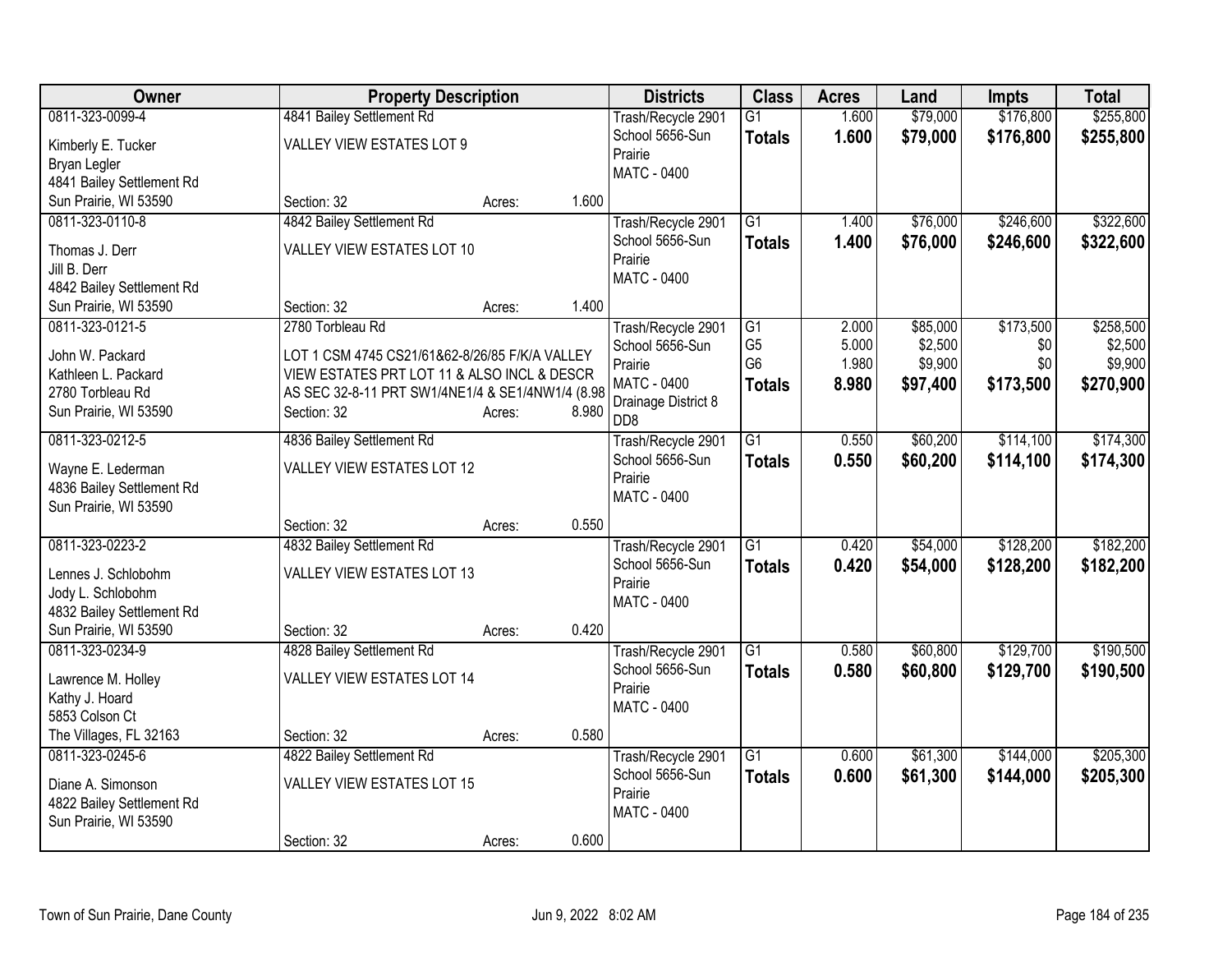| <b>Owner</b>                                 |                                            | <b>Property Description</b> |       | <b>Districts</b>                        | <b>Class</b>    | <b>Acres</b>   | Land     | <b>Impts</b>    | <b>Total</b> |
|----------------------------------------------|--------------------------------------------|-----------------------------|-------|-----------------------------------------|-----------------|----------------|----------|-----------------|--------------|
| 0811-323-0256-3                              | 4816 Bailey Settlement Rd                  |                             |       | Trash/Recycle 2901                      | $\overline{G1}$ | 0.560          | \$60,400 | \$134,600       | \$195,000    |
| Mary E. Gilmore                              | VALLEY VIEW ESTATES LOT 16                 |                             |       | School 5656-Sun<br>Prairie              | <b>Totals</b>   | 0.560          | \$60,400 | \$134,600       | \$195,000    |
| 4816 Bailey Settlement Rd                    |                                            |                             |       | <b>MATC - 0400</b>                      |                 |                |          |                 |              |
| Sun Prairie, WI 53590                        |                                            |                             |       |                                         |                 |                |          |                 |              |
|                                              | Section: 32                                | Acres:                      | 0.560 |                                         |                 |                |          |                 |              |
| 0811-323-0267-0                              | 4810 Bailey Settlement Rd                  |                             |       | Trash/Recycle 2901<br>School 5656-Sun   | $\overline{G1}$ | 0.500<br>0.500 | \$59,100 | \$173,800       | \$232,900    |
| Delbert N. Thiede                            | <b>VALLEY VIEW ESTATES LOT 17</b>          |                             |       | Prairie                                 | <b>Totals</b>   |                | \$59,100 | \$173,800       | \$232,900    |
| Gloria M. Thiede                             |                                            |                             |       | <b>MATC - 0400</b>                      |                 |                |          |                 |              |
| 4810 Bailey Settlement Rd                    |                                            |                             | 0.500 |                                         |                 |                |          |                 |              |
| Sun Prairie, WI 53590<br>0811-323-0282-1     | Section: 32<br><b>Bailey Settlement Rd</b> | Acres:                      |       | School 5656-Sun                         | X4              | 0.312          | \$0      | \$0             | \$0          |
|                                              |                                            |                             |       | Prairie                                 | <b>Totals</b>   | 0.312          | \$0      | \$0             | \$0          |
| Sun Prairie, Town of                         | VALLEY VIEW ESTATES OUTLOT 2               |                             |       | <b>MATC - 0400</b>                      |                 |                |          |                 |              |
| 5556 Twin Lane Rd                            |                                            |                             |       |                                         |                 |                |          |                 |              |
| Marshall, WI 53559                           | Section: 32                                | Acres:                      | 0.312 |                                         |                 |                |          |                 |              |
| 0811-323-0298-3                              | 4800 Bailey Settlement Rd                  |                             |       | Trash/Recycle 2901                      | $\overline{G1}$ | 0.500          | \$59,100 | \$149,300       | \$208,400    |
|                                              |                                            |                             |       | School 5656-Sun                         | <b>Totals</b>   | 0.500          | \$59,100 | \$149,300       | \$208,400    |
| Yvonne S. Hobbs<br>4800 Bailey Settlement Rd | <b>VALLEY VIEW ESTATES LOT 18</b>          |                             |       | Prairie                                 |                 |                |          |                 |              |
| Sun Prairie, WI 53590                        |                                            |                             |       | <b>MATC - 0400</b>                      |                 |                |          |                 |              |
|                                              | Section: 32                                | Acres:                      | 0.500 |                                         |                 |                |          |                 |              |
| 0811-323-0309-9                              | 4794 Bailey Settlement Rd                  |                             |       | Trash/Recycle 2901                      | $\overline{G1}$ | 0.500          | \$50,200 | \$184,800       | \$235,000    |
| Aaron J. Hall                                | <b>VALLEY VIEW ESTATES LOT 19</b>          |                             |       | School 5656-Sun                         | <b>Totals</b>   | 0.500          | \$50,200 | \$184,800       | \$235,000    |
| 4794 Bailey Settlement Rd                    |                                            |                             |       | Prairie                                 |                 |                |          |                 |              |
| Sun Prairie, WI 53590                        |                                            |                             |       | MATC - 0400                             |                 |                |          |                 |              |
|                                              | Section: 32                                | Acres:                      | 0.500 |                                         |                 |                |          |                 |              |
| 0811-323-0323-1                              | <b>Bailey Settlement Rd</b>                |                             |       | School 5656-Sun                         | $\overline{G1}$ | 0.918          | \$2,000  | \$1,800         | \$3,800      |
| Kirk L. Tucker                               | VALLEY VIEW ESTATES OUTLOT 3               |                             |       | Prairie                                 | <b>Totals</b>   | 0.918          | \$2,000  | \$1,800         | \$3,800      |
| 967 State Highway 73                         |                                            |                             |       | <b>MATC - 0400</b>                      |                 |                |          |                 |              |
| Macks Creek, MO 65786                        |                                            |                             |       | Drainage District 8<br>D <sub>D</sub> 8 |                 |                |          |                 |              |
|                                              | Section: 32                                | Acres:                      | 0.918 |                                         |                 |                |          |                 |              |
| 0811-323-5101-0                              | La Rue Fields Ln                           |                             |       | School 5656-Sun                         | $\overline{G2}$ | 0.836          | \$62,600 | $\overline{50}$ | \$62,600     |
| R G Huston Co, Inc.                          | LARUE FIELDS LOT 1                         |                             |       | Prairie<br><b>MATC - 0400</b>           | <b>Totals</b>   | 0.836          | \$62,600 | \$0             | \$62,600     |
| PO Box 399                                   |                                            |                             |       |                                         |                 |                |          |                 |              |
| Cottage Grove, WI 53527                      |                                            |                             |       |                                         |                 |                |          |                 |              |
|                                              | Section: 32                                | Acres:                      | 0.836 |                                         |                 |                |          |                 |              |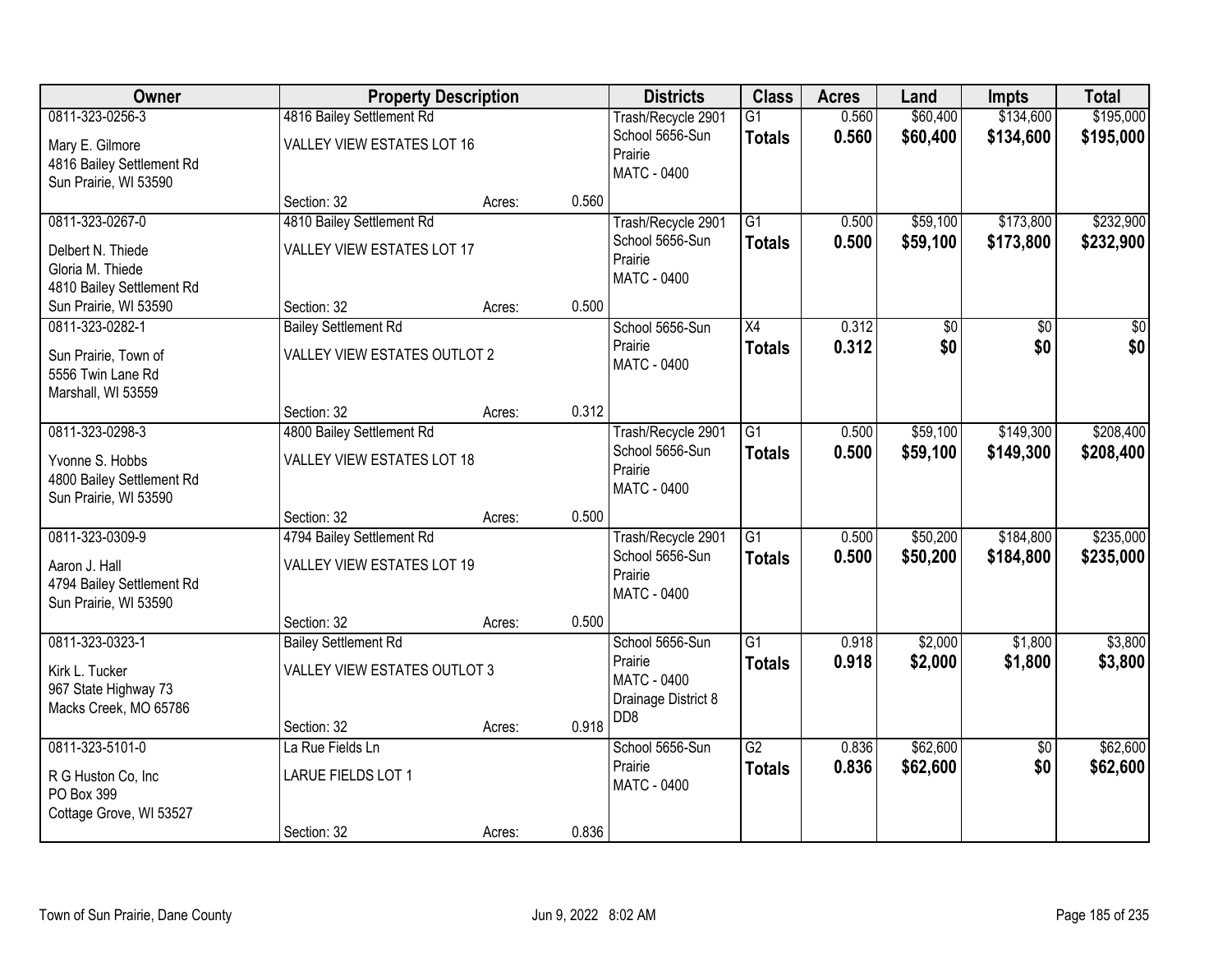| Owner                         | <b>Property Description</b>                   |        |       | <b>Districts</b>   | <b>Class</b>    | <b>Acres</b> | Land       | <b>Impts</b>    | <b>Total</b> |
|-------------------------------|-----------------------------------------------|--------|-------|--------------------|-----------------|--------------|------------|-----------------|--------------|
| 0811-323-5112-0               | La Rue Fields Ln                              |        |       | School 5656-Sun    | $\overline{G2}$ | 1.529        | \$229,400  | \$49,800        | \$279,200    |
| R G Huston Co, Inc            | <b>LARUE FIELDS LOT 2</b>                     |        |       | Prairie            | <b>Totals</b>   | 1.529        | \$229,400  | \$49,800        | \$279,200    |
| PO Box 399                    |                                               |        |       | <b>MATC - 0400</b> |                 |              |            |                 |              |
| Cottage Grove, WI 53527       |                                               |        |       |                    |                 |              |            |                 |              |
|                               | Section: 32                                   | Acres: | 1.529 |                    |                 |              |            |                 |              |
| 0811-323-5123-0               | La Rue Fields Ln                              |        |       | School 5656-Sun    | G2              | 1.391        | \$104,300  | \$0             | \$104,300    |
| Hwy Tt Holdings Lot 3, LLC    | LARUE FIELDS LOT 3                            |        |       | Prairie            | <b>Totals</b>   | 1.391        | \$104,300  | \$0             | \$104,300    |
| 2561 Coffeytown Rd            |                                               |        |       | <b>MATC - 0400</b> |                 |              |            |                 |              |
| Cottage Grove, WI 53527       |                                               |        |       |                    |                 |              |            |                 |              |
|                               | Section: 32                                   | Acres: | 1.391 |                    |                 |              |            |                 |              |
| 0811-323-5145-0               | 2833 Larue Fields Ln                          |        |       | School 5656-Sun    | G2              | 4.030        | \$462,400  | \$1,583,500     | \$2,045,900  |
| <b>Hackl Fields LLC</b>       | LOT 1 CSM 11992 CS73/350&351-11/21/2006 F/K/A |        |       | Prairie            | <b>Totals</b>   | 4.030        | \$462,400  | \$1,583,500     | \$2,045,900  |
| 2833 Larue Field Ln           | LARUE FIELDS LOT 11 & 12 DESCR AS SEC 32-8-11 |        |       | <b>MATC - 0400</b> |                 |              |            |                 |              |
| Sun Prairie, WI 53590         | PRT SE1/4SW1/4 & PRT SW1/4SW1/4 (4.030 ACRES) |        |       |                    |                 |              |            |                 |              |
|                               | Section: 32                                   | Acres: | 4.030 |                    |                 |              |            |                 |              |
| 0811-323-5153-0               | La Rue Fields Ln                              |        |       | School 5656-Sun    | $\overline{G2}$ | 2.085        | \$166,800  | \$0             | \$166,800    |
| <b>Hackl Fields LLC</b>       | LARUE FIELDS LOT 13                           |        |       | Prairie            | <b>Totals</b>   | 2.085        | \$166,800  | \$0             | \$166,800    |
| 2833 Larue Field Ln           |                                               |        |       | MATC - 0400        |                 |              |            |                 |              |
| Sun Prairie, WI 53590         |                                               |        |       |                    |                 |              |            |                 |              |
|                               | Section: 32                                   | Acres: | 2.085 |                    |                 |              |            |                 |              |
| 0811-323-5164-0               | La Rue Fields Ln                              |        |       | School 5656-Sun    | $\overline{G2}$ | 2.499        | \$339,900  | $\overline{50}$ | \$339,900    |
| <b>Hackl Fields LLC</b>       | <b>LARUE FIELDS LOT 14</b>                    |        |       | Prairie            | <b>Totals</b>   | 2.499        | \$339,900  | \$0             | \$339,900    |
| 2833 Larue Field Ln           |                                               |        |       | <b>MATC - 0400</b> |                 |              |            |                 |              |
| Sun Prairie, WI 53590         |                                               |        |       |                    |                 |              |            |                 |              |
|                               | Section: 32                                   | Acres: | 2.499 |                    |                 |              |            |                 |              |
| 0811-323-5175-0               | 2881 Larue Ln                                 |        |       | School 5656-Sun    | $\overline{G2}$ | 1.067        | \$160, 100 | \$312,800       | \$472,900    |
| Deluca Western Venture LLC    | <b>LARUE FIELDS LOT 15</b>                    |        |       | Prairie            | <b>Totals</b>   | 1.067        | \$160,100  | \$312,800       | \$472,900    |
| W234 S6650 Big Bend Dr        |                                               |        |       | <b>MATC - 0400</b> |                 |              |            |                 |              |
| Waukesha, WI 53189            |                                               |        |       |                    |                 |              |            |                 |              |
|                               | Section: 32                                   | Acres: | 1.067 |                    |                 |              |            |                 |              |
| 0811-323-5200-0               | La Rue Fields Ln                              |        |       | School 5656-Sun    | $\overline{G2}$ | 2.942        | \$1,000    | $\overline{50}$ | \$1,000      |
| WH Hwy TT Holdings Lot 3, LLC | LARUE FIELDS OUTLOT 1                         |        |       | Prairie            | <b>Totals</b>   | 2.942        | \$1,000    | \$0             | \$1,000      |
| BH Hwy TT Holdings Lot 3, LLC |                                               |        |       | <b>MATC - 0400</b> |                 |              |            |                 |              |
| 2561 Coffeytown Rd            |                                               |        |       |                    |                 |              |            |                 |              |
| Cottage Grove, WI 53527       | Section: 32                                   | Acres: | 2.942 |                    |                 |              |            |                 |              |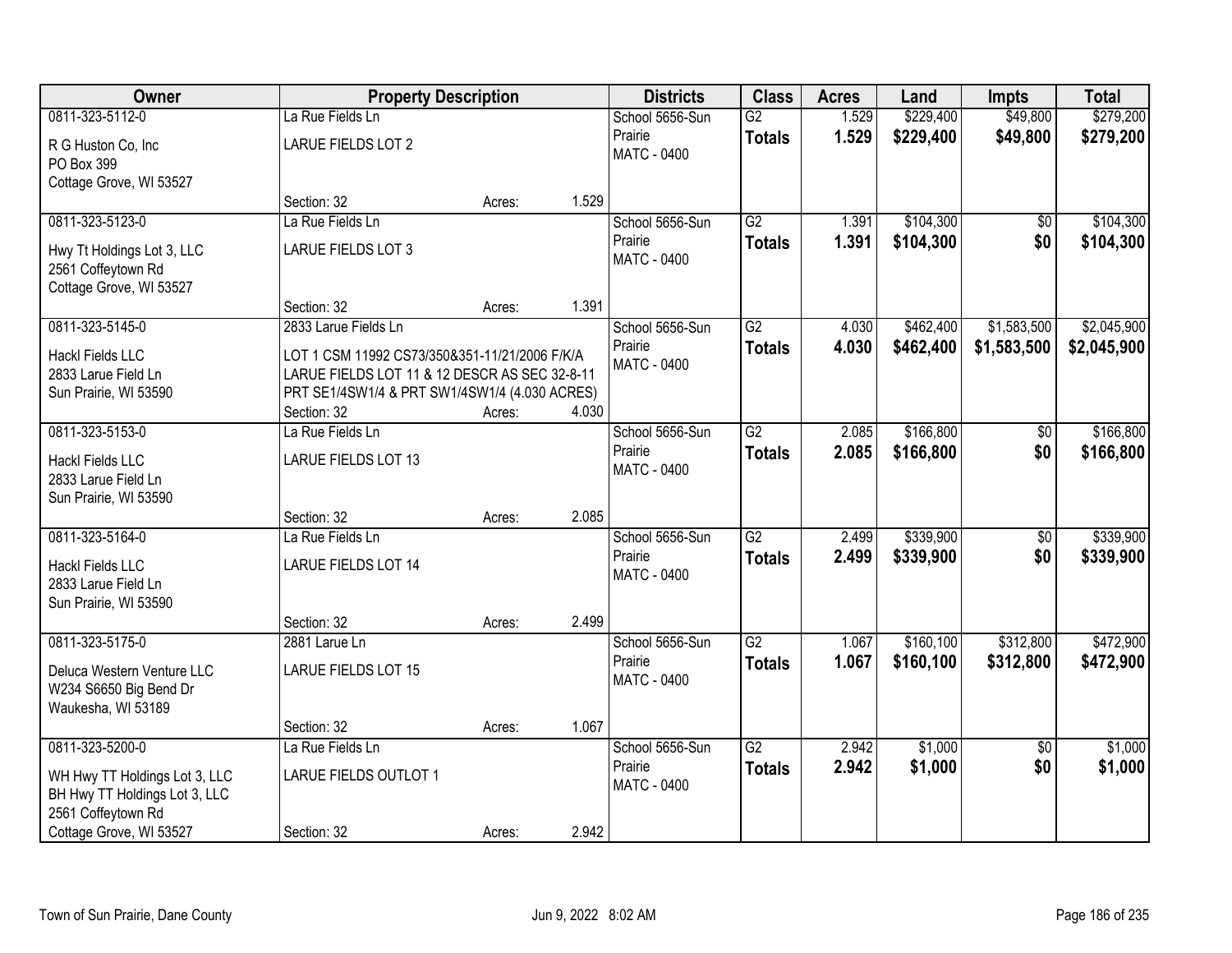| Owner                                            | <b>Property Description</b>         |        |       | <b>Districts</b>              | <b>Class</b>    | <b>Acres</b> | Land      | Impts           | <b>Total</b> |
|--------------------------------------------------|-------------------------------------|--------|-------|-------------------------------|-----------------|--------------|-----------|-----------------|--------------|
| 0811-323-6604-0                                  | La Rue Fields Ln                    |        |       | School 5656-Sun               | $\overline{G2}$ | 1.697        | \$127,300 | $\overline{50}$ | \$127,300    |
| Hwy Tt Holdings Lot 4, LLC<br>2561 Coffeytown Rd | <b>LARUE FIELDS LOT 4</b>           |        |       | Prairie<br><b>MATC - 0400</b> | <b>Totals</b>   | 1.697        | \$127,300 | \$0             | \$127,300    |
| Cottage Grove, WI 53527                          |                                     |        | 1.697 |                               |                 |              |           |                 |              |
| 0811-323-6615-0                                  | Section: 32<br>2804 Larue Fields Ln | Acres: |       | School 5656-Sun               | G2              | 1.856        | \$278,400 | \$525,300       | \$803,700    |
|                                                  |                                     |        |       | Prairie                       |                 | 1.856        | \$278,400 | \$525,300       |              |
| Hwy Tt Holdings Lot 5, LLC<br>2561 Coffeytown Rd | <b>LARUE FIELDS LOT 5</b>           |        |       | MATC - 0400                   | <b>Totals</b>   |              |           |                 | \$803,700    |
| Cottage Grove, WI 53527                          | Section: 32                         |        | 1.856 |                               |                 |              |           |                 |              |
| 0811-323-6626-0                                  | La Rue Fields Ln                    | Acres: |       | School 5656-Sun               | G2              | 1.712        | \$128,400 | \$0             | \$128,400    |
|                                                  |                                     |        |       | Prairie                       | <b>Totals</b>   | 1.712        | \$128,400 | \$0             | \$128,400    |
| R G Huston Co, Inc.<br>PO Box 399                | LARUE FIELDS LOT 6                  |        |       | <b>MATC - 0400</b>            |                 |              |           |                 |              |
| Cottage Grove, WI 53527                          |                                     |        |       |                               |                 |              |           |                 |              |
|                                                  | Section: 32                         | Acres: | 1.712 |                               |                 |              |           |                 |              |
| 0811-323-6637-0                                  | 2785 Larue Fields Ln                |        |       | School 5656-Sun               | $\overline{G2}$ | 2.373        | \$115,400 | \$0             | \$115,400    |
| R G Huston Co, Inc.<br>PO Box 399                | LARUE FIELDS LOT 7                  |        |       | Prairie<br><b>MATC - 0400</b> | <b>Totals</b>   | 2.373        | \$115,400 | \$0             | \$115,400    |
| Cottage Grove, WI 53527                          |                                     |        |       |                               |                 |              |           |                 |              |
|                                                  | Section: 32                         | Acres: | 2.373 |                               |                 |              |           |                 |              |
| 0811-323-6648-0                                  | La Rue Fields Ln                    |        |       | School 5656-Sun               | $\overline{G2}$ | 2.124        | \$309,900 | $\overline{50}$ | \$309,900    |
| R G Huston Co, Inc                               | <b>LARUE FIELDS LOT 8</b>           |        |       | Prairie                       | <b>Totals</b>   | 2.124        | \$309,900 | \$0             | \$309,900    |
| PO Box 399                                       |                                     |        |       | MATC - 0400                   |                 |              |           |                 |              |
| Cottage Grove, WI 53527                          |                                     |        |       |                               |                 |              |           |                 |              |
|                                                  | Section: 32                         | Acres: | 2.124 |                               |                 |              |           |                 |              |
| 0811-323-6659-0                                  | 2809 Larue Fields Ln                |        |       | School 5656-Sun               | $\overline{G2}$ | 2.201        | \$316,100 | \$483,600       | \$799,700    |
| Hwy Tt Holdings Lot 9, LLC<br>2561 Coffeytown Rd | LARUE FIELDS LOT 9                  |        |       | Prairie<br>MATC - 0400        | <b>Totals</b>   | 2.201        | \$316,100 | \$483,600       | \$799,700    |
| Cottage Grove, WI 53527                          |                                     |        |       |                               |                 |              |           |                 |              |
|                                                  | Section: 32                         | Acres: | 2.201 |                               |                 |              |           |                 |              |
| 0811-323-6670-0                                  | La Rue Fields Ln                    |        |       | School 5656-Sun               | $\overline{G2}$ | 2.113        | \$309,000 | $\overline{50}$ | \$309,000    |
| <b>Hackl Fields LLC</b>                          | <b>LARUE FIELDS LOT 10</b>          |        |       | Prairie                       | <b>Totals</b>   | 2.113        | \$309,000 | \$0             | \$309,000    |
| 2833 Larue Field Ln                              |                                     |        |       | <b>MATC - 0400</b>            |                 |              |           |                 |              |
| Sun Prairie, WI 53590                            |                                     |        |       |                               |                 |              |           |                 |              |
|                                                  | Section: 32                         | Acres: | 2.113 |                               |                 |              |           |                 |              |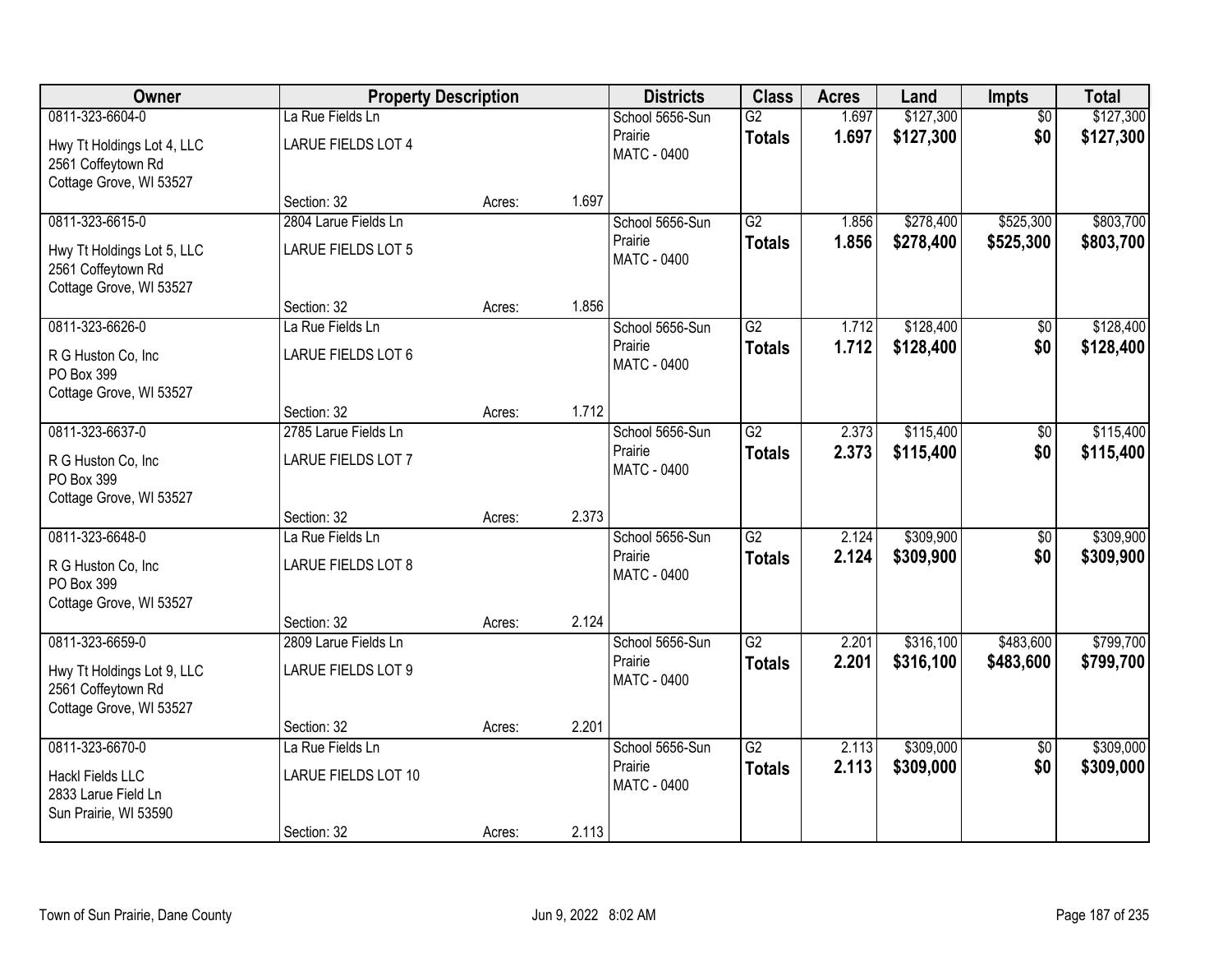| Owner                                                                                                     | <b>Property Description</b>                                                                                                                                                       |        |        | <b>Districts</b>                                                       | <b>Class</b>                     | <b>Acres</b>                       | Land                                        | Impts                                          | <b>Total</b>                                  |
|-----------------------------------------------------------------------------------------------------------|-----------------------------------------------------------------------------------------------------------------------------------------------------------------------------------|--------|--------|------------------------------------------------------------------------|----------------------------------|------------------------------------|---------------------------------------------|------------------------------------------------|-----------------------------------------------|
| 0811-323-8060-3<br>Simon Havey<br>PO Box 735<br>Wisconsin Dells, WI 53965                                 | County Rd TT<br>SEC 32-8-11 W1/2 NE1/4 SW1/4 EXC DOC 643762 FOR<br><b>HWY</b>                                                                                                     |        |        | School 5656-Sun<br>Prairie<br><b>MATC - 0400</b>                       | G4<br><b>Totals</b>              | 19.400<br>19.400                   | \$4,800<br>\$4,800                          | $\overline{50}$<br>\$0                         | \$4,800<br>\$4,800                            |
|                                                                                                           | Section: 32                                                                                                                                                                       | Acres: | 19.400 |                                                                        |                                  |                                    |                                             |                                                |                                               |
| 0811-323-8470-7<br>Wayne E. Lederman<br>4836 Bailey Settlement Rd<br>Sun Prairie, WI 53590                | <b>Bailey Settlement Rd</b><br>OUTLOT 1 CSM 4429 CS19/106&108-7/31/84 F/K/A<br>PRT LOT 11 VALLEY VIEW ESTATES & ALSO INCL &<br>DESCR AS PRT NW1/4SE1/4 SEC 32-8-11<br>Section: 32 | Acres: | 0.005  | School 5656-Sun<br>Prairie<br><b>MATC - 0400</b>                       | $\overline{G1}$<br><b>Totals</b> | 0.005<br>0.005                     | \$100<br>\$100                              | $\overline{50}$<br>\$0                         | \$100<br>\$100                                |
| 0811-323-8500-0<br>Simon Havey<br>PO Box 735<br>Wisconsin Dells, WI 53965                                 | 4381 County Highway Tt<br>SEC 32-8-11 NW1/4 SW1/4 EXC DOC 643762 FOR<br><b>HWY</b><br>Section: 32                                                                                 | Acres: | 35.400 | Trash/Recycle 2902<br>School 5656-Sun<br>Prairie<br>MATC - 0400        | G4<br>G5M<br>G7<br><b>Totals</b> | 25.000<br>8.400<br>2.000<br>35.400 | \$5,200<br>\$21,000<br>\$65,000<br>\$91,200 | $\overline{50}$<br>\$0<br>\$80,600<br>\$80,600 | \$5,200<br>\$21,000<br>\$145,600<br>\$171,800 |
| 0811-323-9020-9<br>Hwy Tt Holdings Lot 1, LLC<br>2561 Coffeytown Rd<br>Cottage Grove, WI 53527            | 4368 County Highway Tt<br>LOT 1 CSM 6872 CS34/163&164-9/21/92 DESCR AS<br>SEC 32-8-11 PRT S1/2 SW1/4 (4.999 ACRES)<br>Section: 32                                                 | Acres: | 4.999  | Trash/Recycle 2901<br>School 5656-Sun<br>Prairie<br><b>MATC - 0400</b> | $\overline{G1}$<br><b>Totals</b> | 4.999<br>4.999                     | \$160,000<br>\$160,000                      | \$150,000<br>\$150,000                         | \$310,000<br>\$310,000                        |
| 0811-323-9100-2<br>Alexander T. Doering<br>Cassandra J. Doering<br>2892 Larue Ln<br>Sun Prairie, WI 53590 | 2892 Larue Ln<br>LOT 1 CSM 1979 CS8/122&123-4/23/76 F/K/A LOT 1<br>CSM 1967 CS8/103&104-4/15/76 DESCR AS SEC<br>32-8-11 PRT SW1/4SW1/4<br>Section: 32                             | Acres: | 0.500  | Trash/Recycle 2901<br>School 5656-Sun<br>Prairie<br><b>MATC - 0400</b> | $\overline{G1}$<br><b>Totals</b> | 0.500<br>0.500                     | \$59,100<br>\$59,100                        | \$152,600<br>\$152,600                         | \$211,700<br>\$211,700                        |
| 0811-323-9110-0<br>Brian L. Jungbluth<br>4812 Norton Dr<br>Sun Prairie, WI 53590                          | 4812 Norton Dr<br>LOT 1 CSM 1822 CS7/241-10/3/75 DESCR AS SEC<br>32-8-11 PRT SW1/4SW1/4 (0.48 ACRES)<br>Section: 32                                                               | Acres: | 0.480  | Trash/Recycle 2901<br>School 5656-Sun<br>Prairie<br>MATC - 0400        | $\overline{G1}$<br><b>Totals</b> | 0.480<br>0.480                     | \$57,800<br>\$57,800                        | \$167,100<br>\$167,100                         | \$224,900<br>\$224,900                        |
| 0811-323-9125-0<br>Joshua Strandlie<br>2901 Larue Ln<br>Sun Prairie, WI 53590                             | 2901 Larue Ln<br>LOT 1 CSM 12383 CS77/80&81-2/4/2008 F/K/A LOT 2<br>CSM 1822 CS7/241-10/3/75 & ALSO INCL & DESCR AS<br>SEC 32-8-11 PRT SW1/4SW1/4 (0.463 ACRES)<br>Section: 32    | Acres: | 0.463  | Trash/Recycle 2901<br>School 5656-Sun<br>Prairie<br><b>MATC - 0400</b> | $\overline{G1}$<br><b>Totals</b> | 0.463<br>0.463                     | \$56,700<br>\$56,700                        | \$163,900<br>\$163,900                         | \$220,600<br>\$220,600                        |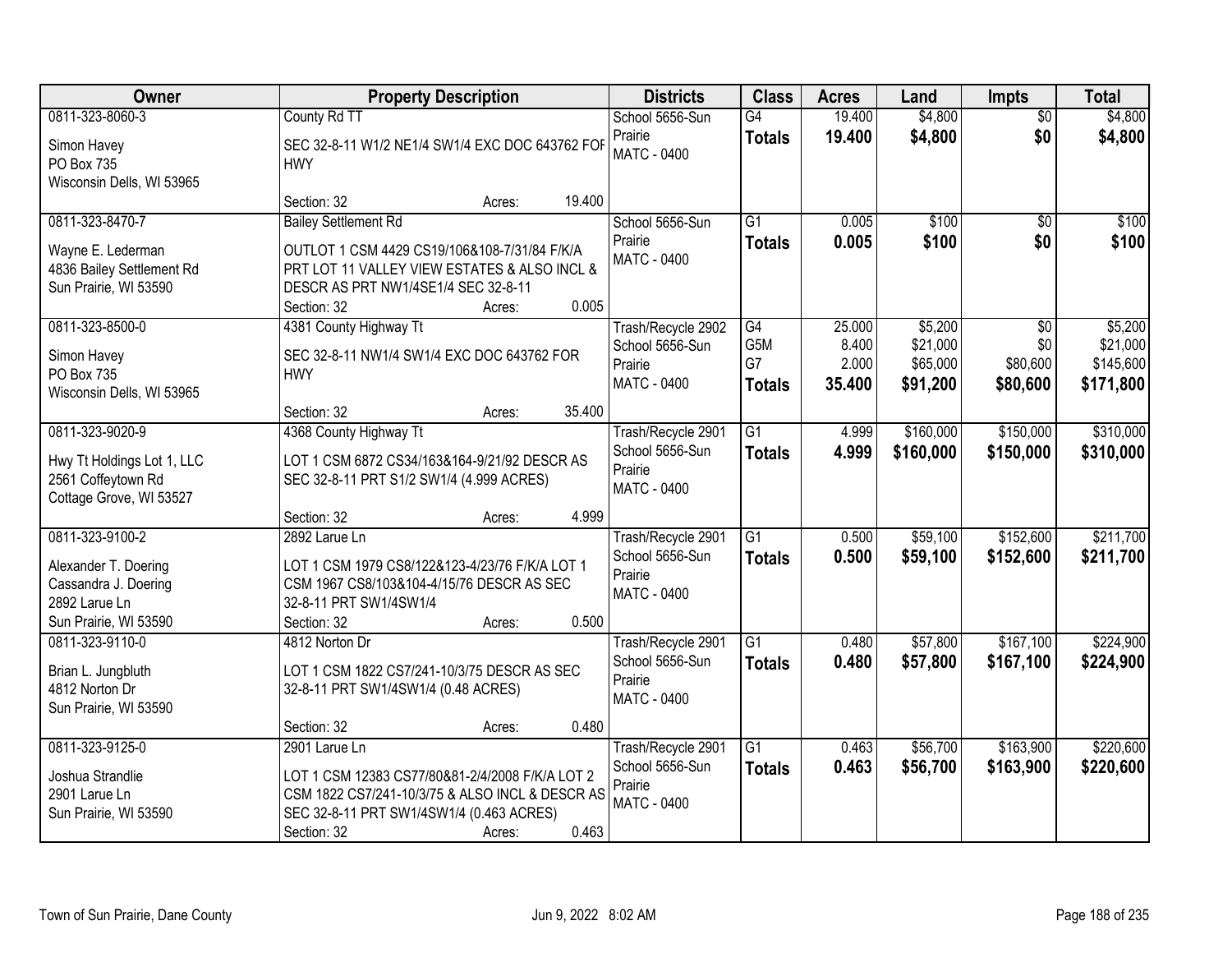| Owner                         | <b>Property Description</b>                       | <b>Districts</b>   | <b>Class</b>    | <b>Acres</b> | Land      | <b>Impts</b> | <b>Total</b> |
|-------------------------------|---------------------------------------------------|--------------------|-----------------|--------------|-----------|--------------|--------------|
| 0811-323-9140-0               | 4794 Norton Dr                                    | School 5656-Sun    | $\overline{G2}$ | 2.061        | \$134,700 | \$155,300    | \$290,000    |
| Jon A. Werner                 | LOT 2 CSM 12383 CS77/80&81-2/4/2008 F/K/A LOT 2   | Prairie            | <b>Totals</b>   | 2.061        | \$134,700 | \$155,300    | \$290,000    |
| 4794 Norton Rd                | CSM 1822 CS7/241-10/3/75 & ALSO INCL & DESCR AS   | <b>MATC - 0400</b> |                 |              |           |              |              |
| Sun Prairie, WI 53590         | SEC 32-8-11 PRT SW1/4SW1/4 (2.061 ACRES INCL      |                    |                 |              |           |              |              |
|                               | 2.061<br>Section: 32<br>Acres:                    |                    |                 |              |           |              |              |
| 0811-323-9160-0               | 4798 Norton Dr                                    | Trash/Recycle 2901 | $\overline{G1}$ | 0.480        | \$57,800  | \$156,100    | \$213,900    |
| Richard C. Wipperfurth        | LOT 2 CSM 1979 CS8/122&123-4/23/76 F/K/A LOT 2    | School 5656-Sun    | <b>Totals</b>   | 0.480        | \$57,800  | \$156,100    | \$213,900    |
| Lori A. Wipperfurth           | CSM 1967 CS8/103&104-4/15/76 DESCR AS SEC         | Prairie            |                 |              |           |              |              |
| 4798 Norton Dr                | 32-8-11 PRT SW1/4SW1/4                            | <b>MATC - 0400</b> |                 |              |           |              |              |
| Sun Prairie, WI 53590         | 0.480<br>Section: 32<br>Acres:                    |                    |                 |              |           |              |              |
| 0811-323-9190-4               | 4786 Norton Dr                                    | Trash/Recycle 2901 | G1              | 0.500        | \$59,100  | \$86,700     | \$145,800    |
|                               |                                                   | School 5656-Sun    | <b>Totals</b>   | 0.500        | \$59,100  | \$86,700     | \$145,800    |
| Debra Merrill                 | SEC 32-8-11 PRT SW1/4SW1/4 BEG 557.8 FT N OF      | Prairie            |                 |              |           |              |              |
| 4786 Norton Rd                | SEC SW COR TH N3DEG55'E 104.5 FT TH N90DEGE       | <b>MATC - 0400</b> |                 |              |           |              |              |
| Sun Prairie, WI 53590         | 209 FT TH S3DEG55'W 104.5 FT TH S90DEGW 209 FT    |                    |                 |              |           |              |              |
|                               | Section: 32<br>0.500<br>Acres:                    |                    |                 |              |           |              |              |
| 0811-323-9200-1               | 4780 Norton Dr                                    | Trash/Recycle 2901 | G1              | 1.000        | \$70,000  | \$165,100    | \$235,100    |
| Michael E. Lorenz             | SEC 32-8-11 N 209 FT OF S 557.8 FT OF W 209 FT OF | School 5656-Sun    | <b>Totals</b>   | 1.000        | \$70,000  | \$165,100    | \$235,100    |
| Mary E. Woollen-Lorenz        | SW1/4SW1/4 EXC HWY IN D727/552                    | Prairie            |                 |              |           |              |              |
| 4780 Norton Dr                |                                                   | MATC - 0400        |                 |              |           |              |              |
| Sun Prairie, WI 53590         | 1.000<br>Section: 32<br>Acres:                    |                    |                 |              |           |              |              |
| 0811-323-9501-7               | 2775 Larue Fields Ln                              | School 5656-Sun    | $\overline{G2}$ | 2.060        | \$269,200 | \$232,500    | \$501,700    |
| Sun Grove Self-Storage LLC    | LOT 1 CSM 7421 CS38/130&132-4/19/94 DESCR AS      | Prairie            | <b>Totals</b>   | 2.060        | \$269,200 | \$232,500    | \$501,700    |
| PO Box 244                    | SEC 32-8-11 PRT SE1/4SW1/4 (2.06 ACRES) TOG       | MATC - 0400        |                 |              |           |              |              |
| Cottage Grove, WI 53527       | <b>W/ACCESS ESMT</b>                              |                    |                 |              |           |              |              |
|                               | Section: 32<br>2.060<br>Acres:                    |                    |                 |              |           |              |              |
| 0811-323-9550-0               | 2776 Larue Fields Ln                              | School 5656-Sun    | $\overline{G2}$ | 1.697        | \$178,200 | \$223,400    | \$401,600    |
|                               |                                                   | Prairie            | <b>Totals</b>   | 1.697        | \$178,200 | \$223,400    | \$401,600    |
| <b>Bil/Gav Properties LLC</b> | LOT 1 CSM 9968 CS58/108&109-3/2/2001 DESCR AS     | MATC - 0400        |                 |              |           |              |              |
| 4835 Alvin Rd                 | SEC 32-8-11 PRT SE1/4SW1/4 (1.697 ACRES)          |                    |                 |              |           |              |              |
| Sun Prairie, WI 53590         | 1.697                                             |                    |                 |              |           |              |              |
| 0811-323-9565-0               | Section: 32<br>Acres:<br>4406 County Highway Tt   | Trash/Recycle 2901 | $\overline{G2}$ | 1.428        | \$202,200 | \$171,400    | \$373,600    |
|                               |                                                   | School 5656-Sun    |                 | 1.428        |           |              |              |
| Allan A. Abel Sr              | LOT 1 CSM 12332 CS76/253&254-12/6/2007 DESCR      | Prairie            | <b>Totals</b>   |              | \$202,200 | \$171,400    | \$373,600    |
| 4406 County Highway Tt        | AS SEC 32-8-11 PRT SE1/4SW1/4 (1.428 ACRES)       | <b>MATC - 0400</b> |                 |              |           |              |              |
| Sun Prairie, WI 53590         |                                                   |                    |                 |              |           |              |              |
|                               | 1.428<br>Section: 32<br>Acres:                    |                    |                 |              |           |              |              |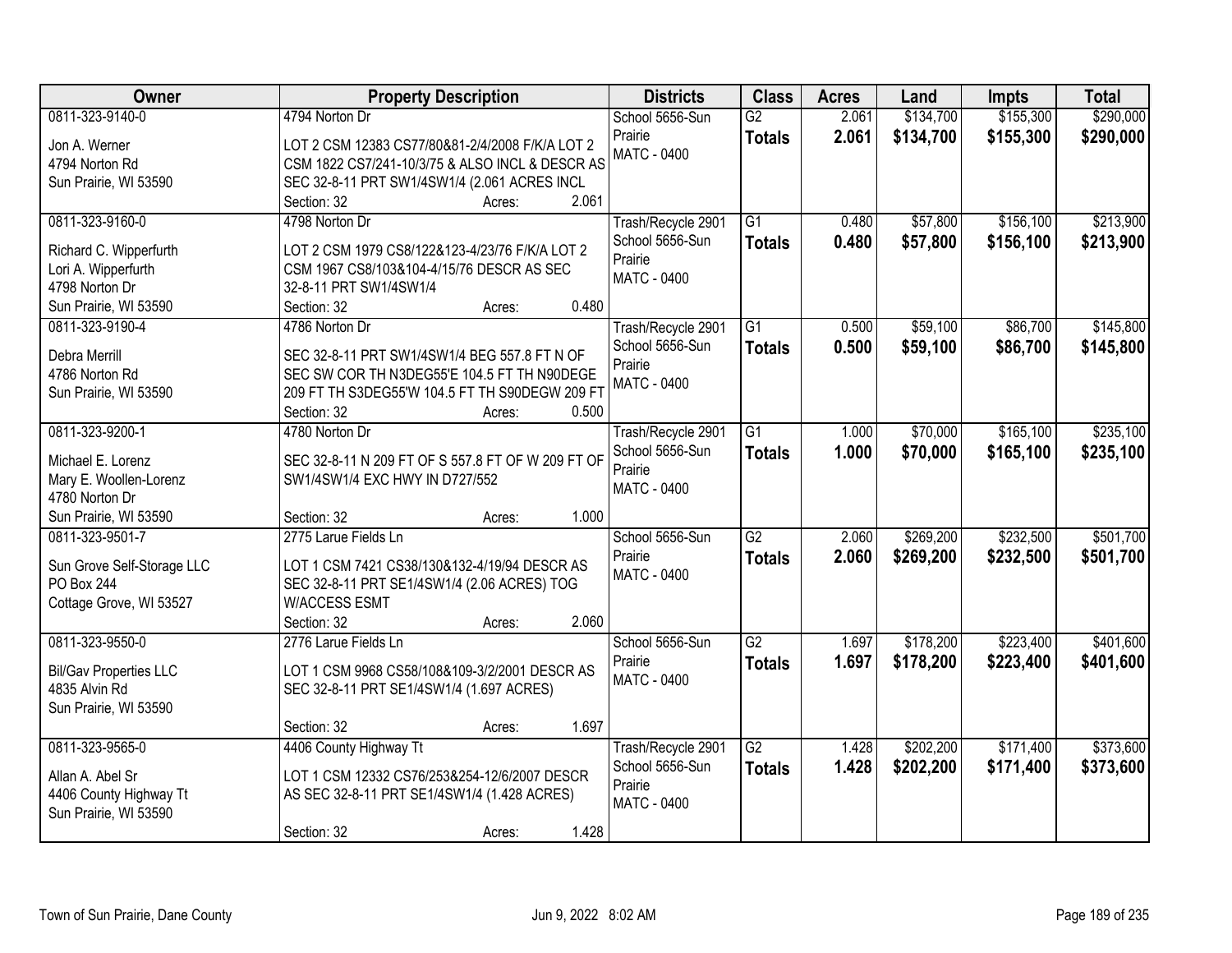| <b>Owner</b>            | <b>Property Description</b>                  |        |       | <b>Districts</b>   | <b>Class</b>    | <b>Acres</b> | Land     | <b>Impts</b> | <b>Total</b> |
|-------------------------|----------------------------------------------|--------|-------|--------------------|-----------------|--------------|----------|--------------|--------------|
| 0811-323-9580-0         | 4410 County Highway Tt                       |        |       | School 5656-Sun    | $\overline{G2}$ | 1.081        | \$81,100 | \$114,800    | \$195,900    |
| Echo Management LLC     | LOT 2 CSM 12332 CS76/253&254-12/6/2007 DESCR |        |       | Prairie            | <b>Totals</b>   | 1.081        | \$81,100 | \$114,800    | \$195,900    |
| 300 Heather Dr          | AS SEC 32-8-11 PRT SE1/4SW1/4 (1.081 ACRES)  |        |       | MATC - 0400        |                 |              |          |              |              |
| Cottage Grove, WI 53527 |                                              |        |       |                    |                 |              |          |              |              |
|                         | Section: 32                                  | Acres: | 1.081 |                    |                 |              |          |              |              |
| 0811-324-0001-9         | 2670 Sylver Ridge Ln                         |        |       | Trash/Recycle 2901 | $\overline{G1}$ | 0.918        | \$57,700 | \$391,500    | \$449,200    |
| John R. Lutz            | SYLVER RIDGE LOT 1                           |        |       | School 5656-Sun    | <b>Totals</b>   | 0.918        | \$57,700 | \$391,500    | \$449,200    |
| Taunya L. Starr-Lutz    |                                              |        |       | Prairie            |                 |              |          |              |              |
| 2670 Sylver Ridge Ln    |                                              |        |       | <b>MATC - 0400</b> |                 |              |          |              |              |
| Sun Prairie, WI 53590   | Section: 32                                  | Acres: | 0.918 |                    |                 |              |          |              |              |
| 0811-324-0012-6         | 2676 Sylver Ridge Ln                         |        |       | Trash/Recycle 2901 | G1              | 0.939        | \$52,500 | \$192,300    | \$244,800    |
| Daniel E. Haak          | SYLVER RIDGE LOT 2                           |        |       | School 5656-Sun    | <b>Totals</b>   | 0.939        | \$52,500 | \$192,300    | \$244,800    |
| Laura J. Haak           |                                              |        |       | Prairie            |                 |              |          |              |              |
| 2676 Sylver Ridge Ln    |                                              |        |       | MATC - 0400        |                 |              |          |              |              |
| Sun Prairie, WI 53590   | Section: 32                                  | Acres: | 0.939 |                    |                 |              |          |              |              |
| 0811-324-0023-3         | 2682 Sylver Ridge Ln                         |        |       | Trash/Recycle 2901 | $\overline{G1}$ | 0.939        | \$52,500 | \$202,000    | \$254,500    |
| Hummel Living Tr        | SYLVER RIDGE LOT 3                           |        |       | School 5656-Sun    | <b>Totals</b>   | 0.939        | \$52,500 | \$202,000    | \$254,500    |
| 2682 Sylver Ridge Ln    |                                              |        |       | Prairie            |                 |              |          |              |              |
| Sun Prairie, WI 53590   |                                              |        |       | <b>MATC - 0400</b> |                 |              |          |              |              |
|                         | Section: 32                                  | Acres: | 0.939 |                    |                 |              |          |              |              |
| 0811-324-0034-0         | 2684 Sylver Ridge Ln                         |        |       | Trash/Recycle 2901 | $\overline{G1}$ | 0.958        | \$58,800 | \$259,400    | \$318,200    |
| Edward T. Maas          | SYLVER RIDGE LOT 4 TOG W/ESMT OVER LOT 5     |        |       | School 5656-Sun    | <b>Totals</b>   | 0.958        | \$58,800 | \$259,400    | \$318,200    |
| Bonnie S. Maas          |                                              |        |       | Prairie            |                 |              |          |              |              |
| 2684 Syler Ridge Ln     |                                              |        |       | <b>MATC - 0400</b> |                 |              |          |              |              |
| Sun Prairie, WI 53590   | Section: 32                                  | Acres: | 0.958 |                    |                 |              |          |              |              |
| 0811-324-0045-7         | 2692 Sylver Ridge Ln                         |        |       | Trash/Recycle 2901 | $\overline{G1}$ | 1.324        | \$66,500 | \$236,100    | \$302,600    |
| David M. Stampfli       | SYLVER RIDGE LOT 5 SUBJ TO ESMT FOR LOT 4    |        |       | School 5656-Sun    | <b>Totals</b>   | 1.324        | \$66,500 | \$236,100    | \$302,600    |
| Angel J. Stampfli       | TOG W/PRV ACCESS ESMT OVER LOT 6             |        |       | Prairie            |                 |              |          |              |              |
| 2692 Sylver Ridge Ln    |                                              |        |       | MATC - 0400        |                 |              |          |              |              |
| Sun Prairie, WI 53590   | Section: 32                                  | Acres: | 1.324 |                    |                 |              |          |              |              |
| 0811-324-0056-4         | 2699 Sylver Ridge Ln                         |        |       | Trash/Recycle 2901 | $\overline{G1}$ | 1.960        | \$79,200 | \$235,300    | \$314,500    |
| Schwarz Rev Tr          | SYLVER RIDGE LOT 6 SUBJ TO PRV ACCESS ESMT   |        |       | School 5656-Sun    | <b>Totals</b>   | 1.960        | \$79,200 | \$235,300    | \$314,500    |
| 2699 Sylver Ridge Ln    | <b>FOR LOTS 5 &amp; 7</b>                    |        |       | Prairie            |                 |              |          |              |              |
| Sun Prairie, WI 53590   |                                              |        |       | <b>MATC - 0400</b> |                 |              |          |              |              |
|                         | Section: 32                                  | Acres: | 1.960 |                    |                 |              |          |              |              |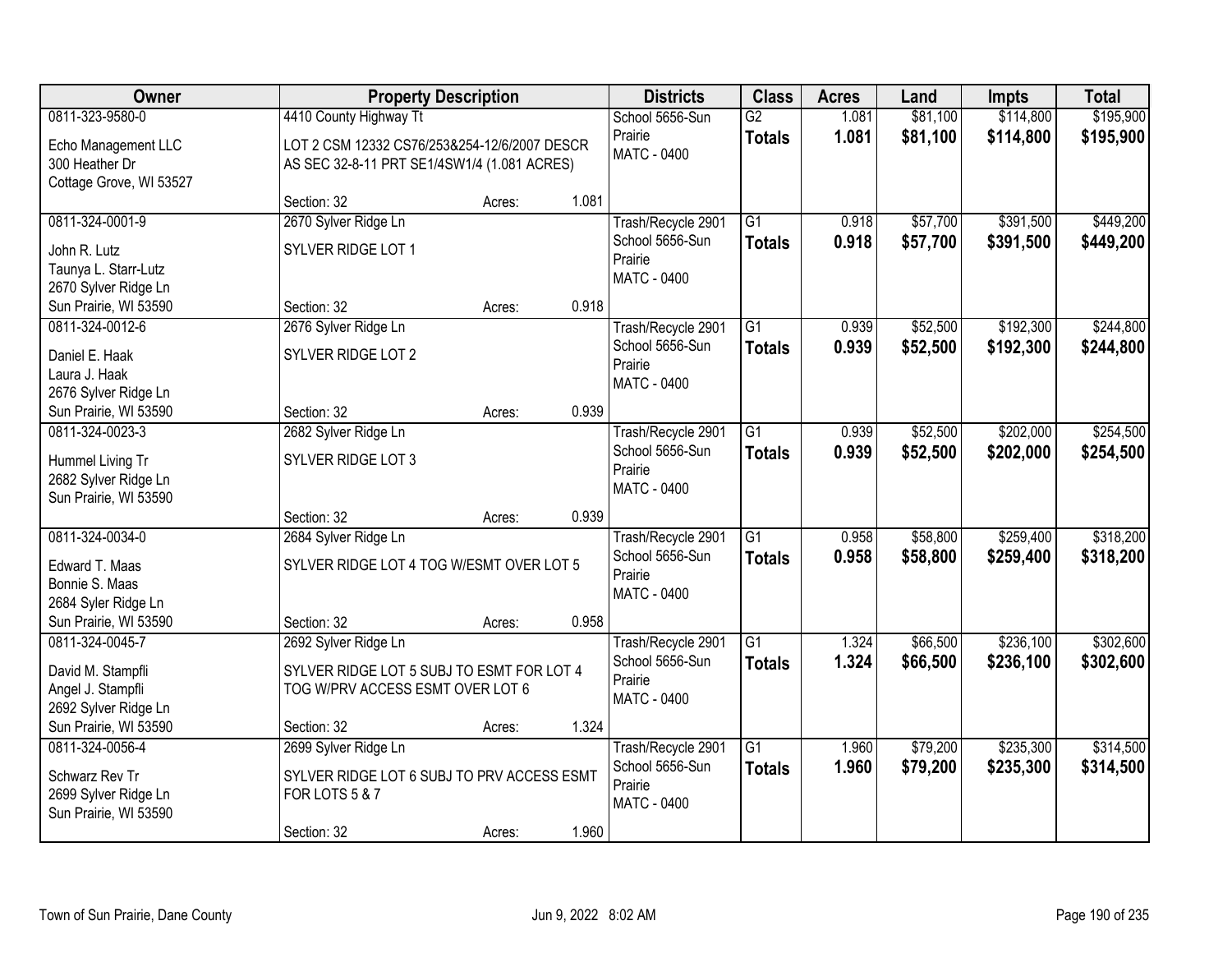| Owner                                  | <b>Property Description</b>               |        |       | <b>Districts</b>                      | <b>Class</b>    | <b>Acres</b> | Land     | <b>Impts</b> | <b>Total</b> |
|----------------------------------------|-------------------------------------------|--------|-------|---------------------------------------|-----------------|--------------|----------|--------------|--------------|
| 0811-324-0067-1                        | 2693 Sylver Ridge Ln                      |        |       | Trash/Recycle 2901                    | $\overline{G1}$ | 1.356        | \$67,100 | \$202,300    | \$269,400    |
| Jeffery G. Christy                     | SYLVER RIDGE LOT 7 SUBJ TO ESMT FOR LOT 8 |        |       | School 5656-Sun                       | <b>Totals</b>   | 1.356        | \$67,100 | \$202,300    | \$269,400    |
| Christine M. Christy                   | TOG W/PRV ACCESS ESMT OVER LOT 6          |        |       | Prairie                               |                 |              |          |              |              |
| 2693 Sylver Ridge Ln                   |                                           |        |       | <b>MATC - 0400</b>                    |                 |              |          |              |              |
| Sun Prairie, WI 53590                  | Section: 32                               | Acres: | 1.356 |                                       |                 |              |          |              |              |
| 0811-324-0078-8                        | 2685 Sylver Ridge Ln                      |        |       | Trash/Recycle 2901                    | $\overline{G1}$ | 0.962        | \$58,900 | \$281,500    | \$340,400    |
| <b>Andrew Prickett</b>                 | SYLVER RIDGE LOT 8 TOG W/ESMT OVER LOT 7  |        |       | School 5656-Sun                       | <b>Totals</b>   | 0.962        | \$58,900 | \$281,500    | \$340,400    |
| Daniel Landherr                        |                                           |        |       | Prairie                               |                 |              |          |              |              |
| 2685 Sylver Ridge Ln                   |                                           |        |       | MATC - 0400                           |                 |              |          |              |              |
| Sun Prairie, WI 53590                  | Section: 32                               | Acres: | 0.962 |                                       |                 |              |          |              |              |
| 0811-324-0089-5                        | 2679 Sylver Ridge Ln                      |        |       | Trash/Recycle 2901                    | G1              | 0.930        | \$52,200 | \$199,300    | \$251,500    |
|                                        |                                           |        |       | School 5656-Sun                       | <b>Totals</b>   | 0.930        | \$52,200 | \$199,300    | \$251,500    |
| Thomas L. Tofte                        | SYLVER RIDGE LOT 9                        |        |       | Prairie                               |                 |              |          |              |              |
| Barbara Tofte                          |                                           |        |       | <b>MATC - 0400</b>                    |                 |              |          |              |              |
| 2679 Sylver Ridge Ln                   |                                           |        |       |                                       |                 |              |          |              |              |
| Sun Prairie, WI 53590                  | Section: 32                               | Acres: | 0.930 |                                       |                 |              |          |              |              |
| 0811-324-0100-9                        | 2673 Sylver Ridge Ln                      |        |       | Trash/Recycle 2901                    | G1              | 0.940        | \$52,500 | \$263,300    | \$315,800    |
| Gary G. Friday                         | SYLVER RIDGE LOT 10                       |        |       | School 5656-Sun                       | <b>Totals</b>   | 0.940        | \$52,500 | \$263,300    | \$315,800    |
| Connie L. Friday                       |                                           |        |       | Prairie                               |                 |              |          |              |              |
| 2673 Sylver Ridge Ln                   |                                           |        |       | MATC - 0400                           |                 |              |          |              |              |
| Sun Prairie, WI 53590                  | Section: 32                               | Acres: | 0.940 |                                       |                 |              |          |              |              |
| 0811-324-0111-6                        | 2667 Sylver Ridge Ln                      |        |       | Trash/Recycle 2901                    | $\overline{G1}$ | 0.942        | \$58,400 | \$235,400    | \$293,800    |
| Joyce E. Banach                        | SYLVER RIDGE LOT 11                       |        |       | School 5656-Sun                       | <b>Totals</b>   | 0.942        | \$58,400 | \$235,400    | \$293,800    |
| 2667 Sylver Ridge Ln                   |                                           |        |       | Prairie                               |                 |              |          |              |              |
| Sun Prairie, WI 53590                  |                                           |        |       | <b>MATC - 0400</b>                    |                 |              |          |              |              |
|                                        | Section: 32                               | Acres: | 0.942 |                                       |                 |              |          |              |              |
| 0811-324-2120-1                        | 2761 Torbleau Rd                          |        |       | Trash/Recycle 2901                    | $\overline{G1}$ | 1.041        | \$70,600 | \$209,400    | \$280,000    |
|                                        |                                           |        |       | School 5656-Sun                       | <b>Totals</b>   | 1.041        | \$70,600 | \$209,400    | \$280,000    |
| Emma W. Bohrod                         | VALLEY VIEW ESTATES FIRST ADDITION LOT 20 |        |       | Prairie                               |                 |              |          |              |              |
| Michael A. Buri Jr<br>2761 Torbleau Rd |                                           |        |       | MATC - 0400                           |                 |              |          |              |              |
| Sun Prairie, WI 53590                  | Section: 32                               |        | 1.041 |                                       |                 |              |          |              |              |
| 0811-324-2141-6                        | 2751 Torbleau Rd                          | Acres: |       |                                       | $\overline{G1}$ |              | \$70,000 | \$207,400    |              |
|                                        |                                           |        |       | Trash/Recycle 2901<br>School 5656-Sun |                 | 1.001        |          |              | \$277,400    |
| Lori A. Schroeder                      | VALLEY VIEW ESTATES FIRST ADDITION LOT 21 |        |       | Prairie                               | <b>Totals</b>   | 1.001        | \$70,000 | \$207,400    | \$277,400    |
| Charmaine A. Untiedt                   |                                           |        |       | MATC - 0400                           |                 |              |          |              |              |
| 2751 Torbleau Rd                       |                                           |        |       |                                       |                 |              |          |              |              |
| Sun Prairie, WI 53590                  | Section: 32                               | Acres: | 1.001 |                                       |                 |              |          |              |              |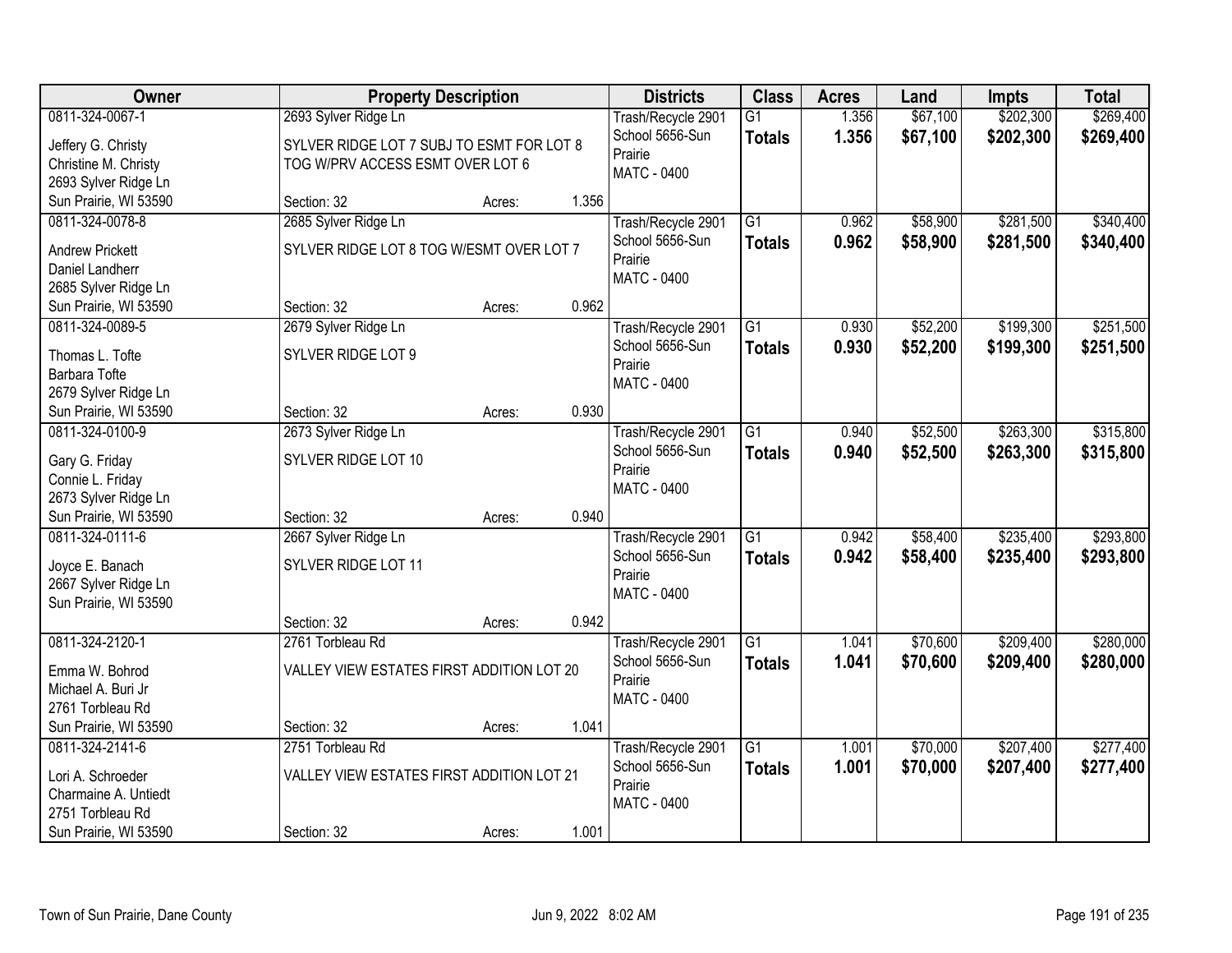| Owner                 | <b>Property Description</b>               |        |       | <b>Districts</b>           | <b>Class</b>    | <b>Acres</b> | Land     | <b>Impts</b> | <b>Total</b> |
|-----------------------|-------------------------------------------|--------|-------|----------------------------|-----------------|--------------|----------|--------------|--------------|
| 0811-324-2162-1       | 2741 Torbleau Rd                          |        |       | Trash/Recycle 2901         | $\overline{G1}$ | 1.000        | \$70,000 | \$241,500    | \$311,500    |
| Thomas M. Bries       | VALLEY VIEW ESTATES FIRST ADDITION LOT 22 |        |       | School 5656-Sun<br>Prairie | <b>Totals</b>   | 1.000        | \$70,000 | \$241,500    | \$311,500    |
| Sandra E. Bries       |                                           |        |       | <b>MATC - 0400</b>         |                 |              |          |              |              |
| 2741 Torbleau Rd      |                                           |        |       |                            |                 |              |          |              |              |
| Sun Prairie, WI 53590 | Section: 32                               | Acres: | 1.000 |                            |                 |              |          |              |              |
| 0811-324-2183-6       | 2731 Torbleau Rd                          |        |       | Trash/Recycle 2901         | $\overline{G1}$ | 1.000        | \$70,000 | \$264,400    | \$334,400    |
| Kyle C. Rogers        | VALLEY VIEW ESTATES FIRST ADDITION LOT 23 |        |       | School 5656-Sun            | <b>Totals</b>   | 1.000        | \$70,000 | \$264,400    | \$334,400    |
| Sara J. Rogers        |                                           |        |       | Prairie                    |                 |              |          |              |              |
| 2731 Torbleau Rd      |                                           |        |       | MATC - 0400                |                 |              |          |              |              |
| Sun Prairie, WI 53590 | Section: 32                               | Acres: | 1.000 |                            |                 |              |          |              |              |
| 0811-324-2204-0       | 2740 Olin Way                             |        |       | Trash/Recycle 2901         | G1              | 0.958        | \$69,100 | \$220,100    | \$289,200    |
| Richard Heiman        | <b>TORBLEAU HEIGHTS LOT 1</b>             |        |       | School 5656-Sun            | <b>Totals</b>   | 0.958        | \$69,100 | \$220,100    | \$289,200    |
| Deborah Heiman        |                                           |        |       | Prairie                    |                 |              |          |              |              |
| 2740 Olin Way         |                                           |        |       | MATC - 0400                |                 |              |          |              |              |
| Sun Prairie, WI 53590 | Section: 32                               | Acres: | 0.958 |                            |                 |              |          |              |              |
| 0811-324-2225-5       | 2719 Buergin Rd                           |        |       | Trash/Recycle 2901         | G1              | 0.942        | \$68,700 | \$175,500    | \$244,200    |
|                       |                                           |        |       | School 5656-Sun            | <b>Totals</b>   | 0.942        | \$68,700 | \$175,500    | \$244,200    |
| Stephen F. Seng       | <b>TORBLEAU HEIGHTS LOT 2</b>             |        |       | Prairie                    |                 |              |          |              |              |
| 2719 Buergin Rd       |                                           |        |       | MATC - 0400                |                 |              |          |              |              |
| Sun Prairie, WI 53590 | Section: 32                               | Acres: | 0.942 |                            |                 |              |          |              |              |
| 0811-324-2246-0       | 2720 Olin Way                             |        |       | Trash/Recycle 2901         | $\overline{G1}$ | 0.991        | \$69,800 | \$234,100    | \$303,900    |
|                       |                                           |        |       | School 5656-Sun            | <b>Totals</b>   | 0.991        | \$69,800 | \$234,100    | \$303,900    |
| Anthony J. Bilich III | <b>TORBLEAU HEIGHTS LOT 3</b>             |        |       | Prairie                    |                 |              |          |              |              |
| Katie A. Bilich       |                                           |        |       | MATC - 0400                |                 |              |          |              |              |
| 2720 Olin Way         |                                           |        |       |                            |                 |              |          |              |              |
| Sun Prairie, WI 53590 | Section: 32                               | Acres: | 0.991 |                            |                 |              |          |              |              |
| 0811-324-2267-5       | 2710 Olin Way                             |        |       | Trash/Recycle 2901         | $\overline{G1}$ | 0.929        | \$68,400 | \$203,400    | \$271,800    |
| Alderman Rev Tr       | <b>TORBLEAU HEIGHTS LOT 4</b>             |        |       | School 5656-Sun<br>Prairie | <b>Totals</b>   | 0.929        | \$68,400 | \$203,400    | \$271,800    |
| 2710 Olin Way         |                                           |        |       | MATC - 0400                |                 |              |          |              |              |
| Sun Prairie, WI 53590 |                                           |        |       |                            |                 |              |          |              |              |
|                       | Section: 32                               | Acres: | 0.929 |                            |                 |              |          |              |              |
| 0811-324-2288-0       | 4835 Alvin Rd                             |        |       | Trash/Recycle 2901         | $\overline{G1}$ | 0.929        | \$68,400 | \$210,700    | \$279,100    |
| William D. Hallman    | <b>TORBLEAU HEIGHTS LOT 5</b>             |        |       | School 5656-Sun            | <b>Totals</b>   | 0.929        | \$68,400 | \$210,700    | \$279,100    |
| Linda J. Hallman      |                                           |        |       | Prairie                    |                 |              |          |              |              |
| 4835 Alvin Rd         |                                           |        |       | MATC - 0400                |                 |              |          |              |              |
| Sun Prairie, WI 53590 | Section: 32                               | Acres: | 0.929 |                            |                 |              |          |              |              |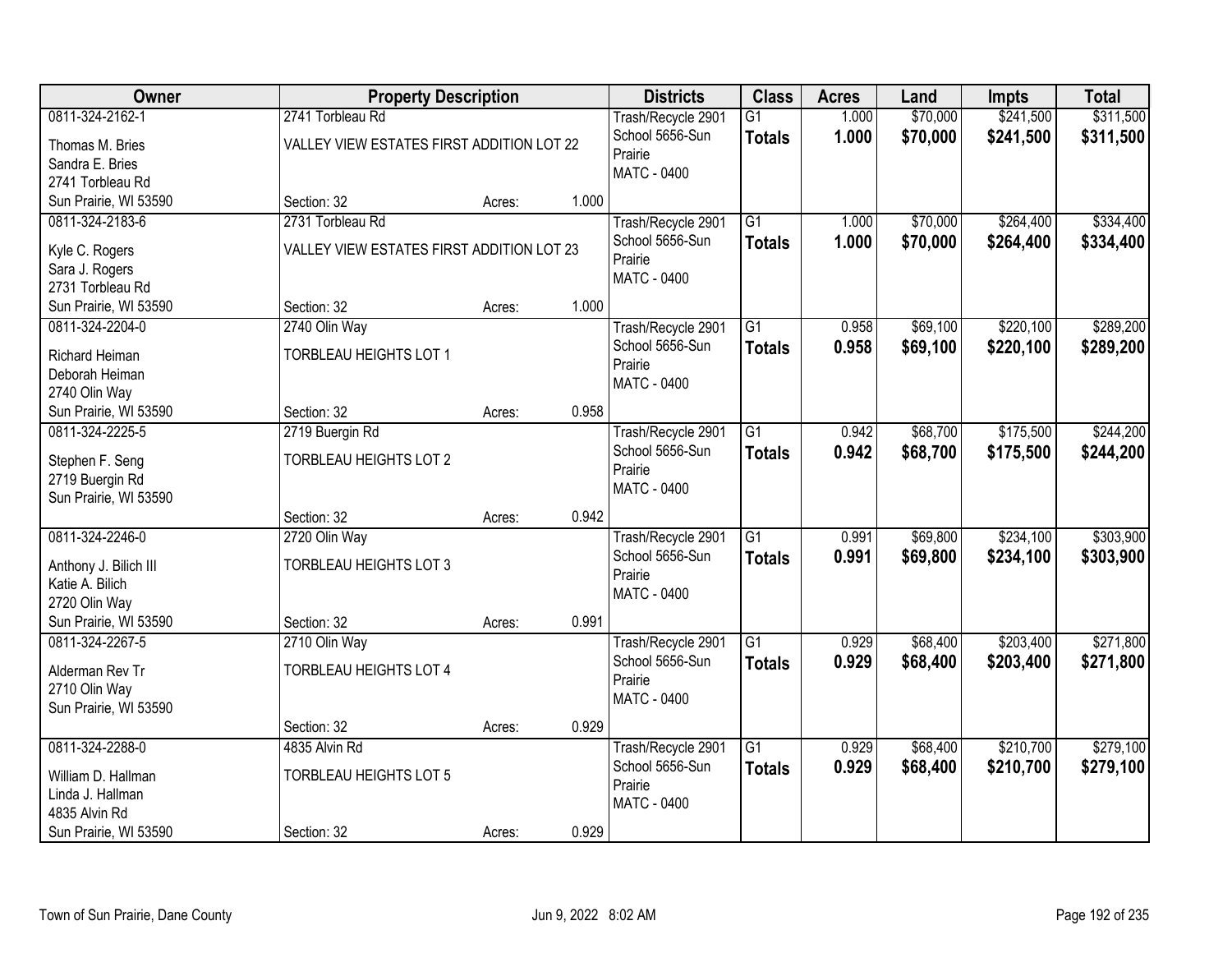| Owner                      | <b>Property Description</b>    |        |       | <b>Districts</b>   | <b>Class</b>    | <b>Acres</b> | Land     | <b>Impts</b> | <b>Total</b> |
|----------------------------|--------------------------------|--------|-------|--------------------|-----------------|--------------|----------|--------------|--------------|
| 0811-324-2309-4            | 2707 Buergin Rd                |        |       | Trash/Recycle 2901 | $\overline{G1}$ | 0.980        | \$69,500 | \$208,800    | \$278,300    |
| Patrick N. Leahan          | <b>TORBLEAU HEIGHTS LOT 6</b>  |        |       | School 5656-Sun    | <b>Totals</b>   | 0.980        | \$69,500 | \$208,800    | \$278,300    |
| Kristi K. Leahan           |                                |        |       | Prairie            |                 |              |          |              |              |
| 2707 Buergin Rd            |                                |        |       | <b>MATC - 0400</b> |                 |              |          |              |              |
| Sun Prairie, WI 53590      | Section: 32                    | Acres: | 0.980 |                    |                 |              |          |              |              |
| 0811-324-2330-7            | 2714 Buergin Rd                |        |       | Trash/Recycle 2901 | $\overline{G1}$ | 1.186        | \$72,800 | \$207,300    | \$280,100    |
| William Schweiger          | <b>TORBLEAU HEIGHTS LOT 7</b>  |        |       | School 5656-Sun    | <b>Totals</b>   | 1.186        | \$72,800 | \$207,300    | \$280,100    |
| Lynn Schweiger             |                                |        |       | Prairie            |                 |              |          |              |              |
| 2714 Buergin Rd            |                                |        |       | <b>MATC - 0400</b> |                 |              |          |              |              |
| Sun Prairie, WI 53590      | Section: 32                    | Acres: | 1.186 |                    |                 |              |          |              |              |
| 0811-324-2351-2            | 2724 Buergin Rd                |        |       | Trash/Recycle 2901 | $\overline{G1}$ | 0.910        | \$68,000 | \$254,600    | \$322,600    |
| Jeffrey J. Quamme          | <b>TORBLEAU HEIGHTS LOT 8</b>  |        |       | School 5656-Sun    | <b>Totals</b>   | 0.910        | \$68,000 | \$254,600    | \$322,600    |
| Linda S. Quamme            |                                |        |       | Prairie            |                 |              |          |              |              |
| 2724 Buergin Rd            |                                |        |       | <b>MATC - 0400</b> |                 |              |          |              |              |
| Sun Prairie, WI 53590      | Section: 32                    | Acres: | 0.910 |                    |                 |              |          |              |              |
| 0811-324-2372-7            | 2734 Buergin Rd                |        |       | Trash/Recycle 2901 | $\overline{G1}$ | 1.110        | \$71,700 | \$213,900    | \$285,600    |
| Frank L. Barten            | <b>TORBLEAU HEIGHTS LOT 9</b>  |        |       | School 5656-Sun    | <b>Totals</b>   | 1.110        | \$71,700 | \$213,900    | \$285,600    |
| Nancy L. Barten            |                                |        |       | Prairie            |                 |              |          |              |              |
| 2734 Buergin Rd            |                                |        |       | <b>MATC - 0400</b> |                 |              |          |              |              |
| Sun Prairie, WI 53590      | Section: 32                    | Acres: | 1.110 |                    |                 |              |          |              |              |
| 0811-324-2393-2            | 2744 Buergin Rd                |        |       | Trash/Recycle 2901 | $\overline{G1}$ | 1.191        | \$72,900 | \$279,800    | \$352,700    |
| Michael N. Davidsaver      | TORBLEAU HEIGHTS LOT 10        |        |       | School 5656-Sun    | <b>Totals</b>   | 1.191        | \$72,900 | \$279,800    | \$352,700    |
| Stacy L. Davidsaver        |                                |        |       | Prairie            |                 |              |          |              |              |
| 2744 Buergin Rd            |                                |        |       | MATC - 0400        |                 |              |          |              |              |
| Sun Prairie, WI 53590      | Section: 32                    | Acres: | 1.191 |                    |                 |              |          |              |              |
| 0811-324-2414-6            | 2754 Olin Way                  |        |       | Trash/Recycle 2901 | $\overline{G1}$ | 1.233        | \$73,500 | \$268,100    | \$341,600    |
| Alan M. Mascari            | TORBLEAU HEIGHTS LOT 11        |        |       | School 5656-Sun    | <b>Totals</b>   | 1.233        | \$73,500 | \$268,100    | \$341,600    |
| Justine R. Mascari         |                                |        |       | Prairie            |                 |              |          |              |              |
| 2754 Olin Way              |                                |        |       | MATC - 0400        |                 |              |          |              |              |
| Sun Prairie, WI 53590-9756 | Section: 32                    | Acres: | 1.233 |                    |                 |              |          |              |              |
| 0811-324-2435-1            | 2764 Olin Way                  |        |       | Trash/Recycle 2901 | $\overline{G1}$ | 1.256        | \$73,800 | \$216,900    | \$290,700    |
| Joseph C. Alexander III    | <b>TORBLEAU HEIGHTS LOT 12</b> |        |       | School 5656-Sun    | <b>Totals</b>   | 1.256        | \$73,800 | \$216,900    | \$290,700    |
| 2764 Olin Way              |                                |        |       | Prairie            |                 |              |          |              |              |
| Sun Prairie, WI 53590      |                                |        |       | <b>MATC - 0400</b> |                 |              |          |              |              |
|                            | Section: 32                    | Acres: | 1.256 |                    |                 |              |          |              |              |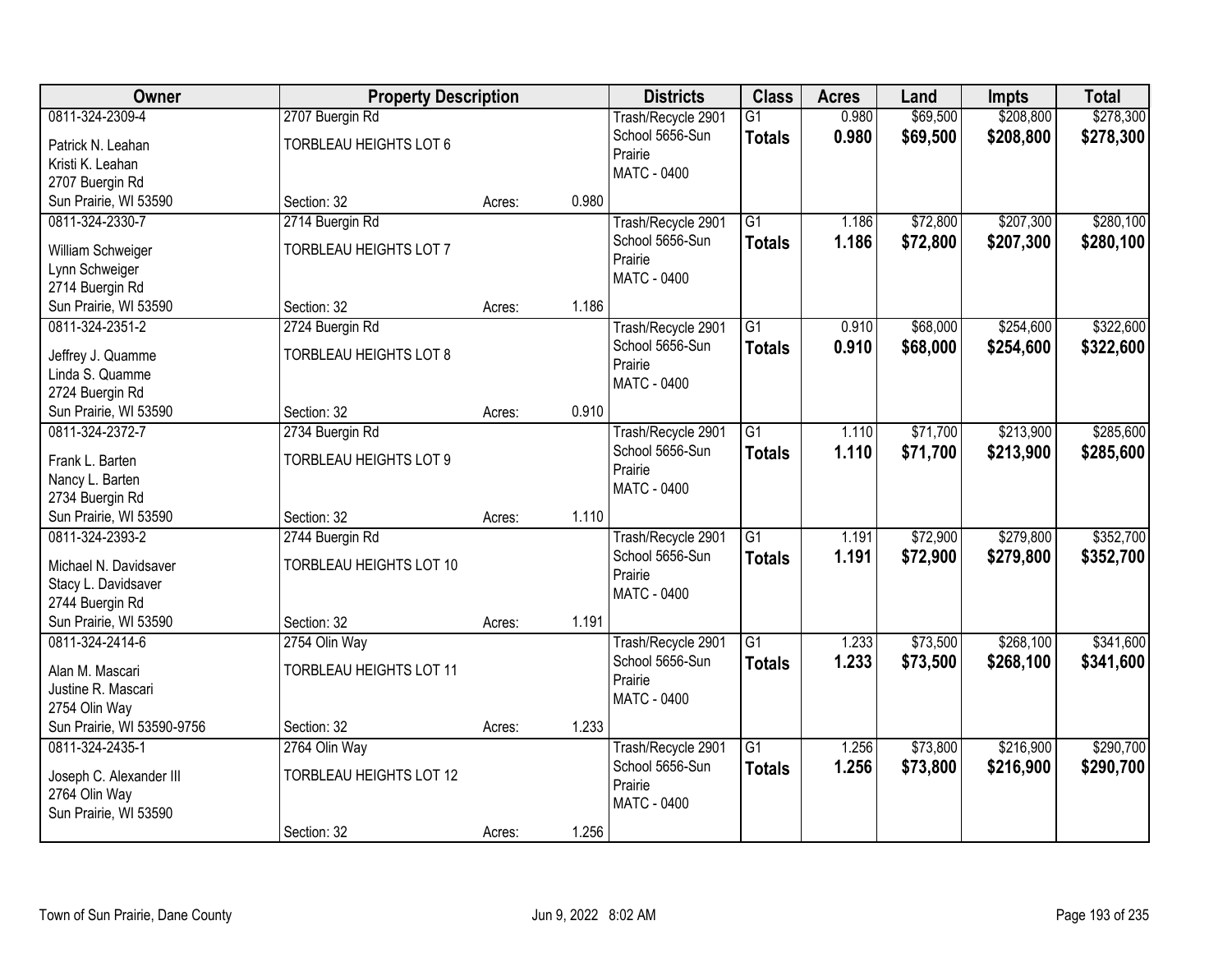| <b>Owner</b>                             | <b>Property Description</b>    |        |       | <b>Districts</b>                      | <b>Class</b>    | <b>Acres</b> | Land     | <b>Impts</b> | <b>Total</b> |
|------------------------------------------|--------------------------------|--------|-------|---------------------------------------|-----------------|--------------|----------|--------------|--------------|
| 0811-324-2456-6                          | 2774 Olin Way                  |        |       | Trash/Recycle 2901                    | $\overline{G1}$ | 1.353        | \$75,300 | \$156,600    | \$231,900    |
| Jennifer L. Doeden                       | TORBLEAU HEIGHTS LOT 13        |        |       | School 5656-Sun                       | <b>Totals</b>   | 1.353        | \$75,300 | \$156,600    | \$231,900    |
| Michael J. Doeden                        |                                |        |       | Prairie                               |                 |              |          |              |              |
| 2774 Olin Way                            |                                |        |       | <b>MATC - 0400</b>                    |                 |              |          |              |              |
| Sun Prairie, WI 53590                    | Section: 32                    | Acres: | 1.353 |                                       |                 |              |          |              |              |
| 0811-324-2477-1                          | 2777 Olin Way                  |        |       | Trash/Recycle 2901                    | $\overline{G1}$ | 0.981        | \$69,600 | \$318,500    | \$388,100    |
| Eric W. Anderson                         | <b>TORBLEAU HEIGHTS LOT 14</b> |        |       | School 5656-Sun                       | <b>Totals</b>   | 0.981        | \$69,600 | \$318,500    | \$388,100    |
| Lisa M. Reed                             |                                |        |       | Prairie                               |                 |              |          |              |              |
| 2777 Olin Way                            |                                |        |       | <b>MATC - 0400</b>                    |                 |              |          |              |              |
| Sun Prairie, WI 53590                    | Section: 32                    | Acres: | 0.981 |                                       |                 |              |          |              |              |
| 0811-324-2498-6                          | 2767 Olin Way                  |        |       | School 5656-Sun                       | G1              | 0.942        | \$68,700 | \$335,500    | \$404,200    |
| Douglas Swanek                           | <b>TORBLEAU HEIGHTS LOT 15</b> |        |       | Prairie                               | <b>Totals</b>   | 0.942        | \$68,700 | \$335,500    | \$404,200    |
| Lisa Swanek                              |                                |        |       | <b>MATC - 0400</b>                    |                 |              |          |              |              |
| 2767 Olin Way                            |                                |        |       |                                       |                 |              |          |              |              |
| Sun Prairie, WI 53590                    | Section: 32                    | Acres: | 0.942 |                                       |                 |              |          |              |              |
| 0811-324-2519-0                          | 2757 Olin Way                  |        |       | Trash/Recycle 2901                    | $\overline{G1}$ | 0.951        | \$68,900 | \$193,500    | \$262,400    |
| Saoma M. Thao                            | <b>TORBLEAU HEIGHTS LOT 16</b> |        |       | School 5656-Sun                       | <b>Totals</b>   | 0.951        | \$68,900 | \$193,500    | \$262,400    |
| Kou Yang                                 |                                |        |       | Prairie                               |                 |              |          |              |              |
| 2757 Olin Way                            |                                |        |       | <b>MATC - 0400</b>                    |                 |              |          |              |              |
| Sun Prairie, WI 53590                    | Section: 32                    | Acres: | 0.951 |                                       |                 |              |          |              |              |
| 0811-324-2540-3                          | 2747 Olin Way                  |        |       | Trash/Recycle 2901                    | $\overline{G1}$ | 0.956        | \$69,000 | \$193,300    | \$262,300    |
|                                          |                                |        |       | School 5656-Sun                       | <b>Totals</b>   | 0.956        | \$69,000 | \$193,300    | \$262,300    |
| Ami D. Simons                            | <b>TORBLEAU HEIGHTS LOT 17</b> |        |       | Prairie                               |                 |              |          |              |              |
| 2747 Olin Way<br>Sun Prairie, WI 53590   |                                |        |       | MATC - 0400                           |                 |              |          |              |              |
|                                          | Section: 32                    | Acres: | 0.956 |                                       |                 |              |          |              |              |
| 0811-324-2561-8                          | 2737 Olin Way                  |        |       | Trash/Recycle 2901                    | $\overline{G1}$ | 0.957        | \$69,000 | \$220,700    | \$289,700    |
|                                          |                                |        |       | School 5656-Sun                       | <b>Totals</b>   | 0.957        | \$69,000 | \$220,700    | \$289,700    |
| Christopher R. Gilliard                  | <b>TORBLEAU HEIGHTS LOT 18</b> |        |       | Prairie                               |                 |              |          |              |              |
| Jillian C. Gilliard                      |                                |        |       | MATC - 0400                           |                 |              |          |              |              |
| 2737 Olin Way                            |                                |        | 0.957 |                                       |                 |              |          |              |              |
| Sun Prairie, WI 53590<br>0811-324-2582-3 | Section: 32                    | Acres: |       |                                       | $\overline{G1}$ | 0.955        | \$69,000 | \$205,900    | \$274,900    |
|                                          | 2727 Olin Way                  |        |       | Trash/Recycle 2901<br>School 5656-Sun |                 |              |          |              |              |
| David B. Cooper                          | <b>TORBLEAU HEIGHTS LOT 19</b> |        |       | Prairie                               | <b>Totals</b>   | 0.955        | \$69,000 | \$205,900    | \$274,900    |
| Cindy M. Cooper                          |                                |        |       | <b>MATC - 0400</b>                    |                 |              |          |              |              |
| 2727 Olin Way                            |                                |        |       |                                       |                 |              |          |              |              |
| Sun Prairie, WI 53590                    | Section: 32                    | Acres: | 0.955 |                                       |                 |              |          |              |              |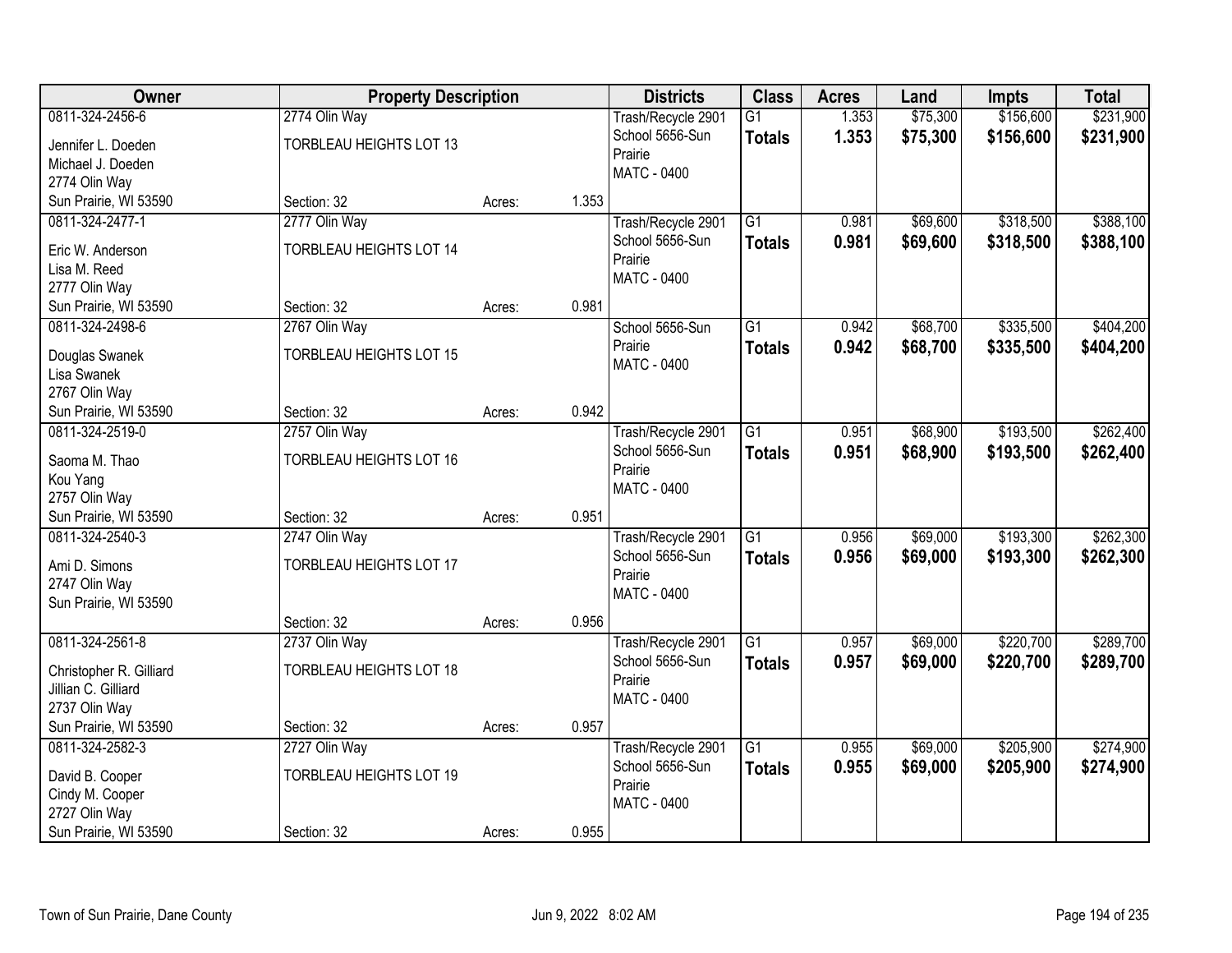| \$303,800<br>0811-324-2603-7<br>2717 Olin Way<br>0.950<br>\$68,900<br>Trash/Recycle 2901<br>$\overline{G1}$<br>School 5656-Sun<br>0.950<br>\$68,900<br>\$303,800<br>\$372,700<br><b>Totals</b><br>TORBLEAU HEIGHTS LOT 20<br>Daniel J. Plawski<br>Prairie<br>Susan M. Plawski<br><b>MATC - 0400</b><br>2717 Olin Way<br>0.950<br>Sun Prairie, WI 53590<br>Section: 32<br>Acres:<br>4815 Alvin Rd<br>$\overline{G1}$<br>\$71,100<br>\$354,400<br>\$425,500<br>0811-324-2624-2<br>Trash/Recycle 2901<br>1.075<br>1.075<br>School 5656-Sun<br>\$71,100<br>\$354,400<br>\$425,500<br><b>Totals</b><br>David J. Gersbach<br>LOT 1 CSM 7093 CS36/15&16-5/5/93 F/K/A LOT 21<br>Prairie<br>4815 Alvin Rd<br>TORBLEAU HEIGHTS DESCR AS SEC 32-8-11 PRT<br>MATC - 0400<br>Sun Prairie, WI 53590<br>NW1/4SE1/4 (1.075 ACRES)<br>1.075<br>Section: 32<br>Acres: | Owner           | <b>Property Description</b> |  | <b>Districts</b>   | <b>Class</b> | <b>Acres</b> | Land     | <b>Impts</b> | <b>Total</b> |
|-----------------------------------------------------------------------------------------------------------------------------------------------------------------------------------------------------------------------------------------------------------------------------------------------------------------------------------------------------------------------------------------------------------------------------------------------------------------------------------------------------------------------------------------------------------------------------------------------------------------------------------------------------------------------------------------------------------------------------------------------------------------------------------------------------------------------------------------------------|-----------------|-----------------------------|--|--------------------|--------------|--------------|----------|--------------|--------------|
|                                                                                                                                                                                                                                                                                                                                                                                                                                                                                                                                                                                                                                                                                                                                                                                                                                                     |                 |                             |  |                    |              |              |          |              | \$372,700    |
|                                                                                                                                                                                                                                                                                                                                                                                                                                                                                                                                                                                                                                                                                                                                                                                                                                                     |                 |                             |  |                    |              |              |          |              |              |
|                                                                                                                                                                                                                                                                                                                                                                                                                                                                                                                                                                                                                                                                                                                                                                                                                                                     |                 |                             |  |                    |              |              |          |              |              |
|                                                                                                                                                                                                                                                                                                                                                                                                                                                                                                                                                                                                                                                                                                                                                                                                                                                     |                 |                             |  |                    |              |              |          |              |              |
|                                                                                                                                                                                                                                                                                                                                                                                                                                                                                                                                                                                                                                                                                                                                                                                                                                                     |                 |                             |  |                    |              |              |          |              |              |
|                                                                                                                                                                                                                                                                                                                                                                                                                                                                                                                                                                                                                                                                                                                                                                                                                                                     |                 |                             |  |                    |              |              |          |              |              |
|                                                                                                                                                                                                                                                                                                                                                                                                                                                                                                                                                                                                                                                                                                                                                                                                                                                     |                 |                             |  |                    |              |              |          |              |              |
|                                                                                                                                                                                                                                                                                                                                                                                                                                                                                                                                                                                                                                                                                                                                                                                                                                                     |                 |                             |  |                    |              |              |          |              |              |
|                                                                                                                                                                                                                                                                                                                                                                                                                                                                                                                                                                                                                                                                                                                                                                                                                                                     |                 |                             |  |                    |              |              |          |              |              |
|                                                                                                                                                                                                                                                                                                                                                                                                                                                                                                                                                                                                                                                                                                                                                                                                                                                     |                 |                             |  |                    |              |              |          |              |              |
|                                                                                                                                                                                                                                                                                                                                                                                                                                                                                                                                                                                                                                                                                                                                                                                                                                                     | 0811-324-4001-1 | 2726 Bomkamp Cir            |  | Trash/Recycle 2902 | G1           | 0.940        | \$58,300 | \$229,200    | \$287,500    |
| School 5656-Sun<br>\$58,300<br>\$229,200<br>0.940<br><b>Totals</b><br><b>BOMKAMP CIRCLE LOT 1</b><br>Jeffrey A. Neesam                                                                                                                                                                                                                                                                                                                                                                                                                                                                                                                                                                                                                                                                                                                              |                 |                             |  |                    |              |              |          |              | \$287,500    |
| Prairie<br>Linda L. Neesam                                                                                                                                                                                                                                                                                                                                                                                                                                                                                                                                                                                                                                                                                                                                                                                                                          |                 |                             |  |                    |              |              |          |              |              |
| MATC - 0400<br>4887 Ridge Rd                                                                                                                                                                                                                                                                                                                                                                                                                                                                                                                                                                                                                                                                                                                                                                                                                        |                 |                             |  |                    |              |              |          |              |              |
| 0.940<br>Deerfield, WI 53531<br>Section: 32<br>Acres:                                                                                                                                                                                                                                                                                                                                                                                                                                                                                                                                                                                                                                                                                                                                                                                               |                 |                             |  |                    |              |              |          |              |              |
| \$58,000<br>\$218,500<br>0811-324-4022-6<br>2730 Bomkamp Cir<br>Trash/Recycle 2902<br>G1<br>0.930                                                                                                                                                                                                                                                                                                                                                                                                                                                                                                                                                                                                                                                                                                                                                   |                 |                             |  |                    |              |              |          |              | \$276,500    |
| School 5656-Sun<br>0.930<br>\$58,000<br>\$218,500<br><b>Totals</b>                                                                                                                                                                                                                                                                                                                                                                                                                                                                                                                                                                                                                                                                                                                                                                                  |                 |                             |  |                    |              |              |          |              | \$276,500    |
| <b>BOMKAMP CIRCLE LOT 2</b><br>Richard Iverson<br>Prairie                                                                                                                                                                                                                                                                                                                                                                                                                                                                                                                                                                                                                                                                                                                                                                                           |                 |                             |  |                    |              |              |          |              |              |
| 2588 Iverson Rd<br><b>MATC - 0400</b>                                                                                                                                                                                                                                                                                                                                                                                                                                                                                                                                                                                                                                                                                                                                                                                                               |                 |                             |  |                    |              |              |          |              |              |
| Stoughton, WI 53589<br>0.930                                                                                                                                                                                                                                                                                                                                                                                                                                                                                                                                                                                                                                                                                                                                                                                                                        |                 |                             |  |                    |              |              |          |              |              |
| Section: 32<br>Acres:<br>\$58,600<br>0811-324-4043-1<br>$\overline{G1}$<br>0.950<br>$\overline{50}$                                                                                                                                                                                                                                                                                                                                                                                                                                                                                                                                                                                                                                                                                                                                                 |                 |                             |  |                    |              |              |          |              | \$58,600     |
| Bomkamp Cir<br>School 5656-Sun<br>Prairie                                                                                                                                                                                                                                                                                                                                                                                                                                                                                                                                                                                                                                                                                                                                                                                                           |                 |                             |  |                    |              |              |          |              |              |
| 0.950<br>\$58,600<br>\$0<br><b>Totals</b><br><b>BOMKAMP CIRCLE LOT 3</b><br>Janice M. Houle<br><b>MATC - 0400</b>                                                                                                                                                                                                                                                                                                                                                                                                                                                                                                                                                                                                                                                                                                                                   |                 |                             |  |                    |              |              |          |              | \$58,600     |
| 209 Morningside Dr                                                                                                                                                                                                                                                                                                                                                                                                                                                                                                                                                                                                                                                                                                                                                                                                                                  |                 |                             |  |                    |              |              |          |              |              |
| Deerfield, WI 53531                                                                                                                                                                                                                                                                                                                                                                                                                                                                                                                                                                                                                                                                                                                                                                                                                                 |                 |                             |  |                    |              |              |          |              |              |
| 0.950<br>Section: 32<br>Acres:                                                                                                                                                                                                                                                                                                                                                                                                                                                                                                                                                                                                                                                                                                                                                                                                                      |                 |                             |  |                    |              |              |          |              |              |
| $\overline{G1}$<br>\$35,000<br>\$158,000<br>0811-324-4068-0<br>2742 Bomkamp Cir<br>0.000<br>Trash/Recycle 2901                                                                                                                                                                                                                                                                                                                                                                                                                                                                                                                                                                                                                                                                                                                                      |                 |                             |  |                    |              |              |          |              | \$193,000    |
| School 5656-Sun<br>0.000<br>\$35,000<br>\$158,000<br><b>Totals</b><br>DOUBLE H CONDOMINIUM UNIT 2742<br>Jody A. Jamieson                                                                                                                                                                                                                                                                                                                                                                                                                                                                                                                                                                                                                                                                                                                            |                 |                             |  |                    |              |              |          |              | \$193,000    |
| Prairie<br>2742 Bomkamp Cir                                                                                                                                                                                                                                                                                                                                                                                                                                                                                                                                                                                                                                                                                                                                                                                                                         |                 |                             |  |                    |              |              |          |              |              |
| MATC - 0400<br>Sun Prairie, WI 53590                                                                                                                                                                                                                                                                                                                                                                                                                                                                                                                                                                                                                                                                                                                                                                                                                |                 |                             |  |                    |              |              |          |              |              |
| 0.000<br>Section: 32<br>Acres:                                                                                                                                                                                                                                                                                                                                                                                                                                                                                                                                                                                                                                                                                                                                                                                                                      |                 |                             |  |                    |              |              |          |              |              |
| \$179,300<br>0811-324-4070-0<br>$\overline{G1}$<br>\$35,000<br>2744 Bomkamp Cir<br>Trash/Recycle 2901<br>0.000                                                                                                                                                                                                                                                                                                                                                                                                                                                                                                                                                                                                                                                                                                                                      |                 |                             |  |                    |              |              |          |              | \$214,300    |
| School 5656-Sun<br>0.000<br>\$35,000<br>\$179,300<br><b>Totals</b><br>DOUBLE H CONDOMINIUM UNIT 2744<br>Robert P. Houle                                                                                                                                                                                                                                                                                                                                                                                                                                                                                                                                                                                                                                                                                                                             |                 |                             |  |                    |              |              |          |              | \$214,300    |
| Prairie<br>Linda M. Houle                                                                                                                                                                                                                                                                                                                                                                                                                                                                                                                                                                                                                                                                                                                                                                                                                           |                 |                             |  |                    |              |              |          |              |              |
| MATC - 0400<br>2744 Bomkamp Cir                                                                                                                                                                                                                                                                                                                                                                                                                                                                                                                                                                                                                                                                                                                                                                                                                     |                 |                             |  |                    |              |              |          |              |              |
| 0.000<br>Sun Prairie, WI 53590<br>Section: 32<br>Acres:                                                                                                                                                                                                                                                                                                                                                                                                                                                                                                                                                                                                                                                                                                                                                                                             |                 |                             |  |                    |              |              |          |              |              |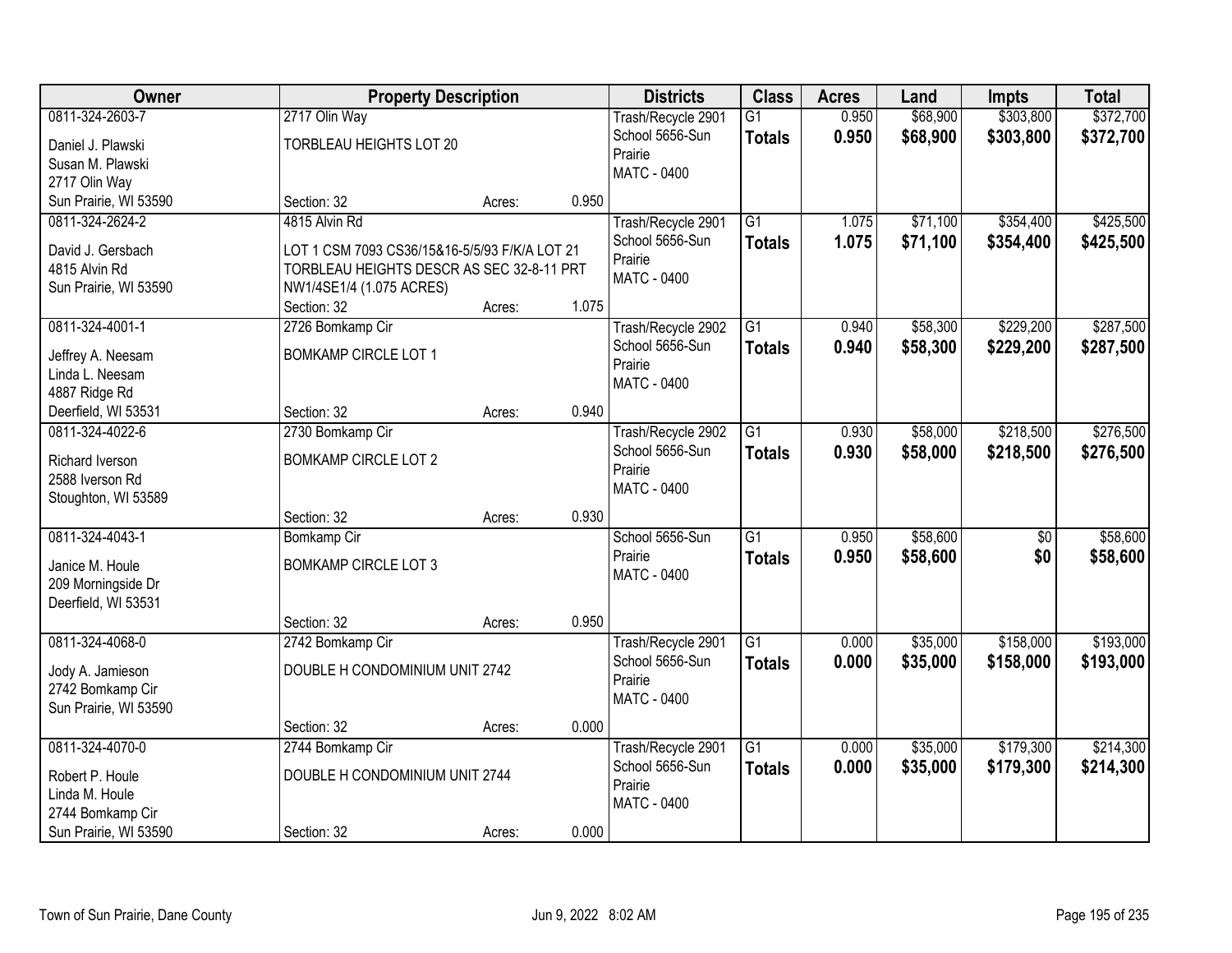| Owner                           |                                                                                            | <b>Property Description</b> |       | <b>Districts</b>   | <b>Class</b>    | <b>Acres</b> | Land     | <b>Impts</b>    | <b>Total</b> |
|---------------------------------|--------------------------------------------------------------------------------------------|-----------------------------|-------|--------------------|-----------------|--------------|----------|-----------------|--------------|
| 0811-324-4085-1                 | 2737 Bomkamp Cir                                                                           |                             |       | Trash/Recycle 2901 | $\overline{G1}$ | 2.450        | \$79,500 | \$207,400       | \$286,900    |
| Deborah L. Quilling             | <b>BOMKAMP CIRCLE LOT 5</b>                                                                |                             |       | School 5656-Sun    | <b>Totals</b>   | 2.450        | \$79,500 | \$207,400       | \$286,900    |
| Peter E. Quilling               |                                                                                            |                             |       | Prairie            |                 |              |          |                 |              |
| 2737 Bomkamp Cir                |                                                                                            |                             |       | <b>MATC - 0400</b> |                 |              |          |                 |              |
| Sun Prairie, WI 53590           | Section: 32                                                                                | Acres:                      | 2.450 |                    |                 |              |          |                 |              |
| 0811-324-4105-6                 | 2733 Bomkamp Cir                                                                           |                             |       | Trash/Recycle 2901 | $\overline{G1}$ | 2.080        | \$75,800 | \$199,900       | \$275,700    |
|                                 |                                                                                            |                             |       | School 5656-Sun    | <b>Totals</b>   | 2.080        | \$75,800 | \$199,900       | \$275,700    |
| Linda Stangl                    | LOT 1 CSM 8652 CS47/269&270-7/29/97 F/K/A LOT 6<br>BOMKAMP CIRCLE DESCR AS SEC 32-8-11 PRT |                             |       | Prairie            |                 |              |          |                 |              |
| R T. Stangl<br>2733 Bomkamp Cir | SW1/4SE1/4 (2.1 ACRES) EXC DOC 4479858                                                     |                             |       | <b>MATC - 0400</b> |                 |              |          |                 |              |
| Sun Prairie, WI 53590           | Section: 32                                                                                | Acres:                      | 2.080 |                    |                 |              |          |                 |              |
| 0811-324-4125-0                 | 2721 Bomkamp Cir                                                                           |                             |       | Trash/Recycle 2901 | G1              | 2.070        | \$75,700 | \$250,000       | \$325,700    |
|                                 |                                                                                            |                             |       | School 5656-Sun    | <b>Totals</b>   | 2.070        | \$75,700 | \$250,000       | \$325,700    |
| Beverly R. Carlin               | LOT 2 CSM 8652 CS47/269&270-7/29/97 F/K/A LOT 6                                            |                             |       | Prairie            |                 |              |          |                 |              |
| 2721 Bomkamp Cir                | BOMKAMP CIRCLE DESCR AS SEC 32-8-11 PRT                                                    |                             |       | <b>MATC - 0400</b> |                 |              |          |                 |              |
| Sun Prairie, WI 53590           | SW1/4SE1/4 (2.101 ACRES) EXC TO DOT DOC                                                    |                             |       |                    |                 |              |          |                 |              |
|                                 | Section: 32                                                                                | Acres:                      | 0.000 |                    |                 |              |          |                 |              |
| 0811-324-7801-7                 | 4827 Helgeland Dr                                                                          |                             |       | Trash/Recycle 2901 | $\overline{G1}$ | 0.510        | \$46,300 | \$208,200       | \$254,500    |
| Alexandr Nizkorodov             | TALL OAKS LOT 1                                                                            |                             |       | School 5656-Sun    | <b>Totals</b>   | 0.510        | \$46,300 | \$208,200       | \$254,500    |
| Serena M. Gast                  |                                                                                            |                             |       | Prairie            |                 |              |          |                 |              |
| 4827 Helgeland Dr               |                                                                                            |                             |       | <b>MATC - 0400</b> |                 |              |          |                 |              |
| Sun Prairie, WI 53590           | Section: 32                                                                                | Acres:                      | 0.510 |                    |                 |              |          |                 |              |
| 0811-324-7812-4                 | <b>Helgeland Dr</b>                                                                        |                             |       | School 5656-Sun    | $\overline{G1}$ | 0.530        | \$46,900 | $\overline{50}$ | \$46,900     |
| Christian R. Castro Flores      | TALL OAKS LOT 2                                                                            |                             |       | Prairie            | <b>Totals</b>   | 0.530        | \$46,900 | \$0             | \$46,900     |
| 9 Birchwood Cir                 |                                                                                            |                             |       | <b>MATC - 0400</b> |                 |              |          |                 |              |
| Madison, WI 53704               |                                                                                            |                             |       |                    |                 |              |          |                 |              |
|                                 | Section: 32                                                                                | Acres:                      | 0.530 |                    |                 |              |          |                 |              |
| 0811-324-7823-1                 | 2649 Oak Crest Cir                                                                         |                             |       | Trash/Recycle 2901 | $\overline{G1}$ | 0.580        | \$48,300 | \$158,500       | \$206,800    |
| Patrick A. Watson II            | TALL OAKS LOT 3                                                                            |                             |       | School 5656-Sun    | <b>Totals</b>   | 0.580        | \$48,300 | \$158,500       | \$206,800    |
| Ericka J. Watson                |                                                                                            |                             |       | Prairie            |                 |              |          |                 |              |
| 2649 Oak Crest Cir              |                                                                                            |                             |       | <b>MATC - 0400</b> |                 |              |          |                 |              |
| Sun Prairie, WI 53590           | Section: 32                                                                                | Acres:                      | 0.580 |                    |                 |              |          |                 |              |
| 0811-324-7834-8                 | 2663 Oak Crest Cir                                                                         |                             |       | Trash/Recycle 2901 | $\overline{G1}$ | 0.690        | \$51,300 | \$194,800       | \$246,100    |
|                                 |                                                                                            |                             |       | School 5656-Sun    | <b>Totals</b>   | 0.690        | \$51,300 | \$194,800       | \$246,100    |
| Eric M. Muellenbach             | TALL OAKS LOT 4                                                                            |                             |       | Prairie            |                 |              |          |                 |              |
| Heather A. Mcintosh             |                                                                                            |                             |       | <b>MATC - 0400</b> |                 |              |          |                 |              |
| 2663 Oak Crest Cir              |                                                                                            |                             |       |                    |                 |              |          |                 |              |
| Sun Prairie, WI 53590           | Section: 32                                                                                | Acres:                      | 0.690 |                    |                 |              |          |                 |              |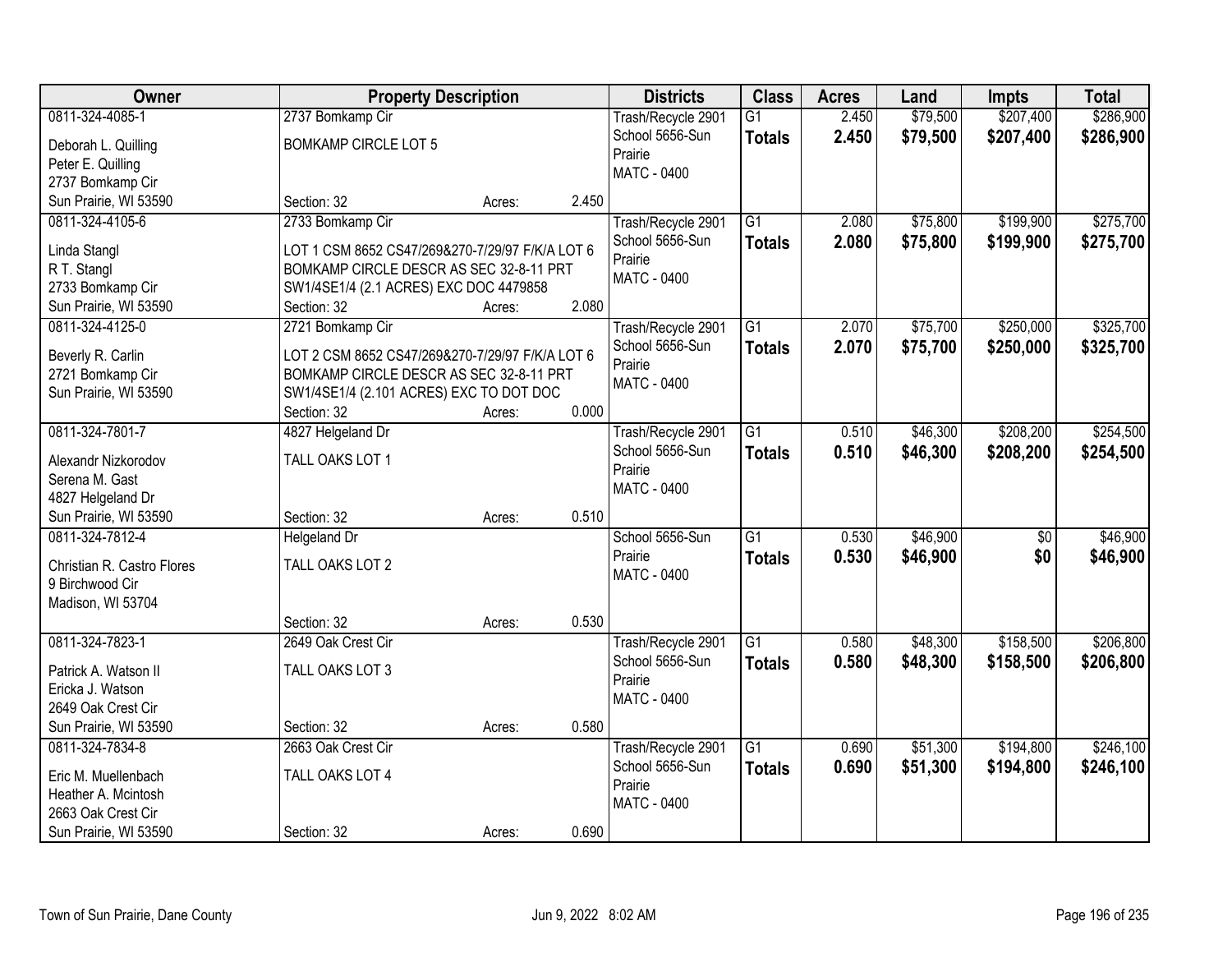| Owner                                    |                  | <b>Property Description</b> |       | <b>Districts</b>                      | <b>Class</b>    | <b>Acres</b> | Land     | <b>Impts</b> | <b>Total</b> |
|------------------------------------------|------------------|-----------------------------|-------|---------------------------------------|-----------------|--------------|----------|--------------|--------------|
| 0811-324-7845-5                          | 2660 Kenneth Ct  |                             |       | Trash/Recycle 2901                    | $\overline{G1}$ | 0.770        | \$53,600 | \$324,400    | \$378,000    |
| Theresa Wedekind                         | TALL OAKS LOT 5  |                             |       | School 5656-Sun                       | <b>Totals</b>   | 0.770        | \$53,600 | \$324,400    | \$378,000    |
| 2660 Kenneth Ct                          |                  |                             |       | Prairie                               |                 |              |          |              |              |
| Sun Prairie, WI 53590                    |                  |                             |       | <b>MATC - 0400</b>                    |                 |              |          |              |              |
|                                          | Section: 32      | Acres:                      | 0.770 |                                       |                 |              |          |              |              |
| 0811-324-7856-2                          | 2654 Kenneth Ct  |                             |       | Trash/Recycle 2901                    | $\overline{G1}$ | 0.630        | \$49,700 | \$234,300    | \$284,000    |
| Luna Frey                                | TALL OAKS LOT 6  |                             |       | School 5656-Sun                       | <b>Totals</b>   | 0.630        | \$49,700 | \$234,300    | \$284,000    |
| Andrew Frey                              |                  |                             |       | Prairie                               |                 |              |          |              |              |
| 2654 Kenneth Ct                          |                  |                             |       | <b>MATC - 0400</b>                    |                 |              |          |              |              |
| Sun Prairie, WI 53590                    | Section: 32      | Acres:                      | 0.630 |                                       |                 |              |          |              |              |
| 0811-324-7867-9                          | 2648 Kenneth Ct  |                             |       | Trash/Recycle 2901                    | G1              | 0.510        | \$46,300 | \$150,000    | \$196,300    |
| Jim A. Gehrmann                          | TALL OAKS LOT 7  |                             |       | School 5656-Sun                       | <b>Totals</b>   | 0.510        | \$46,300 | \$150,000    | \$196,300    |
| Joanna H. Mueller                        |                  |                             |       | Prairie                               |                 |              |          |              |              |
| 2648 Kenneth Ct                          |                  |                             |       | <b>MATC - 0400</b>                    |                 |              |          |              |              |
| Sun Prairie, WI 53590                    | Section: 32      | Acres:                      | 0.510 |                                       |                 |              |          |              |              |
| 0811-324-7878-6                          | 2645 Kenneth Ct  |                             |       | Trash/Recycle 2901                    | $\overline{G1}$ | 0.950        | \$58,600 | \$169,700    | \$228,300    |
| Luis Gomez                               | TALL OAKS LOT 8  |                             |       | School 5656-Sun                       | <b>Totals</b>   | 0.950        | \$58,600 | \$169,700    | \$228,300    |
| Fabiola Gomez                            |                  |                             |       | Prairie                               |                 |              |          |              |              |
| 2645 Kenneth Ct                          |                  |                             |       | <b>MATC - 0400</b>                    |                 |              |          |              |              |
| Sun Prairie, WI 53590                    | Section: 32      | Acres:                      | 0.950 |                                       |                 |              |          |              |              |
| 0811-324-7889-3                          | 2651 Kenneth Ct  |                             |       | Trash/Recycle 2901                    | $\overline{G1}$ | 0.700        | \$51,600 | \$176,800    | \$228,400    |
|                                          |                  |                             |       | School 5656-Sun                       | <b>Totals</b>   | 0.700        | \$51,600 | \$176,800    | \$228,400    |
| James E. Raftery                         | TALL OAKS LOT 9  |                             |       | Prairie                               |                 |              |          |              |              |
| Karen E. Raftery                         |                  |                             |       | <b>MATC - 0400</b>                    |                 |              |          |              |              |
| 2651 Kenneth Ct                          |                  |                             | 0.700 |                                       |                 |              |          |              |              |
| Sun Prairie, WI 53590<br>0811-324-7900-7 | Section: 32      | Acres:                      |       |                                       | $\overline{G1}$ | 0.640        | \$50,000 | \$216,200    | \$266,200    |
|                                          | 2657 Kenneth Ct  |                             |       | Trash/Recycle 2901<br>School 5656-Sun |                 | 0.640        | \$50,000 | \$216,200    |              |
| Ned H. Keitt                             | TALL OAKS LOT 10 |                             |       | Prairie                               | <b>Totals</b>   |              |          |              | \$266,200    |
| 2657 Kenneth Ct                          |                  |                             |       | <b>MATC - 0400</b>                    |                 |              |          |              |              |
| Sun Prairie, WI 53590                    |                  |                             |       |                                       |                 |              |          |              |              |
|                                          | Section: 32      | Acres:                      | 0.640 |                                       |                 |              |          |              |              |
| 0811-324-7911-4                          | 2663 Kenneth Ct  |                             |       | Trash/Recycle 2901                    | G1              | 0.780        | \$53,900 | \$119,300    | \$173,200    |
| Stephen R. Stein                         | TALL OAKS LOT 11 |                             |       | School 5656-Sun                       | <b>Totals</b>   | 0.780        | \$53,900 | \$119,300    | \$173,200    |
| Dixie L. Stein                           |                  |                             |       | Prairie                               |                 |              |          |              |              |
| 2663 Kenneth Ct                          |                  |                             |       | MATC - 0400                           |                 |              |          |              |              |
| Sun Prairie, WI 53590                    | Section: 32      | Acres:                      | 0.780 |                                       |                 |              |          |              |              |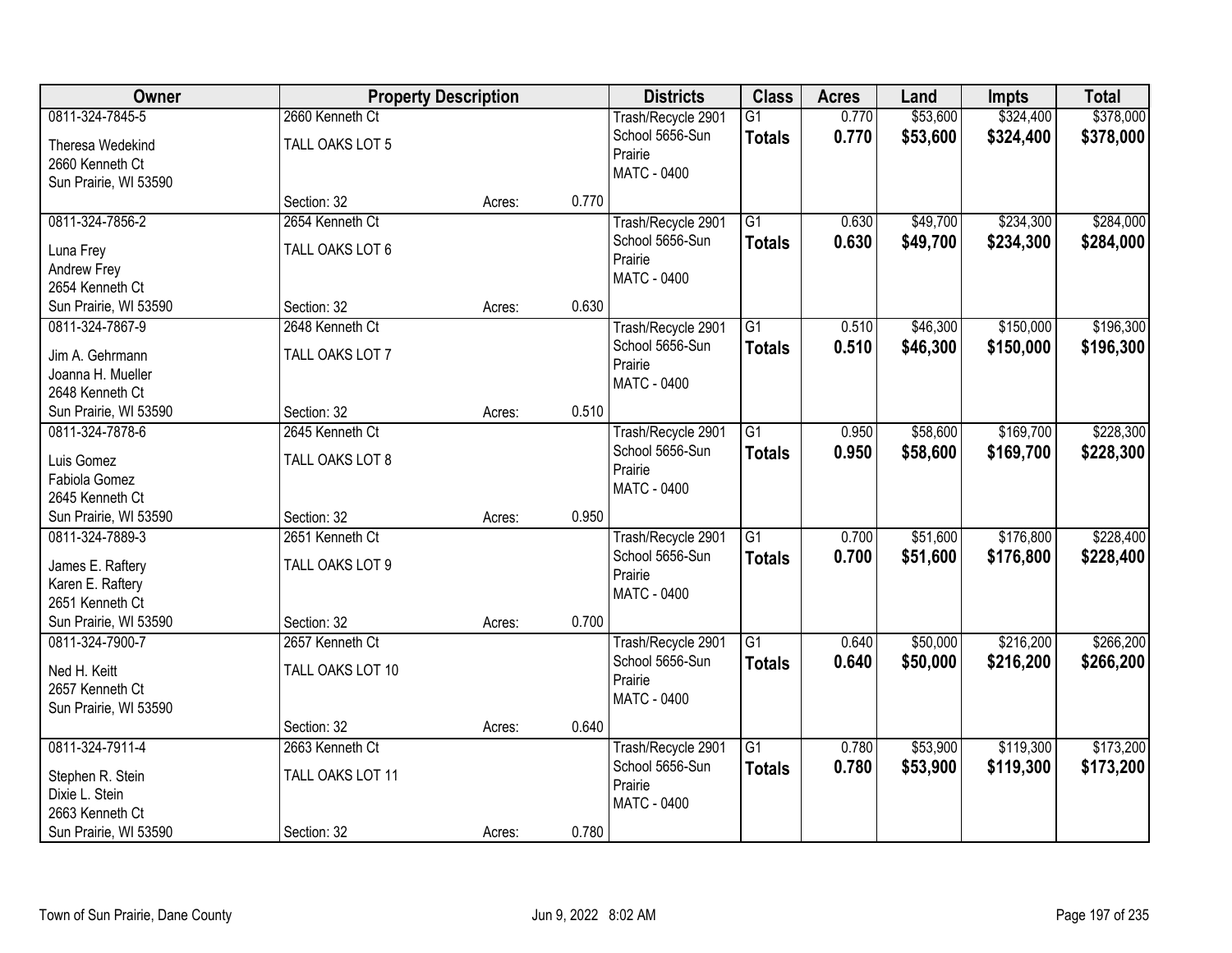| Owner                                                                                    |                                                                                              | <b>Property Description</b> |        | <b>Districts</b>           | <b>Class</b>    | <b>Acres</b> | Land      | <b>Impts</b> | <b>Total</b> |
|------------------------------------------------------------------------------------------|----------------------------------------------------------------------------------------------|-----------------------------|--------|----------------------------|-----------------|--------------|-----------|--------------|--------------|
| 0811-324-8110-1                                                                          | 4882 Alvin Rd                                                                                |                             |        | Trash/Recycle 2901         | $\overline{G1}$ | 1.000        | \$90,000  | \$217,700    | \$307,700    |
| Gregory M. Esser                                                                         | LOT 1 CSM 6484 CS31/304&305-7/26/91 DESCR AS                                                 |                             |        | School 5656-Sun<br>Prairie | <b>Totals</b>   | 1.000        | \$90,000  | \$217,700    | \$307,700    |
| Deborah A. Pirus                                                                         | SEC 32-8-11 PRT NE1/4SE1/4 (1.00 ACRES)                                                      |                             |        | <b>MATC - 0400</b>         |                 |              |           |              |              |
| 4882 Alvin Rd                                                                            |                                                                                              |                             |        |                            |                 |              |           |              |              |
| Sun Prairie, WI 53590                                                                    | Section: 32                                                                                  | Acres:                      | 1.000  |                            |                 |              |           |              |              |
| 0811-324-8120-9                                                                          | 4874 Alvin Rd                                                                                |                             |        | Trash/Recycle 2901         | $\overline{G1}$ | 1.000        | \$90,000  | \$170,000    | \$260,000    |
| Matthew L. Noskowiak                                                                     | LOT 2 CSM 6484 CS31/304&305-7/26/91 DESCR AS                                                 |                             |        | School 5656-Sun            | <b>Totals</b>   | 1.000        | \$90,000  | \$170,000    | \$260,000    |
| 4874 Alvin Rd                                                                            | SEC 32-8-11 PRT NE1/4SE1/4 (1.00 ACRES)                                                      |                             |        | Prairie                    |                 |              |           |              |              |
| Sun Prairie, WI 53590                                                                    |                                                                                              |                             |        | <b>MATC - 0400</b>         |                 |              |           |              |              |
|                                                                                          | Section: 32                                                                                  | Acres:                      | 1.000  |                            |                 |              |           |              |              |
| 0811-324-8130-7                                                                          | 2655 Sylver Ridge Ln                                                                         |                             |        | Trash/Recycle 2901         | G1              | 1.000        | \$60,000  | \$234,200    | \$294,200    |
| Daniel F. Difonzo                                                                        | LOT 3 CSM 6484 CS31/304&305-7/26/91 DESCR AS                                                 |                             |        | School 5656-Sun            | <b>Totals</b>   | 1.000        | \$60,000  | \$234,200    | \$294,200    |
| Cheryl S. Difonzo                                                                        | SEC 32-8-11 PRT NE1/4SE1/4 (1.00 ACRES)                                                      |                             |        | Prairie                    |                 |              |           |              |              |
| 2655 Sylver Ridge Ln                                                                     |                                                                                              |                             |        | <b>MATC - 0400</b>         |                 |              |           |              |              |
| Sun Prairie, WI 53590                                                                    | Section: 32                                                                                  | Acres:                      | 1.000  |                            |                 |              |           |              |              |
| 0811-324-8140-5                                                                          | 4850 Alvin Rd                                                                                |                             |        | Trash/Recycle 2901         | G1              | 1.050        | \$91,300  | \$212,600    | \$303,900    |
|                                                                                          |                                                                                              |                             |        | School 5656-Sun            | <b>Totals</b>   | 1.050        | \$91,300  | \$212,600    | \$303,900    |
| Uselman Tr, Md<br>4850 Alvin Rd                                                          | LOT 4 CSM 6484 CS31/304&305-7/26/91 DESCR AS<br>SEC 32-8-11 PRT NE1/4SE1/4 (1.05 ACRES)      |                             |        | Prairie                    |                 |              |           |              |              |
| Sun Prairie, WI 53590                                                                    |                                                                                              |                             |        | MATC - 0400                |                 |              |           |              |              |
|                                                                                          | Section: 32                                                                                  | Acres:                      | 1.050  |                            |                 |              |           |              |              |
| 0811-324-8161-0                                                                          | 4545 County Highway Tt                                                                       |                             |        | Trash/Recycle 2901         | $\overline{G1}$ | 13.608       | \$203,000 | \$348,600    | \$551,600    |
|                                                                                          |                                                                                              |                             |        | School 5656-Sun            | <b>Totals</b>   | 13.608       | \$203,000 | \$348,600    | \$551,600    |
| Heinemann Living Tr<br>4545 County Highway Tt                                            | LOT 1 CSM 7392 CS38/61&62-3/16/94 F/K/A LOT 1<br>CSM 4508 CS19/252&253-10/23/84 DESCR AS SEC |                             |        | Prairie                    |                 |              |           |              |              |
| Sun Prairie, WI 53590                                                                    | 32-8-11 PRT NE1/4SE1/4 & SEC 33-8-11 PRT                                                     |                             |        | <b>MATC - 0400</b>         |                 |              |           |              |              |
|                                                                                          | Section: 32                                                                                  | Acres:                      | 13.608 |                            |                 |              |           |              |              |
| 0811-324-8200-2                                                                          | 4832 Alvin Rd                                                                                |                             |        | Trash/Recycle 2901         | G1              | 0.970        | \$89,400  | \$322,500    | \$411,900    |
|                                                                                          |                                                                                              |                             |        | School 5656-Sun            | <b>Totals</b>   | 0.970        | \$89,400  | \$322,500    | \$411,900    |
| Hall & O'Brien Rev Living Tr, Robert L &   LOT 4 CSM 4508 CS19/252&254-10/23/84 DESCR AS |                                                                                              |                             |        | Prairie                    |                 |              |           |              |              |
| Margaret T<br>4832 Alvin Rd                                                              | SEC 32-8-11 PRT NE1/4SE1/4 (0.97 ACRES)                                                      |                             |        | MATC - 0400                |                 |              |           |              |              |
| Sun Prairie, WI 53590                                                                    | Section: 32                                                                                  | Acres:                      | 0.970  |                            |                 |              |           |              |              |
| 0811-324-8215-5                                                                          | 4826 Alvin Rd                                                                                |                             |        | Trash/Recycle 2901         | $\overline{G1}$ | 0.970        | \$89,400  | \$354,000    | \$443,400    |
|                                                                                          |                                                                                              |                             |        | School 5656-Sun            | <b>Totals</b>   | 0.970        | \$89,400  | \$354,000    | \$443,400    |
| Linda L. Morrison                                                                        | LOT 3 CSM 4508 CS19/252&254-10/23/84 DESCR AS                                                |                             |        | Prairie                    |                 |              |           |              |              |
| Thomas R. Morrison                                                                       | SEC 32-8-11 PRT NE1/4SE1/4 0.97 ACRE                                                         |                             |        | MATC - 0400                |                 |              |           |              |              |
| 4826 Alvin Rd                                                                            |                                                                                              |                             |        |                            |                 |              |           |              |              |
| Sun Prairie, WI 53590                                                                    | Section: 32                                                                                  | Acres:                      | 0.970  |                            |                 |              |           |              |              |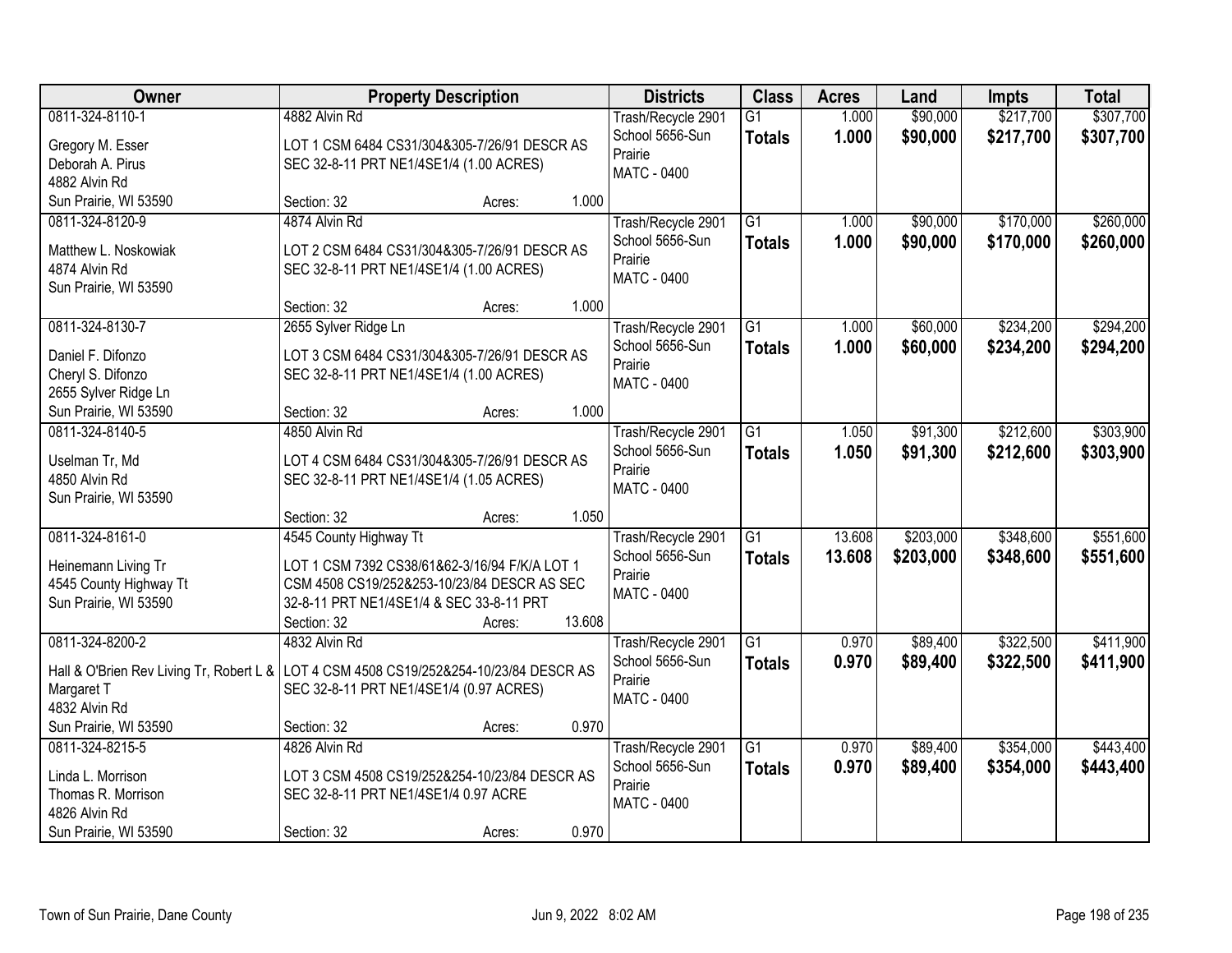| Owner                               | <b>Property Description</b>                                 |                 | <b>Districts</b>   | <b>Class</b>    | <b>Acres</b> | Land            | <b>Impts</b> | <b>Total</b>    |
|-------------------------------------|-------------------------------------------------------------|-----------------|--------------------|-----------------|--------------|-----------------|--------------|-----------------|
| 0811-324-8230-6                     | 4820 Alvin Rd                                               |                 | Trash/Recycle 2901 | $\overline{G1}$ | 0.970        | \$89,400        | \$312,000    | \$401,400       |
| Jedidiah J. Munroe                  | LOT 2 CSM 4508 CS19/252&254-10/23/84 DESCR AS               |                 | School 5656-Sun    | <b>Totals</b>   | 0.970        | \$89,400        | \$312,000    | \$401,400       |
| Alisson E. Munroe                   | SEC 32-8-11 PRT NE1/4SE1/4 0.97 ACRE                        |                 | Prairie            |                 |              |                 |              |                 |
| 4820 Alvin Rd                       |                                                             |                 | <b>MATC - 0400</b> |                 |              |                 |              |                 |
| Sun Prairie, WI 53590               | Section: 32                                                 | 0.970<br>Acres: |                    |                 |              |                 |              |                 |
| 0811-324-8410-0                     | 4587 County Highway Tt                                      |                 | School 5656-Sun    | $\overline{G2}$ | 3.126        | \$541,900       | \$457,200    | \$999,100       |
| Heinemann Rentals & Investments LLC | LOT 1 CSM 14498 CS100/28&31-4/24/2017 F/K/A LOTS            |                 | Prairie            | <b>Totals</b>   | 3.126        | \$541,900       | \$457,200    | \$999,100       |
| 4587 County Highway Tt              | 1 & 2 CSM 10396 CS61/176&178-5/10/2002 F/K/A LOT            |                 | <b>MATC - 0400</b> |                 |              |                 |              |                 |
| Sun Prairie, WI 53590               | 2 CSM 7392 CS38/61&62-3/16/94 F/K/A LOT 1 CSM               |                 |                    |                 |              |                 |              |                 |
|                                     | Section: 32                                                 | 3.126<br>Acres: |                    |                 |              |                 |              |                 |
| 0811-324-8500-9                     |                                                             |                 | School 5656-Sun    | X4              | 0.000        | $\overline{50}$ | \$0          | $\overline{50}$ |
|                                     |                                                             |                 | Prairie            | <b>Totals</b>   | 0.000        | \$0             | \$0          | \$0             |
| Sun Prairie, Town of                | SEC 32-8-11 PRT N1/2 SE1/4 COM AT A PT ON A                 |                 | MATC - 0400        |                 |              |                 |              |                 |
| 5556 Twin Lane Rd                   | TOWN HWY AT THE PLACE WHERE THE DIVISION LN                 |                 |                    |                 |              |                 |              |                 |
| Marshall, WI 53559                  | BETWEEN THE E1/2 & W1/2 SE1/4 SD SEC CROSSES<br>Section: 32 | 0.000           |                    |                 |              |                 |              |                 |
| 0811-324-8505-4                     | 4881 Alvin Rd                                               | Acres:          | Trash/Recycle 2901 | $\overline{G1}$ | 2.000        | \$115,000       | \$193,700    | \$308,700       |
|                                     |                                                             |                 | School 5656-Sun    |                 | 2.000        | \$115,000       |              |                 |
| Jeffrey R. Okazaki                  | LOT 2 CSM 4898 CS21/347-3/24/86 DESCR AS SEC                |                 | Prairie            | <b>Totals</b>   |              |                 | \$193,700    | \$308,700       |
| Grace A. Okazaki                    | 32-8-11 PRT NW1/4SE1/4 2.0 ACRES                            |                 | MATC - 0400        |                 |              |                 |              |                 |
| 4881 Alvin Rd                       |                                                             |                 |                    |                 |              |                 |              |                 |
| Sun Prairie, WI 53590               | Section: 32                                                 | 2.000<br>Acres: |                    |                 |              |                 |              |                 |
| 0811-324-8590-1                     | 2771 Torbleau Rd                                            |                 | Trash/Recycle 2901 | $\overline{G1}$ | 1.000        | \$90,000        | \$160,800    | \$250,800       |
| Mark A. Mohr                        | LOT 2 CSM 4429 CS19/106&108-7/31/84 F/K/A PRT               |                 | School 5656-Sun    | <b>Totals</b>   | 1.000        | \$90,000        | \$160,800    | \$250,800       |
| 2771 Torbleau Rd                    | LOT 11 VALLEY VIEW ESTATES DESCR AS SEC                     |                 | Prairie            |                 |              |                 |              |                 |
| Sun Prairie, WI 53590               | 32-8-11 PRT NW1/4SE1/4                                      |                 | MATC - 0400        |                 |              |                 |              |                 |
|                                     | Section: 32                                                 | 1.000<br>Acres: |                    |                 |              |                 |              |                 |
| 0811-324-8605-3                     | 2777 Torbleau Rd                                            |                 | Trash/Recycle 2901 | $\overline{G1}$ | 1.000        | \$90,000        | \$196,300    | \$286,300       |
| Mc Mueller Tr                       | LOT 1 CSM 4429 CS19/106&108-7/31/84 F/K/A PRT               |                 | School 5656-Sun    | <b>Totals</b>   | 1.000        | \$90,000        | \$196,300    | \$286,300       |
| 2777 Torbleau Rd                    | LOT 11 VALLEY VIEW ESTATES DESCR AS SEC                     |                 | Prairie            |                 |              |                 |              |                 |
| Sun Prairie, WI 53590               | 32-8-11 PRT NW1/4SE1/4                                      |                 | MATC - 0400        |                 |              |                 |              |                 |
|                                     | Section: 32                                                 | 1.000<br>Acres: |                    |                 |              |                 |              |                 |
| 0811-324-9020-8                     | 4825 Cardinal Ln                                            |                 | Trash/Recycle 2901 | G1              | 0.929        | \$88,600        | \$190,300    | \$278,900       |
|                                     |                                                             |                 | School 5656-Sun    | <b>Totals</b>   | 0.929        | \$88,600        | \$190,300    | \$278,900       |
| Kast Rev Family Tr, Philip & Karen  | LOT 1 CSM 6918 CS34/265&266-10/30/92 F/K/A LOT 1            |                 | Prairie            |                 |              |                 |              |                 |
| 4825 Cardinal Ln                    | CSM 6342 CS30/343&344-3/11/91 DESCR AS SEC                  |                 | <b>MATC - 0400</b> |                 |              |                 |              |                 |
| Sun Prairie, WI 53590               | 32-8-11 PRT S1/2 SE1/4 (0.929 ACRES)                        | 0.929           |                    |                 |              |                 |              |                 |
|                                     | Section: 32                                                 | Acres:          |                    |                 |              |                 |              |                 |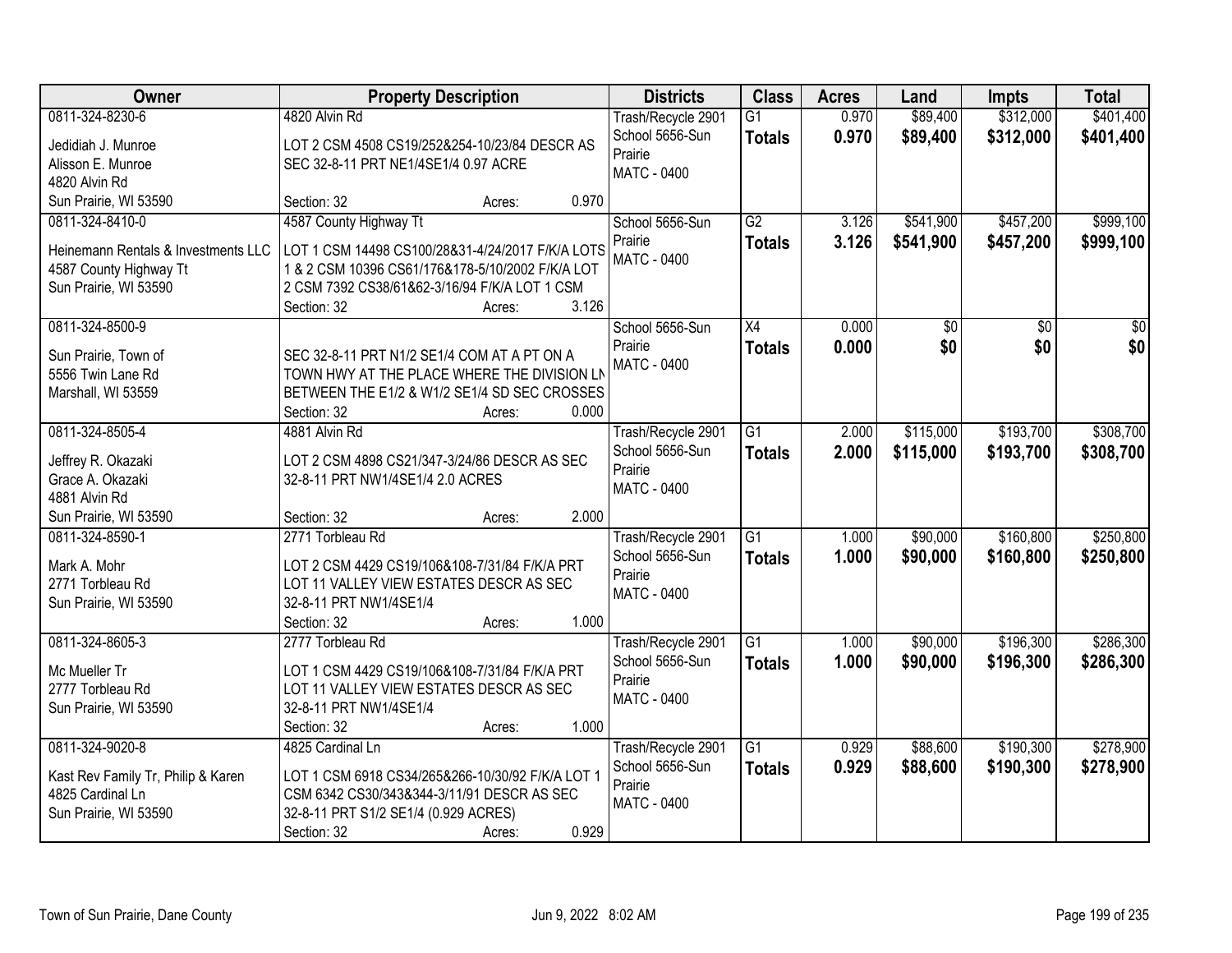| Owner                 | <b>Property Description</b>                         | <b>Districts</b>   | <b>Class</b>    | <b>Acres</b> | Land      | <b>Impts</b> | <b>Total</b> |
|-----------------------|-----------------------------------------------------|--------------------|-----------------|--------------|-----------|--------------|--------------|
| 0811-324-9030-6       | 2716 Bomkamp Cir                                    | Trash/Recycle 2901 | $\overline{G1}$ | 0.919        | \$60,600  | \$157,400    | \$218,000    |
| Thomas J. Dollak Jr   | LOT 2 CSM 6918 CS34/265&266-10/30/92 F/K/A LOT 1    | School 5656-Sun    | <b>Totals</b>   | 0.919        | \$60,600  | \$157,400    | \$218,000    |
| Joan R. Dollak        | CSM 6342 CS30/343&344-3/11/91 DESCR AS SEC          | Prairie            |                 |              |           |              |              |
| 2716 Bomkamp Cir      | 32-8-11 PRT S1/2 SE1/4 (0.919 ACRES)                | <b>MATC - 0400</b> |                 |              |           |              |              |
| Sun Prairie, WI 53590 | 0.919<br>Section: 32<br>Acres:                      |                    |                 |              |           |              |              |
| 0811-324-9050-2       | 2711 Bomkamp Cir                                    | Trash/Recycle 2901 | $\overline{G1}$ | 2.044        | \$75,400  | \$162,100    | \$237,500    |
|                       |                                                     | School 5656-Sun    | <b>Totals</b>   | 2.044        | \$75,400  | \$162,100    | \$237,500    |
| Matthew Berkowitz     | LOT 4 CSM 6918 CS34/265&266-10/30/92 F/K/A PRT      | Prairie            |                 |              |           |              |              |
| Cynthia L. Berkowitz  | LOT 1 CSM 6342 CS30/343&344-3/11/91 DESCR AS        | <b>MATC - 0400</b> |                 |              |           |              |              |
| 2711 Bomkamp Cir      | SEC 32-8-11 PRT S1/2 SE1/4 (2.044 ACRES)            |                    |                 |              |           |              |              |
| Sun Prairie, WI 53590 | 2.044<br>Section: 32<br>Acres:                      |                    |                 |              |           |              |              |
| 0811-324-9060-0       | 4790 Garden Ct                                      | Trash/Recycle 2901 | G1              | 1.311        | \$76,200  | \$155,500    | \$231,700    |
| William W. Hurd       | LOT 2 CSM 844 CS4/64&65-6/8/72 DESCR AS SEC         | School 5656-Sun    | <b>Totals</b>   | 1.311        | \$76,200  | \$155,500    | \$231,700    |
| 4790 Garden Ct        | 32-8-11 PRT SW1/4SE1/4 1.311 ACRES TOG W/JT         | Prairie            |                 |              |           |              |              |
| Sun Prairie, WI 53590 | DRIVEWAY AGRMT IN DOC 3175400                       | MATC - 0400        |                 |              |           |              |              |
|                       | 1.311<br>Section: 32<br>Acres:                      |                    |                 |              |           |              |              |
| 0811-324-9081-0       | 4792 Garden Ct                                      | Trash/Recycle 2902 | G1              | 0.789        | \$83,200  | \$146,700    | \$229,900    |
|                       |                                                     | School 5656-Sun    | <b>Totals</b>   | 0.789        | \$83,200  | \$146,700    | \$229,900    |
| James O. Novak        | OUTLOT 1 CSM 2746 CS11/34&36-2/15/78 F/K/A PRT      | Prairie            |                 |              |           |              |              |
| Rachel L. Novak       | LOT 1 CSM 844 CS4/64&65-6/8/72 DESCR AS SEC         | MATC - 0400        |                 |              |           |              |              |
| 4792 Garden Ct        | 32-8-11 PRT SW1/4SE1/4 SUBJ TO JT DRIVEWAY<br>0.789 |                    |                 |              |           |              |              |
| Sun Prairie, WI 53590 | Section: 32<br>Acres:                               |                    |                 |              |           |              |              |
| 0811-324-9085-1       | 4778 Garden Ct                                      | Trash/Recycle 2901 | $\overline{G1}$ | 1.680        | \$107,000 | \$185,500    | \$292,500    |
| Suzanne M. Manor      | LOT 1 CSM 6729 CS33/172-5/12/92 F/K/A LOTS 1 & 2    | School 5656-Sun    | <b>Totals</b>   | 1.680        | \$107,000 | \$185,500    | \$292,500    |
| 4780 Garden Ct        | CSM 2746 CS11/34&36-2/15/78 DESCR AS SEC            | Prairie            |                 |              |           |              |              |
| Sun Prairie, WI 53590 | 32-8-11 PRT SW1/4SE1/4 (1.68 ACRES)                 | MATC - 0400        |                 |              |           |              |              |
|                       | Section: 32<br>1.680<br>Acres:                      |                    |                 |              |           |              |              |
| 0811-324-9090-4       | 4768 Garden Ct                                      | School 5656-Sun    | $\overline{G1}$ | 2.000        | \$115,000 | \$9,800      | \$124,800    |
| Daniel Blaschka       | LOT 2 CSM 6729 CS33/172-5/12/92 F/K/A PRT LOTS 1    | Prairie            | <b>Totals</b>   | 2.000        | \$115,000 | \$9,800      | \$124,800    |
| 4768 Garden Ct        | & 2 CSM 2746 CS11/34&36-2/15/78 DESCR AS SEC        | MATC - 0400        |                 |              |           |              |              |
| Sun Prairie, WI 53590 | 32-8-11 PRT SW1/4SE1/4 (2.00 ACRES)                 |                    |                 |              |           |              |              |
|                       | 2.000<br>Section: 32                                |                    |                 |              |           |              |              |
| 0811-324-9101-0       | Acres:<br>4791 Garden Ct                            | Trash/Recycle 2901 | $\overline{G1}$ | 1.070        | \$91,800  | \$173,600    | \$265,400    |
|                       |                                                     | School 5656-Sun    |                 | 1.070        |           |              |              |
| Karen S. Owens        | LOT 1 CSM 7859 CS41/232&233-6/14/95 DESCR AS        | Prairie            | <b>Totals</b>   |              | \$91,800  | \$173,600    | \$265,400    |
| 4791 Garden Ct        | SEC 32-8-11 PRT SW1/4SE1/4 (1.075 ACRES)            | MATC - 0400        |                 |              |           |              |              |
| Sun Prairie, WI 53590 |                                                     |                    |                 |              |           |              |              |
|                       | 1.070<br>Section: 32<br>Acres:                      |                    |                 |              |           |              |              |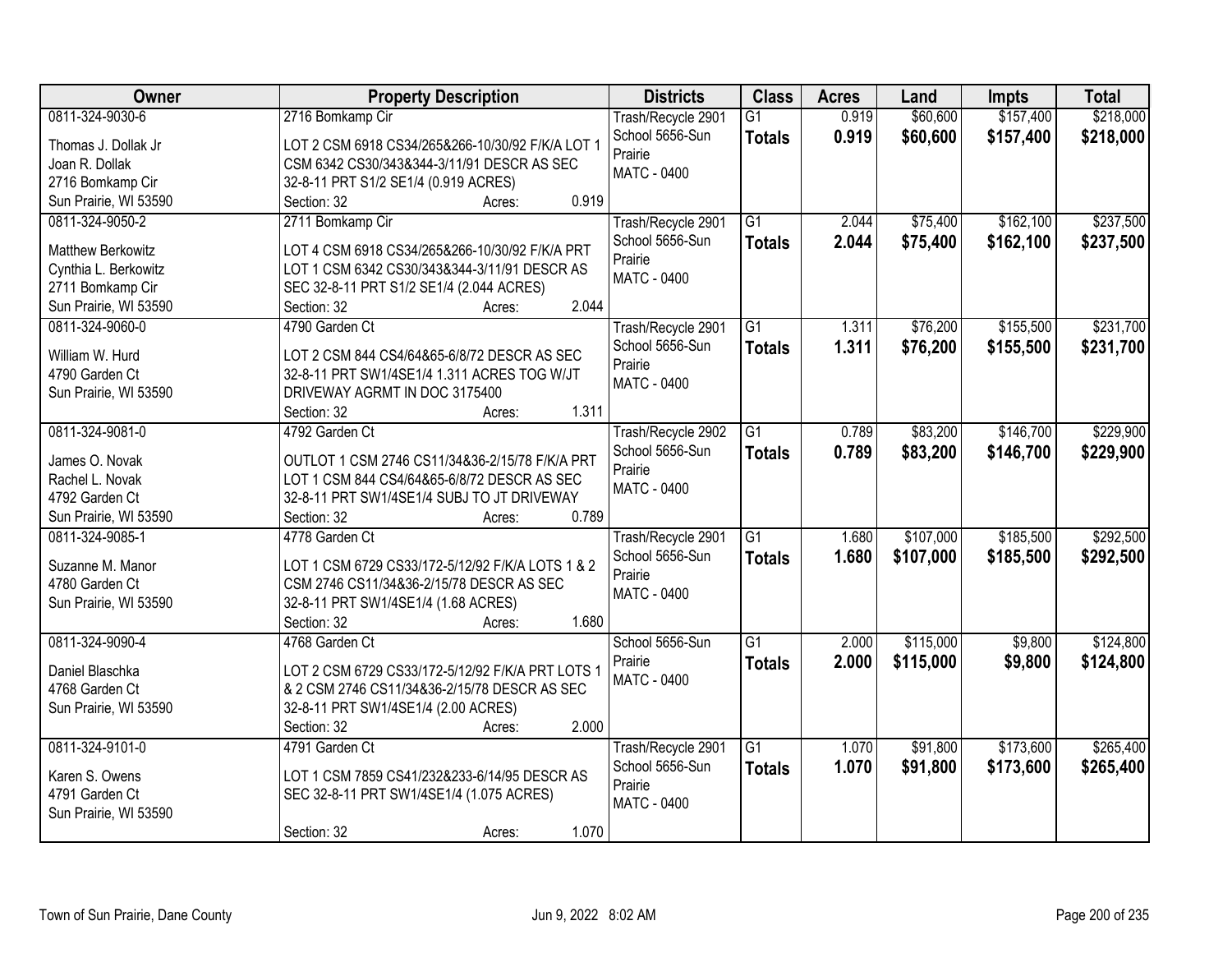| Owner                                                                                                 | <b>Property Description</b>                                                                                                                                                                          | <b>Districts</b>                                                       | <b>Class</b>                     | <b>Acres</b>   | Land                   | <b>Impts</b>           | <b>Total</b>           |
|-------------------------------------------------------------------------------------------------------|------------------------------------------------------------------------------------------------------------------------------------------------------------------------------------------------------|------------------------------------------------------------------------|----------------------------------|----------------|------------------------|------------------------|------------------------|
| 0811-324-9122-5<br>John D. Bailey<br>Julia A. Bailey<br>4787 Garden Ct                                | 4787 Garden Ct<br>LOT 2 CSM 7859 CS41/232&233-6/14/95 DESCR AS<br>SEC 32-8-11 PRT SW1/4SE1/4 (2.184 ACRES)                                                                                           | Trash/Recycle 2901<br>School 5656-Sun<br>Prairie<br><b>MATC - 0400</b> | $\overline{G1}$<br><b>Totals</b> | 2.180<br>2.180 | \$117,700<br>\$117,700 | \$181,600<br>\$181,600 | \$299,300<br>\$299,300 |
| Sun Prairie, WI 53590                                                                                 | 2.180<br>Section: 32<br>Acres:                                                                                                                                                                       |                                                                        |                                  |                |                        |                        |                        |
| 0811-324-9143-0<br>John D. Bailey<br>Julia A. Bailey<br>4787 Garden Ct<br>Sun Prairie, WI 53590       | Garden Ct<br>LOT 3 CSM 7859 CS41/232&233-6/14/95 DESCR AS<br>SEC 32-8-11 PRT SW1/4SE1/4 (2.466 ACRES)<br>2.460<br>Section: 32<br>Acres:                                                              | School 5656-Sun<br>Prairie<br>MATC - 0400                              | $\overline{G1}$<br><b>Totals</b> | 2.460<br>2.460 | \$45,700<br>\$45,700   | \$0<br>\$0             | \$45,700<br>\$45,700   |
| 0811-324-9510-5                                                                                       | 2658 Oak Crest Cir                                                                                                                                                                                   | Trash/Recycle 2901                                                     | G1                               | 0.650          | \$83,000               | \$177,700              | \$260,700              |
| Laura A. Waite<br>2658 Oak Crest Cir<br>Sun Prairie, WI 53590                                         | LOT 1 CSM 672 CS3/192-10/6/71 F/K/A LOT 1 CSM 634<br>CS3/148-8/31/71 SEC 32-8-11 PRT SE1/4SE1/4                                                                                                      | School 5656-Sun<br>Prairie<br><b>MATC - 0400</b>                       | <b>Totals</b>                    | 0.650          | \$83,000               | \$177,700              | \$260,700              |
|                                                                                                       | 0.650<br>Section: 32<br>Acres:                                                                                                                                                                       |                                                                        |                                  |                |                        |                        |                        |
| 0811-324-9540-9<br>Ellian Design Group, LLC<br>6344 Irving Dr<br>Sun Prairie, WI 53590                | 2664 Oak Crest Cir<br>LOT A CSM 382 CS2/151&152-8/28/70 DESCR AS SEC<br>32-8-11 PRT SE1/4SE1/4 (1.067 ACRES)                                                                                         | Trash/Recycle 2901<br>School 5656-Sun<br>Prairie<br>MATC - 0400        | G1<br><b>Totals</b>              | 1.180<br>1.180 | \$94,500<br>\$94,500   | \$159,800<br>\$159,800 | \$254,300<br>\$254,300 |
|                                                                                                       | 1.180<br>Section: 32<br>Acres:                                                                                                                                                                       |                                                                        |                                  |                |                        |                        |                        |
| 0811-324-9565-0<br>Sharon Kelley<br>Richard E. Ammann Jr<br>4824 Cardinal Ln<br>Sun Prairie, WI 53590 | 4824 Cardinal Ln<br>SEC 32-8-11 PRT SE1/4 COM NE COR SEC 5-7-11 TH<br>N57DEG51'00"W 662.52 FT TH N5DEG18'30"E 593.18<br>FT TO POB TH S89DEG21'20"W 354.49 FT TH<br>2.000<br>Section: 32<br>Acres:    | Trash/Recycle 2901<br>School 5656-Sun<br>Prairie<br><b>MATC - 0400</b> | $\overline{G1}$<br><b>Totals</b> | 2.000<br>2.000 | \$115,000<br>\$115,000 | \$216,900<br>\$216,900 | \$331,900<br>\$331,900 |
| 0811-324-9670-2<br>Duane H. Meyers<br>Linda A. Meyers<br>4792 Cardinal Ln<br>Sun Prairie, WI 53590    | 4792 Cardinal Ln<br>SEC 32-8-11 PRT SE1/4SE1/4 COM SEC NE COR TH<br>N57DEG51'W 662.52 FT TH N5DEG18'30"E 388.24 FT<br>TO POB TH N84DEG41'30"W 143.30 FT TH<br>0.640<br>Section: 32<br>Acres:         | Trash/Recycle 2901<br>School 5656-Sun<br>Prairie<br>MATC - 0400        | $\overline{G1}$<br><b>Totals</b> | 0.640<br>0.640 | \$82,800<br>\$82,800   | \$222,300<br>\$222,300 | \$305,100<br>\$305,100 |
| 0811-324-9681-9<br>Sandra J. Freye<br>Bruce C. Peterson<br>2703 Bomkamp Cir<br>Sun Prairie, WI 53590  | 2703 Bomkamp Cir<br>LOT 1 CSM 8870 CS49/190&191-4/13/98 F/K/A LOT 1<br>CSM 1644 CS6/413-3/25/75 & ALSO INCL & DESCR AS<br>SEC 32-8-11 PRT SE1/4SE1/4 (0.785 ACRES)<br>0.785<br>Section: 32<br>Acres: | Trash/Recycle 2901<br>School 5656-Sun<br>Prairie<br><b>MATC - 0400</b> | $\overline{G1}$<br><b>Totals</b> | 0.785<br>0.785 | \$54,000<br>\$54,000   | \$191,500<br>\$191,500 | \$245,500<br>\$245,500 |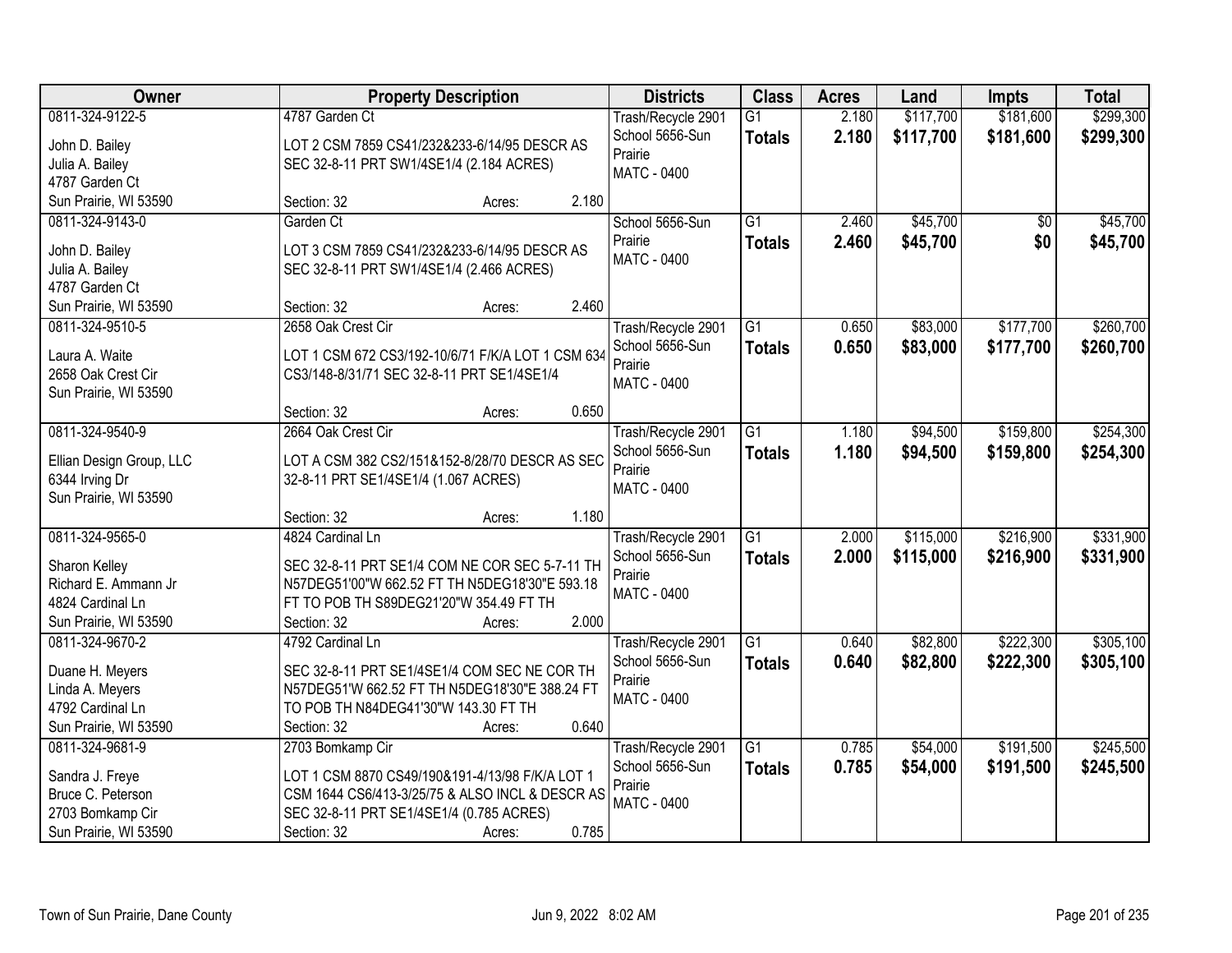| Owner                 | <b>Property Description</b>                     | <b>Districts</b>   | <b>Class</b>    | <b>Acres</b> | Land     | <b>Impts</b>    | <b>Total</b> |
|-----------------------|-------------------------------------------------|--------------------|-----------------|--------------|----------|-----------------|--------------|
| 0811-324-9686-4       | 4795 Cardinal Ln                                | Trash/Recycle 2901 | $\overline{G1}$ | 0.567        | \$81,300 | \$157,800       | \$239,100    |
| Steven R. Fillnow     | LOT 2 CSM 8870 CS49/190&191-4/13/98 F/K/A LOT 1 | School 5656-Sun    | <b>Totals</b>   | 0.567        | \$81,300 | \$157,800       | \$239,100    |
| 4795 Cardinal Ln      | CSM 1644 CS6/413-3/25/75 & ALSO INCL & DESCR AS | Prairie            |                 |              |          |                 |              |
| Sun Prairie, WI 53590 | SEC 32-8-11 PRT SE1/4SE1/4 (0.567 ACRES)        | <b>MATC - 0400</b> |                 |              |          |                 |              |
|                       | 0.567<br>Section: 32<br>Acres:                  |                    |                 |              |          |                 |              |
| 0811-324-9695-3       | 4786 Cardinal Ln                                | Trash/Recycle 2901 | $\overline{G1}$ | 0.670        | \$83,400 | \$290,000       | \$373,400    |
|                       |                                                 | School 5656-Sun    | <b>Totals</b>   | 0.670        | \$83,400 | \$290,000       | \$373,400    |
| Kristopher A. Sturman | SEC 32-8-11 PRT SE1/4 COM AT NE COR SEC 5-7-11  | Prairie            |                 |              |          |                 |              |
| Kimberly M. Sturman   | TH N57DEG51'W 662.52 FT TH N05DEG18'30"E 198.24 | <b>MATC - 0400</b> |                 |              |          |                 |              |
| 4786 Cardinal Ln      | FT TO POB TH N84DEG41'30"W 143.30 FT TH         |                    |                 |              |          |                 |              |
| Sun Prairie, WI 53590 | 0.670<br>Section: 32<br>Acres:                  |                    |                 |              |          |                 |              |
| 0811-324-9700-5       | Cardinal Ln                                     | School 5656-Sun    | $\overline{G1}$ | 0.809        | \$34,500 | \$8,900         | \$43,400     |
| Stevin B. Greene      | LOT 2 CSM 1644 CS6/413-3/25/75 DESCR AS SEC     | Prairie            | <b>Totals</b>   | 0.809        | \$34,500 | \$8,900         | \$43,400     |
| 4781 Cardinal Ln      | 32-8-11 PRT SE1/4SE1/4 (0.809 ACRES)            | <b>MATC - 0400</b> |                 |              |          |                 |              |
| Sun Prairie, WI 53590 |                                                 |                    |                 |              |          |                 |              |
|                       | 0.809<br>Section: 32<br>Acres:                  |                    |                 |              |          |                 |              |
| 0811-324-9702-3       | 4781 Cardinal Ln                                | Trash/Recycle 2901 | G1              | 0.560        | \$81,200 | \$134,600       | \$215,800    |
|                       |                                                 | School 5656-Sun    | <b>Totals</b>   | 0.560        | \$81,200 | \$134,600       | \$215,800    |
| Stevin B. Greene      | SEC 32-8-11 PRT SE1/4SE1/4 COM AT NE COR SEC    | Prairie            |                 |              |          |                 |              |
| 4781 Cardinal Ln      | 5-7-11 TH N57DEG51'00"W 662.52 FT TH            | <b>MATC - 0400</b> |                 |              |          |                 |              |
| Sun Prairie, WI 53590 | S89DEG41'50"W 353.93 FT TH N5DEG18'30"E 185.89  |                    |                 |              |          |                 |              |
|                       | 0.560<br>Section: 32<br>Acres:                  |                    |                 |              |          |                 |              |
| 0811-324-9705-0       | 4778 Cardinal Ln                                | Trash/Recycle 2901 | $\overline{G1}$ | 0.650        | \$83,000 | \$183,900       | \$266,900    |
| Brian A. Lee          | LOT 1 CSM 423 CS2/206-10/30/70 DESCR AS SEC     | School 5656-Sun    | <b>Totals</b>   | 0.650        | \$83,000 | \$183,900       | \$266,900    |
| 4778 Cardinal Ln      | 32-8-11 PRT SE1/4SE1/4                          | Prairie            |                 |              |          |                 |              |
| Sun Prairie, WI 53590 |                                                 | <b>MATC - 0400</b> |                 |              |          |                 |              |
|                       | 0.650<br>Section: 32<br>Acres:                  |                    |                 |              |          |                 |              |
| 0811-324-9710-3       | Cardinal Ln                                     | School 5656-Sun    | G1              | 0.883        | \$17,700 | $\overline{50}$ | \$17,700     |
|                       |                                                 | Prairie            | <b>Totals</b>   | 0.883        | \$17,700 | \$0             | \$17,700     |
| Elisabeth Desouza     | LOT 3 CSM 1644 CS6/413-3/25/75 DESCR AS SEC     | MATC - 0400        |                 |              |          |                 |              |
| 4775 Cardinal Ln      | 32-8-11 PRT SE1/4SE1/4 (0.883 ACRES)            |                    |                 |              |          |                 |              |
| Sun Prairie, WI 53590 |                                                 |                    |                 |              |          |                 |              |
|                       | 0.883<br>Section: 32<br>Acres:                  |                    |                 |              |          |                 |              |
| 0811-324-9712-1       | 4775 Cardinal Ln                                | Trash/Recycle 2901 | $\overline{G1}$ | 0.710        | \$84,200 | \$180,700       | \$264,900    |
| Elisabeth Desouza     | SEC 32-8-11 PRT SE1/4SE1/4 COM AT NE COR TH     | School 5656-Sun    | <b>Totals</b>   | 0.710        | \$84,200 | \$180,700       | \$264,900    |
| 4775 Cardinal Ln      | N57DEG51'00"W 662.52 FT TH N89DEG41'50"W 176.92 | Prairie            |                 |              |          |                 |              |
| Sun Prairie, WI 53590 | FT TO POB TH CONT N89DEG41'50"W 177.01 FT TH    | <b>MATC - 0400</b> |                 |              |          |                 |              |
|                       | 0.710<br>Section: 32<br>Acres:                  |                    |                 |              |          |                 |              |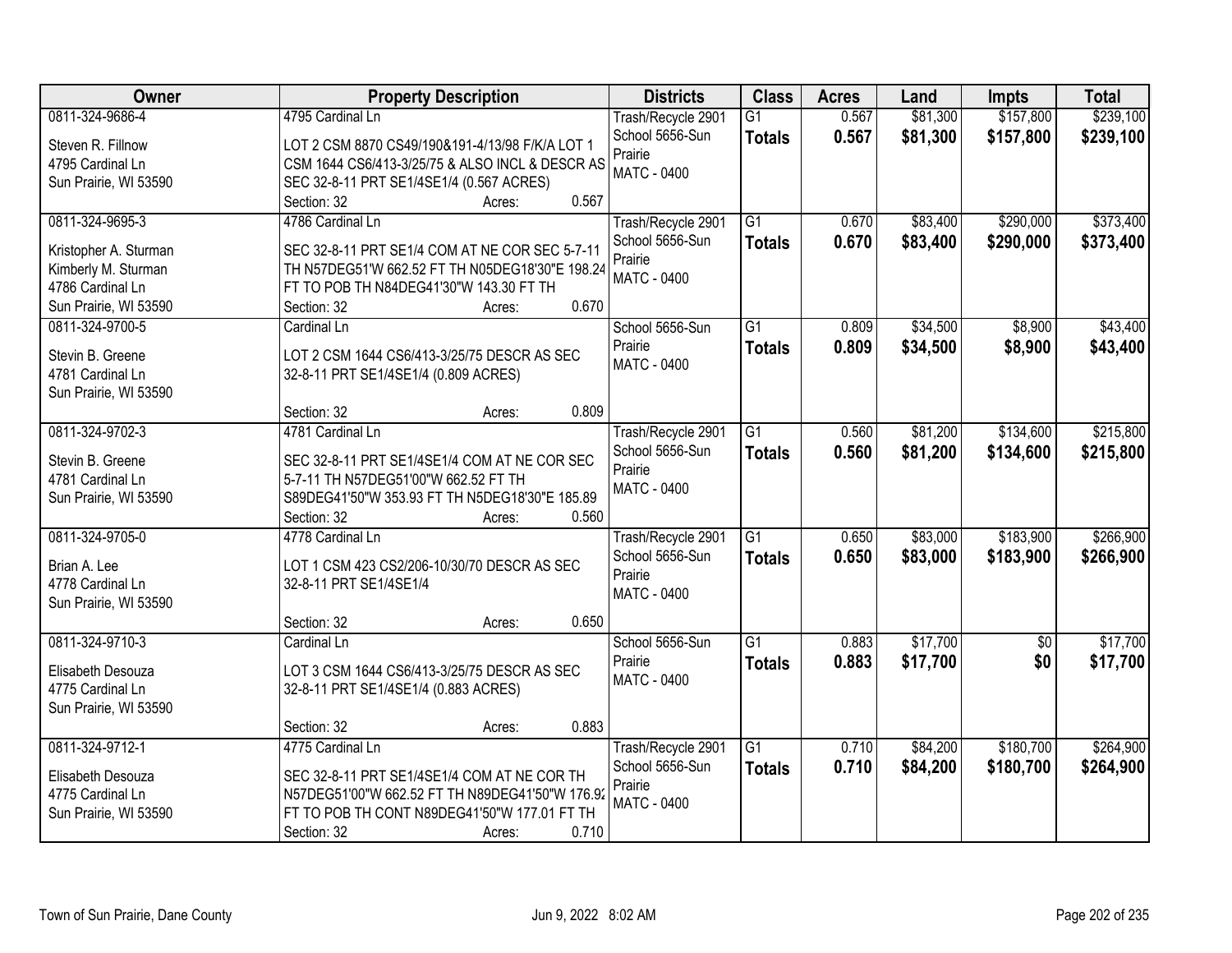| <b>Owner</b>                                             | <b>Property Description</b>                      |                  | <b>Districts</b>           | <b>Class</b>           | <b>Acres</b> | Land            | <b>Impts</b>    | <b>Total</b>    |
|----------------------------------------------------------|--------------------------------------------------|------------------|----------------------------|------------------------|--------------|-----------------|-----------------|-----------------|
| 0811-324-9940-5                                          | 2655 Oak Crest Cir                               |                  | Trash/Recycle 2901         | $\overline{G1}$        | 0.770        | \$85,400        | \$238,100       | \$323,500       |
| Anthony J. Bretl                                         | LOT 1 CSM 635 CS3/149-8/31/71 DESCR AS SEC       |                  | School 5656-Sun            | <b>Totals</b>          | 0.770        | \$85,400        | \$238,100       | \$323,500       |
| Julie L. Bretl                                           | 32-8-11 PRT SE1/4SE1/4                           |                  | Prairie                    |                        |              |                 |                 |                 |
| 2655 Oak Crest Cir                                       |                                                  |                  | <b>MATC - 0400</b>         |                        |              |                 |                 |                 |
| Sun Prairie, WI 53590                                    | Section: 32                                      | 0.770<br>Acres:  |                            |                        |              |                 |                 |                 |
| 0811-331-8000-5                                          | Town Rd                                          |                  | School 5656-Sun            | $\overline{\chi_3}$    | 40.400       | \$0             | \$0             | \$0             |
| Dane County                                              | SEC 33-8-11 NE1/4NE1/4                           |                  | Prairie                    | <b>Totals</b>          | 40.400       | \$0             | \$0             | \$0             |
| c/o Dane County Parks                                    |                                                  |                  | <b>MATC - 0400</b>         |                        |              |                 |                 |                 |
|                                                          |                                                  |                  | Drainage District 8        |                        |              |                 |                 |                 |
|                                                          | Section: 33                                      | 40.400<br>Acres: | DD <sub>8</sub>            |                        |              |                 |                 |                 |
| 0811-331-8501-9                                          | Town Rd                                          |                  | School 5656-Sun            | G4                     | 11.130       | \$2,700         | \$0             | \$2,700         |
|                                                          |                                                  |                  | Prairie                    | <b>Totals</b>          | 11.130       | \$2,700         | \$0             | \$2,700         |
| Rademacher Tr, Alan & Frances et al                      | SEC 33-8-11 N 440 FT NW1/4 NE1/4 EXC N 180 FT OF |                  | <b>MATC - 0400</b>         |                        |              |                 |                 |                 |
| 2504 County Highway T<br>Sun Prairie, WI 53590           | W 242.2 FT (1207605) THF & EXC CSM 6551          |                  | Drainage District 8        |                        |              |                 |                 |                 |
|                                                          | Section: 33                                      | 11.130<br>Acres: | DD <sub>8</sub>            |                        |              |                 |                 |                 |
| 0811-331-8600-9                                          | 5010 County Highway N                            |                  | Trash/Recycle 2901         | $\overline{G1}$        | 1.000        | \$70,000        | \$157,500       | \$227,500       |
|                                                          |                                                  |                  | School 5656-Sun            | <b>Totals</b>          | 1.000        | \$70,000        | \$157,500       | \$227,500       |
| Jakel-Stormoen Living Tr                                 | SEC 33-8-11 PRT NW1/4 NE1/4 BEG AT N1/4 COR TH   |                  | Prairie                    |                        |              |                 |                 |                 |
| 2243 Birch Dr                                            | E 242.2 FT TH S 180 FT TH W 242.2 FT TH N 180 FT |                  | MATC - 0400                |                        |              |                 |                 |                 |
| Friendship, WI 53934                                     | TO POB                                           |                  | Drainage District 8        |                        |              |                 |                 |                 |
|                                                          | Section: 33                                      | 1.000<br>Acres:  | DD <sub>8</sub>            |                        |              |                 |                 |                 |
| 0811-331-8650-9                                          | 4992 County Highway N                            |                  | Trash/Recycle 2901         | G1                     | 1.171        | \$73,400        | \$154,300       | \$227,700       |
| Robert L. Morschauser                                    | LOT 1 CSM 6551 CS32/108-10/10/91 DESCR AS SEC    |                  | School 5656-Sun            | <b>Totals</b>          | 1.171        | \$73,400        | \$154,300       | \$227,700       |
| 4992 Cth N                                               | 33-8-11 PRT NW1/4NE1/4 (1.171 ACRES)             |                  | Prairie                    |                        |              |                 |                 |                 |
| Sun Prairie, WI 53590                                    |                                                  |                  | MATC - 0400                |                        |              |                 |                 |                 |
|                                                          | Section: 33                                      | 1.171<br>Acres:  | Drainage District 8        |                        |              |                 |                 |                 |
|                                                          |                                                  |                  | D <sub>D</sub> 8           |                        |              |                 |                 |                 |
| 0811-331-8670-5                                          | 4984 County Highway N                            |                  | Trash/Recycle 2901         | $\overline{G1}$        | 2.119        | \$90,800        | \$86,800        | \$177,600       |
| Boe M. Le, Albert et al                                  | LOT 1 CSM 1138 CS5/14-5/3/73 DESCR AS SEC        |                  | School 5656-Sun<br>Prairie | <b>Totals</b>          | 2.119        | \$90,800        | \$86,800        | \$177,600       |
| 4984 County Highway N                                    | 33-8-11 PRT NW1/4NE1/4 (2.119 ACRES INCL R/W)    |                  | <b>MATC - 0400</b>         |                        |              |                 |                 |                 |
| Sun Prairie, WI 53590                                    |                                                  |                  | Drainage District 8        |                        |              |                 |                 |                 |
|                                                          | Section: 33                                      | 2.119<br>Acres:  | D <sub>D</sub> 8           |                        |              |                 |                 |                 |
| 0811-331-8690-1                                          | Hwy N                                            |                  | School 5656-Sun            | $\overline{\text{X3}}$ | 24,600       | $\overline{50}$ | $\overline{50}$ | $\overline{50}$ |
|                                                          |                                                  |                  | Prairie                    | <b>Totals</b>          | 24.600       | \$0             | \$0             | \$0             |
| Dane County                                              | SEC 33-8-11 S 2/3 NW1/4NE1/4 EXC CSM 1138        |                  | <b>MATC - 0400</b>         |                        |              |                 |                 |                 |
| 210 Martin Luther King Jr Blvd<br>Madison, WI 53703-3342 |                                                  |                  | Drainage District 8        |                        |              |                 |                 |                 |
|                                                          | Section: 33                                      | 24.600<br>Acres: | DD <sub>8</sub>            |                        |              |                 |                 |                 |
|                                                          |                                                  |                  |                            |                        |              |                 |                 |                 |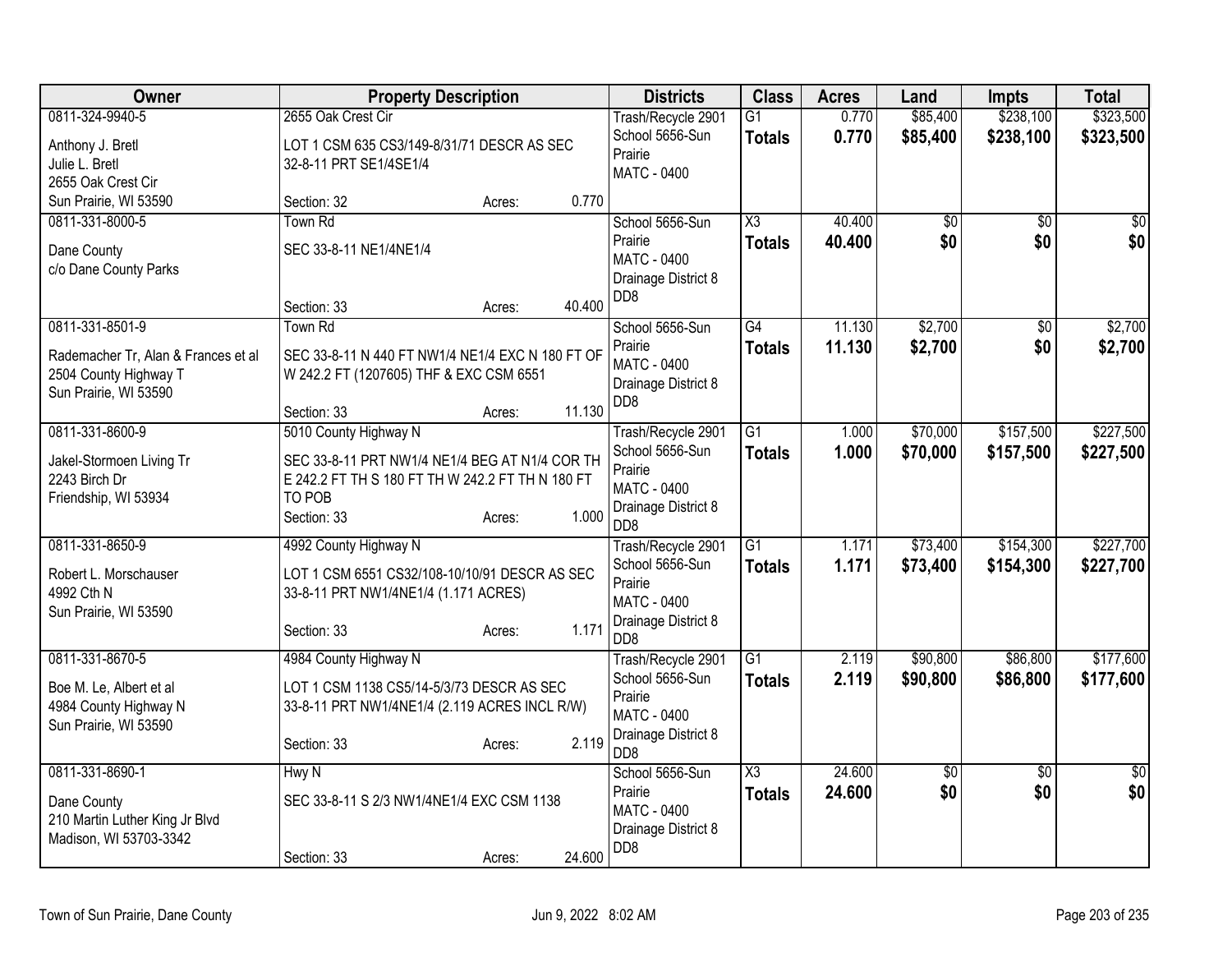| Owner                                                            | <b>Property Description</b>                                                             | <b>Districts</b>                                     | <b>Class</b>           | <b>Acres</b> | Land            | Impts           | <b>Total</b> |
|------------------------------------------------------------------|-----------------------------------------------------------------------------------------|------------------------------------------------------|------------------------|--------------|-----------------|-----------------|--------------|
| 0811-331-9090-5                                                  | 4930 County Highway N                                                                   | Trash/Recycle 2901                                   | $\overline{G1}$        | 1.870        | \$87,400        | \$146,500       | \$233,900    |
| John T. Manske<br>4930 County Highway N<br>Sun Prairie, WI 53590 | LOT 1 CSM 3953 CS16/223&224-8/16/82 DESCR AS<br>SEC 33-8-11 PRT SW1/4NE1/4 (1.87 ACRES) | School 5656-Sun<br>Prairie<br><b>MATC - 0400</b>     | <b>Totals</b>          | 1.870        | \$87,400        | \$146,500       | \$233,900    |
|                                                                  | 1.870<br>Section: 33<br>Acres:                                                          | Drainage District 8<br>D <sub>D</sub> 8              |                        |              |                 |                 |              |
| 0811-331-9500-8                                                  | County Rd N                                                                             | School 5656-Sun                                      | $\overline{\text{X3}}$ | 40.300       | $\overline{50}$ | \$0             | $\sqrt{50}$  |
| Dane County<br>c/o Dane County Parks                             | SEC 33-8-11 SE1/4NE1/4                                                                  | Prairie<br><b>MATC - 0400</b><br>Drainage District 8 | <b>Totals</b>          | 40.300       | \$0             | \$0             | \$0          |
|                                                                  | 40.300<br>Section: 33<br>Acres:                                                         | D <sub>D</sub> 8                                     |                        |              |                 |                 |              |
| 0811-332-8000-4                                                  | Hwy N                                                                                   | School 5656-Sun                                      | G4                     | 6.200        | \$1,600         | $\overline{60}$ | \$1,600      |
| Mark Bradley                                                     | SEC 33-8-11 N 440 FT (N 456.28 FT ALG E LN CSM                                          | Prairie                                              | G <sub>5</sub>         | 0.500        | \$300           | \$0             | \$300        |
| Gerald J. Bradley                                                | 1132) OF E1/2 (E 650.56 FT PER CSM 1132) NE1/4                                          | <b>MATC - 0400</b>                                   | <b>Totals</b>          | 6.700        | \$1,900         | \$0             | \$1,900      |
| 5209 County Highway N                                            | <b>NW1/4</b>                                                                            | Drainage District 8<br>D <sub>D</sub> 8              |                        |              |                 |                 |              |
| Sun Prairie, WI 53590                                            | 6.700<br>Section: 33<br>Acres:                                                          |                                                      |                        |              |                 |                 |              |
| 0811-332-8060-2                                                  | 4991 County Highway N                                                                   | Trash/Recycle 2901                                   | $\overline{G1}$        | 2.120        | \$90,800        | \$151,700       | \$242,500    |
| Erica Schoonmaker                                                | LOT 1 CSM 1132 CS5/6&7-4/30/73 DESCR AS SEC<br>33-8-11 PRT NE1/4NW1/4                   | School 5656-Sun<br>Prairie                           | <b>Totals</b>          | 2.120        | \$90,800        | \$151,700       | \$242,500    |
| 4991 County Highway N<br>Sun Prairie, WI 53590                   |                                                                                         | MATC - 0400                                          |                        |              |                 |                 |              |
|                                                                  | 2.120<br>Section: 33<br>Acres:                                                          | Drainage District 8<br>D <sub>D</sub> 8              |                        |              |                 |                 |              |
| 0811-332-8350-1                                                  | 4945 County Highway N                                                                   | Trash/Recycle 2901                                   | $\overline{G1}$        | 0.790        | \$65,400        | \$258,300       | \$323,700    |
| Jarod Walker                                                     | LOT 1 CSM 1833 CS7/256&257-10/14/75 DESCR AS                                            | School 5656-Sun                                      | Totals                 | 0.790        | \$65,400        | \$258,300       | \$323,700    |
| Erika E. Walker                                                  | SEC 33-8-11 PRT NE1/4NW1/4 (0.79 ACRES)                                                 | Prairie<br><b>MATC - 0400</b>                        |                        |              |                 |                 |              |
| 4945 County Hwy N                                                |                                                                                         | Drainage District 8                                  |                        |              |                 |                 |              |
| Sun Prairie, WI 53590                                            | 0.790<br>Section: 33<br>Acres:                                                          | D <sub>D</sub> 8                                     |                        |              |                 |                 |              |
| 0811-333-8390-2                                                  | 4711 County Highway Tt                                                                  | School 5656-Sun                                      | $\overline{G2}$        | 0.870        | \$379,000       | \$619,800       | \$998,800    |
| I-94 LLC                                                         | SEC 33-8-11 PRT NE1/4 SW 1/4 BEG S3DEGW 1022                                            | Prairie                                              | <b>Totals</b>          | 0.870        | \$379,000       | \$619,800       | \$998,800    |
| 1170 22nd Ave                                                    | FT & N86DEGW 50 FT FR NE COR TH S3DEGW 120                                              | <b>MATC - 0400</b>                                   |                        |              |                 |                 |              |
| Kenosha, WI 53140                                                | FT TH S48DEGW 98.5 FT TH W 193.6 FT TH N2DEGE                                           |                                                      |                        |              |                 |                 |              |
|                                                                  | 0.870<br>Section: 33<br>Acres:                                                          |                                                      |                        |              |                 |                 |              |
| 0811-333-8408-1                                                  | Hwy N                                                                                   | School 5656-Sun                                      | $\overline{G1}$        | 0.020        | \$100           | \$0             | \$100        |
| David A. Spangler                                                | SEC 33-8-11 PRT NE1/4SW1/4 COM INTERS C/L CTH                                           | Prairie                                              | <b>Totals</b>          | 0.020        | \$100           | \$0             | \$100        |
| 4837 County Highway N                                            | N & N LN NE1/4SW1/4 SD SEC TH S3DEG00'W ALG                                             | <b>MATC - 0400</b>                                   |                        |              |                 |                 |              |
| Sun Prairie, WI 53590                                            | C/L SD CTH N 1022.00 FT TH N86DEG35'W 50.00 FT                                          |                                                      |                        |              |                 |                 |              |
|                                                                  | 0.020<br>Section: 33<br>Acres:                                                          |                                                      |                        |              |                 |                 |              |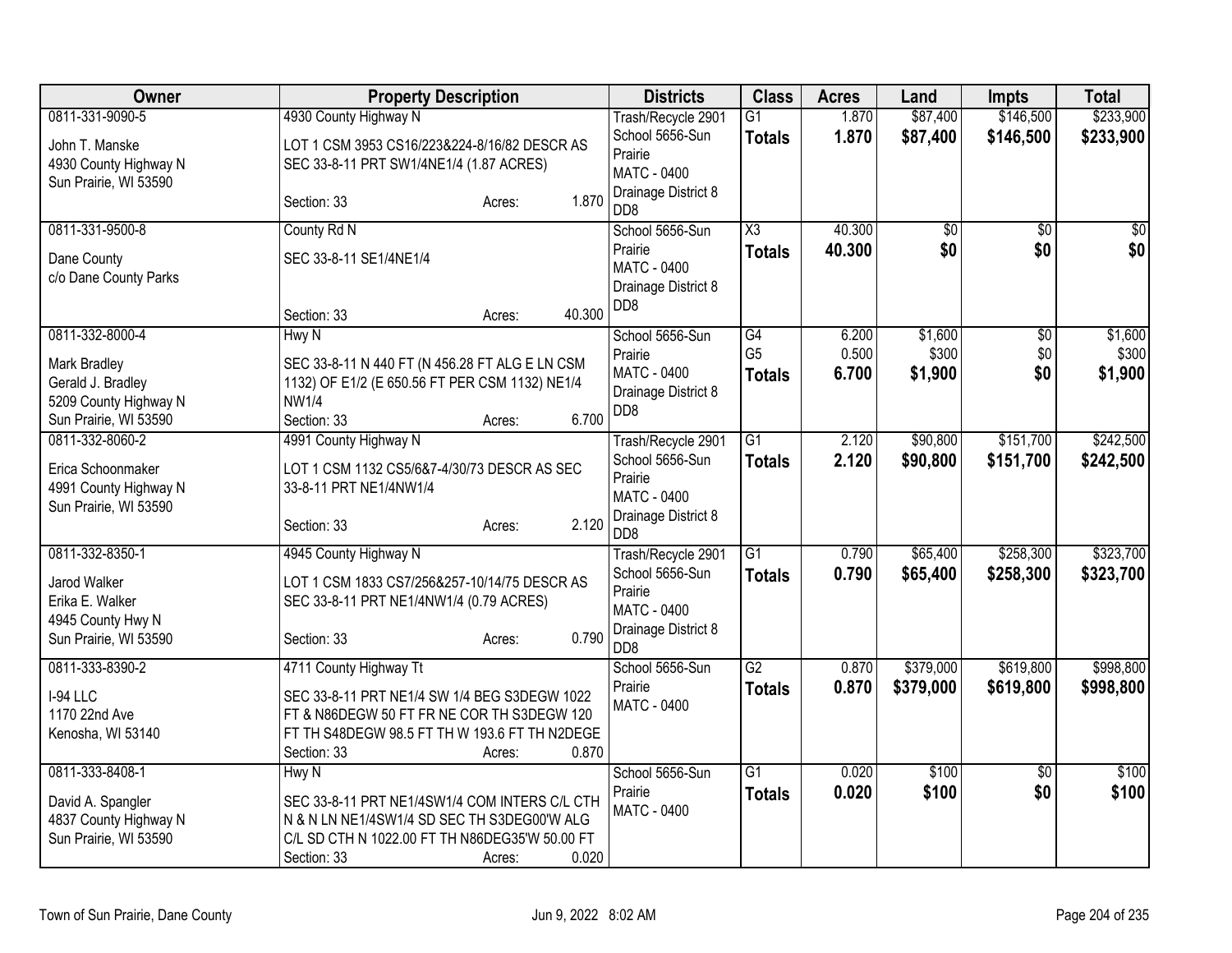| Owner                               | <b>Property Description</b>                      | <b>Districts</b>   | <b>Class</b>          | <b>Acres</b>   | Land      | <b>Impts</b> | <b>Total</b> |
|-------------------------------------|--------------------------------------------------|--------------------|-----------------------|----------------|-----------|--------------|--------------|
| 0811-333-8410-7                     | 4837 County Highway N                            | Trash/Recycle 2901 | $\overline{G1}$       | 0.300          | \$44,400  | \$82,200     | \$126,600    |
| David A. Spangler                   | SEC 33-8-11 PRT NE1/4SW1/4 COM INTERS CTH N      | School 5656-Sun    | <b>Totals</b>         | 0.300          | \$44,400  | \$82,200     | \$126,600    |
| 4837 County Highway N               | C/L & 1/41/4 N LN TH S3DEGW 1022 FT TH           | Prairie            |                       |                |           |              |              |
| Sun Prairie, WI 53590               | N86DEGE35'W 50 FT TO POB ON CTH N W LN TH        | MATC - 0400        |                       |                |           |              |              |
|                                     | 0.300<br>Section: 33<br>Acres:                   |                    |                       |                |           |              |              |
| 0811-333-8735-0                     | 4589 County Rd TT                                | School 5656-Sun    | $\overline{G2}$       | 0.611          | \$266,200 | \$362,700    | \$628,900    |
|                                     |                                                  | Prairie            | <b>Totals</b>         | 0.611          | \$266,200 | \$362,700    | \$628,900    |
| Heinemann Rentals & Investments LLC | LOT 2 CSM 14498 CS100/28&31-4/24/2017 F/K/A LOTS | <b>MATC - 0400</b> |                       |                |           |              |              |
| 4587 County Highway Tt              | 1 & 2 CSM 10396 CS61/176&178-5/10/2002 F/K/A LOT |                    |                       |                |           |              |              |
| Sun Prairie, WI 53590               | 2 CSM 7392 CS38/61&62-3/16/94 F/K/A LOT 1 CSM    |                    |                       |                |           |              |              |
|                                     | 0.611<br>Section: 33<br>Acres:                   |                    |                       |                |           |              |              |
| 0811-333-8761-0                     | 4591 County Highway Tt                           | Trash/Recycle 2901 | $\overline{G1}$       | 0.519          | \$80,400  | \$136,500    | \$216,900    |
| Christopher A. Simpson              | SEC 33-8-11 PRT NW1/4 SW1/4 COM AT SW COR OF     | School 5656-Sun    | <b>Totals</b>         | 0.519          | \$80,400  | \$136,500    | \$216,900    |
| Barbara Simpson                     | SD SEC 33 TH N05DEG00'27"E ALG W LN OF SD        | Prairie            |                       |                |           |              |              |
| 4591 County Highway Tt              | SW1/4 1437.97 FT TO N R/W LN OF CTH TT TH        | MATC - 0400        |                       |                |           |              |              |
| Sun Prairie, WI 53590               | 0.519<br>Section: 33<br>Acres:                   |                    |                       |                |           |              |              |
| 0811-333-8771-0                     | 4595 County Highway Tt                           | Trash/Recycle 2901 | $\overline{G1}$       | 0.489          | \$78,900  | \$60,400     | \$139,300    |
|                                     |                                                  | School 5656-Sun    | <b>Totals</b>         | 0.489          | \$78,900  | \$60,400     | \$139,300    |
| Richard D. Bates                    | SEC 33-8-11 PRT NW1/4SW1/4 BEG 205 FT E OF INTS  | Prairie            |                       |                |           |              |              |
| 418 Sunset Ct                       | W LN 1/41/4 & N LN HWY 30 TH E 160 FT N 136 FT W | <b>MATC - 0400</b> |                       |                |           |              |              |
| Marshall, WI 53559                  | 160 FT S TO POB EXC DOC #3970234                 |                    |                       |                |           |              |              |
|                                     | 0.489<br>Section: 33<br>Acres:                   |                    |                       |                |           |              |              |
| 0811-333-8780-0                     | 4601 County Highway Tt                           | Trash/Recycle 2901 | $\overline{G1}$       | 0.500          | \$80,000  | \$69,900     | \$149,900    |
| Colton T. Viken                     | SEC 33-8-11 PRT NW1/4 SW1/4 BEG N86DEG02'00"E    | School 5656-Sun    | <b>Totals</b>         | 0.500          | \$80,000  | \$69,900     | \$149,900    |
| 4601 County Rd Tt                   | 365 FT OF INTERS W LN SEC & N LN HWY 30 TH       | Prairie            |                       |                |           |              |              |
| Sun Prairie, WI 53590               | CONT N86DEG02'00"E 160 FT TH N03DEG00'00"E       | <b>MATC - 0400</b> |                       |                |           |              |              |
|                                     | 0.500<br>Section: 33<br>Acres:                   |                    |                       |                |           |              |              |
| 0811-333-9000-1                     | 4640 County Highway Tt                           | Trash/Recycle 2901 | $\overline{G1}$       | 3.300          | \$134,500 | \$230,100    | \$364,600    |
|                                     |                                                  | School 5656-Sun    | <b>Totals</b>         | 3.300          | \$134,500 | \$230,100    | \$364,600    |
| Arnold E. Heller Jr                 | SEC 33-8-11 PRT SW1/4SW1/4 COM SE COR SD         | Prairie            |                       |                |           |              |              |
| Diana Heller                        | 1/41/4 TH N 719.5 FT TO POB TH CONT N 551.2 FT   | MATC - 0400        |                       |                |           |              |              |
| 4640 County Highway Tt              | TO HWY 30 R/W LN TH ALG SD R/W ON CRV L/C        |                    |                       |                |           |              |              |
| Sun Prairie, WI 53590               | 3.300<br>Section: 33<br>Acres:                   |                    |                       |                |           |              |              |
| 0811-333-9030-5                     | 4638 County Highway Tt                           | Trash/Recycle 2901 | $\overline{G1}$<br>G4 | 2.100<br>3.000 | \$71,000  | \$131,900    | \$202,900    |
| Kenneth G. Nelson                   | LOT 1 CSM 2423 CS9/318&319-6/2/77 DESCR AS SEC   | School 5656-Sun    |                       |                | \$800     | \$0          | \$800        |
| 4638 County Highway Tt              | 33-8-11 PRT SW1/4SW1/4 5.1 ACRES                 | Prairie            | <b>Totals</b>         | 5.100          | \$71,800  | \$131,900    | \$203,700    |
| Sun Prairie, WI 53590               |                                                  | <b>MATC - 0400</b> |                       |                |           |              |              |
|                                     | 5.100<br>Section: 33<br>Acres:                   |                    |                       |                |           |              |              |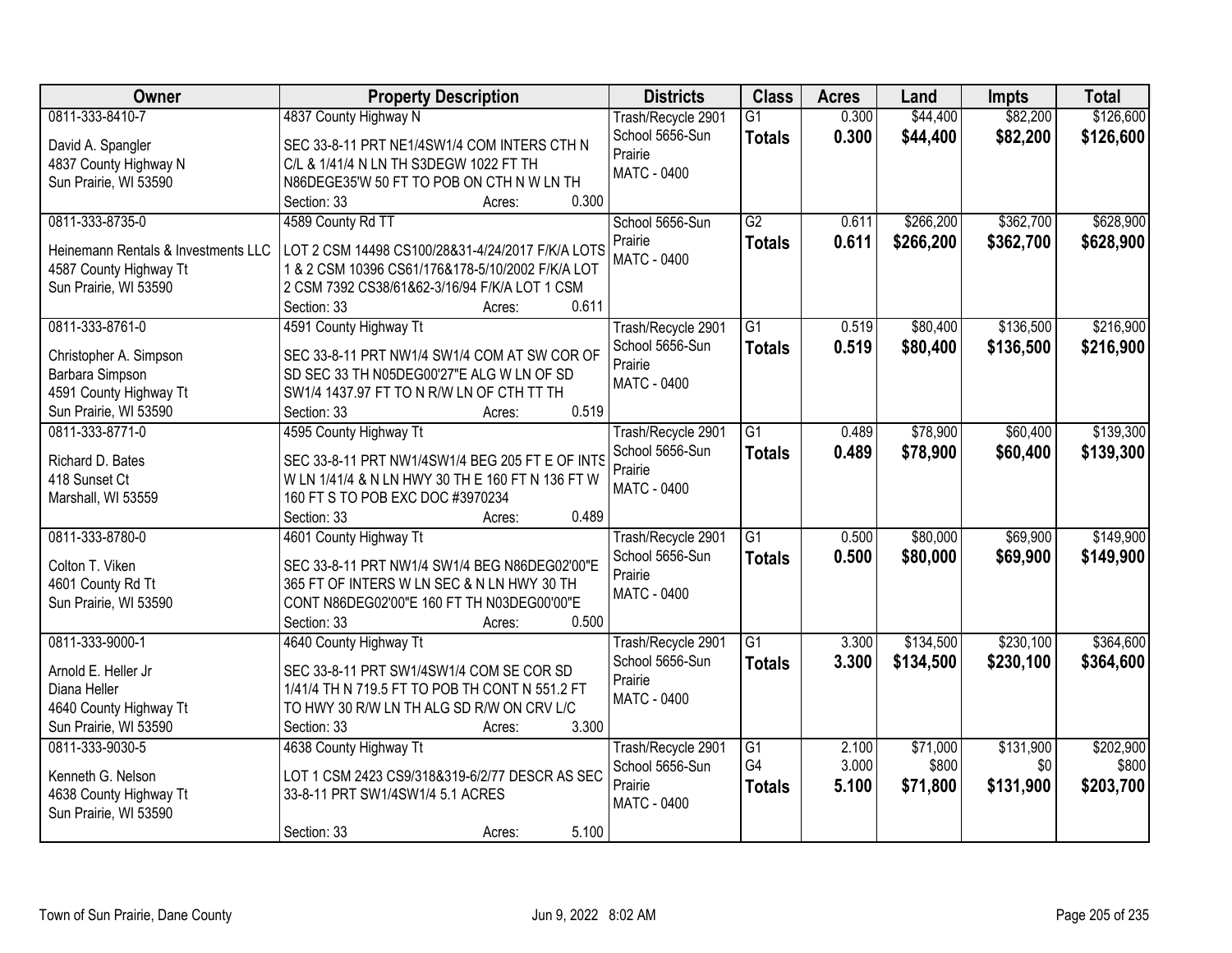| Owner                    | <b>Property Description</b>                       | <b>Districts</b>            | <b>Class</b>    | <b>Acres</b> | Land      | <b>Impts</b> | <b>Total</b> |
|--------------------------|---------------------------------------------------|-----------------------------|-----------------|--------------|-----------|--------------|--------------|
| 0811-333-9070-7          | 4808 Helgeland Dr                                 | Trash/Recycle 2901          | $\overline{G1}$ | 2.188        | \$117,800 | \$341,100    | \$458,900    |
| Jonathan M. Butzine      | LOT 1 CSM 7634 CS40/3&4-10/20/94 DESCR AS SEC     | School 5656-Sun             | <b>Totals</b>   | 2.188        | \$117,800 | \$341,100    | \$458,900    |
| Michelle B. Butzine      | 33-8-11 PRT SW1/4SW1/4 (2.188 ACRES) TOG          | Prairie                     |                 |              |           |              |              |
| 4808 Helgeland Dr        | W/ACCESS ESMT IN R28674/31 TOG W/DRIVEWAY         | <b>MATC - 0400</b>          |                 |              |           |              |              |
| Sun Prairie, WI 53590    | 2.188<br>Section: 33<br>Acres:                    |                             |                 |              |           |              |              |
| 0811-333-9085-0          | 4804 Helgeland Dr                                 | Trash/Recycle 2901          | $\overline{G1}$ | 2.222        | \$118,300 | \$228,000    | \$346,300    |
|                          |                                                   | School 5656-Sun             | <b>Totals</b>   | 2.222        | \$118,300 | \$228,000    | \$346,300    |
| Carl R. Williamson       | LOT 2 CSM 7634 CS40/3&4-10/20/94 DESCR AS SEC     | Prairie                     |                 |              |           |              |              |
| Kathleen B. Williamson   | 33-8-11 PRT SW1/4SW1/4 (2.222 ACRES) TOG          | <b>MATC - 0400</b>          |                 |              |           |              |              |
| 4804 Helgeland Dr        | W/ACCESS ESMT IN R28674/31 TOG W/DRIVEWAY         |                             |                 |              |           |              |              |
| Sun Prairie, WI 53590    | 2.222<br>Section: 33<br>Acres:                    |                             |                 |              |           |              |              |
| 0811-333-9101-9          | Helgeland Dr                                      | School 5656-Sun             | G1              | 2.658        | \$124,900 | \$0          | \$124,900    |
| Scott L. Ritchie         | LOT 1 CSM 8538 CS46/322&323-4/9/97 F/K/A LOTS 3 8 | Prairie                     | <b>Totals</b>   | 2.658        | \$124,900 | \$0          | \$124,900    |
| Laura A. Ritchie         | 4 CSM 7634 CS40/3&4-10/20/94 DESCR AS SEC         | MATC - 0400                 |                 |              |           |              |              |
| 999 S Bird St            | 33-8-11 PRT SW1/4SW1/4 (2.658 ACRES) SUBJ TO      |                             |                 |              |           |              |              |
| Sun Prairie, WI 53590    | 2.658<br>Section: 33<br>Acres:                    |                             |                 |              |           |              |              |
| 0811-333-9116-2          | 4796 Helgeland Dr                                 | Trash/Recycle 2901          | G1              | 1.529        | \$103,200 | \$302,200    | \$405,400    |
|                          |                                                   | School 5656-Sun             | <b>Totals</b>   | 1.529        | \$103,200 | \$302,200    | \$405,400    |
| Nikki Rockstroh          | LOT 2 CSM 8538 CS46/322&323-4/9/97 F/K/A LOTS 3 8 | Prairie                     |                 |              |           |              |              |
| 4796 Helgeland Dr        | 4 CSM 7634 CS40/3&4-10/20/94 DESCR AS SEC         | MATC - 0400                 |                 |              |           |              |              |
| Sun Prairie, WI 53590    | 33-8-11 PRT SW1/4SW1/4 (1.529 ACRES) TOG          |                             |                 |              |           |              |              |
|                          | 1.529<br>Section: 33<br>Acres:                    |                             |                 |              |           |              |              |
| 0811-333-9193-0          | 4782 Helgeland Dr                                 | Trash/Recycle 2901          | $\overline{G1}$ | 7.620        | \$152,300 | \$191,400    | \$343,700    |
| James Mack               | LOT 1 CSM 2422 CS9/316&317-6/2/77 DESCR AS SEC    | School 5656-Sun             | <b>Totals</b>   | 7.620        | \$152,300 | \$191,400    | \$343,700    |
| Ammie C. Mack            | 33-8-11 PRT SW1/4SW1/4 EXC TO DOT DOC             | Prairie                     |                 |              |           |              |              |
| 4782 Helgeland Dr        | #4487534                                          | <b>MATC - 0400</b>          |                 |              |           |              |              |
| Sun Prairie, WI 53590    | Section: 33<br>0.000<br>Acres:                    |                             |                 |              |           |              |              |
| 0811-333-9250-9          | 4749 Marty Dr                                     | Trash/Recycle 2901          | $\overline{G1}$ | 2.700        | \$94,700  | \$150,300    | \$245,000    |
|                          |                                                   |                             |                 |              |           |              |              |
| Daniel R. Breiby         | SEC 33-8-11 PRT SW1/4SW1/4 LYG SLY OF I-94 R/W    | School 3675-Monona          | <b>Totals</b>   | 2.700        | \$94,700  | \$150,300    | \$245,000    |
| Andrea J. Breiby         | EXC TO TN SUN PRAIRIE FOR RD PURP IN              | Grove<br><b>MATC - 0400</b> |                 |              |           |              |              |
| 4749 Marty Dr            | R27853/10 EXC HWY IN DOC #4533655                 |                             |                 |              |           |              |              |
| Cottage Grove, WI 53527  | 2.700<br>Section: 33<br>Acres:                    |                             |                 |              |           |              |              |
| 0811-333-9610-3          | 4656 County Highway Tt                            | Trash/Recycle 2901          | $\overline{G1}$ | 2.890        | \$121,900 | \$5,000      | \$126,900    |
|                          |                                                   | School 5656-Sun             | <b>Totals</b>   | 2.890        | \$121,900 | \$5,000      | \$126,900    |
| <b>BWH Holdings, LLC</b> | LOT 1 CSM 3551 CS14/152&153-9/15/80 DESCR AS      | Prairie                     |                 |              |           |              |              |
| 2561 Coffeytown Rd       | SEC 33-8-11 PRT S1/2 SW1/4 EXC HWY IN DOC         | MATC - 0400                 |                 |              |           |              |              |
| Cottage Grove, WI 53527  | #4540664                                          |                             |                 |              |           |              |              |
|                          | 2.890<br>Section: 33<br>Acres:                    |                             |                 |              |           |              |              |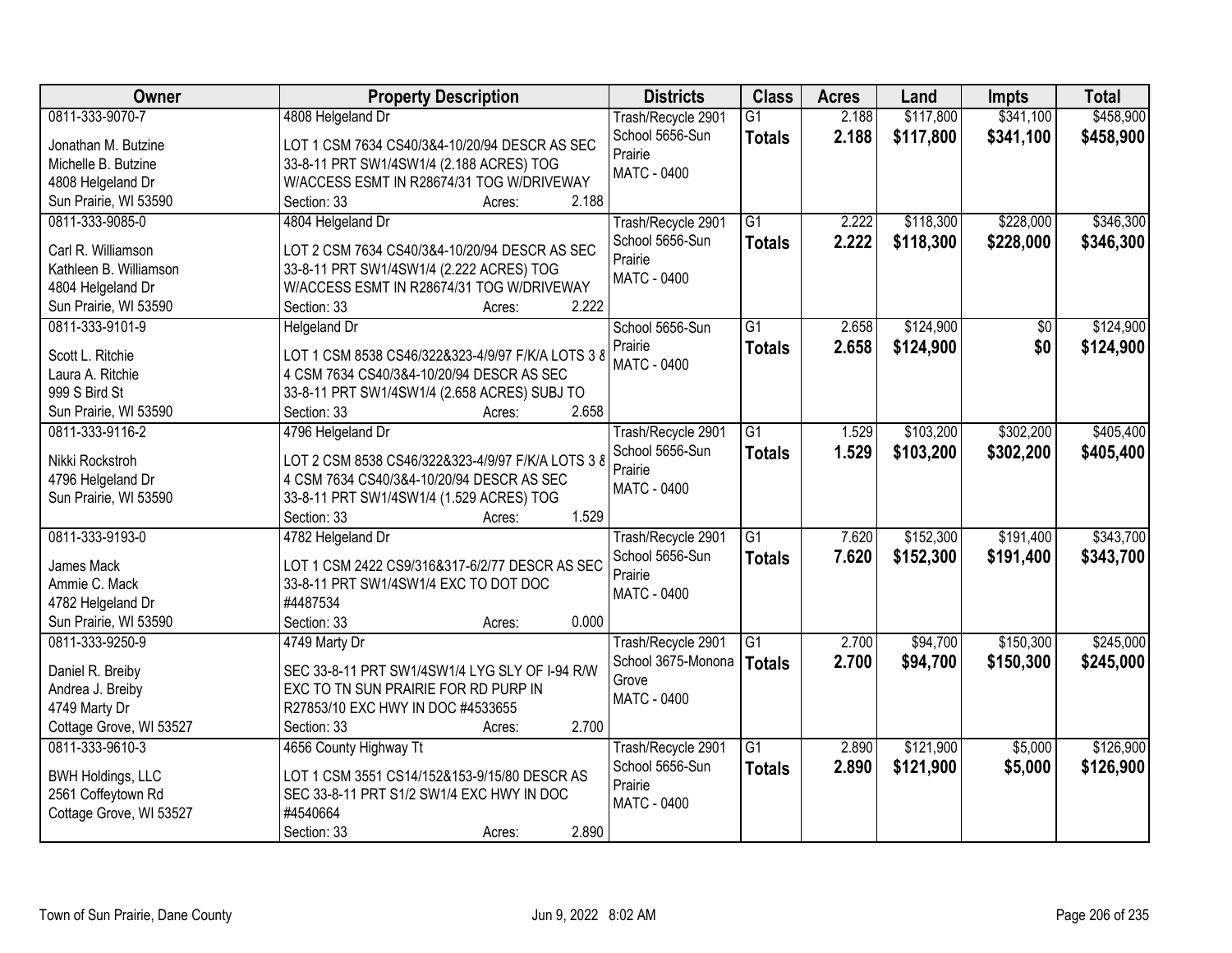| <b>Owner</b>                                      | <b>Property Description</b>                      | <b>Districts</b>    | <b>Class</b>    | <b>Acres</b> | Land      | <b>Impts</b>    | <b>Total</b> |
|---------------------------------------------------|--------------------------------------------------|---------------------|-----------------|--------------|-----------|-----------------|--------------|
| 0811-333-9730-8                                   | 4748 Marty Dr                                    | Trash/Recycle 2901  | $\overline{G1}$ | 1.500        | \$80,000  | \$256,900       | \$336,900    |
| Vincent Y. Xiong                                  | SEC 33-8-11 W1/2 SE1/4 SW1/4 LYG SLY OF I-94 EXC | School 3675-Monona  | <b>Totals</b>   | 1.500        | \$80,000  | \$256,900       | \$336,900    |
| Lissa A. Yang                                     | TO TN SUN PRAIRIE FOR RD PURP IN R27853/6 &      | Grove               |                 |              |           |                 |              |
| 4748 Marty Dr                                     | ALSO EXC HWY IN DOC #4537142                     | <b>MATC - 0400</b>  |                 |              |           |                 |              |
| Cottage Grove, WI 53527                           | 1.500<br>Section: 33<br>Acres:                   |                     |                 |              |           |                 |              |
| 0811-334-8000-2                                   | County Rd TT                                     | School 5656-Sun     | G4              | 8.000        | \$1,700   | $\overline{50}$ | \$1,700      |
|                                                   |                                                  | Prairie             | G7              | 0.500        | \$7,500   | \$5,000         | \$12,500     |
| Horstmeyer Tr, Janice E                           | SEC 33-8-11 PRT NE1/4SE1/4 ELY 303 FT THF 8.5    | <b>MATC - 0400</b>  | <b>Totals</b>   | 8.500        | \$9,200   | \$5,000         | \$14,200     |
| 4861 County Highway Tt<br>Cottage Grove, WI 53527 | <b>ACRES M/L</b>                                 | Drainage District 8 |                 |              |           |                 |              |
|                                                   | 8.500<br>Section: 33<br>Acres:                   | D <sub>D</sub> 8    |                 |              |           |                 |              |
| 0811-334-8030-6                                   | 4841 County Highway Tt                           | School 5656-Sun     | X3              | 31.500       | \$0       | $\sqrt{6}$      | \$0          |
| Dane County                                       | SEC 33-8-11 NE1/4SE1/4 EXC ELY 8.5 ACRES THF     | Prairie             | <b>Totals</b>   | 31.500       | \$0       | \$0             | \$0          |
| c/o Dane County Parks                             |                                                  | <b>MATC - 0400</b>  |                 |              |           |                 |              |
|                                                   |                                                  | Drainage District 8 |                 |              |           |                 |              |
|                                                   | 31.500<br>Section: 33<br>Acres:                  | DD <sub>8</sub>     |                 |              |           |                 |              |
| 0811-334-8501-0                                   | County Rd N                                      | School 5656-Sun     | G4              | 5.930        | \$1,500   | \$0             | \$1,500      |
| Dushack Rev Tr, Elinor G                          | SEC 33-8-11 NW1/4 SE1/4 EXC HWY & ALSO EXC       | Prairie             | G <sub>5</sub>  | 22.716       | \$11,400  | \$0             | \$11,400     |
| 4846 County Highway N                             | HWY IN DOC #4646933 & ALSO EXC CSM 14041         | MATC - 0400         | G5M             | 6.130        | \$15,300  | \$0             | \$15,300     |
| Sun Prairie, WI 53590                             |                                                  | Drainage District 8 | <b>Totals</b>   | 34.776       | \$28,200  | \$0             | \$28,200     |
|                                                   | 34.776<br>Section: 33<br>Acres:                  | D <sub>D</sub> 8    |                 |              |           |                 |              |
| 0811-334-8695-0                                   | 4846 County Highway N                            | Trash/Recycle 2901  | G1              | 2.010        | \$90,100  | \$137,000       | \$227,100    |
| Toni M. Seltzner                                  | LOT 1 CSM 14041 CS94/98&99-8/12/2015 DESCR AS    | School 5656-Sun     | <b>Totals</b>   | 2.010        | \$90,100  | \$137,000       | \$227,100    |
| 4846 County Highway N                             | SEC 33-8-11 PRT NW1/4SE1/4 (2.01 ACRES EXCL      | Prairie             |                 |              |           |                 |              |
| Sun Prairie, WI 53590                             | R/W                                              | <b>MATC - 0400</b>  |                 |              |           |                 |              |
|                                                   | 2.010<br>Section: 33<br>Acres:                   | Drainage District 8 |                 |              |           |                 |              |
|                                                   |                                                  | D <sub>D</sub> 8    |                 |              |           |                 |              |
| 0811-334-9130-3                                   | 4736 County Highway Tt                           | School 5656-Sun     | $\overline{G2}$ | 6.690        | \$792,100 | $\sqrt[6]{}$    | \$792,100    |
| Hwy Tt LLC                                        | SEC 33-8-11 PRT SW1/4 SE1/4 COM SEC S1/4 COR     | Prairie             | <b>Totals</b>   | 6.690        | \$792,100 | \$0             | \$792,100    |
| 525 S 116th St                                    | TH N89DEG00'40"E 30.00 FT TH N2DEG00'40"E        | <b>MATC - 0400</b>  |                 |              |           |                 |              |
| West Allis, WI 53214                              | 771.28 FT TH S80DEG51'E 332.20 FT ALG REF LN D   |                     |                 |              |           |                 |              |
|                                                   | 6.690<br>Section: 33<br>Acres:                   |                     |                 |              |           |                 |              |
| 0811-334-9450-6                                   | 4776 County Highway Tt                           | School 5656-Sun     | $\overline{G2}$ | 6.423        | \$706,800 | \$671,000       | \$1,377,800  |
| 4776 Highway Tt LLC                               | SEC 33-8-11 PRT S1/2 SE1/4 COM 712 FT W & 403.1  | Prairie             | <b>Totals</b>   | 6.423        | \$706,800 | \$671,000       | \$1,377,800  |
| PO Box 7726                                       | FT N OF SE COR SEC 33 SD PT ALSO BEING C/L 66    | <b>MATC - 0400</b>  |                 |              |           |                 |              |
| Madison, WI 53708-7726                            | FT RD F/K/A CTH TT TH N0DEG45'E 448.5 FT TO N    |                     |                 |              |           |                 |              |
|                                                   | 6.423<br>Section: 33<br>Acres:                   |                     |                 |              |           |                 |              |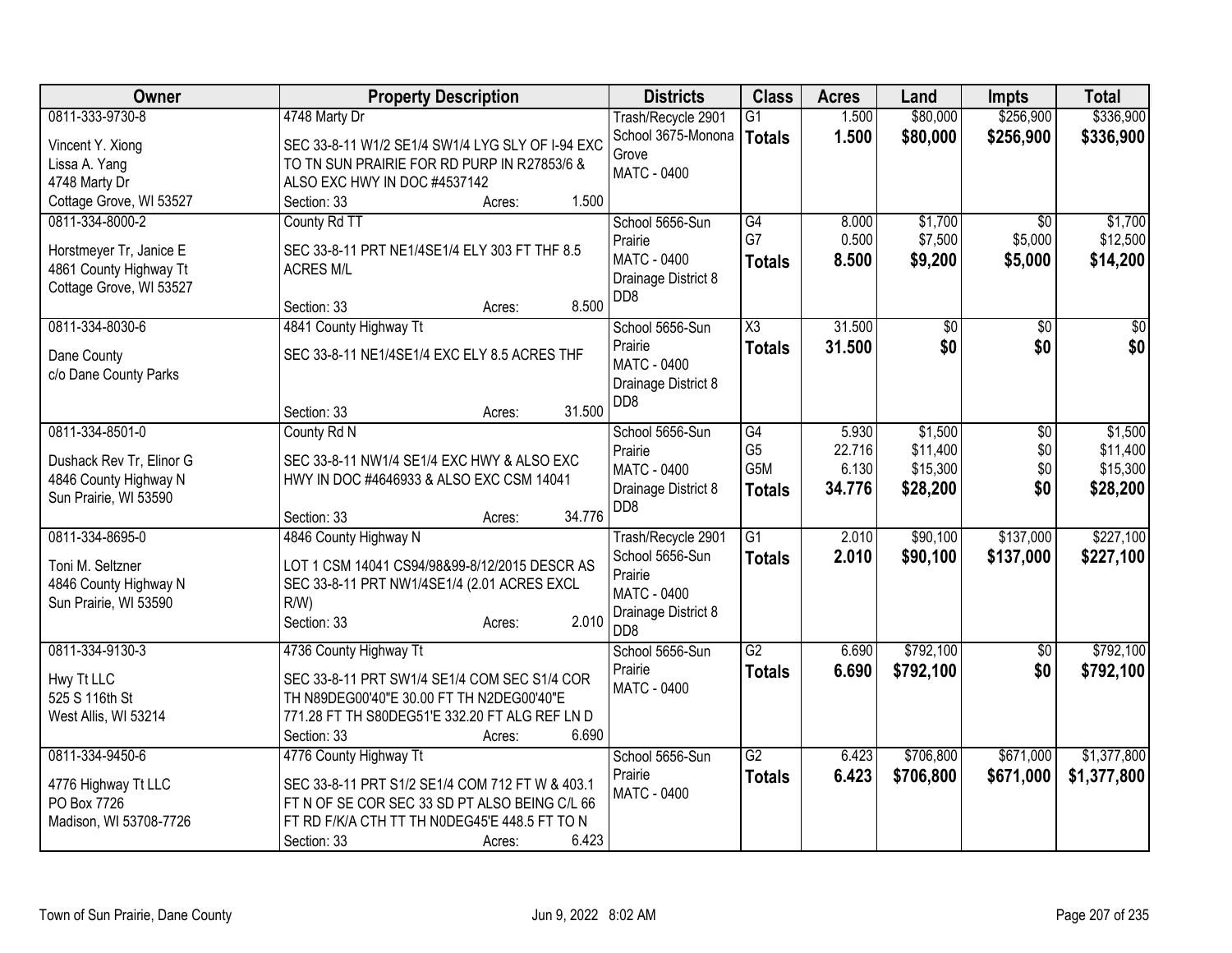| Owner                                                                                           |                                                                                                                                                                         | <b>Property Description</b> |        | <b>Districts</b>                                                       | <b>Class</b>                            | <b>Acres</b>            | Land                          | <b>Impts</b>                              | <b>Total</b>                    |
|-------------------------------------------------------------------------------------------------|-------------------------------------------------------------------------------------------------------------------------------------------------------------------------|-----------------------------|--------|------------------------------------------------------------------------|-----------------------------------------|-------------------------|-------------------------------|-------------------------------------------|---------------------------------|
| 0811-334-9500-5<br>Horstmeyer Tr, Janice E<br>4861 County Highway Tt<br>Cottage Grove, WI 53527 | 4861 County Highway Tt<br>SEC 33-8-11 PRT SE1/4SE1/4 ELY 303 FT THF LYG N<br>OF CTH TT (2.5 ACRES M/L)                                                                  |                             |        | Trash/Recycle 2901<br>School 5656-Sun<br>Prairie<br><b>MATC - 0400</b> | G4<br>G7<br><b>Totals</b>               | 1.000<br>1.500<br>2.500 | \$300<br>\$52,500<br>\$52,800 | $\overline{30}$<br>\$235,900<br>\$235,900 | \$300<br>\$288,400<br>\$288,700 |
|                                                                                                 | Section: 33                                                                                                                                                             | Acres:                      | 2.500  |                                                                        |                                         |                         |                               |                                           |                                 |
| 0811-334-9530-9<br>Dane County<br>c/o Dane County Parks                                         | County Rd TT<br>SEC 33-8-11 PRT SE1/4SE1/4 E 778.2 FT LYG NW OF<br>HWY RNG SW &NE THRU SD 1/41/4 EXC ELY 2<br>ACRES THF, R602/394 & CTH TT IN M153/162 &<br>Section: 33 | Acres:                      | 3.000  | School 5656-Sun<br>Prairie<br><b>MATC - 0400</b>                       | $\overline{\text{X3}}$<br><b>Totals</b> | 3.000<br>3.000          | $\overline{50}$<br>\$0        | $\overline{50}$<br>\$0                    | $\sqrt{50}$<br>\$0              |
| 0811-334-9570-1                                                                                 | 4805 County Highway Tt                                                                                                                                                  |                             |        | Trash/Recycle 2901                                                     | G1                                      | 2.800                   | \$127,000                     | \$76,900                                  | \$203,900                       |
| Darlene J. Storner<br>4805 County Highway Tt<br>Cottage Grove, WI 53527                         | SEC 33-8-11 PRT S1/2 SE1/4 COM 851 FT N OF SEC<br>SE COR TH N80DEGW 758 FT N 121.8 FT TO POB<br>LOC 120 FT NELY FR C/L CTH TT AS DESCR IN<br>Section: 33                | Acres:                      | 2.800  | School 5656-Sun<br>Prairie<br><b>MATC - 0400</b>                       | <b>Totals</b>                           | 2.800                   | \$127,000                     | \$76,900                                  | \$203,900                       |
| 0811-334-9730-7                                                                                 | 2430 Gaston Rd                                                                                                                                                          |                             |        | Trash/Recycle 2901                                                     | G1                                      | 1.130                   | \$93,300                      | \$135,700                                 | \$229,000                       |
| Alan K. Schwenn<br>2430 Gaston Rd<br>Cottage Grove, WI 53527                                    | LOT 2 CSM 5517 CS25/133&135-4/13/88 DESCR AS<br>SEC 4-7-11 PRT NW1/4NE1/4 & SEC 33-8-11 PRT S1/2<br><b>SE1/4</b><br>Section: 33                                         | Acres:                      | 1.130  | School 3675-Monona<br>Grove<br>MATC - 0400                             | <b>Totals</b>                           | 1.130                   | \$93,300                      | \$135,700                                 | \$229,000                       |
| 0811-334-9745-0                                                                                 | 2448 Gaston Rd                                                                                                                                                          |                             |        | Trash/Recycle 2901                                                     | G1                                      | 1.000                   | \$72,000                      | \$147,600                                 | \$219,600                       |
| Lisa M. Kalmerton<br>Dean H. Kalmerton<br>4920 Kramer Ct<br>Cottage Grove, WI 53527             | LOT 1 CSM 12396 CS77/126&128-2/21/2008 F/K/A LOT<br>1 CSM 5517 CS25/133&135-4/13/88 & ALSO INCL &<br>DESCR AS SEC 4-7-11 PRT NW1/4NE1/4 & PRT<br>Section: 33            | Acres:                      | 0.000  | School 3675-Monona<br>Grove<br><b>MATC - 0400</b>                      | G4<br><b>Totals</b>                     | 4.600<br>5.600          | \$1,200<br>\$73,200           | \$0<br>\$147,600                          | \$1,200<br>\$220,800            |
| 0811-334-9760-0                                                                                 | 2426 Gaston Rd                                                                                                                                                          |                             |        | Trash/Recycle 2901                                                     | G1                                      | 2.000                   | \$115,000                     | \$184,000                                 | \$299,000                       |
| Randy Faulkner<br>Michelle Oldenburg<br>2426 E Gaston Rd<br>Cottage Grove, WI 53527             | LOT 2 CSM 12396 CS77/126&128-2/21/2008 F/K/A LOT<br>1 CSM 5517 CS25/133&135-4/13/88 & ALSO INCL &<br>DESCR AS SEC 4-7-11 PRT NW1/4NE1/4 & PRT<br>Section: 33            | Acres:                      | 2.000  | School 3675-Monona<br>Grove<br><b>MATC - 0400</b>                      | <b>Totals</b>                           | 2.000                   | \$115,000                     | \$184,000                                 | \$299,000                       |
| 0811-334-9770-9                                                                                 | 2435 Gaston Rd                                                                                                                                                          |                             |        | School 3675-Monona                                                     | G4                                      | 12.500                  | \$2,000                       | $\overline{30}$                           | \$2,000                         |
| Elizabeth A. Fredenberg<br>David J. Hoekstra<br>1077 Virdon Dr<br>Sun Prairie, WI 53590         | SEC 33-8-11 PRT SE1/4 SE1/4 LYG SELY OF CTH TT<br>EXC E 49.5 FT THF & EXC CTH TT IN M155/293 &<br>R990/385<br>Section: 33                                               | Acres:                      | 13.500 | Grove<br><b>MATC - 0400</b>                                            | G7<br><b>Totals</b>                     | 1.000<br>13.500         | \$20,000<br>\$22,000          | \$4,500<br>\$4,500                        | \$24,500<br>\$26,500            |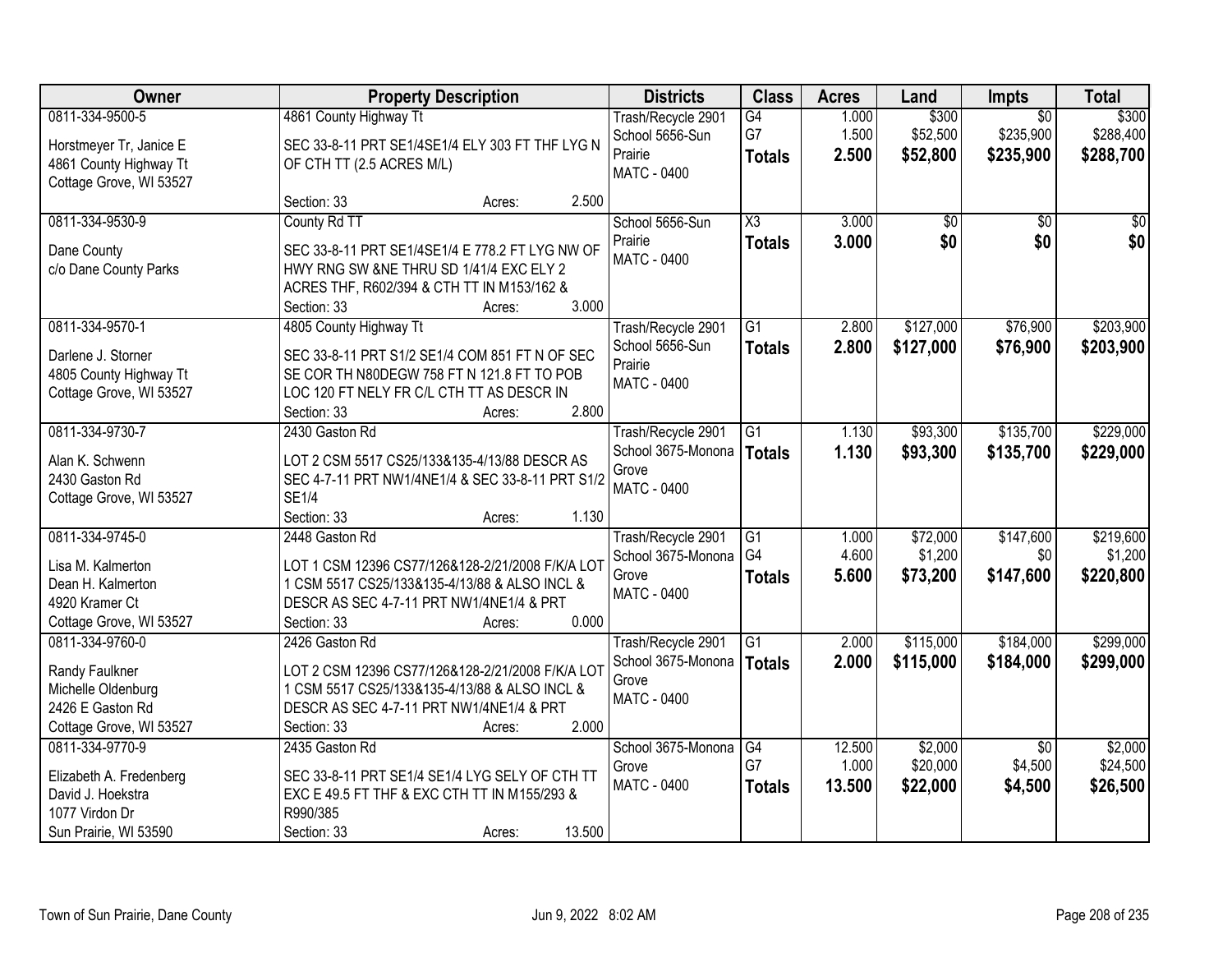| Owner                                  |                                                  | <b>Property Description</b> |       | <b>Districts</b>   | <b>Class</b>           | <b>Acres</b> | Land            | <b>Impts</b>    | <b>Total</b> |
|----------------------------------------|--------------------------------------------------|-----------------------------|-------|--------------------|------------------------|--------------|-----------------|-----------------|--------------|
| 0811-334-9870-8                        | Gaston Rd                                        |                             |       | School 3675-Monona | X4                     | 1.000        | $\overline{50}$ | $\overline{50}$ | $\sqrt{50}$  |
| Sun Prairie, Town of                   | SEC 33-8-11 E 49.5 FT SE1/4 SE1/4 LYG SLY OF HWY |                             |       | Grove              | <b>Totals</b>          | 1.000        | \$0             | \$0             | \$0          |
| 5556 Twin Lane Rd                      | (FOR ROAD PURPOSES)                              |                             |       | <b>MATC - 0400</b> |                        |              |                 |                 |              |
| Marshall, WI 53559                     |                                                  |                             |       |                    |                        |              |                 |                 |              |
|                                        | Section: 33                                      | Acres:                      | 1.000 |                    |                        |              |                 |                 |              |
| 0811-334-9960-9                        | County Rd N                                      |                             |       | School 5656-Sun    | $\overline{\text{X3}}$ | 0.250        | $\overline{50}$ | $\overline{50}$ | \$0          |
| Dane County                            | SEC 33-8-11 PRT SE1/4SE1/4 & SEC 34-8-11 PRT     |                             |       | Prairie            | <b>Totals</b>          | 0.250        | \$0             | \$0             | \$0          |
| 210 Martin Luther King Jr Blvd         | SW1/4SW1/4 COM SE COR SE SEC 33 TH               |                             |       | MATC - 0400        |                        |              |                 |                 |              |
| Madison, WI 53703-3342                 | N01DEG17'36"W 894.10 FT TO POB TH N80DEG17'W     |                             |       |                    |                        |              |                 |                 |              |
|                                        | Section: 33                                      | Acres:                      | 0.250 |                    |                        |              |                 |                 |              |
| 0811-341-4201-8                        | 4964 Creek Haven Rd                              |                             |       | Trash/Recycle 2901 | $\overline{G1}$        | 0.920        | \$62,600        | \$190,600       | \$253,200    |
| Jon B. Natvig                          | <b>CREEK HAVEN LOT 1</b>                         |                             |       | School 5656-Sun    | <b>Totals</b>          | 0.920        | \$62,600        | \$190,600       | \$253,200    |
| Cynthia K. Natvig                      |                                                  |                             |       | Prairie            |                        |              |                 |                 |              |
| 4964 Creek Haven Rd                    |                                                  |                             |       | MATC - 0400        |                        |              |                 |                 |              |
| Cottage Grove, WI 53527                | Section: 34                                      | Acres:                      | 0.920 |                    |                        |              |                 |                 |              |
| 0811-341-4212-5                        | Creek Haven Rd                                   |                             |       | School 5656-Sun    | $\overline{G4}$        | 0.920        | \$200           | \$0             | \$200        |
|                                        |                                                  |                             |       | Prairie            | <b>Totals</b>          | 0.920        | \$200           | \$0             | \$200        |
| Jon B. Natvig                          | <b>CREEK HAVEN LOT 2</b>                         |                             |       | <b>MATC - 0400</b> |                        |              |                 |                 |              |
| Cindy K. Natvig<br>4964 Creek Haven Rd |                                                  |                             |       |                    |                        |              |                 |                 |              |
| Cottage Grove, WI 53527                | Section: 34                                      | Acres:                      | 0.920 |                    |                        |              |                 |                 |              |
| 0811-341-4223-2                        | 4948 Creek Haven Rd                              |                             |       | School 5656-Sun    | $\overline{G1}$        | 0.930        | \$62,900        | \$360,400       | \$423,300    |
|                                        |                                                  |                             |       | Prairie            | <b>Totals</b>          | 0.930        | \$62,900        | \$360,400       | \$423,300    |
| James P. Dell                          | CREEK HAVEN LOT 3                                |                             |       | MATC - 0400        |                        |              |                 |                 |              |
| Cynthia J. Dell                        |                                                  |                             |       |                    |                        |              |                 |                 |              |
| 4948 Creek Haven Rd                    |                                                  |                             |       |                    |                        |              |                 |                 |              |
| Cottage Grove, WI 53527                | Section: 34                                      | Acres:                      | 0.930 |                    |                        |              |                 |                 |              |
| 0811-341-4234-9                        | 4940 Creek Haven Rd                              |                             |       | Trash/Recycle 2901 | $\overline{G1}$        | 0.930        | \$62,900        | \$218,800       | \$281,700    |
| Joseph E. Peterson                     | <b>CREEK HAVEN LOT 4</b>                         |                             |       | School 5656-Sun    | <b>Totals</b>          | 0.930        | \$62,900        | \$218,800       | \$281,700    |
| Laura J. Peterson                      |                                                  |                             |       | Prairie            |                        |              |                 |                 |              |
| 4940 Creek Haven Rd                    |                                                  |                             |       | MATC - 0400        |                        |              |                 |                 |              |
| Cottage Grove, WI 53527                | Section: 34                                      | Acres:                      | 0.930 |                    |                        |              |                 |                 |              |
| 0811-341-4245-6                        | 4932 Creek Haven Rd                              |                             |       | Trash/Recycle 2901 | $\overline{G1}$        | 0.920        | \$62,600        | \$254,500       | \$317,100    |
| Jon M. Ahlgrim                         | <b>CREEK HAVEN LOT 5</b>                         |                             |       | School 5656-Sun    | <b>Totals</b>          | 0.920        | \$62,600        | \$254,500       | \$317,100    |
| Tina Ahlgrim                           |                                                  |                             |       | Prairie            |                        |              |                 |                 |              |
| 4932 Creek Haven Rd                    |                                                  |                             |       | <b>MATC - 0400</b> |                        |              |                 |                 |              |
| Cottage Grove, WI 53527                | Section: 34                                      | Acres:                      | 0.920 |                    |                        |              |                 |                 |              |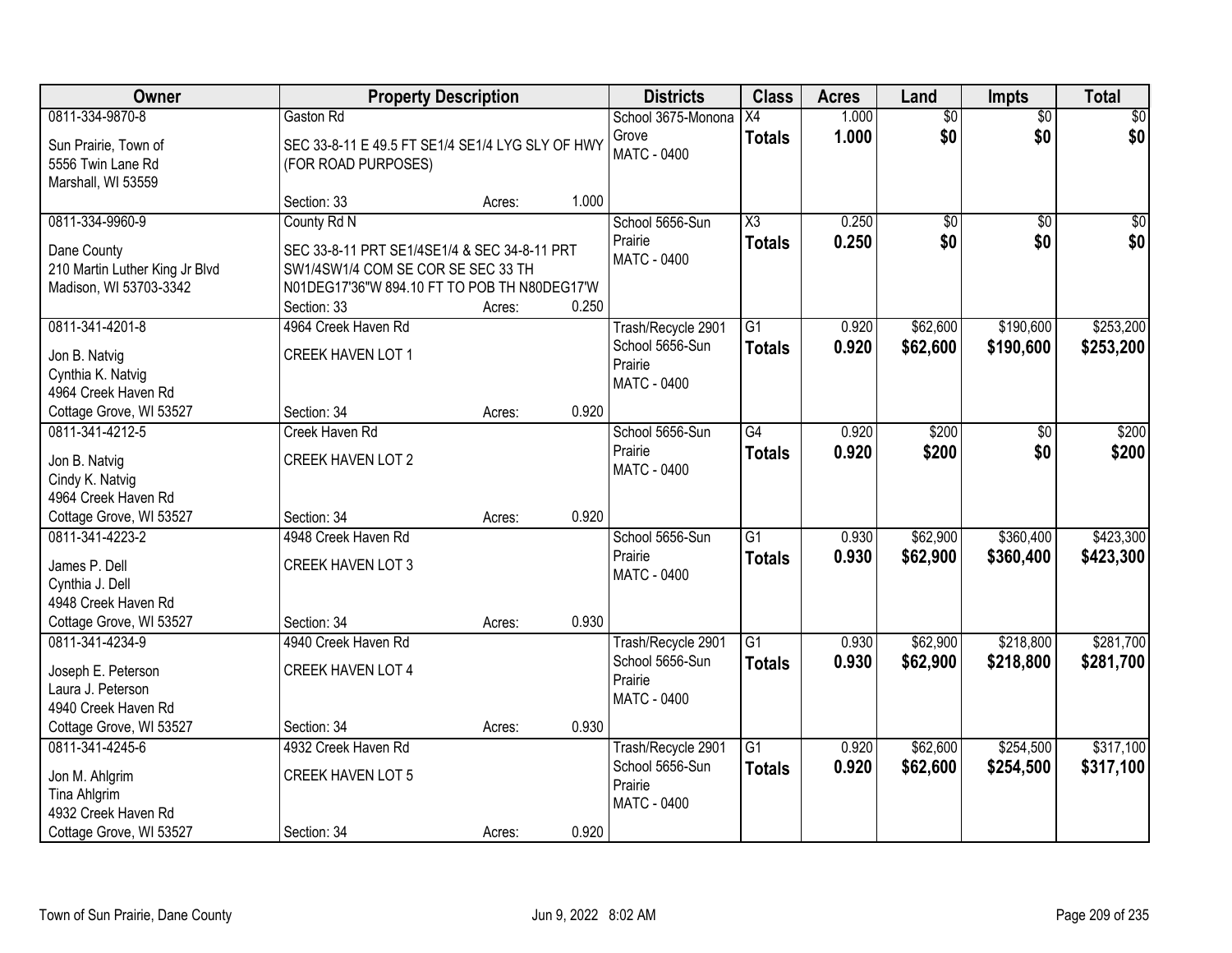| Owner                                      | <b>Property Description</b>                     |        |        | <b>Districts</b>   | <b>Class</b>    | <b>Acres</b> | Land      | <b>Impts</b>    | <b>Total</b> |
|--------------------------------------------|-------------------------------------------------|--------|--------|--------------------|-----------------|--------------|-----------|-----------------|--------------|
| 0811-341-4256-3                            | 4924 Creek Haven Rd                             |        |        | Trash/Recycle 2901 | $\overline{G1}$ | 0.920        | \$62,600  | \$428,300       | \$490,900    |
| David F. Batterman                         | CREEK HAVEN LOT 6                               |        |        | School 5656-Sun    | <b>Totals</b>   | 0.920        | \$62,600  | \$428,300       | \$490,900    |
| Katherine M. Batterman                     |                                                 |        |        | Prairie            |                 |              |           |                 |              |
| 4924 Creek Haven Rd                        |                                                 |        |        | MATC - 0400        |                 |              |           |                 |              |
| Cottage Grove, WI 53527                    | Section: 34                                     | Acres: | 0.920  |                    |                 |              |           |                 |              |
| 0811-341-4267-0                            | 4916 Creek Haven Rd                             |        |        | Trash/Recycle 2901 | $\overline{G1}$ | 0.920        | \$62,600  | \$286,800       | \$349,400    |
| Donald I. Mcdermott                        | <b>CREEK HAVEN LOT 7</b>                        |        |        | School 5656-Sun    | <b>Totals</b>   | 0.920        | \$62,600  | \$286,800       | \$349,400    |
| Laura Mcdermott                            |                                                 |        |        | Prairie            |                 |              |           |                 |              |
| 4916 Creek Haven Rd                        |                                                 |        |        | <b>MATC - 0400</b> |                 |              |           |                 |              |
| Cottage Grove, WI 53527                    | Section: 34                                     | Acres: | 0.920  |                    |                 |              |           |                 |              |
| 0811-341-4278-7                            | 4908 Creek Haven Rd                             |        |        | Trash/Recycle 2901 | $\overline{G1}$ | 0.920        | \$62,600  | \$356,300       | \$418,900    |
|                                            |                                                 |        |        | School 5656-Sun    | <b>Totals</b>   | 0.920        | \$62,600  | \$356,300       | \$418,900    |
| Raymundo E. Rios                           | CREEK HAVEN LOT 8                               |        |        | Prairie            |                 |              |           |                 |              |
| Yolanda M. Rios<br>4908 Creek Haven Rd     |                                                 |        |        | MATC - 0400        |                 |              |           |                 |              |
|                                            | Section: 34                                     |        | 0.920  |                    |                 |              |           |                 |              |
| Cottage Grove, WI 53527<br>0811-341-8001-0 |                                                 | Acres: |        | School 5656-Sun    | G4              | 32.805       | \$8,400   | $\sqrt[6]{}$    | \$8,400      |
|                                            |                                                 |        |        | Prairie            | G <sub>5</sub>  | 2.500        | \$1,300   | \$0             | \$1,300      |
| Rademacher Living Tr, Bruce & Shelly       | SEC 34-8-11 NE1/4 NE1/4 EXC CSM 13486 ALSO      |        |        | <b>MATC - 0400</b> | G7              | 1.109        | \$23,300  | \$61,600        | \$84,900     |
| 2180 County Highway T                      | DESC AS THAT PRT NE/NE LYG SELY CTH TT          |        |        |                    | <b>Totals</b>   | 36.414       | \$33,000  | \$61,600        | \$94,600     |
| Sun Prairie, WI 53590                      |                                                 |        |        |                    |                 |              |           |                 |              |
|                                            | Section: 34                                     | Acres: | 0.000  |                    |                 |              |           |                 |              |
| 0811-341-8110-0                            | 5007 County Highway Tt                          |        |        | School 5656-Sun    | G4              | 1.793        | \$500     | $\overline{30}$ | \$500        |
| Rademacher Living Tr, Brian K &            | LOT 1 CSM 14666 CS102/28&29-11/30/2017 F/K/A    |        |        | Prairie            | G7              | 1.793        | \$63,800  | \$243,000       | \$306,800    |
| Nichole R                                  | LOTS 1 & 2 CSM 13486 CS88/16&17-4/3/2013 DESCR  |        |        | <b>MATC - 0400</b> | <b>Totals</b>   | 3.586        | \$64,300  | \$243,000       | \$307,300    |
| 5010 Town Hall Rd                          | AS SEC 34-8-11 PRT NE1/4NE1/4 (3.588 ACRES)     |        |        |                    |                 |              |           |                 |              |
| Cottage Grove, WI 53527                    | Section: 34                                     | Acres: | 3.588  |                    |                 |              |           |                 |              |
| 0811-341-8502-0                            | County Rd TT                                    |        |        | Trash/Recycle 2901 | G4              | 29.929       | \$7,700   | $\sqrt{6}$      | \$7,700      |
| CMR Farms, LLC                             | SEC 34-8-11 NW1/4NE1/4 EXC R21093/31, CSM 504 & |        |        | School 5656-Sun    | <b>Totals</b>   | 29.929       | \$7,700   | \$0             | \$7,700      |
| 4930 Town Hall Dr                          | CSM 7910 EXC CREEK HAVEN PLAT & ALSO EXC        |        |        | Prairie            |                 |              |           |                 |              |
| Cottage Grove, WI 53527                    | CSM 14186 & ALSO EXC CSM 14351                  |        |        | MATC - 0400        |                 |              |           |                 |              |
|                                            | Section: 34                                     | Acres: | 29.929 |                    |                 |              |           |                 |              |
| 0811-341-8835-0                            | 4989 County Highway Tt                          |        |        | Trash/Recycle 2901 | G4              | 4.500        | \$1,200   | $\overline{50}$ | \$1,200      |
|                                            |                                                 |        |        | School 5656-Sun    | G7              | 5.053        | \$146,300 | \$261,500       | \$407,800    |
| CMR Farms, LLC                             | LOT 1 CSM 14351 CS98/95&97-9/28/2016 DESCR AS   |        |        | Prairie            | <b>Totals</b>   | 9.553        | \$147,500 | \$261,500       | \$409,000    |
| 4930 Town Hall Dr                          | SEC 34-8-11 PRT SW1/4NE1/4 & PRT NW1/4NE1/4     |        |        | MATC - 0400        |                 |              |           |                 |              |
| Cottage Grove, WI 53527                    | (9.553 ACRES EXCL R/W)                          |        |        |                    |                 |              |           |                 |              |
|                                            | Section: 34                                     | Acres: | 9.553  |                    |                 |              |           |                 |              |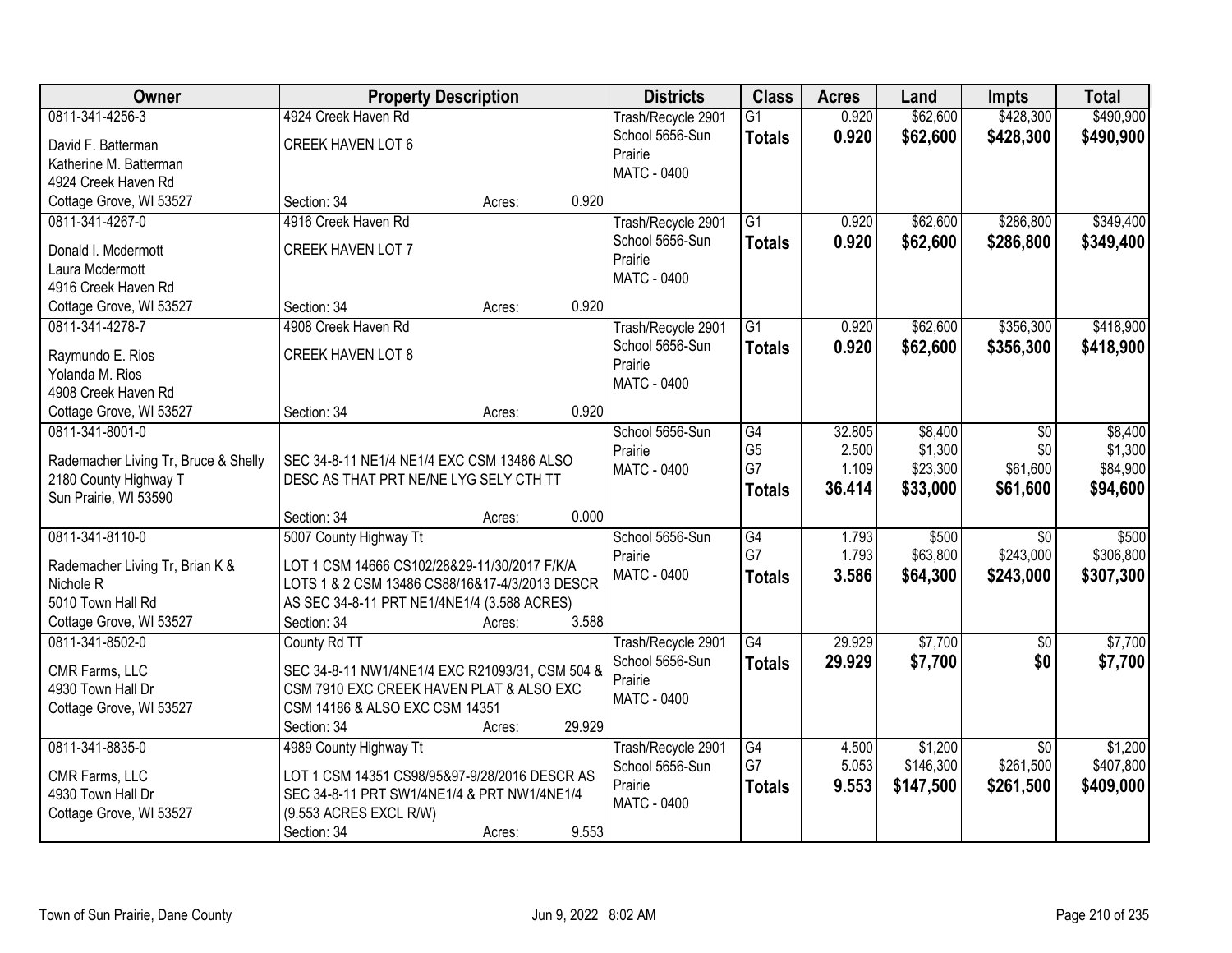| Owner                                        | <b>Property Description</b>                                                       | <b>Districts</b>   | <b>Class</b>         | <b>Acres</b>    | Land      | <b>Impts</b>    | <b>Total</b> |
|----------------------------------------------|-----------------------------------------------------------------------------------|--------------------|----------------------|-----------------|-----------|-----------------|--------------|
| 0811-341-9210-7                              | 4901 Creek Haven Rd                                                               | Trash/Recycle 2901 | $\overline{G1}$      | 1.530           | \$103,300 | \$136,800       | \$240,100    |
| Fue T. Moua                                  | SEC 34-8-11 PRT S1/2 N1/2 COM SE COR                                              | School 5656-Sun    | <b>Totals</b>        | 1.530           | \$103,300 | \$136,800       | \$240,100    |
| Lee Chang                                    | SE1/4NW1/4 TH W 178.3 FT TH N 37.1 FT TO C/L CTH                                  | Prairie            |                      |                 |           |                 |              |
| 4901 Creek Haven Rd                          | TT & POB TH N56DEGE ALG SD C/L 471.5 FT TH                                        | <b>MATC - 0400</b> |                      |                 |           |                 |              |
| Cottage Grove, WI 53527                      | 1.530<br>Section: 34<br>Acres:                                                    |                    |                      |                 |           |                 |              |
| 0811-341-9240-1                              | 4649 Pierceville Rd                                                               | Trash/Recycle 2901 | G1                   | 1.000           | \$90,000  | \$127,300       | \$217,300    |
|                                              |                                                                                   | School 5656-Sun    | <b>Totals</b>        | 1.000           | \$90,000  | \$127,300       | \$217,300    |
| Mark R. Klang                                | SEC 34-8-11 PRT SE1/4 NW1/4 & PRT SW1/4 NE1/4                                     | Prairie            |                      |                 |           |                 |              |
| 4649 Pierceville Rd                          | COM 2493.2 FT W OF E1/4 COR TH W 421.3 FT                                         | <b>MATC - 0400</b> |                      |                 |           |                 |              |
| Cottage Grove, WI 53527                      | N56DEGE TO PT 291.46 FT N OF POB S 291.46 FT TO                                   |                    |                      |                 |           |                 |              |
|                                              | 1.000<br>Section: 34<br>Acres:                                                    |                    |                      |                 |           |                 |              |
| 0811-341-9270-5                              | 4661 Pierceville Rd                                                               | Trash/Recycle 2901 | $\overline{G1}$      | 1.970           | \$114,300 | \$189,000       | \$303,300    |
| David C. Oswald                              | LOT 1 CSM 2299 CS9/137&138-2/22/77 DESCR AS                                       | School 5656-Sun    | <b>Totals</b>        | 1.970           | \$114,300 | \$189,000       | \$303,300    |
| Barbara A. Oswald                            | SEC 34-8-11 PRT SW1/4NE1/4 1.97 ACRES                                             | Prairie            |                      |                 |           |                 |              |
| 4661 Pierceville Rd                          |                                                                                   | MATC - 0400        |                      |                 |           |                 |              |
| Cottage Grove, WI 53527                      | 1.970<br>Section: 34<br>Acres:                                                    |                    |                      |                 |           |                 |              |
| 0811-341-9310-0                              | 4667 Pierceville Rd                                                               | School 5656-Sun    | G1                   | 1.710           | \$84,200  | \$294,700       | \$378,900    |
|                                              |                                                                                   | Prairie            | <b>Totals</b>        | 1.710           | \$84,200  | \$294,700       | \$378,900    |
| Kaltenberg Trust                             | LOT 1 CSM 14186 CS96/89&91-3/1/2016 DESCR AS                                      | <b>MATC - 0400</b> |                      |                 |           |                 |              |
| 4667 Pierceville Rd                          | SEC 34-8-11 PRT SW1/4NE1/4 & PRT NW1/4NE1/4                                       |                    |                      |                 |           |                 |              |
| Cottage Grove, WI 53527                      | (1.71 ACRES EXCL R/W)                                                             |                    |                      |                 |           |                 |              |
|                                              | 1.710<br>Section: 34<br>Acres:                                                    |                    |                      |                 |           |                 |              |
| 0811-341-9335-0                              | Pierceville Rd                                                                    | School 5656-Sun    | $\overline{G4}$      | 18.250          | \$4,700   | $\overline{50}$ | \$4,700      |
| Rademacher Living Tr, Bruce & Shelly         | LOT 2 CSM 14186 CS96/89&91-3/1/2016 DESCR AS                                      | Prairie            | <b>Totals</b>        | 18.250          | \$4,700   | \$0             | \$4,700      |
| 2180 County Highway T                        | SEC 34-8-11 PRT SW1/4NE1/4 & PRT NW1/4NE1/4                                       | MATC - 0400        |                      |                 |           |                 |              |
| Sun Prairie, WI 53590                        | (18.25 ACRES EXCL R/W)                                                            |                    |                      |                 |           |                 |              |
|                                              | 18.250<br>Section: 34<br>Acres:                                                   |                    |                      |                 |           |                 |              |
| 0811-341-9350-8                              | 4695 Pierceville Rd                                                               | Trash/Recycle 2901 | $\overline{G1}$      | 2.010           | \$90,100  | \$200,500       | \$290,600    |
|                                              |                                                                                   | School 5656-Sun    | <b>Totals</b>        | 2.010           | \$90,100  | \$200,500       | \$290,600    |
| Kelly A. Mittelstaedt<br>4695 Pierceville Rd | LOT 1 CSM 2269 CS9/87&88-1/11/77 & ADJ LANDS                                      | Prairie            |                      |                 |           |                 |              |
|                                              | DESCR AS COM E1/4 COR SEC 34 TH<br>S86DEG54'10"W ALG E-W 1/4 LN SEC 34 1564.46 FT | MATC - 0400        |                      |                 |           |                 |              |
| Cottage Grove, WI 53527                      | 2.010                                                                             |                    |                      |                 |           |                 |              |
|                                              | Section: 34<br>Acres:                                                             |                    |                      |                 |           |                 |              |
| 0811-341-9501-0                              | Pierceville Dr                                                                    | School 5656-Sun    | G4<br>G <sub>5</sub> | 39.000<br>1.000 | \$10,000  | $\overline{50}$ | \$10,000     |
| Rademacher Living Tr, Bruce & Shelly         | SEC 34-8-11 SE1/4NE1/4 & ALSO INCL ADDL LANDS                                     | Prairie            |                      |                 | \$100     | \$0             | \$100        |
| 2180 County Highway T                        | DESCR AS PRT LOT 1 CSM 2269 CS9/87&88-1/11/77                                     | MATC - 0400        | <b>Totals</b>        | 40.000          | \$10,100  | \$0             | \$10,100     |
| Sun Prairie, WI 53590                        | COM AT E1/4 COR OF SD SEC 34 TH S86DEG54'10"W                                     |                    |                      |                 |           |                 |              |
|                                              | 0.000<br>Section: 34<br>Acres:                                                    |                    |                      |                 |           |                 |              |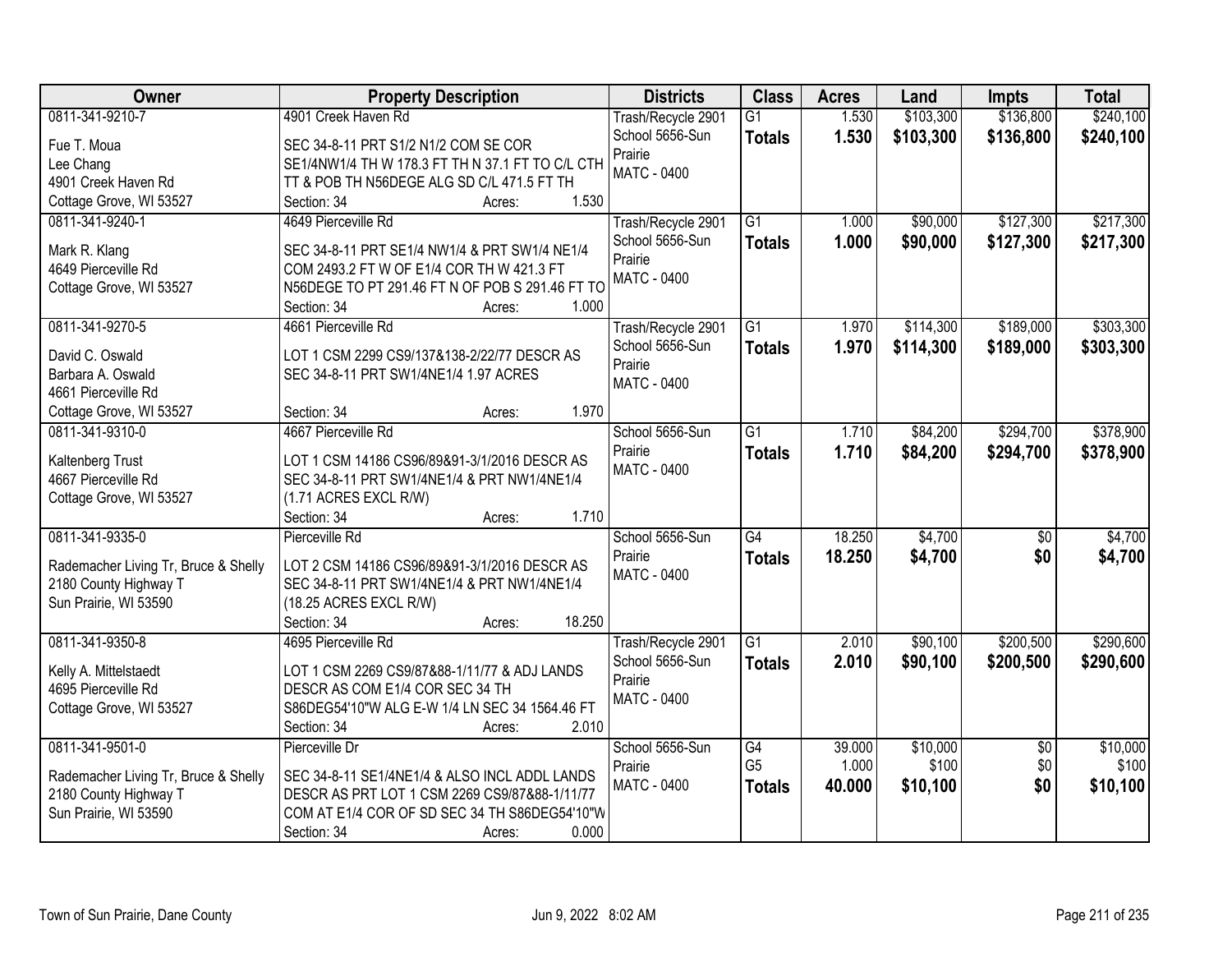| Owner                                                                                                      | <b>Property Description</b>                                                                                                                                                                             | <b>Districts</b>                                                                                                  | <b>Class</b>                     | <b>Acres</b>     | Land                   | Impts                  | <b>Total</b>           |
|------------------------------------------------------------------------------------------------------------|---------------------------------------------------------------------------------------------------------------------------------------------------------------------------------------------------------|-------------------------------------------------------------------------------------------------------------------|----------------------------------|------------------|------------------------|------------------------|------------------------|
| 0811-341-9735-0<br>Rademacher Living Tr, Bruce & Shelly<br>2180 County Highway T<br>Sun Prairie, WI 53590  | Pierceville Rd<br>LOT 1 CSM 14667 CS102/30&32-11/30/2017 F/K/A PRT<br>OF LOT 1 CSM 2269 CS9/87&88-1/11/77 & ALSO INCL<br>& DESCR AS SEC 34-8-11 PRT SE1/4NE1/4 & PRT<br>1.336<br>Section: 34<br>Acres:  | School 5656-Sun<br>Prairie<br><b>MATC - 0400</b>                                                                  | G4<br><b>Totals</b>              | 1.336<br>1.336   | \$300<br>\$300         | $\overline{50}$<br>\$0 | \$300<br>\$300         |
| 0811-342-8002-0<br>CMR Farms, LLC<br>4930 Town Hall Dr<br>Cottage Grove, WI 53527                          | Creek Haven Rd<br>SEC 34-8-11 NE1/4 NW1/4 EXC R392/368, R396/256,<br>R461/429, & R721/621 & CSM 7910 & EXC CREEK<br><b>HAVEN PLAT</b><br>13.171<br>Section: 34<br>Acres:                                | School 5656-Sun<br>Prairie<br><b>MATC - 0400</b><br>Drainage District 8<br>DD <sub>8</sub>                        | G4<br><b>Totals</b>              | 13.171<br>13.171 | \$3,400<br>\$3,400     | $\overline{50}$<br>\$0 | \$3,400<br>\$3,400     |
| 0811-342-8130-5<br>Thomas P. Tarpey Jr<br>Lynn M. Tarpey<br>5032 Creek Haven Rd<br>Cottage Grove, WI 53527 | 5032 Creek Haven Rd<br>SEC 34-8-11 PRT NE1/4NW1/4 COM SE COR<br>SE1/4NW1/4 TH W ALG S LN OF SD 1/4 1/4 178.3 FT<br>TH N 232.1 FT TH W 398.35 FT TH N3DEG44'E 852.6<br>5.020<br>Section: 34<br>Acres:    | Trash/Recycle 2901<br>School 5656-Sun<br>Prairie<br><b>MATC - 0400</b><br>Drainage District 8<br>D <sub>D</sub> 8 | $\overline{G1}$<br><b>Totals</b> | 5.020<br>5.020   | \$176,100<br>\$176,100 | \$332,100<br>\$332,100 | \$508,200<br>\$508,200 |
| 0811-342-8210-8<br>David L. Hultman<br>Jill M. Hultman<br>5035 Creek Haven Rd<br>Cottage Grove, WI 53527   | 5035 Creek Haven Rd<br>SEC 34-8-11 PRT E1/2 NW1/4 COM SE COR SD 1/4 TH<br>W 178.3 FT TH N 232.1 FT TH W 398.35 FT TH<br>N3DEGE 852.6 FT TH S89DEGW 334.5 FT TO POB TH<br>6.330<br>Section: 34<br>Acres: | Trash/Recycle 2901<br>School 5656-Sun<br>Prairie<br><b>MATC - 0400</b><br>Drainage District 8<br>D <sub>D</sub> 8 | $\overline{G1}$<br><b>Totals</b> | 6.330<br>6.330   | \$177,800<br>\$177,800 | \$173,900<br>\$173,900 | \$351,700<br>\$351,700 |
| 0811-342-8291-0<br>Michael D. Yohn et al<br>5009 Creek Haven Rd<br>Cottage Grove, WI 53527                 | 5009 Creek Haven Rd<br>LOT 1 CSM 9654 CS55/253&254-4/19/2000 DESCR AS<br>SEC 34-8-11 PRT NE1/4NW1/4 & SE1/4NW1/4 (4.3<br><b>ACRES INCL R/W)</b><br>4.300<br>Section: 34<br>Acres:                       | Trash/Recycle 2901<br>School 5656-Sun<br>Prairie<br><b>MATC - 0400</b><br>Drainage District 8<br>D <sub>D</sub> 8 | G1<br><b>Totals</b>              | 4.300<br>4.300   | \$159,000<br>\$159,000 | \$211,200<br>\$211,200 | \$370,200<br>\$370,200 |
| 0811-342-8311-0<br>Scot Wagner<br>Julie R. Wagner<br>5005 Creek Haven Rd<br>Cottage Grove, WI 53527        | 5005 Creek Haven Rd<br>LOT 2 CSM 9654 CS55/253&254-4/19/2000 DESCR AS<br>SEC 34-8-11 PRT NE1/4NW1/4 & SE1/4NW1/4 (1.8<br>ACRES INCL R/W)<br>1.860<br>Section: 34<br>Acres:                              | Trash/Recycle 2901<br>School 5656-Sun<br>Prairie<br><b>MATC - 0400</b><br>Drainage District 8<br>D <sub>D</sub> 8 | $\overline{G1}$<br><b>Totals</b> | 1.860<br>1.860   | \$83,100<br>\$83,100   | \$264,500<br>\$264,500 | \$347,600<br>\$347,600 |
| 0811-342-8331-2<br>Joseph G. Fabick III<br>5003 Creek Haven Rd<br>Cottage Grove, WI 53527                  | 5003 Creek Haven Rd<br>LOT 1 CSM 8481 CS46/165&167-2/12/97 DESCR AS<br>SEC 34-8-11 PRT NW1/4NE1/4 & NE1/4NW1/4 &<br>SE1/4NW1/4 (1.413 ACRES INCL R/W)<br>1.410<br>Section: 34<br>Acres:                 | Trash/Recycle 2901<br>School 5656-Sun<br>Prairie<br><b>MATC - 0400</b><br>Drainage District 8<br>DD <sub>8</sub>  | G1<br><b>Totals</b>              | 1.410<br>1.410   | \$76,200<br>\$76,200   | \$425,200<br>\$425,200 | \$501,400<br>\$501,400 |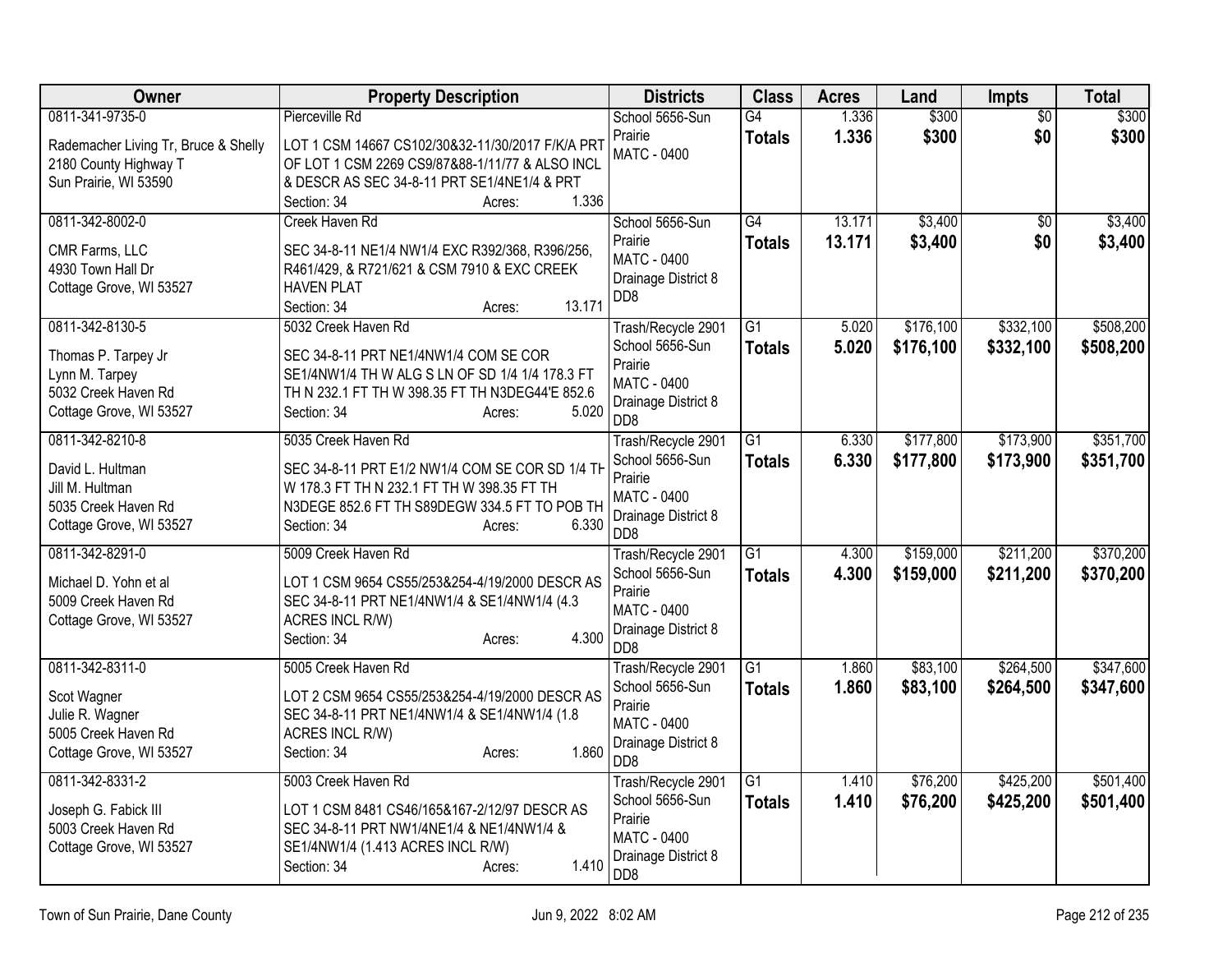| <b>Owner</b>                 | <b>Property Description</b>                      | <b>Districts</b>                       | <b>Class</b>    | <b>Acres</b> | Land      | Impts           | <b>Total</b> |
|------------------------------|--------------------------------------------------|----------------------------------------|-----------------|--------------|-----------|-----------------|--------------|
| 0811-342-8345-0              | Creek Haven Rd                                   | School 5656-Sun                        | $\overline{G1}$ | 2.769        | \$139,200 | $\overline{50}$ | \$139,200    |
| Michael T. Hefner            | LOT 1 CSM 12195 CS75/188&189-7/12/2007 F/K/A LOT | Prairie                                | <b>Totals</b>   | 2.769        | \$139,200 | \$0             | \$139,200    |
| Paula J. Hefner              | 2 CSM 8481 CS46/165&167-2/12/97 DESCR AS SEC     | <b>MATC - 0400</b>                     |                 |              |           |                 |              |
| PO Box 364                   | 34-8-11 PRT NW1/4NE1/4 & NE1/4NW1/4 &            | Drainage District 8<br>DD <sub>8</sub> |                 |              |           |                 |              |
| Sun Prairie, WI 53590        | 2.769<br>Section: 34<br>Acres:                   |                                        |                 |              |           |                 |              |
| 0811-342-8365-0              | <b>Creek Haven Rd</b>                            | School 5656-Sun                        | $\overline{G1}$ | 5.340        | \$177,900 | $\overline{50}$ | \$177,900    |
| Michael T. Hefner            | LOT 2 CSM 12195 CS75/188&189-7/12/2007 F/K/A LOT | Prairie                                | <b>Totals</b>   | 5.340        | \$177,900 | \$0             | \$177,900    |
| Paula J. Hefner              | 2 CSM 8481 CS46/165&167-2/12/97 DESCR AS SEC     | <b>MATC - 0400</b>                     |                 |              |           |                 |              |
| PO Box 364                   | 34-8-11 PRT NW1/4NE1/4 & NE1/4NW1/4 &            | Drainage District 8                    |                 |              |           |                 |              |
| Sun Prairie, WI 53590        | 5.340<br>Section: 34<br>Acres:                   | DD <sub>8</sub>                        |                 |              |           |                 |              |
| 0811-342-8430-2              | 5000 Creek Haven Rd                              | Trash/Recycle 2901                     | G1              | 2.000        | \$110,000 | \$192,100       | \$302,100    |
| Donald E. Faber              | LOT 1 CSM 3751 CS15/218-7/28/81 DESCR AS SEC     | School 5656-Sun                        | <b>Totals</b>   | 2.000        | \$110,000 | \$192,100       | \$302,100    |
| 5000 Creek Haven Rd          | 34-8-11 PRT NE1/4NW1/4 2 ACRES INCL RD R/W       | Prairie                                |                 |              |           |                 |              |
| Cottage Grove, WI 53527      |                                                  | <b>MATC - 0400</b>                     |                 |              |           |                 |              |
|                              | 2.000<br>Section: 34<br>Acres:                   | Drainage District 8                    |                 |              |           |                 |              |
| 0811-342-8450-8              | 5020 Creek Haven Rd                              | D <sub>D</sub> 8                       | $\overline{G1}$ | 1.561        | \$99,000  | \$268,700       | \$367,700    |
|                              |                                                  | Trash/Recycle 2901<br>School 5656-Sun  |                 | 1.561        |           |                 |              |
| Jeremy Gebert                | LOT 1 CSM 7910 CS42/18&19-8/4/95 DESCR AS SEC    | Prairie                                | <b>Totals</b>   |              | \$99,000  | \$268,700       | \$367,700    |
| Jennifer Gebert              | 34-8-11 PRT NE1/4NW1/4 & PRT NW1/4NE1/4 (1.561   | <b>MATC - 0400</b>                     |                 |              |           |                 |              |
| 5020 Creek Haven Rd          | ACRES) NET ACRES LISTED BUT DESCR GOES TO        | Drainage District 8                    |                 |              |           |                 |              |
| Cottage Grove, WI 53527      | 1.561<br>Section: 34<br>Acres:                   | DD <sub>8</sub>                        |                 |              |           |                 |              |
| 0811-342-8460-6              | 5008 Creek Haven Rd                              | Trash/Recycle 2901                     | G1              | 0.918        | \$83,400  | \$246,700       | \$330,100    |
| Monica K. Rutland            | LOT 2 CSM 7910 CS42/18&19-8/4/95 DESCR AS SEC    | School 5656-Sun                        | <b>Totals</b>   | 0.918        | \$83,400  | \$246,700       | \$330,100    |
| Daniel W. Haack              | 34-8-11 PRT NE1/4NW1/4 & PRT NW1/4NE1/4 (0.918   | Prairie                                |                 |              |           |                 |              |
| 5008 Creek Haven Rd          | ACRES) NET ACRES LISTED BUT DESCR GOES TO        | <b>MATC - 0400</b>                     |                 |              |           |                 |              |
| Cottage Grove, WI 53527      | 0.918<br>Section: 34<br>Acres:                   | Drainage District 8                    |                 |              |           |                 |              |
| 0811-342-8470-4              | 4994 Creek Haven Rd                              | DD <sub>8</sub><br>Trash/Recycle 2901  | G1              | 0.925        | \$83,500  | \$281,500       | \$365,000    |
|                              |                                                  | School 5656-Sun                        | <b>Totals</b>   | 0.925        | \$83,500  | \$281,500       | \$365,000    |
| Randall G. Kaminski          | LOT 3 CSM 7910 CS42/18&19-8/4/95 DESCR AS SEC    | Prairie                                |                 |              |           |                 |              |
| Susan K. Kaminski            | 34-8-11 PRT NE1/4NW1/4 & PRT NW1/4NE1/4 (0.925   | <b>MATC - 0400</b>                     |                 |              |           |                 |              |
| 4994 Creek Haven Rd          | ACRES) NET ACRES LISTED BUT DESCR GOES TO        | Drainage District 8                    |                 |              |           |                 |              |
| Cottage Grove, WI 53527-9750 | 0.925<br>Section: 34<br>Acres:                   | DD <sub>8</sub>                        |                 |              |           |                 |              |
| 0811-342-8480-2              | 4988 Creek Haven Rd                              | Trash/Recycle 2901                     | $\overline{G1}$ | 0.925        | \$83,500  | \$178,500       | \$262,000    |
| Thomas R. Wendorf            | LOT 4 CSM 7910 CS42/18&19-8/4/95 DESCR AS SEC    | School 5656-Sun                        | <b>Totals</b>   | 0.925        | \$83,500  | \$178,500       | \$262,000    |
| Andrea L. Wendorf            | 34-8-11 PRT NE1/4NW1/4 & PRT NW1/4NE1/4 (0.925   | Prairie                                |                 |              |           |                 |              |
| 4988 Creek Haven Rd          | ACRES) NET ACRES LISTED BUT DESCR GOES TO        | <b>MATC - 0400</b>                     |                 |              |           |                 |              |
| Cottage Grove, WI 53527      | 0.925<br>Section: 34<br>Acres:                   | Drainage District 8                    |                 |              |           |                 |              |
|                              |                                                  | DD <sub>8</sub>                        |                 |              |           |                 |              |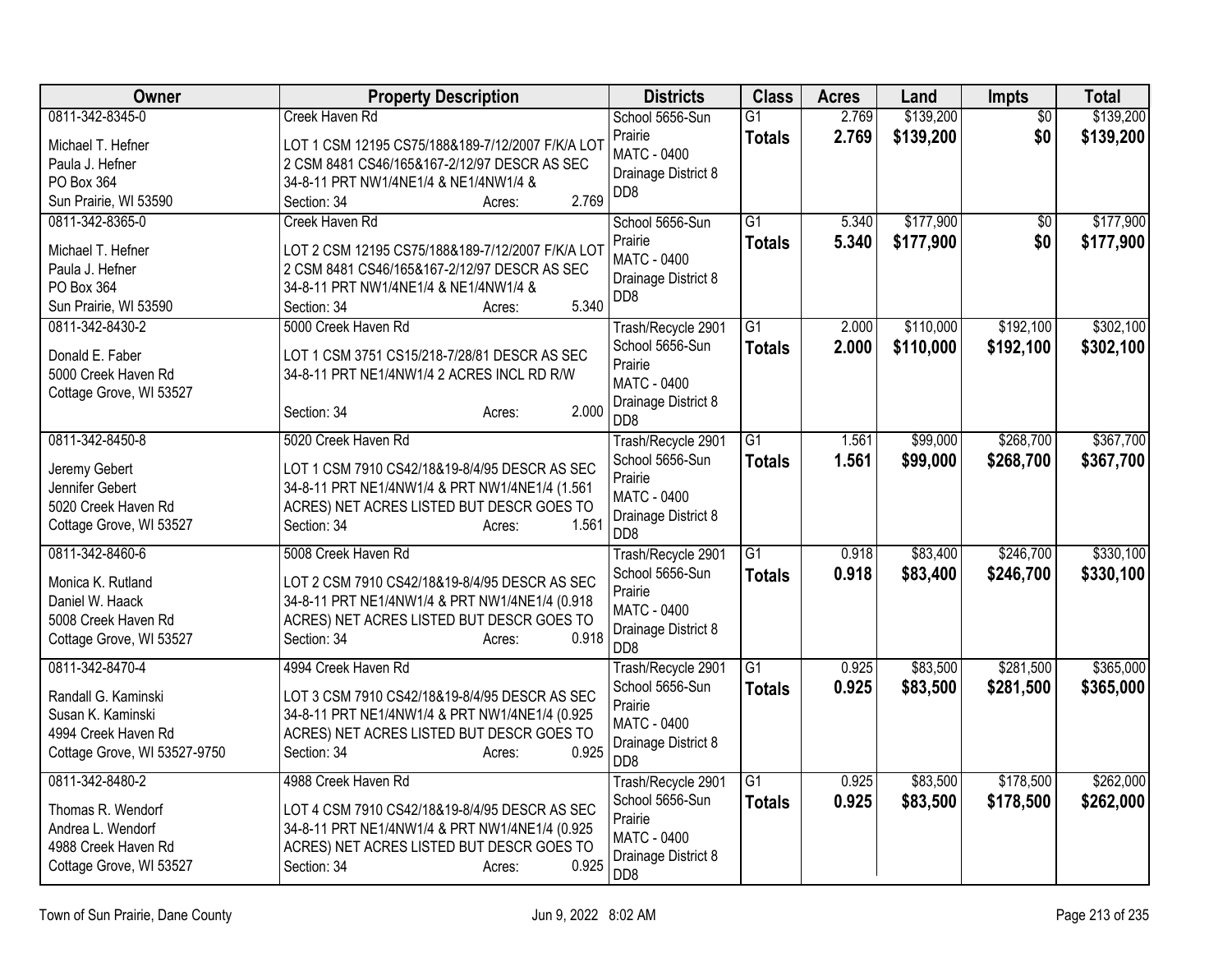| Owner                   | <b>Property Description</b>                       | <b>Districts</b>                        | <b>Class</b>        | <b>Acres</b> | Land            | Impts           | <b>Total</b>    |
|-------------------------|---------------------------------------------------|-----------------------------------------|---------------------|--------------|-----------------|-----------------|-----------------|
| 0811-342-8500-7         | Creek Haven Rd                                    | School 5656-Sun                         | X3                  | 30.900       | $\overline{50}$ | $\overline{50}$ | $\overline{50}$ |
| Dane County             | SEC 34-8-11 NW1/4NW1/4 EXC R416/270 & R448/2      | Prairie                                 | <b>Totals</b>       | 30.900       | \$0             | \$0             | \$0             |
| c/o Dane County Parks   |                                                   | <b>MATC - 0400</b>                      |                     |              |                 |                 |                 |
|                         |                                                   | Drainage District 8<br>D <sub>D</sub> 8 |                     |              |                 |                 |                 |
|                         | 30.900<br>Section: 34<br>Acres:                   |                                         |                     |              |                 |                 |                 |
| 0811-342-8830-8         | 5043 Creek Haven Rd                               | Trash/Recycle 2901                      | G1                  | 7.120        | \$187,700       | \$175,000       | \$362,700       |
| Bernice S. Thering      | SEC 34-8-11 PRT W1/2 NW1/4 COM SEC CTR TH W       | School 5656-Sun                         | <b>Totals</b>       | 7.120        | \$187,700       | \$175,000       | \$362,700       |
| 5043 Creek Haven Rd     | 178.3 FT TH N 232.1 FT TH W 398.35 FT TH N3DEGE   | Prairie                                 |                     |              |                 |                 |                 |
| Cottage Grove, WI 53527 | 852.6 FT TH S89DEGW 749 FT TH N62DEGW 186.25      | <b>MATC - 0400</b>                      |                     |              |                 |                 |                 |
|                         | 7.120<br>Section: 34<br>Acres:                    | Drainage District 8<br>D <sub>D</sub> 8 |                     |              |                 |                 |                 |
| 0811-342-8860-2         | 5041 Creek Haven Rd                               | Trash/Recycle 2901                      | $\overline{G1}$     | 5.180        | \$155,900       | \$183,100       | \$339,000       |
| Eugene W. Kosbau        | SEC 34-8-11 PRT W1/2 NW1/4 COM SEC CTR TH W       | School 5656-Sun                         | <b>Totals</b>       | 5.180        | \$155,900       | \$183,100       | \$339,000       |
| Joyce A. Kosbau         | 178.3 FT TH N 232.1 FT TH W 398.35 FT TH          | Prairie                                 |                     |              |                 |                 |                 |
| 5041 Creek Haven Rd     | N3DEG44'E 852.6 FT TH S89DEG53'W 749.0 FT TO      | <b>MATC - 0400</b>                      |                     |              |                 |                 |                 |
| Cottage Grove, WI 53527 | 5.180<br>Section: 34<br>Acres:                    | Drainage District 8<br>D <sub>D</sub> 8 |                     |              |                 |                 |                 |
| 0811-342-9035-9         | Creek Haven Rd                                    | School 5656-Sun                         | $\overline{\chi_3}$ | 36.800       | \$0             | $\overline{50}$ | \$0             |
| Dane County             | SEC 34-8-11 SW1/4NW1/4 EXC R416/270 & R448/2      | Prairie                                 | <b>Totals</b>       | 36,800       | \$0             | \$0             | \$0             |
| c/o Dane County Parks   |                                                   | <b>MATC - 0400</b>                      |                     |              |                 |                 |                 |
|                         |                                                   | Drainage District 8                     |                     |              |                 |                 |                 |
|                         | 36.800<br>Section: 34<br>Acres:                   | DD <sub>8</sub>                         |                     |              |                 |                 |                 |
| 0811-342-9500-5         | 4949 Creek Haven Rd                               | Trash/Recycle 2901                      | $\overline{G1}$     | 1.760        | \$114,400       | \$155,800       | \$270,200       |
| Dolores A. Stava        | CSM 504 CS2/315&316-3/30/71 DESCR AS SEC          | School 5656-Sun                         | <b>Totals</b>       | 1.760        | \$114,400       | \$155,800       | \$270,200       |
| Lawrence J. Stava       | 34-8-11 PRT W1/2NE1/4 & PRT E1/2NW1/4 (1.76       | Prairie                                 |                     |              |                 |                 |                 |
| 4949 Creek Haven Rd     | ACRES) TOG W/ROW ESMT FOR PUBL USE                | MATC - 0400                             |                     |              |                 |                 |                 |
| Cottage Grove, WI 53527 | 1.760<br>Section: 34<br>Acres:                    | Drainage District 8<br>D <sub>D</sub> 8 |                     |              |                 |                 |                 |
| 0811-342-9545-2         | <b>Kramer Ct</b>                                  | School 5656-Sun                         | $\overline{G1}$     | 1.040        | \$9,000         | $\overline{50}$ | \$9,000         |
| Dean H. Kalmerton       | SEC 34-8-11 PRT SE1/4NW1/4 COM SE COR SD          | Prairie                                 | <b>Totals</b>       | 1.040        | \$9,000         | \$0             | \$9,000         |
| Lisa M. Loveland        | 1/41/4 TH W 178.3 FT TH N 232.1 FT TH W 398.35 FT | <b>MATC - 0400</b>                      |                     |              |                 |                 |                 |
| 4920 Kramer Ct          | TH N3DEGE 852.6 FT TO POB TH S89DEGW 334.5 FT     |                                         |                     |              |                 |                 |                 |
| Cottage Grove, WI 53527 | 1.040<br>Section: 34<br>Acres:                    |                                         |                     |              |                 |                 |                 |
| 0811-342-9550-5         | 4920 Kramer Ct                                    | Trash/Recycle 2901                      | $\overline{G1}$     | 3.500        | \$137,500       | \$131,400       | \$268,900       |
| Dean H. Kalmerton       | SEC 34-8-11 PRT SE1/4NW1/4 COM SE COR SD          | School 5656-Sun                         | <b>Totals</b>       | 3.500        | \$137,500       | \$131,400       | \$268,900       |
| Lisa M. Loveland        | 1/41/4 TH W 594 FT TO POB TH N3DEGE 1085 FT TH    | Prairie                                 |                     |              |                 |                 |                 |
| 4920 Kramer Ct          | W 250 FT TH S3DEGW 822 FT TH E 217 FT TH S 263    | <b>MATC - 0400</b>                      |                     |              |                 |                 |                 |
| Cottage Grove, WI 53527 | 3.500<br>Section: 34<br>Acres:                    |                                         |                     |              |                 |                 |                 |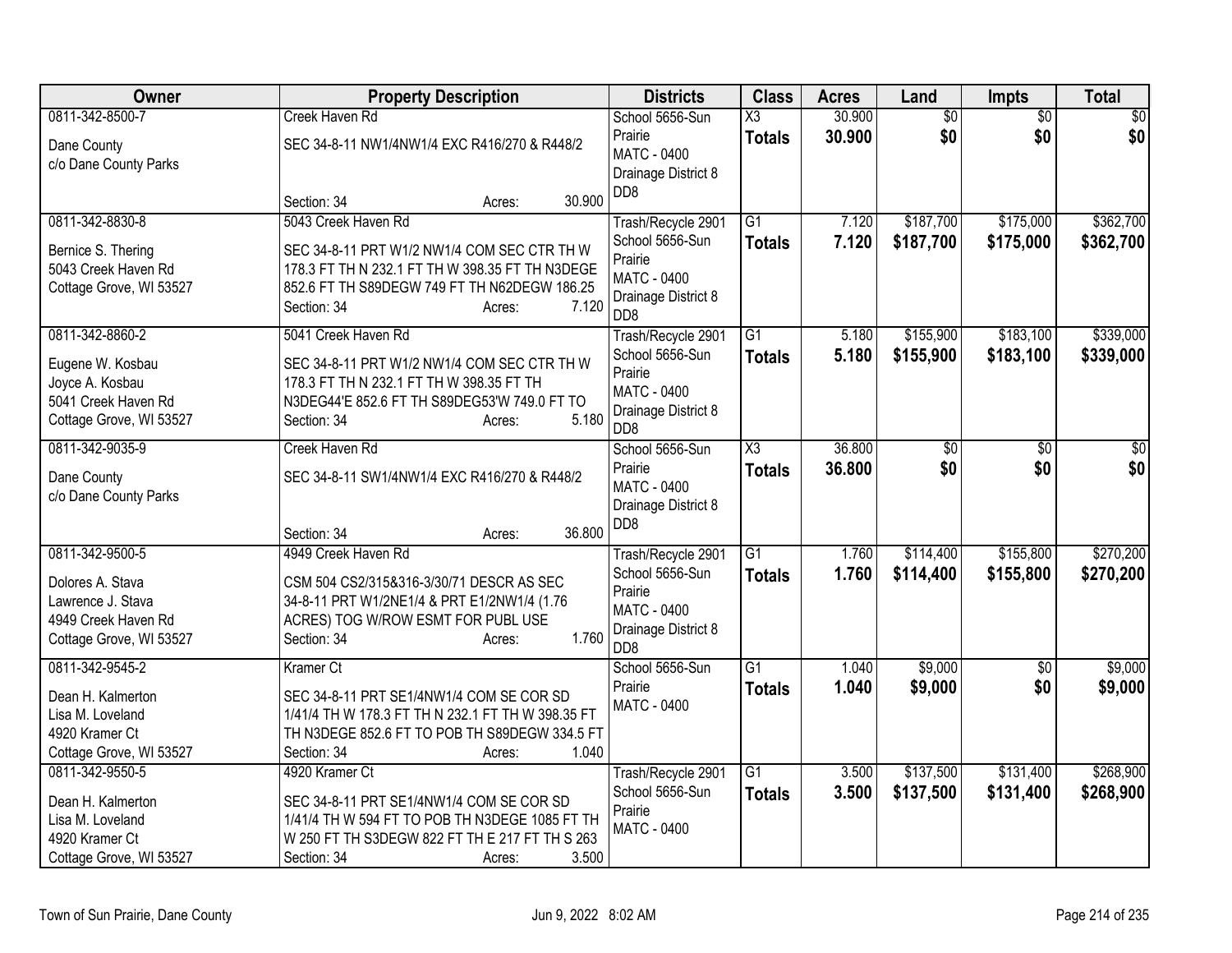| Owner                   | <b>Property Description</b>                     | <b>Districts</b>   | <b>Class</b>    | <b>Acres</b> | Land       | <b>Impts</b>    | <b>Total</b> |
|-------------------------|-------------------------------------------------|--------------------|-----------------|--------------|------------|-----------------|--------------|
| 0811-342-9570-1         | <b>Kramer Ct</b>                                | School 5656-Sun    | $\overline{G1}$ | 1.000        | \$15,000   | \$6,100         | \$21,100     |
| Dean H. Kalmerton       | SEC 34-8-11 PRT SE1/4 NW1/4 COM SW COR TH N     | Prairie            | <b>Totals</b>   | 1.000        | \$15,000   | \$6,100         | \$21,100     |
| Lisa M. Loveland        | 1085 FTTH E 749 FT TH S 1085 FT TH W TO POB EXC | <b>MATC - 0400</b> |                 |              |            |                 |              |
| 4920 Kramer Ct          | R426/565 EXC CSM 1084 EXC R465/189 EXC R590/14  |                    |                 |              |            |                 |              |
| Cottage Grove, WI 53527 | 1.000<br>Section: 34<br>Acres:                  |                    |                 |              |            |                 |              |
| 0811-342-9650-4         | 4924 Kramer Ct                                  | Trash/Recycle 2901 | $\overline{G1}$ | 5.010        | \$160, 100 | \$158,300       | \$318,400    |
|                         |                                                 | School 5656-Sun    | <b>Totals</b>   | 5.010        | \$160,100  | \$158,300       | \$318,400    |
| Wade R. Huston          | SEC 34-8-11 PRT SE1/4NW1/4 COM SEC E1/4 COR     | Prairie            |                 |              |            |                 |              |
| 4924 Kramer Ct          | TH S89DEG44'W 3633.99 FT TH N4DEG08'E 721.45 FT | <b>MATC - 0400</b> |                 |              |            |                 |              |
| Cottage Grove, WI 53527 | TO POB TH S60DEG38'W 89.94 FT TH S4DEG08'W      |                    |                 |              |            |                 |              |
|                         | 5.010<br>Section: 34<br>Acres:                  |                    |                 |              |            |                 |              |
| 0811-342-9680-8         | 4919 Kramer Ct                                  | Trash/Recycle 2901 | G1              | 1.000        | \$85,000   | \$140,700       | \$225,700    |
| Claudia A. Hirsch       | LOT 1 CSM 1084 CS4/377&380-3/2/73 DESCR AS SEC  | School 5656-Sun    | <b>Totals</b>   | 1.000        | \$85,000   | \$140,700       | \$225,700    |
| 4919 Kramer Ct          | 34-8-11 PRT SE1/4NW1/4 & PRT NE1/4SW1/4         | Prairie            |                 |              |            |                 |              |
| Cottage Grove, WI 53527 |                                                 | <b>MATC - 0400</b> |                 |              |            |                 |              |
|                         | 1.000<br>Section: 34<br>Acres:                  |                    |                 |              |            |                 |              |
| 0811-342-9700-3         | 4897 Kramer Ct                                  | School 5656-Sun    | $\overline{G5}$ | 0.910        | \$3,100    | \$0             | \$3,100      |
|                         |                                                 | Prairie            | <b>Totals</b>   | 0.910        | \$3,100    | \$0             | \$3,100      |
| <b>Tyler Fanta</b>      | SEC 34-8-11 PRT SE1/4NW1/4 COM SEC E1/4 COR     | <b>MATC - 0400</b> |                 |              |            |                 |              |
| Christine Fanta         | TH S89DEGW 3633.99 FT TH N4DEGE 350 FT TH       |                    |                 |              |            |                 |              |
| 4897 Kramer Ct          | S89DEGW 75.22 FT TO POB TH CONT S89DEGW         |                    |                 |              |            |                 |              |
| Cottage Grove, WI 53527 | 0.910<br>Section: 34<br>Acres:                  |                    |                 |              |            |                 |              |
| 0811-342-9705-8         | 4919 Kramer Ct                                  | School 5656-Sun    | $\overline{G1}$ | 0.600        | \$15,000   | \$7,100         | \$22,100     |
| Claudia A. Hirsch       | SEC 34-8-11 PRT SE1/4NW1/4 COM SEC E1/4 COR     | Prairie            | <b>Totals</b>   | 0.600        | \$15,000   | \$7,100         | \$22,100     |
| 4919 Kramer Ct          | TH S89DEGW 3633.99 FT TH N4DEGE 350 FT TO POE   | <b>MATC - 0400</b> |                 |              |            |                 |              |
| Cottage Grove, WI 53527 | TH CONT N4DEGE 371.45 FT TH S60DEGW 89.94 FT    |                    |                 |              |            |                 |              |
|                         | 0.600<br>Section: 34<br>Acres:                  |                    |                 |              |            |                 |              |
| 0811-342-9710-1         | 4907 Kramer Ct                                  | Trash/Recycle 2901 | G1              | 1.000        | \$85,000   | \$232,600       | \$317,600    |
|                         |                                                 | School 5656-Sun    | <b>Totals</b>   | 1.000        | \$85,000   | \$232,600       | \$317,600    |
| Paul P. Roltgen         | LOT 2 CSM 1084 CS4/377&380-3/2/73 DESCR AS SEC  | Prairie            |                 |              |            |                 |              |
| Jennifer L. Roltgen     | 34-8-11 PRT SE1/4NW1/4 & PRT NE1/4SW1/4         | <b>MATC - 0400</b> |                 |              |            |                 |              |
| 4907 Kramer Ct          |                                                 |                    |                 |              |            |                 |              |
| Cottage Grove, WI 53527 | 1.000<br>Section: 34<br>Acres:                  |                    |                 |              |            |                 |              |
| 0811-342-9715-6         | Kramer Ct                                       | School 5656-Sun    | $\overline{G5}$ | 2.500        | \$8,500    | $\overline{50}$ | \$8,500      |
| <b>Tyler Fanta</b>      | SEC 34-8-11 PRT SE1/4NW1/4 COM SEC E1/4 COR     | Prairie            | G7              | 0.500        | \$15,000   | \$4,000         | \$19,000     |
| Christine Fanta         | TH S89DEGW 3633.99 FT TO POB TH CONT            | <b>MATC - 0400</b> | <b>Totals</b>   | 3.000        | \$23,500   | \$4,000         | \$27,500     |
| 4897 Kramer Ct          | S89DEGW 376.2 FT TH N3DEGE 349.53 FT TH         |                    |                 |              |            |                 |              |
| Cottage Grove, WI 53527 | 3.000<br>Section: 34<br>Acres:                  |                    |                 |              |            |                 |              |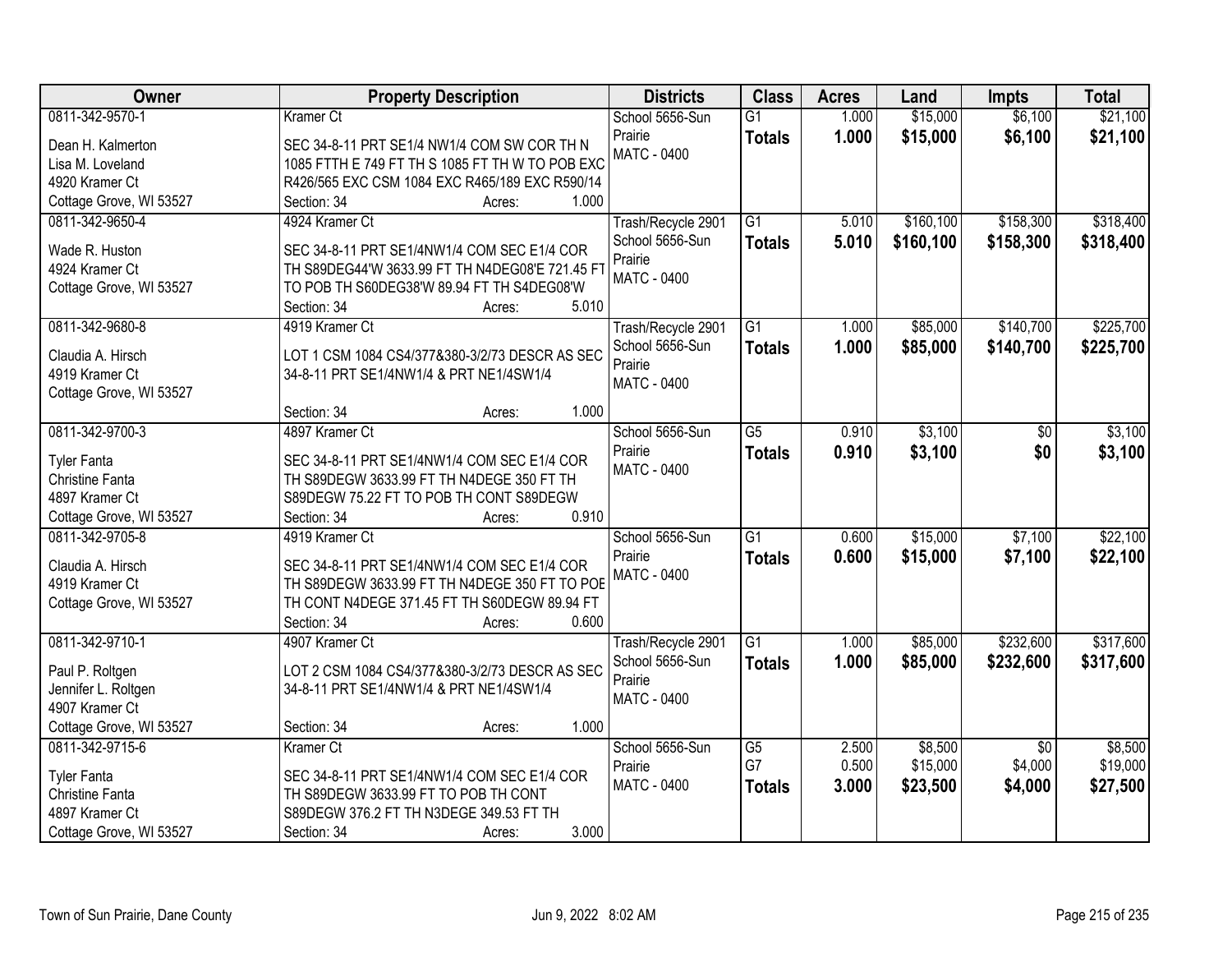| Owner                   | <b>Property Description</b>                       | <b>Districts</b>   | <b>Class</b>    | <b>Acres</b> | Land      | <b>Impts</b>    | <b>Total</b> |
|-------------------------|---------------------------------------------------|--------------------|-----------------|--------------|-----------|-----------------|--------------|
| 0811-342-9720-9         | 4897 Kramer Ct                                    | Trash/Recycle 2901 | $\overline{G1}$ | 1.000        | \$85,000  | \$214,400       | \$299,400    |
| <b>Tyler Fanta</b>      | LOT 3 CSM 1084 CS4/377&380-3/2/73 DESCR AS SEC    | School 5656-Sun    | <b>Totals</b>   | 1.000        | \$85,000  | \$214,400       | \$299,400    |
| Christine Fanta         | 34-8-11 PRT SE1/4NW1/4 & PRT NE1/4SW1/4           | Prairie            |                 |              |           |                 |              |
| 4897 Kramer Ct          |                                                   | <b>MATC - 0400</b> |                 |              |           |                 |              |
| Cottage Grove, WI 53527 | 1.000<br>Section: 34<br>Acres:                    |                    |                 |              |           |                 |              |
| 0811-342-9785-2         | 4887 Kramer Ct                                    | Trash/Recycle 2901 | $\overline{G1}$ | 1.000        | \$85,000  | \$205,000       | \$290,000    |
|                         |                                                   | School 5656-Sun    | <b>Totals</b>   | 1.000        | \$85,000  | \$205,000       | \$290,000    |
| Dean A. Circo           | LOT 4 CSM 1084 CS4/377&380-3/2/73 DESCR AS SEC    | Prairie            |                 |              |           |                 |              |
| Corinne M. Circo        | 34-8-11 PRT SE1/4NW1/4 & PRT NE1/4SW1/4           | <b>MATC - 0400</b> |                 |              |           |                 |              |
| 4887 Kramer Ct          |                                                   |                    |                 |              |           |                 |              |
| Cottage Grove, WI 53527 | 1.000<br>Section: 34<br>Acres:                    |                    |                 |              |           |                 |              |
| 0811-342-9810-0         | Creek Haven Rd                                    | School 5656-Sun    | $\overline{G1}$ | 5.030        | \$10,300  | $\overline{50}$ | \$10,300     |
| David Carter            | SEC 34-8-11 PRT SE1/4NW1/4 COM SE COR SD          | Prairie            | <b>Totals</b>   | 5.030        | \$10,300  | \$0             | \$10,300     |
| Jeana Carter            | 1/41/4 TH W 178.3 FT TH N 232.1 FT TH W 266.55 FT | <b>MATC - 0400</b> |                 |              |           |                 |              |
| 4915 Creek Haven Rd     | TO MEANDER LN 50.75 FT W OF CTR CRK & POB TH      |                    |                 |              |           |                 |              |
| Cottage Grove, WI 53527 | Section: 34<br>5.030<br>Acres:                    |                    |                 |              |           |                 |              |
| 0811-342-9817-0         | <b>Kramer Ct</b>                                  | School 5656-Sun    | $\overline{G1}$ | 0.100        | \$100     | \$0             | \$100        |
|                         |                                                   | Prairie            | <b>Totals</b>   | 0.100        | \$100     | \$0             | \$100        |
| Dean H. Kalmerton       | SEC 34-8-11 PRT SE1/4NW1/4 DESCR AS COM AT        | <b>MATC - 0400</b> |                 |              |           |                 |              |
| Lisa M. Kalmerton       | E1/4 COR OF SD SEC 34 TH S89DEG44'W ALG E & W     |                    |                 |              |           |                 |              |
| 4920 Kramer Ct          | 1/4 LN 3263.5 FT TH N03DEG06'E 22.2 FT TH         |                    |                 |              |           |                 |              |
| Cottage Grove, WI 53527 | 0.000<br>Section: 34<br>Acres:                    |                    |                 |              |           |                 |              |
| 0811-342-9820-8         | 4951 County Highway Tt                            | Trash/Recycle 2901 | $\overline{G1}$ | 2.000        | \$110,000 | \$162,700       | \$272,700    |
| Anthony J. Bortz III    | SEC 34-8-11 PRT SE1/4 NW1/4 COM AT SE COR SD      | School 5656-Sun    | <b>Totals</b>   | 2.000        | \$110,000 | \$162,700       | \$272,700    |
| 4951 County Highway Tt  | 1/41/4 TH W 178.3 FT TH N 16.5 FT TO POB TH N     | Prairie            |                 |              |           |                 |              |
| Cottage Grove, WI 53527 | 215.6 FT TH W 398.35 FT TH S3DEG W 215.9 FT TH E  | <b>MATC - 0400</b> |                 |              |           |                 |              |
|                         | Section: 34<br>2.000<br>Acres:                    |                    |                 |              |           |                 |              |
| 0811-342-9910-9         | 4905 Creek Haven Rd                               | Trash/Recycle 2901 | G1              | 1.880        | \$107,000 | \$142,700       | \$249,700    |
| Andrew Hougan           | LOT 1 CSM 386 CS2/156&157-9/2/70 DESCR AS SEC     | School 5656-Sun    | <b>Totals</b>   | 1.880        | \$107,000 | \$142,700       | \$249,700    |
| Jodi Hougan             | 34-8-11 PRT SE1/4NW1/4 & PRT SW1/4NE1/4 1.88      | Prairie            |                 |              |           |                 |              |
| 4905 Creek Haven Rd     | ACRES M/L TOG WITH & SUBJ TO 66 FT R/W ESMT       | <b>MATC - 0400</b> |                 |              |           |                 |              |
| Cottage Grove, WI 53527 | 1.880<br>Section: 34<br>Acres:                    |                    |                 |              |           |                 |              |
| 0811-342-9925-2         | 4915 Creek Haven Rd                               | Trash/Recycle 2901 | $\overline{G1}$ | 1.140        | \$88,500  | \$161,900       | \$250,400    |
|                         |                                                   | School 5656-Sun    | <b>Totals</b>   | 1.140        | \$88,500  | \$161,900       | \$250,400    |
| David Carter            | SEC 34-8-11 PRT SE1/4 NW1/4 & SW1/4 NE1/4 COM     | Prairie            |                 |              |           |                 |              |
| Jeana Carter            | SE COR SE1/4 NW1/4 TH W 178.3 FT TH N 37.1 FT TH  | <b>MATC - 0400</b> |                 |              |           |                 |              |
| 4915 Creek Haven Rd     | N56DEGE 471.5 FT TH N41DEGW 233.95 FT TO POB      |                    |                 |              |           |                 |              |
| Cottage Grove, WI 53527 | 1.140<br>Section: 34<br>Acres:                    |                    |                 |              |           |                 |              |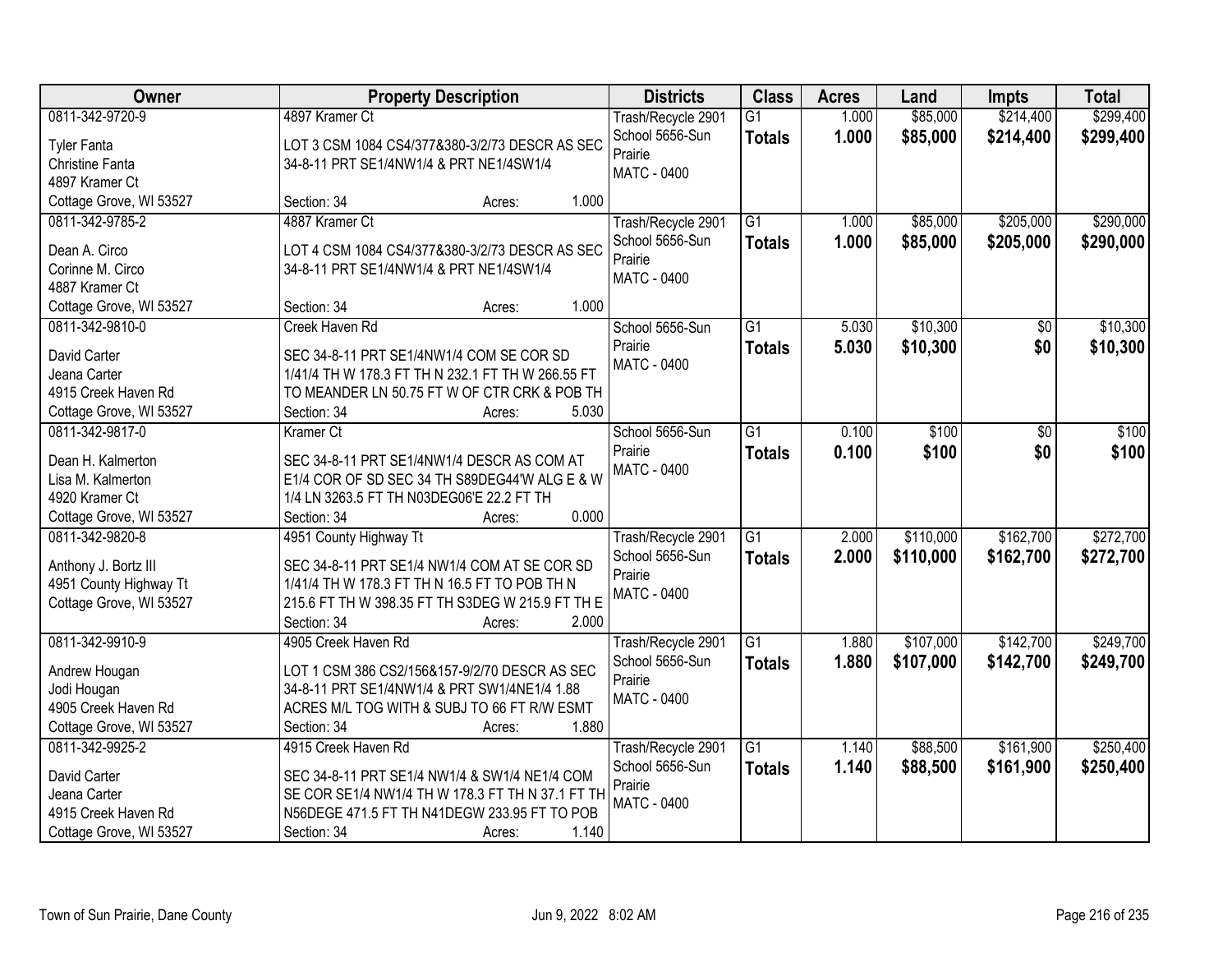| Owner                                      | <b>Property Description</b>                                                              | <b>Districts</b>   | <b>Class</b>    | <b>Acres</b> | Land      | <b>Impts</b>    | <b>Total</b> |
|--------------------------------------------|------------------------------------------------------------------------------------------|--------------------|-----------------|--------------|-----------|-----------------|--------------|
| 0811-342-9950-1                            | 4925 Creek Haven Rd                                                                      | Trash/Recycle 2901 | $\overline{G1}$ | 1.200        | \$90,000  | \$241,900       | \$331,900    |
| Aaron J. Reisinger                         | LOT 2 CSM 764 CS3/312&313-1/26/72 F/K/A LOTS 1 &                                         | School 5656-Sun    | <b>Totals</b>   | 1.200        | \$90,000  | \$241,900       | \$331,900    |
| 4925 Creek Haven Rd                        | 2 CSM 739 CS3/282&283-12/26/71 DESCR AS SEC                                              | Prairie            |                 |              |           |                 |              |
| Cottage Grove, WI 53527                    | 34-8-11 PRT SE1/4NW1/4 & PRT SW1/4NE1/4 ALSO                                             | <b>MATC - 0400</b> |                 |              |           |                 |              |
|                                            | 1.200<br>Section: 34<br>Acres:                                                           |                    |                 |              |           |                 |              |
| 0811-342-9975-2                            | 4937 Creek Haven Rd                                                                      | Trash/Recycle 2901 | $\overline{G1}$ | 1.900        | \$118,300 | \$126,600       | \$244,900    |
|                                            |                                                                                          | School 5656-Sun    | <b>Totals</b>   | 1.900        | \$118,300 | \$126,600       | \$244,900    |
| Gary L. Smith                              | LOT 1 CSM 764 CS3/312&313-1/26/72 F/K/A LOT 1                                            | Prairie            |                 |              |           |                 |              |
| Karol R. Smith<br>4937 Creek Haven Rd      | CSM 739 CS3/282&283-12/20/71 DESCR AS SEC<br>34-8-11 PRT SE1/4NW1/4 & PRTSW1/4NE1/4 ALSO | <b>MATC - 0400</b> |                 |              |           |                 |              |
|                                            | 1.900<br>Section: 34                                                                     |                    |                 |              |           |                 |              |
| Cottage Grove, WI 53527<br>0811-343-0501-0 | Acres:<br>2288 Glen Oaks Cir                                                             | School 5656-Sun    | $\overline{G1}$ | 1.636        | \$114,700 | $\overline{50}$ | \$114,700    |
|                                            |                                                                                          | Prairie            |                 |              |           |                 |              |
| Karina Lazo                                | THE OAKS LOT 1 SUBJ TO OPEN SPACE CORRIDOR                                               | <b>MATC - 0400</b> | <b>Totals</b>   | 1.636        | \$114,700 | \$0             | \$114,700    |
| Ernesto A. Lazo Vargas                     | & SUBJ TO ESMT DOC #3884455                                                              |                    |                 |              |           |                 |              |
| 1614 Rowland Ave                           |                                                                                          |                    |                 |              |           |                 |              |
| Madison, WI 53704                          | 1.636<br>Section: 34<br>Acres:                                                           |                    |                 |              |           |                 |              |
| 0811-343-0512-0                            | 2282 Glen Oaks Cir                                                                       | Trash/Recycle 2901 | G1              | 1.010        | \$124,700 | \$451,300       | \$576,000    |
| Strey Rev Tr, Erica                        | THE OAKS LOT 2 SUBJ TO OPEN SPACE CORRIDOR                                               | School 5656-Sun    | <b>Totals</b>   | 1.010        | \$124,700 | \$451,300       | \$576,000    |
| 2282 Glen Oaks Cir                         |                                                                                          | Prairie            |                 |              |           |                 |              |
| Cottage Grove, WI 53527                    |                                                                                          | MATC - 0400        |                 |              |           |                 |              |
|                                            | 1.010<br>Section: 34<br>Acres:                                                           |                    |                 |              |           |                 |              |
| 0811-343-0523-0                            | 2276 Glen Oaks Cir                                                                       | School 5656-Sun    | $\overline{G1}$ | 0.726        | \$105,800 | \$515,900       | \$621,700    |
|                                            |                                                                                          | Prairie            | <b>Totals</b>   | 0.726        | \$105,800 | \$515,900       | \$621,700    |
| <b>Bret Clostermery</b>                    | THE OAKS LOT 3 SUBJ TO OPEN SPACE CORRIDOR                                               | MATC - 0400        |                 |              |           |                 |              |
| Lisa Clostermery                           |                                                                                          |                    |                 |              |           |                 |              |
| 2276 Glen Oaks Cir                         |                                                                                          |                    |                 |              |           |                 |              |
| Cottage Grove, WI 53527                    | 0.726<br>Section: 34<br>Acres:                                                           |                    |                 |              |           |                 |              |
| 0811-343-0534-0                            | 2270 Glen Oaks Cir                                                                       | Trash/Recycle 2901 | G1              | 0.750        | \$106,400 | \$356,100       | \$462,500    |
| John E. Gugger                             | THE OAKS LOT 4 SUBJ TO OPEN SPACE CORRIDOR                                               | School 5656-Sun    | <b>Totals</b>   | 0.750        | \$106,400 | \$356,100       | \$462,500    |
| Colleen J. Gugger                          |                                                                                          | Prairie            |                 |              |           |                 |              |
| 2270 Glen Oaks Cir                         |                                                                                          | MATC - 0400        |                 |              |           |                 |              |
| Cottage Grove, WI 53527                    | 0.750<br>Section: 34<br>Acres:                                                           |                    |                 |              |           |                 |              |
| 0811-343-0553-0                            | 2264 Glen Oaks Cir                                                                       | Trash/Recycle 2901 | $\overline{G1}$ | 1.611        | \$125,600 | \$634,300       | \$759,900    |
|                                            |                                                                                          | School 5656-Sun    | <b>Totals</b>   | 1.611        | \$125,600 | \$634,300       | \$759,900    |
| Joseph R. Wagner                           | LOT 1 CSM 12491 CS78/97&98-7/2/2008 F/K/A THE                                            | Prairie            |                 |              |           |                 |              |
| Denise B. Wagner                           | OAKS LOTS 5, 6 & 7 DESCR AS SEC 34-8-11 PRT                                              | MATC - 0400        |                 |              |           |                 |              |
| 2264 Glen Oaks Cir                         | NE1/4SW1/4 (1.611 ACRES)                                                                 |                    |                 |              |           |                 |              |
| Cottage Grove, WI 53527                    | 1.611<br>Section: 34<br>Acres:                                                           |                    |                 |              |           |                 |              |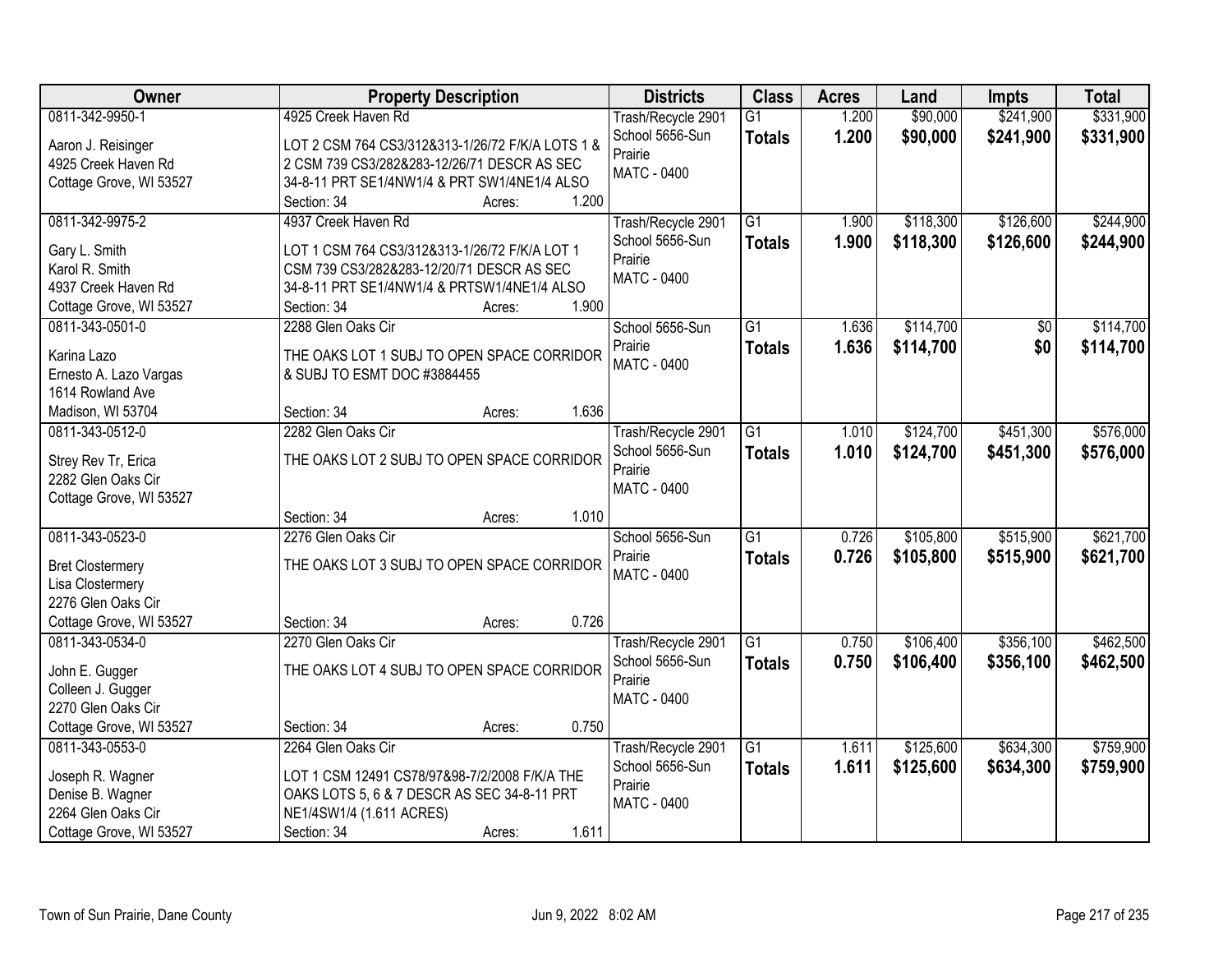| Owner                   |                                                  | <b>Property Description</b> |       | <b>Districts</b>                      | <b>Class</b>    | <b>Acres</b> | Land      | Impts     | <b>Total</b> |
|-------------------------|--------------------------------------------------|-----------------------------|-------|---------------------------------------|-----------------|--------------|-----------|-----------|--------------|
| 0811-343-0569-0         | 2249 Glen Oaks Cir                               |                             |       | Trash/Recycle 2901                    | $\overline{G1}$ | 0.906        | \$100,000 | \$546,900 | \$646,900    |
| Denise Gloede           | LOT 2 CSM 12491 CS78/97&98-7/2/2008 F/K/A THE    |                             |       | School 5656-Sun                       | <b>Totals</b>   | 0.906        | \$100,000 | \$546,900 | \$646,900    |
| Carl Gloede             | OAKS LOTS 5, 6 & 7 DESCR AS SEC 34-8-11 PRT      |                             |       | Prairie                               |                 |              |           |           |              |
| 2249 Glen Oaks Cir      | NE1/4SW1/4 (0.906 ACRES)                         |                             |       | <b>MATC - 0400</b>                    |                 |              |           |           |              |
| Cottage Grove, WI 53527 | Section: 34                                      | Acres:                      | 0.906 |                                       |                 |              |           |           |              |
| 0811-343-0583-0         | 2255 Glen Oaks Cir                               |                             |       | Trash/Recycle 2901                    | $\overline{G1}$ | 1.005        | \$102,100 | \$743,300 | \$845,400    |
|                         |                                                  |                             |       | School 5656-Sun                       | <b>Totals</b>   | 1.005        | \$102,100 | \$743,300 | \$845,400    |
| Daniel Blaschka         | LOT 1 CSM 13747 CS90/321&322-6/30/2014 F/K/A THE |                             |       | Prairie                               |                 |              |           |           |              |
| 2255 Glen Oaks Cir      | OAKS LOTS 8 & 9 DESCR AS SEC 34-8-11 PRT         |                             |       | <b>MATC - 0400</b>                    |                 |              |           |           |              |
| Cottage Grove, WI 53527 | NE1/4SW1/4 (1.005 ACRES)                         |                             |       |                                       |                 |              |           |           |              |
|                         | Section: 34                                      | Acres:                      | 1.005 |                                       |                 |              |           |           |              |
| 0811-343-0600-0         | 2267 Glen Oaks Cir                               |                             |       | Trash/Recycle 2901                    | G1              | 0.483        | \$75,300  | \$361,200 | \$436,500    |
| Roger J. Turner         | THE OAKS LOT 10                                  |                             |       | School 5656-Sun                       | Totals          | 0.483        | \$75,300  | \$361,200 | \$436,500    |
| Courtney L. Turner      |                                                  |                             |       | Prairie                               |                 |              |           |           |              |
| 2267 Glen Oaks Cir      |                                                  |                             |       | MATC - 0400                           |                 |              |           |           |              |
| Cottage Grove, WI 53527 | Section: 34                                      | Acres:                      | 0.483 |                                       |                 |              |           |           |              |
| 0811-343-0611-0         | 2273 Glen Oaks Cir                               |                             |       | Trash/Recycle 2901                    | $\overline{G1}$ | 0.483        | \$82,400  | \$389,500 | \$471,900    |
|                         |                                                  |                             |       | School 5656-Sun                       | <b>Totals</b>   | 0.483        | \$82,400  | \$389,500 | \$471,900    |
| Dresen Gugger Rev Tr    | THE OAKS LOT 11                                  |                             |       | Prairie                               |                 |              |           |           |              |
| 2273 Glen Oaks Cir      |                                                  |                             |       | <b>MATC - 0400</b>                    |                 |              |           |           |              |
| Cottage Grove, WI 53527 | Section: 34                                      | Acres:                      | 0.483 |                                       |                 |              |           |           |              |
| 0811-343-0622-0         | 2279 Glen Oaks Cir                               |                             |       |                                       | $\overline{G1}$ | 0.580        | \$83,800  | \$430,500 | \$514,300    |
|                         |                                                  |                             |       | Trash/Recycle 2901<br>School 5656-Sun |                 |              |           |           |              |
| <b>Aaron Perkins</b>    | THE OAKS LOT 12                                  |                             |       | Prairie                               | Totals          | 0.580        | \$83,800  | \$430,500 | \$514,300    |
| Brenda M. Perkins       |                                                  |                             |       | MATC - 0400                           |                 |              |           |           |              |
| 2279 Glen Oaks Cir      |                                                  |                             |       |                                       |                 |              |           |           |              |
| Cottage Grove, WI 53527 | Section: 34                                      | Acres:                      | 0.580 |                                       |                 |              |           |           |              |
| 0811-343-0633-0         | 2285 Glen Oaks Cir                               |                             |       | Trash/Recycle 2901                    | $\overline{G1}$ | 0.622        | \$103,400 | \$304,500 | \$407,900    |
| Lance Haldeman          | THE OAKS LOT 13                                  |                             |       | School 5656-Sun                       | <b>Totals</b>   | 0.622        | \$103,400 | \$304,500 | \$407,900    |
| Angela Haldeman         |                                                  |                             |       | Prairie                               |                 |              |           |           |              |
| 2285 Glen Oaks Cir      |                                                  |                             |       | <b>MATC - 0400</b>                    |                 |              |           |           |              |
| Cottage Grove, WI 53527 | Section: 34                                      | Acres:                      | 0.622 |                                       |                 |              |           |           |              |
| 0811-343-0644-0         | 2291 Glen Oaks Cir                               |                             |       | Trash/Recycle 2901                    | $\overline{G1}$ | 0.675        | \$80,800  | \$317,000 | \$397,800    |
|                         |                                                  |                             |       | School 5656-Sun                       | <b>Totals</b>   | 0.675        | \$80,800  | \$317,000 | \$397,800    |
| Allen F. Klug           | THE OAKS LOT 14 SUBJ TO FENCE ESMT IN DOC        |                             |       | Prairie                               |                 |              |           |           |              |
| Janet A. Klug           | #3882774                                         |                             |       | MATC - 0400                           |                 |              |           |           |              |
| 2291 Glen Oaks Cir      |                                                  |                             |       |                                       |                 |              |           |           |              |
| Cottage Grove, WI 53527 | Section: 34                                      | Acres:                      | 0.675 |                                       |                 |              |           |           |              |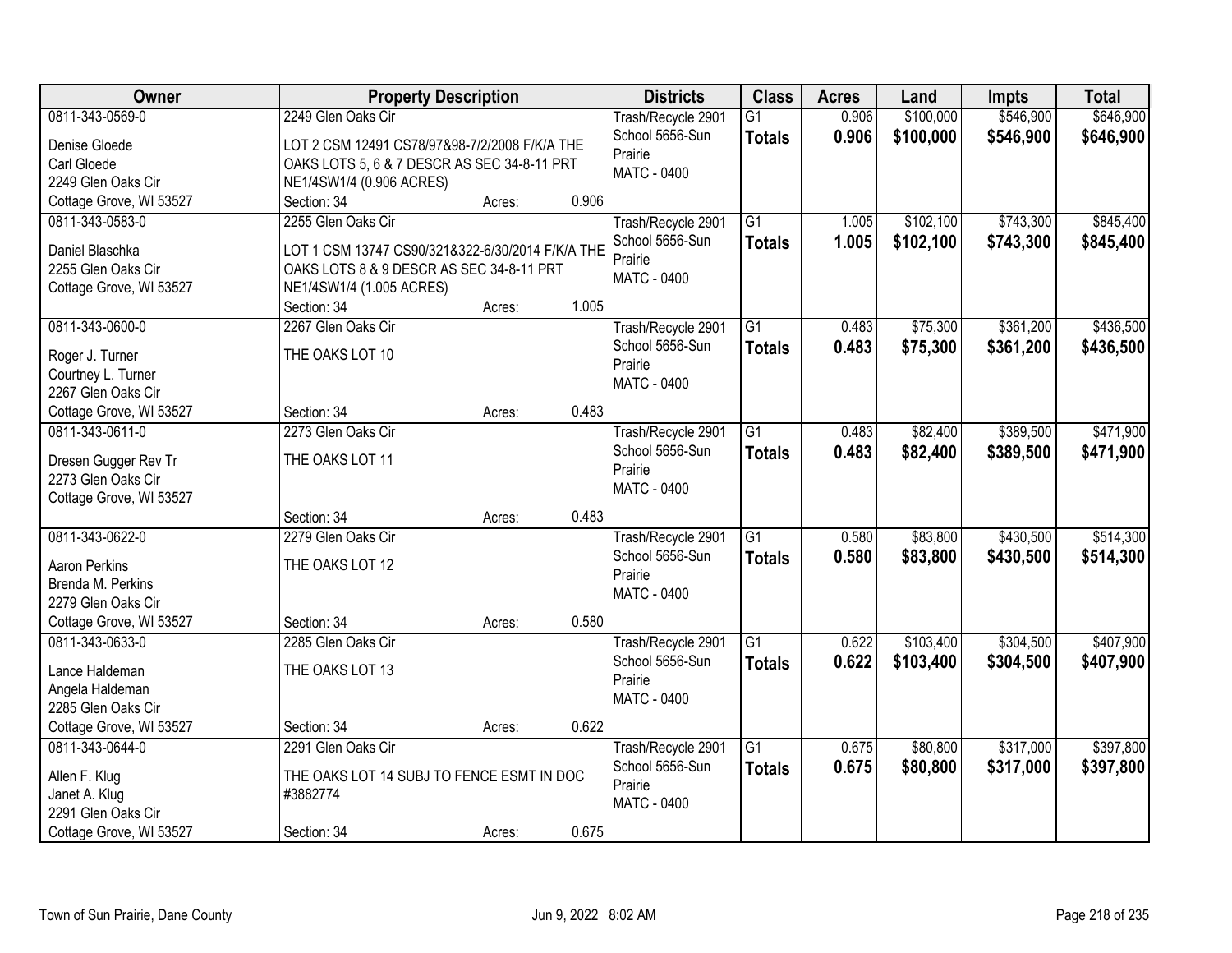| <b>Owner</b>                            | <b>Property Description</b>                                                                      | <b>Districts</b>   | <b>Class</b>    | <b>Acres</b>   | Land     | <b>Impts</b>    | <b>Total</b> |
|-----------------------------------------|--------------------------------------------------------------------------------------------------|--------------------|-----------------|----------------|----------|-----------------|--------------|
| 0811-343-8002-9                         | 4644 Pierceville Rd                                                                              | Trash/Recycle 2901 | $\overline{G1}$ | 2.938          | \$96,200 | \$208,200       | \$304,400    |
| Scott W. Schwartz                       | LOT 2 CSM 8042 CS43/29&31-12/14/95 DESCR AS                                                      | School 5656-Sun    | <b>Totals</b>   | 2.938          | \$96,200 | \$208,200       | \$304,400    |
| 4644 Pierceville Rd                     | SEC 34-8-11 PRT NE1/4SW1/4 (2.938 ACRES) SUBJ                                                    | Prairie            |                 |                |          |                 |              |
| Cottage Grove, WI 53527                 | TO DRIVE ESMT AGRMT IN DOC #2844347                                                              | MATC - 0400        |                 |                |          |                 |              |
|                                         | 2.938<br>Section: 34<br>Acres:                                                                   |                    |                 |                |          |                 |              |
| 0811-343-8015-4                         | 4640 Pierceville Rd                                                                              | Trash/Recycle 2901 | $\overline{G1}$ | 1.657          | \$74,800 | \$181,800       | \$256,600    |
|                                         | LOT 1 CSM 8042 CS43/29&31-12/14/95 DESCR AS                                                      | School 5656-Sun    | <b>Totals</b>   | 1.657          | \$74,800 | \$181,800       | \$256,600    |
| Alexander J. Drucker<br>Mary C. Drucker |                                                                                                  | Prairie            |                 |                |          |                 |              |
| 2909 Irvington Way                      | SEC 34-8-11 PRT NE1/4SW1/4 (1.657 ACRES) TOG<br>W/DRIVE ESMT AGRMT IN DOC #2844347 SUBJ TO       | <b>MATC - 0400</b> |                 |                |          |                 |              |
| Madison, WI 53713                       | 1.657<br>Section: 34<br>Acres:                                                                   |                    |                 |                |          |                 |              |
| 0811-343-8020-7                         |                                                                                                  | School 5656-Sun    | $\overline{G1}$ | 0.250          | \$500    | $\overline{50}$ | \$500        |
|                                         | County Rd TT                                                                                     |                    |                 |                |          |                 |              |
| Anthony J. Bortz III                    | SEC 34-8-11 PRT NE1/4SW1/4 COM SEC E1/4 COR                                                      | Prairie            | <b>Totals</b>   | 0.250          | \$500    | \$0             | \$500        |
| 4951 County Highway Tt                  | TH S89DEGW 2918 FT TO C/L CTH TT & POB TH ALG                                                    | <b>MATC - 0400</b> |                 |                |          |                 |              |
| Cottage Grove, WI 53527                 | SD C/L N57DEGE 40.9 FT TH S89DEGW 245 FT M/L                                                     |                    |                 |                |          |                 |              |
|                                         | 0.250<br>Section: 34<br>Acres:                                                                   |                    |                 |                |          |                 |              |
| 0811-343-8040-3                         | Kramer Ct                                                                                        | School 5656-Sun    | $\overline{G1}$ | 0.150          | \$200    | \$0             | \$200        |
|                                         |                                                                                                  | Prairie            | <b>Totals</b>   | 0.150          | \$200    | \$0             | \$200        |
| Dean H. Kalmerton<br>Lisa M. Loveland   | SEC 34-8-11 PRT NE1/4SW1/4 COM INTERS C/L HWY<br>& N LN SD 1/41/4 TH W 330 FT TH S 198 FT TO C/L | <b>MATC - 0400</b> |                 |                |          |                 |              |
| 4920 Kramer Ct                          | SD HWY TH NE ALG SD C/L TO POB ALSO S 16.5 FT                                                    |                    |                 |                |          |                 |              |
|                                         | Section: 34<br>0.150                                                                             |                    |                 |                |          |                 |              |
| Cottage Grove, WI 53527                 | Acres:                                                                                           |                    |                 |                |          |                 |              |
| 0811-343-8060-9                         | 4931 County Highway Tt                                                                           | Trash/Recycle 2901 | G4<br>G7        | 6.910<br>2.000 | \$1,500  | $\overline{50}$ | \$1,500      |
| Dennis J. Sieg                          | SEC 34-8-11 PRT NE1/4SW1/4 LYG NWLY C/L CTH TT                                                   | School 5656-Sun    |                 |                | \$65,000 | \$189,800       | \$254,800    |
| 4931 County Highway Tt                  | & WLY OF KRAMER CT                                                                               | Prairie            | <b>Totals</b>   | 8.910          | \$66,500 | \$189,800       | \$256,300    |
| Cottage Grove, WI 53527                 |                                                                                                  | <b>MATC - 0400</b> |                 |                |          |                 |              |
|                                         | 8.910<br>Section: 34<br>Acres:                                                                   |                    |                 |                |          |                 |              |
| 0811-343-8201-0                         | Glen Oaks Cir                                                                                    | School 5656-Sun    | $\overline{G2}$ | 13.486         | \$67,400 | $\overline{50}$ | \$67,400     |
| <b>Cottage Grove Golf Development</b>   | SEC 34-8-11 NE1/4 SW1/4 EXC COM INTER C/L HWY                                                    | Prairie            | <b>Totals</b>   | 13.486         | \$67,400 | \$0             | \$67,400     |
| Company LLC                             | & N LN TH W 330 FT TH S 198 FT TO C/L HWY TH                                                     | <b>MATC - 0400</b> |                 |                |          |                 |              |
| 2030 Yelk Rd                            | NELY TO POB ALSO EXC CO HWY IN R1100/295 EXC                                                     |                    |                 |                |          |                 |              |
| Marshall, WI 53559                      | 13.486<br>Section: 34<br>Acres:                                                                  |                    |                 |                |          |                 |              |
| 0811-343-8501-5                         | County Rd TT                                                                                     | School 5656-Sun    | G4              | 35.260         | \$6,300  | $\overline{50}$ | \$6,300      |
|                                         |                                                                                                  | Prairie            | G <sub>5</sub>  | 0.720          | \$400    | \$0             | \$400        |
| Dennis J. Sieg                          | SEC 34-8-11 PRT NW1/4SW1/4 LYG NWLY C/L OF                                                       | <b>MATC - 0400</b> | <b>Totals</b>   | 35,980         | \$6,700  | \$0             | \$6,700      |
| 4931 County Highway Tt                  | CTH TT                                                                                           |                    |                 |                |          |                 |              |
| Cottage Grove, WI 53527                 |                                                                                                  |                    |                 |                |          |                 |              |
|                                         | 35.980<br>Section: 34<br>Acres:                                                                  |                    |                 |                |          |                 |              |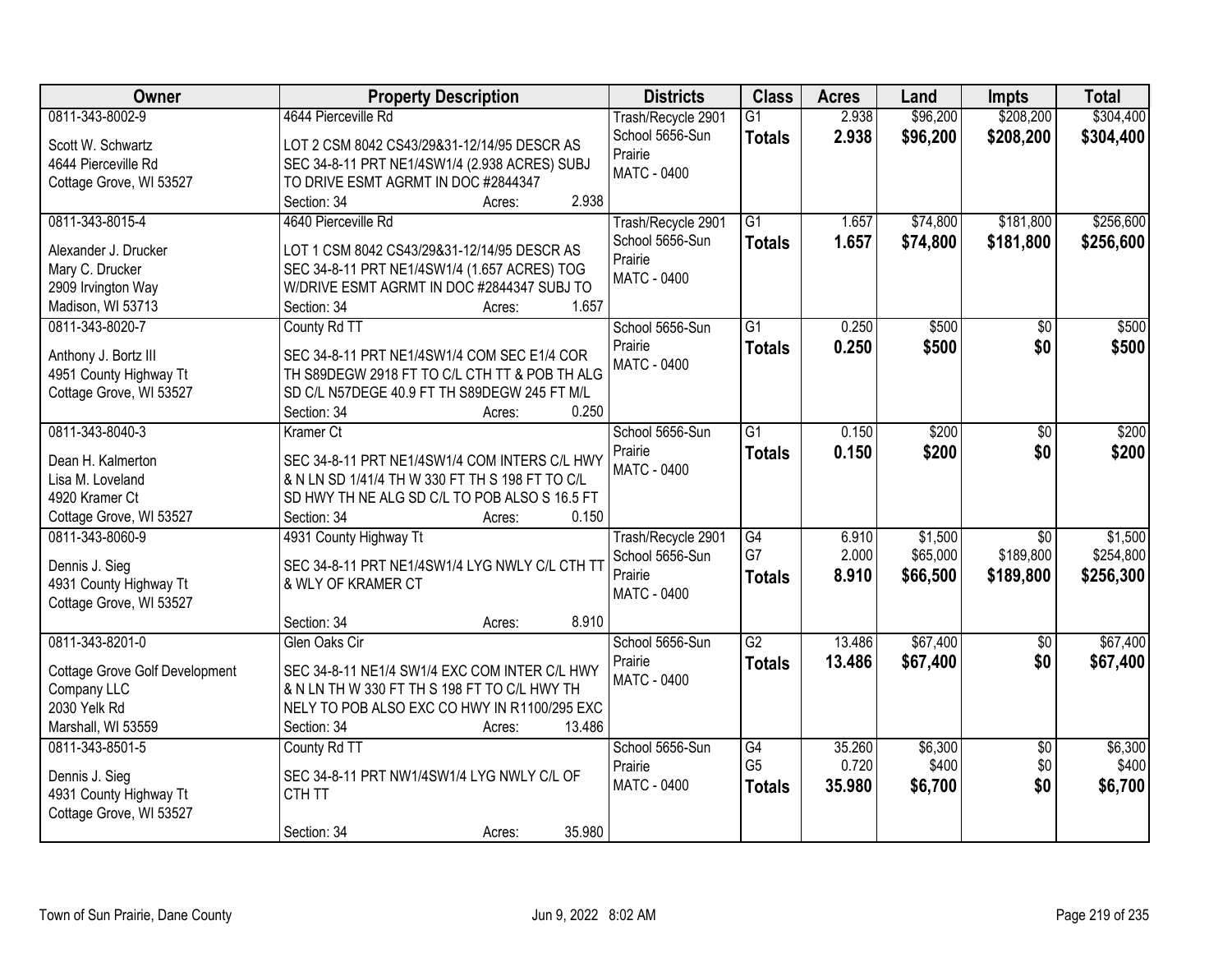| <b>Owner</b>                          | <b>Property Description</b>                    |        |        | <b>Districts</b>              | <b>Class</b>    | <b>Acres</b> | Land     | <b>Impts</b>    | <b>Total</b> |
|---------------------------------------|------------------------------------------------|--------|--------|-------------------------------|-----------------|--------------|----------|-----------------|--------------|
| 0811-343-8811-0                       | Glen Oaks Cir                                  |        |        | School 5656-Sun               | $\overline{G2}$ | 4.020        | \$20,100 | $\overline{30}$ | \$20,100     |
| Cottage Grove Golf Development        | SEC 34-8-11 NW1/4 SW1/4 EXC CO HWY IN R1100/29 |        |        | Prairie<br><b>MATC - 0400</b> | <b>Totals</b>   | 4.020        | \$20,100 | \$0             | \$20,100     |
| Company LLC                           | EXC R21974/48-51 & EXC THE OAKS                |        |        |                               |                 |              |          |                 |              |
| 2030 Yelk Rd                          |                                                |        |        |                               |                 |              |          |                 |              |
| Marshall, WI 53559                    | Section: 34                                    | Acres: | 4.020  |                               |                 |              |          |                 |              |
| 0811-343-9001-0                       | County Rd TT                                   |        |        | School 5656-Sun               | G2              | 8.000        | \$40,000 | $\overline{50}$ | \$40,000     |
| <b>Cottage Grove Golf Development</b> | SEC 34-8-11 PRT SW1/4SW1/4 DESCR AS COM AT     |        |        | Prairie                       | G <sub>5</sub>  | 4.040        | \$800    | \$0             | \$800        |
| Company LLC                           | SW COR OF SD SEC 34 TH N01DEG45'57"E 1319.19   |        |        | <b>MATC - 0400</b>            | <b>Totals</b>   | 12.040       | \$40,800 | \$0             | \$40,800     |
| 2030 Yelk Rd                          | FT ALG W LN OF SD SW1/4 OF SEC 34 TH           |        |        |                               |                 |              |          |                 |              |
| Marshall, WI 53559                    | Section: 34                                    | Acres: | 12.040 |                               |                 |              |          |                 |              |
| 0811-343-9080-3                       | 4861 County Highway Tt                         |        |        | School 5656-Sun               | $\overline{G7}$ | 1.600        | \$24,000 | \$15,200        | \$39,200     |
| Horstmeyer Tr, Janice E               | SEC 34-8-11 PRT SW1/4SW1/4 LYG NWLY OF CTH TT  |        |        | Prairie                       | <b>Totals</b>   | 1.600        | \$24,000 | \$15,200        | \$39,200     |
| 4861 County Highway Tt                | (2.5 ACRES M/L)                                |        |        | MATC - 0400                   |                 |              |          |                 |              |
| Cottage Grove, WI 53527               |                                                |        |        |                               |                 |              |          |                 |              |
|                                       | Section: 34                                    | Acres: | 1.600  |                               |                 |              |          |                 |              |
| 0811-343-9200-7                       | <b>Interstate Hwy</b>                          |        |        | School 3675-Monona            | $\overline{G5}$ | 9.350        | \$4,700  | $\sqrt{6}$      | \$4,700      |
| Susan K. Atkinson et al               | LOT 4 CSM 4247 CS18/88&91-12/14/83 DESCR AS    |        |        | Grove                         | <b>Totals</b>   | 9.350        | \$4,700  | \$0             | \$4,700      |
| 1891 Montana Ave                      | SEC 34-8-11 PRT SW1/4SW1/4 (9.35 ACRES)        |        |        | <b>MATC - 0400</b>            |                 |              |          |                 |              |
| Sun Prairie, WI 53590                 |                                                |        |        |                               |                 |              |          |                 |              |
|                                       | Section: 34                                    | Acres: | 9.350  |                               |                 |              |          |                 |              |
| 0811-343-9205-2                       | <b>Interstate Hwy</b>                          |        |        | School 3675-Monona            | $\overline{G6}$ | 1.840        | \$9,200  | $\overline{50}$ | \$9,200      |
| Susan K. Atkinson et al               | LOT 1 CSM 4247 CS18/88&91-12/14/83 DESCR AS    |        |        | Grove                         | <b>Totals</b>   | 1.840        | \$9,200  | \$0             | \$9,200      |
| 1891 Montana Ave                      | SEC 34-8-11 PRT SW1/4SW1/4 (1.84 ACRES)        |        |        | MATC - 0400                   |                 |              |          |                 |              |
| Sun Prairie, WI 53590                 |                                                |        |        |                               |                 |              |          |                 |              |
|                                       | Section: 34                                    | Acres: | 1.840  |                               |                 |              |          |                 |              |
| 0811-343-9220-3                       | 2378 Gaston Rd                                 |        |        | Trash/Recycle 2901            | $\overline{G1}$ | 1.840        | \$86,800 | \$159,900       | \$246,700    |
| Dasan Yang                            | LOT 2 CSM 4247 CS18/88&91-12/14/83 DESCR AS    |        |        | School 3675-Monona            | <b>Totals</b>   | 1.840        | \$86,800 | \$159,900       | \$246,700    |
| Pa N. Vue                             | SEC 34-8-11 PRT SW1/4SW1/4 (1.84 ACRES)        |        |        | Grove                         |                 |              |          |                 |              |
| 2378 Gaston Rd                        |                                                |        |        | MATC - 0400                   |                 |              |          |                 |              |
| Cottage Grove, WI 53527               | Section: 34                                    | Acres: | 1.840  |                               |                 |              |          |                 |              |
| 0811-343-9235-6                       | 2374 Gaston Rd                                 |        |        | Trash/Recycle 2901            | $\overline{G1}$ | 2.380        | \$92,500 | \$194,000       | \$286,500    |
| Donald A. Braund                      | LOT 3 CSM 4247 CS18/88&91-12/14/83 DESCR AS    |        |        | School 3675-Monona            | <b>Totals</b>   | 2.380        | \$92,500 | \$194,000       | \$286,500    |
| Sandra P. Braund                      | SEC 34-8-11 PRT SW1/4SW1/4 (2.38 ACRES)        |        |        | Grove                         |                 |              |          |                 |              |
| 2374 Gaston Rd                        |                                                |        |        | <b>MATC - 0400</b>            |                 |              |          |                 |              |
| Cottage Grove, WI 53527               | Section: 34                                    | Acres: | 2.380  |                               |                 |              |          |                 |              |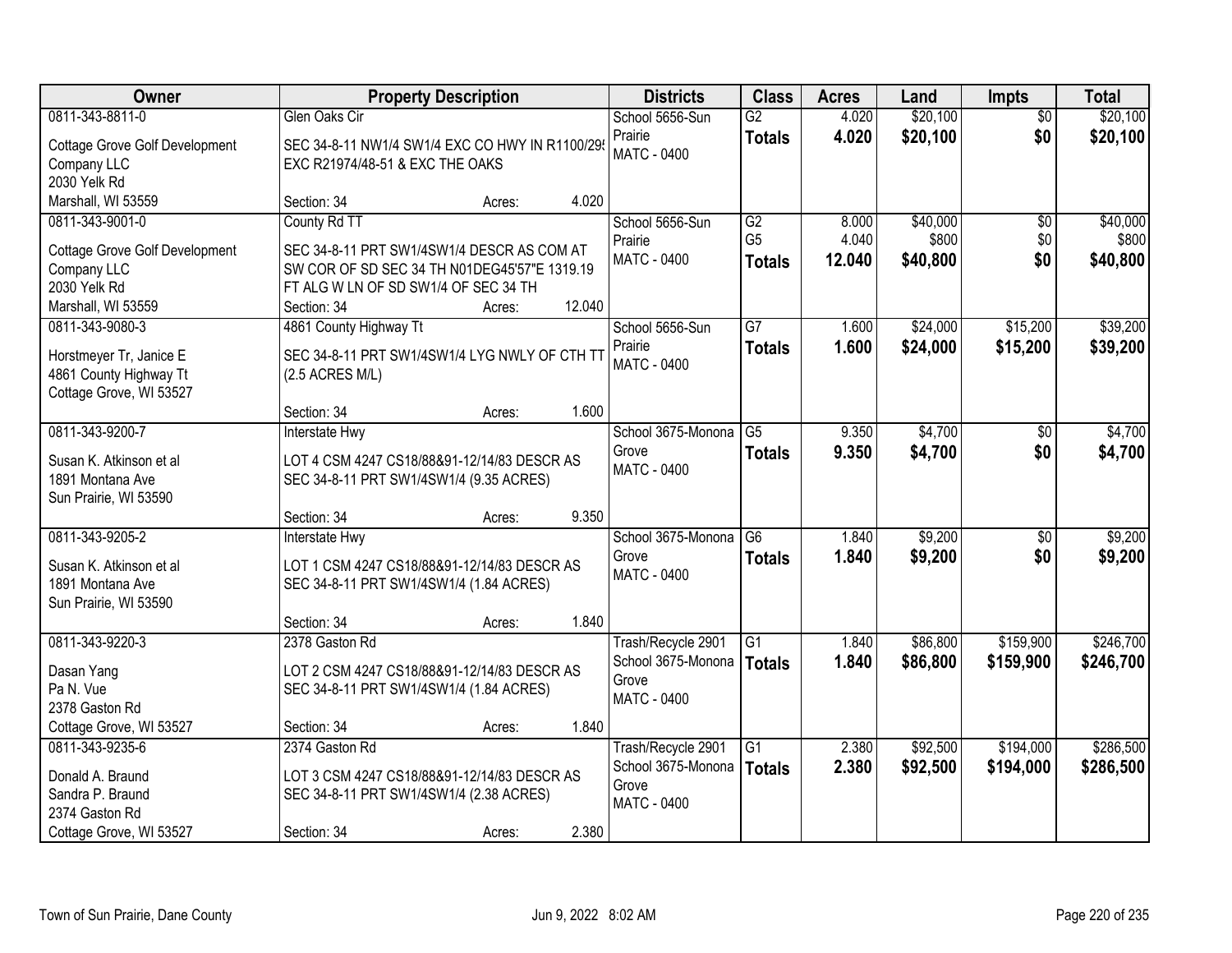| Owner                                      |                                                 | <b>Property Description</b> |        | <b>Districts</b>                      | <b>Class</b>    | <b>Acres</b> | Land      | Impts           | <b>Total</b> |
|--------------------------------------------|-------------------------------------------------|-----------------------------|--------|---------------------------------------|-----------------|--------------|-----------|-----------------|--------------|
| 0811-343-9500-4                            | <b>Interstate Hwy</b>                           |                             |        | School 5656-Sun                       | G2              | 11.700       | \$58,500  | $\overline{50}$ | \$58,500     |
| <b>Cottage Grove Golf Development</b>      | SEC 34-8-11 SE1/4 SW1/4 EXC PRT SLY OF HWY      |                             |        | Prairie                               | G <sub>5</sub>  | 11.300       | \$2,300   | \$0             | \$2,300      |
| Company LLC                                |                                                 |                             |        | MATC - 0400                           | <b>Totals</b>   | 23.000       | \$60,800  | \$0             | \$60,800     |
| 2030 Yelk Rd                               |                                                 |                             |        |                                       |                 |              |           |                 |              |
| Marshall, WI 53559                         | Section: 34                                     | Acres:                      | 23.000 |                                       |                 |              |           |                 |              |
| 0811-343-9710-0                            | $HwyI-94$                                       |                             |        | School 3675-Monona                    | $\overline{G5}$ | 11.000       | \$5,500   | \$0             | \$5,500      |
|                                            |                                                 |                             |        | Grove                                 | <b>Totals</b>   | 11.000       | \$5,500   | \$0             | \$5,500      |
| Jeffrey J. Kappel                          | SEC 34-8-11 PRT SE1/4SW1/4 & SW1/4SE1/4 LYG SLY |                             |        | <b>MATC - 0400</b>                    |                 |              |           |                 |              |
| Debra J. Kappel<br>4685 Kennedy Rd         | OF HWY I-94                                     |                             |        |                                       |                 |              |           |                 |              |
|                                            | Section: 34                                     |                             | 11.000 |                                       |                 |              |           |                 |              |
| Cottage Grove, WI 53527<br>0811-344-2001-1 | 4875 Marick Ct                                  | Acres:                      |        |                                       | G1              | 0.900        | \$88,000  | \$188,400       | \$276,400    |
|                                            |                                                 |                             |        | Trash/Recycle 2901<br>School 5656-Sun |                 |              |           |                 |              |
| Adolph F. Krantz                           | WILLOW GLEN LOT 1                               |                             |        | Prairie                               | <b>Totals</b>   | 0.900        | \$88,000  | \$188,400       | \$276,400    |
| Susan B. Krantz                            |                                                 |                             |        | MATC - 0400                           |                 |              |           |                 |              |
| 4875 Marick Ct                             |                                                 |                             |        |                                       |                 |              |           |                 |              |
| Cottage Grove, WI 53527                    | Section: 34                                     | Acres:                      | 0.900  |                                       |                 |              |           |                 |              |
| 0811-344-2012-8                            | 4871 Marick Ct                                  |                             |        | Trash/Recycle 2901                    | G1              | 0.920        | \$88,400  | \$128,800       | \$217,200    |
| Jack W. Mondroski                          | WILLOW GLEN LOT 2                               |                             |        | School 5656-Sun                       | <b>Totals</b>   | 0.920        | \$88,400  | \$128,800       | \$217,200    |
| 4871 Marick Ct                             |                                                 |                             |        | Prairie                               |                 |              |           |                 |              |
| Cottage Grove, WI 53527                    |                                                 |                             |        | <b>MATC - 0400</b>                    |                 |              |           |                 |              |
|                                            | Section: 34                                     | Acres:                      | 0.920  |                                       |                 |              |           |                 |              |
| 0811-344-2023-5                            | 4867 Marick Ct                                  |                             |        | Trash/Recycle 2901                    | $\overline{G1}$ | 1.900        | \$112,500 | \$121,400       | \$233,900    |
|                                            |                                                 |                             |        | School 5656-Sun                       | <b>Totals</b>   | 1.900        | \$112,500 | \$121,400       | \$233,900    |
| Terry L. Kirch                             | WILLOW GLEN PRT LOT 3 BEG NW COR SD LOT TH      |                             |        | Prairie                               |                 |              |           |                 |              |
| 4867 Marick Ct                             | N86DEG54'10"E 114.60 FT TH N80DEG00'00"E 219.56 |                             |        | <b>MATC - 0400</b>                    |                 |              |           |                 |              |
| Cottage Grove, WI 53527                    | FT TH ALG CRV TO R ON S R/W LN MARICK CT RAD    |                             |        |                                       |                 |              |           |                 |              |
|                                            | Section: 34                                     | Acres:                      | 1.900  |                                       |                 |              |           |                 |              |
| 0811-344-2044-0                            | 4863 Marick Ct                                  |                             |        | Trash/Recycle 2901                    | $\overline{G1}$ | 2.000        | \$115,000 | \$144,000       | \$259,000    |
| John F. Curning                            | WILLOW GLEN PRT LOT 3 BEG SW COR LOT 4 TH       |                             |        | School 5656-Sun                       | <b>Totals</b>   | 2.000        | \$115,000 | \$144,000       | \$259,000    |
| Pamela R. Curning                          | S70DEGE 269.37 FT TH S15DEGW 205.29 FT TH       |                             |        | Prairie                               |                 |              |           |                 |              |
| 4863 Marick Ct                             | N61DEGW 342.34 FT TH N38DEGE 160.67 FT TO POB   |                             |        | <b>MATC - 0400</b>                    |                 |              |           |                 |              |
| Cottage Grove, WI 53527                    | Section: 34                                     | Acres:                      | 2.000  |                                       |                 |              |           |                 |              |
| 0811-344-2077-1                            | 4858 Marick Ct                                  |                             |        | Trash/Recycle 2901                    | $\overline{G1}$ | 0.920        | \$88,400  | \$140,100       | \$228,500    |
|                                            |                                                 |                             |        | School 5656-Sun                       | <b>Totals</b>   | 0.920        | \$88,400  | \$140,100       | \$228,500    |
| Marc M. Olson                              | WILLOW GLEN LOT 7                               |                             |        | Prairie                               |                 |              |           |                 |              |
| Sharon T. Olson                            |                                                 |                             |        | MATC - 0400                           |                 |              |           |                 |              |
| 4858 Marick Ct                             |                                                 |                             |        |                                       |                 |              |           |                 |              |
| Cottage Grove, WI 53527                    | Section: 34                                     | Acres:                      | 0.920  |                                       |                 |              |           |                 |              |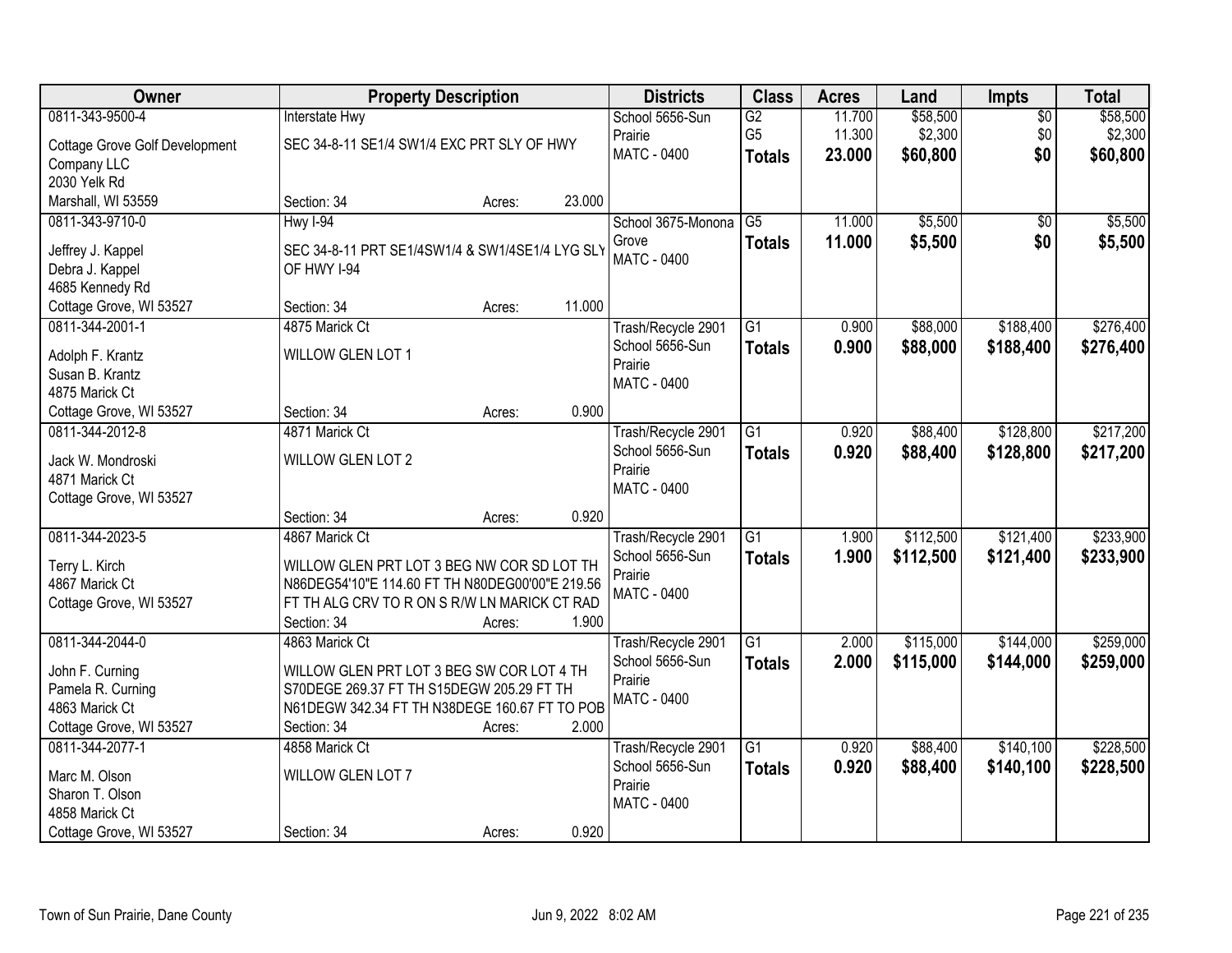| <b>Owner</b>                          | <b>Property Description</b>                      |        |        | <b>Districts</b>        | <b>Class</b>    | <b>Acres</b> | Land      | <b>Impts</b> | <b>Total</b> |
|---------------------------------------|--------------------------------------------------|--------|--------|-------------------------|-----------------|--------------|-----------|--------------|--------------|
| 0811-344-2088-8                       | 4860 Marick Ct                                   |        |        | Trash/Recycle 2901      | $\overline{G1}$ | 0.920        | \$88,400  | \$140,700    | \$229,100    |
| Rodney J. Stewart                     | WILLOW GLEN LOT 8                                |        |        | School 5656-Sun         | <b>Totals</b>   | 0.920        | \$88,400  | \$140,700    | \$229,100    |
| Linda S. Stewart                      |                                                  |        |        | Prairie                 |                 |              |           |              |              |
| 4860 Marick Ct                        |                                                  |        |        | <b>MATC - 0400</b>      |                 |              |           |              |              |
| Cottage Grove, WI 53527               | Section: 34                                      | Acres: | 0.920  |                         |                 |              |           |              |              |
| 0811-344-2099-5                       | 4864 Marick Ct                                   |        |        | Trash/Recycle 2901      | $\overline{G1}$ | 0.920        | \$88,400  | \$111,500    | \$199,900    |
| <b>Braemin Houlihan</b>               | WILLOW GLEN LOT 9                                |        |        | School 5656-Sun         | <b>Totals</b>   | 0.920        | \$88,400  | \$111,500    | \$199,900    |
| 4864 Marick Ct                        |                                                  |        |        | Prairie                 |                 |              |           |              |              |
| Cottage Grove, WI 53527               |                                                  |        |        | <b>MATC - 0400</b>      |                 |              |           |              |              |
|                                       | Section: 34                                      | Acres: | 0.920  |                         |                 |              |           |              |              |
| 0811-344-2110-9                       | 4674 Pierceville Rd                              |        |        | Trash/Recycle 2901      | G1              | 0.920        | \$88,400  | \$135,300    | \$223,700    |
| Jerry S. Gust et al                   | WILLOW GLEN LOT 10                               |        |        | School 5656-Sun         | <b>Totals</b>   | 0.920        | \$88,400  | \$135,300    | \$223,700    |
| 4674 Pierceville Rd                   |                                                  |        |        | Prairie                 |                 |              |           |              |              |
| Cottage Grove, WI 53527               |                                                  |        |        | <b>MATC - 0400</b>      |                 |              |           |              |              |
|                                       | Section: 34                                      | Acres: | 0.920  |                         |                 |              |           |              |              |
| 0811-344-2121-6                       | 4680 Pierceville Rd                              |        |        | Trash/Recycle 2901      | $\overline{G1}$ | 0.900        | \$88,000  | \$312,000    | \$400,000    |
| <b>Brian Fick</b>                     | WILLOW GLEN LOT 11                               |        |        | School 5656-Sun         | <b>Totals</b>   | 0.900        | \$88,000  | \$312,000    | \$400,000    |
| Nancy Panyon                          |                                                  |        |        | Prairie                 |                 |              |           |              |              |
| 4680 Pierceville Rd                   |                                                  |        |        | <b>MATC - 0400</b>      |                 |              |           |              |              |
| Cottage Grove, WI 53527               | Section: 34                                      | Acres: | 0.900  |                         |                 |              |           |              |              |
| 0811-344-2132-3                       | 4688 Pierceville Rd                              |        |        | Trash/Recycle 2901      | $\overline{G1}$ | 0.920        | \$88,400  | \$218,900    | \$307,300    |
| Bauer Rev Living Tr, David & Patricia | WILLOW GLEN LOT 12                               |        |        | School 5656-Sun         | <b>Totals</b>   | 0.920        | \$88,400  | \$218,900    | \$307,300    |
| 4688 Pierceville Rd                   |                                                  |        |        | Prairie                 |                 |              |           |              |              |
| Cottage Grove, WI 53527               |                                                  |        |        | <b>MATC - 0400</b>      |                 |              |           |              |              |
|                                       | Section: 34                                      | Acres: | 0.920  |                         |                 |              |           |              |              |
| 0811-344-8000-0                       | 4740 Pierceville Rd                              |        |        | School 3332-Marshall G2 |                 | 34.300       | \$171,500 | \$916,500    | \$1,088,000  |
| <b>Cottage Grove Golf Development</b> | SEC 34-8-11 NE1/4SE1/4 EXC N 973.5 FT OF W 264   |        |        | MATC - 0400             | <b>Totals</b>   | 34.300       | \$171,500 | \$916,500    | \$1,088,000  |
| Company LLC                           | FT & EXC SNOOK LANDS DESCR IN R301/133           |        |        |                         |                 |              |           |              |              |
| 2030 Yelk Rd                          |                                                  |        |        |                         |                 |              |           |              |              |
| Marshall, WI 53559                    | Section: 34                                      | Acres: | 34.300 |                         |                 |              |           |              |              |
| 0811-344-8100-9                       | 4698 Pierceville Rd                              |        |        | Trash/Recycle 2901      | G1              | 2.020        | \$90,100  | \$163,900    | \$254,000    |
| <b>B</b> Farms Inc                    | SEC 34-8-11 N 973.5 FT OF W 264 FT OF NE1/4SE1/4 |        |        | School 3332-Marshall    | G <sub>4</sub>  | 3.000        | \$600     | \$0          | \$600        |
| 2030 Yelk Rd                          | EXC CSM 669                                      |        |        | <b>MATC - 0400</b>      | <b>Totals</b>   | 5.020        | \$90,700  | \$163,900    | \$254,600    |
| Marshall, WI 53559                    |                                                  |        |        |                         |                 |              |           |              |              |
|                                       | Section: 34                                      | Acres: | 5.020  |                         |                 |              |           |              |              |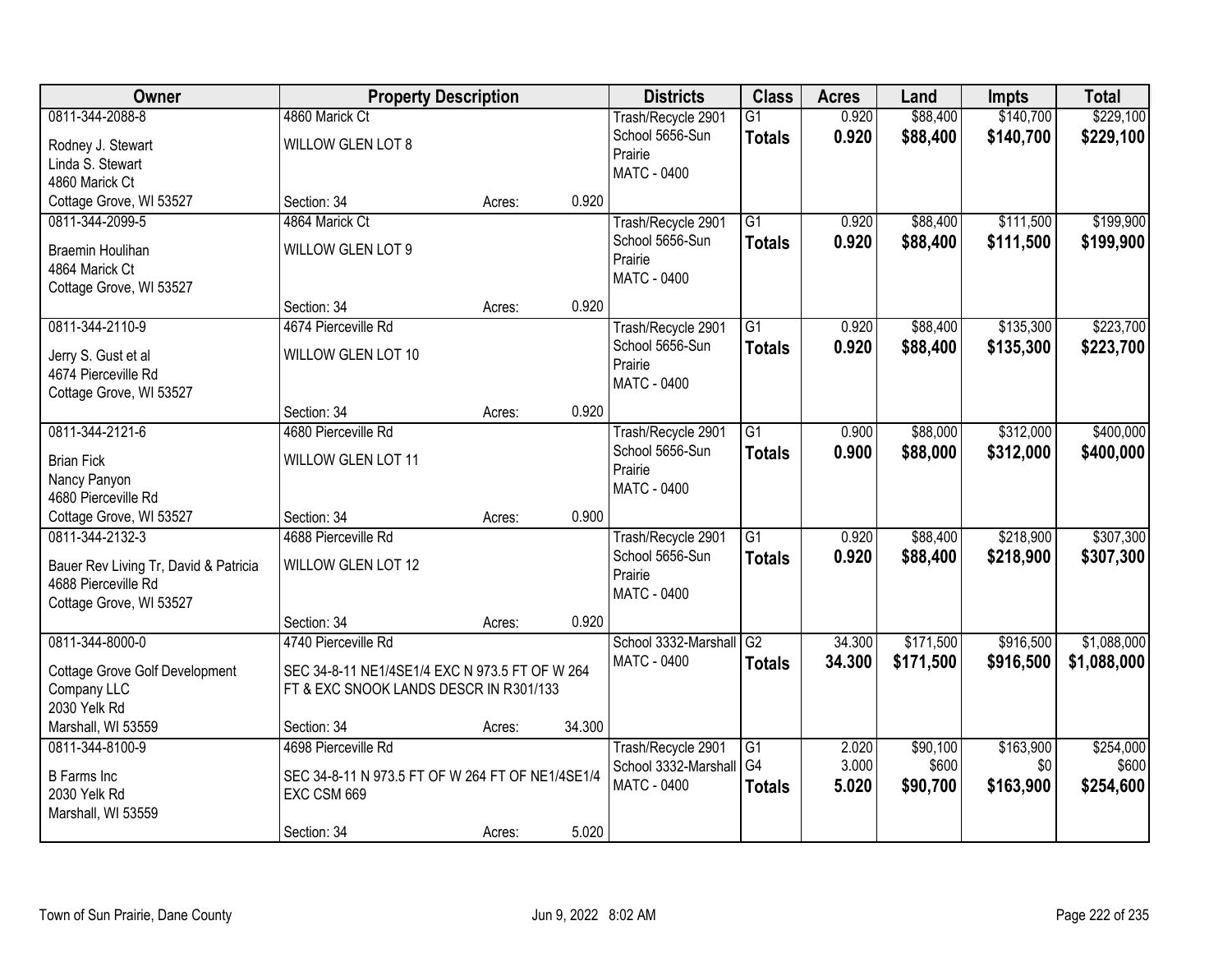| Owner                                 | <b>Property Description</b>                                                                     | <b>Districts</b>     | <b>Class</b>    | <b>Acres</b> | Land      | <b>Impts</b> | <b>Total</b> |
|---------------------------------------|-------------------------------------------------------------------------------------------------|----------------------|-----------------|--------------|-----------|--------------|--------------|
| 0811-344-8110-7                       | 4704 Pierceville Rd                                                                             | Trash/Recycle 2901   | $\overline{G1}$ | 0.680        | \$83,600  | \$92,000     | \$175,600    |
| Oakleaf Properties Inc                | LOT 1 CSM 669 CS3/189-10/1/71 DESCR AS SEC                                                      | School 3332-Marshall | <b>Totals</b>   | 0.680        | \$83,600  | \$92,000     | \$175,600    |
| 4740 Pierceville Rd                   | 34-8-11 PRT NE1/4 SE1/4                                                                         | <b>MATC - 0400</b>   |                 |              |           |              |              |
| Cottage Grove, WI 53527               |                                                                                                 |                      |                 |              |           |              |              |
|                                       | Section: 34<br>Acres:                                                                           | 0.680                |                 |              |           |              |              |
| 0811-344-8585-4                       | 4658 Pierceville Rd                                                                             | Trash/Recycle 2901   | $\overline{G1}$ | 2.530        | \$135,200 | \$95,400     | \$230,600    |
|                                       |                                                                                                 | School 5656-Sun      | <b>Totals</b>   | 2.530        | \$135,200 | \$95,400     | \$230,600    |
| Joseph A. Jacobs<br>Deborah R. Jacobs | LOT 1 CSM 8043 CS43/32&33-12/14/95 F/K/A LOT 1<br>CSM 1672 CS7/23-5/1/75 & ALSO INCL & DESCR AS | Prairie              |                 |              |           |              |              |
| 4658 Pierceville Rd                   | SEC 34-8-11 PRT NW1/4SE1/4 (2.38 ACRES)                                                         | MATC - 0400          |                 |              |           |              |              |
| Cottage Grove, WI 53527               | Section: 34<br>Acres:                                                                           | 2.530                |                 |              |           |              |              |
| 0811-344-8600-4                       | 4650 Pierceville Rd                                                                             | Trash/Recycle 2901   | $\overline{G1}$ | 1.080        | \$71,600  | \$149,000    | \$220,600    |
|                                       |                                                                                                 | School 5656-Sun      |                 | 1.080        |           | \$149,000    |              |
| Jesse Brannan                         | LOT 2 CSM 8043 CS43/32&33-12/14/95 F/K/A LOT 1                                                  | Prairie              | <b>Totals</b>   |              | \$71,600  |              | \$220,600    |
| 4650 Pierceville Rd                   | CSM 1672 CS7/23-5/1/75 & ALSO INCL & DESCR AS                                                   | MATC - 0400          |                 |              |           |              |              |
| Cottage Grove, WI 53527               | SEC 34-8-11 PRT NW1/4SE1/4 (0.918 ACRES) TOG                                                    |                      |                 |              |           |              |              |
|                                       | Section: 34<br>Acres:                                                                           | 1.080                |                 |              |           |              |              |
| 0811-344-8620-0                       | 4648 Pierceville Rd                                                                             | School 5656-Sun      | $\overline{G1}$ | 2.887        | \$86,300  | \$236,100    | \$322,400    |
| Brian P. Theis                        | LOT 3 CSM 8043 CS43/32&33-12/14/95 F/K/A LOT 1                                                  | Prairie              | <b>Totals</b>   | 2.887        | \$86,300  | \$236,100    | \$322,400    |
| Jamie J. Theis                        | CSM 1672 CS7/23-5/1/75 F/K/A LOT 1 CSM 1608                                                     | <b>MATC - 0400</b>   |                 |              |           |              |              |
| 4648 Pierceville Rd                   | CS6/361-1/30/75 & ALSO INCL & DESCR AS SEC                                                      |                      |                 |              |           |              |              |
| Cottage Grove, WI 53527               | Section: 34<br>Acres:                                                                           | 2.887                |                 |              |           |              |              |
| 0811-344-8671-9                       | County Rd TT                                                                                    | School 5656-Sun      | $\overline{G2}$ | 16.671       | \$83,400  | \$945,000    | \$1,028,400  |
|                                       |                                                                                                 | Prairie              | <b>Totals</b>   | 16.671       | \$83,400  | \$945,000    | \$1,028,400  |
| Cottage Grove Golf Development        | SEC 34-8-11 NW1/4 SE1/4 EXC HWY IN M153/142 EXC                                                 | MATC - 0400          |                 |              |           |              |              |
| Company LLC                           | CSM 1672 & EXC R653/533 & EXC R31517/48                                                         |                      |                 |              |           |              |              |
| 2030 Yelk Rd                          |                                                                                                 |                      |                 |              |           |              |              |
| Marshall, WI 53559                    | 16.671<br>Section: 34<br>Acres:                                                                 |                      |                 |              |           |              |              |
| 0811-344-8910-0                       | 4859 Marick Ct                                                                                  | Trash/Recycle 2901   | $\overline{G1}$ | 1.912        | \$90,200  | \$151,200    | \$241,400    |
| Lydia Oleksy                          | LOT 1 CSM 15664 CS113/259&261-3/26/2021 F/K/A                                                   | School 5656-Sun      | <b>Totals</b>   | 1.912        | \$90,200  | \$151,200    | \$241,400    |
| Sidhartha Routray                     | WILLOW GLEN LOTS 5 & 6 & PRT LOT 3 DESCR AS                                                     | Prairie              |                 |              |           |              |              |
| 4859 Marick Ct                        | SEC 34-8-11 PRT NW1/4SE1/4 (1.912 ACRES)                                                        | MATC - 0400          |                 |              |           |              |              |
| Cottage Grove, WI 53527               | Section: 34<br>Acres:                                                                           | 1.912                |                 |              |           |              |              |
| 0811-344-8925-0                       | 4855 Marick Ct                                                                                  | Trash/Recycle 2901   | $\overline{G1}$ | 2.783        | \$101,400 | \$178,100    | \$279,500    |
|                                       |                                                                                                 | School 5656-Sun      | <b>Totals</b>   | 2.783        | \$101,400 | \$178,100    | \$279,500    |
| Brennan T. Schmidt                    | LOT 2 CSM 15664 CS113/259&261-3/26/2021 F/K/A                                                   | Prairie              |                 |              |           |              |              |
| Katie E. Schmidt                      | WILLOW GLEN LOTS 5 & 6 & PRT LOT 3 DESCR AS                                                     | MATC - 0400          |                 |              |           |              |              |
| 4855 Marick Ct                        | SEC 34-8-11 PRT NW1/4SE1/4 (2.783 ACRES)                                                        |                      |                 |              |           |              |              |
| Cottage Grove, WI 53527               | Section: 34<br>Acres:                                                                           | 2.783                |                 |              |           |              |              |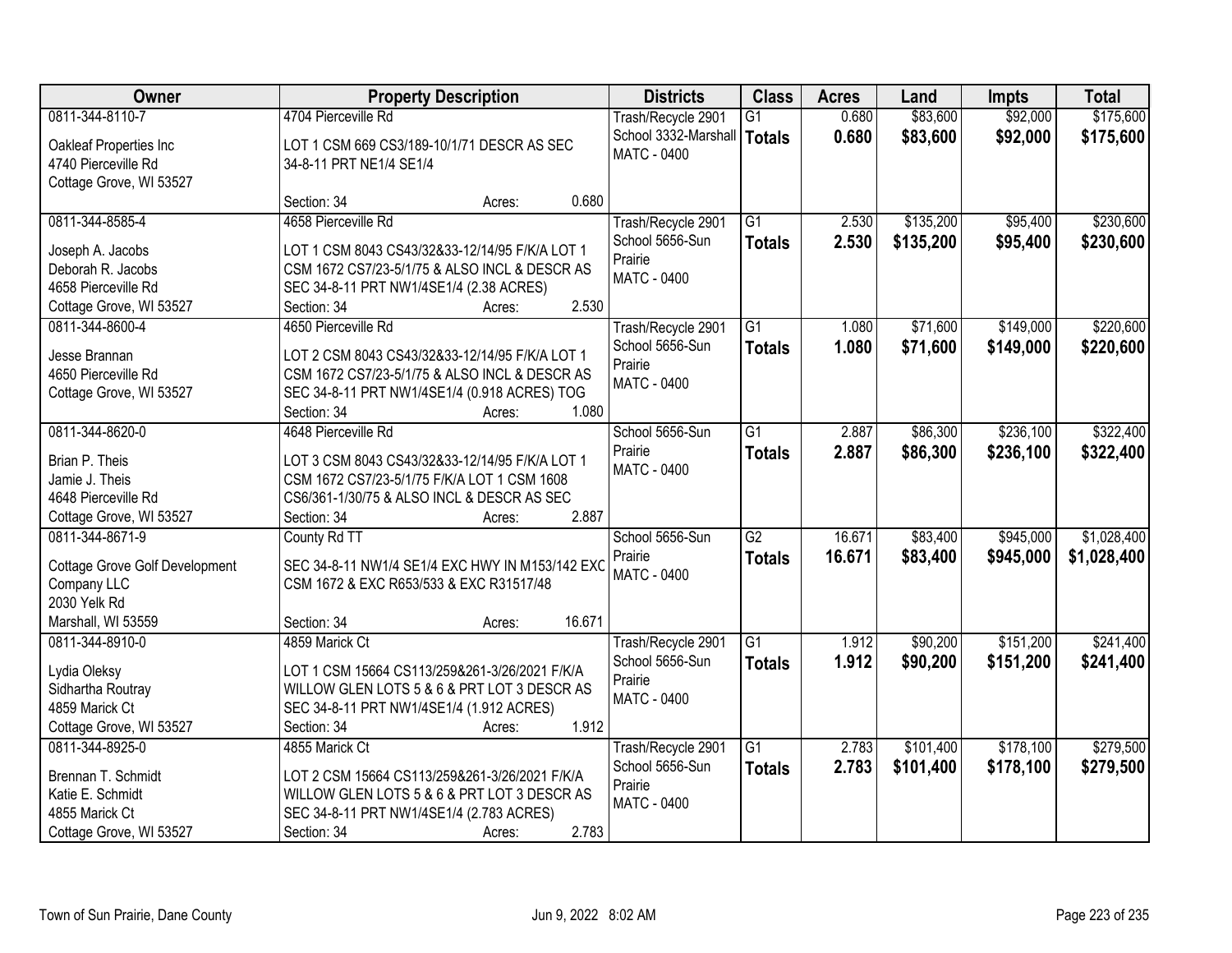| Owner                                 | <b>Property Description</b>                    |        |        | <b>Districts</b>     | <b>Class</b>     | <b>Acres</b> | Land      | <b>Impts</b>    | <b>Total</b> |
|---------------------------------------|------------------------------------------------|--------|--------|----------------------|------------------|--------------|-----------|-----------------|--------------|
| 0811-344-9000-8                       | County Rd TT                                   |        |        | School 5656-Sun      | $\overline{G2}$  | 29.800       | \$149,000 | $\overline{50}$ | \$149,000    |
| <b>Cottage Grove Golf Development</b> | SEC 34-8-11 SW1/4 SE1/4 EXC SLY OF HWY I-94    |        |        | Prairie              | <b>Totals</b>    | 29.800       | \$149,000 | \$0             | \$149,000    |
| Company LLC                           |                                                |        |        | <b>MATC - 0400</b>   |                  |              |           |                 |              |
| 2030 Yelk Rd                          |                                                |        |        |                      |                  |              |           |                 |              |
| Marshall, WI 53559                    | Section: 34                                    | Acres: | 29.800 |                      |                  |              |           |                 |              |
| 0811-344-9500-3                       | <b>Hwy I-94</b>                                |        |        | School 3332-Marshall | G2               | 34.700       | \$173,500 | \$675,000       | \$848,500    |
|                                       | SEC 34-8-11 SE1/4 SE1/4                        |        |        | <b>MATC - 0400</b>   | <b>Totals</b>    | 34.700       | \$173,500 | \$675,000       | \$848,500    |
| <b>Cottage Grove Golf Development</b> |                                                |        |        |                      |                  |              |           |                 |              |
| Company LLC<br>2030 Yelk Rd           |                                                |        |        |                      |                  |              |           |                 |              |
| Marshall, WI 53559                    | Section: 34                                    | Acres: | 34.700 |                      |                  |              |           |                 |              |
| 0811-351-8000-1                       | Pierceville Rd                                 |        |        | School 3332-Marshall | G4               | 30.500       | \$7,200   | \$0             | \$7,200      |
|                                       |                                                |        |        | MATC - 0400          | G <sub>5</sub>   | 0.500        | \$300     | \$0             | \$300        |
| Ronald N. Stuber                      | SEC 35-8-11 NE1/4NE1/4                         |        |        | Separation 3 Drain   | G <sub>5</sub> M | 9.000        | \$22,500  | \$0             | \$22,500     |
| Judith A. Stuber                      |                                                |        |        | DDS3                 | <b>Totals</b>    | 40.000       | \$30,000  | \$0             | \$30,000     |
| 334 Fairview Way                      |                                                |        |        |                      |                  |              |           |                 |              |
| Shawano, WI 54166                     | Section: 35                                    | Acres: | 40.000 |                      |                  |              |           |                 |              |
| 0811-351-8502-0                       | Pierceville Rd                                 |        |        | School 3332-Marshall | G4               | 16.991       | \$4,200   | \$0             | \$4,200      |
| Sarah B. George                       | LOT 1 CSM 10283 CS60/203&204-1/4/2002 DESCR AS |        |        | <b>MATC - 0400</b>   | <b>Totals</b>    | 16.991       | \$4,200   | \$0             | \$4,200      |
| 4991 Pierceville Rd                   | SEC 35-8-11 PRT NW1/4NE1/4 (16.991 ACRES EXCL  |        |        |                      |                  |              |           |                 |              |
| Cottage Grove, WI 53527               | $R/W$ )                                        |        |        |                      |                  |              |           |                 |              |
|                                       | Section: 35                                    | Acres: | 16.991 |                      |                  |              |           |                 |              |
| 0811-351-8550-0                       | 4991 Pierceville Rd                            |        |        | Trash/Recycle 2901   | $\overline{G1}$  | 2.231        | \$91,500  | \$123,700       | \$215,200    |
|                                       |                                                |        |        | School 3332-Marshall | Totals           | 2.231        | \$91,500  | \$123,700       | \$215,200    |
| Sarah B. George                       | LOT 2 CSM 10283 CS60/203&204-1/4/2002 DESCR AS |        |        | <b>MATC - 0400</b>   |                  |              |           |                 |              |
| 4991 Pierceville Rd                   | SEC 35-8-11 PRT NW1/4NE1/4 (2.231 ACRES EXCL   |        |        |                      |                  |              |           |                 |              |
| Cottage Grove, WI 53527               | $R/W$ )                                        |        |        |                      |                  |              |           |                 |              |
|                                       | Section: 35                                    | Acres: | 2.231  |                      |                  |              |           |                 |              |
| 0811-351-8691-0                       | Pierceville Rd                                 |        |        | School 3332-Marshall | $\overline{G4}$  | 14.472       | \$3,300   | \$0             | \$3,300      |
| Rademacher Living Tr, Brian K &       | SEC 35-8-11 NW1/4NE1/4 EXC DOC #2812910 & EXC  |        |        | <b>MATC - 0400</b>   | <b>Totals</b>    | 14.472       | \$3,300   | \$0             | \$3,300      |
| Nichole <sub>R</sub>                  | DOC 3491901                                    |        |        |                      |                  |              |           |                 |              |
| 4930 Townhall Dr                      |                                                |        |        |                      |                  |              |           |                 |              |
| Cottage Grove, WI 53527               | Section: 35                                    | Acres: | 14.472 |                      |                  |              |           |                 |              |
| 0811-351-8900-0                       | Pierceville Rd                                 |        |        | School 3332-Marshall | G4               | 2.520        | \$600     | $\overline{50}$ | \$600        |
| Ronald N. Stuber et al                | SEC 35-8-11 TH PRT NW1/4NE1/4 LYG SELY OF      |        |        | <b>MATC - 0400</b>   | G5M              | 1.000        | \$2,500   | \$0             | \$2,500      |
| 334 Fairview Way                      | PIERCEVILLE RD                                 |        |        |                      | G7               | 1.000        | \$15,000  | \$1,500         | \$16,500     |
| Shawano, WI 54166                     |                                                |        |        |                      | <b>Totals</b>    | 4.520        | \$18,100  | \$1,500         | \$19,600     |
|                                       | Section: 35                                    | Acres: | 4.520  |                      |                  |              |           |                 |              |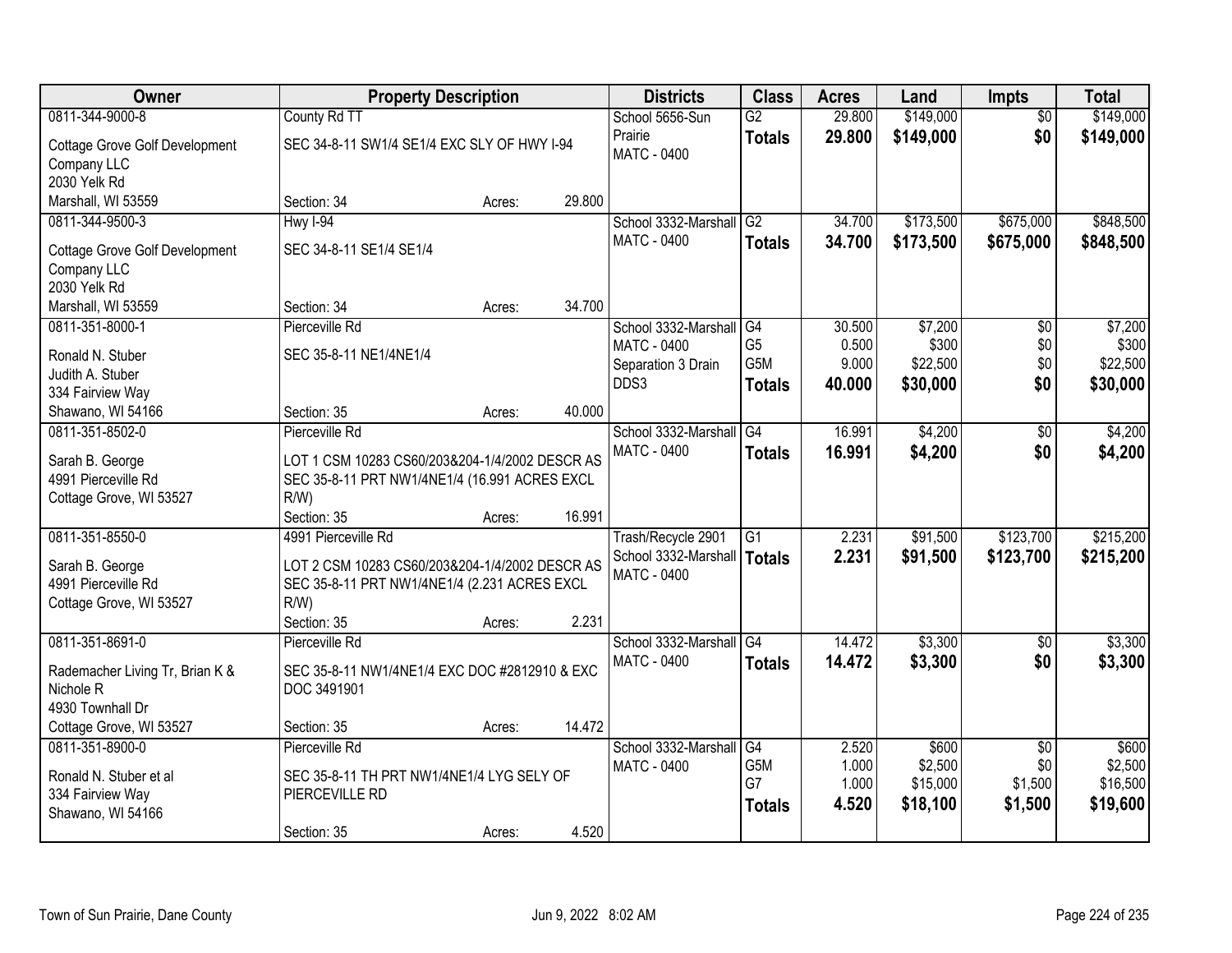| Owner                                      | <b>Property Description</b>                                          | <b>Districts</b>                                    | <b>Class</b>    | <b>Acres</b> | Land      | Impts           | <b>Total</b> |
|--------------------------------------------|----------------------------------------------------------------------|-----------------------------------------------------|-----------------|--------------|-----------|-----------------|--------------|
| 0811-351-9005-0                            | Pierceville Rd                                                       | School 3332-Marshall                                | G4              | 2.000        | \$500     | $\overline{50}$ | \$500        |
| Mary L. Behringer                          | LOT 1 CSM 11155 CS67/143&144-8/23/2004 DESCR                         | <b>MATC - 0400</b>                                  | G5M             | 8.020        | \$20,100  | \$0             | \$20,100     |
| c/o Joan Veith                             | AS SEC 35-8-11 PRT SW1/4NE1/4 (10.020 ACRES                          | Separation 3 Drain                                  | <b>Totals</b>   | 10.020       | \$20,600  | \$0             | \$20,600     |
|                                            | EXCL R/W)                                                            | DDS3                                                |                 |              |           |                 |              |
|                                            | Section: 35<br>10.020<br>Acres:                                      |                                                     |                 |              |           |                 |              |
| 0811-351-9070-0                            | Pierceville Rd                                                       | School 3332-Marshall                                | $\overline{G4}$ | 7.700        | \$2,000   | $\overline{30}$ | \$2,000      |
|                                            |                                                                      | MATC - 0400                                         | <b>Totals</b>   | 7.700        | \$2,000   | \$0             | \$2,000      |
| Rademacher Living Tr, Brian K &            | SEC 35-8-11 SW1/4NE1/4 EXC BEG 66 FT N OF SW                         | Separation 3 Drain                                  |                 |              |           |                 |              |
| Nichole <sub>R</sub><br>4930 Townhall Dr   | COR SD 1/41/4 TH N 660 FT TH E 396 FT TH SW ALG                      | DDS3                                                |                 |              |           |                 |              |
|                                            | HWY TO POB & EXC R31757/40 & EXC CSM 10332 &<br>7.700<br>Section: 35 |                                                     |                 |              |           |                 |              |
| Cottage Grove, WI 53527<br>0811-351-9300-0 | Acres:<br>4902 Pierceville Rd                                        |                                                     |                 | 4.108        | \$141,600 | \$356,700       | \$498,300    |
|                                            |                                                                      | Trash/Recycle 2901                                  | G1              |              |           |                 |              |
| Craig A. Haberkorn                         | LOT 1 CSM 10332 CS61/1-3 2/21/2002 DESCR AS SEC                      | School 3332-Marshall   Totals<br><b>MATC - 0400</b> |                 | 4.108        | \$141,600 | \$356,700       | \$498,300    |
| 4902 Pierceville Rd                        | 35-8-11 PRT SW1/4NE1/4 (4.108 ACRES EXCL R/W)                        |                                                     |                 |              |           |                 |              |
| Cottage Grove, WI 53527-9745               | TOG W/DRIVEWAY ESMT AGRMT IN DOC #3542395                            | Separation 3 Drain<br>DDS3                          |                 |              |           |                 |              |
|                                            | 4.108<br>Section: 35<br>Acres:                                       |                                                     |                 |              |           |                 |              |
| 0811-351-9310-0                            | 4925 Pierceville Rd                                                  | Trash/Recycle 2901                                  | G1              | 1.610        | \$82,200  | \$208,800       | \$291,000    |
|                                            | LOT 1 CSM 15494 CS111/287&289-9/16/2020 F/K/A                        | School 3332-Marshall                                | <b>Totals</b>   | 1.610        | \$82,200  | \$208,800       | \$291,000    |
| Wayne Kroll et al<br>W3016 Green Isle Dr   | LOTS 1 & 2 CSM 14516 CS100/99&101-5/17/2017 F/K/A                    | <b>MATC - 0400</b>                                  |                 |              |           |                 |              |
| Fort Atkinson, WI 53538                    | LOTS 1 & 2 CSM 13687 CS90/76&79-4/7/2014 F/K/A                       | Separation 3 Drain                                  |                 |              |           |                 |              |
|                                            | 1.610<br>Section: 35<br>Acres:                                       | DDS3                                                |                 |              |           |                 |              |
| 0811-351-9320-0                            | Pierceville Dr                                                       | Trash/Recycle 2901                                  | $\overline{G1}$ | 1.000        | \$63,000  | \$79,800        | \$142,800    |
|                                            |                                                                      |                                                     |                 | 1.000        |           |                 |              |
| Michael M. Mulkey                          | LOT 2 CSM 15494 CS111/287&289-9/16/2020 F/K/A                        | School 3332-Marshall   Totals<br><b>MATC - 0400</b> |                 |              | \$63,000  | \$79,800        | \$142,800    |
| 4909 Pierceville Rd                        | LOTS 1 & 2 CSM 14516 CS100/99&101-5/17/2017 F/K/A                    | Separation 3 Drain                                  |                 |              |           |                 |              |
| Cottage Grove, WI 53527                    | LOTS 1 & 2 CSM 13687 CS90/76&79-4/7/2014 F/K/A                       | DDS3                                                |                 |              |           |                 |              |
|                                            | 1.000<br>Section: 35<br>Acres:                                       |                                                     |                 |              |           |                 |              |
| 0811-351-9330-0                            | 4908 Pierceville Rd                                                  | Trash/Recycle 2901                                  | $\overline{G1}$ | 3.719        | \$135,800 | \$230,400       | \$366,200    |
| Todd Justmann                              | LOT 2 CSM 10332 CS61/1-3 2/21/2002 DESCR AS SEC                      | School 3332-Marshall   Totals                       |                 | 3.719        | \$135,800 | \$230,400       | \$366,200    |
| Anna Justmann                              | 35-8-11 PRT SW1/4NE1/4 (3.719 ACRES EXCL R/W)                        | <b>MATC - 0400</b>                                  |                 |              |           |                 |              |
| 4908 Pierceville Rd                        | SUBJ TO & TOG W/DRIVEWAY ESMT AGRMT IN DOC                           | Separation 3 Drain                                  |                 |              |           |                 |              |
| Cottage Grove, WI 53527                    | 3.719<br>Section: 35<br>Acres:                                       | DDS3                                                |                 |              |           |                 |              |
| 0811-351-9360-0                            | 4912 Pierceville Rd                                                  | Trash/Recycle 2901                                  | $\overline{G1}$ | 3.385        | \$130,800 | \$422,700       | \$553,500    |
|                                            |                                                                      | School 3332-Marshall                                | Totals          | 3.385        | \$130,800 | \$422,700       | \$553,500    |
| Jeremy J. Woldt                            | LOT 3 CSM 10332 CS61/1&3-2/21/2002 DESCR AS                          | <b>MATC - 0400</b>                                  |                 |              |           |                 |              |
| 4912 Pierceville Rd                        | SEC 35-8-11 PRT SW1/4NE1/4 (3.385 ACRES EXCL                         | Separation 3 Drain                                  |                 |              |           |                 |              |
| Cottage Grove, WI 53527                    | $R/W$ )                                                              | DDS3                                                |                 |              |           |                 |              |
|                                            | 3.385<br>Section: 35<br>Acres:                                       |                                                     |                 |              |           |                 |              |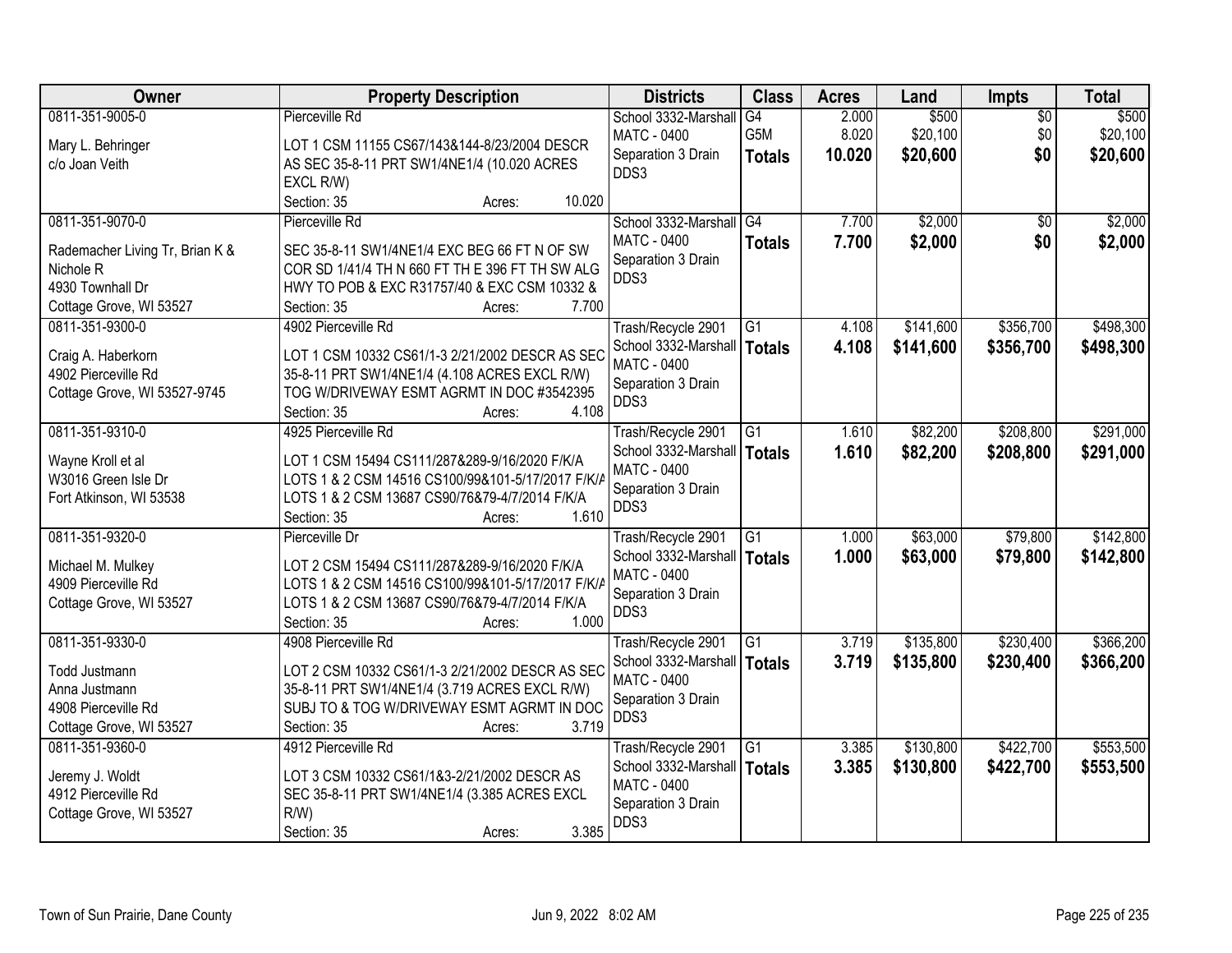| Owner                                     | <b>Property Description</b>                                                               |        |        | <b>Districts</b>              | <b>Class</b>     | <b>Acres</b> | Land      | <b>Impts</b>    | <b>Total</b> |
|-------------------------------------------|-------------------------------------------------------------------------------------------|--------|--------|-------------------------------|------------------|--------------|-----------|-----------------|--------------|
| 0811-351-9390-0                           | 4916 Pierceville Rd                                                                       |        |        | Trash/Recycle 2901            | $\overline{G1}$  | 3.051        | \$125,800 | \$440,500       | \$566,300    |
| Kevin F. Kudla                            | LOT 4 CSM 10332 CS61/1&3-2/21/2002 DESCR AS                                               |        |        | School 3332-Marshall   Totals |                  | 3.051        | \$125,800 | \$440,500       | \$566,300    |
| 4916 Pierceville Rd                       | SEC 35-8-11 PRT SW1/4NE1/4 (3.051 ACRES EXCL                                              |        |        | <b>MATC - 0400</b>            |                  |              |           |                 |              |
| Cottage Grove, WI 53527                   | $R/W$ )                                                                                   |        |        | Separation 3 Drain            |                  |              |           |                 |              |
|                                           | Section: 35                                                                               | Acres: | 3.051  | DDS3                          |                  |              |           |                 |              |
| 0811-351-9400-0                           | Pierceville Rd                                                                            |        |        | School 3332-Marshall          | G4               | 2.580        | \$600     | \$0             | \$600        |
|                                           |                                                                                           |        |        | MATC - 0400                   | G <sub>5</sub>   | 2.000        | \$1,000   | \$0             | \$1,000      |
| Craig A. Haberkorn<br>4902 Pierceville Rd | SEC 35-8-11 PRT SW1/4NE1/4 DESCR AS BEG SW<br>COR SW1/4NE1/4 TH N03DEG57'23"E ALG W LN SD |        |        | Separation 3 Drain            | <b>Totals</b>    | 4.580        | \$1,600   | \$0             | \$1,600      |
| Cottage Grove, WI 53527-9745              | 1/41/4 145.12 FT TO C/L PIERCEVILLE RD & PT OF                                            |        |        | DDS3                          |                  |              |           |                 |              |
|                                           | Section: 35                                                                               | Acres: | 4.580  |                               |                  |              |           |                 |              |
| 0811-351-9500-4                           | $HwyI-94$                                                                                 |        |        | School 3332-Marshall G4       |                  | 30.000       | \$6,400   | $\overline{50}$ | \$6,400      |
|                                           |                                                                                           |        |        | <b>MATC - 0400</b>            | G <sub>5</sub>   | 6.000        | \$3,000   | \$0             | \$3,000      |
| Craig A. Haberkorn                        | SEC 35-8-11 SE1/4NE1/4                                                                    |        |        | Separation 3 Drain            | G <sub>5</sub> M | 4.000        | \$10,000  | \$0             | \$10,000     |
| 4902 Pierceville Rd                       |                                                                                           |        |        | DDS3                          | <b>Totals</b>    | 40.000       | \$19,400  | \$0             | \$19,400     |
| Cottage Grove, WI 53527-9745              | Section: 35                                                                               |        | 40.000 |                               |                  |              |           |                 |              |
| 0811-352-8000-0                           | Pierceville Rd                                                                            | Acres: |        | School 3332-Marshall          | G4               | 32.000       | \$8,000   | \$0             | \$8,000      |
|                                           |                                                                                           |        |        | <b>MATC - 0400</b>            | G5M              | 8.000        | \$20,000  | \$0             | \$20,000     |
| Statz Bros, Inc                           | SEC 35-8-11 NE1/4NW1/4                                                                    |        |        |                               |                  | 40.000       | \$28,000  | \$0             | \$28,000     |
| 5875 County Highway Vv                    |                                                                                           |        |        |                               | <b>Totals</b>    |              |           |                 |              |
| Marshall, WI 53559                        |                                                                                           |        |        |                               |                  |              |           |                 |              |
|                                           | Section: 35                                                                               | Acres: | 40.000 |                               |                  |              |           |                 |              |
| 0811-352-8500-5                           | Pierceville Rd                                                                            |        |        | School 3332-Marshall          | G4               | 38.000       | \$8,700   | \$0             | \$8,700      |
| Rademacher Living Tr, Bruce & Shelly      | SEC 35-8-11 NW1/4 NW1/4                                                                   |        |        | <b>MATC - 0400</b>            | G <sub>5</sub>   | 2.000        | \$1,000   | \$0             | \$1,000      |
| 2180 County Highway T                     |                                                                                           |        |        |                               | <b>Totals</b>    | 40.000       | \$9,700   | \$0             | \$9,700      |
| Sun Prairie, WI 53590                     |                                                                                           |        |        |                               |                  |              |           |                 |              |
|                                           | Section: 35                                                                               | Acres: | 40.000 |                               |                  |              |           |                 |              |
| 0811-352-9050-8                           | 4777 Pierceville Rd                                                                       |        |        | Trash/Recycle 2901            | G4               | 21.400       | \$5,200   | $\overline{30}$ | \$5,200      |
| Grady Living Tr                           | SEC 35-8-11 W 25 A SW1/4 NW1/4                                                            |        |        | School 3332-Marshall          | G <sub>5</sub>   | 2.600        | \$1,300   | \$0             | \$1,300      |
| c/o David E & Doris T Gr Tre              |                                                                                           |        |        | MATC - 0400                   | G7               | 1.000        | \$40,000  | \$176,100       | \$216,100    |
| 4777 Pierceville Rd                       |                                                                                           |        |        |                               | <b>Totals</b>    | 25.000       | \$46,500  | \$176,100       | \$222,600    |
| Cottage Grove, WI 53527                   | Section: 35                                                                               | Acres: | 25.000 |                               |                  |              |           |                 |              |
| 0811-352-9502-1                           | Pierceville Rd                                                                            |        |        | School 3332-Marshall          | G <sub>5</sub>   | 0.270        | \$100     | $\overline{30}$ | \$100        |
| Diann M. Kielley                          | SEC 35-8-11 SE1/4NW1/4 EXC R17322/14, CSM 6776                                            |        |        | <b>MATC - 0400</b>            | <b>Totals</b>    | 0.270        | \$100     | \$0             | \$100        |
| Angela K. Herl                            | & R31654/17                                                                               |        |        | Separation 3 Drain            |                  |              |           |                 |              |
| 605 Ondossagon Way                        |                                                                                           |        |        | DDS3                          |                  |              |           |                 |              |
| Madison, WI 53719                         | Section: 35                                                                               | Acres: | 0.270  |                               |                  |              |           |                 |              |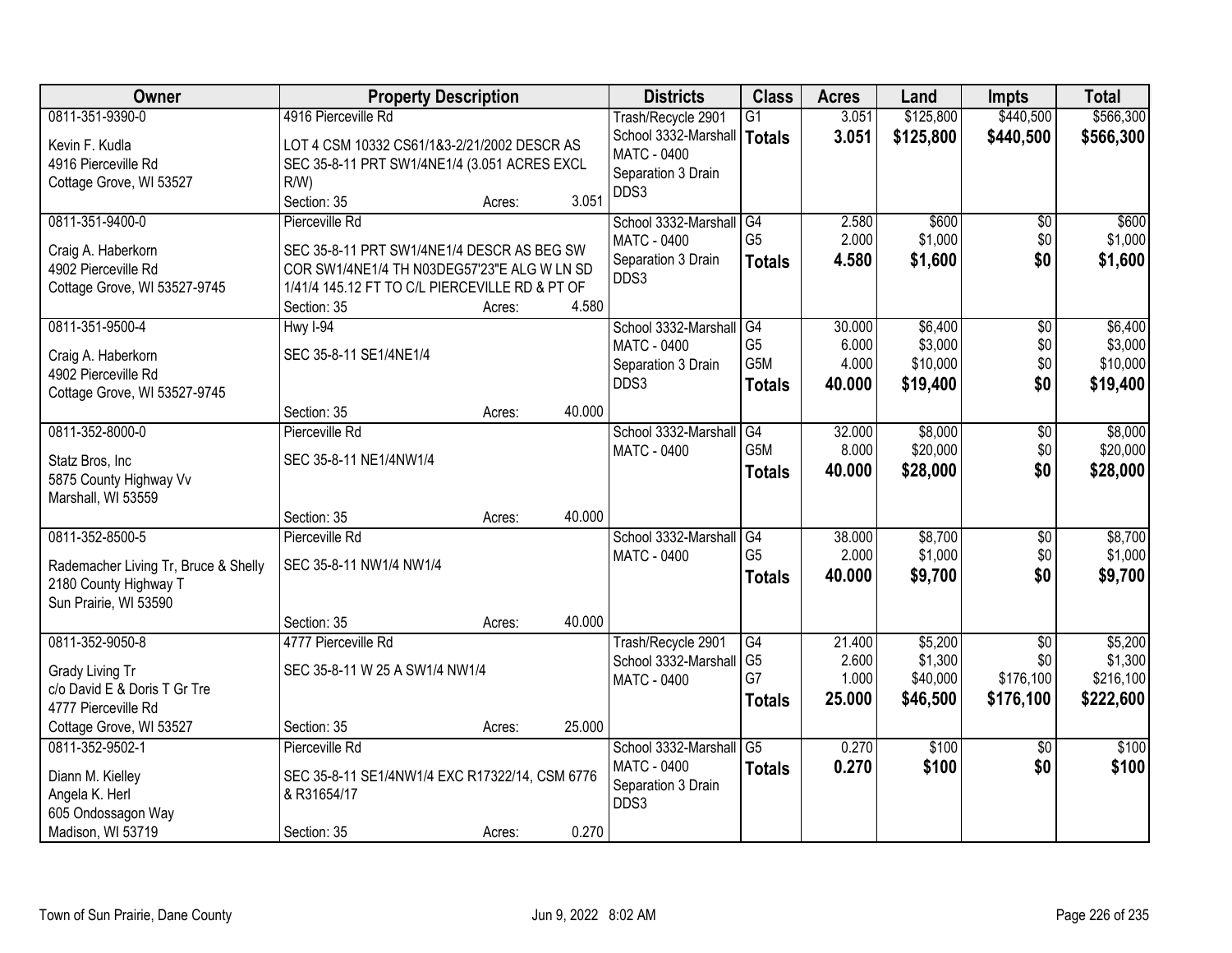| Owner                                         | <b>Property Description</b>                                                                     | <b>Districts</b>              | <b>Class</b>    | <b>Acres</b> | Land      | <b>Impts</b>    | <b>Total</b> |
|-----------------------------------------------|-------------------------------------------------------------------------------------------------|-------------------------------|-----------------|--------------|-----------|-----------------|--------------|
| 0811-352-9520-9                               | Pierceville Rd                                                                                  | School 3332-Marshall          | G4              | 47.190       | \$11,800  | $\overline{30}$ | \$11,800     |
|                                               | Rademacher Living Tr, Keith R & Joan N   SEC 35-8-11 PRT SE1/4NW1/4 & SW1/4NW1/4 DESCR          | <b>MATC - 0400</b>            | G <sub>5</sub>  | 1.000        | \$500     | \$0             | \$500        |
| 5010 Town Hall Dr                             | AS COM W 1/4 COR SEC 35 TH S89DEG03'51"E                                                        |                               | <b>Totals</b>   | 48.190       | \$12,300  | \$0             | \$12,300     |
| Cottage Grove, WI 53527                       | 835.39 FT ALG E-W 1/4 LN TO POB TH CONT                                                         |                               |                 |              |           |                 |              |
|                                               | 48.190<br>Section: 35<br>Acres:                                                                 |                               |                 |              |           |                 |              |
| 0811-352-9710-9                               | 4827 Pierceville Rd                                                                             | Trash/Recycle 2901            | $\overline{G1}$ | 5.003        | \$110,000 | \$469,800       | \$579,800    |
|                                               |                                                                                                 | School 3332-Marshall          | <b>Totals</b>   | 5.003        | \$110,000 | \$469,800       | \$579,800    |
| Scott A. Foley                                | LOT 1 CSM 6776 CS33/352&353-6/25/92 DESCR AS                                                    | <b>MATC - 0400</b>            |                 |              |           |                 |              |
| Lynne Foley<br>4827 Pierceville Rd            | SEC 36-8-11 PRT S1/2 NW1/4 (5.003 ACRES)                                                        |                               |                 |              |           |                 |              |
| Cottage Grove, WI 53527                       | 5.003<br>Section: 35<br>Acres:                                                                  |                               |                 |              |           |                 |              |
| 0811-352-9880-4                               | Pierceville Rd                                                                                  | School 3332-Marshall          | G5              | 0.250        | \$100     | \$0             | \$100        |
|                                               |                                                                                                 | <b>MATC - 0400</b>            | <b>Totals</b>   | 0.250        | \$100     | \$0             | \$100        |
| 3a Estates LLC                                | SEC 35-8-11 PRT SE1/4NW1/4 COM SEC W1/4 COR                                                     | Separation 3 Drain            |                 |              |           |                 |              |
| 4890 Pierceville Rd                           | TH E 2099.65 FT ALG C/L PIERCEVILLE RD TH CONT                                                  | DDS3                          |                 |              |           |                 |              |
| Cottage Grove, WI 53527                       | ALG SD RD C/L ON CRV TO L RAD 390.00 FT L/C                                                     |                               |                 |              |           |                 |              |
|                                               | 0.250<br>Section: 35<br>Acres:                                                                  |                               |                 |              |           |                 |              |
| 0811-353-8000-9                               | Pierceville Rd                                                                                  | School 3332-Marshall          | $\overline{G5}$ | 1.000        | \$500     | \$0             | \$500        |
| 3a Estates LLC                                | SEC 35-8-11 PRT NE1/4SW1/4 COM SEC W1/4 COR                                                     | <b>MATC - 0400</b>            | <b>Totals</b>   | 1.000        | \$500     | \$0             | \$500        |
| 4890 Pierceville Rd                           | TH S89DEGE 2648.07 FT TO POB TH S3DEGW 1324.5                                                   | Separation 3 Drain            |                 |              |           |                 |              |
| Cottage Grove, WI 53527                       | FT TH W 5 FT TH N3DEGE 1323.68 FT TH S89DEGE                                                    | DDS3                          |                 |              |           |                 |              |
|                                               | 1.000<br>Section: 35<br>Acres:                                                                  |                               |                 |              |           |                 |              |
| 0811-353-8010-0                               | 4890 Pierceville Rd                                                                             | Trash/Recycle 2901            | $\overline{G1}$ | 2.448        | \$93,000  | \$171,900       | \$264,900    |
|                                               |                                                                                                 | School 3332-Marshall          | Totals          | 2.448        | \$93,000  | \$171,900       | \$264,900    |
| Christopher J. Brantner<br>Angela S. Brantner | LOT 1 CSM 15737 CS114/250&252-6/15/2021 DESCR<br>AS SEC 35-8-11 PRT NE1/4SW1/4 & PRT SE1/4NW1/4 | <b>MATC - 0400</b>            |                 |              |           |                 |              |
| 4890 Pierceville Rd                           | (2.448 ACRES)                                                                                   | Separation 3 Drain            |                 |              |           |                 |              |
| Cottage Grove, WI 53527                       | 2.448<br>Section: 35<br>Acres:                                                                  | DDS3                          |                 |              |           |                 |              |
| 0811-353-8020-0                               | Pierceville Dr                                                                                  | Trash/Recycle 2901            | G4              | 2.306        | \$500     | \$0             | \$500        |
|                                               |                                                                                                 | School 3332-Marshall   Totals |                 | 2.306        | \$500     | \$0             | \$500        |
| Christopher J. Brantner                       | LOT 2 CSM 15737 CS114/250&252-6/15/2021 DESCR                                                   | <b>MATC - 0400</b>            |                 |              |           |                 |              |
| Angela S. Brantner                            | AS SEC 35-8-11 PRT NE1/4SW1/4 & PRT SE1/4NW1/4                                                  | Separation 3 Drain            |                 |              |           |                 |              |
| 4890 Pierceville Rd                           | (2.306 ACRES)                                                                                   | DDS3                          |                 |              |           |                 |              |
| Cottage Grove, WI 53527                       | 2.306<br>Section: 35<br>Acres:                                                                  |                               |                 |              |           |                 |              |
| 0811-353-8050-9                               | Pierceville Rd                                                                                  | School 3332-Marshall          | $\overline{G4}$ | 34.190       | \$8,400   | $\overline{30}$ | \$8,400      |
| Defj Kaltenberg, LLC                          | SEC 35-8-11 NE1/4SW1/4 EXC R470/634 & R513/187                                                  | <b>MATC - 0400</b>            | G <sub>5</sub>  | 0.610        | \$300     | \$0             | \$300        |
| 4095 Gray Rd                                  |                                                                                                 | Separation 3 Drain            | <b>Totals</b>   | 34.800       | \$8,700   | \$0             | \$8,700      |
| Deforest, WI 53532                            |                                                                                                 | DDS3                          |                 |              |           |                 |              |
|                                               | 34.800<br>Section: 35<br>Acres:                                                                 |                               |                 |              |           |                 |              |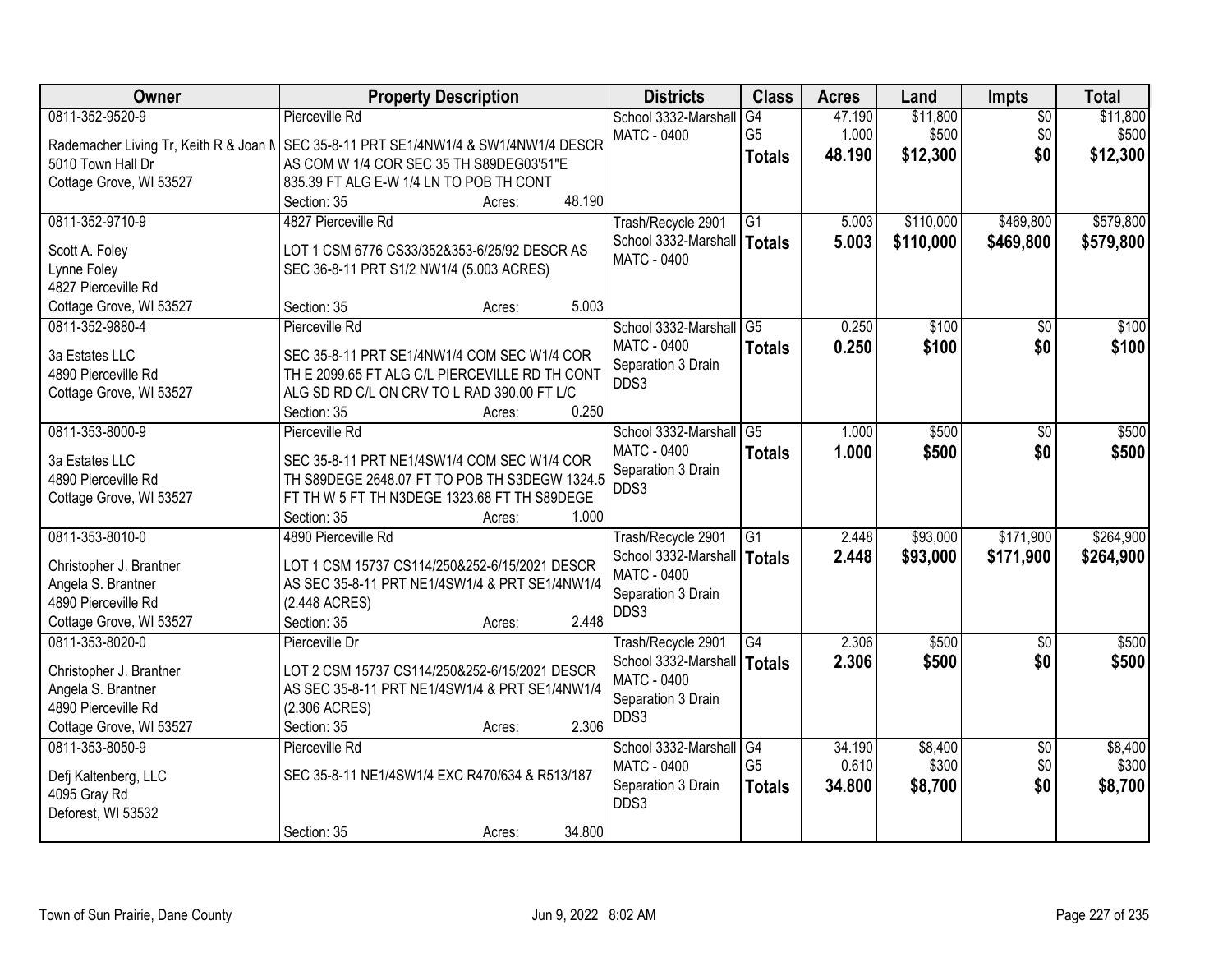| \$1,000<br>0811-353-8500-4<br>\$1,000<br><b>Baxter Rd</b><br>School 3332-Marshall<br>G4<br>4.000<br>$\overline{50}$<br>\$500<br>G <sub>5</sub><br>1.000<br>\$500<br>\$0<br><b>MATC - 0400</b><br>SEC 35-8-11 E 5 A NW1/4SW1/4<br>Defj Kaltenberg, LLC<br>\$0<br>5.000<br>\$1,500<br>\$1,500<br><b>Totals</b><br>4095 Gray Rd<br>Deforest, WI 53532<br>5.000<br>Section: 35<br>Acres:<br>4865 Baxter Rd<br>\$75,300<br>\$283,600<br>0811-353-8700-0<br>Trash/Recycle 2901<br>$\overline{G1}$<br>1.265<br>School 3332-Marshall<br>1.265<br>\$75,300<br>\$283,600<br>\$358,900<br>Totals<br>Daniel E. Grady<br>LOT 1 CSM 11097 CS66/339&340-6/9/2004 DESCR AS<br><b>MATC - 0400</b><br>Tammy L. Grady<br>SEC 35-8-11 PRT NW1/4SW1/4 & PRT SW1/4SW1/4<br>4865 Baxter Rd<br>(1.265 ACRES EXCL R/W)<br>1.265<br>Cottage Grove, WI 53527<br>Section: 35<br>Acres:<br>\$13,000<br>0811-353-8850-0<br>School 3332-Marshall<br>53.500<br>Pierceville Rd<br>G4<br>\$0<br>G <sub>5</sub><br>\$3,300<br>6.631<br>\$0<br><b>MATC - 0400</b><br>LOT 2 CSM 11097 CS66/339&340-6/9/2004 DESCR AS<br>Grady Living Tr<br>G7<br>\$30,000<br>\$40,400<br>1.000<br>c/o David E & Doris T Gr Tre<br>SEC 35-8-11 PRT NW1/4SW1/4 & PRT SW1/4SW1/4<br>61.131<br>\$46,300<br>\$86,700<br>\$40,400<br>Totals<br>4777 Pierceville Rd<br>(61.131 ACRES EXCL R/W)<br>61.131<br>Cottage Grove, WI 53527<br>Section: 35<br>Acres:<br>\$1,000<br>0811-353-9000-7<br>School 3332-Marshall<br><b>Baxter Rd</b><br>G4<br>4.000<br>\$0<br>G <sub>5</sub><br>1.000<br>\$500<br>\$0<br><b>MATC - 0400</b><br>SEC 35-8-11 E 5 A SW1/4SW1/4<br>Defj Kaltenberg, LLC<br>\$0<br>5.000<br>\$1,500<br>\$1,500<br><b>Totals</b><br>4095 Gray Rd<br>Deforest, WI 53532<br>5.000<br>Section: 35<br>Acres:<br>0811-353-9500-2<br>35.400<br>\$6,700<br><b>Baxter Rd</b><br>School 3332-Marshall<br>G4<br>$\overline{30}$<br>G <sub>5</sub><br>2.000<br>\$1,000<br>\$0<br>MATC - 0400<br>SEC 35-8-11 SE1/4SW1/4<br>Defj Kaltenberg, LLC<br>37.400<br>\$7,700<br>\$0<br>\$7,700<br>Separation 3 Drain<br><b>Totals</b><br>4095 Gray Rd<br>DDS3<br>Deforest, WI 53532<br>37.400<br>Section: 35<br>Acres:<br>\$8,600<br>40.000<br>0811-354-8000-8<br>Pierceville Rd<br>School 3332-Marshall G4<br>$\overline{50}$<br>MATC - 0400<br>40.000<br>\$8,600<br>\$0<br><b>Totals</b><br>SEC 35-8-11 NE1/4 SE1/4<br>Riesop Farms LLC<br>Separation 3 Drain<br>306 W Quarry St<br>DDS3<br>Deerfield, WI 53531 | Owner | <b>Property Description</b> |        |        | <b>Districts</b> | <b>Class</b> | <b>Acres</b> | Land | <b>Impts</b> | <b>Total</b> |
|-----------------------------------------------------------------------------------------------------------------------------------------------------------------------------------------------------------------------------------------------------------------------------------------------------------------------------------------------------------------------------------------------------------------------------------------------------------------------------------------------------------------------------------------------------------------------------------------------------------------------------------------------------------------------------------------------------------------------------------------------------------------------------------------------------------------------------------------------------------------------------------------------------------------------------------------------------------------------------------------------------------------------------------------------------------------------------------------------------------------------------------------------------------------------------------------------------------------------------------------------------------------------------------------------------------------------------------------------------------------------------------------------------------------------------------------------------------------------------------------------------------------------------------------------------------------------------------------------------------------------------------------------------------------------------------------------------------------------------------------------------------------------------------------------------------------------------------------------------------------------------------------------------------------------------------------------------------------------------------------------------------------------------------------------------------------------------------------------------------------------------------------------------------------------------------------------------------------------------------------------------------------------------------------------------------------------------------------------------------------------------------------------------------------------------------------------|-------|-----------------------------|--------|--------|------------------|--------------|--------------|------|--------------|--------------|
|                                                                                                                                                                                                                                                                                                                                                                                                                                                                                                                                                                                                                                                                                                                                                                                                                                                                                                                                                                                                                                                                                                                                                                                                                                                                                                                                                                                                                                                                                                                                                                                                                                                                                                                                                                                                                                                                                                                                                                                                                                                                                                                                                                                                                                                                                                                                                                                                                                               |       |                             |        |        |                  |              |              |      |              |              |
| \$358,900<br>\$13,000<br>\$3,300<br>\$70,400<br>\$1,000<br>\$500                                                                                                                                                                                                                                                                                                                                                                                                                                                                                                                                                                                                                                                                                                                                                                                                                                                                                                                                                                                                                                                                                                                                                                                                                                                                                                                                                                                                                                                                                                                                                                                                                                                                                                                                                                                                                                                                                                                                                                                                                                                                                                                                                                                                                                                                                                                                                                              |       |                             |        |        |                  |              |              |      |              |              |
|                                                                                                                                                                                                                                                                                                                                                                                                                                                                                                                                                                                                                                                                                                                                                                                                                                                                                                                                                                                                                                                                                                                                                                                                                                                                                                                                                                                                                                                                                                                                                                                                                                                                                                                                                                                                                                                                                                                                                                                                                                                                                                                                                                                                                                                                                                                                                                                                                                               |       |                             |        |        |                  |              |              |      |              |              |
|                                                                                                                                                                                                                                                                                                                                                                                                                                                                                                                                                                                                                                                                                                                                                                                                                                                                                                                                                                                                                                                                                                                                                                                                                                                                                                                                                                                                                                                                                                                                                                                                                                                                                                                                                                                                                                                                                                                                                                                                                                                                                                                                                                                                                                                                                                                                                                                                                                               |       |                             |        |        |                  |              |              |      |              |              |
|                                                                                                                                                                                                                                                                                                                                                                                                                                                                                                                                                                                                                                                                                                                                                                                                                                                                                                                                                                                                                                                                                                                                                                                                                                                                                                                                                                                                                                                                                                                                                                                                                                                                                                                                                                                                                                                                                                                                                                                                                                                                                                                                                                                                                                                                                                                                                                                                                                               |       |                             |        |        |                  |              |              |      |              |              |
|                                                                                                                                                                                                                                                                                                                                                                                                                                                                                                                                                                                                                                                                                                                                                                                                                                                                                                                                                                                                                                                                                                                                                                                                                                                                                                                                                                                                                                                                                                                                                                                                                                                                                                                                                                                                                                                                                                                                                                                                                                                                                                                                                                                                                                                                                                                                                                                                                                               |       |                             |        |        |                  |              |              |      |              |              |
|                                                                                                                                                                                                                                                                                                                                                                                                                                                                                                                                                                                                                                                                                                                                                                                                                                                                                                                                                                                                                                                                                                                                                                                                                                                                                                                                                                                                                                                                                                                                                                                                                                                                                                                                                                                                                                                                                                                                                                                                                                                                                                                                                                                                                                                                                                                                                                                                                                               |       |                             |        |        |                  |              |              |      |              |              |
|                                                                                                                                                                                                                                                                                                                                                                                                                                                                                                                                                                                                                                                                                                                                                                                                                                                                                                                                                                                                                                                                                                                                                                                                                                                                                                                                                                                                                                                                                                                                                                                                                                                                                                                                                                                                                                                                                                                                                                                                                                                                                                                                                                                                                                                                                                                                                                                                                                               |       |                             |        |        |                  |              |              |      |              |              |
|                                                                                                                                                                                                                                                                                                                                                                                                                                                                                                                                                                                                                                                                                                                                                                                                                                                                                                                                                                                                                                                                                                                                                                                                                                                                                                                                                                                                                                                                                                                                                                                                                                                                                                                                                                                                                                                                                                                                                                                                                                                                                                                                                                                                                                                                                                                                                                                                                                               |       |                             |        |        |                  |              |              |      |              |              |
|                                                                                                                                                                                                                                                                                                                                                                                                                                                                                                                                                                                                                                                                                                                                                                                                                                                                                                                                                                                                                                                                                                                                                                                                                                                                                                                                                                                                                                                                                                                                                                                                                                                                                                                                                                                                                                                                                                                                                                                                                                                                                                                                                                                                                                                                                                                                                                                                                                               |       |                             |        |        |                  |              |              |      |              |              |
|                                                                                                                                                                                                                                                                                                                                                                                                                                                                                                                                                                                                                                                                                                                                                                                                                                                                                                                                                                                                                                                                                                                                                                                                                                                                                                                                                                                                                                                                                                                                                                                                                                                                                                                                                                                                                                                                                                                                                                                                                                                                                                                                                                                                                                                                                                                                                                                                                                               |       |                             |        |        |                  |              |              |      |              |              |
|                                                                                                                                                                                                                                                                                                                                                                                                                                                                                                                                                                                                                                                                                                                                                                                                                                                                                                                                                                                                                                                                                                                                                                                                                                                                                                                                                                                                                                                                                                                                                                                                                                                                                                                                                                                                                                                                                                                                                                                                                                                                                                                                                                                                                                                                                                                                                                                                                                               |       |                             |        |        |                  |              |              |      |              |              |
|                                                                                                                                                                                                                                                                                                                                                                                                                                                                                                                                                                                                                                                                                                                                                                                                                                                                                                                                                                                                                                                                                                                                                                                                                                                                                                                                                                                                                                                                                                                                                                                                                                                                                                                                                                                                                                                                                                                                                                                                                                                                                                                                                                                                                                                                                                                                                                                                                                               |       |                             |        |        |                  |              |              |      |              |              |
|                                                                                                                                                                                                                                                                                                                                                                                                                                                                                                                                                                                                                                                                                                                                                                                                                                                                                                                                                                                                                                                                                                                                                                                                                                                                                                                                                                                                                                                                                                                                                                                                                                                                                                                                                                                                                                                                                                                                                                                                                                                                                                                                                                                                                                                                                                                                                                                                                                               |       |                             |        |        |                  |              |              |      |              |              |
|                                                                                                                                                                                                                                                                                                                                                                                                                                                                                                                                                                                                                                                                                                                                                                                                                                                                                                                                                                                                                                                                                                                                                                                                                                                                                                                                                                                                                                                                                                                                                                                                                                                                                                                                                                                                                                                                                                                                                                                                                                                                                                                                                                                                                                                                                                                                                                                                                                               |       |                             |        |        |                  |              |              |      |              |              |
|                                                                                                                                                                                                                                                                                                                                                                                                                                                                                                                                                                                                                                                                                                                                                                                                                                                                                                                                                                                                                                                                                                                                                                                                                                                                                                                                                                                                                                                                                                                                                                                                                                                                                                                                                                                                                                                                                                                                                                                                                                                                                                                                                                                                                                                                                                                                                                                                                                               |       |                             |        |        |                  |              |              |      |              |              |
|                                                                                                                                                                                                                                                                                                                                                                                                                                                                                                                                                                                                                                                                                                                                                                                                                                                                                                                                                                                                                                                                                                                                                                                                                                                                                                                                                                                                                                                                                                                                                                                                                                                                                                                                                                                                                                                                                                                                                                                                                                                                                                                                                                                                                                                                                                                                                                                                                                               |       |                             |        |        |                  |              |              |      |              |              |
|                                                                                                                                                                                                                                                                                                                                                                                                                                                                                                                                                                                                                                                                                                                                                                                                                                                                                                                                                                                                                                                                                                                                                                                                                                                                                                                                                                                                                                                                                                                                                                                                                                                                                                                                                                                                                                                                                                                                                                                                                                                                                                                                                                                                                                                                                                                                                                                                                                               |       |                             |        |        |                  |              |              |      |              |              |
|                                                                                                                                                                                                                                                                                                                                                                                                                                                                                                                                                                                                                                                                                                                                                                                                                                                                                                                                                                                                                                                                                                                                                                                                                                                                                                                                                                                                                                                                                                                                                                                                                                                                                                                                                                                                                                                                                                                                                                                                                                                                                                                                                                                                                                                                                                                                                                                                                                               |       |                             |        |        |                  |              |              |      |              |              |
| \$6,700<br>\$1,000<br>\$8,600<br>\$8,600                                                                                                                                                                                                                                                                                                                                                                                                                                                                                                                                                                                                                                                                                                                                                                                                                                                                                                                                                                                                                                                                                                                                                                                                                                                                                                                                                                                                                                                                                                                                                                                                                                                                                                                                                                                                                                                                                                                                                                                                                                                                                                                                                                                                                                                                                                                                                                                                      |       |                             |        |        |                  |              |              |      |              |              |
|                                                                                                                                                                                                                                                                                                                                                                                                                                                                                                                                                                                                                                                                                                                                                                                                                                                                                                                                                                                                                                                                                                                                                                                                                                                                                                                                                                                                                                                                                                                                                                                                                                                                                                                                                                                                                                                                                                                                                                                                                                                                                                                                                                                                                                                                                                                                                                                                                                               |       |                             |        |        |                  |              |              |      |              |              |
|                                                                                                                                                                                                                                                                                                                                                                                                                                                                                                                                                                                                                                                                                                                                                                                                                                                                                                                                                                                                                                                                                                                                                                                                                                                                                                                                                                                                                                                                                                                                                                                                                                                                                                                                                                                                                                                                                                                                                                                                                                                                                                                                                                                                                                                                                                                                                                                                                                               |       |                             |        |        |                  |              |              |      |              |              |
|                                                                                                                                                                                                                                                                                                                                                                                                                                                                                                                                                                                                                                                                                                                                                                                                                                                                                                                                                                                                                                                                                                                                                                                                                                                                                                                                                                                                                                                                                                                                                                                                                                                                                                                                                                                                                                                                                                                                                                                                                                                                                                                                                                                                                                                                                                                                                                                                                                               |       |                             |        |        |                  |              |              |      |              |              |
|                                                                                                                                                                                                                                                                                                                                                                                                                                                                                                                                                                                                                                                                                                                                                                                                                                                                                                                                                                                                                                                                                                                                                                                                                                                                                                                                                                                                                                                                                                                                                                                                                                                                                                                                                                                                                                                                                                                                                                                                                                                                                                                                                                                                                                                                                                                                                                                                                                               |       |                             |        |        |                  |              |              |      |              |              |
|                                                                                                                                                                                                                                                                                                                                                                                                                                                                                                                                                                                                                                                                                                                                                                                                                                                                                                                                                                                                                                                                                                                                                                                                                                                                                                                                                                                                                                                                                                                                                                                                                                                                                                                                                                                                                                                                                                                                                                                                                                                                                                                                                                                                                                                                                                                                                                                                                                               |       |                             |        |        |                  |              |              |      |              |              |
|                                                                                                                                                                                                                                                                                                                                                                                                                                                                                                                                                                                                                                                                                                                                                                                                                                                                                                                                                                                                                                                                                                                                                                                                                                                                                                                                                                                                                                                                                                                                                                                                                                                                                                                                                                                                                                                                                                                                                                                                                                                                                                                                                                                                                                                                                                                                                                                                                                               |       |                             |        |        |                  |              |              |      |              |              |
|                                                                                                                                                                                                                                                                                                                                                                                                                                                                                                                                                                                                                                                                                                                                                                                                                                                                                                                                                                                                                                                                                                                                                                                                                                                                                                                                                                                                                                                                                                                                                                                                                                                                                                                                                                                                                                                                                                                                                                                                                                                                                                                                                                                                                                                                                                                                                                                                                                               |       |                             |        |        |                  |              |              |      |              |              |
|                                                                                                                                                                                                                                                                                                                                                                                                                                                                                                                                                                                                                                                                                                                                                                                                                                                                                                                                                                                                                                                                                                                                                                                                                                                                                                                                                                                                                                                                                                                                                                                                                                                                                                                                                                                                                                                                                                                                                                                                                                                                                                                                                                                                                                                                                                                                                                                                                                               |       |                             |        |        |                  |              |              |      |              |              |
|                                                                                                                                                                                                                                                                                                                                                                                                                                                                                                                                                                                                                                                                                                                                                                                                                                                                                                                                                                                                                                                                                                                                                                                                                                                                                                                                                                                                                                                                                                                                                                                                                                                                                                                                                                                                                                                                                                                                                                                                                                                                                                                                                                                                                                                                                                                                                                                                                                               |       |                             |        |        |                  |              |              |      |              |              |
|                                                                                                                                                                                                                                                                                                                                                                                                                                                                                                                                                                                                                                                                                                                                                                                                                                                                                                                                                                                                                                                                                                                                                                                                                                                                                                                                                                                                                                                                                                                                                                                                                                                                                                                                                                                                                                                                                                                                                                                                                                                                                                                                                                                                                                                                                                                                                                                                                                               |       |                             |        |        |                  |              |              |      |              |              |
|                                                                                                                                                                                                                                                                                                                                                                                                                                                                                                                                                                                                                                                                                                                                                                                                                                                                                                                                                                                                                                                                                                                                                                                                                                                                                                                                                                                                                                                                                                                                                                                                                                                                                                                                                                                                                                                                                                                                                                                                                                                                                                                                                                                                                                                                                                                                                                                                                                               |       | Section: 35                 | Acres: | 40.000 |                  |              |              |      |              |              |
| 0811-354-8500-3<br>22,000<br>\$4,300<br>\$4,300<br>Pierceville Rd<br>School 3332-Marshall<br>$\overline{G4}$<br>$\overline{50}$                                                                                                                                                                                                                                                                                                                                                                                                                                                                                                                                                                                                                                                                                                                                                                                                                                                                                                                                                                                                                                                                                                                                                                                                                                                                                                                                                                                                                                                                                                                                                                                                                                                                                                                                                                                                                                                                                                                                                                                                                                                                                                                                                                                                                                                                                                               |       |                             |        |        |                  |              |              |      |              |              |
| G <sub>5</sub><br>\$8,900<br>\$0<br>\$8,900<br>17.700<br>MATC - 0400                                                                                                                                                                                                                                                                                                                                                                                                                                                                                                                                                                                                                                                                                                                                                                                                                                                                                                                                                                                                                                                                                                                                                                                                                                                                                                                                                                                                                                                                                                                                                                                                                                                                                                                                                                                                                                                                                                                                                                                                                                                                                                                                                                                                                                                                                                                                                                          |       |                             |        |        |                  |              |              |      |              |              |
| SEC 35-8-11 NW1/4 SE1/4 EXC W 150 FT OF N 100 FT<br>3a Estates LLC<br>\$0<br>\$13,200<br>\$13,200<br>Separation 3 Drain<br>39.700<br><b>Totals</b><br>4890 Pierceville Rd                                                                                                                                                                                                                                                                                                                                                                                                                                                                                                                                                                                                                                                                                                                                                                                                                                                                                                                                                                                                                                                                                                                                                                                                                                                                                                                                                                                                                                                                                                                                                                                                                                                                                                                                                                                                                                                                                                                                                                                                                                                                                                                                                                                                                                                                     |       |                             |        |        |                  |              |              |      |              |              |
| DDS3<br>Cottage Grove, WI 53527                                                                                                                                                                                                                                                                                                                                                                                                                                                                                                                                                                                                                                                                                                                                                                                                                                                                                                                                                                                                                                                                                                                                                                                                                                                                                                                                                                                                                                                                                                                                                                                                                                                                                                                                                                                                                                                                                                                                                                                                                                                                                                                                                                                                                                                                                                                                                                                                               |       |                             |        |        |                  |              |              |      |              |              |
| 39.700<br>Section: 35<br>Acres:                                                                                                                                                                                                                                                                                                                                                                                                                                                                                                                                                                                                                                                                                                                                                                                                                                                                                                                                                                                                                                                                                                                                                                                                                                                                                                                                                                                                                                                                                                                                                                                                                                                                                                                                                                                                                                                                                                                                                                                                                                                                                                                                                                                                                                                                                                                                                                                                               |       |                             |        |        |                  |              |              |      |              |              |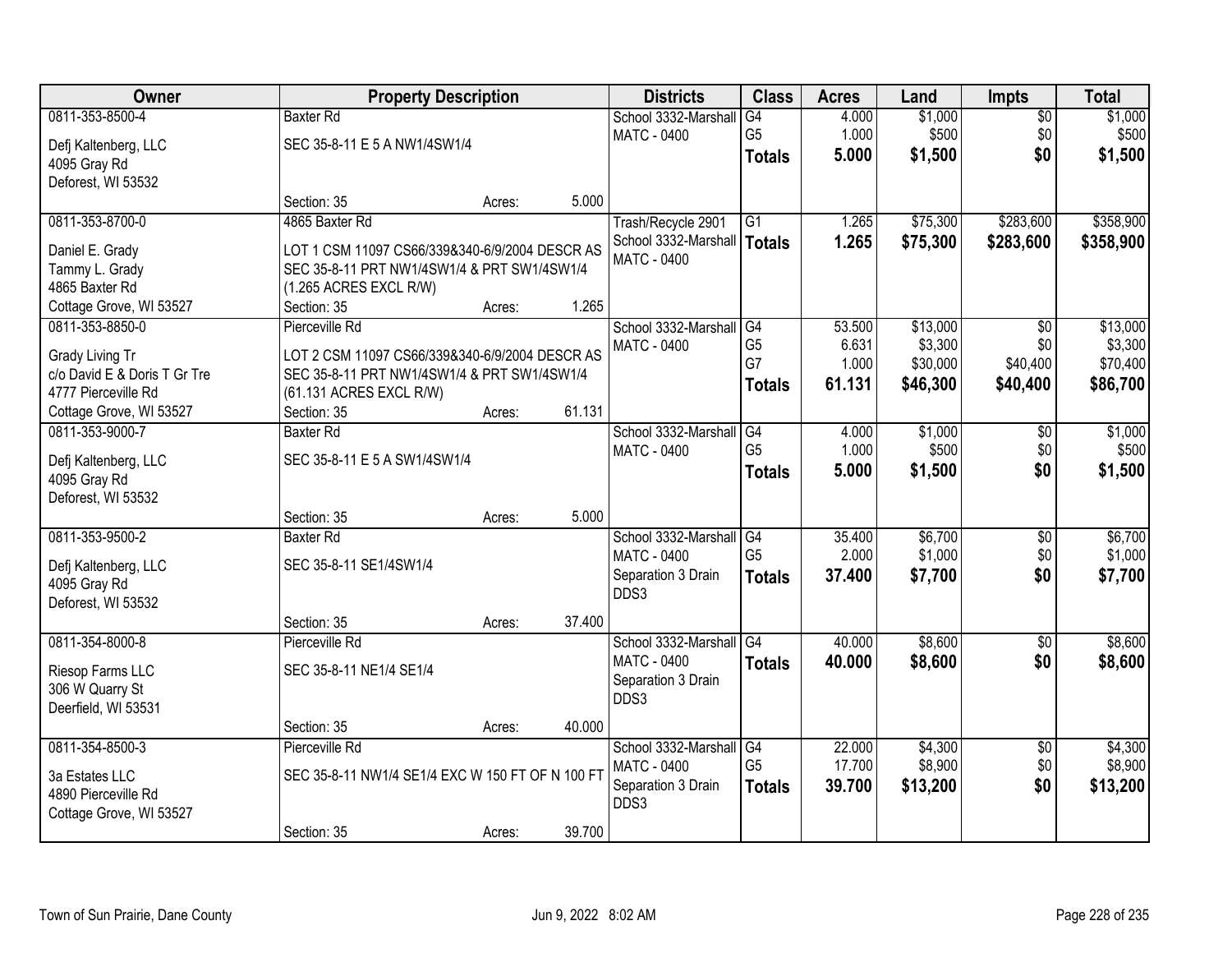| <b>Owner</b>                        | <b>Property Description</b>                      |        | <b>Districts</b>           | <b>Class</b>    | <b>Acres</b> | Land      | <b>Impts</b>    | <b>Total</b> |
|-------------------------------------|--------------------------------------------------|--------|----------------------------|-----------------|--------------|-----------|-----------------|--------------|
| 0811-354-8610-0                     | 4896 Pierceville Rd                              |        | Trash/Recycle 2901         | $\overline{G1}$ | 0.344        | \$65,300  | \$77,400        | \$142,700    |
| 3a Estates LLC                      | SEC 35-8-11 WLY 150 FT OF NLY 100 FT OF NW1/4    |        | School 3332-Marshall       | Totals          | 0.344        | \$65,300  | \$77,400        | \$142,700    |
| 4890 Pierceville Rd                 | <b>SE1/4</b>                                     |        | <b>MATC - 0400</b>         |                 |              |           |                 |              |
| Cottage Grove, WI 53527             |                                                  |        | Separation 3 Drain         |                 |              |           |                 |              |
|                                     | Section: 35<br>Acres:                            | 0.344  | DDS3                       |                 |              |           |                 |              |
| 0811-354-9000-6                     | Pierceville Rd                                   |        | School 3332-Marshall       | G4              | 34.500       | \$7,500   | $\overline{50}$ | \$7,500      |
| Riesop Farms LLC                    | SEC 35-8-11 SW1/4 SE1/4                          |        | <b>MATC - 0400</b>         | G <sub>5</sub>  | 2.000        | \$1,000   | \$0             | \$1,000      |
| 306 W Quarry St                     |                                                  |        | Separation 3 Drain         | <b>Totals</b>   | 36.500       | \$8,500   | \$0             | \$8,500      |
| Deerfield, WI 53531                 |                                                  |        | DDS3                       |                 |              |           |                 |              |
|                                     | Section: 35<br>Acres:                            | 36.500 |                            |                 |              |           |                 |              |
| 0811-354-9500-1                     | Pierceville Rd                                   |        | School 3332-Marshall       | l G4            | 33.800       | \$7,300   | \$0             | \$7,300      |
| Riesop Farms LLC                    | SEC 35-8-11 SE1/4 SE1/4                          |        | <b>MATC - 0400</b>         | G <sub>5</sub>  | 2.000        | \$1,000   | \$0             | \$1,000      |
| 306 W Quarry St                     |                                                  |        | Separation 3 Drain         | <b>Totals</b>   | 35.800       | \$8,300   | \$0             | \$8,300      |
| Deerfield, WI 53531                 |                                                  |        | DDS3                       |                 |              |           |                 |              |
|                                     | Section: 35<br>Acres:                            | 35.800 |                            |                 |              |           |                 |              |
| 0811-361-8003-0                     | Ridge Rd                                         |        | School 3332-Marshall       | G4              | 24.233       | \$4,900   | \$0             | \$4,900      |
|                                     |                                                  |        | <b>MATC - 0400</b>         | G <sub>5</sub>  | 4.398        | \$2,200   | \$0             | \$2,200      |
| Huggett Farms LLC                   | SEC 36-8-11 NE1/4NE1/4 EXC CSM 6953 & CSM 7381   |        | Separation 2 Drain         | G5M             | 4.000        | \$10,000  | \$0             | \$10,000     |
| 5146 Ridge Rd<br>Marshall, WI 53559 | & ALSO EXC PRT LYG NWLY OF C/L OF RIDGE RD       |        | DDS2                       | <b>Totals</b>   | 32.631       | \$17,100  | \$0             | \$17,100     |
|                                     | Section: 36<br>Acres:                            | 32.631 |                            |                 |              |           |                 |              |
| 0811-361-8071-4                     | 5010 Ridge Rd                                    |        | Trash/Recycle 2901         | $\overline{G1}$ | 1.800        | \$86,000  | \$208,800       | \$294,800    |
|                                     |                                                  |        | School 3332-Marshall       | G4              | 2.030        | \$400     | \$0             | \$400        |
| Lisa Schwendinger-Brown             | LOT 1 CSM 7381 CS38/32&33-3/7/94 F/K/A LOT 1 CSM |        | MATC - 0400                | <b>Totals</b>   | 3.830        | \$86,400  | \$208,800       | \$295,200    |
| William G. Brown Jr                 | 6953 CS35/15&16-12/8/92 DESCR AS SEC 25-8-11     |        | Separation 2 Drain         |                 |              |           |                 |              |
| 5010 Ridge Rd                       | PRT SE1/4SE1/4 & SEC 36-8-11 PRT NE1/4NE1/4      |        | DDS2                       |                 |              |           |                 |              |
| Deerfield, WI 53531                 | Section: 36<br>Acres:                            | 3.830  |                            |                 |              |           |                 |              |
| 0811-361-8110-0                     | Ridge Rd                                         |        | School 3332-Marshall       | $\overline{G4}$ | 3.897        | \$800     | \$0             | \$800        |
| Jeffrey C. Zimmerman                | SEC 36-8-11 PRT NE1/4NE1/4 LYG NWLY OF C/L OF    |        | <b>MATC - 0400</b>         | <b>Totals</b>   | 3.897        | \$800     | \$0             | \$800        |
| 4973 Ridge Rd                       | <b>RIDGE RD</b>                                  |        | Separation 2 Drain<br>DDS2 |                 |              |           |                 |              |
| Deerfield, WI 53531                 |                                                  |        |                            |                 |              |           |                 |              |
|                                     | Section: 36<br>Acres:                            | 3.897  |                            |                 |              |           |                 |              |
| 0811-361-8502-0                     | 1674 Zimmerman Rd                                |        | Trash/Recycle 2901         | G4              | 33.221       | \$8,200   | $\overline{30}$ | \$8,200      |
| Jeffrey C. Zimmerman                | SEC 36-8-11 NW1/4 NE1/4 EXC R438/180 & EXC       |        | School 3332-Marshall       | l G7            | 3.000        | \$95,000  | \$282,300       | \$377,300    |
| 1674 Zimmerman Rd                   | R443/579 & ALSO EXC PRT LYG SELY OF C/L OF       |        | MATC - 0400                | <b>Totals</b>   | 36.221       | \$103,200 | \$282,300       | \$385,500    |
| Deerfield, WI 53531                 | RIDGE RD & ALSO EXC CSM 14665                    |        | Separation 3 Drain         |                 |              |           |                 |              |
|                                     | Section: 36<br>Acres:                            | 0.000  | DDS3                       |                 |              |           |                 |              |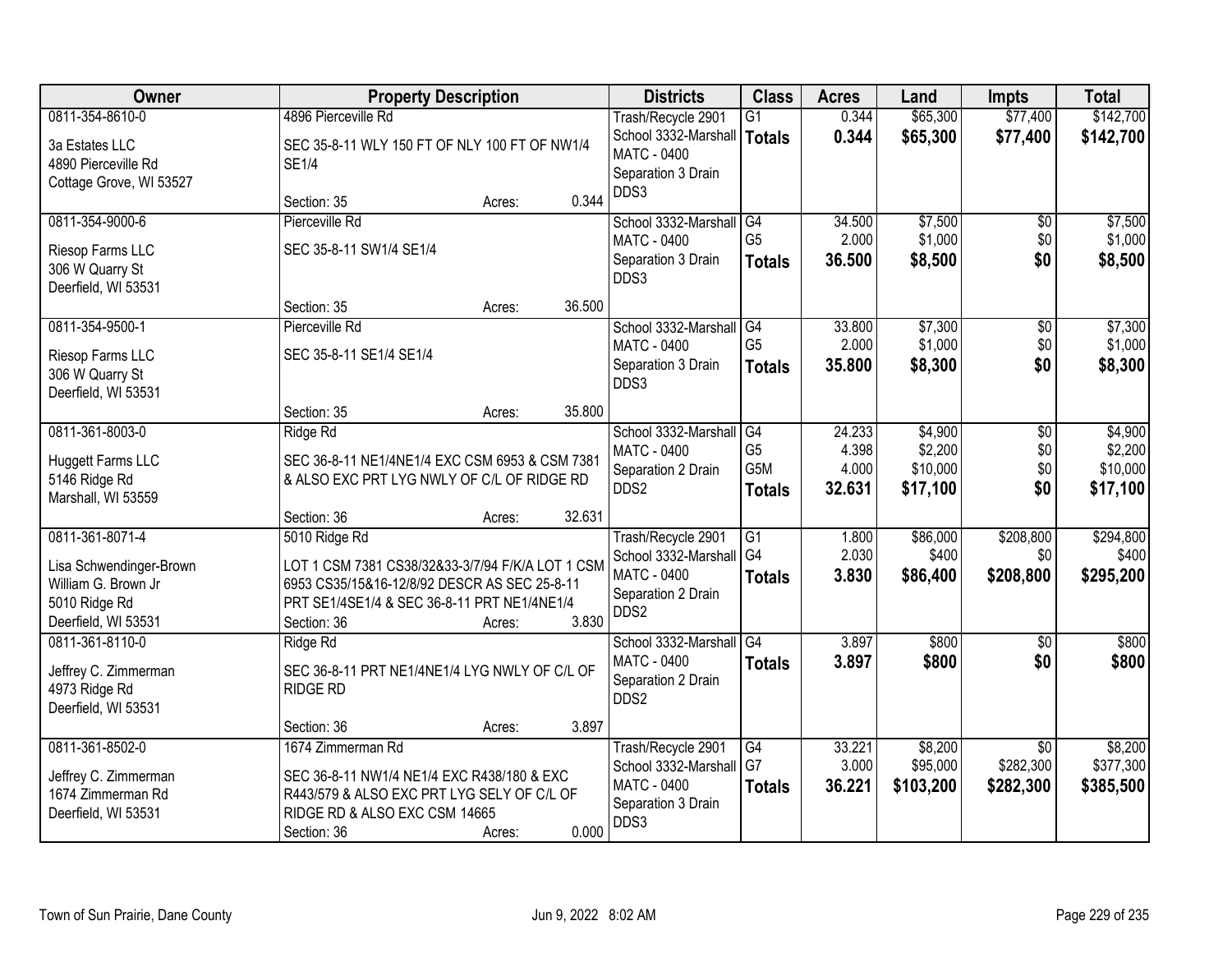| Owner                                                                                               | <b>Property Description</b>                                                                                                                                                                   | <b>Districts</b>                                                                                        | <b>Class</b>                                | <b>Acres</b>                       | Land                                     | <b>Impts</b>                                     | <b>Total</b>                               |
|-----------------------------------------------------------------------------------------------------|-----------------------------------------------------------------------------------------------------------------------------------------------------------------------------------------------|---------------------------------------------------------------------------------------------------------|---------------------------------------------|------------------------------------|------------------------------------------|--------------------------------------------------|--------------------------------------------|
| 0811-361-8875-0<br><b>Huggett Farms LLC</b><br>5146 Ridge Rd<br>Marshall, WI 53559                  | Ridge Rd<br>SEC 36-8-11 PRT NW1/4NE1/4 LYG SELY OF C/L OF<br><b>RIDGE RD</b>                                                                                                                  | School 3332-Marshall<br>MATC - 0400<br>Separation 3 Drain<br>DDS3                                       | G4<br><b>Totals</b>                         | 0.213<br>0.213                     | \$100<br>\$100                           | $\overline{50}$<br>\$0                           | \$100<br>\$100                             |
|                                                                                                     | 0.213<br>Section: 36<br>Acres:                                                                                                                                                                |                                                                                                         |                                             |                                    |                                          |                                                  |                                            |
| 0811-361-8930-0<br>Ryan Zimmerman<br>Samantha Seltzner<br>1670 Zimmerman Rd<br>Deerfield, WI 53531  | 1670 Zimmerman Rd<br>LOT 1 CSM 14665 CS102/25&27-11/29/2017 DESCR<br>AS SEC 36-8-11 PRT NW1/4NE1/4 (1.000 ACRES)<br>1.000<br>Section: 36<br>Acres:                                            | Trash/Recycle 2901<br>School 3332-Marshall<br><b>MATC - 0400</b><br>Separation 3 Drain<br>DDS3          | $\overline{G7}$<br><b>Totals</b>            | 1.000<br>1.000                     | \$40,000<br>\$40,000                     | \$85,200<br>\$85,200                             | \$125,200<br>\$125,200                     |
| 0811-361-9001-6<br><b>Huggett Farms LLC</b><br>5146 Ridge Rd<br>Marshall, WI 53559                  | Ridge Rd<br>SEC 36-8-11 PRT N1/2 SW1/4NE1/4 LYG E OF RIDGE<br>RD C/L EXC CSM 6855<br>0.110<br>Section: 36<br>Acres:                                                                           | School 3332-Marshall<br><b>MATC - 0400</b><br>Separation 3 Drain<br>DDS3                                | $\overline{G4}$<br><b>Totals</b>            | 0.110<br>0.110                     | \$100<br>\$100                           | \$0<br>\$0                                       | \$100<br>\$100                             |
| 0811-361-9010-5<br>Gorman Cerro Living Tr<br>4943 Ridge Rd<br>Deerfield, WI 53531                   | 4943 Ridge Rd<br>SEC 36-8-11 PRT W1/2 NE1/4 COM SEC NE COR TH<br>S89DEGW 1323.78 FT TH S1DEGW 1321.99 FT TH<br>S89DEGW 128.2 FT TO POB TH N17DEGE 30 FT TH<br>5.002<br>Section: 36<br>Acres:  | Trash/Recycle 2901<br>School 3332-Marshall<br>MATC - 0400<br>Separation 3 Drain<br>DDS3                 | G1<br>Totals                                | 5.002<br>5.002                     | \$110,000<br>\$110,000                   | \$296,700<br>\$296,700                           | \$406,700<br>\$406,700                     |
| 0811-361-9080-1<br>Wayne A. Kittleson<br>Nancy R. Kittleson<br>4911 Ridge Rd<br>Deerfield, WI 53531 | 4911 Ridge Rd<br>SEC 36-8-11 PRT W1/2 NE1/4 & PRT E1/2 NW1/4 COM<br>SEC NE COR TH S89DEGW 1323.78 FT TH S1DEGW<br>1321.99 FT TH S89DEGW 882.95 FT TO POB TH<br>3.980<br>Section: 36<br>Acres: | Trash/Recycle 2901<br>School 3332-Marshall   Totals<br><b>MATC - 0400</b><br>Separation 3 Drain<br>DDS3 | $\overline{G1}$                             | 3.980<br>3.980                     | \$103,200<br>\$103,200                   | \$171,500<br>\$171,500                           | \$274,700<br>\$274,700                     |
| 0811-361-9150-6<br>Wayne A. Kittleson<br>Nancy R. Kittleson<br>4911 Ridge Rd<br>Deerfield, WI 53531 | 4911 Ridge Rd<br>SEC 36-8-11 N1/2 SW1/4NE1/4 EXC PRT LYG E OF<br>HWY, R438/179 & R715/642<br>9.000<br>Section: 36<br>Acres:                                                                   | School 3332-Marshall G4<br>MATC - 0400<br>Separation 3 Drain<br>DDS3                                    | <b>Totals</b>                               | 9.000<br>9.000                     | \$2,200<br>\$2,200                       | \$0<br>\$0                                       | \$2,200<br>\$2,200                         |
| 0811-361-9190-8<br>Dollard Real Estate LLC<br>1089 Nesheim Rd<br>Deerfield, WI 53531                | 4898 Ridge Rd<br>SEC 36-8-11 S1/2 SW1/4 NE1/4<br>20.000<br>Section: 36<br>Acres:                                                                                                              | Trash/Recycle 2901<br>School 3332-Marshall<br>MATC - 0400<br>Separation 3 Drain<br>DDS3                 | G4<br>G <sub>5</sub><br>G7<br><b>Totals</b> | 17.250<br>0.750<br>2.000<br>20.000 | \$3,700<br>\$400<br>\$65,000<br>\$69,100 | $\overline{30}$<br>\$0<br>\$126,000<br>\$126,000 | \$3,700<br>\$400<br>\$191,000<br>\$195,100 |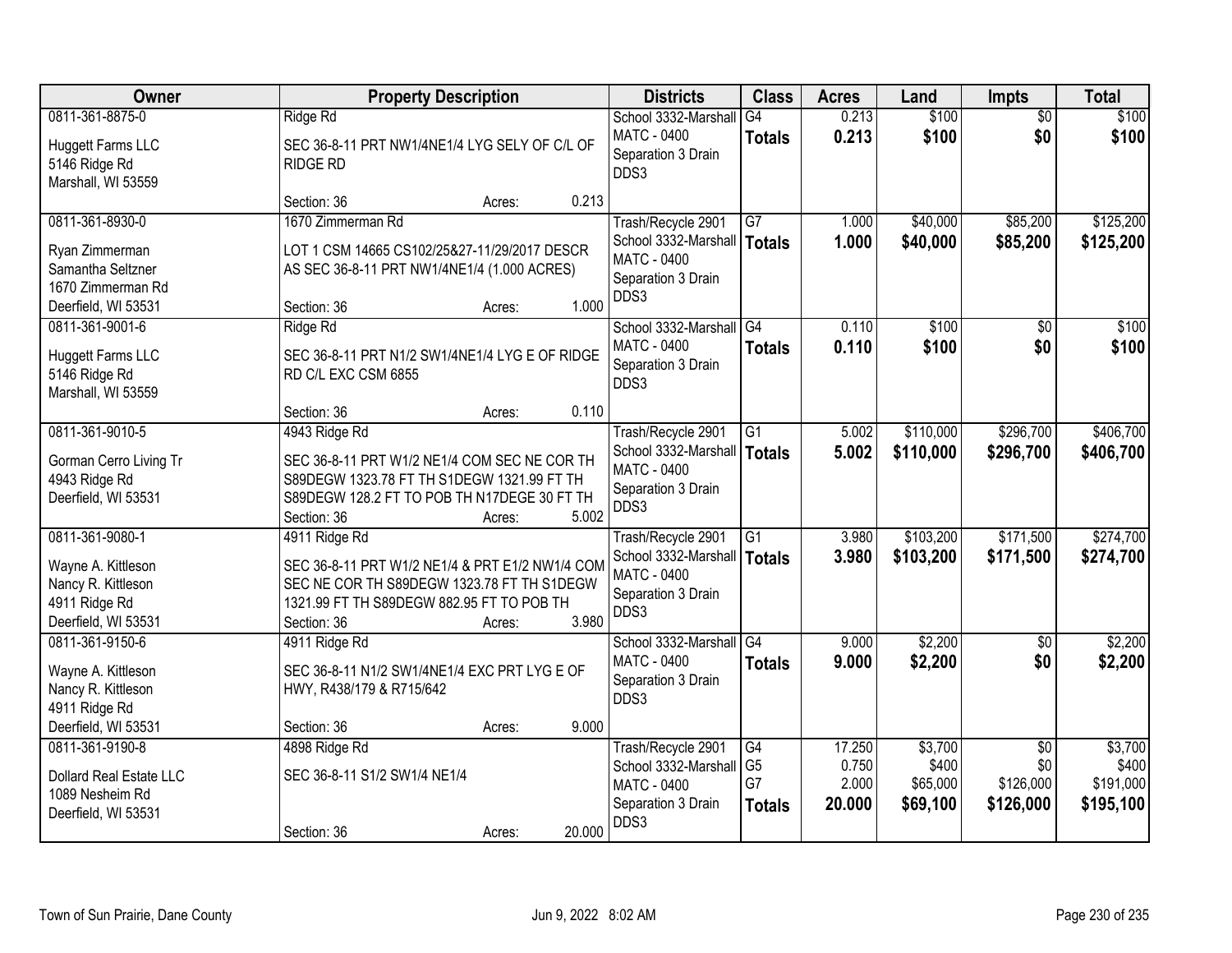| <b>Owner</b>                          | <b>Property Description</b>                     | <b>Districts</b>           | <b>Class</b>    | <b>Acres</b> | Land     | <b>Impts</b>    | <b>Total</b> |
|---------------------------------------|-------------------------------------------------|----------------------------|-----------------|--------------|----------|-----------------|--------------|
| 0811-361-9440-5                       | 4920 Ridge Rd                                   | Trash/Recycle 2901         | $\overline{G1}$ | 2.320        | \$92,100 | \$226,900       | \$319,000    |
| Zimmerman Living Tr, Douglas J & Lisa | LOT 1 CSM 6855 CS34/123&124-9/9/92 DESCR AS     | School 3332-Marshall       | Totals          | 2.320        | \$92,100 | \$226,900       | \$319,000    |
| 4920 Ridge Rd                         | SEC 36-8-11 PRT S1/2 NE1/4 (2.32 ACRES)         | MATC - 0400                |                 |              |          |                 |              |
| Deerfield, WI 53531                   |                                                 | Separation 3 Drain<br>DDS3 |                 |              |          |                 |              |
|                                       | 2.320<br>Section: 36<br>Acres:                  |                            |                 |              |          |                 |              |
| 0811-361-9501-1                       | Ridge Rd                                        | School 3332-Marshall       | G4              | 16.000       | \$3,200  | $\overline{50}$ | \$3,200      |
| <b>Huggett Farms LLC</b>              | SEC 36-8-11 N1/2 SE1/4NE1/4 EXC CSM 6855        | MATC - 0400                | G <sub>5</sub>  | 3.570        | \$1,800  | \$0             | \$1,800      |
| 5146 Ridge Rd                         |                                                 | Separation 2 Drain<br>DDS2 | <b>Totals</b>   | 19.570       | \$5,000  | \$0             | \$5,000      |
| Marshall, WI 53559                    |                                                 |                            |                 |              |          |                 |              |
|                                       | 19.570<br>Section: 36<br>Acres:                 |                            |                 |              |          |                 |              |
| 0811-361-9690-3                       | Medina Rd W                                     | School 3332-Marshall       | G4              | 19.000       | \$4,200  | \$0             | \$4,200      |
| Dollard Real Estate LLC               | SEC 36-8-11 S1/2 SE1/4 NE1/4                    | <b>MATC - 0400</b>         | G <sub>5</sub>  | 1.000        | \$500    | \$0             | \$500        |
| 1089 Nesheim Rd                       |                                                 | Separation 2 Drain<br>DDS2 | <b>Totals</b>   | 20,000       | \$4,700  | \$0             | \$4,700      |
| Deerfield, WI 53531                   |                                                 |                            |                 |              |          |                 |              |
|                                       | 20.000<br>Section: 36<br>Acres:                 |                            |                 |              |          |                 |              |
| 0811-362-8000-8                       | Ridge Rd                                        | School 3332-Marshall       | G4              | 32.900       | \$6,800  | \$0             | \$6,800      |
| Jeffrey C. Zimmerman                  | SEC 36-8-11 NE1/4 NW1/4 EXC R438/180 & R443/579 | <b>MATC - 0400</b>         | G5M             | 7.000        | \$17,500 | \$0             | \$17,500     |
| 4973 Ridge Rd                         |                                                 | Separation 3 Drain<br>DDS3 | <b>Totals</b>   | 39.900       | \$24,300 | \$0             | \$24,300     |
| Deerfield, WI 53531                   |                                                 |                            |                 |              |          |                 |              |
|                                       | 39.900<br>Section: 36<br>Acres:                 |                            |                 |              |          |                 |              |
| 0811-362-8260-4                       | Town Rd                                         | School 3332-Marshall       | $\overline{G5}$ | 0.350        | \$200    | $\overline{30}$ | \$200        |
| Riesop Farms LLC                      | SEC 36-8-11 PRT NE1/4NW1/4 BEG AT SW COR SD     | MATC - 0400                | <b>Totals</b>   | 0.350        | \$200    | \$0             | \$200        |
| 306 W Quarry St                       | NE1/4NW1/4 TH N01DEG06'51"E 34.00 FT TH         | Separation 3 Drain<br>DDS3 |                 |              |          |                 |              |
| Deerfield, WI 53531                   | N89DEG55'40"E 403.76 FT TH N89DEG15'40"E 81.47  |                            |                 |              |          |                 |              |
|                                       | 0.350<br>Section: 36<br>Acres:                  |                            |                 |              |          |                 |              |
| 0811-362-8300-5                       | Town Rd                                         | School 3332-Marshall       | G <sub>5</sub>  | 1.850        | \$900    | $\overline{50}$ | \$900        |
| Wayne A. Kittleson                    | SEC 36-8-11 PRT N1/2 COM SEC NE COR TH          | MATC - 0400                | <b>Totals</b>   | 1.850        | \$900    | \$0             | \$900        |
| Nancy R. Kittleson                    | S89DEGW 1323.78 FT TH S1DEGW 1321.99 FT TH      | Separation 3 Drain<br>DDS3 |                 |              |          |                 |              |
| 4911 Ridge Rd                         | S89DEGW 128.2 FT TO POB TH N17DEGE 30 FT TH     |                            |                 |              |          |                 |              |
| Deerfield, WI 53531                   | 1.850<br>Section: 36<br>Acres:                  |                            |                 |              |          |                 |              |
| 0811-362-8500-3                       | <b>Town Rd</b>                                  | School 3332-Marshall       | G4              | 34.900       | \$7,100  | $\overline{50}$ | \$7,100      |
| Riesop Farms LLC                      | SEC 36-8-11 NW1/4 NW1/4                         | MATC - 0400                | G5M             | 5.000        | \$12,500 | \$0             | \$12,500     |
| 306 W Quarry St                       |                                                 | Separation 3 Drain<br>DDS3 | <b>Totals</b>   | 39.900       | \$19,600 | \$0             | \$19,600     |
| Deerfield, WI 53531                   |                                                 |                            |                 |              |          |                 |              |
|                                       | 39.900<br>Section: 36<br>Acres:                 |                            |                 |              |          |                 |              |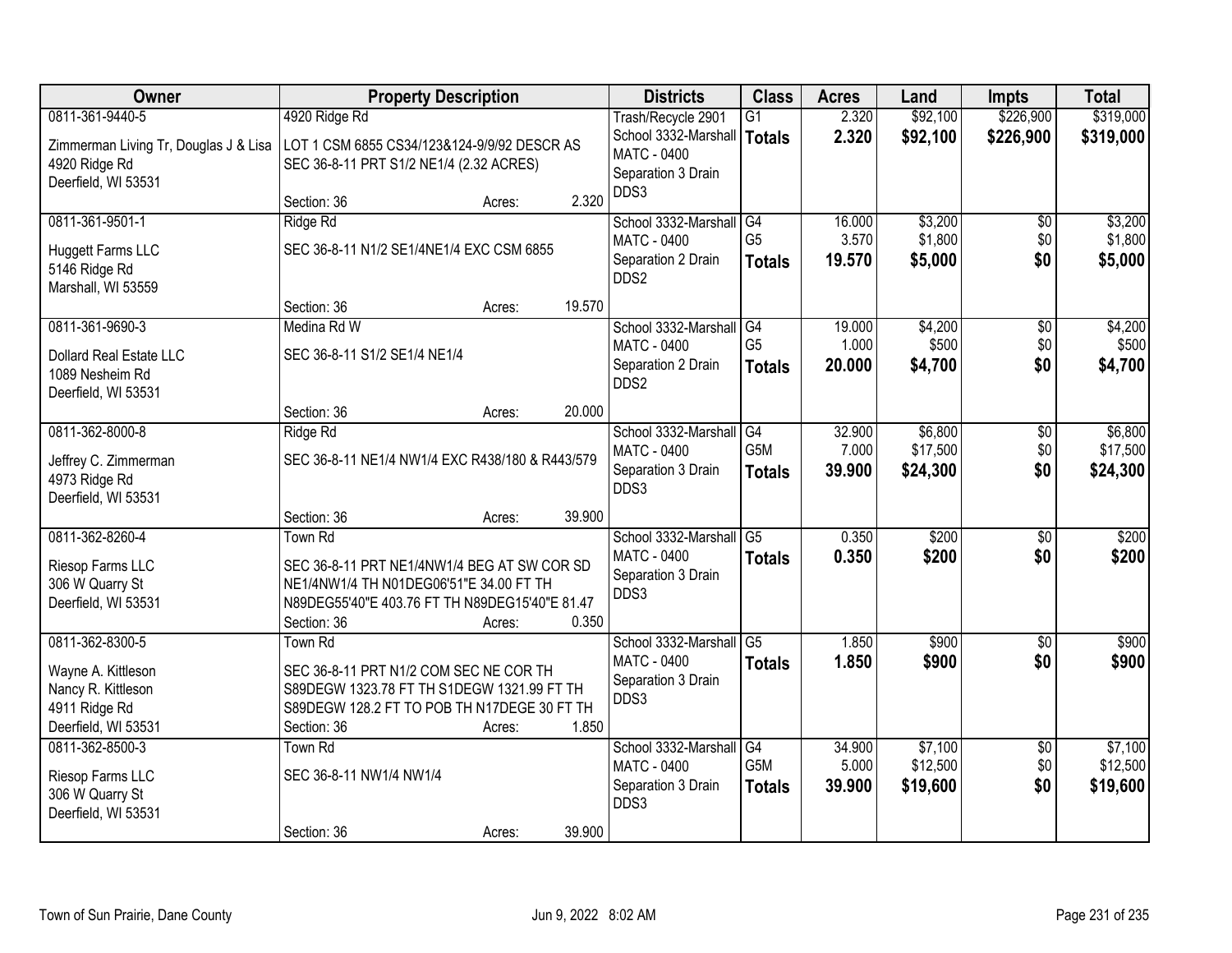| Owner                                      | <b>Property Description</b>                    |        |        | <b>Districts</b>                              | <b>Class</b>   | <b>Acres</b> | Land     | <b>Impts</b>    | <b>Total</b> |
|--------------------------------------------|------------------------------------------------|--------|--------|-----------------------------------------------|----------------|--------------|----------|-----------------|--------------|
| 0811-362-9000-6                            | Town Rd                                        |        |        | School 3332-Marshall                          | G4             | 30.000       | \$6,500  | $\overline{50}$ | \$6,500      |
| Riesop Farms LLC                           | SEC 36-8-11 SW1/4 NW1/4                        |        |        | <b>MATC - 0400</b>                            | G <sub>5</sub> | 6.000        | \$3,000  | \$0             | \$3,000      |
| 306 W Quarry St                            |                                                |        |        | Separation 3 Drain                            | G5M            | 4.000        | \$10,000 | \$0             | \$10,000     |
| Deerfield, WI 53531                        |                                                |        |        | DDS3                                          | <b>Totals</b>  | 40.000       | \$19,500 | \$0             | \$19,500     |
|                                            | Section: 36                                    | Acres: | 40.000 |                                               |                |              |          |                 |              |
| 0811-362-9520-7                            | Ridge Rd                                       |        |        | School 3332-Marshall                          | G4             | 9.810        | \$2,000  | \$0             | \$2,000      |
| Wayne A. Kittleson                         | SEC 36-8-11 N1/2 SE1/4NW1/4 EXC R438/179 EXC   |        |        | MATC - 0400                                   | <b>Totals</b>  | 9.810        | \$2,000  | \$0             | \$2,000      |
| Nancy R. Kittleson                         | R16305/17                                      |        |        | Separation 3 Drain                            |                |              |          |                 |              |
| 4911 Ridge Rd                              |                                                |        |        | DDS3                                          |                |              |          |                 |              |
| Deerfield, WI 53531                        | Section: 36                                    | Acres: | 9.810  |                                               |                |              |          |                 |              |
| 0811-362-9580-5                            | Ridge Rd                                       |        |        | School 3332-Marshall G4                       |                | 7.190        | \$1,700  | $\overline{50}$ | \$1,700      |
| Riesop Farms LLC                           | SEC 36-8-11 PRT SE1/4NW1/4 BEG AT NW COR SD    |        |        | MATC - 0400                                   | <b>Totals</b>  | 7.190        | \$1,700  | \$0             | \$1,700      |
| 306 W Quarry St                            | SE1/4NW1/4 TH N89DEG08'55"E ALG N LN SD 1/41/4 |        |        | Separation 3 Drain                            |                |              |          |                 |              |
| Deerfield, WI 53531                        | 484.48 FT TH S03DEG09'10"W 662.62 FT TO S LN   |        |        | DDS3                                          |                |              |          |                 |              |
|                                            | Section: 36                                    | Acres: | 7.190  |                                               |                |              |          |                 |              |
| 0811-362-9690-2                            | Ridge Rd                                       |        |        | School 3332-Marshall                          | G4             | 14.000       | \$3,200  | \$0             | \$3,200      |
|                                            |                                                |        |        | <b>MATC - 0400</b>                            | G <sub>5</sub> | 6.000        | \$3,000  | \$0             | \$3,000      |
| Dollard Real Estate LLC<br>1089 Nesheim Rd | SEC 36-8-11 S1/2 SE1/4 NW1/4                   |        |        | Separation 3 Drain                            | <b>Totals</b>  | 20.000       | \$6,200  | \$0             | \$6,200      |
| Deerfield, WI 53531                        |                                                |        |        | DDS3                                          |                |              |          |                 |              |
|                                            | Section: 36                                    | Acres: | 20.000 |                                               |                |              |          |                 |              |
| 0811-363-8000-7                            | Ridge Rd                                       |        |        | School 3332-Marshall                          | G4             | 37.900       | \$9,400  | $\overline{50}$ | \$9,400      |
|                                            |                                                |        |        | <b>MATC - 0400</b>                            | G <sub>5</sub> | 2.000        | \$1,000  | \$0             | \$1,000      |
| Riesop Farms LLC                           | SEC 36-8-11 NE1/4 SW1/4 EXC BEG NW COR TH E    |        |        | Separation 3 Drain                            | <b>Totals</b>  | 39.900       | \$10,400 | \$0             | \$10,400     |
| 306 W Quarry St                            | 16.5 FT SWLY TO PT ON W LN 16.5 FT S OF NW COR |        |        | DDS3                                          |                |              |          |                 |              |
| Deerfield, WI 53531                        | N 16.5 FT TO POB                               |        |        |                                               |                |              |          |                 |              |
|                                            | Section: 36                                    | Acres: | 39.900 |                                               |                |              |          |                 |              |
| 0811-363-8125-7                            | Ridge Rd                                       |        |        | School 3332-Marshall G5<br><b>MATC - 0400</b> |                | 0.100        | \$100    | $\overline{50}$ | \$100        |
| Dollard Real Estate LLC                    | SEC 36-8-11 PRT NE1/4 SW1/4 COM NW COR THE     |        |        |                                               | <b>Totals</b>  | 0.100        | \$100    | \$0             | \$100        |
| 1089 Nesheim Rd                            | 16.5 FT SWLY TO PT ON W LN 16.5 FT S OF NW COR |        |        | Separation 3 Drain<br>DDS3                    |                |              |          |                 |              |
| Deerfield, WI 53531                        | N 16.5 FT TO POB                               |        |        |                                               |                |              |          |                 |              |
|                                            | Section: 36                                    | Acres: | 0.100  |                                               |                |              |          |                 |              |
| 0811-363-8500-2                            | 1814 Sod Farm Rd                               |        |        | School 3332-Marshall G4                       |                | 34.000       | \$5,300  | $\overline{50}$ | \$5,300      |
| Riesop Farms LLC                           | SEC 36-8-11 NW1/4 SW1/4                        |        |        | <b>MATC - 0400</b>                            | G <sub>5</sub> | 4.000        | \$2,000  | \$0             | \$2,000      |
| 306 W Quarry St                            |                                                |        |        | Separation 3 Drain                            | G7             | 2.000        | \$20,000 | \$61,800        | \$81,800     |
| Deerfield, WI 53531                        |                                                |        |        | DDS3                                          | <b>Totals</b>  | 40.000       | \$27,300 | \$61,800        | \$89,100     |
|                                            | Section: 36                                    | Acres: | 40.000 |                                               |                |              |          |                 |              |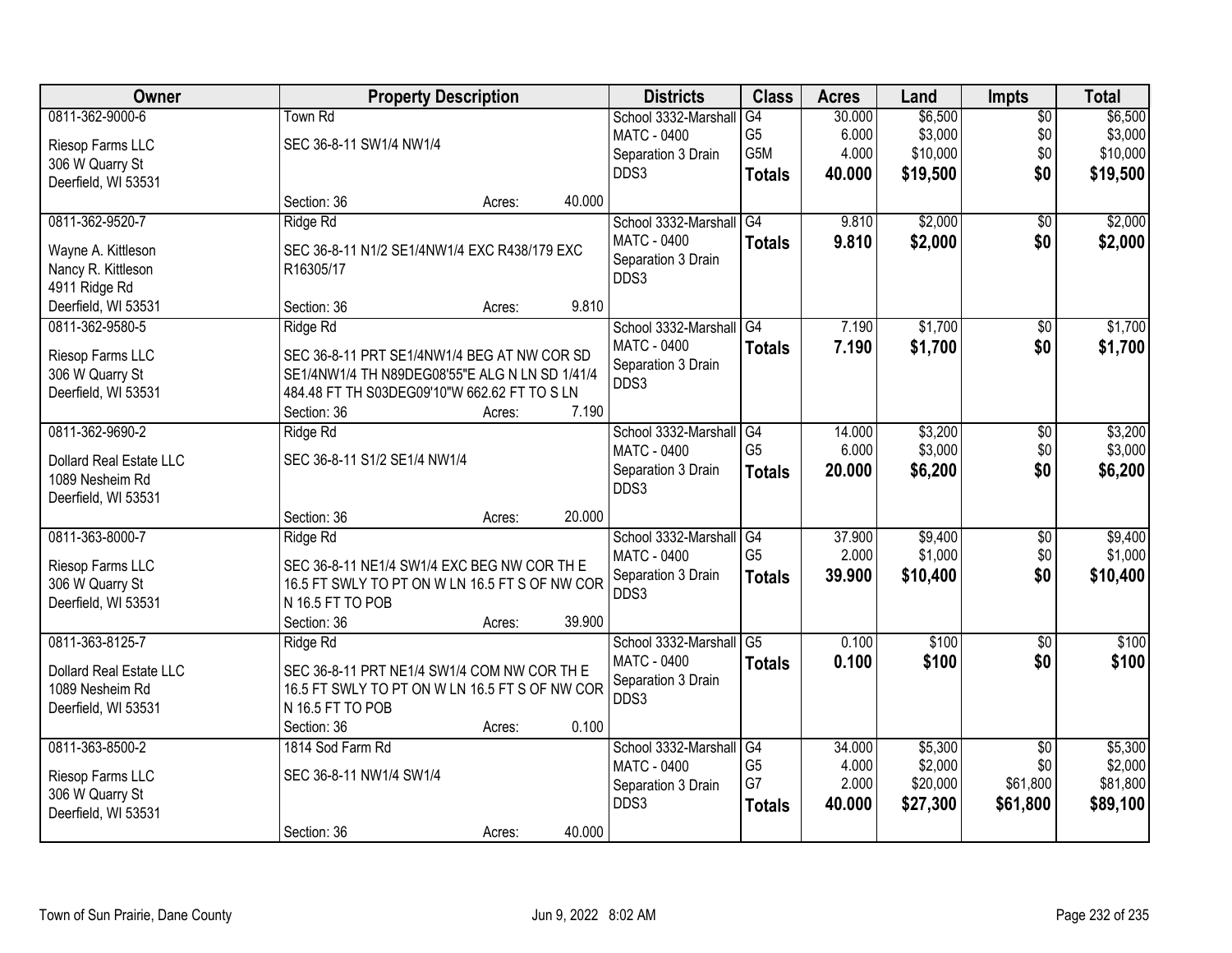| Owner                              | <b>Property Description</b>                     | <b>Districts</b>           | <b>Class</b>                      | <b>Acres</b>    | Land             | <b>Impts</b>           | <b>Total</b>     |
|------------------------------------|-------------------------------------------------|----------------------------|-----------------------------------|-----------------|------------------|------------------------|------------------|
| 0811-363-9000-5                    | Frontage Rd                                     | School 3332-Marshall       | G4                                | 8.000           | \$1,700          | $\overline{50}$        | \$1,700          |
| Darrell D. Lange                   | SEC 36-8-11 SW1/4 SW1/4 EXC W 21 A AS DESC IN   | <b>MATC - 0400</b>         | G <sub>5</sub>                    | 4.800           | \$2,400          | \$0                    | \$2,400          |
| 4648 Ridge Rd                      | R620/596 & R655/44                              | Separation 3 Drain         | G5M                               | 4.000           | \$10,000         | \$0                    | \$10,000         |
| Deerfield, WI 53531                |                                                 | DDS3                       | <b>Totals</b>                     | 16.800          | \$14,100         | \$0                    | \$14,100         |
|                                    | 16.800<br>Section: 36<br>Acres:                 |                            |                                   |                 |                  |                        |                  |
| 0811-363-9050-5                    | Frontage Rd                                     | School 3332-Marshall       | G4                                | 17.000          | \$3,700          | $\overline{50}$        | \$3,700          |
| Riesop Farms LLC                   | SEC 36-8-11 PRT SW1/4SW1/4 COM 28 FT N OF C/L   | MATC - 0400                | G <sub>5</sub>                    | 2.000           | \$1,000          | \$0                    | \$1,000          |
| 306 W Quarry St                    | STH 30 & 23.76 FT E OF NW COR SEC 1-7-11 TH N   | Separation 3 Drain         | G7                                | 2.000           | \$20,000         | \$18,500               | \$38,500         |
| Deerfield, WI 53531                | 1279.2 FT E 826.5 FT S12DEG46'W 679 FT S 621 FT | DDS3                       | <b>Totals</b>                     | 21.000          | \$24,700         | \$18,500               | \$43,200         |
|                                    | 21.000<br>Section: 36<br>Acres:                 |                            |                                   |                 |                  |                        |                  |
| 0811-363-9512-0                    | Ridge Rd                                        | School 3332-Marshall       | $\overline{G4}$                   | 20.040          | \$4,600          | $\sqrt[6]{}$           | \$4,600          |
|                                    |                                                 | MATC - 0400                | G <sub>5</sub>                    | 3.070           | \$1,500          | \$0                    | \$1,500          |
| Darrell D. Lange                   | SEC 36-8-11 SE1/4SW1/4 EXC CSM 5065 EXC CSM     | Separation 3 Drain         | G <sub>5</sub> M                  | 8.000           | \$16,000         | \$0                    | \$16,000         |
| Carol A. Lange                     | 6606 EXC CSM 10806 & ALSO EXC PRT SE1/4SW1/4    | DDS3                       | <b>Totals</b>                     | 31.110          | \$22,100         | \$0                    | \$22,100         |
| 4648 Ridge Rd                      | BDD BY RIDGE RD, I-94 & CSM 10806               |                            |                                   |                 |                  |                        |                  |
| Deerfield, WI 53531                | 31.110<br>Section: 36<br>Acres:                 |                            |                                   |                 |                  |                        |                  |
| 0811-363-9850-0                    | Ridge Rd                                        | School 3332-Marshall       | G4                                | 1.070           | \$200            | \$0                    | \$200            |
| Lynette M. Deneen Hall             | SEC 36-8-11 PRT SE1/4SW1/4 BDD BY RIDGE RD,     | <b>MATC - 0400</b>         | <b>Totals</b>                     | 1.070           | \$200            | \$0                    | \$200            |
| 4784 Ridge Rd                      | I-94 & CSM 10806                                | Separation 3 Drain         |                                   |                 |                  |                        |                  |
| Deerfield, WI 53531                |                                                 | DDS3                       |                                   |                 |                  |                        |                  |
|                                    | 1.070<br>Section: 36<br>Acres:                  |                            |                                   |                 |                  |                        |                  |
| 0811-364-8000-6                    | Medina Rd W                                     | School 3332-Marshall       | G4                                | 38.000          | \$8,900          | \$0                    | \$8,900          |
|                                    |                                                 | MATC - 0400                | G <sub>5</sub>                    | 2.000           | \$1,000          | \$0                    | \$1,000          |
| Kurt Rev Tr, Silvin F & Rosemary C | SEC 36-8-11 NE1/4SE1/4                          | Separation 2 Drain         | <b>Totals</b>                     | 40.000          | \$9,900          | \$0                    | \$9,900          |
| 4498 Ridge Rd                      |                                                 | DDS2                       |                                   |                 |                  |                        |                  |
| Deerfield, WI 53531                | 40.000                                          |                            |                                   |                 |                  |                        |                  |
|                                    | Section: 36<br>Acres:                           |                            |                                   |                 |                  |                        |                  |
| 0811-364-8502-0                    | Ridge Rd                                        | School 3332-Marshall       | $\overline{G4}$<br>G <sub>5</sub> | 14.268<br>1.000 | \$3,500<br>\$500 | $\overline{50}$<br>\$0 | \$3,500<br>\$500 |
| Riesop Farms LLC                   | LOT 2 CSM 13077 CS83/334&335-4/13/2011 DESCR    | MATC - 0400                | G <sub>5</sub> M                  | 2.000           | \$5,000          | \$0                    | \$5,000          |
| 306 W Quarry St                    | AS SEC 36-8-11 PRT NW1/4SE1/4 (17.268 ACRES     | Separation 3 Drain<br>DDS3 |                                   | 17.268          | \$9,000          | \$0                    |                  |
| Deerfield, WI 53531                | INCL R/W)                                       |                            | <b>Totals</b>                     |                 |                  |                        | \$9,000          |
|                                    | 17.268<br>Section: 36<br>Acres:                 |                            |                                   |                 |                  |                        |                  |
| 0811-364-8555-0                    | 4887 Ridge Rd                                   | Trash/Recycle 2901         | G1                                | 1.500           | \$80,000         | \$345,300              | \$425,300        |
| Jeffrey A. Neesam                  | LOT 1 CSM 10549 CS62/237&238-10/3/2002 DESCR    | School 3332-Marshall       | Totals                            | 1.500           | \$80,000         | \$345,300              | \$425,300        |
| Linda L. Neesam                    | AS SEC 36-8-11 PRT NW1/4SE1/4 (1.5 ACRES EXCL   | <b>MATC - 0400</b>         |                                   |                 |                  |                        |                  |
| 4887 Ridge Rd                      | $R/W$ )                                         | Separation 3 Drain         |                                   |                 |                  |                        |                  |
| Deerfield, WI 53531                | 1.500<br>Section: 36<br>Acres:                  | DDS3                       |                                   |                 |                  |                        |                  |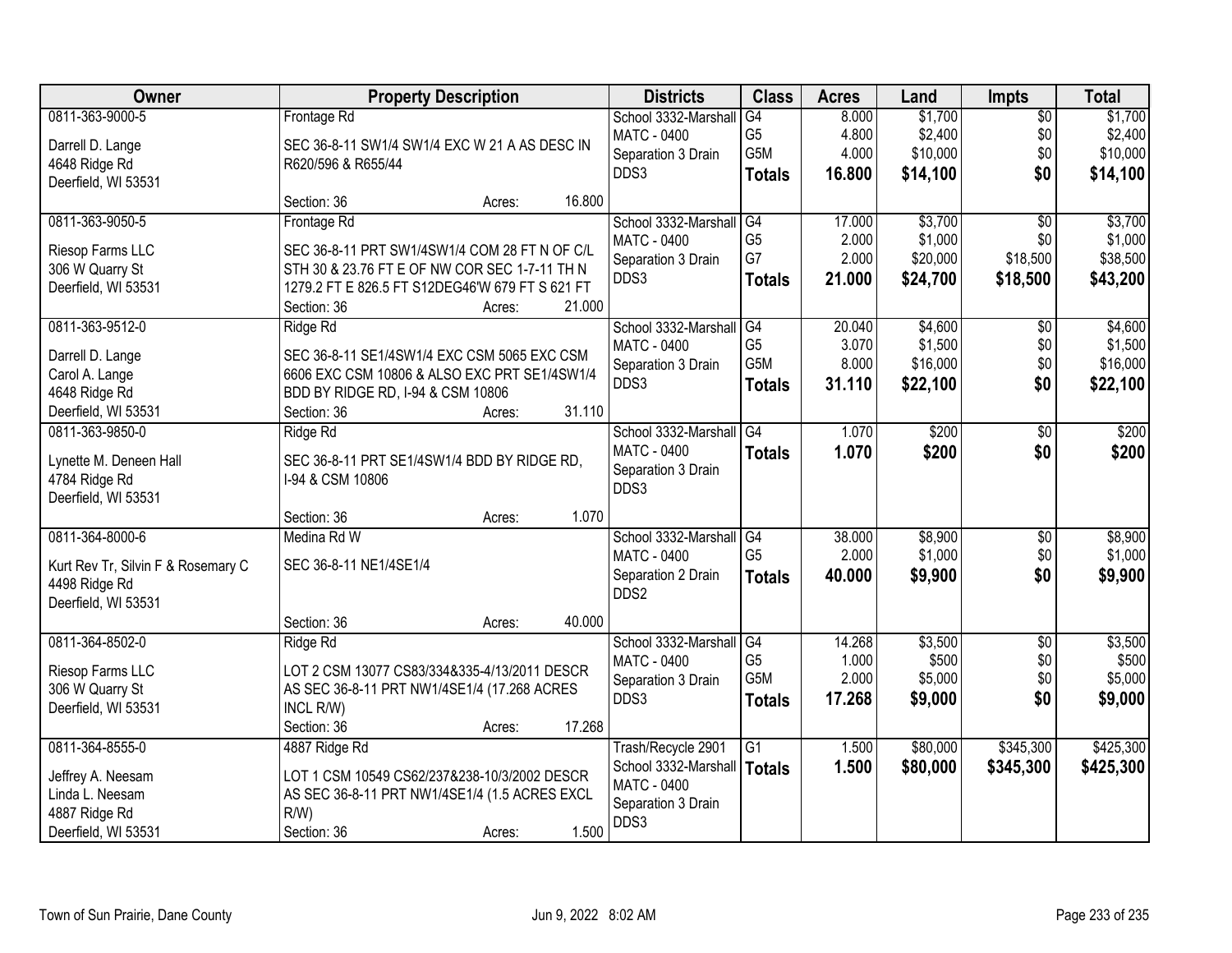| Owner                                                                               | <b>Property Description</b>                                                                                                                                                                      | <b>Districts</b>                                                                                 | <b>Class</b>                                | <b>Acres</b>                       | Land                                    | <b>Impts</b>                                   | <b>Total</b>                             |
|-------------------------------------------------------------------------------------|--------------------------------------------------------------------------------------------------------------------------------------------------------------------------------------------------|--------------------------------------------------------------------------------------------------|---------------------------------------------|------------------------------------|-----------------------------------------|------------------------------------------------|------------------------------------------|
| 0811-364-8575-0<br><b>Bradley Living Tr</b><br>4867 Ridge Rd<br>Deerfield, WI 53531 | 4867 Ridge Rd<br>LOT 2 CSM 10549 CS62/237&238-10/3/2002 DESCR<br>AS SEC 36-8-11 PRT NW1/4SE1/4 (1.504 ACRES EXCI<br>$R/W$ )                                                                      | Trash/Recycle 2901<br>School 3332-Marshall   Totals<br><b>MATC - 0400</b><br>Separation 3 Drain  | G1                                          | 1.500<br>1.500                     | \$80,000<br>\$80,000                    | \$437,000<br>\$437,000                         | \$517,000<br>\$517,000                   |
|                                                                                     | 1.500<br>Section: 36<br>Acres:                                                                                                                                                                   | DDS3                                                                                             |                                             |                                    |                                         |                                                |                                          |
| 0811-364-8626-0<br>Riesop Farms LLC<br>306 W Quarry St<br>Deerfield, WI 53531       | Ridge Rd<br>SEC 36-8-11 PRT NW1/4 SE1/4 LYG W OF C/L RIDGE<br>RD EXC CSM 10549 & ALSO EXC CSM 13384<br>13.057<br>Section: 36<br>Acres:                                                           | School 3332-Marshall<br>MATC - 0400<br>Separation 3 Drain<br>DDS3                                | G4<br>G <sub>5</sub><br>G7<br><b>Totals</b> | 11.307<br>1.000<br>0.750<br>13.057 | \$2,400<br>\$200<br>\$8,100<br>\$10,700 | $\overline{50}$<br>\$0<br>\$30,800<br>\$30,800 | \$2,400<br>\$200<br>\$38,900<br>\$41,500 |
| 0811-364-8770-0                                                                     | Ridge Rd                                                                                                                                                                                         | School 3332-Marshall                                                                             | G4                                          | 1.000                              | \$200                                   | \$0                                            | \$200                                    |
| Riesop Farms LLC<br>306 W Quarry St<br>Deerfield, WI 53531                          | LOT 1 CSM 13384 CS86/343&345-10/22/2012 DESCR<br>AS SEC 36-8-11 PRT NW1/4SE1/4 (1.000 ACRES INCL<br>$R/W$ )<br>Section: 36<br>1.000<br>Acres:                                                    | <b>MATC - 0400</b><br>Separation 3 Drain<br>DDS3                                                 | <b>Totals</b>                               | 1.000                              | \$200                                   | \$0                                            | \$200                                    |
| 0811-364-8795-0                                                                     | 4848 Ridge Rd                                                                                                                                                                                    | Trash/Recycle 2901                                                                               | G1                                          | 4.573                              | \$107,100                               | \$399,900                                      | \$507,000                                |
| John T. Maenner<br>Elizabeth A. Maenner<br>4848 Ridge Rd<br>Deerfield, WI 53531     | LOT 1 CSM 13077 CS83/334&335-4/13/2011 DESCR<br>AS SEC 36-8-11 PRT NW1/4SE1/4 (4.573 ACRES INCL<br>$R/W$ )<br>4.573<br>Section: 36<br>Acres:                                                     | School 3332-Marshall<br><b>MATC - 0400</b><br>Separation 3 Drain<br>DDS3                         | Totals                                      | 4.573                              | \$107,100                               | \$399,900                                      | \$507,000                                |
| 0811-364-9002-0<br>Lynette M. Deneen Hall<br>4784 Ridge Rd<br>Deerfield, WI 53531   | 4784 Ridge Rd<br>SEC 36-8-11 SW1/4SE1/4 EXC COM INTS N LN & C/L<br>HWY TH E 247.5 FT TH S 165 FT TH W TO C/L HWY<br>TH NELY TO POB EXC CSM 6606 EXC CSM 10806<br>31.150<br>Section: 36<br>Acres: | Trash/Recycle 2901<br>School 3332-Marshall<br>MATC - 0400<br>Separation 3 Drain<br>DDS3          | $\overline{G4}$<br>G7<br><b>Totals</b>      | 29.150<br>2.000<br>31.150          | \$6,300<br>\$65,000<br>\$71,300         | $\overline{50}$<br>\$80,600<br>\$80,600        | \$6,300<br>\$145,600<br>\$151,900        |
| 0811-364-9080-8<br>Scott A. Cain<br>4800 Ridge Rd<br>Deerfield, WI 53531            | 4800 Ridge Rd<br>SEC 36-8-11 PRT SW1/4 SE1/4 COM INTS N LN & C/L<br>HWY TH E 247.5 FT TH S 165 FT TH W TO C/L HWY<br>TH NELY TO POB<br>0.940<br>Section: 36<br>Acres:                            | Trash/Recycle 2901<br>School 3332-Marshall   Totals<br>MATC - 0400<br>Separation 3 Drain<br>DDS3 | $\overline{G1}$                             | 0.940<br>0.940                     | \$68,700<br>\$68,700                    | \$116,100<br>\$116,100                         | \$184,800<br>\$184,800                   |
| 0811-364-9110-1<br>Shirley A. Deneen<br>4791 Ridge Rd<br>Deerfield, WI 53531        | 4791 Ridge Rd<br>LOT 1 CSM 6606 CS32/234&235-12/4/91 DESCR AS<br>SEC 36-8-11 PRT SE1/4SW1/4 & PRT SW1/4SE1/4<br>(2.01 ACRES)<br>2.010<br>Section: 36<br>Acres:                                   | Trash/Recycle 2901<br>School 3332-Marshall<br>MATC - 0400<br>Separation 3 Drain<br>DDS3          | G1<br>Totals                                | 2.010<br>2.010                     | \$90,100<br>\$90,100                    | \$212,300<br>\$212,300                         | \$302,400<br>\$302,400                   |